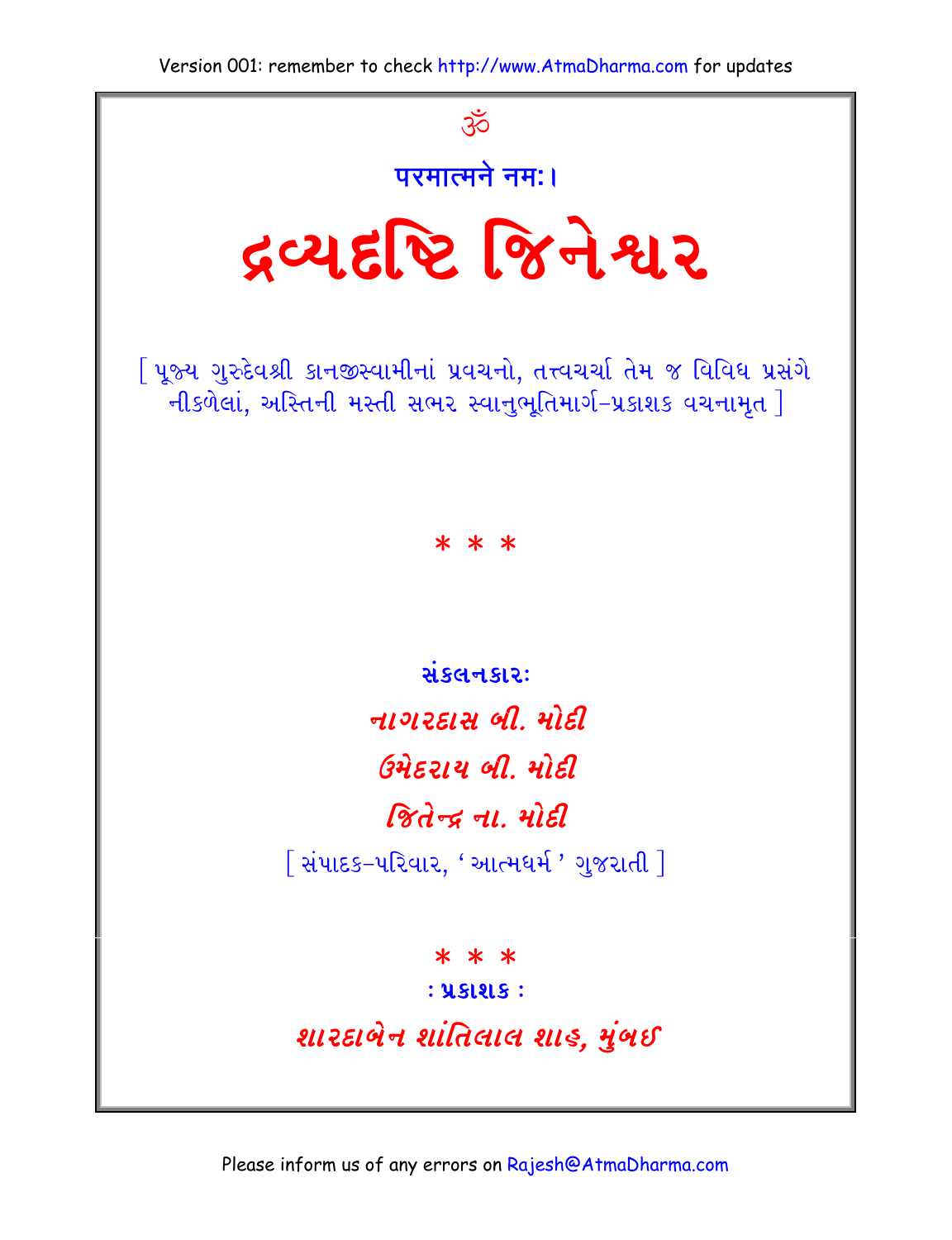#### પ્રથમ આવૃત્તિઃ ૨૦૦૦ પ્રત

કહ્રાન સંવત-૧૫ વીર સં. ૨૫૨૧ વિક્રમ સં. ૨૦૫૧ ઈ. સ. ૧૯૯૫

ભાદરવા સુદ ૩, સ્વ. શ્રી શાંતિલાલ રતિલાલ શાહની પ્રથમ પુણ્યતિથિ

### દ્વિતીય આવૃત્તિ: 2000 પ્રત

વીર સં. ૨૫૨૨ વિક્રમ સં. ૨૦૫૨ ઈ. સ. ૧૯૯૬ કહાન સંવત–૧૬

### દવ્યદૃષ્ટિનો ઉપદેશ પ્રથમ કેમ ?

જૈસે જેલમેં ૫ડા હુઆ વ્યક્તિ બન્ધકે કારણોંકો સુનકર ડર જાતા કૈ ઔર ક્રતાશ ક્રો જાતા કૈ ૫૨ યદિ મુક્તિકા ઉપાય બતાયા જાતા કૈ તો ઉસે આશ્વાસન મિલતા કૈ ઔર વઙ આશાન્વિત ક્રો બંધનમુક્તિકા પ્રયાસ કરતા કે. ઉસી તરફ અનાદિ કર્મબંધનબદ્ધ પ્રાણી પ્રથમ ફી બંધકે કારણોંકો સુનકર ડર ન જાય ઔર મોક્ષકે કારણોંકો સુનકર આશ્વાસનકો પ્રાપ્ત હો ઈસ ઉદ્દેશ્યસે મોક્ષમાર્ગકા નિર્દેશ સર્વ પ્રથમ કિયા હૈ.

(આચાર્ય અકલંકદેવ. તત્ત્વાર્થવાર્તિક. ભાગ−૧. પાનું-૨૬૬ )

### દરેક જીવો ભગવાન સ્વરૂપ છે

આ સત્યને પ્રકાશમાં મૂક્તાં અસત્યના આગ્રહવાળાને દુઃખ થાય, પણ ભાઈ ! શું કરીએ ? અમારો ઉદય એવો છે એથી સત્ય વાત બહાર મૂકવી પડે છે. એથી વિરુદ્ધ શ્રદ્ધાવાળાને દુઃખ થાય તો મને માફ કરજો ભાઈ! કોઈ જીવને દુઃખ થાય તે કેમ અનુમોદાય? મિથ્યા શ્રદ્ધાનાં ચાર ગતિના દુઃખ બહુ આકરાં છે, એ દુઃખની અનુમોદના કેમ થાય ? અરે ! દરેક જીવો ભગવાન સ્વરૂપ છે ને તેઓ પર્ણાનંદરૂપે પરિણમીને ભગવાન થાઓ ! કોઈ દુઃખી ન રહો ! *-કરુણાસાગર પૂજ્ય ગુરુદેવશ્રી*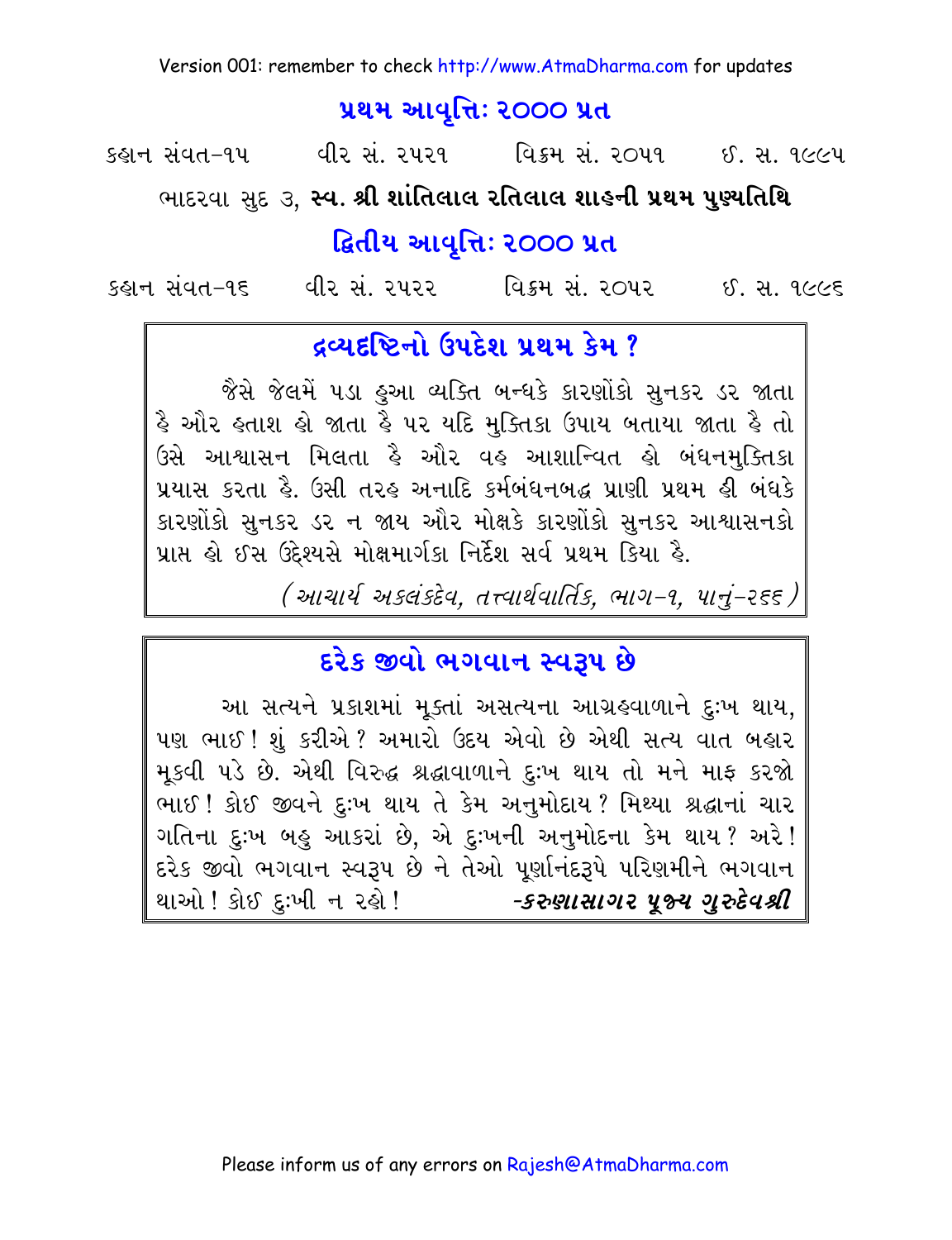### **Thanks & Our Request**

This shastra has been kindly donated by Hevika Foundation (hastè Kamal, Vijen, Hemal Bhimji Shah and Family), London, UK who have paid for it to be "elect[ronised" and made avail](http://www.AtmaDharma.com)able on the internet.

Our request to you:

1) We have taken great care to ensure this electronic version of Dravyadrashti Jineshwar Paryaydrashti Vineshvar is a faithful copy of the paper version. However if you find any errors please inform us on Rajesh@AtmaDharma.com so that we can make this beautiful work even more accurate.

2) Keep checking the version number of the on-line shastra so that if corrections have been made you can replace your copy with the corrected one.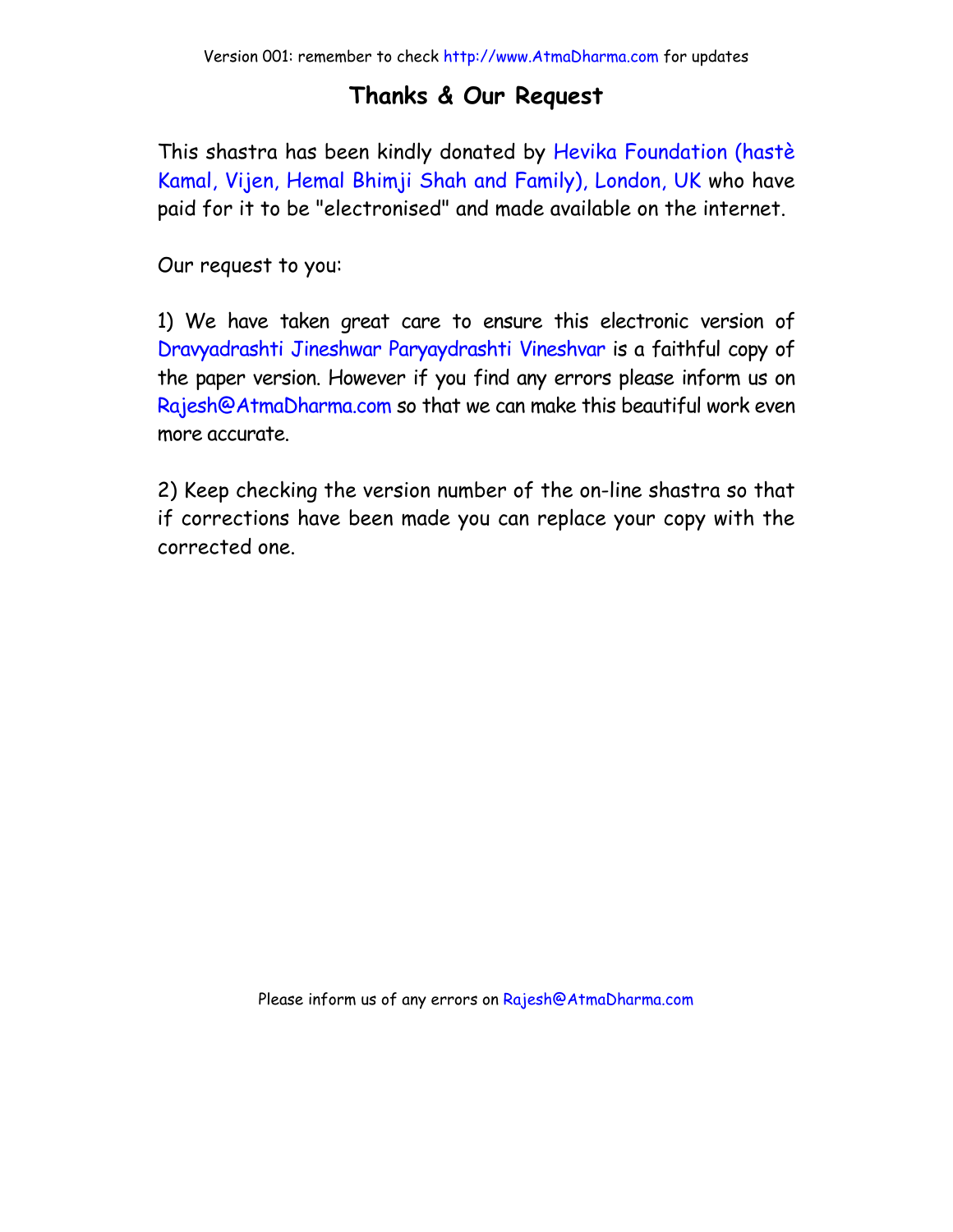### **Version History**

| Version<br>Number | Date        | Changes                   |  |
|-------------------|-------------|---------------------------|--|
| ററ1               | 10 Dec 2002 | First electronic version. |  |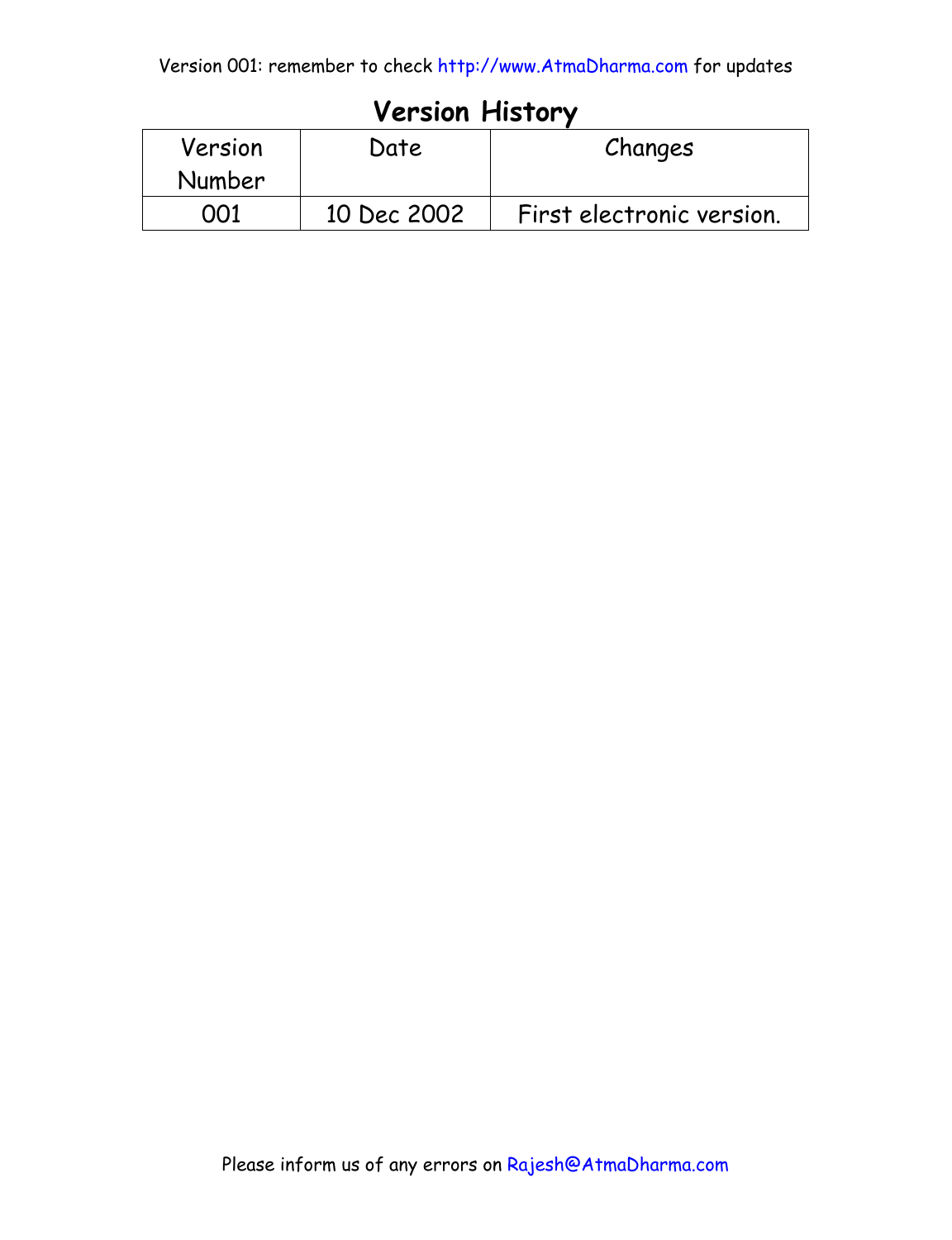

द्रव्यदृष्टिभार्गप्र प्रशश् स्वानुलयप्रेरशाभूर्ति કૃપાસિંધુ પૂજ્ય ગુરુદેવ શ્રી કાનજીસ્વામી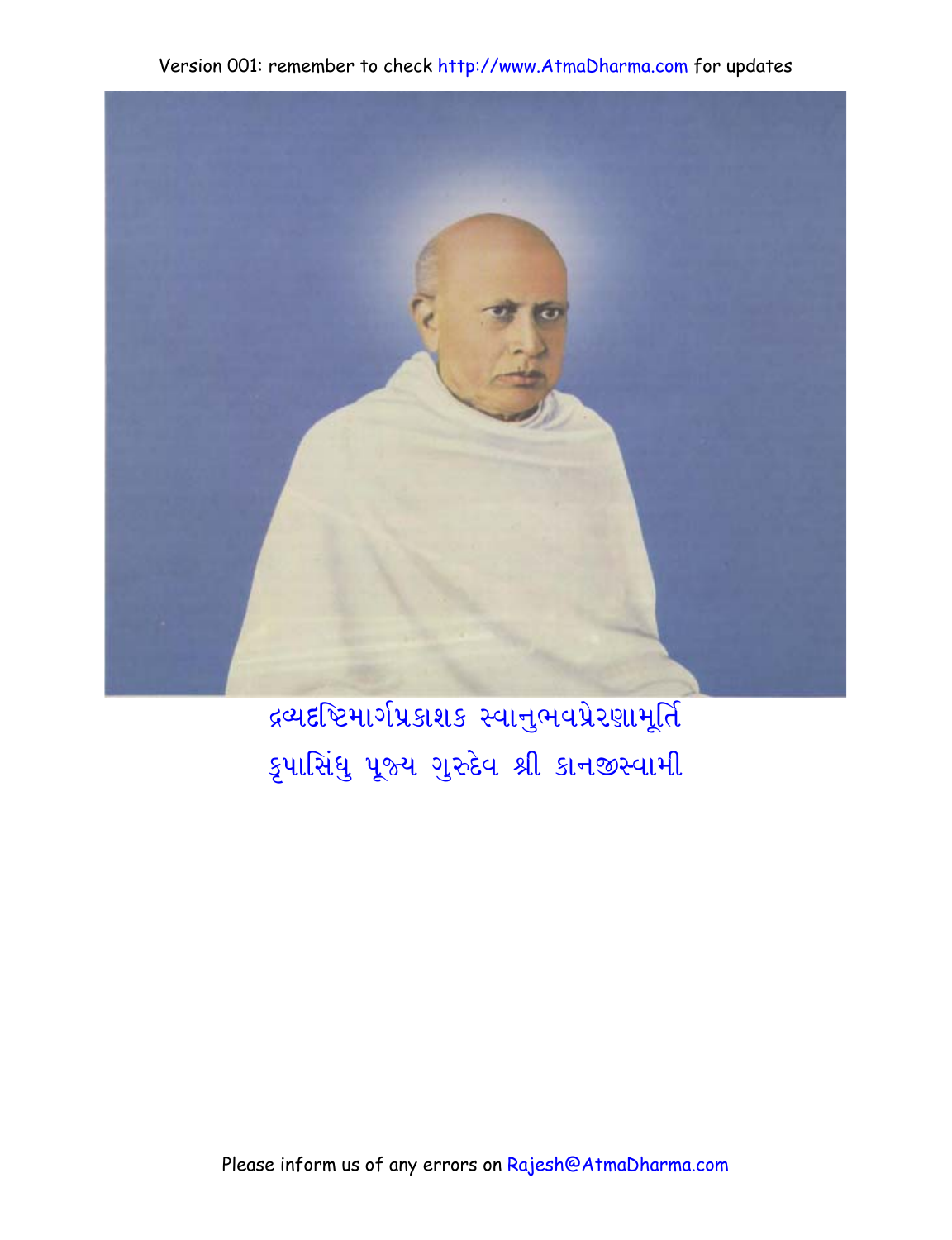# અર્પણ

જેઓ વર્તમાનયુગમાં ક્રમબદ્ધપર્યાયનો શંખનાદ કરનાર તરીકે ખ્યાતિ-પ્રાપ્ત છે; જેઓ જૈનજગતમાં સમયસારના પ્રખર પ્રચારક તરીકે પ્રસિદ્ધ છે; જેઓ દ્રવ્યદ્દષ્ટિપ્રધાન-અધ્યાત્મયગના સર્જનહાર છે; જેઓ આ શાસ્ત્રોના શબ્દોમાં છૂપાયેલાં આચાર્યોના ભાવોને ખોલવાની ગજબ શક્તિ વડે ભવ્યજીવો પર પરમ ઉપકાર કર્યો છે: અમારા આત્મહિતચિંતક ૫જ્ય પિતાશ્રી સ્વ. શ્રી શાંતિભાઈ જેમના ચરણસેવક થવાનું પોતાનું પરમ સૌભાગ્ય સમજતા હતાં તે ઉપકારમૂર્તિ ધર્મપિતા પૂજ્ય ગુરુદેવશ્રીને આ પુસ્તક અર્પણ કરતાં અમે જીવનની ધન્યતા અનુભવીએ છીએ.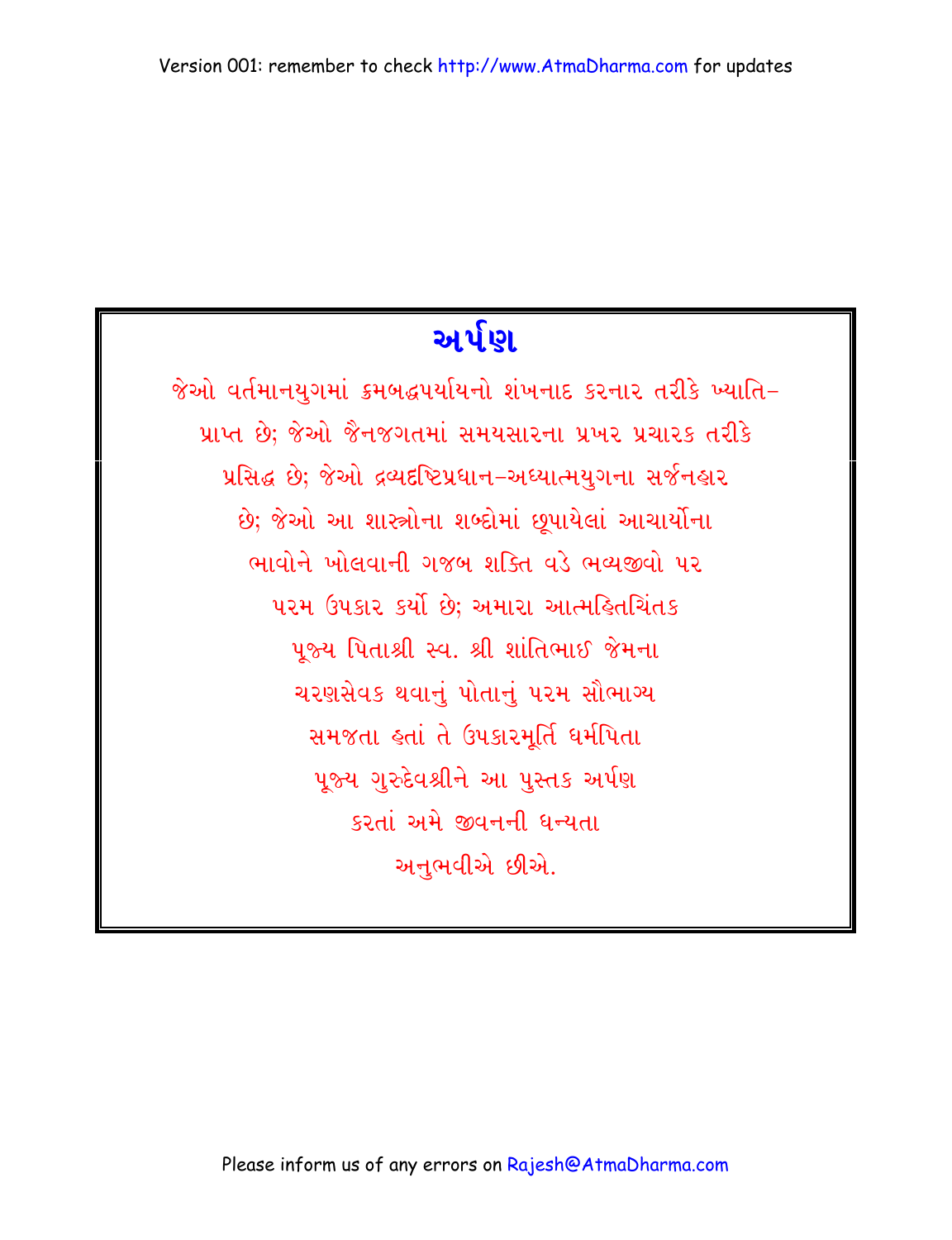## શ્રુતની લબ્ધિવંત પૂજ્ય ગુરુદેવ

શાસ્ત્રોમાં ભરેલાં ગહુન ભાવો ખોલવાની ગુરુદેવમાં અજબ શક્તિ હતી. તેમને શ્રુતની લબ્ધિ હતી. વ્યાખ્યાનમાં નીકલતા ગંભીર ભાવો સાંભળતાં ઘણી વાર એમ થતું કે 'આ તે શું શ્રુતસાગર ઊછળ્યો છે? આવા ગંભીર ભાવો કયાંથી નીકળે છે?' ગુરુદેવના જેવી વાણી કયાંય સાંભળી નથી. તેમની અમૃતવાણીના રણકાર કેટલા મીઠા હતા? –જાણે કે સાંભળ્યા જ કર્રોએ. તેમના જેવું, આત્માને સ્પર્શીને નીકળતું એક વાક્ય પણ કોઈ બોલી શકતું નથી. અનુભવરસથી રસબસતી ગુરુદેવની જોરદાર વાણીના ૫ડકાર કોઈ જુદા જ હતા;-પાત્ર જીવોના પુરુષાર્થને ઉપાડે અને મિથ્યાત્વના ભૂકા ઉડાડી દે એવી દૈવી વાણી હતી. આપણાં ભાગ્ય કે ગુરુદેવની એ મંગળમય કલ્યાણકારી વાણી ટેઈપમાં ઉતરીને જીવંત રહી. -૫જ્ય બહેનશ્રી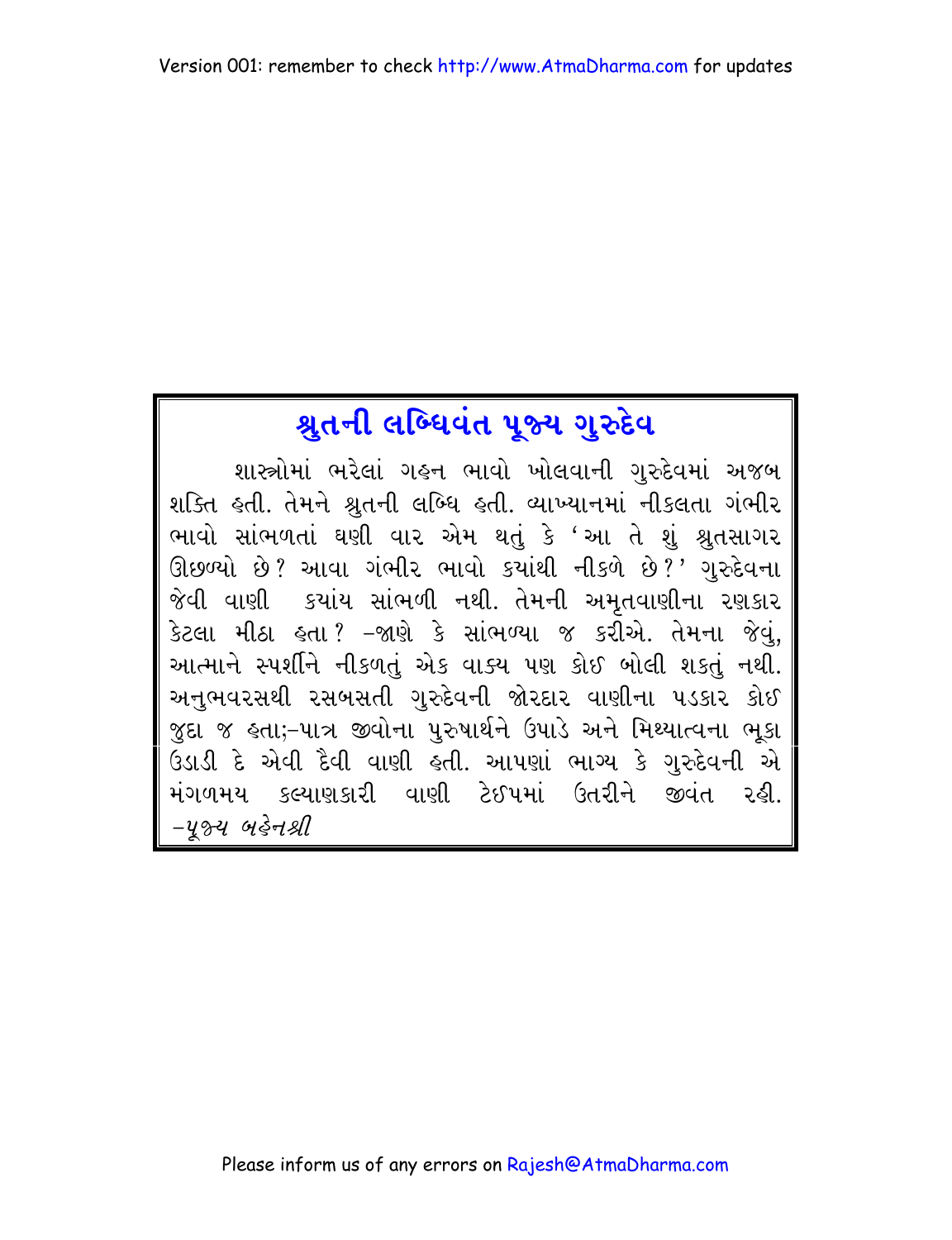

## પ્રશમમૂર્તિ પૂજ્ય બહેનશ્રી ચંપાબેન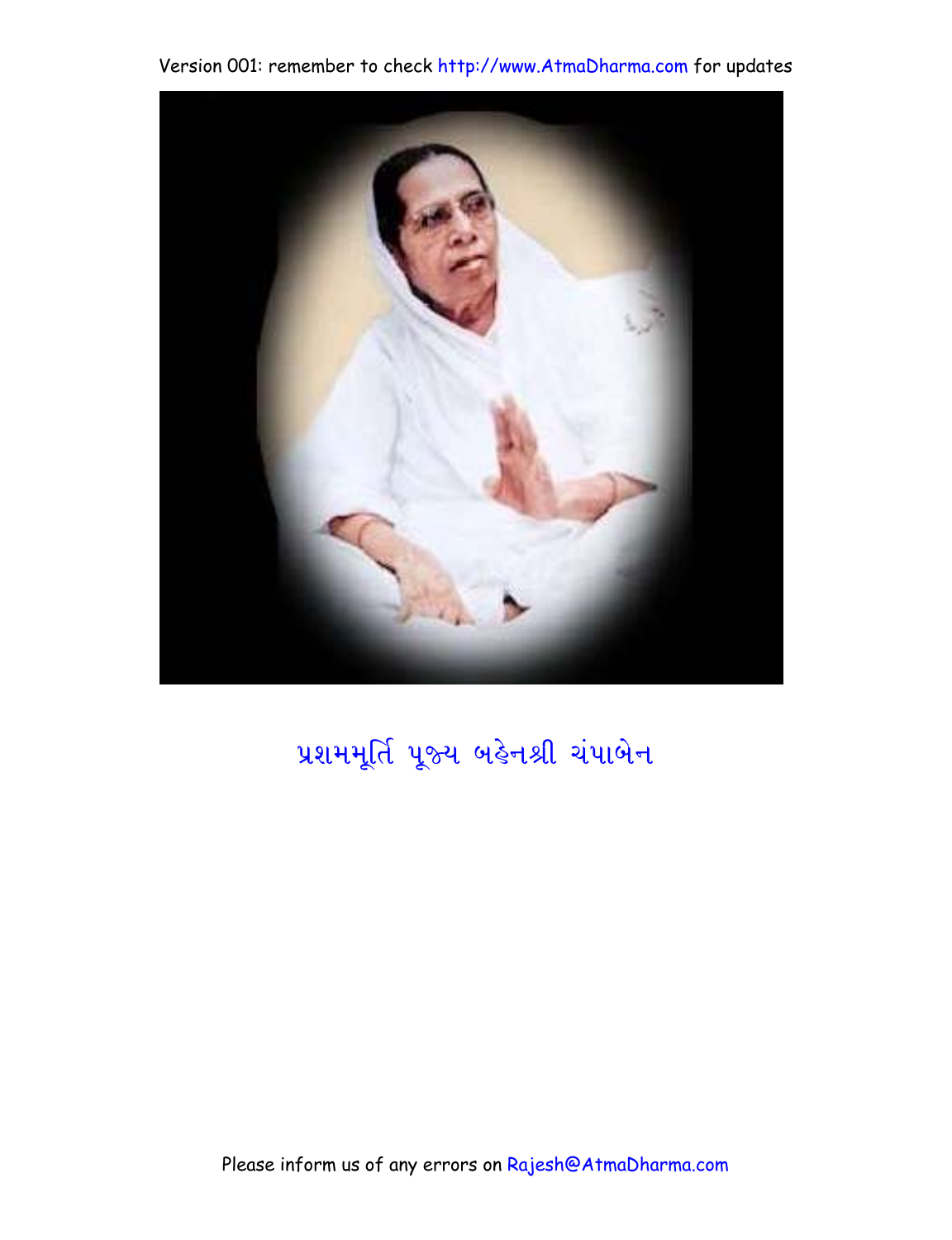### <u>આત્માર્થીની પાત્રતા</u>

નિશ્ચયના ઉપાસક-જીવની વ્યવહારશુદ્ધિ કેવી હોય તે બાબતમાં પૂજ્ય ગુરુદેવે એક વખત ખાસ ભારપૂર્વક સમજાવ્યું કહ્યુંકે-"જે જીવ નિશ્ચયની ઉપાસના કરવા કટિબદ્ધ થયો છે તેની પરિણતિમાં પહેલાં કરતાં વૈરાગ્યની ઘણી વૃદ્ધિ થતી જાય છે. તેને દોષોનો ભય હોય, અકષાયસ્વભાવને સાધવા તૈયાર થયો ત્યાં તેને કષાય શાંત થવા માંડે, તેની કોઈ પ્રવૃત્તિ કે આચરણ એવા ન હોય કે રાગાદિનું પોષણ કરે. પહેલાં રાગાદિની મંદતા હતી તેને બદલે હવે રાગાદિની તીવ્રતા થાય તો તે સ્વભાવને સાધવાની નજીક આવ્યો એમ કઈ રીતે કહેવાય? એકલું જ્ઞાન-જ્ઞાન કર્યા કરે પણ જ્ઞાનની સાથે રાગની મંદતા કોવી જોઈએ, ધર્માત્મા પ્રત્યે વિનય-બહુમાન-ભક્તિ-નમ્રતા-નરમાશ હોવા જોઈએ, બીજા સાધર્મીઓ પ્રત્યે અંતરમાં વાત્સલ્ય હોવું જોઈએ, વૈરાગ્ય હોવો જોઈએ, શાસ્ત્રાભ્યાસ વગેરેનો પ્રયત્ન હોવો જોઈએ... એમ ચારેકોરના બધાં ૫ડખાથી પાત્રતા કેળવવી જોઈએ; તો જ યથાર્થ પરિણમે. ખરેખર, સાક્ષાત્ સમાગમની બલિહારી છે; સત્સંગમાં અને સંત-ધર્માત્માની છત્રછાયામાં રહીને તેમના પવિત્ર જીવનને નજર સમક્ષ ઘ્યેયરૂપે રાખીને, ચારે ૫ડખેથી સર્વ પ્રકારે ઉદ્યમ કરીને પોતાની પાત્રતાને પુષ્ટ કરવી જોઈએ." –ખરેખર, આપણા સદ્દભાગ્ય છે કે સર્વ ૫ડખેથી પાત્રતા કેળવીને આત્માની ઉપાસના કઈ રીતે કરવી તે પૂજ્ય ગુરુદેવ જેવા સંતે સાક્ષાત્પણે હંમેશા સમજાવીને તેઓશ્રી આપણા જીવનનું ઘડતર કરી ગયા છે. ગુરુદેવશ્રીનાં અમાપ ઉપકાર સંબંધમાં કાંઈ પણ કહેવા જતાં વાણી અટકી જાય છે. તિઓશ્રીની ગેરહાજરીમાં તેઓશ્રીનાં ભક્તરત્ન પ્રશમમૂર્તિ પૂજ્ય બહેનશ્રીએ, ગુરુકૂપાથી પ્રાપ્ત એ સંસ્કારોને દઢ કરાવીને આપણા ઉપર મહાન ઉપકાર કર્યો છે. | પૂજ્ય ગુરુદેવશ્રીએ બતાવેલાં માર્ગે ચાલીને તેઓશ્રીનાં ઉપકારને અતિ શીઘ્રતાથી સાર્થક કરીએ એ જ ભાવના...

\* \* \*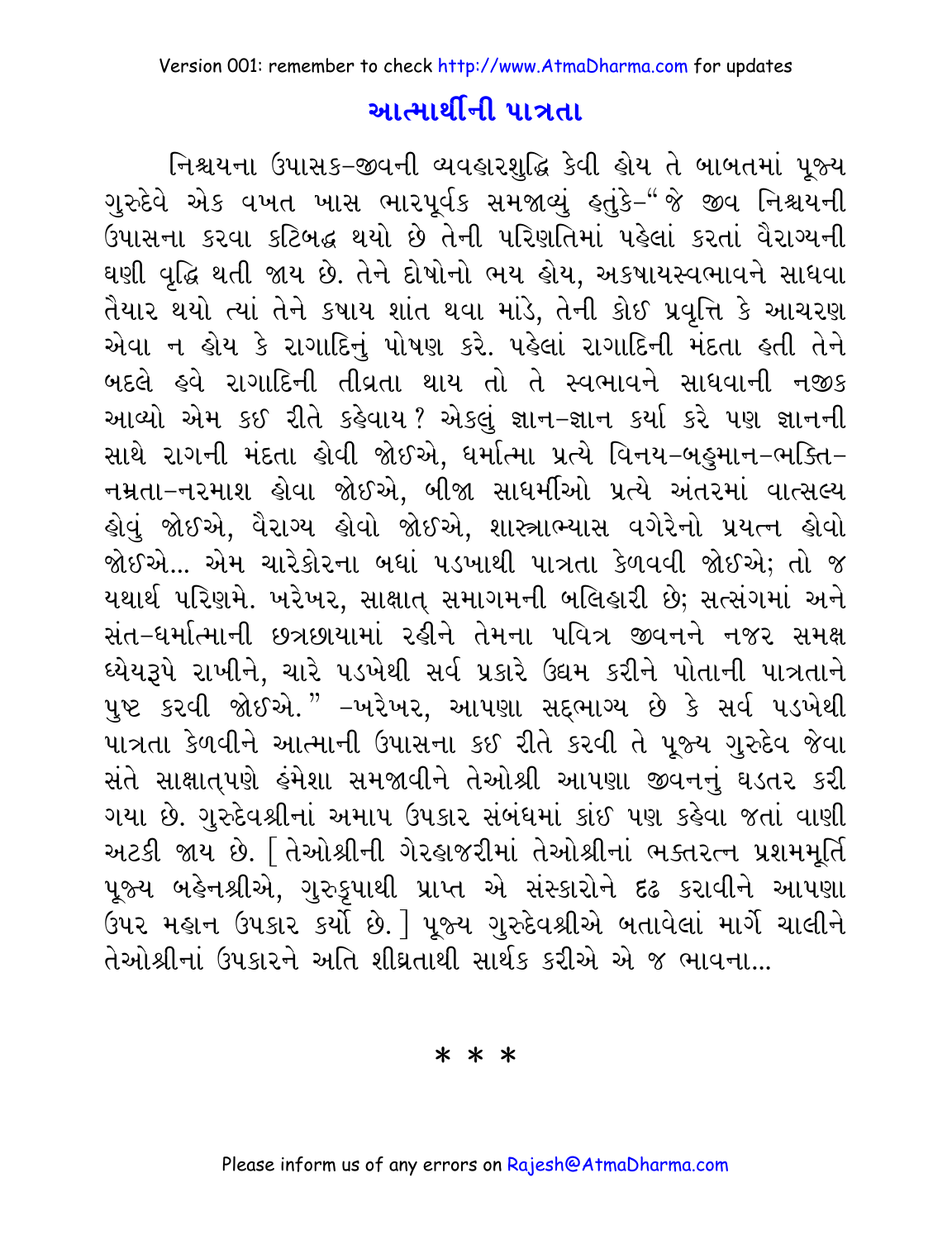## વિચારવાનને સંગથી વ્યતિરિક્તપણું ૫૨મ શ્રેયરૂપ છે.

\* પ્રત્યક્ષ સતસમાગમમાં ભક્તિ–વૈરાગ્યાદિ દઢ સાધન સહિત મમક્ષુએ સદગુરુ-આજ્ઞાએ દ્રવ્યાનયોગ વિચારવા યોગ્ય છે.

\* અનંતવાર દેહને અર્થે આત્મા ગાળ્યો છે. જે દેહ આત્માને અર્થે ગળાશે તે દેહે આત્મવિચાર જન્મ પામવા યોગ્ય જાણી, સર્વ દેહાર્થની કલ્પના છોડી દઈ, એક માત્ર આત્માર્થમાં જ તેનો ઉપયોગ કરવો, એવો મુમુક્ષુ જીવને અવશ્ય નિશ્ચય જોઈએ.

\* સત્સંગનું એટલે સત્પુરુષનું ઓળખાણ થયે પણ તે યોગ નિરંતર રહેતો ન હોય તો સત્સંગમાંથી પ્રાપ્ત થયો છે એવો જે ઉપદેશ તે પ્રત્યક્ષ સત્પુરુષ તુલ્ય જાણી વિચારવો તથા આરાધવો કે જે આરાધનાથી જીવને અપૂર્વ એવું સમ્યકુત્વ ઉત્પન્ન થાય છે

\* અચિંત્ય જેનું માહાત્મ્ય છે એવું સતસંગરૂપી કલ્પવૃક્ષ પ્રાપ્ત થયે જીવ દરિદ્ર રહે એમ બને તો આ જગતને વિશે તે અગિયારમં આશ્ચર્ય છે.

 $\ast$  જે અનિત્ય છે, જે અસાર છે અને જે અશરણરૂપ છે તે આ જીવને પ્રીતિનું કારણ કેમ થાય છે તે વાત ચારિત્રદિવસ વિચારવા યોગ્ય છે.

\* ચક્રવર્તીની સમસ્ત સંપત્તિ કરતાં પણ જેનો એક સમયમાત્ર પણ વિશેષ મૂલ્યવાન છે એવો આ મનુષ્યદેહ અને પરમાર્થને અનુકૂળ એવા યોગ સંપ્રાપ્ત છતાં જો જન્મ–મરણથી રહિત એવા પરમપદનું ધ્યાન રહ્યું નહિં તો આ મનુષ્યત્વને અધિષ્ઠિત એવા આત્માને અનંતવાર ધિક્કાર હો!

−શ્રીમદ રાજચંદ્ર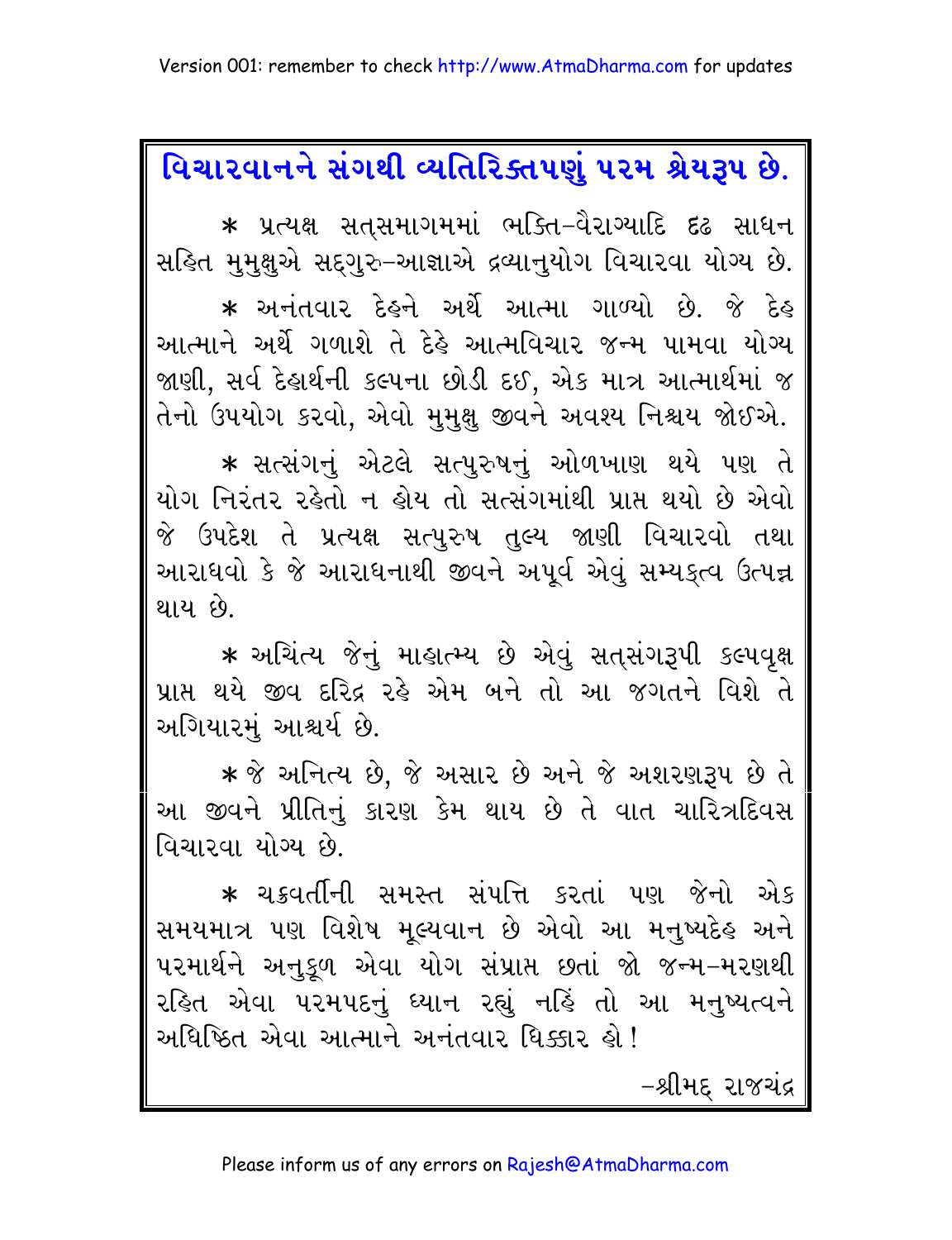

# કૃપાળુદેવ શ્રીમદ્ રાજચંદ્રજી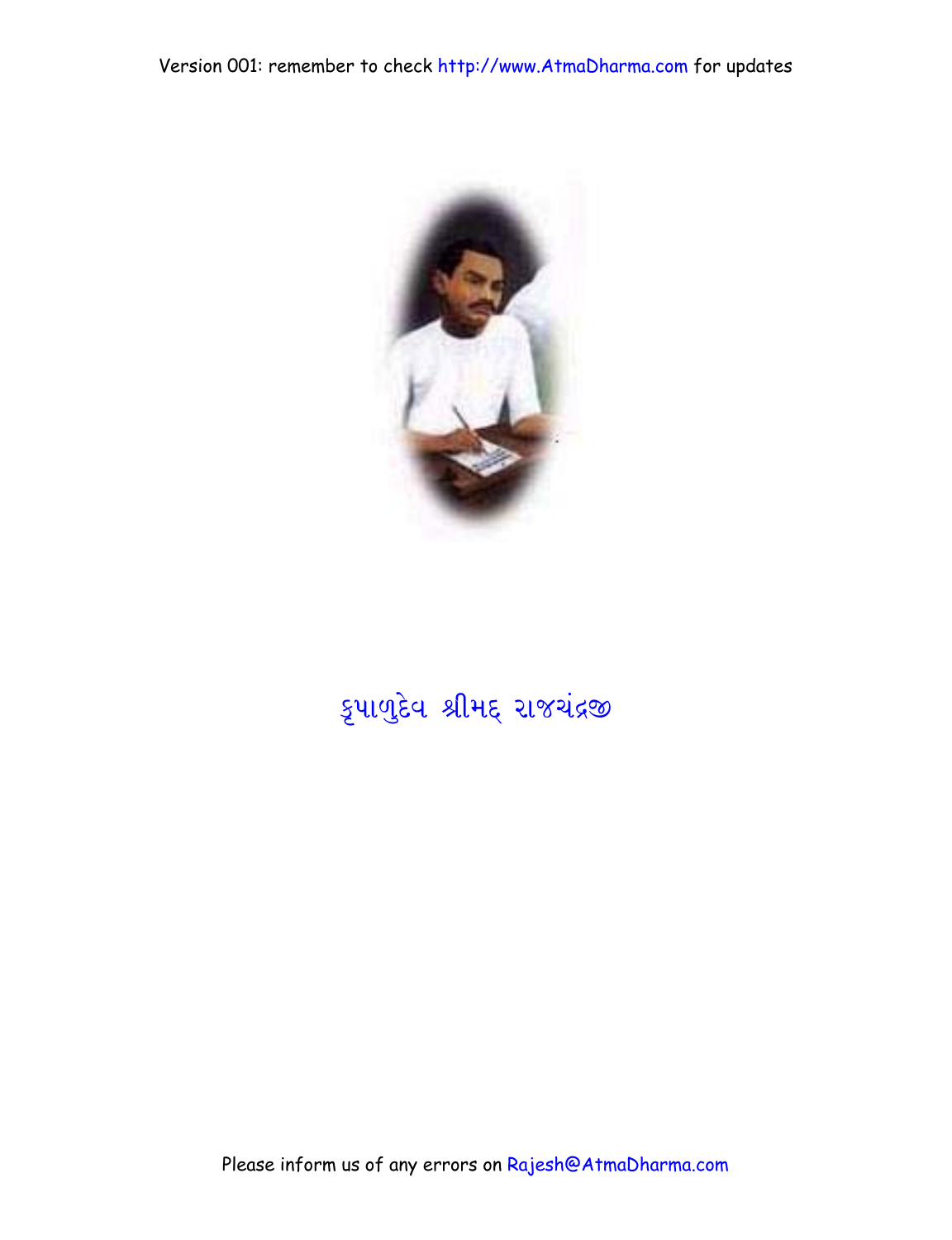# **UGIAIH PIAI** SZUR UN EU

અહો ! મારા આત્માનું શું થશે ? આ જડ શરીરથી હું ભિન્ન છું, આ જડ શરીર તો અહીં રહેશે અને હું તો એકલો જઈશ; શરીર પણ મારી સાથે રહેવાનું નથી તો પછી સ્ત્રી-કુટુંબ-લક્ષ્મી વગેરેની શું વાત ? વિકાર પણ મારું સ્વરૂપ નથી, મારો આત્મા કાયમી શુદ્ધ ચિદાનંદ છે, સિદ્ધ ભગવાન જેટલું પરિપૂર્ણ સામર્થ્ય મારામાં ભર્યું છે તેને હું ઓળખું–એમ ચોવીસે કલાક અંતરમાં ૨ટણ ચાલે છે તેવા ધર્મની ચિંતાવાળા ભવ્યાત્માઓને દેવો પણ સેવે છે. આત્મસ્વભાવના લક્ષવાળું જીવન જ આદરણીય છે, એ સિવાય બીજા જીવનને આદરણીય ગણવામાં આવ્યું નથી. માટે ભવ્યાત્માઓએ વારંવાર શદ્ધાત્માની ચિંતામાં ને તેના રટણમાં રહ્યા કરવું–એવો શ્રી આચાર્યદેવનો ઉપદેશ છે. શરીર–પૈસા–કુટુંબ કે દેશ વગેરેનું જે થવું હોય તે થાય, તેને સંયોગરૂપે રહેવું હોય તો રહે ને જવું હોય તો જાય, મારા આત્માથી તે બધા ભિન્ન છે, હું નિત્ય રહેનાર ચૈતન્યબિંબ છું, તેને ઓળખીને તેમાં જ ઠરું-એ જ મારૂં કર્તવ્ય છે. આવી જેને રુચિ અને ઝંખના પ્રગટી છે તેનું જીવન ધન્ય છે. કરવાયોગ્ય લોય તો આ જ છે.

-અનંત-ઉપકારમૂર્તિ પૂજ્ય ગુરુદેવ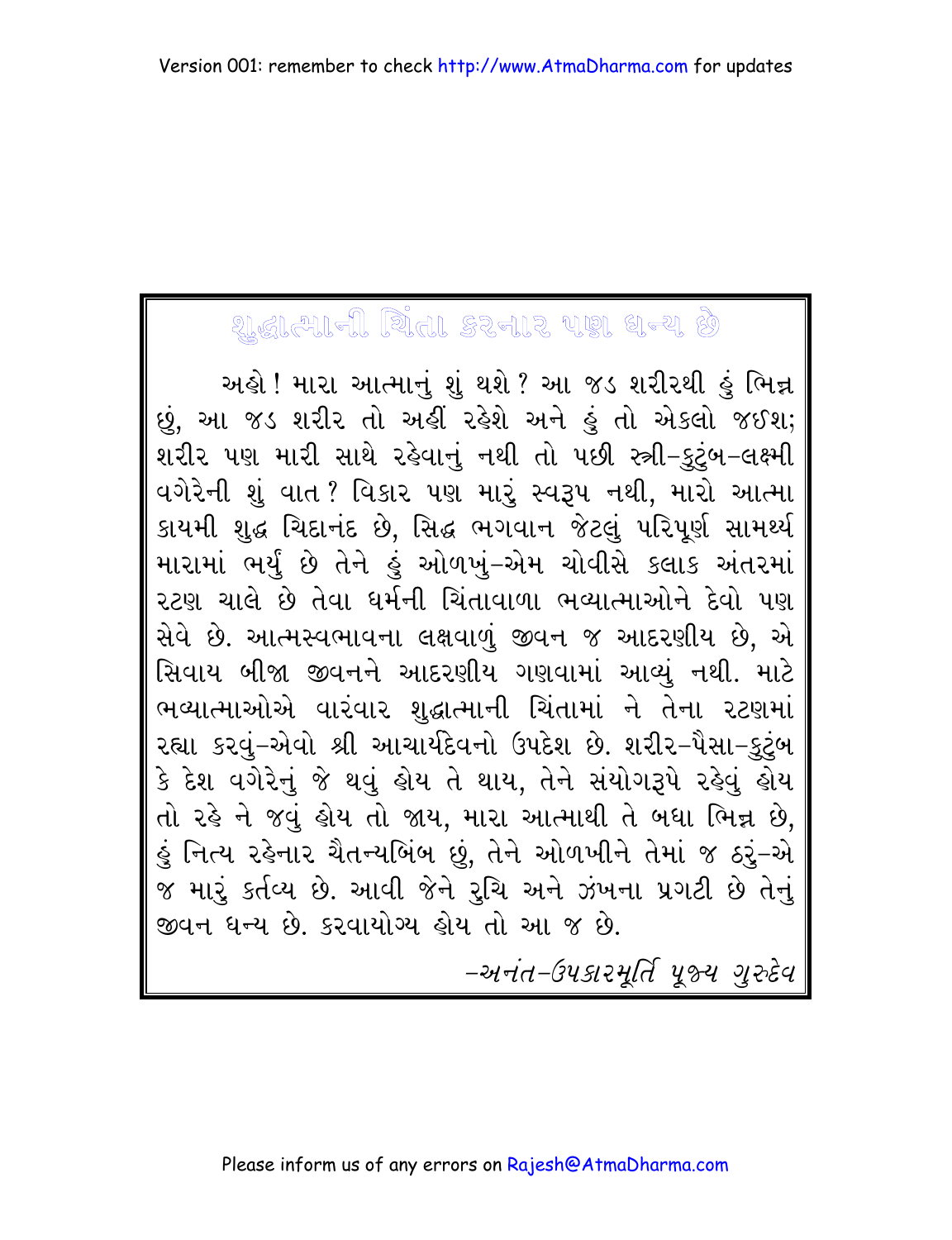# મૈ સ્વયં ક્રી વર્તમાનમેં ભગવાન ક્ર્રે।

\* ૫ુજ્ય ગુરુદેવશ્રી અપને લીએ તો અનંત તીર્થંકરસે અધિક હૈં, કર્યોકિ કાર્ય હોનેમેં નિમિત્ત હુએ-ઈસલિયે.

દૂસરા, ઉન્હોંને યહ બતાયા કિ, ભૈયા! "તુમ સિદ્ધ તો કયા ? ... સિદ્ધસે ભી અધિક હો, અનંત સિદ્ધ-૫યર્યિ જહાઁસે સદૈવ નિકલતી રહે, એેસે તુમ હો." -એેસા ઉત્કૃષ્ટ વાચ્ય પૂજ્ય ગરુદેવશ્રીને બતલાયા !

\* " કે ગુરુદેવ ! આપકી વાણીકા સ્પર્શ ક્રોતે ક્રી માનો વિશ્વકી ઉત્તમોત્તમ વસ્તુકી પ્રાપ્તિ હો ગઈ. કયા મૈં મુક્ત હોનેવાલા હૂઁ! અરે! શાસ્ત્રોંમેં જિસ મુક્તિકી ઈતની મહિમા બખાની હૈ, ઉસે આપકે શબ્દમાત્રને ઈતના સરલ કર દિયા!"

દરિદ્રીકો ચક્રવર્તીપનેકી કલ્પના હોતી. નહિં પામરદશાવાલેકો 'ભગવાન હૂઁ... ભગવાન હૂઁ ' કી રટણ લગાના, હે પ્રભો ! આપ જૈસે અસાધારણ નિમિત્તકા હી કાર્ય હૈ. પરિણતિકો આત્મા હી નિમિત્ત હોવે અથવા ભગવાન... ભગવાનકી ગુંજાર કરતે આપ; અન્ય સંગ નહિં યહ હી ભાવના.

નિવૃત્તિ લેકર એકાન્તમેં આચાર્યોકે શાસ્ત્ર પહેં તો ઉનમેંસે બહુત (ઊંડી) બાતે નિકલતી હૈં; ઉનમેં [શાસ્ત્રમેં] તો બહુત ભરા હૈ!! આચાર્યોકે જો શબ્દ હૈં ન... વે આનન્દકી બુઁદ... બુઁદ... ર્ઙે; એક–એક શબ્દમેં આનન્દકી... બૂઁદ... બૂઁદ ભરી ઙેં; આનન્દકી બૂઁદ… બૂઁદ ટપકતી કે… તો ક્રમેં રસ આતા કે.

-૫જ્ય સોગાનીજી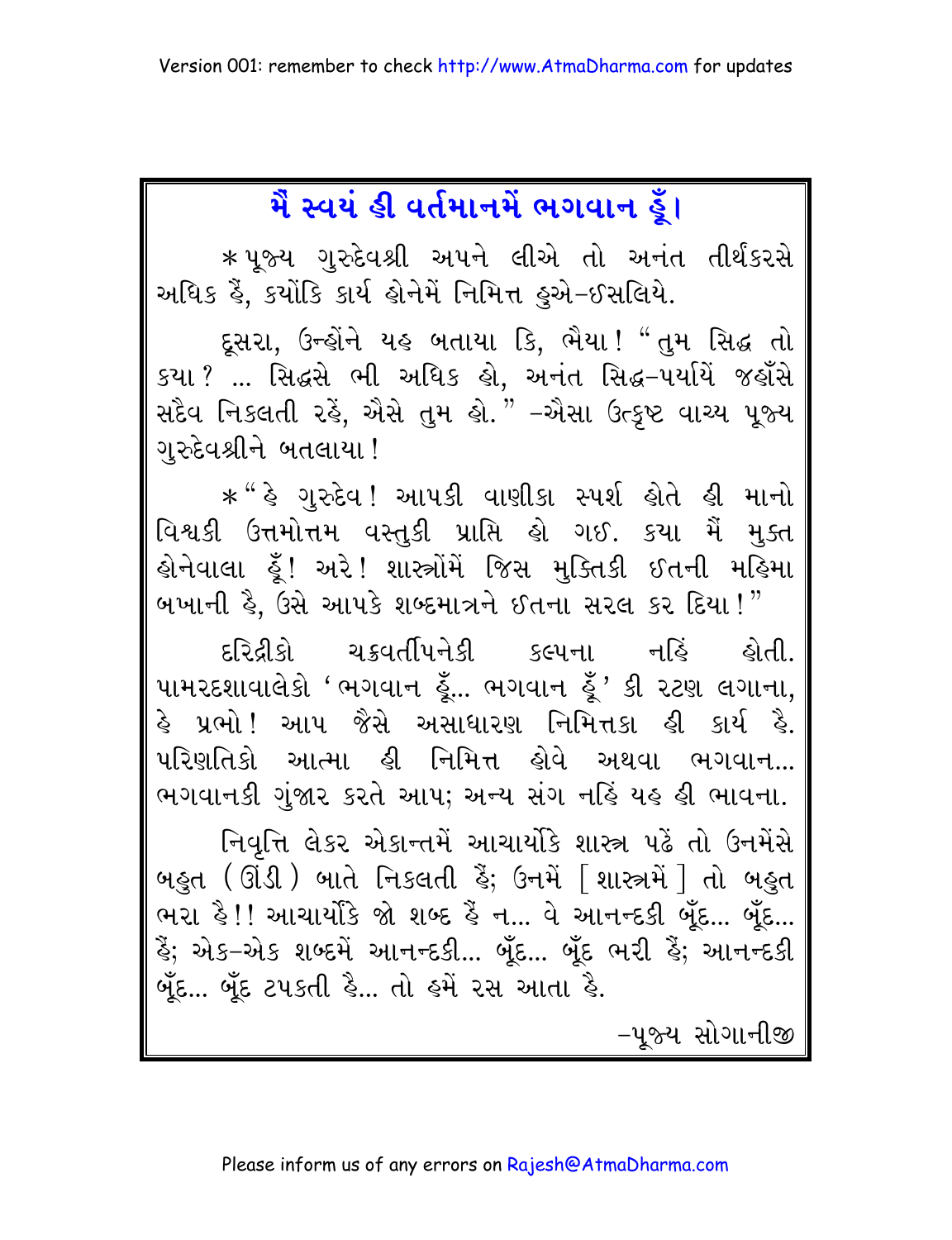



## પૂજ્ય ન્યાલચંદભાઈ સોગાનીજી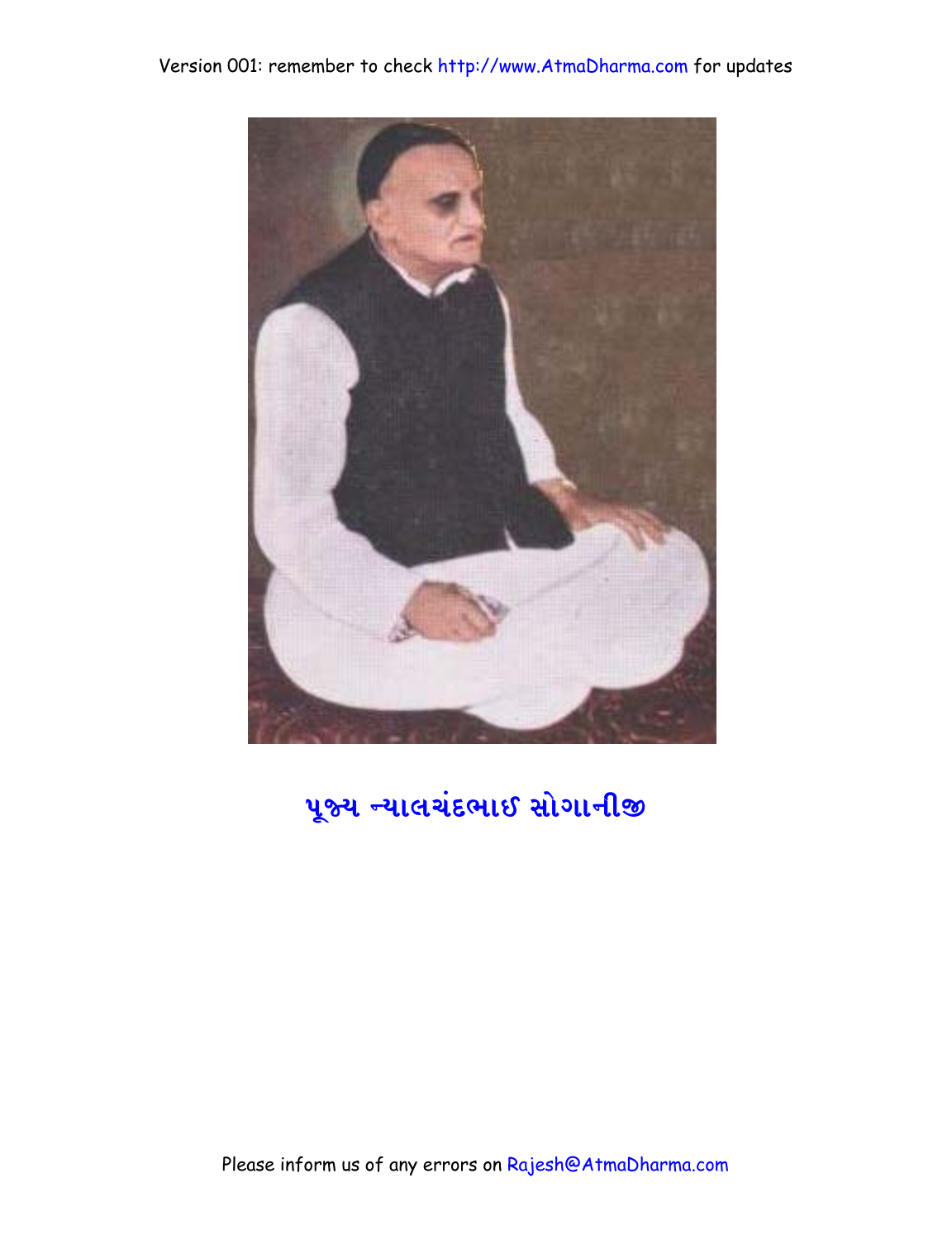## પ્રકાશકીય નિવેદન

તીર્થંકરદેવનો જન્મ જગતના કલ્યાણ માટે થતો હોય છે. તેમ અનંત અનંત ઉપકારી પૂજ્ય ગુરુદેવશ્રી કાનજીસ્વામીનો જન્મ, આ નિકૃષ્ટકાળે અહીં જન્મેલા અને ભવિષ્યમાં પણ અહીં જન્મ લેનારા અલ્પસંસારી જીવોને ભાગ્યશાળી બનાવવા માટે, તેઓને સંસારસમુદ્રથી પાર ઉતારવા માટે થયો હતો. છેલ્લા સેંકડો વર્ષોનો જૈન ઇતિહાસ કહે છે કે ભવ્ય જીવોના તારણહાર આવા મહાન સંત જો કોઈ થયા હોયતો તેમાં કૃપાસિંધુ પૂજ્ય ગુરુદેવશ્રી જ પ્રધાન પુરુષ છે. તેઓશ્રીએ આ ભૌતિકયુગને અઘ્યાત્મયુગમાં પરિવર્તીત કરીને પંચમ આરાના અંત સુધી ટકી રહે તેવો અઘ્યાત્મયુગ સર્જ્યો છે.

આવા અધ્યાત્મયુગસ્રષ્ટા, અધ્યાત્મક્રાંતિવીર પૂજ્ય ગુરુદેવશ્રીની ૪૫-૪૫ વર્ષ વહેલી અઘ્યાત્મગંગાનું અમૃતપાન કરનાર મહા ભાગ્યશાળી ભવ્ય મુમુક્ષુઓને તો તેઓશ્રી દ્વારા પ્રરૂપિત તત્ત્વજ્ઞાનના અભ્યાસ વડે આજે પણ પુજ્ય ગુરુદેવશ્રી સાક્ષાતરૂપે અનુભવાઈ રહ્યા છે, પરંતુ તેઓશ્રીના દર્શન-શ્રવણ કે સત્સંગનો જેઓને સાક્ષાત લાભ મળ્યો નથી તેવા ભવ્ય જીવોને, આ મહાપુરુષે જે દ્રવ્યદષ્ટિપ્રધાન દિવ્ય દેશનાનો ધોધ વહેવડાવેલો તેનો સાક્ષાતવત લાભ મળે તે આ "દ્રવ્યદષ્ટિ જિનેશ્વર" પ્રકાશનનો પ્રધાનહેતુ છે.

આ જીવ અનંતવાર નવમી ગ્રૈવેયક જઈ આત્યો, અનંતવાર નગ્ન દિગંબર દ્રવ્યલિંગ ધારણ કર્યાં, અનંતવાર સમવસરણમાં જઈ આવ્યો છતાં કોરો રહી ગયો તેનું મુખ્ય કારણ જો કોઈ હોય તો આ એક જ કે દ્રવ્યદષ્ટિપ્રધાન દેશનાને આ જીવે કદી ગ્રહણ ન કરી. –એમ પુજ્ય ગુરુદેવશ્રી કરુણાથી વારંવાર કહેતાં અને તેથી જ તે દ્રવ્યદષ્ટિપ્રધાન દેશનાનો તેઓશ્રીએ જીવનપર્યંત ધોધ વહેવડાવ્યો છે. ૫જ્ય બહેનશ્રી પણ કહેતાં કે "જાણે કોઈ મોટા આચાર્ય ઉપદેશ આપતા હોય તેમ દષ્ટિના વિષયનો અપૂર્વ ખૂલાસો થતો. "...." દષ્ટિનો વિષય આવે ત્યારે ઊછળી જતાં " જોકે તેઓશ્રીની સર્વાંગી ઉપદેશગંગામાં ઓછી-વધતી યોગ્યતાવાળા સર્વ જીવોને આત્મલાભ થાય તેવો નિશ્ચય-વ્યવહારનો સઘળોય ઉપદેશધોધ વહ્યો છે. મુમુક્ષુની પાત્રતા કેવી લેય, સંસાર-ભોગથી વિરક્તી કેવી લેય, દેવ-શાસ્ત્ર-ગુરુની ભક્તિ કેવી <mark>લોય, અશુભથી બચવા શુભમાં જોડાણ કેવું લોય,</mark> ઈત્યાદિ ઉપદેશ આપવા છતાં કયાંય કોઈને મુખ્યતા ન થઈ જાય તેમ તેમાં જોર આપ્યા વિના તે વ્યવહારમાર્ગ પ્રકાશન સાથે મુખ્યપણે તો, દ્રવ્યદ્દષ્ટિમાર્ગપ્રકાશક નિશ્ચયની જ ધોધમાર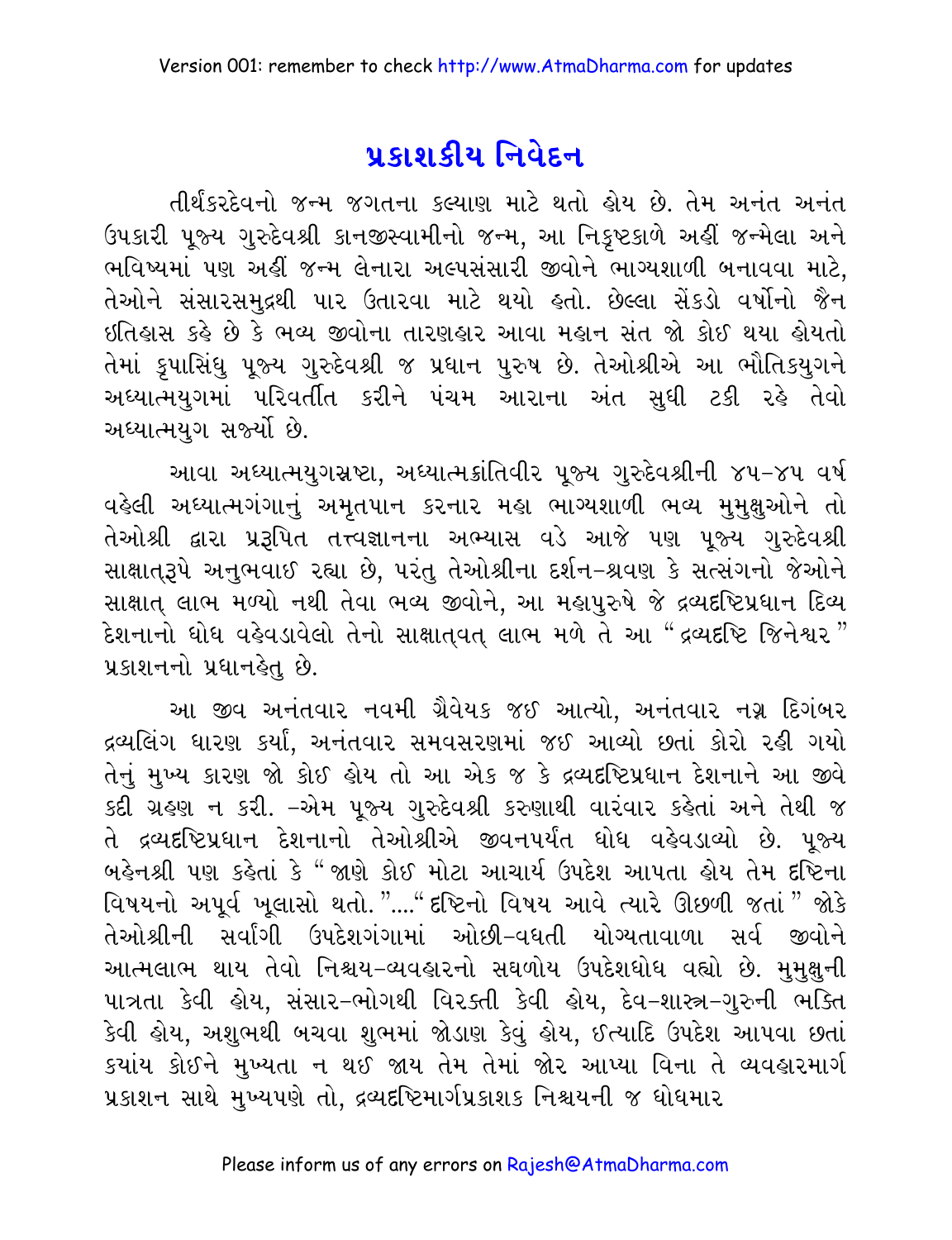### $\lceil 90 \rceil$

વર્ષા વરસાવી છે જેથી ભદ્ર જીવો અનાદિના સંસ્કારવશ મંદકષાય આદિ વ્યવહારમાર્ગમાં અટકી ન જતાં નિશ્ચયમોક્ષમાર્ગને યથાર્થ સમજીને, તેનું જ ગ્રહણ કરીને, આ ભવ સફળ કરવા સ્વાનુભુતિનો સત પુરુષાર્થ અપનાવે.

પુજ્ય ગુરુદેવશ્રીએ અઘ્યાત્મયુગનું સર્જન કર્યું જ છે પણ વધુ સ્પષ્ટ કરીએ તો ખરેખર તો તેઓ દ્રવ્યદષ્ટિપ્રધાન-અધ્યાત્મયુગના સર્જક છે. કેમ કે જે દ્રવ્યદ્રષ્ટિપ્રધાનનિશ્ચયના બોધથી જીવો નિશ્ચયાભાસના ડરથી ડરતાં હતા તેનાં બદલે તેઓશ્રીના પ્રતાપે ભવ્ય જીવો દિવસરાત એ નિશ્ચયનું ઘોલન–ચિંતન ને શ્રવણ કરવામાં જ જીવનની ધન્યતા અનુભવે છે. જોકે આ પુસ્તક વિશેષ કરીને પુજ્ય ગુરુદેવશ્રીના સાન્નિઘ્યમાં વધુ રહેલાં અઘ્યાત્મપિપાસઓને માર્ગદર્શન પુરું પાડે તેવા લક્ષપૂર્વક તૈયાર કરવામાં આવ્યું છે. અલ્પ-પરિચિત મુમુક્ષુઓને જોકે આ પુસ્તકનો મર્મ સમજવામાં વિશેષ સતસંગ માગી લશે, તેમ છતાં પુજ્ય ગુરુદેવશ્રીના ઉપલબ્ધ ૮૫૦૦ ટેપપ્રવચનોના કારણે મર્મ સમજવો દષ્કર પણ નહીં બને.

અમારા પૂજ્ય પિતાશ્રીને કે જેઓએ અમને ભૌતિકતાથી બચાવીને અઘ્યાત્મના સંસ્કારનું સીંચન કરીને અમારા ઉપર અપાર ઉપકાર કર્યો છે તેઓને પુજ્ય ગુરુદેવશ્રીના દષ્ટિપ્રધાન ઉપદેશનું ખૂબ જ ઘોલન−મનન ને વાંચન−શ્રવણ રહ્યું કુતું અને બધા ભવ્યાત્માઓ પણ આ પ્રયોજનભુત તત્ત્વજ્ઞાનનો ખુબ લાભ લે તેવી તેઓની ભાવના રહેતી તેથી તેમની ભાવનાની સ્મૃતિરૂપે આ પુસ્તક પ્રકાશિત કરતાં અમે પ્રસન્નતા અનુભવીએ છીએ.

અમારા ૫જ્ય પિતાશ્રીના આધ્યાત્મિક જીવનમાં ૫જ્ય ગુરુદેવશ્રી ઉપરાંત જે જ્ઞાની સત્પુરુષોનો વિશેષ ઉપકાર વર્તતો હતો તે જ્ઞાનીપુરુષો શ્રીમદ્દ રાજચંદ્રજી, પુજ્ય બહેનશ્રી ચંપાબેન તેમ જ પુજ્ય ન્યાલચંદભાઈ સોગાનીજીને આ પ્રસંગ ઉપકૃતભાવે સ્મરીને તે સર્વેને શ્રદ્ધા-ભક્તિપૂર્વક વંદન કરીએ છીએ.

અંતમાં, પૂજ્ય ગુરુદેવશ્રી ૯૧ વર્ષની ઉંમરે પણ દેશ-વિદેશમાં જે દ્રવ્યદષ્ટિની પ્રરૂપણા કરતાં અંદરથી ઉછળી પડતાં હતા તે દ્રવ્યદૃષ્ટિપ્રધાન ઉપદેશને ગ્રહણ કરીને આપણે સૌ અનંતકાળ પર્યંત તેઓશ્રીનું સાન્નિધ્ય પામીએ એવી ભાવના સઙ્-

 $-4.5191.5$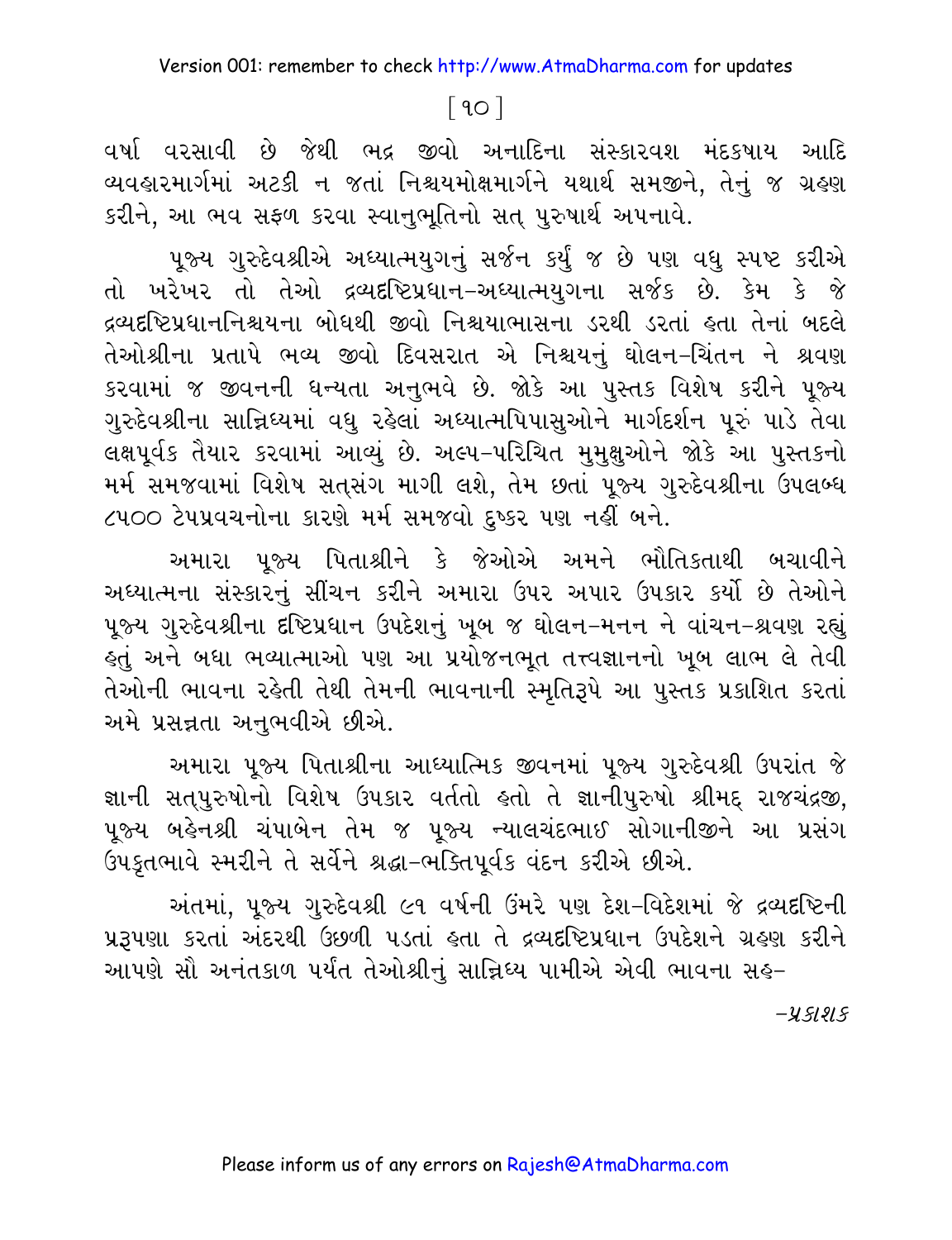# ઉપોદ્ઘાત

જૈનજગતના અધ્યાત્મગગનમાં તત્ત્વજ્ઞાનની પ્રરૂપણાનો સૂર્ય અસ્ત થયેલો હતો, ક્રિયાકાંડરૂપી અંધકારનું સામ્રાજ્ય છવાયેલું કતું ત્યારે, ભવ્યજીવોના મહાભાગ્યના પ્રબલ યોગવશ, આ ભરતક્ષેત્રમાં એક કહ્યનસૂર્યનો ઉઘોત થયો.. પૂજ્ય બહેનશ્રી કહેતાં કે "સત્ પુરુષની એક ક્ષણની સંગતિ ભવનો અભાવ કરનારી છે." –એવા એક સત પુરુષે .<br>ભવોદધિતારણહારના રૂપમાં અહીં જન્મ ધારણ કરીને, જેમના પ્રતાપે અહીં ચોથો આરો પ્રવર્તતો હોય તેમ, ૪૫-૪૫ વર્ષો સુધી સ્વાનુભુતિમુલક દ્રવ્યદષ્ટિપ્રધાન નિશ્ચયમોક્ષમાર્ગની દિવ્યદેશનાની દેશ-વિદેશમાં વર્ષા વરસાવીને. વર્તમાન લાખો ભવ્યજીવોની જેમણે અધ્યાત્મતૃષા છીપાવી તથા આગામી પેઢી દર પેઢીને નિશ્ચયમોક્ષમાર્ગ સદાય દષ્ટિગોચર બની રહે એવો અઘ્યાત્મવારસો જેઓ મૂકી ગયા એવા કૃપાસિંધુ પૂજ્ય ગુરુદેવશ્રીની છત્રછાયામાં નિવૃત્તિપૂર્વક સ્થાયી રહીને, તેઓશ્રીના ઉપદેશ-ઉદર્થિમાંથી અઘ્યાત્મરત્નો વીણી લેવાનું જે પરમ સૌભાગ્ય તેઓશ્રીના કૃપાભીના ઉપકારતળે પ્રાપ્ત થયું હતું તેમાંથી, સ્વાનુભૂતિ માટે વિશેષ પુરુષાર્થ કરી રહેલાં મુમુક્ષુઓને તેઓના દ્રવ્યદષ્ટિપ્રધાન ઘોલન-મનન-ચિંતનમાં વિશેષ ઉપયોગી થાય તેવા દ્રવ્યદષ્ટિપ્રેરક અધ્યાત્મરત્નોના સંકલનરૂપે આ "દ્રવ્યદૃષ્ટિ જિનેશ્વર" પુસ્તક તૈયાર કરતાં તેઓશ્રીના ઉપકાર પ્રતિ અહોભાવ વ્યક્ત કરવાનો યોગ બન્યો તેની પ્રસન્નતા અનભવીએ છીએ.

પુરુષાર્થપ્રેરણામૂર્તિ પૂજ્ય ગુરુદેવશ્રીએ સાક્ષાત્ સીમંધરસ્વામીની દિવ્યધ્વનિનું વર્ષો સુધી પ્રત્યક્ષ શ્રવણ કરીને તેમ જ સીમંધરસ્વામીના સમવસરણમાં પધારેલાં શ્રીમદ્દ ભગવત્ કુંદકુંદાચાર્યદેવના પ્રત્યક્ષ દર્શન કરીને અહીં ભારતમાં પધારીને ૪૫-૪૫ વર્ષો સુધી અઘ્યાત્મની જે ગંગા વહેવડાવી તેમાં, ક્રિયાકાંડ અને વ્યવહારમાં ધર્મની માન્યતાનો નિષેધ કરીને પ્રધાનપણે તો, પ્રમાણના લોભમાં ભોળા જીવો નિશ્ચયનો પક્ષ અંગીકાર કરી શક્તા નથી તે વાત બરાબર પારખી લઈને, નિશ્ચયાભાસના ભયની પ્રમાણના લોભે વ્યવહારને જ વળગી રહેવાના અનાદિના સહજ અભ્યાસને ભવ્ય જીવો ત્વરાએ ખંડિત કરી શકે તે માટે, નિશ્ચયના ઉપદેશનો જ ધોધ વહેવડાવ્યો છે. કોઈ કહેતું કે સભા જોઈને તો ઉપદેશ આપો. તો કહેતાં કે અમે તો આત્મા જોઈને ઉપદેશ આપીએ છીએ. તેનો અર્થ કે તેઓશ્રીની દષ્ટિમાં એ જ આત્માઓ હતા કે જેઓ તેઓશ્રી દ્વારા પ્રરૂપિત દ્રવ્યદષ્ટિનો નિશ્ચયમોક્ષમાર્ગ અત્યંત પ્રસન્નતાથી ગ્રહણ કરી લેતાં હતાં.

તેઓશ્રીના પરમ ભક્ત પ્રશમમૂર્તિ પૂજ્ય બહેનશ્રી ચંપાબહેન વારંવાર કહેતાં કે પુજ્ય ગુરુદેવને શ્રુતની લબ્ધિ છે. શાસ્ત્રના ગહુન ભાવો ખોલવાની ગજબ શક્તિ છે. વગેરે વિગેરે... તે વાત પ્રત્યક્ષ પરિચય પામનાર સર્વે સદ્દભાગી મુમુક્ષુઓને અનુભવગમ્ય પણ છે કે શાસ્ત્રના શબ્દોમાં ન જણાતાં કોય છતાં, આચાર્યદેવના ક્ષર્દમાં જે ભાવ ભર્યાં ક્રોય તે ગહન ભાવોને ચાર ચોપડી ભણેલો પણ સમજી જાય તેવી અત્યંત સરળ ભાષા દ્વારા, ભાષા અને ભાવના સમન્વયપૂર્વકની તેઓશ્રીની દેશનાનો ધોધ વહેતો રહેતો હતો. જેમ શ્રીમદ્ ભગવત કુંદકુંદાચાર્યદેવે શ્રી સમયસાર શાસ્ત્રની રચના શરૂ કરતાં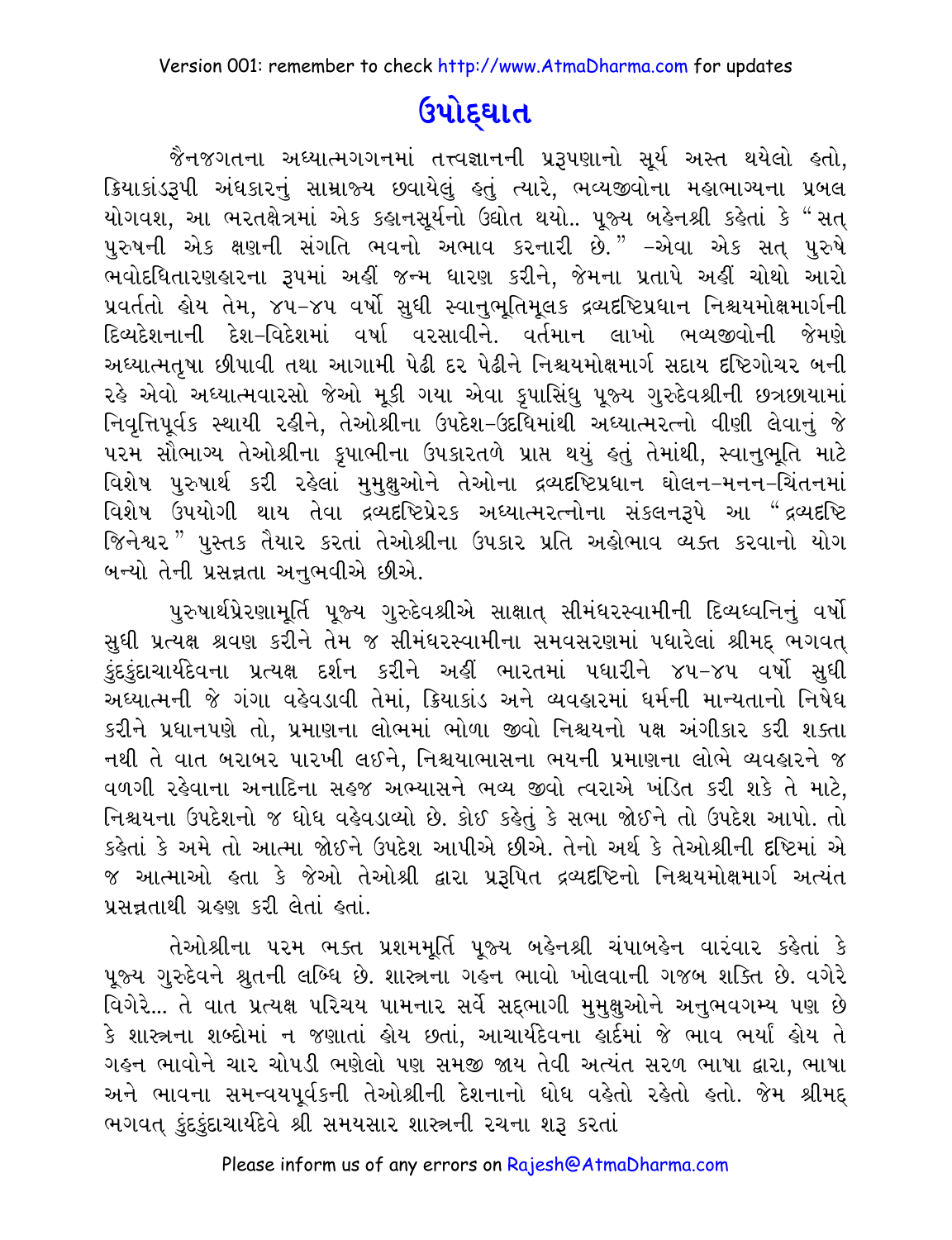### $[92]$

<u>પ્રથમ ગાથામાં મંગલાચરણરૂપે 'વંदित्तु</u> सव्व सिद्धे' પાઠ મૂકયો પરંતુ તેમના પછી એક હજાર વર્ષે થઈ ગયેલાં શ્રી અમૃતચંદ્રાચાર્યદેવે તે પાઠમાંથી ગજબના ભાવો કાઢયા; તેમ પૂજ્ય ગુરુદેવશ્રીને પણ શ્રુતની લબ્ધિ લેવાથી, શાસ્ત્રોના શબ્દોમાં–પાઠમાં ન દેખાય તેવા ભાવોને, .<br>જેવા કેઃ– ક્રમબદ્ધપર્યાયના સ્વીકારમાં અનંતો પુરુષાર્થ, પર્યાયના ષટ્કારકો વડે પર્યાયનું સ્વતંત્ર પરિણમન, ઉત્પાદ-વ્યય રહિત પરમાર્થ આત્મા તે દષ્ટિનો વિષય, ઈત્યાદિ મળભત ગઢ રહસ્યો કે જે પાઠના શબ્દોમાં આપણને ન દેખાય પરંતુ આચાર્યદેવના હાર્દમાં ભરેલાં હોય તે બધા ભાવોને, કયાંય પણ ભાષા અને ભાવની ભૂલભૂલામણી ઊભી ન થાય તે રીતે ૪૫-૪૫ વર્ષ સુધી ડંકાની ચોટે જગત સમક્ષ જે રીતે તેઓશ્રીએ પ્રસિદ્ધ કર્યાં છે તે જો તેઓશ્રી મહાવિદેલ્થી અહીં ન પધાર્યા હોત તો મુમુક્ષુઓને દ્રવ્યદષ્ટિનો માર્ગ કોણ સમજાવત ? દર્શનસારમાં જેમ કહ્યું છે કે " શ્રી સીમંધરસ્વામી પાસેથી મળેલા દિવ્યજ્ઞાન વડે શ્રી પદ્મનંદિનાથે ( શ્રી કુંદુકુંદાચાર્યદેવે ) બોધ ન આપ્યો હોત તો મુનિજનો સાચા માર્ગને કેમ જાણત?" –તેમ પૂજ્ય ગુરુદેવશ્રી માટે મુમુક્ષુજીવોને અનુભવાઈ રહ્યું છે કે "જો પૂજ્ય ગુરુદેવશ્રી અહીં પધાર્યા ન લોત તો આપણને <u>સ્વાનુભૂતિ માટે દ્રવ્યદ્દષ્ટિનો માર્ગ કોણ સમજાવત?</u>"

પૂજ્ય ન્યાલભાઈ સોગાનીજી કહી ગયા છે તેમ, પંચમ આરાના અંત સુધી ભવ્ય જીવોને દ્રવ્યદષ્ટિપ્રધાન ઉપદેશનો સિંહનાદ સાંભળવા મળતો રહે તેવું અદ્દભુત કાર્ય, પૂજ્ય બહેનશ્રીની પ્રેરણા, પ્રસન્નતા અને પ્રબળ અનુમોદના-તળે, દીર્ઘદષ્ટા સ્વ. શ્રી નવનીતભાઈ ઝવેરીના પ્રમુખપણા નીચે શ્રી દિગમ્બર જૈન સ્વાઘ્યાય મંદિર ટ્રસ્ટે, પૂજ્ય ગુરુદેવશ્રીના રોજેરોજ બે વખત થતાં પ્રવચનોને ટેઈપમાં સંગ્રહી લીધા છે તે ૮૫૦૦ પ્રવચનો સતત સચવાતા રહે તેવી ઉમદા ભાવના જેમને વર્તતી હતી તે સ્વ. શ્રી શાંતિલાલ રતિલાલ શાહ. (સાયન-મુંબઈ ) ની સ્મૃતિ નિમિત્તે તેમના પરિવારે આ દિવ્યદેશનાને આધુનિક ટેકનોલોજી મુજબ કોમ્પેક્ટ કીસ્કમાં સંગ્રહિત કરવાનું ભવ્ય આયોજન હાથ ધર્યું છે; તે ૮૫૦૦ પ્રવચનો ઉપરાંત રાત્રિચર્ચામાં, નિવૃત્તિકાળે, હરતાં-ફરતાં કે કોઈ પ્રસંગોપાત્ત જ્યારે જ્યારે તેઓશ્રીની અઘ્યાત્મની અસ્તિની મસ્તીની ખુમારીભર્યા સહજ ઉદ્દગારો સરી પડેલાં તે સહજ ઉદ્દગારો જિજ્ઞાસ ભવ્ય જીવોને મુંઝવણમાંથી માર્ગ સૂઝાડે તેમ જ દ્રવ્યદૃષ્ટિનો પુરુષાર્થ સહજપણે ઉપડે તેવી ભાવનાથી આ "દ્રવ્યદષ્ટિ જિનેશ્વર "પુસ્તક સ્વ. શ્રી શાંતિભાઈની પ્રથમ પુર્ણ્યતિથિ નિમિત્તે પ્રકાશિત કરવામાં આવ્યું છે.

કુપાસિંધુ પૂજ્ય ગુરુદેવશ્રીના સાક્ષાત્ સમાગમમાં આવેલાં મુમુક્ષુઓને દષ્ટિના વિષયનો પુરુષાર્થ ઉંગ્ર બની રહે તથા તેઓશ્રીની ઉપદેશની પ્રધાનશૈલી દષ્ટિના વિષયને ૬સ્ત−આંબળાવત સ્પષ્ટ પ્રકાશનારી ૬તી તેનો ખ્યાલ ભાવિ પેઢીને આવી શકે અને સૌ એ દ્રવ્યદ્દષ્ટિના માર્ગને પામીને આત્મકલ્યાણ સાધી શકે તેવી ભાવનાથી તૈયાર કરવામાં આવેલા આ સંકલનમાં જે કોઈ ક્ષતિ રહી ગઈ હોય તે માત્ર અમારો જ દોષ ગણીને, સુધારીને, ગુરુદેવશ્રીનાં પ્રથમ બોલને-મંગલ આશીષને-સૌ સાર્થક કરીએ એવી ભાવના સહ-

-સંકલનકાર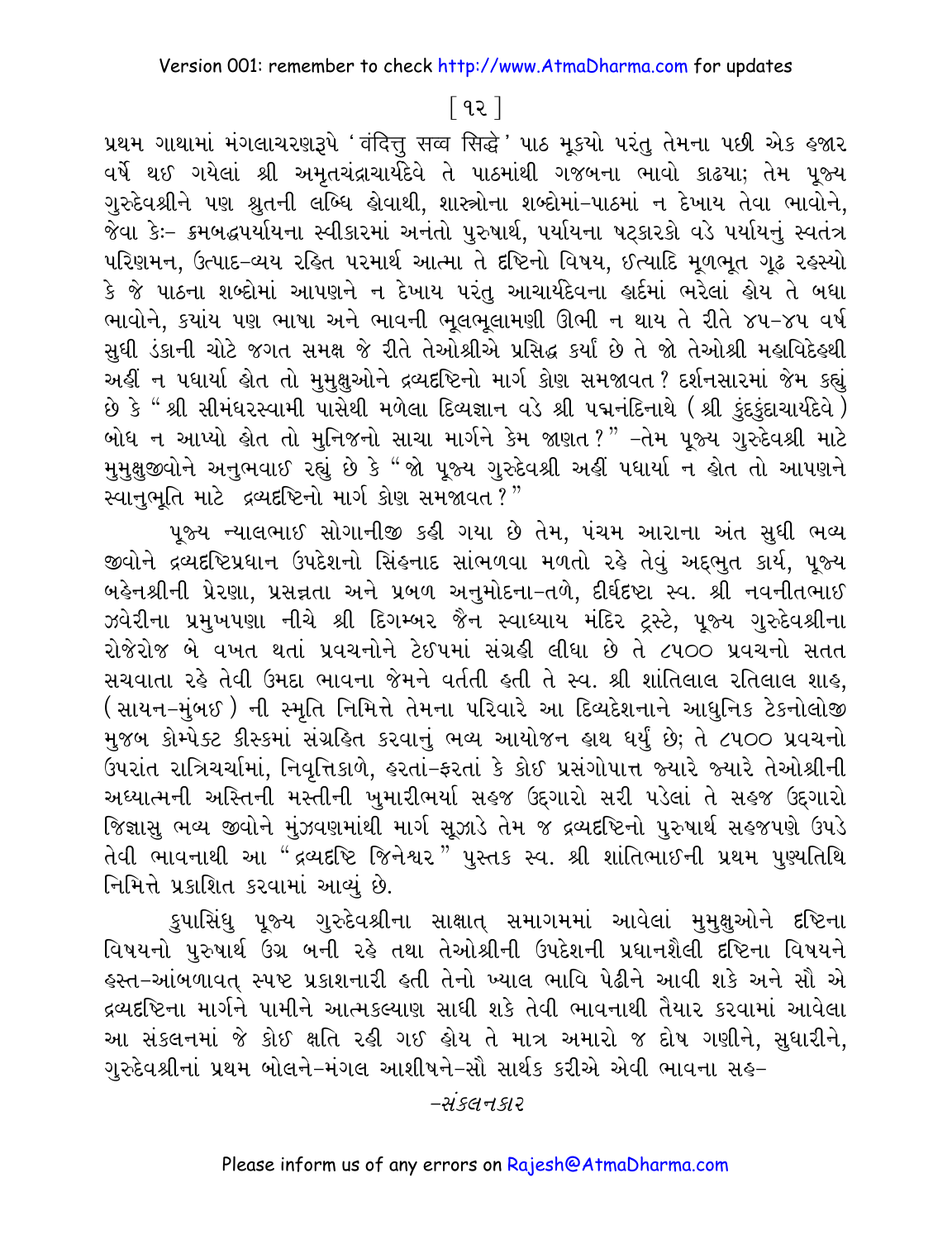# સૌ આત્માને શાંતિ શાંતિ શાંતિ થાવ

કોઈ જીવને દુઃખ થાય એ હોય નહિ, બધા જીવો પરમાનંદસ્વરૂપ છે. જ્ઞાનાનંદસ્વરૂપ પરમાત્મા છે. એના સ્વભાવમાં દુઃખ કયાં છે? ભાઈ! ઊંઘી શ્રદ્ધા કરતાં પર્યાયમાં તને દઃખ થશે. સત્યની પ્રરૂપણા કરતાં એ ન રુચે ને તને દુઃખ થાય એ અમે ઈચ્છીએ નહિ. માફ કરજે ભાઈ ! આહાહા ! આવો મારગ છે. કોઈ પણ જીવ એકેન્દ્રિયથી માંડીને તે જ ભવે સિદ્ધ થનાર બધા ય જીવો પરમાનંદસ્વરૂપ આત્મા છે પછી કોનો અનાદર હોય!મને દુઃખ થાય તો એ ન ગમે તેમ બીજાને દુઃખ થાય એ પણ કેમ ઈચ્છીએ ! ઊંઘી શ્રદ્ધા-પ્રરૂપણા કરીને દુઃખી થાય એને કેમ અનુમોદાય ? સાધુપણાની ભગવાને કહેલી સત્ય પ્રરૂપણા થતાં, અક્રાવીસ મૂળગુણ ચોક્ખા ન હોય એને સાધુ કહેવાય નહિ, દ્રવ્યલિંગી પણ કહેવાય નહિ–એવી સત્ય પ્રરૂપણાથી કોઈને દુઃખ થાય એમ ન હો ! ભાઈ ! બાપુ ! ઘાસનું તણખલું જરા વાગે તોપણ દુઃખ થાય તો મિથ્યાશ્રદ્ધાના કેટલા દુઃખ તને થાય ! એ કેમ અનુમોદાય? સૌ આત્માને શાંતિ... શાંતિ... શાંતિ... થાવ. અમારે તો કોઈનો વિરોધ નથી. કોઈ અમારો વિરોધ કરતં નથી. બધા આત્મા દ્રવ્યસ્વભાવે તો સાધર્મી છે. વિરોધતાનો ભાવ પોતાને નુકશાન કરે છે, બીજાને નહિ. અને અવિરોધતાનો ભાવ પણ પોતાને લાભ કરે છે બીજાને નહિ. આહાહા! આત્મા તો સર્વથી ઉદાસ... ઉદાસ છે.

- કરુણામર્તિ પજ્ય ગુરુદેવ

\* \* \*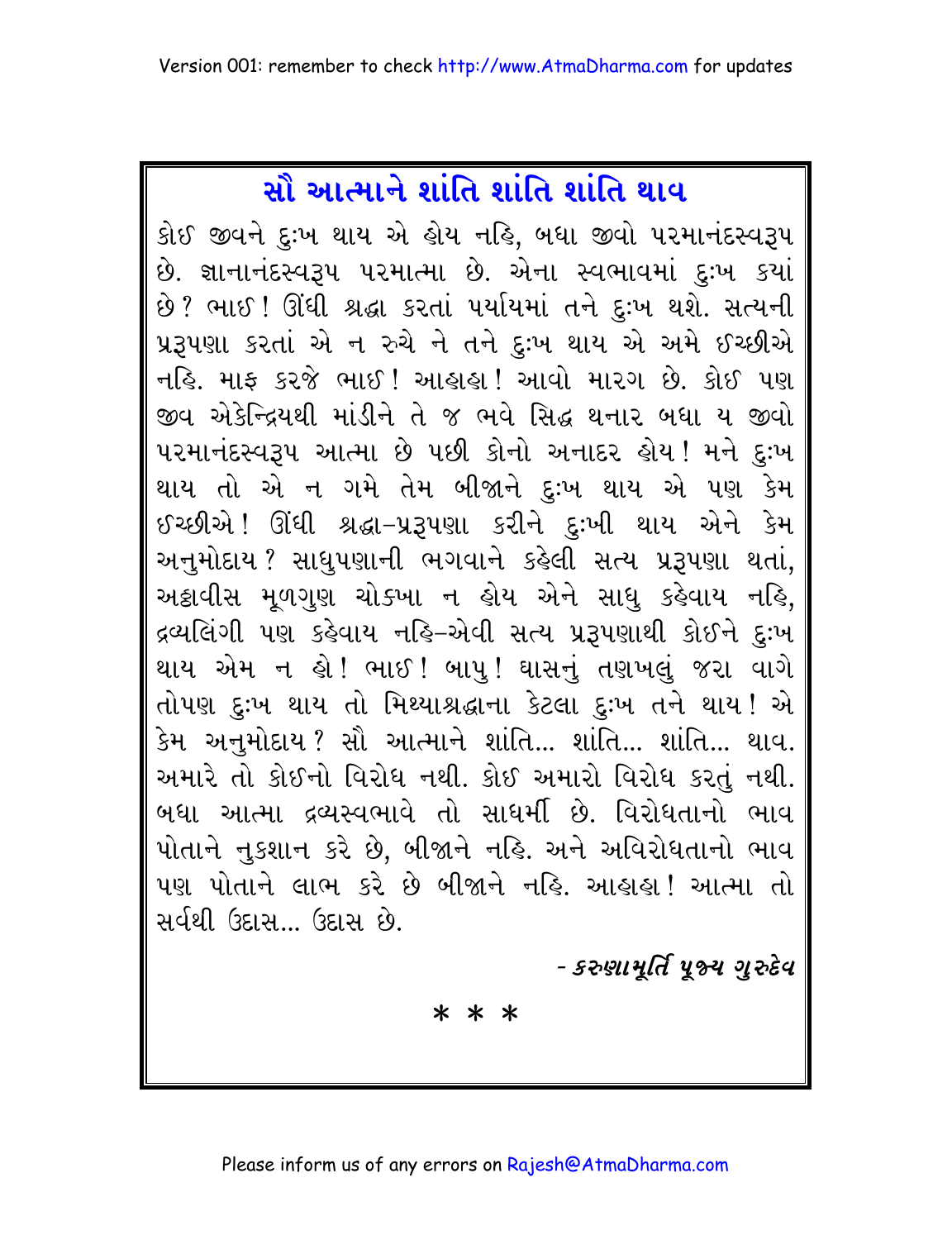### શ્રી સદ્ગુરુદેવ-સ્તુતિ

( ફરિગીત ) |

સંસારસાગર તારવા જિનવાણી છે નૌકા ભલી, જ્ઞાની સુકાની મળ્યા વિના એ નાવ પણ તારે નહીં; આ કાળમાં શુદ્ધાત્મજ્ઞાની સુકાની બહુ બહુ દોહ્યલો, મુજ પુણ્યરાશિ ફળ્યો અહો! ગુરુ કુહાન તું નાવિક મળ્યો.

### (અનુષ્ટ્રપ)

અહો! ભક્ત ચિદાત્માના, સીમંધર-વીર-કુંદના! બાહ્યાંતર વિભવો તારા, તારે નાવ મમક્ષનાં.

### ( શિખરિણી )

<mark>સદા દ</mark>ષ્ટિ તારી વિમળ નિજ ચૈતન્ય નીરખે, અને જ્ઞપ્તિમાંહી દરવ-ગુણ-પર્યાય વિલસે; નિજાલંબીભાવે પરિણતિ સ્વરૂપે જઈ ભળે, નિમિત્તો વહેવારો ચિદઘન વિષે કાંઈ ન મળે.

### ( शार्दुલવિક્રીડિત)

ड़ैयुं 'सत सत, ज्ञान ज्ञान' धजडे ने व थाएी छूटे, જે વજે સુમુમુક્ષ સત્ત્વ ઝળકે; પરદ્રવ્ય નાતો તૂટે; -રાગદ્વેષ રુચે ન, જંપ ન વળે ભાવેંદ્રિમાં-અંશમાં, ટંકોત્કીર્ણ અકંપ જ્ઞાન મહિમા હૃદયે રહે સર્વદા.

### <u>( વસંતતિલકા )</u>

નિત્યે સુધાઝરણ ચંદ્ર! તને નમું હું, કરુણા અકારણ સમુદ્ર! તને નમું હું; હે જ્ઞાનપોષક સુમેઘ! તને નમું <mark>હું</mark>, આ દાસના જીવનશિલ્પી! તને નમું હું.

#### <u>( સગ્ધરા )</u>

ઊંડી ઊંડી, ઊંડેથી સખનિધિ સતના વાયુ નિત્યે વહુંતી, વાણી ચિન્મૂર્તિ ! તારી ઉર-અનુભવના સુક્ષ્મ ભાવે ભરેલી; ભાવો ઊંડા વિચારી. અભિનવ મહિમા ચિત્તમાં લાવી લાવી. ખોયેલું ૨ત્ન પામું, –મન૨થ મનનો; પૂરજો શક્તિશાળી!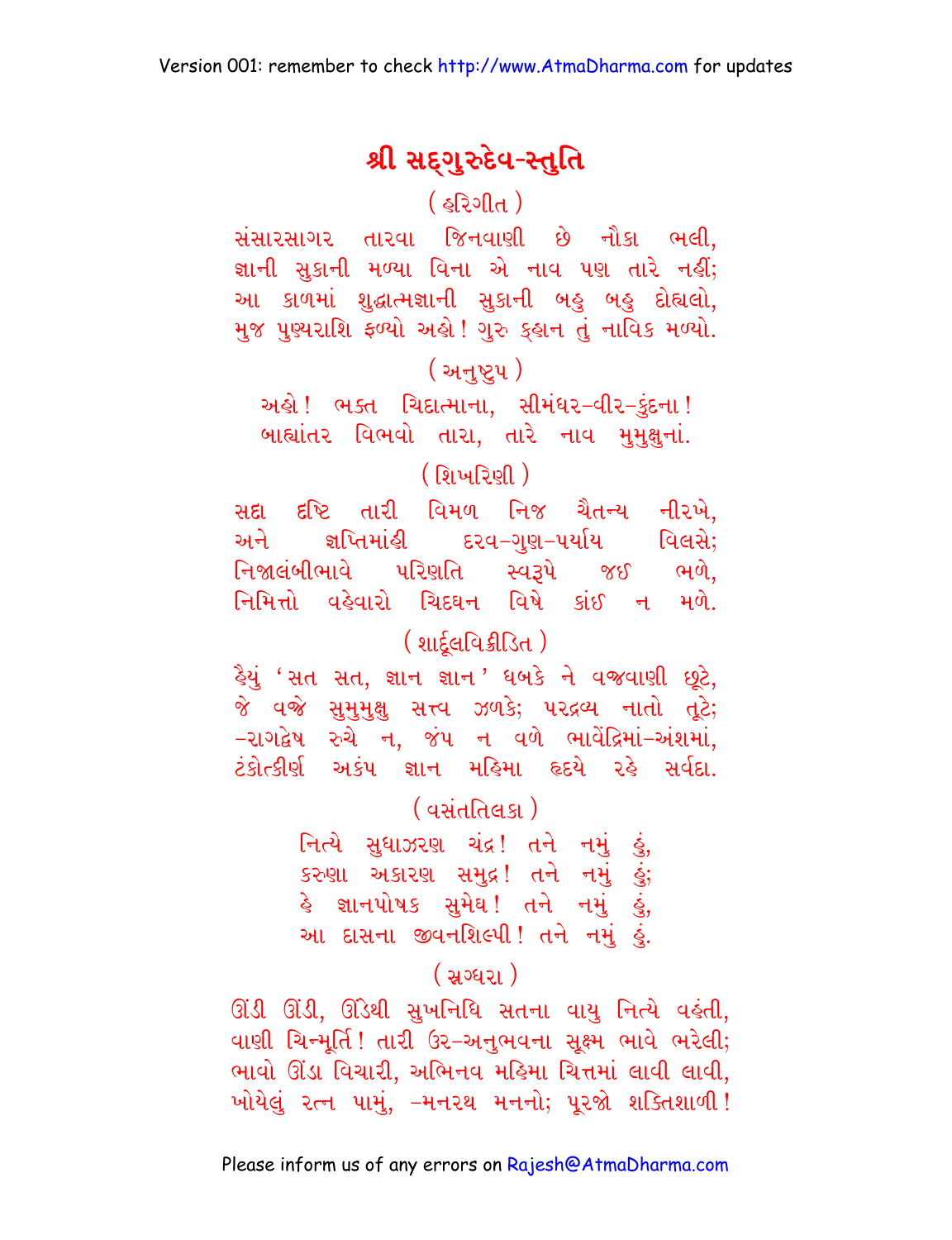

## परमात्मने नम: ।

# \* द्रव्यदृष्टि જિનેશ્વર \*

સર્વ જીવો સાઘર્મી છે. સર્વ જીવો પર્ણાનંદને પ્રાપ્ત થાવ ! કોઈ જીવો અપર્ણ ન રહો. કોઈ જીવો અલ્પજ્ઞ ન રહો. કોઈ જીવો વિરોધી ન રહો, કોઈ જીવો વિપરીત દષ્ટિવંત ન રહો. બધા જીવો સત્યના માર્ગે આવી જાવ ને સુખી થાવ! કોઈ જીવમાં વિષમતા ન રહો. બધા જીવો પૂર્ણાનંદરૂપ પ્રભુ થઈ જાવ. શ્રી સમયસાર ગાથા-૩૮ના શ્લોકમાં અમૃતચંદ્રાચાર્ય કહે છે કે સર્વ જીવો આત્મામાં મગ્ન થાવ! આહાહાહા ! જુઓ જ્ઞાનીની ભાવના ! પોતે પૂર્ણાનંદ સ્વરૂપ આત્મામાં મગ્ન થાય છે એટલે સર્વ જીવો પણ પુર્ણાનંદ સ્વરૂપમાં મગ્ન થઈ સુખાનુભવ કરો એમ કહે છે. -પૂજ્ય ગુરુદેવશ્રીના મંગલ આશીર્વચન

\* પ્રભુ! તારા દ્રવ્યની મોટપની તો શી વાત કરવી! પણ અનંતા સિદ્ધોને તારી પર્યાયમાં સ્થાપ્યા ત્યાં હવે તને રાગનો આદર રહેશે નહીં, હવે તું અલ્પજ્ઞપણે રહી શકશે નહીં, હવે સર્વજ્ઞ સ્વભાવમાં જ તું જઈશ ને સર્વજ્ઞ થઈશ એમ તું નિઃસંદેહ જાણ. અમે આ વાત કહીએ છીએ ત્યાં તું ભવિ-અભવિનો તો પ્રશ્ન જ રાખીશ નહીં પણ સિદ્ધ થતાં અનંતકાળ થશે એ પણ રાખીશ નહીં; જેમ સિદ્ધ થવાને સમકિત પછી અસંખ્ય સમય જ જોઈએ, અનંત સમય ન જોઈએ, તેમ અહીંયા તારામાં સિદ્ધોને સ્થાપીએ છીએ ત્યારે પ્રભ! વિશ્વાસ કરજે. પ્રભ! અંદર વિશ્વાસ કરજે કે અમે આત્માની આવી વાત સાંભળવાને લાયક થયા ને પ્રભુએ અમારી યોગ્યતા દેખીને અનંતા સિદ્ધો સ્થાપ્યા છે. પ્રભુએ શ્રોતાઓને સાગમટે નોતરૂં આપ્યું છે. તમે બધા શ્રોતાઓ સિદ્ધ થવાને લાયક છો હો! તેથી તમારામાં અમે સિદ્ધપણું સ્થાપીએ છીએ અને અમે એ વાત શરૂ કરીએ છીએ એટલે કે તમારે પણ ત્યાં સુધી સાંભળવા તૈયારી રાખવી પડશે. ૧.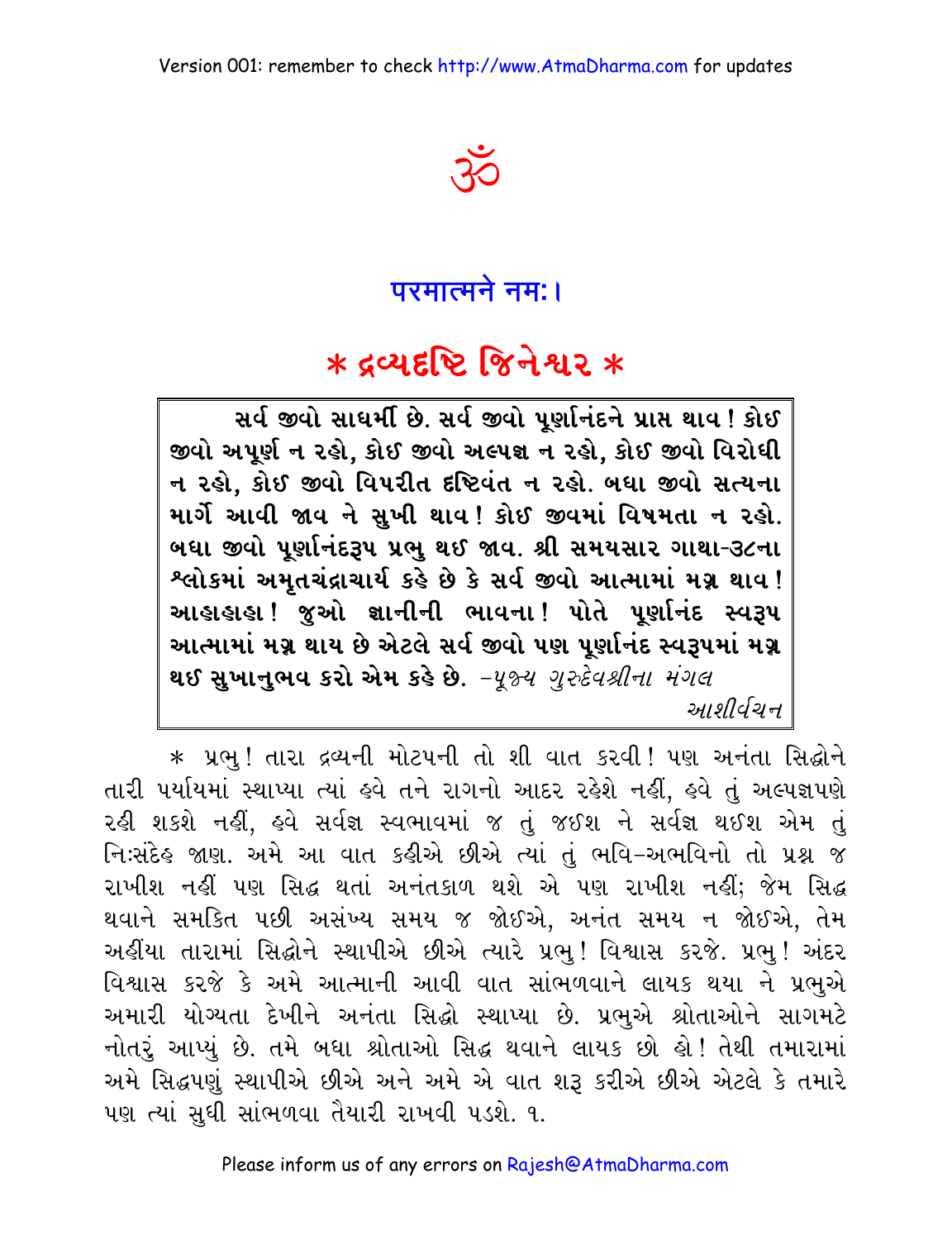[ દ્રવ્યદષ્ટિ જિનેશ્વર

\* પંચમ આરાના મુનિ પંચમ આરાના અપ્રતિબુદ્ધ શ્રોતાઓને સંબોધે છે કે નિત્યનિગોદના જીવને પણ અંતરમાં સ્વભાવપણે પરિણમવાની તાકાત છે, ભલે નિગોદમાં ન પરિણમી શકે પણ નિગોદને અનાદિ-સાંત કરીને, મનુષ્ય થઈને પંચમ પારિણામિકભાવનો અનુભવ કરીને સિદ્ધનો સાદિ-અનંત ભાવ પ્રગટ કરી શકે છે, તો કે જિજ્ઞાસુ! તું તો નિગોદમાંથી બહાર નીકળ્યો છે, મનુષ્યપણું પામીને પંચમ પરમભાવને બતાવનારી જિનવાણી સાંભળવા આવ્યો છે, સાંભળે છે તો તું પરમાત્મપણે પરિણમી શકે એવો જ છે. અમે તને કહીએ છીએ કે તું સ્વભાવપણે પરિણમવાને લાયક જ છો માટે સંદેહ ન કર, નિ:સંદેહ થા. અમે તને કહીએ છીએ કે તું સ્વભાવપણે પરિણમવાને લાયક છો, તો પછી તું નિ:સંદેહ કેમ થતો નથી ? અમે તો ભગવાનને અનુસરીને તને આ કહીએ છીએ માટે તું નિઃસંદેહ થા, વિશ્વાસ લાવ, પંચમ આરો કે ઓછા પુણ્ય કે ઓછપને લક્ષમાં ન લે, તું પુરણ પરમાત્મતત્ત્વ છો ને તેપણે પરિણમવાને લાયક જ છો. અભવ્ય જેમ પરિણમવાને લાયક નથી તેમ નિત્યનિગોદના જીવ પરિણમવાને લાયક નથી એમ નથી. તો પછી તું જિજ્ઞાસાથી આ સાંભળવા આવ્યો છો માટે તું પરિણમી શકે એવો છો-એમ નિઃસંદેહ થા, ભલે કોઈ રાગાદિ હોય પણ એ તને નડતર નથી, એ તો જ્ઞાનના જ્ઞેય તરીકે વિષય છે. માટે તું હીણપ ને ઓછપનો આશ્રય છોડ ને સ્વભાવપણે પરિણમવાને લાયક જ છો એમ નિ:સંદેહ થા ! ર

\* ધર્મધુરંધર યોગીન્દ્રદેવ પોકાર કરે છે કે અરે! આત્મા! તું પરમાત્મા જેવો છો છતાં તું જિનમાં ને તારામાં ફેર પાડે છો? ફેર પાડીશ તો ફેર કે દી છૂટશે? તેથી કહે છે કે હું રાગવાળો અલ્પજ્ઞતાવાળો એમ મનન નહિ કરો પણ જે જિનેન્દ્ર છે તે જ હું છું એવું મનન કરો ! અરેરે, હું અલ્પજ્ઞ છું, મારામાં આવી કાંઈ તાકાત હોતી ઙ્શે ? –એ વાત રઙેવા દે ભાઈ ! ઙું પૂરણ પરમાત્મા થવાને લાયક છું–એમ નહિ પણ પરણ પરમાત્મા અત્યારે હું છું-એમ મનન કર! આહાહા!! ૩.

★ અહા ! મહાવિદેહમાં પ્રભુ સમવસરણમાં બિરાજે છે. સો સો ઇન્દ્રો, ચક્રવર્તી આદિ તથા જંગલમાંથી સેંકડો વાઘ ને કેસરી સિંહનાં ટોળાં વાણી સાંભળવા આવે છે. અલા ! પરમાત્માની એ વાણી કેવી લશે ! સર્વજ્ઞ પરમાત્મા એમ કહે છે કે-આ જગતમાં જે પરમાત્મા કહેવાય છે તે કોણ? કે એ તું પોતે. પર્યાયમાં જે પ્રગટ ૫૨માત્મા થયા; એ ૫દ આવ્યં કયાંથી ? પોતે શક્તિ-અપેક્ષાએ ૫૨માત્મસ્વરૂપ છે એમાંથી પરમાત્મપર્યાય આવી છે. અહ્યુ! જીવે પોતાને પામર તરીકે સ્વીકાર્યો છે.

 $\mathcal{E}$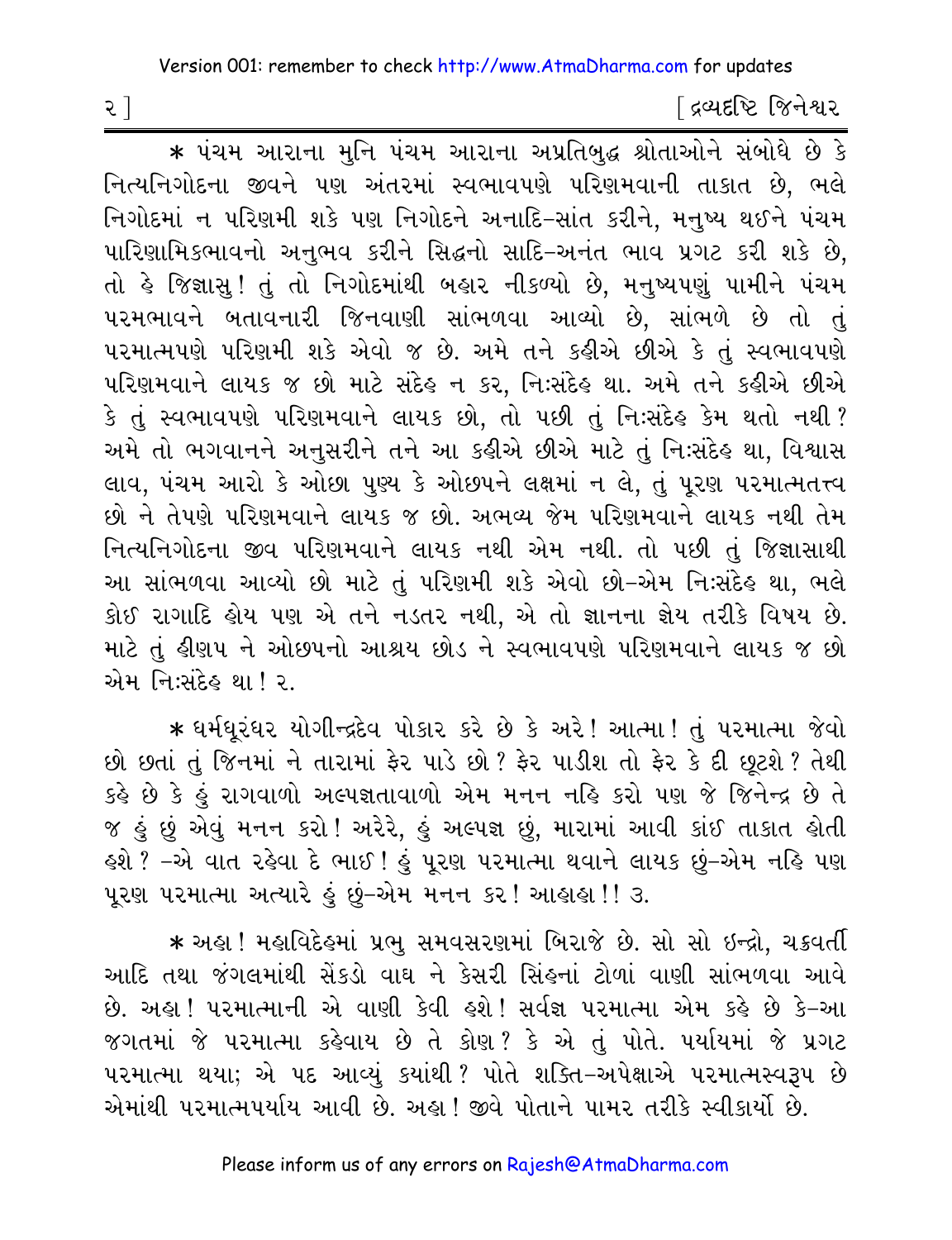દ્રવ્યદષ્ટિ જિનેશ્વર ]

 $\sqrt{3}$ 

<u>.</u><br>हयानो पाणनार ते डुं, पश અरे प्रलु! रागनी डिया डरनारो ते तुं? ज्ञायडने રાગનું કર્તત્વ સોંપવું તે તો અજ્ઞાન ને મિથ્યા ભ્રમ છે. "સર્વોત્કૃષ્ટ જે પરમાત્મા કહેવાય છે તે તું પોતે છો "-એમ શ્રી જિનેશ્વરદેવનો પોકાર, દિવ્યધ્વનિ દ્વારા, ગણધરો ને ઇન્દ્રોની સમક્ષ આવ્યો છે. ૪.

★ શ્રેણીબદ્ધ ૫ર્યાય છે એટલે તું જાણના૨ જ છો. જાણના૨... પૂરણ જાણના૨ એટલે વિકાર કે અપૂર્ણતા શું! એકરૂપ પરિપૂર્ણ જ છો... પરિપૂર્ણ પરમાત્મા જ છો. પા

\* આહાહા! આત્મા એટલે પોતે જ પરમેશ્વર છે. અનંત અનંત કેવળજ્ઞાન અને સિદ્ધ પર્યાયો આત્મામાં ભરી છે. પોતે જ પરમેશ્વર છે. બીજા પરમેશ્વર કયા હતા ! .. પોતે જ પોતાનો પરમેશ્વર છે. ૬.

\* માર ધડાક પહેલેથી! તું પામર છો કે પ્રભુ છો! તારે શું સ્વીકારવું છે! પામરપણું સ્વીકાર્યે પામરપણું કદી નહિ જાય ! પ્રભુપણે સ્વીકાર્યેથી પામરપણું ઊભું નહિ રહે! ભગવાન આત્મા−હું પોતે−દ્રવ્યે પરમેશ્વરસ્વરૂપ જ છું એમ જ્યાં ૫૨મેશ્વરસ્વરૂપનો વિશ્વાસ આવ્યો ત્યાં તું વીતરાગ થયા વિના રહીશ જ નહિ. ૭.

\* આત્માની પૂર્ણ વીતરાગ દશાને પ્રાપ્ત થયેલાં પરમાત્મા છે તે કું જ છું, કેમ કે કું જ પોતે પરમાત્મા થવાને લાયક છું. યોગીન્દ્રદેવ કરે છે તારે મુક્તિનું પ્રયોજન હોય તો પહેલાં આમ નક્કી કર! નિર્ણય કર! કે−" હું જ પરમાત્મા છું. " ૮.

★ અલો ! હું જ તીર્થંકર છું, હું જ જિનવર છું, મારામાં જ જિનવર થવાના બીજડા પડયા છે, પરમાત્માનો એટલો ઉલ્લાસ... કે જાણે પરમાત્માને મળવા જતો હોય ! પરમાત્મા બોલાવતાં હોય કે આવો... આવો... ચૈતન્યધામમાં આવો ! આહાહાહા ! ચૈતન્યનો એટલો આહલાદ અને પ્રહલાદ હોય, ચૈતન્યમાં એકલો આહ્લાદ જ ભર્યો છે, એનો મહિમા, માહ્યત્મ્ય, ઉલ્લાસ, ઉમંગ અસંખ્ય પ્રદેશે આવવો જોઈએ. ૯.

\* અરે જીવ! એકવાર બીજું બધું ભુલી જા તે તારી નિજ શક્તિને સંભાળ પર્યાયમાં સંસાર છે, વિકાર છે એ ભૂલી જા ને નિજશક્તિની સન્મુખ જો તો તેમાં સંસાર છે જ નહિ. ચૈતન્યશક્તિમાં સંસાર હતો જ નહિ, છે જ નહિ ને થશે પણ નહિ. લ્યો, આ મોક્ષ! આવા સ્વભાવની દષ્ટિથી આત્મા મુક્ત જ છે. માટે એકવાર બીજું બધુંય લક્ષમાંથી છોડી દે ને આવા ચિદાનંદ સ્વભાવમાં લક્ષને એકાગ્ર કર તો તને મોક્ષની શંકા રહેશે નહિ, અલ્પકાળમાં અવશ્ય મુક્તિ થઈ જશે. ૧૦.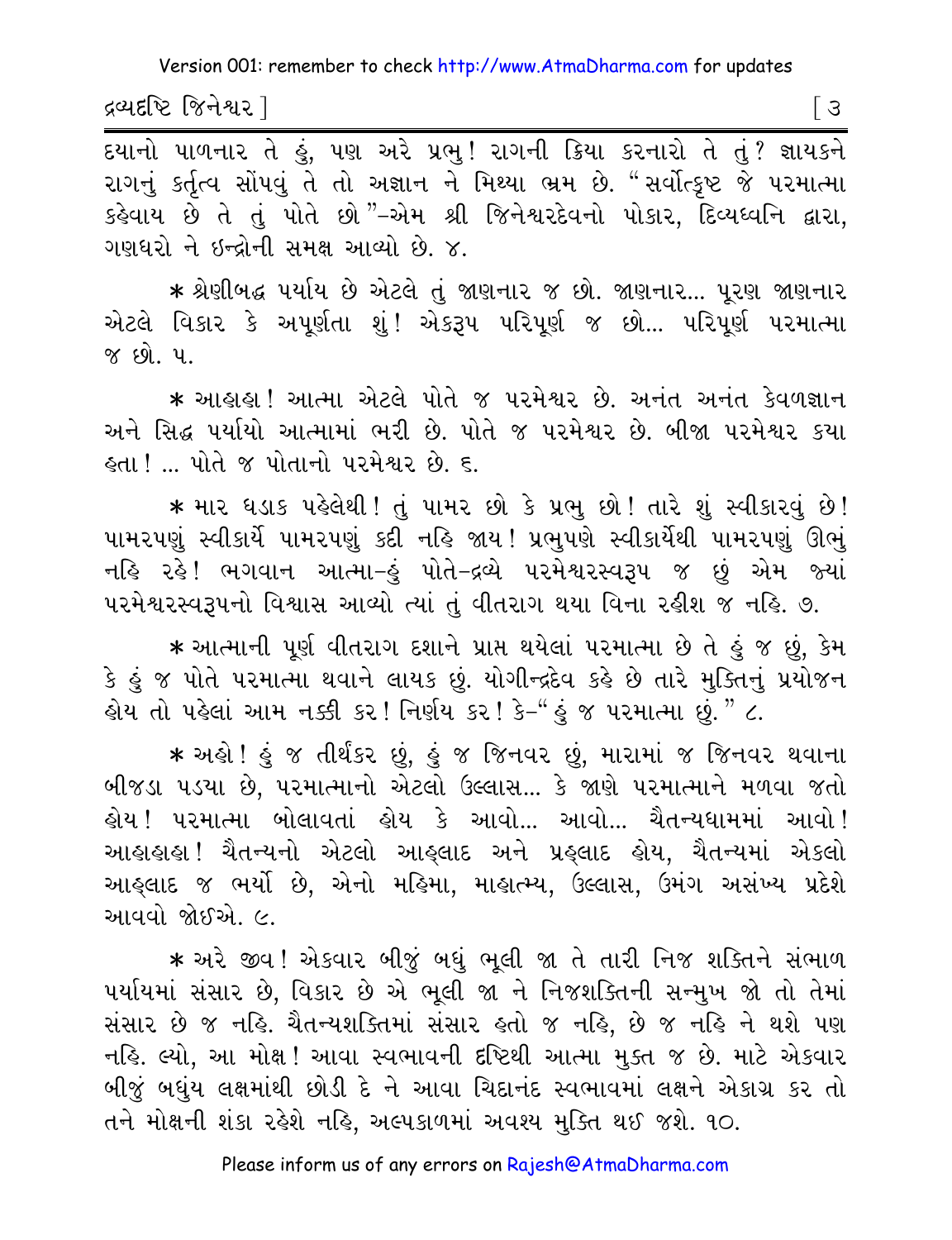∫ દ્રવ્યદષ્ટિ જિનેશ્વર

\* ध्रुवना ध्येयनी धून ते धर्म. न्यालला हि ध्रुवनुं ४ २२ छा इतुं. तेमशे भूण તો પર્યાયની એકદમ ગૌણતા કરીને બધી વાત કરી છે. વાત ખોટી નથી. સાચી છે. " વ્યવહારો અભૂયત્થો " જે કહ્યું છે એ જ વાત છે. પર્યાયમાત્ર એમણે અભૂતાર્થમાં લઈ લીધી છે. કારણ કે ધ્રુવમાં ૫ર્યાય નથી ને! -એટલે ભિન્ન છે..... ભિન્ન છે.... એમ કહ્યું છે. મૂળ તો ગૌણતા કરાવી છે. ૧૧.

(સં. ૨૦૨૪ના કા. સુદ ૧ના મંગલ સૂપ્રભાતની બોણી) \* કું સિદ્ધ જેવો જ છું અને અરિકંત જેવો જ છું એવા વિશ્વાસમાં શુદ્ધ અસ્તિત્વનું જોર આપ્યું છે. જેવા અરિહંત-સિદ્ધ છે એવો જ હું છું એમ બેની સમાનતામાં શુદ્ધ-અસ્તિત્વના વિશ્વાસનું જોર છે. ૧૨.

∗ કું જ્ઞાયક છું... જ્ઞાયક છું...જ્ઞાયક છું–એમ અંદરમાં ૨ટણ રાખ્યા કરવું, જ્ઞાયક સન્મુખ ઢળવું, જ્ઞાયક સન્મુખ એકાગ્રતા કરવી. આહાહા ! એ પર્યાયને જ્ઞાયક સન્મુખ વાળવી બહુ કઠણ છે, અનંતો પુરુષાર્થ માગે છે. જ્ઞાયકતળમાં પર્યાય પહોંચી, આહાહા ! એની શી વાત ! એવો પૂર્ણાનંદ નાથ પ્રભુ ! એની પ્રતીતિમાં, એના વિશ્વાસમાં-ભરોસામાં આવવો જોઈએ કે અહો! એક સમયની પર્યાય પાછળ આવડો મોટો ભગવાન તે કું જ! ૧૩.

∗ વીતરાગ સર્વજ્ઞદેવ ત્રિલોકનાથ પરમાત્મા સો ઇન્દ્રોની ઉપસ્થિતિમાં સમવસરણમાં લાખો કરોડો દેવોની હાજરીમાં એમ ફરમાવતા હતા કે "તું પરમાત્મા છો એમ નક્કી કર! તું પરમાત્મા છો એમ નક્કી કર! ઓહોહો! ! ભગવાન! પણ તમે પરમાત્મા છો એટલું તો નક્કી કરવા ઘો! –કે એ પરમાત્મા અમે છીએ એ નક્કી કયારે થશે? –કે તું પરમાત્મા છો એવો અનુભવ થશે ત્યારે પછી આ ૫૨માત્મા છે એવો વ્યવહાર તને નક્કી થશે. નિશ્ચય નક્કી થયા વિના વ્યવહારનું નક્કી થશે નહિ." ૧૪.

\* સિદ્ધ ભગવાનમાં જેવી સર્વજ્ઞતા, જેવી પ્રભતા, જેવો અતીન્દ્રિય આનંદ અને જેવું આત્મવીર્ય છે તેવી જ સર્વજ્ઞતા, પ્રભુતા, આનંદ અને વીર્યની તાકાત તારા આત્મામાં પણ ભરી જ છે. ભાઈ ! એકવાર હરખ તો લાવ કે અહો ! મારો આત્મા આવો પરમાત્મસ્વરૂપ છે, જ્ઞાનાનંદની શક્તિથી ભરેલો છે, મારા આત્માની તાકાત હુણાઈ ગઈ નથી. અરેરે! હું હીણો થઈ ગયો, વિકારી થઈ ગયો... હુવે મારૂં શું થશે ! એમ ડર નહિ, મુંઝાઈશ નહિ, હતાષ થા નહિ... એકવાર સ્વભાવનો ઉત્સાહ લાવ... સ્વભાવનો મહિમા લાવીને તારી તાકાતને ઉછાળ. ૧૫.

∗ જેવું સિદ્ધાલય છે એવું જ દેહાલય છે. દેહ્રદેવળમાં અખંડ આનંદરસની

 $x$ ]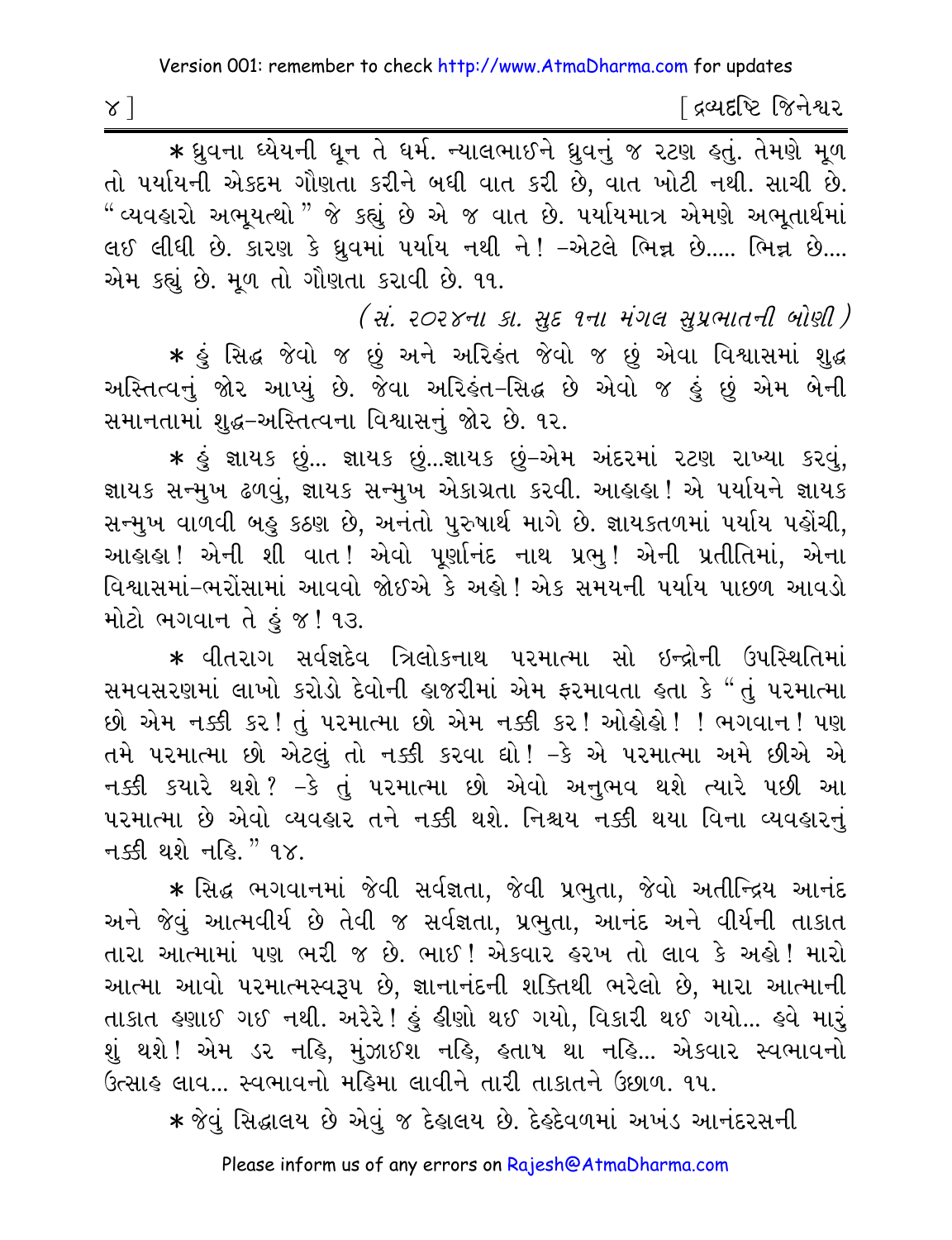દ્રવ્યદષ્ટિ જિનેશ્વર l

<u>કાતળી પૃર્ણાનંદથી ભરેલ ભગવાન બિરાજે છે. સિદ્ધદશા તો એક સમયની પર્યાય છે</u> અને સિદ્ધસ્વભાવ તો એવી અનંતી પર્યાયનો પિંડ છે. એ દેહાલયમાં સ્થિત સિદ્ધસ્વભાવનું ઘ્યાન કરવા યોગ્ય છે. વંદન-સ્તુતિ કરવાયોગ્ય જે ગણધરાદિ છે તે પણ જેમને વંદન-સ્તવનાદિ કરે છે એવા શુદ્ધાત્માનું હે પ્રભાકર ભટ્ટ! તું ધ્યાન કર; સિદ્ધ પરમાત્મા અને દેહમાં સ્થિત પોતાના આત્મામાં ભેદ ન પાડ. ૧૬.

\* શ્રોતા:- આ આત્મા ભગવાનની જાતનો જ છે ને ? પૂજ્ય ગુરુદેવઃ- ઈ ભગવાન જ છે, ભગવાનની જાતનો શું ? ભગવાન જ છે. શ્રોતા:– સાહેબ ! આપે તો ભગવાન બનાવી દીધા ! પુજ્ય ગુરુદેવઃ– બનાવ્યો નથી, ઈ ભગવાન જ છે. ભગવાન છે એમ બતાવ્યો છે. ૧૭.

\* ભાઈ! તું વિશ્વાસ લાવ! -કે મારા સ્વભાવના આનંદ આગળ બધી પ્રતિકૂળતા અને આખી દુનિયા ભૂલાઈ જાય એવી અદ્દભુત વસ્તુ હું છું. હું વર્તમાનમાં પરમાત્મા જ છું. મારે અને પરમાત્માને કાંઈ ફેર નથી-એમ વિશ્વાસ આવતાં ફેર છુટી જશે ને પર્યાયમાં પરમાત્મા પ્રગટ થઈ જશે. ૧૮.

∗ બંધ−મોક્ષના પરિણામથી શ્ન્ય ને તેના કારણથી પણ શ્ન્ય એવી ત્રિકાળી વસ્તુ તે કું છું. આવો સ્વીકાર આવવો તે જ પુરુષાર્થ છે. પૃર્ણાનંદનો નાથ, રાગ ને વિકાર રહિત, મોક્ષમાર્ગ ને મોક્ષની પર્યાય રહિત, એક અખંડ જ્ઞાયકરસનો પિંડ ત્રિકાળી વસ્તુ તે જ હું છું-એમ સ્વ-વસ્તુની મહિમા પૂર્વક તેનો સ્વીકાર આવવો તે જ સમ્યક-પુરુષાર્થ છે. સમ્યગ્દર્શન છે. ૧૯.

\* સિદ્ધ છે તે જાણનાર-દેખનાર છે તેમ તું પણ જાણનાર દેખનાર જ છો. અધૂરા પુરાનો પ્રશ્ન જ નથી. જાણનાર-દેખનારથી જરીક ખસ્યો એટલે કર્તૃત્વમાં જ ગયો એટલે સિદ્ધથી જુદો પડયો. એક ક્ષણ સિદ્ધથી જુદો પડે તે મિથ્યાર્દાષ્ટે છે તે યથાર્થ વાત છે. ૨૦.

\* પહેલેથી જ સંસ્કાર નાખવા જોઈએ કે હું સિદ્ધ છું, શુદ્ધ છું, પરમાત્મા છું. ૨૧.

\* અરે આત્માઓ ! તમે સાધારણ છો એમ ન માનો ! જેને પૂર્ણ દશા પ્રગટી ગઈ છે એવા સર્વજ્ઞ પરમાત્મા એમ કહે છે કે અરે જીવો! તમે મારી નાતના ને જાતના પૂર્ણ પ્રભુ છો તેને તમે ઊણો કે લીણો ન માનો. અંતરમાં પૂરણ પ્રભુ છો એમ માનો ! ૨૨.

Please inform us of any errors on Rajesh@AtmaDharma.com

િપ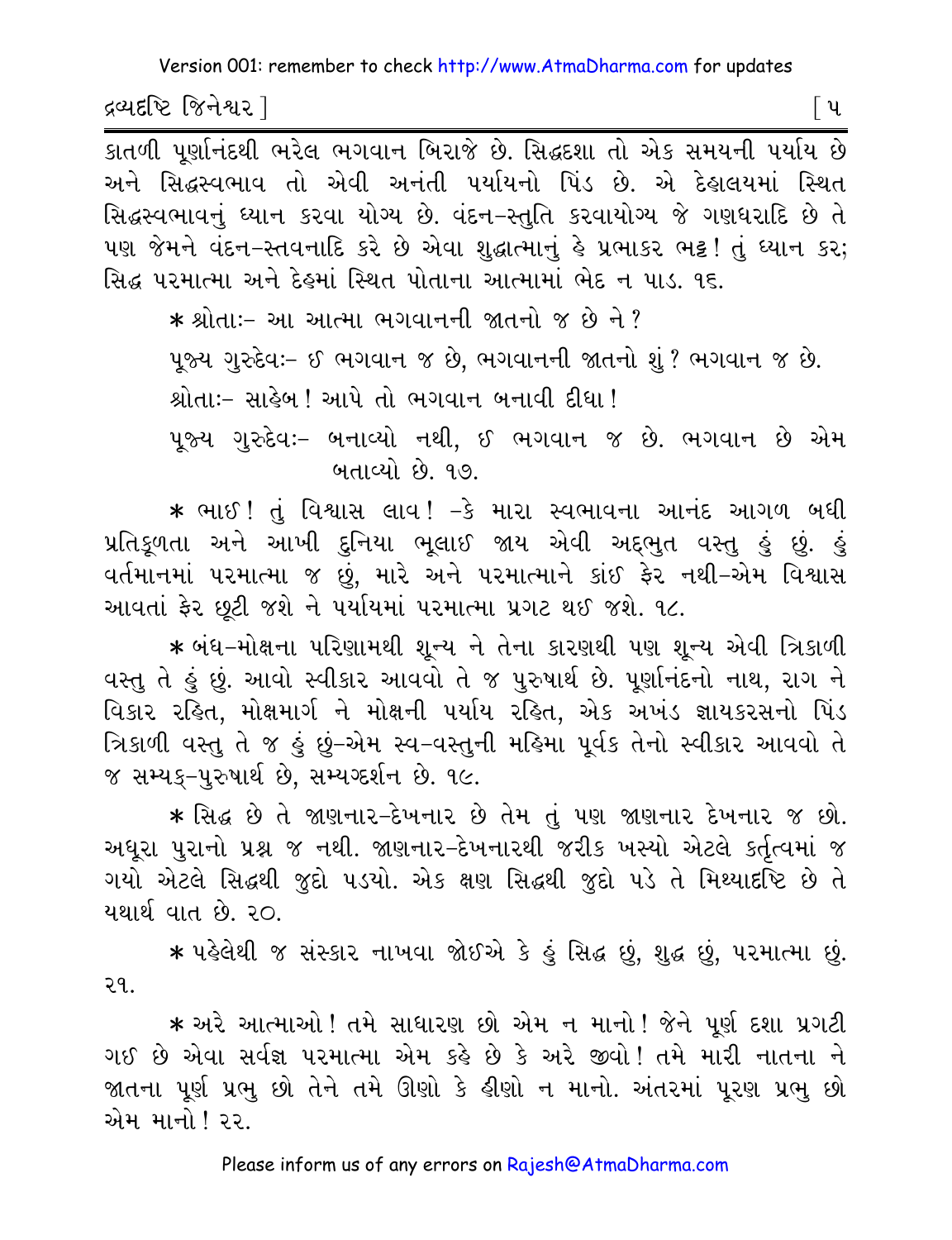| $\epsilon$<br>- | ંદ્રવ્યદષ્ટિ જિનેશ્વર |
|-----------------|-----------------------|
|                 |                       |

\* વિકારીપણું તો આત્મામાં નથી પણ અલ્પજ્ઞપણું પણ ખરેખર આત્મામાં નથી. પહેલી ચોંટે સિદ્ધપણાનું સ્થાપન કરશે તેને જ સમ્યગ્દર્શન થાય છે. ૨૩.

\* ભગવાન આત્મા પૂર્ણાનંદનો નાથ મહા પરમાત્માના અંતર સ્વરૂપે ભરેલો એવો પરમાત્મા જ હું છું અને જે હું છું તે જ પરમાત્મા છે. હું તે પરમાત્મા ને પરમાત્મા તે કું-આક્રાકા ! એ કબુલાત કેવા પુરુષાર્થમાં આવે ! ૨૪.

\* સિદ્ધનગરમાં અનંતા સિદ્ધો બિરાજે છે. તેઓએ પહેલાં બહારથી નજર સંકેલીને અંદરનો વિસ્તાર કર્યો હતો. તું પણ બહારથી સંકેલો કરી નાખ. હું તો પૂરણ અભેદ પરમાત્મા જ છું, મારે ને પરમાત્માને કાંઈ ફેર નથી-એમ ફેર કાઢી નાખનારને ફેર છૂટી જશે. આહાહા ! દિગંબર સંતોની કથન શૈલી અલૌકિક છે ! ૨૫.

\* છએ દ્રવ્ય જ્ઞેય છે. તેનો સ્વભાવ એવો છે કે જે કાળે જે થાય તે તેનો જન્મક્ષણ છે. છએ દ્રવ્ય જ્ઞેય છે. તેની પર્યાય તેના સ્વકાળે-જન્મક્ષણે જે થાય છે તેને કરવી છે કયાં ? તેને જાણે છે; તે જાણું છું એ હું, પણ કરું છું એ કરવું પણ કયાં છે? કરવું એ વસ્તુમાં જ નથી, થાય છે તેને કરું છું એ શું? ત્રિકાળી દ્રવ્યનો આશ્રય કર્યો એટલે બસ ! બધું આવી ગયું, દ્રવ્યની દષ્ટિ થઈ એટલે બધું ૫તી ગયું ! આ વસ્તુસ્વભાવ ઉપર દષ્ટિ ન જાય તો એણે જીવનમાં શું કર્યું? કાંઈ કર્યું નથી. ૨૬.

\* આબાળ-ગોપાળ સૌ ખરેખર જાણનારને જ જાણે છે, પણ એને જાણનારનું જોર દેખાતું નથી તેથી આ રાગ છે, આ પુસ્તક છે, આ વાણી છે માટે જ્ઞાન થાય છે એમ એનું જોર પરમાં જ જાય છે. એની શ્રદ્ધામાં પોતાના સામર્થ્યનો વિશ્વાસ જ આવતો નથી. તેથી જાણનારને જ જાણે છે એ બેસતં નથી. ૨૭.

\* જેણે સર્વજ્ઞને પોતાની પર્યાયમાં પધરાવ્યા તેને હવે કાંઈ કરવાનું રહ્યું જ નહિ. જેમ સર્વજ્ઞ જાણનાર છે તેમ તેની સ્થાપના જેણે પોતામાં કરી છે તે પણ જે થાય તેનો માત્ર જાણનાર જ છે. ફેરફાર કરવાની વાત જ નથી. દ્રવ્ય સર્વજ્ઞ સ્વભાવી છે, એ સર્વજ્ઞને જેણે પોતાની પર્યાયમાં સ્થાપ્યા એને સર્વજ્ઞ થવાનો નિર્ણય આવી ગયો. બસ એ "જ્ઞ" સ્વભાવમાં વિશેષ ઠરતાં ઠરતાં પર્યાયમાં સર્વજ્ઞ થઈ જશે. બીજું કાંઈ કરવાનું રહ્યું જ નહિ. ૨૮.

∗ આજ આકિંચન ધર્મકા દિન હૈ ને ! શરીર, ખાના−પીના, રાગ આદિ તો મેરા નહીં, લેકિન ઉત્પાદ-વ્યય પર્યાય ભી મેરી નહીં, ધ્રવસ્વરૂપ હી મેરા હૈ.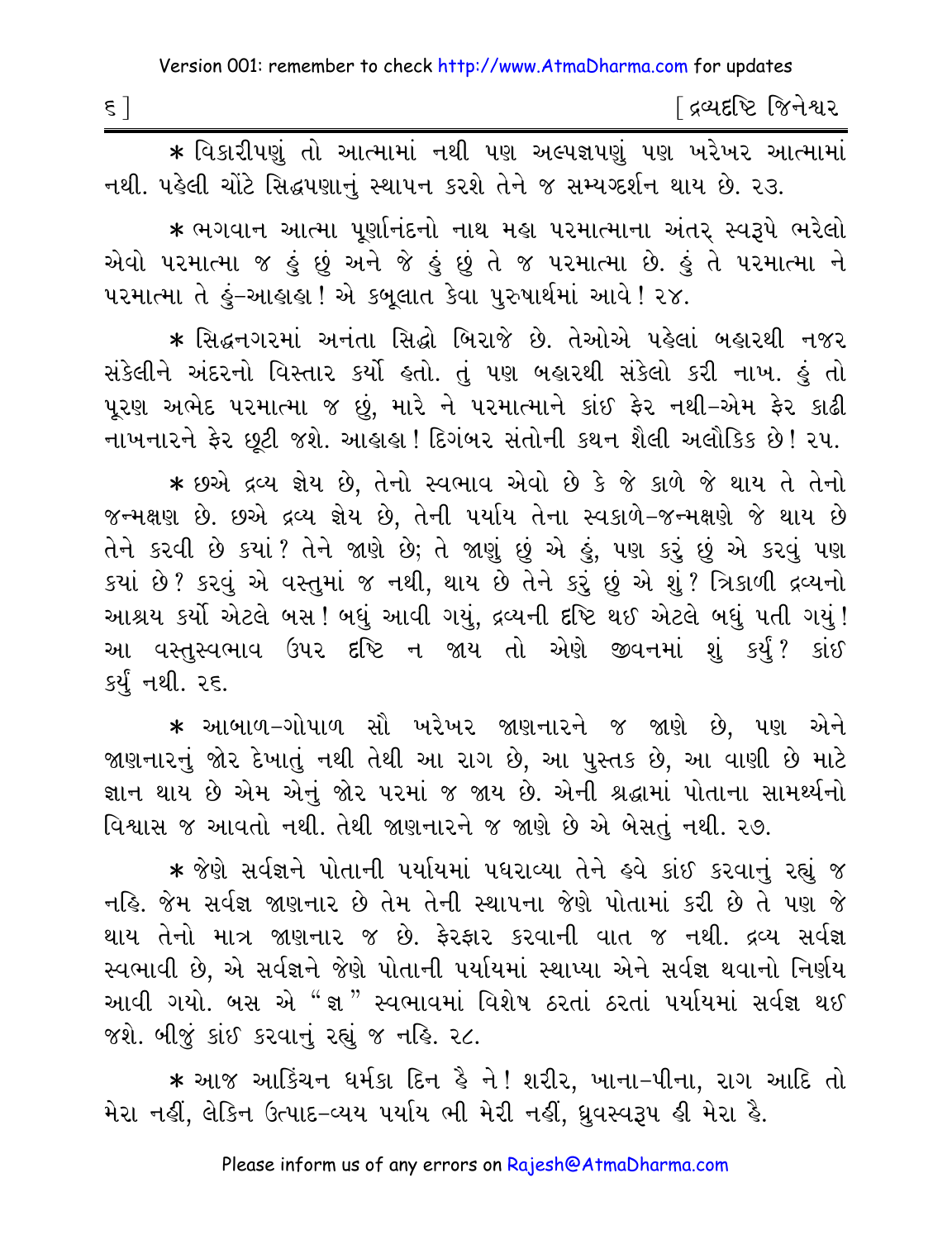દ્રવ્યદષ્ટિ જિનેશ્વર l

[ ଓ

નિશ્ચયમોક્ષમાર્ગ ૫ર્યાય-અંશ લોનેસે વ્યવલાર લોનેસે ૫રદ્રવ્ય હૈ, ૫રભાવ હૈ, હેય હૈ, ગજબ વાત હૈ! ગજબ વાત હૈ! ! પ્રભુ તેરી લીલા કૈસી હૈ તેરે ખબર નહીં  $3618$ 

∗ શરીર રાગ તો આત્મા નહિ પણ એક સમયની શદ્ધ પર્યાય ક્ષાયિક પર્યાય પણ આત્મા નહિ, ખરેખર આત્મા તો ત્રિકાળી ધ્રુવસ્વભાવ પરમપારિણામિક ભાવ જ આત્મા છે. સંવર–નિર્જરા–મોક્ષ પર્યાય પણ આત્મા નહિ. ઉપાદેય નહિ. ઉપાદેય તો કારણપરમાત્મા જ છે. ૩૦.

∗ અલ્રો ! આ મનુષ્યપણામાં આવા પરમાત્મસ્વરૂપનો માર્ગ સેવવો, આદર કરવો એ જીવનની કોઈ ધન્ય ૫ળ છે. આત્મા જ્ઞાનસ્વરૂપ છે, જ્ઞાયક જ છે, એ એને ભાસમાં આવે, ગમે તેવા પ્રસંગમાં પણ હું જ્ઞાયક છું ... જ્ઞાયક છું એમ ભાસમાં આવે, જ્ઞાયકનું લક્ષ રહે તો તે તરફ ઢળ્યા જ કરે. ૩૧.

\* શાસ્ત્રમાં તો એકલા તત્ત્વના સિદ્ધાંતો જ ભર્યાં છે. ભ્રાંતિ છોડીને નિર્ભ્રાંતપણે એમ ભાવના કર કે 'જે જિનેન્દ્ર છે તે જ કું છું' અલ્પજ્ઞ અને રાગ-દ્વેષ અવસ્થામાં ક્ષેવા છતાં કું પૂર્ણ અખંડ વીતરાગ છું, ભગવાન જ છું−એવી નિર્ભ્રાંત શ્રદ્ધા કરવી તેમાં ઘણો ઉગ્ર પુરુષાર્થ જોઈએ. કેટલું જોર હોય ત્યારે આવો નિર્ણય થઈ શકે! ૩૨.

\* ભાઈ ! તું પંચમ કાળે ભરતક્ષેત્રે ને ગરીબ ઘરે જન્મ્યો છો એથી અમારે આજીવિકા આદિનું શું કરવું એમ ન જો ! તું અત્યારે અને જ્યારે જો ત્યારે સિદ્ધ સમાન જ છો, જે ક્ષેત્રે ને જે કાળે જ્યારે જો ત્યારે તું સિદ્ધ સમાન જ છો. મુનિરાજને ખબર નહિ હોય કે બધા જીવો સંસારી છે? ભાઈ! સંસારી અને સિદ્ધ એ તો પર્યાયની અપેક્ષાથી છે, સ્વભાવે તો એ સંસારી જીવો પણ સિદ્ધ સમાન શુદ્ધ <u>જ છે. ૩૩</u>

\* આ બાજુ પરમેશ્વર પદ પડયું છે તેનું અજ્ઞાનીને કાંઈ માહાત્મ્ય આવતું નથી, તેથી કાંઈ કિંમત દેખાતી નથી અને આ બાજુ એક વિકલ્પ ઊઠે છે ત્યાં તો તેને ઓલોલો ! થઈ જાય છે. વિકલ્પમાં પોતાનું અસ્તિત્વ અને માલાત્મ્ય ભાસે છે એ જ મિથ્યાત્વ છે. ૩૪.

પ્રભુ મેરે તું સબ બાતે પૂરા,  $\ast$ પરકી આશ કહ્યું કરે પ્રીતમ ! યે કીણ બાતે અધરા ? આહાહા ! પ્રભુ તું પુરો છો, તારા પ્રભુત્વ આદિ એક એક ગુણ પુરણ છે. તારી Please inform us of any errors on Rajesh@AtmaDharma.com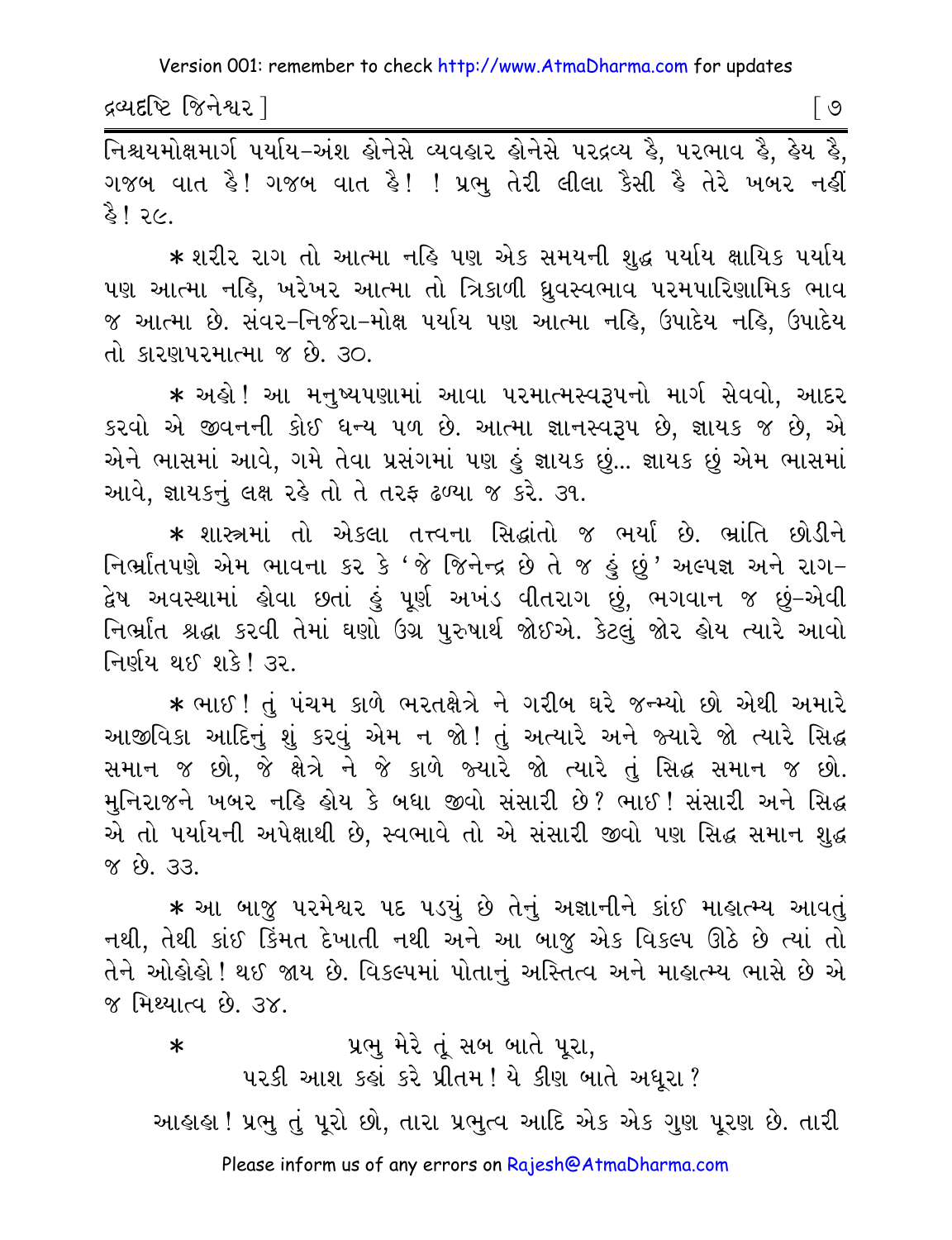∫ દ્રવ્યદષ્ટિ જિનેશ્વર

શક્તિની શું વાત કરવી ? તું કોઈ ગુણે અધૂરો નથી, પૂરેપૂરો છો. તારે કોના આધારની જરૂર છે? આહાહા! એને આવી ધૂન ચડવી જોઈએ. પહેલાં આવા સ્વભાવનો વિશ્વાસ આવવો જોઈએ. પછી દષ્ટિ ને અનુભવ થાય. ૩૫.

\* આચાર્યદેવ કહે છે કે અમારી પર્યાયમાં અનંતા સિદ્ધોની સ્થાપના કરીએ છીએ અને જિજ્ઞાસુને કહે છે પ્રભુ! તું શ્રોતા તરીકે અમારી પાસે સાંભળવા આવ્યો છો એથી તારી એટલી લાયકાત જોઈને અમે તારી પર્યાયમાં પણ અનંતા સિદ્ધોની સ્થાપના કરીએ છીએ. અનંતા સિદ્ધોને સ્થાપી શકે એવી તારી પર્યાયની યોગ્યતા જોઈએ છીએ. અમે જેમ સિદ્ધપણાને પામીશું તેમ એ શ્રોતાની ટોળી પણ સિદ્ધપણાને પામશે. તારી પર્યાયમાં અનંતા સિદ્ધોને સ્થાપ્યા છે એટલે તારૂં લક્ષ અલ્પજ્ઞ પર્યાય ઉપર નહિ રહી શકે. સર્વજ્ઞને સ્વભાવમાં સ્થાપ્યા છે તેથી અવશ્ય તું સર્વજ્ઞ થઈશ હક

\* જેને દુઃખનો નાશ કરવો છે તેણે પ્રથમ શું કરવું ? -કે પર તરફના વિકલ્પો છોડી, રાગનો પ્રેમ તોડી, મતિને અંતરમાં જોડવી. વારંવાર બુદ્ધિપૂર્વક સ્વતરફ જોડાણ કરવું. પૂર્ણ જ્ઞાનાનંદ ભગવાન આત્મામાં ફરી ફરીને મતિ-શ્રતને જોડવાં. તેથી ભ્રાંતિનો નાશ થશે, ભ્રાંતિગત અજ્ઞાનદશાનો નાશ થશે, મિથ્યાત્વનો નાશ થશે કે જે દુઃખનું મૂળ છે. ૩૭.

\* ત્રણલોકના નાથ સર્વજ્ઞની પાસે પણ હિતની કામના રાખવી એ પણ ભ્રમ છે. બીજા દેવ-દેવલાની તો શું વાત! પણ સર્વજ્ઞની શ્રદ્ધા એ પણ શુભભાવ છે. આહાહા ! ગજબ વાત છે ને ! ત્રણલોકના નાથની ભક્તિ પણ ભવનું કારણ છે. ૩૮.

\* પરમાત્મપ્રકાશની ૬૮મી ગાથા તો માખણ છે. અમૃત ભર્યાં છે. આનંદના વાજા વગાડયા છે. જીવની વ્યાખ્યા ગજબ કરી છે. જિનવરદેવે જીવની વ્યાખ્યા કરી કે ઉત્પાદ–વ્યય વિનાનો, બંધ–મોક્ષની પર્યાય અને બંધ–મોક્ષના કારણ વિનાનો તે જીવ છે. શદ્ધ નિશ્ચયનયથી નિત્યાનંદ ધ્રવ ભગવાન આત્મા છે તે જન્મતો નથી અર્થાત ઉત્પાદની પર્યાયમાં આવતો નથી, મરતો નથી અર્થાત વ્યયમાં આવતો નથી. એકેન્દ્રિયની પર્યાય હો કે સિદ્ધની પર્યાય હો ઘ્રુવ ભગવાન તો સદાય ત્રિકાળી જ્ઞાનાનંદની મૂર્તિ સ્વરૂપ જ રહ્યો છે. ૩૯.

\* અહા ! ત્રિકાળી સહજ જ્ઞાન ને આનંદાદિસ્વરૂપ પોતાના અસ્તિત્વની સ્થિતિ, ભગવાન આત્માનું હોવાપણું, કર્ય પ્રસંગે નથી ? જે જે પ્રસંગો આવે ત્યાં

 $\zeta$ ]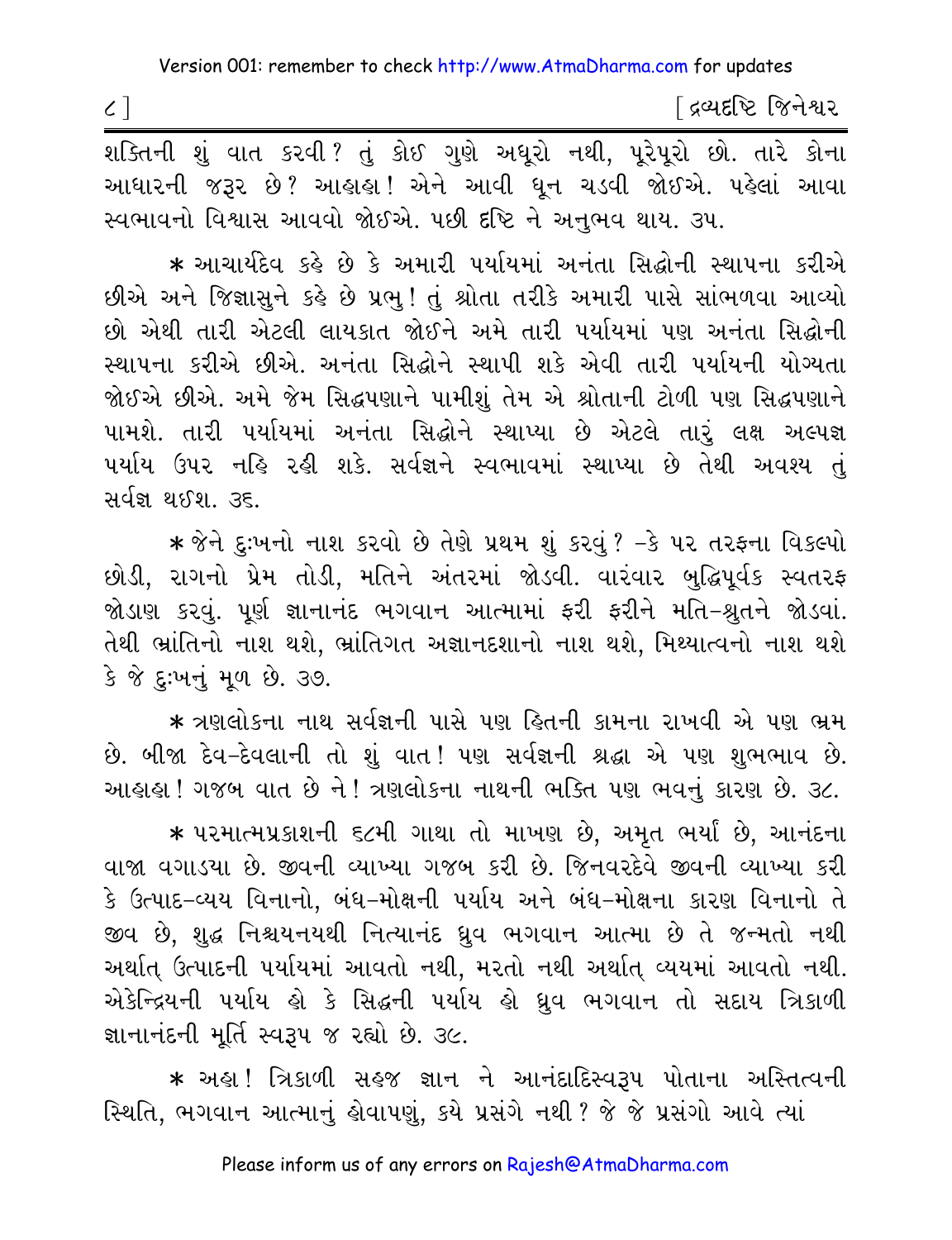$\lceil c \rceil$ 

દ્રવ્યદષ્ટિ જિનેશ્વર l

पोताना डोवापशाने याह કરે, વિચારે ને એમાં રહે, તો એને અંદરથી શાન્તિ મળે. શુભ ભાવનો પ્રસંગ હોય એટલું જ નહિ પણ અશુભ ભાવનો પ્રસંગ આવે તોપણ. તેનાથી ભિન્ન રહીને 'હું તો જ્ઞાતા છું એ વાત અંતરથી ખસવી ન જોઈએ. તો જ એને શાન્તિ રહે. ૫૨નું કાંઈક કરી દઉં તો મને શાન્તિ મળે, ૫૨ની કંઈક સગવડતા મળે તો મને ઠીક પડે-એવો અભિપ્રાય હોય ત્યાં સુધી તો અશાન્તિ ને દઃખ જ ર*હે.* ૪૦.

\* આચાર્ય ભગવાન કહે છે કે તું સિદ્ધ છો, તારામાં તું તને સિદ્ધપણે સ્થાપીને સાંભળજે. સિદ્ધથી ઓછું અમારી પાસે માંગીશ નહિ. ૪૧.

\* એકવાર પ્રસન્ન ચિત્તથી ચૈતન્યસ્વભાવ લક્ષગત થયો એટલે તે નિર્વાણનો જ પાત્ર છે. નિશ્ચયનો પક્ષ બંધાણો તે પુરુષને ભલે હજુ અનુભવ નથી તોપણ એનું જોર ચૈતન્યસ્વભાવ તરફ વળી રહ્યું છે. આ જ સ્વભાવ છે... આ જ સ્વભાવ છે... એમ સ્વભાવ-સન્મુખનું જ જોર હોવાથી અનુભવ અવશ્ય કરીને કેવળજ્ઞાન લેવાનો  $ex$   $63$   $x$ 

\* કાળે વર્ષા પડે, કાળે વૃક્ષો ખીલે, કાળે ચંદ્ર ખીલે, કાળે ઢોર ઘરે આવે, સ્વાતિનક્ષત્રના કાળે છીપમાં પાણી પડતાં મોતી પાકે, તેમ ઉત્તમ દેવ-ગુરુના મહાન યોગકાળે તું આવ્યો ને પુજ્ય પદાર્થ અનુભવમાં ન આવે એ અજબ તમાસા  $69!$   $83.$ 

\* જેને ધર્મ કરવો હોય, જેને સમ્યગ્દર્શન જોઈતું હોય તેણે પાંચ ઈન્દ્રિયના વિષયની અભિલાષા તથા પૈસા કમાવાની અભિલાષારૂપી પાપભાવો તેમ જ દયા-દાન-વ્રતરૂપ પુણ્યભાવને એકવાર દષ્ટિમાંથી છોડવા પડશે. રાગ લેવા છતાં તેની મમતા છોડ! તેઓ મારે માટે આકિંચન છે-મારા માટે કિંચિત્માત્ર નથી, કું તો પુર્ણાનંદનો નાથ છું. રાગનો અંશમાત્ર મારો નથી એમ દષ્ટિમાંથી ધર્મ-અર્થ-કામરૂપી ભાવની મમતા છોડી દે ને જ્ઞાનસ્વરૂપી ભગવાનને જ્ઞાન પરિણતિથી તું જાણ! એ સિવાય ત્રણકાળમાં આત્મા જાણવામાં આવશે નહીં. ૪૪.

\* અહા! સહજ જ્ઞાયક નિજ તત્ત્વને સમજવાનો, નિર્ણય ને અનુભવ કરવાનો મોખ મનુષ્યપણામાં મળ્યો. જેમ ચિંતામણિની પ્રાપ્તિ દુર્લભ છે તેમ નિગોદમાંથી નીકળી ત્રસપર્યાયની પ્રાપ્તિ પણ અત્યંત દર્લભ છે. એક શરીરમાં અનંત જીવ, તેમના જ્ઞાનનો ઉઘાડ અક્ષરના અનંતમાં ભાગે, તેમના દુઃખો તે સ્વયં વેદે અને માત્ર કેવળી જાણે. એક શાસપ્રમાણ કાળમાં અઢાર વાર જન્મમરણ કરે-આમ જીવો અનંત અનંત કાળ સુધી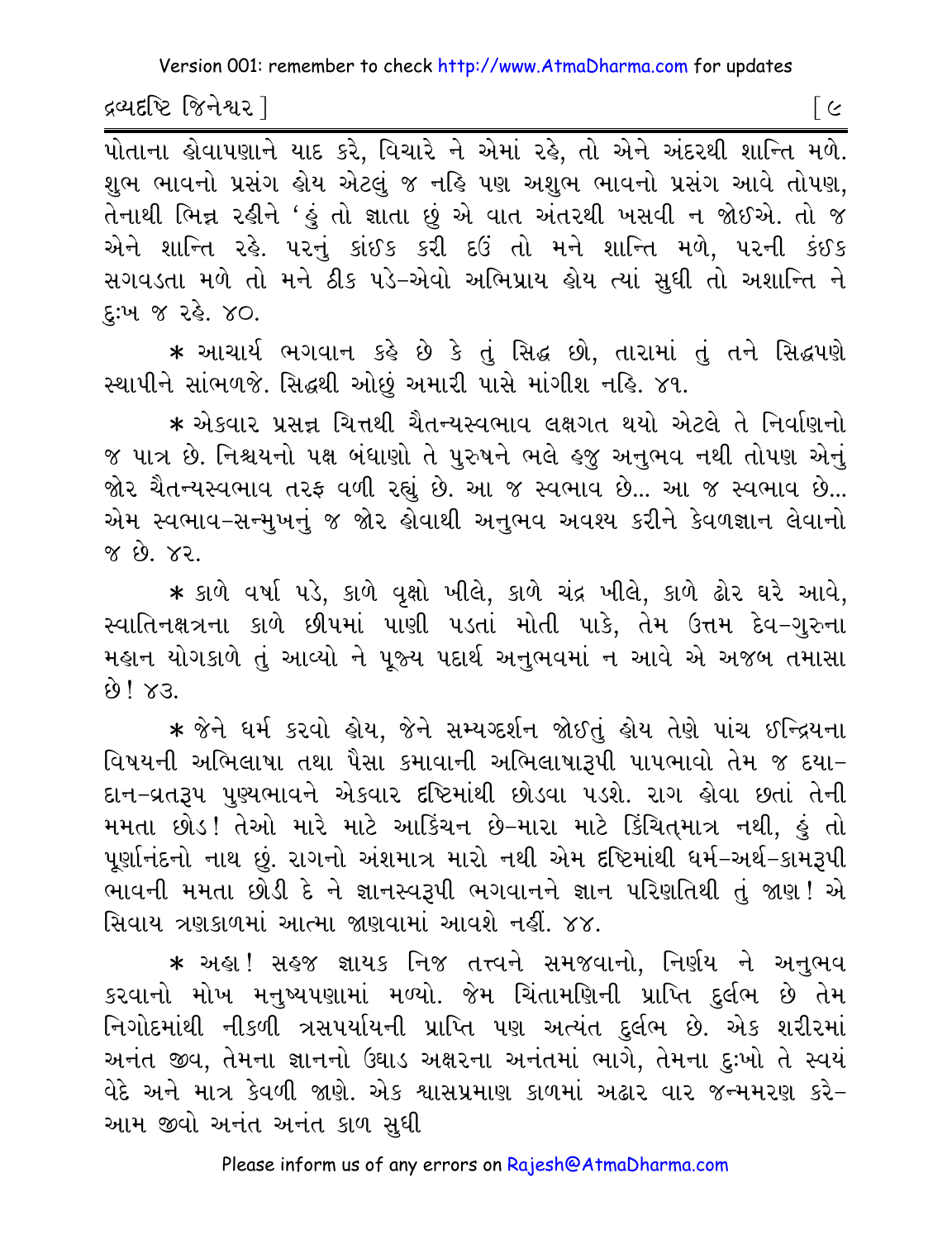[ દ્રવ્યદષ્ટિ જિનેશ્વર

નિગોદના ભવમાં જન્મમરણનાં દુઃખ ભોગવે છે. ત્યાંથી કોઈ જીવ બહાર નીકળી ચિંતામણિતલ્ય દુર્લભ ત્રસપર્યાય પામે છે. ભાઈ! તને મનુષ્યપણું મળ્યું તેની તને કિંમત નથી! મનુષ્યપણું વિષય ને ભોગ માટે નથી, વ્યાપાર ધંધા ને પાપ માટે નથી. ૪૫.

★ ભાઈ બાપુ! વ્યવહારનયના કથનો બધાં એવા છે કે એમાં તું છેતરાઈ જતો નહીં. નહીં તો અનંતકાળે મળેલો અવસર એળે ચાલ્યો જશે હો! ૪૬.

\* આ અનાદિના અવિવેકના નાટકમાં એટલે કે આનંદનો નાથ ચૈતન્યપ્રભુ આત્મા તથા રાગના એકપણાના અવિવેકના નાટકમાં પુદ્દગલ જ નાચે છે, જ્ઞાયકપ્રભુ તો જ્ઞાયકપણે જ રહ્યો છે. વર્ણાદિમાં પુદ્દગલ નાચે છે, રાગમાં પુદ્દગલ નાચે છે, અભેદ જ્ઞાનમાં પુદ્ગલ જ અનેક પ્રકારનું દેખાય છે. જીવ તો અભેદ એકાકાર છે. તેથી વર્ણાદિ-રાગાદિ પુદ્ગલ જ છે. ૪૭.

\* મકાન મંદિર આદિ પુદગલદ્રવ્યમાં વિસ્તરે છે-જાહેર કરે છે. ગલુડિયું કૂતરીમાં વિસ્તરે છે-જાહેર કરે છે, આંગળી પકડીને ચાલતો છોકરો તે તેના બાપનો છે તેમ વિસ્તરે છે-જાહેર કરે છે, ધન-સંપત્તિ ધનવંતને જાહેર કરે છે. તેમ પુણ્ય-પાપના ભાવ, તીર્થંકરગોત્રનો ભાવ પુદ્ગલની સાથે તાદાત્મ્ય જાહેર કરે છે-વિસ્તરે છે, ભગવાન ચિદાનંદ આત્માને તે પ્રસિદ્ધ કરતા નથી. ૪૮.

\* પરમાર્થે ઘડાને તથા માટીને વ્યાપ્ય-વ્યાપકભાવનો સદ્દભાવ છે, તેથી ઘડો તે કર્મ-કાર્ય છે અને માટી તેનું કારણ-કર્તા છે; પણ કુંભાર તેનું કારણ નથી. તેમ વિકારી પરિણામ તે પદગલના પરિણામ લેવાથી વિકારી પરિણામને ને પુદગલને વ્યાપ્ય-વ્યાપકપણું છે, માટે રાગના પરિણામનો કર્તા પુદ્ગલ છે, જીવ રાગનો કર્તા નથી. *૪૯.* 

\* પ્રથમ તો સાચા ગુરુ કોને કહેવાય ? કે જેના ઉપદેશમાં એમ આવે કે હે જીવ ! તારી પરિણતિમાં આ રાગદ્વેષ ભલે હો. પણ તે વિકારી પરિણામ તું નથી. એ પરિણામ તું નથી ને તે પરિણામ તારા સ્વભાવમાં નથી, તેનો કર્તા-ભોક્તા પણ તું નથી. તું તો નિર્વિકલ્પ સહજ સમયસારરૂપ જ્ઞાયકભાવ છો, તેની દષ્ટિ કર, તેની દીષ્ટે કરવાથી મુક્તિ પ્રાપ્ત થશે, અન્ય કોઈ પણ પ્રકારે મુક્તિ થશે જ નહીં. આવો ઉપદેશ જેની દેશનામાં આવે તે સાચા ગુરુ કહેવાય ૫૦.

\* એક સમયનો વિકૃતભાવ છે, એનાથી રહિત આખી ચીજ ૫ડી છે. વિકૃતભાવ વસ્તુમાં નથી એવો યર્થાથ નિર્ણય કર્યો એટલે બસ, એ છૂટી ગયો ! વિકૃતભાવથી ભેદ પાડવો; બસ એ કરવાનું છે, બીજું તો બધું જુદું જ છે. ૫૧.

 $90$ ]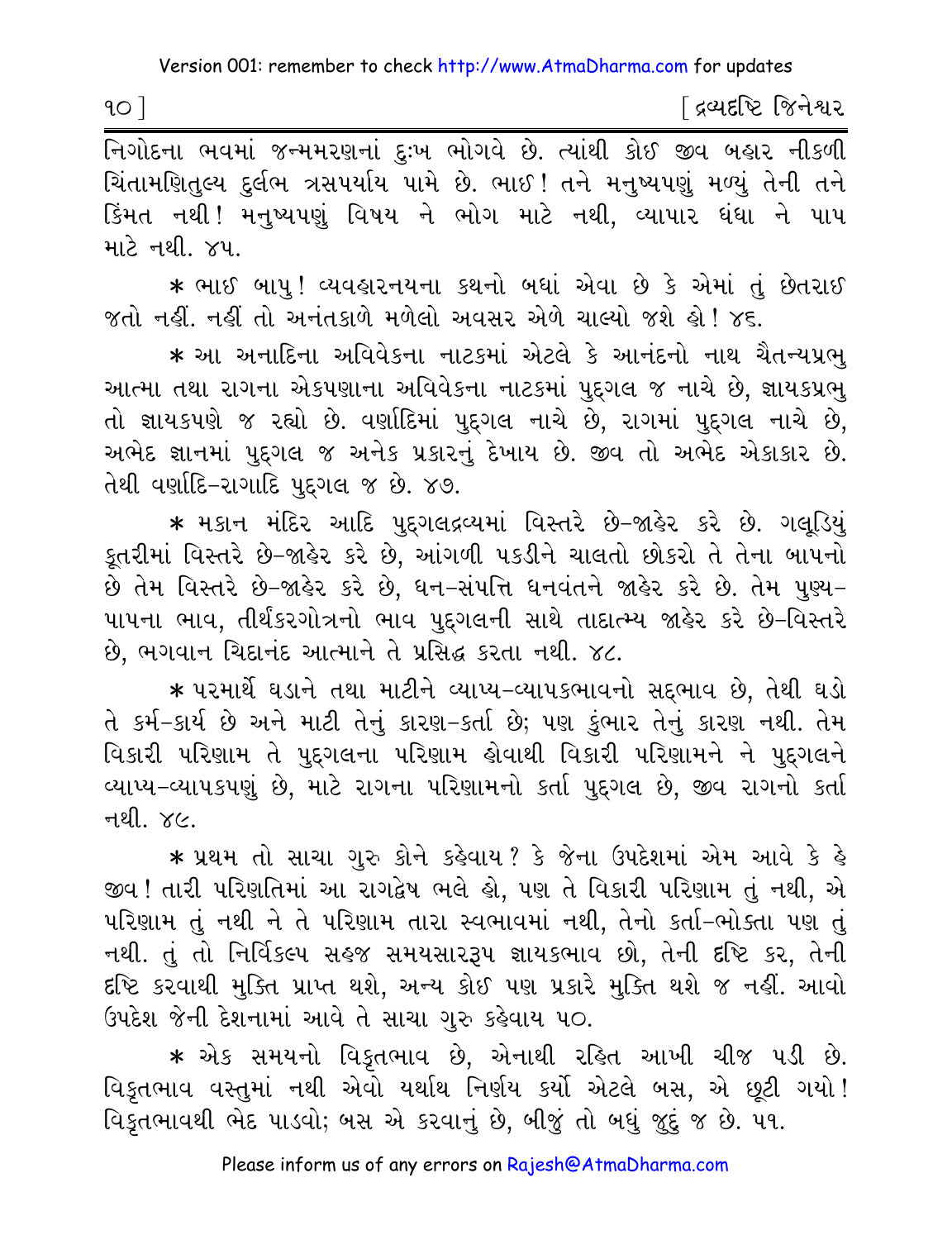દ્રવ્યદષ્ટિ જિનેશ્વર l

\* श्री समयसारनी गाथा १०८-११२मां डुड़े छे डे डे ज्ञानना ४२७९ पुरुष! સાંભળ! જે મિથ્યાત્વાદિ ભાવકર્મ છે તેનો કર્તા એક પદગલદ્રવ્ય જ છે. જીવ તેનો કર્તા નથી. મિથ્યાત્વથી માંડીને સયોગીકેવળી સુધીના તેર ગુણસ્થાનભેદો કે જેઓ પુદ્દગલકર્મના વિપાકના પ્રકારો હોવાથી અત્યંત અચેતન છે તેઓ જ વ્યાપ્ય– વ્યાપકભાવે મિથ્યાત્વાદિ ભાવકર્મને જો કરે તો ભલે કરે! જીવને તેમાં શું આવ્યું? જીવ તો એકલો શદ્ધ જ્ઞાનાનંદમય છે. આહાહા! જે જીવને આત્માની જિજ્ઞાસા થઈ છે ને સાંભળવા આવ્યો છે તેને હજુ થોડો કાળ મિથ્યાત્વાદિ ભાવ ભલે હો, પણ તે શુદ્ધ જીવનું લક્ષ કરવાનો જ છે તેથી મિથ્યાત્વાદિ બધા ભાવો અલ્પકાળમાં ટળી જવાના છે તેથી તે મિથ્યાત્વાદિ ભાવોનો કર્તા પુદ્દગલ છે, શુદ્ધ જીવ કર્તા નથી. આઢાઢા ! ૫૨

\* જેમ દીવો ઘટપટને પ્રકાશવાની અવસ્થામાં પણ દીપક છે તે ઘટપટાદિરૂપ થયો નથી પણ દીવારૂપ છે. દીવો સ્વને પ્રકાશવામાં પણ દીવો છે ને પરને પ્રકાશવામાં પણ તે દીવો છે. તેમ જ્ઞાયકભાવ રાગને ને પરને પ્રકાશવાના કાળે જ્ઞાયક જ છે ને પોતાને પ્રકાશવાના કાળે પણ જ્ઞાયક જ છે. ચૈતન્યસ્વભાવનું જ્ઞાન થયું છે એવા સમકિતીને રાગનું જ્ઞાન થયું તે રાગનું જ્ઞાન નથી પણ જ્ઞાનનું જ્ઞાન છે, તેથી રાગ કર્તા ને જ્ઞાન કાર્ય છે તેમ નથી. સ્વ અને પરને પ્રકાશવાના કાળે જ્ઞાયક તો જ્ઞાયક જ છે. એવા જ્ઞાયકસ્વભાવી શદ્ધ આત્માને હે શિષ્ય! તં જાણ. ૫૩.

\* કે યોગી ! દેકમાં પરમાત્મા વસતા કોવા છતાં એ દેકમાં વસેલાં પરમાત્માને તું કેમ દેખતો નથી ? એ પરમાત્માને દેખવાથી તારા પૂર્વ ઉપાર્જિત કર્મના ચૂરા થઈ જશે અને તું નિર્વાણને પામીશ. મોટા પુરુષ મળવા આવ્યા હોય અને સાધારણ બાળક આદિ સાથે વાતો કરવામાં રોકાઈ જા તો તે મોટા પુરુષનું અપમાન છે. તેમ ત્રણલોકનું ઉત્કૃષ્ટ તત્ત્વ એવા નિજ પરમાત્મા દેહમાં વસતાં હોવા છતાં તેને તું દેખતો નથી અને ૫૨-પ્રપંચને જાણવામાં રોકાઈને નિજ ૫૨માત્માનું અ૫માન કરી રહ્યો છો પ∀

\* ક્રમબદ્ધપર્યાયના સિદ્ધાંતથી મૂળ તો અકર્તાપણું સિદ્ધ કરવું છે. જૈનદર્શન અકર્તાવાદ છે. આત્મા પરદ્રવ્યનો તો કર્તા નથી જ, રાગનો પણ કર્તા નહિ અને પર્યાયનો પણ કર્તા નહિ. પર્યાય પર્યાયના જન્મક્ષણે ષટ્કારકથી સ્વતંત્ર જે થવાની તે જ થાય છે, પણ એ ક્રમબદ્ધનો નિર્ણય પર્યાયના લક્ષે થતો નથી. ક્રમબદ્ધનો નિર્ણય કરવા જાય ત્યાં શુદ્ધ ચૈતન્ય જ્ઞાયકધાતુ ઉપર દષ્ટિ જાય છે, ત્યારે જાણનાર જે પર્યાય પ્રગટ થાય છે તે ક્રમબદ્ધપર્યાયને જાણે છે. ક્રમબદ્ધપર્યાયનો નિર્ણય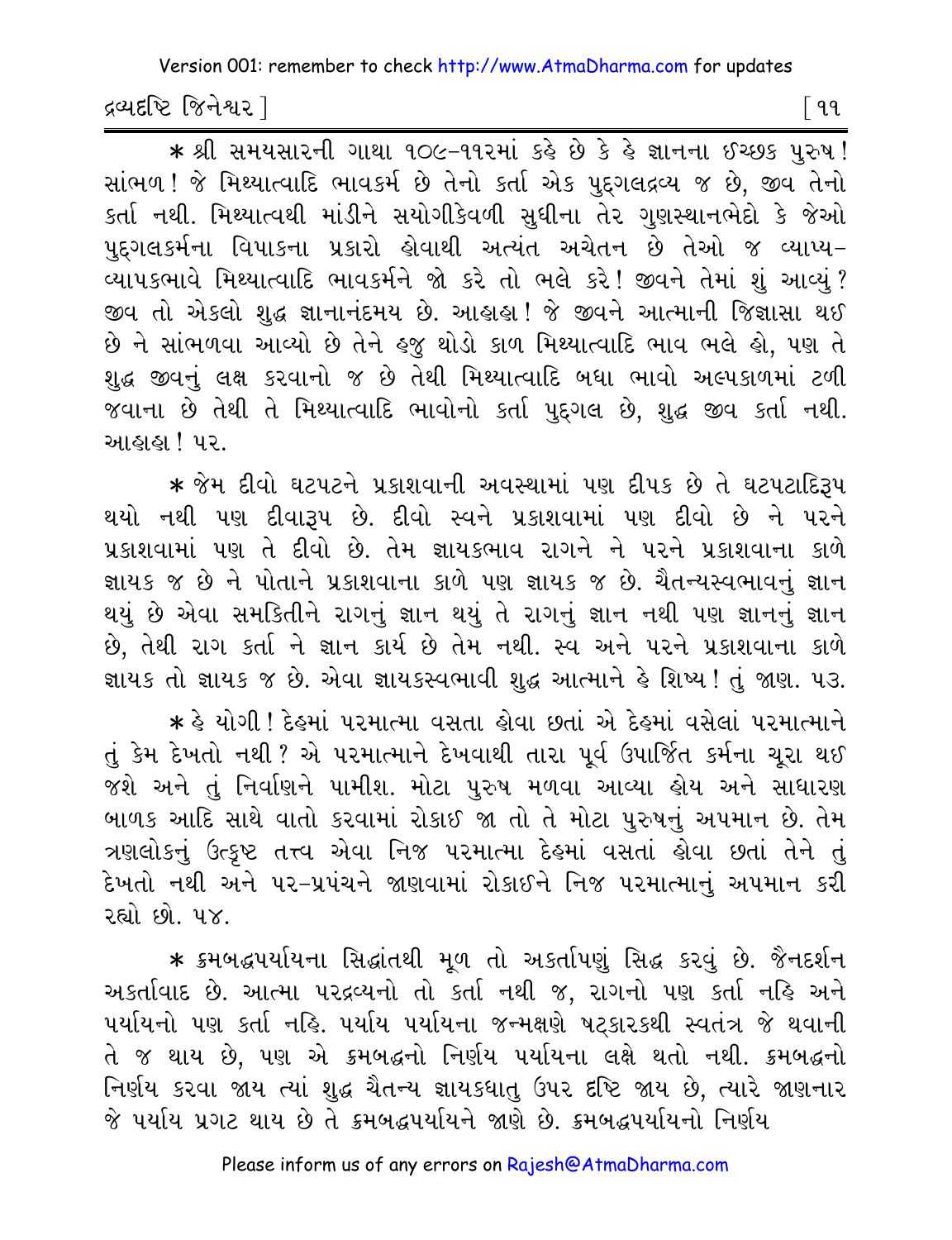∫ દ્રવ્યદષ્ટિ જિનેશ્વર

સ્વભાવ સન્મુખના અનંતા પુરુષાર્થ પૂર્વક થાય છે, ક્રમબદ્ધપર્યાયના નિર્ણયનું તાત્પર્ય વીતરાગતા છે. એ વીતરાગતા વીતરાગ સ્વભાવ ઉપર દષ્ટિ જાય છે ત્યારે પર્યાયમાં પ્રગટે છે. શ્રી સમયસાર ગાથા ૩૨૦માં કહ્યું છે ને ! કે જ્ઞાન બંધ-મોક્ષને કરતું નથી પણ જાણે જ છે. આહાહા! મોક્ષને જાણે છે, મોક્ષને કરે છે એમ કહ્યું નથી. પોતાના થતાં કમસર પરિણામને કરે છે એમ નહિ પણ જાણે છે એમ કહ્યું. ગજબ વાત છે. ૫૫.

\* નિર્મળ પરિણામ હો કે મલિન પરિણામ હો તેના સ્વકાળે જ તે થાય છે. તે પરિણામનો તે જન્મક્ષણ છે. ખરેખર જે કાંઈ થાય છે તેનો તું જાણનાર છો, આમ કેમ થાય છે એ પ્રશ્ન જ નથી. જે કાળે જે પરિણામ થાય તેનો જાણનાર રહે. અહ્ય પ્રભુ ! તારી ગંભીરતાનો પાર નથી, દ્રવ્યસ્વભાવ-ગુણસ્વભાવ-પર્યાયસ્વભાવ-મહાગંભીરસ્વભાવ છે. ૫૬.

\* પર્યાયમાં જોવાની છે પોતાની વર્તમાન યોગ્યતા અને દ્રવ્યમાં જોવાનં છે પોતાનું ત્રિકાળી સામર્થ્ય. ૫૨માં તો એને જોવાનું છે જ નહિ. કર્મને આધીન થઈને રાગ કરે છે એ પરતંત્રતા પણ ભોગવવાની તેની પર્યાયમાં યોગ્યતા છે અને તે જ વખતે તે રાગથી ભિન્ન દ્રવ્યસ્વભાવની શુદ્ધતાનું સામર્થ્ય સદાય એવું ને એવું જ છે એમ દેખે છે. ૫૭.

\* જીવ પ્રમાણજ્ઞાનના લોભથી નિશ્ચયમાં આવી શકતો નથી-ત્યાં એમ કહેવું છે કે અજ્ઞાની પર્યાયનું અને દ્રવ્યનું જ્ઞાન કરવા જાય છે ત્યાં અનાદિના અભ્યાસથી પર્યાયમાં અહંપણાનું જોર રહેવાથી દ્રવ્યનું જ્ઞાન સાચું થતું નથી. અજ્ઞાનીને એમ થાય છે કે પર્યાય છે ને ! પર્યાય છે તો ખરી ને ! એમ પર્યાય ઉપર જોર આપવાથી દ્રવ્ય ઉપર જોર આપી શકતો નથી અને તેથી અંદરમાં ઢળી શકતો નથી. પર્યાય નહિ માનું તો એકાન્ત થઈ જશે એવો ભય રહે છે. આ રીતે પ્રમાણજ્ઞાનના લોભથી પર્યાયને ગૌણ કરી દ્રવ્યસન્મુખ ઢળી શકતો નથી. ૫૮.

\* એક વિચાર આવ્યો કે તીર્થંકર જેવાને માતાના પેટમાં આવવું પડે, સવા નવ માસ પેટમાં સંકોચાઈને રહેવું પડે, જન્મ લેવો પડે! આહાહા! ઇન્દ્રો જેની સેવા કરવા આવે એવા તીર્થંકરોની પણ આ સ્થિતિ! અરેરે સંસાર! આ શું છે? ... વૈરાગ્ય... વૈરાગ્ય... સર્વોત્કૃષ્ટ પુણ્યના ઘણી એવા તીર્થંકરને પણ માતાના પેટમાં રહેવું ૫ડે! આહાહા! સંસારની છેલ્લી સ્થિતિની વાત છે. અરેરે પ્રભુ! આ સંસાર! સંસારની આવી સ્થિતિ વિચારતાં આંખમાંથી આંસુ હાલ્યા જાય ! જન્મ લેવા જેવો

૧૨ $\lceil$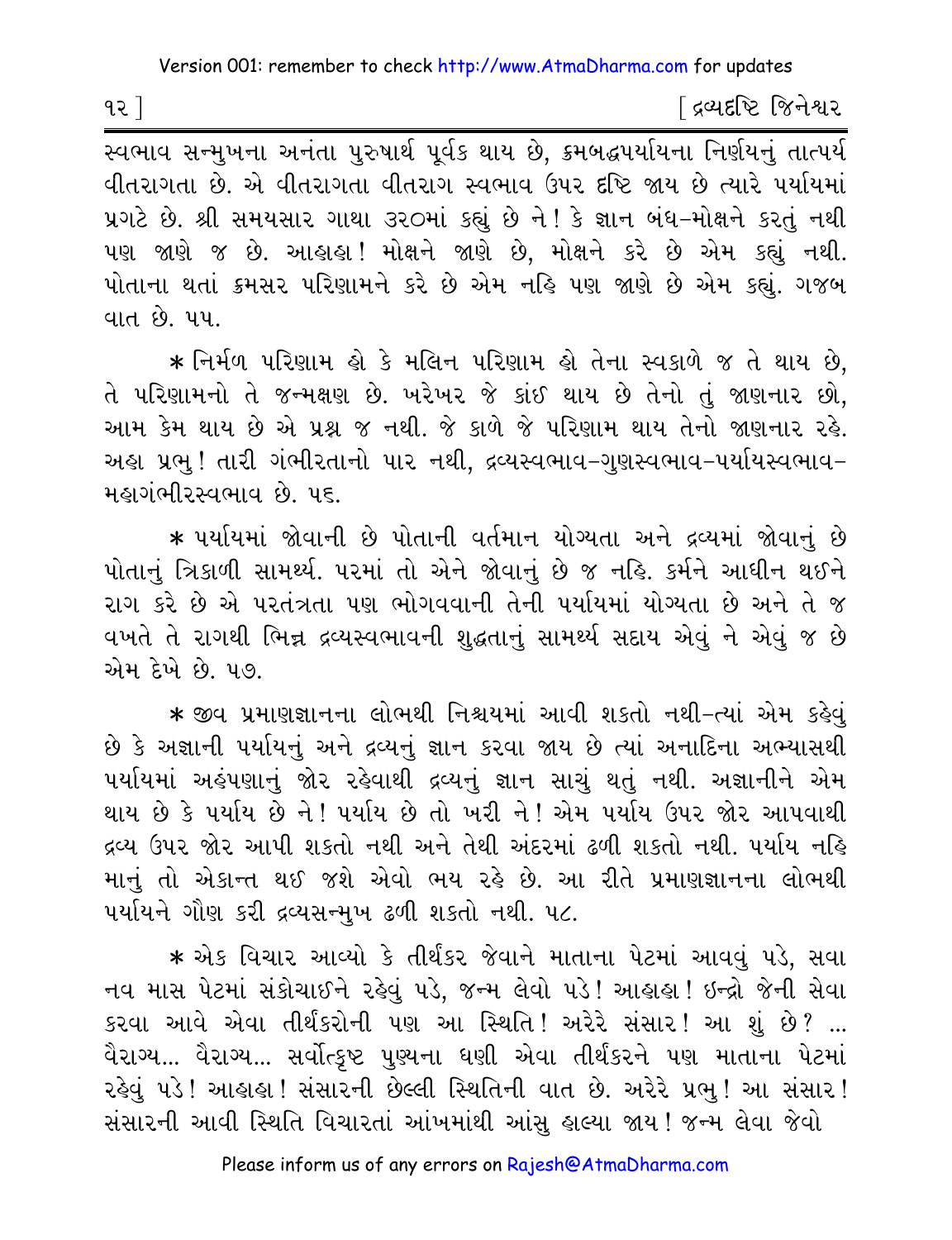દ્રવ્યદષ્ટિ જિનેશ્વર l

[ ૧૩

નથી. તીર્થંકરગોત્ર કર્મને પણ ઝેરનું ઝાડ કહ્યું છે; અને જે ભાવે તીર્થંકરગોત્ર બંધાય એ ભાવ પણ ઝેર છે, વિષકુંભ છે. તીર્થંકરના અવતારને ઝેરનું ફળ કહે એ તો તીર્થંકર કહી શકે. ઝેરના ફળમાંથી ઝેર ઝરે ને અમૃતના ફળમાંથી અમૃત ઝરે. આહાહા! તીર્થંકરની તો જાત જુદી છે છતાં તીર્થંકર જેવાની પણ આ સ્થિતિ છે! આહાહા ! જન્મ લેવા જેવો નથી. ૫૯.

\* જુઓ એક વિચાર સવારે આવ્યો હતો. આત્મા જ્ઞાનસ્વરૂપ છે, એની કેવળજ્ઞાન આદિ પાંચ ૫ર્યાયો છે. કેવળજ્ઞાન પોતાના ગુણના વ્યવસ્થિત કાર્યને જાણે છે, તેમ મતિજ્ઞાન પણ પોતાના ગુણના વ્યવસ્થિત કાર્યને જાણે છે, પરના કાર્યને પણ વ્યવસ્થિત જાણે છે. તેમ શ્રુતજ્ઞાન, અવધિજ્ઞાન, મનઃપર્યયજ્ઞાન પણ પોતાના ગુણના વ્યવસ્થિત કાર્યને જાણે છે અને પરના કાર્યને પણ વ્યવસ્થિત જાણે છે. વ્યવસ્થિત જાણવું એ જ એનો સ્વભાવ છે. આત્મા એકલો જ્ઞાનસ્વરૂપ છે એટલે એની પર્યાય, ગુણ અને દ્રવ્ય બસ જાણનાર જ છે, ફેરફાર કરનાર નથી. પોતામાં પણ કાંઈ ફેરફાર કરવો નથી. જેમ વ્યવસ્થિત કાર્ય થાય છે તેમ જાણે છે. આહાહા! જુઓ તો ખરા! વસ્તુ જ આમ છે. અંદરમાં તો ખૂબ ગંભીરતાથી ચાલતું હતું પણ કહેવામાં તો $_{\odot}$   $\epsilon$  $\odot$ 

\* અરે ભાઈ ! તું વિચાર તો કર કે તું કોણ છો ? તું જ્ઞાનસ્વરૂપ છો. જે થાય તેને જાણ! તું કરનાર નહિ, જાણનાર છો. કમબદ્ધની વાત વિચારે તો બધાં ઝગડા મટી જાય. પોતે પરદ્રવ્યનો કર્તા તો નથી, રાગનો કર્તા તો નથી, નિર્મળ પર્યાયનો પણ કર્તા નથી, અકર્તા સ્વરૂપ છે. જ્ઞાતાસ્વભાવ તરફ ઢળી જવું તેમાં જ અકર્તાપણાનો મહાન પુરુષાર્થ છે. ખરેખર તો પર્યાયને દ્રવ્ય તરફ વાળવી આ એક જ વસ્તુ છે, એ ખરેખર જૈન દર્શન છે. આહાહા ! જૈનદર્શન આકરું બહુ ! પણ અપૂર્વ છે અને તેનું ફળ મહાન છે. સિદ્ધ ગતિ એનું ફળ છે. પરનો કર્તા તો નથી, રાગનો કર્તા તો નથી પણ નિર્મળ પર્યાયનો કર્તા નથી. કેમ કે પર્યાય ષટકારકથી સ્વતંત્ર પરિણમે છે. એનામાં ભાવ નામની એક શક્તિ છે તેના કારણે પર્યાય થાય જ છે, કરૂં તો થાય એમ નથી. આહાહા ! ભાઈ ! માર્ગ આકરો છે, અચિંત્ય છે, અગમ્ય છે, અગમ્યને ગમ્ય કરાવે એવો અપર્વ માર્ગ છે. ૫ર્યાય ક્રમસર થાય છે. દ્રવ્યગુણ ૫ણ એનો કર્તા નહિ-એમ કહીને એકલી સર્વજ્ઞતા સિદ્ધ કરી છે. અકર્તાપણું એટલે જ્ઞાતાપણું સિદ્ધ કર્યું છે. ૬૧.

\* અનંતા જિનવરો એમ કહે છે કે જીવ બંધ-મોક્ષને કરતો નથી તે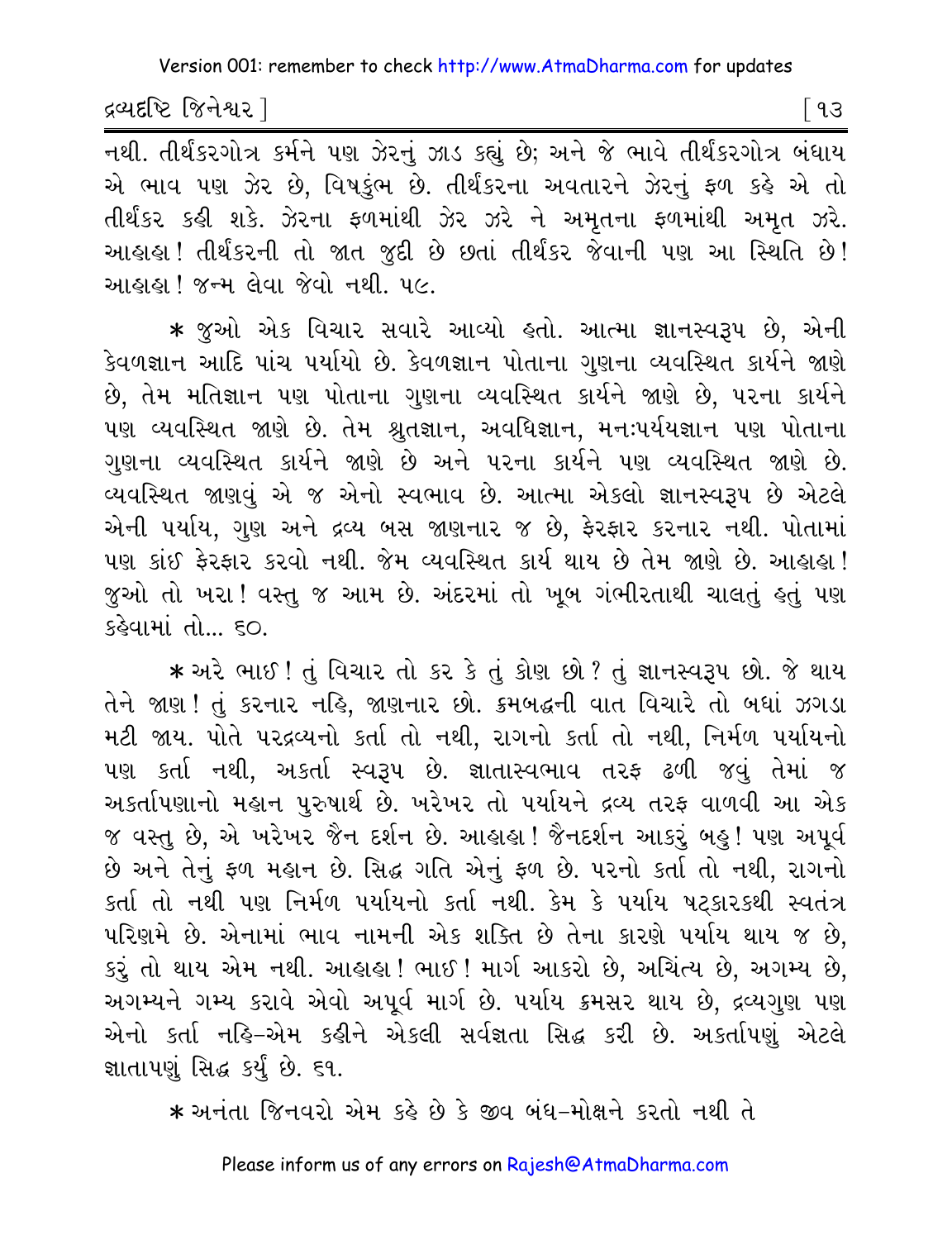∫ દ્રવ્યદષ્ટિ જિનેશ્વર

લાયક નથી પણ નિશ્ચય મોક્ષમાર્ગ પણ આશ્રય કરવા લાયક નથી. બંધ-મોક્ષથી રહિત વસ્ત આશ્રય કરવા લાયક છે. મોક્ષમાર્ગની પર્યાય તે વ્યવહાર જીવ છે. પર્યાય તે વ્યવહાર હોવાથી ૫ર્યાયવાળો જીવ તે વ્યવહાર જીવ છે અને દ્રવ્ય તે નિશ્ચય જીવ  $596$ 

∗ શ્રોતાઃ− ત્રિકાળી નિષ્ક્રિય ચૈતન્ય તે જ પરમાર્થ જીવ છે. બંધ−મોક્ષ પર્યાયને કરે તે તો વ્યવહાર જીવ છે. તો કેટલા પ્રકારના જીવ છે?

પુજ્ય ગુરુદેવઃ- બે પ્રકારના જીવ છે. એક પરમાર્થ જીવ છે ને બીજો વ્યવહાર જીવ છે. પરમાર્થ જીવ તો ત્રિકાળી નિષ્ક્રિય મોક્ષસ્વરૂપ જ છે અને બંધ–મોક્ષરૂપે ૫ર્યાય પરિણમે છે તે વ્યવહાર જીવ છે. દર.

\* શુદ્ધ નિશ્ચયનયથી મુક્તિમાં અને સંસારમાં તફાવત નથી. આહાહા ! કયાં પૂર્ણાનંદની પ્રગટતારૂપ મુક્ત દશા અને કયાં અનંત દુઃખમય સંસાર પર્યાય! છતાં તે મુક્તિમાં અને સંસારમાં તફાવત નથી તેમ શુદ્ધતત્ત્વના રસિક પુરુષો કહે છે. કેમ કે સંસાર પણ પર્યાય છે અને મુક્તિ પણ પર્યાય છે. એ પર્યાય આશ્રય કરવા લાયક નથી એ અપેક્ષાએ મુક્તિમાં ને સંસારમાં તફાવત નથી તેમ શુદ્ધતત્ત્વના રસિક પુરુષો એટલે શુદ્ધતત્ત્વના અનુભવી પુરુષો કહે છે. નિયમસાર ગાથા ૫૦મા કહે છે કે શદ્ધ નિશ્ચયના બળે ઉદય ભાવો તો હેય છે જ પણ ઉપશમ આદિ ભાવની નિર્મળ પર્યાય છે તે પણ હેય છે. શુદ્ધ નિશ્ચયના બળે ચારે ભાવ હેય છે તેમ કહ્યું છે. અહીં કહે છે કે મુક્તિમાં ને સંસારમાં તફાવત નથી તેમ શુદ્ધતત્ત્વના રસિક એટલે અનભવી પુરુષો કહે છે. ૬૪.

\* श्रोता:- એક द्रव्य બીજા द्रव्यने અડે નહિ અને દરેક દ્રવ્યની પર્યાય ક્રમબદ્ધ જ થાય એ ઉપર આપ બહુ ભાર આપો છો તો એ સમ્યગ્દર્શનનું કારણ છે?

પુજ્ય ગુરુદેવઃ- હ્રા. એ તો મળ ચીજ છે. આ બે વાતનો નિર્ણય થતાં દષ્ટિ દ્રવ્ય તરફ વળે છે. ૬૫.

∗ હે ભવ્ય! તું શરીરને ન જો! રાગને ન જો! એક સમયની પર્યાયને ન જો! તારી પાસે તારો પૂર્ણાનંદ પ્રભુ પડયો છે તેને જો! અરે ભગવાન! તું પૂર્ણાનંદ સ્વરૂપ સમીપમાં જ પડયો છે તે દૂર કેમ રહી શકે! એમ દિગમ્બર સંતોની વાણી મારફાડ કરતી-ઝબકારા કરતી આવે છે કે તારી સમીપ પૂર્ણાનંદ

 $98$ ]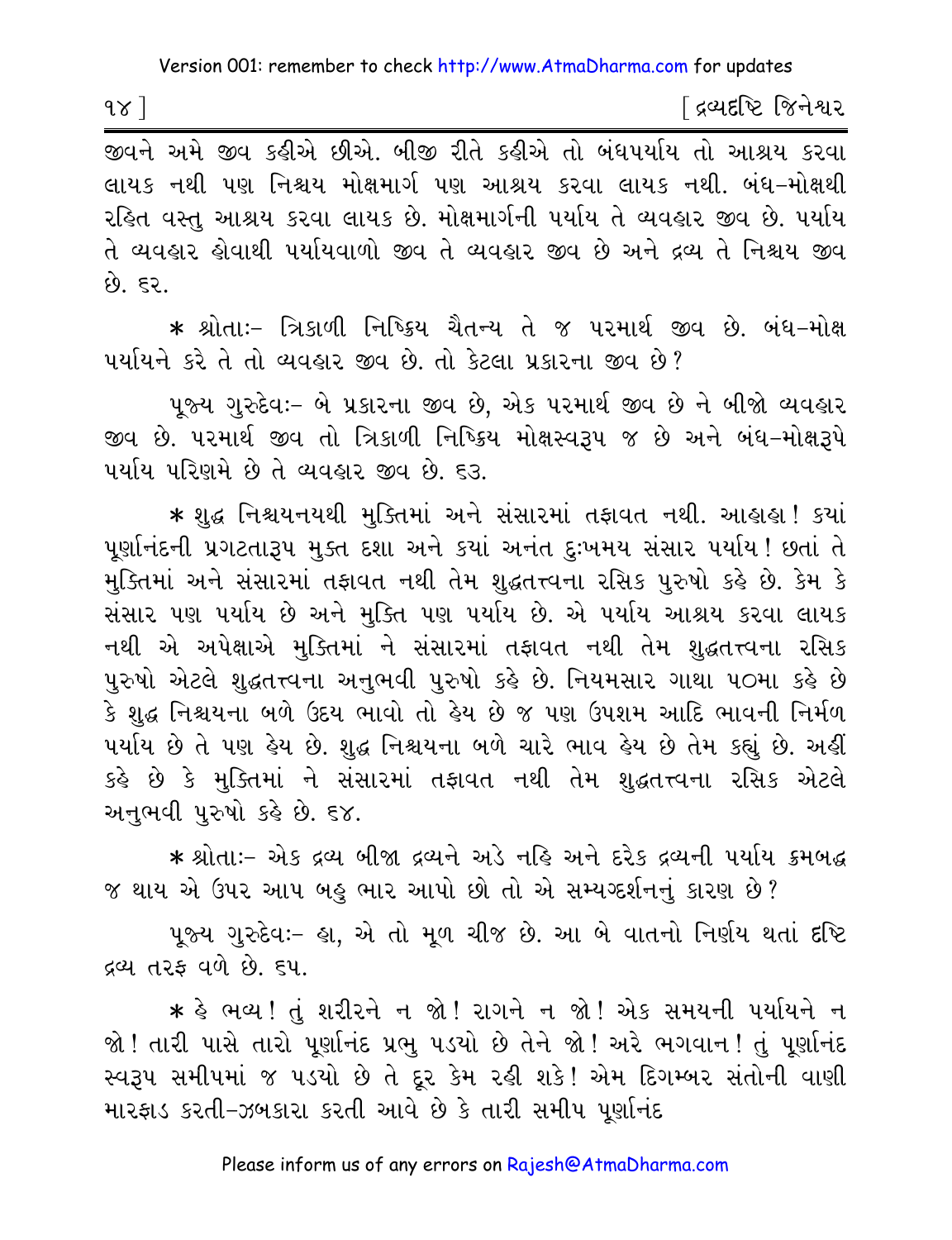દ્રવ્યદષ્ટિ જિનેશ્વર l

િવપ

પ્રભુ પડયો છે તેને તું આજે જ દેખ! આજે જ સ્વીકાર કર ને હા પાડ! હા પાડતાં હાલત થઈ જાય તેવો તું પુર્ણાનંદનો નાથ છો. ૬૬.

★ ચૈતન્યમૂર્તિ આત્મા પરમાનંદસ્વરૂપ છે, તેના ઘ્યાન સિવાયનું બીજું બધું ઘોર સંસારનું મૂળ છે. આલાલ! આકરી વાત છે ભાઈ! અશુભ રાગ તો ઘોર સંસારનું મૂળ છે જ પણ અહીં કહે છે કે આત્મઘ્યાન સિવાયનું બીજું બધું ઘોર સંસારનું મૂળ છે એટલે કે શુભભાવો અનેક પ્રકારના છે તે પણ ઘોર સંસારનું મૂળ છે. આત્મઘ્યાન તે મોક્ષનું મૂળ છે તો તેની સામે આત્મઘ્યાન સિવાયનું બીજું બઘું ઘોર સંસારનું મૂળ છે. દયા−દાન−પૂજા−પઠન−પાઠન−વ્રત આદિ અનેક પ્રકારના શુભભાવો છે તે બધાય ઘોર સંસારનું મૂળ છે. ૬૭.

\* સવિકલ્પદશા વખતે જ હું દ્રવ્યસ્વભાવે નિર્વિકલ્પ સહજ પરમતત્ત્વ છું-એમ જેને પર્યાયમાં સ્વીકાર આવ્યો ત્યાં તે જીવને ભાવકર્મનું કર્તા-ભોક્તાપણું છૂટી ગયું ને તેનો માત્ર જ્ઞાતા રહી ગયો. એ રીતે ભાવકર્મનું કર્તા-ભોક્તાપણું છૂટી જતાં તે જીવને દ્રવ્યકર્મનો પણ નિરોધ થઈ જાય છે ને દ્રવ્યકર્મ અટકી જતાં સંસારનો પણ નિરોધ થઈ જાય છે. એક અખંડ જ્ઞાયકભાવનો સ્વીકાર આવતાં સંસાર અટકી જાય છે. *દ*૮.

\* મોક્ષમાર્ગની પર્યાય જેટલો તું નથી પણ પરમાત્માની પર્યાય–પૂર્ણ પર્યાય જેટલો પણ તું નથી. નિર્વિકલ્પ ત્રિકાળી ધ્રુવ વસ્તુ તે તું છો. પરમ પારિણામિક સ્વભાવભાવ ઘ્રુવ વસ્તુ તે નિજ પરમાત્મા છે. આત્મા સ્વયં પરમાત્મા છે. નિશ્ચય-મોક્ષમાર્ગની પર્યાય આત્માની છે તેમ ઉપચારથી કહેવાય છે. ૬૯.

\* ઉત્પાદ-વ્યય વિના કા ધ્રુવ આત્મા, ઓ હી વાસ્તવિક આત્મા હૈ. એક સમયકા ઘ્રુવ ઓ હી સચ્ચા આત્મા હૈ, વાસ્તવિક આત્મા હૈ. એક સમયકી શુદ્ધ ૫ર્યાય ઓ વાસ્તવિક આત્મા નહીં એટલે અવાસ્તવિક હુવા. અવાસ્તવિક ઓ હી ૫૨દ્રવ્ય હુઆ, ઈસસે ૫૨ભાવ કહ્ય, હેય કહ્ય. ૭૦.

\* વીતરાગીદેવ ફરમાવે છે કે તું પરમાત્મસ્વરૂપ જ છો એમ દૃષ્ટિ કર. પ્રભુ! સર્વજ્ઞદેવ કહે છે કે મારા સ્વભાવમાં ને તારા સ્વભાવમાં આંતરો-તફાવત છે જે નહીં. વ્યક્તરૂપે અમને જે દશા પ્રગટ થઈ છે તેવો જ તું છો. પ્રભુ! મારા ને તારા સ્વભાવમાં કાંઈ ફેર નથી પણ તારા સામર્થ્યની તને ખબર નથી ભાઈ ! ૭૧.

\* વસ્તુ પરમાત્મસ્વરૂપ છે. આત્મા પોતે જ પરમાત્મસ્વરૂપ છે. પોતે જ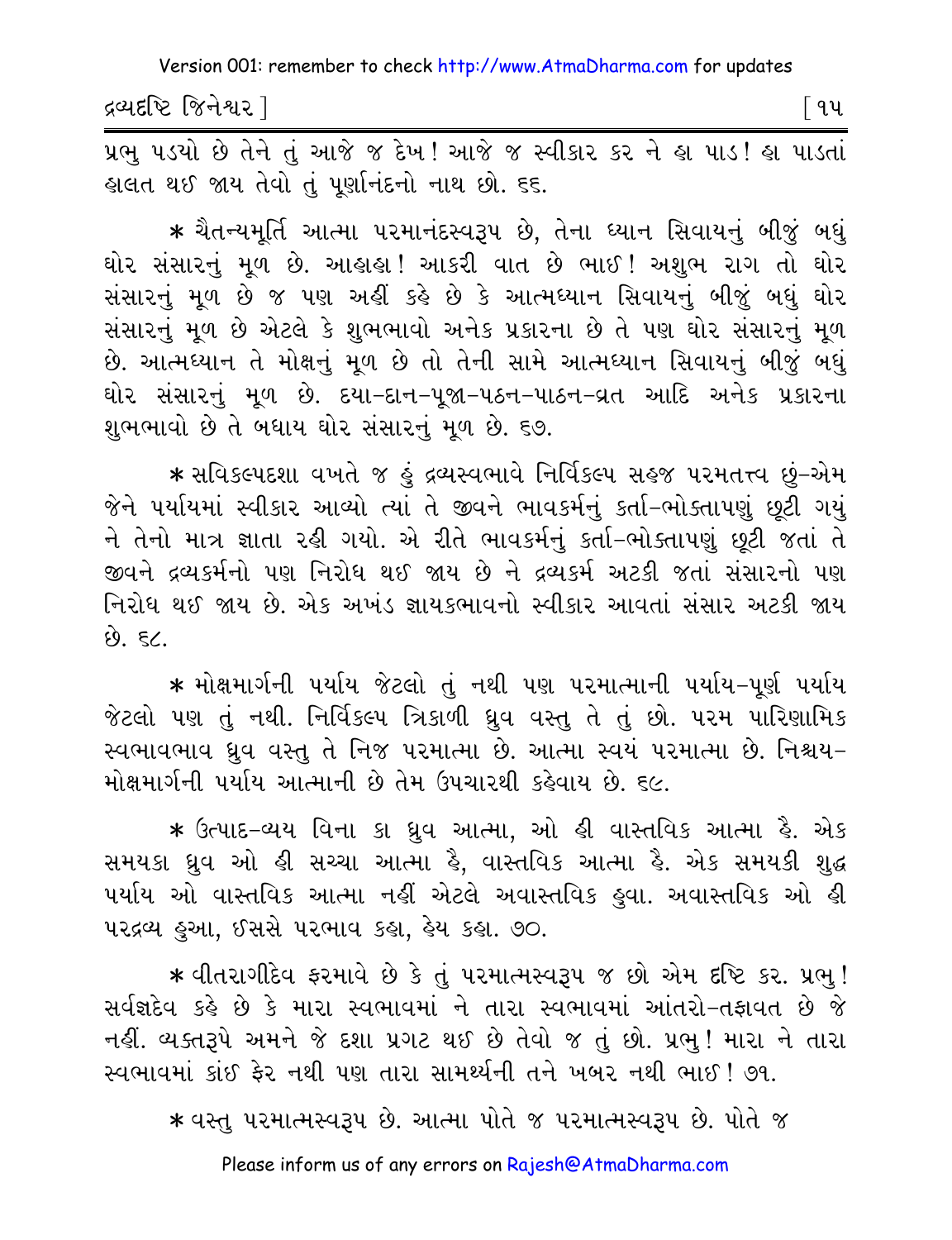$95$ ]

∫ દ્રવ્યદષ્ટિ જિનેશ્વર

સ્વીકાર કર્યો ને આશ્રય કર્યો ત્યારે અનુભૂતિ થાય છે. તે એક જ કર્મથી છૂટવાનો ઉપાય છે. માટે કે જીવ! ટંકોત્કીર્ણ જ્ઞાયક એક શુદ્ધ સ્વભાવનો સ્વીકાર કર, એ જ કર્તવ્ય છે. ૭૨

★ જે પર્યાય થવાવાળી છે તેને કરવું શું઼? અને જે નહિ થવાવાળી છે તેને ૫ણ કરવું શું ? એવો નિશ્ચય કરતાં જ કર્તૃત્વબુદ્ધિ તૂટીને સ્વભાવ સન્મુખ થઈ જાય છે. સર્વજ્ઞ ત્રિકાળી જાણનાર-દેખનાર છે એમ કું પણ ત્રિકાળીને જાણવા-દેખવાવાળો જ છું. એવા ત્રિકાળી જ્ઞાયકસ્વભાવનો નિશ્ચય કરવો એ જ સમ્યગ્દર્શન છે. ૭૩.

\* શ્રોતાઃ- જીવ રાગ-દ્વેષની પર્યાયને ન ફેરવી શકે, પણ શ્રદ્ધાની પર્યાયને  $\frac{2}{3}$ રૂવી શકે એમ ને ?

\* ૫જ્ય ગુરુદેવઃ- બધી ૫ર્યાયને ફેરવી શકે; ન ફેરવી શકાય એમ નક્કી કરવા જાય ત્યાં દૃષ્ટિ સ્વભાવ ઉપર જાય છે ત્યાં પર્યાયની દિશા જ આખી કરી જાય છે. જ્ઞાયકસ્વભાવ છું એમ નિર્ણય કર્યો ત્યાં બધું જેમ છે તેમ છે, ફેરવવું ને ન ફેરવવું શું ? જેમ છે તેમ છે. નિયતનો નિશ્ચય કરવા જાય ત્યાં જ સ્વભાવનો પુરુષાર્થ સાથે જ છે અને રાગ પણ મંદ ૫ડી ગયો છે. જ્ઞાનસ્વભાવ છું એમ નક્કી થઈ ગયું પછી બધું જેમ છે તેમ છે. ગ્રહવા યોગ્ય બધું ગ્રહ્મઈ ગયું ને છોડવા યોગ્ય બધું છુટી ગયું. જ્ઞાતાનો પુરુષાર્થ ચાલુ જ છે. રાગ ઘટતો જાય છે એટલે પૂર્ણ વીતરાગતા થઈ જશે. ૭૪.

\* ક્રમબદ્ધમાં પુરુષાર્થ ઊડી જાય એવો અજ્ઞાનીને ડર લાગે છે. પણ ખરેખર તો ક્રમબદ્ધ માને તેની દૃષ્ટિ દ્રવ્ય ઉપર જાય છે. એમાં જ પુરુષાર્થ છે. ક્રમબદ્ધ માનતાં ફેરફારની દષ્ટિ છૂટી જાય ને સામાન્યદ્રવ્ય ઉપર દષ્ટિ જાય એ જ પુરુષાર્થ છે. ક્રમબદ્ધ નક્કી કરવા જાય ત્યાં હું પરનું કરી દઉં, વ્યવહારથી નિશ્ચય થાય એ બધું ઊડી જાય ને અંદર ઠરી જવાનો રસ્તો થાય. ૭૫.

\* અરે પ્રભુ! તું પૂર્ણાનંદનો નાથ છો ને! તારી સત્તા છે... છે... છે... ત્યાં નજર જતી નથી. નજરના પુરુષાર્થમાં આખો ભગવાન દેખાય છે. અહીં તો આચાર્યદેવ કહે છે કે સંસારીમાં ને સિદ્ધમાં કઈ નયથી ભેદ પાડું? શુદ્ધનયને જ ગણવામાં-ગણતરીમાં લેવામાં આવી છે. વ્યવહારનો તો ઉપહાસ કરવામાં આવ્યો છે. સંસારીમાં ને સિદ્ધમાં કાંઈ પણ ભેદ નથી તો કઈ નયથી ભેદ જાણું ? ૭૬.

\* સર્વજ્ઞ પરમાત્માનો આ પોકાર છે. સર્વજ્ઞ પરમાત્મા સૌને નિજ સત્તાએ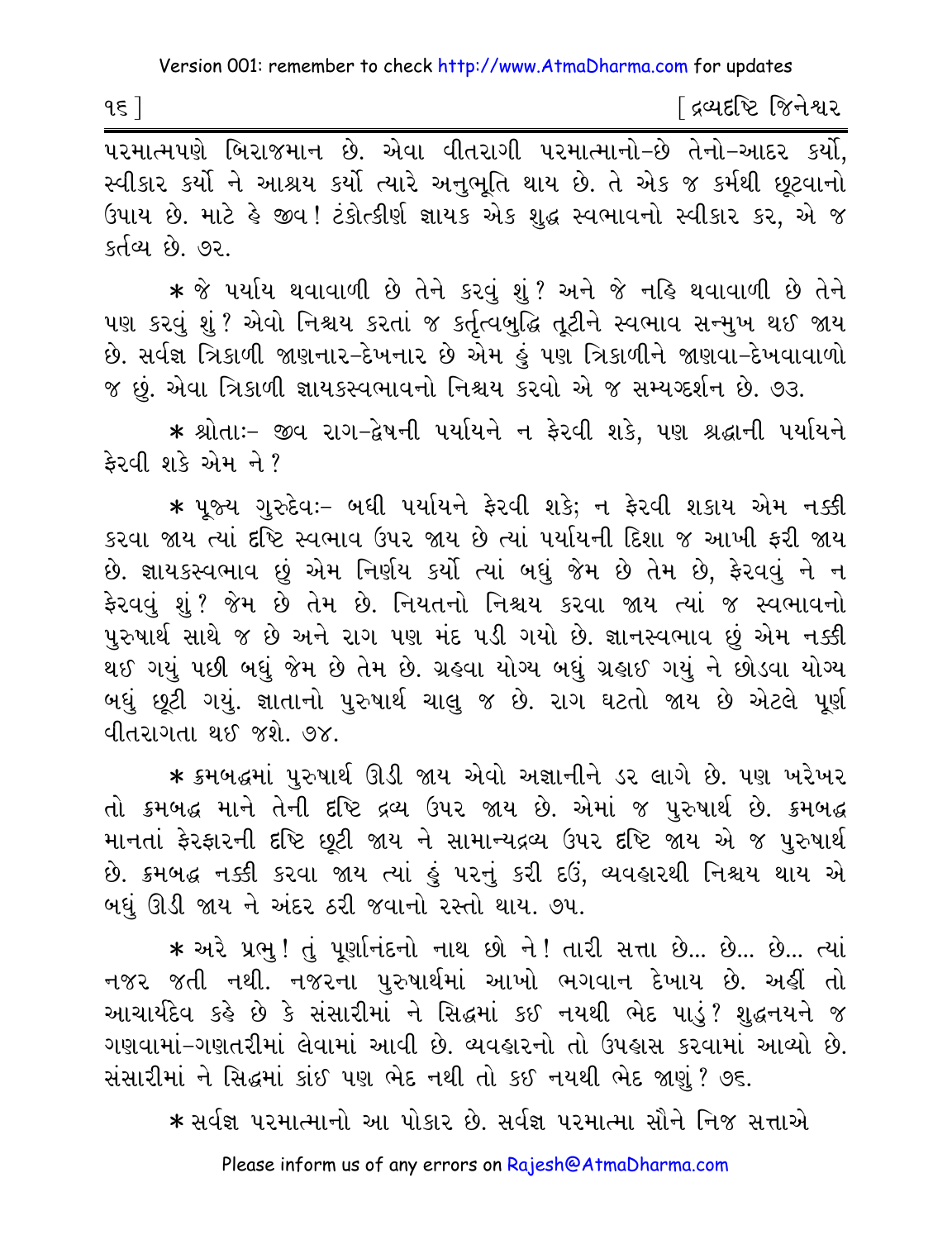દ્રવ્યદષ્ટિ જિનેશ્વર l

શુદ્ધ દેખે છે અને સર્વજ્ઞની જેમ સૌ પોતાને નિજ સત્તાએ શુદ્ધ દેખે તો તેને તેવો જણાય. આ થોડા અક્ષરમાં ભગવાન આત્માનું આખું સ્વરૂપ આવી જાય છે. અહીં કહે છે કે આવો ભગવાન આત્મા સૌને સદાકાળ જણાય છે છતાં જણાતો કેમ નથી ? જ્ઞાનની પર્યાયમાં એવી તાકાત છે કે આખા ભગવાન આત્માને જાણે. જ્ઞાનની પર્યાયમાં ભગવાન આત્માને જાણે છે છતાં કેમ જણાતો નથી ? –કે અંદર મહાપ્રભુ બિરાજે છે તે જ્ઞાનમાં જણાવા છતાં પોતે રાગને વશ થઈને રાગને જ જોવે છે તેથી પોતે જણાતો નથી ૭૭

\* ભગવાન સર્વજ્ઞના કેવળજ્ઞાનમાં ત્રણકાળ ત્રણલોકના ૫ર્યાયો પ્રત્યક્ષ જણાય છે. જેમ કેવળજ્ઞાનમાં ત્રણકાળના પર્યાયો જણાય છે તેમ જ પદાર્થોમાં ક્રમબદ્ધપર્યાયો થાય છે, કેવળજ્ઞાને જાણ્યું માટે નહિ પણ પદાર્થોના પર્યાયો પોતાથી સ્વકાળે તે જ રીતે થાય છે અને તેમ સર્વજ્ઞ જાણે છે. આહાહા! પરદ્રવ્યને કરવાની તો વાત નથી પણ પોતાના અશુદ્ધ ને શુદ્ધ પર્યાયો સ્વકાળે ક્રમબદ્ધ જે થવાના તે જ થાય એટલે પોતામાં પણ પર્યાયને આડી–અવળી કરવાનું જ રહ્યું નહિ. માત્ર જેમ થાય છે તેમ જાણવાનું જ રહ્યું. જેમ સર્વજ્ઞ જ્ઞાતા છે તેમ ધર્મી પણ જ્ઞાતા થઈ ગયો. ક્રમબદ્ધના નિર્ણયનું તાત્પર્ય અકર્તાપણારૂપ વીતરાગતા છે. એ વીતરાગતા અનંત પુરુષાર્થ દ્રવ્ય ઉપર દષ્ટિ જતાં થાય છે. આહાહા ! આત્મા સર્વજ્ઞ સ્વભાવી છે. ૭૮.

∗ પરમાણુમાં રંગગુણ ત્રિકાળી છે. તેની પર્યાય પહેલાં સમયે કાળી હોય તે બદલીને બીજા સમયે લાલ, સફેદ, પીળી થઈ જાય તેનું કારણ કોણ? જો રંગગુણ કારણ હોય તો રંગગૃણ તો કાયમ છે છતાં પરિણમનમાં આમ વિચિત્રતા કેમ? ખરેખર તો તે સમયની પર્યાય પોતાના ષટકારકથી સ્વતંત્ર પરિણમી છે. તેમ દરેક દ્રવ્યની પર્યાય તે તે કાળે સ્વતંત્ર પરિણમે છે. આહાહા! સ્વતંત્રતાની વાતો બહુ <u>સ</u>ક્ષ્મ છે. ૭૯.

\* જેમ માળામાં મણકા જે સ્થાને છે તે સ્થાને જ છે. આગળ-પાછળ થઈ જાય તો માળા એકરૂપ અખંડ નથી રહેતી, તેમ જે સમયે જે જન્મક્ષણે જે કમબદ્ધપર્યાય થવાની તે જ થવાની, બીજા સમયની પર્યાય પહેલાં થાય ને પહેલાં સમયની પર્યાય પછી થાય એમ છે જ નહીં. જે સમયે જે પયાર્ય થવાની છે તેને કાળલબ્ધિ કહેવામાં આવે છે. પ્રવચનસારમાં તેને જન્મક્ષણ કહે છે તથા પ્રવચનસારની ૯૯મી ગાથામાં પોતપોતાના અવસરે પર્યાય થાય છે એમ પાઠ છે.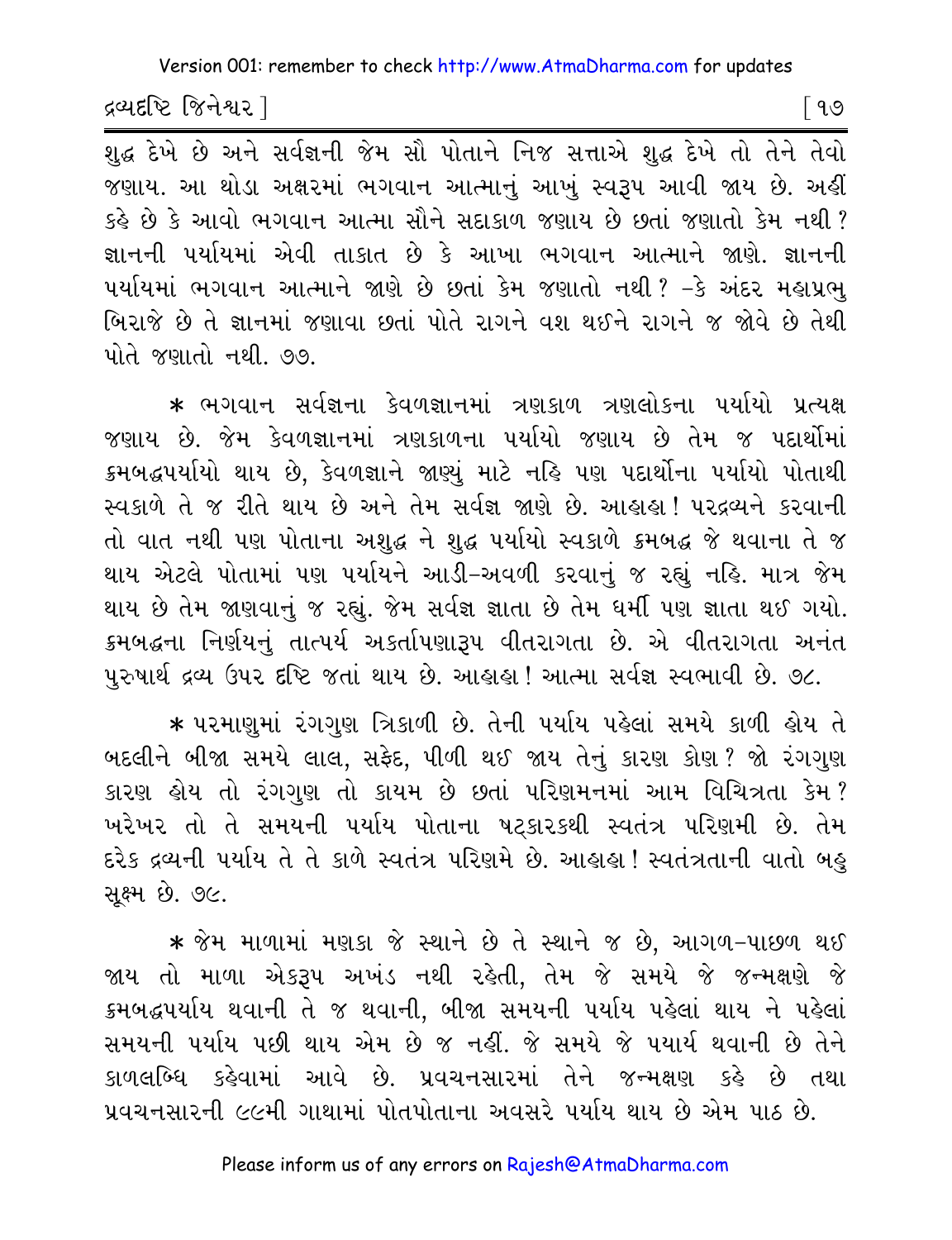∫ દ્રવ્યદષ્ટિ જિનેશ્વર  $\mathfrak{c}$  ] 

જાણનાર છે ૮૦

★ નિઃસંદેહપણે તું આમ જાણ કે દેહમાં બિરાજમાન દેહથી ભિન્ન પરમાત્મા પોતે છે. રાગ દ્વેષ તો ભિન્ન છે, શરીર ભિન્ન છે, તે તો કયાંય રહ્યાં પણ પરમાત્માને જાણવાવાળી જે દશા છે તે નાશવાન છે, તેમાં અવિનાશી પ્રભુ વસ્યો નથી. આવો મહિમાવંત ત્રણલોકનો નાથ સચ્ચિદાનંદ પ્રભ તને મળવા આવ્યો-પર્યાયમાં ભેટો કરવા આવ્યો છે ત્યારે તેં રાગની સાથે ભેટો કરીને તેનો અનાદર કર્યો છે. ૮૧.

\* જેને પર્યાયની હયાતીનો જ સ્વીકાર છે એને ત્રિકાળી સ્વભાવની હયાતીનો અસ્વીકાર થઈ જાય છે. અનાદિથી પર્યાયને જ સતરૂપે-હયાતીરૂપે દેખી હતી એને ભલી જા! ને ત્રિકાળી સ્વભાવને ભલી ગયો હતો તેને જો! સ્મરણ કર! ૫ર્યાયની રૂચિમાં, આખો જ્ઞાયકભાવ છે એ દષ્ટિમાં આવતો નથી જ્ઞાયકભાવની રુચિ થતાં જ્ઞાનમાં સંવર-નિર્જરા-મોક્ષપર્યાયનું જ્ઞાન યથાર્થ થાય છે, પણ એ પર્યાયની દષ્ટિ હોતી નથી. ૮૨.

\* શ્રોતાઃ- કમબદ્ધમાં કમબદ્ધની વિશેષતા છે કે દ્રવ્યની ?

પૂજ્ય ગુરુદેવઃ- ક્રમબદ્ધમાં જ્ઞાયકદ્રવ્યની વિશેષતા છે. ક્રમબદ્ધમાં અકર્તાપણું સિદ્ધ કરીને જ્ઞાયકપણ બતાવવું છે. ૮૩.

\* સાધ્ય એવો જે આત્મા તેના પ્રતિચ્છંદના સ્થાને સિદ્ધભગવંતો છે. દ્રવ્યસ્તુતિ દ્વારા 'હે સિદ્ધ પરમાત્મા!' એમ કહે છે ત્યાં ભાવસ્તુતિ દ્વારા પોતાના આત્મામાં ૫ડઘો ૫ડે છે કે 'હે સિદ્ધ ૫૨માત્મા!' આ રીતે સાધ્ય તો માત્ર પોતાનો આત્મા જ છે પણ સિદ્ધભગવંતો સાધ્યના પ્રતિચ્છંદના સ્થાને છે. એવા તે સિદ્ધ પરમાત્માના સ્વરૂપનું ચિંતવન કરીને, તે સમાન પોતાના સ્વરૂપને ઘ્યાઈને, સિદ્ધ સમાન મારું દ્રવ્ય છે, સિદ્ધરૂપે જ મારું સ્વરૂપ છે, એવા સિદ્ધસ્વરૂપ નિજ આત્માને ધ્યાઈને, સંસારી જીવો તેમના જેવા થઈ જાય છે. ૮૪.

\* સમ્યગ્દર્શન પ્રાપ્ત થયા પહેલાં જિજ્ઞાસની ભમિકામાં પણ ત્રિકાળી ધ્રવ આત્માને જ અધિક રાખવાનો પુરુષાર્થ કરવો. અધિક એટલે પરથી ભિન્ન. સમયસારની ૩૧મી ગાથામાં આવે છેઃ 'णाणसहावाधिअं मुणदि आदं' -... જ્ઞાનસ્વભાવે અધિક જાણે આત્માને. દ્રવ્યેન્દ્રિય, ભાવેન્દ્રિય અને તેના વિષયોથી-વિષયોમાં દેવ-શાસ્ત્ર-ગુરુ પણ આવી ગયા-ભિન્ન પોતાના પર્ણજ્ઞાનસ્વભાવી આત્માની નિર્મળ શ્રદ્ધા તે સમ્યગ્દર્શન છે અને સાથેનું જ્ઞાન સમ્યગ્જ્ઞાન છે. ૮૫.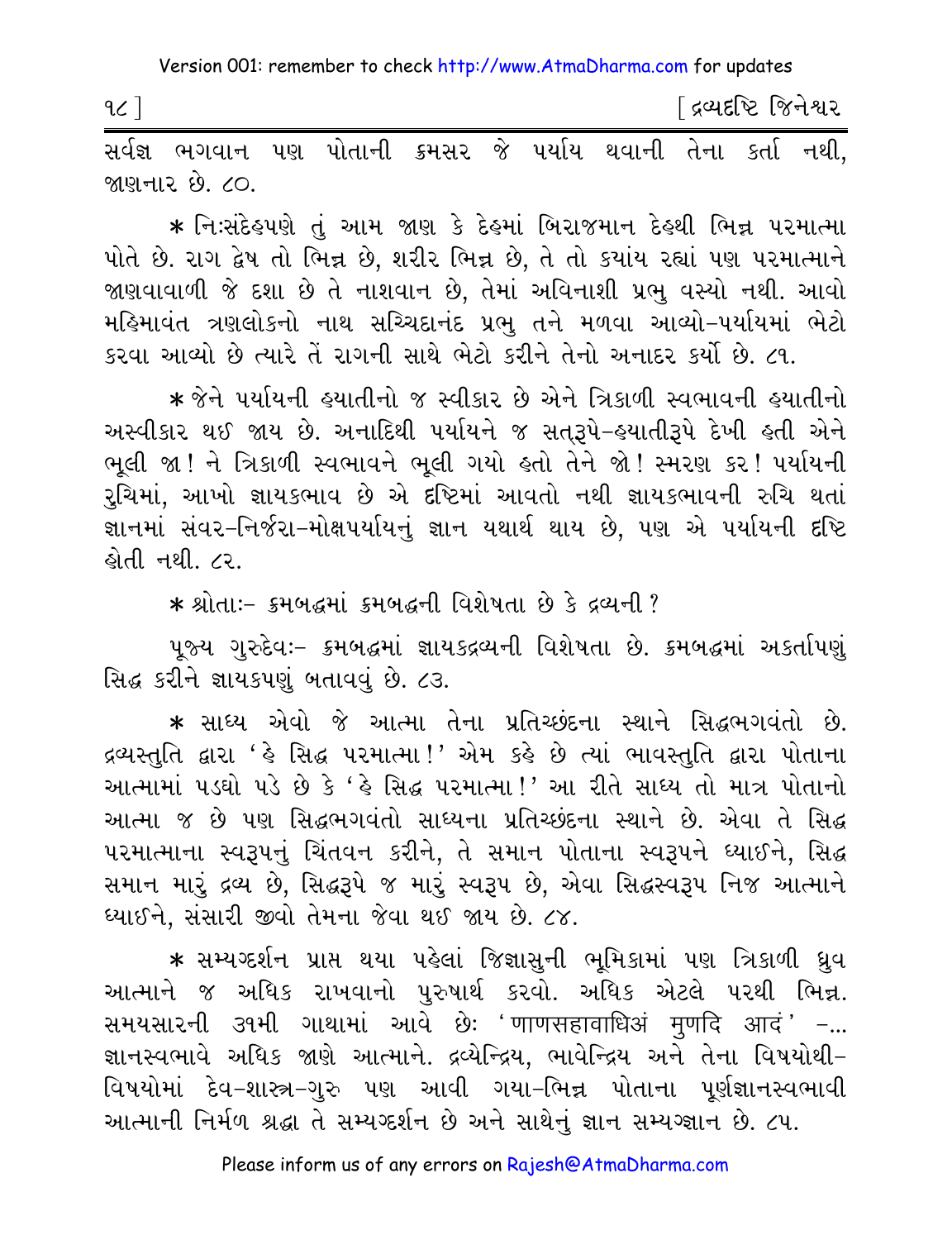દ્રવ્યદષ્ટિ જિનેશ્વર l

િ ૧૯

\* ગમે તે પ્રસંગમાં પ્રત્યેક પળે જ્ઞાનાનંદસ્વભાવી ભગવાન નિજ આત્માને જ અગ્ર રાખવો. પ્રતિક્ષણ પુર્ણાનંદના નાથને-જ્ઞાયક પ્રભુને મુખ્ય રાખ. અનાદિ અજ્ઞાનથી જીવને પર્યાયની, શુભાશુભ રાગની ને વ્યવહારની પ્રમુખતા રહી છે; હવે તે છોડી, આનંદકંદ શુદ્ધ જ્ઞાયકને ઓળખી તેને જ દષ્ટિમાં ઊર્ધ્વ રાખ. દષ્ટિમાં ઘ્રુવ જ્ઞાયકની પ્રમુખતા છૂટી જાય તો સમ્યગ્દર્શન રહે નહિ. ૮૬.

\* ચક્ષુની માફક આત્મા માત્ર જાણે–દેખે જ છે; પરને તો કરતો નથી, રાગાદિને તો કરતો નથી, પણ સંવર-નિર્જરા ને મોક્ષના પરિણામને પણ કરતો નથી. આહાહા ! જે થાય તેનો માત્ર જાણનાર... જાણનાર ને જાણનાર જ આત્મા છે.  $79.$ 

\* જે સમયે જે પર્યાય થવાની છે તે થવાની જ છે એ નિશ્ચય છે–એમાં અજ્ઞાનીને શંકા થાય છે કે એમ માનતા તો નિયત થઈ ગયું? અરે! નિયત એટલે નિશ્ચય છે અને પર્યાયના નિશ્ચયથી પર્યાયની ને પરની કર્તાબુદ્ધિ છૂટી જાય છે એટલે જ્ઞાતાદી િ થાય છે અને જ્ઞાતાપણું થવું તે ક્રમબદ્ધનું પ્રયોજન છે. ૮૮.

\* इरवा-इरवानुं છे જ કયાં ? કરું કરુંની દૃષ્ટિ જ છોડવાની છે. રાગને કરવાનું તો છે જ નહિ પણ આત્મામાં અનંતા ગુણ છે તેનું પરિણમન પણ સમયે સમયે થઈ જ રહ્યું છે તેને પણ કરે શું ? ફક્ત તેના ઉપરથી દૃષ્ટિ છોડીને અંદરમાં જવાનં છે. ૮૯.

\* સંસારી જીવમાં સાંસારિક ગુણો એટલે કે વિકારી પર્યાય હોય છે ને સિદ્ધને સદા નિર્વિકારી ૫ર્યાય હોય છે. વિકાર કે અવિકાર અવસ્થા ૫ર્યાયમાં અસ્તિત્વ ધરાવે છે. વર્તમાન વર્તતી પરિણતિમાં તે તે પર્યાયની અસ્તિ છે ખરી. તોપણ તેઓ વસ્તસ્વભાવમાં નથી, ત્રિકાળી ધ્રવસામાન્ય એકરૂપ દ્રવ્યમાં તેમની અસ્તિ છે ४ मही ५०

\* એકલો પુરુષાર્થ કરૂં... પુરુષાર્થ કરૂં... કરૂં... કરૂં... કરૂં... એવી એકાંત પુરુષાર્થની બુદ્ધિ રહે–એકાંત પુરુષાર્થેબુદ્ધિ રહે તે પણ મિથ્યાત્વ છે. પાંચ સમવાયનું ભેગું આવવું જોઈએ. તે પાંચે સમવાયનું સાથે આવે ત્યારે તે સહજરૂપ પુરુષાર્થથી સમ્યગ્દર્શનને પામે. ૯૧.

\* ચૈતન્યગોળો જ્ઞાનસર્ય એકલો જાણનાર જ છે. એને રાગાદિનો કોઈ વળગાડ જ નથી. એ પરિપૂર્ણતાથી ખસ્યો જ નથી, એ રાગ સ્વરૂપે થયો જ નથી, એ રાગને છોડે છે એમ જે કહેવાય છે તે પણ નામમાત્ર કથન છે. ૯૨.

\* અહો પ્રભુ ! તારામાં પ્રભુતા પડી છે, તું પોતે જ પ્રભુ છો. તારા પેટમાં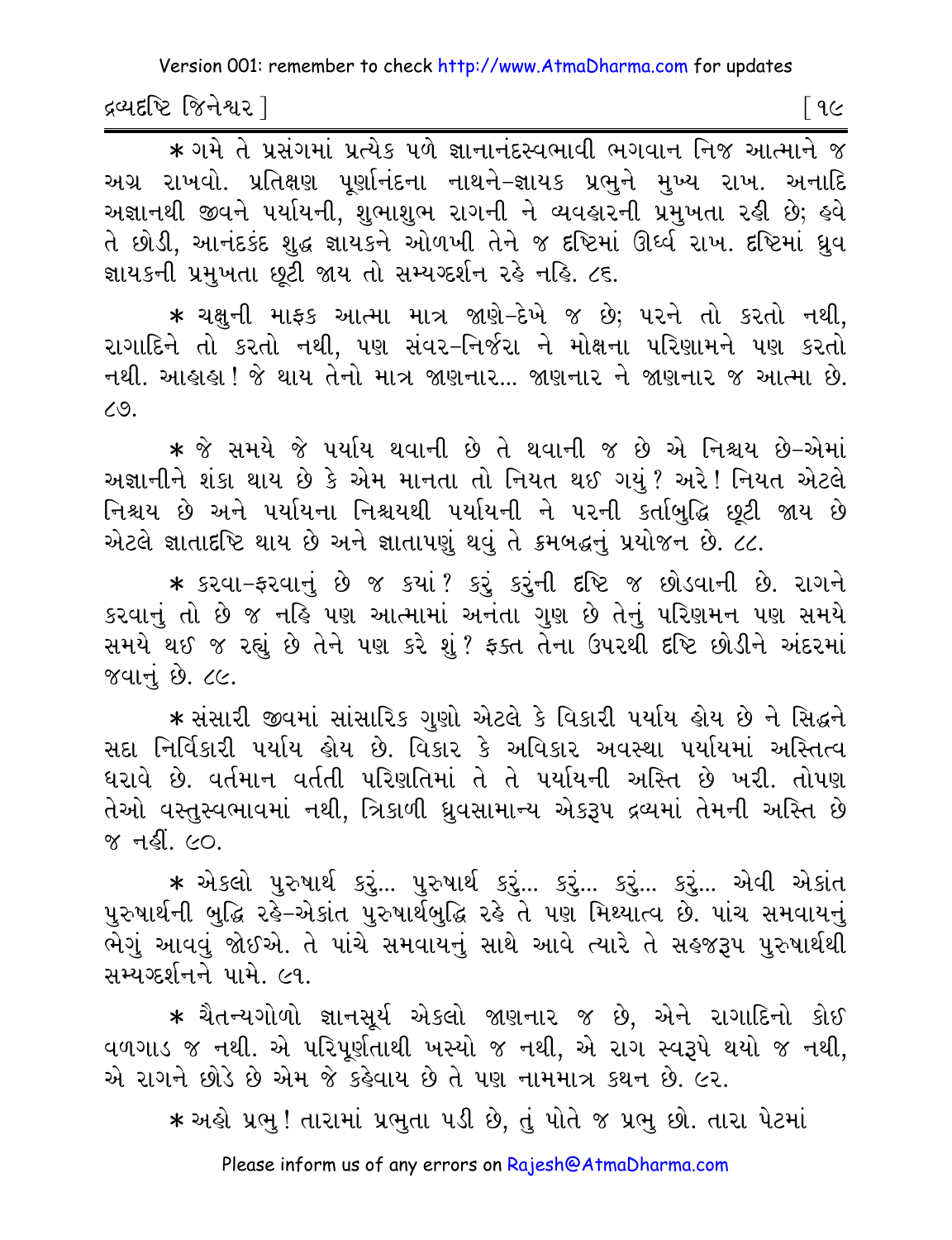| २० | <sup>ા</sup> દ્રવ્યદષ્ટિ જિનેશ્વર |  |
|----|-----------------------------------|--|
|----|-----------------------------------|--|

પરમાત્મપણું પડયું છે, તેમાંથી સંસાર પ્રસવે એવી તારામાં શક્તિ જ નથી કેવળી થવાની તારામાં ખાણ પડી છે. ૯૩.

∗ ભાઈ ! અત્યારે તો પોતાનું કામ કરી લેવા જેવું છે. અરે ! મા−બાપ ભાઈ− બહેન સગા સંબંધી આદિ અનેક કુટુંબીઓ મરીને ક્યાં ગયા હશે ? એની કાંઈ ખબર છે! અરે! મારે મારા આત્માનું હિત કરી લેવું છે–એમ એને અંદરથી લાગવું જોઈએ. આહાહા ! સગા સંબંધી બધા ચાલ્યા ગયા, તેના દ્રવ્ય, ક્ષેત્ર, કાળ, ભાવ, ભવ બધું ફરી ગયું. શરીરના અનંતા રજકણો ક્યારે ક્યાં કેમ થશે એની છે ખબર? માટે જે જાગતો રહેશે તે બચશે. ૯૪.

\* ભાઈ ! તું જ્ઞાયક જ છો એમ નિર્ણય લાવ ! જ્ઞાયક જ છો પણ એ જ્ઞાયકનો નિર્ણય કરવાનો છે. પુરુષાર્થ કરું... કરું પણ એ પુરુષાર્થ તો દ્રવ્યમાં ભર્યો છે તો એ દ્રવ્ય ઉપર લક્ષ જાય ત્યાં પુરુષાર્થ પ્રગટે છે, પણ એને કરૂં... કરૂં... કરીને કાંઈક નવીન કાર્ય કરવું છે. પણ જ્યારે દ્રવ્ય ઉપર લક્ષ જાય છે ત્યારે બધું જેમ છે તેમ જાણે છે. ૫૨નું તો કાંઈ ૫લટાવવું નથી અને સ્વનું ૫ણ કાંઈ ૫લટાવવું નથી. સ્વનો નિર્ણય કરતાં દિશા જ પલટી જાય છે. ખરેખર તો પરોક્ષ જ્ઞાન છે તે પણ જાણનાર જ છે.

શ્રોતાઃ- પરોક્ષ જ્ઞાન તો હીણું ને ઊણું છે ને?

પુજ્ય ગુરુદેવઃ- પરોક્ષ જ્ઞાન-મતિશ્રુત પણ જાણનાર જ છે. જે કાંઈ છે તેને જાણે જ છે. વિકલ્પને જાણે છે, હીણપને જાણે છે, ઊણપને જાણે છે.

શ્રોતાઃ- કોણ જાણે છે? ઊણું જ્ઞાન ને?

પુજ્ય ગુરુદેવઃ- જ્ઞાન ઊણું છે એમ પણ એ જ્ઞાન જાણે છે. જે છે તેને તે જ જ્ઞાન તેમ જાણે છે. 'જાણેલો પ્રયોજનવાન છે' એ સમયસારની ૧૨ મી ગાથાનો શબ્દ છે તે ગજબ વાત છે. ૯૫.

★ દ્રવ્યમાં વિકાર નથી, ગુણમાં નથી, નિમિત્તમાં નથી પણ માળો જોર કરીને જબરજસ્તીથી અદ્ધરથી લટકતો, સમય પૂરતો ઊભો કરે છે. ૯૬.

∗ જ્ઞાનની પર્યાયમાં જાણનાર જણાય છે છતાં તેને જાણતો નથી ને પરજ્ઞેયો જણાય છે તેને પોતાના માને છે કે રાગ તે કું છું, -એવી એકત્વબુદ્ધિ કરે છે તે ભૂલ છે. તે મહા-અપરાધ છે. અનંત જ્ઞાન આનંદ આદિનો દરબાર છે તેને જાણતો નથી ને પુણ્ય-પાપના રાગાદિને પોતાના જાણે છે તે મહા-અપરાધ છે, તે નાનો ગુન્હેગા૨ નથી પણ મહા−ગુન્હેગા૨ છે. ૯૭.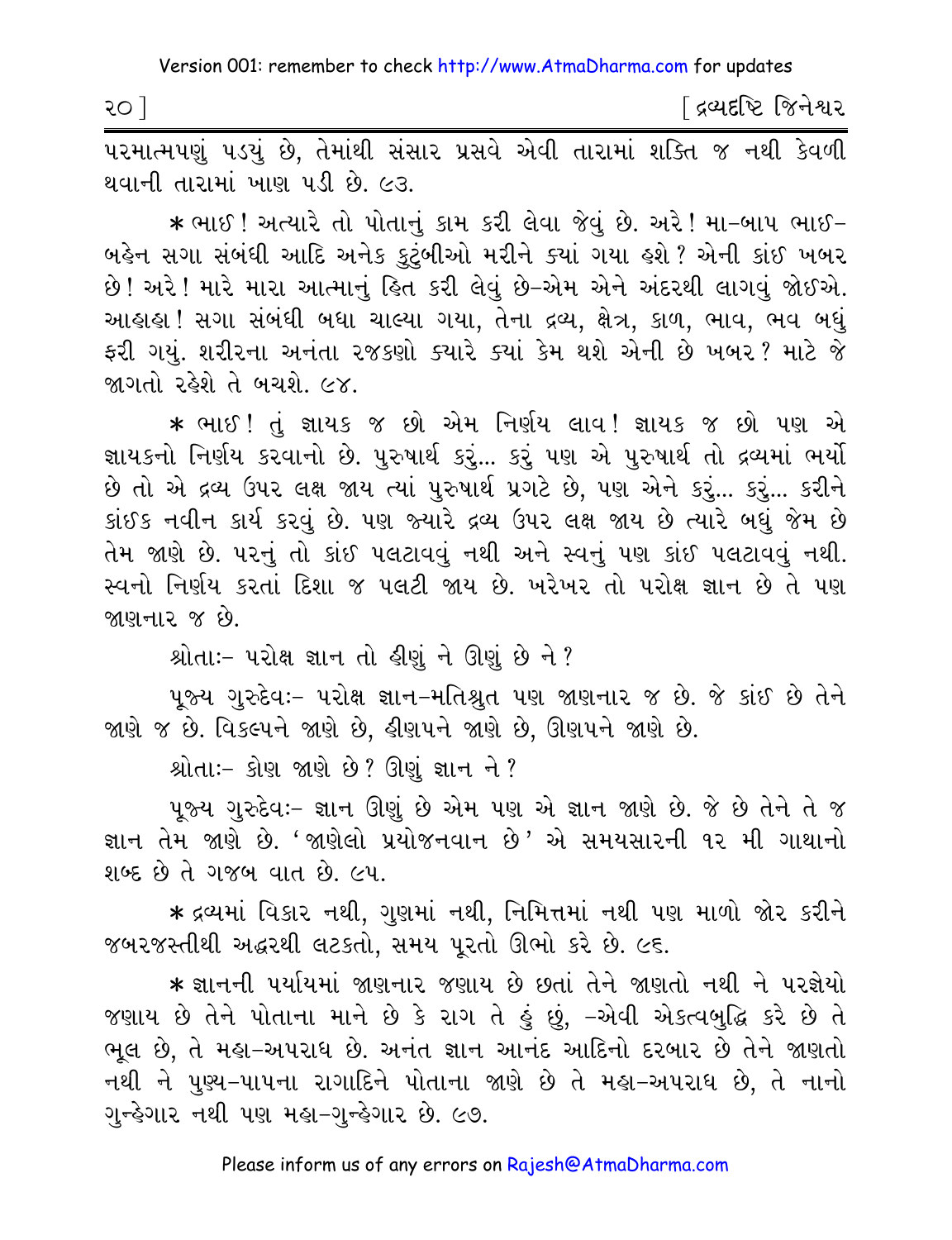દ્રવ્યદષ્ટિ જિનેશ્વર l

િર૧

\* द्रव्यदृष्टिमां આत्मा ज्ञायड ४ छे, ते शुलाशुल लावरूपे थयो ४ नथी, અચેતનરૂપે થયો જ નથી. જ્ઞાયકભાવ શભાશભરૂપે પરિણમે તો અચેતન થઈ જાય તેથી તે પ્રમત્ત-અપ્રમત્તપણે થયો નથી. અસંખ્ય પ્રદેશે જ્ઞાનનો પૂંજ જ્ઞાયક છે તે શુભાશુભ ભાવે કેમ પરિણમે ? તેથી શુભાશુભ ભાવવાળો જીવ એમ કહેવું તે "ઘીના <u>ઘડા " ની જેમ વ્યવહાર છે. ૯૮.</u>

\* ભૂત ને ભવિષ્યની બધી પર્યાયો અવિદ્યમાન છે છતાં જ્ઞાનમાં વિદ્યમાન જ છે. જ્ઞાનમાં તો તેઓ વિઘમાન જ છે એવો જ જ્ઞાનનો સ્વભાવ છે. પ્રભુ! તારો સ્વભાવ સર્વજ્ઞસ્વરૂપી છે. એ સર્વજ્ઞસ્વરૂપી પર્યાય પ્રગટે તેમાં ત્રણકાળના પર્યાયો સ્થિરબિંબ પડયા છે. આહાહા ! આ વાત જેને જ્ઞાનમાં યથાર્થ બેઠી તેને ભવનો અંત આવી ગયો !એને કેવળજ્ઞાન થયે જ છૂટકો, એના ક્રમમાં કેવળજ્ઞાન આવશે જ અને એ કેવળજ્ઞાન અત્યારે બીજાના કેવળજ્ઞાનમાં અકંપપણે અર્પાઈ જ ગયં છે. ૯૯.

\* ત્રિકાળી જ્ઞાયકભાવની દષ્ટિ કરતાં પરિણતિના ષટ્કારકની ક્રિયાનું લક્ષ છૂટી જાય છે. પર્યાયના પટ્કારકની પ્રક્રિયાથી પાર ઊતરેલી જે ત્રિકાળી નિર્મળ .<br>અનુભૂતિ તે હું છું એમ લક્ષ કરતાં સમ્યગ્દર્શન થાય છે. વિકારના પટ્કારક તો દૂર રહ્યાં પણ જ્ઞાનની પર્યાયના ષટ્કારકનાં પરિણમનનું લક્ષ પણ છોડીને તેનાથી ભિન્ન છં એવી દૃષ્ટિ કરતાં સમ્યગ્દર્શન થાય છે. ૧૦૦.

\* શુદ્ધાત્માની અનુભૂતિના સદ્દભાવમાં શુદ્ધોપયોગથી મોક્ષને કરે છે અને શુદ્ધાત્માની અનુભૂતિના અભાવમાં શુભાશુભ ઉપયોગથી બંધને કરે છે; તોપણ શુદ્ધ પરમ પારિણામિકભાવ બંધ-મોક્ષને કરતો નથી, શુભાશુભ ભાવને કરતો નથી ને અનુભુતિને પણ કરતો નથી. પરમભાવની દષ્ટિથી અનુભુતિનો તથા શુભાશુભ ભાવનો અકર્તા છે. ૧૦૧.

\* આ દ્રવ્ય-સ્વભાવના ઊંડા સંસ્કાર નાખે તેને કાર્ય થવાનું જ છે. જેમ અપ્રતિહ્નપણે સમ્યગ્દર્શન થાય છે તેને ક્ષાયિક સમ્યક થવાનું જ છે. તેમ અંતરની સાક્ષીમાં હું જ્ઞાયક... જ્ઞાયક... છું, રાગાદિ તે હું નહીં-એમ સંસ્કાર નાખે તેને કાર્ય ( સમ્યગ્દર્શન) થવાનું જ છે. ૧૦૨.

\* નિર્વિકલ્પ થવાવાળો જીવ નિર્વિકલ્પ થયા પહેલાં આવો નિર્ણય કરે છે કે રાગાદિભાવે સદાય હું પરિણમનારો નથી પણ જ્ઞાન-દર્શનરૂપ પરિણમનારો છું. હજુ રાગાદિભાવો થશે એમ જાણે છે, છતાં તેના સ્વામીપણે હું થનાર નથી, મને ભવિષ્યમાં સમ્યગ્દર્શન-જ્ઞાન-ચારિત્ર થશે એવો મારો પ્રયત્ન છે છતાં તે વખતે રાગ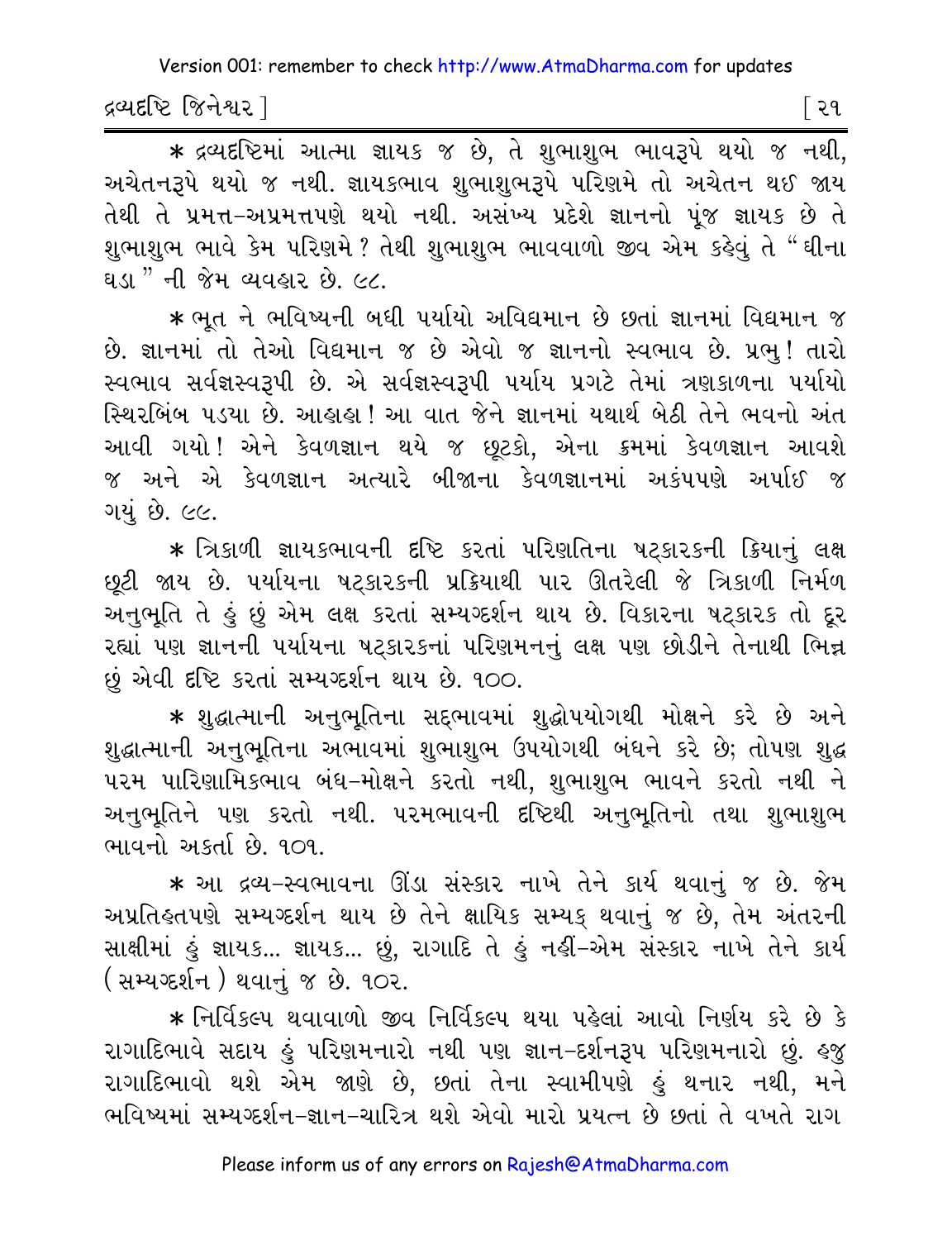૨૨ ]

[ દ્રવ્યદષ્ટિ જિનેશ્વર

પછી અનુભવ થશે પર્યાયમાં, પણ તે પર્યાય એવો નિર્ણય કરે છે કે હું તો ચિન્માત્ર અખંડ જ્યોતિસ્વરૂપ છું, પર્યાયરૂપ નથી. ૧૦૩.

\* જેને નિજ-આત્મજ્ઞાન વિના પરલક્ષી જ્ઞાનનો વિશેષ ક્ષયોપશમ હોય તેને વિકાર3૫ પરિણમવું જ ભાસે છે. પરસત્તાવલંબી જ્ઞાનના પ્રેમમાં સ્વભાવ પ્રત્યે દ્વેષ છે. ત્રિકાળીનાથનો આદર કર્યા વિના વિકારપણે પરિણમે છે તેને શુભાશુભભાવે ૫રિણમવું ભાસે છે પણ ચૈતન્યપણે પરિણમવું ભાસતું નથી. ૧૦૪.

\* બાળકથી માંડીને વૃદ્ધને સર્વને એટલે કે અજ્ઞાનીને સદા સ્વયં અનુભૂતિસ્વરૂપ ભગવાન આત્મા જ અનુભવમાં આવે છે. વર્તમાન જ્ઞાનની જે વર્તમાન અવસ્થા છે, અજ્ઞાનીને પણ વિકાસરૂપ જે ભાવેન્દ્રિયની ખંડખંડ જ્ઞાનરૂપ પર્યાય છે તેમાં આત્મા જ અનુભવમાં આવે છે, કેમ કે તે પર્યાયમાં સ્વપરપ્રકાશક તાકાત છે, તેથી તેમાં સ્વજ્ઞેય જ જાણવામાં આવે છે. બાળકથી માંડીને વૃદ્ધને સર્વને, જ્ઞાનની વર્તમાન પર્યાયનો સ્વભાવ સ્વપરપ્રકાશક કોવાથી, અજ્ઞાનીને પણ તેની જ્ઞાનની પર્યાયમાં આત્મા જ અનુભવમાં આવે છે. અનુભૂતિસ્વરૂપ ભગવાન આત્મા આબાળગોપાળ સર્વને સદાકાળ સ્વયં અનુભવમાં આવે છે. પર્યાયમાં આત્મા જ ખ્યાલમાં આવે છે. પરમાત્મા ફરમાવે છે કે પ્રભુ! તારા જ્ઞાનની પર્યાયમાં સદાય સ્વયં આત્મા પોતે જ અનુભવમાં આવે છે. જ્ઞાનની પ્રગટ દશામાં સર્વને ભગવાન આત્મા અનભવમાં આવે છે. ૧૦૫.

★ નગ્નપણું-દ્રવ્યલિંગ તો સર્વથા આત્માના નથી પણ જે મોક્ષમાર્ગ છે, જે જિનશાસન છે તે ભાવલિંગદશા કે જે શુદ્ધ પૂર્ણાનંદની પ્રાપ્તિમાં સાધક છે તેને પણ ઉપચારથી આત્માનું સ્વરૂપ કહેવાય છે. એમ કહીને નિમિત્તનું લક્ષ છોડાવ્યું છે, રાગનું લક્ષ છોડાવ્યું છે, અરે! નિર્વિકલ્પ મોક્ષમાર્ગની પર્યાયનું પણ લક્ષ છોડાવ્યું છે.  $9.05.$ 

\* આત્મા જ્ઞાયક ને ૫૨ જ્ઞેય એવો જ્ઞેય-જ્ઞાયક સંબંધ હોવા છતાં જ્ઞેય તે આત્માનું વ્યાપ્ય નથી. જ્ઞેય સંબંધીના જ્ઞાનમાં જ્ઞેય નિમિત્ત હોવા છતાં જ્ઞેય આત્માનું વ્યાપ્ય અર્થાત્ કાર્ય નથી. એ રીતે જ્ઞાન તે જ જ્ઞાતાનું કર્મ છે-આમ વિકારાદિ પુદ્ગલપરિણામનો માત્ર જ્ઞાતા જ રહે છે તે જ્ઞાની છે. ૧૦૭.

\* મારી પ્રભુતા એવી છે કે કું રાગના સ્વામીપણે કદી પરિણમતો નથી. રાગનું સ્વામીપણું તો રાંકાઈ છે-ભીખારાપણું છે. ગણધરદેવ પણ રાગપણે પરિણમે છે પણ રાગના સ્વામીપણે પરિણમતા નથી. તુરત વીતરાગતા આવશે નહીં ત્યાં સુધી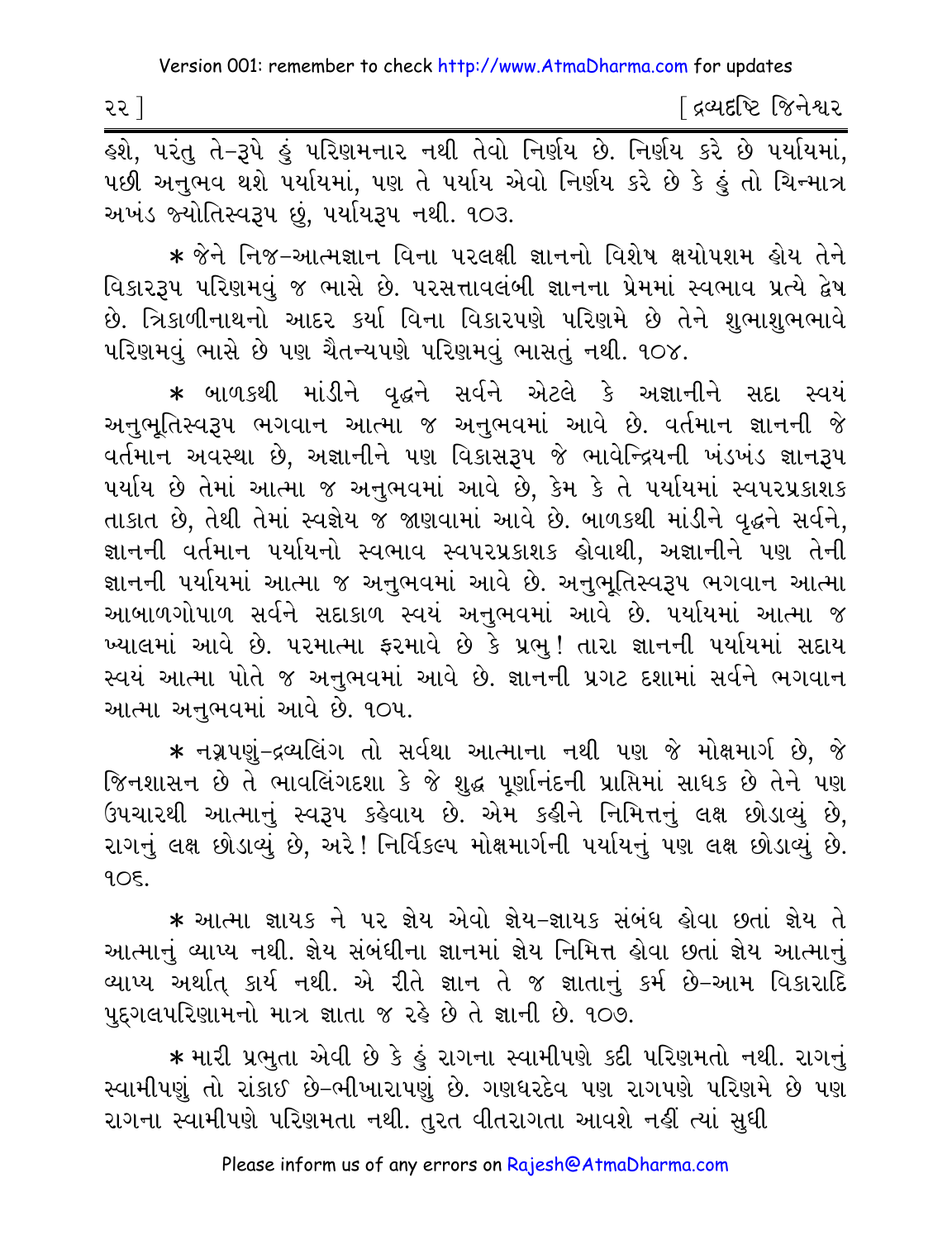દ્રવ્યદષ્ટિ જિનેશ્વર l

નામનો મારો ગુણ લોવાથી દ્રવ્ય-ગુણ તે મારા સ્વ ને હું તેનો સ્વામી છું. મારામાંથી જે નીકળી જાય છે અને પુદગલદ્રવ્ય જેનો સ્વામી છે એવા રાગનો સ્વામી હું સદાય નહીં થતો લોવાથી મમત્વહીન છું. રાગના સ્વામીપણે નહીં થવું એ મિથ્યાત્વના ત્યાગની વિધિ છે. ૧૦૮.

∗ અનાદિથી આ જીવે અજ્ઞાનદશાને કારણે મોઙના અનુભવના પ્રભાવને લીધે કું પોતે જ્ઞાનસ્વભાવી ભગવાન આત્મા છું એવી દષ્ટિ કરી નથી. પોતાની પ્રભુતાનો તેણે કદી વિશ્વાસ કર્યો નથી. વર્તમાન વર્તતી પામર દશા વખતે જ હું શક્તિપણે પરિપૂર્ણ પરમાત્મતત્ત્વ છું એમ તેને ભાસ્યું નથી. તેથી પૌદ્દગલિક કર્મ જેનું નિમિત્ત છે એવા મોહના અનુભવની જ અનાદિની પર્યાયમાં તેને પ્રબળતા રહી છે. ૧૦૯.

\* શ્રોત્રની ભાવેન્દ્રિય શબ્દને જાણે, તે રીતે એક એક ઇન્દ્રિયો પોતપોતાના વિષયો દ્વારા જ્ઞાનને ખંડખંડરૂપ જણાવે તે ભાવેન્દ્રિય છે. જ્ઞાનને ખંડખંડ જણાવનારી ભાવેન્દ્રિય તે જ્ઞાયકનું પરજ્ઞેય હોવા છતાં તે ભાવેન્દ્રિયને જ્ઞાયકની સાથે એકતા માનવી તે મિથ્યાત્વ છે. ખંડખંડપણે પરને જાણવાની યોગ્યતાવાળો ભાવ એ પણ ખરેખર પરજ્ઞેય છે. તેની સાથે જ્ઞાયકની એકતા કરવી-માનવી તે પણ સંસાર છે. અગિયાર અંગ ને નવ પૂર્વની લબ્ધિ તે પણ ઇન્દ્રિયજ્ઞાન છે, તે જ્ઞાનને ખંડખંડરૂપ <u>જણાવે છે. ૧૧૦.</u>

\* દરેક પદાર્થની પર્યાય ક્રમબદ્ધ થાય છે. દરેક જીવ કે જડની પર્યાયનો જે જન્મક્ષણ છે તે જ સમયે તે પર્યાય ક્રમબદ્ધ થાય છે. તેને ઇન્દ્ર, નરેન્દ્ર, કે જિનેન્દ્ર પણ ફેરવવા સમર્થ નથી. આહાહા! જીવ એકલો જ્ઞાતા છે. અહીં અકર્તાપણાની ઉત્કૃષ્ટતા બતાવે છે કે ઇશ્વર જગતનો કર્તા છે એ વાત તો જૂઠી છે જ અને એક દ્રવ્ય બીજા દ્રવ્યનું કરી શકે એ પણ જુઠું છે અને તે તે દ્રવ્ય તેની પોતાની પર્યાયને કે જે તેના જન્મક્ષણે-સ્વકાળે ક્રમબદ્ધ થવાની છે તેને આડી-અવળી કે આઘી-પાછી કરી શકે એમ પણ નથી. જે સમયે જે પર્યાય ક્રમબદ્ધ થવાની છે તેને અન્ય નિમિત્તની અપેક્ષા તો નથી જ પણ એના દ્રવ્યની પણ અપેક્ષા નથી. આવી વસ્તુની <u>સ્થિતિ છે. ૧૧૧.</u>

\* શ્રોતાઃ- સાહેબ ! અનુભવ થતો નથી તો અમારો શું દોષ છે?

પૂજ્ય ગુરુદેવઃ- એ... આ પરનો ઉત્સાહ આવે છે એ જ દોષ છે, અને પોતાનો ઉત્સાહ નથી આવતો એ જ દોષ છે. પરમાં જ સાવધાની રાખે છે અને પોતામાં સાવધાન

Please inform us of any errors on Rajesh@AtmaDharma.com

િર૩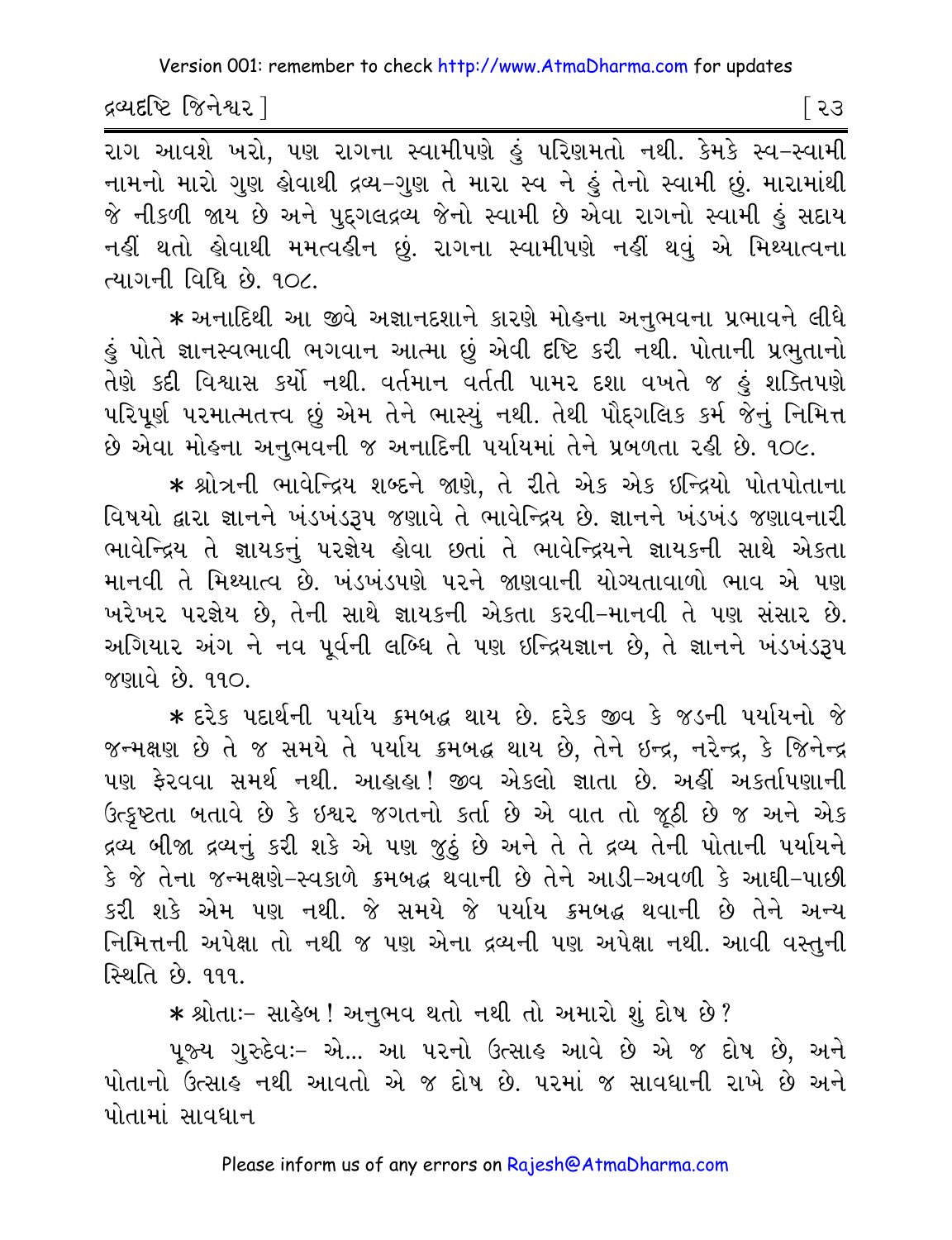| २४ ] |  |  |  |                                                                   |  |  | [ દ્રવ્યદષ્ટિ જિનેશ <mark>્</mark> વર                           |
|------|--|--|--|-------------------------------------------------------------------|--|--|-----------------------------------------------------------------|
|      |  |  |  |                                                                   |  |  | થતો નથી એ જ દોષ છે. પરનું માહાત્મ્ય આવે છે અને પોતાના સ્વભાવનું |
|      |  |  |  | માહ્યત્મ્ય આવતું નથી એ જ દોષ છે. લ્યો ! સંક્ષેપમાં આ દોષ છે. ૧૧૨. |  |  |                                                                 |

★ તું ચૈતન્યમૂર્તિ જાણનાર દેખનાર આનંદકંદમૂર્તિ છો−એમ ભગવાને જોયું છે. તું રાગવાળો છો એમ ભગવાને તને જોયો નથી પરંતુ હું જાણનાર-દેખનાર છું એમ તેં તને ન જોતાં, પરને જાણતાં તારામાં જે રાગાદિ થાય છે તે સ્વભાવને લઈને થયા નથી કે પરને જાણવાથી થયા નથી તોપણ પર ચીજને જાણવા ઉપરાંત આ ચીજ મને ઠીક પડે છે ને અઠીક પડે છે એવી મિથ્યાભ્રાંતિ તેં પોતે ઊભી કરી છે.  $9.9.3.$ 

\* પરદ્રવ્યને અને આત્માને અત્યંત અભાવ છે એ તો વ્યવહારની નીતિના વચનથી આવે છે. પરંતુ અધ્યાત્મદષ્ટિથી તો વિકારને અને આત્માને અત્યંત અભાવ છે. ચૈતન્યગોળો વિકારથી ભિન્ન એકલો છુટો જ ૫ડયો છે એને દેખ! જેમ તેલ પાણીના પ્રવાહમાં ઉપર ને ઉપર તરે છે, પાણીના દળમાં પેસતું નથી, તેમ વિકાર ચૈતન્યના પ્રવાહમાં ઉપર ને ઉપર તરે છે, ચૈતન્યદળમાં પેસતો નથી. ૧૧૪.

\* રાગ એ મારામાં છે અને એને મારે ઘટાડવો છે-એ દૃષ્ટિ જ મિથ્યા છે રાગનો કું કર્તા નથી. રાગ મારાથી ભિન્ન છે. રાગનો કું જ્ઞાતા છું. એવી દષ્ટિ કરતાં રાગ ઘટી જાય છે. ૧૧૫.

∗ જે ગુણની જે કાળે જે પર્યાય વિપરીત થવાની તે થવાની છે પણ વિપરીત પર્યાયને હેયરૂપ જાણવી જોઈએ. છોડવા મૂકવાની વાત નથી પણ માન્યતામાં છોડવાની વાત છે. ૧૧૬.

∗ ભાઈ ! તારે પુણ્ય−પાપના દુઃખરૂપ ભાવથી નિવર્તવું હોય તો પહેલાં નિર્ણય કર કે એ પુણ્ય-પાપના ભાવનો સ્વામી પુદ્દગલ છે અને પુણ્ય-પાપના ભાવ થશે તેના સ્વામીપણે નહીં પરિણમનારો તે હું છું. તું વિકલ્પ દ્વારા પણ એવો નિર્ણય કર કે પુણ્ય–પાપનો સ્વામી પુદ્દગલદ્રવ્ય છે ને ભવિષ્યમાં જે પુણ્ય–પાપના ભાવ થશે એના સ્વામીપણે નહીં પરિણમનારો લેવાથી હું મમતારહિત છું. આત્મામાં અનંતા અનંતા ગુણો હોવા છતાં વિકારને કરે એવો કોઈ ગુણ નહીં હોવાથી પુણ્ય-પાપનો સ્વામી પુદગલદ્રવ્ય છે, એ પરિણામના સ્વામીપણે નહીં પરિણમનારો હું છું–એમ વિકલ્પ દ્વારા પ્રથમ ભૂમિકામાં રાગમિશ્રિત વિચારદશામાં આ નિર્ણય કર. વર્તમાનમાં તો પુણ્ય-પાપનો સ્વામી પુદ્દગલ છે, પણ ભવિષ્યમાં જે પુણ્ય-પાપ થશે તેના સ્વામીપણે નહીં પરિણમનારો હોવાથી હું મમતારહિત છું. ૧૧૭.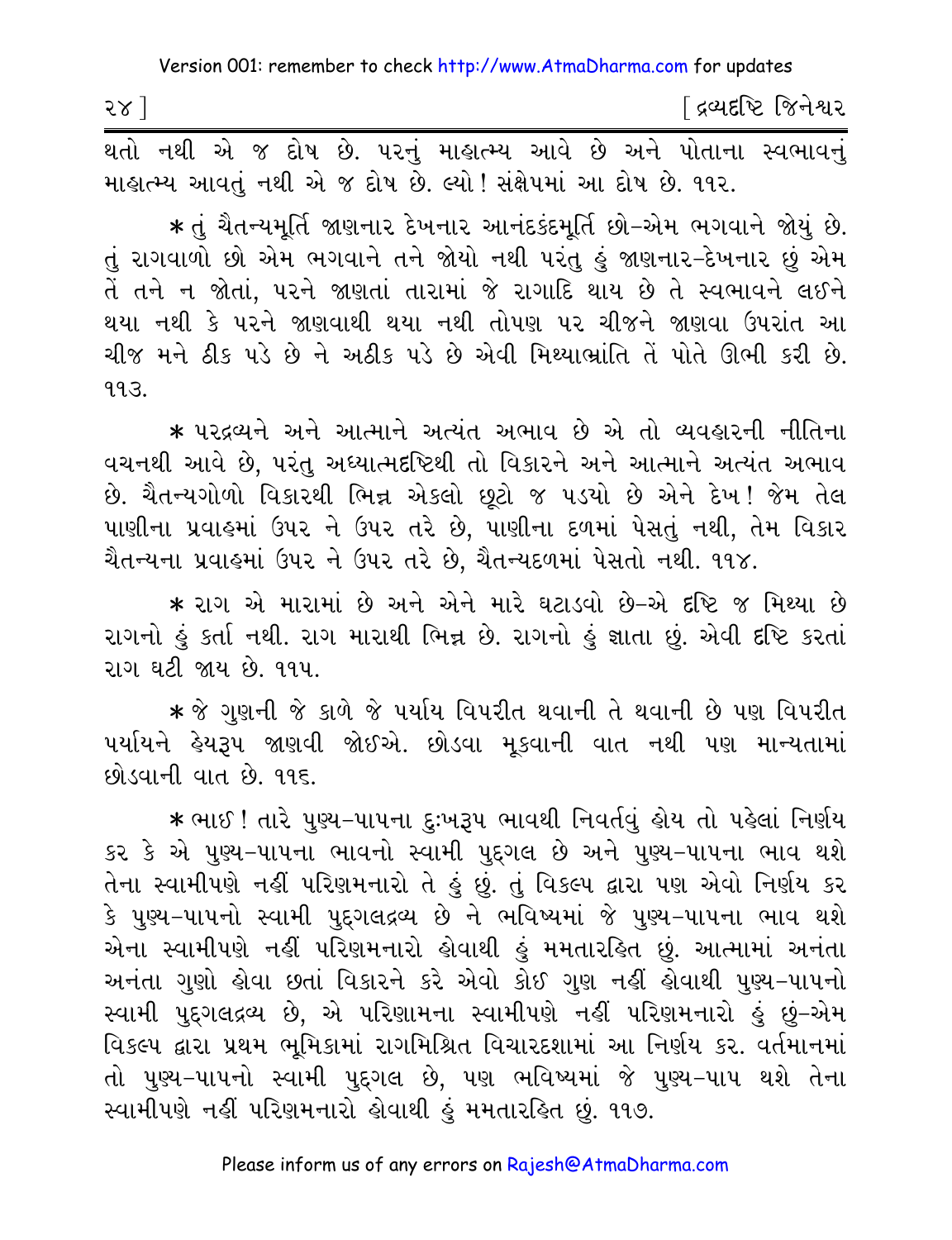દ્રવ્યદષ્ટિ જિનેશ્વર l

િરપ

\* કે યોગી ! વાસ્તવિક તત્ત્વની દષ્ટિથી વિચારવામાં આવે-જોવામાં આવે અર્થાત અનાદિ અનંત વસ્તુસ્વભાવથી પરિપૂર્ણ ત્રિકાળી ઘ્રુવની દષ્ટિથી જોવામાં આવે તો પરિપૂર્ણ ઘ્રુવ વસ્તુ પર્યાયને કરતી જ નથી. ૧૧૮.

\* ભૂતકાળની અનંતી પર્યાયો અને ભવિષ્યકાળની અનંતી પર્યાયો કે જે થઈ ગઈ છે અને જે હજુ થઈ નથી તે પર્યાયો ખરેખર પ્રગટ નથી, વિદ્યમાન નથી, અવિદ્યમાન છે, છતાં કેવળજ્ઞાન તેને પ્રત્યક્ષ જાણતું લેવાથી તે પર્યાયો વિદ્યમાન છે, ભૂતાર્થ છે એમ જાણે છે. આહાહા! ભૂત-ભાવિ પર્યાયો અવિદ્યમાન હોવા છતાં જ્ઞાનમાં સીધી જણાતી લોવાથી જ્ઞાનમાં વિદ્યમાન જ છે, ભૂતાર્થ જ છે એમ જાણે છે-એ જ્ઞાનની દિવ્યતા છે! એ જ્ઞાનસ્વભાવની અચિંત્યતા છે! જે પર્યાયો વિદ્યમાન નથી છતાં જ્ઞાન તેને વિદ્યમાનપણે જાણે છે તો ચૈતન્ય મહાપ્રભુ તો વિદ્યમાન જ છે, ભુતાર્થ જ છે, તેને જ્ઞાન વિદ્યમાનરૂપે કેમ ન જાણે ? વસ્તુ સત છે ને ! વિદ્યમાન છે ને ! તો એ મહાપ્રભુને તું વિદ્યમાનરૂપે જાણ ને ! આહાહા ! જેની હયાતી નથી તેની હયાતી જાણે તો પૂર્ણાનંદનો નાથ પ્રભુ વર્તમાન વિદ્યમાન જ છે, હયાત જ છે તેને જાણ ને ! ભાઈ ! તારી નજરની આળસે વિદ્યમાન પ્રભુને દેખવો રહી ગયો. જેમાં જ્ઞાન આનંદ આદિ ગુણોની અનંતતાનો અંત નથી એવો સચ્ચિદાનંદ પ્રભુ વિદ્યમાન જ છે તેને જાણ! ૧૧૯.

\* જ્ઞાતાપણું જ આત્માનું સ્વરૂપ હોવાથી, તેમાં રાગનું કર્તૃત્વ આવતું નથી. કેમ કે તેને પોતાના અનંત ગુણોમાં 'રાગને કરવું' એવો કોઈ ગુણ નથી. રાગના એક કણનું પણ કર્તૃત્વ જે માને છે તે આખા લોકનો કર્તા થાય છે. વ્રતાદિ શુભભાવનો પણ જે કર્તા થાય છે તે આખા વિશ્વનો કર્તા થાય છે; કેમ કે જેમ જાણનાર એકને જાણે તે બધાને જાણે એવો તેનો સ્વભાવ છે, તેમ અકર્તાસ્વભાવથી-જ્ઞાતાસ્વભાવથી-ભ્રષ્ટ જીવ પોતાને એક અણુમાત્ર રાગનો પણ કર્તા માને-રાગ મારું કાર્ય છે એમ માને તો તેમાં આખા લોકનું કર્તૃત્વ આવી જાય છે. ૧૨૦.

\* મેં મારા પરમભાવને ગ્રહણ કર્યો છે તે પરમભાવ આગળ ઇન્દ્ર ને ચક્રવર્તીના વૈભવની તો શું વાત! પણ ત્રણલોકનો વૈભવ તુચ્છ લાગે છે. બીજું તો શું પણ મારી સ્વાભાવિક નિર્મળ પર્યાય તે પણ, હું દ્રવ્યદષ્ટિના બળે કહું છું કે મારી નથી. પરદ્રવ્યો તો મારા નથી જ, અંદર રાગાદિ ભાવ થાય તે પણ મારા નથી જ, પણ દ્રવ્યદષ્ટિના જોરથી જે મને નિર્મળ પર્યાય પ્રગટ થઈ છે તેની પણ મને કાંઈ વિશેષતા નથી. મારો દ્રવ્યસ્વભાવ તો અગાધ, અગાધ છે, તેની પાસે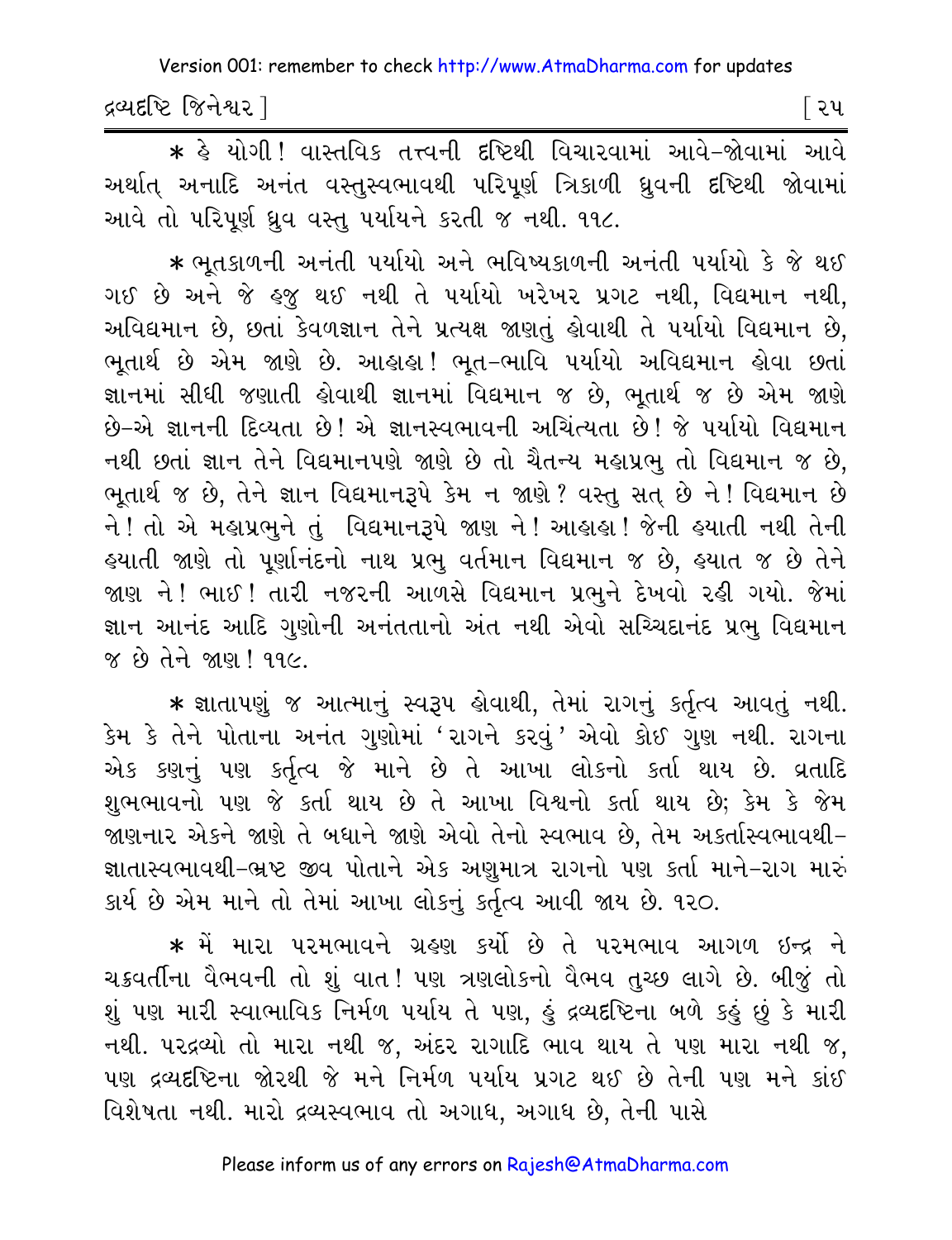२६ ]

[ દ્રવ્યદષ્ટિ જિનેશ્વર

નિર્મળ પર્યાયની વિશેષતા શું ? દયા-દાન-ભક્તિ આદિના શુભ રાગની તો શું વાત ! પણ અનંત શક્તિમય અગાધ ચૈતન્યસ્વભાવ પાસે પ્રગટ થયેલ નિર્મળ પર્યાયની પણ વિશેષતા નથી. આવી દ્રવ્યદષ્ટિ કયારે પ્રગટ થાય? −કે ચૈતન્યનો અપાર અપાર મહિમા લાવી, નિમિત્તથી, રાગથી, પર્યાયથી બધાથી પાછો વળીને પોતાના સ્વભાવ તરફ, વળે ત્યારે પ્રગટ થાય આહાહા ! ૧૨૧.

★ વસ્તુ અબંધસ્વરૂપ છે, તેને દષ્ટિમાં લેવો તે મહાન પુરુષાર્થ છે. નિર્વિકલ્પ શુદ્ધ પરિણતિ દ્વારા વસ્તુ દૃષ્ટિમાં આવે છે. પર્યાયમાં બંધ−મોક્ષ છે પણ દ્રવ્યમાં બંધ− મોક્ષ છે જ નહીં. પર્યાયમાં બંધભાવ છે અને તેના અભાવથી મોક્ષ થાય છે, પણ બંધ છે તે ત્રિકાળી વસ્તમાં છે જ નહીં. વસ્તસ્વભાવમાં બંધ કેમ હોય? વસ્તમાં બંધ હોય તો વસ્તુનો અભાવ થઈ જાય. શુદ્ધનિશ્ચયનયથી વસ્તુમાં બંધ નથી તેથી બંધના અભાવથી થતો મોક્ષ તે પણ વસ્તુમાં નથી. આવી વસ્તુની દષ્ટિ કરવી તે મહા પુરુષાર્થ છે. જ્ઞાયક ભાવમાં બંધ–મોક્ષ કયાંથી આવે? પર્યાયનો બંધ–મોક્ષ વસ્તુમાં નથી. નિર્મળ પરિણતિ પણ દ્રવ્યની નથી. આચાર્યદેવ દ્રવ્યનું સ્વરૂપ બતાવવા, તેની દષ્ટિ કરાવવા અને પર્યાયદષ્ટિ છોડાવવા કહે છે કે પર્યાયને દ્રવ્ય કરતું જ નથી. ૧૨૨.

\* ખરેખર એક વસ્તુ બીજી વસ્તુની નથી તેથી બન્નેના પ્રદેશ ભિન્ન છે. આત્મવસ્તથી શરીરાદિ પરદ્રવ્યો તો ભિન્ન છે જ પણ અહીં તો મિથ્યાત્વ રાગ-દ્વેષના જે પરિણામ છે તે નિર્મળાનંદ પ્રભુ એવા આત્માથી ભાવે ભિન્ન સ્વરૂપે છે. પુણ્ય-પાપભાવ તે આત્માથી ભાવે ભિન્ન છે, ભાવે ભિન્ન કોવાથી તેના પ્રદેશ પણ ભિન્ન છે. અસંખ્ય પ્રદેશી આત્મા છે તેનાથી આસ્રવના પ્રદેશ ભિન્ન છે, એ છે તો જીવના અસંખ્ય પ્રદેશમાં જ, પણ નિર્મળાનંદ પ્રભુ અસંખ્ય પ્રદેશી ઘ્રુવ છે તેનાથી આસવભાવના પ્રદેશ ભિન્ન છે. આત્મા અને આસવની ભાવે ભિન્નતા છે તેથી તેના પ્રદેશ ભિન્ન કહ્યા છે અને આત્માના આશ્રયે પ્રગટેલી નિર્મળ પર્યાય છે તેને પણ આસવવસ્તુથી ભિન્ન કહી છે. ભાવે ભિન્ન હોવાથી તેનો પ્રદેશને પણ ભિન્ન કહીને આસવવસ્તુ જ ભિન્ન છે તેમ કહ્યું. ૧૨૩.

\* ભગવાન કહે છે કે ભાઈ ! તું પરમ પારિણામિક વસ્તુ છો, તું પૂર્ણ છો. તું તને પામર ન માન. તું વિકારી પર્યાયનો કર્તા નથી, અરે! તું અવિકારી પર્યાયનો પણ કર્તા નથી એમ તને તું માન. જેમ પરદ્રવ્યો તારા સ્વદ્રવ્યમાં અભાવ છે, પરદ્રવ્યનો અંશ તારા સ્વદ્રવ્યમાં આવતો નથી માટે તું પરદ્રવ્યનો અકર્તા છે, તેમ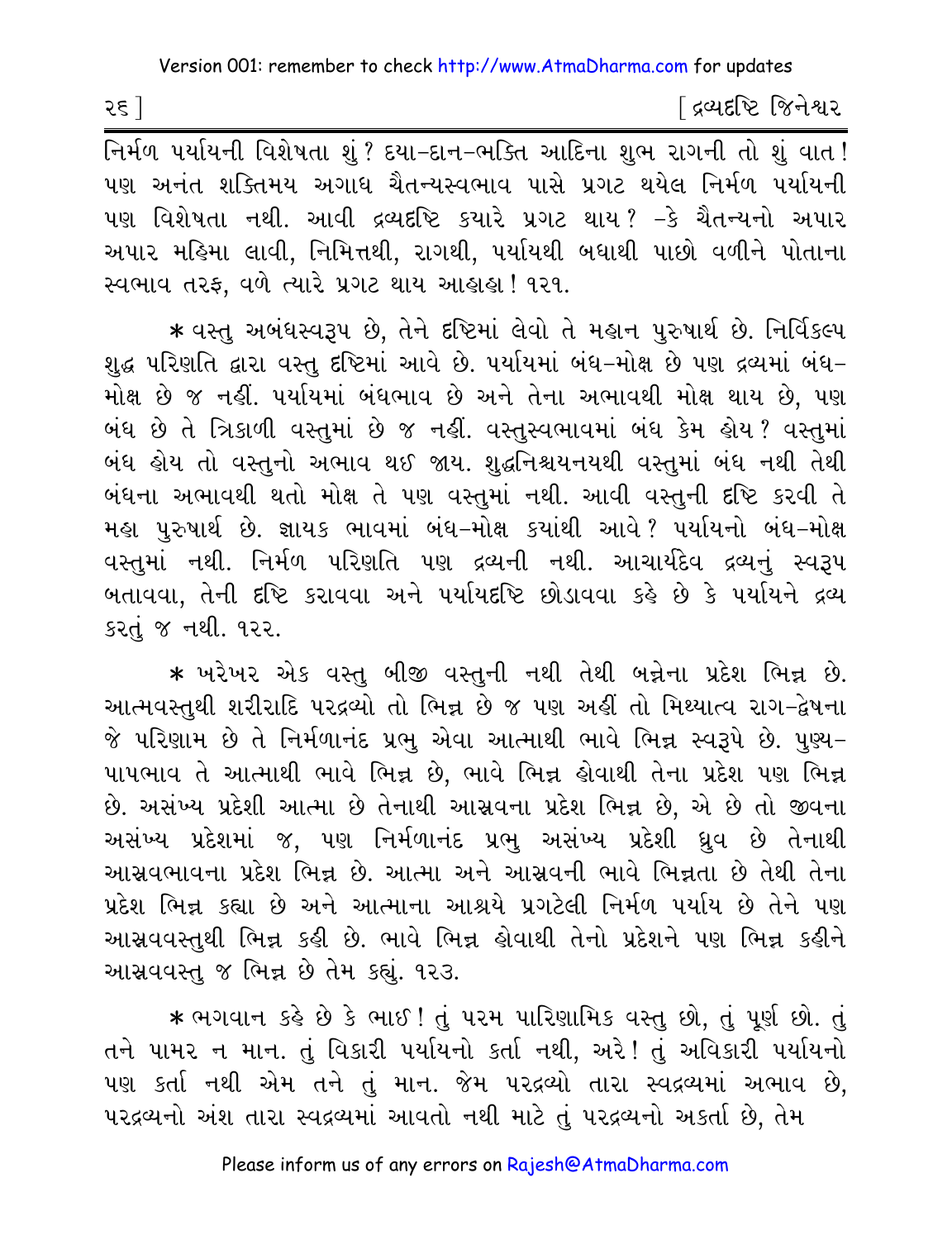દ્રવ્યદષ્ટિ જિનેશ્વર l

િર૭

<u>પર્યાયની સત્તા ધ્રુવમાં એકરૂપ થતી નથી, પર્યાયની સત્તા ધ્રુવની સત્તાથી ભિન્ન છે</u> માટે નિર્મળ પર્યાયનો કર્તા સ્વ-દ્રવ્ય-શુદ્ધ પારિણામિકભાવ નથી. ૧૨૪.

∗ રાગ જીવની જ પર્યાયમાં થાય છે અને તેથી પ્રમાણ−અપેક્ષાએ દ્રવ્ય અને ૫ર્યાય એક વસ્તુ હોવા છતાં, દ્રવ્યસ્વભાવ તો ત્રિકાળ શુદ્ધ અને ધ્રુવ જ્ઞાયકરૂપ છે અને રાગાદિ પર્યાય તો જીવવસ્તુનો ક્ષણિક વિભાવભાવ છે. માટે ધ્રુવ દ્રવ્ય અને ક્ષણિક વિભાવ પર્યાય વચ્ચે તદ્દ-અભાવસ્વરૂપ અન્યત્વ છે. બન્ને ભિન્ન છે. રાગાદિ વિભાવ તો ભિન્ન છે જ, પણ સમ્યગ્દર્શન આદિ નિર્મળ પર્યાય પણ ત્રિકાળી ધ્રુવથી અતદ્દભાવસ્વરૂપે ભિન્ન છે, કેમ કે એક સમયની નિર્મળ પર્યાયમાં આખું ઘ્રુવ તત્ત્વ આવી જતું નથી, વર્તમાન પર્યાય જેવડું થઈ જતું નથી. ઘ્રવમાં જેટલું ભાવસામર્થ્ય છે તેટલું શ્રદ્ધાનમાં આવે, પણ મૂળ ધ્રુવ ચીજ ક્ષણિક પર્યાયરૂપ થાય નહિ. વસ્તુનો ધ્રુવ અંશ અને પલટતો અંશ સંજ્ઞા-લક્ષણ-પ્રયોજન અપેક્ષાએ ભિન્ન છે. આહાહા! આવી વાત કોઈ દી સાંભળી ન હોય. ૧૨૫.

\* ધ્રુવ છું ને શુદ્ધ છું ને પરિપૂર્ણ છું ઈ બધા વિકલ્પો છે; ભોગીના ભોગનું મૂળ છે. પહેલાં અશુભને ચોંટયો હતો પછી શુભને ચોંટયો, પણ ઈ તો ઈ ને ઈ દશા છે! દૃષ્ટિને ધ્રુવ ઉપર લઈ જવાની વાત છે. ૧૨૬.

\* રે દુરાત્મન્! કે દુષ્ટ આત્મા! ! અરે તું શું માને છે! રાગથી ભિન્ન ચૈતન્ય ચમત્કાર તારી ચીજ છે તેને તો તું જાણતો ને માનતો નથી ને રાગાદિને તારી ચીજ માને છો! તારી દષ્ટિ મૂઢ છે. રાગમાં સુખબુદ્ધિ છે તેથી આનંદકંદ પ્રભુ ઢંકાઈ ગયો છે. રાગના વિકલ્પમાં સુખ છે, મજા છે એમ માનનારને સ્વભાવભાવ ઢંકાઈ ગયો છે. બીજી રીતે રાગ છે તે અજીવ છે, એ અજીવભાવમાં રોકાવાથી તેને જીવભાવ ઢંકાઈ ગયો છે રાગને જે દેખે છે તે અજીવને દેખે છે, અચેતનને દેખે છે. રાગ છે તે ચૈતન્યરૂપી સૂર્યનું કિરણ નથી એ કારણે રાગને અચેતન કઢીને પુદ્ગલ કહ્યું છે. સાંભળવાનો જે રાગ છે એ રાગ પણ પુદ્દગલ છે. એ ચૈતન્યસ્વભાવથી વિપરીત સ્વભાવ છે. હે દરાત્મન ! તું એ પુદગલને તારો કેમ માને છે? ૧૨૭.

★ વસ્તુ તો અજીવ અને આસ્રવ વગરની છે. ઙ્વે એની નજર ૫ર્યાય ઉપર છે, એ દ્રવ્ય ઉપર કરવાની છે, એટલી જ વાત છે. વસ્તુમાં તો અજીવ અને આસ્રવ છે જ નહીં. પર્યાય ઉપર એની નજર છે. એ નજર દ્રવ્ય ઉપર કરવાની છે. પર્યાય તે હું નહીં–એમ નહિ, પરંતુ પર્યાય જ અંદર ધ્રુવ ઉપર જાય ત્યારે દષ્ટિ ફરે. પર્યાય ધ્રુવ ઉપર ગઈ તેની તેને પોતાને ખાતરી કયારે થાય કે પર્યાય ધ્રુવ ઉપર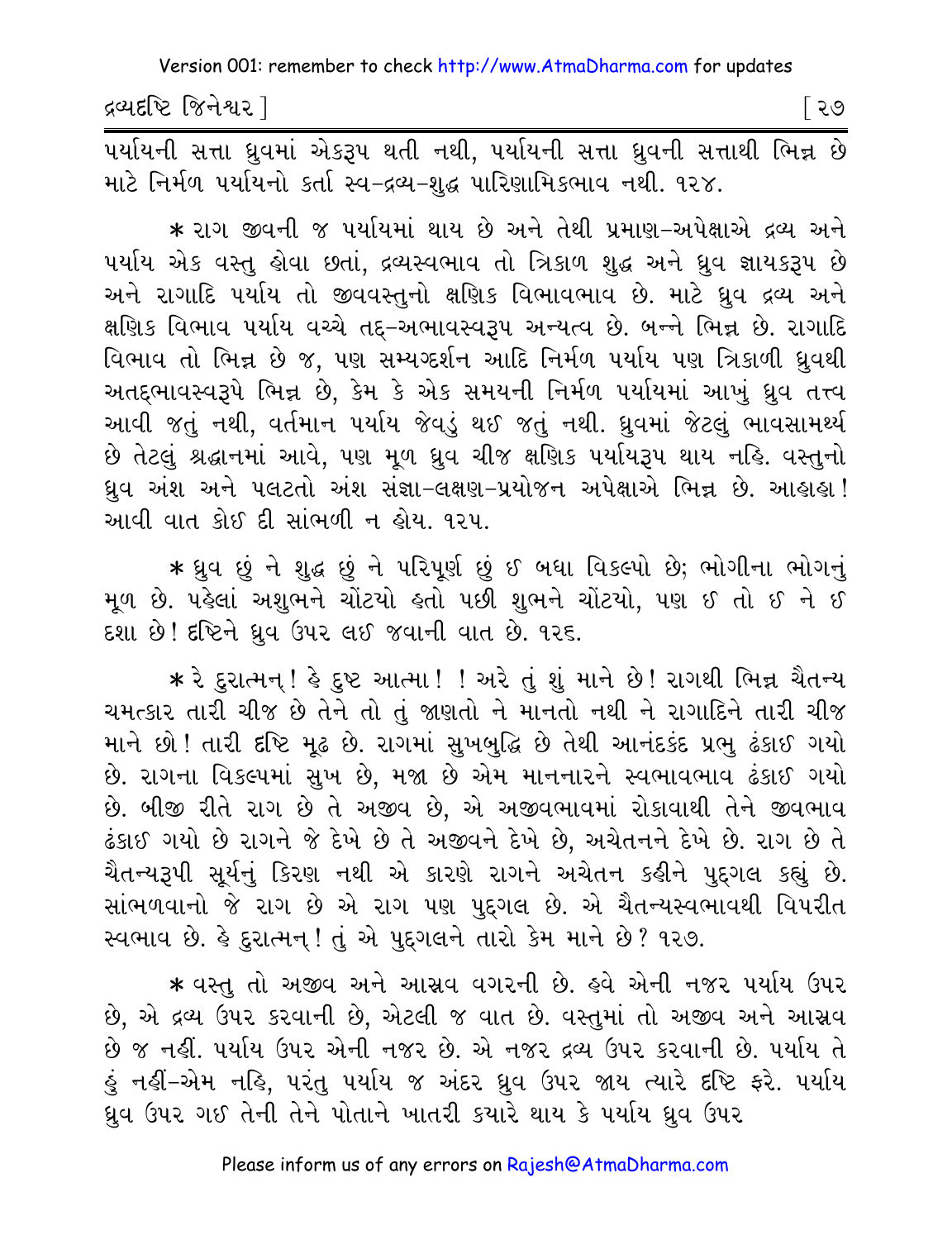| -<br>$\sim$<br>-11<br>ے ۔ | દ્રવ્યદષ્ટિ<br>ि ने श<br>ાવ્યા |
|---------------------------|--------------------------------|
|                           |                                |

જતાં આનંદ આવે–અર્થાત એનું ફળ આવે તો ઘ્રુવ ઉપર એની પર્યાય ગઈ છે તેની ખાતરી પોતાને થાય છે. ૫ર્યાય ઉપર તો એની દષ્ટિ અનાદિની છે જ, ઙવે દ્રવ્ય ઉપર દૃષ્ટિ કરે ઈ કરવાનું છે. લાખ વાતની આ વાત છે. ૧૨૮.

∗ સંતો એમ કહે છે કે જિનવરદેવ ગણધરોની સભામાં આમ કહેતા હતા કે ધ્રવ ભગવાન. ઉત્પાદ-વ્યયની પર્યાયને કે બંધ-મોક્ષની પર્યાયને કરતો નથી; તેને જિનવરદેવ જીવ કહે છે. બંધ-મોક્ષની પર્યાયને જે કરતો નથી તેને અમે જીવ કહીએ છીએ–એમ જિનવરદેવ કહે છે ૧૨૯

∗ આ ( –શ્રી સમયસાર ગાથા ૩૦૮ ) બહુ સરસ ગાથા છે. આ ગાથા મોક્ષ અધિકારની ચૂલિકા છે. અહીં આચાર્યદેવ આત્માનું અકર્તાપણું બતાવે છે. અકર્તાપણું એટલે કે જ્ઞાયકસ્વભાવની સિદ્ધિ ક્રમબદ્ધ દ્વારા કરી છે. એક પછી એક થાય ને જે સમયે જે પર્યાય થવાની છે તે જ થાય તેનું નામ ક્રમબદ્ધ છે. દરેક દ્રવ્યની જે સમયે જે પર્યાય થવાની છે તે જ થાય છે એટલે કે તેને અન્ય દ્રવ્ય તો કરતં નથી પણ તે પર્યાયને તે દ્રવ્ય પણ આઘી-પાછી કરી શકે-ફેરફાર કરી શકે એમ પણ નથી. ક્રમબદ્ધ તો મહાસિદ્ધાંત છે. ક્રમબદ્ધનો સાચો નિર્ણય કરવા જાય ત્યાં દષ્ટિ દ્રવ્યસ્વભાવ ઉપર જાય છે, અને ત્યારે જ ક્રમબદ્ધનો યથાર્થ નિર્ણય થાય છે. ક્રમબદ્ધપર્યાયના આશ્રયે ક્રમબદ્ધનો નિર્ણય નહિ થાય. અકર્તાસ્વભાવની દષ્ટિ કરવાથી ક્રમબદ્ધનો યથાર્થ નિર્ણય થાય છે. માટે ક્રમબદ્ધના નિર્ણયમાં પુરુષાર્થનો નિષેધ થઈ જતો નથી પણ ક્રમબદ્ધના નિર્ણયમાં દ્રવ્યસ્વભાવનો અનંતો પુરુષાર્થ છે. અકર્તાપણું એ નાસ્તિનું કથન છે. ક્રમબદ્ધ દ્વારા જ્ઞાયકસ્વભાવની અહીં સિદ્ધિ  $529111$  and  $30.930$ 

\* ત્રણ કાળે અને ત્રણે લોકમાં શુદ્ધ નિશ્ચયનયે એકલો જ્ઞાનરસ ને આનંદકંદ પ્રભુ હું છું. આવો હું છું એવી દૃષ્ટિ તે આત્મભાવના છે. હું આવો છું તથા બધાય જીવો ભગવત સ્વરૂપ છે. બધા જીવો પરમાત્મસ્વરૂપ છે. વસ્તુ તરીકે બધા જીવો આવા છે. આવા આત્માને અનુભવવો તેનું નામ સમ્યગ્દર્શન-જ્ઞાન ને તેમાં ઠરવું તે ચારિત્ર છે. એ રીતે મન-વચન-કાયાથી ને કૃત-કારિત-અનુમોદનાથી બધાય જીવો આવા છે એમ નિરંતર એટલે કે અંતર પાડયા વિના આ ભાવના કરવા લાયક કર્તવ્ય છે. એ સિવાય કાંઈ કરવા લાયક માને તે આત્માનો અનાદર છે. ૧૩૧.

\* શાસ્ત્ર વાંચીને કરવાનું તો આ છે, આત્મભાવના કરવી. શું ? -કે ત્રિકાળી જ્ઞાનાનંદ સહજ સ્વભાવી તે હું છું. શ્રીમદ્ રાજચંદ્રમાં પણ આવે છે કે 'આત્મ-ભાવના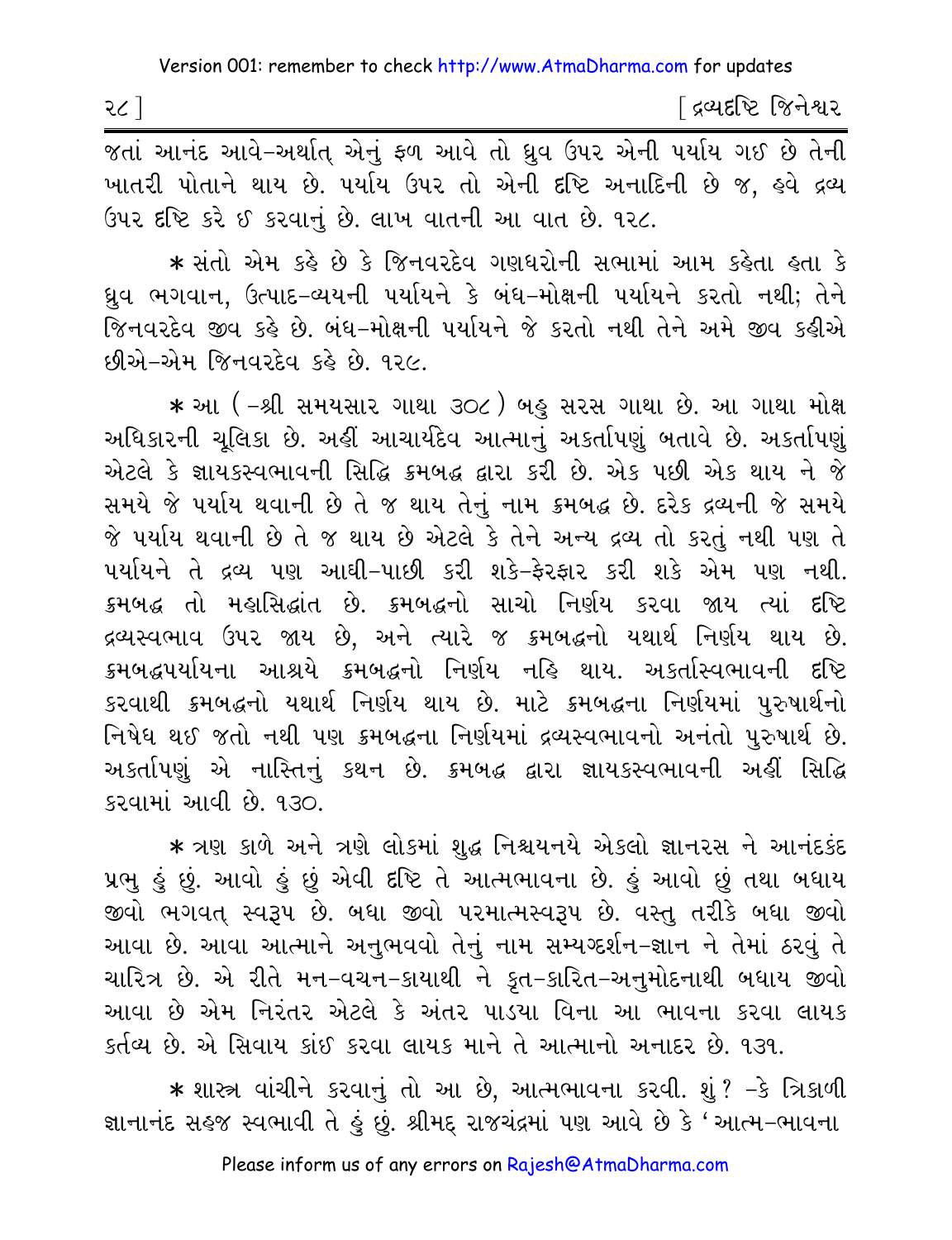દ્રવ્યદષ્ટિ જિનેશ્વર l

ભાવતાં જીવ લહે કેવળજ્ઞાન રે ' -તે આ આત્મભાવના. સ્વાભાવિક જ્ઞાન ને આનંદ જેનો એક સ્વભાવ તે કું છું પણ ભેદ તે કું નકીં. રાગ તો કું નકીં પણ ભેદ પણ કું નહીં, હું તો સ્વાભાવિક સહજ શુદ્ધ જ્ઞાન ને આનંદ જેનો સ્વભાવ છે એવો એક છું. શાસ્ત્ર વાંચીને કરવાનું તો આ છે. ચારે અનુયોગનો સાર આ છે. કેવો છે જ્ઞાનાનંદ ? -કે સ્વાભાવિક સહજ શુદ્ધ જ્ઞાનાનંદ છે, કુત્રિમ નથી. ૫૨નો કરવાવાળો તો નથી પણ રાગવાળો છું તેમ પણ નથી, અરે! પર્યાયવાળો છું તેમ પણ નથી. શ્રી સમયસારની ૩૨૦ ગાથાની શ્રી જયસેનાચાર્યકૃત ટીકામાં આવે છે કે ઘ્યાતા પુરુષ એમ ઘ્યાવે છે કે 'જે સકલનિરાવરણ-અખંડ-એક-પ્રત્યક્ષપ્રતિભાસમય-અવિનશ્વર-શુદ્ધ- પારિણામિકપરમભાવલક્ષણ નિજપરમાત્મદ્રવ્ય તે હું છું, પરંતુ એમ નથી ધ્યાવતા કે ' ખંડજ્ઞાનરૂપ હું છું ' ૧૩૨.

\* શ્રોતાઃ- ૫૨ની ૫ર્યાયને ૫૨દ્રવ્ય કહો ૫ણ સ્વની નિર્મળ ૫ર્યાયને ૫ણ ૫૨૬વ્ય કેમ કહો છો?

પૂજ્ય ગુરુદેવઃ- ૫૨દ્રવ્યના લક્ષે થતાં રાગની જેમ નિર્મળ ૫ર્યાયના લક્ષે ૫ણ રાગ ઉઠતો કોવાથી એ પણ ખરેખર પરદ્રવ્ય છે. તેને દ્રવ્યથી સર્વથા ભિન્ન છે-એમ જોર દીધા વિના દષ્ટિનું જોર દ્રવ્ય ઉપર જતું નથી. તેથી નિર્મળ પર્યાયને પણ પરદ્રવ્ય, પરભાવ ને હેય કહી છે. પર્યાય ઉપર પ્રેમ છે તેનું લક્ષ પરદ્રવ્ય ઉપર જાય છે, તેથી તેને પરદ્રવ્યનો જ પ્રેમ છે. પરમસતસ્વભાવ એવા દ્રવ્યસામાન્યની ઉપર લક્ષ જવું તે અલૌકિક વાત છે. ૧૩૩.

\* વર્ણાદિ પદગલ જીવમાં નથી એ તો ઠીક, અને રાગાદિ વિકાર પણ જીવમાં નથી એ પણ ઠીક, પરંતુ સંયમલબ્ધિસ્થાન અને ગુણસ્થાનના જે ભેદો પડે છે તે પણ જીવમાં નથી કેમ કે અનુભુતિમાં ભેદ ભાસતો નથી તેથી તે ભેદો જીવમાં નથી પણ પુદ્દગલના પરિણામ છે તેમ કહ્યું છે. ૧૩૪.

\* જેણે આત્મામાંથી રાગ-દ્વેષનો નાશ કર્યો, અલ્પજ્ઞતાનો નાશ કર્યો અને વીતરાગ સર્વજ્ઞપણું પ્રગટ કર્યું છે તેવા પરમાત્મા જેવો જ હું છું. મારી અને પરમાત્માની જાતમાં કાંઈ ફેર નથી. ભગવાન સર્વજ્ઞે જે દશાને પ્રાપ્ત કરી છે તેવી દશાને ધરનારો શક્તિવાન કું પોતે જ જિનેન્દ્ર છું. ૧૩૫.

★ ખરેખર તો વિકારી પર્યાય પર્યાયને કારણે થાય છે. જ્ઞાયક પ્રભુ એનો પણ જાણનાર-દેખનાર છે, અને સંવર-નિર્જરાની પર્યાય પણ પર્યાયને કારણે થાય છે અને મોક્ષની પર્યાય પણ પર્યાયને કારણે થાય છે. મોક્ષમાર્ગને કારણે મોક્ષ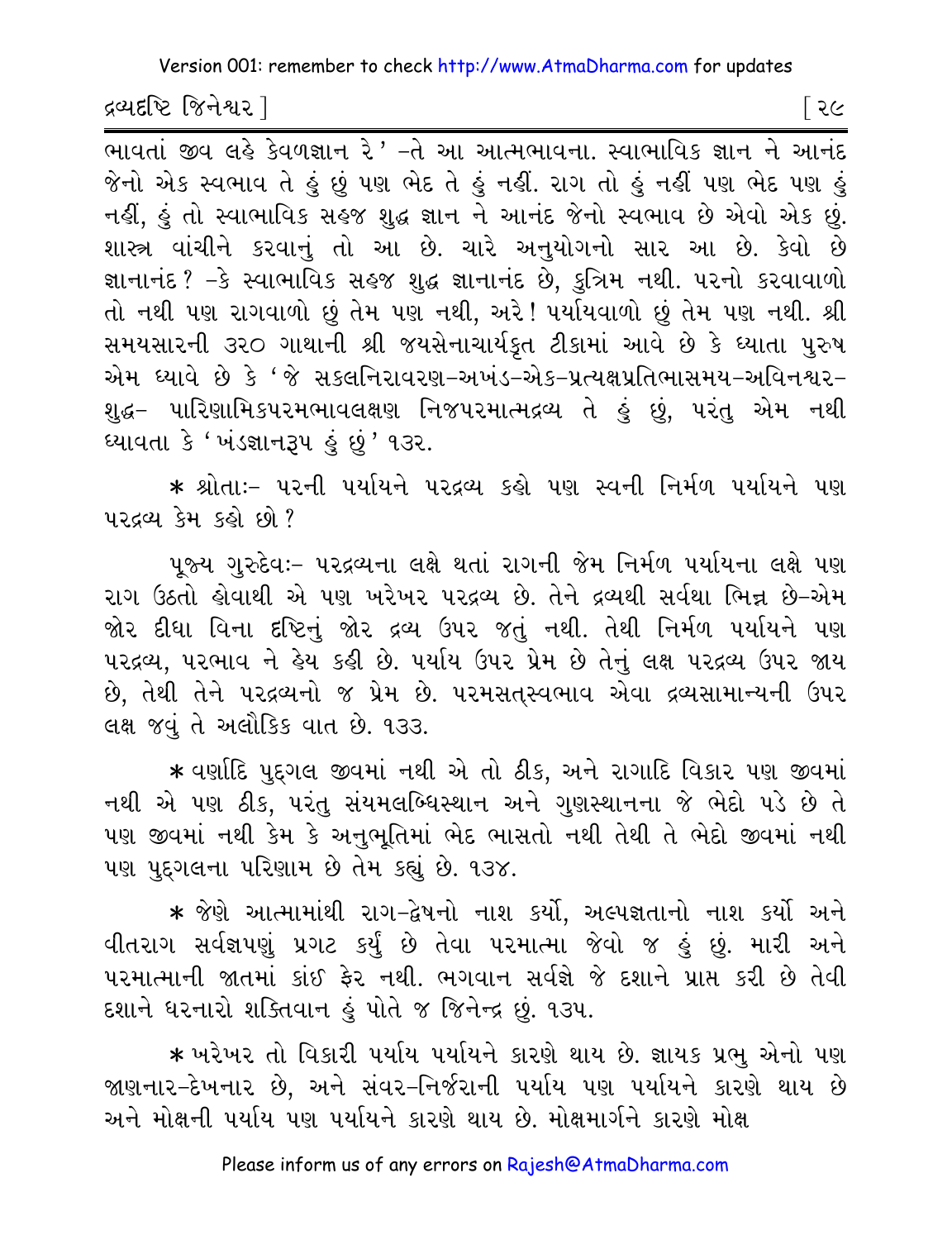∫ દ્રવ્યદષ્ટિ જિનેશ્વર  $30<sup>-1</sup>$ 

.<br>થાય છે-એમ કહેવું એ પણ વ્યવહાર છે. ખરેખર તો પર્યાય પર્યાયની લાયકાતના કારણે થાય છે. ૧૩૬

\* પરમાત્મદશા એ પણ દ્રવ્યમાં નથી, એનાથી રહિત છે. આહાહા! દ્રવ્ય ઉપર લક્ષ ગયા વિના એને પ્રતીતિમાં જોર આવી શકતું નથી, જોર આવતું જ નથી. પર્યાયનું લક્ષ છોડીને કું તો આ જ વર્તમાનમાં છું-એમ દ્રવ્યમાં ભળી જાયછે ત્યારે જ પ્રતીતિમાં જોર આવી શકે છે. ૧૩૭.

\* જ્ઞાયકસ્વભાવ લક્ષમાં આવે ત્યારે ક્રમબદ્ધપર્યાય યથાર્થ સમજમાં આવી શકે છે, જે જીવ પાત્ર થઈને પોતાના આત્મહિત માટે સમજવા માગે છે તેને આ વાત યથાર્થ સમજમાં આવી રહે છે. જેને જ્ઞાયકની શ્રદ્ધા નથી, સર્વજ્ઞની પ્રતીત નથી, અંદરમાં વૈરાગ્ય નથી અને કપાયની મંદતા પણ નથી એવો જીવ તો જ્ઞાયક સ્વભાવના નિર્ણયનો પુરુષાર્થ છોડીને ક્રમબદ્ધના નામે સ્વછંદતાનું પોષણ કરે છે, એવા સ્વછંદી જીવની અહીં વાત નથી. જે જીવ ક્રમબદ્ધપર્યાયને યથાર્થરૂપથી સમજે છે તેને સ્વચ્છંદતા થઈ શકે જ નહિ. ક્રમબદ્ધને યથાર્થ સમજે તે જીવ તો જ્ઞાયક થઈ જાય છે, તેને કર્તૃત્વ ઊછાળ શમી જાય છે ને પરદ્રવ્યનો અને રાગનો અકર્તા થઈ જ્ઞાયકમાં એકાગ્ર થતો જાય છે. ૧૩૮.

\* ક્રમબદ્ધપર્યાયથી ખરેખર જેને અકર્તાપણું ખ્યાલમાં આવ્યું હોય તે એટલે કે જે કરવાપણાના દુઃખથી થાકેલો છે તેને ક્રમબદ્ધ ખ્યાલમાં આવતાં પરના કરવાપણાથી ખસીને આત્મા તરફ આવે છે. જે સમયે જે પર્યાય થવાની તે જ થાય છે, તીર્થંકરને પણ જે પર્યાય થવાની તે જ થાય છે, તેને આઘી-પાછી કરી શકે નહિ એમ ક્રમબદ્ધ ખ્યાલમાં આવતાં જે કર્તાપણાની બુદ્ધિથી થાકેલો છે એ પરના કર્તાપણાના અભિમાનથી થાકીને આત્મા તરફ વળે છે તેને સમ્યગ્દર્શન થાય છે. સંસારથી ખરેખર થાકેલાને જ સમ્યગ્દર્શન થાય છે. એને એમ થાય છે કે મારે કાંઈ જોઈતું નથી એટલે હું કાંઈક કરું અને એનાથી મને બીજું કાંઈક મળે એવી સ્પૃહ્ય નથી. ક્રમબદ્ધની દષ્ટિવાળાને દરેક દ્રવ્યની પર્યાય સ્વયં ક્રમબદ્ધ થાય છે એમ એને બેસી ગયું છે. ૧૩૯.

\* દરેક પદાર્થની પર્યાય ક્રમબદ્ધ થાય છે એટલે પરદ્રવ્યની પર્યાયને ફેરવવાનું તો રહ્યું નહિ, પરદ્રવ્યની પર્યાયને તો ફેરવી શકતો જ નથી પણ પોતાની પર્યાય જે ક્રમસર થવાની તે જ થાય છે તેથી તેને પણ ફેરવવાનું રહ્યું નહિ. જે પર્યાય ક્રમસર થાય તેનો જાણનાર જ છે. આહાહા ! આ વીતરાગતા છે. ભગવાન સર્વજ્ઞે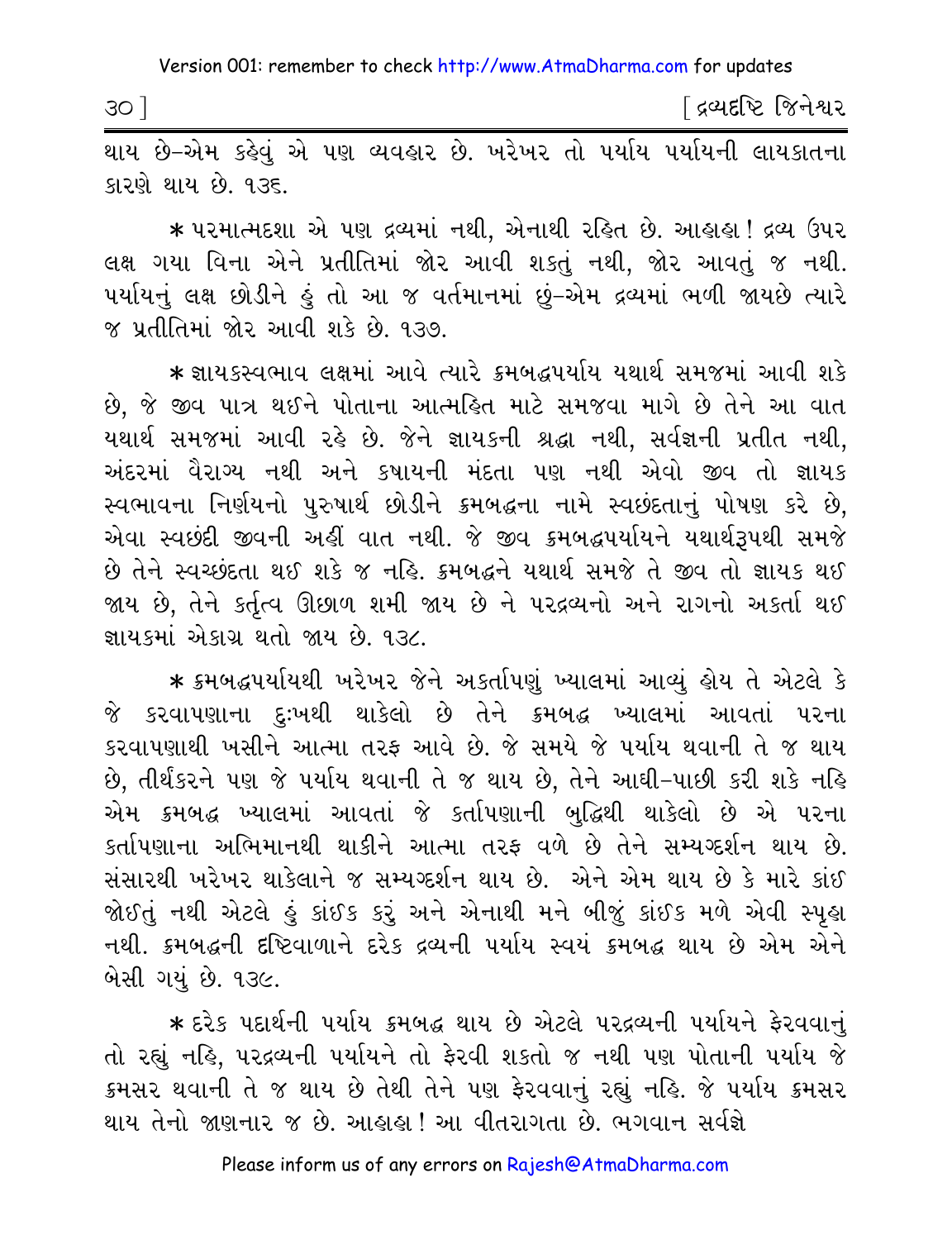દ્રવ્યદષ્ટિ જિનેશ્વર l

<u>.<br>દેખ્યા પ્રમાણે દરેક દ્રવ્યના ત્રણકાળના પર્યાયો જે કાળે જે થવાના તે જ થવાના છે.</u> ભગવાને દેખ્યું છે માટે થવાના છે એમ નહિ પણ દરેક દ્રવ્યના પર્યાયો પોતાથી જ ક્રમબદ્ધ જે થવાના તે જ થાય છે. તેને બીજો તો ફેરવી શકે નહિ પણ પોતે પણ પોતામાં થતાં ક્રમસર પરિણામને ફેરવી શકે નહિ, માત્ર જાણી શકે. ક્રમબદ્ધપર્યાયનો નિર્ણય કરતાં દૃષ્ટિ દ્રવ્ય ઉપર જાય છે ત્યારે ક્રમબદ્ધપર્યાયનો સાચો નિર્ણય થાય છે. ૫ર્યાયના ક્રમ સામું જોતાં ક્રમબદ્ધનો સાચો નિર્ણય થઈ શકે નહિ, જ્ઞાયક તરફ ઢળે છે ત્યારે જ્ઞાયકનો સાચો નિર્ણય થાય છે, એ નિર્ણયમાં અનંતો પુરુષાર્થ આવે છે. જ્ઞાન સાથે આનંદનો સ્વાદ આવે ત્યારે તેને સમ્યગ્દર્શન થયું છે. સર્વજ્ઞે દેખ્યું છે તેમ થાય, પર્યાય ક્રમબદ્ધ થાય, એના નિર્ણયનું તાત્પર્ય જ્ઞાનસ્વભાવ ઉપર દષ્ટિ કરવી એ છે. આત્મા કર્તા નથી પણ જ્ઞાતા જ છે. ૧૪૦.

★ આઙાઙા !આખી દુનિયા ભુલાઈ જાય એવું તારૃં પરમાત્મતત્ત્વ છે. અરેરે ! ત્રણલોકનો નાથ થઈને રાગમાં રોળાઈ ગયો રાગમાં તો દુઃખની જ્વાળા સળગે છે, ત્યાંથી દૃષ્ટિને છોડી દે! અને જ્યાં સુખનો સાગર ભર્યો છે ત્યાં તારી દૃષ્ટિને જોડી દે! રાગને તું ભૂલી જા! તારા પરમાત્મતત્ત્વને પર્યાય સ્વીકારે છે પણ એ પર્યાયરૂપ ડું છું એ પણ ભુલી જા ! અવિનાશી ભગવાન પાસે ક્ષણિક પર્યાયના મુલ્ય શા ? ૫ર્યાયને ભૂલવાની વાત છે ત્યાં રાગ ને દેહની વાત કયાં રહી ? આહાહા ! એકવાર તો મડદા ઊભા થઈ જાય એવી વાત છે એટલે કે સાંભળતાં જ ઉછળીને અંતરમાં જાય એવી વાત છે. ૧૪૧.

\* અલે! આનંદનો દરિયો પોતાના અંતરમાં ઉછળે છે તેને તો જીવ દેખતો નથી ને તરણાં જેવા તુચ્છ વિકારને જ દેખે છે! અરે જીવો! આમ અંતરમાં નજર કરીને દરિયાને દેખો ! ... ચૈતન્યસમદ્રમાં ડબકી મારો ! ૧૪૨.

★ સમ્યક્−સન્મુખ જીવને ચૈતન્યનું લક્ષ બંધાણું છે એટલે એનું જોર ચૈતન્ય તરફ વળી રહ્યું છે... આ જ સ્વભાવ છે... આ જ સ્વભાવ છે-એમ સ્વભાવમાં જ જોર લોવાથી અમે તેને ઓછી ઋદ્ધિવાળો કેમ દેખીએ? મિથ્યાદષ્ટિ લોવા છતાં તે સમ્યક સન્મુખ થઈ ગયો છે, તે સમ્યક લેવાનો જ છે. ૧૪૩.

\* આ આત્મા કે વહી જિનવર કે, તીર્થંકર કે; અનાદિકાળસે હી જિનવર કે! આહાહા! અનંતા કેવળજ્ઞાનકી વેલડી હૈ; ૫૨ જિનવરકી સ્તુતિ કરનેસે તો પુણ્ય-બંધન હોતા હૈ, ઉસમેં ધર્મ નહિ હોતા. અપના આત્માકી સ્તુતિ કરનેસે હી ધર્મ હોતા હૈ. ૧૪x.

Please inform us of any errors on Rajesh@AtmaDharma.com

િ ૩૧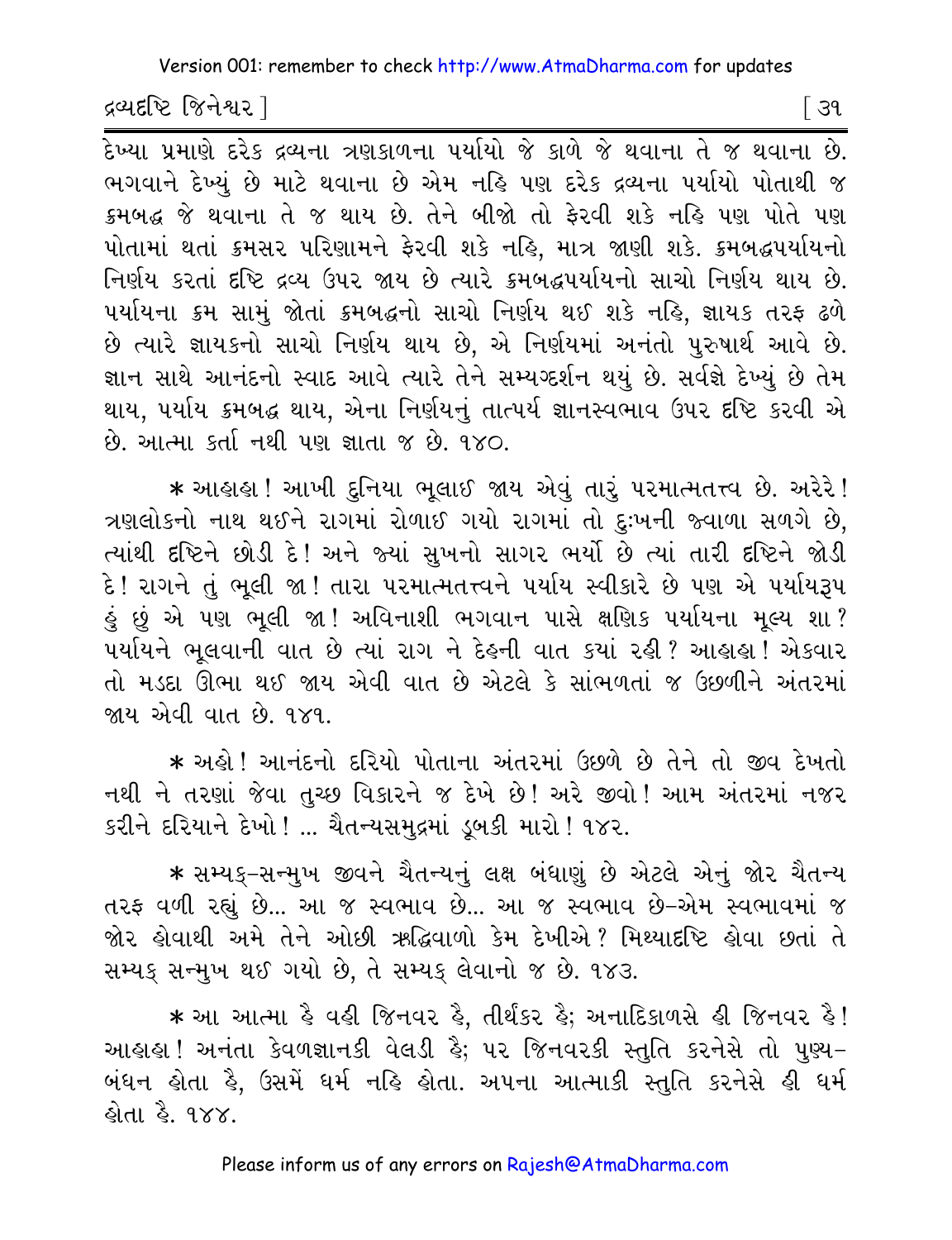| દ્રવ્યદષ્ટિ જિનેશ્વર |
|----------------------|
|----------------------|

\* જીવોને હજુ પોતાના સ્વભાવનું માહાત્મ્ય જ આવ્યું નથી. ભાષામાં આત્માની મહિમા કરે પણ અંતરથી આત્માની મહિમા આવતી નથી. પણ ભાઈ! જ્યાં સુધી તું હૃદયમાં આત્માને સ્થાપીશ નહિ ત્યાં સુધી આત્મા હાથ નહિ આવે. અનુભવ-પ્રકાશમાં કહ્યું છે કે જ્યાં સુધી તું સંયોગમાં, રાગમાં, પુણ્યમાં, પાપમાં નિમિત્તમાં કે વ્યવહારમાં કયાંય પણ પ્રભુતા સ્થાપીશ-મોટપ માનીશ ત્યાં સુધી આત્મા હાથ નહિ આવે માટે અંતરમાં તારી પ્રભુતાનો સ્વીકાર કર! હું જ પરમેશ્વર છું એમ પહેલાં નક્કી કર! વિશ્વાસ લાવ! ૧૪૫.

\* જે વસ્તુ છે તેના સ્વભાવની હૃદ ન હોય, મર્યાદા ન હોય, તેને પરાશ્રય ન હોય ? જે સ્વભાવભાવ છે તેને પરાશ્રયતા કેમ હોય ? અચિંત્ય સ્વભાવમાં અપૂર્ણતા દરેકના ભગવાન આત્મામાં કાંઈ ફેર નથી. આવા પોતાના આત્માને દષ્ટિમાં ન લે ત્યાં સુધી સ્વસંવેદન પ્રમાણ સિદ્ધ થઈ ન શકે. પોતાના સ્વભાવની મહિમા ચૂકીને પરદ્રવ્ય કે પરભાવમાં કયાંય પણ જરાય માહાત્મ્ય આવશે ત્યાં સુધી માહાત્મ્યવાળો નિજ આત્મા હાથ નહિ આવે. જે પર્યાય દ્રવ્યને દષ્ટિમાં લે છે તે પર્યાયની મહિમાનો પણ પાર નથી તો દ્રવ્યની મહિમાની શું વાત ? આવી મહિમા જ્યાં સુધી ખ્યાલમાં ન આવે ત્યાં સુધી વીર્ય સ્વસંવેદન તરફ ન વળે. ૧૪૬.

\* વિકલ્પ સહિત પહેલાં પાકો નિર્ણય તો કરે કે રાગથી નહીં, નિમિત્તથી નહીં, ખંડખંડ જ્ઞાનથી નહીં, ગુણ–ગુણીના ભેદથી પણ આત્મા જણાય નહીં–એમ પહેલાં નિર્ણયનો પાકો સ્થંભ તો નાંખે! એટલે ૫૨ તરફનું વીર્ય તો ત્યાં જ અટકી જાય છે, ભલે સ્વસન્મુખ વળવું હજી બાકી છે... વિકલ્પવાળા નિર્ણયમાં પણ હું વિકલ્પવાળો નહીં એમ તો પહેલાં દઢ કરે! નિર્ણય પાકો થતાં રાગ લંગડો થઈ જાય છે, રાગનું જોર તૂટી જાય છે. વિકલ્પ સહિતના નિર્ણયમાં સ્થૂળ કર્તાપણું છૂટી જાય છે અને પછી અંદર સ્વાનુભવમાં જતાં નિર્ણય સમ્યકુરૂપે થાય છે. ૧૪૭.

\* જુઓ, આ ઇષ્ટ ઉપદેશ! પોતે જ જ્ઞેય અને પોતે જ જ્ઞાતા થઈને અનુભવ કરી શકે એવી શક્તિનું સત્ત્વ છે. જ્ઞેય થવા માટે કે જ્ઞાતા થવા માટે બીજાની જરૂર પડે એવું પરાધીન વસ્તુનું સ્વરૂપ જ નથી. સર્વજ્ઞ પરમેશ્વરે જેવો આત્મા જોયો-જાણ્યો તેવો જ કહ્યો છે. ભગવાન આ હરખજમણ જમાડે છે ભાઈ ! તું હરખ લાવીને તારા સ્વભાવનો વિશ્વાસ કરી જ્ઞાનનો દોર તેમાં બાંધ. ૫રમાં કયાંય હરખ લાવવા જેવું નથી. પોતે પોતાનું સ્વરૂપ સમજી, મહિમા લાવી, તેમાં ઠરી જવા જેવું છે. ૧૪૮.

 $32$ ]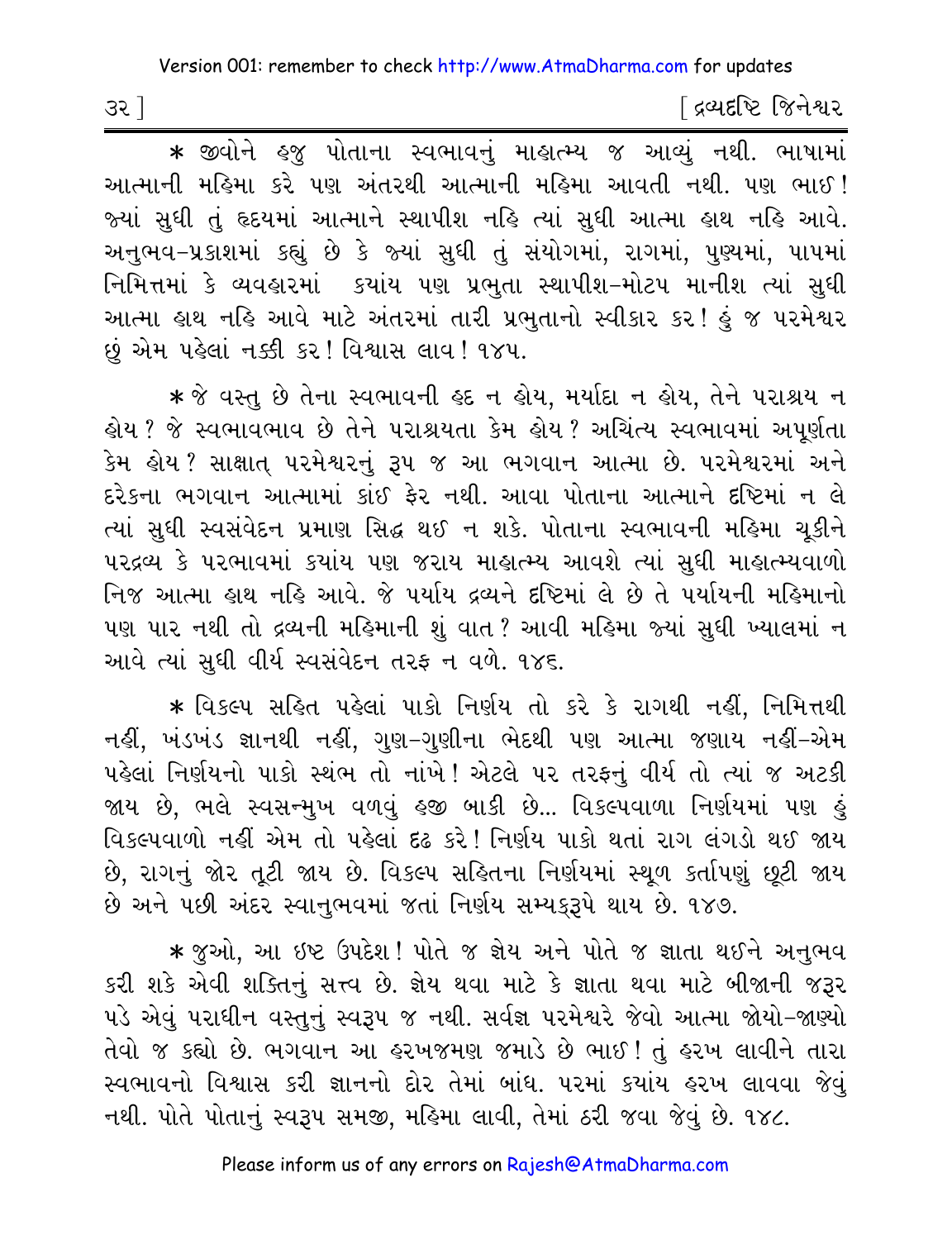દ્રવ્યદષ્ટિ જિનેશ્વર l

 $\sqrt{33}$ 

\* સ્વ-પરને જાણવાની યોગ્યતા પર્યાયની પોતાની છે તેથી તેને જાણે ત્યારે જ્ઞેય તેમાં જણાયા એમ નિકટપણાને લીધે કહેવામાં આવે છે. જ્ઞાનની એક સમયની પર્યાય અનંતા દ્રવ્યોને જાણે છે ને પર્યાયમાં અનંતા દ્રવ્યો જણાવા લાયક છે તેમ કહેવું તે પણ વ્યવહાર છે. ખરેખર તો જ્ઞાનની એક સમયની પર્યાય સ્વજ્ઞેયને-ભગવાન આત્માને જાણે ત્યાં અનંતા પરજ્ઞેયો તેમાં જણાય જાય એવી તે પર્યાયની शक्ति छे १४५

\* આત્મા સ્વભાવે પરમાત્મસ્વરૂપ છે, રાગાદિ તો તેના નથી પણ અલ્પજ્ઞતા પણ તેની નથી, એ તો સર્વજ્ઞ પરમાત્મપ્રભુ પોતે છે. તેને બદલે એમ માને કે શુભાશુભ ભાવ મારા છે, રાગ તથા દયા-દાનની ક્રિયાવાળો કું છું, તો તેણે પરમાત્માને જડ માન્યો છે. પરમાણુમાં થતી ક્રિયાઓ જડ છે એ તો ઠીક, પણ પુદ્ગલના સંગે થતી પુણ્ય-પાપની ક્રિયાનો ભાવ તે પણ અચેતન છે. તેમને આત્માના માનનાર આત્માને અજીવ માની રહ્યા છે. ૧૫૦.

\* આ જીવને બાદર કહ્યો, સૂક્ષ્મ કહ્યો, એકન્દ્રિયથી માંડી પંચેન્દ્રિય પર્યંત કહ્યો તથા પર્યાસ અપર્યાસ કહ્યો, દેહની સંજ્ઞાને જીવસંજ્ઞા કહી, તે સર્વે પરની પ્રસિદ્ધિને લીધે 'ઘીના ઘડા 'ની જેમ વ્યવહાર અપ્રયોજનાર્થે છે, પ્રયોજનભુત નથી. 'ઘીનો ઘડો' એવો વ્યવહાર છે તેમ જીવસ્થાનવાળો જીવ વ્યવહારથી કહેવાય છે. પરંતુ દ્રવ્યસ્વરૂપ જોતાં તે જુઠો છે. ૧૫૧.

\* સંસાર-અવસ્થા છે ત્યાં સુધી જીવને રાગ સાથે તન્મયપણું છે એમ જ્યાં સુધી જીવ માને છે ત્યાં સુધી તે મિથ્યાદષ્ટિ છે. જો સંસાર-અવસ્થામાં પણ જીવ રાગાદિ સાથે તન્મય થઈ જાય તો જીવ રૂપી થઈ જાય. કેમ કે રાગાદિ અચેતન છે તેને પોતાના માને તો તેણે આત્માને અચેતન માન્યા છે. ૧૫૨.

★ અરે ! અશુદ્ધ પરિણતિની વાત તો કયાંય રહી, પણ અહીં તો એમ કહે છે કે ચોથા ગુણસ્થાનથી માંડીને ચૌદમા ગુણસ્થાન સુધીની જે નિર્મળ દશા છે તે પણ જીવને નથી, જીવમાં નથી, પણ તેઓ પુદ્ગલદ્રવ્યના પરિણામમય છે. આચાર્યદેવે ગજબ વાત કરી છે ને! ત્રિકાળી શુદ્ધ નિર્વિકલ્પ પરમ તત્ત્વની દષ્ટિ પૂર્વક જે અયોગી કેવળીનું ગુણસ્થાન પર્યાયમાં પ્રગટ થયું તે પણ પુદ્દગલના પરિણામમય કહ્યાં છે! કેમ કે આ સઘળાય ગુણાસ્થાનો જીવની પર્યાયસ્થિતિને જણાવે છે, ત્રિકાળી વસ્તુસ્વભાવને બતાવનારા તેઓ નથી. તેમના લક્ષે તો વિકલ્પ ઊઠે છે, તેમના લક્ષે વસ્તુસ્વભાવનું લક્ષ ચૂકી જવાય છે. માટે તેઓ જીવના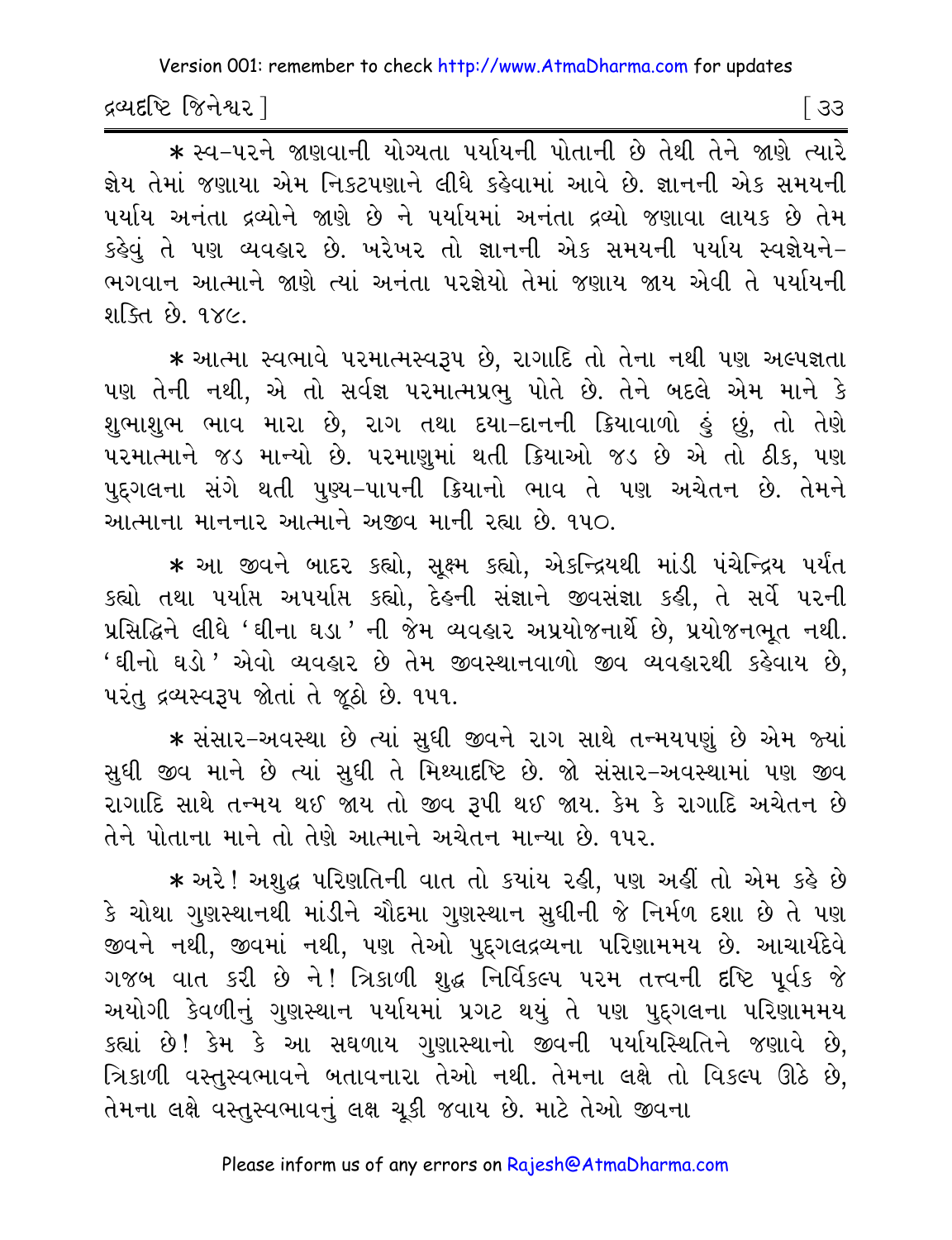[ દ્રવ્યદષ્ટિ જિનેશ્વર

नथी. वળી વસ્તુસ્વભાવની દષ્ટિ કરતાં જે આત્માનુભવ થાય છે તેમાં પરિપૂર્ણ ત્રિકાળી શુદ્ધ પરેમ તત્ત્વ તે જ હું છું એમ પર્યાયમાં અનુભવ થાય છે, પરંતુ<br>નિર્વિકલ્પ વીતરાગી પરિણતિ તે હું છું એવો અનુભવ થતો નથી; એ રીતે ચૌદ ગુણસ્થાન પર્યંતની સઘળીય અવસ્થાઓ–ભેદો સ્વાત્માનુભૂતિથી ભિન્ન રહી જતાં હોવાથી, સ્વભાવમાં તેનો અભાવ હોવાથી તથા તેના લક્ષે વિકલ્પ ઊઠતો હોવાથી તે સઘળાય, જીવના નથી, પરંતુ પુદગલદ્રવ્યના પરિણામમય કહ્યાં છે. ૧૫૩.

★ જ્ઞાન−આનંદ આદિ અનંત વૈભવથી ભરપુર ઙું જ્ઞાયકતત્ત્વ છું−એમ અંદરથી ભેદજ્ઞાન કરે, વ્યવહારના જે વિકલ્પો આવે તેનાથી પોતાને જુદો જાણે, ઘઉં અને કાંકરા જુદા પાડે એમ ભગવાન આત્માને રાગથી જુદો પાડે, તો તેના બળથી સમ્યગ્દર્શન અને સમ્યગ્જ્ઞાન થાય છે, વિકલ્પો છૂટે છે ને નિર્વિકલ્પતા થાય છે. શભાશભ રાગની વૃત્તિઓ ઊઠે તે કું નથી, કું તો અનંત જ્ઞાનાનંદસ્વરૂપ જ્ઞાયકપરમાત્મા છું-એવું ભેદજ્ઞાન કરે તો વિકલ્પ છૂટે અને અતીન્દ્રિય આત્માનંદ 112 212 948

\* તારી મતિ-શ્રુતજ્ઞાનની પર્યાય જે ૫૨ ત૨ફ ઝૂકેલી છે તેને, પ્રથમ શ્રુતજ્ઞાનના બળ વડે જ્ઞાનસ્વભાવી આત્માનો દઢ નિર્ણય કરીને, અંદર જ્યાં પરમાત્મસ્વરૂપ પ્રભુ બિરાજે છે ત્યાં વાળ, તેની સન્મુખ કર. એમ કરવાથી તને સમ્યગ્દર્શન અને સમ્યગ્જ્ઞાન થશે. ભાઈ! પહેલાં તો ભવનો ડર હોવો જોઈએ. ભવભીરૂં જીવને જ્ઞાની ગુરુ કહે છેઃ ભાઈ! તારી ચીજ પુણ્ય-પાપના વિકલ્પોથી રહિત એવી ને એવી અંદર ૫ડી છે. એકવાર પ્રસન્ન થઈને જો કે-અહ્ય! આવી ચીજ મેં કયારેય નજરમાં લીધી નહોતી. ૫ર્યાયની સમીપ અંદર પ્રભુ બિરાજે છે ત્યાં નજરને-મતિ-શ્રુતની પર્યાયને-લઈ જા, ત્રિકાળી ધ્રુવને ઘ્યેય બનાવી દે, તો તને આત્માનાં દર્શન થશે; અને તને વિસ્મય થશે કે- 'ઓલ્રો ! આ હું ? આવા આત્માના દર્શન માટે મેં કદી ખરું કુતુ લ જ કર્યું નથી.' ૧૫૫.

\* આ ભગવાન આત્મા ઊંડે-ઊંડે ધ્રુવ તળમાં કેટલી શક્તિ ધરાવે છે? -કે અપરિમિત અનંત જ્ઞાન, આનંદ આદિ અનંત-અનંત ગુણોનો ભંડાર ભર્યો છે. એવા એ નિજ જ્ઞાયક ભગવાનનો સાચો મહિમા પર્યાયમાં જેને બરાબર ખ્યાલમાં આવે છે તે રાગાદિ વિભાવથી એટલો બધો થાકી જાય છે કે 'મારે પુર્ણાનંદસ્વરૂપ મારા નાથ સિવાય બીજું કાંઈ જોઈતું નથી ' એમ અંદરમાં પાકી દઢતા કરી 'માત્ર જ્ઞાયક દ્રવ્ય તે જ <u>હ</u>ું ' એવા ભાવે પરિણમી જાય છે. અરે ! દુનિયા પ્રશંસા કરે કે નિંદા કરે, <sup>\_</sup>એ તો જગતની ચીજ છે. તેની સાથે મારે શો સંબંધ

Please inform us of any errors on Rajesh@AtmaDharma.com

 $38$ ]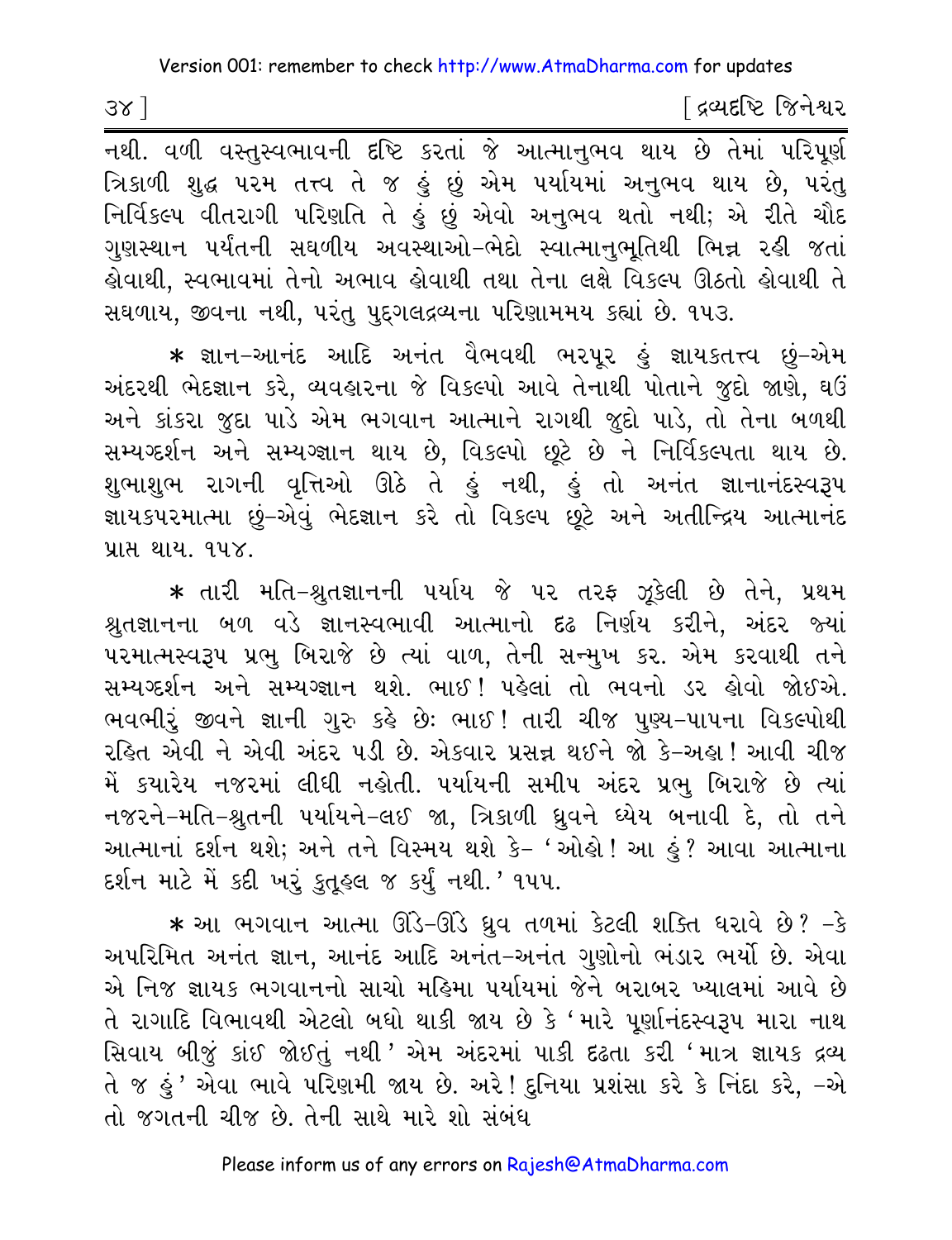Version 001: remember to check http://www.AtmaDharma.com for updates

દ્રવ્યદૃષ્ટિ જિનેશ્વર 1

િ ૩૫

.<br>છે? આત્મસ્વભાવનો અદ્દભૂત મહિમા બરાબર સમજાતાં મુમુક્ષુ જીવ અંતરમાં સંસારથી એટલો બધો થાકી જાય છે કે 'મારે એક માર આત્મદ્રવ્ય જ જોઈએ છે. બીજું કાંઈ જ જોઈતું નથી-પૂર્ણાનંદસ્વરૂપ જે ત્રિકાળી દ્રવ્યસ્વભાવ તે એક જ જોઈએ છે' એવી અંદર દઢતા કરીને બસ, જ્ઞાયક દ્રવ્યસ્વભાવ તે જ કું છું, શરીરાદિ ૫૨૧સ્ત કે રાગાદિ ૫૨ભાવ તે હું નથી. દયા, દાન, વ્રત ત૫નો વિકલ્પ કે એક સમયની અધુરી-પુરી પર્યાય મારૂં ત્રિકાળી સ્વરૂપ નથી, અરે! જ્ઞાનાદિ ગુણભેદરૂપ <u>પણ કું નથી, અનંત ગુણોનો સાગર એક શુદ્ધ અભેદ ભગવાન તે જ કું છું' એવા</u> ભાવરૂપે તે પરિણમી જાય છે-સમ્યગ્દર્શન-જ્ઞાનરૂપ નિર્મળ ભાવે પરિણમી જાય છે. એક શુદ્ધ દ્રવ્યસ્વભાવ તે જ કું છું, તે જ મારે જોઈએ છે-એવી દઢતા કરીને તે ભાવરૂપ પોતે પરિણમી જાય છે અને બાકી બીજું બધું કાઢી નાખે છે. ચાહે તો શુભ રાગ હો કે ક્ષાયોપશમિક જ્ઞાન હો, તે બધું ત્રિકાળી દ્રવ્યસ્વભાવનો આશ્રય લઈને કાઢી નાખે છે. જીવ જ્યારે ૫ર્યાયનો આશ્રય છોડી દે છે અને એકલા ત્રિકાળી સ્વભાવનો આશ્રય કરે છે ત્યારે તેને સમ્યગ્દર્શન થાય છે. ૧૫૬.

\* શ્રોતાઃ- આત્મા પરમાં તો કાંઈ ફેરફાર ન કરી શકે એ તો ઠીક. પણ પોતાની પર્યાયોમાં ફેરફાર કરવામાં પણ તેનો કાબુ નહિ?

પુજ્ય ગુરુદેવઃ- અરે ભાઈ ! જ્યાં દ્રવ્યને નક્કી કર્યું ત્યાં વર્તમાન પર્યાય પોતે દ્રવ્યમાં વળી જ ગઈ. પછી તારે કોને ફેરવવું છે? મારી પર્યાય મારા દ્રવ્યમાંથી આવે છે એમ નક્કી કરતાં જ પર્યાય દ્રવ્યમાં અંતર્મુખ થઈ ગઈ, તે પર્યાય હવે ક્રમે ક્રમે નિર્મળ જ થયા કરે છે અને શાંતિ વધતી જાય છે. આ રીતે પર્યાય પોતે જ્યાં દ્રવ્યમાં અંતર્મગ્ન થઈ ગઈ ત્યાં તેને ફેરવવાનું કયાં રહ્યું? તે પર્યાય પોતે દ્રવ્યના કાબુમાં આવી જ ગયેલી છે. ૫ર્યાય આવશે કયાંથી ? -દ્રવ્યમાંથી, માટે જ્યાં આખા દ્રવ્યને કાબુમાં લઈ લીધું ( –શ્રદ્ધા–જ્ઞાનમાં સ્વીકારી લીધું ) ત્યાં પર્યાયો કાબુમાં આવી જ ગઈ એટલે કે દ્રવ્યના આશ્રયે પર્યાયો સમ્યક નિર્મળ જ થવા માંડી. જ્યાં સ્વભાવ નક્કી કર્યો ત્યાં જ મિથ્યાજ્ઞાન ટળીને સમ્યગ્જ્ઞાન થયું, મિથ્યાશ્રદ્ધા પલટીને સમ્યગ્દર્શન થયું-એ પ્રમાણે નિર્મળ પર્યાય થવા માંડી તે પણ વસ્તુનો ધર્મ છે. વસ્તુનો સ્વભાવ ફર્યો નથી ને પર્યાયોના ક્રમની ધારા તટી નથી. દ્રવ્યના આવા સ્વભાવનો સ્વીકાર કરતાં પર્યાયની નિર્મળ ધારા શરૂ થઈ ગઈ ને જ્ઞાનાદિનો અનંતો પુરુષાર્થ તેમાં ભેગો જ આવી ગયો.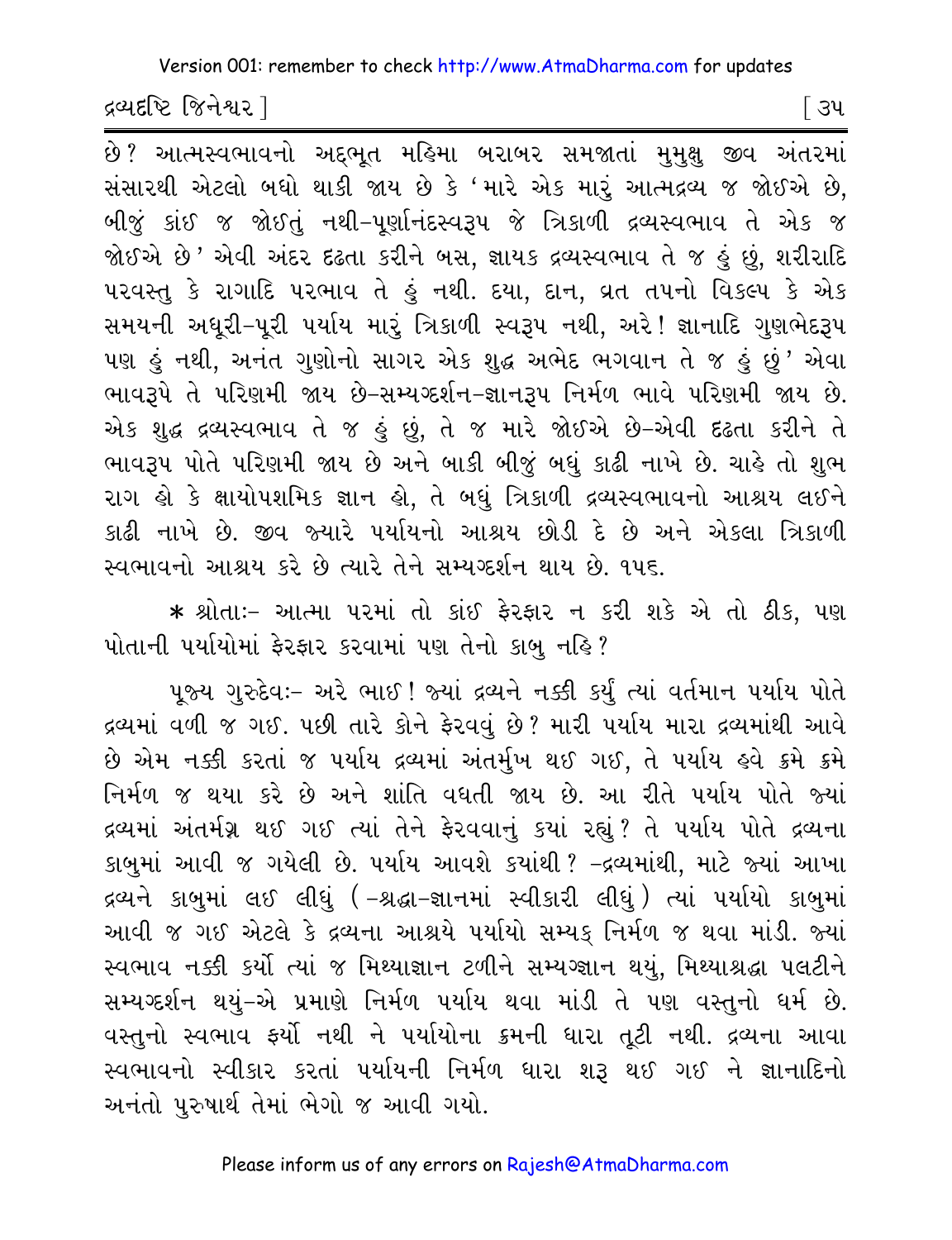| 35 | ∫ દ્રવ્યદષ્ટિ જિનેશ્વર |
|----|------------------------|
|----|------------------------|

સ્વ કે પર કોઈ દ્રવ્યને, કોઈ ગુણ ને કે કોઈ પર્યાયને ફેરવવાની બુદ્ધિ જ્યાં ન રહી ત્યાં જ્ઞાન જ્ઞાનમાં જ ઠરી ગયું. એકલો વીતરાગી જ્ઞાતાભાવ જ રહી ગયો. તેને અલ્પકાળમાં મુક્તિ થાય જ. બસ! જ્ઞાનમાં જ્ઞાતાદ્રષ્ટાપણું રહેવું તે જ સ્વરૂપ છે, તે જ બધાનો સાર છે. અંતરની આ વાત જેને ખ્યાલમાં ન આવે તેને કયાંક પરમાં કે પર્યાયમાં ફેરફાર કરવાનું મન થાય છે; જ્ઞાતાભાવને ચકીને કયાંક પણ ફરેફાર કરવાની બુદ્ધિ તે મિથ્યા બુદ્ધિ છે. ૧૫૭.

\* સર્વજ્ઞના અસ્તિત્વને સિદ્ધ કરીને તારી પ્રગટ પર્યાયમાં સિદ્ધપણું નથી તેમાં સિદ્ધોને સ્થાપીએ છીએ તેથી તું સિદ્ધનું લક્ષ કરીને અમને સાંભળજે, તું જરૂર સિદ્ધ થઈશ. વર્તમાન ૫ર્યાય અલ્પજ્ઞ હોવા છતાં તું શ્રોતા તરીકે સાંભળવા આવ્યો છો તો તારી પર્યાયની એટલી તાકાત કું જોઉં છું-મારા જ્ઞાનમાં એમ આવ્યું છે કે તું અનંતા सिद्धोने स्थापी शङे तमे છो! અને तुं पણ तेम જોઈ શકે છો! આહાહા! 'वंदित्तू सव्वसिद्धे' नो આ ભાવ તો જુઓ! અનંતા સિદ્ધોને તારી પર્યાયમાં સ્થાપીએ છીએ, તું નહીં રાખી શકે એ પ્રશ્ન જ નથી. અનંતા સિદ્ધોને તારી પર્યાયમાં સ્થાપીએ છીએ તેથી તારૂં લક્ષ અલ્પજ્ઞપણે નહીં રહી શકે, તારું લક્ષ સર્વજ્ઞ ઉપર રહેશે. માટે સર્વજ્ઞ ઉપર લક્ષ રાખીને અમને સાંભળજે. ૧૫૮.

\* કોઈ વ્યક્તિ હાથીનું કે અશ્વનું રૂપ લઈને આવે, વેશપલટો કરે તોપણ જોનારને કતુલ્લ ઊપજે; પરંતુ જીવે પોતાના ત્રિકાળી જ્ઞાયક ભગવાનનાં દર્શન માટે કયારેય સાચું કુતુલ્લ જ કર્યું નથી. કુતુલ્લ એટલે કૌતુક, જિજ્ઞાસા, આશ્ચર્ય, મહિમા અલ! રાગના ૫ડદા પાછળ અંદર આ ત્રિલોકીનાથ જ્ઞાયક બાદશાલ શી ચીજ છે તેને પ્રેમપૂર્વક જોવાનું સાચું કુતૂહલ જ જીવે કદી કર્યું નથી-વર્તમાન પર્યાયમાં ત્રિકાળી ધ્રુવ પ્રભુની વિસ્મયતા આવી નથી. ૧૫૯.

\* જગતની જે ચીજ જે કાળે જેમ પરિણમવાની છે તે તેમ જ પરિણમશે, તેનો તો જીવ કર્તા નથી પરંતુ જે પર્યાય થાય-નિર્મળ પર્યાય થાય તેનો પણ કર્તા નથી. તે પર્યાય પણ ક્રમબદ્ધ થાય છે. ચૈતન્યને જાણતું જે જ્ઞાન પ્રગટ થાય છે તે પણ ક્રમબદ્ધ થાય છે, તેનો કર્તા પણ ધ્રુવતત્ત્વ નથી. પોતે જ્ઞાનસ્વરૂપ છે એવી દષ્ટિ થતાં તે કાળે બાહ્યમાં જગતના જે પરિણામ થાય છે તે ક્રમબદ્ધ થાય છે તેમ તે જાણે છે ને તે જાણવાની પર્યાય પણ ક્રમબદ્ધ થાય છે, તેનો પણ ત્રિકાળી જીવ કર્તા નથી. જગતના પરિણામ-ક્રિયા તો ક્રમબદ્ધ છે જ પણ સ્વરૂપની દષ્ટિ કરતાં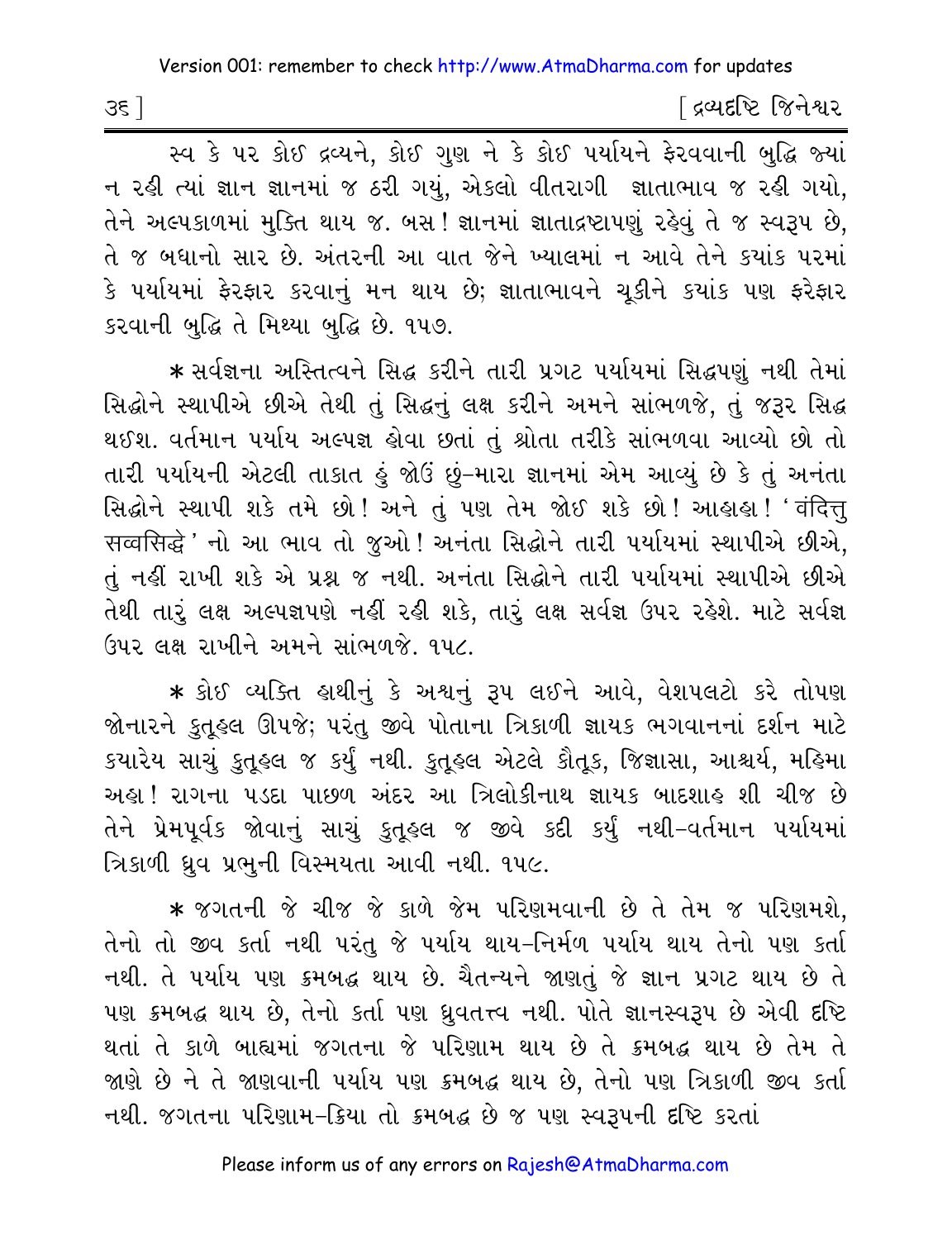દ્રવ્યદષ્ટિ જિનેશ્વર l

। ଓଡ

જગતના પરિશામને ક્રમબદ્ધ જાણનાર જ્ઞાનની જે પર્યાય થાય તે પણ ક્રમસર છે તેમ સમ્યગ્જ્ઞાની જાણે છે. ૧૬૦.

\* કરવાની બુદ્ધિ છૂટી જાય એ ક્રમબદ્ધનું પ્રયોજન છે. ક્રમબદ્ધમાં કર્તૃત્વબુદ્ધિ છૂટી જાય છે. પરમાં તો કાંઈ કરી શક્તો જ નથી અને પોતામાં પણ જે થવાનું છે તે થાય છે એટલે પોતામાં પણ રાગ થવાનો છે તે થાય છે એને કરવો શં? રાગમાંથી પણ કર્તૃત્વબુદ્ધિ છૂટી ગઈ, ભેદ અને પર્યાય ઉપરથી પણ દષ્ટિ છૂટી ગઈ ત્યારે ક્રમબદ્ધની પ્રતીતિ થઈ. ક્રમબદ્ધની પ્રતીતિમાં તો જ્ઞાતાદષ્ટા થઈ ગયો. નિર્મળ પર્યાય કરૂં એવી બુદ્ધિ પણ છૂટી ગઈ. રાગને કરૂં એ વાત તો કયાં રહી ? પણ જ્ઞાન કરું એ બુદ્ધિ પણ છુટી જાય છે. કર્તૃત્વબુદ્ધિ છૂટી જાય અને એકલું જ્ઞાન રહી જાય છે. જેને રાગને કરવો છે, રાગને અટકાવવો છે, તેને એ ક્રમબદ્ધની વાત બેઠી જ નથી. રાગને કરવો અને રાગને છોડવો એ પણ આત્મામાં નથી. આત્મા એકલો જ્ઞાનસ્વરૂપ છે. ૧૬૧.

\* શહ ચૈતન્યનું જ્ઞાન શહ દશામાં થયું તે વખતનું જ્ઞાન જ્ઞાયકને પણ જાણે છે ને રાગાદિને પણ જાણે છે છતાં તે જ્ઞાન પરનું નથી, તે જ્ઞાન તો જ્ઞાનનું જ છે. ચૈતન્યસ્વરૂપની દષ્ટિ થતાં પર્યાયમાં સ્વ-પરનું જ્ઞાન પ્રગટયું ત્યારે પરનું જાણવું થયું તે સ્વ જ છે એટલે કે રાગ સંબંધીનું જ્ઞાન થયું તે રાગના લઈને થયું છે કે તે રાગનું જ્ઞાન છે તેમ નથી પણ જ્ઞાનનું જ જ્ઞાન છે. ૧૬૨.

\* પરની પર્યાય તો જે થવાવાળી છે તે થાય જ છે, તેને હું શું કરૂં? અને મારામાં જે રાગ આવે છે તેને કું શું લાવું ? અને મારામાં જે શુદ્ધ પર્યાય આવવાની તેને કરું–લાવું એવા વિકલ્પથી પણ શું? પોતાની પર્યાયમાં થવાવાળો રાગ અને થવાવાળી શુદ્ધ પર્યાયના કર્તૃત્વનો વિકલ્પ એ સ્વભાવમાં છે જ નહિ. અકર્તાપણું આવવું એ જ મોક્ષમાર્ગનો પુરુષાર્થ છે. ૧૬૩.

\* શરીર તો એકબાજુ રહી ગયું પણ ખંડખંડ જ્ઞાન જે પર્યાયમાં હોય છે એ પણ જ્ઞાયકનું પરજ્ઞેય છે. તે ભાવેન્દ્રિયને કેવી રીતે જીતવામાં આવી કહેવાય? કે પ્રતીતિમાં આવતી અખંડ એક ચૈતન્યશક્તિ, ત્રિકાળી જ્ઞાયકશક્તિ, ધ્રવશક્તિ તેના વડે, જે ભિન્ન છે તેને, સર્વથા પોતાથી ભિન્ન કરવાથી ભાવેન્દ્રિયનું જીતવું થાય છે. રાગ ને પુણ્ય-પાપના વિકલ્પની વાત તો કયાંય રહી ગઈ પણ જ્ઞાનની વર્તમાન પર્યાયમાં ક્ષયોપશમનો અંશ પ્રગટ છે એ ભાવેન્દ્રિયને પ્રતીતિમાં આવતાં અખંડ એક જ્ઞાયકપણા વડે સર્વથા ભિન્ન જાણો-એનું નામ ભેદવિજ્ઞાન છે. ૧૬૪.

Please inform us of any errors on Rajesh@AtmaDharma.com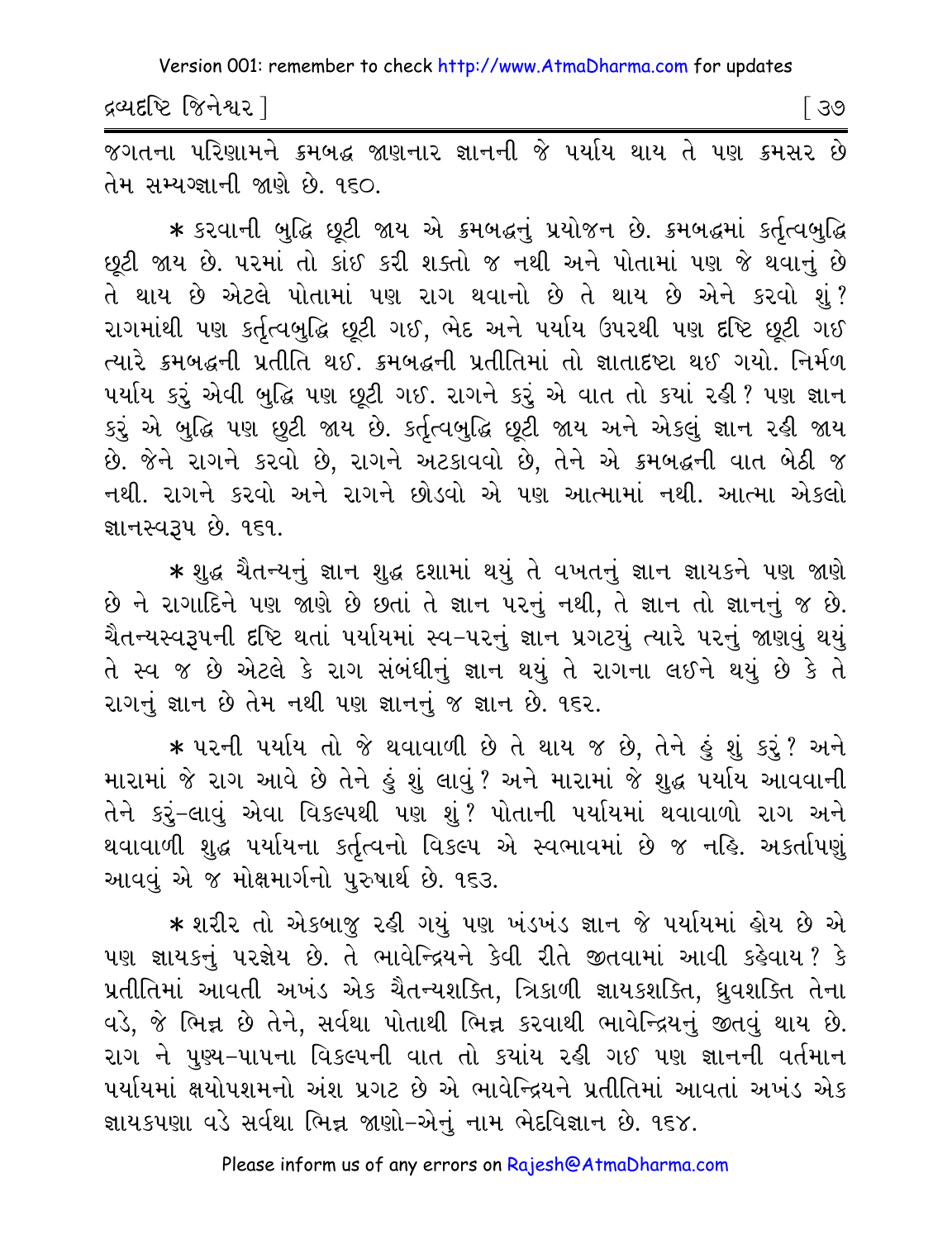|  | ∣ દ્રવ્યદષ્ટિ જિનેશ્વર |  |
|--|------------------------|--|
|  |                        |  |

\* श्रष्टावायाय पड़ा हुं, श्रष्टानार पड़ा हुं ने अनंत शक्तिरूप ज्ञाता पड़ा हुं છું, ત્રણે થઈને વસ્તુ તો એક છે. પરનો કર્તા તો કયાંય રહ્યો, પણ પરનો જાણનાર પણ નથી. પોતે જ જ્ઞેય છે, પોતે જ જ્ઞાન છે ને પોતે જ જ્ઞાતા છે. વિષય-કષાયના પરિણામ તે પરજ્ઞેય છે ને આત્મા તેનો જ્ઞાતા છે એમ પણ નથી. ૧૬૫.

∗ ચક્ષના દષ્ટાંતની જેમ જ્ઞાન એટલે કે આત્મા શરીરને. વાણીને કે શભાશભ ભાવને દેખે છે પણ પુણ્ય-પાપના જે ભાવ થાય તેને જ્ઞાન કરતું નથી કે વેદતું નથી. ગણધરો ને ઇન્દ્રોની સભામાં પ્રભુ આમ કહેતા હતા. ત્રિલોકનાથ પરમેશ્વરદેવની આ વાણી છે, મહાવિદેહથી આવેલી આ વાણી છે. શ્રી કુંદકુંદાચાર્યદેવ ત્યાં ગયા હતા ને ત્યાંથી આવીને આ શાસ્ત્રની રચના કરી છે અને શ્રી અમતચંદ્રાચાર્યદેવે તેની ટીકા કરી છે. ભગવાન કહે છે કે ભગવાન તું તો જ્ઞાનસ્વરૂપ છો ને પ્રભુ! તું તો રાગને દેખનારો છો પણ કર્તા-ભોક્તા નથી. જો જ્ઞાન રાગને કરે તો તે આત્મા રહેતો નથી, તે મિથ્યાદષ્ટિ થઈ જાય છે. ૧૬૬.

\* અહીં તો પરથી પોતાને સંકેલી લેવાની વાત છે. છ દ્રવ્યો છે તે જ્ઞેય છે એમ નથી, કેમ કે છ દ્રવ્યોને લઈને તેને જાણવાની પર્યાય થઈ નથી પણ પોતાના જ્ઞાનથી જ્ઞાનની પર્યાય થઈ છે માટે જ્ઞાનની પર્યાય જ્ઞેય છે પરંતુ છ દ્રવ્યો જ્ઞેય નથી. ૧૬૭.

\* આહાહા ! ચૈતન્ય બાદશાહનો સ્વભાવ તો જુઓ ! કેવો અગમ્ય છે ! કેવળજ્ઞાનની પર્યાય હોય કે મિથ્યાત્વની પર્યાય હોય કે સમ્યગ્દર્શનની પર્યાય હોય પણ જ્ઞાયકભાવ એકપણું છોડતો નથી, જ્ઞાયકભાવ તો જ્ઞાયકરૂપ જ રહ્યો છે. નિગોદની પર્યાય અક્ષરના અનંતમાં ભાગે રહી ગઈ છે ને કેવળજ્ઞાનની પર્યાય અનંત અવિભાગ-પ્રતિચ્છેદ સહિત પૂરણ પ્રગટ થઈ છતાં જ્ઞાયક-ચૈતન્યજ્યોતિ એકપણું છોડતી નથી. સ્વર્ગ, નરક, નિગોદ આદિ અનેક પર્યાયમાં રહ્યો છતાં ચૈતન્યજ્યોતિ એકપણું છોડતી નથી. નવતત્ત્વમાં પ્રાપ્ત થયેલો આત્મા અનેકરૂપે દેખાય, અનેક સ્વાંગો ધારણ કરે છતાં ચૈતન્યજ્યોતિ એકપણું છોડતી નથી, આર્ત− રૌદ્રઘ્યાનના અનેકરૂપ વિચિત્ર શુભાશુભ ભાવના બંધનમાં આવવા છતાં ચૈતન્યજ્યોતિ એકપણું કદી છોડતી નથી. આહાહા ! જ્ઞાનજ્યોતિ નવતત્ત્વની સંતતિમાં આવવા છતાં, અનેક સ્વાંગો ધારવા છતાં, પોતાનું એકપણું છોડતી નથી. અહો! જેનું ક્ષેત્ર મર્યાદિત હોવા છતાં જેના કાળનો અંત નથી, જેના ગુણોનો અંત નથી-એવી અનંત સ્વભાવી ચૈતન્યજ્યોતિ સદાય એકરૂપ ચૈતન્યસ્વરૂપે જ રહી છે. આત્મવસ્તુ જ ગંભીરસ્વભાવી છે, એની ગંભીરતા ભાસે નહિ ત્યાં સુધી ખરો

 $3c$ ]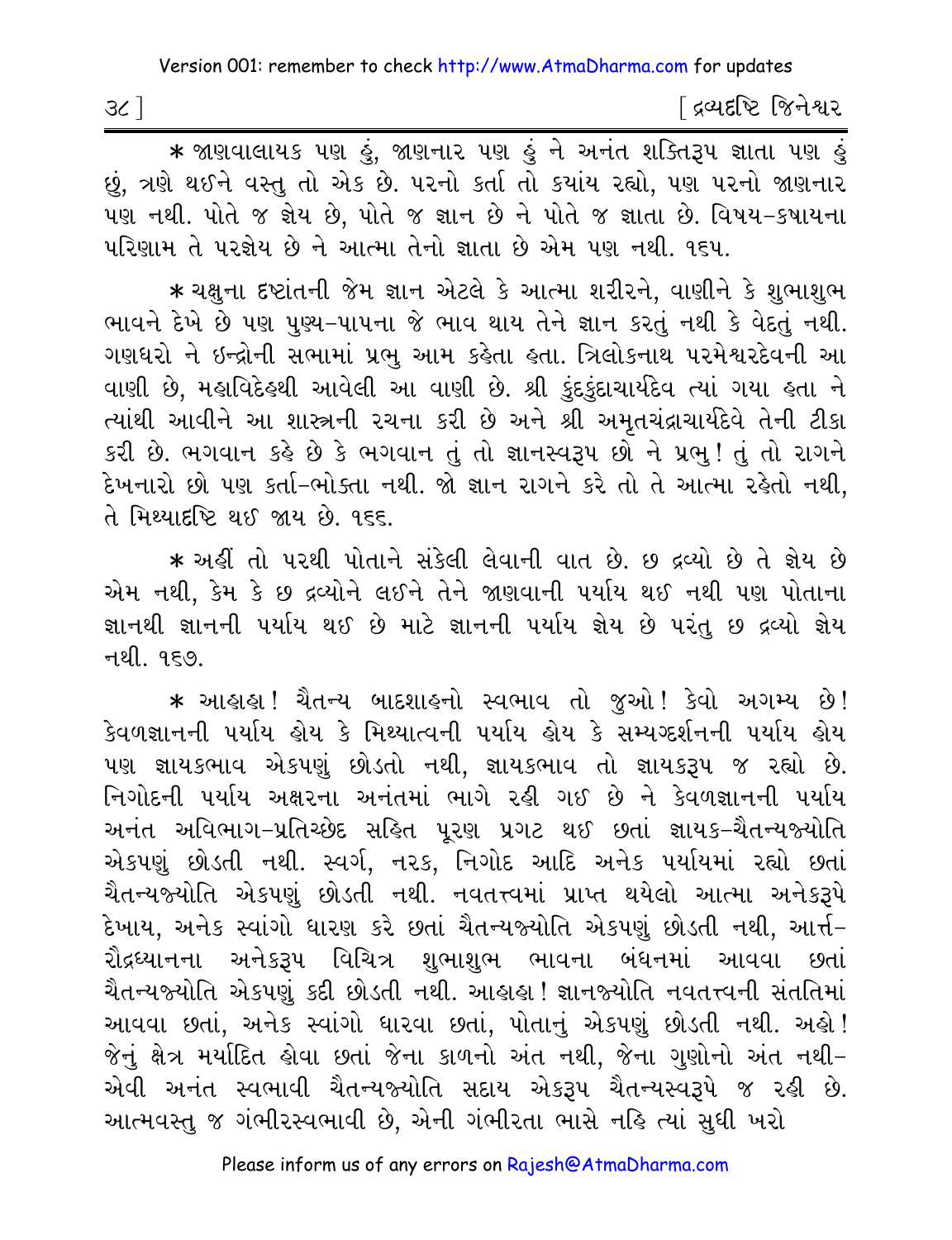| દ્રવ્યદષ્ટિ જિનેશ્વર <sup>ા</sup> |
|-----------------------------------|
|-----------------------------------|

મહિમા આવે નહીં, એની ગંભીરતા ભાસતાં આત્માનો એવો મહિમા આવે કે એ મહિમા આવતાં આવતાં એ મહિમા વિકલ્પને ઓળંગી જાય છે, વિકલ્પને તોડવો ૫ડતો નથી પણ તૂટી જાય છે ને અતીન્દ્રિય આનંદનો અનુભવ થાય છે. ૧૬૮.

\* ભાઈ ! આ વીતરાગે કહેલાં તત્ત્વની વાતો બહુ ઝીણી ને અપૂર્વ છે. જે પુણ્ય-પાપના ભાવો છે, રાગ-દ્વેષ છે, દયા, દાન, ભક્તિ, કામ, ક્રોધ આદિના ભાવો છે-એ બધાં પુદ્દગલના પરિણામ છે. આહાહા ! પ્રભુ ! તારી દશામાં થતાં દયા, દાન, કામ, ક્રોધાદિના શુભાશુભ ભાવો તે તારા નહિ, પણ પુદ્ગલના પરિણામ છે. તું તો આનંદસ્વરૂપ શાંતિનો સાગર છો. આત્મા જ્ઞાનાનંદ સ્વરૂપે છે તે દયા, દાન, કામ, ક્રોધરૂપે કેમ પરિણમે? ભાઈ! તારૂ ઘર તો જ્ઞાનાનંદસ્વરૂપ છે, તેમાં ઠરવું એ તારી ચીજ છે. તું રાગ-દ્વેષ સુખ-દુઃખરૂપે કેમ પરિણમે ? એ તો પુદ્દગલકર્મનો સ્વાદ છે, એ તારો સ્વાદ નથી. જેમ જળ અને અગ્નિની શીત-ઉષ્ણ પર્યાય છે તે પુદ્દગલની છે, પુદ્દગલથી અભિન્ન છે ને તેનો અનુભવ-જ્ઞાન તે આત્માની પર્યાય છે, તેમ રાગ-દ્વેષ સુખ-દુઃખના પરિણામ થાય છે તે પુદ્દગલની પર્યાય છે, પુદ્દગલથી અભિન્ન છે ને તેનો અનુભવ-જ્ઞાન તે આત્માની પર્યાય છે. જેમ શીત-ઉષ્ણ અવસ્થારૂપે આત્માને પરિણમવું અશકય છે તેમ રાગ-દ્વેષ, સુખ-દુ:ખરૂપે આત્માને પરિણમવું અશકય છે. જેણે શુભ–અશુભની કલ્પનાથી ભિન્ન જ્ઞાનાનંદસ્વરૂપ આત્માને અનુભવ્યો છે તે જ્ઞાનીને શુભાશુભરૂપે થવું અશકય છે. ભલે હજુ અધુરી દશામાં રાગ આવશે પણ તેનો જાણનાર રહે છે. આહાહા! અહીં રાગદિ પરિણામને આત્માથી ભિન્ન પુદ્દગલ-પરિણામ કહે છે ને જગત એ શુભરાગથી ધર્મ થવાનું માને છે! વીતરાગ સર્વજ્ઞે કહેલું તત્ત્વ જગતને કઠણ પડે એવું છે. આવી વાતો તો જેના ભાગ્ય હોય તેને સાંભળવા મળે છે. અબજો રૂપિયા મળે તેને અહીં ભાગ્યશાળી કહેતા નથી અલૌકિક વાતો છે. ૧૬૯.

\* સંતો કહે છે કે ભાઈ ! તારી પર્યાયને જોવાની આંખને સર્વથા બંધ કરી દે ! દેવ−ગુરુ પંચપરમેષ્ઠી આદિને જોવાનું તો બંધ કરી દે પણ ભાઈ ! તારી પર્યાયને જોવાની આંખને સર્વથા બંધ કરીને તારા દ્રવ્યને જોવાની આંખને ખુલ્લી કરીને જો! ભાઈ! આ તો પ્રવચનસાર એટલે સંતોના હૃદયના કાળજા છે, એ સંતો એમ કહે છે કે ભાઈ! તારી પર્યાયને જોવાની આંખને સર્વથા બંધ કરી દે. નરકાદિ પર્યાયને જોવાની આંખ તો બંધ કરી દે પણ સિદ્ધ પર્યાયને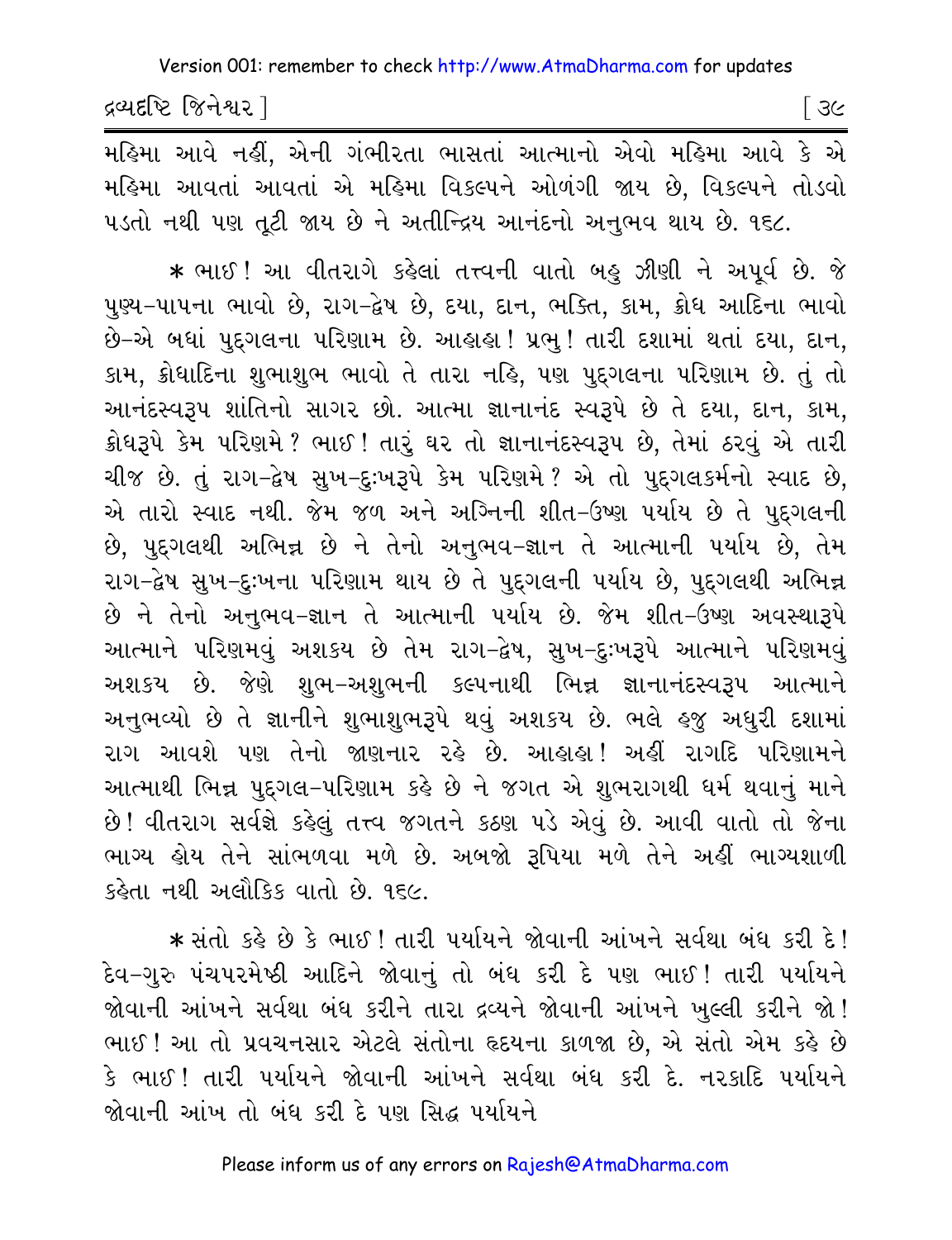.<br>જોવાનું પણ બંધ કરી દે, તો તને દ્રવ્ય-ભગવાનને જોવાના-દેખવાના ચક્ષુ ખુલી જશે. ભાઈ! એક વાર જો તો ખરો! પ્રભ! તું કોણ છો! જ્યાં ૫ર્યાયને જોવાની આંખ બંધ કરી ત્યાં દ્રવ્યને જોવાનું જ્ઞાન ઊઘડી ગયું. પર્યાયને જોવાની આંખ બંધ કરી ત્યાં દ્રવ્યને દેખવાની આંખ ઊઘડી ગઈ. હવે એ ભગવાન છાનો નહિ રહી શકે! ૧૭૦.

\* દરેક પર્યાય સત છે, સ્વતંત્ર છે, એને પરની અપેક્ષા નથી. રાગનો કર્તા તો આત્મા નહિ પણ રાગનું જ્ઞાન કહેવું એ વ્યવહાર છે અને જ્ઞાન-પરિણામને આત્મા કરે એમ કહેવું એ પણ વ્યવહાર છે. ખરેખર તો તે સમયની જ્ઞાનપર્યાય પટકારકથી સ્વતંત્ર થઈ છે. ૧૭૧.

\* ખરેખર તો એક પોતે જ છે ને બીજી વસ્ત છે જ નહિ. હું જ એક છું. મારે હિસાબે બીજી વસ્તુ જ નથી. કેવળી હો, સિદ્ધ હો, તે તેને હિસાબે ભલે હો, પણ મારા હિસાબે તે નથી-એમ સ્વભાવની અપેક્ષાએ રાગ પણ પોતાનો નથી. દેહ-ધન-સ્ત્રી-પુત્ર આદિ તો એના છે જ નહિ પણ રાગ પણ તેનો નથી. જ્ઞાનસ્વરૂપ એકલો હું જ છું–એમ જોર આવવું જોઈએ.

શ્રોતાઃ- હું જાણનાર જ છું એવું જોર આવતું નથી તે કેમ આવે ?

પુજ્ય ગુરુદેવઃ- જોર પોતે કરતો નથી તેથી આવતું નથી. બહારના સંસારના પ્રસંગોમાં કેટલી લોશ ને ઉત્સાલ આવે છે! એમ અંદરમાં પોતાના સ્વભાવની લોશ ને ઉત્સાહ આવવો જોઈએ. ૧૭૨.

\* જેમ સર્વજ્ઞને લોકાલોક જ્ઞેય છે, લોકાલોકને સર્વજ્ઞ જાણે છે, તેમ સર્વજ્ઞ સ્વભાવીને દૃષ્ટિમાં લીધો છે એવો સમ્યગ્દૃષ્ટિ સર્વજ્ઞની જેમ રાગને જાણે જ છે. સર્વજ્ઞને જાણવામાં લોકાલોક નિમિત્ત છે, તેમ સમ્યગ્દષ્ટિને જાણવામાં રાગ નિમિત્ત છે. સમ્યગ્દષ્ટિ રાગને કરતો જ નથી પણ લોકાલોકને જાણનાર સર્વજ્ઞની જેમ સમ્યગ્દષ્ટિ રાગને જાણે જ છે. આમ વસ્તસ્થિતિ છે અને આમ જ અંદરથી બેસે છે. આમ જ અંદરથી આવે છે અને આમ જ વસ્તુની સ્થિતિ છે. આ વાત ત્રણ કાળ ત્રણલોકમાં ફરે તેમ નથી. બીજી રીતે બેસારવા જાય તો કોઈ રીતે વસ્તુ સિદ્ધ થઈ શકે તેમ નથી. આ તો અંદરથી જ આવેલી વસ્તુસ્થિતિ છે. શાસ્ત્ર ભલે અનેક રીતે કહે પણ વસ્તુ આમ જ છે ને આમ જ અંદરથી આવી છે. આ તો અનુભવથી नीवेडो छे । १७३

\* સ્વભાવથી જ હું જ્ઞાયક હોવાને લીધે સમસ્ત વિશ્વ સાથે મારે

Please inform us of any errors on Rajesh@AtmaDharma.com

 $XO$ ]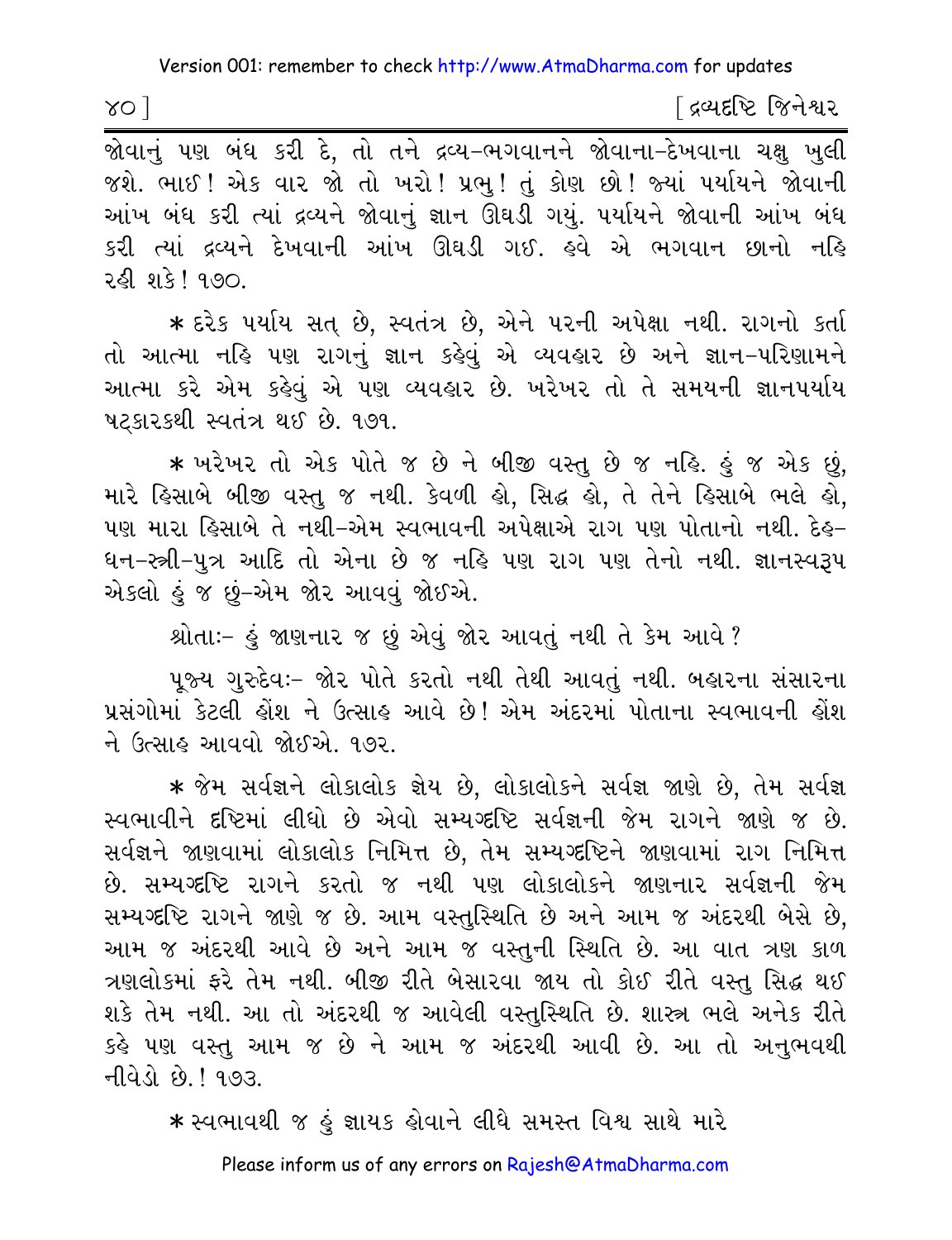Version 001: remember to check http://www.AtmaDharma.com for updates

દ્રવ્યદષ્ટિ જિનેશ્વર l

િ ૪૧

જ્ઞેયજ્ઞાયકલક્ષણ સંબંધ છે, પરંતુ આ જ્ઞેય ઇષ્ટ-અનિષ્ટ છે કે જ્ઞેયના લઈને જ્ઞાન થાય છે કે આ જ્ઞેય મારૂં ને હું તેનો સ્વામી એવો કોઈ પણ પ્રકારનો સંબંધ નથી. જ્ઞાયકનો સર્વ જ્ઞેયોને જાણવાનો સ્વભાવ લેવાથી લોકાલોક જાણે કે જ્ઞાયકમાં કોતરાઈ ગયા હોય એમ એક ક્ષણમાં જ જાણી લે છે. આવા જ્ઞેયજ્ઞાયકલક્ષણ સંબંધને લીધે એકીસાથે અનંતા જ્ઞેયોને અનંતપણે જાણવા છતાં જ્ઞાયક તો સદાય જ્ઞાયકપણે જ-એકરૂપપણે જ રહ્યો છે. અનાદિથી જ્ઞાયક તો જ્ઞાયકભાવે જ રહ્યો છે, પણ મિથ્યાત્વને લઈને અન્યથા મનાય રહ્યો છે, તેથી એ મિથ્યાત્વને મૂળથી ઉખેડીને સ્વભાવથી જ જ્ઞાયક એવા આત્મતત્ત્વના જ્ઞાનપૂર્વક શદ્ધાત્મામાં પ્રવર્તવા સિવાય અન્ય કાંઈ કરવાયોગ્ય નથી ૧૭૪

\* પ્રાપ્ય, વિકાર્ય ને નિર્વર્ત્ય એવું વ્યાપ્યલક્ષણવાળું પુદ્ગલદ્રવ્યના પરિણામસ્વરૂપ કર્મ એટલે કે ભક્તિ, પૂજા, દયા, દાન આદિના શુભ પરિણામો તેની આદિ-મધ્ય-અંતમાં પુદ્દગલદ્રવ્ય પોતે અંતર્વ્યાપક થઈને પરિણમે છે, ગ્રહણ કરે છે ને ઊપજે છે. આહાહા ! રાગાદિ પરિણામમાં પુદ્ગલદ્રવ્ય પોતે અંતર્વ્યાપક થઈને રાગરૂપે પરિણમે છે, રાગને ગ્રહણ કરે છે, રાગરૂપે ઊપજે છે. જીવ એ રાગની આદિ-મધ્ય-અંતમાં વ્યાપક થઈને પરિણમતો નથી, ગ્રહણ કરતો નથી કે રાગરૂપે ઊપજતો નથી. કેમ કે જીવ તો એકલો જ્ઞાયકભાવ સ્વરૂપ છે, એ જ્ઞાયકભાવ દયા-દાન-ભક્તિ આદિ રાગરૂપ એવા પુદ્દગલકર્મને કેમ કરે? ભક્તિ-વિનય-વૈયાવ્રત આદિના ભાવની આદિ-મધ્ય-અંતમાં પુદ્દગલદ્રવ્ય વ્યાપક થઈને રાગને કરે છે. આહાહા! ત્રણલોકનો નાથ ચૈતન્યસ્વભાવ એ રાગાદિ પરિણામને કરતો નથી. જ્ઞાયક પ્રભુ એ રાગાદિ પરિણામમાં વ્યાપતો નથી. ચારિત્રમોઙ્ની નબળાઈથી પણ જીવ રાગાદિભાવને કરતો નથી-એમ અહીં એકલા દ્રવ્યસ્વભાવને સિદ્ધ કરવો છે. અરે પ્રભુ! કયાં તારી મહાનતા ને કયાં વિભાવની તુચ્છતા ? તુચ્છ એવા વિભાવભાવ તારાથી કેમ થાય ? તું તો જાણનસ્વભાવી છો. તારાથી વિકાર કેમ થાય? આહાહા! દ્રવ્યદષ્ટિ સમયસારના કથનો અલૌકિક છે. ૧૭૫.

\* મેરેમેં રાગાદિ કે ક્રી નક્ષીં, વિકલ્પોંકો મૈં લા સકતા ક્રી નક્ષીં, છોડ સક્તા કી નહીં-એસે અંતરસે નિર્ણય કરના ચાહિયે. એસે એસે ઉપર ઉપરસે ન ચલે. ૧૭૬. \* એક દ્રવ્ય બીજા દ્રવ્યને કરે તો નહિ પણ અડે પણ નહિ. દરેક દ્રવ્ય સ્વતંત્ર છે. દરેક દ્રવ્યની પર્યાય ક્રમબદ્ધ થાય છે. આત્મા માત્ર જ્ઞાયક પરમાનંદ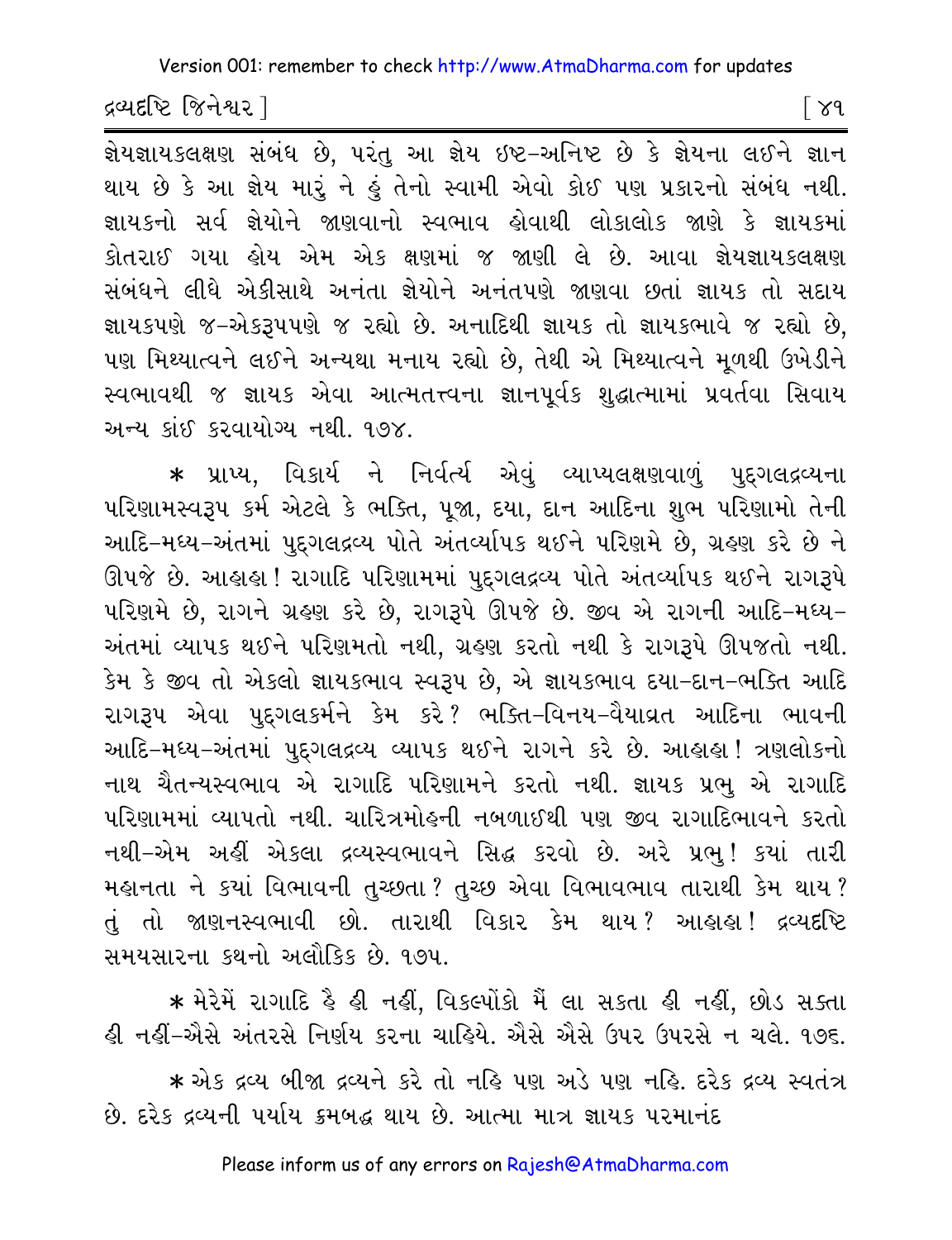<u>ડિ</u>લ્પદષ્ટિ જિનેશ્વર

સક્ષ્મ વસ્તુ આ કાળે જેને અંદરમાં રુચિને પરિણમી જાય છે એવા જીવોને એક-બે-ચાર ભવ જ હોય, વધુ હોય નહિ-એમ શાસ્ત્રમાં આવે છે. કેમ કે આ કાળે કેવળી નથી, અવધિજ્ઞાની કે મનઃપર્યયજ્ઞાની નથી, આશ્ચર્યના કારણો ઇન્દ્ર આદિ દેવનું આવવું થતું નથી, ચક્રવર્તી આદિ ચમત્કારિક કોઈ ચીજ નથી, છતાં આ અધ્યાત્મનું સૂક્ષ્મ તત્ત્વ અંદરમાં રુચિ જાય છે એના ભાવ વિશેષ છે. એથી એને ભવ વધુ લોય न.हि. १७७.

\* ભૂલ તો અનાદિકી કે, ઉસકી નવાઈ નહીં કે, ફિરજાના ઉસકી નવાઈ કે. તીર્થંકરકે આત્માને પૂર્વે કેવલીઓંકી નિંદા કી થી. ઉસમેં કોઈ નવીનતા નહીં હૈ. વો ભલજાના ઔર બદલજાના ઉસકી વિશેષતા હૈ. ૧૭૮.

★ જેમાંથી કેવળજ્ઞાનની અનંતી પર્યાયો વહે એવડો ઇ છે. એક સિદ્ધ પર્યાય જેટલો ય નહીં. મારામાં તો અનંતા ભગવાનની અનંતી પર્યાયો ૫ડી છે-એવડો હું છું. ૧૭૯.

\* પહેલેમેં પહેલે મેરેમેં શરીર-સંસાર-વિકલ્પ હૈ હી નહીં ઐસા નિર્ણય કરકે અનભવ કર લેના ચાહિયે. ૧૮૦.

\* શ્રોતાઃ- દ્રવ્યને સાવ નકામુ કરી દીધું, પર્યાયને પણ દ્રવ્ય કરે નહિ?

પુજ્ય ગુરુદેવઃ- અરે ભાઈ! આ તો અંતર પેટની મૂળની વાતો છે. આમાં દ્રવ્ય નકામું નથી થઈ જતું, પણ અલૌકિક દ્રવ્ય સિદ્ધ થાય છે. ક્રમબદ્ધપર્યાયનો સિદ્ધાંત એ તો સર્વ આગમના મંથનનો સાર છે. આ વાત અહીંથી (પૂજ્ય ગુરુદેવથી ) બહાર આવી છે. એ પહેલાં આ વાત હિન્દુસ્તાનમાં કયાંય ન હતી. ક્રમબદ્ધ એ પરમ સત્ય છે. જે કાળે જે થવાનું છે તે જ થશે. તેને ઇન્દ્ર, નરેન્દ્ર કે જિનેન્દ્ર પણ ફેરવવા સમર્થ નથી. ક્રમબદ્ધમાં અકર્તાપણું સિદ્ધ કરે છે. આના સંસ્કાર પાડયા હશે તે સ્વર્ગમાં જશે તે ત્યાંથી સમકિત પામશે. ૧૮૧.

\* સર્વજ્ઞ આ આત્માને જ્ઞાયકસ્વભાવી જીવતત્ત્વ જાણે છે, પુણ્ય-પાપના ભાવ થાય તેને આસ્રવતત્ત્વ જાણે છે અને શરીરાદિને અજીવતત્ત્વ જાણે છે–એમ જ્યારે પોતાનું જ્ઞાન પણ ભિન્ન-ભિન્નપણે જાણે ત્યારે ભેદજ્ઞાન થાય છે. ૧૮૨.

∗ પ્રવચનસારમાં કહે છે કે શભ−અશભ બન્ને ભાવ દઃખરૂપ છે. અશભના ફળમાં ન૨ક અને શુભના ફળમાં સ્વર્ગના ભોગ મળે પણ એ ભોગમાં લક્ષ જાય એ ભાવ પણ અશુભ હોવાથી દુઃખ છે. તેથી અશુભનું ફળ નરક ને શુભનું

Please inform us of any errors on Rajesh@AtmaDharma.com

 $85$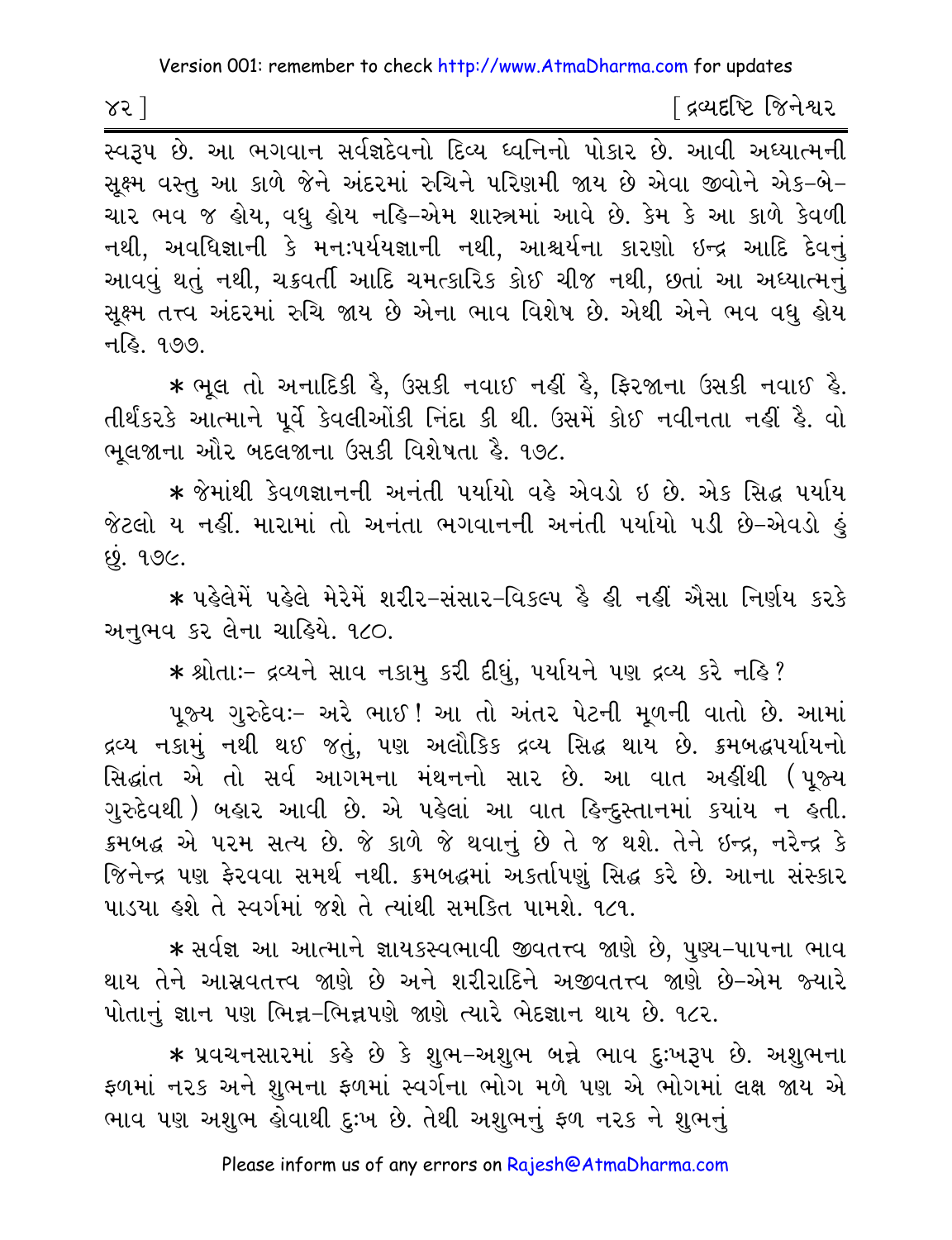દ્રવ્યદષ્ટિ જિનેશ્વર l

 $| \lambda$ 3

ફળ સ્વર્ગ ત્યાં પણ દુઃખ જ છે તો શુભ-અશુભના ફળમાં ફેર કયાં રહ્યો ? એ બન્ને દઃખના કારણ છે તો એ શભને ઠીક કેમ કહેવાય? પ્રભ! જેના ફળમાં દઃખ છે એવો શભ તને રુચે છે કેમ? ૧૮૩.

\* દેવ-શાસ્ત્ર-ગુરુ કહે છે કે અમે તારી જ્ઞાનની પર્યાયમાં જ્ઞેય છીએ માટે તું જ્ઞેયનિષ્ટતાથી હટી જા. અમારી વાણી પણ જ્ઞેય છે અને જ્ઞેયની તત્પરતા એ સંસાર છે, જ્ઞાયક ઉપર તત્પર થા અને અમારા ઉપરથી તત્પરતા હટાવી દે. ૧૮૪.

∗ કરુણાથી કહ્યું છે કે અરે મૃઢમતિ! અમે જે પુણ્ય−પાપભાવને અચેતન કહીએ છીએ, જડ કહીએ છીએ, પદગલ કહીએ છીએ તેને તું આત્મા માને છો તો મોટો અપરાધી છો; જા નરક-નિગોદમાં! જા પુદ્ગલની ખાણમાં! ચૈતન્યની ખાણમાં નહીં જવાય. ૧૮૫.

\* શ્રોતાઃ- પર્યાય તે સમયની સત છે, નિશ્ચિત છે, ધ્રુવ છે, તેમ કહેવાનું શું પ્રયોજન છે?

પૂજ્ય ગુરુદેવઃ- ૫ર્યાય ઉપરથી લક્ષ છોડી ધ્રુવ દ્રવ્ય તરફ ઢળવાનું પ્રયોજન છે. પર્યાય તે સમયની સત છે, નિશ્ચિત છે, ધ્રુવ છે, તેમ બતાવીને તેના ઉપરનું લક્ષ છોડાવી ઘ્રુવ દ્રવ્ય ઉપર લક્ષ કરાવવાનું પ્રયોજન છે. ૫ર્યાય નિશ્ચિત છે, ઘ્રુવ છે એટલે પર્યાય તે સમયની સત્ હોવાથી આઘી-પાછી થઈ શકે તેમ નથી એમ જાણે તો દૃષ્ટિ દ્રવ્ય ઉપર જાય; દ્રવ્ય ઉપર લક્ષ જાય ત્યારે વીતરાગતા થાય. વીતરાગતા એ તાત્પર્ય છે. અરે! આવી વાતો કરોડો રૂપિયા દેતાં પણ મળે તેમ નથી. આહાહા! જે જાણતા વીતરાગતા થાય એની કિંમત શું ? ૧૮૬.

∗ કું સ્વભાવથી જ જ્ઞાયક કોવાથી વિશ્વની સાથે મારે કેવળ જ્ઞેય-જ્ઞાયક સંબંધ છે, પરંતુ કર્તા-કર્મ, સ્વ-સ્વામી આદિ સંબંધો જ નથી. કર્મ જ્ઞેય છે ને હું જ્ઞાયક છું. શરીરની રોગ-નિરોગ ગમે તેવી અવસ્થા થાય તે મને ઠીક-અઠીકરૂપ નથી પણ તે જ્ઞેયરૂપ છે અને હું જ્ઞાયક છું. અરે! વિકાર થાય તે પણ જ્ઞેય છે ને હું જ્ઞાયક છું. ત્રણલોકના નાથ તે વિનય કરવાયોગ્ય છે અને હું વિનય કરનાર છું એમ નથી. ત્રણલોકના નાથ પણ વિશ્વમાં-જ્ઞેયમાં આવે છે ને હું જ્ઞાયક છું. આખું વિશ્વ તે જ્ઞેય છે ને હું જ્ઞાયક છું. એ સિવાય વિશ્વ તે મારું સ્વ અને હું તેનો સ્વામી એવો સ્વ-સ્વામી સંબંધ નથી. હું કર્તા ને તે મારા કર્મ એવો કર્તા-કર્મ સંબંધ પણ વિશ્વની સાથે નથી. મારે વિશ્વની સાથે કેવળ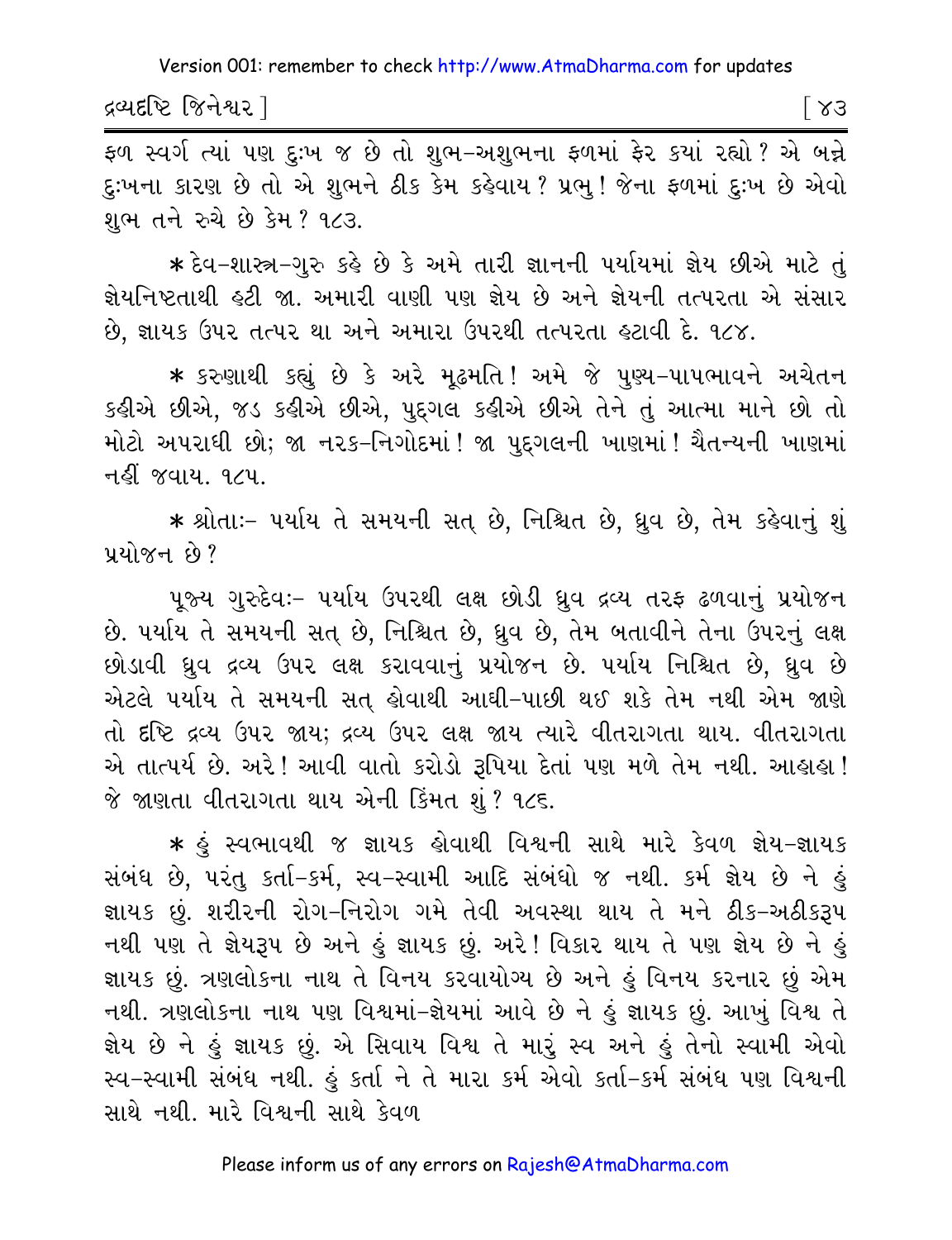| $88$ ] |                                                                            |  |  |  |  |  |  | ∫ દ્રવ્યદષ્ટિ જિનેશ્વર |
|--------|----------------------------------------------------------------------------|--|--|--|--|--|--|------------------------|
|        | એક જ્ઞેય-જ્ઞાયક સંબંધ જ છે અને તે પણ વ્યવહાર છે. પરમાર્થે તો હું જ જ્ઞાતા- |  |  |  |  |  |  |                        |

જ્ઞાન ને જ્ઞેય છું તેથી મારે કોઈ પ્રત્યે મમત્વ નથી. ૧૮૭.

★ નર−નારક આદિ જીવના વિશેષો, અજીવ, પુણ્ય, પાપ, આસ્રવ, બંધ અને સંવર, નિર્જરા, મોક્ષ-એ નવ તત્ત્વોથી એક ટંકોત્કીર્ણ જ્ઞાયકભાવ વડે અત્યંત જુદો હોવાથી હું શુદ્ધ છું. આહાહા ! સાધક-બાધકની પર્યાયથી આત્માને અત્યંત જુદો કહ્યો. શરીર આદિથી તો અત્યંત જુદો છે જ, પુણ્ય-પાપ આદિથી પણ અત્યંત જુદો છે જ, પણ સંવર-નિર્જરા-મોક્ષની શુદ્ધ નિર્મળ પર્યાયના વ્યવહારીક ભાવોથી પણ હું એક ટંકોત્કીર્ણ જ્ઞાયકભાવ વડે અત્યંત જુદો હોવાથી શુદ્ધ છું. આહાહા! અહીં સમયસારની ગાથા ૩૮મા તો સંવર, નિર્જરા, મોક્ષની શુદ્ધ નિર્મળ પર્યાયના વ્યવહારીક ભાવોથી પણ આત્માને અત્યંત જુદો કહીને દિગમ્બર સંતોએ અંતરના પેટની વાતો ખુલ્લી કરી છે. આવી વાતો બીજે કયાંય નથી. આહાહા! જગતના ભાગ્ય છે કે આવી વાણી રહી ગઈ છે. ૧૮૮.

\* જે અંદર જ્ઞાયકભાવ પ્રભુ છે તેમાં દયા-દાન-વ્રતના પરિણામ નથી, એ તો નથી પણ જેમાં અપ્રમત કે પ્રમત્ત દશા પણ નથી એવો જ્ઞાયકભાવ છે. જાણક જાણક જાણક ચૈતન્ય ચૈતન્ય સ્વભાવ જ્ઞાયકભાવ છે. સમ્યગ્દર્શનનો વિષય જ્ઞાયકભાવ છે, એ જ્ઞાયકભાવ અપ્રમત્ત કે પ્રમત્ત પણ નથી. જ્ઞાયકભાવમાં ૧૩મું કે ૧૪મું ગુણસ્થાન પણ નથી. જેમ તેલનું ટીપું પાણીના દળમાં પ્રવેશ કરતું નથી તેમ જ્ઞાયકદળમાં પ્રમત્ત-અપ્રમત્ત દશા નથી, કેમ કે જ્ઞાયકભાવ છે તે પ્રમત્ત-અપ્રમત્ત થતો નથી. ૧૮૯.

\* ભગવાન કહે છે અરે પ્રભુ! તારા આત્માની જાત અને અમારા આત્માની જાતમાં કાંઈ ફેર નથી. તેં તારું સ્વરૂપ પ્રગટ કર્યું નથી એટલો જ ફેર છે માટે પરમાત્મા જેવા જ તારા આત્માની નિર્ભ્રાત-ભ્રાંતિ રહિત નિઃશંકપણે ભાવના કર! શક્તિએ બધા આત્મા ભગવાન છે. તું તારી ચૈતન્યસત્તાનો સ્વીકાર કર! જાણવું... જાણવું... જાણવું. આ જાણવાની જ્ઞાનશક્તિની બેલ્કતા, અચિંત્યતા, અમાપતા છે તે હું જ છું, જ્ઞાનની સાથે રહેલો આનંદ એ પણ હું જ છું. અતીન્દ્રિય, બેહ્દ અને પૂર્ણ આનંદ મારૂં જ સ્વરૂપ છે. આવા જ્ઞાન-આનંદ સ્વરૂપ આત્માની દષ્ટિ કરતાં-સત્યસ્વરૂપનો સ્વીકાર કરતાં પર્યાયમાં જે સત્યદશા પ્રગટ થાય છે તે જ ખરેખર આત્માનો નિજધર્મ છે. ૧૯૦.

∗ હું મુક્ત જ છું, રાગ અને તેના સંબંધે બંધપણું મારામાં છે જ નહિ.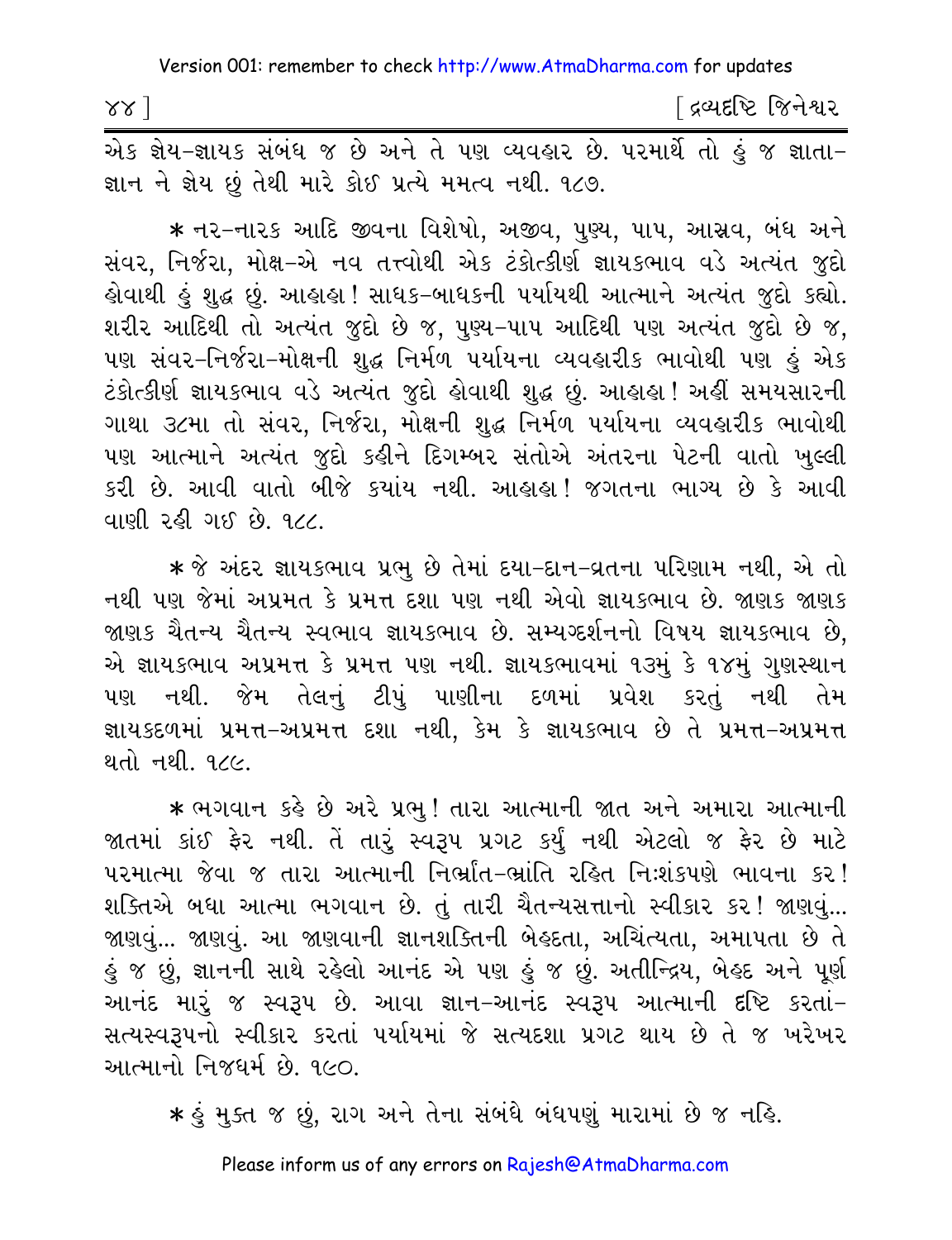દ્રવ્યદષ્ટિ જિનેશ્વર l

િ ૪૫

મુક્તસ્વરૂપ દેખે છે-અનુભવે છે તેને શદ્ધનય જાણજે. કર્મ તો પર ચીજ છે, તેની સાથે તો જીવને પરમાર્થે સંબંધ છે જ નહિ, પણ રાગાદિ વિભાવો સાથે પણ ખરેખર સંબંધ નથી. આત્મા તો રાગાદિના સંબંધ વિનાની અબંધ ચીજ છે. અબંધ કહો કે મુક્ત કહો. અહા !દંષ્ટિએ જ્યારે દ્રવ્યને લક્ષમાં લીધું ત્યારે 'હું મુક્ત જ છું' એવો અનભવ થયો. ૧૯૧.

\* ભાઈ ! તું તારા સ્વભાવમાં એકાગ્ર થા ને ! આખા લોકમાં તારાથી અધિક બીજું શું છે? તું જ પૂર્ણ શુદ્ધ પરમેશ્વર છો. સર્વમાં અધિક છો. તારા હ્રિતના માર્ગે તું એકલો જઈ શકે છો. તારો માર્ગ તારાથી અજાણ્યો નથી. મુક્તિમાં તું એકલો જઈ શકે છો. અત્યાર સુધીમાં જે જીવો મોક્ષમાં ગયા તે બધાં પોતાના સ્વસંવેદનથી આત્માને જાણીને એકલા જ મોક્ષમાં ગયા છે. ૧૯૨.

\* શ્રી નિયમસાર કળશ-૧૭૬મા કહે છે કે આત્મા નિરંતર સુલભ છે. આહાહા! આત્મા નિરંતર વર્તમાન સુલભ છે. વર્તમાન સુલભ છે એનું તાત્પર્ય એ છે કે આત્મા વર્તમાનમાં જ છે, તેનો વર્તમાનમાં જ આશ્રય લે! ભૂતકાળમાં હતો અને ભવિષ્યમાં રહેશે એમ ત્રિકાળ લેતા તેમાં કાળની અપેક્ષા આવે છે. તેથી વર્તમાનમાં જ ત્રિકાળી પૂર્ણાનંદનો નાથ ૫ડયો છે તો વર્તમાનમાં જ આશ્રય લે તેમ  $5.99$   $96$   $88$ 

\* વિકલ્પ સહિત સાધારણ મહિમા આવે તે મહિમા ન કહેવાય. અંદરથી કયાં રુચે છે? અંદરથી રુચે તો વીર્ય ઉછળે; એ કયાં ઉછળે છે? સાધારણ ધારણા અને માહાત્મ્ય તો અનંતી વાર આવ્યા, પણ ખરેખર માહાત્મ્ય આવવું જોઈએ. બાકી જ એ રહી ગયું છે ને! પહેલાં સ્વભાવનું માહાત્મ્ય આવે છે અને પછી માહાત્મ્યની ઉગ્રતા થતાં એકાગ્રતા થાય છે. ૧૯૪.

★ જાણન... જાણન... ચૈતન્યના પ્રકાશનું પૂર... હું તો જ્ઞાયક છું-એમ પહેલાં ઉપલકભાવે તો નિર્ણય કર. પછી ઊંડાણથી નિર્ણય કર. વિકલ્પથી અંદર વિચારમાં એ લે કે દેહ તો માટી છે ને પુણ્ય-પાપના ભાવ તો વિકાર છે, હું તો જ્ઞાયક છું. પછી ઊંડાણથી એનો નિર્ણય કર. ગમે તેમ કરીને એ માર્ગે જા. શુભાશુભ ભાવથી ભિન્ન જ્ઞાયકનો જ્ઞાયકપણે અભ્યાસ કર. જાણનનો જાણનપણે અભ્યાસ કર. જ્ઞાયકનો બીજી રીતે નહીં પણ જ્ઞાયકનો જ્ઞાયકપણે અભ્યાસ કર-આ એક કરી લીધું તો બધું થઈ ગયું-બધું આવી ગયું. ૧૯૫.

Please inform us of any errors on Rajesh@AtmaDharma.com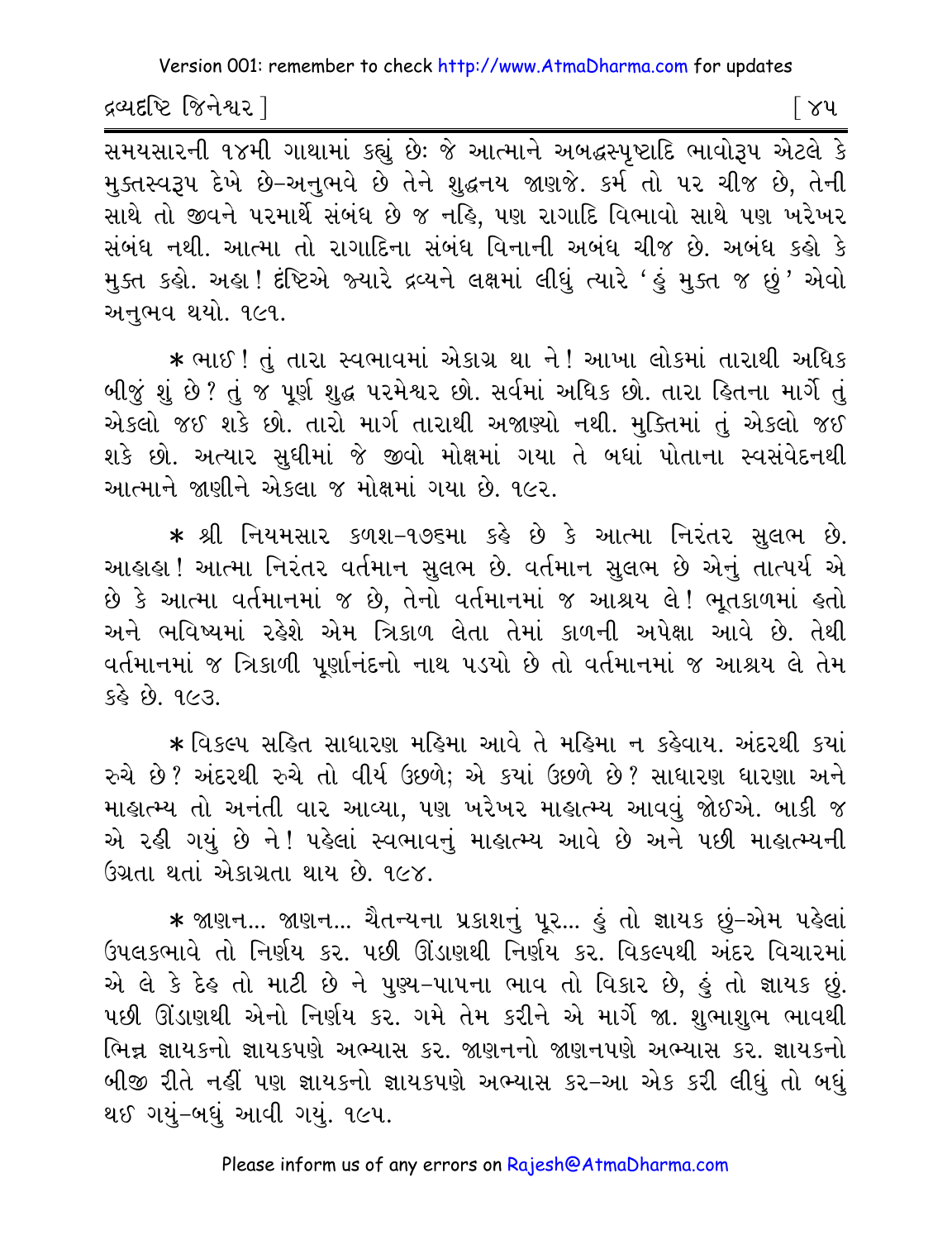| $X\xi$ | દ્રવ્યદષ્ટિ જિનેશ્વર |  |
|--------|----------------------|--|
|        |                      |  |

\* પરકી તો કયા બાત, અધિકાર તો યહાં રાગકા ભી નહીં. જો રાગકા અધિકારી હોતા હૈ વો દ્રવ્યકા અધિકારી નહીં. શભાશભ ભાવોંકા સ્વામી હૈ વો આત્માકા અધિકારી નહીં. ૧૯૬.

\* એકવાર ન્યાલભાઈએ (દ્રવ્યદષ્ટિ પ્રકાશમાં) કહ્યું છે કે વિવેકકો એકબાજુ રખો ને બીજી વખત કહ્યું છે કે વિવેક જોઈએ... પર્યાયને જુદી રાખવી જોઈએ, પર્યાય ઉપર જોર ન હોવું જોઈએ. એનો અર્થ એવો કે આવો રાગ હોવો જોઈએ ને આવો ન લોય... પણ રાગ જેવો થવો હશે તેવો થશે... સમ્યગ્દષ્ટિને સ્વચ્છંદી રાગ ન થાય, એને યોગ્ય એની લાયકાત પ્રમાણે થશે. પણ એનું જોર જોવું જોઈએ કે આ ખાણ છે; એ ખાણ ઉપર નજર રાખવી જોઈએ કે આ ખાણ છે, જોર ત્યાં હોવું જોઈએ, પર્યાયનો વિવેક હોય છે પણ જોર ખાણ ઉપર હોવું જોઈએ, પર્યાય ઉપર ન લોવું જોઈએ. ૧૯૭.

\* સમયસારની ૧૪૨મી ગાથાની ટીકામાં આવેલા ૭૦મા કળશના ભાવાર્થમાં કહ્યું છે: આ ગ્રંથમાં પ્રથમથી જ વ્યવહારનયને ગૌણ કરીને અને શુદ્ધનયને મુખ્ય કરીને કથન કરવામાં આવ્યું છે. ' હું બદ્ધ છું.' વગેરે વ્યવહારનયનો તો નિષેધ કરતા જ આવ્યા છીએ, પણ 'હું અબદ્ધ છું, શુદ્ધ છું, અખંડ છું,' એવા જે નિશ્ચયનયના વિકલ્પ ઊઠે છે તેનો પણ અમે નિષેધ કરીએ છીએ; કેમ કે સ્વરૂપમાં પેસવા માટે તે વિકલ્પો કાર્યકારી થતા નથી. આવા વિકલ્પો સુધી આવ્યો પણ 'તેથી શું ?' તેમાં તારા આત્માને શો લાભ થયો? જ્યારે અંદર સ્વરૂપમાં પ્રવેશ કરે છે. આનંદના નાથનો અનુભવ કરે છે, ત્યારે તે બધા વિકલ્પો છૂટી જાય છે. ૧૯૮.

\* કું જ્ઞાયક છું, કું જ્ઞાયક છું, વિભાવથી જુદો કું તો જ્ઞાયક પ્રભુ છું, અનંત વિભૂતિથી ભરપૂર કું જ્ઞાયક ભગવાન આત્મા છું-એમ અંતરમાં સાચું આત્મભાન કરે તો તે અંતર્મુખતાના બળથી નિર્વિકલ્પતા થાય, વિકલ્પો છૂટે અને અતીન્દ્રિય જ્ઞાનાનંદસ્વરૂપ સ્વાત્માનુભૂતિ પ્રાપ્ત થાય. ધર્મી જીવને સ્વાનુભૂતિ પ્રાપ્ત થયા પછી પણ રાગ તો આવે છે, પણ તે તેનો કેવળ જ્ઞાતા છે, સ્વામી નથી, તેને પોતાનું કર્તવ્ય માનતો નથી. વાત જરા સૂક્ષ્મ છે. અનંતવાર જીવ જૈનનો શ્રાવક ને દ્રવ્યલિંગી સાધુ થયો, પણ રાગ રહિત, પૂર્ણાનંદથી ભરપુર પોતાનું જે ત્રિકાળી શુદ્ધ સ્વરૂપ છે તેના ૫૨ કદી દષ્ટિ કરી નથી, તેનો અંતર્મુખ થઈને અનુભવ કર્યો નથી. ૧૯૯.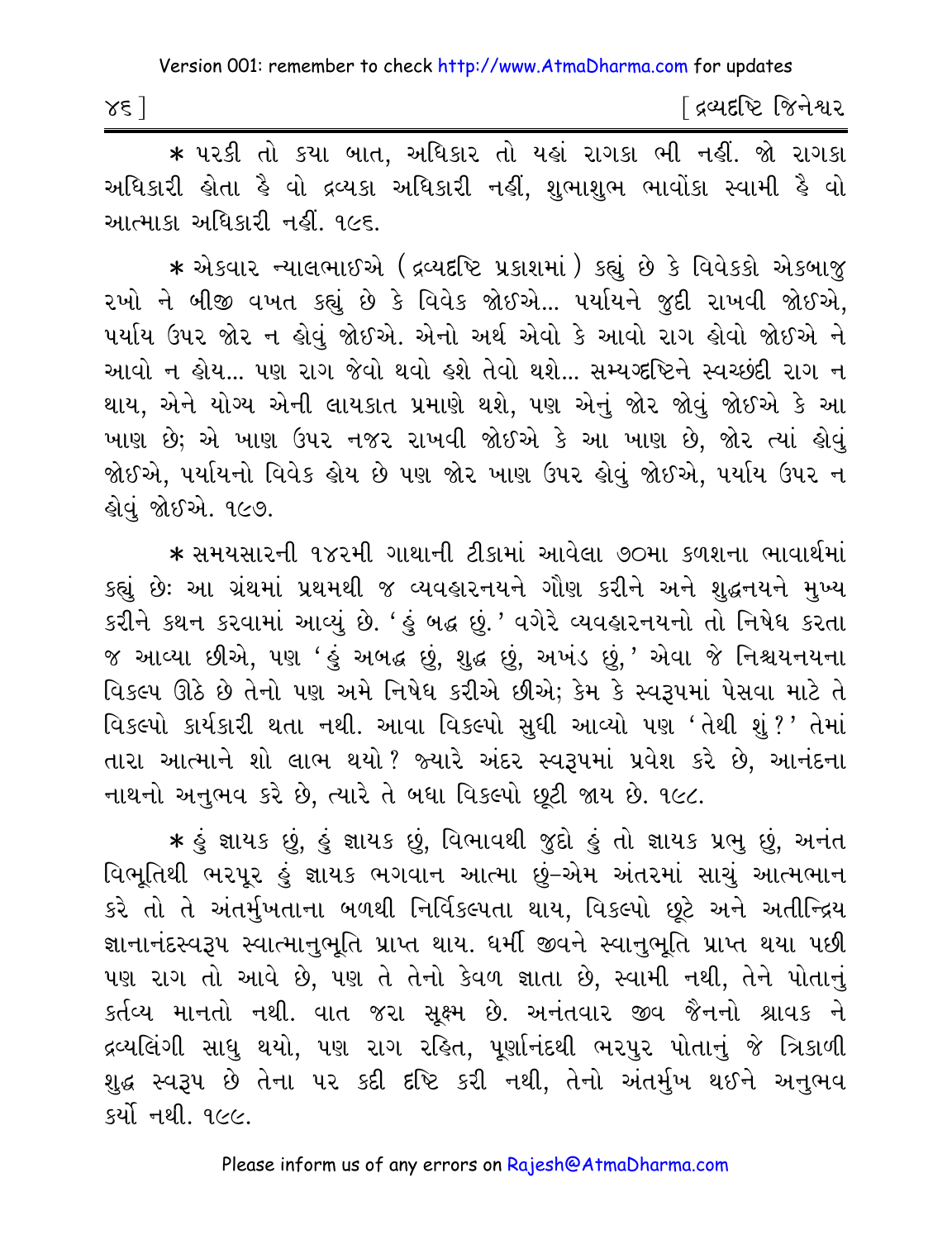દ્રવ્યદષ્ટિ જિનેશ્વર ી

[ ୪७

\* બંધ-મોક્ષ ને તેના માર્ગની પર્યાય છે તે નાશવાન છે તેથી ત્રિકાળીને નિશ્ચય આત્મા કહ્યો છે. કેવળજ્ઞાન પણ પર્યાય છે તેને દ્રવ્ય કરતું નથી કે તે પર્યાય દ્રવ્યમાં નથી. અહીં પણ બેનનાં (બહેનશ્રીનાં વચનામૃતનાં ) બોલમાં છે કે મુનિપણું, .<br>કેવળજ્ઞાન કે સિદ્ધપદ એ તો પર્યાય છે, એ તો ક્ષણિક છે ને ધ્રુવજ્ઞાયક છે તે ત્રિકાળી છે; એવું જે એકરૂપ સદશ ધ્રુવ છે કે જેમાં દ્રવ્યલિંગ, ભાવલિંગ કેવળજ્ઞાન કે સિદ્ધપણું નથી તેને નિશ્ચય આત્મા કહે છે. ૨૦૦.

∗ સુબુદ્ધિઓને તેમ જ કુબુદ્ધિઓને પ્રથમથી જ શુદ્ધતા છે, તેમનામાં ભેદ કઈ નયથી જાણું? –એમ કહીને નિયમસારમાં વ્યવહારનયની તુચ્છતા બતાવી છે, વ્યવહારનયની કાંઈ ગણતરી જ કરી નથી. અરે પ્રભુ! તારામાં ને સિદ્ધમાં કઈ નયથી ફેર ગણું? –વ્યવહારનયથી... પણ વ્યવહાર કાંઈ ગણતરીમાં નથી. આ સંસારી ને આ સિદ્ધ એ કઈ રીતે ભેદ પાડું? કઈ નયથી ફેર પાડું? વ્યવહારનયની તો ગણતરી જ નથી. ૨૦૧.

\* ન્યાલભાઈમાં છે (દ્રવ્યદષ્ટિ પ્રકાશમાં છે) કે કોઈએ પૂછ્યું કે ન્યાયથી વાત બેસે છે પણ ઘ્રુવસ્વભાવ તરફ લક્ષ જતું નથી ! ... જે પર્યાયમાં તને ન્યાયથી બેસે છે તે પર્યાય કયાં છે? કોના આધારે છે? એ પર્યાય જેના આધારે છે એ ઘ્રુવ છે, એના આધારમાં જા ! એને આ કરવાનું છે, બાકી તો બધી વાતો છે. ૨૦૨.

\* નય શ્રુતજ્ઞાનપ્રમાણનો અંશ છે. પ્રમાણજ્ઞાનને પ્રમાણપણું ત્યારે અને તો જ પ્રાપ્ત થાય છે કે અંદર દષ્ટિમાં વિભાવ તેમ જ પર્યાયના ભેદોથી રહિત શુદ્ધાત્મદ્રવ્યરૂપ ધ્રુવની શ્રદ્ધાનું-અવલંબનનું-જોર સતત વર્તતું હોય. ધ્રુવસ્વભાવના આલંબનનું બળ જ્ઞાનીને સદૈવ વર્તતું હોવાથી તેનું જ્ઞાન સમ્યક્પ્રમાણ છે અને તેને જ કિયાનય, જ્ઞાનનય, વ્યવહારનય અને નિશ્ચયનય વગેરે નયો દ્વારા વર્ણવાયેલા ધર્મોનું સાચું જ્ઞાન હોય છે, અજ્ઞાની મિથ્યાદષ્ટિને નહીં, કેમ કે તેને શુદ્ધાત્મદ્રવ્યરૂપ ધ્રુવસ્વભાવનું ભાન નહિ હોવાથી તેનું જ્ઞાન અપ્રમાણ છે-મિથ્યા છે. ૨૦૩.

\* પ્રભુ તને ભગવાન તરીકે જોવે છે અને તું પણ તને ભગવાન તરીકે જો તો ભગવાન થઈશ. નિર્મળ પર્યાયથી પણ ભિન્ન જે ભૂતાર્થ વસ્તુ છે તેને શુદ્ધ કહેવામાં આવે છે, તેના ૫૨ દીષ્ટિ કરતાં સમ્યગ્દર્શનનો ઉત્પાદ થશે ને મિથ્યાત્વનો વ્યય થશે. માટે શુદ્ધ વસ્તુમાં જા-તેની દૃષ્ટિ કર. સંયોગથી તો ભિન્ન, દયા-દાનના વિકલ્પથી ભિન્ન અને એક સમયની પર્યાયથી પણ ભિન્ન વસ્તુ શુદ્ધ છે, તેની દૃષ્ટિ કરતાં ધર્મની શરૂઆત થાય છે. આ એક જ ધર્મની રીત છે,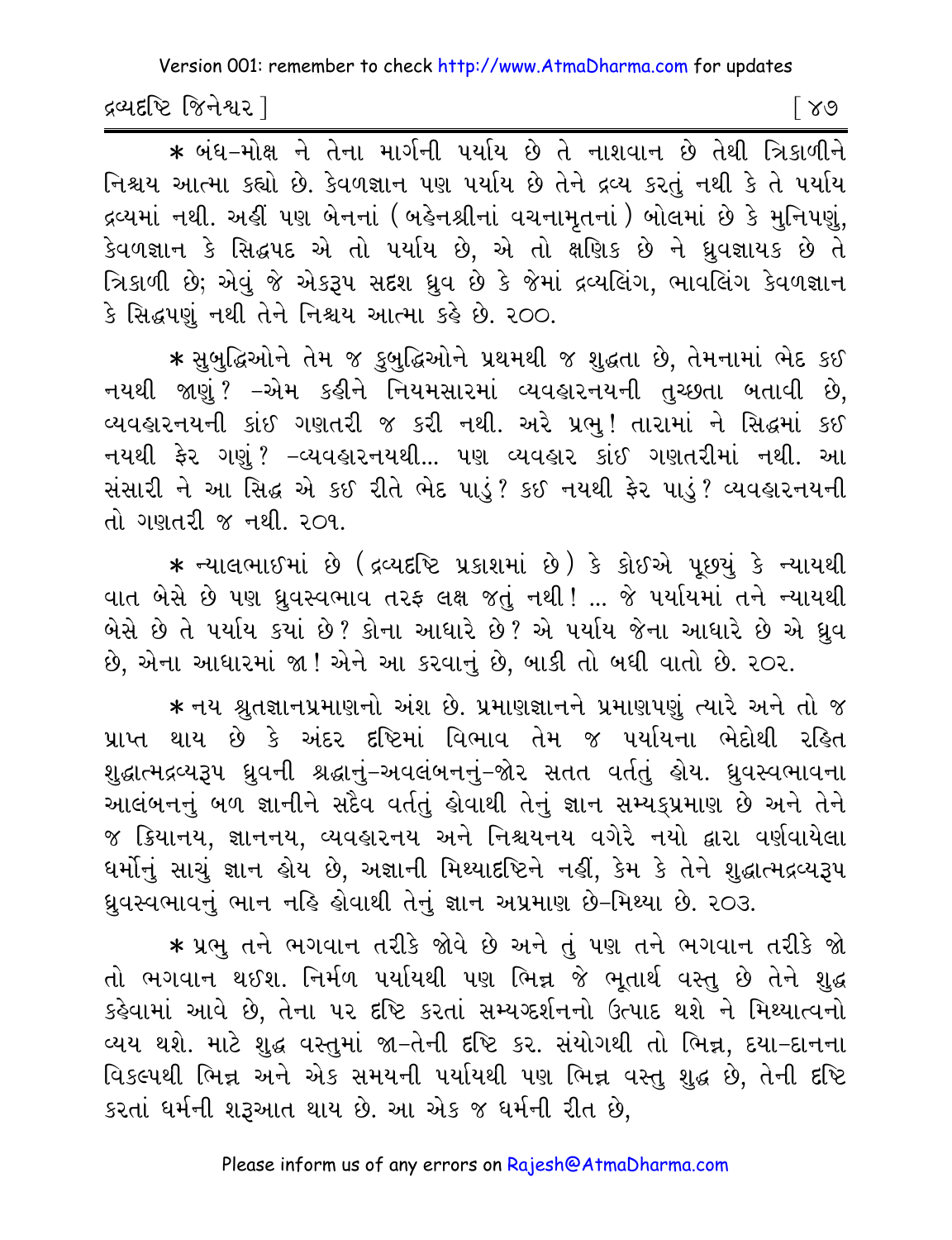| X <sub>C</sub> | <sup>ા</sup> દ્રવ્યદષ્ટિ  જિનેશ્વર |
|----------------|------------------------------------|
|                |                                    |

ધર્મની વિધિ છે, ધર્મની કળા છે. બીજા લાખ ઉપાયે પણ ધર્મ થશે નહીં. ૨૦૪.

\* પરમપારિણામિકભાવલક્ષણ જે પરમાત્મા તે હું છું. તેની દષ્ટિ કરવાથી જન્મ-મરણનો અંત આવશે. શું કરવું ? -કે નિજપરમાત્મા છે ત્યાં દૃષ્ટિ કરવી. ૫૨વસ્તુ, રાગ અને ૫ર્યાયની દષ્ટિ છે તે બર્હિર્મુખ દષ્ટિ છે. જે ત્રિકાળી વસ્તુમાં નથી તેને પોતાની માનવી તે બર્હિર્દીષ્ટિ છે. પ્રભુ! તું કોણ છો એ તને ખબર નથી. તેથી અહીં કહે છે કે જેને ધર્મ કરવો હોય, કલ્યાણના પંથે આવવું હોય, તેણે પહેલાંમાં પહેલો આત્માને જાણવો. મંદિર, પ્રતિષ્ઠામહોત્સવ આદિ શુભભાવ હોય, પણ તે સાધન નથી. પ્રજ્ઞાછીણી એ સાધન છે. કેમ કે સકલ નિરાવરણ આત્મવસ્ત અને રાગ એ બે વચ્ચે સંધિ છે, નિઃસંધિ થયા નથી, તેથી ત્યાં સાવધાનીપૂર્વક પ્રજ્ઞાછીણી પટકવાથી બે ભિન્ન થઈ જાય છે. ૨૦૫.

\* આહાહા ! પોતાની જ્ઞાનની પર્યાય પણ જ્ઞાયકને પરજ્ઞેય છે. ભાવેન્દ્રિય છે એમ સિદ્ધ કરે છે, વ્યવહારનયનો વિષય છે એમ સિદ્ધ કરે છે, પણ વિશ્વાસમાં આવનાર, ભરોસામાં આવનાર જ્ઞાયકથી તે ભિન્ન છે. વ્રત તપ આદિના વિકલ્પ આત્મા નહીં ને આત્મામાં તે નહીં પણ અહીં તો કહે છે કે ખંડખંડ જ્ઞાનની પર્યાય કે જે પોતાની છે તે પણ જ્ઞાયકથી સર્વથા ભિન્ન છે. ક્ષયોપશમનો અંશ જે ખંડખંડ જ્ઞાન પ્રભુ ! એ તારી ચીજ નહીં; ત્યારે તું કોણ છો ? -કે અખંડ એકરૂપ ચૈતન્યસ્વભાવ તું છો. એના દ્વારા ભાવેન્દ્રિયને તું સર્વથા ભિન્ન જાણ. ત્રણલોકનો નાથ પ્રભુ તું છો. એના અવલંબન દ્વારા ભાવેન્દ્રિયને પોતાથી સર્વથા ભિન્ન જાણ, ૨૦૬.

★ નવતત્ત્વરૂપ પરિણમનને દેખે છે તે દેખવું છોડી દે અને વસ્તુને દેખ! આ તારે કરવાનું છે. નવતત્ત્વરૂપ પરિણમનને દેખે છો ઈ તને રોગ છે. ૨૦૭.

\* ૫૨૬વ્ય તો આત્માનું સ્વરૂપ નથી, રાગ તો તારો નથી ૫શ નિર્વિકલ્પ મોક્ષમાર્ગની દશા પણ તારું વાસ્તવિક સ્વરૂપ નથી, તે પણ ઉપચારથી આત્માનું સ્વરૂપ છે. અહીં તો દષ્ટિનો વિષય બતાવવો છે. તેથી દષ્ટિના વિષયમાં ૫ર્યાય નથી તે અહીં બતાવ્યું છે. સમ્યગ્દષ્ટિનો વિષય સમ્યગ્દષ્ટિ નથી, દષ્ટિનો વિષય દષ્ટિ વિનાનું-પર્યાય વિનાનું દ્રવ્ય છે તોપણ નિશ્ચય-મોક્ષમાર્ગ સાધક લેવાથી તેને સદ્દભૂત ઉપચારનયથી જીવનું સ્વરૂપ કહ્યું છે. ૨૦૮.

\* સ્વભાવથી એકત્વ અને રાગાદિ વિભાવથી વિભક્ત એવા આ જ્ઞાયક ભગવાનને કું શુદ્ધાત્મસ્પર્શી નિજ વૈભવ વડે દેખાડું છું; જો કું દેખાડું તો તમે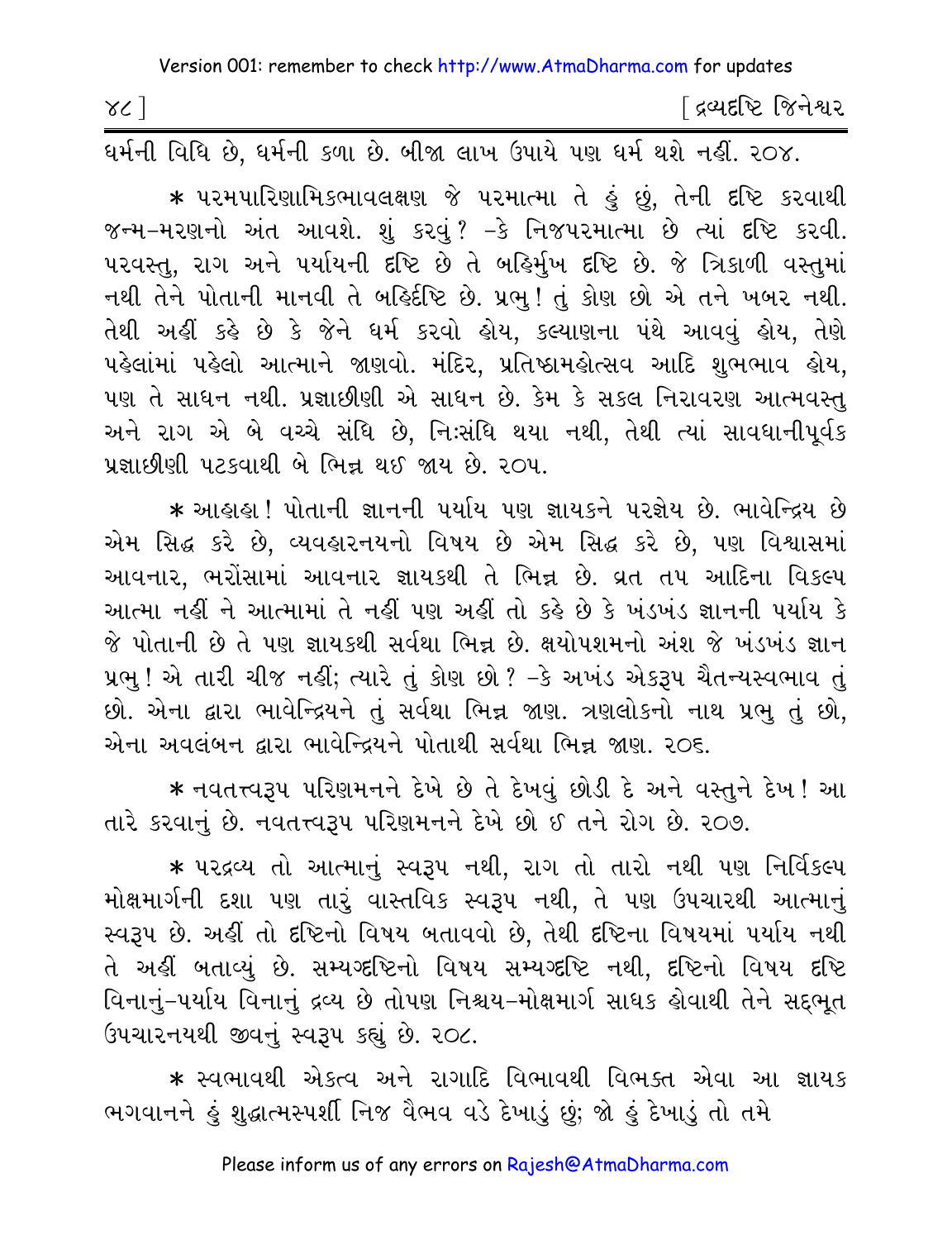દ્રવ્યદષ્ટિ જિનેશ્વર ]

ि ४८

તમારા પોતાના સ્વાનુભવપ્રત્યક્ષ વડે પરીક્ષા કરીને તેનો સ્વીકાર કરજો. અહા! પાંચમા આરાના સંત પાંચમા આરાના શ્રોતાઓને કહે છે: પ્રભુ જ્ઞાનાનંદના રસકસથી ભરપૂર જ્ઞાયકચીજ અંદર મૌજૂદ ૫ડી છે ને! જાગતો જીવ અંદર ઊભો છે તે કયાં જાય? એ તો તને સહજ જ છે, સુગમ જ છે. તે સહજ તેમ જ સુગમ સ્વરૂપને મારા અંતરના વૈભવથી દર્શાવું છું, તેને તું તારા અનુભવપ્રત્યક્ષથી પ્રમાણ કરજે. ૨૦૯

\* એક ત્રિકાળી ધ્રુવને જાણ્યા વિના જે જીવ જ્યાં સુધી વ્યવહારમાં મગ્ન છે ત્યાં સુધી જીવને રખડવું મટતું નથી. જે ત્રિકાળી ચીજ છે તેમાં તો એક સમયની પર્યાય પણ નથી. જે ભેદમાં ને વિકલ્પમાં રોકાશે તે જીવને ત્યાં સુધી આત્મા હાથમાં−જ્ઞાનમાં નહીં આવે. પ્રભ્! એક વાર સાંભળ, બધું મકીને એકવાર નિર્વિકલ્પતત્ત્વ જો! અવસર ચાલ્યા જશે તો ફરી કયારે મળશે નાથ! માટે ચાલતી ધારા જે પર્યાય છે તેની નજર છોડીને તેની પાછળ જે ત્રિકાળી નાથ મૌજૂદ બિરાજમાન છે તેની નજર કર બાપુ! ૨૧૦.

\* તાત્પર્ય એ છે કે પર્યાય વિનાનો ભગવાન આત્મા તે ઉપાદેય છે. સિદ્ધ સમાન એટલે કે ત્રિકાળી શુદ્ધ એવો નિજ આત્મા ઉપાદેય છે. પણ કોને ઉપાદેય છે કે જેણે અનુભુતિ દ્વારા ઉપાદેય બનાવ્યો છે ત્યારે તેને આત્મા ઉપાદેય થયો છે. શુદ્ધાત્માની સન્મુખની અનુભુતિરૂપ પરિણમન થાય ત્યારે તેને આત્મા ઉપાદેય થયો છે. એમ. ને. એમ. ઉપાદેય-ઉપાદેય, કરે-ધારણામાં રાખે તેને આત્મા ઉપાદેય નથી. ર૧૧..

\* નિજ ભગવાન આત્મા શુદ્ધ ચૈતન્યધન વસ્તુ પોતે જ પોતાને ઉપાદેય છે. નિશ્ચયથી તો મોક્ષની પર્યાય પણ આશ્રય-આલંબન માટે હેય છે, સંવર-નિર્જરાની (સ્વાનુભૂતિની ) પર્યાય પણ હેય છે. નિશ્ચયથી તો નિજ ભગવાન શુદ્ધાત્મા પોતે જ ઉપાદેય છે. દ્રવ્ય, દ્રવ્યથી પ્રકાશતું નથી કારણ કે તે ધ્રુવ છે, સ્વાનુભૂતિની પર્યાય દ્વારા પ્રકાશે છે; પણ તે ઘ્રુવનો આશ્રય લે છે ત્યારે પર્યાયમાં વસ્તુ પ્રકાશે  $9 - 49$   $29$   $30$ 

\* પરની અપેક્ષાએ પર્યાય વિનાનું દ્રવ્ય નથી, પરંતુ સ્વની અપેક્ષાએ પર્યાય વિનાનું દ્રવ્ય છે. ૫ર્યાય ને દ્રવ્ય બે ભિન્ન સત્તા છે. ખરેખર તો ૫ર્યાયને દ્રવ્ય સ્પર્શતું નથી, વ્યક્તને અવ્યક્ત સ્પર્શતું નથી. આવા ભગવાનને લક્ષમાં લેનારી પર્યાય પણ વસ્તુમાં આવતી નથી. ર૧૩.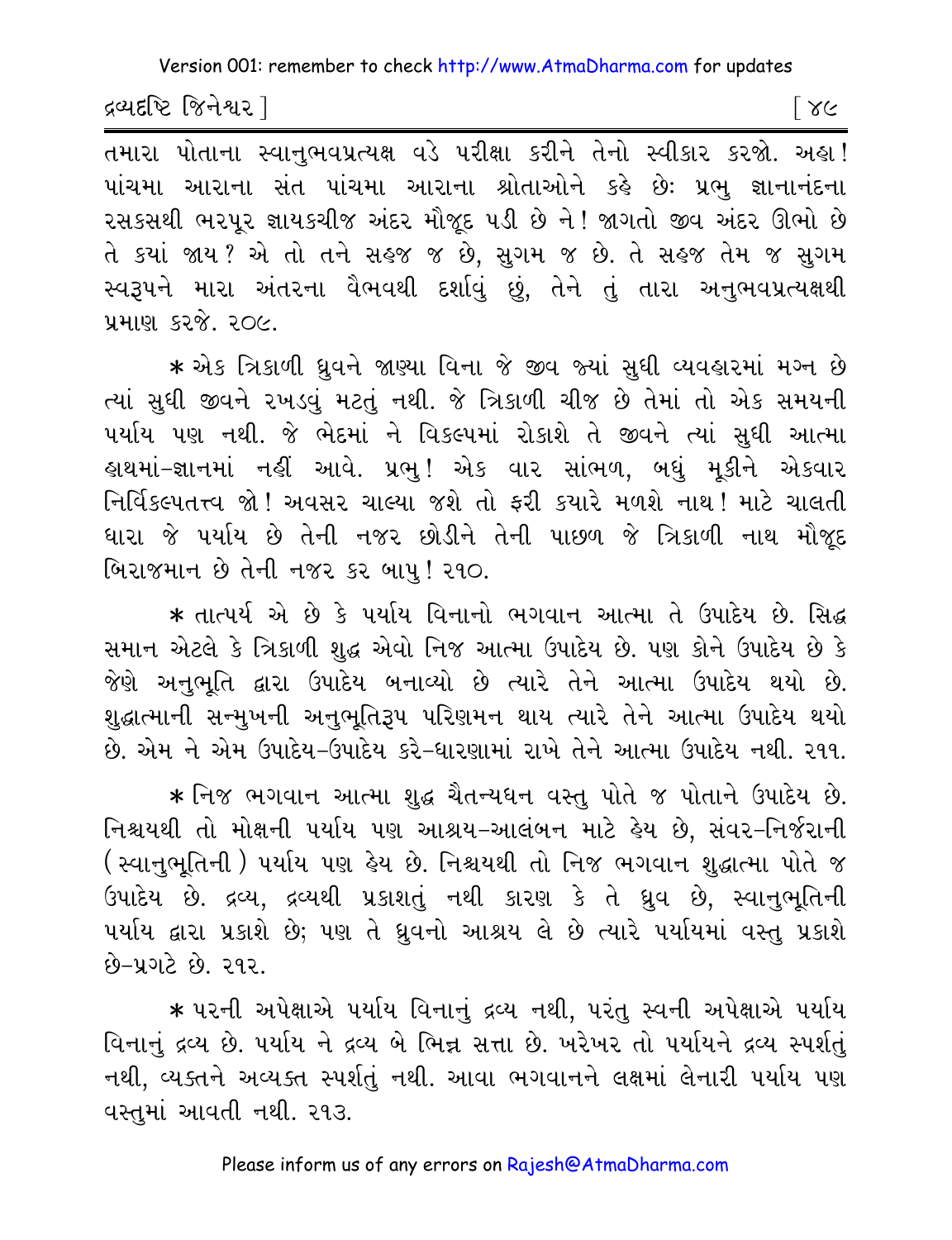| 40 <sup>o</sup> | જિનેશ્વર<br>દ્રવ્યદીષ્ટે |
|-----------------|--------------------------|
|                 |                          |

 $\,$  **\*** સાક્ષાત ભગવાન, તેમની વાણી અને સાંભળવાથી થતો વિકાસ એ બધા જ્ઞેયો છે, તેમાં અજ્ઞાની આસક્ત થયો છે.

શ્રોતા:– વાણી સાંભળીને વિચાર કરે તો અંતરમાં આવી શકે ને ?

પુજ્યશ્રીઃ- ઈ વિચારમાં રોકાણો છે ઈ પરજ્ઞેયમાં આસક્ત થયો છે. પરમાં આસક્તિથી સ્વમાં આવી શકે?

શ્રોતાઃ– એને ગુરુનો બોધ નહીં લાગતો હોય ?

પજ્યશ્રીઃ– અંતરમાં લાગતો નથી. ભગવાનનો હુકમ છે કે તું તારા આત્મામાં જા. એ હુકમને તે માનતો નથી.

 $\mathcal{B}$ ldi:  $\mathcal{B}$  drugh queen  $\mathcal{B}$  is  $\mathcal{B}$ 

પજ્યશ્રી:- હા. તત્ત્વની વિરાધના કરે છે ને અતત્ત્વની આરાધના કરે છે. ભાઈ! આકરી વાત છે. આ ૧૧ અંગવાળો શુક્લલેશ્યાવાળો ભગવાન પાસે ગયો પણ પોતાના ભગવાન પાસે ન ગયો, તેથી જ્ઞેયોમાં આસક્ત છે. ૨૧૪.

\* શ્રોતા:- રાગાદિકનું ને જ્ઞાનનું ઉપજવું એક જ ક્ષેત્રમાં ને એક જ સમયે થતું હોવાથી તે બન્નેની ભિન્નતા કેવી રીતે છે?

પજ્ય ગરુદેવ:- જે સમયે અને જે ક્ષેત્રે રાગાદિકનં ઊપજવં થાય છે તે જ સમયે અને તે જ ક્ષેત્રે જ્ઞાનનું ઊપજવું થતું હોવાથી અજ્ઞાનીને ભ્રમથી તે બન્ને એક ક્રોય તેમ લાગે છે પણ તે બન્નેના સ્વભાવો જુદા જુદા છે. એક નથી. બંધનું લક્ષણ રાગાદિ છે અને ચૈતન્યનું લક્ષણ જાણવું છે. એમ બન્નેના લક્ષણો ભિન્ન છે. રાગાદિનું ચૈતન્યની સાથે એક જ સમયે ને એક જ ક્ષેત્રે ઊપજવું થાય છે તે ચૈત્ય-ચેતક-જ્ઞેય–જ્ઞાયક ભાવની અતિ નિકટતાથી થાય છે પણ એક દ્રવ્યપણાના લીધે નથી થત<mark>ં</mark>. જેમ પ્રકાશવામાં આવતાં ઘટપટાદિ પદાર્થો દીપકના પ્રકાશપણાને જાહેર કરે છે. ઘટપટાદિને નહિ. તેમ જાણવામાં આવતાં રાગાદિક ભાવો આત્માના જ્ઞાયકપણાને જ પ્રસિદ્ધ કરે છે, રાગાદિકને નહિ. કેમ કે દીવાનો પ્રકાશ દીપકથી તન્મય છે. તેથી પ્રકાશ દીપકની પ્રસિદ્ધિ કરે છે, તેમ જ્ઞાન આત્માથી તન્મય હોવાથી જ્ઞાન આત્માને પ્રકાશે છે–પ્રસિદ્ધ કરે છે. રાગાદિને નહિ. કામ–ક્રોધાદિ કપાયભાવો જ્ઞાનમાં જણાય છે તે ખરેખર રાગાદિકને પ્રકાશતા નથી કેમ કે રાગાદિ જ્ઞાનમાં તન્મય થયા નથી પણ રાગાદિ સંબંધીનું જ્ઞાન પોતાના જ્ઞાનને પ્રકાશે છે. ચૈતન્ય સ્વયં પ્રકાશસ્વભાવી કોવાથી ૫૨ સંબંધીના પોતાના જ્ઞાનને પ્રકાશે છે, ૫૨ને પ્રકાશતો નથી. ૫કેલાં કહ્યું કે આત્મા પરને પ્રકાશે છે;

Please inform us of any errors on Rajesh@AtmaDharma.com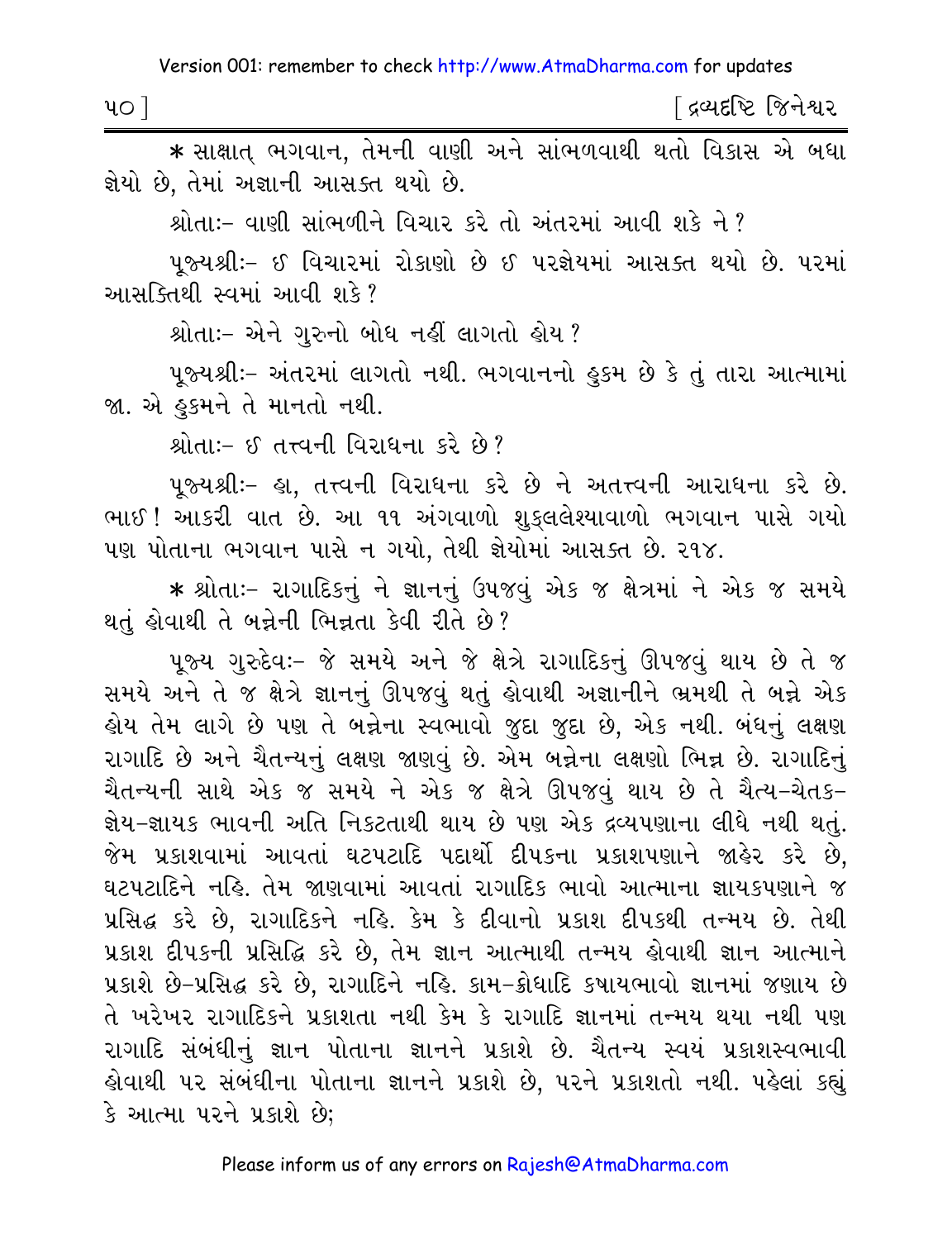દ્રવ્યદષ્ટિ જિનેશ્વર l

િપવ

.<br>પણ તે વ્યવહારથી વાત કરી. ખરેખર તો પર સંબંધીના પોતાના જ્ઞાનને જ પ્રકાશે છે. આ બધી જગતની ચીજો છે તે જ્ઞાનપ્રકાશમાં આવતી નથી અને જ્ઞાનપ્રકાશ જગતની ચીજોમાં જતો નથી. જગતની ચીજો છે તે સંબંધીની પોતાની પરપ્રકાશકતા જ્ઞાનપ્રકાશને જ પ્રકાશે છે. આથી સિદ્ધ થયું કે બંધસ્વરૂપ રાગાદિના અને પ્રકાશસ્વરૂપ જ્ઞાનના લક્ષણો જુદા હોવાથી તેમને એકપણું નથી. તે બન્નેના સ્વલક્ષણો જુદા જુદા જાણીને ભગવતી પ્રજ્ઞાછીણીને તે બન્નેની અંતરંગ સાંધમાં પટકવાથી એટલે કે જ્ઞાનને આત્માની સન્મુખ વાળવાથી રાગથી ભિન્ન ચૈતન્યના અતીન્દ્રિય આનંદને અનુભવાય છે. ૨૧૫.

★ સમ્યગ્દર્શન હુઆ વહ તો ભગવાન હો ગયા. રાગકા મૈં કર્તા નહીં, પરકા મૈં કર્તા નહીં. મૈં તો સર્વજ્ઞ હું, તો શ્રદ્ધામેં સર્વજ્ઞ હો ગયા. બોલનેકી બાત નહીં હૈ. અકર્તાપણા પ્રગટ હુઆ હૈ. ૨૧૬.

★ વ્યવહારરત્નત્રયનો સ્વામી પુદ્દગલ છે. જે ભાવે તીર્થંકરગોત્ર બંધાય તે ભાવનો સ્વામી પુદગલ છે, કું નથી.

દયા-દાન-પૂજા-ભક્તિ, શાસ્ત્ર-વાંચવા, સાંભળવા આદિના શુભભાવો અને ધંધા સ્ત્રી-પુત્ર ખાવા-પીવા આદિના અશભભાવો તે બધા ભાવોથી આત્મા ત્રણે કાળે રહિત હોવા છતાં તેનાથી સહિત માનવો એ જ સંસારમાં રખડવાનું નરક-નિગોદનું મહાબીજ છે. ૨૧૭.

★ તારો મહિમા કર, બીજો બધો મહિમા છોડ−એમ કહેવામાં આવે, પરંતુ હું શુદ્ધ છું ને પરિપૂર્ણ છું એવો મહિમા આવે છે ઈ પણ વિકલ્પાત્મક મહિમા છે. ખરેખર તો સ્વસન્મુખ થતાં અંતરમાં ઢળે છે ત્યારે જ સાચો મહિમા આવ્યો છે. ૨૧૮.

\* (વિકલ્પાત્મક નિર્ણયની વાત ચાલતાં)... આવા નિર્ણયમાં વિકલ્પ સહિત હોવા છતાં, મિથ્યાત્વનો રસ મંદ ૫ડે છે, અભાવ તો ૫છી થાય છે. વિકલ્પ રહિત થઈને વસ્તુનો અનુભવ થતાં મિથ્યાત્વનો અભાવ થાય છે. જેને રાગ સહિત આવો નિર્ણય કે જે રાગાદિ ક્રિયાથી જુદી જાતનો છે તેની પણ જેને ખબર નથી, તે વિકલ્પ રહિત વસ્તુનો અનુભવ કરી શક્તો નથી. ૨૧૯.

∗ જેમ તેલ પાણીનાં પ્રવાહમાં ઉપર ને ઉપર તરે છે, પાણીના દળમાં પેસતું નથી. તેમ વિકાર ચૈતન્યના પ્રવાહમાં ઉપર ને ઉપર તરે છે, ચૈતન્યના દળમાં પેસેતો નથી ૨૨೧

\* આત્મપ્રાપ્તિ પુરુષાર્થથી થાય છે. કળશટીકામાં યત્નસાધ્ય નથી, કાળલબ્ધિથી

Please inform us of any errors on Rajesh@AtmaDharma.com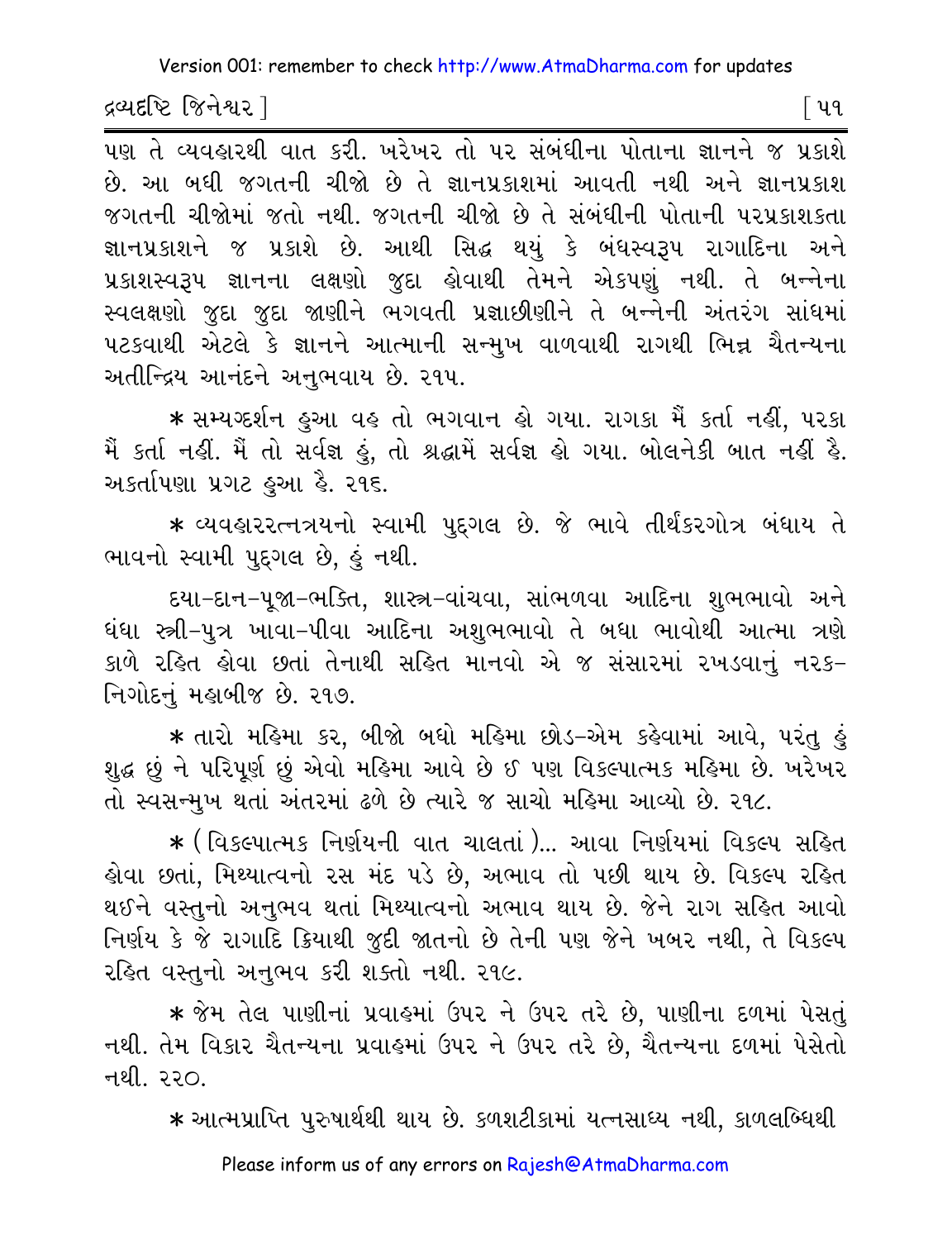પર 1

દિવ્યદષ્ટિ જિનેશ્વર

થાય એમ કહ્યું છે એ તો અર્ધપુદ્દગલપરાવર્તન કાળ બાકી રહ્યો હોય ત્યારે જ આત્મપ્રાપ્તિ થાય એવો સિદ્ધાંત છે એ વાત ત્યાં સિદ્ધ કરવી છે. એને વિશ્વાસ આવી જવો જોઈએ કે મારો સ્વ.કાળ આવી જ ગયો છે. સુબ અવસર આવી ગયો છે એમ વિશ્વાસ આવી જવો જોઈએ. સંસારમાં તો તેને રુચતી વાત તરત જ કરીશ એમ કહે છે. જે વસ્તુ તેનાથી થઈ શકતી નથી એને તરત જ કરવા કહે છે તો જે વસ્તુ પોતાની જ છે પોતાથી જ થઈ શકે છે એ તરત જ કેમ ન થાય? એને વિશ્વાસ આવી જવો જોઈએ કે હું તો તરવાને પંથે જ જઈ રહ્યો છું, મારે એકાદ ભવ છે. જેમાં ભવ નથી એની દષ્ટિમાં ભવ હોય જ નહિ. ૨૨૧.

\* તત્ત્વાનુશાસનમાં ૧૬૨ શ્લોકમાં લખ્યું છે કે 'સ્વ-૫૨ પ્રતિભાસસ્વરૂપ તારો સ્વભાવ છે.' સ્વ અને પરને જાણવાનો આત્માનો સ્વભાવ છે. પોતાને આવો અચિંત્ય સ્વભાવવાળો ન માનતાં કું રોગી, કું કાળો, કું રૂપાળો, કું પૈસાવાળો એમ परपहार्थमां अने विભावमां पोतानी अस्ति मानवी ते आत्माने इलंड છે. २२२.

\* શ્રદ્ધાનમાં વિપરીતતા હોવાથી સમ્યક અટકે છે-થતું નથી અને પુરુષાર્થની નબળાઈથી ચારિત્ર અટકે છે-પ્રગટતું નથી. છતાં સમ્યક નહિ થવામાં શ્રદ્ધાનની વિપરીતતાને બદલે પુરુષાર્થની નબળાઈ માનવી એ તો ડુંગર જેવડા મહાન દોષને રાય સમાન અલ્પ જાણે છે; તે ડુંગર જેવડા મહાન દોષને છેદી શકે નહિ. ૨૨૩.

∗ બુધ પુરુષોને એટલે કે સમ્યગ્દષ્ટિ જીવોને એવો નિર્ણય વર્તે છે કે સિદ્ધદશા કે સંસારદશા અમારા ત્રિકાળી દ્રવ્યસ્વભાવમાં છે જ નહીં. ધ્રુવસ્વરૂપ, સામાન્યસ્વરૂપ એકસ્વરૂપ વસ્તુ કે જે સમ્યગ્દર્શનનો વિષય છે તેમાં મોક્ષની દશા કે સંસારની દશા છે જ નહીં. અંતઃતત્ત્વરૂપ પરમાત્મતત્ત્વ એવું જે પરમપારિણામિક તત્ત્વ, તેમાં કેવળજ્ઞાનની પર્યાય કે સંસારની વિકારી પર્યાય છે જ નહીં. ૨૨૪.

\* સ્વ-પરને જાણવાની યોગ્યતા પર્યાયની પોતાની છે તેથી તેને જાણે ત્યારે જ્ઞેય તેમાં જણાયા એમ નિકટપણાને લીધે કહેવામાં આવે છે. જ્ઞાનની એક સમયની પર્યાય અનંતા દ્રવ્યોને જાણે છે ને પર્યાયમાં અનંતા દ્રવ્યો જણાવા લાયક છે તેમ કહેવું તે પણ વ્યવહાર છે, ખરેખર તો જ્ઞાનની એક સમયની પર્યાય સ્વજ્ઞેય નિજ આત્માને જાણે ત્યાં અનંતા પરજ્ઞેયો તેમાં જણાય જાય એવી તે પર્યાયની શક્તિ છે. ૨૨૫.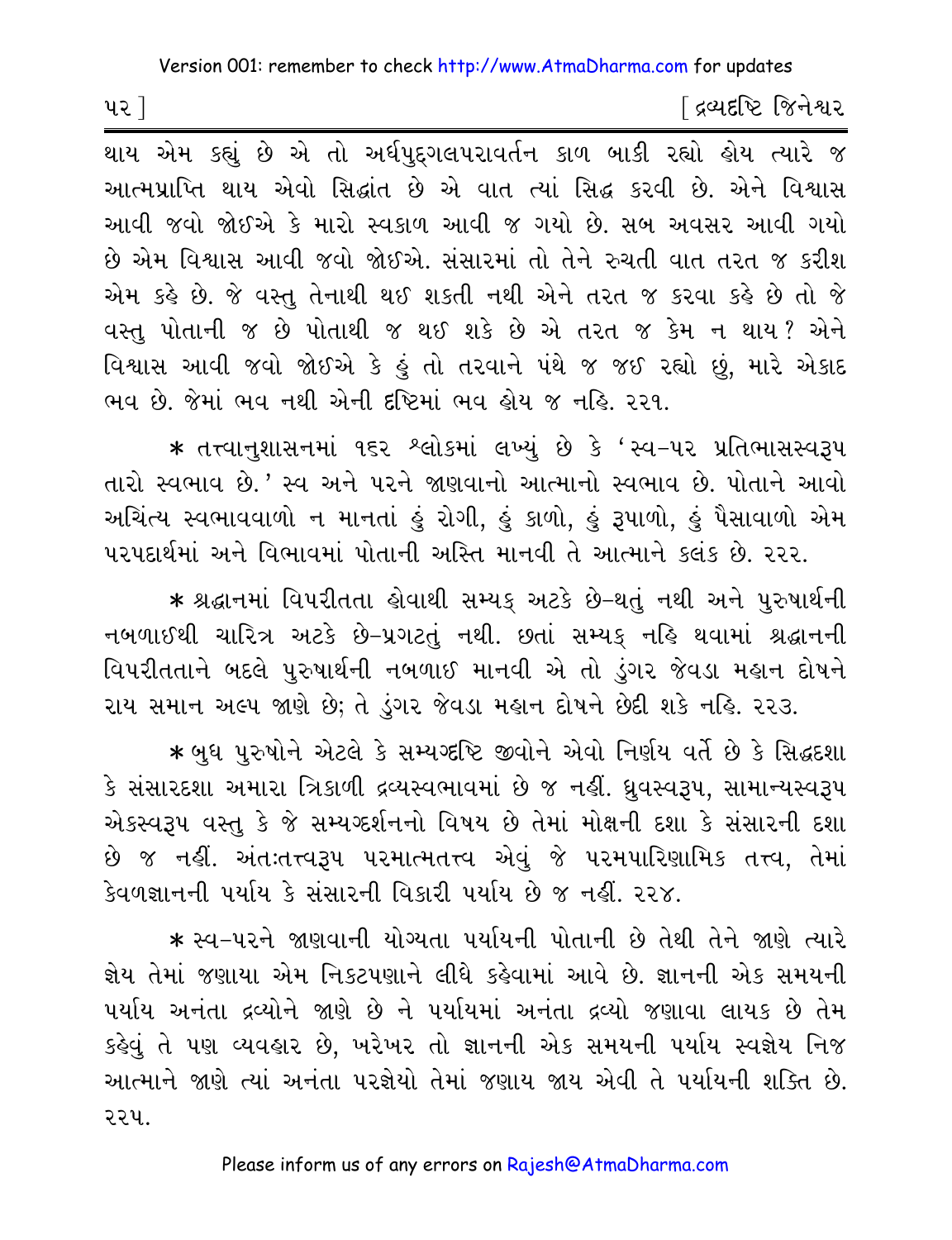દ્રવ્યદષ્ટિ જિનેશ્વર ]

િપ૩

\* प्रभु! तुं डोश छो એनी तने ખબર नथी. तारी पूरी वात सर्वज्ञ पश વાણીમાં કહી શકયા નથી એવો તું મહાન છો, પણ તું અનુભવ કરે તો તને જાણે એવો છો. જ્ઞાયકભાવ શુભાશુભરૂપે થયો નથી તેથી તું ત્યાં દૃષ્ટિ કરે તો તને મળે એવો તું છો. જાગતો જીવ ઊભો છે તે કયાં જાય? ત્યાં નજર કર તો તને જરૂર પ્રાપ્ત થશે જ. ૨૨૬.

\* કોઈ પણ પર્યાય હો. ચાહે તો કેવળજ્ઞાન કે મોક્ષની પર્યાય હો પણ તેની મુદત એક સમયની લોવાથી તે નષ્ટ થવા યોગ્ય છે. સમસ્ત પર્યાયો નષ્ટ થવા યોગ્ય છે. સંવરની પર્યાય હો પણ તે નષ્ટ થયા યોગ્ય છે. કેમ કે એક સમયની છે ને ! તે અપેક્ષાએ નષ્ટ થયા યોગ્ય છે અને ત્રિકાળી તત્ત્વ તો છે એમ ને એમ સદાય છે. તેથી સમસ્ત નાશવાન ભાવોથી ધ્રુવ સામાન્યવસ્તુ દૂર છે, ભિન્ન છે. દૂર એટલે સહ્યાંચળ ને વિંધ્યાચળ પર્વતની જેમ ભિન્ન ભિન્ન ક્ષેત્ર છે એમ નહીં, પણ પર્યાયમાં ઘ્રુવ નથી ને ઘ્રુવમાં પર્યાય નથી. તેથી નાશવાન ભાવોથી ઘ્રુવ સામાન્યવસ્ત દર છે. ૨૨૭.

\* કારણપરમાત્મા એ જ ખરેખર આત્મા છે. નિર્ણય કરે છે પર્યાય, નિત્યનો નિર્ણય કરે છે અનિત્ય પર્યાય, પણ તેનો વિષય છે કારણપરમાત્મા, તેથી તે જ ખરેખર આત્મા છે. ૫ર્યાયને અભૂતાર્થ કહીને વ્યવહાર કહીને અણાત્મા કહ્યો છે. કારણપરમાત્મા પ્રભુ ઉપાદેય છે, અતિ આસન્નભવ્ય જીવોને એવા નિજ કારણપરમાત્મા સિવાય અન્ય કોઈ ઉપાદેય નથી. ૫ર્યાય કે રાગ કે નિમિત્ત કોઈ ઉપાદેય નથી. નિજ પરમાત્માને જે પર્યાયે ઉપાદેય કર્યો, તે પર્યાયને આત્મા કરતો નથી. અમિતગતિ આચાર્યદેવના યોગસારમાં આવે છે કે પર્યાયનો દાતા દ્રવ્ય નથી. .<br>કેમ કે પર્યાય સત્ છે ને સત્**ને કોઈનો હેતું નથી. તેથી સમ્ય**ગ્દર્શનની પર્યાય સ્વનો આશ્રય લ્યે છે તે પર્યાયના પોતાના સામર્થ્યથી છે. આત્માનું જેવું સામર્થ્ય છે તેવું શ્રદ્ધા-જ્ઞાનમાં આવે છે પણ તે સમ્યગ્દર્શન-જ્ઞાનની પર્યાયના પોતાના સામર્થ્યથી છે, પરંતુ એ સમ્યગ્દર્શનની પ્રાપ્તિ માટે નિજ પરમાત્મા સિવાય અન્ય કાંઈ ઉપાદેય નથી. <u>૨૨૮.</u>

\* જિનવચનમાં શુદ્ધ દ્રવ્ય અર્થાત ત્રિકાળી ધ્રુવવસ્તુ તે જ મુખ્ય છે, તેથી તે જ ઉપાદેય છે. આવા ત્રિકાળી ઘ્રુવ શુદ્ધ ચૈતન્યને મુખ્ય કરીને તેમાં જે પુરુષો રમે છે, પ્રચુર પ્રીતિ સહિત વારંવાર અભ્યાસ કરે છે, તે પુરુષો શુદ્ધ ચૈતન્યમાત્ર આત્માનો તુરત જ સ્વાનુભવ કરે છે, ૫૨મ શુદ્ધ ચૈતન્યજ્યોતિને દેખે છે, અનુભવે છે અર્થાત તેમાં ક્રિડા કરે છે, રમે છે. ૨૨૯.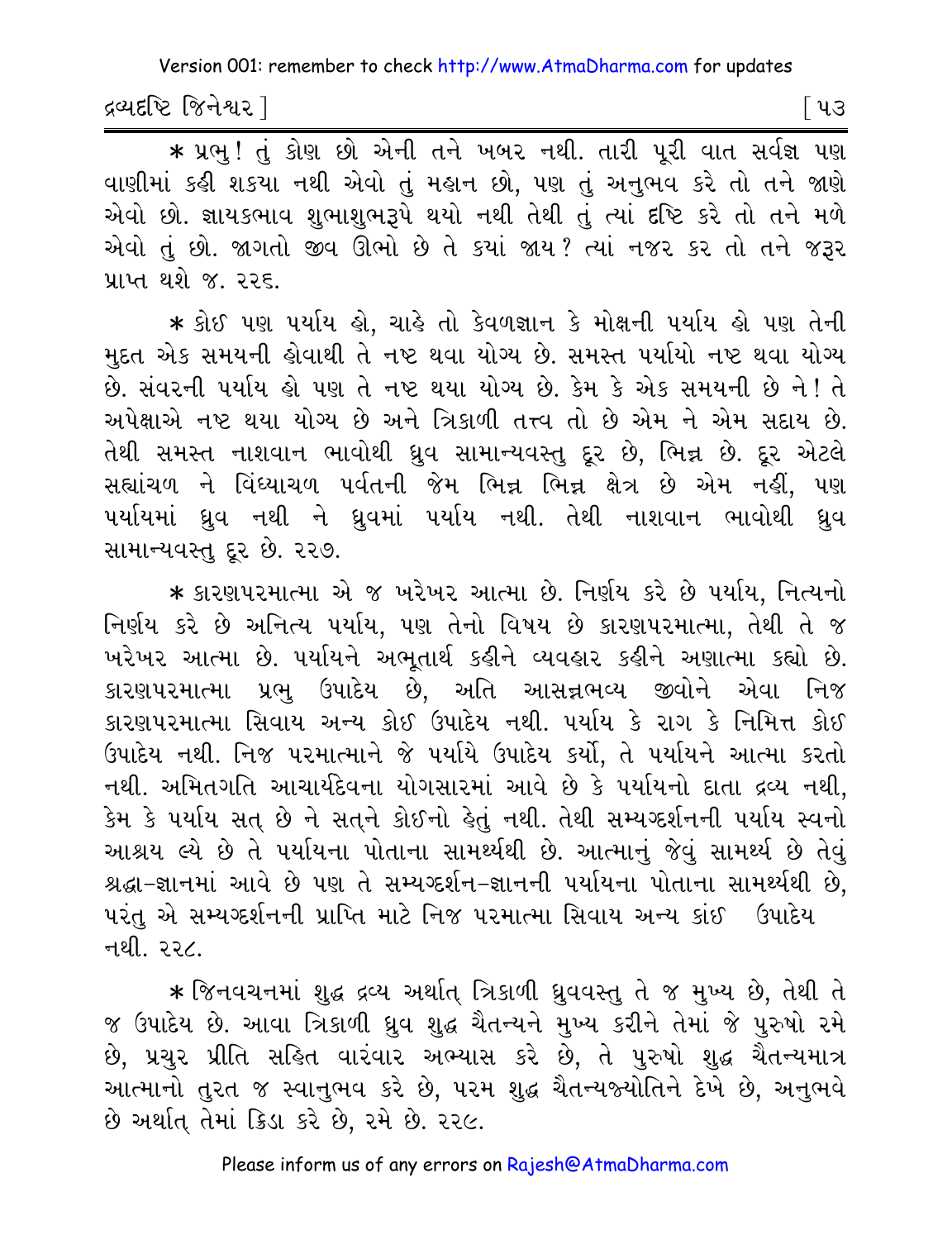Version 001: remember to check http://www.AtmaDharma.com for updates

| 48 |               |        |        |               | ંદ્રવ્યદષ્ટિ જિનેશ્વર |
|----|---------------|--------|--------|---------------|-----------------------|
|    | $\sim$ $\sim$ | $\sim$ | $\sim$ | $\sim$ $\sim$ | $\sim$ $\sim$         |

\* શ્રોતાઃ- જ્ઞાનીને શરીર જેમ ભિન્ન દેખાય છે તેમ રાગાદિ ભિન્ન દેખાય  $69.2$ 

પૂજ્ય ગુરુદેવઃ- જ્ઞાનીને શરીરની જેમ જ રાગાદિ ભિન્ન દેખાય છે, અત્યંત ભિન્ન દેખાય છે. ૨૩૦.

\* જેમ દર્પણની સ્વચ્છતા દર્પણને બતાવે છે અને અગ્નિની જ્વાળા આદિને પણ દર્શાવે છે. તોપણ દર્પણમાં દેખાતો સ્વ-પરના આકારનો પ્રતિભાસ-પ્રતિબિંબ તે દર્પણની સ્વચ્છતાની જ અવસ્થા છે. તે કાંઈ અગ્નિની અવસ્થા નથી, પ્રતિબિંબિત વસ્તુની અવસ્થા નથી. વળી જેવા પદાર્થો દર્પણની સામે લેય તેવું પ્રતિબિંબ દેખાડવું તે દર્પણની સ્વચ્છતાનો સ્વભાવ કોવાથી પ્રતિબિંબિત પદાર્થના લીધે પ્રતિબિંબ પડતં નથી પણ દર્પણની સ્વચ્છતાને લીધે જ પ્રતિબિંબ પડે છે. તેવી રીતે જ્ઞાતુતા તે આત્માની જ છે અર્થાત્ સ્વ-પરને જાણનાર જ્ઞાનસ્વરૂપ આત્મા છે અને ભાવકર્મ દ્રવ્યકર્મ ને નોકર્મ પુદ્દગલના પરિણામ છે. જ્ઞાનસ્વરૂપી જ્ઞાયકને જ્ઞાનની પર્યાયમાં જ્ઞેય બનાવીને તેનું જ્ઞાન કરવું તથા પરજ્ઞેયોને જ્ઞાનની પર્યાયમાં જ્ઞેય બનાવીને તે સંબંધીનું જ્ઞાન થવું તે જ્ઞાનનો સ્વતઃસિદ્ધ સ્વભાવ જ છે. ૫૨૬વ્યો છે માટે તેનું જ્ઞાન થયું એવો પરતંત્ર સ્વભાવ જ નથી. ર૩૧.

\* પરભાવ હોવા છતાં એટલે કે દયા, દાન, પૂજા, ભક્તિ, તથા કામ, ક્રોધાદિ ૫૨ભાવો કોવા છતાં જે પોતાની તીક્ષ્ણ બુદ્ધિથી સહજ ગુણમણિની ખાણરૂપ શુદ્ધ આત્માને એકને જ ભજે છે તે મુક્તિસુંદરીનો વલ્લભ થાય છે. હવે મુક્તિસુંદરી તેનાથી દૂર નહિ રહી શકે. પર્યાયમાં વિકારભાવો તો છે, એ પરભાવો હોવા છતાં તેની દષ્ટિ છોડીને, સ્વામિત્વ છોડીને સહજ ગુણમણિની ખાણરૂપ શુદ્ધ આત્માને ભજે છે તે શુદ્ધ દષ્ટિવાળો છે. ૨૩૨.

∗ અલે ! આ આત્મતત્ત્વ તો ગલ્ન છે. એને આંખો મીંચીને, બલુરના પાંચે ઇન્દ્રિયનો વેપાર બંધ કરીને, મનના સંબંધથી વિચાર કરે કે અહો! આ આત્મવસ્તુ અચિંત્ય છે, જ્ઞાયક... જ્ઞાયક... જ્ઞાયક જ છે-એવો વિકલ્પથી નિર્ણય કરે છે તે હજુ પરોક્ષ નિર્ણય છે. પરોક્ષ એટલે પ્રત્યક્ષ સ્વાનુભવ નથી થયો માટે તેને પરોક્ષ કહ્યો. મનની બહારનો બોજો ઘણો ઘટાડી નાખે ત્યારે મનથી અંદરના વિચારમાં રોકાય અને ત્યાંથી પણ પછી ખસીને અંદર સ્વભાવના મહિમામાં રોકાય એને આનંદનો અનુભવ થાય તેને સમ્યગ્દર્શન કહે છે. આવું વસ્તુનું સ્વરૂપ છે ને તેને પામવાનો આ ઉપાય છે. આમાં કાંઈ મુંઝાવા જેવું નથી. સ્વભાવનો આશ્રય તો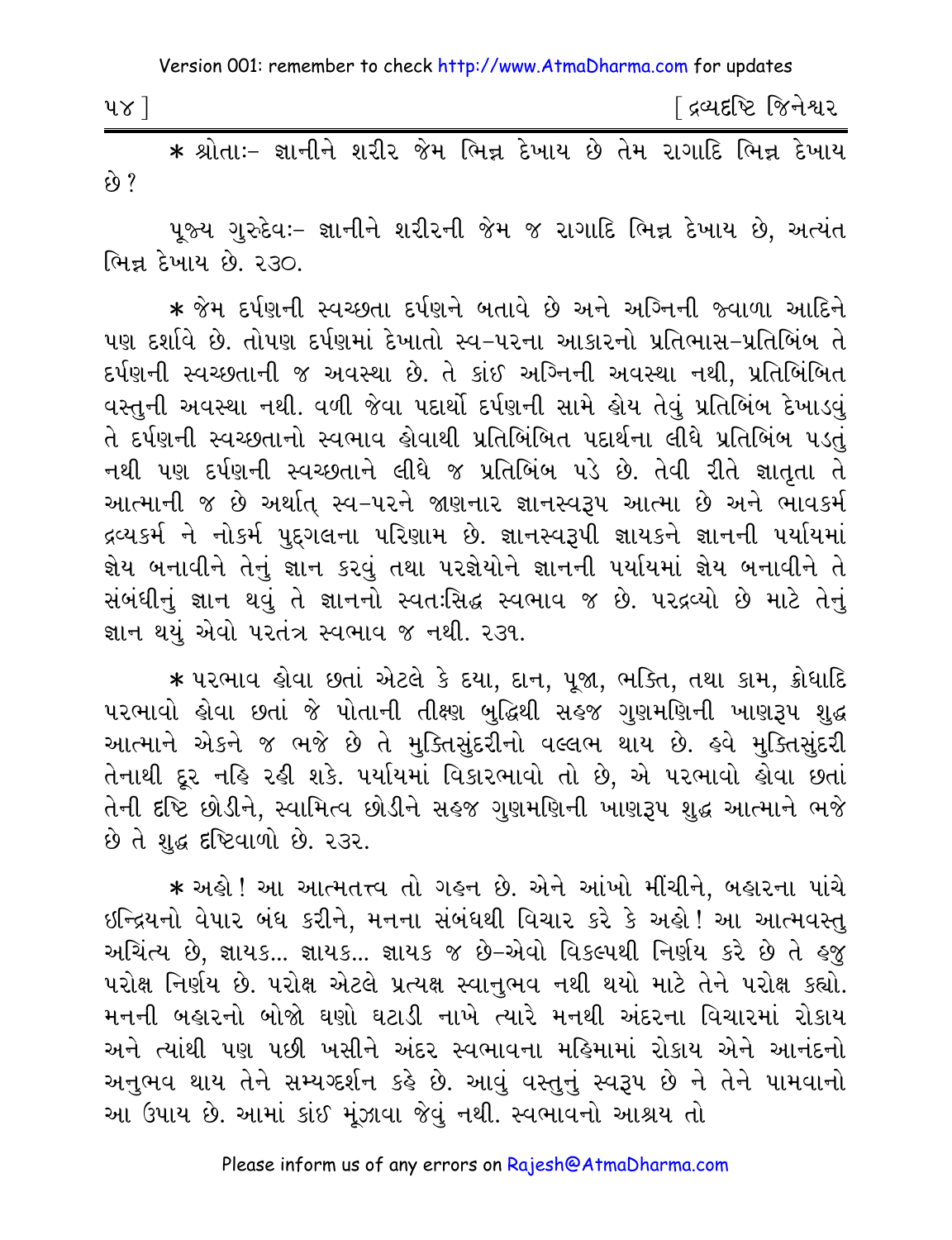દ્રવ્યદષ્ટિ જિનેશ્વર l

િપપ

મુંઝવણને ટાળી નાખે છે. અત્યારે લોકો બાહ્ય ક્રિયાકાંડમાં ચડી ગયા છે તેને તો મનથી પણ સાચો નિર્ણય કરવાનો વખત નથી. ૨૩૩.

★ અહ્ય ! ચૈતન્યપ્રભુ સમીપ બિરાજે છે એની ઉપર નજર નહિ અને પર્યાય ઉપર નજર-દષ્ટિ રાખવાથી ચૈતન્યપ્રભુ પ્રગટ થાય નહિ. ભલે પર્યાયમાં જાણપણું ઘણું ખીલ્યું છે અને વ્યવહારશ્રદ્ધા આદિ પર્યાયમાં થયું છે પણ એ પર્યાય ઉપરની દૃષ્ટિ રાખ્યે ચૈતન્યપ્રભના દર્શન નહિ થાય. આ તો પર્યાય ઉપરની દૃષ્ટિથી મરી જાય ત્યારે દષ્ટિ થાય એવી વાત છે! જ્ઞાનની પર્યાયમાં શાસ્ત્રજ્ઞાનનો વિકાસ થયો છે તેનું પણ લક્ષ છોડી દે! એ જ્ઞાન તે આત્માનું જ્ઞાન નથી. પરસત્તાવલંબી જ્ઞાનમાં જેને હોંશ આવે છે એ જ્ઞેયનિમગ્ન છે, તેને જ્ઞાનસ્વરૂપમાં મગ્નતા નહિ આવે. જેન<mark>ે</mark> આવડતના અભિમાન છે તે બધાં જ્ઞેયનિમગ્ન છે, જ્ઞાનનિમગ્ન નથી. આ તો ભવથી છૂટકારાની અપૂર્વ વાતો છે. પ્રભુ! જ્ઞાયકભાવમાં દષ્ટિને થંભાવ! દ્રવ્યમાં અનંતુ સામર્થ્ય ભર્યું છે ત્યાં દષ્ટિને થંભાવ! નિગોદથી માંડીને કેવળજ્ઞાન ને સિદ્ધદશા સુધીની કોઈ પર્યાય શુદ્ધદષ્ટિનો વિષય નથી. શુદ્ધદષ્ટિનો વિષય અખંડ દ્રવ્યસામાન્ય છે. ત્યાં તારી દષ્ટિને થંભાવ-ઝૂકાવ! દષ્ટિને દ્રવ્યમાં જ થંભાવવાથી આગળ વધાય  $XESG$   $63$ 

\* પોતાની પાછળ વિકરાળ વાઘ ઝપટું મારતો દોડતો આવતો હોય તો પોતે કેવી દોટ મૂકે! એ વિસામો ખાવા ઊભો રહેતો હશે? એમ આ કાળ ઝપટું મારતો ચાલ્યો આવે છે અને અંદર કામ કરવાના ઘણા છે એમ એને લાગવું જોઈએ. ર૩૫.

∗ શુભાશુભ પરિણામ તેના સ્વકાળે જે થવા યોગ્ય છે તે જ થાય છે. નહોતો થવાનો ને એને કરે કે થવાનો હતો ને ફેરવે એ દષ્ટિ જ ખોટી છે. રાગ એના સ્વકાળે કાળક્રમમાં થવા યોગ્ય જ થાય છે–એ દષ્ટિમાં જ જ્ઞાયકનો અનંતો ૫રુષાર્થ છે. ૨૩૬.

\* શ્રોતાઃ- ૫ર્યાય તો વ્યવસ્થિત જ થવાની છે એટલે પુરુષાર્થની ૫ર્યાય તો જ્યારે તેનો પ્રગટવાનો કાળ આવશે ત્યારે જ પ્રગટશે એટલે હવે કરવાનું શું રહે છે?

પુજ્ય ગુરુદેવઃ- વ્યવસ્થિત ૫ર્યાય છે એમ જાણ્યું કયાંથી ? વ્યવસ્થિત ૫ર્યાય દ્રવ્યમાં છે તો તેને દ્રવ્ય ઉપર દ્દષ્ટિ કરવાની છે. ૫ર્યાયના ક્રમ ઉપર દૃષ્ટિ રાખવાની નથી પણ ક્રમસર પર્યાય જેમાંથી પ્રગટે છે એવા દ્રવ્યસામાન્ય ઉપર જ એને દષ્ટિ કરવાની છે.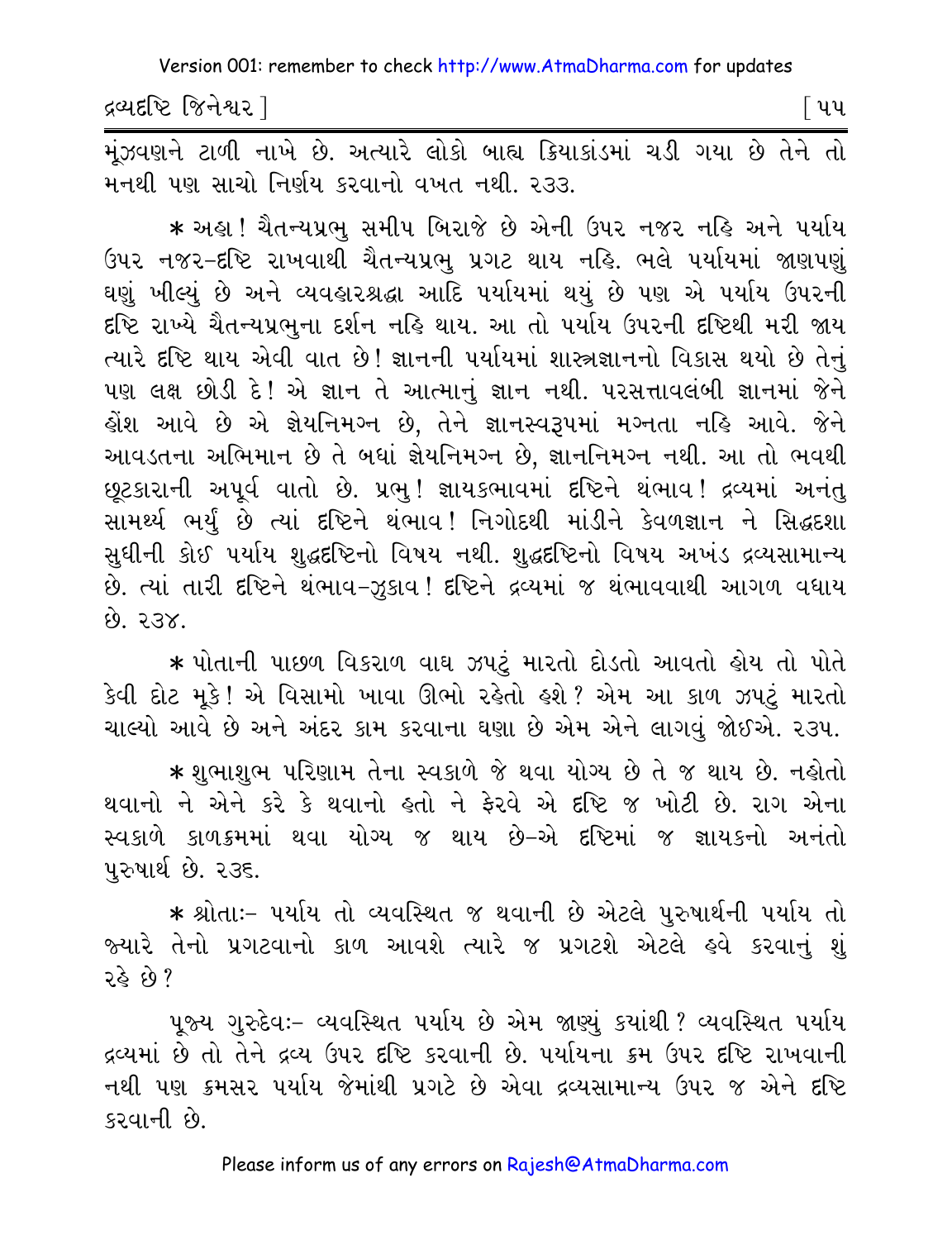| પ૬ |        |        |  |  |  |  | <sup>r</sup> દ્રવ્યદષ્ટિ જિનેશ્વર |  |
|----|--------|--------|--|--|--|--|-----------------------------------|--|
|    | $\sim$ | $\sim$ |  |  |  |  |                                   |  |

સામાન્ય ઉપરની દષ્ટિમાં અનંત પુરુષાર્થ આવે છે. ક્રમબદ્ધના સિદ્ધાંતથી અકર્તાપણું સિદ્ધ થાય છે. કમ સામે જોવાનું નથી. ૨૩૭.

∗ હું પૂર્ણાનંદનો નાથ જ્ઞાયક પ્રભુ છું એમ જ્ઞાયકના લક્ષે જીવ સાંભળે છે, તેને સાંભળતાં પણ લક્ષ જ્ઞાયકનું રહે છે, તેને ચિંતવનમાં પણ હું પરિપૂર્ણ જ્ઞાયક વસ્તુ છું એમ જોર રહે છે તે જીવને સમ્યક્સન્મુખતા રહે છે; મંથનમાં પણ લક્ષ જ્ઞાયકનું રહે છે, આ ચૈતન્યભાવ પરિપૂર્ણ વસ્તુ છે એમ એના જોરમાં રહે છે, તેને ભલે હજી સમ્યગ્દર્શન ન થયું હોય. જેટલું કારણ આપવું જોઈએ તેટલું કારણ ન આપી શકે તોપણ તે જીવને સમ્યકની સન્મુખતા થાય છે. એ જીવને અંદર એવી લગની લાગે કે હું જગતનો સાક્ષી છું, જ્ઞાયક છું. એવા દઢ સંસ્કાર અંદરમાં પાડે કે જે સંસ્કાર ફરે નહિ. જેમ સમ્યગ્દર્શન થતાં અપ્રતિહતભાવ કહ્યો છે તેમ સમ્યક્ સન્મુખતાના એવા દઢ સંસ્કાર પડે કે તેને સમ્યગ્દર્શન થયે જ છૂટકો. જેમ સમયસાર ગાથા ૪મા કહ્યું છે કે મિથ્યાત્વનું એકછત્ર રાજ્ય ચાલે છે તેમ જ્ઞાયકનું એકછત્ર લક્ષ આવવું જોઈએ. ઉપયોગ જ્ઞાનમાં એકમાં ન ટકે તો દ્રવ્ય-ગુણ-પર્યાય આદિ વિચારમાં ફેરવે. ઉપયોગને બારીક કરે, ઉપયોગને સૂક્ષ્મ કરતો કરતો જ્ઞાયકના જોરથી આગળ વધે તે જીવ ક્રમે સમ્યગ્દર્શનને પ્રાપ્ત કરે છે. રુ૩૮.

★ સર્વજ્ઞનો નિર્ણય કરવા જાય, આદર કરવા જાય, વિશ્વાસ કરવા જાય, પ્રશંસા કરવા જાય, રુચિ કરવા જાય ત્યાં જ પોતાના સર્વજ્ઞસ્વભાવનો નિર્ણય થઈ જાય છે. એ જ પુરુષાર્થ આવ્યો. ૨૩૯.

\* પ્રવચનસારની ગાથા ૮૦મા અરિહંતના દ્રવ્ય-ગુણ-પર્યાયને જાણે છે તે આત્માને જાણે છે તેમ કહ્યું ને સમયસાર ગાથા ૧મા કહ્યું કે જે અનંત સિદ્ધોને-સર્વજ્ઞોને પોતામાં સ્થાપે છે તે પોતાના આત્માને જાણે છે અને તે શ્રુતકેવળી થશે એટલે કે સમ્યગ્દષ્ટિ થશે ને પછી કેવળી થશે એમ કહ્યું. આહાહા! ગજબ વાત કરી છે. જેણે એક સમયની પર્યાયમાં અનંતા સિદ્ધોને- સર્વજ્ઞોને સ્થાપ્યા છે, જાણ્યા છે, આદર કર્યો છે, એનું લક્ષ રાગમાંથી ખસીને જ્ઞાનસ્વભાવની સન્મુખ જ જાય છે એવા શ્રોતાના આત્મામાં અનંતા સિદ્ધોને સ્થાપું છું એમ કહ્યું છે. જે શ્રોતા પોતે અનંતા સિદ્ધોને પોતામાં સ્થાપે છે એને ગુરુ સ્થાપે છે તેમ કહેવાય છે. આહાહા! જેણે એક સમયની અલ્પજ્ઞ પર્યાયમાં અનંતા સિદ્ધોની સ્થાપના કરી છે તેણે પોતાને રાગથી ને સંસારથી ઉપાડી લીધો છે. જે પર્યાય અનંતા સિદ્ધોને પી ગઈ-જાણી લીધા એ પર્યાય દ્રવ્યને જાણવાને કામ કેમ ન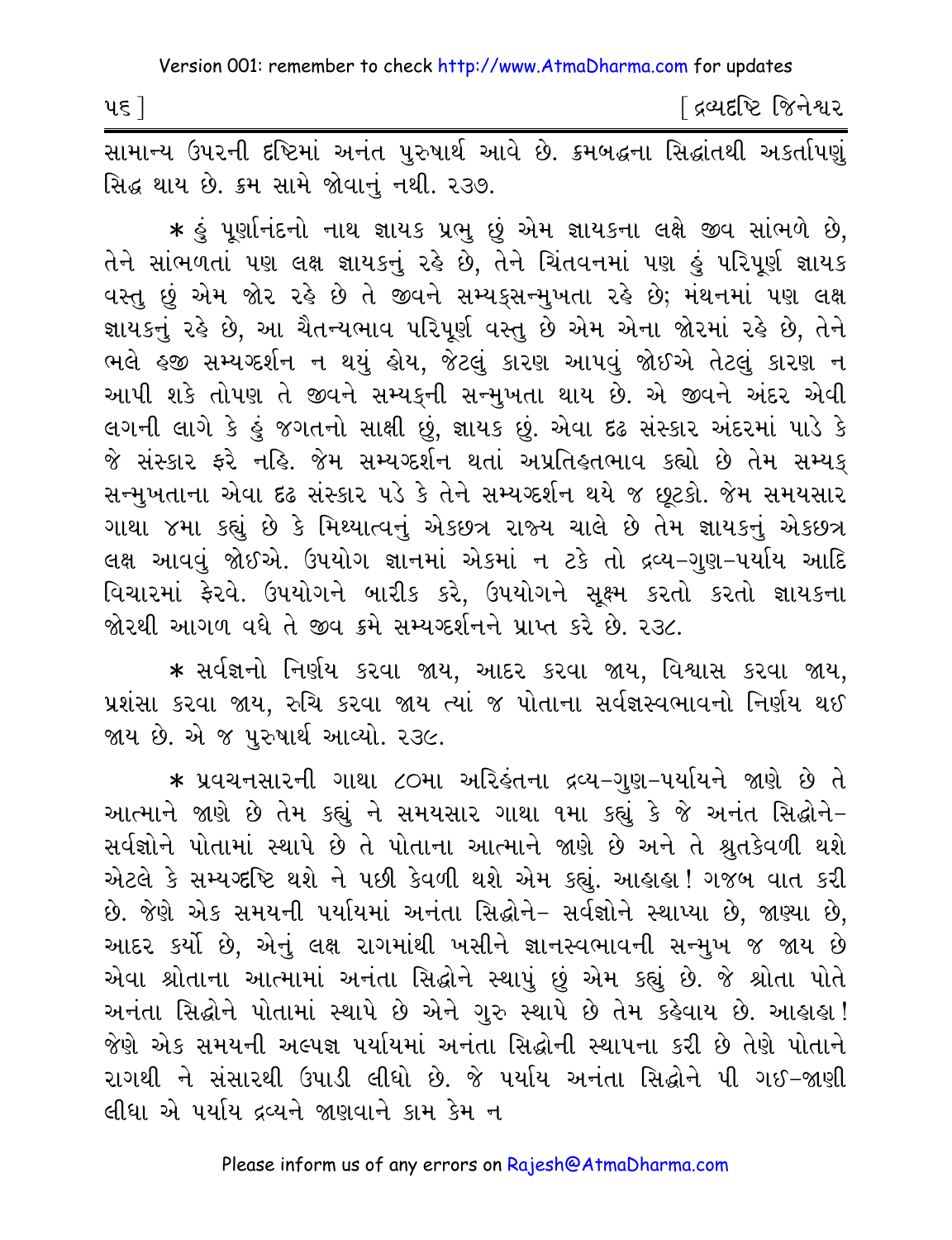દ્રવ્યદષ્ટિ જિનેશ્વર l

િપ૭

<u>કરે ? જે પર્યાય અનંતા સિદ્ધોને સ્થાપે છે-જાણે છે તે પર્યાય દ્રવ્યમાં ઢળી જ જાય છે</u> ને પોતાના દ્રવ્યને જાણે જ છે ને સમ્યક દર્શન-જ્ઞાન-ચારિત્ર થાય જ છે. આહાહા ! જેણે પોતાની અલ્પજ્ઞ પર્યાયમાં અનંતા સિદ્ધોને સ્થાપ્યા છે, જાણ્યા છે એ તે કાંઈ સાધારણ વાત છે! જેણે અનંતા સિદ્ધોની સ્થાપના કરી એના શ્રદ્ધા-જ્ઞાન દ્રવ્યસ્વભાવ ઉપર જ જાય છે ને તે સિદ્ધ થયા વિના રહે નહિ એવા શ્રોતાને શ્રોતા તરીકે લીધા છે. ભાઈ ! તારો આત્મા તારી પર્યાયની સમીપમાં જ છે, તેને તું જો ! તારી પર્યાયમાં અનંત સિદ્ધોની સ્થાપના કર તો તને તારી પર્યાયની તાકાત કેટલી છે તે ખબર પડે! જે શ્રોતા સિદ્ધોનું પર્યાયમાં સ્થાપન કરીને સાંભળે છે, વાંચે છે, વિચારે છે, એમાં એનું જ પોષણ ને પુષ્ટિ કરતાં કરતાં અલ્પ કાળમાં સિદ્ધ થઈ જવાના જ છે. ૨xo

\* શ્રોતાઃ- આત્માના સંસ્કારોને દઢ કરવા શંકરવં ?

પૂજ્ય ગુરુદેવઃ- વસ્તુસ્વરૂપનો નિર્ણય દઢ કરવો. શુદ્ધ છું, એક છું, જ્ઞાયક છું, એનો ચારે ૫.૬ખાથી વારંવાર નિર્ણય પાકો કરીને દઢ કરવો ૨૪૧

∗ અપને આતમદેવકી મઙત્તા છોડકર પુણ્ય−પાપકી મઙત્તા કરતે ઙેં ઓ કુદેવકી મહત્તા કરતે હૈ. પુણ્ય–પાપમેં કુછ શક્તિ નહીં, ઉસમેં માનના ઓ કુદેવપણા હૈ. ૨૪૨.

\* શ્રોતાઃ- જ્ઞાની દ્રવ્યદષ્ટિના જોરથી રાગને પુદ્દગલનો માને પણ જિજ્ઞાસુ રાગને પુદ્ગલનો માને તે બરાબર છે?

પુજ્ય ગુરુદેવઃ– જિજ્ઞાસુ પણ વસ્તુસ્વરૂપના ચિંતવન આદિમાં માને કે રાગ તે આત્માનો નથી, રાગ તે ઉપાધિભાવ છે, પરના આશ્રયે ઉત્પન્ન થતો હોવાથી મારો નથી, પુદ્ગલનો છે એમ માને.

શ્રોતાઃ- રાગ તે પુદ્દગલ-પરિણામ... પુદ્દગલ-પરિણામ એમ કરીને રાગનો ડર રહે નહિ તો ?

પૂજ્ય ગુરુદેવઃ- એમ હોય નહિ; રાગની રુચિ હોય નહિ, રાગની રુચિ છોડવા માટે રાગ તે પુદ્ગલ-પરિણામ છે તેમ જાણે. શાસ્ત્રમાં સ્વચ્છંદતા કરવા કોઈ વાત કરી નથી, વીતરાગતા કરવા કહ્યું છે. ૨૪૩.

★ પુણ્ય−પાપ−આસ્રવ−બંધ ને સંવર−નિર્જરા−મોક્ષ તત્ત્વ છે, નથી એમ નથી, પણ તેમાં સારરૂપ તો એક ત્રિકાળી તત્ત્વ જ છે. દ્રવ્ય અને પર્યાય એમ બન્નેને ન માને તેને તો તત્ત્વની ખબર જ નથી. આસ્રવ આદિ, સંવર આદિ અને ત્રિકાળી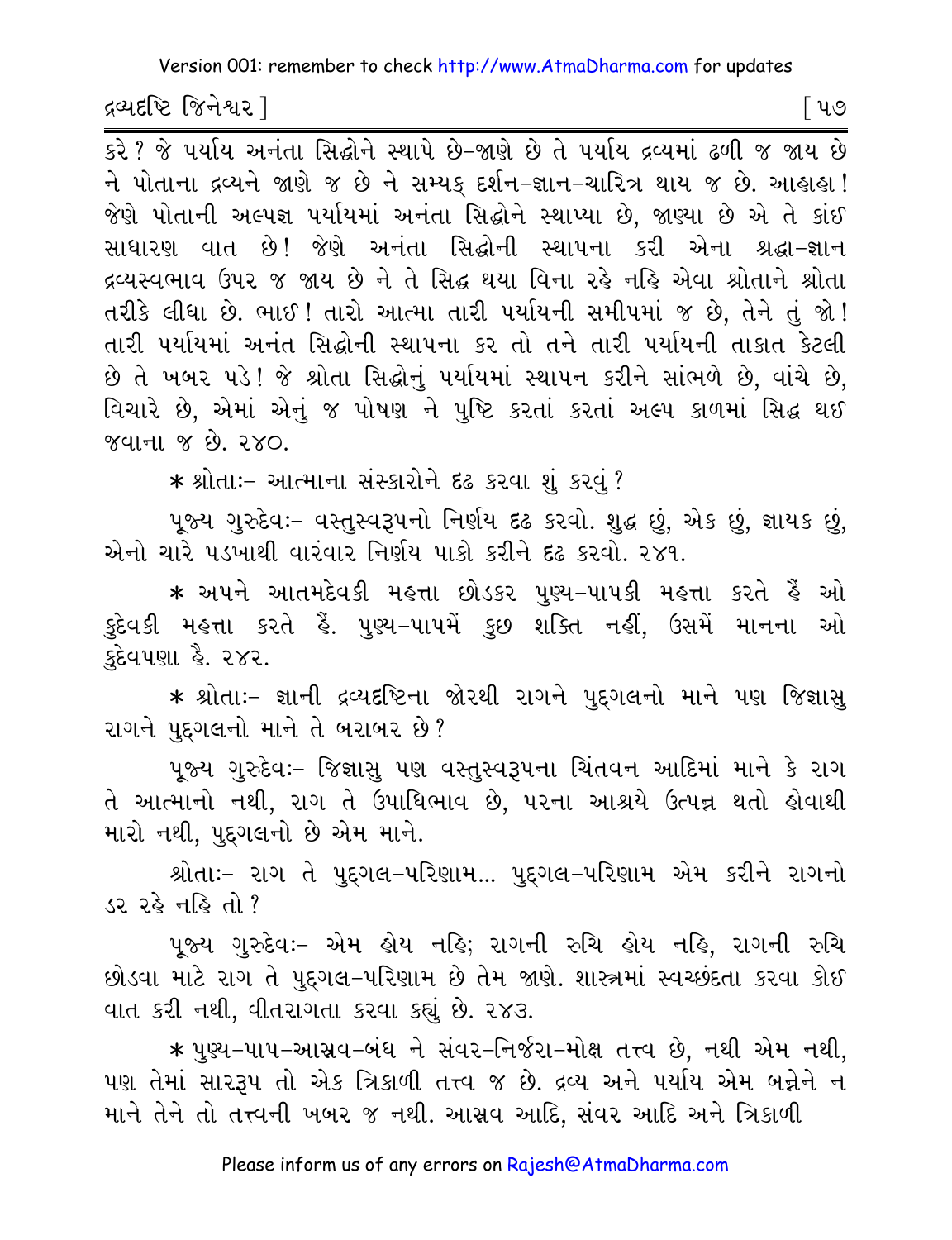[ દ્રવ્યદષ્ટિ જિનેશ્વર

એમ સર્વ તત્ત્વો છે ખરા, પણ તેમાં સારરૂપ એક જ તત્ત્વ-ત્રિકાળી તત્ત્વ છે. શ્રી સમયસારની ૧૧મી ગાથામાં પર્યાયને ગૌણ કરીને અભુતાર્થ કઢી છે, પર્યાયનો અભાવ છે એમ નથી. નિયમસાર શ્લોક ૫૪મા પણ 'સર્વ તત્ત્વો*'* એમ શબ્દ વાપર્યો છે, પર્યાય છે એમ સિદ્ધ કરીને કહ્યું કે તેમાં સાર એક ત્રિકાળી તત્ત્વ જ છે. અલિંગગ્રહણના ૨૦મા બોલમાં ધ્રુવને સ્પર્શતો નથી એવી શુદ્ધ પર્યાય તે આત્મા છે એમ કહ્યું, ત્યાં વેદનની અપેક્ષાએ કહ્યું છે, કેમ કે આનંદનું વેદન પરિણતિમાં છે, ત્રિકાળીનું વેદન થતું નથી. તેથી વેદનમાં આવ્યો તે કું-એમ કહ્યું છે. જ્યાં જે આશય હોય તે સમજવો જોઈએ. અહીં સમ્યગ્દર્શનની વાત છે, સમ્યગ્દર્શનનો વિષય જ<mark>ે</mark> ત્રિકાળી ધ્રુવસામાન્ય તે એક જ સર્વ તત્ત્વોમાં સાર છે. આત્મવસ્તુ પોતે ધ્રુવ છે અને તેના ઉપર લક્ષ જતાં સમ્યગ્દર્શન થાય છે. ૨૪૪.

\* શુભરાગ અસંખ્ય પ્રકારનો છે તથા અશુભના પણ અસંખ્ય પ્રકાર છે, તે બધોય જીવને નથી. આમ તો દસમા ગુણસ્થાન સુધી રાગ છે ને અહીં રાગ જીવને નથી તેમ કહ્યું છે કેમ કે જીવના સ્વરૂપમાં તો રાગ છે જ નહીં પણ સ્વરૂપની દષ્ટિ કરતાં જે અનુભૂતિ થાય છે તેમાં પણ રાગનો અભાવ છે. દસમા ગુણસ્થાને રાગ છે તેમ કહીને પર્યાયની સ્થિતિનું જ્ઞાન કરાવ્યું છે. પરંતુ અહીં તો વસ્તુની સ્થિતિની વાત છે, વસ્તુસ્વરૂપ કેવું છે તે કહીને વસ્તુની દૃષ્ટિ કરાવી છે તેથી રાગ જડમાં છે, પુદ્ગલના પરિણામ છે, અચેતન છે, તેમાં ચેતનપણું નથી તેથી તે જીવમાં નથી, જીવના નથી. જીવના આશ્રયે અનુભુતિ થાય છે તે રાગથી ભિન્ન પડીને થાય છે, જો રાગ જીવનો લોય તો તે ભિન્ન પડે નહીં <u>રુ</u>×પ

\* દરેક પદાર્થની ભુતકાળની પર્યાયો અને ભવિષ્યકાળની પર્યાયો વર્તમાનમાં અવિદ્યમાન-અપ્રગટ હોવા છતાં સર્વજ્ઞભગવાન વર્તમાનવત પ્રત્યક્ષ જાણે છે. અનંતકાળ પહેલાં થઈ ગયેલ ભૂતકાળની પર્યાયો અને અનંતકાળ પછી થનારી ભવિષ્યની પર્યાયો અવિદ્યમાન હોવા છતાં કેવળજ્ઞાન વર્તમાનવત પ્રત્યક્ષ જાણે છે.

આહાહા ! જે પર્યાયા થઈને ગઈ છે અને જે થઈ નથી એવી ભૂત-ભવિષ્યની પર્યાયોને સર્વજ્ઞ દ્રવ્યમાં યોગ્યતારૂપ જાણે છે એમ નહિ પણ તે તે પર્યાયો વર્તમાનવત પ્રત્યક્ષ હોય તેમ જાણે છે. એ સર્વજ્ઞના જ્ઞાનની દિવ્યતા છે. ભૂત-ભવિષ્યની અવિદ્યમાન પર્યાયો કેવળજ્ઞાનમાં વિદ્યમાન છે. આહાહા! એક સમયની કેવળજ્ઞાનની ૫ર્યાયની આવી વિસ્મયતા અને આશ્ચર્યતા છે. આખા દ્રવ્યના સામર્થ્યની વિસ્મયતા અને આશ્ચર્યતાનું કહેવું શું ? ૨૪૬.

 $4c$ ]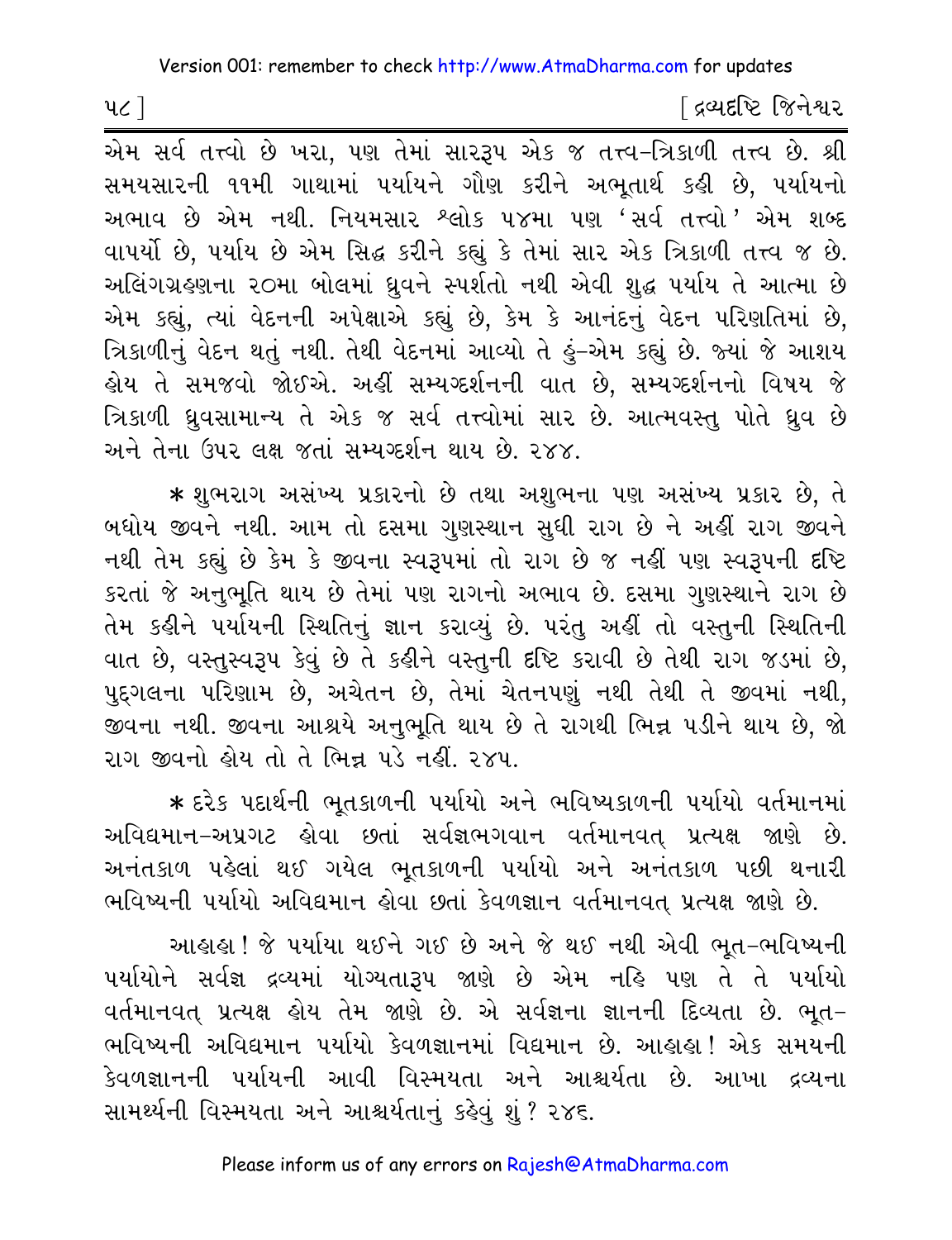દ્રવ્યદષ્ટિ જિનેશ્વર l

\* જેને કેવળજ્ઞાનની પર્યાયનો મહિમા આવે, જગતના સર્વદ્રવ્યોની (જે પર્યાયો ) થઈ, થાય છે, થશે એ સર્વ પર્યાયોને એક સમયમાં જાણી લે, બધા દ્રવ્યોની પર્યાયોને વર્તમાનવત્ જાણી લે, એવી જ્ઞાનપર્યાયોનું માહ્યત્મ્ય આવે તેને તેની ધુન લાગે, અને એવી પર્યાયના ધરનાર દ્રવ્યની ધુન લાગે, એ ધુનમાંથી ઘ્યાન થઈ જાય છે... જ્ઞાનની આવડી મોટી પર્યાય! એમ જ્ઞાનની પર્યાયની તાકાતનો ભરોંસો કરવા જાય ત્યાં તેને ઘ્યાન થયા વિના રહે નહિ, –એની ધન પર્યાય ઉપર ન રહેતાં ગુણ ઉપર ધુન જાય અને એમાં કેવળજ્ઞાનની પ્રત્યક્ષતા થઈ જાય. જેના જ્ઞાનની વર્તમાન એક દશામાં ત્રણકાળની પર્યાયને જાણે અલે! આ જ્ઞાનની પર્યાયનું આટલું જોર! આટલી જોરદાર! એ જ્ઞાનગુણની ધૂન વિના એને જોર આવે જ નહીં! ૨૪૭.

\* જ્ઞેય-જ્ઞાન ને જ્ઞાતા એવા નામભેદ છે પણ વસ્તમાં ભેદ નથી. અહીં સ્વતંત્રતાની-પરિપૂર્ણતાની પરાકાષ્ઠા બતાવી છે. જીવ પોતે જ્ઞેય, પોતે જ જ્ઞાન ને પોતે જ્ઞાતા એવો વચનભેદ છે, કથનમાં ભેદ છે પણ વસ્તુમાં તો આવા ત્રણ ભેદ પણ નથી. પર મારું ને હું તેનો એ તો નથી, પર જ્ઞેય ને હું જ્ઞાયક એમ પણ નથી પરંતુ કું જ્ઞેય ને કું જ્ઞાયક એવો ભેદ પણ નથી. વસ્તુમાં જ્ઞેય-જ્ઞાયક ને જ્ઞાતા એવા ત્રણ ભેદ છે જ નહીં. દષ્ટિમાં ત્રણ ભેદ જ નથી. ૨૪૮.

★ મુદ્દાની વાત એ છે કે ભગવાન આત્મા ત્રિકાળી ઘ્રુવ હોવા છતાં તેમાં જે પર્યાય થાય છે તે ક્રમસર થાય છે. રાગની અવસ્થા હો કે સમકિતની અવસ્થા હો, પણ તે ક્રમસર થાય છે. જેમ ત્રિકાળી વસ્તુ એકરૂપ છે તેમ પર્યાયનું રૂપ ક્રમસર છે. જે સમયે જે પર્યાય થવાની તે ક્રમસર થવાની એવું તેનું રૂપ છે. જડમાં પણ જે સમયે જે પર્યાય થવાની તે થવાની અને તે ક્રમસર જ થવાની. આત્મામાં અજ્ઞાનપણે જે પર્યાય ક્રમસર થાય તેનો અજ્ઞાની કર્તા થાય છે, ધર્મીને જે ક્રમસર રાગાદિ આવે છે તેનો તે કર્તા ન થતાં જ્ઞાતા જ રહે છે. ૨૪૯.

\* જ્ઞાનના અચિંત્ય મહિમાનું ચિંતન સંસારના સર્વ કલેશને ભૂલાવી દે છે. અલ્રો ! આ વાત સમજીને પોતે પોતાના અંતરમાં ઉતરવા જેવું છે. પોતે પોતાનું હિત કરવા માટે આ વાત છે. ૨૫૦.

\* श्रोता :- पर्यायने द्रव्यथी डथंयित् लिज्ञ डडी છे ने?

પૂજ્ય ગુરુદેવઃ– આખા દ્રવ્યને પ્રમાણજ્ઞાનથી જોતાં પર્યાય કથંચિત ભિન્ન છે ને કથંચિત અભિન્ન છે-એમ કહેવાય, પણ શુદ્ધનયના વિષયભૂત ત્રિકાળી ઘ્રુવની અપેક્ષાથી જોતાં ખરેખર દ્રવ્યથી પર્યાય ભિન્ન જ છે. પર્યાયાર્થિકનયથી જોતાં પર્યાય દ્રવ્યથી અભિન્ન

િપ૯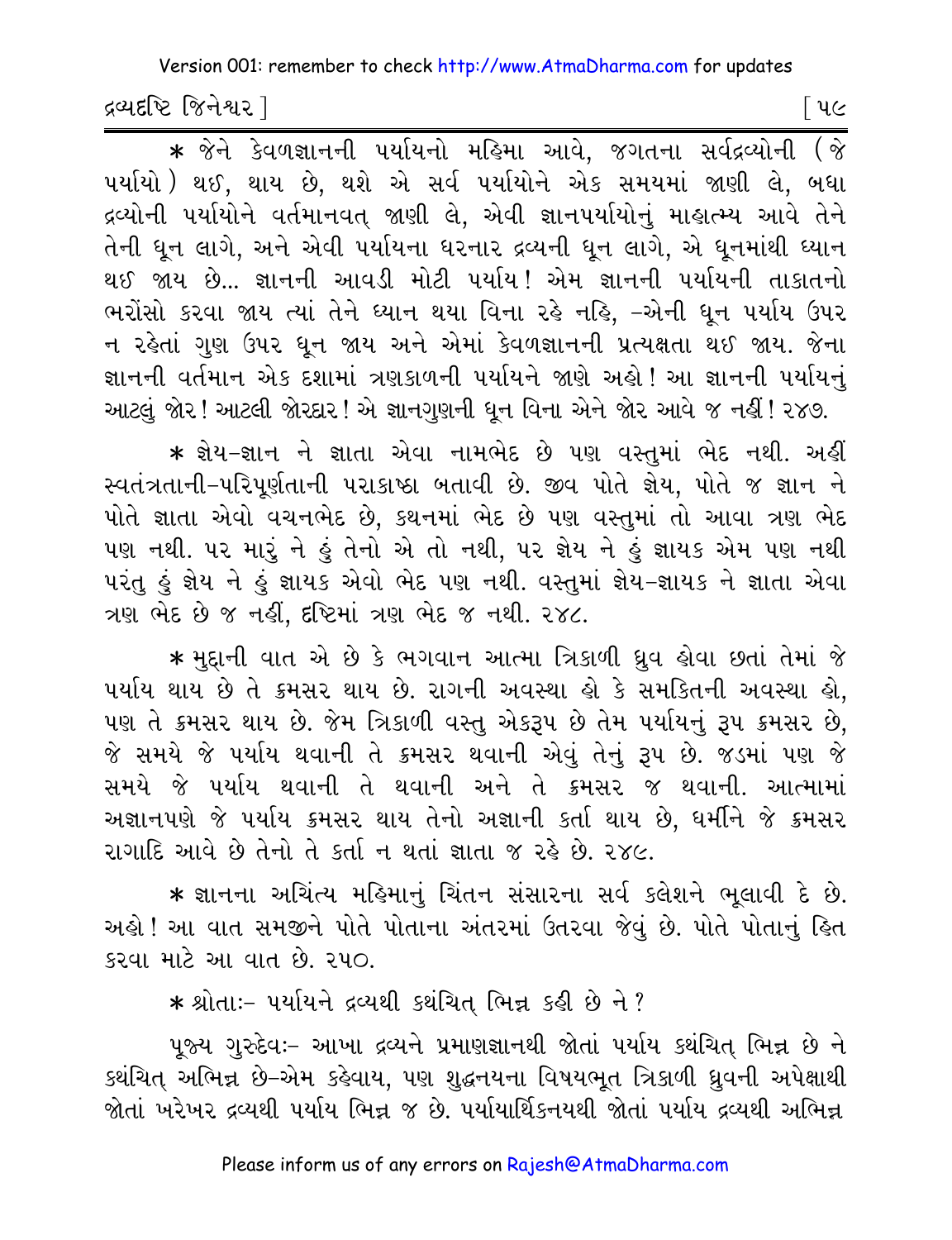| SO <sub>1</sub> |  |  |  |                                                                          |  | ∫ દ્રવ્યદષ્ટિ જિનેશ્વર |
|-----------------|--|--|--|--------------------------------------------------------------------------|--|------------------------|
|                 |  |  |  | છે. પ્રયોજનની સિદ્ધિ માટે તો પર્યાયને ગૌણ કરી, અવિદ્યમાન જ ગણી, ત્રિકાળી |  |                        |

ધ્રુવસ્વભાવને મુખ્ય કરી ભુતાર્થનો આશ્રય કરાવ્યો છે. ૨૫૧. \* ક્રમબદ્ધના છંછેડાટમાં ક્રમબદ્ધનો છંછેડાટ નથી પણ અકર્તાપણાનો છંછેડાટ છે. જ્ઞાનસ્વભાવ અકર્તા સિદ્ધ કરીને પુરુષાર્થ કરાવવો છે. ૨૫૨.

\* ભગવાન જિનેન્દ્ર સર્વજ્ઞની દિવ્યધ્વનિ આવી તેમાં સિંહનાદ આવ્યો !શું આવ્યો ! કે હે જીવ ! તું સચ્ચિદાનંદ પરમાત્મસ્વરૂપ છો. પ્રભુ ! તું પોતે પરમાત્મસ્વરૂપ મારી જાતનો જ છો. બકરાંના ટોળામાં સિંહ ભળી ગયો હોય તેમ શુભાશુભ ભાવમાં ભગવાન ભળી ગયો છે તેને ભગવાનનો સિંહનાદ આવ્યો કે તું મારી જાતનો ભગવાન સ્વરૂપ છો તેમ જાણ ! ૨૫૩.

\* વસ્તુ મુક્ત સ્વરૂપ છે તો તેને બંધ સાથે સંબંધ કેમ થાય છે? -કે મુક્ત સ્વરૂપ વસ્તુ છે એવો તેને સ્વીકાર નથી, તેથી વસ્તુને જે બંધ સાથે સંબંધ છે તે અજ્ઞાનીના અજ્ઞાનનું માહાત્મ્ય છે. જ્ઞેય-જ્ઞાયક સંબંધ પણ પર્યાય સાથે છે, દ્રવ્ય-ધ્રુવને તો જ્ઞેય-જ્ઞાયક સંબંધ પણ નથી. ૨૫૪.

\* આત્મા પરદ્રવ્યની પર્યાય તો આઘી-પાછી કરી શકતો નથી પણ પોતામાં ક્રમસર થતી પર્યાયને પણ આઘી-પાછી કરી શકતો નથી, માત્ર જાણનાર જ્ઞાતા જ છે. દયા-દાન-પૂજા-ભક્તિનો રાગ થાય તેને પરજ્ઞેય તરીકે જાણે છે. આંખ દેખવા સિવાય શું કરી શકે? તેમ જ્ઞાન જાણવા સિવાય શું કરી શકે? ૨૫૫.

\* કું લાયક નથી... લાયક નથી એમ એના નકારે વાત અટકી છે. પણ એને અંદરથી એમ આવવું જોઈએ કે હું આ ક્ષણે જ પરમાત્મા થવાને લાયક છું એવો અંદરથી વિશ્વાસ આવવો જોઈએ. આ વાતની જે હા પાડે છે, અંદરથી હકાર આવે છે. તે જીવને રાગથી છુટો ૫ડવાની શરૂઆત થઈ ગઈ છે. છુટો ૫ડતો જાય છે એટલે નૈગમનયે છુટો પડી ગયો તેમ શાસ્ત્રમાં કહ્યું છે. ૨૫૬.

\* રોગના કાળે રોગ થયા વિના રહેશે જ નહિ. ઇન્દ્ર ઉપરથી ઉતરે તોપણ રોગ થયા વિના રહેશે નહિ લે! અને રાગને કાળે રાગ પણ થયા વિના રહેશે નહિ લે! હવે તારે નજર કયાં કરવી છે? સ્વભાવ ઉપર નજર નાખવી એ જ સંતોષ અને શાંતિનો ઉપાય છે. ૨૫૭

\* પરમાત્માના ઘરમાં પેસવું છે અને ઢું તો પામર.. પામર... પામર... એ બે વાતમાં મેળ નથી. પહેલી ચોટમાં હું સિદ્ધ છું, એવું લક્ષમાં લેતો નથી તેને જિજ્ઞાસુ જ કહેતાં નથી. ૨૫૮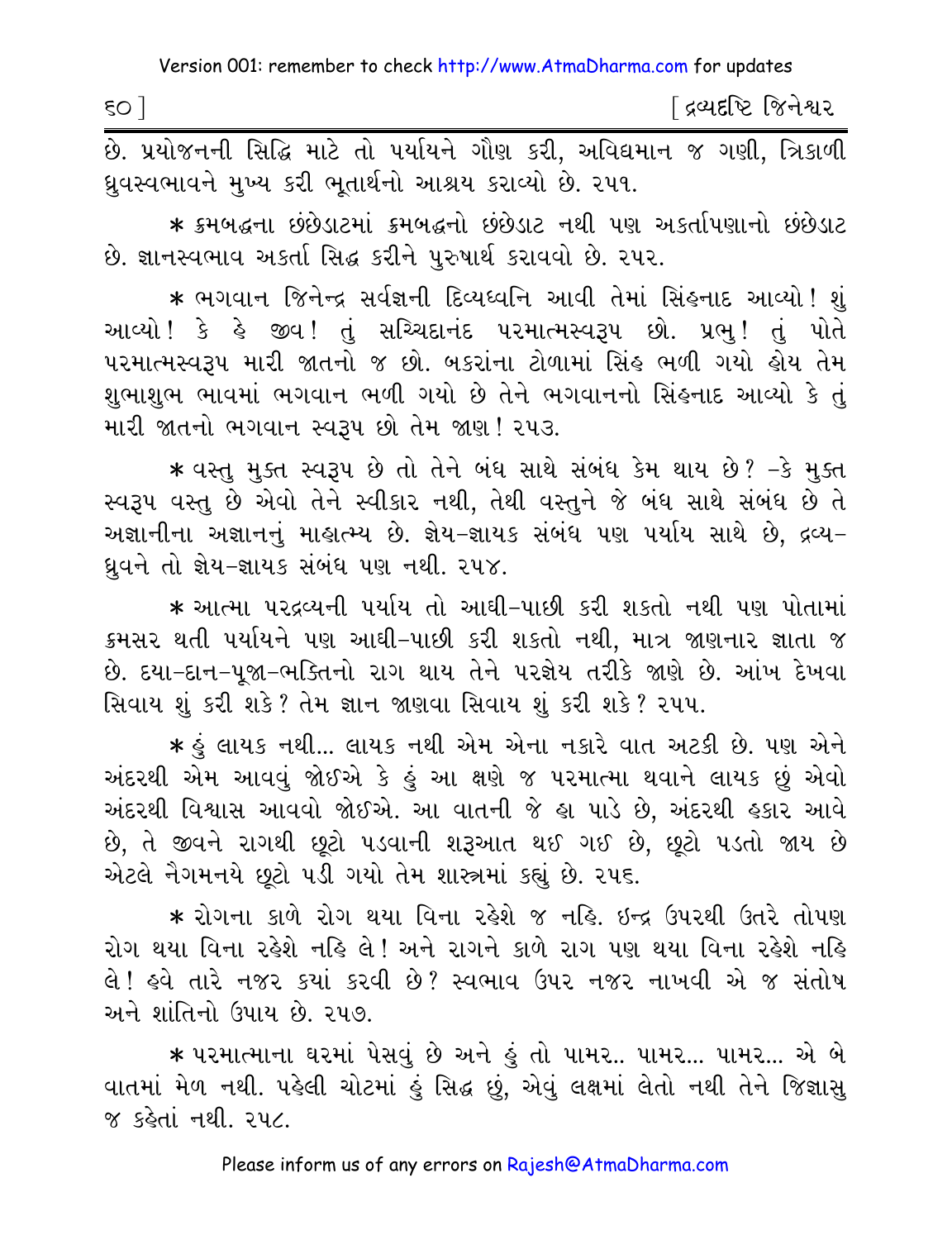દ્રવ્યદષ્ટિ જિનેશ્વર ]

િદ૧

\* જે આત્મા છે તેમાં પરના કર્તા-કર્મ આદિ ષટ્કારકો નથી, રાગના ષટકારકો તેમાં નથી ને એની નિર્મળ પર્યાય છે તેના ષટકારકોથી પણ પાર એવો આત્મા તે કું છું. નિર્મળ પર્યાયના ષટકારકોથી મારી ચીજ ભિન્ન છે. પરના કર્તાપણાની કે રાગના કર્તાપણાની વાત તો કયાંય રહી પણ નિર્મળ પર્યાયના ષટકારકોની પ્રક્રિયાથી ભિન્ન મારી ચીજ છે. જ્ઞાયકસ્વરૂપ અબદ્ધસ્વરૂપ આત્મા પર્યાયના ષટકારકોથી ભિન્ન છે. મોક્ષમાર્ગના ષટકારકો છે તે દ્રવ્યસ્વભાવમાં નથી. મોક્ષમાર્ગની પર્યાયના એક સમયના ષટકારકોની પ્રક્રિયાથી પાર-ભિન્ન નિર્મળ અનુભૂતિ-ત્રિકાળી અનુભૂતિ, તે અનુભૂતિમાત્રપણાને લીધે હું શુદ્ધ છું. ૨૫૯.

\* શ્રોતાઃ- પરની પર્યાયને તો કરે નહિ પણ પોતાની પર્યાયને પણ કરે न $\approx$  ?

પૂજ્ય ગુરુદેવઃ- પોતાની પર્યાય પણ સ્વકાળે થાય જ છે તેને કરે શું? ખરેખર તો એ જ્ઞાતાદષ્ટા જ છે. પ્રયત્નપૂર્વક મોક્ષને કર એમ કથન આવે, કમર કસીને મોહને જીતવો એમ ભાષામાં આવે પણ ખરેખર તો એની દષ્ટિમાં દ્રવ્ય આવ્યું એટલે એ જ્ઞાતાદષ્ટા જ છે. જ્ઞાતાદષ્ટામાં અનંતો પુરુષાર્થ છે. ૨૬૦.

∗ વિકલ્પનો ભાગ પણ ક્રમસર થાય છે. પણ જ્યાં તેના કાળક્રમે નીકળે છે ત્યાં મેં કર્યો એમ એને ભ્રમ પડી જાય છે. રહ્યુ

\* રાગમિશ્રિત નિર્ણયથી નિર્વિકલ્પ થતો નથી પરંતુ નિર્વિકલ્પ થતાં પહેલાં વિકલ્પથી કેવો નિર્ણય કરે છે તે કહે છે. પ્રથમ શું કરે? -કે પ્રથમ રાગમિશ્રિત વિચારથી નિર્ણય કરે કે જ્ઞાનસ્વરૂપ આત્મા છું. સર્વજ્ઞદેવે કહેલાં પરમાગમથી નિર્ણય કરે છે કે જ્ઞાન તે હું છું, ગુરુ પાસેથી સાંભળીને નિર્ણય કરે છે કે જ્ઞાન તે હું છું. ઙુજી સમ્યગ્દર્શન થયું નથી પણ સમ્યગ્દર્શન પ્રગટ કરવું છે તેવી ધગશવાળો આંગણે ઊભેલો જીવ પ્રથમ એમ નિર્ણય કરે છે કે દયા-દાનના ભાવ વિકાર છે, તે મારૃં સ્વરૂપ નથી. કું તો જ્ઞાનસ્વભાવ આત્મા છું. જાણવાના સ્વભાવવાળો અનાદિ-અનંત છું, -આવો વિકલ્પ તે પણ હું નથી. હું જ્ઞાનસ્વભાવ આત્મા છું. પહેલાં વિકલ્પ દ્વારા .<br>આવો નિર્ણય કરે છે. ર*૬ર.* 

\* જ્ઞાનનું ને રાગાદિનું એક સાથે ઊપજવું થાય છે તે ચૈત્યચેતક ભાવની એટલે કે જ્ઞેયજ્ઞાયકભાવની અતિ નિકટતાને લીધે જ થાય છે, પરંતુ તેઓ એકદ્રવ્યપણે છે માટે થાય છે એમ નથી. દીપક દ્વારા પ્રકાશવામાં આવતાં ઘટ-પટાદિ દીપકને જ પ્રકાશે છે એટલે કે ઘટ-પટાદિ દીવાના પ્રકાશને જ જાહેર કરે છે. દીવો પોતાની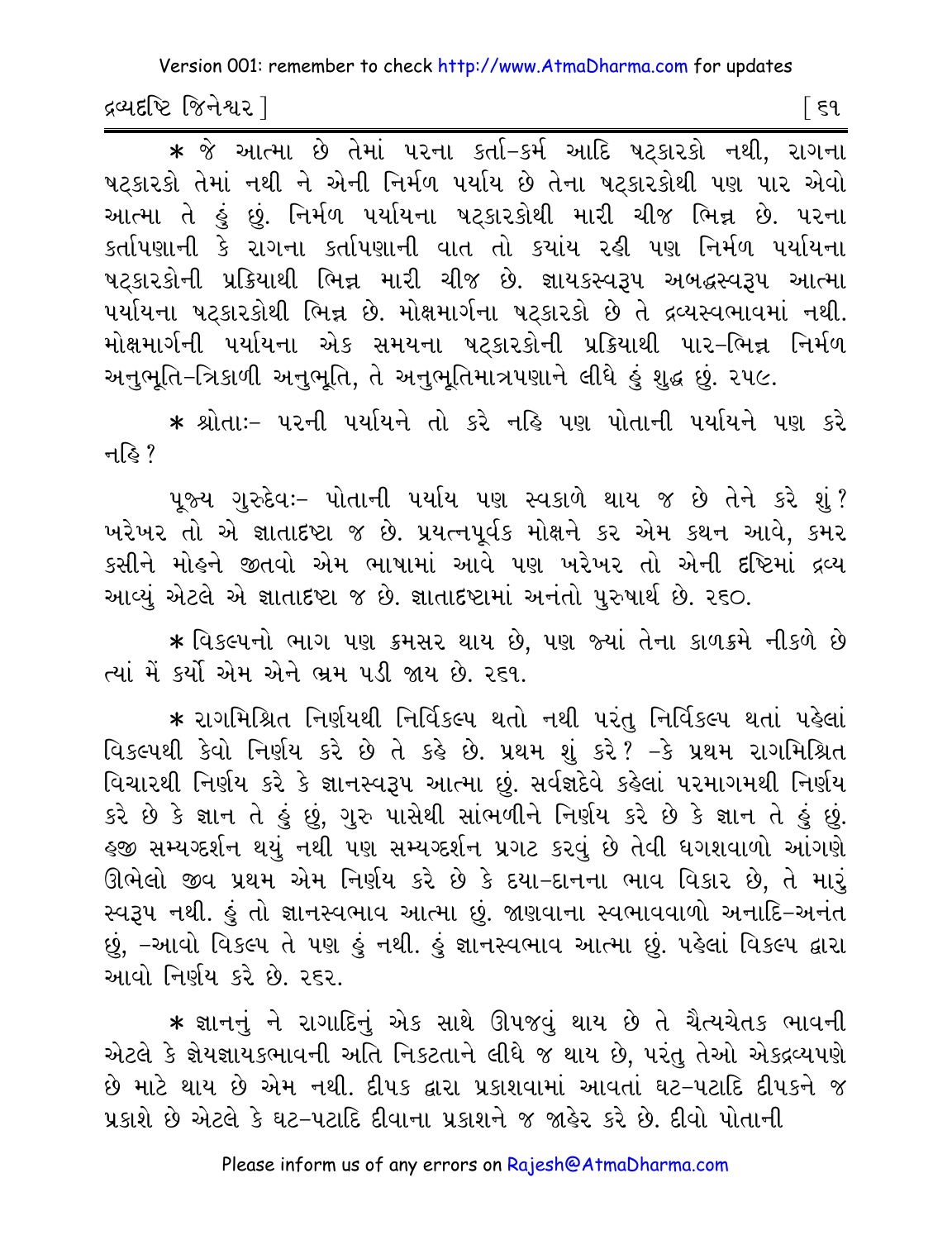[ દ્રવ્યદષ્ટિ જિનેશ્વર

પર્યાયને પ્રકાશે છે અને ઘટ-પટાદિને પ્રકાશે છે પણ ઘટ-પટાદિરૂપ થતો નથી એટલે કે દીવો પોતાની દ્વિરૂપતાના પ્રકાશને પ્રગટ કરે છે. તે પોતાની સ્વ અને પરને પ્રકાશવાની શક્તિને પ્રકાશે છે પણ ઘટ-પટાદિરૂપે થતો નથી કે ઘટ-પટાદિ તેમાં આવતા નથી. તેમ આત્મા વડે જાણવામાં આવતાં રાગાદિ ભાવો ચેતકપણાને જ પ્રકાશે છે, રાગાદિને પ્રકાશતા નથી. જ્ઞાનમાં જણાતા રાગાદિ ભાવો જ્ઞાનની સ્વ-૫ર પ્રકાશકરૂપ દ્વિરૂપતાને જાહેર કરે છે પણ રાગાદિ આત્મામાં આવતા નથી કે આત્મા રાગાદિરૂપે થતો નથી. ર૬૩.

∗ પુદ્ગલ−પરિણામનું જ્ઞાન એટલે કે રાગ−દ્વેષના જે પરિણામ થયા તે કાળે, સ્વને જાણતાં સ્વ-પરપ્રકાશકજ્ઞાન વડે રાગ-દ્વેષને જાણે છે. તે રાગ-દ્વેષ સંબંધીનું જ્ઞાન જીવનું કર્મ છે અને જ્ઞાનના પરિણામનો આત્મા કર્તા છે. ખરેખર તો પુદગલ-પરિણામનું જ્ઞાન નથી પણ જે પ્રકારના પરિણામ છે તે પ્રકારનું તે સંબંધીનું પોતાનું જ્ઞાન છે, તેને કર્તાપણે જીવ કરે છે અને તે જ્ઞાન જીવનું કાર્યરૂપ કર્મ છે, પણ રાગના પરિણામનો જીવ કર્તા નથી **ર**દ×

\* મહા આનંદનો લાભ-પ્રાપ્તિ તે મોક્ષ છે. જીવને સાધ્ય તરીકે જે સાધવાનો છે તે મોક્ષ છે. તે મોક્ષનું કારણ કોણ ? કેવી રીતે મોક્ષ સાધવો ? -કે પાંચભાવમાં જે શુદ્ધ પારિણામિક પરમભાવ તે મોક્ષસ્વરૂપ જ છે. તે તો પ્રથમથી જ મુક્તસ્વરૂપે વિદ્યમાન છે. એવું મુક્તસ્વરૂપ નિષ્ક્રિય વિદ્યમાન ધ્રુવતત્ત્વ તે જ હું છું એમ દષ્ટિમાં સ્વીકાર આવતાં ઉપશમ, ક્ષયોપશમ ને ક્ષાયિક પર્યાય પ્રગટે છે તે મોક્ષનું કારણ છે. ર૬૫.

★ ભૂત−ભવિષ્યની પર્યાય વર્તમાનમાં નથી માટે એ પર્યાયની અપેક્ષાએ તો અવિદ્યમાન જ છે, પણ જ્ઞાને તેને વર્તમાનવત્ પ્રત્યક્ષ કરી માટે ભૂતાર્થ કહ્યું છે, તો આ ભગવાન આત્મા તો વર્તમાન ભૂતાર્થ છે, સકળ નિરાવરણ અખંડ એકરૂપ પ્રત્યક્ષ-પ્રતિભાસમય વર્તમાનમાં ભૂતાર્થ છે, તો એ ભગવાન આત્મા વર્તમાનમાં પ્રત્યક્ષ કેમ ન થાય? વર્તમાનમાં છે અને તેનો સ્વભાવ પ્રત્યક્ષ થવાનો છે તો એ વર્તમાનમાં જ્ઞાનમાં પ્રત્યક્ષ કેમ ન થાય? જરૂર થાય. પણ એની મહિમા લાવતો નથી, તેને દષ્ટિમાં લેતો નથી, તેની આવડી મોટી હયાતીને સ્વીકારતો નથી. ર૬૬.

★ જે પરમાણુની પર્યાય જે કાળે જે ક્ષેત્રે તેના જન્મક્ષણે પટકારકથી પરિણમે છે તેને કોણ કરે ને કોણ ફેરવે? આ રીતે જ દરેક દ્રવ્યનું સ્વતંત્ર પરિણમન છે. ખરેખર તો સ્વદ્રવ્ય પરદ્રવ્યને અડતં જ નથી. આત્મા શરીરને અડતો જ નથી કે

 $53$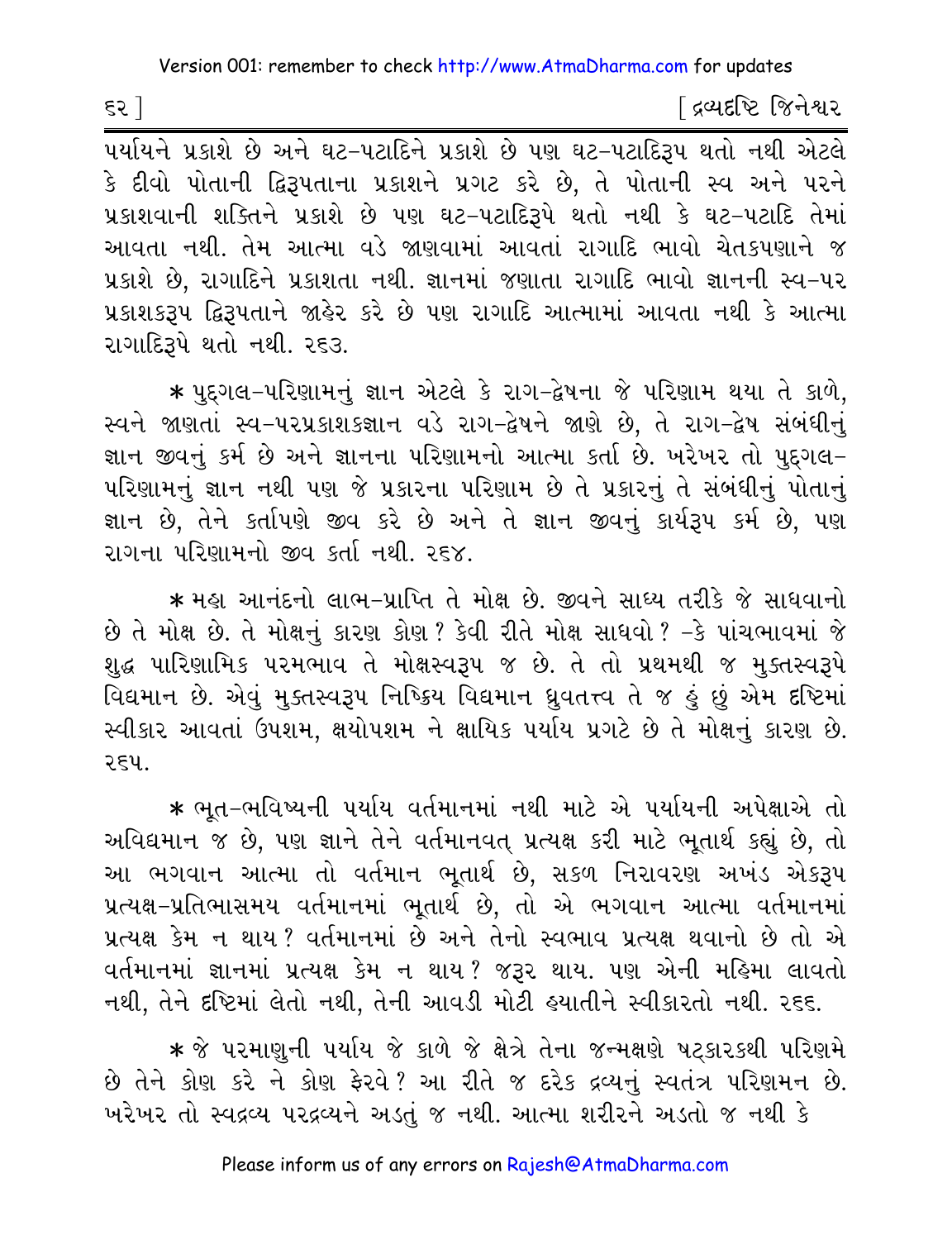દ્રવ્યદષ્ટિ જિનેશ્વર l

် 53

લુથ−૫ગને લ્લાવતો નથી. શરીર જમીનને અડતં જ નથી. આવી વસ્તની સ્વતંત્રતા છે. આવી સ્વતંત્રતાની હા પાડતાં, લત પડતાં હાલત થાય છે. ર૬૭.

★ નિમિત્ત તારામાં છે નહીં, વિકાર તારામાં છે નહીં પણ નિર્મળ પર્યાય પણ તારી ધ્રુવ ચીજમાં છે નહીં એમ દષ્ટિને અવ્યક્ત ઉપર લઈ જવી છે. વાત સુક્ષ્મ છે પણ આ સમજ્યે છૂટકો છે, બાકી બધું થોથા છે. બાહ્ય ચીજ તો તારામાં છે જ નહીં, સ્ત્રી-પુત્ર આદિ તો તેના કારણે આવ્યા છે. તે તારામાં નથી ને તારા કારણે આવ્યા નથી પણ દયા-દાન આદિ કે હિંસા-જૂઠું આદિ એ પણ તારી ચીજમાં નથી. પરંતુ અહીં તો એમ કહે છે કે જે નિર્મળ પર્યાય છે તે ક્ષણિક છે, તે પણ તારામાં નથી, તેની ક્ષણિક પર્યાય ઉપર નજર ન કર, પણ જ્યાં ધ્રુવતત્ત્વ બિરાજે છે ત્યાં નજર કરને ! સખી થવાનો આ એક જ માર્ગ છે. ૨૬૮.

\* જ્યાં સુધી આત્માનું જ્ઞાન નથી તેટલો કાળ જીવ રાગાદિ સાથે વ્યાપ્ય-વ્યાપકપણે પરિણમે છે એટલે કે ત્યાં સુધી અજ્ઞાનીજીવ કર્તા ને રાગાદિ કાર્ય એમ પરિણમે છે. જ્ઞાની રાગનો બિલકુલ કર્તા નથી પણ જ્યાં સુધી અજ્ઞાનીને આત્માનું ભાન નથી ને વિકારનો કર્તા પુદ્દગલકર્મ છે એમ માને છે તેની સામે આ વાત છે કે જ્યાં સુધી અજ્ઞાની છે ત્યાં સુધી વિકારનો કર્તા જીવદ્રવ્ય છે. જીવદ્રવ્ય એટલે? ત્રિકાળ દ્રવ્ય તો શુદ્ધ ચિદ્દઘન આનંદકંદ જ છે, તે વિકારી કે અવિકારી પર્યાયનો કર્તા નથી તેથી અહીં જીવદ્રવ્યનો અર્થ તે સમયની જીવની પર્યાય કર્તા છે, કેમ કે ૫ર્યાયના ષટકારકોથી ૫ર્યાય કર્તા છે ને ૫ર્યાય કર્મ છે. ૨૬૯.

\* એક સમયની પર્યાય સત છે, સ્વતંત્ર છે, જે કાળે જે પર્યાય થવાની તે પર્યાય પોતાના ષટ્કારકની ક્રિયાથી સ્વતંત્ર થવાની, પણ એનો નિર્ણય કઈ રીતે થાય? એ નિર્ણયનું તાત્પર્ય શું? વીતરાગતા તાત્પર્ય છે. એ વીતરાગતા કયારે થાય ? −કે એનું લક્ષ ને દષ્ટિ પર્યાયના કર્તાપણાની બુદ્ધિથી, પર્યાયના ફેરફાર કરવાની બુદ્ધિથી ખસીને ત્રિકાળી ધ્રુવ જ્ઞાયક ઉપર જાય ત્યારે નિઃસંદેહ નિર્ણય થતાં પરિણામમાં અંશે નિર્મળતા ને વીતરાગતા થાય. એ સાચા નિર્ણયનું ફળ ને તાત્પર્ય છે. આલાલ! શું વીતરાગની વાણી ! ચારેકોરથી એક સત જ ઊભું થાય છે. ૨૭૦.

\* ૫ર્યાયબુદ્ધિ છોડકર જ્ઞાયકકી પ્રતીત કરના વહ ક્રમબદ્ધકા ફ્લ હૈ. ૨૭૧.

∗ શ્રોતાઃ− આત્માનો મહિમા કેવી રીતે આવે ?

પુજ્ય ગુરુદેવઃ- આત્મા વસ્તુ જ્ઞાનસ્વરૂપ છે. જ્ઞાયક છે તે અનંતગુણનો પિંડ છે, એ આખું પૂર્ણતત્ત્વ ત્રિકાળી અસ્તિરૂપ છે, એનું સ્વરૂપ એનું સામર્થ્ય અગાધ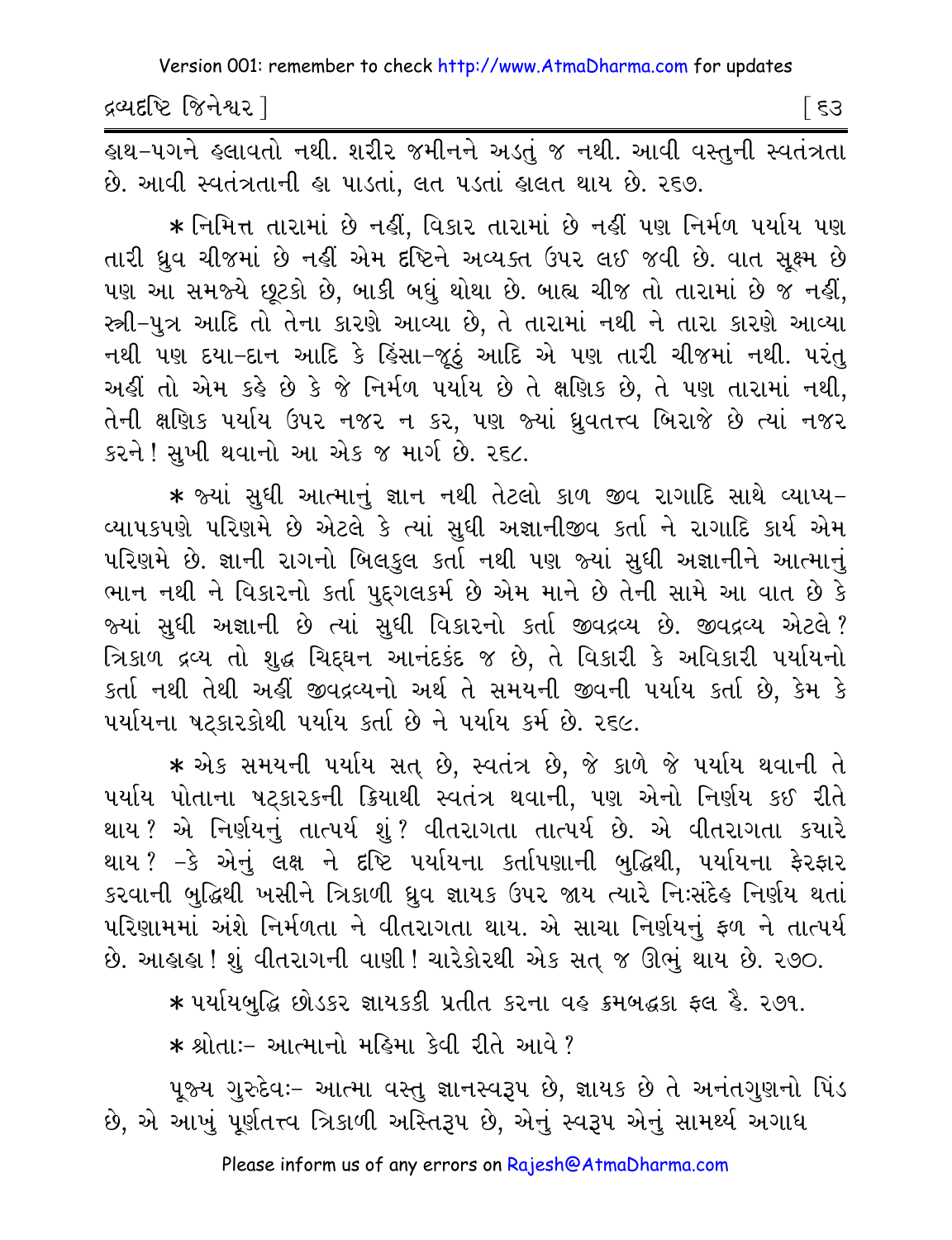$58$ ]

દિવ્યદષ્ટિ જિનેશ્વર

ને આશ્ચર્યકારી છે, તેને સમજે તો આત્માનો મહિમા–માહાત્મ્ય આવે અને રાગનું માહાત્મ્ય છુટી જાય. આત્મવસ્તુ કેવા અસ્તિત્વવાળી છે, કેવા કેવા સામર્થ્યવાળી છે, એનું સ્વરૂપ રુચિપૂર્વક ખ્યાલમાં લ્યે તો એનું માહ્યત્મ્ય આવે ને રાગનું ને અલ્પજ્ઞતાનું માહાત્મ્ય છૂટી જાય. એક સમયની કેવળજ્ઞાનની પર્યાય ત્રણકાળ ત્રણલોકને જાણવાના સામર્થ્યવાળી છે તે પણ ક્ષણે ક્ષણે નવી નવી થાય છે તો તેને ધરનાર ત્રિકાળી દ્રવ્યનું સામર્થ્ય કેટલું? એમ આત્માના આશ્ચર્યકારી સ્વભાવને ખ્યાલમાં બરાબર લ્યે તો આત્માનો મહિમા આવે. ર૭ર.

∗ આહાહા ! પોતે જ સર્વજ્ઞ સ્વરૂપ છે, પરિપૂર્ણ સ્વરૂપથી ભરેલો પોતે જ સર્વજ્ઞ સ્વભાવી છે. જ્ઞાન, આનંદ આદિ અનંત રત્નોથી ભરેલો રત્નાકર ભગવાન પોતે જ છે, એને અપૂર્ણ અલ્પજ્ઞ પર્યાયવાળો માનવો એ પણ મિથ્યાભ્રમ છે તો રાગને પોતાનો માને એ તો મિથ્યાદષ્ટિ છે જ. ૨૭૩.

\* પ્રભુ! સાંભળ તો ખરો! તારી પ્રભુતા તો જો! વ્યવહારના શુભ રાગની પર્યાય તો કયાંય રહી ગઈ, પણ વીતરાગ નિર્મળ દશારૂપ મુનિપર્યાયનો પણ જેમાં અભાવ છે એવી તારી ઘ્રુવ જ્ઞાયક પ્રભુતા છે. નિર્મળ પર્યાય પણ વ્યવહારનયનો વિષય છે અને સમસ્ત પર્યાયથી રહિત એવું ધ્રુવ જ્ઞાયક દ્રવ્ય તે નિશ્ચયનયનો વિષય છે. આલ્રહ્મ ! આત્મા મુનિ છે અથવા કેવળજ્ઞાની છે–એવો પર્યાયનો ભેખ પણ ઘ્રુવ જ્ઞાયકમાં નથી. કેવળજ્ઞાન પણ પૂર્ણ નિર્મળ પર્યાય છે, જ્ઞાનની પૂર્ણ પર્યાયવાળો પણ આત્મા નથી. એ ૫ર્યાય ધ્રુવ દ્રવ્યનો વેશ નથી. આત્મા તો ધ્રુવ ગુણસ્વરૂપ સહજ જ્ઞાનની મૂર્તિ છે. ગજબની વાત છે નાથ! આ જૈનદર્શન-વસ્તુદર્શન છે. ૨૭૪.

\* વ્યવહારરત્નત્રયનો રાગ આવ્યો તેને જ્ઞાને જાણ્યું, ત્યાં જ્ઞાન પોતાની પર્યાયને જાણે છે, રાગને નહીં. જાણનાર સ્વને જાણતાં પરને જાણવાપણે પરિણમે છે તોપણ તેને જ્ઞેયકૃત જ્ઞાન થયું છે તેમ નથી પણ તેને જ્ઞાનકૃત જ્ઞાન છે. સમ્યગ્દષ્ટિ ચક્રવર્તીને રાગનું જ્ઞાન થયું તે રાગના લઈને થયું નથી પણ સ્વપરપ્રકાશક શક્તિને લઈને જ્ઞાન જ્ઞાનને જાણે છે, જ્ઞેયને જાણે છે તેમ કહેવું એ તો વ્યવહાર છે. રાગને જાણતાં જે જ્ઞેયાકારે જણાયો તે આત્મા જણાયો છે, રાગ જણાયો નથી, કેમ કે તેને જ્ઞેયકૃત અશુદ્ધતા નથી. ૨૭૫.

★ ભાઈ તારે સુખ કરના હૈ ન ! તો સુખ કહાં હૈ ? નિમિત્તમેં, રાગમેં કિ એક સમયકી વિકાસ પર્યાય હૈ ઉસમેં સુખ હૈ ? ઉસમેં દૃષ્ટિ દેનેસે તો દુઃખ ઉત્પન્ન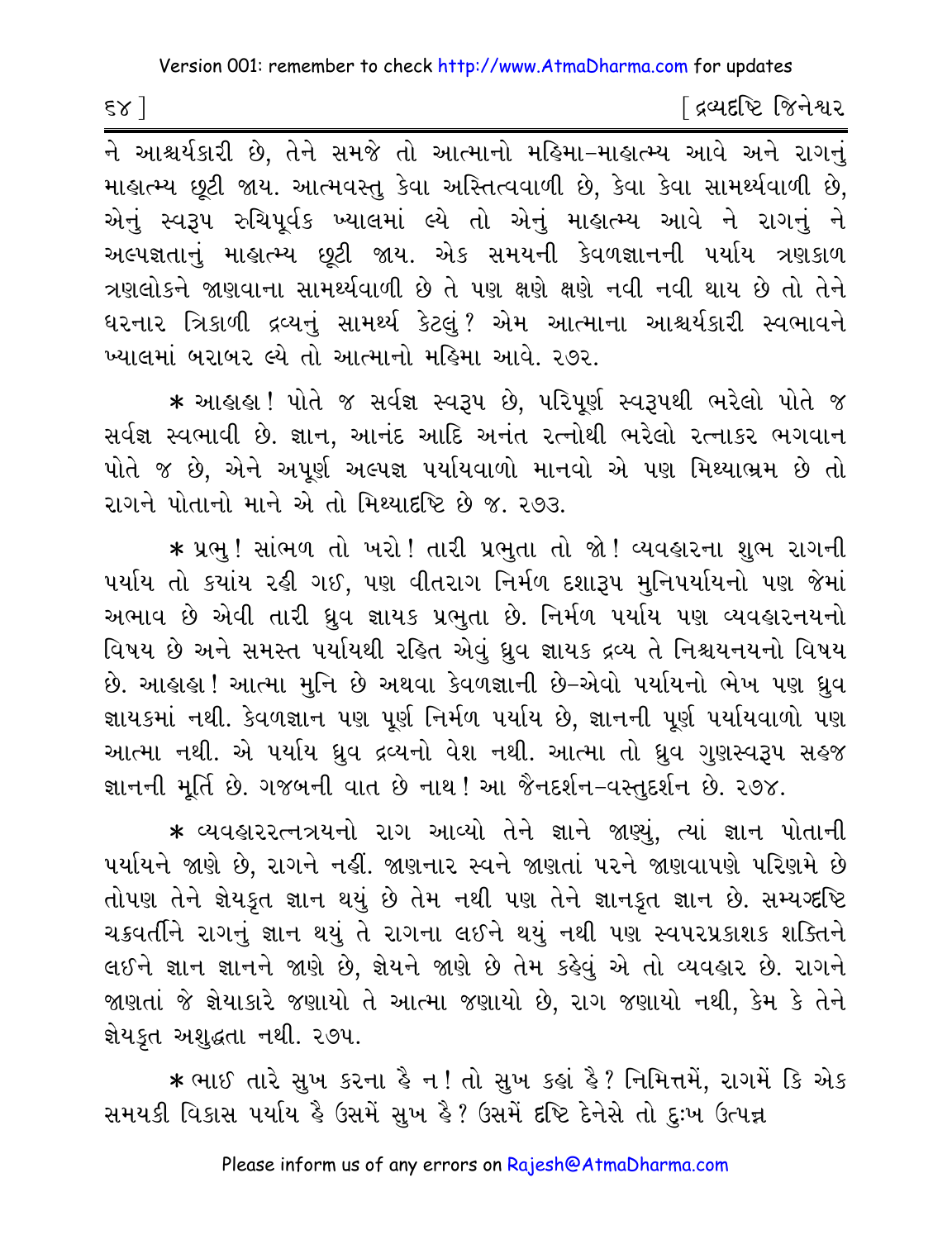દ્રવ્યદષ્ટિ જિનેશ્વર l

િદપ

હોતા હૈ. ઔર મોક્ષ ૫ર્યાયમેં આનંદ તો હૈ લેકિન ઉસમેં આનંદ ભરા નહીં હૈ, આનંદકી ખાન નહીં હૈ. ત્રિકાળ આત્મા અતીન્દ્રિય આનંદકી ખાન હૈ, ઇસલિયે સર્વતત્ત્વમેં વહ સાર હૈ. ૨૭૬.

\* વસ્તુને પકડે તેનું નામ આત્મા ઉપાદેય છે. ધારણામાં આ હેય છે, આ ઉપાદેય છે-એમ કર્યાં કરે તેનું નામ હેય-ઉપાદેય નથી. લક્ષ છોડી દેવું તેનું નામ હેય છે અને વસ્તુને પકડવી તેનું નામ ઉપાદેય છે. આત્મામાં એકાકાર થાય ત્યારે આત્મા ઉપાદેય થયો કહેવાય. રાગાદિનું લક્ષ છૂટી જવું તેનું નામ તેને હેય કર્યો કહેવાય ૨૭૭

\* જીવે પોતાના સહજ સુખસ્વરૂપ માટે એક ક્ષણ પણ ધીરો થઈને વિચાર કર્યો નથી. જો વિચાર કરે તો વસ્તુ બહુ જ સોંધી ને સહેલી છે; પણ તીવ્ર જિજ્ઞાસા, ધગશ અને તાલાવેલી જોઈએ. આ સંસારનો રસ છુટી જાય તો આત્મસ્વરૂપ જરૂર પ્રગટે. ૨૭૮.

\* એક દ્રવ્ય બીજા દ્રવ્યને અડતું નથી એ મૂળ સિદ્ધાંતમાંથી કેટલું સિદ્ધ થાય છે! ! આમાં બાર અંગનું સ્પષ્ટીકરણ નીકળે છે. એક દ્રવ્ય બીજા દ્રવ્યને અડતું નથી એનો અર્થ એ થયો કે એની પર્યાય પોતાથી જ થાય છે અને તે ક્રમબદ્ધ થાય છે. એક સિદ્ધાંત બરાબર ૫કડે તો બધું આવી જાય છે. એક દ્રવ્ય બીજા દ્રવ્યને અડતું નથી એટલે પગ જમીન ઉપર પડે છે એ પગ જમીનને અડતો નથી. જો જમીનને અડે તો બે દ્રવ્ય એક થઈ જાય. આ તો મિથ્યાત્વને તોડવાની ચાવી છે. દરેક દ્રવ્ય પોતાના નિશ્ચયમાં જ પ્રાપ્ત છે. આત્મા શરીરને અડતો નથી. કર્મથી આત્મા દુઃખી થાય એ વાત ખોટી છે. કર્મને આત્મા અડતો નથી તો એનાથી દુઃખી કેમ થાય? પદાર્થ જુદે જુદા છે તે એક બીજાને કરે શું ? પણ આટલી સમજવાની ગરજ કોને ૫ડી છે? દવાના ૨જકણ રોગને અડયા નથી. પાણી ગરમ થાય તે અગ્નિથી તો નહિ જ પણ એના ઘ્રુવ દ્રવ્યથી પણ નહિ. એ પાણીની ઉષ્ણ પર્યાય એના કાળે ષટ્કારકથી સ્વતંત્ર થઈ છે. નરકના સંયોગનું જીવને દુઃખ નથી, સંયોગ જીવને અડતાં નથી પણ પોતાના દ્વેષથી દુ:ખ થાય છે. એક દ્રવ્ય બીજા દ્રવ્યને અડે નહિ-એમાં તો ત્રણલોકના નાથ તીર્થંકર અને તેમની વાણી પણ તારા ઉત્પાદનું કારણ નહીં એમ આવ્યું. જગતને પાગલ લાગે તેવું છે. એક દ્રવ્ય બીજા દ્રવ્યને અડે નહિ એમાં તો બાર અંગના તાળા ખોલી નાખ્યા છે! ! ર૭૯.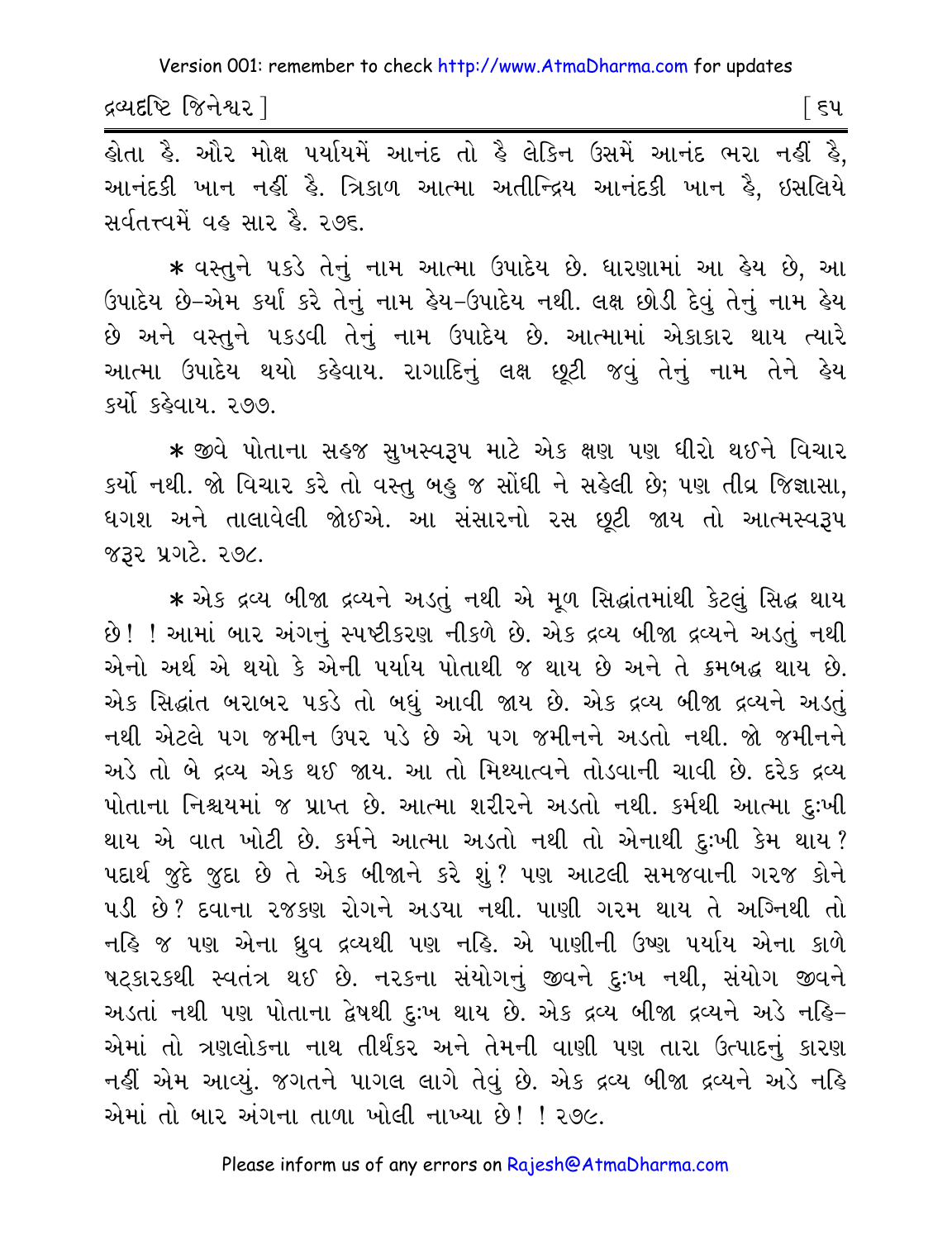∫ દ્રવ્યદષ્ટિ જિનેશ્વર

\* ભગવાન આત્મા અણેન્દ્રિય હોવાથી તેની અપેક્ષાએ ભગવાન, ભગવાનની દિવ્યવાણી કે મુનિઓનાં વૃંદ બધું જ ઇન્દ્રિય છે. કેમકે તેઓ ઇન્દ્રિયનો વિષય છે. વીતરાગી દેવ એમ ફરમાવે છે કે અમે તો તારી ઇન્દ્રિયનો વિષય છીએ અને તું તારી અણેન્દ્રિયનો વિષય છે, તું તને વિષય બનાવીને જાણ તે જ અમારી સ્તુતિ છે. ૨૮૦.

\* આહાહા ! શું કથન છે ! વ્યવહારથી નિશ્ચય થાય છે, નિમિત્તથી ઉપાદાનમાં કાર્ય થાય, પૂર્વપર્યાય કારણ ને ઉત્તરપર્યાય કાર્ય-એ બધાં વ્યવહારના વચન છે, એક એક સમયની પર્યાય-ચાહે તો કેવળજ્ઞાન હો, ચાહે તો નિગોદના જીવની અક્ષરના અનંતમાં ભાગની જ્ઞાનની પર્યાય હો, ચાહે તો મિથ્યાત્વ હો કે ચાહે તો રાગનો કણ લ્રો−એ બધી પર્યાયનું અસ્તિત્વ જગતમાં, છ દ્રવ્યમાં છે પણ તે અસ્તિત્વ એવું છે કે જેમ છ દ્રવ્યસ્વરૂપ લોક છે તેમ પર્યાય પણ પોતામાં, પોતાથી, પોતાના કારણથી છે, જેમ દ્રવ્ય ને ગુણ પોતામાં, પોતાથી છે તેમ પર્યાય પણ પોતામાં, પોતાથી, પોતાના કારણથી છે રૂ૮૧

\* જીવ વિભાવ-પરિણામથી શુન્ય છે, કયારે? -કે ત્રણેકાળ ને ત્રણેલોકમાં. અરે! જે અનંત કાળમાં ત્રસપણું પણ પામ્યો નથી ને ભવિષ્યમાં પણ ત્રસપણું પામશે નહીં એવા નિગોદનો જીવ પણ વિભાવના પરિણામથી શન્ય સ્વભાવે છે. પર્યાયમાં ભલે ગમે તે પ્રકાર હો પણ જે શુદ્ધ જીવ છે એ તો આવો જ છે. ત્રણેકાળ ને ત્રણેલોકમાં જે જીવ છે તે આવો જ છે, એટલે કે વિભાવ-પરિણામથી શુન્ય શુદ્ધ જીવ છે. વર્તમાનકાળે શદ્ધ કે ભવિષ્યમાં થશે ત્યારે શદ્ધ છે એમ નહીં પણ ત્રણે કાળે ભગવાનસ્વરૂપ શુદ્ધ ચૈતન્ય આત્મા છે. ભલે પછી પાંચમો કે છઢો આરો હો ને ભલે પછી કસાઈ થઈને ગાયોને કાપતો હોય પણ અંદર જે આત્મા છે તે આવો ભગવત સ્વરૂપ શુદ્ધ છે. પર્યાયમાં ગમે તેવા પરિણામ થયા પણ ભગવાન છે તે તેમાં આવતો જ નથી. કઈ દષ્ટિએ ? -૫ર્યાયદષ્ટિએ નહીં હો ! શુદ્ધ નિશ્ચયનયની દષ્ટિએ ત્રિકાળ આનંદકંદ પ્રભુ શુદ્ધ છે અને તે જ ભૂતાર્થ છે. ૨૮૨.

\* મુખ્ય વાત તો એ છે કે ભગવાન આત્મા ત્રિકાળી વસ્તુ તરીકે તો પર્યાયથી રહિત છે છતાં પર્યાયાર્થિકનયથી તેનું જે પરિણમન છે તે ક્રમસર થાય છે, આઘી-પાછી થતી નથી; તો પછી પુરુષાર્થ કયાં રહ્યો ! -કે ક્રમસર થશે એવો નિર્ણય કયારે થાય? -પર્યાયમાં રહીને પર્યાયનો નિર્ણય ન થાય, જ્ઞાયકસ્વભાવના લક્ષે ક્રમબદ્ધનો નિર્ણય થાય અને તે જ પુરુષાર્થ છે. જે પર્યાય થવાની હશે તે થશે તેનો નિર્ણય

 $55$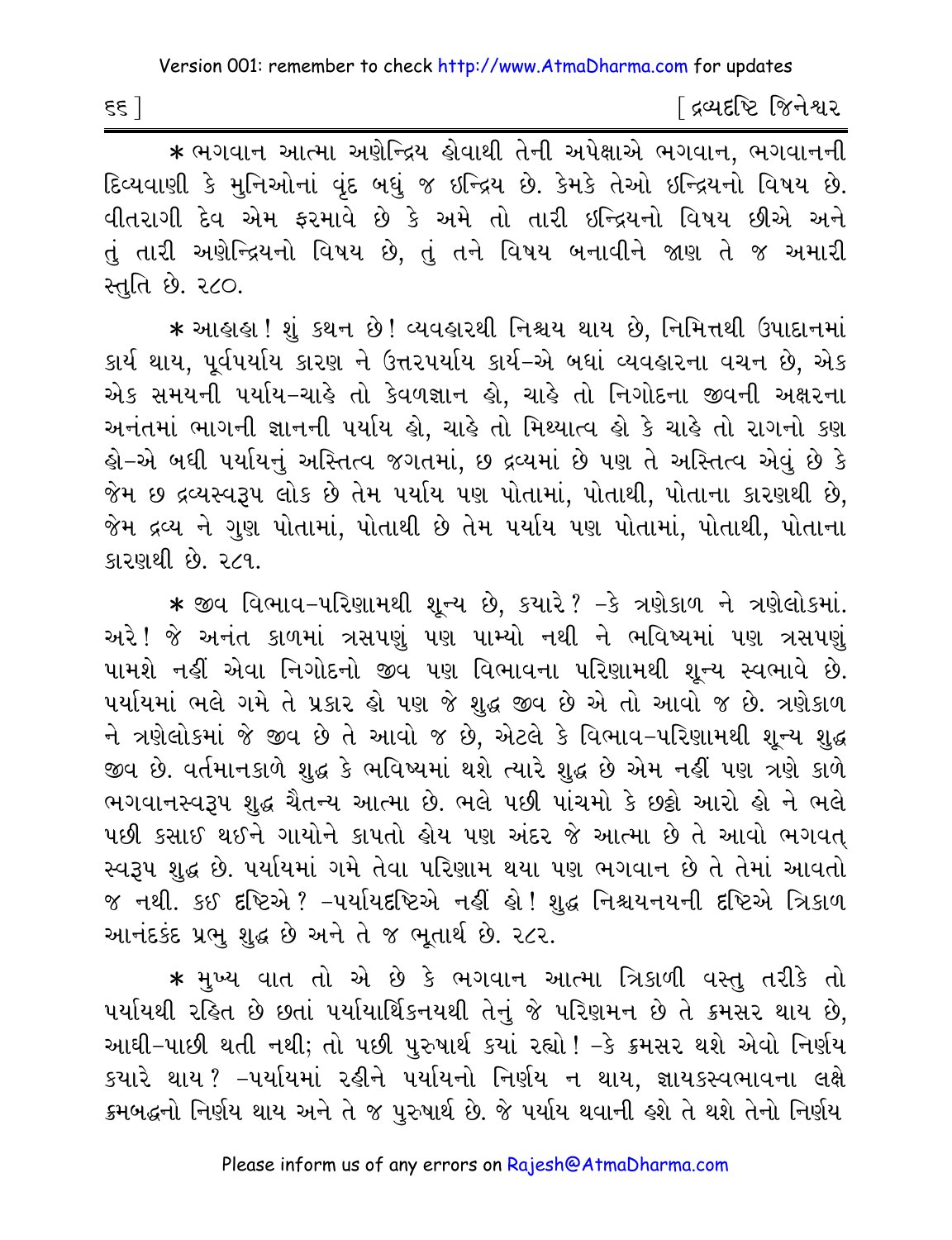દ્રવ્યદષ્ટિ જિનેશ્વર l

। ६७

તે થશે ' એવો સાચો નિર્ણય આવે છે. ૨૮૩.

★ શરીરના નામથી પણ એવો રંગાઈ ગયો છે કે ઘોર નિંદ્રામાં પણ એનું નામ લ્યો ત્યાં બેઠો થઈ જાય! તેમ આત્મામાં એવો રંગાઈ જાય કે ચૈતન્ય જ્ઞાયકજ્યોત છું એમ સ્વપ્નમાં પણ એ જ વાત આવે. જેને જેની લગની લાગી હોય તેને સ્વપ્ના પણ એ જ આવે. અમે આનંદ ને શુદ્ધ ચૈતન્ય છીએ, પુણ્ય ને પાપ તે અમે નહીં, અમે વ્યવહારે તેને જાણનારા છીએ, ખરેખર તેના જાણનારા <u>પણ નથી. ૨૮૪.</u>

\* (સમ્યક માટેનો અભ્યાસ કયાં સુધી કરવાનો?) ... કયાં સુધી કરવાનું શું ? આનું આ જ કરવાનું છે. બીજું કરવાનું જ શું છે ? આ જ કરવાનું છે. રાતના વખત મળે, સવારના વખત મળે તેમાં ધારણામાં દઢતા થઈ હોય એટલે ઘોલન ચાલ્યા જ કરે. આખો દિવસ આનું આ જ કરવાનું છે. નિવૃત્તિ જ છે ને ! બીજું શું કરવાનું છે? ૨૮૫.

\* શ્રોતાઃ- પ્રભુ ! અંતરમેં કૈસે જાના વો દિખાઓ ?

પૂજ્ય ગુરુદેવઃ- અંદરમેં ઉતરે તબ અપને આત્માકી પ્રાપ્તિ હોતી હૈ. કહીં પરમેં મહિમા રહ જાતી હૈ-મિઠાસ રહ જાતી હૈ તો અંદરમેં જા સકતે નહીં. ૫ઙલે ૫૨કા માહાત્મ્ય ઘટના ચાહિયે તબ હી અંદરમેં જા સકતે હૈ. લેકિન અટકનેકા સ્થાન બહુત હૈ તો કહીં ન કહીં જીવ અટક જાતા હૈ. કોઈ સંયોગકી, રાગકી, ક્ષયોપશમકી, ઐસે ઐસે કોઈ વિષયકી અધિકતા રહ જાતી હૈ તો અંદરમેં જા સકતે નહીં હૈ ર⁄દ

\* અરે ભાઈ ! તારા જેવું કોઈ ધનાઢય નથી ! તારી અંદરમાં પરમાત્મા બિરાજે છે એથી વિશેષ ધનાઢયપણું શું હોઈ શકે? આવું પરમાત્મપણું સાંભળતાં એને અંદરથી ઉલ્લાસ ઉછળવો જોઈએ. એની લગની લાગવી જોઈએ. એને માટે ગાંડા થવું જોઈએ. આવા પરમાત્મસ્વરૂપની ધૂન લાગવી જોઈએ. સાચી ધૂન લાગે તો જે સ્વરૂપ અંદરમાં છે તે પ્રગટ થયા વિના કેમ રહે? જરૂર પ્રગટ <u>थाय % २८९</u>

★ પર્યાય આડી−અવળી થાય એટલે એની વ્યાખ્યા શું? મૂળ એને પુરુષાર્થ સઝતો નથી એટલે વાંધા આવે છે. ખરેખર તો પૂર્ણ પર્યાયે જાણ્યું છે એમ જ અહીં થાય છે-એમ નક્કી કરવા જાય ત્યાં પૂર્ણ પર્યાય જ્યાંથી નીકળી એવા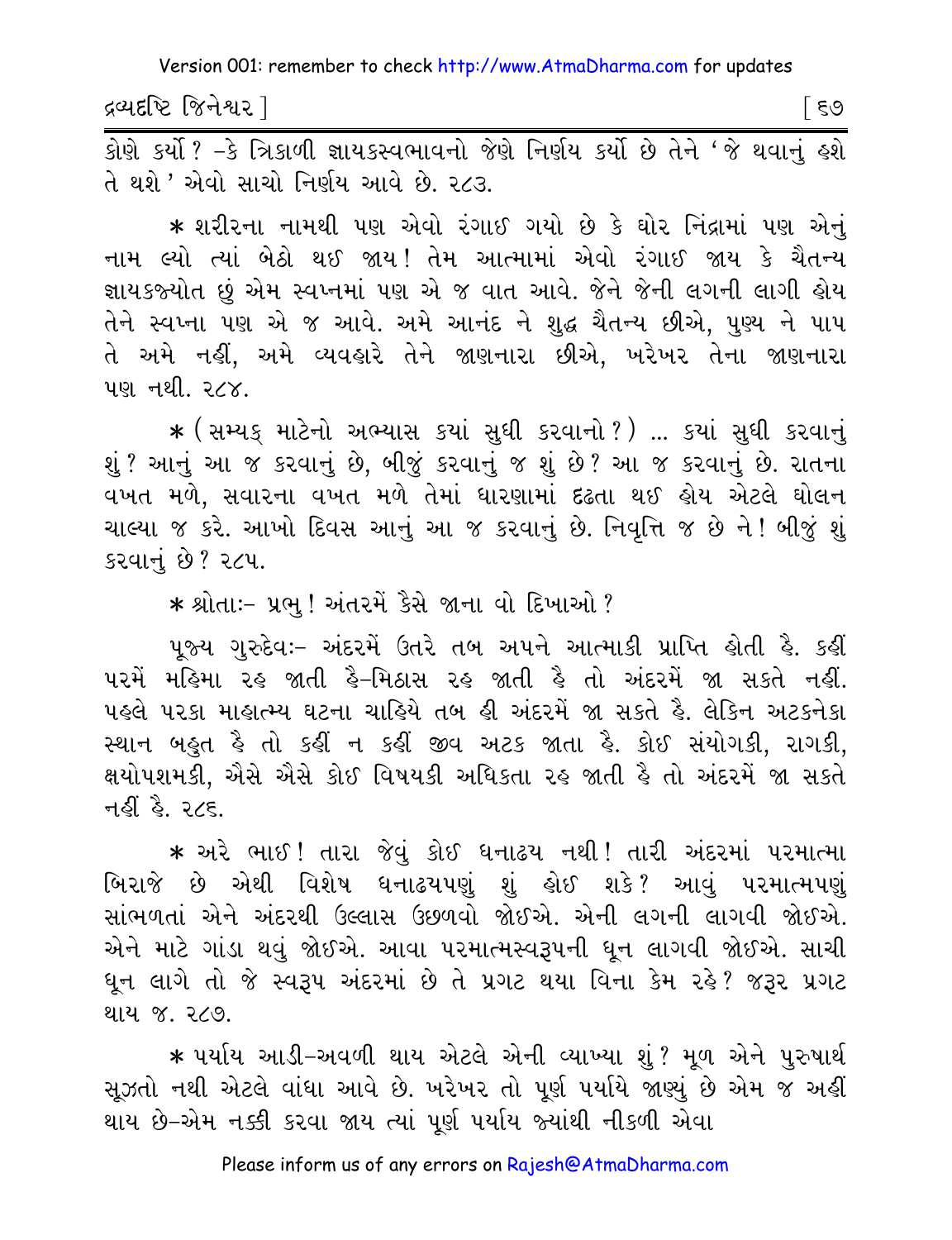∫ દ્રવ્યદષ્ટિ જિનેશ્વર م 2€ આવતાં જ આ વાત તેને બેઠી છે. ૨૮૮.

∗ ૫ર્યાયમાં સ્વકાળે જ મોક્ષ થાય છે. વહેલો કે મોડો થઈ શકે નહિ−એમ નક્કી કરવા જાય ત્યાં એની દષ્ટિ ધ્રુવ ઉપર જ જાય છે અને એમાં સ્વભાવ સન્મુખનો અનંત પુરુષાર્થ આવે છે અને ત્યારે જ પર્યાયના સ્વકાળનું સાચું જ્ઞાન થાય છે. આત્માના શ્રદ્ધા-જ્ઞાન સમ્યક્ થયા એને કાર્ય થઈ જ રહ્યું છે, પછી વહેલાં મોડાનો પ્રશ્ન જ ક્યાં છે? ૨૮૯.

\* અહો! આ આત્મા સર્વજ્ઞસ્વભાવી જ છે. જાણવું... જાણવું... જાણવું... જ જેના અંતરતળમાં ભર્યું છે, જેના અસ્તિત્વની સત્તામાં આ દેઙ્-વાણી-મન-વિકલ્પો આદિ બધું જણાય છે એ જાણનારો તું છો તેમ જાણ-વિશ્વાસ કર ને કર્તાબુદ્ધિ  $OSP3$   $\beta$   $\beta$   $\beta$ 

\* આત્માર્થીઃ- આ વસ્તુ પ્રયોગમાં લાવવા માટે પુરુષાર્થ કેવી રીતે કરવો ?

પુજ્ય ગુરુદેવઃ– પ્રથમ વિચારમાં નિરાવલંબીપણે ચાલવું જોઈએ. કોઈના આધાર વિના જ અદ્ધરથી જ ચાલે કે હું આવો છું... ઉત્પાદ-વ્યય-ધ્રુવ સ્વરૂપ છું... વિગેરે. તે વિચારો ચાલતાં ચાલતાં એવો રસ આવે કે બહારમાં આવવું ગોઠે નહિ. ઙુજ છે તો વિકલ્પ, પણ એમ જ લાગે કે આ ડું... આ ડું... એમ ઘોલન ચાલતાં ચાલતાં એ વિકલ્પો પણ છૂટી જાય, પછી તો સહજ થઈ જાય.. સ્વાધ્યાય વખતે પણ આનું આ જ લક્ષ ચાલ્યા કરતું હોય, આ દ્રવ્ય આ ગુણ, આ પર્યાય... આ વિચારો ચાલતાં આખા જગતના બીજા વિકલ્પો છૂટી ગયા હોય છે. શાસ્ત્રોના શબ્દો વિના હૈયા-ઉકેલ થઈ જવો જોઈએ. ઉપાડ મૂળમાંથી આવવો જોઈએ. બીજું ઓછું સમજાતું લોય તેનું કાંઈ નહીં.. અન્ય સર્વ વિકલ્પો છુટી જાય અને અદ્ધરથી આત્મા સંબંધી જ વિચારો ચાલ્યા કરે અને વળગ્યા જ રહે. આખી સત્તાનું જ્ઞાનમાં ઘોલન ચાલે છે. પ્રયોગ તો એણે જ કરવો પડે છે... વિશ્વાસ આવવો જોઈએ... બીજી બીજી ચિંતાઓ લોય તો આ કયાંથી ચાલે ? ... આનો અભ્યાસ વારંવાર જોઈએ. ર૯૧.

\* પહેલી આ શરત છે કે મારે બીજી કોઈ ચીજ જોઈએ નહીં, મારે એક આત્મા જ જોઈએ. એવો દઢ નિશ્ચય હોવો જોઈએ. દનિયાની કોઈ ચીજ, પૈસા આબરૂ આદિ કાંઈ નહીં પણ એક આત્મા જ મારે જોઈએ. એવો દઢ નિશ્ચય થવો જોઈએ. આવો જેને દઢ નિશ્ચય હોય તેણે ગમે તેવા પ્રતિકુળ સંયોગોમાં પણ તીવ્ર ને કરડો પુરુષાર્થ ઉપાડયે જ છૂટકો છે. પુરુષાર્થ વિના પ્રાપ્તિ નથી. કમબદ્ધ પ્રમાણે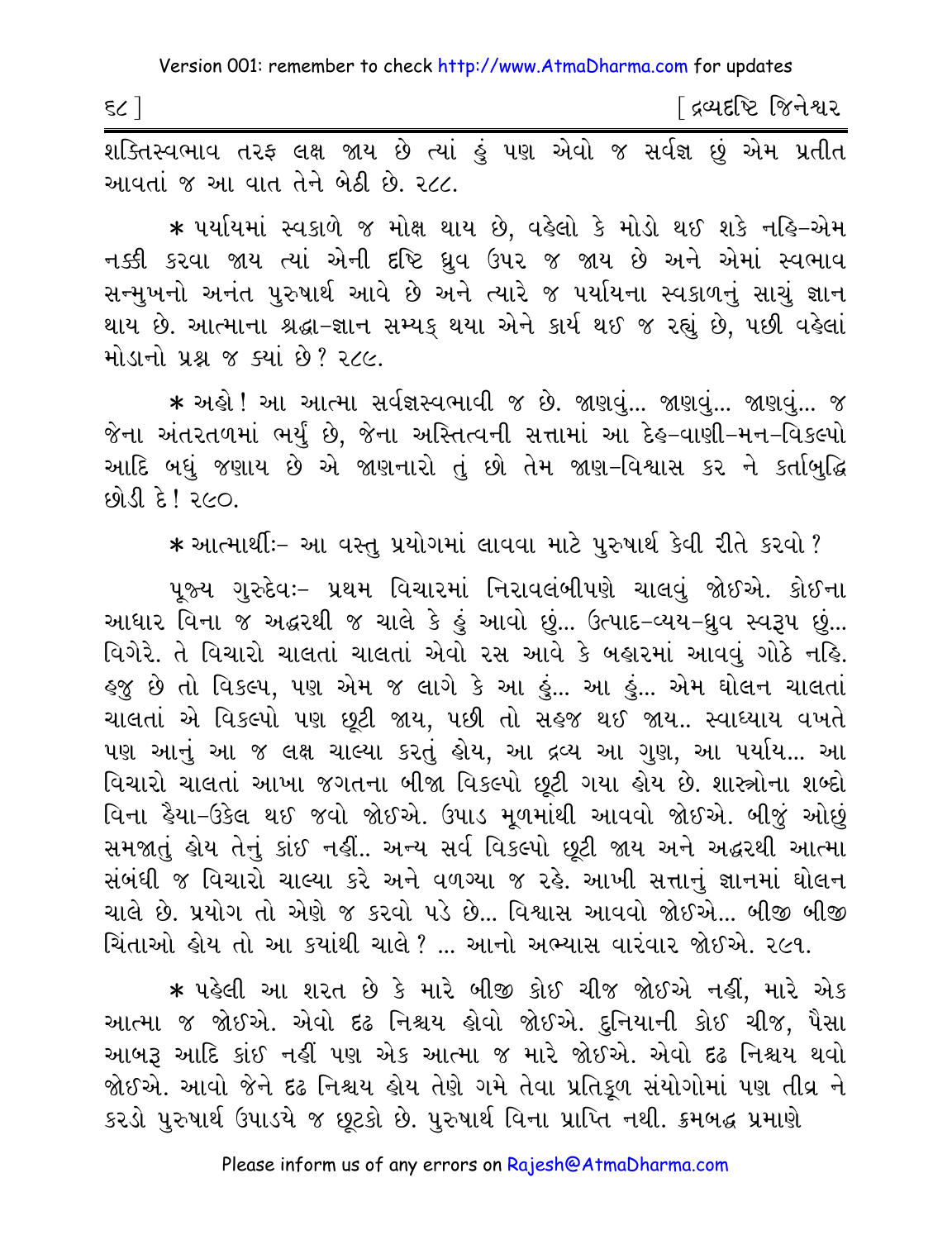દ્રવ્યદૃષ્ટિ જિનેશ્વર 1

િ દલ

જ આત્મા પ્રાપ્ત થશે. પરંતુ ક્રમબદ્ધનો નિર્ણય કરનારની દષ્ટિ જ્ઞાયક તરફ જ જાય ને ત્યારે ક્રમબદ્ધની સાચી શ્રદ્ધા થાય છે. અને બીજી વાત એ કે એક દ્રવ્યની પર્યાયને પરની સાથે કાંઈ સંબંધ નથી, એક દ્રવ્ય બીજા દ્રવ્યને સ્પર્શતું નથી. કર્મ આત્માને સ્પર્શતા નથી. આત્મા શરીરને સ્પર્શતો નથી. આહાહા ! આવો નિર્ણય થાય ત્યારે જ તેની દષ્ટિ સાચી થાય છે ૨૯૨

\* ગમે તે પ્રસંગ હો, આત્માનું જ્ઞાતાદ્રષ્ટાપણે રહેવું તે જ શાન્તિ છે. સંયોગો પ્રતિકૂળ હો કે અનુકૂળ, એ દરેક પ્રસંગમાં 'હું એક શુદ્ધ ચૈતન્ય આનંદઘન છું' એ દૃષ્ટિ ખસવી ન જોઈએ. મારૂં અસ્તિત્વ સહજ એક જ્ઞાયકભાવ છે, તેમાં શરીરાદિ પરનો કે રાગાદિ વિભાવનો પ્રવેશ નથી અને મારો જે સ્વભાવ છે તે પરમાં જતો નથી-આવી દષ્ટિ રહેવાથી પરના ગમે તે પ્રસંગમાં જીવને શાન્તિ જ રહે, ખેદનો 

\* તારી દશામાં, વર્તમાન જ્ઞાનમાં આ પરમાત્મા પૂર્ણ છે એમ નિઃસંદેહ જાણ. દેલ્ર્દેવાલયમાં ભગવાન પરમાત્મા બિરાજમાન છે. પર્યાયમાં અપૂર્ણતા છે પણ વસ્તુ પરિપર્ણ છે તેમ જાણ! એમ જાણનારી પર્યાય પણ કેવડી? -કે આવા ત્રિકાળી પરિપૂર્ણ પરમાત્માને જાણી લ્યે. વસ્તુ પર્યાયમાં ન આવે પણ વસ્તુ જેવી ને જેવડી છે તેનું પૂર્ણ જ્ઞાન પર્યાયમાં થાય. તું પૂર્ણ સ્વરૂપ છો, કેવળજ્ઞાન-સ્વભાવી પ્રગટરૂપ આત્મા છો, તેને નિઃસંદેહપણે પરમાત્મા જાણ. અંદરમાં પરિપૂર્ણની દષ્ટિ થવી તેને સમ્યગ્દર્શન કહે છે વસ્તુ જેવી છે તેવી યથાર્થ પ્રતીતિ થવી તેને સમ્યગ્દર્શન  $588.89.76X$ 

\* આચાર્ય મહારાજ કહે છે કે ભગવાન! તારી મડીમાં-પંજીમાં-સ્વરૂપમાં રાગ-દ્વેષ બિલકુલ નથી અને બીજી ચીજ તને રાગ-દ્વેષ કરાવે એવી એનામાં તાકાત નથી પણ તારા સ્વભાવના જ્ઞાતાપણાને છોડીને અજ્ઞાનના કારણે લાંબી દોરી ચલાવે છે. આ ઠીક છે, આ અઠીક છે એવું અનંતકાળથી રાગ-દ્વેષનું મંથન કર્યું છે. પોતાના જ્ઞાતાદષ્ટા સ્વભાવમાં ડૂબવું જોઈએ, જ્ઞાનાનંદમાં આવવું જોઈએ એને છોડીને અજ્ઞાની રાગ-દ્વેષમાં ડૂબી ગયો છે. એનાથી તરવું મુશ્કેલ થઈ ગયું છે. જ્ઞાનાનંદ સ્વભાવમાં વિકલ્પનું ઉત્થાન છે જ નહીં, તેમાં ૫૨ પદાર્થનો તો ત્રિકાળ અભાવ છે તથા એમાં શુભાશુભ પરિણામ ઊઠે છે એનો પણ અભાવ છે-એમ જ્ઞાનમાં એકાગ્ર થઈને વિકલ્પને પૃથક્ કરવો તે જ આત્માના હિતનો ઉપાય છે, બીજો કોઈ ઉપાય  $69 - 61 - 364$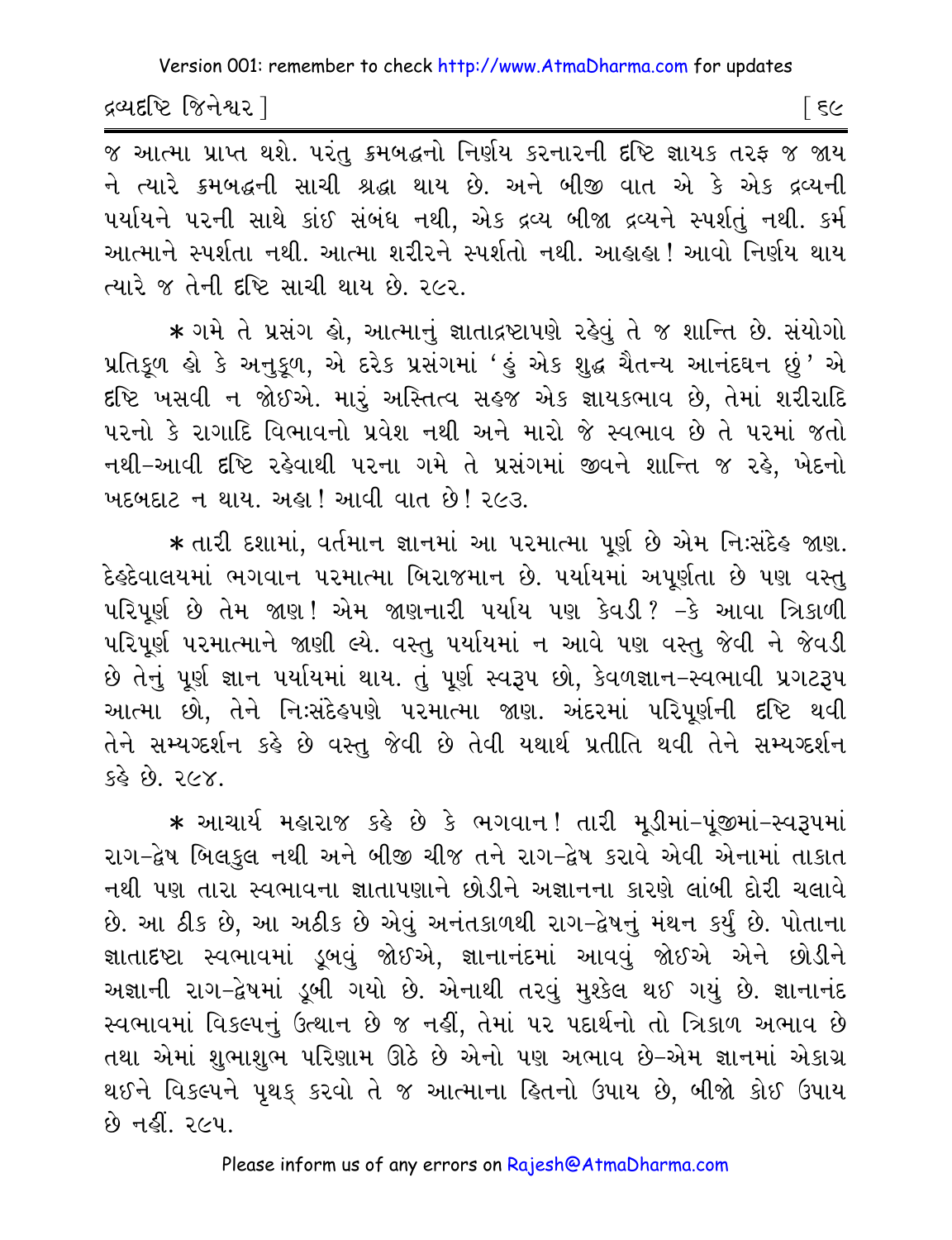[ દ્રવ્યદષ્ટિ જિનેશ્વર

\* અરે પ્રભુ! નિમિત્તથી ઉપાદાનમાં કાંઈ કાર્ય થતું જ નથી. જ્ઞાન થવાની યોગ્યતા અનસાર સમયસાર આદિ નિમિત્ત તો સહજ હોય છે. દરેક દ્રવ્યની પર્યાય તે તે સમયની યોગ્યતાથી જ સ્વતંત્ર કાર્યરૂપે પરિણમે છે તેમાં નિમિત્તભૂત અન્યદ્રવ્ય અર્કિચિત્કર છે. "યોગ્યતા જ સર્વત્ર શરણરૂપ છે." કોઈ દ્રવ્ય અન્ય દ્રવ્યને લાવી શકે કે અન્ય દ્રવ્યમાં ફેરફાર કરી શકે કે ક્ષેત્રાંતર કરી શકે છે તેમ માનનાર સર્વજ્ઞની આજ્ઞા બહાર છે. મિથ્યાદષ્ટિ છે. દર્શનમોહથી મિથ્યાત્વ થયું. જ્ઞાનાવરણીથી જ્ઞાન હીણું થયું આદિ કથનો શાસ્ત્રમાં આવે છે તે તો ઉપાદાનથી થતાં કાર્યકાળે નિમિત્ત કેવું હોય છે તેનું જ્ઞાન કરાવવા વ્યવહારથી કથન કરવામાં આવે છે. ૨૯૬.

★ જોકે કર્મ તથા ભાવકર્મ આત્મા સાથે આકાશના એક ક્ષેત્રાવગાહરૂપ છે, જે આકાશના પ્રદેશમાં શુદ્ધ ચેતના છે તે જ પ્રદેશમાં વિકાર છે પણ પોતાના પ્રદેશની અપેક્ષાએ જોઈએ તો એક ક્ષેત્રાવગાહરૂપ નથી. નિત્યતાદાત્મ્યપણે તો નથી પણ અનિત્ય-તાદાત્મ્યપણે પણ નથી. વિકાર ને આત્માની વચ્ચે સંધિ છે, કેમ કે બે કહેતાં બે એક થયા જ નથી, બે વચ્ચે સંધિ છે. ચેતનામાત્ર દ્રવ્ય, જાણન-દેખન સ્વરૂપ આત્મા શુદ્ધ સ્વરૂપ એક વસ્તુ ને વિકાર બીજી વસ્તુ છે, કેમ કે શુભાશુભ ભાવ આસવતત્ત્વ છે ને આત્મા જીવતત્ત્વ છે. વિકાર ભલે પર્યાયરૂપ છે પણ તે તત્ત્વરૂપ છે. તેમાં સપ્તભંગી ઊઠે છે. ૨૯૭.

★ સમયસાર ગાથા પાંચમા આચાર્યદેવ કહે છે કે ગુરુના અનુગ્રહથી−કુપાથી મને અંદરમાં આનંદનું જે પ્રચર સ્વસંવેદન પ્રગટ થયું છે એ મારા નિજવૈભવથી એકત્વ-વિભક્ત આત્માને દેખાડું છું તેને તારા અનુભવથી પ્રમાણ કરજે. તારા ભગવાનમાં અનંતી કેવળજ્ઞાનની પર્યાયો પ્રગટ થાય એવી શક્તિ ભરી છે તેને યાદ કર ને અનુભવથી પ્રમાણ કર. પંચમકાળ છે ને આવો અનુભવ ન થાય એમ ના પાડીશ નહિ. પ્રભુ ! તું રાગાદિ બધું ભૂલી જા ! ને તારા ભગવાનને ભૂલી ગયો છો તેને યાદ કર. ભાઈ ! તું અમારી પાસે સાંભળવા આવ્યો છો ને તને અમારૂં બહુમાન ને ભક્તિનો રાગ છે એનાથી પણ તારો ભગવાન ભિન્ન છે તેને યાદ કર ને અનુભવથી પ્રમાણ કર. ભગવાન કેવળીને અત્યારે વિરહ છે, કેવળજ્ઞાનનો વિરહ છે એને તું ભૂલી જા ને અનંતી કેવળજ્ઞાન-પર્યાયની શક્તિ જેમાં ભરી છે એવા તારા ભગવાનને યાદ કર ને અનુભવથી પ્રમાણ કર. ૨૯૮.

\* વીતરાગભાવસ્વરૂપ આત્મા છે તે વીતરાગભાવથી પ્રાપ્ત થાય છે; સર્વજ્ઞ પરમાત્મા પ્રત્યેના પ્રેમનો પણ તેમાં અવકાશ નથી. બહારનું બધું ભૂલી જા.

 $\infty$  ]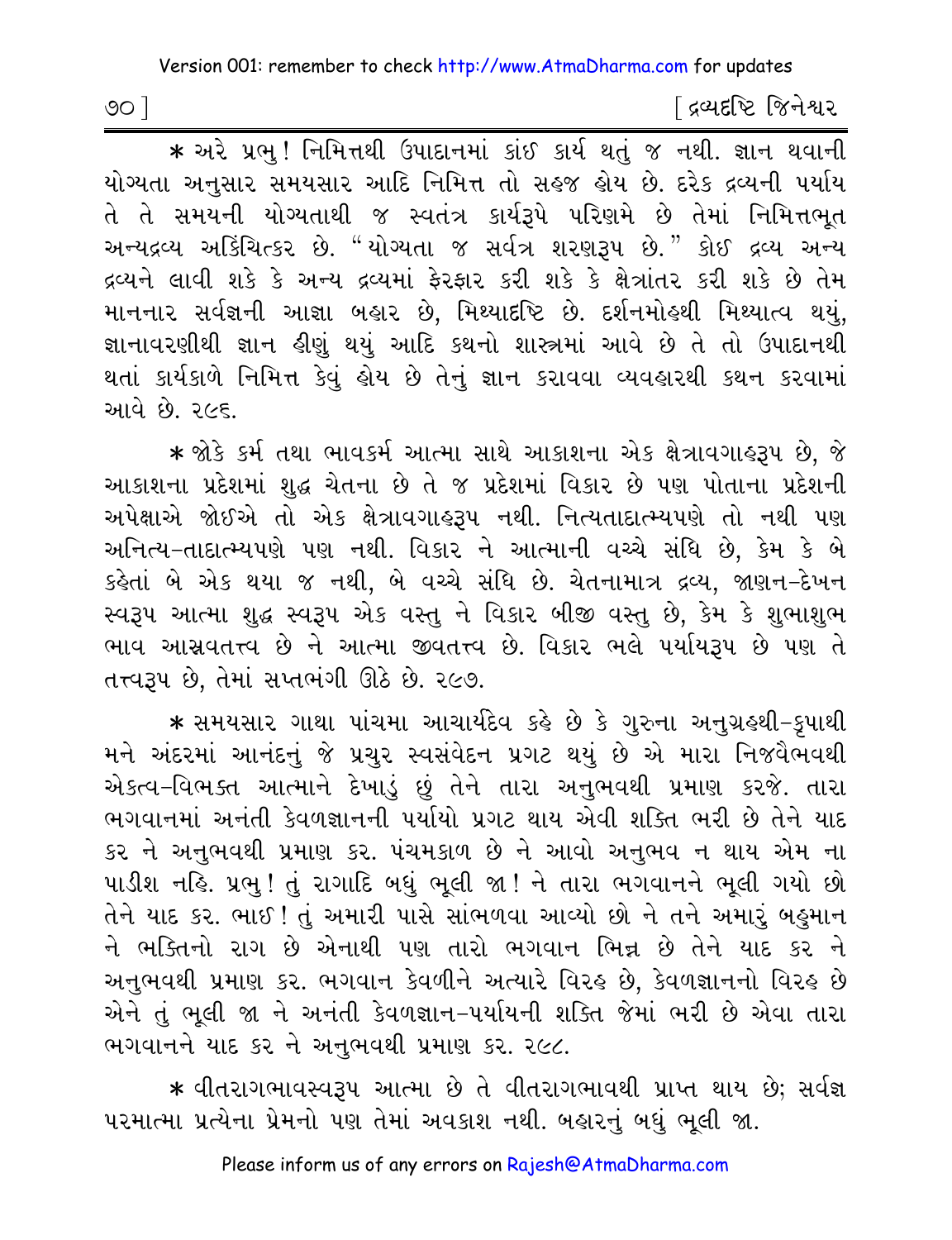દ્રવ્યદષ્ટિ જિનેશ્વર l

∫ ૭૧

.<br>શરીર-વાણી-મનને ભૂલી જા, રાગને ભૂલી જા, એક સમયની પર્યાયને પણ ભૂલી જા. આકાશના અનંતા પ્રદેશ કરતાં પણ અનંતગુણા ગુણો આત્મામાં છે અને એક એક ગુણમાં અનંત ગુણનું રૂપ છે, અને એક એક ગુણની પર્યાયમાં પટકારકો છે-આવો ભગવાન આત્મા છે, ત્રણલોકનો નાથ છે, પણ કોડી કોડી માટે ભીખારો થઈને કરે છે! ર૯૯.

\* જેને દ્રવ્યદૃષ્ટિ યથાર્થ પ્રગટ થઈ છે તેને દૃષ્ટિના જોરમાં એકલો જ્ઞાયક ભાસે છે. શરીરાદિ કાંઈ ભાસતું જ નથી. ભેદજ્ઞાનની પરિણતિ એવી દઢ થઈ જાય છે કે સ્વપ્નમાં પણ આત્મા શરીરથી ભિન્ન ભાસે છે. દિવસે તો ભિન્ન ભાસે છે પણ રાત્રિમાં ઊંઘમાં પણ આત્મા નિરાળો જ ભાસે છે. સમ્યગ્દષ્ટિને ભૂમિકા અનુસાર બાહ્ય વર્તન હોય છે. પરંતુ બાહ્ય વર્તનમાં પણ કોઈ પણ સંયોગોમાં એની જ્ઞાનવૈરાગ્ય-શક્તિ કોઈ જુદા જ પ્રકારની રહે છે. બાહ્યથી ગમે તે પ્રસંગમાં સંયોગમાં જોડાયેલો દેખાય તોપણ જ્ઞાયક તો જ્ઞાયકપણે જ ભાસે છે. વિભાવથી ભિન્ન જ્ઞાયકપણે નિઃશંક ભાસે છે. આખું બ્રહ્માંડ ફરી જાય તોપણ સ્વરૂપ-અનુભવમાં નિઃશંક વર્તે છે. જ્ઞાયક ઉપર ચડીને ઊર્ધ્વરૂપે બિરાજે છે, બીજા બધા નીચે રહે છે. ગમે તેવા શુભભાવો આવે, તીર્થંકરગોત્રનો શુભભાવ આવે તોપણ તે નીચે જ રહે છે. દ્રવ્યદૃષ્ટિવંતને આવું અદ્દભુત જોર વર્તે છે. 300.

\* નિશ્ચયદષ્ટિથી દરેક જીવ પરમાત્મસ્વરૂપ જ છે, જિનવર ને જીવમાં ફેર નથી. ભલે તે એકેન્દ્રિયનો જીવ લોય કે સ્વર્ગનો જીવ લોય, એ બધું તો પર્યાયમાં છે, વસ્ત સ્વરૂપે તો પરમાત્મા જ છે. પર્યાય ઉપરથી જેની દષ્ટિ ખસીને સ્વરૂપ ઉપર દૃષ્ટિ થઈ છે એ તો પોતાને પણ પરમાત્મસ્વરૂપ દેખે છે ને દરેક જીવને પણ ૫૨માત્મસ્વરૂપ દેખે છે. સમ્યગ્દષ્ટિ બધા જીવોને જિનવર જાણે છે અને જિનવરને જીવ જાણે છે. અહ્ય! કેટલી વિશાળ દષ્ટિ! અરે, આ વાત બેસે તો કલ્યાણ થઈ જાય, પણ આવી કબુલાતને રોકનારા મિથ્યા-માન્યતારૂપી ગઢના પાર ન મળે! અહીં કહે છે ૧૨ અંગનો સાર એ છે કે જિનવર સમાન આત્માને દૃષ્ટિમાં લેવો, કેમ કે આત્માનું સ્વરૂપ પરમાત્મસ્વરૂપ જ છે. ૩૦૧.

\* અગિયારમી ગાથામાં એમ કહ્યું કે ત્રિકાળી જ્ઞાયકભાવ ધ્રુવ સ્વરૂપ તે જ સત્યાર્થ છે ત્યાં ૫ર્યાયને ગૌણ કરીને વ્યવહાર કહીને અસત્યાર્થ કહી. ત્યારે હવે એ પર્યાય છે કે નહિ? -તેની વાત બારમી ગાથામાં કહી છે કે સાધક જીવને આત્માનો અનુભવ થઈ ગયો છે પણ પૂર્ણતાને પ્રાપ્ત થયો નથી એટલે કે અનુભવનો પહેલો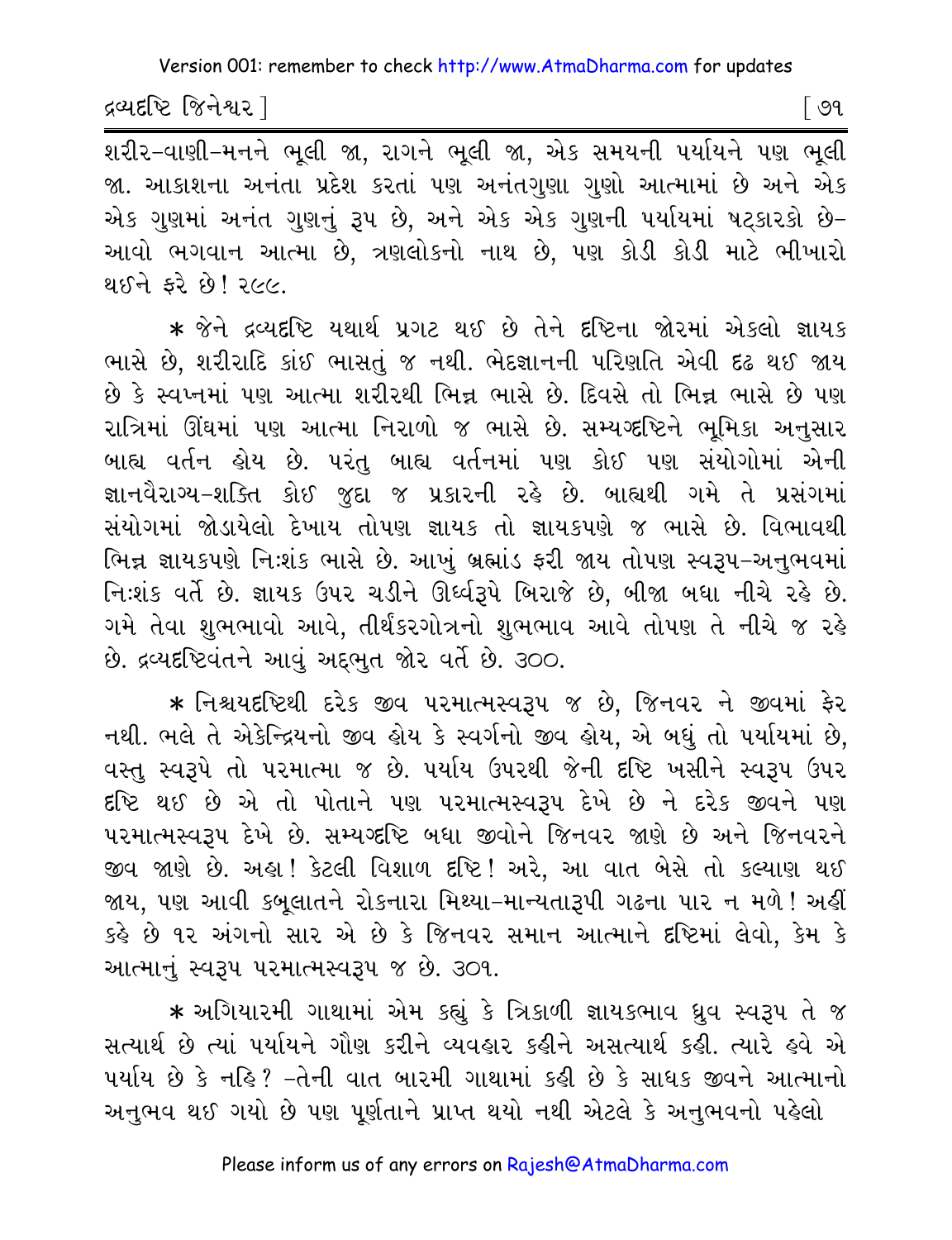9૨] જિનેશ્વર (જિનેશ્વર (જિનેશ્વર (જિનેશ્વર (જિનેશ્વર (જિનેશ્વર (જિનેશ્વર (જિનેશ્વર (જિનેશ્વર (જિનેશ્વર (જિનેશ્વર (જિનેશ્વર (જિનેશ્વર (જિનેશ્વર (જિનેશ્વર (જિનેશ્વર (જિનેશ્વર (જિનેશ્વર (જિનેશ્વર (જિનેશ્વર (જિનેશ્વર (જિનેશ્વર

સમય એવો જે જઘન્યભાવ તેને વટાવી ગયો છે અને ઉત્કૃષ્ટભાવને પ્રાપ્ત થયો નથી તેથી મધ્યમભાવને અનુભવે છે તેવા સાધક જીવને પર્યાયમાં શુદ્ધતા-અશુદ્ધતાના અંશો છે તે વ્યવહાર છે તેથી તે જાણેલો પ્રયોજનવાન છે; પ્રયોજનવાન છે ખરો, પણ હેયરૂપ-છોડવા લાયક જાણેલો પ્રયોજનવાન છે, આદરણીય તરીકે જાણેલો પ્રયોજનવાન નથી. સાધકને પર્યાયમાં અશદ્ધતા વર્તે છે તે વ્યવહારનયનો વિષય છે તેથી તે-તે સમયે વ્યવહારને હેયરૂપે જાણેલો તે કાળે પ્રયોજનવાન હોવાથી તેઓને વ્યવહારનો ઉપદેશ કરવામાં આવ્યો છે. ૩૦૨.

 $\,$  બાહ્યવસ્તુ બંધનું કારણ નથી કેમ કે બાહ્યવસ્તુ પોતાની પર્યાયમાં અતદ્દભાવરૂપ છે તેથી તે બંધનું કારણ થતું નથી. કર્મ શરીરાદિ બાહ્યવસ્તુ પરદ્રવ્યો કોવાથી બંધનું કારણ નથી તેમ કહ્યું અને પહેલી ગાથામાં કહ્યું કે અનંત સિદ્ધોની તારી પર્યાયમાં સ્થાપના કરું છું. પણ અનંતા સિદ્ધો તો પરદ્રવ્ય છે ને? તારી પર્યાયમાં અતદ્દભાવરૂપ છે ને ? તેનું સ્થાપન શી રીતે થશે ? તો કહે છે કે તે અનંતા સિદ્ધો પર્યાયમાં ભલે અતદ્દભાવરૂપ હો પણ તે અનંતા સિદ્ધોની પ્રતીત પર્યાયમાં આવી જાય છે, તેથી અનંતા સિદ્ધોનું સ્થાપન કરવાનું કહ્યું છે. જેમ અઘ્યવસાનનો ત્યાગ કરાવવા બાહ્યવસ્તુનો ત્યાગ કરાવવામાં આવે છે તેમ પોતાના સિદ્ધસ્વભાવનું પર્યાયમાં સ્થાપન કરાવવા માટે અનંતા સિદ્ધોનું સ્થાપન કરાવવામાં આવ્યું છે. જેમ બાહ્યવસ્તુ અધ્યવસાનનું નિમિત્ત છે તેમ પોતાના સિદ્ધસ્વરૂપનું લક્ષ કરવામાં અનંતા સિદ્ધો નિમિત્ત છે. 303.

\* શ્રોતાઃ- દ્રવ્યસ્વભાવમાં વિકાર છે જ નહિ ને કારણપરમાત્માને પાપરૂપ બહાદર શત્રસેનાને લંટનારો કેમ કહ્યો ?

પુજ્ય ગુરુદેવ:– એ તો પર્યાયની વાત કરી છે. પર્યાયમાં રાગાદિ ભાવો છે તે સ્વભાવસન્મખ ઢળતા ઉત્પન્ન જ થતા નથી, તેને નાશ કર્યો એમ કથનમાત્ર કહેવાય છે. દ્રવ્યસ્વભાવમાં તો રાગાદિ ભાવો કે સમ્યગ્દર્શન-ચારિત્ર, કેવળજ્ઞાન કે સિદ્ધપર્યાય એ કોઈ પર્યાય દ્રવ્યસ્વભાવમાં છે જ નહિ. સંસાર-મોક્ષ એ બધી પર્યાયોની રમતું છે. દ્રવ્યસ્વભાવમાં એ પર્યાયો છે જ નહિ. ત્રિકાળી દ્રવ્યસ્વભાવ એકરૂપ છે, એને નથી કાંઈ ગ્રહવું કે નથી કાંઈ છોડવું. જ્ઞાયકભાવ તો શાશ્વત છે જ. ત્રણ કપાયનો અભાવ કરી અતીન્દ્રિય આનંદનો સ્વાદ લેનાર દિગમ્બર સંતોએ અંતરની વાત અજબ-ગજબની કરી છે. આવી વાત દિગમ્બર સંતો સિવાય ભરતક્ષેત્રમાં બીજે કયાંય નથી. એ દિગમ્બર સંતો કહે છે કે બધા જીવો સખી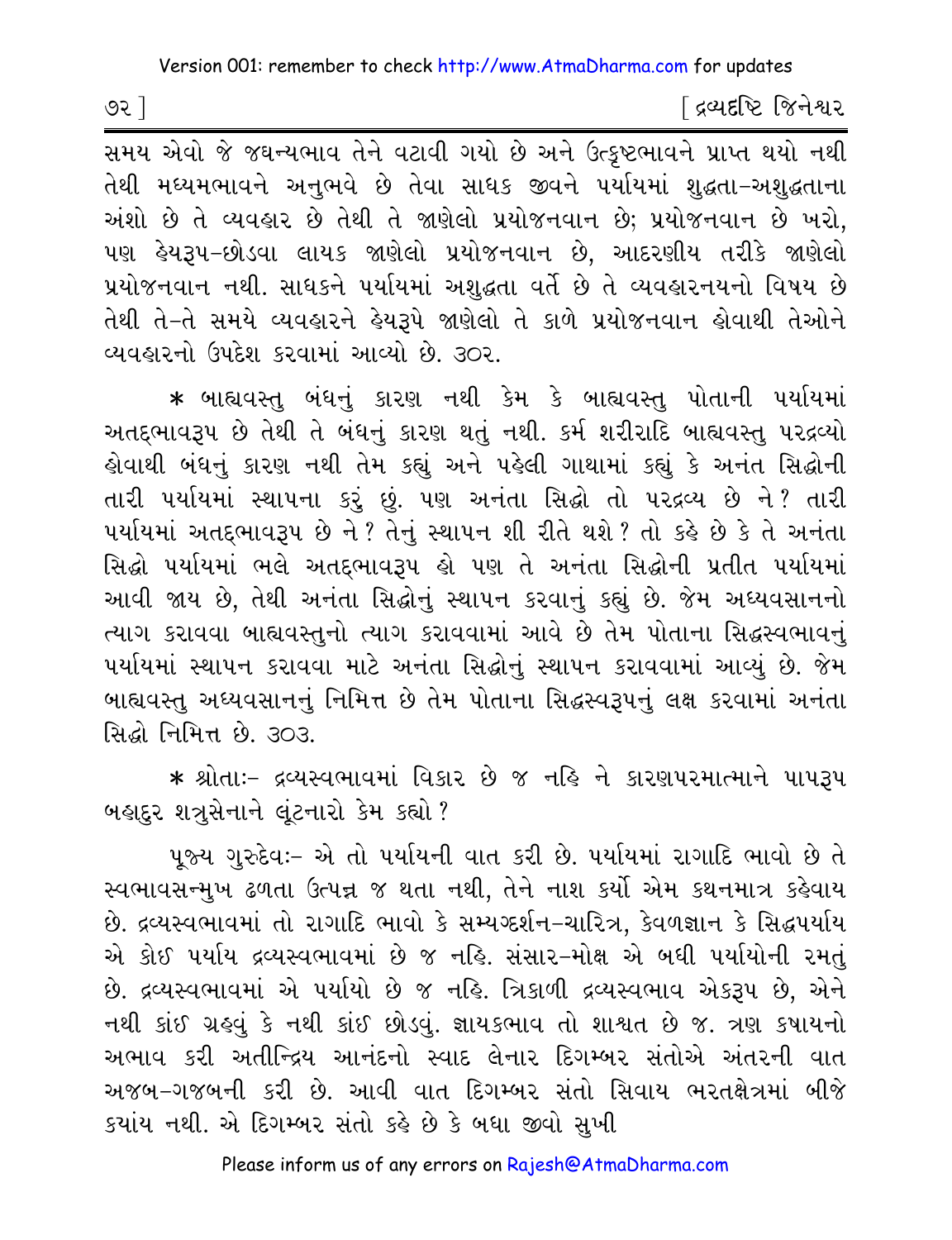દ્રવ્યદષ્ટિ જિનેશ્વર ]

[ ७३

થાવ, કોઈ જીવ દુઃખી ન થાવ, બધાય જીવો મુક્ત દશાને પામો! દરેક આત્માઓ મુક્તસ્વભાવી જ છે. જેમ ચોખા અને કળથી ઉત્પન્ન થવાની જમીન જુદી હોય છે તેમ ચોખા એટલે મુક્તિ તે ઉત્પન્ન થવાનું ચોક્ખું સ્થાન એટલે મુક્તસ્વરૂપ તેના આશ્રયથી મુક્તિ ઉત્પન્ન થાય છે. ૩૦૪.

\* દ્રવ્યલિંગ તો સર્વથા જીવનું સ્વરૂપ નથી અને ભાવલિંગ જે સમ્યગ્દર્શન-જ્ઞાન-ચારિત્રની શુદ્ધ નિર્મળ પર્યાય, જે પૂર્ણ સ્વરૂપ એવા મોક્ષનું સાધક છે તે પણ ઉપચારથી જીવનું સ્વરૂપ કહેવાય છે, પરમાર્થ સૂક્ષ્મ શુદ્ધ નિશ્ચયનયથી તે પણ જીવનું સ્વરૂપ નથી. આહાહા ! સાધક પર્યાયને દ્રવ્યની છે તેમ ઉપચારથી કહેવામાં આવે છે. દેહાદિ કે રાગાદિ તો જીવના નથી જ પણ અહીં તો ભાવલિંગની નિર્મળ પર્યાય જે મોક્ષની સાધક છે તે પણ જીવની છે તેમ ઉપચારથી કહેવામાં આવે છે. પર્યાયનું લક્ષ છોડાવવા. ભેદજ્ઞાનની પરાકાષ્ટાની આ ગાથા (પરમાત્મપ્રકાશ-૮૮) છે. ધ્રુવસ્વભાવની સન્મુખ જે ઘ્યાનની અકપાય સાધક પર્યાય પ્રગટ થાય છે તે પણ ઉપચારથી જીવનું સ્વરૂપ છે, પરમાર્થથી તો ત્રિકાળી ધ્રુવસ્વભાવ જ જીવનું સ્વરૂપ છે. આવી વાત તો ભાગ્યશાળી હોય તેને કાને પડે છે. ૩૦૫

\* આચાર્યદેવ કહે છે કે ભાઈ ! તારો આત્મા શુદ્ધ જ્ઞાનઘનસ્વરૂપ છે, એવો ને એવો જ છે, એન કાંઈ ખોડ-ખાપણ આવી જ નથી. ભલે એ નરક-નિગોદમાં ૨ખડયો. પણ જરીય ખોડ આવી જ નથી. માટે તું ખુશી થા, ખુશી થા. ૩૦૬.

∗ જેમ લાકડાની અગ્નિમાં ઉપર છારી વળી જાય છે ને અંદર સળગતું હોય છે; અગ્નિ ઉપરની છારીરૂપ રાખ અગ્નિથી જુદી જ છે. તેમ રાગ પણ ચૈતન્યની છારી સમાન હોવાથી ચૈતન્યથી જુદે જુદો જ છે. ઉષ્ણતા અને અગ્નિ એકરૂપ છે તેમ જ્ઞાન ને આત્મા એકરૂપ છે. ૩૦૭.

\* વગર વાંચ્યે પણ અંદરમાં કાંઈક ચાલતાં ચાલતાં વિચારધારા વિકલ્પનો અભાવ થવાનું કારણ થશે. પણ વસ્તુનું જેને ભાન જ નથી એને વિચાર ચાલતાં નથી અને વિકલ્પોને તોડવા માગે છે એ વિકલ્પ કયાંથી તોડી શકશે ? ૩૦૮.

★ જ્ઞાનમાં ખરેખર તો રાગ જણાય છે. ત્યાં અજ્ઞાની માની બેસે છે કે મેં રાગ કર્યો; એ રાગનું કર્તૃત્વ જ મિથ્યાદર્શન છે. ૩૦૯.

∗ વ્યવહારરત્નત્રયનો ભાવ તે પણ વિપાકની લ્રદે પહોંચેલું કર્મનું ફળ છે, જેમ કળથી અને કુલફાના ચોખાનું ક્ષેત્ર જ જુદું છે તેમ રાગ અને આનંદનું ક્ષેત્ર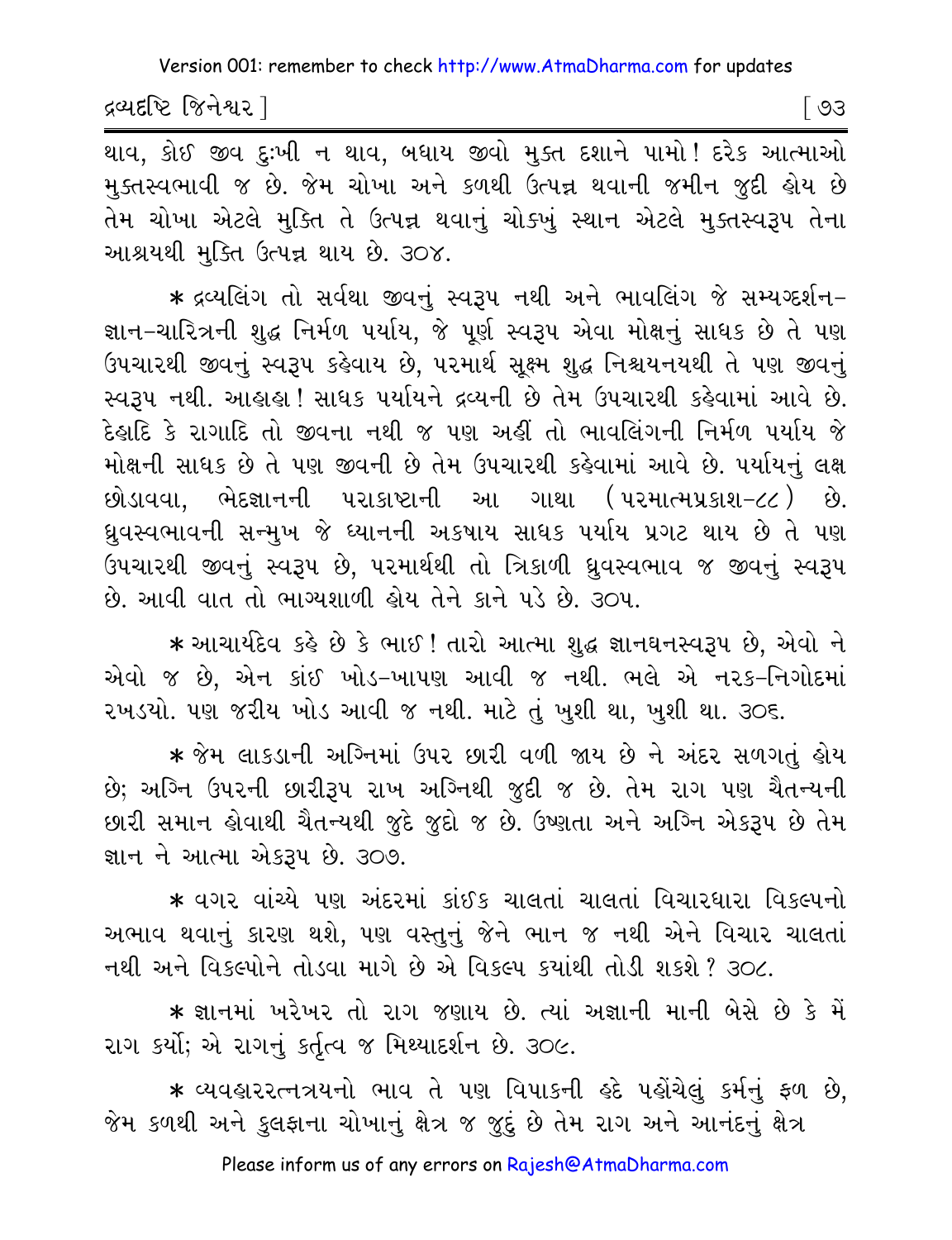| $\delta \lambda$ |  |  |  |  |        | <sup>r</sup> દ્રવ્યદષ્ટિ જિનેશ્વર |  |
|------------------|--|--|--|--|--------|-----------------------------------|--|
|                  |  |  |  |  | $\sim$ | $ -$                              |  |

જ જુદું જુદું... આનંદનું સ્કૂરણ આવે તે તારી જાત છે, વિકલ્પ ઊઠે તે તારી <u>જાત નથી. ૩૧૦.</u>

\* અંદરમાં ગુણ-ગુણી ભેદનો વિકલ્પ ઊઠે ઈ પણ કોલાહલ અને કકળાટ છે. બીજાને સમજાવી દઉં એ કકળાટ છે. પ્રભાવનાનો વિકલ્પ ઊઠયો ઇ પણ કોલાહુલ છે. આવો વિકલ્પ લોય તો ઠીક ઇ રહેવા દે! હઠ ન કર! ધીરો થઈને ચૈતન્ય જ્ઞાયક છે એને જો. જેટલા વિકલ્પો ઊઠે છે-શુભ-અશુભ તે મને લાભદાયક છે તે મિથ્યાત્વભાવ છે. 399.

\* વસ્તુ શુદ્ધ હૈ, અભેદ હૈ, એક હૈ, લેકિન કિસકો ? કિ જિસકો જ્ઞાનમેં ઔર પ્રતીતમેં આયા કે ઉસકો શુદ્ધ કે. વૈસે ક્રી શુદ્ધ-શુદ્ધ એેસે નહીં. અપની તરફ ઝૂકે બિના તુજે શુદ્ધ નહીં. બોલનેમેં આયા ઉસકો નહીં, લેકિન અપના સેવનમેં આયા તો ઉસ સેવનકે દ્વારા આત્મા શુદ્ધ હૈ ઐસા જાનને મેં આયા. ૩૧૨.

★ આ તો અનાદિથી નહીં કરેલું કાર્ય છે. આ તો બહુ જ શાંતિ અને ધીરજનું કાર્ય છે. એક બાજુનો પક્ષઘાત થઈ જવો જોઈએ કે શરીર-વાણી-મન-વિકલ્પ એ મારં જીવન જ નથી. ૩૧૩.

\* અલ્પજ્ઞતામાં સર્વજ્ઞતાનો નિર્ણય સર્વજ્ઞસ્વભાવને સામે રાખીને જ થઈ શકે છે. પર્યાયમાં તો સર્વજ્ઞતા છે નહિ અને બીજા સર્વજ્ઞ તો પર છે. તેથી તેને સામે રાખીને નિર્ણય થઈ શકે નહિ પણ પોતાના સર્વજ્ઞસ્વભાવને સામે રાખીને અલ્પજ્ઞતામાં સર્વજ્ઞતાનો નિર્ણય થાય છે. ૩૧૪.

\* સ્વચ્છત્વ શક્તિના લઈને જ્ઞાનમાં રૌદ્રધ્યાનના પરિણામ જણાયા ત્યાં સ્વચ્છત્વ શક્તિમાં કાંઈ અશુદ્ધતા આવી જતી નથી. અરીસામાં અગ્નિ જણાવાથી અરીસામાં ઉષ્ણતા આવી જતી નથી. અશુદ્ધતા જણાતાં જ્ઞાન પણ અશુદ્ધ થઈ જતું નથી, તે જ્ઞાનને જે છોડવા માગે તે સ્વચ્છત્વ શક્તિને સમજ્યો નથી. ૩૧૫.

\* પરલક્ષી વૃત્તિઓ જે ઉત્પન્ન થાય છે તે જીવને લૂંટીને ઉત્પન્ન થાય છે. શુભાશુભ પરિણતિ એ ચૂડેલ છે, એને અડીશ નહિ. ૩૧૬.

\* ભગવાન તીર્થંકર કહે છે કે મને તો તું ભૂલી જા, મારા પ્રત્યેના રાગને તો તું ભૂલી જા, પણ તારામાં જે ગુણભેદ ૫ડે છે તેને પણ તું ભૂલી જા. અભેદ વસ્તુના અનુભવમાં જા. ભેદદષ્ટિમાં તો આકુળતાનો સ્વાદ આવશે. તારા ગુણભેદને લક્ષમાં રાખીશ ત્યાં સુધી આકુળતાનો અનુભવ થશે. આનંદનો અનુભવ નહીં થાય. ૩૧૭.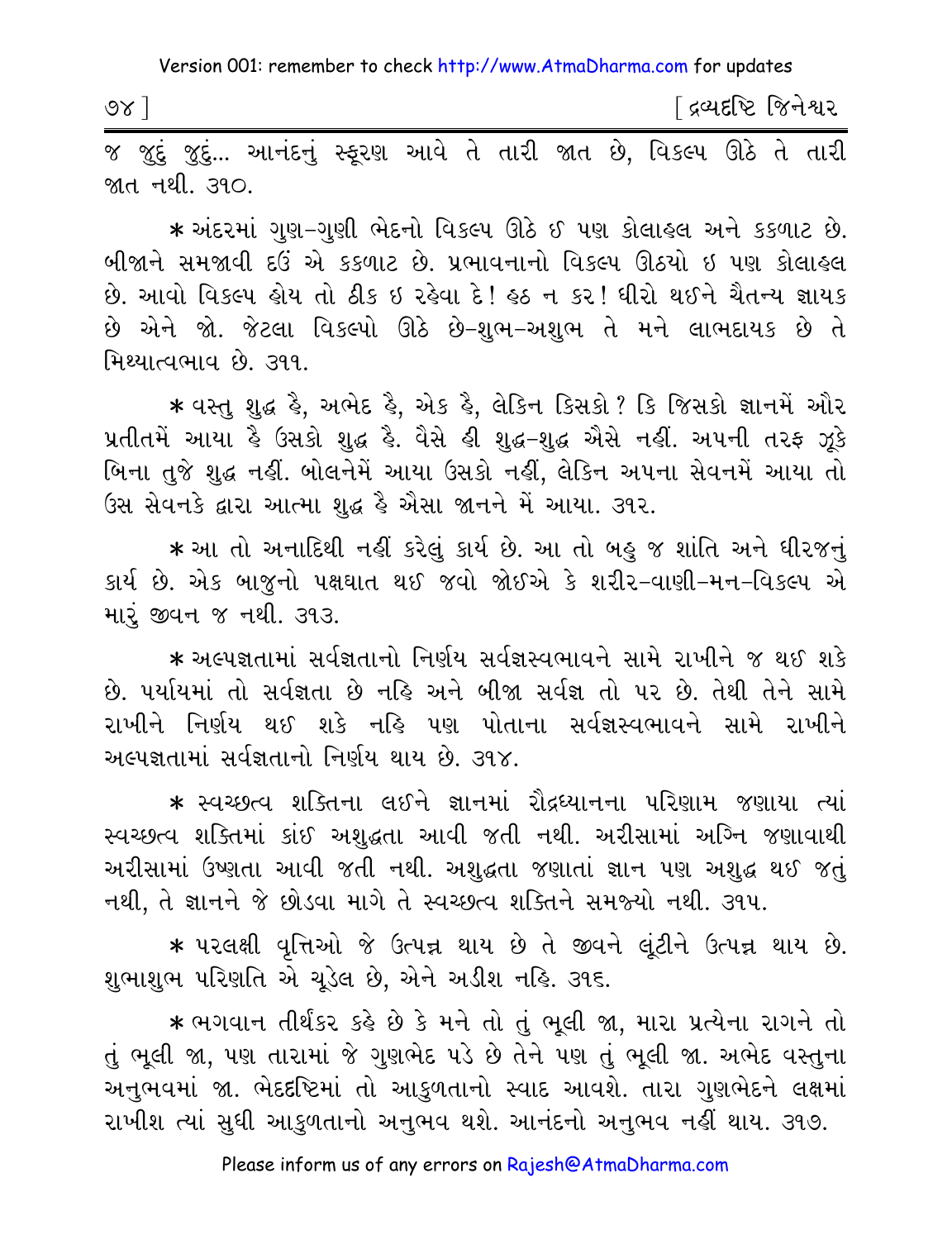દ્રવ્યદષ્ટિ જિનેશ્વર l

\* यार शरणमां આत्मा ४ शरणहरूप छे. यिद्यैतन्ययंद्रमां सत् स्वरूप छे, શાશ્વત છે. ઇ રચે કોને ? જ્ઞાનની સૃષ્ટિને ઇ કરે છે અને રચે છે. ઇ જ્ઞાનની સૃષ્ટિને રચતાં રચતાં કેવળજ્ઞાન થઈ જાય છે. ૩૧૮.

★ શાસ્ત્ર સાંભળવામાં, વાંચવામાં પણ એણે લક્ષ એમ કાઢવાનું છે કે આનાથી આત્મામાં નહીં જવાય. એમ એણે નિર્ણય કરવાનો છે. શુભ આવે ખરો, હોય ખરો, પણ એનું લક્ષ શુભ ઉપર હોતું નથી, શુદ્ધ દ્રવ્ય ઉપર એનું લક્ષ હોય છે. સાંભળવાનો હેતું પણ સાંભળવાનું લક્ષ છોડવા માટે સાંભળે છે. ૩૧૯.

\* धर्मीनुं ઉद्धतज्ञान नथी गशतुं निमित्तने, नथी गशतुं रागने, नथी गशतुं દેવ-શાસ્ત્ર-ગુરુને કે નથી ગણતું તેમના તરફની વૃત્તિને. ત્રણલોકના નાથે એમ કહ્યું છે કે અમારી સામે જોવું છોડી દે... મારે કોઈનું આલંબન લેવું ૫ડે એવો હું નથી. એક સમયની પર્યાયને પણ ધર્મીનું ઉદ્ધતજ્ઞાન આદર કરતું નથી, પોતાના અખંડ સ્વભાવ સિવાય કોઈને એ ઉદ્ધતજ્ઞાન ગણતું નથી. ૩૨૦.

\* જ્ઞેયનો સ્વભાવ જ્ઞાનને લલચાવવાનો નથી. જ્ઞાનનો સ્વભાવ જ્ઞેયમાં લલચાવાનો નથી. છતાં અદ્ધરથી લલચાય જવાનો ભાવ ઊભો કરે છે તે અજ્ઞાન છે. જ્ઞાનનું જ્ઞેય છે તેને જાણવાનો જ્ઞાનનો સ્વભાવ છે. તેને બદલે ઠીક-અઠીકની માન્યતા ઊભી કરે છે, તેણે જ્ઞેયને જ્ઞેયપણે માન્યું નથી. ૩૨૧.

\* સમયસાર ગાથા ૧૧ના ભુતાર્થ અભુતાર્થ બાબત સ્પષ્ટતા કરતાં પુજ્યશ્રીએ કહ્યું કે દ્રવ્યમાં ૫ર્યાય નથી તે વાત અહીં નથી ૫ણ અહીં તો ૫ર્યાય છતી સતરૂપે છે, તેને દ્રવ્યની દષ્ટિ કરાવવાના પ્રયોજનની મુખ્યતાથી ૫ર્યાય અસ્તિરૂપ છે તેને ગૌણ કરીને પર્યાય છે જ નહીં તેમ કહી દીધું છે. ૫ર્યાય તે વિશેષરૂપ છે અને વિશેષનો આશ્રય (-દૃષ્ટિ) કરવાથી વિષમતારૂપ મિથ્યાત્વ થાય છે. તેથી તેને ગૌણ કરાવીને પર્યાય છે જ નહીં તેમ કહીને દ્રવ્યની મુખ્યતા કરીને દષ્ટિમાં દ્રવ્યને લેવાની મુખ્યતાનું પ્રયોજન સિદ્ધ કર્યું છે. ૩૨૨.

\* દેવ-શાસ્ત્ર-ગુરુની ભક્તિનો શુભરાગ જ્ઞાનીને આવે છે તે "અશુભ વંચનાર્થે" એટલે કે અશુભથી બચવા માટે આવે છે. પણ જેને સ્વભાવ ઉપર દષ્ટિ નથી તેને તો મિથ્યાત્વ ૫ડયું છે તેથી તે અશુભથી બચશે શું ? ૫ણ ધર્મી જીવને દૃષ્ટિ સ્વભાવ ઉપર ૫ડી છે તેને અશુભથી બચવા શુભ રાગ આવે છે તેમ કહેવાય છે. ૩૨૩.

\* દેવ-શાસ્ત્ર-ગુરુની સાથે એકત્વબુદ્ધિ તે મિથ્યાત્વ છે અને તેની તરફના

Please inform us of any errors on Rajesh@AtmaDharma.com

િ૭૫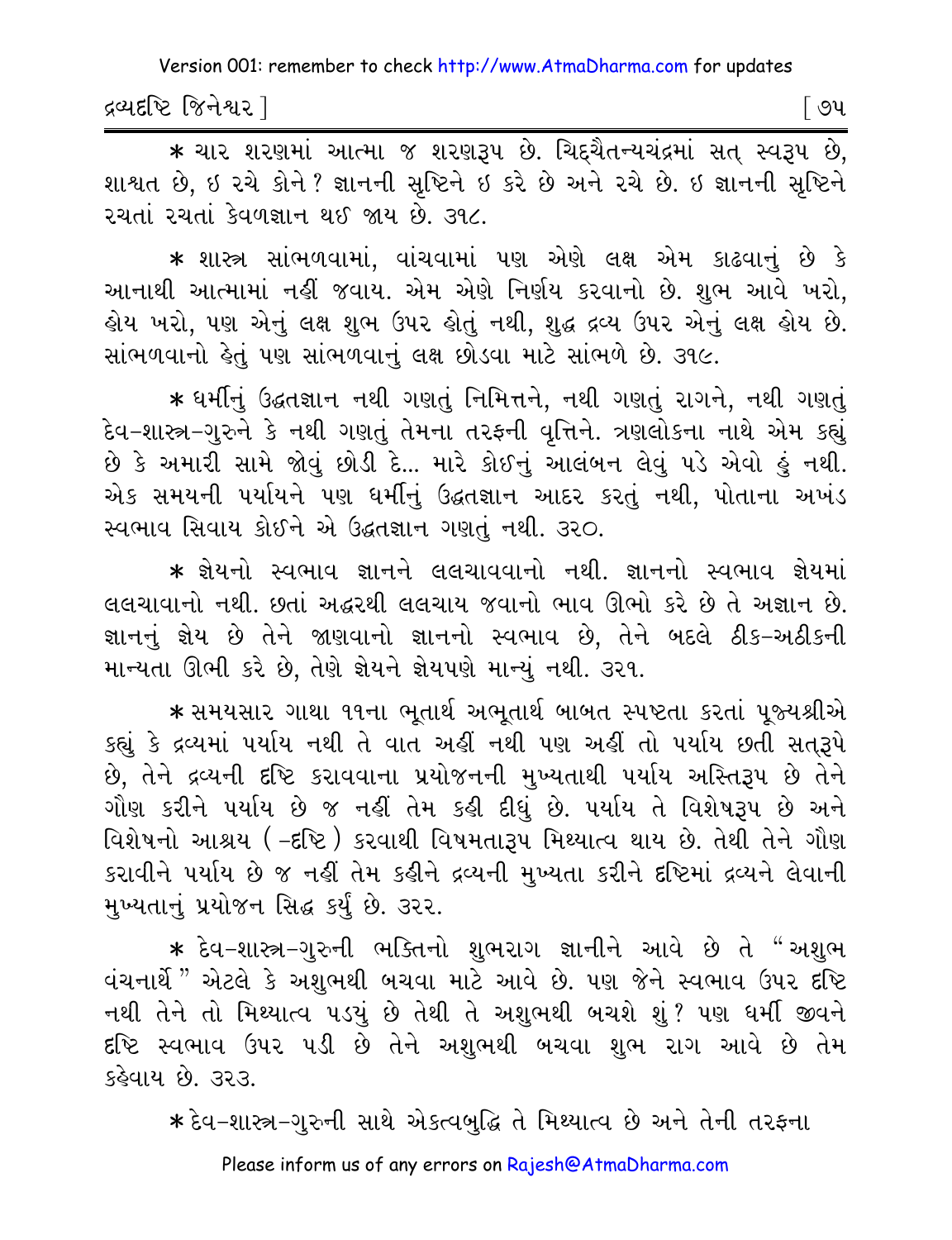| ৩૬ | ંદ્રવ્યદષ્ટિ જિનેશ્વર |
|----|-----------------------|
|    |                       |

રાગમાં અને શ્રદ્ધામાં એકત્વબુદ્ધિ તે પણ મિથ્યાત્વ છે અને એથી આગળ લઈએ તો દેવ–શાસ્ત્ર–ગુરુના નિમિત્તે પોતાના ઉપાદાનથી જે પરલક્ષી જ્ઞાન થયું ઈ જ્ઞાનમાં એકત્વબુદ્ધિ એ પણ મિથ્યાત્વ છે. ૩૨૪.

\* લગ્ન આદિમાં જવં હોય તો એની કેટલી તૈયારી હોય! એની પાસે ઊંચામાં ઊંચું ક્રોય તે પકેરે-આઢે; તેમ અંદરમાં જવાની ઘણી તૈયારી જોઈએ. પુરુષાર્થને ઘણો શણગાર જોઈએ. ૩૨૫.

\* આ મારગ મોઘોં છે એમ એણે માની લીધું છે. પોતાની વસ્તુ મોંઘી કેમ હોય ? પણ મોંઘી માની લીધી છે, તેથી સમજાય નહિ એમ એને રહ્યા કરે છે. મારગ તો સહેલો છે. પરંતુ રોકાવાના સ્થાનો એટલા છે કે કયાંક ને કયાંક રોકાઈ રહે છે. જો રોકાય નહિ તો સહેલું જ છે. પણ ઈ લપ કાંઈક ને કાંઈક ઊભી કરે છે. તેથી એને આ સમજાતું નથી. ૩૨૬.

∗ પરમાં કાંઈ પણ સુખબુદ્ધિ હોવી તેમાં અતીન્દ્રિય મહા પદાર્થનો અનાદર થાય છે. અતીન્દ્રિય મહા પદાર્થ જ આનંદથી ભરેલો છે. પોતાના ત્રિકાળી અપરિમિત આનંદનો અનાદર કરવો એ જ આત્માની હિંસા છે. ૩૨૭.

∗ સત જેવું છે એવું જ્ઞાનમાં ન આવે તો તે જવાબ નહીં આપે, સમ્યક્ જ્ઞાન નહીં થાય, દષ્ટિ નહીં થાય, અનુભવ નહીં થાય. શ્રીમંતને કોઈ ભીખારી કહે તો તે જવાબ નહીં આપે, તેમ સત જેવું છે તેવું કબલશે નહીં તો સત જવાબ નહીં આપે ૩૨૮

★ જે રીતે પર્યાય દ્રવ્ય તરફ ઢળે એ રીતે વાંચન, વિચાર, મનન, શ્રવણ બધું કરવું જોઈએ. મૂળ પ્રયોજન તો દ્રવ્ય તરફ ઢળવું એ જ છે. ૩૨૯.

★ ભગવાન સર્વજ્ઞ એમ કર્લ્ડ છે કે તું પહેલી ચોટે અમારી સામે જોવાનું છોડી દે ને ભિન્ન વસ્તુભૂત શુદ્ધ જ્ઞાનમય આત્માને સીધો પ્રાપ્ત કર. સીધો એની સામે જોઈને પ્રાપ્ત કર… આહાહા ! ૩૩૦.

\* કું બીજા જીવને મારી શકું છું, જીવાડી શકું છું, બીજા જીવોને ખાવાની સગવડતા આપી સુખી કરી શકું છું અથવા બીજા જીવોને અગવડતા આપીને દુઃખી કરી શકું છું એ માન્યતા મહા પાપદષ્ટિની છે. એક તણખલાના બે કટકા કરી શકું છું, હાથની આંગળી હલાવી શકું છું, વાણી બોલી શકું છું, રોટલીનો ટુકડો કરી શકું છું-એમ પરદ્રવ્યની ક્રિયાનો કર્તા હું છું એવી માન્યતા મિથ્યાદષ્ટિની છે. એવા જીવો, ત્રૈલોકયમાં કાંઈ બાકી રાખ્યા વગર બધા પદાર્થોને હું કરી શકું છું તેવી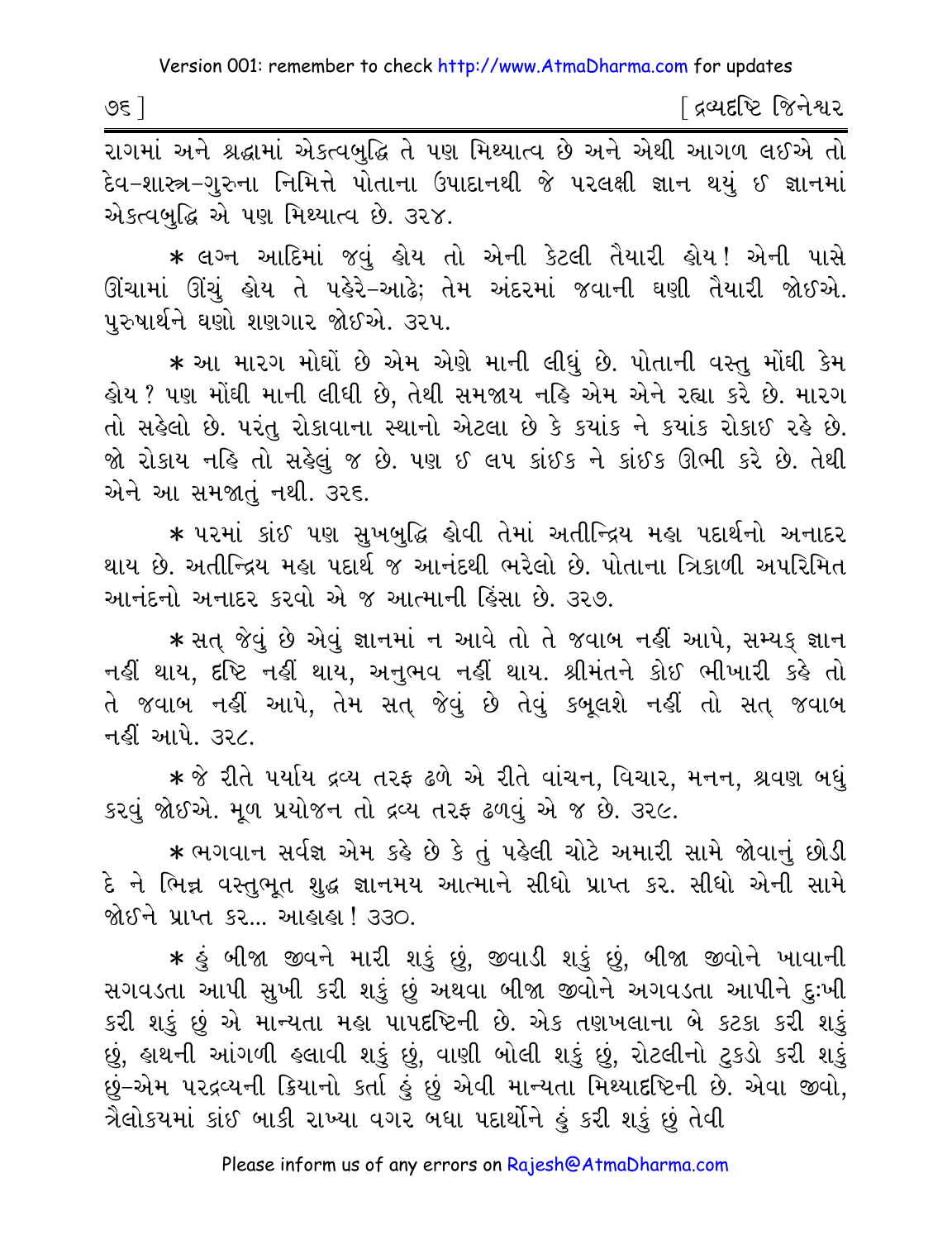દ્રવ્યદષ્ટિ જિનેશ્વર l

માન્યતાથી મિથ્યાત્વરૂપ મોટા પાપને બાંધે છે. કેમ કે અજ્ઞાનમાં જગતની કોઈપણ વસ્તુને તે પોતાની માન્યા વિના રહેતો નથી. ૩૩૧.

\* પ્રભુ! તું સર્વને જાણનાર દેખનાર સ્વરૂપે પૂરો છો ને! પણ તારા પૂર્ણ સ્વરૂપને નહિ જાણતાં એકલા જ્ઞેયને જાણવા-દેખવા રોકાઈ ગયો તે તારો અપરાધ છે. પુણ્ય-પાપના ભાવને કરવા અને જાણવા દેખવાના સ્વભાવને ભૂલી ગયો તે તારો અપરાધ છે. પુણ્ય-પાપ એ જ અને એટલું જ મારું જ્ઞેય છે એમ માનીને તેને જ જાણવામાં રોકાઈ ગયો ને પોતાના પુરણ જાણવાના સ્વભાવને ભૂલી ગયો એ તારો અપરાધ છે. કર્મના કારણે તારા પૂરણ સ્વભાવને જાણતો નથી એમ નથી, પણ એ તારો પોતાનો જ અપરાધ છે. ૩૩૨.

∗ એક સમયની નિર્મળ પર્યાય જે સમ્યગ્દર્શન−જ્ઞાન−ચારિત્રની પર્યાય છે તેને રત્નત્રય કહ્યું છે તો તેનું ફળ જે કેવળજ્ઞાનપર્યાય તે મહારત્ન છે અને જ્ઞાનગુણની એક સમયની તે પર્યાય તે મહારત્ન છે તો તેવી અનંત અનંત પર્યાયનો ધરનાર જ્ઞાનગુણ તે મહા મહારત્ન છે. એવા જ્ઞાન-આનંદ આદિ અનંતા ગુણોરૂપ મહા મહારત્નોનું ધરનાર આત્મદ્રવ્ય એ તો મહારત્નોથી ભરેલો સાગર છે, એના મહિમાનું શું કહેવું ? અહો ! એનો મહિમા વચનાતીત છે. એ અપાર અપાર મહિમા અનુભવગમ્ય જ છે. આવા સ્વભાવનો વિશ્વાસ ને દૃષ્ટિ કરે તો ખબર પડે. ૩૩૩.

\* આત્મા એટલે જ સમજણનો પિંડ... જ્ઞાનનો પિંડ... બસ આમાં તો સમજવું... સમજવું... સમજવું જ એક આવે છે, બીજું કાંઈ કરવાનું આવતું નથી ! -પણ સમજવું એ કરવું નથી ? -સમજવાનું જ એક કરવાનું છે. પરંતુ સમજવાનું કરવું, જ્ઞાન કરવું એનું એને માહાત્મ્ય આવતું નથી. ૩૩૪.

∗ તારો મહિમા કર, બીજો બધો મહિમા છોડ−એમ કહેવામાં આવે, પરંતુ હું શુદ્ધ છું ને પરિપૂર્ણ છું એવો મહિમા આવે છે ઇ પણ વિકલ્પાત્મક મહિમા છે. ખરેખર તો સ્વસન્મુખ થતાં અંતરમાં ઢળે છે.

શ્રોતાઃ- સ્વસન્મુખ થવું એટલે મહિમા કરવો ને?

પૂજ્ય ગુરુદેવઃ- મહિમા પણ હજુ વિકલ્પ છે, અંદરમાં સહજ ઢળી જવું... કહેવામાં તો શું આવે ? વસ્તુ તો વતનાતીત છે. જેટલું કહેવામાં આવે તે બધું તો ભેદરૂપ છે, ઢળી જાવ ઈ પણ હજુ ભેદ છે. ૩૩૫.

★ વર્તમાન વર્તમાન વર્તતી ચાલુ કાળની જ્ઞાનપર્યાય તે ત્રિકાળી જ્ઞાયકનો જ એક અંશ છે. તેને અંતરમાં વાળતા "ચૈતન્ય હીરો " જ્ઞાનમાં આવે છે. અવયવ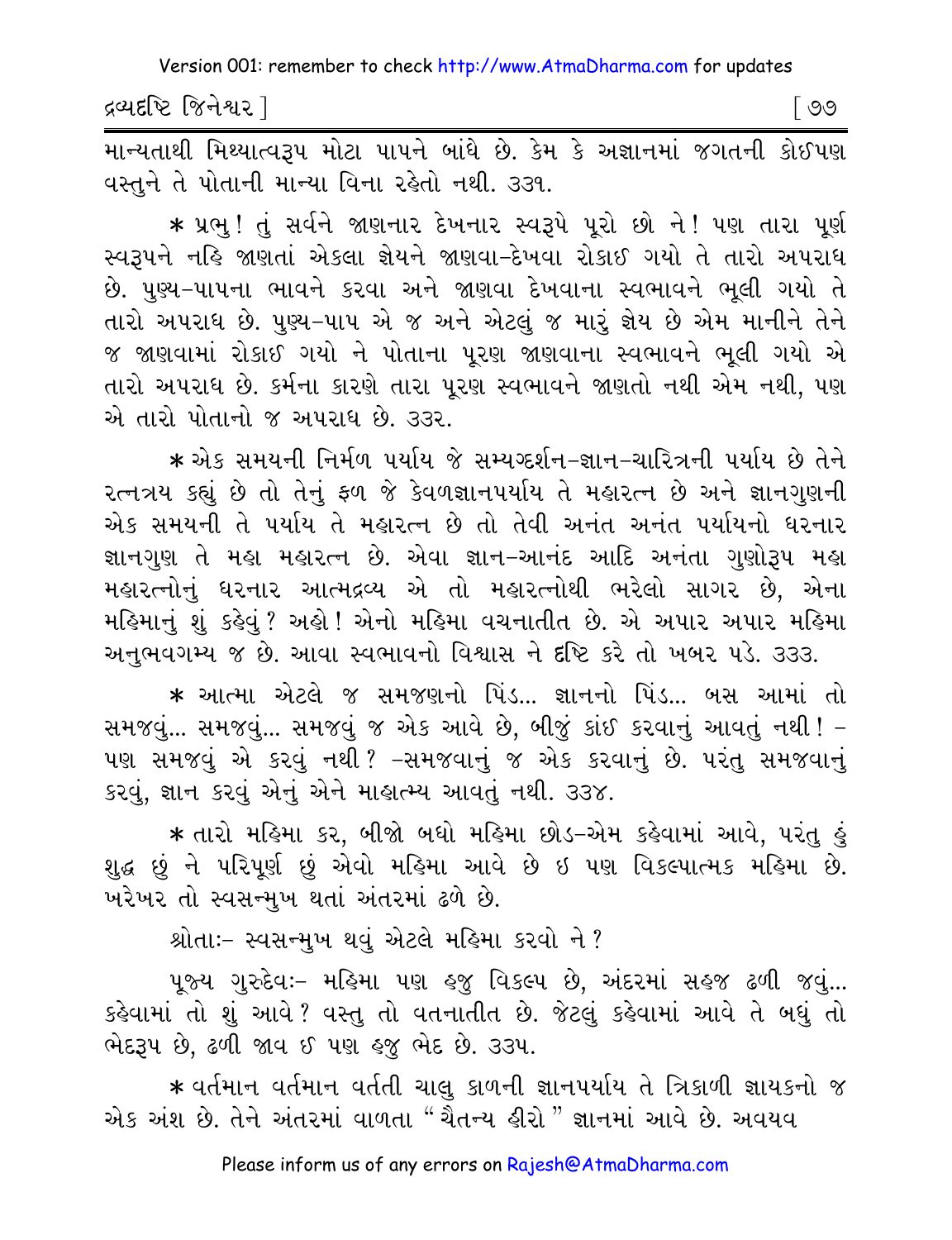દ્વારા અવયવી ખ્યાલમાં આવે છે. જ્ઞાનની પર્યાયને અંતરમાં વાળીને જો તો તારો ચૈતન્યસર્ય તને ખ્યાલમાં આવશે. તેનો પ્રકાશ તને દેખાશે. ૩૩૬.

\* આત્મા પરમાત્મા સ્વરૂપ જ છે. પરમાત્મા તારી પાસે જ છે. અરે! તું જ પરમાત્મા છો. એની સામું તો જોતો નથી ને ધળમાં ફાંફા મારે છો? સંતોએ મારગ સહેલો કરી દીધો છે, તું છો ત્યાં જા! તું નથી ત્યાંથી ખસી જા! ૩૩૭.

\* પહેલાં વિશ્વાસ લાવ કે મારા જેવો કોઈ સુખી નથી, કેમ કે હું પરમ સ્વાધીન છું. મારે મારા કાર્ય માટે અન્ય સાધનોનું અવલંબન લેવું ૫ડતું નથી. માટે ડું પરમ સુખી છું એમ પહેલાં વિશ્વાસ લાવ! અસ્તિપણે સત્તાપણે બિરાજમાન ભગવાન આત્મા સ્વસત્તાના વિશ્વાસ વડે જ પ્રાપ્ત થાય તેમ છે. અમાપ.. અમાપ આનંદ, જ્ઞાન આદિ અનંત ભાવોથી ભરેલો સ્વભાવ, પોતાના સ્વભાવના સાધનથી જ પ્રગટ થાય છે. પરના સાધનથી પોતાનો સ્વભાવ પ્રગટે એવું આત્માનું સ્વરૂપ <u>%</u> नथी. उउट.

∗ આહાહા ! તે તે દ્રવ્યની તે તે કાળની પર્યાય યોગ્યતા અનુસાર જ થાય છે. તે તેનો સ્વકાળ છે ત્યારે થાય છે. તે થવા કાળે બાહ્ય ચીજને નિમિત્તપણાનો આરોપ આવે છે. જો એક દ્રવ્ય બીજા દ્રવ્યની પર્યાયને કરે તો બીજું દ્રવ્ય કયાં રહ્યું? અનંત દ્રવ્યો અસ્તિરૂપ છે તે દરેકને ભિન્ન ભિન્ન અસ્તિરૂપે માને ત્યારે શ્રદ્ધા-જ્ઞાન સાચા થશે. ૩૩૯.

\* જેમ છોકરો રોતો હોય તેને તેનો બાપ કહે ભાઈ! તું રો નહિ, જો તારો પેંડો આખો એવો ને એવો જ છે, જો ખુશી થા! તેમ આચાર્યદેવ ભવ્યને કહે છે કે હે આત્મા ! તું પ્રસન્ન થા ! ખુશી થા ! જો તારો આત્મા ત્રણે કાળે એવો ને એવો શુદ્ધ જ છે. દેહાદિ કે રાગાદિ આત્માને અડયા જ નથી, સ્પર્થ્યા જ નથી. રાગાદિ તો ઉપર ઉપર લોટે છે. માટે ભાઈ ! તું ખુશી થા ! ને પ્રસન્ન થઈને જો ! તારો આત્મા શુદ્ધ यैतन्यधन *% છે. ३*४०.

\* પરિણામને પરિણામ વડે દેખ એમ નહીં પણ પરિણામ વડે ધ્રુવને દેખ. પર્યાયથી પરને તો ન દેખ, પર્યાયને પણ ન દેખ પણ ભગવાન પર્ણાનંદનો નાથ પ્રભુ તેને પર્યાયથી દેખ. તેને તું જો. તારી દષ્ટિ ત્યાં લગાવ. છ મહિના આવો અભ્યાસ કર. અંતર્મુખતત્ત્વને અંતર્મુખના પરિણામ વડે દેખ. અંતરમાં પ્રભુ ૫૨મેશ્વર પોતે બિરાજે છે તેને એકવાર છ માસ તો તપાસ કે આ શું છે?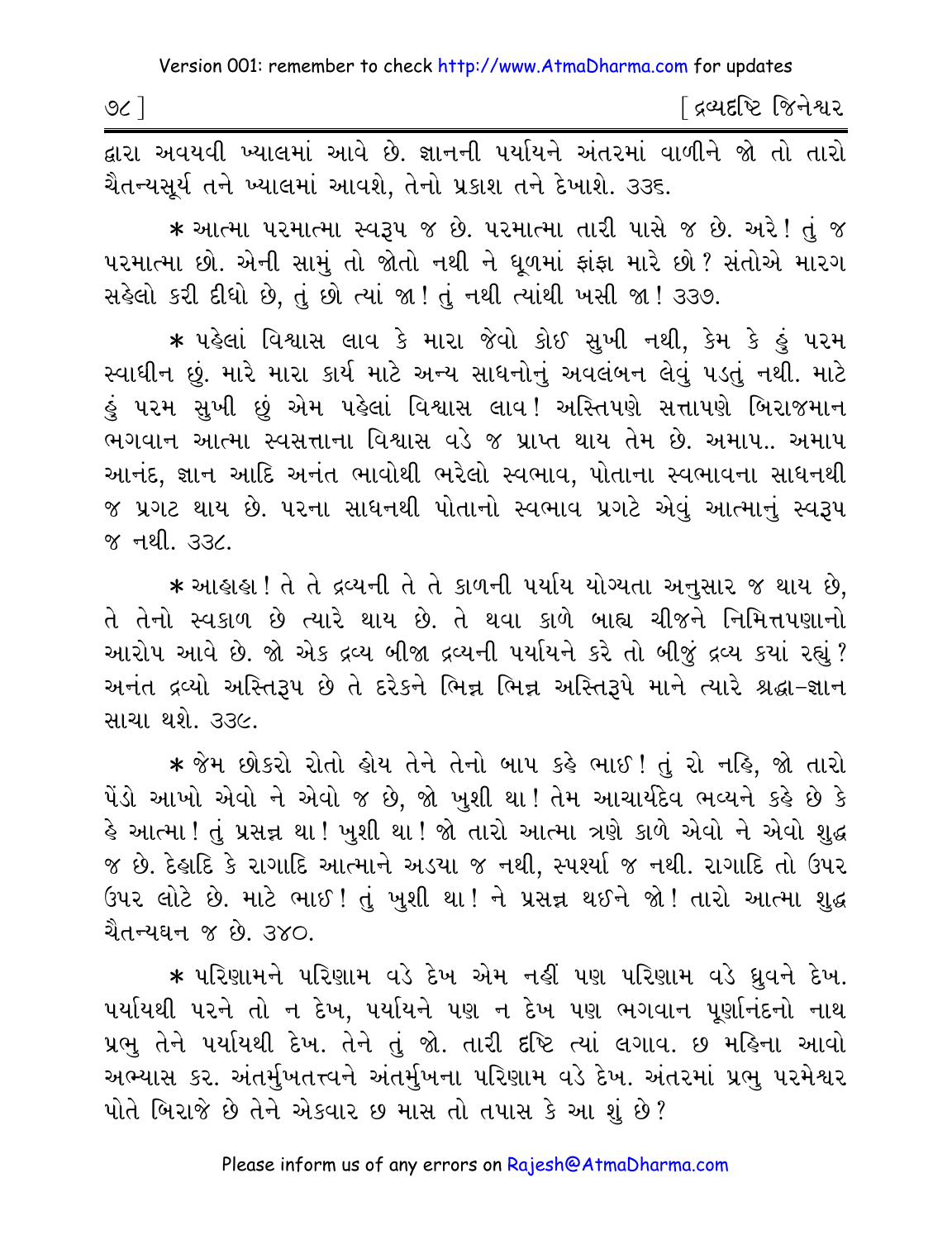દ્રવ્યદષ્ટિ જિનેશ્વર l

। ৩૯

બીજી ચપળાઈ ને ચંચળાઈ છોડી દઈ અંદર ભગવાન પુર્ણાનંદનો નાથ સિદ્ધસદશ પ્રભ છે તેને છ માસ તપાસ. ૩૪૧.

\* બહારથી છૂટી અંદરમાં બેઠો ને આ દર્શન-જ્ઞાન તે આત્મા... આત્મા એમ ભેદ ઊઠે છે તે પણ રાગની વૃત્તિ આઠ કર્મોથી ઉત્પન્ન થયેલ ભાવ છે, એ આત્મા નથી. આત્મા તો અંતરમાં અભેદર્દષ્ટિ કરીને આનંદને અનુભવે તે આત્મા છે. ૩૪૨.

\* હઠવું છે કયાં ? પુણ્ય-પાપરૂપ હું થઈ ગયો છું એમ એણે માન્યું છે પણ એ હું નહીં, બસ એટલી વાત છે, માન્યતા જ ફેરવવાની છે. તારી દષ્ટિફેરે સંસાર છે અને હું પુણ્ય-પાપરૂપ થયો જ નથી-એવી દષ્ટિ ને અનુભવ કરવો એ જ મુક્તિ છે. એવો અંતરસ્વીકાર કરવો એ જ મુક્તિ કહો કે મુક્તિના પંથ કહો. ૩૪૩.

\* કું તો જ્ઞાનજ્યોતિ સ્વરૂપ છું, જાણવું-દેખવું એ મારૂં કાર્ય છે. વિકારના પરિણામને અડયા વિના સ્પર્થ્યા વિના મારા જ્ઞાનની હયાતીને લીધે હું તેને જાણું છું. કોઈપણ રીતે રાગાદિ એ મારૂં કાર્ય નથી, એ રીતે બધી તરફથી કર્તાકર્મની પ્રવૃત્તિ શમાવતી જ્ઞાનજ્યોતિ પ્રગટ થાય છે, સ્ફુરાયમાન થાય છે. કર્તાકર્મમાં અજ્ઞાનીને વિકાર સ્ફરાયમાન હતા, ચૈતન્યજ્યોતિની અંતરદૃષ્ટિ થતાં જ્ઞાનજ્યોતિ સ્ફરાયમાન થાય છે, એ મારૂં કાર્ય છે. ૩૪૪.

∗ ત્રિકાળી શુદ્ધ જીવ ચૈતન્યપ્રભુ કે જેની પર્યાયમાં વિકાર હોવા છતાં શુદ્ધ જીવ પ્રગટ થાય છે; પોતાનો જે અબંધસ્વભાવ જ્ઞાયકભાવ પ્રમત્ત-અપ્રમત્ત દશાથી રહિત છે તે શુદ્ધ જ્ઞાયકભાવનો સમ્યગ્દર્શનમાં સ્વીકાર કરીને શુદ્ધ જીવ પ્રગટ થાય છે, તે સુખી છે અને જે વિકાર અને તેના ફળ તે હું એમ માને છે તે મિથ્યાદષ્ટિ છે, દઃખી છે. દઃખનું ભોજન કરે છે. ૩૪૫.

\* જીવ જિનવર છે ને જિનવર જીવ છે એવી દષ્ટિ થાય તેને પર્યાયબુદ્ધિ છુટી જાય છે. સમ્યગ્દર્શન પ્રગટ કરવા માટે કેટલાય ગઢ ઓળંગીને અંદરમાં જવાય છે. વ્યવહારમાં કેટલાય પ્રકારની લાયકાત હોય, સંસારભાવો જરાય રુચે નહિ, આત્મા... આત્મા... ની ધૂન લાગે ત્યારે સમ્યગ્દર્શન થાય છે. ૩૪૬.

∗ ભાઈ ! એકવાર બહારની મોહની મીઠાશ છોડી દે. જેમ ગોળનો રવો−ભેલી મીઠાશથી ભરચક છે તેમ ભગવાન અમૃતનો રવો-ભેલી છે, ત્યાં એકવાર મતિને લગાવ મોટા ઘર ને ફર્નિચર ને સગવડતાના સાધનોમાં મતિ એટલી બધી એકાકાર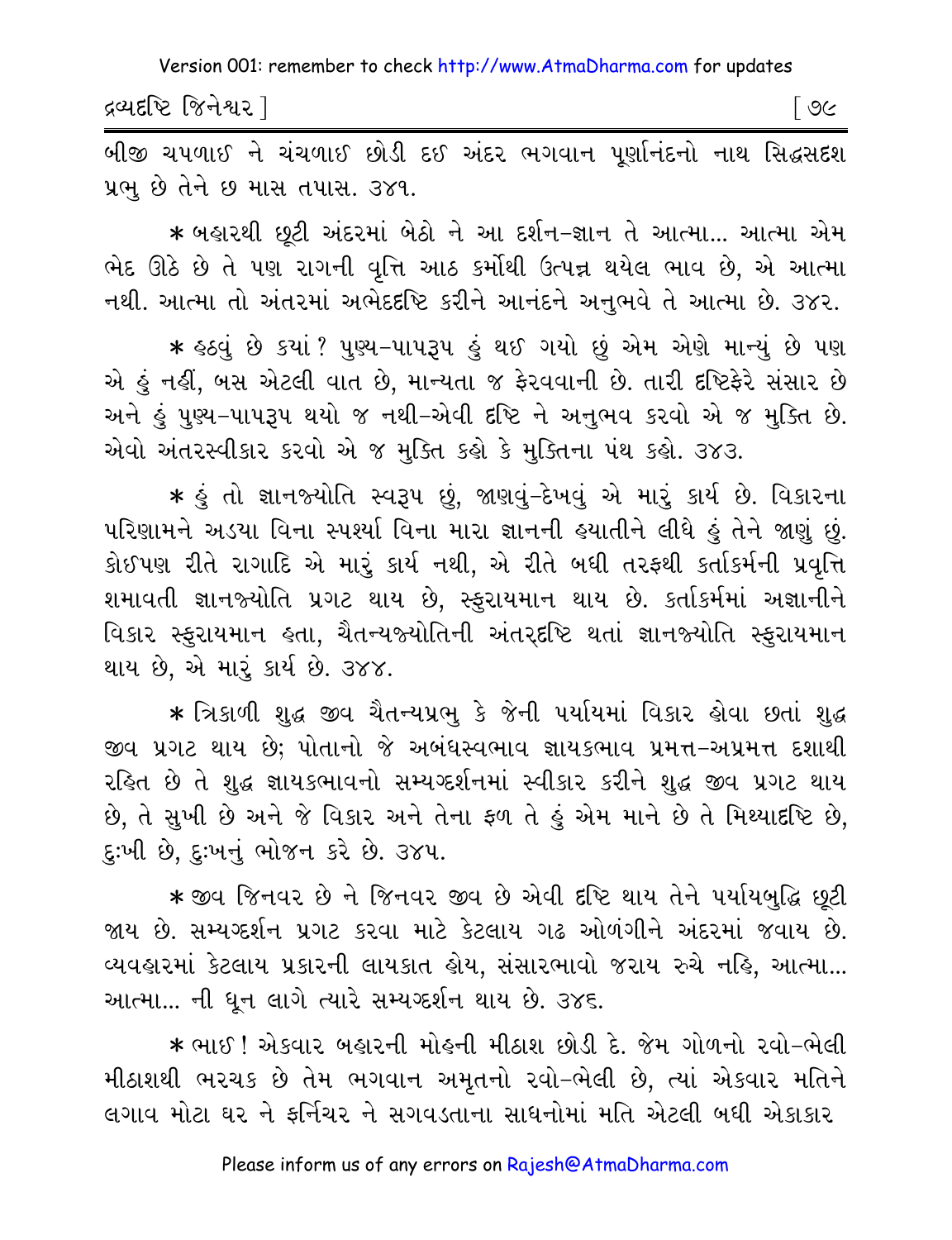∫ દ્રવ્યદષ્ટિ જિનેશ્વર

હટાવી લે. ૩૪૭.

\* કે જીવ! તું જ તારું તીર્થ છો ત્યાં આરુઢ થા, બીજા તીર્થે ન જા ! ... ન જા ! વ્યવહાર નિષેઘ્ય છે ને ! તેથી અહીં યોગીન્દ્રદેવ સ્પષ્ટ કરે છે કે સમ્મેદશિખર આદિ તીર્થો છે તે પરતીર્થ છે, ત્યાં ન જા! તેના લક્ષે તને શુભરાગ થશે. તું તારા ૫૨મ તીર્થસ્વરૂપ આત્મામાં આરૂઢ થા. તેનાથી તને નિર્વિકલ્પ આનંદનો અનુભવ થશે. બીજા ગુરુની સેવા ન કર. તેના લક્ષે રાગ થશે. તું તારા પરમાર્થગુરુની સેવા કર તેનાથી તને આનંદની પ્રાપ્તિ થશે. દેવની સેવા ન કર, બીજા દેવ, અરિહંત, સિદ્ધનું ધ્યાન ન કર. ભાઈ ! તેના લક્ષે શુભ વિકલ્પ થશે ને પુણ્ય-બંધન થશે. તું તારા આત્મદેવનું ઘ્યાન કર જેથી તને આનંદના નાથનો ભેટો થશે. તું તારા પરમ દેવ−ગુરુ ને તીર્થની સમીપ જા. આમ કઢીને રાગના કારણભૂત વ્યવહાર દેવ−ગુરુ−તીર્થનું લક્ષ છોડાવી આનંદના કારણભૂત પરમાર્થ દેવ−ગુરુ−તીર્થનું લક્ષ કરાવ્યું છે. ૩૪૮.

\* દરેક દ્રવ્યના પરિણામ પોતાના ઉત્પાદ-વ્યય-ધ્રુવથી જ થાય છે. બીજા દ્રવ્યનું બિલકુલ કાર્ય નથી. ધજા સ્થિર હતી ને એકદમ હલવા માંડી તે પવન આવ્યો માટે હલવા માંડી એમ નથી. પાણી ઠંડું હતું તેમાંથી એકદમ ગરમ થયું તે અગ્નિ આવી માટે ગરમ થયું છે એમ નથી, ચોખા કઠણ હતા અને તેમાંથી પોચા થયા તે પાણી આવ્યું માટે થયા છે એમ નથી. બાહ્યદભ્ટિથી જોનાર અજ્ઞાનીને નિમિત્ત દેખીને ભ્રમ પડે છે કે પાણી ઠુંડું હતું ને ગરમ થયું તે નિમિત્ત આવ્યું માટે થયું છે, પણ એમ નથી. ઘેર બેઠો હતો ત્યારે અશુભ પરિણામ હતા ને મંદિરે ભગવાનના દર્શન કરવા આવ્યો ત્યાં શુભ પરિણામ થયા, આમ એકદમ અશુભમાંથી શુભ પરિણામ થયા તે નિમિત્તથી થયા એમ છે જ નહિ, પણ પોતાના ઉત્પાદ–વ્યય–ઘ્રુવથી અર્થાત્ પોતાથી જ થયા છે. એક દ્રવ્યનું કાર્ય બીજું દ્રવ્ય બિલકુલ કરી શકતું નથી. એક દ્રવ્ય બીજા દ્રવ્યને અડતું કે સ્પર્શ કરતું જ નથી તો એક દ્રવ્યને બીજું દ્રવ્ય કરે શું? આહાહા! આવી વસ્તુની સ્વતંત્રતા બેસી જાય તો એની દષ્ટિ બહારથી ખસીને અંદરમાં વળે ૩૪૯

\* અર્કતના દ્રવ્યને, ગુણોને ને પ્રગટ પર્યાયોને ખરેખર જાણે, -શું કામે જાણે ? -કે પોતાના આત્માને જાણવા માટે જાણે-તે ખરેખર આત્માને જાણે છે. જેણે ખરેખર પરમાત્માના દ્રવ્ય-ગુણ-પર્યાયને જાણ્યા-પોતાના આત્માને જાણવાના હેતુથી જાણ્યા-તે ખરેખર આત્માને જાણે છે. 'ખરેખર અર્હતને જાણ ' એમ કહેતાં

 $CO<sup>2</sup>$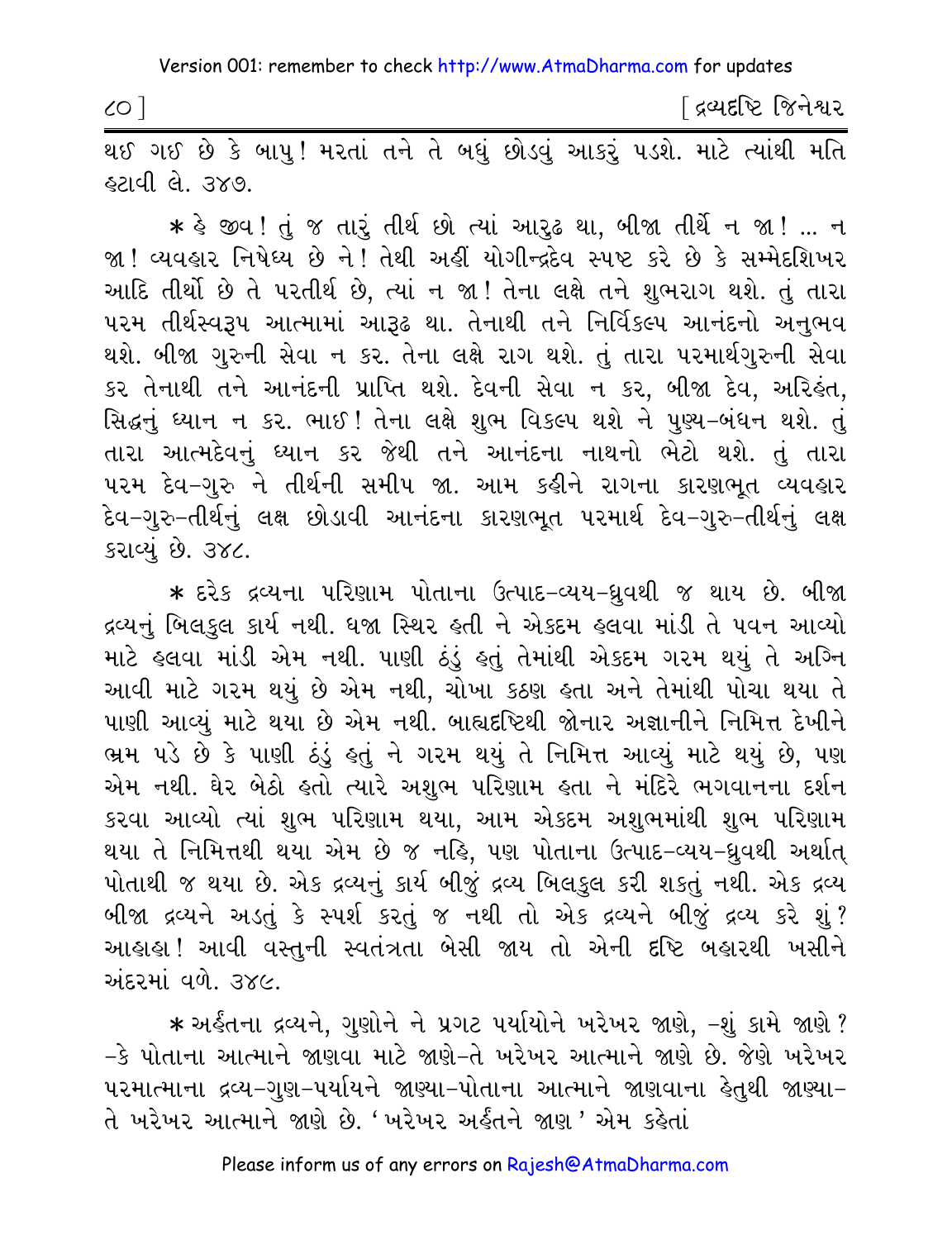Version 001: remember to check http://www.AtmaDharma.com for updates

દ્રવ્યદષ્ટિ જિનેશ્વર ી

િડવ

.<br>આત્માને જાણવાના લક્ષે જાણ એમ કહેવું છે. 'ખરેખર' શબ્દમાં ઘણું વજન છે. આમ તો અગિયાર અંગ ને નવ પૂર્વને અનંતવાર કંઠસ્થ કર્યાં છે પણ એ કોઈ વસ્તુ નથી. તેથી કહે છે કે પોતાનું સ્વરૂપ કેવડું છે એ જાણવા માટે જેણે ખરેખર અર્કતને જાણ્યા છે-લોકોને સંભળાવવા માટે કે વાતો કરવા માટે નહીં પણ પોતાના આત્માને જાણવા માટે જે ખરેખર અર્કતના દ્રવ્ય-ગણ-પર્યાયને જાણે છે. તે આત્માને જાણે છે. કારણ કે બન્નેમાં ખરેખર તફાવત નથી. તફાવત નથી એટલે ? -કે ત્રિકાળી સ્વભાવની અપેક્ષાએ સર્વજ્ઞમાં ને પોતાના આત્મામાં તફાવત નથી. સર્વજ્ઞ જેવડી પર્યાય પ્રગટ કરે એવડી તાકાતવાળું મારું દ્રવ્ય છે માટે બન્નેમાં ખરેખર તફાવત नथी, <u>उ</u>प∩.

\* આહાહા ! સર્વજ્ઞ એટલે પૂરણ પૂરણ એકલું જ્ઞાન, દ્રવ્યમાં પૂરું, ગુણમાં પૂરું, પર્યાયમાં પૂરણ પ્રગટ જ્ઞાન; જ્ઞાન એટલે અપૂર્ણતા નહીં, રાગ નહીં, એકલો જ્ઞાનનો જ પુરણપ્રકાશ-આમ શ્રદ્ધા કરવા જાય ત્યાં અંતરમાં એકલા જ્ઞાનની અનુભવમાં પ્રતીત થઈ જાય છે. આમાં બીજું કાંઈ કરવાનું નથી. બસ, એકલો જ્ઞાન-આનંદનો રસ જ છે, જ્ઞાનનું ચોસલું છે, એમાં ઇન્દ્રિય, રાગ કે અલ્પજ્ઞતા છે <u>% नहीं उपप</u>ा

\* પ્રભુ! એક સમયની પર્યાયથી પણ ઉદાસ થઈને તારા ત્રિકાળી આનંદકંદ જ્ઞાયકને ૫કડ. ભાવેન્દ્રિય-ક્ષયોપશમિક જ્ઞાન-તો ખંડખંડરૂપ જ્ઞાન૫ર્યાય છે અને આત્મા તો પૂર્ણ નિરાવરણ, અખંડ એક પ્રત્યક્ષ પ્રતિભાસ સ્વરૂપ પરમ પદાર્થ છે તે ભાવેન્દ્રિયના લક્ષથી પણ પકડમાં આવતો નથી; પકડનારી પર્યાય પોતે ક્ષાયોપશમિક ભાવે છે, પણ તેના લક્ષે પ્રભુ આત્મા પકડવામાં આવતો નથી. વસ્તુ પોતે પોતાની ક્ષાયોપશમિક જ્ઞાનની પર્યાય વડે પોતાના જ્ઞાયકસ્વભાવનો આશ્રય કરે તો દ્રવ્ય પકડમાં આવે. અહ્ય! આવો મારગ છે પરમાત્માનો. મહાવિદેહમાં ભગવાન પાસે તો આ ધોખમાર્ગ ચાલે છે. સત્યને કાંઈ સંખ્યાની જરૂર નથી કે ઘણા માણસો માને તો જ સત્ય કહેવાય. ચીજ જે રીતે સત્ય છે તેને તે રીતે માને તો સત્ય કઢેવાય છે. ૩૫૨

\* બીજાનું કાંઈ કરવું કે લેવું-દેવું તો છે જ નહીં પણ પોતામાં પોતાના વિચાર, મંથન ચાલે તે પણ વિકલ્પ તોડી દઉં એ પણ વિકલ્પ છે. કેમ કે વિકલ્પ તોડું-એ તો પર્યાય ઉપર દષ્ટિ ગઈ. પર્યાયમાં પર્યાયથી ધ્રુવનો નિર્ણય કરવાનો છે. વિકલ્પને તોડું એવા વિકલ્પની પણ પેલે પાર જુદો જ ચૈતન્યપદાર્થ છે. તેનું અસ્તિપણું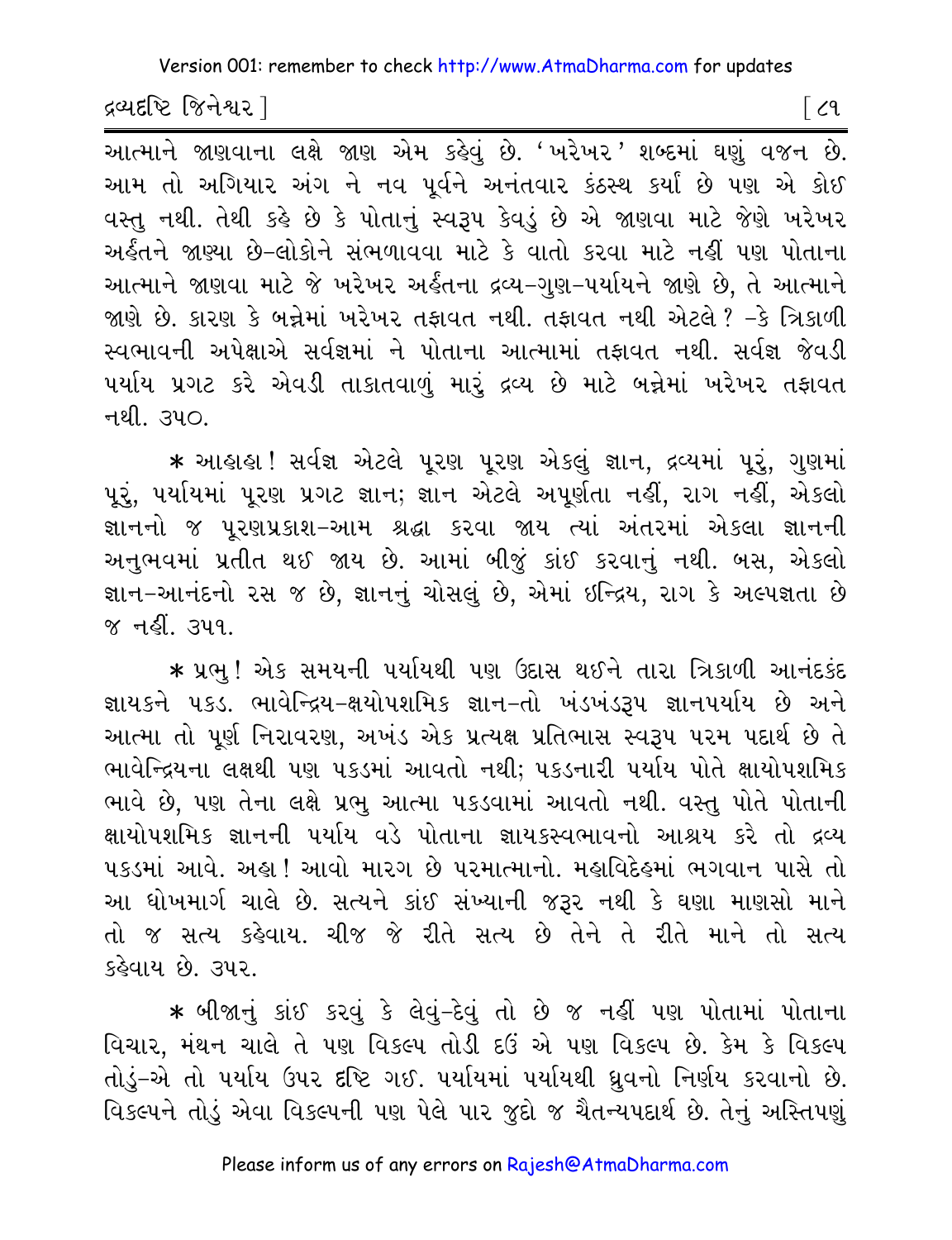$\zeta$ 

∫ દ્રવ્યદષ્ટિ જિનેશ્વર

ખ્યાલમાં લેવું કે રાગથી ને પર્યાયથી પણ ભિન્ન કું આ જ્ઞાયક છું-એવું નિરંતર ઘંટણ રહેવું જોઈએ. ૩૫૩.

\* ભગવાન આત્મા જ્ઞાતાનો ભંડાર, તેનાથી ભિન્ન જેટલો ભાવ-જે ભાવે તીર્થંકરગોત્ર બાંધે તે ભાવ પણ-પરભાવ પરભાવ પરભાવ છે. જો તને ચારગતિના દુઃખનો ભય લાગ્યો હોય તો ઇ પરભાવ છોડ. રાગ મને લાભદાયક છે એમ જે માને છે તે શરીરને જીવ માને છે. ભગવાન આત્મા સચ્ચિદાનંદ પ્રભુ છે ને શરીર, કર્મ, રાગ, શુભાશુભભાવ તે બધું શરીર છે. રાગના કણને પોતાનો માને છે તે <u>બહિરાત્મા શરીરને જ આત્મા માને છે. ૩૫૪ </u>

\* આહાહા ! ભગવાન ! તારામાં દેહ-મન-વાણી તો નથી જ અને રાગ પણ તારામાં નથી પણ અહીં તો એથી ઊંડી વાત કરે છે કે તારામાં શદ્ધપર્યાય પ્રગટે છે. શુદ્ધપર્યાય વધે છે, પૂર્ણ શુદ્ધપર્યાય થાય છે-એવી ધ્યાનાવલી તારામાં હોવાનું શુદ્ધનય કહેતો નથી. એ પર્યાયો તારામાં નથી. તું તો ત્રિકાળીતત્ત્વ સદાય કલ્યાણ સ્વરૂપ શદ્ધ જ છો. અરે પણ આ પંચમઆરો છે ને સભાને જોઈને વાત કરો! અરે ભાઈ સાંભળ.... સાંભળ! અમે તો આત્માને જોઈને વાત કરીએ છીએ. ભગવાન આત્મા સદાય આનંદમય, સદાય વીર્યમય, સદાય શિવમય એવું પરમાત્મતત્ત્વ છે તેના વિષે દયા-દાન આદિ કરવાનું કહેતાં તો લજ્જા આવે છે. અરે! તું એવડો મોટો ૫૨માત્મસ્વરૂપ સદાય કલ્યાણમય છો કે તારામાં ધ્યાન કરવાનું કહેતાં પણ લજ્જા આવે છે. ૩૫૫

\* જે અનંત અનંત ગુણનું મહાન અસ્તિત્વ ૫ડયું છે તેની દષ્ટિ કરતાં વિકલ્પ તટી જાય છે. પરંતુ વિકલ્પને તોડવા જતાં તો મિથ્યાત્વ થાય છે. ૩૫૬.

\* પ્રભુ એમ કહે છે કે પ્રભુ! તું એકસ્વરૂપે અંદર બિરાજે છે અને તારી જે પર્યાય છે તે પ્રમાણનો વિષય છે. દ્રવ્ય ને પર્યાય બેનું જ્ઞાન છે તે પ્રમાણ છે પણ નિશ્ચયનો વિષય તો પર્યાય વિનાનું એકલું દ્રવ્ય છે. કોઈ પ્રશ્ન કરે કે દિગંબરો એમ માને છે કે દ્રવ્ય ૫ર્યાયને ન કરે? તો કહે છે કે સત્ય તો એમ જ છે કે દ્રવ્ય ૫ર્યાયને ન કરે. દ્રવ્ય પર્યાયને સ્પર્શતું નથી-અડતું નથી તો કરે કયાંથી ? સમ્યગ્દર્શન-જ્ઞાન-ચારિત્ર જે ધર્મદશા એને પણ દ્રવ્ય અડતં નથી તો કરે કયાંથી ? ૩૫૭.

\* પોતાની ભૂમિકાને યોગ્ય થતાં વિકારી ભાવોને જે છોડવા માગે છે તે પોતાની વર્તમાન ભૂમિકા સમજી શકયો નથી, માટે તેનું જ્ઞાન મિથ્યા છે અને જેને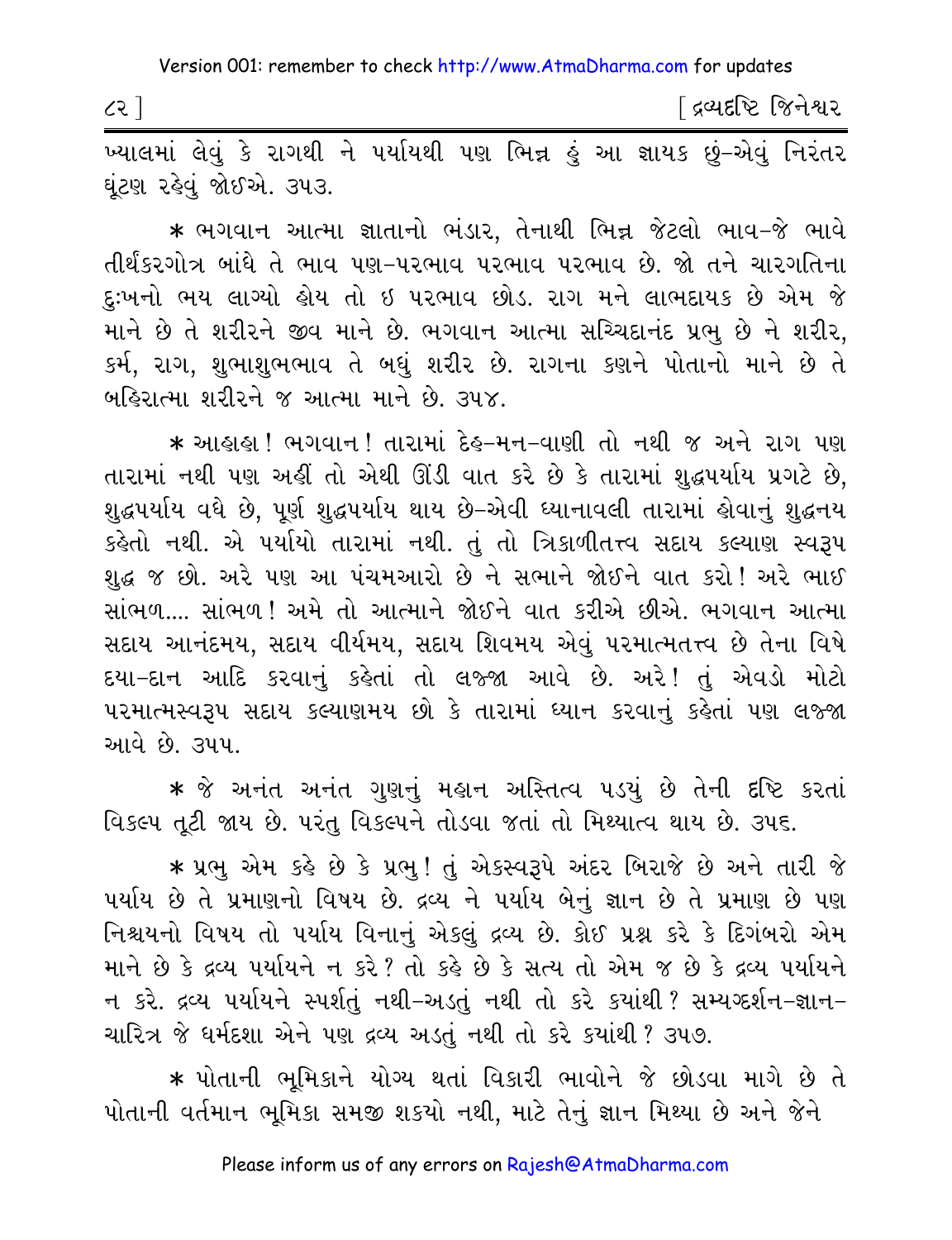દ્રવ્યદષ્ટિ જિનેશ્વર l

વર્તતા વિકારી ભાવોનો નિષેધ આવતો નથી પરંત મીઠાશ વેદાય છે તો એ પણ વસ્તુસ્વરૂપ સમજ્યો નથી તેથી તેનું જ્ઞાન મિથ્યા છે. જ્ઞાનીને તો રાગને રાખવાની ભાવના હોતી નથી અને રાગને ટાળવાની આકુળતા હોતી નથી. ૩૫૮.

\* રાગકા નાશ કરનેકા આત્માકા સ્વભાવ હૈ ઐસા કહનેમેં આતા હૈ લેકિન પરમાર્થસે ખરેખર તો આત્માકા રાગકો નાશ કરનેકા સ્વભાવ હૈ હી નહિ. ઉત્પન્ન કરનેકા હી સ્વભાવ નહિ તો રાગ કો નાશ કરનેકા ભી સ્વભાવ હૈ હી નહીં. સ્વભાવમાં વિભાવ કે ક્રી નક્ષી, તો નાશ કૈસે કરે? વ્યવક્રારસે કક્રનેમેં આતા કે લેકિન ખરેખર તો નાશ કરનેકા સ્વભાવ હી નહીં. સ્વભાવમેં વ્યવહાર હૈ હી નહીં, તો નાશ કૈસે કરે? સમયસાર ગાથા ૩૪મેં કહ્ય હૈ કી રાગકા ત્યાગ નામમાત્ર હૈ, स्वભाव नहीं उपल

\* પાણી પીવાથી તૃષા મટે છે, ખોરાક ખાવાથી ભૂખ મટે છે, દવા પીવાથી રોગ મટે છે–એમ સંસારમાં બધી ચીજોનો વિશ્વાસ કરે છે. એ વિશ્વાસના બળે તે તે ચીજો મેળવવા લક્ષ જાય છે. તેમ આત્માનો વિશ્વાસ આવવો જોઈએ કે હું પોતે જ જ્ઞાનાનંદ સ્વરૂપ છું, હું પોતે જ પરમાત્મસ્વરૂપ છું ને રાગાદિ સ્વરૂપે નથી-એવું અંતરથી વિશ્વાસનું બળ આવવું જોઈએ. પોતાની પરમેશ્વરતાનો વિશ્વાસ... વિશ્વાસ.... એ વિશ્વાસનું જોર એને અંતર્મુખ લઈ જાય છે. ૩૬૦.

\* ખરેખર તો, એકાકાર અખંડ જ્ઞાયકભાવનું સેવન કરે ત્યારે જ મોક્ષમાર્ગની પર્યાય પ્રગટે છે. તે પહેલાં મોક્ષમાર્ગની પર્યાય જ પ્રગટતી નથી, તો તેનું સેવન શી રીતે કરે? અભેદ આત્માના સેવનથી મોક્ષમાર્ગની પર્યાય પ્રગટે છે તેથી વ્યવહારથી એમ ઉપદેશ કરવામાં આવે છે કે મોક્ષમાર્ગનું સેવન કરો. પરમાર્થદષ્ટિથી જોતાં મોક્ષમાર્ગરૂપ પર્યાય પણ આશ્રય કરવા લાયક નથી. એક માત્ર અખંડ, અભેદ, એકસ્વભાવી આત્મા જ પરમાર્થે સેવવા યોગ્ય છે. ૩૬૧.

\* श्रोताः- सम्य प्हर्शन थतां जधं व्यवस्थित છे?

૫જ્ય ગુરુદેવઃ- અમસ્તું ૫ણ બધું વ્યવસ્થિત જ છે. ૫ણ સમ્યગ્દર્શન થતાં એનાં નિર્ણયમાં આવી જાય છે કે બધું વ્યવસ્થિત જ છે. સમયસાર ગાથા ૩૦૮-૩૧૧માં જીવ અજીવનો કર્તા નથી એમ સિદ્ધ કર્યું છે, પણ ખરેખર તો જીવદ્રવ્ય છે એ એની પર્યાયનો પણ કર્તા નથી, કેમકે દ્રવ્યસ્વભાવ જ્યારે દષ્ટિમાં બેઠો એટલે બસ ! બધું આવી ગયું.

દ્રવ્યમાં ઉત્પાદ-વ્યય-ધ્રુવ નામની શક્તિ છે તેના કારણે પર્યાય ઉત્પન્ન થશે; થાય છે તેને કરવું છે કયાં ? અને જ્ઞાનગુણની પર્યાય પણ ક્રમબદ્ધમાં જે જાતનો રાગાદિ થશે

 $\sqrt{3}$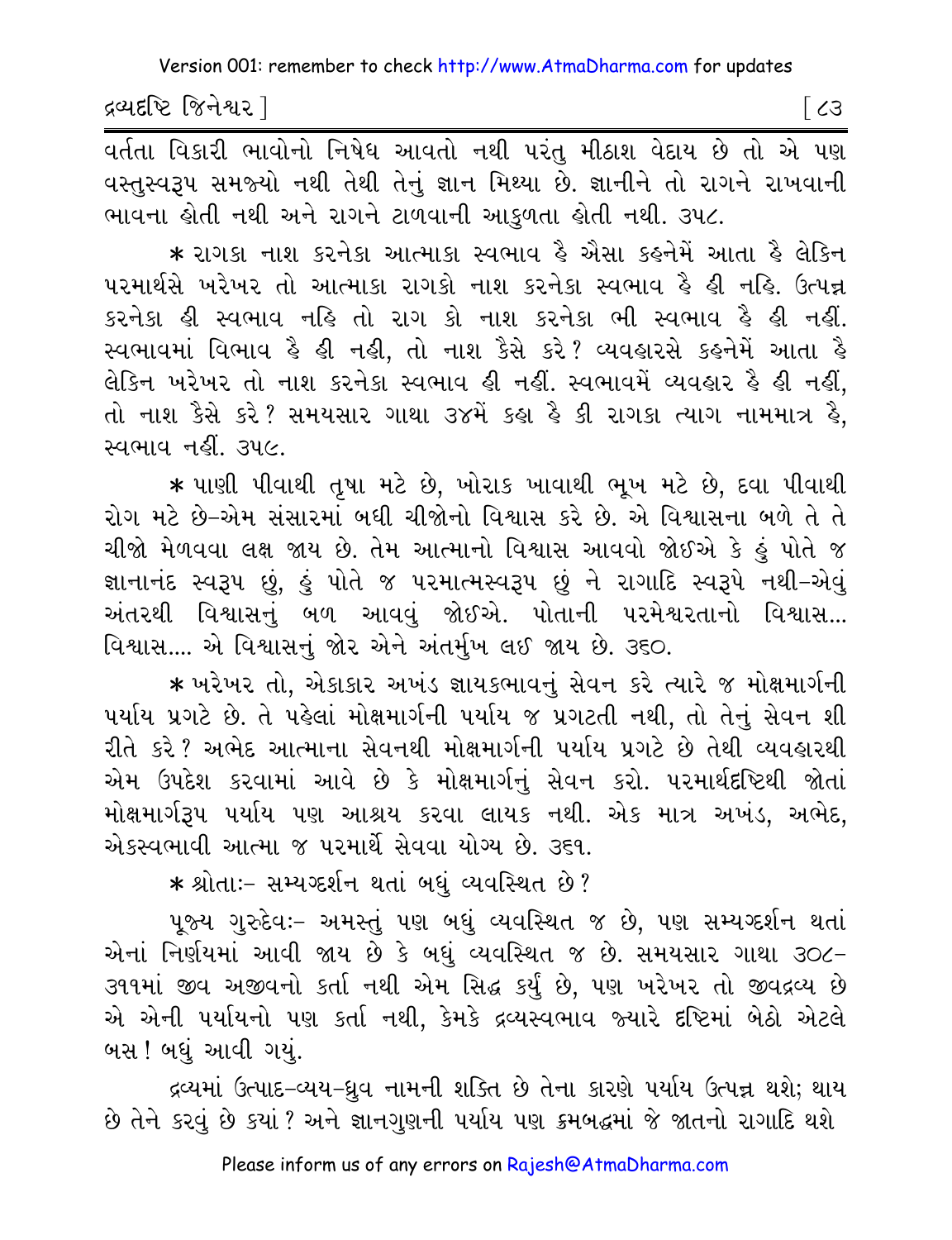| $\alpha^{\prime}$ |  |  |                                                                                                                                                                                                         |  |  | ∫ દ્રવ્યદષ્ટિ જિનેશ્વર |  |
|-------------------|--|--|---------------------------------------------------------------------------------------------------------------------------------------------------------------------------------------------------------|--|--|------------------------|--|
|                   |  |  | $\mathcal{L} \mathcal{L}$ and $\mathcal{L} \mathcal{L}$ and $\mathcal{L} \mathcal{L}$ and $\mathcal{L} \mathcal{L}$ and $\mathcal{L} \mathcal{L} \mathcal{L}$ and $\mathcal{L} \mathcal{L} \mathcal{L}$ |  |  |                        |  |

તેને તે પ્રકારે જાણતી તે જ પ્રકારે ક્રમબદ્ધમા આવશે. તે પયોય છે તેનો પણ કર્તા દ્રવ્ય નથી. ૫ર્યાય તે સમયે થશે જ, ૫ર્યાય તે સમયે આવશે જ, તેનો જ્ઞાની કર્તા નથી, પર્યાય જે કાળે થવાની છે તે થાય છે. તે પર્યાયનો કર્તા પર્યાય છે. જે પરિણમે છે તે કર્તા છે, દ્રવ્ય કાંઈ પરિણમતું નથી માટે કર્તા નથી.

ભાવશક્તિના કારણે દરેક ગુણની પર્યાય ભવનરૂપ થશે જ, પર્યાય હોય જ છે; હોય છે તેને કરવું છે કયાં ? ખરેખર તો દ્રવ્ય ઉપર દષ્ટિ ગઈ-દ્રવ્યનો સ્વીકાર થયો એટલે બસ! પર્યાય પ્રાપ્ત થઈ અને તે પણ તેનો પ્રાપ્ત થવાનો કાળ હતો. તે ૫ર્યાયનો સ્વકાળ હતો, તેનો પણ કર્તા નથી કેમકે ભાવશક્તિના કારણે ભવન તો છે; તો છે એને કરવું શું ?

આહાહા ! દ્રવ્યની સન્મુખ દષ્ટિ થઈ પછી જે થવાનું છે તે થાય છે, તેને જાણે છે, એ જાણવાનું કામ સ્વતંત્ર થાય છે. આને જાણવું એવું પણ નથી, ભાવશક્તિ છે તે પર્યાય વિના હોય નહિ. ગુણીને પકડયો છે તેણે જે ભવન–પર્યાય હોય છે તેને કરવું છે કયાં ? થોડી ઝીણી વાત આવી ગઈ છે. આ તો અંદરથી આવે છે. નવું નવું થાય છે તે થવાનું છે તે જ થાય છે, તેને કરવું છે કયાં ? થાય છે–લેય છે તેને જાણે છે, એ જાણવાની પર્યાય પણ તે કાળે થવાની છે તે થાય છે, કેમકે દરેક ગુણની વર્તમાન પર્યાય ભાવશક્તિના કારણે તે કાળે થાય જ છે. થાય છે તેને કરવું શું? વસ્તુનું સ્વરૂપ એમ જ છે. ૩૬૨.

 $\,$  એકવાર પરને માટે તો મરી જવું જોઈએ. પરમાં મારો કાંઈ અધિકાર જ નથી. અરે ભાઈ ! તું રાગને ને રજકણને કરી શકતો નથી એવો જ્ઞાતા-દષ્ટા પદાર્થ છો. એવા જ્ઞાતા-દષ્ટા સ્વભાવની દષ્ટિ કર, ચારે બાજુથી ઉપયોગને સંકેલીને એક <u>આત્મામાં જ જા. ૩૬૩.</u>

\* ખરે ટાણે સમાધાન રાખવા જેવું છે, ક્યે ક્ષણે દેઙ છૂટશે ! –એનો ભરોંસો કરવા જેવો નથી. દેહ ક્ષણભંગુર છે, નાશવાન છે. ચામડાંથી વીટેલો હાડકાનો માળો ક્ષણમાં રાખ થઈને ઊડી જશે. અરે! આખું ઘર એકસાથે નાશ થઈ જાય છે તેવા દાખલા સાંભળ્યા છે. એ ક્યાં અવિનાશી ચીજ છે! સહજાત્મસ્વરૂપ આત્મા એ જ અવિનાશી છે, જગત આખું અનાદિથી અશરણરૂપ છે, ભગવાન આત્મા એ જ શરણ3પ છે. ૩૬૪.

 $\,$  ચૈતન્ય ભગવાન જ્ઞાન ને આનંદરૂપ છે, તેની સાથે દયા–દાન આદિના પરિણામને વ્યાપ્ય–વ્યાપકપણું છે તોપણ એ બે વચ્ચે સંધિ છે એટલે કે ખરેખર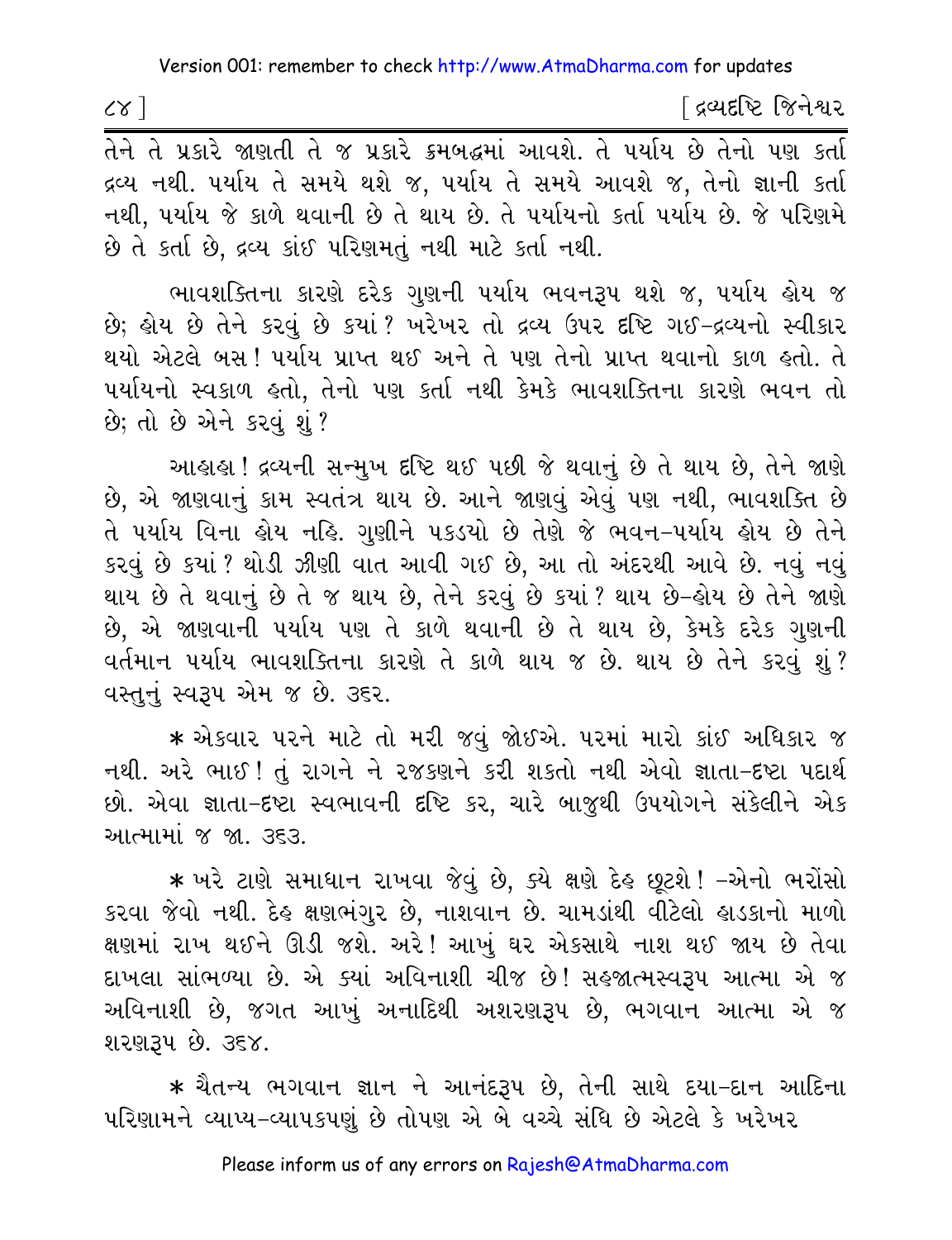દ્રવ્યદષ્ટિ જિનેશ્વર l

િ૮૫

આત્મા રાગપણે પરિણમતો નથી, ભલે સ્થૂળપણે એમ દેખાય કે અશુદ્ધપણે આત્મા પરિણમ્યો છે. વર્તમાનમાં રાગ સાથે જીવને અજ્ઞાનપણે વ્યાપ્ય-વ્યાપકપણું થયું છે તોપણ જ્ઞાનને સુક્ષ્મ ઉપયોગ વડે રાગથી ભિન્ન કરીને ભેદ પાડતાં ભિન્નપણાની પ્રતીતિ થાય છે. ૩૬૫.

\* એક સજ્ઝાયમાં આવે છે- 'સહજાનંદી આતમા, તું સૂતો કાંઈ નિચિંત રે ! ... ' પ્રભુ ! તું આનંદનો નાથ સહજાત્મસ્વરૂપ પરમાત્મા છો ને ! તું આ અજ્ઞાન− અંધારામાં કેમ સૂતો છો? તારી ચીજ અંદર રાગ રહિત નિર્વિકલ્પ આનંદસ્વરૂપ છે તેને ભલી કેમ નિશ્ચિન્ત સઈ રહ્યો છો? જેમાં વિકલ્પનો પણ સહારો નથી એવો અતીન્દ્રિય સુખકંદ પ્રભુ આત્મા અંદર સહજ જ અને સુગમ જ છે. પરંતુ તેનો અભ્યાસ નહિ લોવાથી તે દુર્ગમ લાગે છે. અરે! એક પરમાણુને પણ પોતાનો કરવા માગે તો તે પોતાનો થઈ શકે નહિ; પરંતુ જે પોતાની ચીજ છે તે તો પોતાને સહજ ને સુગમ જ હોય ને? એમ છતાં અણ-અભ્યાસે દુર્ગમ લાગે છે. સહજસ્વરૂપનો અભ્યાસ નથી, તે તરફ રુચિનું વલણ નથી, પરદ્રવ્યનો ને રાગાદિ વિકલ્પોનો મહિમા છે, તેમાં તને વિસ્મયતા લાગી, પણ તારી ચીજની વિસ્મયતા તેં છોડી દીધી; તેથી સહજાત્મસ્વરૂપ અતિ દુર્ગમ લાગે છે. ૩૬૬.

\* श्रोता:- आपनी वाशी पश એવી છે કે तत्काળ મોક્ષ થાય.

૫જ્ય ગુરુદેવઃ- મોક્ષ જ છે. દૃષ્ટિ અંદરમાં કરી એટલે મોક્ષ જ છે. અંદરમાં મોક્ષ ૫ડયો છે ને દૃષ્ટિ કરી એટલે મોક્ષ જ છે. ૫છી થોડી વાર લાગે એનું  $\sin$  નહીં...  $\cos$ 

\* વિષ્ટાના ટોપલામાં રતન પડયું હોય તોપણ તે રતન જ છે. તેમ શરીર ગમે તેવું ઢોરનું હોય, વ્યંતરી દેવીનું હોય પણ અંદરમાં ચૈતન્ય રતનનું ભાન થયું છે એને એમ ઉલ્લાસ આવી જાય છે કે અહો! આવો ભગવાન મારી પાસે છે અને હું કયાં જોવા જાવ ! એમ ઉલ્લાસમાં અંદર ડોલી જાય છે. ૩૬૮

\* દ્રવ્યકર્મથી, નોકર્મથી તથા પંચમહાવ્રતાદિના ભાવકર્મથી તારી મતિ હટાવી દે. જો ત્યાં મતિ રહી જશે તો મરીને તેના ફળમાં અનંતકાળ કાઢવો પડશે. માટે ભગવાન! તું રાગ અને દેહના સંગમાં પ્રીતિ ન કર. પ્રભ! ભવિષ્યમાં દઃખના ડુંગરમાં અનંતકાળ કાઢવો પડશે, માટે ત્યાંથી તારી મતિ છોડી દે. દેહાદિમાં તારી મતિને ન બગાડ... ન લગાડ, અને પરમબ્રહ્મ સ્વરૂપમાં કે જે અમૃતથી તુપ્ત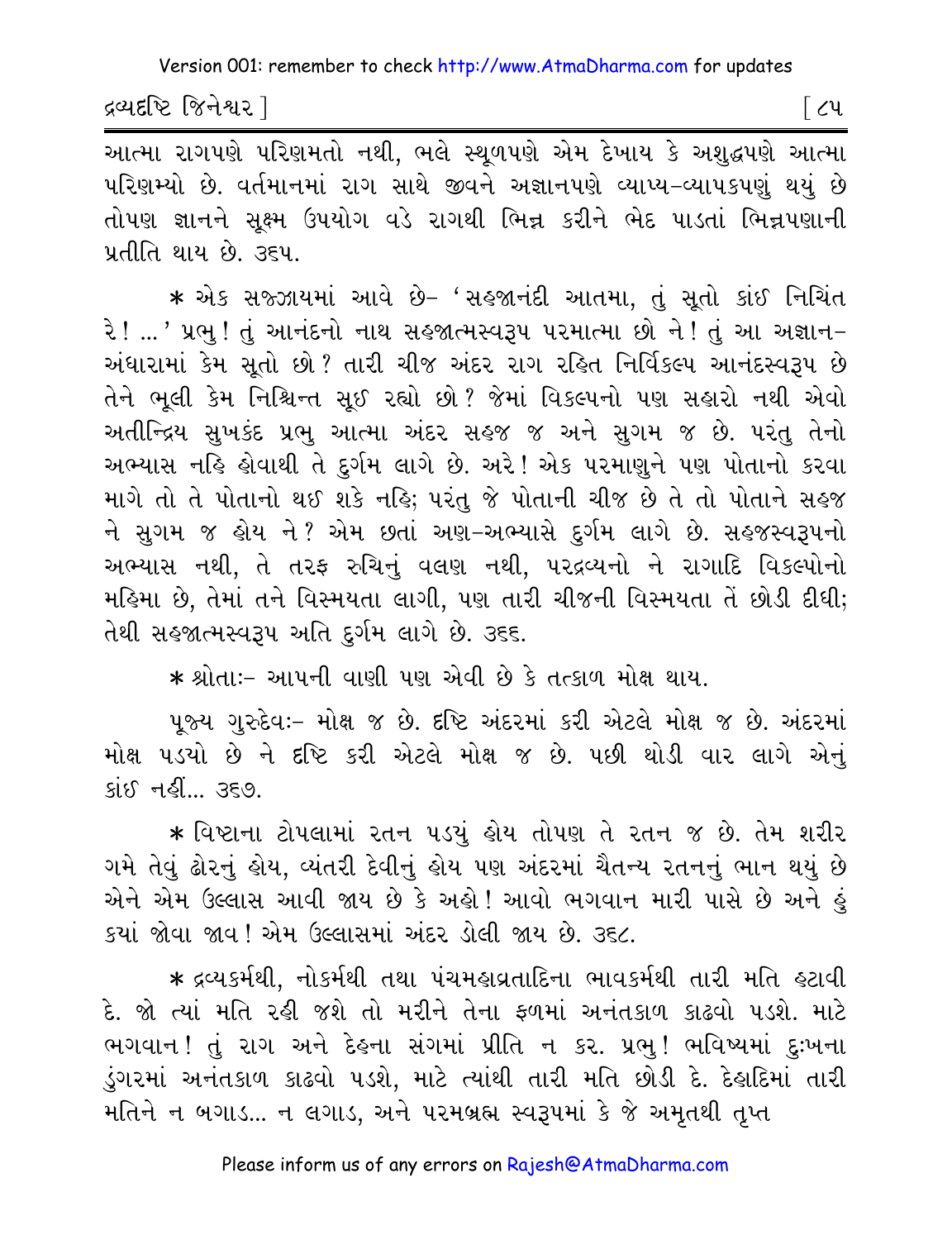| $\zeta$ इ ] |                    |                                                              |  |  |  | <u>[</u> દ્રવ્યદૃષ્ટિ જિનેશ્વર |  |
|-------------|--------------------|--------------------------------------------------------------|--|--|--|--------------------------------|--|
|             |                    | તૃપ્ત ભરેલો આનંદનો રવો છે તેમાં મતિ લગાવ તો પર્યાયમાં આનંદનો |  |  |  |                                |  |
|             | પ્રવાહ વહેશે. ૩૬૯. |                                                              |  |  |  |                                |  |

\* શ્રોતાઃ- કેવી રીતે સાંભળવું?

પુજ્ય ગુરુદેવઃ- એ... આત્માને રાગથી જરા મોકળો કરીને સાંભળવું. કું સિદ્ધ છું-એવું લક્ષ પ્રથમ કરીને સાંભળવું. આ તો ભાઈ! પરમેશ્વરની વાતો છે. પરમેશ્વર કેમ થવાય એની વાતો છે. ૩૭૦.

\* ભગવાન પૂર્ણાનંદનો નાથ છે કે જેને કહેવા માટે યોગીન્દ્રદેવને શબ્દો થોડા પડે છે. તારી મોટાઈ તો જો ! તારૂં જે સ્વરૂપ ભગવાને જોયું તેને ભગવાન પણ કહી શક્યા નથી. જડ વાણી દ્વારા આત્માને કઈ રીતે વર્ણવી શકાય? દુશ્મન દ્વારા કેટલા વખાણ કરાવી શકાય? 'જે સ્વરૂપ સર્વજ્ઞે દીઠું જ્ઞાનમાં, કહી શક્યા નહીં તે પણ શ્રી ભગવાન જો!' –આવું પરમબ્રહ્મ તારૂં સ્વરૂપ છે, આવા પરમબ્રહ્મ સ્વરૂપમાં પ્રભુ! તારી મતિ લગાડ. એકવાર તેની રુચિ કર. નિર્વિકલ્પ આનંદનો નાથ, અતીન્દ્રિય સુખનો સાગર, ગુણનું ગોદામ તું છો, એમ એકવાર મહિમા લાવ. મહિમા વિના તારી મતિ ત્યાં લાગશે નહીં. બહારનો મહિમા છોડ, ત્યાં શું છે! માટે પરનો મહિમા અને આકર્ષણ છોડીને એકવાર પરમબ્રહ્મ પ્રભનો મહિમા લાવીને ત્યાં મતિ જોડ તો તારી ચાર ગતિ મટી જશે. ૩૭૧.

\* ભગવાન પુરણ શુદ્ધ નિર્મળાનંદ છે અને એ સિવાયના દયા-દાન-વ્રત-ભક્તિના પરિણામ ને દેલ્ની ક્રિયા તેને પોતાની માનનારો, તેને ભિન્ન નહીં માની શકનારો આત્મા બહિરાત્મા છે. રાગાદિના પરિણામ જે આસ્રવતત્ત્વ છે તે બહિરતત્ત્વ છે, તેને આત્માના કિતરૂપ માનનારો બકિરાત્મા છે. કર્મજન્ય ઉપાધિના સંસર્ગમાં આવીને કયાંય પણ ઉલ્લસિત વીર્યથી લોશ કરવી એ બલ્રિરાત્મા છે. ભગવાન આત્માનો ઉલ્લસિત વીર્યથી આદર છોડીને બહારના કોઈ પણ ઉપાધિ ભાવ કે કર્મજન્ય સંયોગના સંસર્ગમાં આવતાં તેમાં વીર્ય ઉલ્લસિત થઈ જાય કે "આહાહા ! આહાહા!" –એમ પરમાં વિસ્મયતા થઈ જાય તેને બહિરાત્મા કહે છે. અંતરના આનંદથી રાજી ન થયો ને બહારના શભાશભભાવ ને એના ફળ કે જે આત્માના સ્વભાવથી બાહ્ય વર્તે છે તેમાં ખુશી થયો, તેમાં આત્માપણું માન્યું એને બહિરાત્મા મિથ્યાર્દષ્ટિ કર્લ છે. 392.

<mark>∗</mark> જેણે અંદરમાં આરાધના કરી એને ભગવાનના વિરુઙ નથી. અરે! અમારો ભગવાન અમારી પાસે છે. અમને ભગવાનના ભેટા થયા છે, અમે ભગવાન જ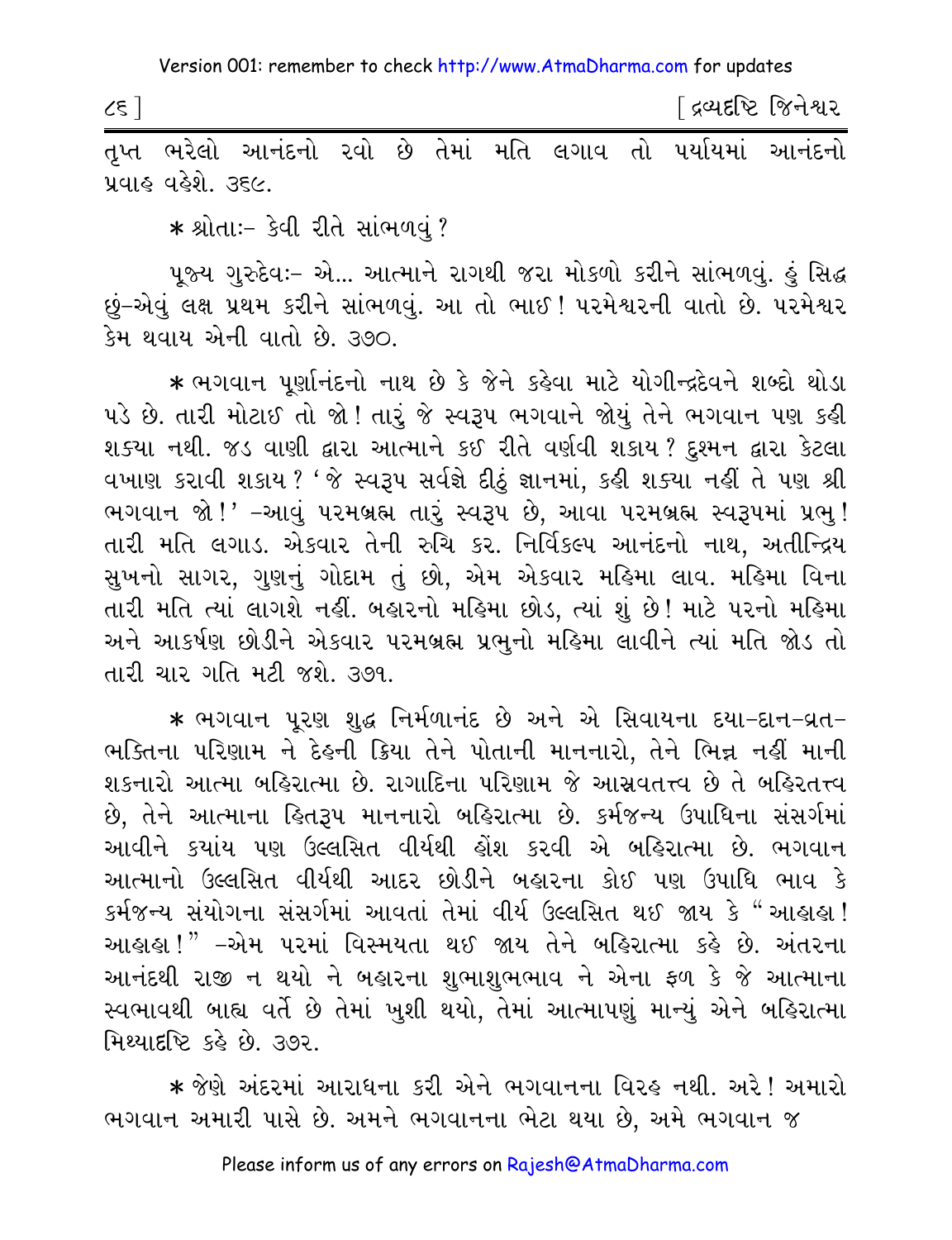દ્રવ્યદષ્ટિ જિનેશ્વર l

୮ ८७ ।

છીએ. આહાહા ! પંચમકાળનાં મુનિઓએ અપૂર્વ કામ કર્યાં છે. અહીંથી સ્વર્ગમાં ગયા છે ને ત્યાંથી મનુષ્ય થઈ મોક્ષે જવાના. પંચમકાળમાં ભરતક્ષેત્રમાં અવતર્યા એટલે એકાદ ભવ બાકી રહી ગયો. મહાવિદેહમાંથી તો એ જ ભવે મોક્ષ જાય છે. છ માસ ને આઠ સમયમાં છસો ને આઠ જીવ મોક્ષે જાય અને એટલા જ જીવો નિગોદમાંથી નીકળે, બાકી તો એમ ને એમ નિગોદમાં ૫ડયા રહે છે. જ્યારે જુઓ ત્યારે નિગોદમાં એક શરીરમાં રહેલ જીવોના અનંતમાં ભાગે જ મોક્ષે જાય. આહાહા! એ નિગોદમાંથી નીકળીને આવા મનુષ્યના ભવ મળ્યા ને વીતરાગની વાણી મળી એ તો ધન્ય ભાગ્ય! મહા પુણ્યના થોક હોય... મેરુ જેટલા પુણ્યના થોક હોય ત્યારે આવો યોગ મળે છે. હવે કામ કરવું એ એના હાથની વાત છે. ભાઈ ! આવા કાળે તું તારૂં કામ કરી લે. ૩૭૩.

\* સવર્ણને વાન-ભેદથી જોતાં વાન-ભેદરૂપ પણ છે અને સવર્ણમાત્રથી જોતાં સુવર્ણમાત્ર છે, વાન-ભેદ જૂઠા છે. તેમ જીવવસ્તુને નવતત્ત્વના ભેદરૂપ, ઉત્પાદ-વ્યય-ધ્રુવરૂપ, ગુણ-ગુણીભેદરૂપ જોતાં તે ભેદ સત્યાર્થ છે. વસ્તુ ભેદરૂપ પણ છે અને જીવને વસ્તુમાત્રપણે જોતાં તે બધાંય ભેદ જૂઠા છે. વસ્તુ અભેદ-ભેદરૂપ છે પણ સરાગીને ભેદ દેખતાં વિકલ્પ ઊઠે છે ને અભેદરૂપ દેખતાં નિર્વિકલ્પ અનુભવ થાય છે. કેવળીને ભેદ દેખવા છતાં વીતરાગ હોવાથી રાગ ઊઠતો નથી, સરાગીને ભેદ ઉપર લક્ષ જતાં રાગ થાય છે. ભેદને દેખવું તે રાગનું કારણ નથી પણ સરાગીને ભેદ દેખતાં રાગ ઉત્પન્ન થાય છે તેથી સરાગીને નિર્વિકલ્પતાનું પ્રયોજન હોવાના કારણે ભેદનું લક્ષ ગૌણ કરી અભેદનું લક્ષ કરવા કહ્યું છે. ૩૭૪.

\* જ્યાં સુધી જ્ઞેયમાં બે ભાગલા પાડે છે ત્યાં સુધી મિથ્યાત્વભાવ ઊભો થાય છે. બાયડી, છોકરાં મારા નહિ અને દેવ-શાસ્ત્ર-ગુરુ મારા એવા પણ જ્ઞેયમાં બે ભાગલા પાડે છે, ત્યાં સુધી મિથ્યાત્વભાવ ઊભો થાય છે. ૩૭૫.

\* અનંત દ્રવ્યનો કું કર્તા નહિ એમ જ્યાં જ્ઞાનમાં નક્કી કરે, ત્યાં કું તેનો જાણનાર અનંત છું એમ પોતાના જ્ઞાનની અનંતતા બેસતાં રાગનો અંત આવી જાય છે. અનંત જ્ઞેયોને જાણી લેતાં, જ્ઞેયોનો અંત આવી જતો નથી, પરંતુ પોતાના જ્ઞાનની અનંતતા જેને બેઠી તેને રાગની એકતા તટીને રાગનો અંત આવી જાય છે. ૩૭૬.

\* વસ્તુમાં ક્ષણે ક્ષણે નવી અવસ્થાનું ઊપજવું પૂર્વની અવસ્થાનું વિનશવું થયા જ કરે છે તે કયાં જતું રહે? ઉત્પાદ, વ્યય ને ઘ્રૌવ્યની એકતાસ્વરૂપ વૃત્તિ તે પરિણામનું લક્ષણ છે. પોતાની મૂળ જાતિને છોડયા વિના પર્યાયમાં બદલતા રહેવું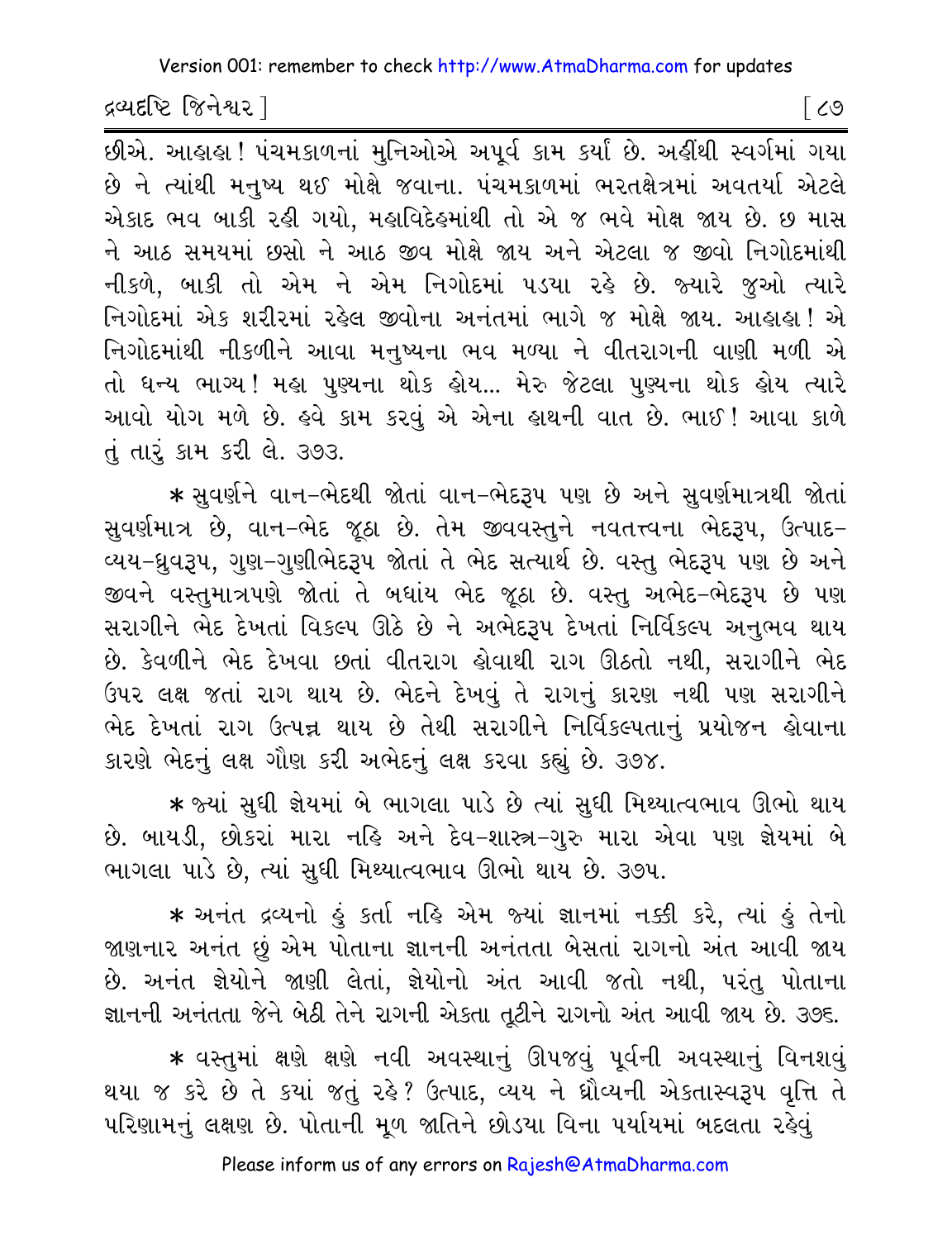$cc$ ]

∫ દ્રવ્યદષ્ટિ જિનેશ્વર

.<br>તે તો વસ્તુનો પરિણમનસ્વભાવ છે; સ્વભાવ કયાં ચાલ્યો જાય ? આત્મા પણ, વસ્તુ <u>હોવાથી, ૫ર્યાયસ્વભાવને લીધે, દ્રવ્યસ્વભાવે કાયમ ટકીને અવસ્થાઓ બદલ્યા જ કરે</u> છે. નિજ આત્મવસ્તુ દ્રવ્ય તેમ જ ૫ર્યાયસ્વરૂપ ોવા છતાં દષ્ટિ તો માત્ર તેના ત્રિકાળી ધ્રુવ સ્વરૂપનો જ સ્વીકાર કરે છે. પરિણામ લોવા છતાં, કલ્યાણ માટે આશ્રય કરવા યોગ્ય તો ત્રિકાળી ધ્રુવ જ્ઞાયકસ્વભાવ જ છે. દષ્ટિના વિષયની પ્રમુખતામાં વર્તમાન શુભાશુભ પરિણામ ગૌણ થઈ જાય છે, પરિણમન કયાંય ચાલ્યું જતું નથી. સિદ્ધમાં પણ પરિપૂર્ણ શુદ્ધ પરિણમન તો નિરંતર થયા જ કરે છે. સિદ્ધપણું પોતે પણ આત્માની પૂર્ણ શુદ્ધ પર્યાય છે. ૩૭૭.

\* ભગવાન આત્માએ તો જ્ઞાનસ્વરૂપ જ પોતાનામાં ધારણ કરી રાખ્યું છે. ત્રિકાળી જ્ઞાનાત્મક તે હું એમ પર્યાયમાં ભાન થયું, તે પર્યાય સહિત જ્ઞાનાત્મકને આત્મા ધારણ કરે છે. ત્રિકાળી જ્ઞાન ધારણ કરનાર આત્મા તે હું-એમ પર્યાયમાં ભાન થયું છે, તેથી તે ૫ર્યાય સહિતના જ્ઞાનાત્મકને આત્માએ ધારણ કર્યો છે. હું જ્ઞાનાત્મક છું એમ જાણ્યું કોણે? એમ સ્વીકાર કર્યો કોણે? જ્ઞાનની પર્યાયે... જ્ઞાનાત્મક ત્રિકાળી છું, એક છું, પરથી ભિન્ન છું, એકત્વના કારણે શુદ્ધ છું ને શુદ્ધના કારણે ધ્રુવ છું, -એમ જે જ્ઞાનની પર્યાયે સ્વીકાર કર્યો છે તે પર્યાય સહિત અભિન્ન છું; એમ ને એમ ઘ્રુવ છું, ઘ્રુવ છું–એમ નહીં; પણ પર્યાયમાં આવો સ્વીકાર આવ્યો તેને ઘ્રવ છે.... ૩૭૮.

★ (દિનપ્રતિદિન બનતાં દેહવિલયના ક્ષણભંગુર પ્રસંગો સાંભળીને વૈરાગ્યભર્યાં શબ્દોમાં પૂજ્ય ગુરુદેવશ્રી કહે છે કે ) હે ભાઈ ! આ દેહ તો ક્ષણમાં છૂટી જશે. દેહનો સંયોગ તો વિયોગજનિત જ છે. જે સમયે આયુષ્યની સ્થિતિ પૂર્ણ થવાની છે તે સમયે તારા કોટિ ઉપાયો પણ તને બચાવવા સમર્થ નથી. તું લાખ રૂપિયા ખર્ચ કે કરોડ ખર્ચ, ગમે તો વિલાયતનો ડોક્ટર લાવ, પણ આ બધું છોડીને તારે જવું ૫ડશે. દેહવિલયની આવી નિયત સ્થિતિને જાણીને, તે સ્થિતિ આવી ૫ડે તે પહેલાં જ તું ચેતી જા. તારા આત્માને ૮૪ના ફેરામાંથી બચાવી લે. આંખ મીંચાયા પહેલાં જાગૃત થા. આંખ મીંચાયા પછી કયાં જઈશ તેની તને ખબર છે? ત્યાં કોણ તારો ભાવ પૂછનાર હશે ? -તો અહીં, લોકો આમ કહેશે ને સમાજ તેમ કહેશે-એવી મોહની ભ્રમજાળમાં ગુંચવાઈને તારા આત્માને શા માટે ગુંગળાવી રહ્યો  $307.862$ 

\* જીવ કયારેય ત્રિકાળી સ્વભાવની સન્મુખ થયો નથી, તેણે કયારેય ભુતાર્થ સ્વભાવની દૃષ્ટિ કરી નથી. ખરેખર તો અજ્ઞાનીને પણ એક સમયની અજ્ઞાનની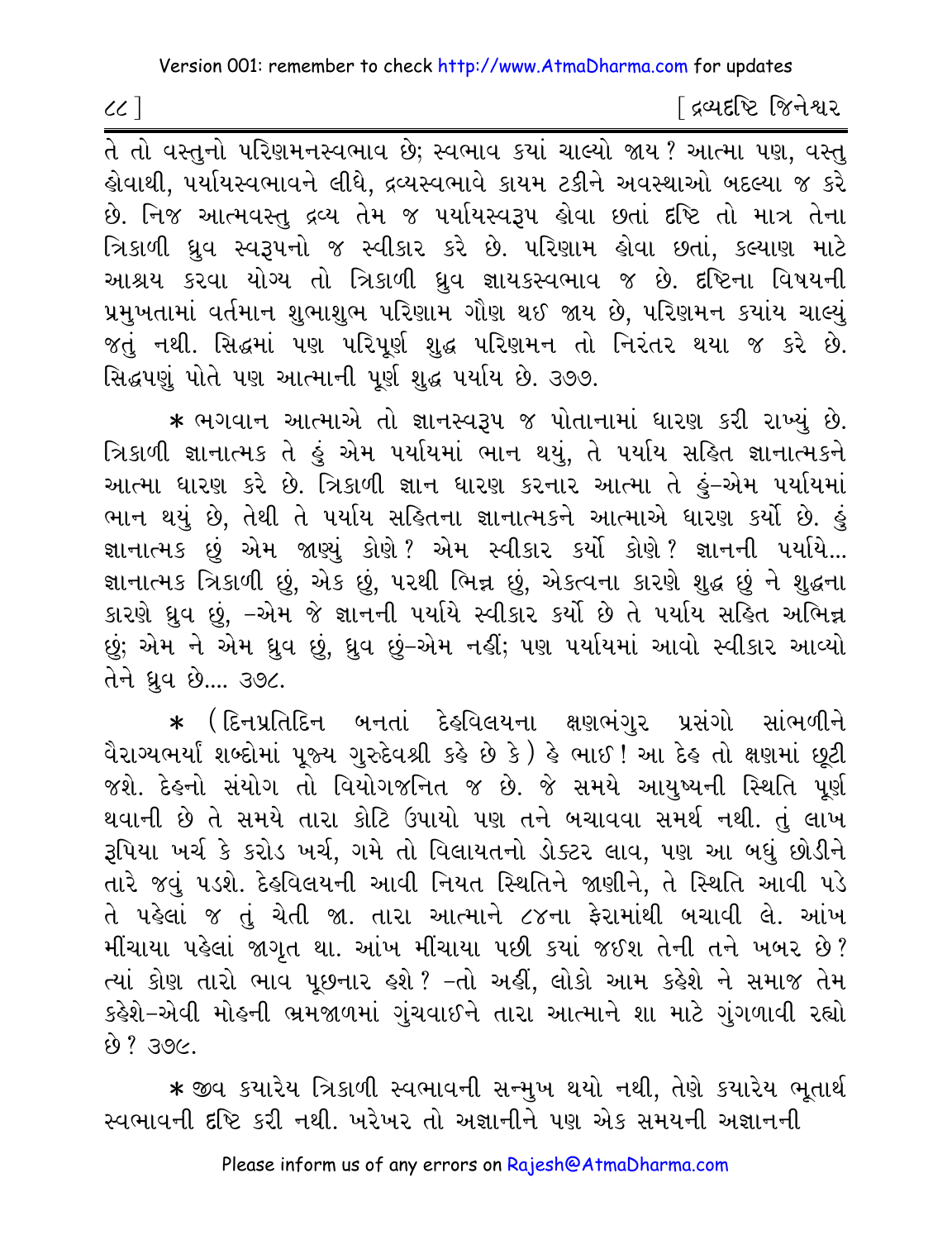દ્રવ્યદષ્ટિ જિનેશ્વર |

 $\epsilon$ 

પર્યાયમાં પણ જ્ઞાયક જણાય છે પણ જ્ઞાયકની દૃષ્ટિ નહીં હોવાથી, પર્યાયદૃષ્ટિ હોવાથી માત્ર પર્યાયને-રાગને જાણવાવાળો રહે છે તેથી તે મિથ્યાદષ્ટિ છે. પર્યાયમાં આખી વસ્તુ જાણવામાં આવે છે, કેમ કે સ્વ-પરપ્રકાશક સ્વભાવ છે; છતાં અજ્ઞાનીની દૃષ્ટિ સ્વ તરફ નહીં હોવાથી તેની દષ્ટિમાં એકલી પર્યાય જ આવે છે. દષ્ટિ ત્રિકાળી તરફ ઝૂકેલી નથી ને પર્યાય તરફ ઝૂકેલી છે, પણ જ્યાં દષ્ટિ અંતર્મુખ વળે છે ત્યાં દ્રવ્યની શ્રદ્ધા આવી. જોકે શ્રદ્ધાને ખબર નથી કે 'આ દ્રવ્ય છે' પરંતુ શ્રદ્ધાની સાથે જે અનુભૂતિ છે-જ્ઞાન છે તેમાં ખ્યાલ આવે છે કે 'આ દ્રવ્ય છે.' ૩૮૦.

∗ ત્રિકાળી વસ્તુસ્વભાવની સન્મુખ થઈને જે નિર્વિકલ્પ શાંતિની દશા પ્રગટી તે ઉપચારથી આત્માનું સ્વરૂપ છે. પ્રભુ! એકવાર સાંભળ તો ખરો! આ મનુષ્યપણું મળ્યું છે તો મનુષ્યપણામાં શું કરવું? –કે ચિદાનંદપ્રભુના ધ્યાનથી જે વીતરાગી સમાધિ પ્રગટી તે સાધકદશા પણ ઉપચારથી આત્માનું સ્વરૂપ કહેવાય છે એવો જે પરમોત્કૃષ્ટ પરમાત્મા તે હું છું એમ નિર્ણય કરવો. અરે! આ તો ભાગ્યશાળીને કાને પડે તેવી દુર્લભ વાત છે. જિંદગી ચાલી જાય છે, દેહની સ્થિતિ પૂરી થવાનો કાળ નિશ્ચિત છે, કરવાનું આ છે, દેલ્માં સુખ નથી, અનુકૂળ સંયોગોમાં સુખ નથી, દયા-દાન-વ્રત-ભક્તિમાં કે વ્યવહારરત્નત્રયમાં સુખ નથી; આનંદનો નાથ નિજ પરમાત્મતત્ત્વ તેની દૃષ્ટિ કરવી, તેનો મહિમા લાવીને સ્વીકાર કરવો તે કરવાનું છે. જ્ઞાનમાં-લક્ષમાં તો લે કે વસ્તુ આવી છે, પછી પ્રયોગ કર. ૩૮૧.

\* કોઈ કહે છે કે કેવળી પહેલે સમયે વાણી ગ્રહે છે ને બીજે સમયે છોડે છે. અરે પ્રભ! કેવળી તો વાણીને છોડે ને ગ્રહે તો નહીં જ. પણ સમ્યગ્દષ્ટિ પણ વાણીને ગ્રહે કે છોડે તો નહીં, પણ સમ્યગ્દષ્ટિ રાગને ગ્રહે અને છોડે નહીં. વસ્તુ સ્વરૂપ જ એમ નથી-રાગને ગ્રહવો છોડવો એવું વસ્તુના સ્વરૂપનો ગુણ જ નથી. આ દિગંબર સંતોની લ્હેરૂં છે. આત્મા તો શુદ્ધનો સાગર છે ને! એમાં ક્યાં રાગ  $SO(2, 1)$ 

\* જ્ઞાયકભાવ જીવ છે અને જીવના વિકારનો-વિશેષ કાર્યનો કેતું ( નિમિત્તકારણ ) અજીવ છે. પુણ્ય, પાપ, આસ્રવ, સંવર, નિર્જરા, બંધ અને મોક્ષ એ જીવનાં વિશેષ કાર્ય છે અને તેમનાં નિમિત્તકારણ જે પુણ્ય, પાપ, આસ્રવ, સંવર, નિર્જરા, બંધ અને મોક્ષ એ કેવળ અજીવ છે. જીવ દ્રવ્યના સ્વભાવને છોડીને, પોતે અને ૫૨ એટલે કે જીવ અને પુદ્દગલ જેમના કારણ છે-કર્તા છે એવા આ નવ તત્ત્વોને એક દ્રવ્યના પર્યાયોપણે અનુભવતાં તેઓ ભૂતાર્થ છે. પરંતુ અખંડ, ધ્રુવ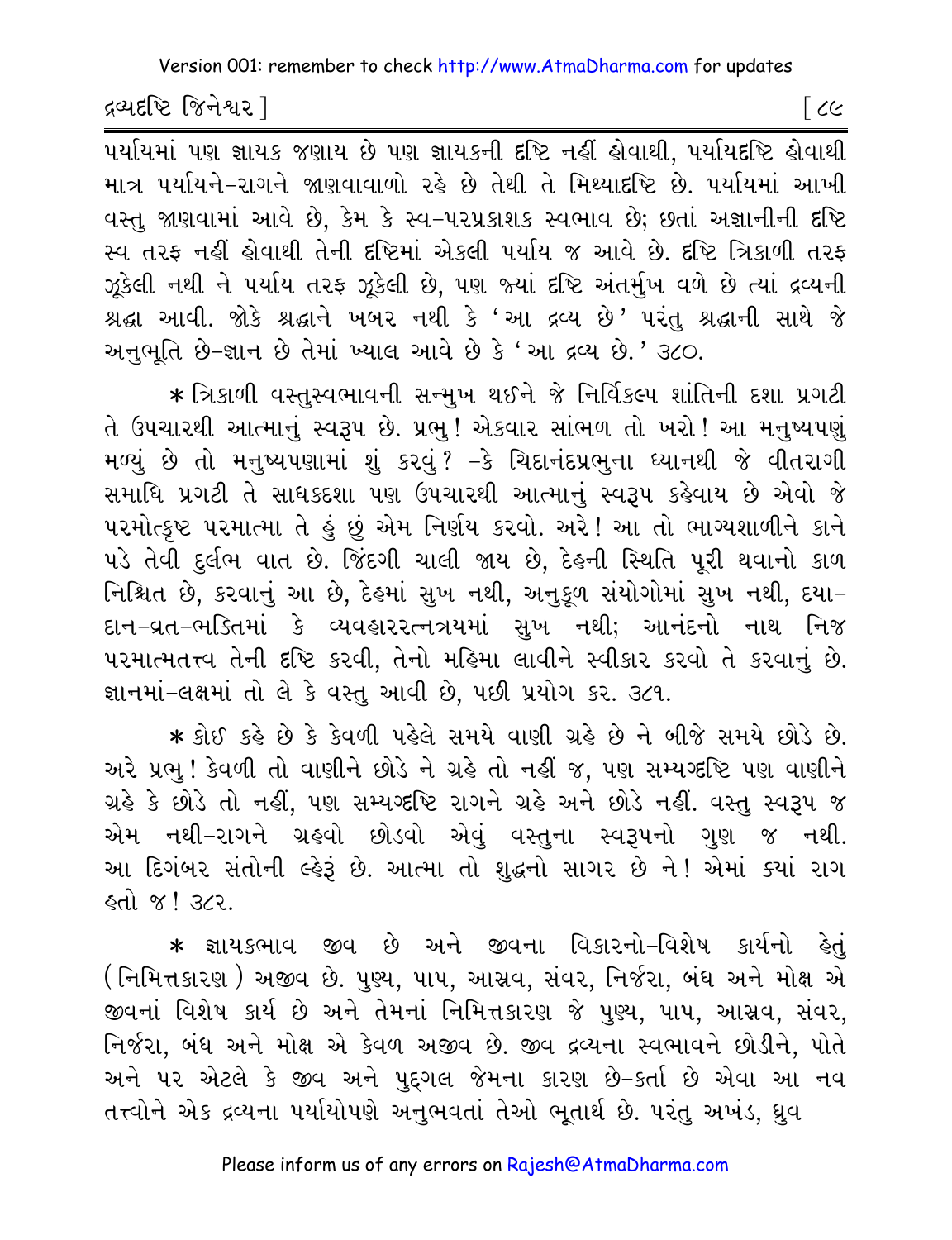| CO <sup>1</sup> |                                                                  |  | <u>[</u> દ્રવ્યદષ્ટિ જિનેશ્વર |  |  |  |  |  |  |
|-----------------|------------------------------------------------------------------|--|-------------------------------|--|--|--|--|--|--|
|                 | એકરૂપ જીવદ્રવ્યના સ્વભાવની સમીપે જઈને એટલે કે તેને દષ્ટિમાં લઈને |  |                               |  |  |  |  |  |  |

એકપણાનો અનુભવ કરતાં આ નવ ભેદો અભુતાર્થ છે, અસત્યાર્થ છે. ૩૮૩.

★ જેને પર્યાયબુદ્ધિ છુટી ગઈ છે તે બીજા જીવોને પણ પર્યાયબુદ્ધિથી જોતા નથી. બીજા જીવોને પણ તે પૂર્ણ પ્રભુપણે જ દેખે છે. ચૌદ બ્રહ્માંડ આખો ભગવાનથી જ ભરેલો છે, એક સમયનું લક્ષ છોડી દે તો બધા જીવો ભગવાન <u>सभान છે. ૩૮૪.</u>

\* ખરેખર તો ખંડખંડ જ્ઞાન ત્રિકાળી સ્વભાવની અપેક્ષાએ સંયોગરૂપ છે. જેમ ઇન્દ્રિયો સંયોગરૂપ છે તેમ આ ખંડખંડ જ્ઞાન પણ સંયોગરૂપ છે, સ્વભાવરૂપ नथी, *उ*८प,

\* ચારે અનુયોગનું તાત્પર્ય વીતરાગતા છે. વીતરાગ સ્વરૂપ આત્મા છે તેના આશ્રયથી વીતરાગતા પ્રગટે એ ધર્મ છે. કર્તા, કર્મ, કરણ આદિ છએ કારકો વીતરાગી ગુણ છે. ષટકારકથી સ્વતંત્ર પરિણમવું એવો આત્માનો ગુણ છે અને અનંતા ગુણોમાં તેનું રૂપ છે. વીતરાગપણે પરિણમવું એવો એનામાં ગુણ છે, રાગરૂપે થવું એવો એનામાં ગુણ નથી. અકર્તા થવું એ આત્માનો ગુણ છે. રાગનું ન કરવું, રાગને ન ભોગવવું એવા ગુણો આત્મામાં છે. આહાહા! વસ્તુની આવી જ મર્યાદા છે. વસ્તુ એની મર્યાદામાં જ રહે છે. મર્યાદા બહાર વસ્તુ જતી નથી. બધા આત્મા વીતરાગ સ્વરૂપ છે. રાગ એ તો પુણ્ય-પાપ તત્ત્વમાં જાય છે. આત્મા તો એકલો વીતરાગ જ્ઞાયકસ્વરૂપ છે એને જ્ઞાનપ્રધાનથી કહો તો જ્ઞાનસ્વરૂપ છે, દર્શનપ્રધાનથી કહો તો દર્શનસ્વરૂપ છે, ચારિત્રપ્રધાનથી કહો તો ચારિત્ર સ્વરૂપ છે, વીર્યપ્રધાનથી કહો તો વીર્યસ્વરૂપ છે, સ્વચ્છત્ત્વ, વિભુત્વ આદિની પ્રધાનતાથી કહો તો પ્રભુત્વ આદિ સ્વરૂપ જ છે. આહાહા! આત્મા એકલો વીતરાગ સ્વભાવનો દરિયો છે. વીતરાગ કહો કે અકષાય સ્વભાવ કહો. સર્વ જીવ છે સિદ્ધ સમ, જે સમજે તે થાય. સર્વજ્ઞસ્વરૂપની દષ્ટિ થઈ એટલે પર્યાયમાં જિન થયો, અમૃતનો સાગર ઊછળ્યો. ૩૮૬.

\* વારંવાર... આ નિર્વિકલ્પ આત્મા... નિર્વિકલ્પ આત્મા-એમ વારંવાર સાંભળે છે એનો અર્થ જ એ કે ઇ એને રુચે છે. અંદરમાં વિપરીત માન્યતા ઉપર ઘણ પડે છે સંસ્કારના, ઇ નિર્વિકલ્પ થશે જ. શાસ્ત્રમાં કહ્યું છે ને ! -કે સમ્યગ્દર્શનના ધ્યાનથી સમ્યગ્દર્શન થાય છે. ૩૮૭.

\* દ્રવ્ય કેવું છે તેની પ્રતીતિ પર્યાયમાં આવી છે પણ દ્રવ્ય પોતે પર્યાયમાં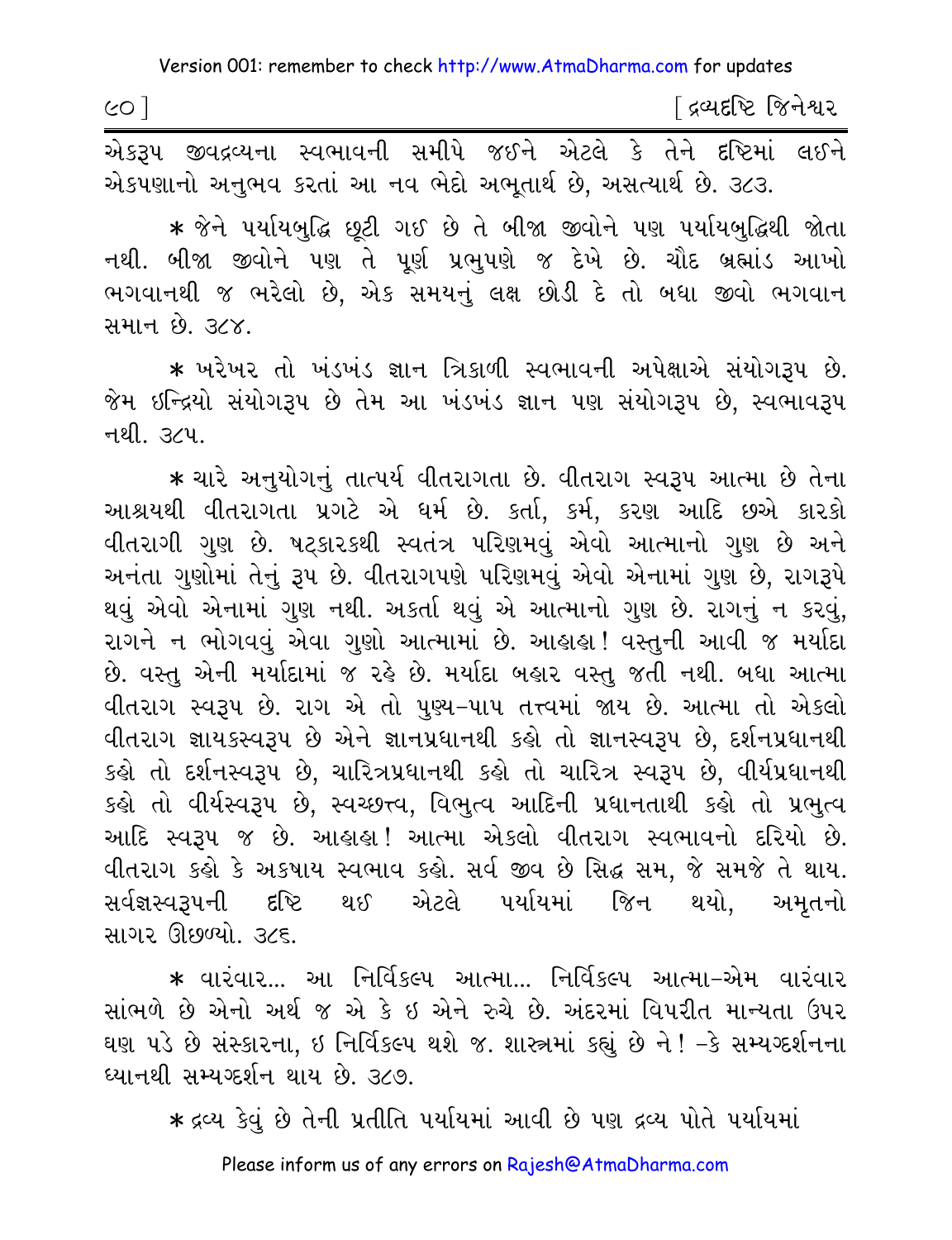દ્રવ્યદષ્ટિ જિનેશ્વર l

િલ્વ

.<br>આવ્યું નથી. દ્રવ્ય કેટલી શક્તિવાળું છે તેનું જ્ઞાન પર્યાયમાં આવ્યું પણ દ્રવ્ય પર્યાયમાં આવ્યું નથી. એ રીતે પર્યાયમાત્રમાં દ્રવ્ય આવતું નથી તેથી નિશ્ચય સમ્યગ્દર્શન-જ્ઞાન-ચારિત્ર ઉપચારથી આત્માનું સ્વરૂપ કહેવાય છે તોપણ પરમ સૂક્ષ્મ શુદ્ધ નિશ્ચયનયથી તે આત્માનું સ્વરૂપ નથી. નિશ્ચય–મોક્ષમાર્ગની પર્યાય તે પણ વ્યવહારથી આત્મા છે. ત્રિકાળી ઘ્રુવ પરમાત્મા તે જ નિશ્ચય આત્મા હોવાથી તેને દષ્ટિમાં લેવાનો છે. ૩૮૮.

∗ સાધકને પૂર્ણ શુદ્ધિરૂપ પરિણતિ નથી, આંશિક શુદ્ધિરૂપ પરિણતિ છે. તે શુદ્ધ પરિણતિ શુદ્ધ પારિણામિકભાવના લક્ષે-આશ્રયે જ પ્રગટે છે. આવી પરિણતિ જેને પ્રગટી છે એવો ધર્મી જીવ અર્થાત ધ્યાતા પુરુષ એમ ધ્યાવે છે કે 'જે સકલનિરાવરણ–અખંડ–એક–પ્રત્યક્ષપ્રતિભાસમય–અવિનશ્વર–શદ્ધ–પારિણામિકપરમ– ભાવલક્ષણ-નિજપરમાત્મદ્રવ્ય તે જ કું છું.' આવો નિર્ણય જે પર્યાયમાં વર્તે છે તે પર્યાય 'હું ખંડજ્ઞાનરૂપ છું' કે 'હું નિર્મળ પર્યાયરૂપ છું' –તેમ નથી માનતી, પણ શુદ્ધપારિણામિકભાવ તે જ કું છું એમ માને છે-ભાવે છે. ૩૮૯.

★ ભાઈ ! આ મનુષ્યભવ અમૂલ્ય છે. તેનો એક સમય પણ કૌસ્તુભમણિ કરતાં પણ મહા મુલ્યવાન છે. પોતાનું હિત કરવા આ અવતાર છે. આ ભવ, ભવનો અભાવ કરવા માટે છે. શરીરમાં રોગ આવે, ઇન્દ્રિયો લીણી ૫ડી જાય, માંડ માંડ અક્ષરો દેખાય, બહુ ધ્યાન રાખે તો કાને માંડ સંભળાય-એ પહેલાં તું તારા આત્માનું કામ કરી લે ને પ્રભુ! ભાવપ્રાભૃતમાં કહ્યું છે કે-

> रे! આક્રમે ન જરા, ગદાગ્નિ દહે ન તનકુટિ જ્યાં લગી, जय छन्द्रियोनुं नव घटे, डरी ले तुं निश्रडित त्यां लगी.

જ્યાં સુધી ઘડપણ ઘેરી ન વળે, રોગરૂપી અગ્નિ કાયારૂપી ઝૂંપડીને બાળે નહિ, ઇન્દ્રિયો નબળી પડે નહિ, તે પહેલાં પ્રભુ! તું તારું હિત કરી લે. ગમે તેવા વિકટ પ્રસંગમાં તું તારૂં કામ કરી લે. વાયદા કરીશ તો પછી નહિ થાય. માટે ગમે તેમ કરીને તારા જ્ઞાન-ઘ્યાનનો સમય કાઢી લે. સમજાણું કાંઈ ? બહારના સંયોગમાં મોટા ફેરફાર થઈ જાય-ચારે બાજુએ આફતથી-દુ:ખથી ઘેરાઈ ગયો હોય; અરે પ્રભુ! તું ક્યાં અટકી ગયો ? એવા સમયમાં પણ તું તારા જ્ઞાન-ધ્યાનનો સમય કાઢી લેજે. આવો મનુષ્યભવ ફરી ફરી નહિ મળે. ૩૯૦.

\* કે ભાઈ ! તું કોઈપણ રીતે એકવાર કુતુકલ કરીને પણ જાણનારને જાણવા પ્રયત્ન કર. ચૈતન્યનું નૂર આત્માને જાણવાનો કૌતૂહલી થા. મરણ સુધીના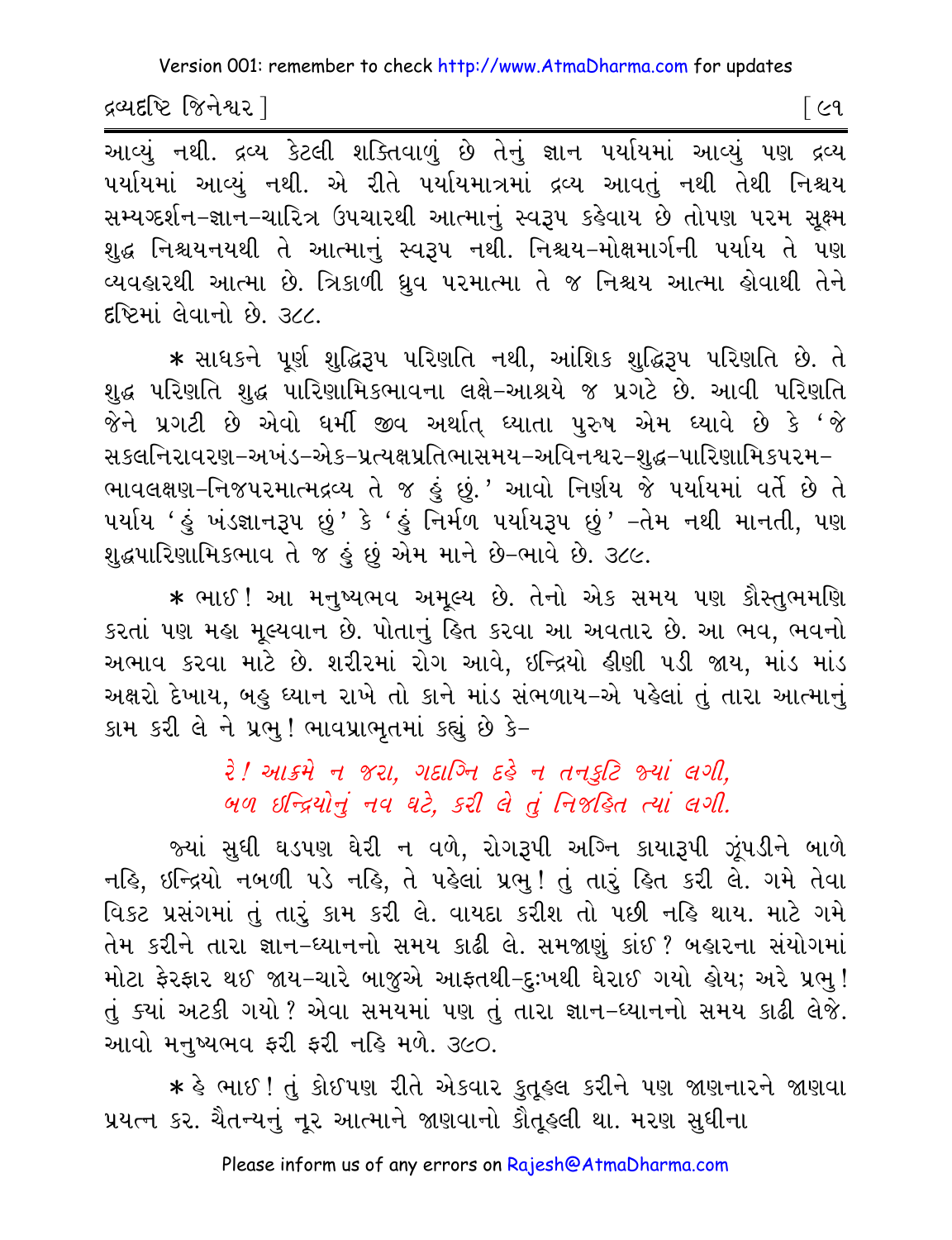| ૯૨ | ંદ્રવ્યદીષ્ટે જિનેશ્વર |
|----|------------------------|
|    |                        |

પ્રસંગો બને તોપણ આત્માનો અનુભવ કર. ભગવાન! એકવાર તું કોણ છો એ જાણવાનો કૌતુ લી તો થા! ૩૯૧.

\* આત્માના ગઢરઙસ્યભત પરમાત્મસ્વરૂપને બતાવતાં સંતો ભવ્યને ઉત્સાઙ આપે છેઃ કે જીવ! એક સમયના વિકલ્પને દેખીને તું ડર નકિ... મુંઝા નકિ, ઉલ્લસિત વીર્યથી મહિમા લાવીને તારી અંતરની તાકાતને ઉછાળ! ૩૯૨.

∗ શરીર−વાણી−મન તથા દયા−દાન, વ્યવહારરત્નત્રયના પરિણામ એટલે કે દેવ-શાસ્ત્ર-ગુરુની શ્રદ્ધાનો રાગ પંચ-મહાવ્રતના પરિણામ અને પરલક્ષી જ્ઞાન એ બધા પુદ્દગલના પરિણામ છે ને પુદ્દગલનું કાર્ય છે ને પુદ્દગલ એનો કર્તા છે, આત્મા તેનો કર્તા નથી. ૩૯૩

\* આંખ છે તે પાણીને ગરમ કરે? રેતીને ઉપાડીને લાવે? ના, બસ માત્ર એ બધાને થાય તેમ જાણે જ છે. તેમ આત્મા પણ ઉદયને, નિર્જરાને, બંધને, મોક્ષને થાય તેમ જાણે જ છે. આહાહા! અકર્તાપણું સિદ્ધ કરવા આંખના દષ્ટાંતથી કેવો ન્યાય સિદ્ધ કર્યો છે! ૩૯૪.

\* શુદ્ધ નિશ્ચયનયના બળથી વ્યવહારનયને હેય કહ્યો છે, તે હેયરૂપ વ્યવહારનયના વિષયમાં ઉદય આદિ ચાર ભાવો આવી જાય છે. ચૌદ જીવસ્થાનો અને ચૌદ માર્ગણાસ્થાનો અને ચૌદ ગુણસ્થાનો પણ આવી જાય છે. એ બધાને શદ્ધ નિશ્ચયનયના બળથી હેય ગણવામાં આવે છે. અરે! સંસાર અને મોક્ષ એ બધી પર્યાયો હોવાથી ત્રિકાળી શુદ્ધ જીવ વસ્તુમાં તેનો અભાવ હોવાથી તેને વ્યવહાર જીવ ગણીને હેય કહ્યા છે. આહાહા ! ગજબ વાત કરી છે. નિમિત્તને તો પરસ્વભાવ ગણી પરદ્રવ્ય ગણીને હેય કહેવામાં આવે છે અને રાગને પણ પરસ્વભાવ ગણી પરદ્રવ્ય ગણીને હેય કહેવામાં આવે છે પણ અહીં નિયમસાર ગાથા ૫૦મા તો નિર્મળ ૫ર્યાયને પણ ૫૨સ્વભાવ કઢીને ૫૨દ્રવ્ય કઢીને ઢેય કઢી છે. આહાઢા! આચાર્યદેવે અંતરના મૂળ માખણની વાત ખુલ્લી કરી દીધી છે. નિર્મળ પર્યાય ઉપર લક્ષ જતાં વિકલ્પ ઊઠે છે, તેથી તેનું લક્ષ છોડાવવાના કેતુથી તેને પરસ્વભાવ ને પરદ્રવ્ય <u>કઠીને હેય કહી છે. ૩૯૫.</u>

\* અમે તો સૌને ભગવાન દેખીએ છીએ. અંદર નિત્યાનંદ પ્રભ ત્રિકાળી ચૈતન્ય ભગવાન બિરાજે છે. તેના આશ્રયથી સમ્યગ્દર્શન અને ધર્મ થાય છે. વિકલ્પનું અને પરનું લક્ષ છોડીને અંદરમાં ભુતાર્થસ્વભાવી ભગવાન આત્માનો આશ્રય કરવો તે એક જ કરવાયોગ્ય મૂળ વસ્તુ છે. ૩૯૬.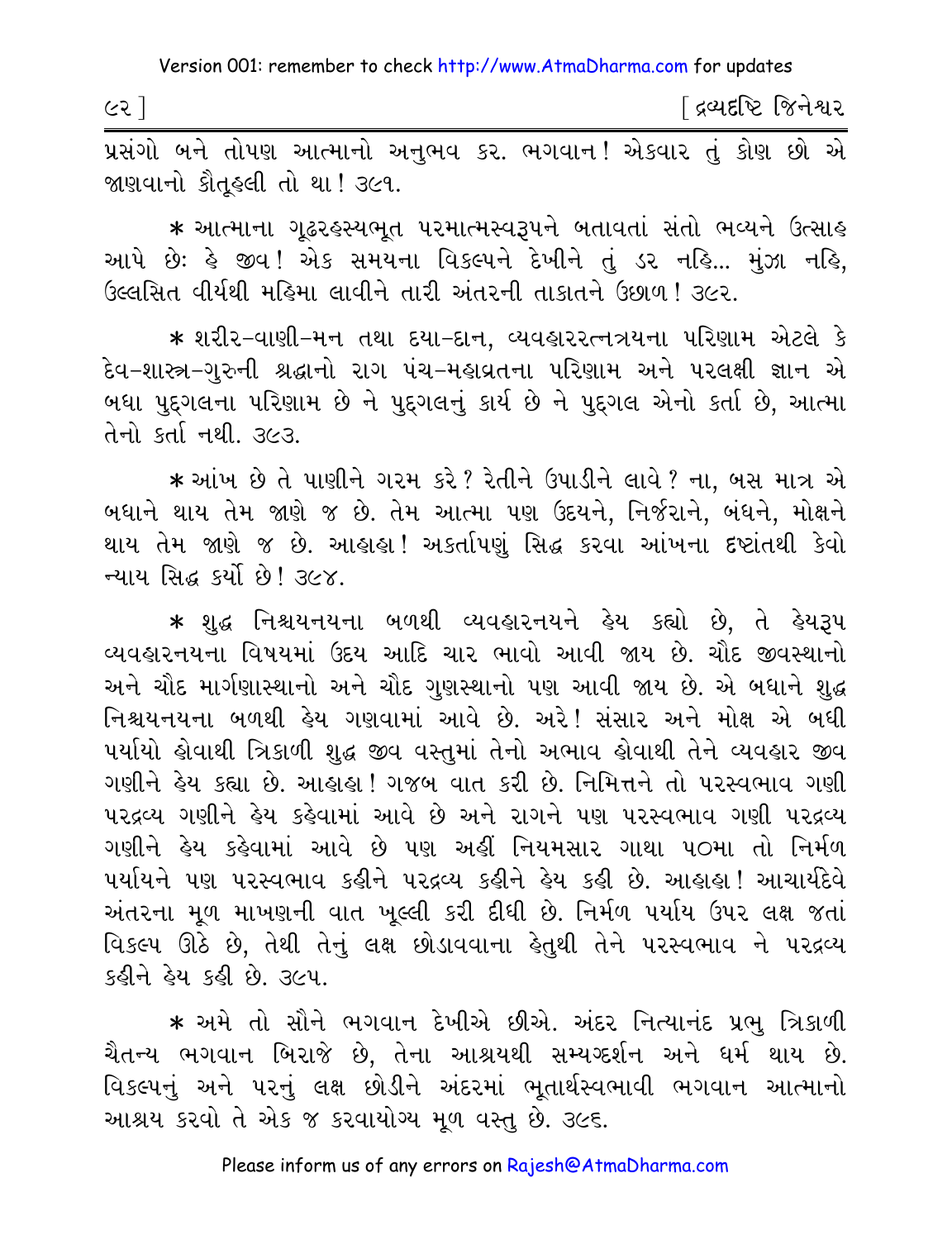દ્રવ્યદષ્ટિ જિનેશ્વર |

િલ્ઉ

\* ૫૨મ સત્ નિર્વિકલ્પ વિજ્ઞાનઘન દ્રવ્ય અન્ય દ્રવ્યોથી તો પૃથક્ છે પણ ૫ર્યાયના ભેદોથી પણ અભેદ વસ્તુ પૃથક્ છે એમ પહેલાં નિર્ણય તો કર! અરેરે! ૮૪ના અવતારમાં અનંત અનંત ભવો કર્યાં ને તે દેખનારને રુદન આવે એવા દુઃખો તેં સહન કર્યાં, તે દુઃખોને મટાડવા હોય તો આ કરવા જેવું છે કે જેનામાં જનમ-મરણ તો નથી, તેના દુઃખો તો નથી પણ પર્યાયના ભેદો પણ નથી એવા નિર્વિકલ્પ જ્ઞાનઘન સ્વદ્રવ્યને શ્રદ્ધવું, દેખવું. ૩૯૭.

\* પ્રત્યેક પદાર્થની થવાવાળી ક્રિયા પોતાની કાળલબ્ધિથી થઈ છે, નિમિત્તથી થઈ નથી. પ્રત્યેક પરિણામ પોતાની ઉત્પત્તિના જન્મક્ષણથી ઉત્પન્ન થયા છે, નિમિત્તથી થયા નથી. અક્ષર લખાય છે તે કલમથી લખી શકાતા નથી. અક્ષરના પરમાણુની ક્રિયાનો કર્તા અક્ષરના પરમાણુ છે. સારી કલમથી સારા અક્ષર થાય કે લખનારની આવડતથી સારા મરોડદાર અક્ષર થાય તેમ નથી. અજ્ઞાની જગતને આવી વાત પાગલ જેવી લાગશે. પણ બાપુ! તારે જગતથી-સંસારથી છૂટવું છે ને? -તો વસ્તુસ્થિતિની મર્યાદાનો સ્વીકાર કર્યા વિના બીજો કોઈ ઉપાય નથી. દુનિયા ભલે પાગલ માને, 'લોક મૂકે પોક,' તારે દુનિયાનું શું કામ છે? દુનિયા દુનિયાનું જાણે તું તારા આત્માનું હિત થાય તેમ કરી લે ને! આ તો આત્મહિત કરી લેવાની મોસમ પાકી છે. આવા ટાણાં ચુક્યે ફરી હાથ નહીં આવે. ભાઈ ! બહારનું બધું તો એક-બે ચાર નહીં પણ અનંત-અનંતવાર કરી ચૂક્યો છો, તેમાં શું નવું છે? -ને કોઈ શું માનશે કે શું કહેશે એનું તારે શું કામ છે? બીજાને રાજી રાખવામાં કે રાજી કરવામાં તારો આત્મા દાઝી રહ્યો છે. પણ એની તેં કદી દરકાર ક્યાં કરી છે? - હવે તો જાગ! ભેદજ્ઞાનનો માર્ગ આચાર્યદેવે તારી સામે ખૂલ્લો કર્યો છે. અરે! તેં ભોગવેલાં દુઃખોનું પૂરું વર્ણન ભગવાનની વાણીથી પણ થઈ શકતું નથી એટલા તો તેં દુઃખ ભોગવ્યા છે, હવે એકવાર તો તારા આત્માની સામે જો! હવે તો પરથી ખસ, સ્વમાં વશ-આટલું બસ. ૩૯૮.

\* પરદ્રવ્યની પંચાતમાં ફસાઈ ગયો છે! પણ એક વીતરાગી નિશ્ચયરત્નત્રય જ ઇષ્ટ છે, બાકી સર્વે અનિષ્ટ છે. માટે તારૂં લક્ષણ ફેરવી નાખ. ૫૨ તરફનું વલણ છોડી સ્વ-તરફનું વલણ કર. જ્યાં સુધી પર, નિમિત્ત કે વિકલ્પનો પ્રેમ છે ત્યાં સુધી આત્માનો દ્વેષ છે. અરે જીવ! ભાગ્ય વિના આ વાત સાંભળવા પણ કયાંથી મળે? ભગવાન તને કહે છે કે પ્રભુ! તું તારી સામે જો ને! ત્યાં સુખ ભર્યું પડયું છે. લક્ષ્મી ચાંદલો કરવા આવે ત્યારે મોઢું ધોવા ન જવાય તેમ ભાઈ! આ વાત સાંભળવા મળી, સાંભળવાના ટાણાં આવ્યા ત્યારે પહેલાં સંસારના આ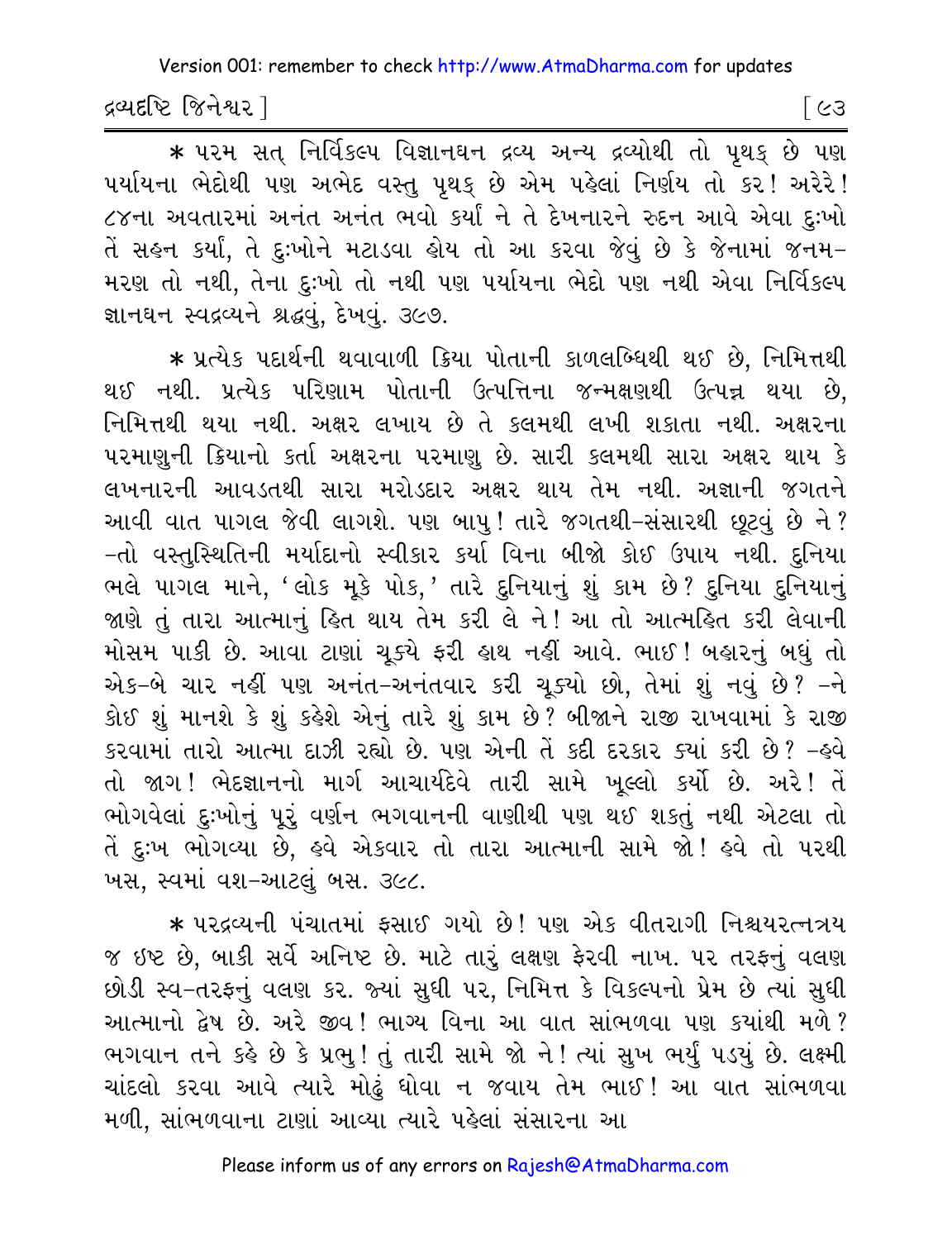| $c\lambda$ |  |  |  |                                                                              |  |  | ∫ દ્રવ્યદષ્ટિ જિનેશ્વર |  |
|------------|--|--|--|------------------------------------------------------------------------------|--|--|------------------------|--|
|            |  |  |  | .કાર્ય કરી લઉં ને પહેલાં તે કાર્ય કરી લઉં-એમ ન હોય: નહીં તો ટાણાં ચાલ્યા જશે |  |  |                        |  |

તે ફરી પાછા નહીં આવે, માટે પહેલાં આ કરી લે. ૩૯૯.

★ જીવ−પુદ્દગલના અનાદિ બંધપર્યાયની સમીપ જઈને જોઈએ તો, એટલે કે જીવ–અજીવના બંધપર્યાયની સાથે એકપણું અનુભવ કરતાં, રાગ સાથે એકપણું અનુભવ કરતાં, આ નવ તત્ત્વો ભૂતાર્થ છે. જીવ–પુદ્દગલના બંધપર્યાયને વિષય કરનાર વ્યવહારનયથી જોતાં તેઓ ભૂતાર્થ છે, સત્યાર્થ છે. પરંતુ જે એકરૂપ જ્ઞાયકભાવ છે એવા એક જીવદ્રવ્યના સ્વભાવને એકપણે અનુભવતાં નવ તત્ત્વો અભૂતાર્થ છે, અસત્યાર્થ છે. જ્ઞાયકભાવ જેનો સ્વભાવ છે એવા એક જીવદ્રવ્યની સમીપ જઈને એટલે કે તેની સાથે એકપણું કરીને અનુભવતાં, એકરૂપ જ્ઞાયકભાવને દેખતાં આ નવ તત્ત્વો અભૂતાર્થ છે. ૪૦૦.

\* યોગીન્દ્રદેવ કહે છે કે અરે જીવ! હવે તારે કયાં સુધી સંસારમાં ભટકવું છે? ઙુજુ તું થાકયો નથી! ઙુવે તો આત્મામાં આવીને આત્મિક આનંદને ભોગવ! આહાહા ! જેમ, પાણીના ધોરીયા વહેતાં હોય તેમ આ ધર્મના ધોરીયા વહે છે. પીતાં આવડે તો પી. ભાઈ ! સારા કાળે તો કાલનો કઠીયારો હોય તે આજે કેવળજ્ઞાન પામે એવો તે કાળ હતો. જેમ પુણ્યશાળીને પગલે પગલે નિધાન નીકળે તેમ આત્મપિપાસુને પર્યાયે પર્યાયે આત્મામાંથી આનંદના નિધાન મળે છે. ૪૦૧.

\* વીતરાગદેવ એમ કહે છે કે મારી વાણી વડે જણાય એવો તું નથી. તું તારા વડે જ જણાય એવો છો. આહાહા! આવું સત્ય વીતરાગ વિના કોણ કહે? તને જાણવામાં વાણી કે શાસ્ત્રની અપેક્ષા નથી. તું તારાથી જ જણાય એવો છો. દિવ્યધ્વનિથી કે શાસ્ત્રથી જણાય એવો આત્મા નથી, આત્મા આત્માથી જ જણાય છે. આલાલ! જેમાં કોઈ પરની અપેક્ષા આવે નહિ એ માર્ગે જવામાં કેટલી ધીરજ જોઈએ. ભાઈ ! તું તારાથી જ જણાય એવો મહાપ્રભુ છો-એમ શ્રદ્ધાને તો દઢ કર ! <u>પહેલાં વિકલ્પ સહિત તો આવો નિર્ણય કર ! એ નિર્ણય એવો પાકો થવો જોઈએ કે </u> ઉપરથી ઇન્દ્ર ઊતરે તોપણ કરે નહિ એવો દઢ નિર્ણય કર. પછી અંદર જતાં નિર્વિકલ્પ સમ્યગ્દર્શન થશે XO2

 $*$  જે કાળે જે ગુણની વિકારી કે અવિકારી જે પર્યાય થવાની તે જ થવાની, એ તો વસ્તુસ્થિતિ જ છે. શુભરાગ કે અશુભરાગ જે આવવાનો તે જ આવવાનો, <u>પણ ઉપદેશ એમ ન હોય…</u>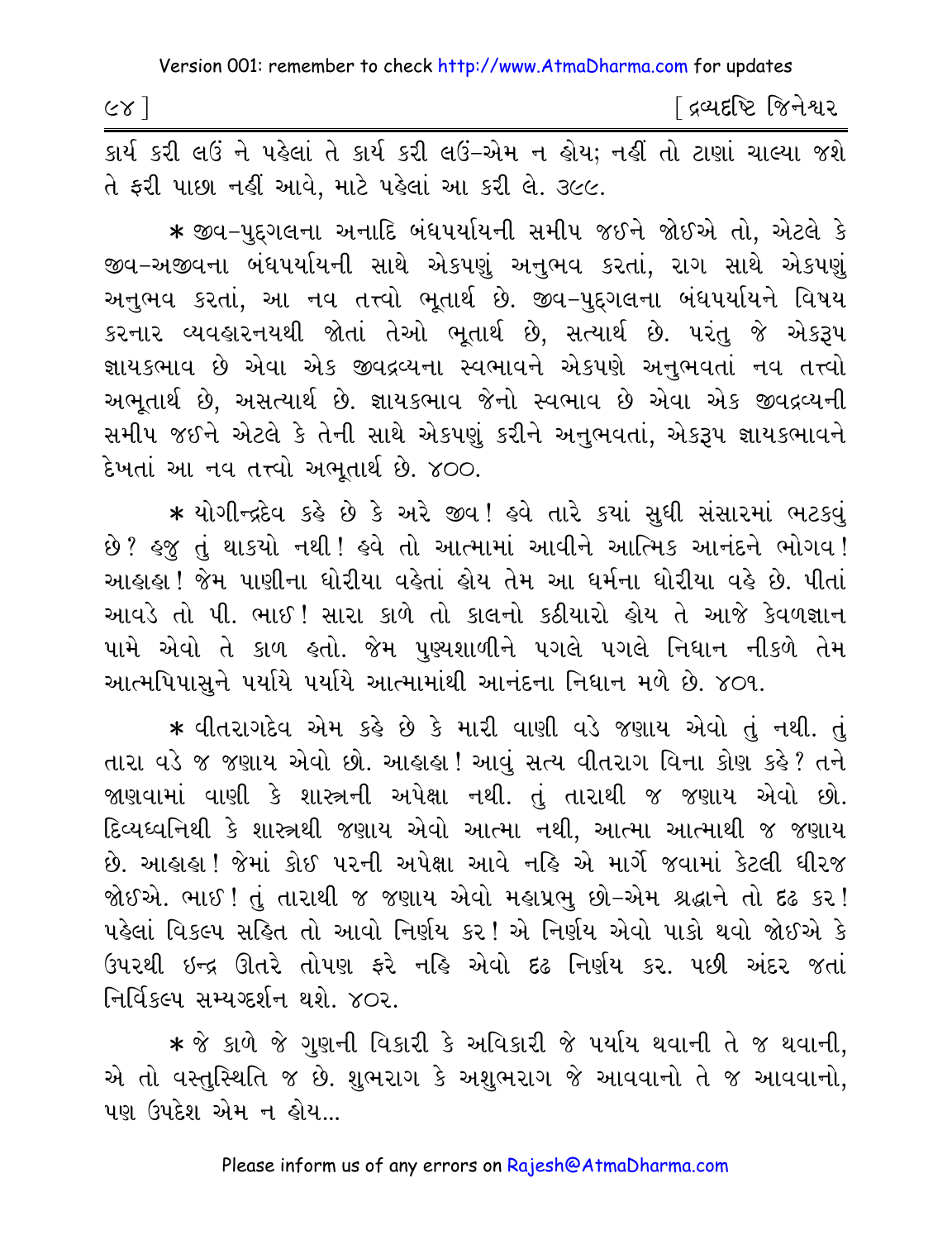દ્રવ્યદષ્ટિ જિનેશ્વર l

શ્રોતાઃ- પરુષાર્થ કામ ન લાગે-ફેરવી ન શકે?

પૂજ્ય ગુરુદેવઃ- ફેરવી શું શકે? રાગની રુચિ ફેરવી નાખવી એ જીવના પોતાના અધિકારની વાત છે. પછી રાગ તો જે આવવાનો તે જ આવવાનો; પુરુષાર્થ આનીકોર ( –સ્વભાવની દિશામાં ) વાળવાનો છે. પુરુષાર્થ સ્વભાવની દિશામાં વળ્યો પછી પણ રાગ મંદ કે તીવ્ર જે આવવાનો તે જ આવવાનો. પણ તેનોય જ્ઞાતાપણે જાણનાર છે. અજ્ઞાનીને પણ રાગ જે આવવાનો તે જ આવવાનો પણ ઈ જે રાગ થાય છે તેનો કર્તા બને છે. ૪૦૩.

\* મુમુક્ષુને સત્સમાગમ વગેરેનો શુભભાવ આવે, પણ સાથે સાથે અંદર શુદ્ધતાનું ધ્યેય-શોધકવૃત્તિ-ચાલુ રહે છે. જે શુદ્ધતાને ધ્યેયરૂપે કરતો નથી અને પર્યાયમાં ગમે તેટલી અશુદ્ધતા હોય તેથી મારે શું ? –એમ સ્વચ્છંદપણે વર્તે છે તે શુષ્કજ્ઞાની છે. મુમુક્ષુજીવ શુષ્કજ્ઞાની ન થઈ જાય, હૃદયને ભિંજાયેલું રાખે. શ્રીમદ્ રાજચંદ્ર કહે છે: 'કોઈ કિયાજડ થઈ રહ્યા, શુષ્કજ્ઞાનમાં કોઈ '. કોઈ જીવો રાગની કિયામાં જડ જેવા થઈ રહ્યા છે અને કોઈ જીવો જ્ઞાનના એકલા ઉઘાડની વાતો કરે તે અંદર પરિણામમાં સ્વચ્છંદ સેવનાર નિશ્ચયાભાસી છે. ગમે તેવા પાપના ભાવ આવે તેની દરકાર નહિ તે સ્વચ્છંદી છે, સ્વતંત્ર નહિ. જેને પાપનો ભય નથી, પરથી ને રાગથી ઉદાસીનતા આવી નથી તે જીવ લૂખો છે-શુષ્કજ્ઞાની છે. ભાઈ ! પાપનું સેવન કરીને નરકે જઈશ. તિર્યચમાં અવતાર થશે. કુદરતના નિયમથી વિરુદ્ધ કરીશ તો કુદરત તને છોડશે નહિ. માટે હૃદયને ભિંજાયેલું રાખવું, શુષ્કજ્ઞાની ન થઈ જવું. અહ્ય! બહુ આકરું કામ ભાઈ! ૪૦૪.

\* નવ તત્ત્વોનો અનુભવ એ તો મિથ્યાત્વ છે, સમ્યગ્દર્શનથી ઉલ્ટા એ પરિણામ છે. શ્રદ્ધા નામનો ત્રિકાળી ગુણ આત્મામાં છે, એ ગુણનું વિપરીતપણે પરિણમવું તેને મિથ્યાદર્શન કહે છે અને તે ભવભ્રમણનું કારણ છે. એ કારણના નાશને અર્થે ભગવાન આત્માને અનેરા દ્રવ્યોથી જુદો શ્રદ્ધવો. ભલે રાગાદિ હો પણ રાગથી ને પરથી ભિન્ન એવો વિદ્યમાન આ આત્મા છે તેને શ્રદ્ધવો, એ જ મિથ્યાત્વના નાશનું કારણ ને મોક્ષનું કારણ છે. ૪૦૫.

\* આનંદમાં ઝૂલતાં સંતો કહે છે કે અમે સેંકડો શાસ્ત્ર જોઈને નિર્ણય કર્યો છે કે ચૈતન્યસ્વરૂપમાં તો એકલો જ્ઞાન ને આનંદ જ ભર્યો છે, બીજું કાંઈ એમાં नथी, *४*०६,

\* આકુળતામય શુભાશુભ ભાવથી ભિન્ન તારો નિરાકુળ જ્ઞાયકસ્વભાવ છે.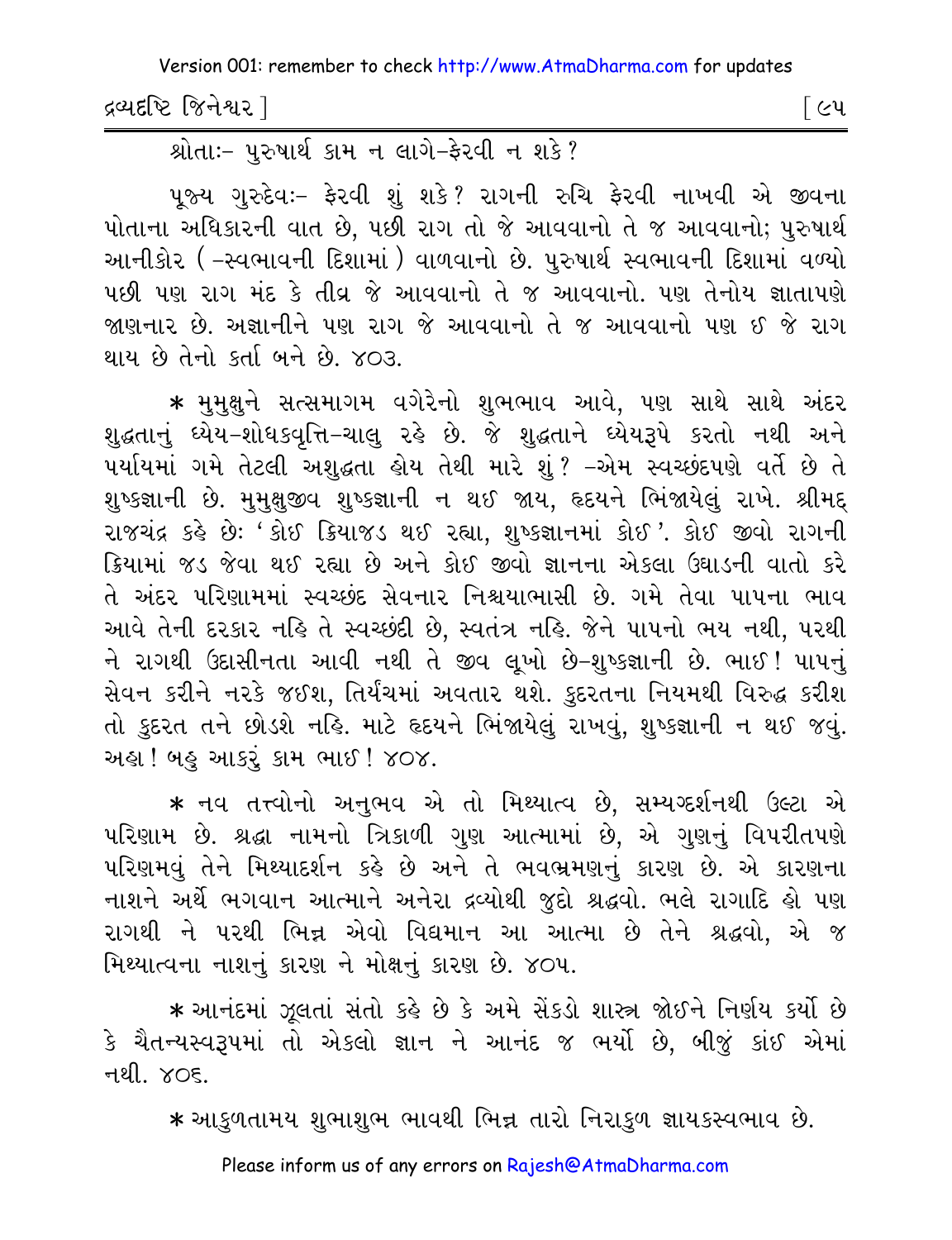$\epsilon$ ह $\epsilon$ ]

[ દ્રવ્યદષ્ટિ જિનેશ્વર

દરેક સમયની પર્યાય ક્રમબદ્ધ થાય-એ વાત સમજવામાં મહા પુરુષાર્થ છે. પ્રભ્! ક્રમબદ્ધ થતી પર્યાયને પરની તો અપેક્ષા નથી પણ પોતાના દ્રવ્ય-ગુણની પણ અપેક્ષા નથી-એવા તત્ત્વને સમજમાં લે તો તારા ભવભ્રમણનો અંત આવશે. આ એક જ કરવા જેવું છે. ૪૦૭.

★ શ્રદ્ધા એવી હોય કે રાગને ઘટાડે, જ્ઞાન એવું હોય કે રાગને ઘટાડે, ચારિત્ર એવું હોય કે રાગને ઘટાડે. શાસ્ત્રનું તાત્પર્ય વીતરાગતા છે. કમબદ્ધની શ્રદ્ધા પણ એને કહેવાય કે જે રાગને ઘટાડે. કમબદ્ધની શ્રદ્ધામાં અકર્તાપણું આવે છે. જે થાય તેને કરે શું ? જે થાય તેને જાણે છે. જાણનાર રહેતાં, જ્ઞાતા રહેતાં, રાગ ટળતો જાય છે ને વીતરાગતા વધતી જાય છે. વીતરાગતા વધવી તે જ શાસ્ત્રનું તાત્પર્ય છે. ૪૦૮.

\* સમયસારની પહેલી ગાથામાં જ કહ્યું કે અનંતા સિદ્ધોને મારા જ્ઞાનમાં સ્થાપું છું. ઉપર સિદ્ધલોકમાં અનંતા સિદ્ધો તો છે જ પણ એથી પોતાને શું ? તેથી કહ્યું કે મારા જ્ઞાનમાં અનંતા સિદ્ધોને સ્થાપું છું-પધરાવું છું. આલાલ! પહેલી ગાથામાં જ આ વાત નાખી છે, રાગ છે ને અલ્પજ્ઞતા છે તેને યાદ ન કર્યો પણ પૂર્ણતાનું સ્થાપન કર્યું. ! ૪૦૯.

\* જ્યારે સ્ત્રીનો ધણી મરી જાય ને રાંડે છે ત્યારે દુનિયા તે સ્ત્રીને દુઃખાણી કહે છે પણ ખરેખર તે સ્ત્રી દુઃખાણી નથી પણ તેને આત્માનું હિત કરવા નિવૃત્તિ મળી છે. અહીં દુઃખાણી એટલે દુઃખીયા એને કહે છે કે જે રાગમાં અને પુણ્ય-પાપના ભાવમાં એકતા માની આનંદકંદ સ્વભાવ છે તેને ભલી ગયો છે તે ખરેખર દઃખાણો એટલે દઃખીયો છે; જગતથી ભગવાનનો માર્ગ જદો છે. ૪૧૦.

\* ભગવાન આત્મા જ્ઞાયકભાવરૂપ છે તે શુભાશુભભાવરૂપે પરિણમતો નથી તેથી પ્રમત્ત-અપ્રમત્તરૂપે નથી. કેમ કે શભાશભરૂપે થાય તો પ્રમત્ત થાય અને પ્રમત્તનો અભાવ થાય તો અપ્રમત્ત થાય પણ જ્ઞાયકભાવ શુભાશુભરૂપે પરિણમતો નથી તેથી પ્રમત્ત-અપ્રમત્તરૂપ નથી. શુભાશુભ ભાવ તે પર્યાયમા<sup>ં</sup> છે ખરા પણ તે જડ છે. જડ એટલે રૂપી પુદ્દગલ નહીં પણ અજાગૃત હોવાથી જડ છે. ચૈતન્ય ઝળહળ જ્યોતિરૂપ જે જ્ઞાયકભાવ છે તે કદી પુણ્ય-પાપરૂપે થયો નથી તેથી આત્માનો અનુભવ કરતા તે ટળી જશે. પુણ્ય-પાપ ભાવનું લક્ષ છોડી અમે શુદ્ધાત્માનો અનુભવ કરીએ છીએ એમ તું પણ પુણ્ય-પાપભાવનું લક્ષ છોડી દે તો તું પણ જ્ઞાયકભાવનો અનભવ કરી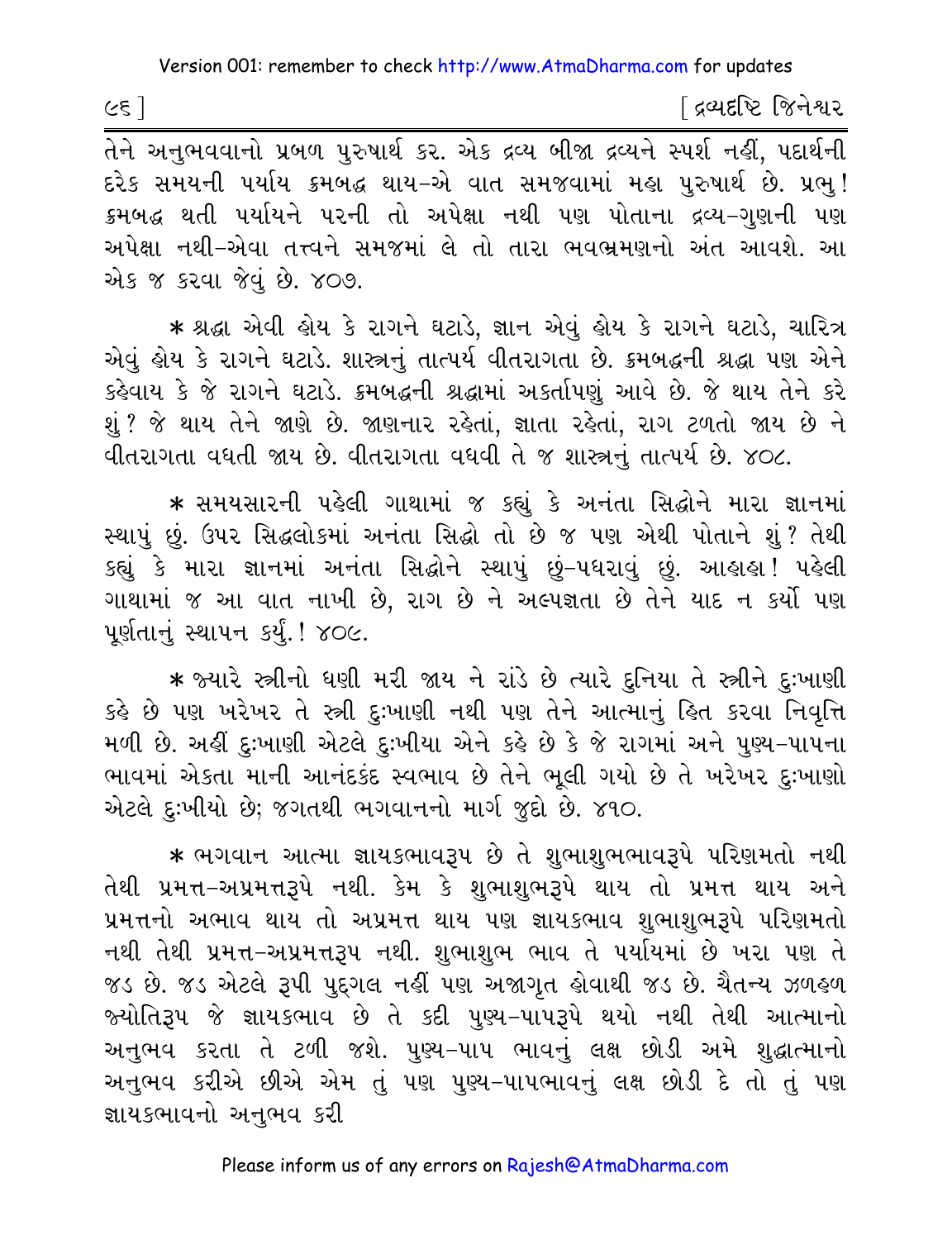દ્રવ્યદષ્ટિ જિનેશ્વર l

[ ૯૭ ]

शडीश, तने पण पर्यायमां આनंदनुं वेदन આવશે. पुण्य-पापलाव यैतन्यनी सत्तामां અભાવરૂપ છે તેથી જ્ઞાયકભાવ જડભાવરૂપ કદી થયો નથી. શભાશભભાવે જ્ઞાયકભાવ કદી પરિણમતો નથી. શુભાશુભરૂપે તું કદી થયો નથી, તેથી તેનું લક્ષ છોડતાં શુદ્ધાત્માનો અનુભવ કરી કરીશ. ૪૧૧.

\* ગુરુ કહે છે કે ભાઈ! ધીરો ૫ડ. દ્રવ્યદષ્ટિનો વિષય એવું જે આત્મદ્રવ્ય તેને સમ્યક્**પણે સમજવા માટે જ આચાર્યદેવે નયનો અધિ**કાર લખ્યો છે. પ્રમાણજ્ઞાનનો વિષય એવો જે દ્રવ્ય-ગુણ-પર્યાય સહિતનો આત્મા, તેના યથાર્થ જ્ઞાન વિના શુદ્ધ દ્રવ્યાર્થિકનયના વિષયભૂત દ્રવ્યસામાન્યનું અવલંબન શી રીતે લઈશ? દ્રવ્ય-ગુણ તો ત્રિકાળ શુદ્ધ જ છે, પરંતુ યોગ્યતારૂપ અનંત ધર્મો છે એ જાણીને ત્રિકાળી વસ્તુસ્વભાવને મુખ્ય કરી તેનું અવલંબન લેવું તે નયોના કથનનું પ્રયોજન  $SPX$   $93$ 

\* મોટાને ઉત્સંગ બેઠાને શી ચિંતા, સેવક થયા નિશ્ચિંતા; અરે! મા-બાપના ખોળે બાળક બેઠું હોય એને પણ ચિંતા ન થાય તો ભગવાનને ખોળે બેઠો એને ભવ લોય ? ઈ બને જ નહીં. જેને ભગવાન બેઠા અને હું પણ ભગવાન છું એમ પ્રતીતિ આવી તેને ભવ લેય જ નહિ. ૪૧૩.

\* સિદ્ધાંત તો એમ કહે છે કે છએ દ્રવ્યની પર્યાયનો જન્મક્ષણ હોય છે, જે સમયે પર્યાય થવાનો કાળ છે તે જ સમયે પર્યાય થાય છે. એ પર્યાય પરદ્રવ્યથી ન થાય, નિમિત્તથી ન થાય, પોતાના દ્રવ્યથી પણ ન થાય, પણ પર્યાયની યોગ્યતારૂપ જન્મક્ષણે સ્વકાળથી પર્યાય થાય છે એમ ભગવાનનો પોકાર છે ને અનંત દ્રવ્યોનો આવો જ સ્વભાવ છે. ૪૧૪

\* અંદર ભગવાન આત્મા કે જે અનંત અનંત અતીન્દ્રિય શાંતિ અને આનંદનો સાગર છે, તેનો મહિમા અને રાગાદિ વિકલ્પરૂપ સંસારનો મહિમા-એ બન્ને એકસાથે રહી શકે નહિ. જેને શુભાશુભ રાગનો ને તેના કર્તાપણાનો મહિમા છે તેને આનંદનો નાથ અને વિશ્વનો ઉદાસીન સાક્ષી એવા નિજ ચૈતન્ય પ્રભુનો મહિમા નથી. જેમાં ૫૨નું કરવું-ભોગવવું કાંઈ છે નહિ, માત્ર અંદર સ્વરૂપમાં સ્થિત રહેવાનું છે એવા ચારિત્રવંત શાંત શાંત અકષાયસ્વભાવી નિજ ચૈતન્યનો મહિમા ને રાગાદિ સંસારનો મહિમા એકસાથે રહી શકે નહિ. ૪૧૫.

\* ભરતચક્રવર્તી ને બાહુબલીજી કે જેઓ તદ્દભવ મોક્ષગામી હોવા છતાં યુદ્ધે ચઢયા અને જ્યારે ત્રણે યુદ્ધમાં ભરતજી હાર પામ્યા ત્યારે ક્રોધાવેશમાં ભાઈને મારવા ચક્ર ફેંકયું ! જુઓ તો ખરા ! ભાઈને મારી નાખવાનો ક્રોધ ધર્માત્માને આવ્યો ! અને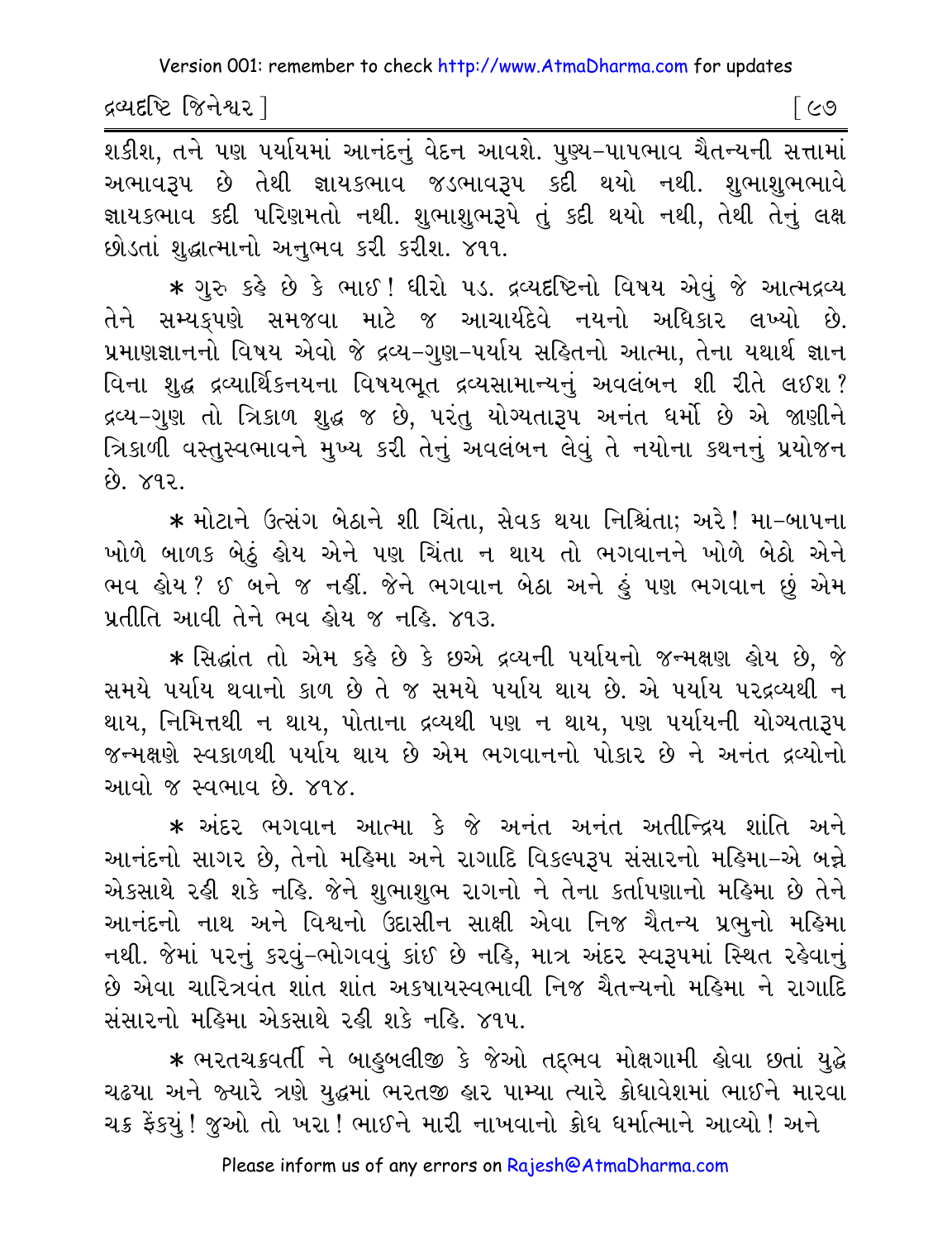∫ દ્રવ્યદષ્ટિ જિનેશ્વર

તે છતાં જેમ દરિયો ઉપરની સપાટીએ કદાચિત ઉછળતો હોય તોપણ નીચેની અંદરની સપાટીએ તો શાંત ગંભીરપણે રહ્યો છે તેમ જ્ઞાનીને અસ્થિરતાના કારણે કદાચિત આવો કોધ આવી જાય તોપણ અંતરમાં જ્ઞાતાદષ્ટાનો ગંભીર પ્રવાહ વહે છે. તેથી ક્રોધના સમયે પણ ભરતજી ચક્ર ફેંકવાની ક્રિયાના તથા ક્રોધના પરિણામના માત્ર જ્ઞાતા જ છે. કર્તા નથી. અરે! બાહુબલીજી પણ એમ જાણે છે કે ચક્ર ફેંકવાની ક્રિયાના કે મારા પ્રત્યેના ક્રોધના કર્તા ભરતજી છે જ નહીં, ભરતજી તો જ્ઞાતાદષ્ટા જ છે. જુઓ તો ખરા ધર્મીની લીલા ! બહારમાં ચક્ર ફેંકાતા લોકોમાં હાહાકાર મચી જાય છે અને અંતરમાં બન્ને ધર્માત્મા માત્ર જ્ઞાતાદષ્ટાપણે વર્તી રહ્યા છે. અહીં તો કહે છે કે લડાઈની તે ક્રિયા અને તે વખતના ક્રોધનો. દ્વેષનો વિકલ્પ તેનો કર્તા તો જ્ઞાની નથી, તેમાં નિમિત્ત પણ જ્ઞાની નથી, પણ તે ક્રોધાદિ તેઓ જ્ઞાનીના જ્ઞાનમાં નિમિત્ત થાય છે. ૪૧૬

\* આ જ્ઞાયક આત્માને વિભાવભાવરૂપ અશુદ્ધપણું તો દૂર રહો અર્થાત છે જ નહીં પણ તેને દર્શન–જ્ઞાન–ચારિત્ર એવા ભેદ પણ નથી. અભેદ જ્ઞાયકભાવમાં ભેદની હયાતી જ નથી. સમ્યગ્દર્શનનો વિષય જે એકરૂપ અભેદ જ્ઞાયકભાવ તેમાં દર્શન−જ્ઞાન−ચારિત્ર એવા ભેદો વિદ્યમાન નથી. ૪૧૭.

∗ સમ્યગ્દર્શનની પર્યાયમાં આખું દ્રવ્ય આવતું નથી પણ આખા દ્રવ્યની પ્રતીતિ આવે છે. જેને એક સમયની કેવળજ્ઞાનની પર્યાયમાં આખું દ્રવ્ય શું છે તે જાણવામાં આવ્યં છે તથા લોકાલોક શં છે તે જાણવામાં આવ્યં છે એવા ત્રિલોકી ૫૨માત્માએ દિવ્યધ્વનિમાં એમ કહ્યું કે ભગવાન આત્મા ૫૨દ્રવ્યનો તો કર્તા નથી, રાગનો તો કર્તા નથી પણ નિર્મળ પરિણતિનો પણ કર્તા નથી. શુદ્ધનિશ્ચયનયથી ભગવાન આત્મા બંધ-મોક્ષથી રહિત છે એમ જિનેન્દ્રદેવ કહે છે. ૪૧૮.

\* અપૂર્ણતા ને અલ્પજ્ઞતાની માન્યતા હતી તેને હવે પૂર્ણ છું, શુદ્ધ છું એમ નિર્વિકલ્પપણે સ્વીકાર! જ્ઞાન-દર્શન આદિ અનંત શક્તિઓનો સમુક તું છો. ક્ષેત્ર ભલે થોડું હોય પણ સંખ્યાએ અને સ્વભાવે અપરિમિત ને અનંત છે. અનંત બેહ્રદ જ્ઞાન ને પરમ આનંદ સ્વભાવી તું છો માટે બહારના ભભકાને તું ભૂલી જા! વ્રત-તપ આદિના વિકલ્પને તું ભુલી જા અને અલ્પજ્ઞતાને પણ તું ભુલી જા. અરે! ચાર જ્ઞાન પ્રગટ થયા હોય તોપણ તેને ભૂલી જા ને દૃષ્ટિ ત્રિકાળી ઉપર રાખ. ૪૧૯.

\* જ્ઞાનની પર્યાયમાં સ્વજ્ઞેય જણાય છે પણ તેના તરફ તેં દષ્ટિ કરી નથી,

 $(c c)$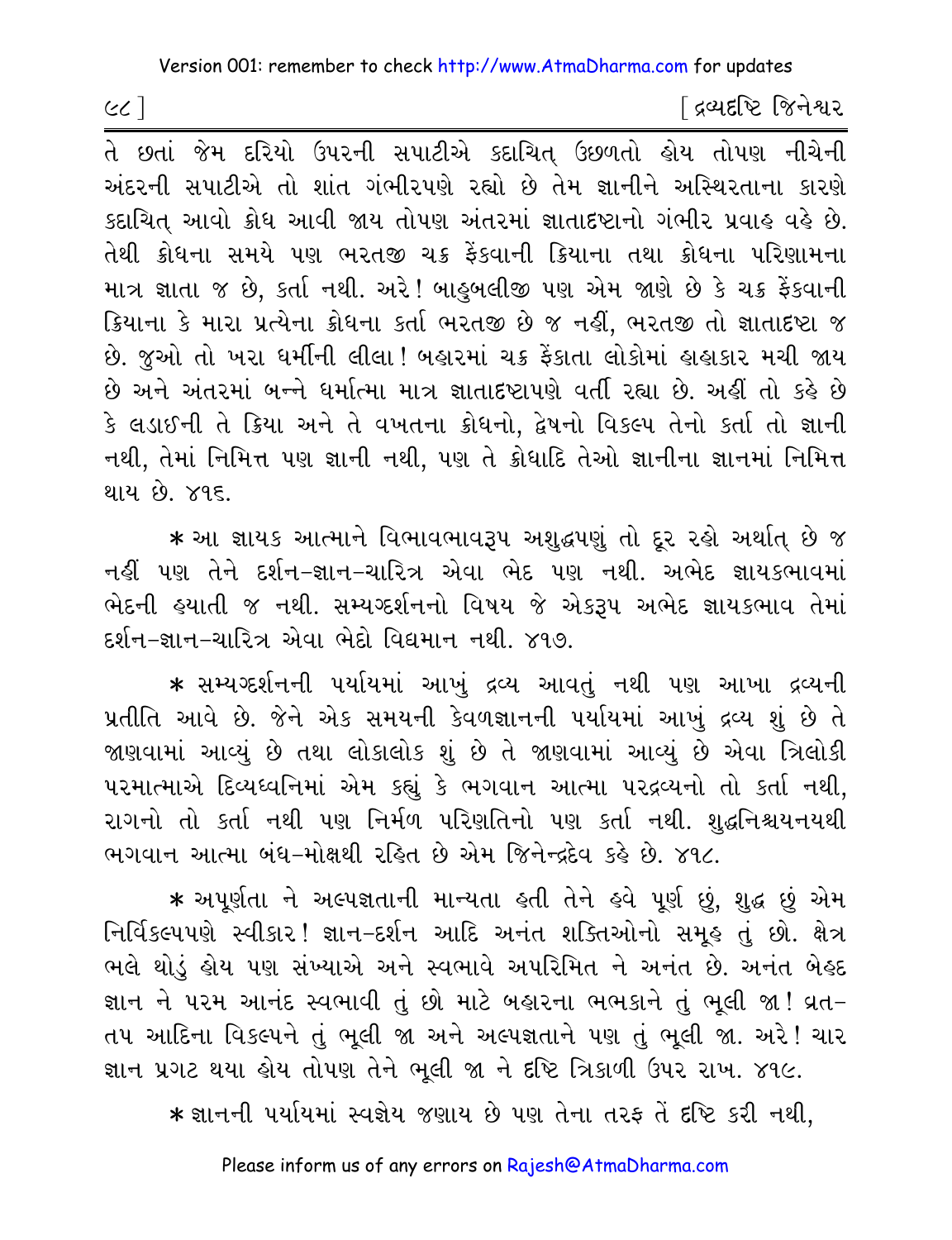દ્રવ્યદષ્ટિ જિનેશ્વર l

િડા

त्यां दृष्टि sरीने तने श्रष्टा तो तने सुખ थशे. पर तरहना वलशवाणा ज्ञानथी दृ:ખ થશે કેમ કે તે પરના લક્ષે થાય છે. સ્વપ્રકાશક જ્ઞાન થયા પછી જ્ઞાન પરને જાણે તો તે દુઃખરૂપ નથી, કેમ કે એ તો પોતાની પર્યાય છે તે પરના લીધે પરપ્રકાશક નથી. જેને સ્વસત્તાનું અવલંબન આવ્યું છે તેને પરપ્રકાશકજ્ઞાન એ પોતાના જ્ઞાનની પર્યાયનું સામર્થ્ય છે એમ જાણે છે તેથી તેને તે દુઃખરૂપ નથી. ૪૨૦.

\* ભગવાન જ્ઞાનસ્વરૂપ છે તે પોતાને જાણે છે ને રાગાદિને સ્પર્થ્યા વિના રાગાદિના જ્ઞાનને પ્રકાશે છે-એમ પોતાની સ્વ-પરપ્રકાશકરૂપ દ્વિરૂપતાને પ્રકાશે છે, રાગાદિને પ્રકાશતા નથી. તોપણ આત્મા અને રાગની એકસાથે ઊપજવારૂપ અત્યંત નિકટતાને લીધે અનાદિથી અજ્ઞાનીને તેઓ વચ્ચે ભેદ નહીં દેખાવાથી આત્મા અને રાગમાં એકપણાનો ભ્રમ થઈ રહ્યો છે પરંતુ તે ભ્રમ આત્મા અને બંધના નિયત સ્વલક્ષણો જાણીને પ્રજ્ઞા વડે જરૂર છેદી શકાય છે. ૪૨૧.

\* બિહારમાં એક લગ્ન મંડપમાં વર-વધુ લગ્ન-વિધિમાં મંત્ર જપતા હતા ને એકદમ વરને હાર્ટફેઈલ થતાં દેહ છૂટી ગયો. આહાહા! એ કુટુંબ ભેગું થયું હશે ને લગ્નનો કેટલો હરખ... હરખ... ચાલતો હશે ! ને ક્ષણમાં વરનો દેહ છૂટતાં હાહાકાર થઈ ગયો ! આહાહા ! ક્ષણભંગર દેહનો શો ભરોંસો ?

શ્રોતાઃ- હુજારો વરરાજાના લગ્ન થાય છે તેમાં આવો પ્રસંગ તો કોઈકને જ <u>બને</u> ને ?

પૂજ્ય ગુરુદેવઃ- અરે! આવા મરણપ્રસંગ અનંતવાર કર્યાં છે. આવું મરણ બીજાને થયું છે તેમ ન સમજવું પણ આવા કુમરણો અનંતકાળમાં અનંતવાર પોતાને પણ થઈ ગયા છે એમ જાણીને ક્ષણભંગુર દેહનું શરણ છોડી પોતાનું શરણ લઈ મરણ આવ્યા પહેલાં પોતાનું હિત કરી લે. ભાઈ ! આવા ટાણા ફરી કયારે મળશે ? માટે તું તારૂં હિત કરી લે. ૪૨૨.

\* એક વર્તમાન સમયનું લક્ષ છોડી ઘો તો વસ્તુ તો એકલી શુદ્ધ જ છે. વસ્તુ છે તે બીજી રીતે હોઈ શકે નહી. વર્તમાન સમયનું લક્ષ છોડતાં એકલા આનંદની મોજનો અનભવ થાય છે. ૪૨૩.

\* અલે! સંતો કેટલી કરુણાપૂર્વક આવા ગહન વિષયને સમજાવી રહ્યા છે. જ્ઞાનથી મુક્તિ થાય એ વાત સાચી છે પરંતુ તે પણ પર્યાય છે, માટે તે માત્ર જાણવાયોગ્ય છે. ૫ર્યાયનો આશ્રય લેવા યોગ્ય નથી. ધ્યાનનો વિષય તો અખંડ ચિદાનંદસ્વરૂપ ત્રિકાળી ઘ્રુવ દ્રવ્ય છે. મોક્ષમાર્ગની નિર્મળ પર્યાયનો પણ જેમાં અભાવ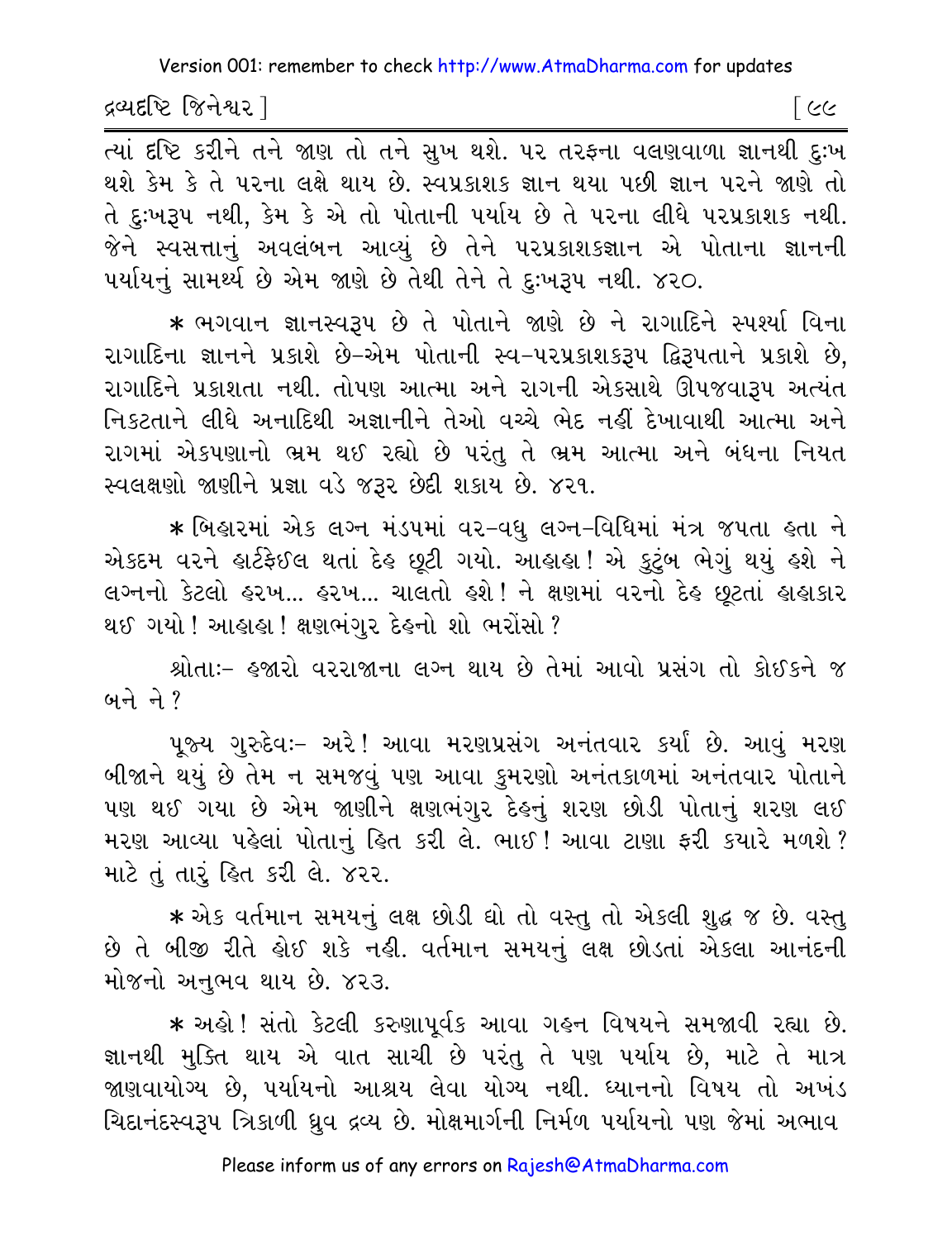| 100                                                                             | િદ્રવ્યદષ્ટિ જિનેશ <mark>્</mark> વર |
|---------------------------------------------------------------------------------|--------------------------------------|
| છે એવું શુદ્ધ ચૈતન્યદ્રવ્ય જ સાધકનું ઘ્યેય છે. તેના આશ્રયે જ મોક્ષમાર્ગની શુદ્ધ |                                      |
| પર્યાય પ્રગટે છે અને તેનાથી જ મુક્તિ પ્રાપ્ત થાય છે. ૪૨૪.                       |                                      |

\* જ્ઞાયકભાવ તો જ્ઞાયક છે. દ્રવ્યસ્વભાવ તો કાયમ જ્ઞાયક જ છે, તે કદી શુભાશુભ ભાવરૂપે થયો નથી. પર્યાયમાં અશુદ્ધતા છે પણ દ્રવ્યદષ્ટિથી જોતાં અશુદ્ધતા ગૌણ છે. ત્રિકાળી દ્રવ્યસ્વભાવથી જોતાં અશુદ્ધતા તેનામાં નથી; તેથી પર્યાયની અશુદ્ધતા ગૌણ થઈ જાય છે. દ્રવ્ય તો ત્રિકાળી શુદ્ધ છે જ, પણ દ્રવ્યદષ્ટિમાં પણ અશુદ્ધતા નથી. અહીં અશુદ્ધ પર્યાયની વાત છે. શુદ્ધ પર્યાય દ્રવ્યમાં નથી તેમ અહીં નથી કહેવું, કારણ કે દ્રવ્યનો આશ્રય કરનાર શદ્ધ પર્યાય છે. દ્રવ્યદૃષ્ટિ તે પણ શદ્ધ ૫ર્યાય છે. ૪૨૫.

\* ભગવાન કહે છે કે પ્રભુ! તું જ્ઞાનસ્વરૂપ છો ને! તો તું પરની કોઈ ક્યાિ કરે કે પરની કોઈ ક્રિયા ભોગવે એવું તારું સ્વરૂપ જ નથી; તું તો જ્ઞેયોનો જ્ઞાતા-દષ્ટા જ્ઞાનસ્વરૂપ જ છો. પરની, દેહની, કુટુંબની કિયાને પોતે કરે છે એમ જે માને છે. દયા-દાનાદિ ભાવોને પોતે કરે છે તેમ જે માને છે તથા સ્ત્રી-પત્રાદિને કે રાગને પોતે વેદે છે એમ જે માને છે, તેણે આત્માના જ્ઞાનસ્વભાવને જાણ્યો નથી, માન્યો નથી. જે જીવ પરની દયા પાળુ છું એમ માને છે તે મિથ્યાદષ્ટિ મૂઢ છે, કારણ કે જ્ઞાનસ્વરૂપી ભગવાન આત્મા જ્ઞેયને ૫૨ તરીકે જાણવાવાળો છે તેના બદલે જ્ઞેયોનો પોતે કર્તા-ભોક્તા બને છે-તેમ માને છે, તે મિથ્યાત્વ છે. ૪૨૬.

\* સમયસારની ૪૯મી ગાથાની ટીકામાં 'અવ્યક્ત ' ના પાંચમા બોલમાં કહ્યું છે: વ્યક્તપણું અને અવ્યક્તપણું ભેળાં મિશ્રિતરૂપે તેને પ્રતિભાસવા છતાં પણ તે વ્યક્તપણાને સ્પર્શતો નથી માટે (આત્મા) અવ્યક્ત છે. વ્યક્ત નામ પર્યાય, અવ્યક્ત નામ દ્રવ્ય, બન્ને ભેળાં મિશ્રિતરૂપે જાણવામાં આવે છે તોપણ અવ્યક્ત ધ્રવ ટંકોત્કીર્ણ જીવ વ્યક્તપણાને–પર્યાયને સ્પર્શતો નથી, ત્રિકાળી ઘ્રુવ અંશ વર્તમાન ક્ષણિક પર્યાયાંશરૂપ થઈ જતો નથી. માટે ઘ્રવ દ્રવ્ય અને પલટતી પર્યાય બન્ને ભિન્ન છે. જ્યાં પર્યાયમાત્ર ધ્રુવ તત્ત્વથી ભિન્ન છે ત્યાં રાગાદિ વિભાવની વાત તો ક્યાંય રહી ગઈ. તે તો જુદો છે જ. માટે અહીં કહે છે કે વ્યવહાર-શ્રદ્ધાના કે મંદ-કપાયના પરિણામથી નિશ્ચય ઘ્રવ તત્ત્વની પ્રાપ્તિ થશે એ દૃષ્ટિ જ વિપરીત છે. બાપ! શં થાય ? ભાઈ ! તને એ માન્યતામાં નુકસાન છે. તું હોંશ કરીને જગતને બતાવે છે કે-અમે નિશ્ચય અને વ્યવહાર બન્નેને માનીએ છીએ. બન્નેથી લાભ થાય તે અનેકાંત છે. ભાઈ ! તે સાચું અનેકાંત નથી, અનેકાંતાભાસ છે, એકાંત છે. સ્વભાવના આશ્રયે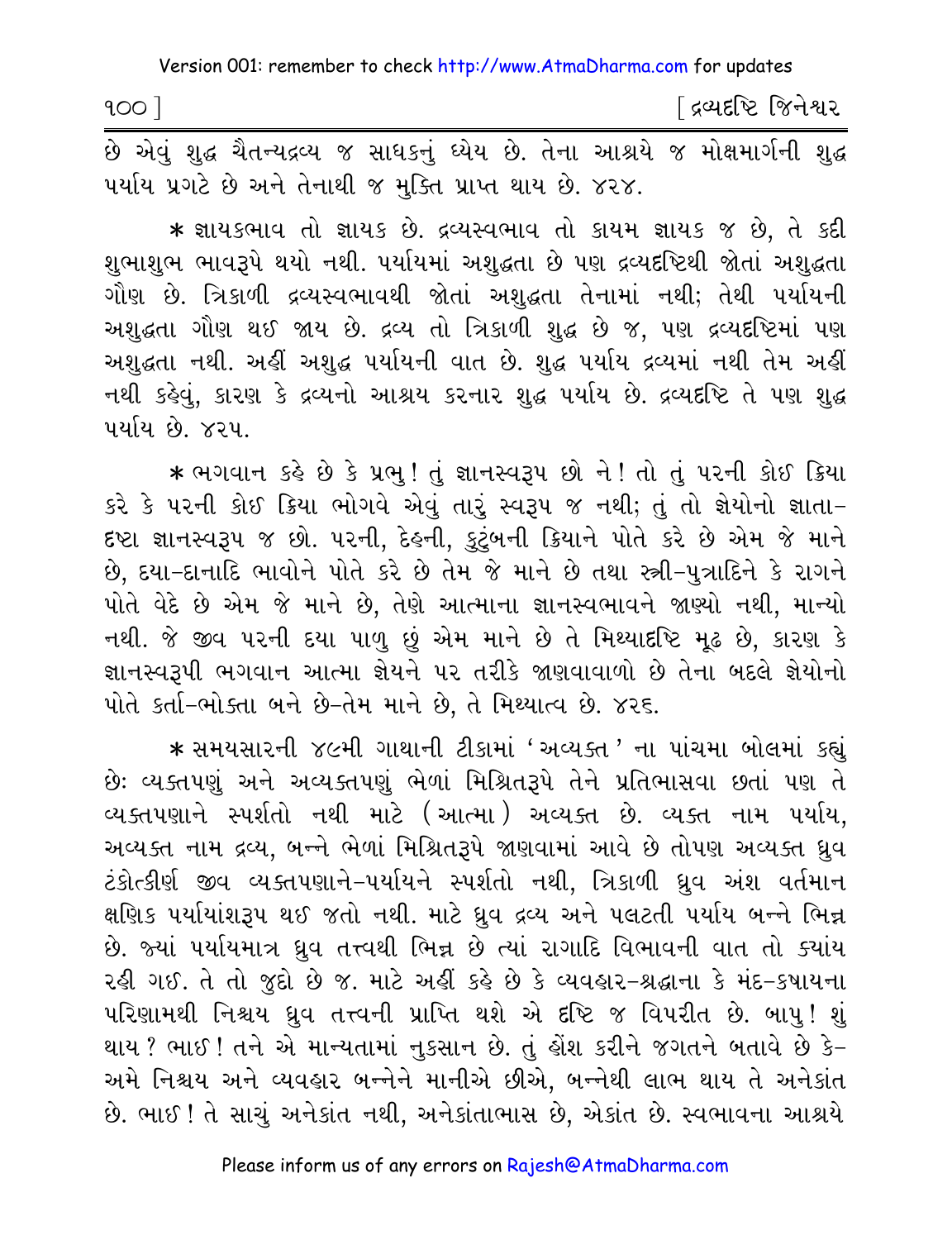દ્રવ્યદષ્ટિ જિનેશ્વર l

િ ૧૦૧

સદા લાભ થાય અને પર્યાયના, રાગના કે નિમિત્તના આશ્રયે કદી પણ લાભ ન થાય-તે જ સાચું અનેકાંત છે. ૪૨૭.

\* ભાઈ ! તારા માહાત્મ્યની શી વાત ! જેનું સ્મરણ થતાં જ આનંદ આવે એના અનુભવના આનંદની શી વાત! અહો! મારી તાકાત તે કેટલી? જેમાં નજરું નાખતાં નિધાન ખુલી જાય એ તે વસ્તુ કેવી? રાગને રાખવાનો તો મારો સ્વભાવ નહિ, પણ અલ્પજ્ઞતાને પણ હું રાખી શકું નહિ-એમ એને પ્રતીતિ આવતાં, હું સર્વજ્ઞ થઈશ ને અલ્પજ્ઞ નહિ રહી શકું એમ એને ભરોંસો આવી જાય છે. ૪૨૮.

\* ક્રમબદ્ધ સિદ્ધ કરવાનો હેતું અકર્તાપણું બતાવવું છે. એક તત્ત્વના પરિણામ બીજું તત્ત્વ કરે એમ ત્રણકાળમાં બનતું નથી. જે સમયે જે દ્રવ્યની જે ક્રમબદ્ધપર્યાય થાય છે તેનો કર્તા અન્ય દ્રવ્ય નથી એમ કહીને સિદ્ધ એમ કરવું છે કે જીવ છે તે રાગનો કર્તા નથી, જીવ તો જ્ઞાન-શ્રદ્ધા-આનંદનું કાર્ય કરે છે. ૪૨૯.

∗ વિકારનું સ્વામીપણું તે બંધનું કારણ છે અને સ્વદ્રવ્યનો આશ્રય તે મુક્તિનું કારણ છે. ૫૨૬વ્ય તરફ જેટલું લક્ષ જાય છે તેટલો બંધ થાય છે. શરીર-મન-વાણી અજીવ તત્ત્વથી અને પુણ્ય-પાપથી ભિન્ન નિજ આત્માનો આશ્રય કરતાં જે દશા થાય તે ધર્મ અને મોક્ષનું કારણ થાય છે તથા તેને છોડી જેટલો પરદ્રવ્યનો આશ્રય થાય છે તે અધર્મ દશા છે અને તે બંધનું કારણ છે. ૪૩૦.

★ એક કર્લ્ડ છે કે ક્રમબદ્ધપર્યાય હોય તો તો નિયત થઈ જાય છે, બીજો કહે કે ક્રમબદ્ધમાં અમારે રાગ આવવાનો હતો તે આવ્યો. તે બન્ને ભુલ્યા છે, મિથ્યાદષ્ટિ છે. મિથ્યાત્વને ઊલટું પુષ્ટ કરીને નિગોદનો માર્ગ બન્નેએ લીધો છે. જેને ક્રમબદ્ધ યથાર્થ બેઠું છે તેની દૃષ્ટિ પર્યાય ઉપરથી ખસીને આનંદમય આત્મા ઉપર છે, તેને કમબદ્ધમાં રાગ આવે છે તેનો જાણનાર રહે છે. જ્ઞાનાનંદ સ્વભાવની દષ્ટિપૂર્વક જે રાગ આવે છે તે રાગ દુઃખરૂપ લાગે છે, તેણે ક્રમબદ્ધને યથાર્થ માન્યું છે. આનંદની સાથે દુઃખને મેળવે છે, મીંઢવે છે કે અરે! આ રાગ દુઃખરૂપ છે–એમ ક્રમબદ્ધ માનનારો આનંદની દષ્ટિપૂર્વક રાગને દુઃખરૂપ જાણે છે, તેને રાગની મીઠાસ ઊડી ગઈ છે. જેને રાગમાં મીઠાસ પડી છે અને પહેલાં અજ્ઞાનમાં રાગને ટાળવાની ચિંતા ફતી તે પણ ક્રમબદ્ધ... ક્રમબદ્ધ કરીને મટી ગઈ છે તેને તો મિથ્યાત્વની પુષ્ટિ વધી છે. મિથ્યાત્વને તીવ્ર કર્યું છે. રાગ મારો નથી એમ કહે અને આનંદસ્વરૂપની દષ્ટિ નથી તો તેણે તો મિથ્યાત્વને વધાર્યું છે. ભાઈ ! આ તો કાચા પારા જેવું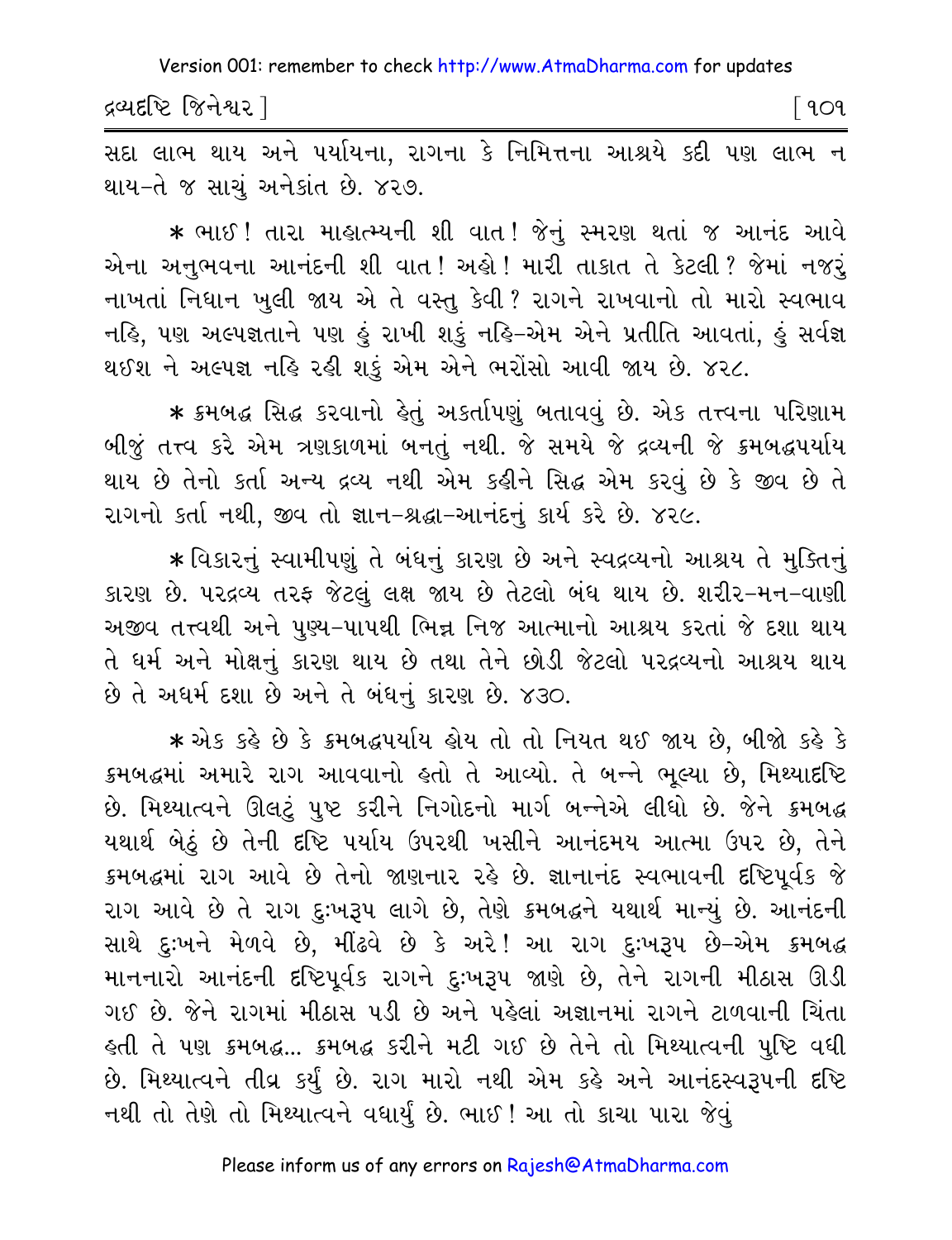| 902 |  | [ દ્રવ્યદષ્ટિ જિનેશ્વર |  |
|-----|--|------------------------|--|
|     |  |                        |  |

વીતરાગનું સૂક્ષ્મ રહસ્ય છે. અંતરથી પચાવે તો વીતરાગતાની પુષ્ટિ થાય અને તેનું રહસ્ય ન સમજે તો મિથ્યાત્વને ૫ષ્ટ કરે. ૪૩૧.

 $*$  વ્યવહારરત્નત્રય એ સુખ નથી, દુઃખ છે, તેમાં તું કેમ રહીશ ? જેને સુખના સાગરની દષ્ટિ થઈ છે તે દુ:ખમાં કેમ રહેશે ? જેને પ્રભુની દૃષ્ટિ થઈ છે તે રાગની પામરતા સાથે કેમ વસે ? પ્રભુ પામરતામાં કેમ રહે ? પ્રભુત્વ નામની જેનામાં શક્તિ છે એવો પ્રભુ રાગની પામરતામાં કેમ રહે? પ્રભુ, તું પ્રભુ છો ને! તેની જ્યાં દષ્ટિ થઈ ત્યાં પર્યાયમાં પ્રભુતા પ્રગટી, તે હવે રાગની પામરતામાં કેમ રહે? –ન rhe. 432.

\* દેવ-શાસ્ત્ર-ગુરુ એમ કહે છે કે અમારા પ્રત્યેની ભક્તિના પ્રેમમાં, રુચિમાં જે રોકાય છે તેને આત્મા હેય છે. દેવ-શાસ્ત્ર-ગુરુ પરદ્રવ્ય છે. તેના પ્રત્યેનો પ્રેમ છે તે રાગ છે. રાગના પ્રેમીઓને આત્મા હેય છે. સ્વદ્રવ્યથી વિપરીત પ્રશસ્ત શુભરાગનો તથા પ્રશસ્ત રાગના નિમિત્તો જે દેવ-શાસ્ત્ર-ગુરુ તેનો જેને આદર વર્તે છે-રુચિ વર્તે છે તેને આત્મા હેય છે. એટલે કે વ્યવહારરત્નત્રયનો રાગ અને વ્યવહારરત્નત્રયના નિમિત્ત જે દેવ-શાસ્ત્ર−ગુરુ તેનો જેને પ્રેમ છે−રુચિ છે તેને આત્મા હેય છે. ૪૩૩.

 $\ast$  આ સમયસાર! ઓલ્રોલો ! જગતના ભાગ્ય કે આવું શાસ્ત્ર રહી ગયું! જેણે જગતને ભગવાન ભેટ આપ્યો છે એ સમયસારની ૪૯મી ગાથામાં પાંચમા બોલમાં કહે છે કે અવ્યક્ત છે તે વ્યક્તને સ્પર્શતો નથી. આનંદની પર્યાયને દ્રવ્ય સ્પર્શતં નથી. જેને અક્ષય અમેય કહેવાય છે એવી પર્યાયને અવ્યક્ત સ્પર્શતું નથી તેને હે શિષ્ય! તું જાણ. જાણ કહેતાં પર્યાય સિદ્ધ થઈ પણ જાણે કોને? −કે જે પર્યાયને સ્પર્શતં નથી એવા અવ્યક્તને જાણે. ૪૩૪.

 $\ast$  દ્રવ્યદષ્ટિમાં તો એકલો ત્રિકાળી સામાન્ય ભુતાર્થ સ્વભાવ જ આશ્રયરૂપ છે, તેમાં તો શુદ્ધ પર્યાય પણ ભિન્ન પડી જાય છે ને તે વ્યવહારનયના વિષયમાં જાય છે. ત્રિકાળી દ્રવ્યસ્વભાવનો આશ્રય કર્યો તે દ્રવ્ય 'સ્વ ' છે. આશ્રય તો એક સ્વનો-સામાન્ય ત્રિકાળી દ્રવ્યસ્વભાવનો જ હોય છે. સ્વભાવનો આશ્રય કરનારી પર્યાય તે પણ દ્રવ્યદષ્ટિના વિષયમાં ૫૨ છે-ભિન્ન છે. ૪૩૫.

 $\,$  \* સમયસાર ગાથા ૧૩મા નવતત્ત્વરૂપ પર્યાયોમાં અન્વયપણે રહેલું ભૂતાર્થ એકરૂપ સામાન્યઘ્રુવ તે સમ્યગ્દર્શનનો વિષય છે એમ કહ્યું છે. પંચાઘ્યાયી (અઘ્યાય– ૨) માં પણ કહ્યું છે કે ભેદરૂપ નવતત્ત્વમાં સામાન્યરૂપે રહેલો એટલે કે ધ્રુવરૂપે રહેલો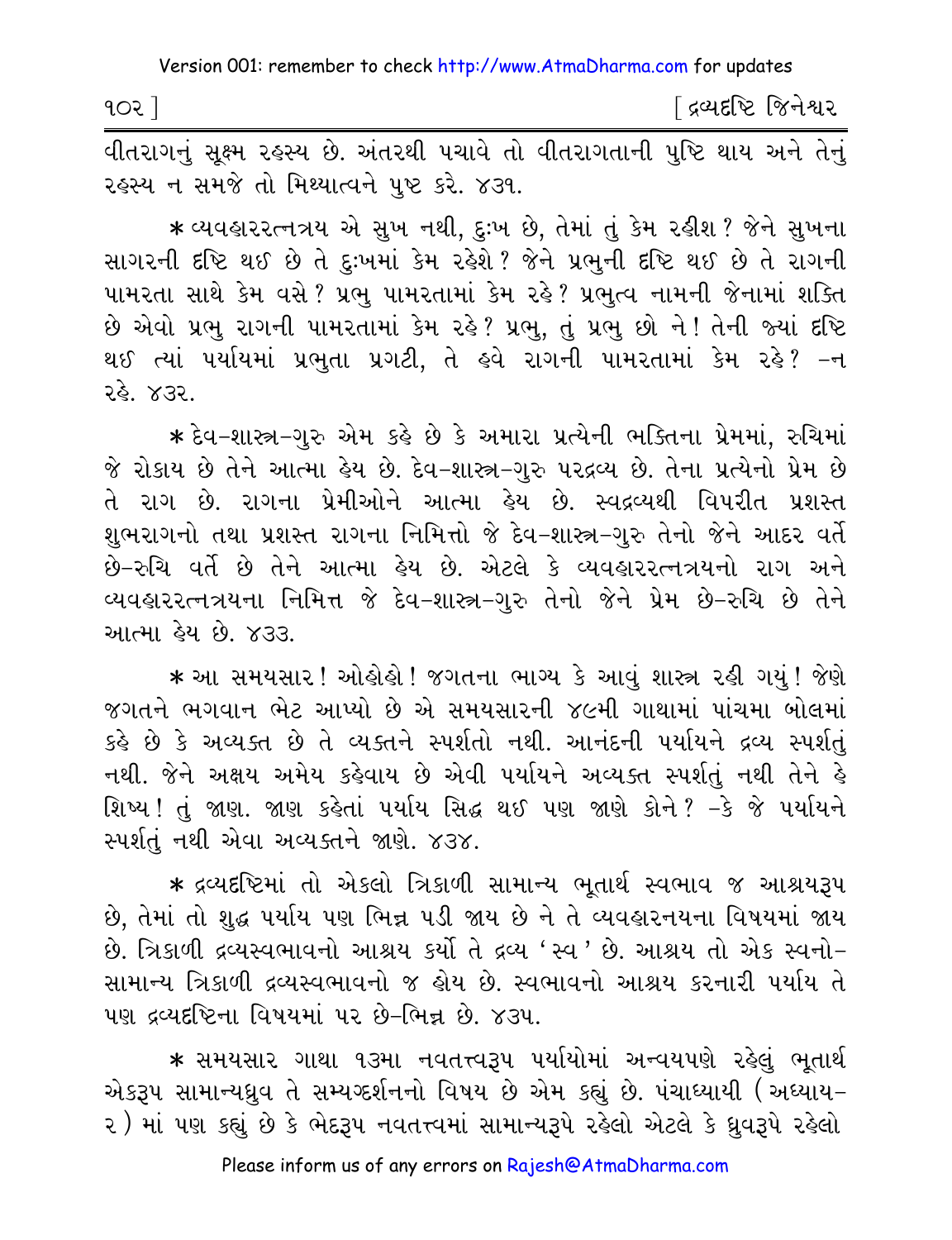દ્રવ્યદષ્ટિ જિનેશ્વર l  $[903]$ 

શુદ્ધજીવ ભૂતાર્થસ્વરૂપ છે. આ રીતે ભેદરૂપ નવ તત્ત્વોથી ભિન્ન શુદ્ધજીવને બતાવી તેને સમ્યગ્દર્શનનો વિષય એટલે કે ઘ્યેયરૂપ બતાવેલ છે. ૪૩૬.

★ એક સમયની રાગની પર્યાય પાછળ અદ્વિતીય અતીન્દ્રિય સુખસ્વરૂપ પ્રભુ બિરાજે છે. તેના બદલે જ્યાં તારી ચીજ નથી ત્યાં તેં મતિ જોડી દીધી છે. સ્ત્રી, પુત્ર, પૈસા, મકાન, શરીરાદિમાં તેં તારી મતિ જોડી દીધી છે, પણ તે ક્ષેત્ર તો ભિન્ન છે. પાંચ-પચાસ વર્ષે તો તે ક્ષેત્ર છુટી જશે. એકવાર તું અતીન્દ્રિય આનંદ સ્વરૂપ પરમબ્રહ્મ ભગવાનમાં મતિ લગાવ, તને આનંદની તૃપ્તિ થશે. તું અમૃતરસથી તૃપ્ત તૃપ્ત ભર્યો ૫ડયો છે. ૪૩૭.

\* જીવને જે સમયે જે પર્યાય થવાની હોય તે જ થાય અને જે પર્યાય થાય તેનો તે ઉત્પત્તિનો કાળ છે, તે જન્મક્ષણ છે, તે કાળલબ્ધિ છે. જે પર્યાય થાય તેને વ્યયની અપેક્ષા નથી, નિમિત્તની અપેક્ષા નથી ને દ્રવ્ય-ગુણની પણ અપેક્ષા નથી, પર્યાયના ષટ્કારકો વડે તે પર્યાય સ્વતંત્ર ઉત્પન્ન થાય છે. તેથી તારી જે સમયે જે પર્યાય થાય, બાપુ! તેનો તું કર્તા કેમ થાય છે? એક પછી એક ક્રમે અને નિશ્ચયથી જે પર્યાય થવાની હોય તે જ થાય, બીજે સમયે જે પર્યાય થવાની હોય તે થાય, એમ અનાદિ અનંત ક્રમસર નિશ્ચિતપણે પર્યાયો થાય છે. ૪૩૮

\* श्रद्धा-ज्ञानमां ड़ा तो पाउ डे આ ज्ञानस्वरूप यैतन्य ते ४ डुं छुं. જेनी રુચિ આત્મામાં જામી છે, જ્ઞાનસ્વરૂપ જ છું તેમ રુચિમાં બેઠું છે, તે કામ કરીને આગળ વધી જશે અને જેને આ પરમ સત્ય નહિ બેસે તે પાછળ પડયા રહેશે. આત્મા સમજવા માટે તો એને રાગની કેટલીક મંદતા હોવી જોઈએ, રાગની તીવ્રતામાં તો આત્મા સમજવામાં આવતો નથી. એથી રાગની મંદતાને વ્યવહાર કહેવામાં આવે છે. ૪૩૯.

\* સર્વજ્ઞો, સંતો, શાસ્ત્રો, પોકાર કરીને એમ કહે છે કે પહેલાંમાં પહેલાં આત્માને જાણવો, આત્માને અનુભવવો, એના વિના એક ડગલું પણ આગળ નહિ ચાલે. આત્માનું પરમાર્થસ્વરૂપ બતાવવા સીધી વાત કરી છે કે પહેલાંમાં પહેલાં આત્માને જાણીને અનુભવ કર. સમયસારની ગાથા પાંચમા પણ કહ્યું કે હું કહું છું તેનો અનભવ કરીને પ્રમાણ કરજે. ૪૪૦.

∗ નિગોદના જીવને એક શાસમાં ૧૮ ભવ થાય. એક અંતર્મુઙ્ર્ત અંદર એટલે અડતાલીશ મિનિટ અંદર ૬૬૩૩૬ ભવ નિગોદના જીવ કરે છે-એમ ભગવાન સર્વજ્ઞે જોયું છે. આહાહા ! એક અંતર્મુહૂર્ત અંદર ૬૬૩૩૬ ભવ કરે એ દુઃખ કેટલું ?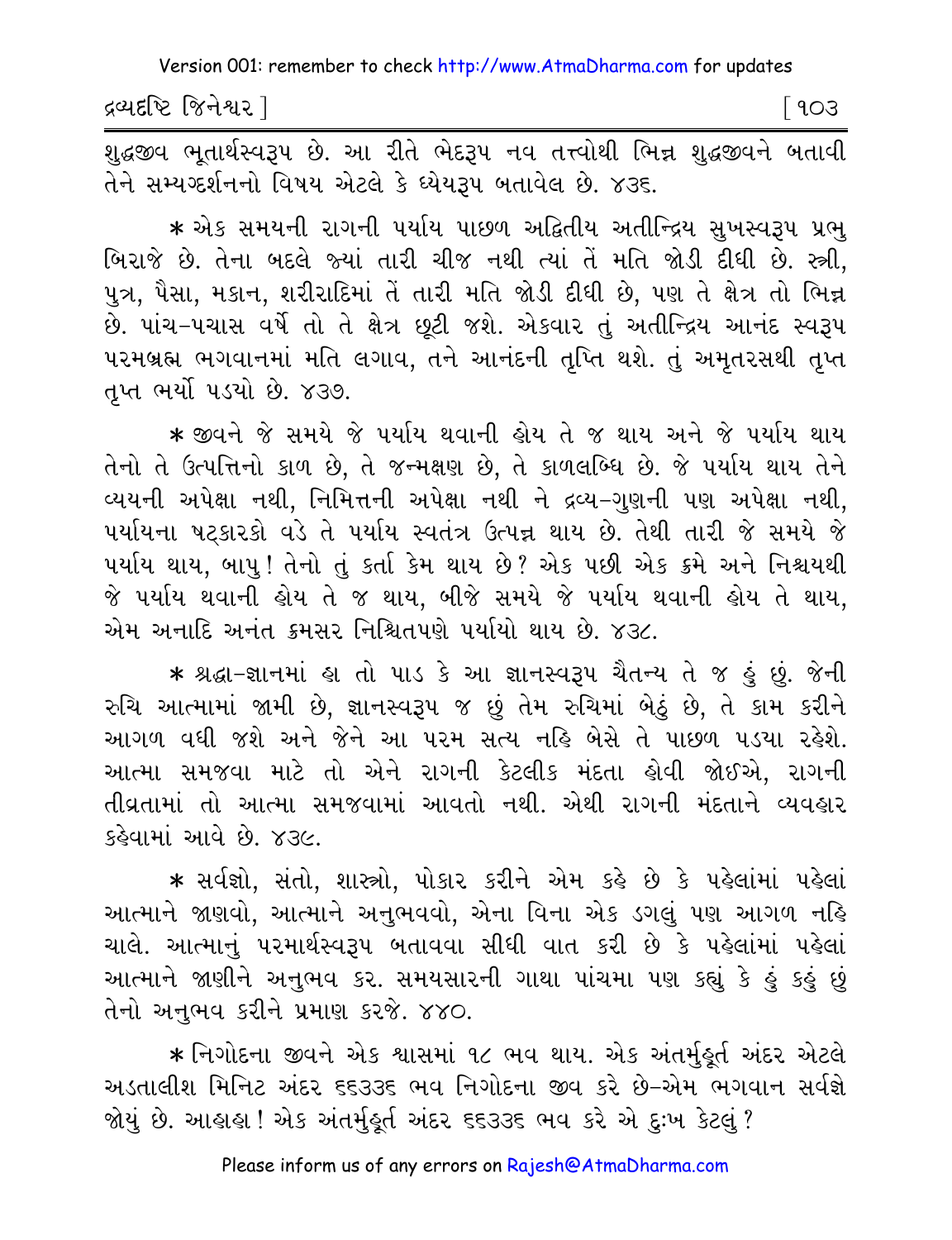$100$ 

∫ દ્રવ્યદષ્ટિ જિનેશ્વર

.<br>એ સાંભળતાં એને અંદરથી ઘા લાગવો જોઈએ. એવા દુઃખો તો અનંતકાળ ભોગવ્યા. અરે! નરકના દઃખો પણ એટલા છે કે કરોડો જીભો વડે કરોડો વર્ષે પણ કઢી શકાય નહિ એટલા દુઃખો તે અનંતવાર ભોગવ્યા છે. ભાઈ ! હવે મનુષ્યપણું મળ્યું છે તો એ દુઃખોથી છુટવા, એવા દુઃખોથી રહિત એટલે કે તેના કારણભુત શુભાશુભ ભાવથી રહિત, પરમાનંદસ્વરૂપ આત્મા છે તેની ઓળખાણ ને દષ્ટિ કર તો ભવના દઃખોથી છુટકારો થાય. ૪૪૧.

∗ શભાશભ વિભાવ તેમ જ અધરી પર્યાયને ગૌણ કરીને ત્રિકાળી અભેદ જ્ઞાયક સ્વભાવ ૫૨ જે દૃષ્ટિ થવી, અપરિણામી અભેદ જ્ઞાયકસ્વભાવનો દૃષ્ટિમાં આશ્રય થવો, તે જ સમ્યગ્દર્શન છે. માટે 'આ મારી જ્ઞાનની પર્યાય', 'આ મારી શ્રદ્ધાની પર્યાય ', 'આ મારી ચારિત્રની પર્યાય ' –એમ પર્યાય ઉપર એટલું જોર શા માટે આપે છે? 'આ મારી ગુણની પર્યાય છે', આ મારી દ્રવ્યની પર્યાય છે' –એમ પર્યાય ઉપર તારી રુચિનું વજન કેમ જાય છે? અહીં તો કહે છે કે જેટલા વ્યવહાર અને વિકલ્પો છે તે બધા છે ખરા, પણ તેના પર લક્ષ કરવાથી, તેના પર રુચિનું જોર આપવાથી સમ્યગ્દર્શન થતં નથી. ૪૪૨.

\* ભાઈ ! તું શરીર-વાણી-મન ને રાગને ભૂલી જા, તે તારામાં નથી. અરે ! તારી નિર્મળ પર્યાયને પ્રગટ થવામાં દ્રવ્ય–ગુણની અપેક્ષા નથી, પૂર્વની પર્યાયના વ્યયની અપેક્ષા નથી ત્યાં વ્યવહારથી થાય એ વાત કયાં રહી ? ૫ર્યાયનું આવું સ્વતંત્ર સામર્થ્ય છે. ૫ર્યાય સ્વતંત્ર જ થાય છે એમ નક્કી કરતાં તેનું લક્ષ કર્યા જાય ? -કે દ્રવ્ય તરફ જ લક્ષ જાય અને તેનું નામ જ પુરુષાર્થ છે. દ્રવ્ય તરફ લક્ષ જતાં જ્ઞાનમાં દ્રવ્યનું જ્ઞાન આવે પણ દ્રવ્ય આવતું નથી. સત્નો જેને નિર્ણય થાય તેની દષ્ટિ દ્રવ્ય ઉપર જ જાય. આ જ કરવાનું છે, બાકી બધું તો ધૂળ-ધાણી છે.  $883.$ 

\* આનંદનો નાથ એવા શુદ્ધાત્માની પ્રેમથી વાત સાંભળે છે તેને ભાવી નિર્વાણનું ભાજન કહ્યું છે. એને સાંભળતા દેલ્થી ભિન્ન છું, કર્મથી ભિન્ન છું, રાગથી ભિન્ન છું ને પોતાથી પરિપૂર્ણ છું એ વાત એને બેસવી જોઈએ, હકાર આવવો જોઈએ. આમાં કાંઈ મુંઝાવા જેવું નથી, સાંભળીને જ્ઞા પાડતાં, જ્ર્કાર આવતાં, અંદર મંસ્કાર પડતા જાય છે. ४४४.

\* સઘન વૃક્ષોના વનમાં છાયા માંગવી નથી પડતી, સ્વયં મળી જાય છે. તેમ આત્મદ્રવ્ય પાસે યાચના કરવી નથી ૫ડતી, પરંતુ પૂર્ણાનંદની સમીપ દષ્ટિ ૫ડતાં જ છાયા સ્વયં મળી જાય છે, માગવી નથી પડતી. કે જિનેન્દ્ર! તું તો વીતરાગ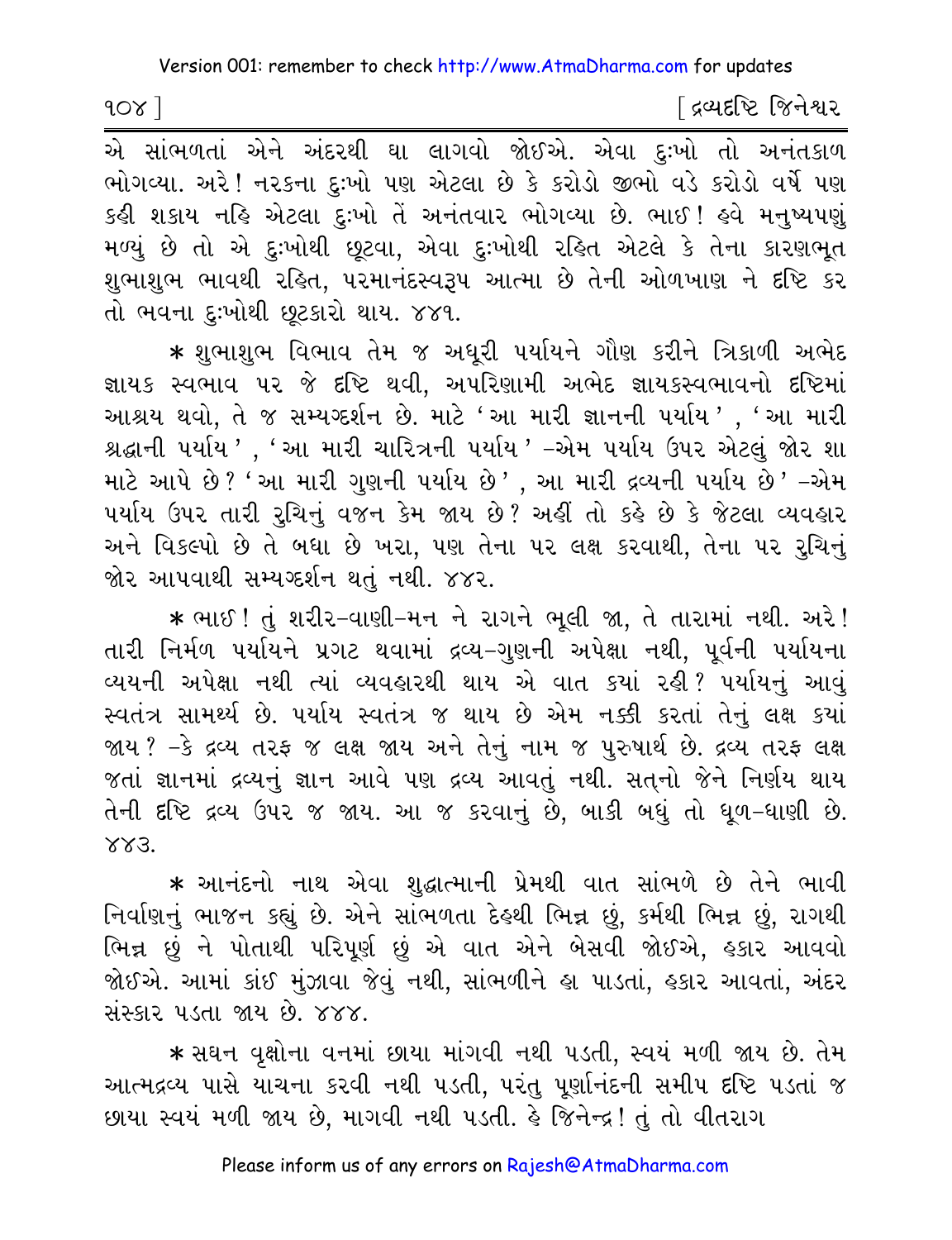દ્રવ્યદષ્ટિ જિનેશ્વર l

િ ૧૦૫

<u>છો તેથી કોઈને કાંઈ આપતો નથી, કોઈથી કાંઈ લેતો નથી પરંતુ વૃક્ષની છાયાની</u> જેમ તારૂં શરણ જે લે છે તેને સ્વયં શરણ મળી જાય છે. આત્મદ્રવ્યની દષ્ટિ કરતાં નિ:શંક છે કે આત્મા કપા કરે જ. ૪૪૫.

\* શ્રોતાઃ- બધા ગુણોનું કાર્ય વ્યવસ્થિત જ છે તો પછી તેને પુરુષાર્થ કરવાનો રહેતો નથી?

પૂજ્ય ગુરુદેવઃ- જેને ક્રમબદ્ધપર્યાયની શ્રદ્ધામાં પુરુષાર્થ ભાસતો નથી તેને વ્યવસ્થિત બેઠું છે જ કયાં ?

શ્રોતાઃ- તેને વ્યવસ્થિત બેઠું નથી એવું તેનું પરિણમન પણ વ્યવસ્થિત જ છે. એ વ્યવસ્થિતનો નિર્ણય ન કરી શકે તેવું તેનું પરિણમન વ્યવસ્થિત જ છે તો પછી તેને નિર્ણય કર તેમ કેમ કહેવામાં આવે છે?

પુજ્ય ગુરુદેવઃ- એનું પરિણમન વ્યવસ્થિત જ છે એમ તેને કયાં ખબર છે? વ્યવસ્થિત પરિણમન છે તેમ સર્વજ્ઞે કહ્યું પણ સર્વજ્ઞનો તેને કયાં નિર્ણય છે? પહેલાં એ સર્વજ્ઞનો તો નિર્ણય કરે? પછી વ્યવસ્થિતની ખબર પડે.

શ્રોતાઃ- વ્યવસ્થિત પરિણમનશીલ વસ્તુ છે એમ ભગવાને કહેલું તેને બેઠું છે.

પૂજ્ય ગુરુદેવઃ- ના, સર્વજ્ઞ ભગવાનનો પણ ખરો નિર્ણય તેને ક્યાં છે? પહેલાં સર્વજ્ઞનો નિશ્ચય આવ્યા વિના વ્યવસ્થિતનો નિર્ણય કયાંથી આવ્યો? એમ ને એમ જ્ઞાનીની વાતો ધારી ધારીને કરે તે ન ચાલે, પહેલાં સર્વજ્ઞનો નિર્ણય લાવ. <u>દ્દવ્યનો નિર્ણય કર્યા વિના સર્વજ્ઞનો નિર્ણય પણ ખરેખર થાય નહિ. ૪૪૬.</u>

\* અરે! આવી સત્યની વાત હતી જ કયાં? જેને આ સત્ય વાત સાંભળવા મળી છે તે ભાગ્યશાળી છે. સાંભળતાં સાંભળતાં સત્યના સંસ્કાર નાખે છે તેને સંસ્કાર નાખતાં અંદરથી માર્ગ થઈ જશે. દરરોજ ચાર પાંચ કલાક આનું આ સાંભળવં-વાંચવં ક્રોય તેને શભભાવ એવા થાય કે મરીને સ્વર્ગમાં જાય, કોઈ જુગલિયા થાય, કોઈ મહાવિદેહમાં જાય. બાકી જેને સત્યનું સાંભળવાનું પણ નથી એવા ઘણા જીવો તો મરીને ઢોરમાં જવાના. અરે! આવા મનુષ્યના માંડ મોંઘા અવતાર મળે અને પોતાનું હિત નહિ કરે તો કયારે કરશે ? ખરેખર તો સત્યનું ચાર પાંચ કલાક દરરોજ વાંચન-શ્રવણ આદિ હોવું જોઈએ. ભલેને વેપાર ધંધા કરતા લોય પણ આટલો તો વખત પોતાના માટે કાઢવો જોઈએ. અહીંના સાંભળનારા ઘણા તો રુચિથી આ સંસ્કાર ઊંડા નાખે છે. આવા સત્યના સંસ્કાર લાગી જાય અને ઊંડાણમાં એ સંસ્કાર પડી જાય એને ભવ ઝાઝા હોય નહિ. ધારણા જ્ઞાન થવું તે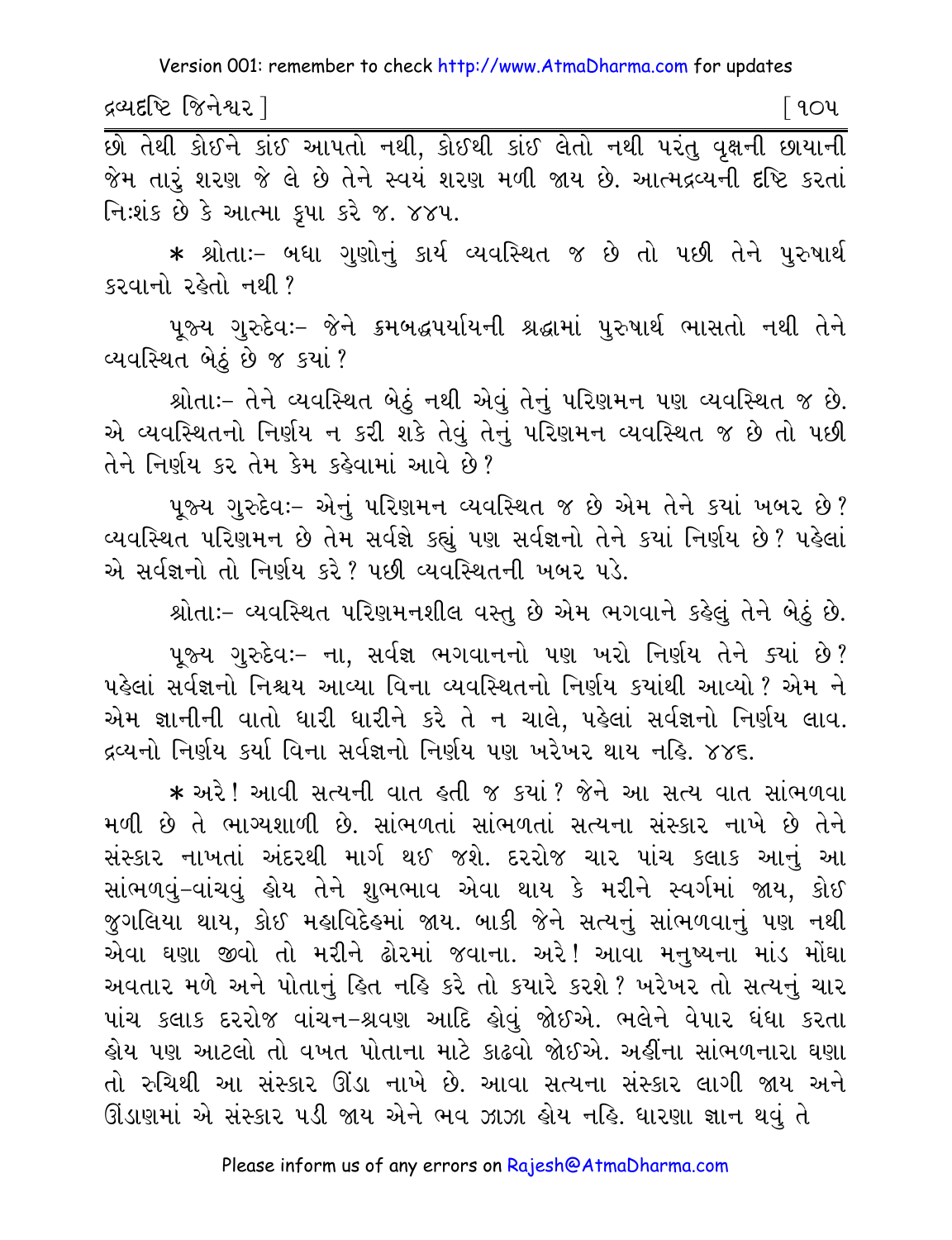$10<sup>5</sup>$ 

∫ દ્રવ્યદષ્ટિ જિનેશ્વર

જુદી ચીજ છે અને અંદરમાં અવ્યક્ત રુચિ થવી તે જુદી વાત છે. ભેદજ્ઞાનના સંસ્કાર ઊંડાણથી નાખવા જોઈએ. એને આ વાતનો ઊંડાણથી મહિમા આવવો જોઈએ કે અલો ! આ વાત કોઈ અપૂર્વ છે. એમ પોતાથી અંદરમાં મલ્રિમા આવવો જોઈએ. સાચી રુચિવાળો આગળ વધતો જાય છે. ૪૪૭.

\* સમ્યગ્દષ્ટિ પંચપરમેષ્ઠી દેવ-શાસ્ત્ર-ગુરુ પ્રત્યે પ્રેમ ને એનાથી વિરુદ્ધ કુદેવ-કુશાસ્ત્ર-કુગુરુ પ્રત્યે દ્વેષનો અંશ છે, પણ એ રાગ અને દ્વેષ પોતાના જ્ઞાતાનું જ્ઞેય છે. તેને પોતાના માનતો નથી, પોતાથી થયા માનતો નથી ને તેનાથી લાભ માનતો નથી. વ્યવહાર-સમકિત છે પણ તે જ્ઞાનનું જ્ઞેય છે. રાગ છે તો મને લાભ છે, રાગ કર્યો તો ઠીક કર્યું એમ માને તે મિથ્યાદ્દષ્ટિ છે. ધર્મીને જ્યાં સુધી અસ્થિરતા છે ત્યાં સુધી રાગ રહે છે અને દ્વેષનો અંશ પણ રહે છે પણ સ્વરૂપમાં એકત્વ નથી કરતાં અને અજ્ઞાની તો એમાં જ ૫ડયો રહે છે કે રાગ કર્યો તે ઠીક કર્યું. ૪૪૮.

\* દ્રવ્યનું એવું લક્ષ થવું જોઈએ કે એને એનો પક્ષ છુટે જ નહિ. હજ અનુભવ થયો નથી. પણ નિશ્ચયનયનો એવો પક્ષ આવ્યો છે કે અનંતકાળમાં એવો પક્ષ આવ્યો જ ન હતો. પૂર્વે સમ્યકૃત્વ કદી થયું નથી એમ ન કહેતાં ત્યાં (ગાથા ૧૧ના ભાવાર્થમાં ) નિશ્ચયનયનો ૫ક્ષ કદી આવ્યો નથી એમ કહ્યું છે ને ! દ્રવ્યલિંગી પૂર્વે થયેલો ત્યારે પણ એને દ્રવ્યનું એવું લક્ષ નહોતું થયું. આમ ધારણામાં તો દ્રવ્ય આવું છે એમ તો આવ્યું હતું. પરંતુ એની વાત નથી. આ તો દ્રવ્યનું એવું અપૂર્વ લક્ષ થઈ જાય કે એનો એને પોતાને જ ખ્યાલ આવી જાય છે. ૪૪૯.

\* શ્રોતાઃ- આત્માની દૃષ્ટિ કરવા ધારે ત્યારે થાય કે જ્યારે થવાની હોય ત્યારે થાય ?

પુજ્ય ગુરુદેવઃ- જ્યારે આત્માની દષ્ટિ કરવા ધારે ત્યારે થાય પણ એ થવાની હોય ત્યારે જ થાય છે. જ્યારે કરવા ધારે ત્યારે થાય એટલે સ્વભાવ-સન્મુખનો પુરુષાર્થ કરે ત્યારે કાળલબ્ધિ આદિ પાંચે સમવાય સાથે જ હોય, કાળલબ્ધિનો નિર્ણય કરનારો પુરુષાર્થ જાગે ત્યારે નિર્ણય થાય. ૪૫૦.

\* પ્રત્યેક આત્મા પરમાત્મસ્વરૂપ જ છે એમ કહીને દ્રવ્યબુદ્ધિ કરાવીને પર્યાયબુદ્ધિ છોડાવી છે. દરેક આત્મા એટલે કે અનંત કાળે પણ સિદ્ધ નહીં થનાર અભવ્ય અને ભવ્ય બધા આત્મા પરમાત્મસ્વરૂપ જ છે. વસ્તુસ્વભાવ જ એવો છે,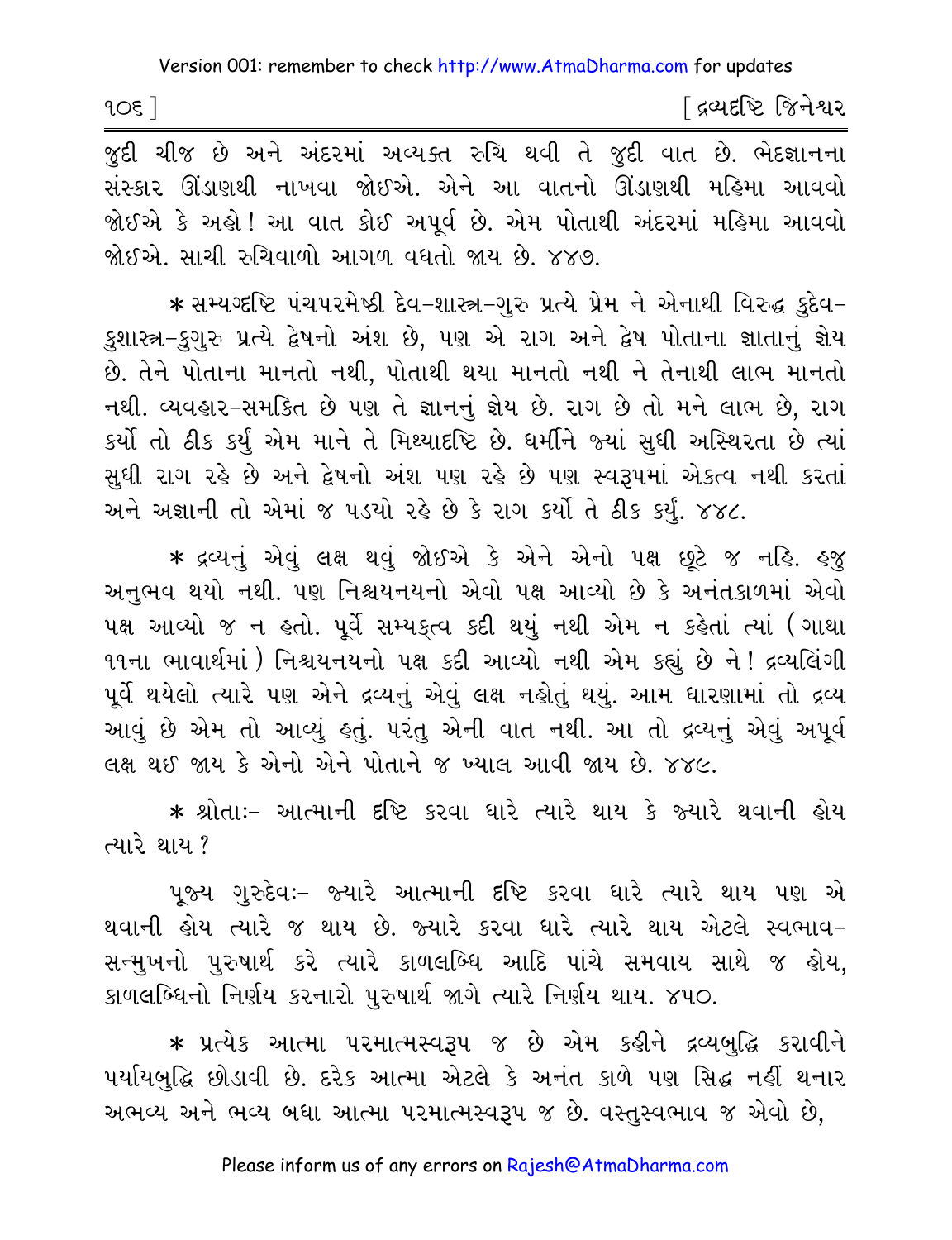દ્રવ્યદષ્ટિ જિનેશ્વર l

[ ૧૦૭

.<br>કેવળજ્ઞાન જ નિજ સ્વભાવ છે. એમ કહીને કહે છે કે આખી દુનિયાને એક બાજુ રાખીને, રાગને પણ એક બાજ રાખીને તથા જેની અસ્તિ છે એવી એક સમયની પ્રગટ અવસ્થાની પણ રુચિ છોડી દે, એ બધું છે પણ એને ઓળંગી જઈને ત્રિકાળી જ્ઞાન સ્વભાવની રુચિ કર, ૪૫૧.

\* ભગવાન આત્મા પોતે પોતાથી જ બાહ્ય-અભ્યંતર સ્પષ્ટ અનુભવાઈ રહ્યો છે અર્થાત પર્યાયમાં પર્યાયનો તથા ત્રિકાળીનો સ્પષ્ટપણે અનુભવ છે તોપણ, એક સમયના આનંદના અનુભવથી ઉદાસીન વર્તે છે ને ત્રિકાળી તરફ ઝૂકી જાય છે, માટે અવ્યક્ત છે. વિકલ્પ, નિમિત્ત કે સંયોગની અપેક્ષા વિના પોતે પોતાથી જ પોતાને બાહ્ય-અભ્યંતર અનુભવે છે. બાહ્ય એટલે એક સમયની આનંદની પર્યાયને અનુભવે છે અને અભ્યંતર એટલે ત્રિકાળી ધ્રુવતત્ત્વ તેને પણ સ્પષ્ટ અનુભવે છે. ત્રિકાળી પોતે વેદનમાં આવતો નથી પણ ત્રિકાળીનું જ્ઞાન અનુભવમાં આવે છે. એ રીતે બાહ્ય-અભ્યંતર પ્રત્યક્ષ અનુભવાતો હોવા છતાં એક સમયના આનંદની પર્યાયમાં રોકાતો નથી. પણ તેનાથી ઉદાસીનપણે વર્તતો થકો ત્રિકાળી તરફ ઝૂકે છે. પ્રગટ આનંદની વ્યક્તદશાથી ઉદાસીન વર્તતો હોવાથી ભગવાન આત્મા અવ્યક્ત છે. ૪૫૨.

\* આત્મા અતીન્દ્રિય આનંદનો નાથ પ્રભુ છે, એના અતીન્દ્રિય આનંદની તાલાવેલી જાગે, આત્મા સિવાય બીજે કયાંય રસ ૫ડે નહિ, જગતના પદાર્થોનો રસ ફીક્કો લાગે, સંસારના રાગનો રસ ઊડી જાય. અહો! જેના આટલા આટલા વખાણ થાય છે એ આત્મા અનંતાનંત ગુણોનો પુંજ પ્રભુ છે કોણ? એમ આશ્ચર્ય થાય, એની લગની લાગે, એની ધૂન ચડે એને આત્મા મળે જ, ન મળે એમ બને જ નહિ. જેટલું કારણ આપે એટલું કાર્ય આવે. કારણ આપ્યા વિના કાર્ય આવતું નથી. કારણની કચાશના લઈને કાર્ય આવતું નથી. આત્માના આનંદ સ્વરૂપની અંદરથી ખરેખરી લગની લાગે, તાલાવેલી લાગે, સ્વપ્નમાં પણ એનું એ જ રહે, તેને આત્મા પ્રાપ્ત થાય જ. ૪૫૩.

★ કોઈને ફાંસીનો ઓર્ડર થયો હોય અને ફાંસી આપવાની રૂમમાં લઈ જાય અને પછી કેવો ઘ્રજવા માંડે! તેમ સંસારના દુઃખથી જેને ત્રાસ ત્રાસ થઈ ગયો હોય એને માટે આ વાત છે. ૪૫૪.

\* જ્ઞાનીને જે શુભભાવ આવે છે તે અશભથી બચવા માટે આવે છે એમ જે કહેવામાં આવે છે તે તો લોકોને જરા સંતોષ થાય તે માટે કહેવામાં આવે છે. ખરેખર તો શુભરાગ તેના આવવાના કાળે જ આવે છે.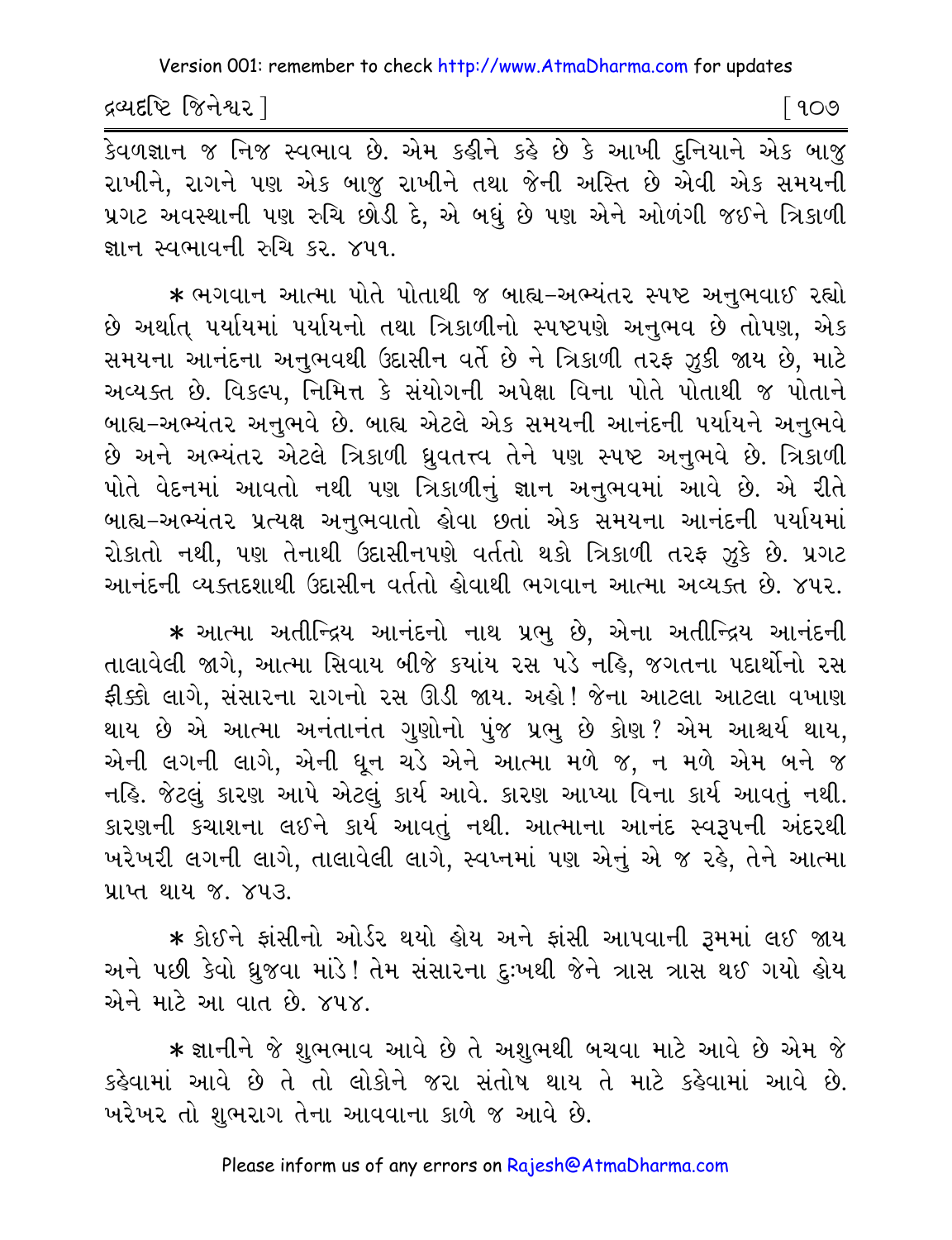| 90 <sup>2</sup> | [ દ્રવ્યદષ્ટિ જિનેશ્વર |
|-----------------|------------------------|
|-----------------|------------------------|

શ્રોતા:- તો પછી પ્રાયશ્ચિત કેમ કરવામાં આવે છે?

પૂજ્ય ગુરુદેવઃ- તે બધી કહેવાની વાતો છે, કથનની પદ્ધતિ છે. ખરેખર તો એવો વિકલ્પ આવવાનો કાળ હતો એ જ આવ્યો છે અને વાણી પણ એવી જ નીકળવાની હતી એ જ નીકળી છે. બહુ સૂક્ષ્મમાં જઈએ તો ખરેખર તો શુભ વિકલ્પ અને પ્રાયશ્ચિતની વાણી નીકળવી અને ગુરુવાણી નીકળવી તે બધું <u>પુ</u>દ્દગલનું સ્વાભાવિક કાર્ય છે, આત્માનું કાર્ય નથી. આત્મા તો એકલો જ્ઞાનસ્વભાવી છે. ૪૫૫.

\* ભગવાન પૂર્ણાનંદનો નાથ કે જેનું લક્ષ કરતાં, રાગની અપેક્ષા વિના નિરપેક્ષપણે સ્વતંત્રપણે ષટકારકથી પર્યાયમાં સમ્યગ્દર્શન-જ્ઞાન-ચારિત્ર પ્રગટ થાય છે. અરે! રાગાદિ વિકાર કે મિથ્યાત્વના પરિણામ થાય છે એ પણ પટ્કારકના પરિણામથી સ્વતંત્રપણે થાય છે. મિથ્યાત્વભાવ થાય છે તેમાં કર્મના કારકોની અપેક્ષા નથી. મિથ્યાત્વનું પરિણમન ષટ્કારકના પરિણમન વડે સ્વતંત્રપણે થાય છે. મિથ્યાત્વભાવ છે તે વિકારીભાવ છે, તે પણ પોતાના ષટકારકોથી થાય છે, તેને કર્મની કે નિમિત્તની અપેક્ષા નથી. જ્યારે વિકારની પર્યાય પણ-કે જે આત્માનો સ્વભાવ નથી, તેમ જ કોઈ એવી શક્તિ નથી કે વિકારને કરે છતાં પણ-સ્વતંત્રપણે પોતાના એક સમયના ષટ્કારકથી થાય છે, તો પછી સમ્યગ્દર્શન-જ્ઞાન-ચારિત્રરૂપ નિશ્ચય મોક્ષમાર્ગની જે નિર્મળ પર્યાય છે તે પોતે એક સમયના ષટકારકથી પરિણમન થઈને જ ઉત્પન્ન થાય. જે નિશ્ચય મોક્ષમાર્ગને ત્રિકાળી શુદ્ધ દ્રવ્યની પણ અપેક્ષા નથી તે વ્યવહાર રત્નત્રયના રાગથી થાય એમ કેમ બને ? ૪૫૬.

\* અહા ! અતીન્દ્રિય અમૃતસ્વરૂપ જ્ઞાયકનું જ્યાં ભાન થયું, ત્યાં કષાયભાવ જે આવે તે પરજ્ઞેય તરીકે આવે, સ્વજ્ઞેય તરીકે તો જ્ઞાયકભાવ આવે; કેમ કે જ્ઞાનની પર્યાયનો સ્વભાવ સ્વપર-પ્રકાશક હોવાથી તે સ્વને પણ જાણે અને પરને તથા પર્યાયમાં રાગાદિ અશુદ્ધતા આવે તેને પણ જાણે. જાણનારસ્વભાવ છે તે જાણ્યા વિના કરે શું ? વસ્તુ છે તે જ્ઞાયકભાવ તરીકે મોજૂદ ચીજ છે, નિર્લેપ છે. તેનું જેને જ્ઞાન થયું તેને પણ, હજુ પૂર્ણ વીતરાગ થયો નથી તેથી, વ્રતાદિ રાગનો વિકલ્પ આવે, તે તેને જાણે, પણ તેનાથી લાભ થાય એમ માને નહિ. કપાય આવે તેને જાણવો એ તારી પ્રભુતા છે, કપાયને કરવો ને 'કપાય મારા છે' એમ માનવું-એ તારી પ્રભુતા નથી, પામરતા છે. અરેરે! જીવે પોતાના આત્માનું હિત ઇચ્છયું નહિ, ૫૨ની જંજાળમાં ગૂંચાઈને મરી ગયો. કષાયો તો વિભાવરૂપ ૫૨જ્ઞેયો છે, સ્વભાવરૂપ સ્વર્જ્ઞય તરીકે તો જ્ઞાયકભાવ છે. ૪૫૭.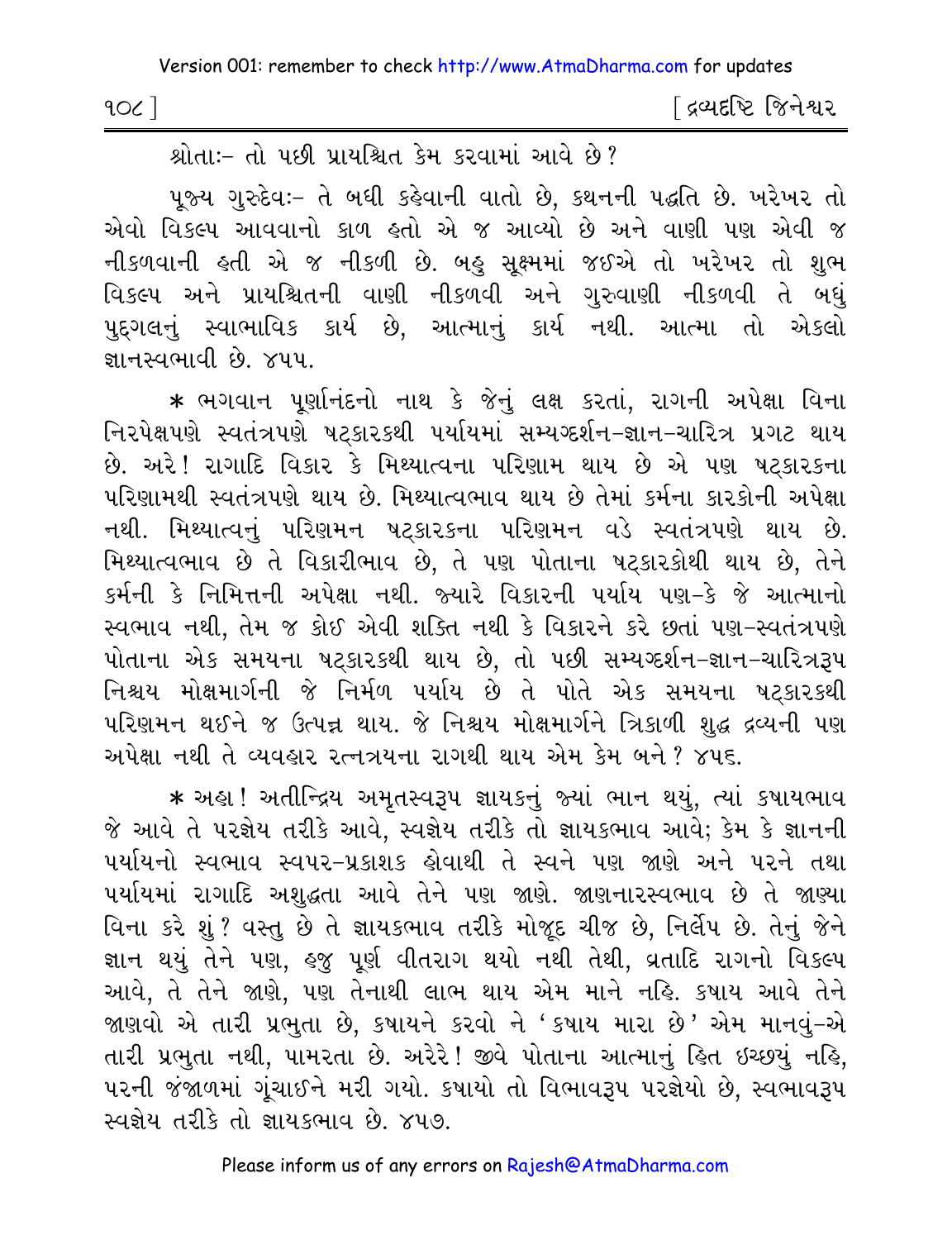Version 001: remember to check http://www.AtmaDharma.com for updates

દ્રવ્યદષ્ટિ જિનેશ્વર l

| ૧૦૯

સિદ્ધ ભગવાન પરમાત્મપદને પામી ગયા. વસ્તુ તો શુદ્ધ હતી જ પણ તેનું ધ્યાન કરતાં તેની દશામાં પરમાત્માદશા એ આત્માએ પ્રાપ્ત કરી. એવા પરમાત્માને ઓળખીને મારા લક્ષમાં લઈને એવા સિદ્ધપરમાત્માને હું નમસ્કાર કરૂં છું. શ્રી સમયસારમાં લીધું છે કે ભાઈ! સિદ્ધપરમાત્માને નમસ્કાર કોણ કરી શકે? -કે જે હૃદયમાં−જ્ઞાનની દશામાં સિદ્ધપદને સ્થાપી શકે અને વિકાર આદિ મારામાં નથી, હું પુર્ણાનંદ સિદ્ધ સમાન શક્તિએ છું-એમ જે શ્રદ્ધા-જ્ઞાનમાં સિદ્ધને સ્થાપે એ સિદ્ધને ખરો નમસ્કાર કરી શકે. ઊર્ધ્વ રહ્યાં છતાં સિદ્ધોને હેઠે ઉતારું છું કે પ્રભુ! પધારો પધારો ! મારે આંગણે પધારો ! સિદ્ધને આદર દેનારના આંગણા કેટલા ઉજળા લોય ! રાજા આવે તોય આંગણું કેટલું સાફ કરે છે! અનંત અનંત સિદ્ધોને કું વંદન કરું છું એટલે કે એ સિવાય રાગનો, અલ્પજ્ઞતાનો, નિમિત્તનો આદર દષ્ટિમાંથી હું છોડી દઉં છું. અમારા આંગણાં ઉજળા કર્યાં છે પ્રભુ! આપ પધારોને! પોતાની જ્ઞાનકળાની પ્રગટ દશામાં અનંત સિદ્ધોને સ્થાપે છે કે આવો પ્રભુ! નિર્વિકલ્પ પર્યાયમાં પ્રગટ થાઓ, આવો.-એવી જેની દષ્ટિ થઈ છે તે અનંતા સિદ્ધોને પોતાની પર્યાયના આંગણે પધરાવે છે અને તેણે ભગવાનને નમસ્કાર કર્યાં કહેવામાં આવે છે. ૪૫૮.

\* એક ગામથી બીજે ગામ જાય તોય ભાતું સાથે લઈને જાય છે તો બીજા ભવમાં જવા માટે કાંઈ ભાતું હોય કે નહિ? શ્રદ્ધા-જ્ઞાનનું ભાતું સાથે લઈને જવું જોઈએ, બાયડી સામે જોવે તો પાપ, છોકરા સામું જોવે તો પાપ, પૈસા સામું જોવે તો પાપ, પર સામું જોતાં બધે પાપ.... પાપ... ને... પાપ છે. અરે! કયાં એને જવું છે? રાગ અને હું એક છું એવું મિથ્યાત્વનું ભાતું લઈને જવું છે? રાગથી ભિન્ન જ્ઞાનાનંદ સ્વરૂપ હું છું એવું ભાતું સાથે લઈ જાય તો આગળ વધવામાં એને કામ આવશે. અંદરમાં અસંખ્ય પ્રદેશમાં ઊંડે ઊંડે તળીયે ઘ્રુવમાં પર્યાયને લઈ જવાની છે. એ તો ધીરાના-વીરાના કામ છે. ૪૫૯.

\* અનંત અનંત જ્ઞાન ને આનંદ આદિ સ્વભાવોથી ભરપૂર એવા નિજ આત્મદ્રવ્ય ઉપર દષ્ટિ કરાવવા માટે દ્રવ્યસ્વભાવનું માહાત્મ્ય બતાવ્યું છે કે-પ્રભુ! તારું ધ્રુવ દ્રવ્ય આવું છે, તું ભગવાનસ્વરૂપ જ છો. ભાઈ! ભગવાનમાં ને તારા દ્રવ્યસ્વભાવમાં જરીયે હીનાધિકતા નથી. ભગવાન પર્યાયમાં પૂર્ણ થયા છે ને તું સ્વભાવમાં પૂર્ણ છો. તે પૂર્ણ સ્વભાવનો આશ્રય કરીને અંતર સ્વ-સન્મુખતાનો પુરુષાર્થ કર તો તું પણ પર્યાયમાં પૂર્ણ ભગવાન થઈ જઈશ. ૪૬૦.

\* ખરેખર તો મોક્ષની પર્યાય પોતાના ષટકારકથી ઉત્પન્ન થઈ છે. વિકારી Please inform us of any errors on Rajesh@AtmaDharma.com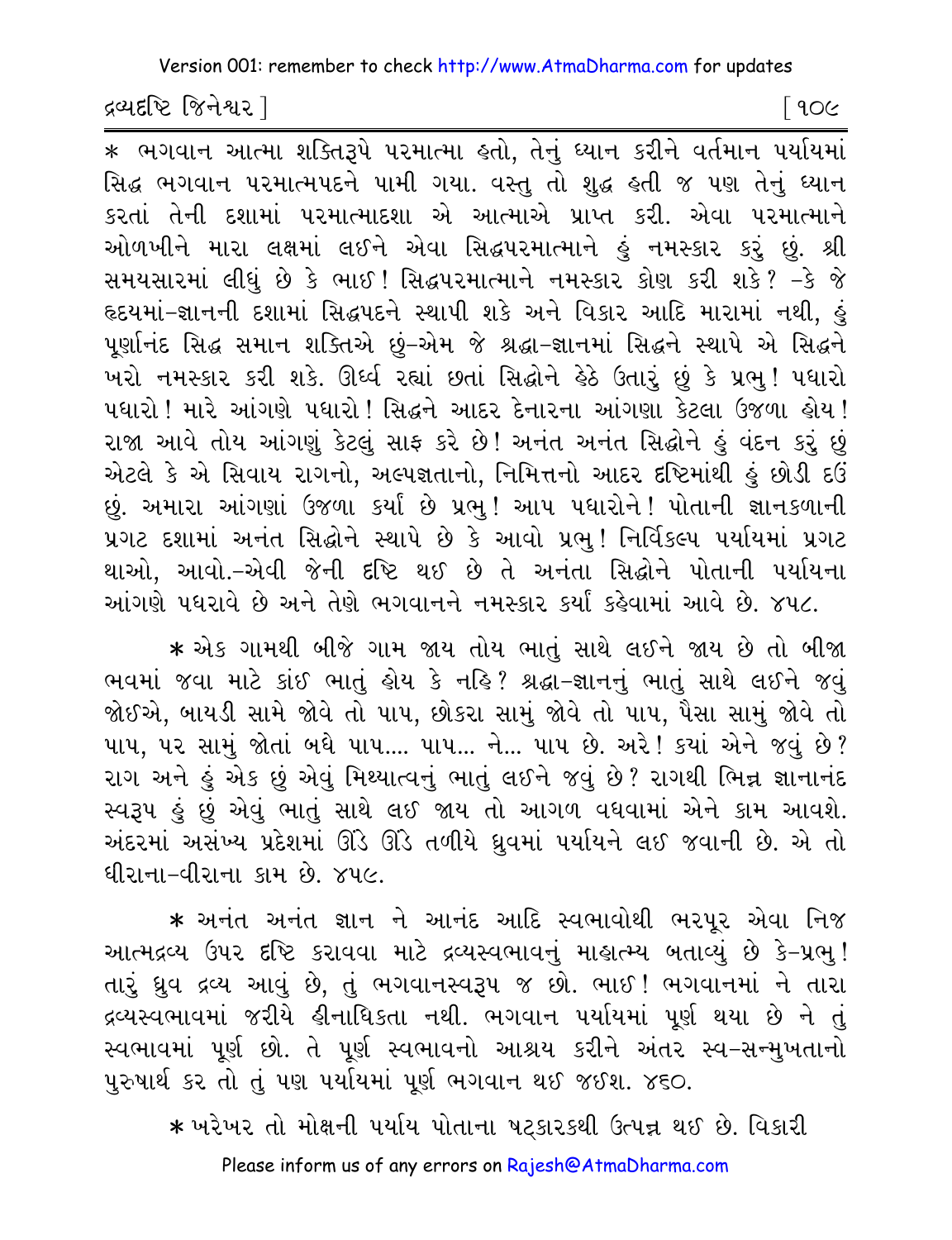$990$ 

∫ દ્રવ્યદષ્ટિ જિનેશ્વર

પર્યાય પણ પોતાના ષટ્કારકથી ઉત્પન્ન થાય છે, કેમ કે દ્રવ્ય-ગુણમાં વિકાર નથી છતાં પર્યાયમાં વિકાર થાય છે તે પર્યાય પોતાની સ્વતંત્રતા જાહેર કરે છે અને તે સ્વતંત્રતાની જાહેરાતનું તાત્પર્ય વીતરાગતા છે. અને તે વીતરાગતા, દ્રવ્ય ઉપર દષ્ટિ જાય છે ત્યારે થાય છે. સમ્યગ્દર્શનની પર્યાયનો તે કાળે જન્મક્ષણ છે, તે પોતાના ષટકારકથી થાય છે. તેને દ્રવ્ય-ગુણની પણ અપેક્ષા નથી. આજે ભગવાન મહાવીર મોક્ષ પધાર્યાં ત્યારે મોક્ષ પર્યાયનો ઉત્પત્તિનો કાળ હતો, તેને મોક્ષમાર્ગને લઈને થઈ તેમ કહેવું તે વ્યવહાર છે. કેમ કે મોક્ષમાર્ગનો વ્યય થાય છે, વ્યય તે કારણ કેમ ड़ोय? ઉત્પાદનું કારણ ઉત્પાદ પોતે છે. ૪૬૧.

\* આચાર્ય મહારાજ તો ભગવાન કહીને બોલાવે છે. કહે છે કે અનુભૂતિસ્વરૂપ ભગવાન આત્મા અનુભવમાં આવવા છતાં પણ તું તેને દેખતો નથી. કેમ ? –કે પર્યાયબુદ્ધિને વશ થઈ જવાથી પરદ્રવ્યોની સાથે એક્ત્વબુદ્ધિથી સ્વદ્રવ્યને દેખી શકતો નથી. પ્રભુ! અંદર આનંદરસની શેરડીની કાતળી છે અને પુણ્ય-પાપના ભાવ તે શેરડીના કૂચા છે, તોપણ પુણ્ય-પાપના ભાવને વશ થઈને પુણ્ય-પાપના કૂચામાં એકત્વબુદ્ધિથી રાગાદિ જણાય છે તે હું છું એમ અજ્ઞાની માને છે તે બહિરાત્મા મૂઢ છે. મૂઢ અજ્ઞાની જીવ જ્ઞાનની જાણવાની દશામાં 'આ આત્મા છું ' એમ નહીં માનતા રાગાદિ હું છું એમ માને છે. ૪૬૨.

\* સાચા ભાવલિંગી મુનિને છક્રા ગુણસ્થાને જેટલા શુભ પરિણામ આવે છે તેને પણ નાટક સમયસારમાં જગપંથ કહ્યો છે. જેમને પ્રચુર આનંદનું વેદન છે, એવા ભાવલિંગી સંતના શુભ રાગને પણ જગપંથ કહ્યો છે કેમકે તે બંધનું કારણ છે અને તેમાં ધર્મ માને છે તે તો મિથ્યાદ્દષ્ટિ જ છે. સમયસાર કળશ ૧૦૮ માં પણ કહ્યું છે કે વ્યવહાર-ચારિત્ર હોતું થકું જીવના શુદ્ધ પરિણમનનું ઘાતક છે, દુષ્ટ છે, અનિષ્ટ છે, તેથી વિષય–કષાયની માફક નિષેધ્ય છે; ઉપાદેય નથી. તેથી શભ ક્રિયારૂપ યતિપણાનો ભરોંસો છોડી શુદ્ધ ચૈતન્યસ્વરૂપને અનુભવવા યોગ્ય છે. ૪૬૩.

\* આહાહા ! ક્ષણમાં અનેક પ્રકારના વિચિત્ર રોગો થઈ જાય એવું શરીર છે. કયાં શરીર ને કયાં આત્મા! એને શેઢે કે સીમાડે મેળ નથી. આહાહા! આવો દુર્લભ મનુષ્યદેહ મળ્યો છે ને આવો વીતરાગનો માર્ગ મહાભાગ્યે મળ્યો છે તેણે મનનો ઘણો ઘણો બોજો ઘટાડીને આત્માને ઓળખવા પ્રયત્ન કરવો જોઈએ. પાંચ ઇન્દ્રિયના વલણવાળો બોજો ઘટાડીને આત્માને ઓળખવાના વિચારમાં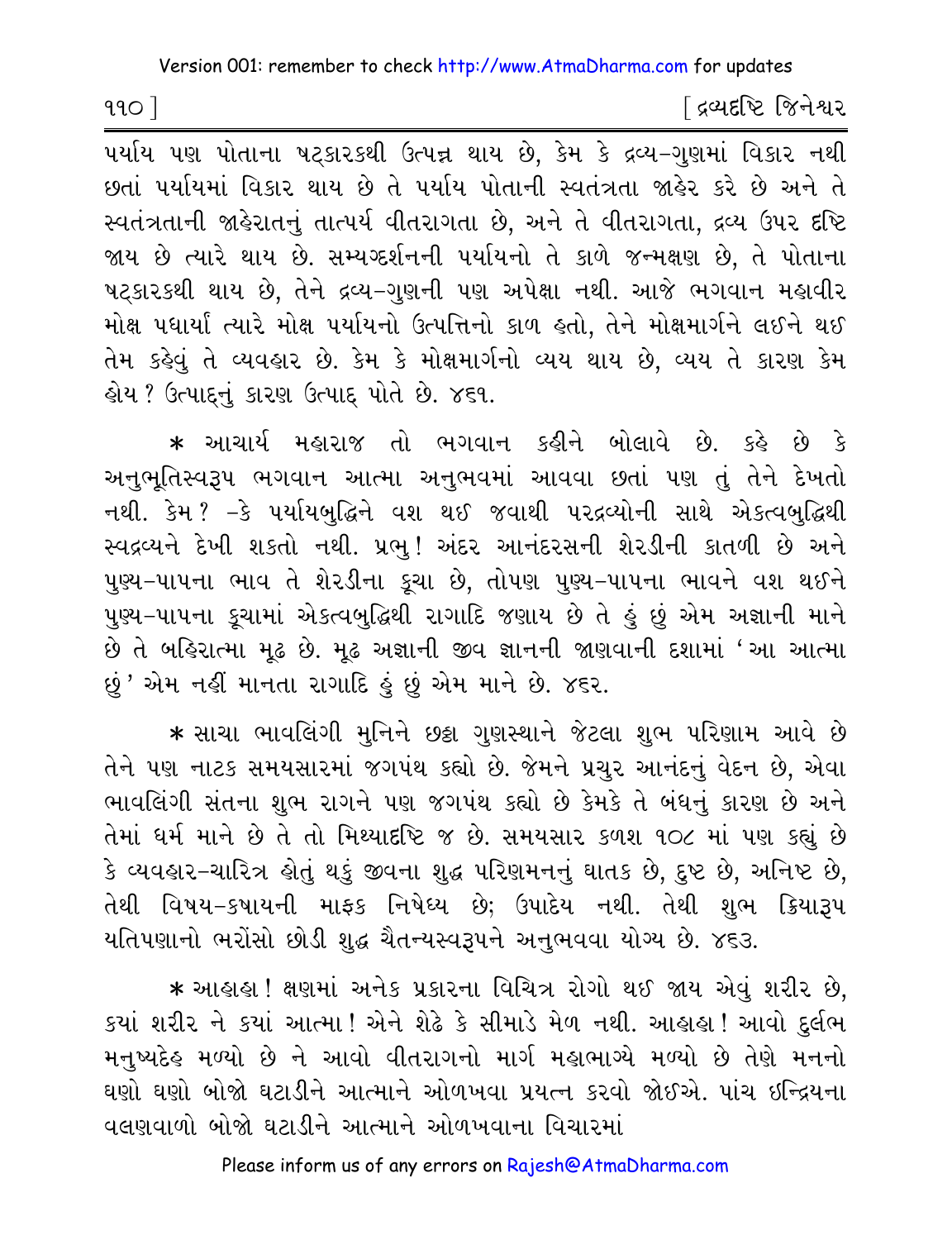દ્રવ્યદષ્ટિ જિનેશ્વર l

મહિમા આવે એને અંદર ૫રુષાર્થ ઉપડયા વિના રહે જ નહિ. ૪૬૪.

∗ કે જીવો ! પરદ્રવ્યમાં ફેરફાર કરવાની અને અને સ્વકાર્યમાં અન્ય સાધન શોધવાની ચિંતા છોડી, સ્વસંવેદનથી નિજાત્માનો અનુભવ કરો! આત્માનું જ્ઞાન કિરણ જે પ્રગટ છે તે પ્રગટ પર્યાય દ્વારા આત્મા જાણો. ૪૬૫.

\* સર્વજ્ઞ પરમાત્માએ ઇન્દ્રોની ઉપસ્થિતિમાં ફરમાવ્યું કે ભાઈ! અમે તને સિદ્ધ સમાન જોઈએ છીએ, તું પણ એમ જોતા શીખને ! ત્રણલોકનો નાથ અતીન્દ્રિય આનંદની મૂર્તિ, દર્શન, જ્ઞાન ને ચારિત્રથી પૂર્ણાનંદને પામે એવો આ આત્મા એને હાડ-માંસમાં શરીરમાં રહેવું પડે, જનમ-મરણ કરવા પડે એ કલંક છે,  $sels$   $s$  $s$ ,  $s$  $s$  $s$ 

\* આત્મા પરદ્રવ્યને તો સ્પર્શતો નથી, રાગને પણ સ્પર્શતો નથી પણ અહીં અલિંગગ્રહણના ૧૯મા બોલમાં તો કહે છે કે આત્મદ્રવ્ય પોતાની નિર્મળ પર્યાયને પણ સ્પર્શ કરતો નથી. નિર્મળ પર્યાયમાં દ્રવ્ય આવતું નથી. દ્રવ્યસામાન્ય છે તે વિશેષરૂપ પર્યાયમાં આવતું નથી-સ્પર્શતું નથી. દ્રવ્ય વસ્તુ છે તે પર્યાયને કરતી નથી, પર્યાયને અડતી નથી અને પર્યાય છે તે દ્રવ્યમાં નથી, દ્રવ્યને સ્પર્શતી નથી. પર્યાયનું લક્ષ કરવા જતાં રાગ ઉત્પન્ન થશે ને દ્રવ્યનું લક્ષ કરતાં રાગ તૂટી નિર્વિકલ્પતા થશે, અતીન્દ્રિય આનંદ અનુભવાશે. ભાઈ! તારી નિર્મળ પર્યાય થાય તેને પણ દ્રવ્ય અડતું નથી. આહ્યુ… હ્યુ…! દ્રવ્ય ને પર્યાય બન્નેની આવી સ્વતંત્રતા બતાવે છે. ૫ર્યાય ક્ષણિક છે તે ધ્રુવ દ્રવ્યને અડતી નથી. આહાહા ! અલૌકિક વાતો છે. દ્રવ્ય છે તે પર્યાયને દ્રવે છે-ઉત્પન્ન કરે છે એ પણ અપેક્ષાથી કથન છે, બીજા દ્રવ્યથી ૫ર્યાય થતી નથી તેમ બતાવવા કહ્યું છે. ૫ણ અહીં તો અધ્યાત્મની એકદમ સૂક્ષ્મ વાત કહે છે કે દ્રવ્ય છે તે પર્યાયનો દાતા નથી. ધ્રુવ અસ્તિત્વ ને ક્ષણિક અસ્તિત્વ બેને ભિન્ન બતાવે છે. ૪૬૭.

\* મોક્ષનો માર્ગ પ્રગટયો તે પર્યાયને દ્રવ્યની પણ અપેક્ષા નથી અને વ્યવહારના કારકોની પણ અપેક્ષા નથી, એ તો ષટકારકના પરિણમનથી સ્વતંત્રપણે ઉત્પન્ન થઈ છે. સમ્યગ્દર્શનની પર્યાયનો કર્તા પર્યાય, સમ્યગ્દર્શનની પર્યાયનું કાર્ય પર્યાય, પર્યાયનું કારણ પર્યાય, પર્યાયનું સાધન પર્યાય–એવી જે સમ્યગ્દર્શનની પર્યાય છે તે પણ ત્રિકાળી પરમ સ્વભાવભાવથી ભિન્ન છે. કેમ કે જે મોક્ષમાર્ગની પર્યાય છે તે જ્યારે મોક્ષ થાય છે ત્યારે નાશ પામે છે અને એ પર્યાય તથા ત્રિકાળી દ્રવ્ય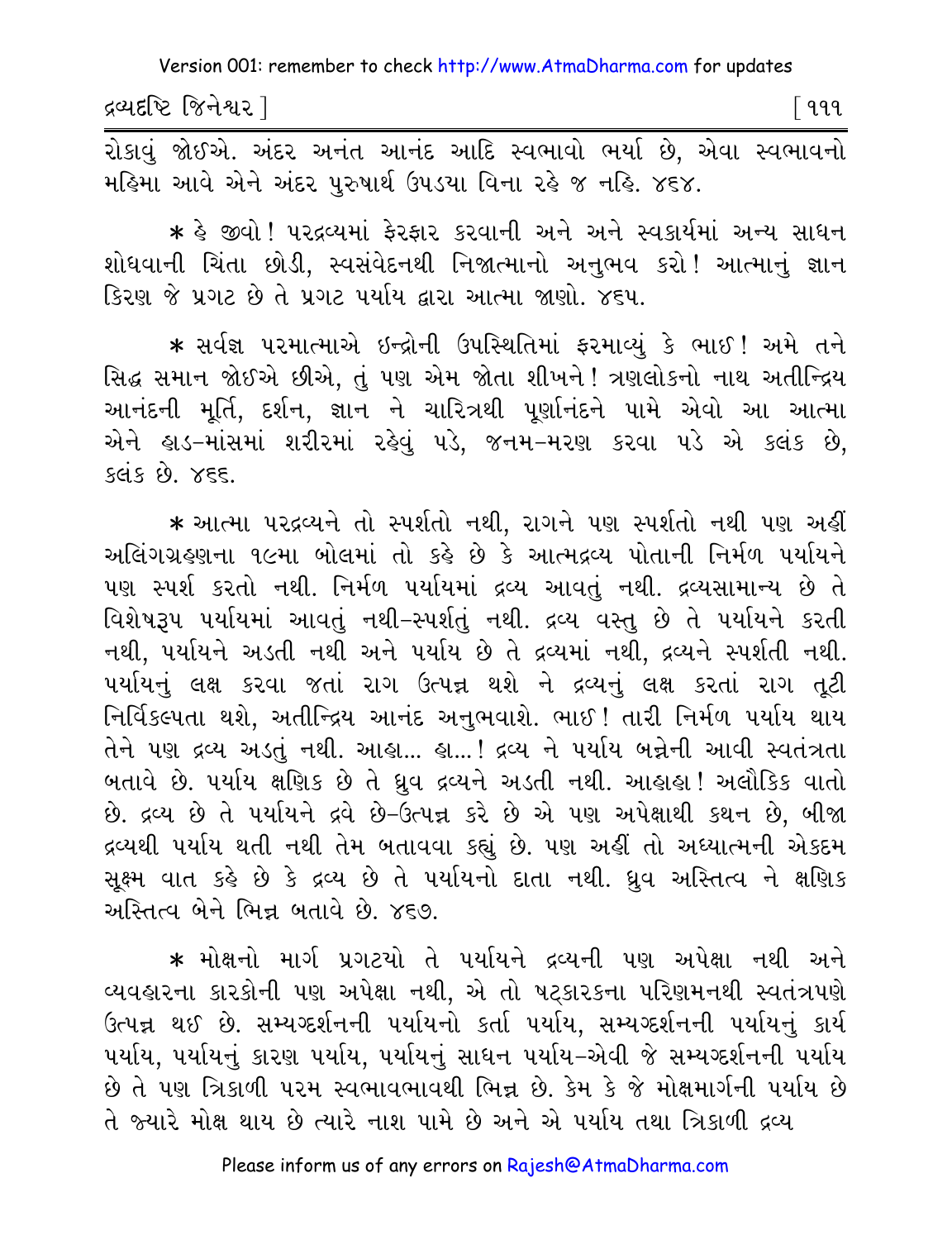| ૧૧૨ $\,$ | ∫ દ્રવ્યદષ્ટિ જિનેશ્વર |
|----------|------------------------|
|----------|------------------------|

જો અભિન્ન હોય તો પર્યાયનો નાશ થતાં પારિણામિક દ્રવ્યનો પણ નાશ થાય, પણ ધ્રવનો કદી નાશ થતો નથી. ૪૬૮.

\* અશદ્ધ દ્રવ્યાર્થિકનયથી રાગાદિ વિભાવપર્યાય આત્માની છે. પ્રવચનસારમાં કહ્યું છે કે શુદ્ધ દ્રવ્યના નિરૂપણસ્વરૂપ નિશ્ચયનયથી પુણ્ય-પાપના ભાવ આત્માના છે. પણ એ તો જ્ઞેયની-પર્યાયની સિદ્ધિ સિદ્ધ કરી. પરંતુ જ્યારે ત્રિકાળી જ્ઞાયક પર દષ્ટિ પડે છે, ત્યારે તો તે રાગ, પુણ્ય-પાપના તથા દયા-દાનના ભાવ પરજ્ઞેય તરીકે જ્ઞાનમાં જણાય છે-એવો જ જ્ઞાનનો સહજ સ્વભાવ છે. સ્વનું જ્ઞાન થયું, ત્યાં એ જ્ઞાનની પર્યાયમાં સ્વપર-પ્રકાશક સામર્થ્ય લોવાથી સ્વને જાણતાં રાગ વચ્ચે આવ્યો તેને પરજ્ઞેય તરીકે જાણે. જાણનાર પ્રભુ બીજું શું કરે? તે તો ઉદયને તેમ જ બંધને તથા નિર્જરા તેમ જ મોક્ષને જાણે-તેનો જ્ઞાતા રહે. એ વાત સમયસારની ૩૨૦મી ગાથામાં કહી છે. ૪૬૯.

\* મુનિને પણ પંચમહાવ્રત આદિનો ભાવ આવે છે, દષ્ટિમાં તે હેય છે પણ અસ્થિરતાના કારણે શુભરાગ આવ્યા વિના રહેતો નથી. છતાં તેઓ તેને આદરણીય માનતા નથી. હેયદૃષ્ટિ પૂર્વક વ્યવહારનો વિકલ્પ આવે છે, પણ તે જગપંથ છે, મોક્ષપંથ નથી તેમ સાધક જાણે છે. મુનિને પણ શુભભાવ આવે છે પણ જેટલો શુભભાવ છે તેટલો જગપંથ છે. શિવપંથથી તેટલા દૂર છે. છતાં અસ્થિરતાના કારણે આવ્યા વિના રહેતો નથી. તેથી આચાર્યદેવ કહે છે કે પ્રભુ! તારા શુદ્ધાત્માને છોડી બહારમાં દેવ-ગુરુ-તીર્થ તરફ ન જા, ન જા. તેના લક્ષે શુભરાગ થશે એમ કહીને  $ca$ darel धर्म थशे तेनो निषेध हर्यो  $\dot{p}$  x90

\* કાળનયે જેની સિદ્ધિ સમય ૫૨ આધાર રાખે છે એટલે સમ્યગ્દર્શન, સમ્યક્ચારિત્ર, કેવળજ્ઞાન આદિ જે સમયે થવાના છે તે જ સમયે થાય છે. જે કાળે જે થવાનું તે જ કાળે તે થાય પણ એનો અર્થ એમ નથી કે પુરુષાર્થ વિના થઈ જાય ! કાળનયને દેખનાર સાધકની દૃષ્ટિ કાળ ઉપર નથી પણ સ્વભાવ ઉપર હોય છે. તેથી કાળનયથી જાણે છે કે જે સમયે ચારિત્ર પ્રગટ થવાનું છે તે સમયે જ પ્રગટ થશે. જે કાળે કેવળજ્ઞાન થવાનું છે તે જ કાળે થશે. કોઈ મુનિ લાખો વર્ષ ચારિત્ર પાળે ને કેવળજ્ઞાન થતાં વાર લાગે. કોઈ મુનિને અલ્પકાળમાં કેવળજ્ઞાન થઈ જાય, તેથી લાંબો કાળ ચારિત્ર પાલન કરનાર મુનિને અધીરજ થતી નથી. તે જાણે છે કે કેવળજ્ઞાન થવાનું જ છે તે સ્વકાળે થશે. ૪૭૧.

\* આત્મા તો એકલો મૌનસ્વરૂપ જ છે. એ કયાં વાણીને કરે છે ને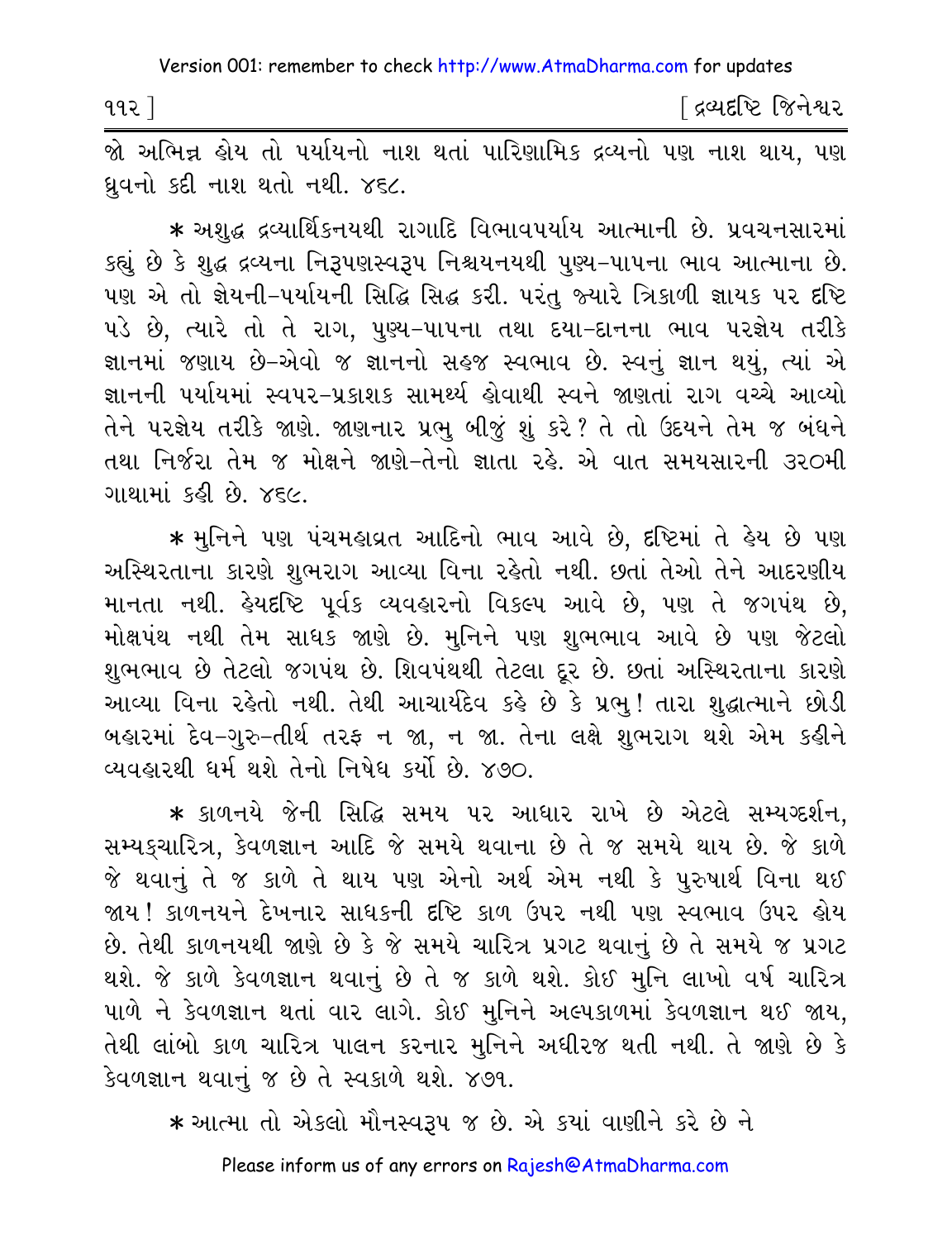દ્રવ્યદષ્ટિ જિનેશ્વર l

િ ૧૧૩

विडल्पनेय डरे છે! આત્મા વિકલ્પને કરે છે એ તો જૂઠીનયનું કથન છે. આસ્રવતત્ત્વ આત્મામાં છે જ નહિ. આમ બોલ્યો ને આમ કહેવું ને આમ સમાધાન કરવું... આહાહા ! વાણીને શું કરી શકાય છે ? -કે તે આમ બોલે ને કહે ! ૪૭૨.

★ અઙ્રા ! અત્યાર સુધીમાં જે સિદ્ધો થયા એથી અનંતગુણા જીવો નિગોદના એક એક શરીરમાં છે. એ જીવોમાંથી કેટલાંક તો સદાય એમાં જ રહેવાના છે. નિગોદમાંથી સંજ્ઞી-પંચેન્દ્રિય મનુષ્યપર્યાય મળવી અનંત અનંત દુર્લભ છે. તેમાં સાચા દેવ-શાસ્ત્ર-ગુરુનો યોગ મળવો મહા દુર્લભ છે. એટલે સુધી આવીને હવે એણે કરવા જેવું આ એક જ છે કે પોતાના ભગવાન આત્માને ઓળખી લેવો. બીજે કય ાંય રોકાવા જેવું નથી. આ ટાણા ચુકયો તો ફરી આ અવસર નહિ મળે. અત્યારે તો " સબ અવસર આ ચુકા હૈ." ૪૭૩.

\* કોઈ કહે કે અઘ્યાત્મમાં આમ કહ્યું છે ને આગમમાં આમ કહ્યું છે ને ન્યાયશાસ્ત્રોમાં આમ કહ્યું છે, તો કહે છે કે બાપુ! એ બધા કથન છે, પહેલાં તો છ દ્રવ્યસ્વરૂપ લોક છે;-એમ ' છે ' કર્લ્ડેતાં અનંતદ્રવ્યની પર્યાય પણ છે એમ એમાં આવી ગયું. ૫ર્યાય કોઈને કારણે છે-એમ નથી, ૫ર્યાય સત્ છે, તેનો કોઈ હેતુ નથી. 'છ દ્રવ્યસ્વરૂપ લોક જે જ્ઞેય છે અને વ્યક્ત છે' -તેમાં 'છે' તે સત છે. દ્રવ્ય સત છે, ગુણ સત્ છે, પર્યાય પણ સત્ છે. જેમ દ્રવ્યનું કોઈ બીજું કારણ નથી, ગુણનું કોઈ બીજું કારણ નથી તેમ વિકારી કે અવિકારી પર્યાયનું પણ કોઈ બીજું કારણ નથી, એ પર્યાય પણ પોતાના કારણથી તે સમયમાં નિરાલંબપણે-દ્રવ્ય-ગુણના આલંબન વિના, નિમિત્તના આલંબન-અપેક્ષા વિના પોતાના ષટકારકથી-ઉત્પન્ન થાય છે એ લોકનું સ્વરૂપ છે. ૪૭૪.

\* શ્રોતાઃ- ૫ર્યાય ૫ર્યાયથી પોતાથી સ્વતંત્ર થાય છે તો દ્રવ્યને કારણ કેમ કહેવાય છે?

પુજ્ય ગુરુદેવઃ- ૫ર્યાય ૫ર્યાયથી સ્વતંત્ર જ થાય છે ૫ણ ૫ર્યાય દ્રવ્યનું લક્ષ કરે છે તેથી દ્રવ્યને કારણ કહેવાય છે. કારણપરમાત્માથી કાર્યપરમાત્મા થાય છે, ત્યાં પર્યાય દ્રવ્ય ઉપર લક્ષ કરે છે તેથી દ્રવ્યને કારણ-નિમિત્ત કહેવાય છે. દ્રવ્યનું લક્ષ કરે છે તેથી દ્રવ્યનો આશ્રય પણ કહેવાય. કારણવસ્તુ તો ત્રિકાળ છે પણ એને કારણ કયારે કહેવાય? -કે જ્યારે ૫ર્યાય દ્રવ્યનું લક્ષ કરે ત્યારે ત્રિકાળી દ્રવ્યને કારણ કહેવાય છે. આવી વસ્તુસ્થિતિ છે તેને સમજતાં ખોટું પાણી ઉતરી જાય ને સાચું પાણી ચડી જાય એવી વાત છે. ખરેખર તો દ્રવ્ય પર્યાયને કરતું નથી, પર્યાય પર્યાયથી થાય છે, પણ એ વાત જગતને આકરી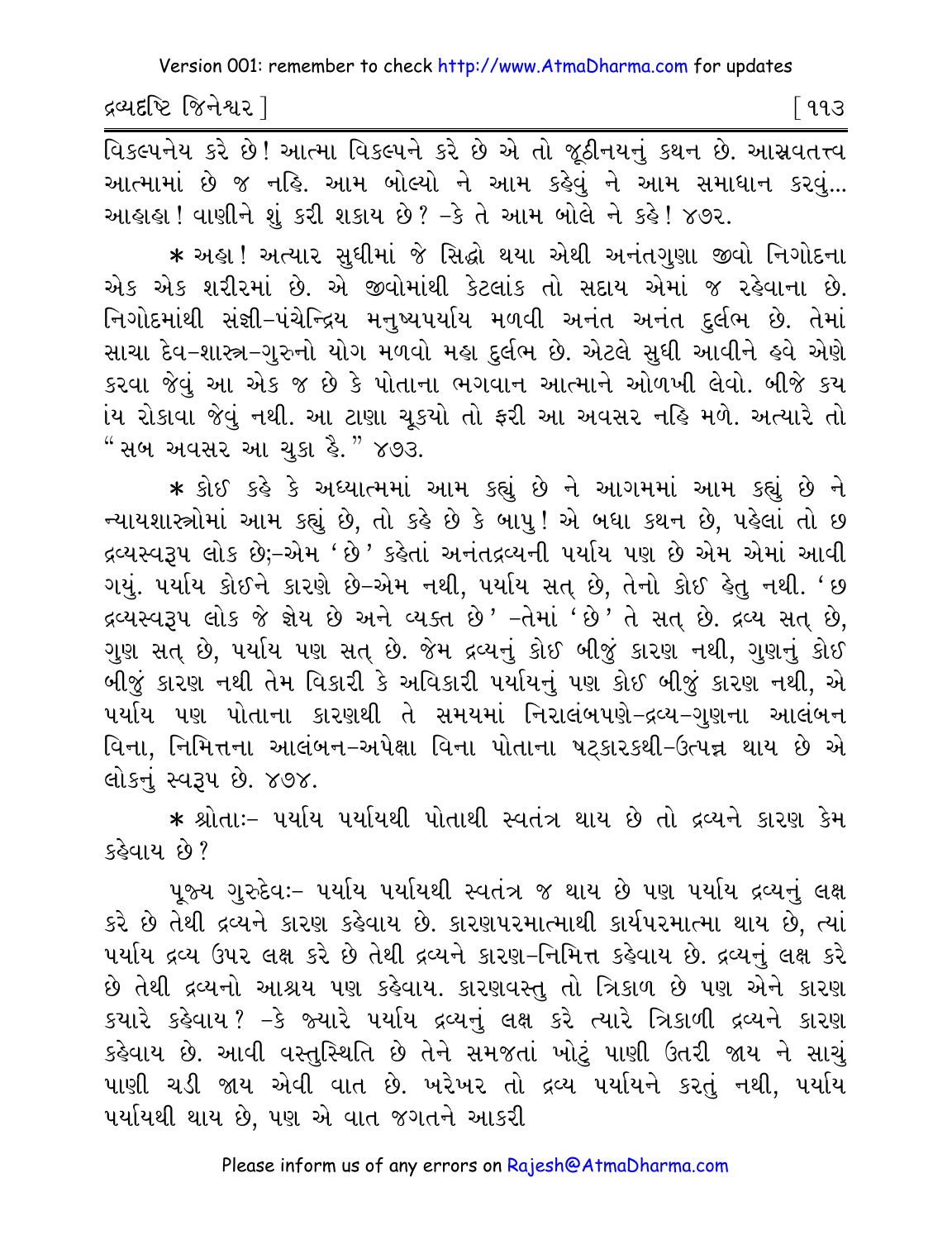| 998                  |  |                                    |  | ∫ દ્રવ્યદષ્ટિ જિનેશ્વર |
|----------------------|--|------------------------------------|--|------------------------|
| $\sim$ $\sim$ $\sim$ |  | $\sim$ $\sim$ $\sim$ $\sim$ $\sim$ |  |                        |

પડે તેવી સૂક્ષ્મ છે. પર્યાય પર્યાયથી થાય છે-એ જાણવાનું તાત્પર્ય દ્રવ્યસ્વભાવ ઉપર લક્ષ ને દૃષ્ટિ કરવી તે છે. બધાનો સાર તો પર્યાયને અંતરમાં વાળવી તે છે. સર્વ શાસ્ત્રનં તાત્પર્ય વીતરાગતા છે. એ વીતરાગતા દ્રવ્યના આશ્રયે પ્રગટે છે. ૪૭૫.

\* 'सदव्वाओ सुगई परदव्वाओ दुगई।' (भोक्षपाड़ुऽ, ગાથा-૧૬) ભગવાન ત્રણલોકના નાથની ભક્તિનો રાગ ઊઠવો તેને પણ દુર્ગતિ કહે છે. શુભરાગથી સ્વર્ગ, શેઠાઈ મળે છે, એ પણ પરમાર્થે દુર્ગતિ છે; સુગતિ તો એક મોક્ષ જ છે. પરદ્રવ્ય ઉપર લક્ષ જાય એ દુર્ગતિ છે, એમાં ચૈતન્યની સુગતિ નથી. નિજ ભગવાન આત્મા ઉપર લક્ષ જાય એ એક જ સગતિ છે. પરમાત્મપ્રકાશમાં કહ્યું છે કે ભવોભવ સમવસરણમાં ભગવાનની પૂજા-ભક્તિ કરી, પણ એ તો પરદ્રવ્યનું લક્ષ છે તેથી દુર્ગતિ છે. ગૃહસ્થને પાપથી બચવા માટે શુભભાવ હોય છે, આવે છે, તેને વ્યવહારથી ઉપાદેય પણ કહેવાય છે, પણ તેમાં પરદ્રવ્યનું લક્ષ હોવાથી તે ચૈતન્યની સુગતિ નથી. સુગતિ તો એક જ નિજ કારણપરમાત્માના લક્ષથી જ થાય છે. લ્વે તો અહીં ૪૧-૪૧ વર્ષ થયા છે; સૂક્ષ્મ વાતો ઘણી સ્પષ્ટતાથી કહેવાય છે; પોતાના હિત માટે સમજીને અંદરમાં પચાવવાની આ વાતો છે. કાને ૫ડવી એ પણ મહાભાગ્ય 89. 898.

\* જેને આત્માની ખરેખર રૂચિ જાગે તેને ચોવીશે કલાક એનું એ ચિંતન, ઘોલન ને ખટક રહ્યાં જ કરે, ઊંઘમાં પણ એનું એ રટણ ચાલ્યા કરે. અરે! નરકમાં પડેલો નારકી ભીષણ વેદનામાં ૫ડયો હોય અને પૂર્વ સત સાંભળ્યું હોય તેનું સ્મરણ કરી ફડાક દઈને અંદરમાં ઉતરી જાય છે, એને પ્રતિકૂળતા નડતી જ નથી ને! અને સ્વર્ગની અનુકૂળતામાં ૫ડયો હોય તોપણ અનુકૂળતાનું લક્ષ છોડી અંદરમાં ઉતરી જાય છે, અને અહીં જરાક પ્રતિકૂળતા હોય તો અરે મારે આમ છે ને તેમ છે-તેમ કરી કરીને અનંત કાળ ગુમાવ્યો ! હવે એનું લક્ષ છોડીને અંદરમાં ઉતરી જા ને ! ભાઈ ! આના વિના બીજો કોઈ સખનો માર્ગ નથી. ૪૭૭.

\* આચાર્યદેવ કર્લ્ડ છે કે અમે અલ્પકાળમાં સિદ્ધ થવાના છીએ લી! અમે અનંતા સિદ્ધોનું પસ્તાનું પર્યાયમાં મૂકયું છે તો અમે પણ ભવિષ્યમાં અલ્પકાળમાં સિદ્ધ થવાના છીએ. અનંતા અનંતા સિદ્ધોને નિર્વિકલ્પ દશા દ્વારા મારી અલ્પજ્ઞ પર્યાયમાં ને રાગમાં સ્થાપું છું. જ્ઞાનમાં તો જાણીને સ્થાપું છું ને રાગમાં વિકલ્પમાં બહુમાન લાવીને સ્થાપું છું કેમ કે વિકલ્પ કાંઈ જાણતું નથી. એ રીતે ભાવ ને દ્રવ્યસ્તુતિથી પોતાનામાં અનંત સિદ્ધોને સ્થાપે છે અને શ્રોતાની પર્યાયમાં પણ સ્થાપે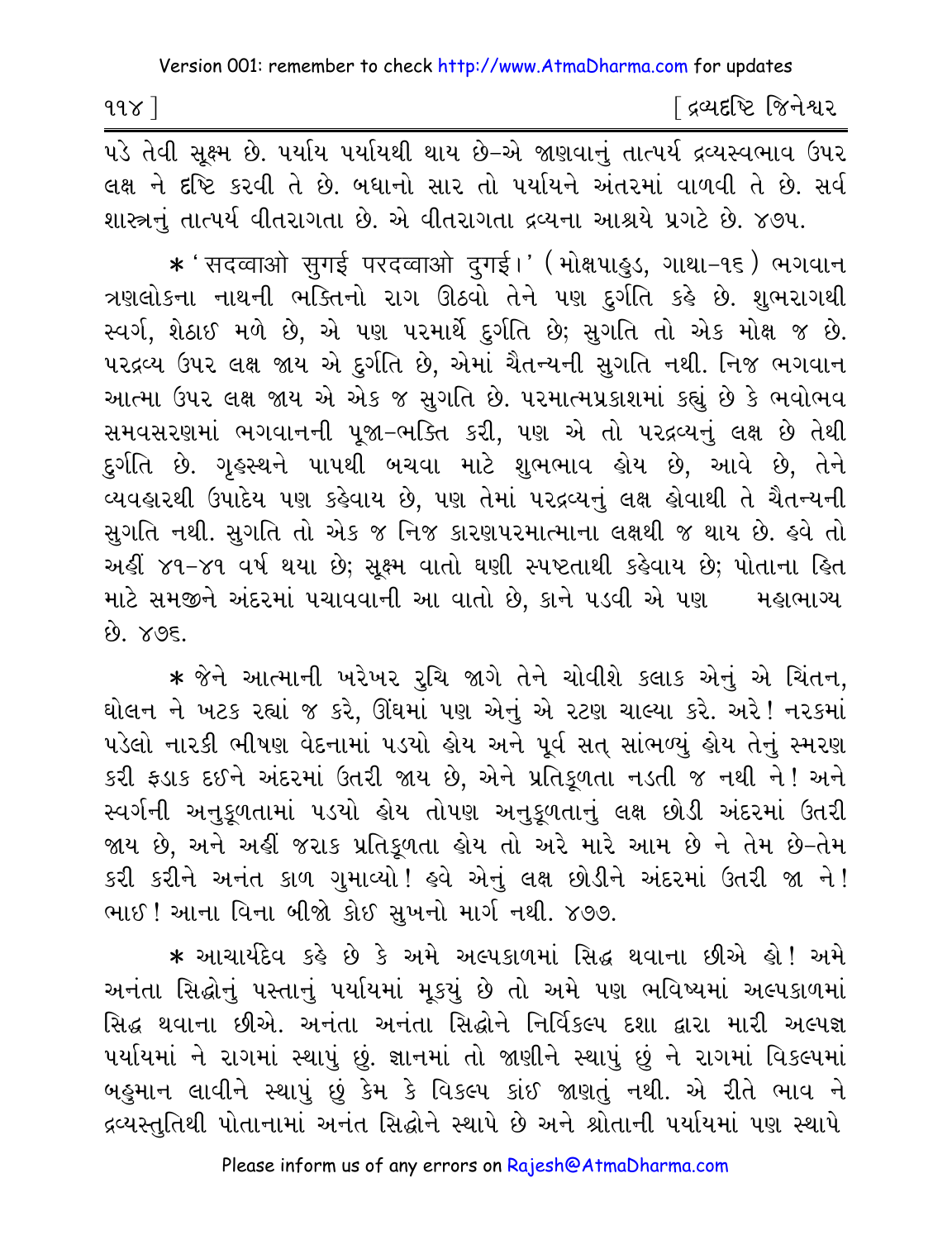દ્રવ્યદષ્ટિ જિનેશ્વર l

િવવપ

છે. હજુ તો શ્રોતા તરીકે સાંભળવા આવ્યો છે, ભલે અજ્ઞાની છે છતાં કહે છે કે તું શ્રોતા તરીકે સાંભળવા આવ્યો તો તારી પર્યાયની પણ અમને એટલી લાયકાત લાગે છે કે તારી પર્યાયમાં અમે અનંતા સિદ્ધોને સ્થાપીએ છીએ, અને તારા વિકલ્પ દ્વારા પણ અનંતા સિદ્ધોને તારી પર્યાયમાં સ્થાપીએ છીએ કેમ કે સ્વ અને પરમાં ભાવ અને દ્રવ્ય બન્નેથી સ્થાપે છે ને ! ૪૭૮.

\* સમયસાર ગાથા ૫૦ થી ૫૫ મા અનુભૂતિને આત્મા કહ્યો છે ત્યાં જેટલા વિકલ્પો ઉઠે છે તેનાથી ભિન્ન અને સ્વથી અભિન્ન કહેવું છે. તેથી અનુભુતિની નિર્મળ પર્યાયને આત્મા કહ્યો છે પણ જ્યારે એ અનુભૂતિ કેમ પ્રગટે છે તે બતાવવું હોય ત્યારે તો ત્રિકાળી ઘ્રુવ ચૈતન્ય તે સ્વ છે ને તેનો આશ્રય કરનાર પર્યાય તે પર છે. ભિન્ન છે-તેમ નિયમસાર ગાથા ૫૦ મા કહ્યું છે. એ અનુભૃતિની નિર્મળ ૫ર્યાય ધ્રુવદ્રવ્યને સ્પર્શતી નથી ને ધ્રુવદ્રવ્ય અનુભુતિને સ્પર્શતું નથી. અહો! આ તો પરમ અઘ્યાત્મના અંદરના ગંભીર સુક્ષ્મ ભાવો છે. જાણનક્રિયા અને ત્રિકાળી ધ્રુવદ્રવ્ય એ એક બીજાને સ્પર્શતા નથી, છતાં જાણનકિયાનો આધાર આત્મદ્રવ્ય છે. ૪૭૯.

\* અંદર જ્ઞાયકદેવનો મહિમા આવે ત્યારે આખા સંસારનો રસ છુટી જાય છે. અને ત્યારે જ ભગવાન આત્મા સમીપ આવે છે. ભાઈ ! આ તો ભાગવત કથા છે, ભાગવત કથા! નિજ જ્ઞાયક ભગવાનને બતાવનારી છે અને વીતરાગ સર્વજ્ઞ ભગવાને કહેલી છે માટે આ ભાગવત કથા છે. અનંત અગાધ શક્તિઓના ધારક એવા નિજ અભેદ ચૈતન્યસ્વરૂપનો અંદર રસ લાગે તેને સંસારનો રસ છૂટી જાય છે-વિષયની વાસનામાંથી સુખબુદ્ધિ ઊડી જાય છે. અંતરમાં જ્યાં અતીન્દ્રિય આનંદના નાથનો-આનંદસ્વરૂપ નિજ જ્ઞાયક પ્રભુનો-મહિમા આવ્યો, દષ્ટિમાં તેનો સ્વીકાર ને સત્કાર થયો ત્યાં શુભ ભાવનો પણ મહિમા ઊડી જાય છે-જ્ઞાનીને વ્રતાદિના શુભ પરિણામમાં પણ રાગ અને દુઃખ લાગે છે, તેમાંથી સુખની બુદ્ધિ ઊડી <u>જાય છે. ૪૮૦.</u>

\* પ્રવચનસાર ગાથા ૧૭૨મા અલિંગગ્રહણના ૧૮મા બોલમાં કહ્યું છે કે આત્મામાં અનંતગુણો લોવા છતાં તે ગુણોના ભેદને આત્મા સ્પર્શતો નથી, કારણ કે ગુણના ભેદને લક્ષમાં લેતાં વિકલ્પ ઊઠે છે, નિર્વિકલ્પતા થતી નથી. શુદ્ધ નિશ્ચયનયથી એકરૂપ અભેદ સામાન્ય ઘ્રુવ દ્રવ્યને લક્ષમાં લેતાં વિકલ્પ તૃટીને નિર્વિકલ્પતા થાય છે. તેથી આત્મા ગુણોના ભેદને સ્પર્શતો નથી એમ કહ્યું છે;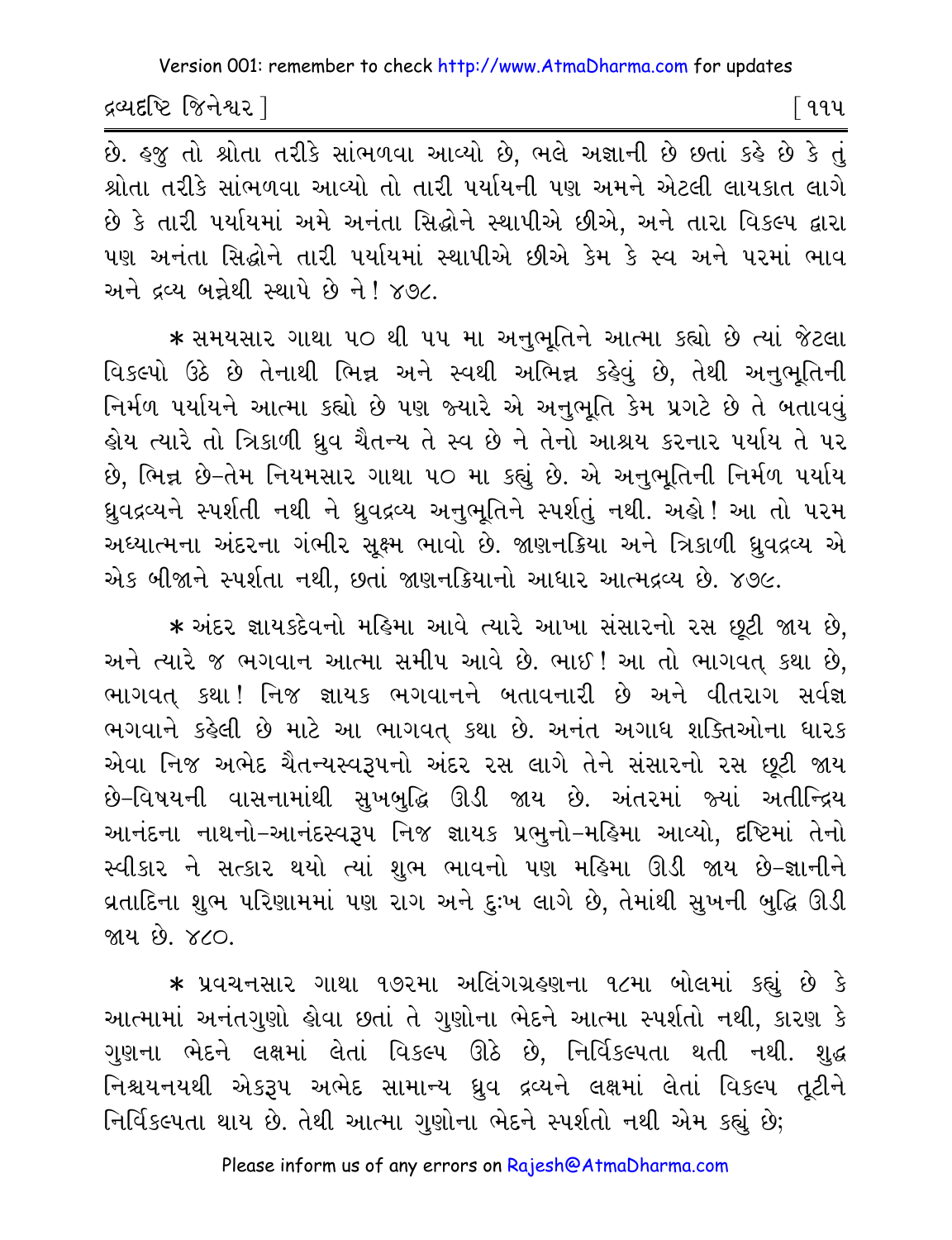દિવ્યદષ્ટિ જિનેશ્વર

છે છતાં તેના ભેદને સ્પર્શતો નથી તેમ ધ્રુવમાં પર્યાયો છે અને સ્પર્શતો નથી એમ કહેવું નથી પણ ઘ્રુવસામાન્યથી પર્યાય ભિન્ન જ છે. એવા પર્યાયના ભેદને આત્મા સ્પર્શતો નથી એમ કહીને નિશ્ચયનયના વિષયમાં એકલું સામાન્ય દ્રવ્ય જ આવે છે એમ બતાવ્યું છે. ૪૮૧.

★ શ્રોતાઃ− ઘ્રુવ આત્મા જ ઉપાદેય કોવાથી તેનું જ મનન અને મંથન કરીએ છીએ. છતાં અનુભવ થતો નથી તો પુરુષાર્થની ખામી ગણવી કે નિર્ણયની ખામી มม $\alpha$  $\alpha$ ใ?

પૂજ્ય ગુરુદેવઃ- પુરુષાર્થની ખામી કહો કે નિર્ણયની ખામી કહો એ એક જ છે, માટે નિર્ણય બરાબર કરવો જોઈએ. વિકલ્પાત્મક નિર્ણય બરાબર કરવો જોઈએ. એ પણ ખરેખર કારણ નથી, વ્યવહારથી કારણ છે. ખરેખર તો અનુભવ થતાં જ સાચો નિર્ણય થાય છે, એ પહેલાં વ્યવહાર પણ ખરેખર ન હોય. પરંતુ અનુભવ પહેલાં શં હોય છે એની અપેક્ષાએ વાત છે. ૪૮૨.

\* શ્રી પદ્મનંદિ આચાર્ય બ્રહ્મચર્યનો મહિમા કરીને કહે છે કે અરે યુવાનો! તમને મારી વાત ન રુચે તો હું મુનિ છું તેમ જાણીને માફ કરજો... એમ આ તત્ત્વની પરમ સત્ય વાત અમે કહીએ છીએ, બંધનથી છૂટવાના કારણભૂત પરમ અધ્યાત્મતત્ત્વની વાત કહીએ છીએ, છતાં કોઈને અનાદિના આગ્રહવશ ન રુચે તો અમને માફ કરજો. ભાઈ ! અમે તો મોક્ષના માર્ગે છીએ એથી અમે બીજું શું કહીએ ! તમને ન રુચે ને દુઃખ થાય તો માફ કરજો ભાઈ ! ૪૮૩.

∗ જે શ્રમણ ત્રિલોકની કલગી સમાન નિર્મળ વિવેકરૂપી દીપકના પ્રકાશ વડે, યથાસ્થિત પદાર્થના નિશ્ચય વડે, ઉત્સુકતા ટાળીને સ્વરૂપમાં જામી ગયા છે, આનંદની ધારામાં મસ્ત થઈ ગયા છે. ઉપશમરસના ઢાળામાં ઢળી ગયા છે ને તેમાંથી બહાર આવવા આળસુ થઈ ગયા છે, વનમાં વાઘ, સિંહ ને વરૂં ત્રાડું નાખતાં હોય છતાં નિર્ભય થઈને સ્વરૂપના શાંતરસને-અતીન્દ્રિય આનંદને ચૂસે છે, સ્વરૂપમાં એકમાં જ અભિમુખપણે વર્તે છે તે શ્રમણને સાક્ષાત મોક્ષતત્ત્વ કહે છે. હજી છે તો સાધકદશા, છતાં સ્વરૂપમાં એકમાં જ અભિમુખપણે વર્તતા શ્રમણને સાક્ષાત મોક્ષતત્ત્વ કહે છે. આહાહા ! પંચમ-આરાના સાધને મોક્ષતત્ત્વ કહ્યું ! પંચમ-આરામાં મુક્તિ નથી ને ? અરે ! પંચમ-આરાના સંત મુનિ પંચમ-આરાના શ્રોતાને આ કહે છે. સ્વરૂપમાં વર્તતા સંતને સાક્ષાત મોક્ષતત્ત્વ કહ્યું છે કેમ કે

 $995$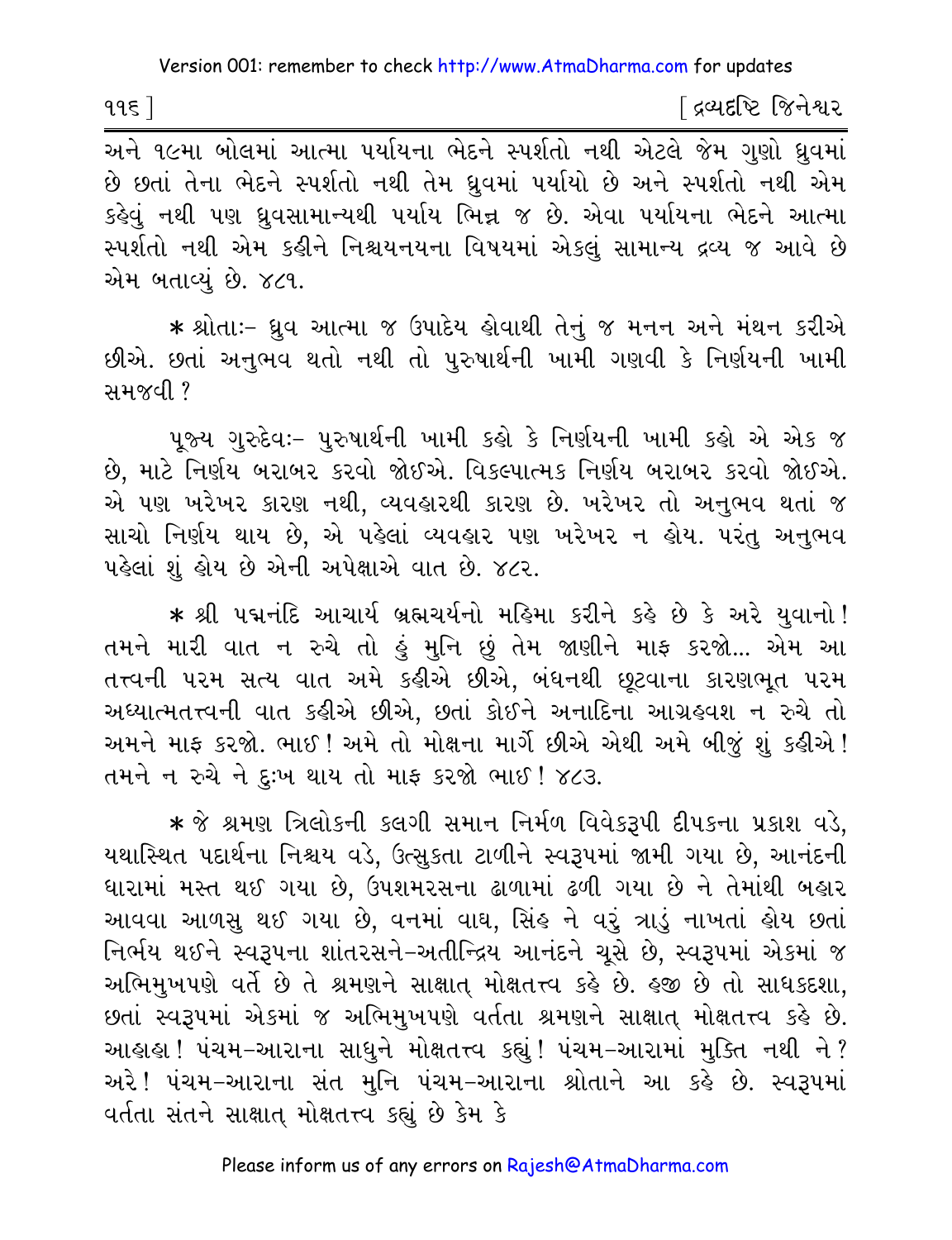દ્રવ્યદષ્ટિ જિનેશ્વર l

୮ ૧૧૭

અલ્પકાળમાં મોક્ષ થવાનો છે માટે એ અલ્પકાળને ગૌણ કરીને સાક્ષાત મોક્ષ છે તેમ  $58.89.77.$ 

\* અહો! જ્ઞાનસ્વભાવનું માહ્યત્મ્ય કેટલું છે! સામર્થ્ય કેવું છે! એનું જગતને ભાન નથી. આકાશના અનંતા પ્રદેશો છે તેમાં અહીંથી (કોઈ જગ્યાએથી) તેની ગણતરી કરતાં આકાશનો છેલ્લો પ્રદેશ કર્યો? તેનો અંત છે જ નહિ. કાળના અનંત સમયો છે તેમાં વર્તમાન સમયથી ગણતાં કાળનો છેલ્લો સમય કયો? તેનો અંત છે જ નહિ. તેમ દ્રવ્યો અનંતા છે તેની ગણતરી કરતાં છેલ્લું દ્રવ્ય કયું? તેનો અંત છે જ નહિ. તેમ એક જીવ દ્રવ્યના જ્ઞાન-દર્શન આદિ ગુણ આકાશના પ્રદેશ કરતાં પણ અનંતગુણા છે, તેમાં છેલ્લો ગુણ કયો? તેનો અંત છે જ નહિ. આહાહા! ગજબ વાત છે, જ્ઞાનનો પર્યાય જ્ઞેયપ્રમાણ છે ને જ્ઞેય લોકાલોક છે, જેનો પાર નથી એવા અપાર અનંતાનંત દ્રવ્ય-ક્ષેત્ર-કાળ-ભાવને જ્ઞેય બનાવનારી એક સમયની જ્ઞાનપર્યાયનું સામર્થ્ય કેટલું ? તાકાત કેટલી ? એ એક સમયની પર્યાયમાં અનંતાનંત જ્ઞેય-પ્રમાણ જ્ઞાનની પર્યાયના અવિભાગપ્રતિછેદ કેટલા ? એનો છેલ્લો પ્રતિછેદ કયો ? આહાહા ! ગજબ વાત છે. સિદ્ધ થાય તેની આદિ ગણાય પણ અંત નથી. સિદ્ધ થયા તેના ભવનો અંત-છેડો તો આવી ગયો પણ તેનો પહેલો ભવ કયો? અનાદિ છે, તેની શરૂઆત છે જ ક્યાં? અંત વિનાના દ્રવ્યો છે તેનો અંત આવે કેમ? અંત વિનાનું ક્ષેત્ર છે તેનો અંત આવે કેમ? અંત વિનાનો કાળ છે તેનો અંત આવે કેમ? અંત વિનાના ભાવ છે તેનો અંત આવે કેમ? આહાહા! આટલા આટલા અનંતા જ્ઞેયો છે એને જાણનાર જ્ઞાન જ્ઞેયપ્રમાણ છે. આવા અનંત પદાર્થોને શ્રુતજ્ઞાનમાં જ્ઞેય બનાવ્યા એની પર્યાયમાં વિષયોનો રસ રહી શકે નહિ. રાગ રહે પણ રાગનો રસ રહી શકે નહિ. આહાહા ! આત્મવસ્તુ જ કોઈ એવી અદ્દભુત ચમત્કારિક છે કે એનું શું કહેવું ભાઈ ! ૪૮૫.

\* જિજ્ઞાસુને પહેલાં એવો નિર્ણય હોય કે હું મોક્ષ પામવાને લાયક જ છું. શંકાને સ્થાન ન હોય. આયુષ્ય બંધાઈ ગયું હશે તો ! એવી શંકાને સ્થાન ન હોય. મોળી-પાતળી વાત આત્માને માટે ન કરવી. અનંત ગુણોથી સમૃદ્ધ પોતે છે તેને જોવો, તું જ દેવાધિ દેવ છો તેમ લેવું. ૪૮૬.

\* ભવિષ્યની પર્યાયની અપેક્ષાએ ભૂતકાળની પર્યાય અનંતમાં ભાગે છે અને ભૂતકાળની અપેક્ષાએ વર્તમાન એક સમયની પર્યાય અનંતમાં ભાગે છે અને ગુણ તો ત્રણેકાળની પર્યાયનો પિંડ છે. આમ વસ્ત કાળે અને ભાવે એક સમયના પર્યાય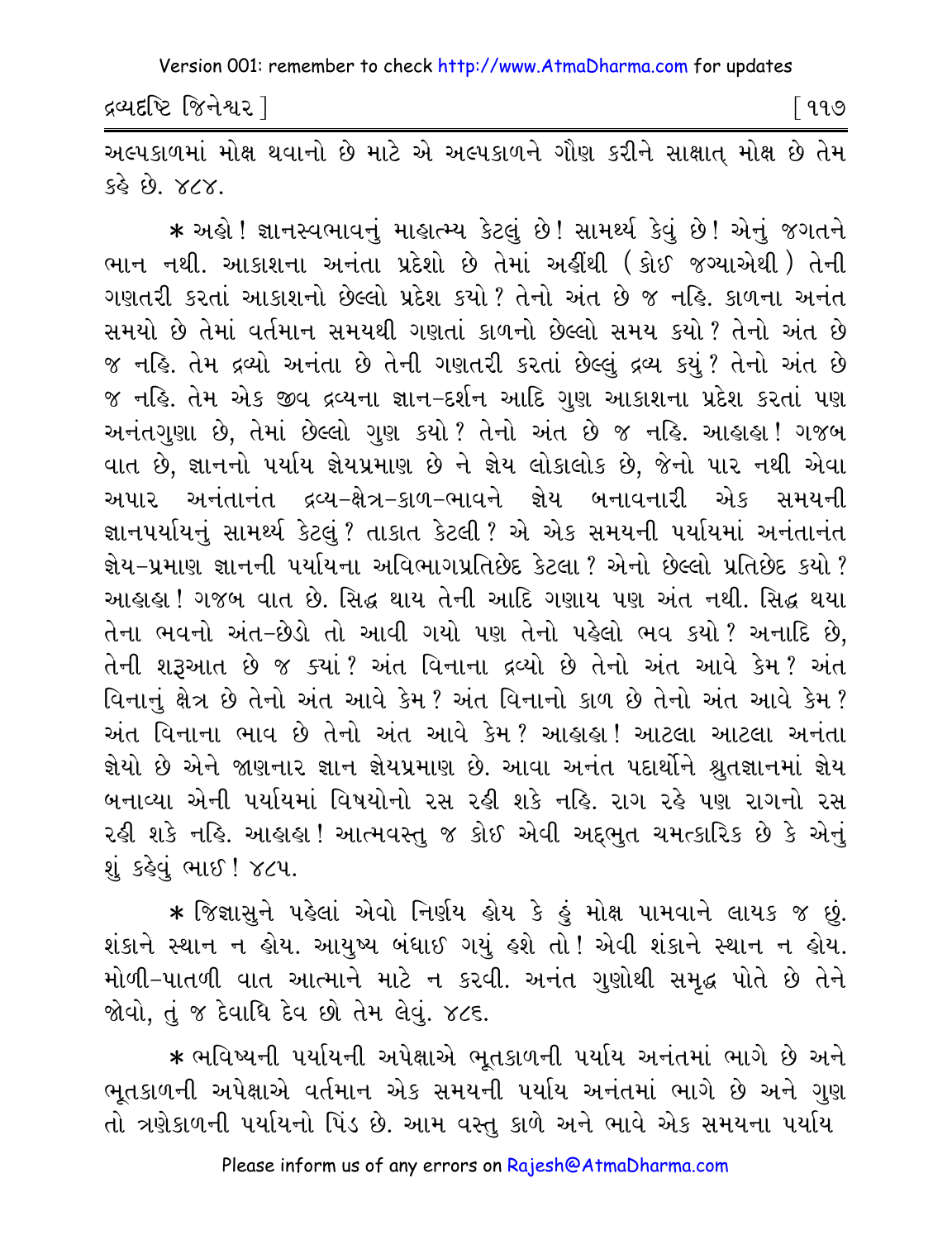| 92 | ∫ દ્રવ્યદષ્ટિ જિનેશ્વર |
|----|------------------------|
|    |                        |

કરતાં અનંતગુણી મોટી છે. પર્યાય તો કાળે અને ભાવે વસ્તુથી અનંતમાં અનંતમાં ભાગે છે. વસ્તુના આવા મહાન અસ્તિત્વની દષ્ટિમાં એક સમયની પર્યાય તે ભલે પર્યાયપણે સત હો, પણ આવા મહાન દ્રવ્યની દષ્ટિમાં એક સમયની પર્યાય પણ અભતાર્થ છે. ૪૮૭.

\* શ્રોતાઃ- આ સ્વરૂપ લક્ષમાં આવવા છતાં પ્રગટ કેમ નહીં થતું હોય?

પુજ્ય ગુરુદેવઃ- પુરુષાર્થ જોઈએ, પુરુષાર્થ જોઈએ. અંદરમાં શક્તિ પડી છે તેનું માહાત્મ્ય આવવું જોઈએ. વસ્તુ તો પ્રગટ જ છે. પર્યાયની અપેક્ષાએ વસ્તુ અપ્રગટ કહેવાય છે. આમ તો વસ્તુ પણ પ્રગટ જ છે કાંઈ આડુ ઢાંકણું નથી.

પ્રથમ વસ્તુનું માહાત્મ્ય આવવું જોઈએ, ભાન થાય તો માહાત્મ્ય આવે–એમ નહીં. કેટલાક એમ લઈ લે છે, પણ પહેલાં માહાત્મ્ય આવે તો માહાત્મ્ય આવતાં આવતાં ભાન થાય *x* 

\* પર્યાયમાં અશુદ્ધતા હોવા છતાં દ્રવ્યસ્વભાવ તો ત્રણે કાળે શુદ્ધ જ છે. આર્ત ને રૌદ્રઘ્યાનના ક્રૂર પરિણામો એ બધા પર્યાયમાં છે, તે જ ક્ષણે ત્રિકાળી દ્રવ્ય તો શુદ્ધ જ છે. નિગોદના જીવને મહા રૌદ્રધ્યાનના તીવ્ર મલિન પરિણામ છે પણ તે પર્યાયમાં છે, તેનું દ્રવ્ય તો તે સમયે પણ શુદ્ધ જ છે. સંસારના પરિણામ તે પર્યાયમાં છે. ત્રિકાળી શુદ્ધ ભગવાન છે તે પર્યાયમાં કદી આવતો જ નથી. એવા ત્રિકાળી ભગવાન ઉપર દૃષ્ટિ કરતાં પર્યાયમાં શદ્ધતા પ્રગટ થાય છે. તેને સમ્યગ્દર્શન કહે છે. ૪૮૯.

\* અનંત કાળ પછી જે પર્યાય થશે તેનું જ્ઞાન કેવળજ્ઞાનમાં સીધું થાય છે. આહાહા ! વિચારકોને વિચાર ને મંથન કરવાની આ વાત છે. એમ ને એમ માની લે એ કાંઈ ચીજ નથી. જ્ઞાનનો એવો જ કોઈ અચિંત્ય સ્વભાવ છે કે જે પર્યાય થઈ ગઈ ને જે થશે તેને સીધું જાણી લે છે. આ વર્તમાન છે માટે ભવિષ્ય હશે ને વર્તમાન છે માટે ભૂત ઙ્તું–એમ નહિ, પણ તેને સીધું જાણી લે છે. આહાહા ! ધન્ય ભાગ્ય કે વીતરાગની આવી વાણી મળી! ૪૯૦

★ જિનવાણીમાં વ્યવહારનો ઉપદેશ શુદ્ધનયનું હસ્તાવલંબ−નિમિત્ત જાણીને ઘણો કર્યો છે પણ તેનું ફળ સંસાર જ છે. જિનવાણીમાં નિમિત્તનું જ્ઞાન કરાવવા કહ્યું ત્યાં નિમિત્તને વળગ્યો; પણ તેનું ફળ સંસાર છે. વસ્તુ પૂર્ણાનંદપ્રભુ છે તેની દૃષ્ટિ કરાવવા તે સત્ય છે ને રાગના આશ્રયે સમ્યગ્દર્શન થતું નથી તેથી તે છોડાવવા તેને ગૌણ કરીને વ્યવહાર કહીને નથી તેમ કહ્યું છે, ત્રિકાળી જ્ઞાયકભાવની દષ્ટિ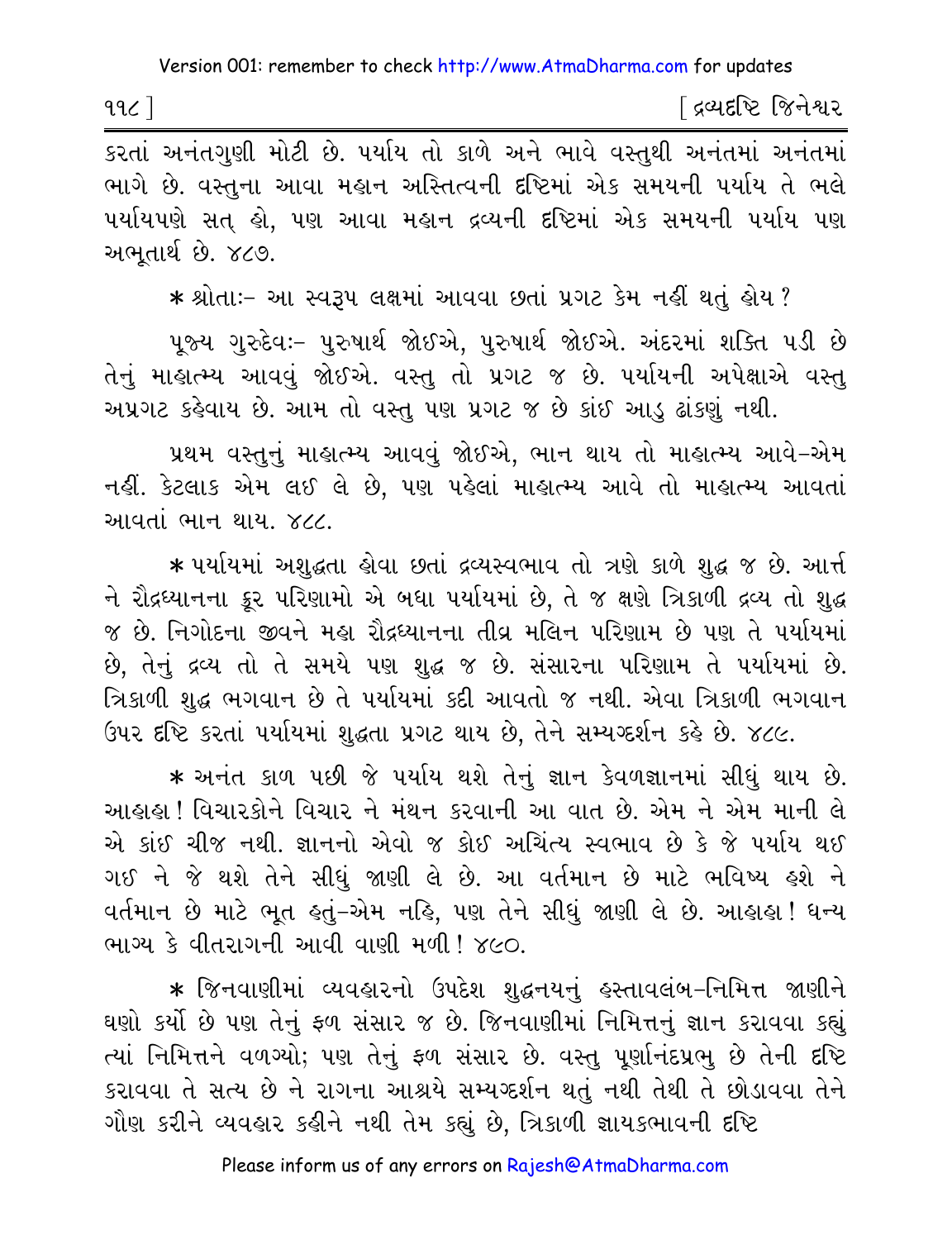દ્રવ્યદષ્ટિ જિનેશ્વર |

િ ૧૧૯

.<br>કરાવવા તે જ સત્ય છે ને પર્યાય હોવા છતાં તેની દૃષ્ટિ છોડાવવા તેને ગૌણ કરીને નથી તેમ કહ્યું છે. એમ કેમ કહ્યું ? -કે વ્યવહારનો પક્ષ તો અજ્ઞાનીઓને અનાદિથી છે તથા પરસ્પર વ્યવહારનો ઉપદેશ પણ કરે છે અને જિનવાણીમાં પણ નિમિત્તનું જ્ઞાન કરાવવા વ્યવહારનો ઉપદેશ બહુ કર્યો છે, પણ એ ત્રણેનું ફળ તો સંસાર છે. જૈન શાસ્ત્રોમાં વ્યવહારનો ઉપદેશ આવ્યો તેનો આશ્રય લઈને વ્યવહાર સ્થાપે-વ્યવહારનો પક્ષ કરે પણ તેનું ફળ સંસાર છે. ૪૯૧.

\* શુદ્ધનય એક ભૂતાર્થ છે, ભૂત અર્થાત છે... છે... છે, શુદ્ધનય અથવા તો શુદ્ધનયનો વિષય એક જ ભૂતાર્થ છે, સત્યાર્થ છે. ત્રિકાળી પરમાનંદની મૂર્તિ પારિણામિકભાવલક્ષણ નિજપરમાત્મદ્રવ્ય તે જ શુદ્ધનય છે, તે જ ભૂતાર્થ છે. જેમાં પર્યાયનો પણ અભાવ છે એવી ચીજને શુદ્ધનય પ્રગટ કરે છે. વ્યવહાર અસતને એટલે કે ત્રિકાળીમાં નથી તેને બતાવે છે માટે અભૂતાર્થ છે અને શુદ્ધનય પરમ વિદ્યમાન સત્ ત્રિકાળીને બતાવે છે માટે ભૂતાર્થ છે. જે સકલ નિરાવરણ પ્રત્યક્ષપ્રતિભાસમય વસ્તુ છે તેને શુદ્ધનય પ્રગટ કરે છે માટે તે ભૂતાર્થ છે. વ્યવહારનય છે તે પર્યાયને બતાવે છે, પર્યાય છે ખરી, નથી એમ નથી, પણ તે નાશવાન લેવાથી, ત્રિકાળીમાં ન લેવાથી તેને ગૌણ કરીને વ્યવહાર કહીને અસત્ય  $580.89.762$ 

\* રાગનો અને સંયોગનો નિષેધ થાય છે તે શ્રદ્ધા-જ્ઞાનનો પર્યાય છે કે નહિ? અને કલાક-બે કલાક-ચાર કલાક આની આ વાત જ ઘંટાય છે. રગડાય છે. વાંચનમાં, શ્રવણમાં, વિચારમાં, મનનમાં આ ને આ વાત આવ્યા કરે, ચોવીશે કલાક આ દેહના કામ તે મારા નહિ, રાગના કામ તે મારા નહિ એમ ઘૂંટાયા કરે છે, એ શ્રદ્ધા-જ્ઞાનમાં કાંઈ આંતરો જ નથી ૫ડયો? એ શું ક્રિયા નથી? પણ લોકોને એનું કાંઈ માહાત્મ્ય આવતું નથી પરંતુ આ શ્રદ્ધા-જ્ઞાનનું કાર્ય સમ્યક્ થતું જાય છે તે ક્રમે કરીને ફડાક વિકલ્પ તૃટીને નિર્વિકલ્પ થઈ જશે. ૪૯૩.

★ સંસારમાં સ્ત્રી−પુત્ર−ધંધા આદિનું લક્ષ કરતાં તો પાપ જ થશે અને દેવ− શાસ્ત્ર-ગુરુનું લક્ષ કરવાથી પુણ્ય થશે. એ તો ઠીક પણ એકરૂપ દ્રવ્યસામાન્ય ધ્રુવ છે તેમાં ગુણભેદનું લક્ષ કરવા જઈશ તોપણ તેના લક્ષે વિકલ્પ થશે, રાગ થશે. પ્રભુ એ રાગનું તને દુઃખ થશે અને ધ્રુવવસ્તુ સામાન્ય એકરૂપ ચૈતન્યસ્વભાવ છે તેનું લક્ષ કરતાં ભેદનું લક્ષ છુટી જશે ને તને અતીન્દ્રિય આનંદ અનુભવાશે. આહાહા! ધ્રુવસ્વભાવના માહાત્મ્યનું શું કહેવું! સંતોએ ગજબ કામ કર્યાં છે. ૪૯૪.

\* કે ભવ્યો ! તમે એવું કામ કરો કે જેથી આત્મા પોતાની જ્ઞાનભૂમિકામાં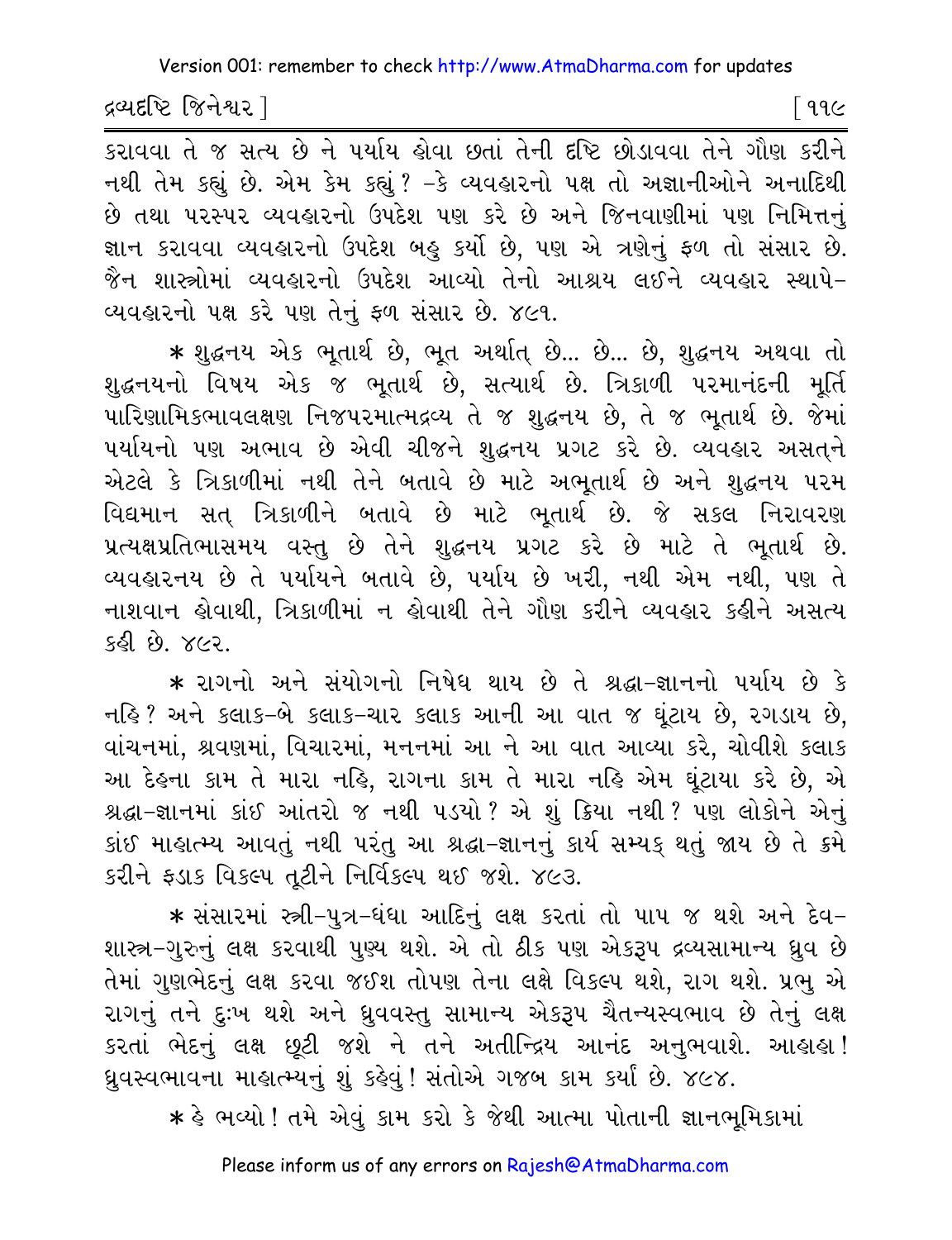| ૧૨૦ $\overline{\phantom{a}}$ | ∫ દ્રવ્યદષ્ટિ જિનેશ્વર |
|------------------------------|------------------------|
|------------------------------|------------------------|

આવી જાય. દેહ છૂટયાં પહેલાં આ પ્રયત્ન કરી લે. ઘર બળે ત્યારે કૂવો ખોદવા ન બેસાય. માટે મરતાં પહેલાં આત્માનો યત્ન કરી લે. માનવદેહથી જ શિવપદ મળી શકે છે. દેવ, નારક, પશુગતિમાંથી શિવપદ નહિ મળે, માટે આ અમુલ્ય અવસર ખોવા જેવો નથી. ૪૯૫.

\* જ્ઞાનીને ' હું તો અખંડ જ્ઞાનાનંદમય એક પરિપૂર્ણ વસ્તુ છું ' એમ અભેદ ત્રિકાળી નિજ જ્ઞાયકતત્ત્વમાં જ દૃષ્ટિ ૫ડી છે; ૫ર્યાયમાં ભલે રાગમય ભાવ આવે. તોપણ અંદર શ્રદ્ધાનું જોર ધ્રુવ જ્ઞાયક ૫૨ જ હોય છે; ધ્રુવ ધ્યેય ૫૨થી દૃષ્ટિ જરા પણ ખસતી નથી, હઠતી નથી. 'હું તો અભેદ જ્ઞાનાનંદમય છું' -ત્યાં 'જ્ઞાન ને આનંદવાળો છું' એમ પણ નહિ; એ તો ભેદ થઈ ગયો. ધર્મીની દષ્ટિ તો અંદર અતીન્દ્રિય જ્ઞાનાનંદમય અભેદ જ્ઞાયક ઉપર જ સદા હોય છે. ૪૯૬.

\* ભાઈ ! તારૂં કર્તવ્ય તો આ છે. જો તારે હિત કરવું હોય તો, જો તારે રખડવું બંધ કરવું હોય તો છ માસ અભ્યાસ કર અને તું દેખ કે તારા હૃદયસરોવરમાં જેનો પ્રકાશ પુદ્દગલથી ભિન્ન છે એવો આત્મા તને પ્રાપ્ત થાય છે કે નહીં ? જરૂર પ્રાપ્ત થશે. કેમ કે પોતાની અપ્રાપ્તિ કાંઈ શોભે ? પૂર્ણાનંદ ચૈતન્ય વસ્તુને દેખ, છ માસ તેનો અભ્યાસ કર ને જો કે તને એ આત્મા પ્રાપ્ત થાય છે કે નહીં ? પ્રાપ્ત થાય જ. જેને જોવા માટે નજરની નજર છોડીને નિધાનને જોવા છ માસ અભ્યાસ કર્યો તો તેની પ્રાપ્તિ થશે જ, કેમ કે ન પ્રાપ્ત થાય એ એની શોભા નથી. પ્રાપ્ત થાય એ જ એની શોભા છે. ૪૯૭.

\* ભગવાન સૂત્રકર્તા આચાર્યદેવ કહે છે કે અનેક પ્રકારના શુભ વિકલ્પો કરવાથી કાર્યસિદ્ધિ તો કાંઈ થતી નથી. કાર્યસિદ્ધિ તો અનંત અનંત આનંદના સાગર આત્મા તરફ જવાથી જ થાય છે. ત્યાં કેમ જતો નથી? અનેક પ્રકારના શુભ વિકલ્પોની ક્રિયામાં આગળ વધતો જાય છે તેમ સ્વાનુભવની કાર્યસિદ્ધિ કરવામાં ભ્રષ્ટ થાય છે. પહેલાં આત્માનો નિર્ણય કરીને સ્વાનુભવનો પ્રયત્ન કરવો જોઈએ, એ ન કરતાં શુભ વિકલ્પમાં ને વિકલ્પમાં આગળ વધતો જાય છે તે સ્વાનુભવથી ભ્રષ્ટ થાય છે. અશુભમાં જવાની તો વાત છે જ નહિ. શ્રીમદ્દ પણ કહે છે કે એકલું વાંચન કર્યા કરવાથી મનન શક્તિ ઘટે છે. તેમ એકલા શુભ વિકલ્પો ને ક્રિયાકાંડમાં વધતો જાય છે તેમ સ્વાનભવથી ભ્રષ્ટ થતો જાય છે. સર્વ શાસ્ત્ર જાણવાનો સાર તો આત્માનો અનુભવ કરવો તે છે. બાર અંગમાં પણ આત્માનુભૂતિ કરવાનું કહ્યું છે. SCC.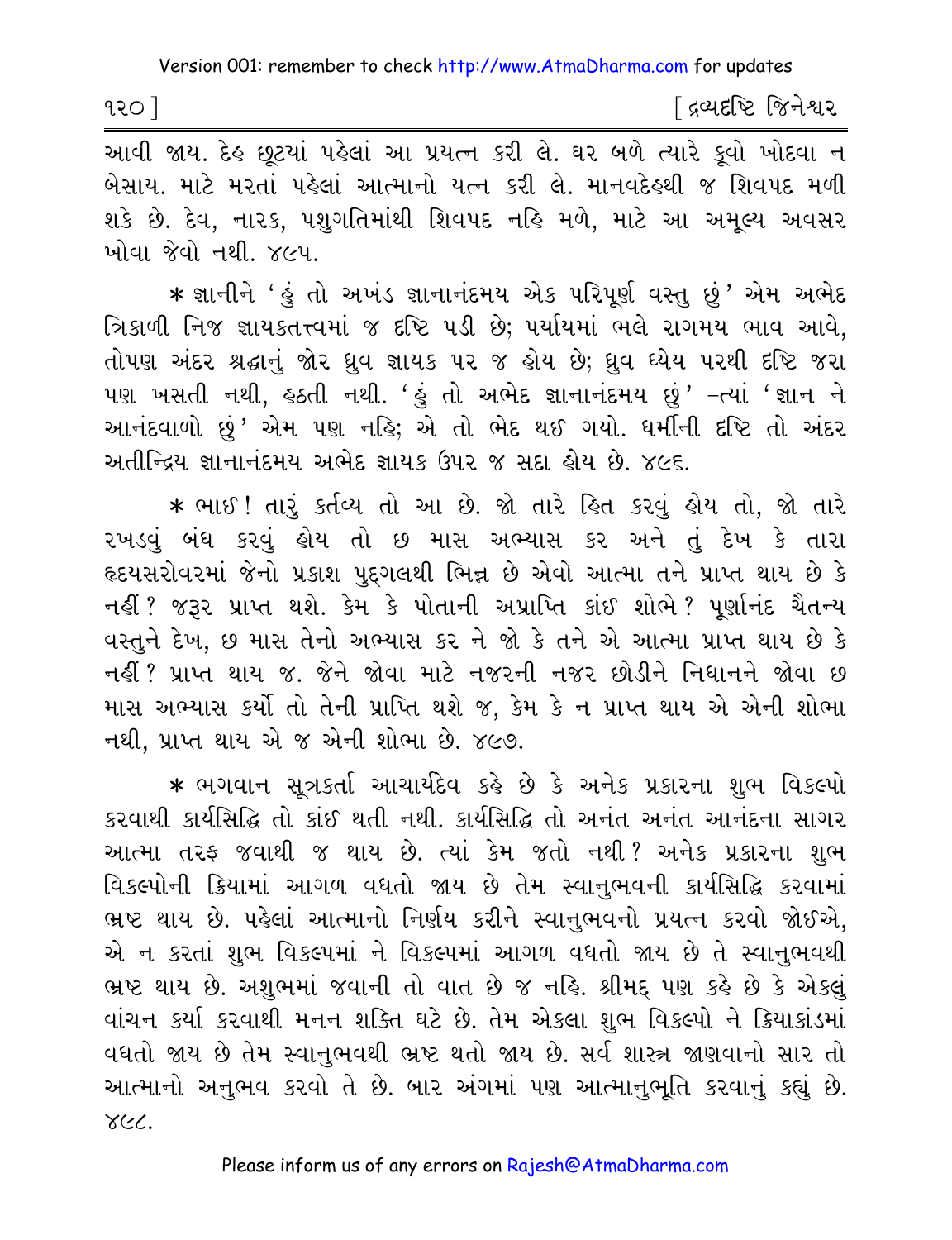દ્રવ્યદષ્ટિ જિનેશ્વર l

િવરવ

\* सम्यव्हर्शनमां अनंत पुरुषार्थ છે. पांचे समवाय साथे डोय છે. इमलद्धना નિર્ણયમાં પણ અનંત પુરુષાર્થ છે. એક દ્રવ્ય બીજા દ્રવ્યને અડે નહિ એવા નિર્ણયમાં પણ અનંત પુરુષાર્થ છે. એક દ્રવ્ય બીજા દ્રવ્યને અડે નહિ એ વાત બહુ ઝીણી આવી ગઈ છે. ૪૯૯.

\* વ્રત, નિયમ અને તપના-શુભ રાગના-અભ્યાસથી આત્મા જાણવામાં આવતો નથી. કું તો માત્ર દ્રષ્ટા-જ્ઞાતા છું-એવો વારંવાર અભ્યાસ કરવાથી, જ્ઞાયક તરફનો ઝૂકાવ કરવાથી, અંતરમાં જ્ઞાતાપણું પ્રગટ થતાં આત્મા જાણવામાં આવે છે અને ૫૨ ને રાગનું કર્તાપણું છૂટે છે. સમ્યગ્દર્શન કરવાની આ વિધિ છે. કું કેવળ જાણનાર-દેખનાર છું-એવો અંતર્મુખ અભ્યાસ વારંવાર કરવાથી પર્યાયમાં જ્ઞાતાપણું પ્રગટ થાય છે, અને ત્યારે પરનું કર્તાપણું છૂટે છે; રાગનો વિકલ્પ છે તેનું પણ કર્તાપણું ત્યારે છૂટે છે. અજ્ઞાની પોતાના જ્ઞાતાસ્વભાવનો અજાણ છે. તે શરીર આદિ પરની ક્રિયા તો કરી શકતો નથી; પરંતુ તે જ્ઞાતાપણાના અભ્યાસથી રહિત છે તેથી વ્રત, તપ, પૂજા, ભક્તિ આદિ બહારની ક્રિયાઓનો તથા પુણ્ય-પાપના વિકારી ભાવ જે પોતાનો સ્વભાવ નથી તેનો, તે કર્તા થાય છે. એકલા શાસ્ત્રજ્ઞાનના અભ્યાસથી જ્ઞાતાપણું પ્રગટ થતું નથી, અને વ્રત, નિયમ, ભક્તિ ને પૂજાના ઢગલા કરે તો ય તેને આત્માનું જ્ઞાતાદ્રષ્ટાપણું પ્રગટ થતું નથી. અહા! આવી વાત છે પ્રભ! ૫૦૦.

\* श्रोता :- આત્મા માત્ર જાણનાર જ છે તો આમાં કાંઈ કરવાનું જ નહિ?

પૂજ્ય ગુરુદેવઃ- અરે ભાઈ! આમાં તો પાર વિનાનું કરવાનું છે. દેહ આદિ પરદ્રવ્યો તરફ જે લક્ષ જાય છે તે લક્ષને જાણનાર એવા આત્માને જાણવામાં વાળવાનું છે. આત્માને જાણવામાં તો અનંત પુરુષાર્થ આવે છે. ૫૦૧.

\* અંદર ચૈતન્ય જ્ઞાયકદેવનો અભિપ્રાયમાં આશ્રય જેને થયો છે એવા જ્ઞાનીને અથવા તો સ્વભાવનો આશ્રય જેને પ્રાપ્ત કરવો છે એવા સાચા આત્માર્થીને સ્વભાવ સમજવામાં નિમિત્ત એવા વીતરાગ દેવ-શાસ્ત્ર-ગુરુના મહિમાનો શુભરાગ આવે; પૂજા-ભક્તિ તથા વ્રતાદિ વ્યવહારનયનો વિષય છે તો ખરો, નથી જ એમ નથી, પણ તે ભાવ રાગ છે, સંસાર છે, તેનો આશ્રય કરવા લાયક નથી, તે ઉપાદેય નથી, હિતકર નથી, હેય છે. અરેરે! કયારે આ તત્ત્વ સાંભળવા મળે? મનુષ્યભવ તો ચાલ્યો જાય છે, આયુષ્ય કયારે પુરૂં થઈ જશે તેની કોને ખબર છે? ૫૦૨.

∗ પાણી અગ્નિને અડયું છે ને ? –ના; તો પાણી અગ્નિના સંગમાં ઉષ્ણ તો થયું છે ને ? પાણી ઉષ્ણ થયું છે તે પોતાની પર્યાયની યોગ્યતાથી પોતાથી જ ઉષ્ણ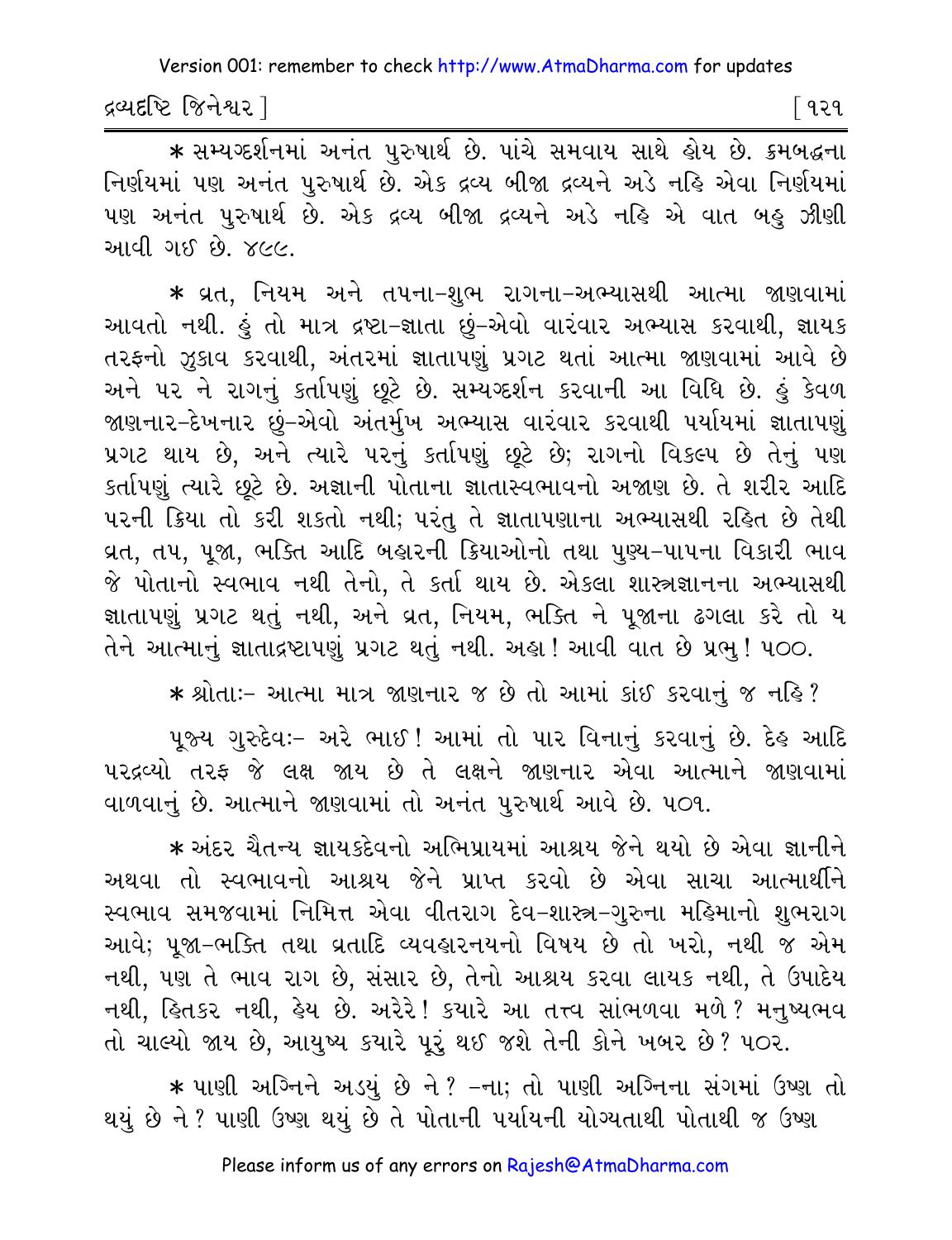∫ દ્રવ્યદષ્ટિ જિનેશ્વર ૧૨૨ ]

 $\overline{$ થયું છે, અગ્નિના લઈને થયું નથી. ૫ગ જમીન ઉપર રહેલો દેખાય છે ને ? પણ તે ૫ગ જમીનને અડયો નથી, જમીનના આધારે ૫ગ રહ્યો નથી. ૫ગ ૫ગના પોતાના આધારે રહ્યો છે. આહાહા ! ગજબ છે ને ! દેખાય જમીનને આધારે ને છતાં જમીનને અડતો નથી. જો પગ જમીનને અડે તો જમીન ને પગ બે એકરૂપ થવા જોઈએ. પણ તે બન્ને વસ્તુ ભિન્ન ભિન્ન છે. વસ્તુના દ્રવ્ય-ગુણ-પર્યાયની સ્વતંત્રતા ચમત્કારિક છે. એક વસ્ત બીજી વસ્તુને અડે કે કરે તો બે વસ્તુ જ રહે નહીં. ૫૦૩.

★ યોગ્યતા, કાળલબ્ધિ, ક્રમબદ્ધ આદિ બધાનું જ્ઞાન દ્રવ્યદષ્ટિ કરતાં સાચું થાય છે. રુચિ રાખે પરમાં અને ક્રમબદ્ધ ને કાળલબ્ધિ ઉપર નાખે ઈ ન ચાલે. પોપાબાઈનું રાજ નથી. ૫૦૪.

\* સમયસારનું-દ્રવ્યદૃષ્ટિનું વાંચે ને નિમિત્તો અને પર્યાયનો વિવેક ન રાખે તો **મુઢ થઈ જાય. ૫૦૫.** 

\* શ્રોતાઃ- વાંચન-વિચાર આદિ શુભભાવો છક્રા ગુણસ્થાનવાળાને તો હેય છે પણ ચોથા-પાંચમાવાળાને તો નિર્વિકલ્પતા બહુ કાળે આવે છે તેથી તેને શ્રદ્ધામાં હેય છે પણ ચારિત્રમાં તો ઉપાદેય છે ને?

પુજ્ય ગુરુદેવઃ– ચોથા–પાંચમાવાળાને પણ શ્રદ્ધાન અને ચારિત્ર અપેક્ષાએ ૫ણ હેય જ છે. એ પરિણામો આવે છે, હોય છે, ૫ણ છે તો હેય જ. ૫૦૬.

\* ૫૩ ભાવોમાં શદ્ધજીવનો પારિણામિકભાવ એક જ ઉપાદેય છે. બાકીના બાવન ભાવો હેય છે. ત્રેપન ભાવમાં એક ઘ્રુવ ભાવ છે અને બાવન પર્યાયો છે. એક ઘ્રુવ ભાવમાં બાવન પર્યાયરૂપ ભાવોનો અભાવ છે. તેથી પરભાવરૂપ છે. ૫૨દ્રવ્યરૂપ છે. તેથી તે બાવન ભાવો હેય છે. ૫૦૭.

∗ રાગાદિકો અપના માનના ઓ અપના ત્રિકાળી જીવનકી હિંસા હૈ. આત્મા જૈસા હૈ એસા ઉસકો કબૂલના ઓ આત્માકી દયા હૈ. ૫૦૮.

∗ ભાઈ તું શાંત થા ! ધીરો થા ! તારી પ્રભુતા પ્રભુ ! તારી પાસે જ છે અને તારી પ્રભુતાનો ઉપયોગ તું કરી શકે છો. તારી પ્રભુતાથી તું સ્વભાવનું સાધન કર. તેમાં તારે બીજાની પાસે દીનતા કરવાની જરાય જરૂર નથી. ત્રણ ભુવનના નાથ તીર્થંકરદેવ સો ઇન્દ્રોની ઉપસ્થિતિમાં સમવસરણમાં આ વાત ફરમાવતાં હતાં. તેની જ માર્ગ પરંપરામાં આ વાત મુનિરાજ ફરમાવે છે. તેનો તું વિશ્વાસ કર !પ્રતીતિ લાવ! ૫૦૯.

\* ભગવાન આત્મા દ્રવ્ય-અપેક્ષાએ વર્તમાનમાં અત્યારે જ મુક્તસ્વરૂપ છે,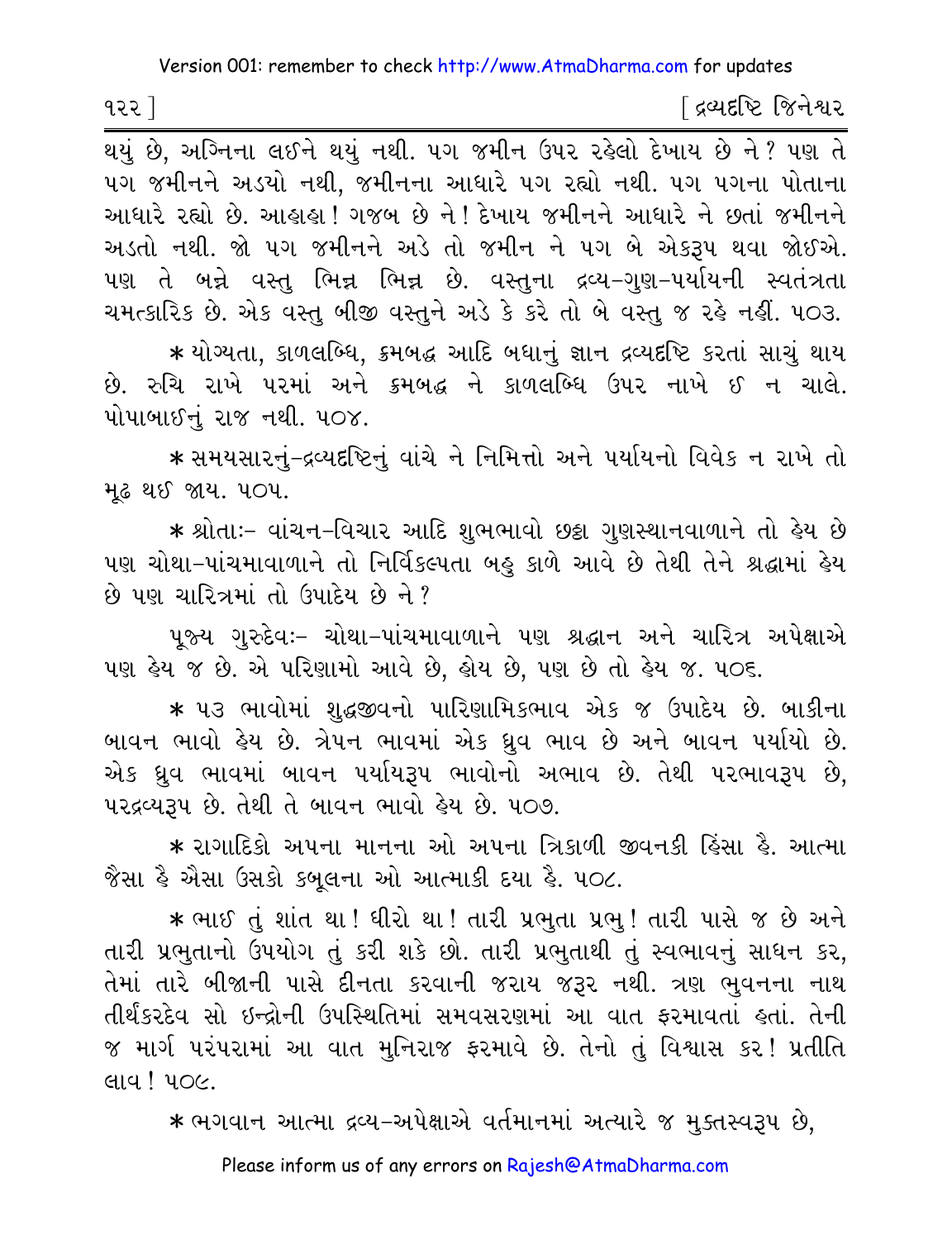દ્રવ્યદષ્ટિ જિનેશ્વર l

િ ૧૨૩

કર્મથી ને વિભાવથી ભિન્ન નિર્લેપ ચીજ છે. એમ ન હોય તો પર્યાયમાં નિર્લેપતા આવશે કયાંથી ? જેમ સ્ફટિકમાં રંગની ઝાંય દેખાવા છતાં સ્ફટિક તે જ વખતે સ્વભાવે નિર્મળ છે, તેમ જીવની પર્યાયમાં વિભાવો જણાવા છતાં જીવ તે જ વખતે સ્વભાવે નિર્મળ છે, નિર્લેપ છે. 'આ બધા જે શુભાશુભ વિભાવો જણાય છે તે જ્ઞેયો છે. કું તો તદન છુટો જ્ઞાયક છું ' એમ ઓળખે-પરિણમન કરે તો પર્યાયમાં પ્રગટ નિર્લેપતા થાય છે. જ્ઞાની જાણે છે કે- 'મારો આત્મા કર્મ અને વિભાવના લેપ વગરનો, શુદ્ધ ચૈતન્યદેવ છે.' તે તો દ્રવ્ય-ક્ષેત્ર-કાળ-ભાવથી ગમે તેવા ઉદયમાં સદા નિર્લેપ-અલિપ્ત જ છે. મળ તત્ત્વમાં તો અન્ય કાંઈ પ્રવેશી શકતું જ નથી. પછી यिन्ता शानी ? प90

\* જ્ઞાયકભાવ છે તે શુભાશુભ ભાવરૂપે થયો જ નથી. શુભાશુભ ભાવ એ તો અચેતન છે, જડ છે, તે રૂપે થાય તો જ્ઞાયકભાવ જડ થઈ જાય. આત્મા ચૈતન્ય જ્ઞાયકભાવરૂપે હોવાથી શુભાશુભ ભાવરૂપે થતો નથી, તેથી અપ્રમત્ત-પ્રમત્તના ભેદો તે જ્ઞાયકભાવમાં નથી. જ્ઞાયકભાવ તો એક ચૈતન્યરસરૂપે જ રહ્યો છે. શભાશભ ભાવના અચેતનરસરૂપે થયો જ નથી. જ્ઞાયકભાવ ચૈતન્યના પુરનો ધ્રુવ પ્રવાહ છે, એ જ દષ્ટિનો વિષય છે. તેમાં પુણ્ય-પાપના ભાવ છે જ નહિ, અપ્રમત્ત-પ્રમત્ત ગુણસ્થાનના ભેદ કે પર્યાયભેદ તેમાં નથી. પણ એ તને જણાય કયારે? -કે તું પરદ્રવ્યના ભાવથી ભિન્ન ૫ડી જ્ઞાયકભાવ સન્મુખ થા ત્યારે શુદ્ધતાનો અનુભવ થાય ત્યારે આ આત્મા શુદ્ધ જ્ઞાયક જ છે એમ ખરેખર જાણ્યું છે. તારી પર્યાયમાં ચૈતન્ય જ્ઞાયકભાવનો આદર થાય, સેવા થાય, સન્માન થાય, ચમત્કારીતા લાગે, અધિકતા આવે ત્યારે પરદ્રવ્યનો સત્કાર, સન્માન, આદર, ચમત્કારીતા છૂટી જાય અને ત્યારે આ આત્મા શુદ્ધ જ્ઞાયક જ છે તેમ જાણવામાં આવે છે. ૫૧૧.

\* અહા! પ્રભુ! એક વાર સાંભળ તો ખરો તારી પ્રભુતાની વાતો! આચાર્યદેવ તને 'ભગવાન ' તરીકે સંબોધન કરીને ઉપદેશ આપે છે. સમયસારની પહેલી ગાથાની ટીકામાં કહ્યું છેઃ મારી પર્યાયમાં તો મેં અનંત સિદ્ધોને સ્થાપ્યા છે ને કે શ્રોતાઓ ! તમારી પર્યાયમાં, અલ્પજ્ઞતા કોવા છતાં, 'દ્રવ્ય-અપેક્ષાએ સિદ્ધ સમાન શુદ્ધ છું ' -એમ અનંત સિદ્ધોને સ્થાપો; રાગને નહિ, રાગ તો સ્વભાવથી ભિન્ન છે. વાત જરા ઝીણી છે, પ્રભુ! ચાલતા પંથથી સર્વજ્ઞ ભગવાનનો માર્ગ કોઈ જુદી જાતનો છે. અહ્ય! જૈનધર્મ એટલે શું ? જૈનધર્મ પૂર્ણતઃ આત્માનુભુતિ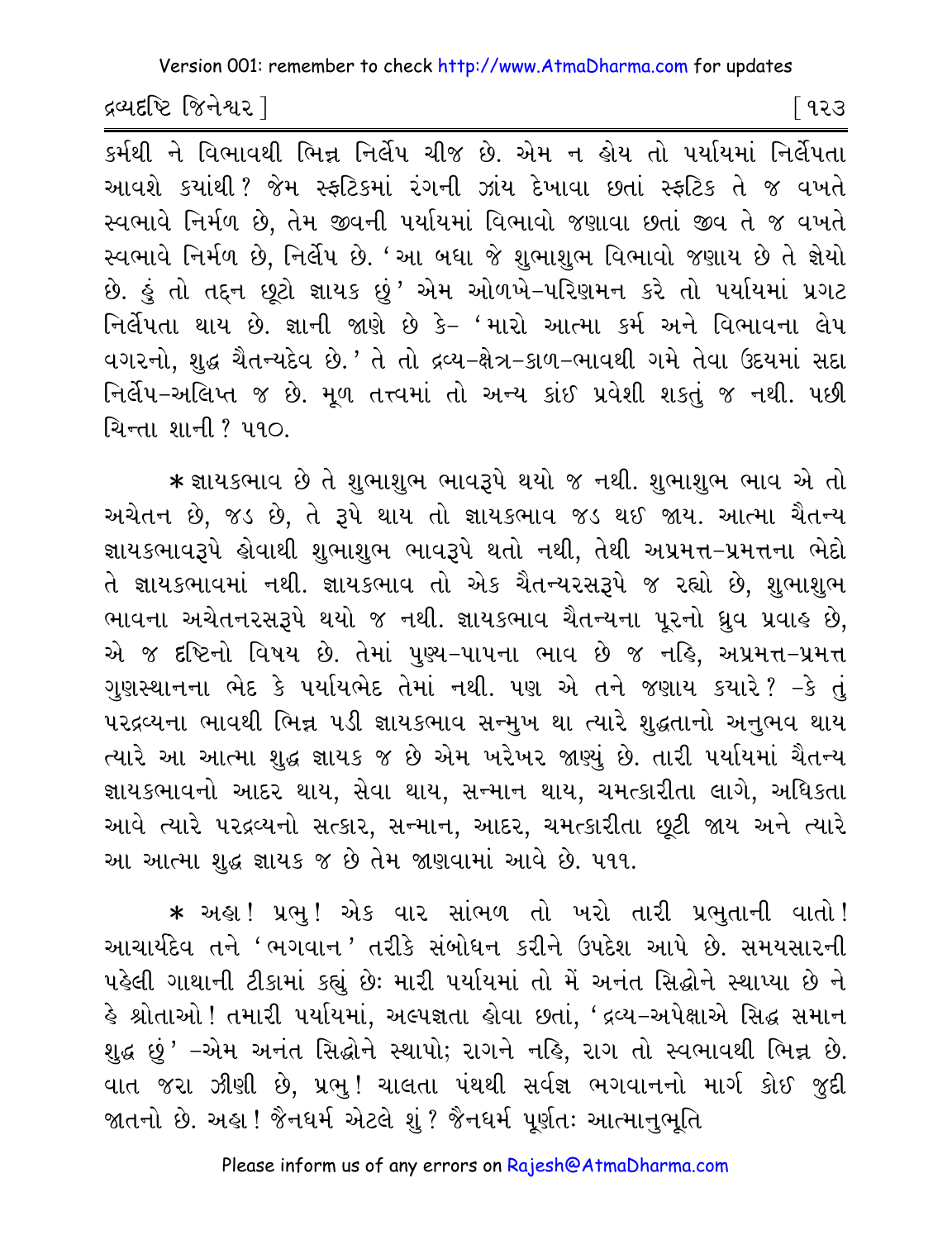૧૨ $\times$ ]

∫ દ્રવ્યદષ્ટિ જિનેશ્વર

૫૨ આધારિત છે. જેમાં ગુરુનો ઉપદેશ વગેરે બાહ્ય નિમિત્તો ૫૨માર્થે અર્કિચિત્કર છે. નિમિત્તના લક્ષથી જે જ્ઞાન થયું તેનાથી પણ આત્માનું ભાન થતું નથી. પરલક્ષી જ્ઞાન પણ વાસ્તવિક જ્ઞાન નથી, તેનાથી ધર્મ થતો નથી. ૫૧૨.

\* સઘળોય વ્યવહાર હેય છે, પણ હેય કહેતાં 'છે ખરો ' એમ સિદ્ધ થાય છે. જો વ્યવહાર સર્વથા ન જ હોય તો તે હેય કેમ બને ? માટે વ્યવહાર છે ખરો પણ તે આશ્રય કરવા લાયક નથી. પર્યાય પોતે વ્યવહાર છે અને દ્રવ્ય નિષ્ક્રિય છે તે નિશ્ચય છે. દ્રવ્યની અપેક્ષાએ નિશ્ચય મોક્ષમાર્ગની પર્યાય પણ વ્યવહાર છે, સાચો મોક્ષમાર્ગ સાધવો તે વ્યવહાર છે. જો વ્યવહાર ન હોય તો ૫ર્યાય જ સિદ્ધ નહીં થાય, ૫ણ તેનો અર્થ એવો નથી કે વ્યવહારના આશ્રયે ધર્મતીર્થની પ્રવૃત્તિ થાય. ૫૧૩.

\* નિર્મળ પર્યાય ઉઘડી છે ઈ વ્યવહાર આત્મા છે, કેવળજ્ઞાનની પર્યાય ઉઘડી છે ઈ પણ વ્યવહાર આત્મા છે અને આસવ ઈ અણાત્મા છે. જડ છે. વિપરીત $\beta$ ે ૫૧૪

\* સમ્યગ્દષ્ટિ જીવ, અજીવ, આસવ, બંધ આદિના સ્વાંગોને જોનારા છે. રાગાદિ આસવ-બંધના પરિણામ આવે પણ સમ્યગ્દષ્ટિ તે સ્વાંગોના જોનારા જ્ઞાતા-દષ્ટા છે, તે સ્વાંગોના કર્તા નથી. સમ્યગ્દષ્ટિ એ સ્વાંગોને કર્મકુત જાણી શાંતરસમાં જ મગ્ન રહે છે. શુભાશુભ ભાવો આવે છે પણ સમ્યગ્દષ્ટિ તેને કર્મકુત સ્વાંગો જાણી તેમાં મગ્ન થતાં નથી. મિથ્યાદષ્ટિ જીવો જીવ-અજીવનો ભેદ જાણતા નથી, તેથી તે કર્મકૃત સ્વાંગોને જ સાચા જાણીને તેમાં મગ્ન થઈ જાય છે. રાગાદિ ભાવો કર્મકૃત ભાવો ક્ષેવા છતાં તેને પોતાના ભાવો જાણી તેમાં લીન થઈ જાય છે. તેવા અજ્ઞાની જીવોને ધર્મીજીવો આત્માનું યથાર્થ સ્વરૂપ બતાવી, તેનો ભ્રમ મટાડી, ભેદજ્ઞાન કરાવીને શાંતરસમાં લીન કરી સમ્યગ્દષ્ટિ બનાવે છે. ૫૧૫.

\* જેને ભવભ્રમણથી ખરેખર છૂટવું છે તેણે પરદ્રવ્યથી પોતાની ભિન્નતાનો નિર્ણય કરીને પોતાના ધ્રવસ્વભાવનો મહિમા લાવીને સમ્યગ્દર્શન પ્રગટ કરવાનો પ્રયત્ન કરવો જોઈએ. જેમ દુષ્કાળ પડયો હોય ત્યારે ગરીબ માણસો મોટા પુરુષના આશ્રયથી જીવન ગાળે છે તેમ અજ્ઞાનથી પર્યાયમાં દુષ્કાળ પડયો છે તે મોટા પુરુષ જ્ઞાયક ભગવાનના આશ્રય વિના કોના બળે સમ્યગ્જ્ઞાનનો સકાળ પ્રગટ કરશે? ધ્રુવસ્વરૂપ જ્ઞાયક ભગવાન એ મોટા પુરુષ છે. તેમના આશ્રયથી પર્યાયમાં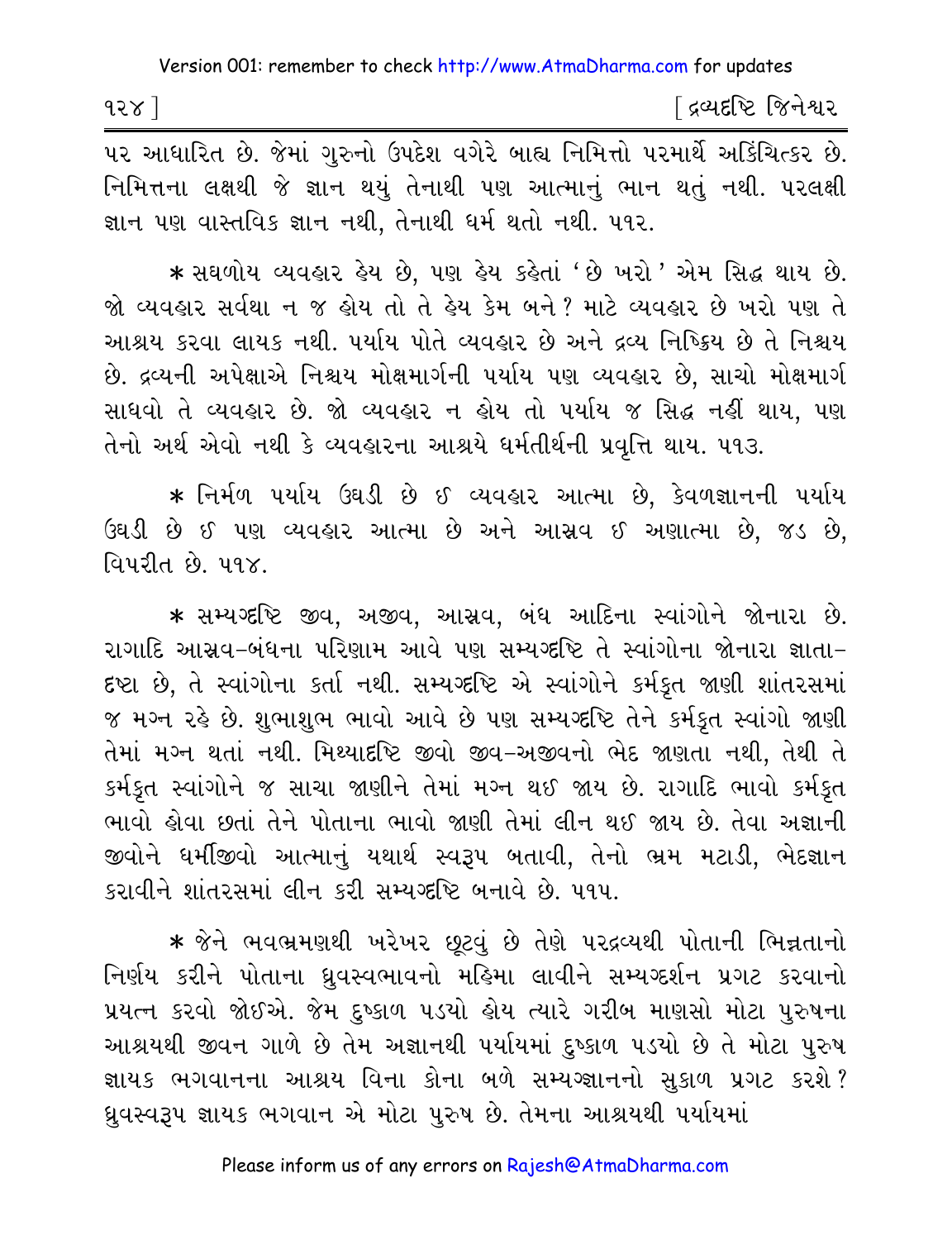દ્રવ્યદષ્ટિ જિનેશ્વર l િવ૨૫

સમ્યગ્જ્ઞાન-દર્શન-ચારિત્રનો સકાળ પ્રગટ થાય છે. ધ્રુવસ્વભાવના બળ વિના સાધકપણું કોના બળે પ્રગટ થશે ? ૫૧૬.

★ શુદ્ધ પર્યાય સ્વદ્રવ્યની સન્મુખ થાય છે તેથી શુદ્ધ પર્યાયને દ્રવ્યથી અભિન્ન કહેવાય છે, પણ અભિન્નતાનો અર્થ એ છે કે દ્રવ્યનું જેટલું સામર્થ્ય છે-શક્તિ છે એ જ્ઞાનપર્યાયમાં આવી જાય છે, પ્રતીતિમાં આવી જાય છે, તેથી શુદ્ધ પર્યાયને દ્રવ્યથી અભિન્ન કઢી છે. પણ એનો અર્થ એ નથી કે અનિત્ય પર્યાય નિત્ય દ્રવ્યની સાથે એકમેક થઈ જાય છે. દ્રવ્ય-૫ર્યાય બન્નેનું સ્વરૂપ જ ભિન્ન હોવાથી બન્ને ભિન્ન છે. પર્યાય દ્રવ્યનો આશ્રય કરે છે-લક્ષ કરે છે તેથી પર્યાય શુદ્ધ થાય છે, પણ તેથી દ્રવ્ય-પર્યાય એક થઈ જાય છે તેમ નથી, બન્નેના સ્વરૂપ ભિન્ન કોવાથી પર્યાય દ્રવ્યરૂપ થતી નથી અને દ્રવ્ય પર્યાયરૂપ થતું નથી. ૫૧૭.

\* જે સમયે જડના પરિણામ થાય છે તે જ સમયે જ્ઞાતાના પરિણામ જાણવાના થાય છે એ જ જ્ઞાતાનું વ્યાપ્ય છે, એ જ જ્ઞાનનો પુરુષાર્થ છે. ફેરફાર કરવું તે તો ઊંઘો પુરુષાર્થ છે. જ્ઞાતા છે તે, તે જ સમયના જ્ઞેયપરિણામને જાણે, તે જ જ્ઞાતાનું કાર્ય છે. ૫૧૮.

\* ભગવાન તું અકારણકાર્ય શક્તિવાળો છો. તે અકારણકાર્ય શક્તિ ઉપર દષ્ટિ પડતાં અકારણકાર્યપણું પર્યાયમાં પ્રગટ થયું એટલે પર્યાયમાં પણ અકર્તા થયો. આહાહા ! જ્ઞાતાદષ્ટા પ્રભુ તું છો, થાય તેને જાણનાર છો, થાય એનો જાણનાર છો. રાગ થાય તે કાળે જ્ઞાન તેને જાણતું પરિણમે છે. જાણનાર... જાણનાર.... જાણનાર <u>% છો. ૫૧૯.</u>

\* આત્મા વિશ્વનો પ્રકાશક છે. જાણનાર છે. રાગ આવે છે તેનો પણ જાણનાર છે. શું એની શૈલી છે! આહાહા! શરીર-મન-વાણીને આત્મા કરે નહિ. કરાવે નહિ, કરતાને અનુમોદે નહિ. શુભરાગને પણ આત્મા કરે નહિ, કરાવે નહિ, અનુમોદે નહિ. આહાહા ! આવી વસ્તુસ્થિતિ છે. ૫૨૦.

\* ત્રિકાળી સ્વભાવને મુખ્ય કરીને ભૂતાર્થ કહ્યો અને પર્યાયને અભૂતાર્થ કહી એટલે કે પર્યાય નથી એમ કહ્યું ત્યાં પર્યાયને ગૌણ કરીને નથી એમ કહ્યું છે, તેથી ૫ર્યાય સર્વથા નથી જ એમ નથી. ૫ર્યાયમાં જેટલો રાગ છે એટલું દઃખ ૫ણ છે. સમ્યગ્દષ્ટિને રાગ કે દુઃખ નથી એમ કહ્યું છે એ તો દષ્ટિની પ્રધાનતાથી કહ્યું છે પણ પર્યાયમાં જેટલો આનંદ છે તેને પણ જ્ઞાન જાણે છે અને જેટલો રાગ છે એટલું દુઃખ પણ સાધકને છે તેમ જાણે છે. પર્યાયમાં રાગ છે, દુઃખ છે, તેને જો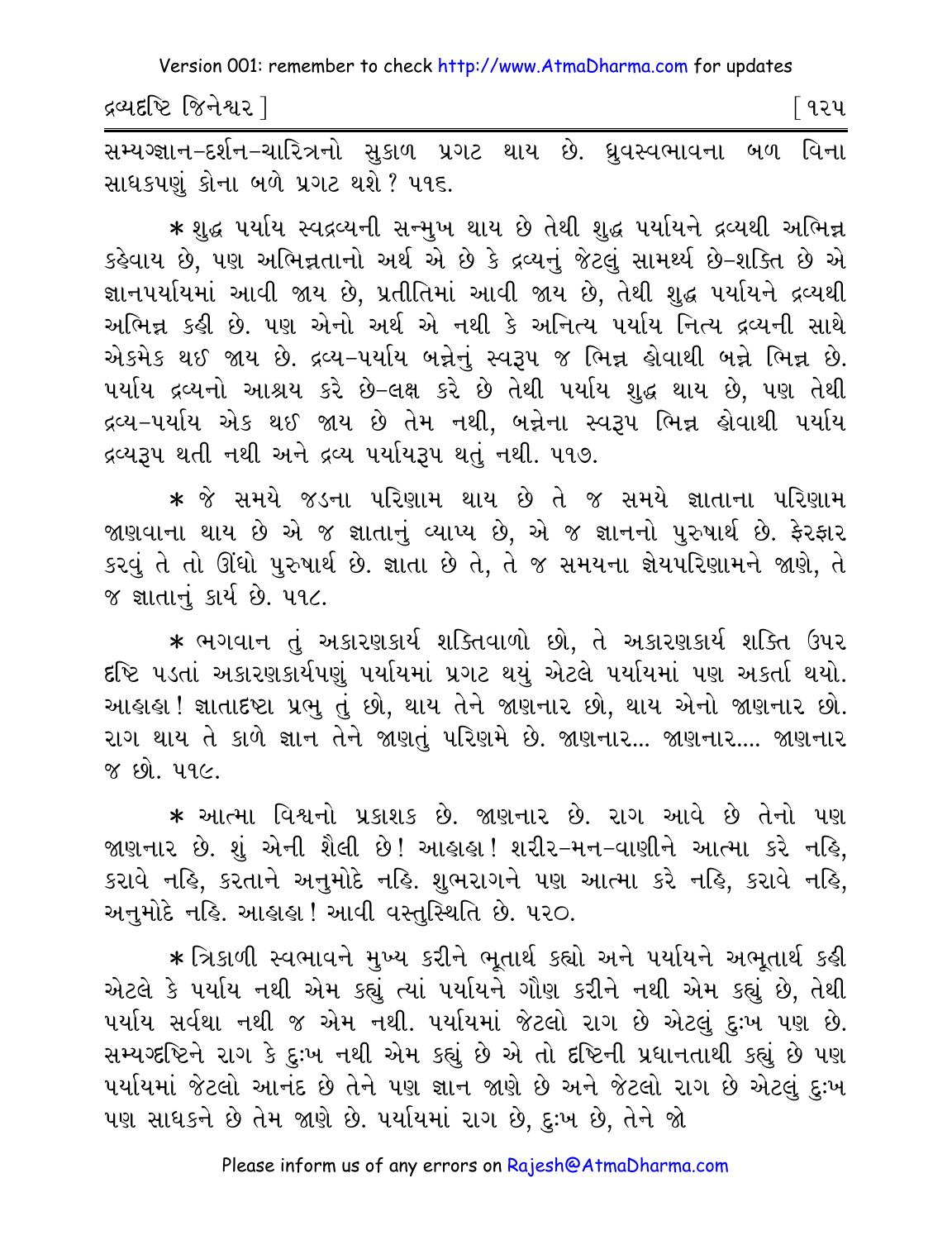૧૨૬ ]

<u>ડિલ્પદધ્દિ જિનેશ્વર</u>

જાણે નહિ તો ધારણાજ્ઞાનમાં પણ ભૂલ છે. સમ્યગ્દષ્ટિને દષ્ટિનું જોર બતાવવા આસવ નથી તેમ કહ્યું છે પણ જો આસવ સર્વથા ન હોય તો મુક્તિ હોવી જોઈએ ! કર્તાકર્મ-અધિકારમાં સમ્યગ્દષ્ટિને રાગ થાય છે તેનો કર્તા પુદગલકર્મ છે, આત્મા કર્તા નથી તેમ કહ્યું છે અને પ્રવચનસારમાં જ્ઞાનીને રાગ થાય છે તેનો કર્તા આત્મા છે, રાગનો અધિષ્ઠાતા આત્મા છે તેમ કહ્યું, છતાં એકાન્ત માને કે જ્ઞાની રાગનો કે દઃખનો કર્તા કે ભોક્તા નથી તે નયવિવક્ષાને સમજતો નથી. ૫૨૧.

∗ એક દ્રવ્યની અંદર કોઈપણ અન્ય દ્રવ્ય રહેલું બિલકુલ ભાસતું નથી. જ્ઞાન જ્ઞેયને જાણે છે એ તો જ્ઞાનની જાણવાની સ્વચ્છતાનું સામર્થ્ય છે, તોપણ જ્ઞાનને અન્ય દ્રવ્યની સાથે સ્પર્શ હોવાની માન્યતાથી જગત આકલિત થાય છે. જ્ઞાનમાં વીંછીનો ડંખ-કરડ ભાસે ત્યાં વીંછી મને કરડયો તેમ માની દુઃખી થાય છે. જ્ઞાન રાગને જાણતા રાગમયપણે પોતાને માની આકુલિત થાય છે. જ્ઞાન રાગને કે અન્ય દ્રવ્યોને અડતં-સ્પર્શતં નથી. જ્ઞાન જ્ઞેયને જાણે એ તો જ્ઞાનની સ્વચ્છતાનં સામર્થ્ય છે. ૫૨૨.

\* બહારના ભગવાનના દર્શનની વાત તો કયાંય રહી ગઈ પરંતુ અહીંના (અંદરના ) ભગવાનમાં ય પર્યાયના દર્શન-નવતત્ત્વરૂપ ભેદના દર્શન એ પણ હજુ મિથ્યાદષ્ટિપણું છે. ૫૨૩.

\* છ દ્રવ્યસ્વરૂપ લોક તે જ્ઞેય અને બાહ્ય છે, તેનાથી ભિન્ન આત્મા જ્ઞાયક અવ્યક્ત છે, તે જ્ઞેયના લીધે જ્ઞાયક નથી, પોતાથી જ જ્ઞાયક છે. છતાંયે જરી પણ જ્ઞેય સાથે સંબંધ કરવા જાય તો તે અજીવ ઠરે છે. ૫૨૪.

∗ પરની મમતાના ભાવ પણ ઙ્જ જેને પડયા છે અને નિર્વિકલ્પ થવા જાય ઈ નિર્વિકલ્પ નહીં થઈ શકે. હજી તો નીતિ આદિના પરિણામ પણ નથી અને નિર્વિકલ્પ થવા જાય તો ઈ નિર્વિકલ્પ નહીં થઈ શકે. આ વાત મોક્ષમાર્ગ-પ્રકાશકમાં પણ કહી છે. લૌકિક પ્રમાણિકતાના પણ જેને ઠેકાણા ન હોય અને એને ધર્મ થઈ જાય ઈ ત્રણકાળમાં ન બને. અનીતિથી જેને એક પાઈ પણ લેવાના ભાવ છે તેને અનુકળતા કોય તો આખી દુનિયાનું રાજ પચાવવાના ભાવ છે.

એક દીવાન રાજના કામ માટે રાતના રાજની મીણબત્તી બાળી કામ કરતો ક્રતો અને જ્યાં પોતાનું કામ કરવાનો વારો આવે ત્યાં તે રાજની મીણબત્તી ઠારી પોતાના ઘરની મીણબત્તી કરે, પોતાના ઘરના માટે રાજની મીણબત્તી ન વપરાય. ( આવું તો પહેલાં નીતિમય જીવન હોય. ) પરપ.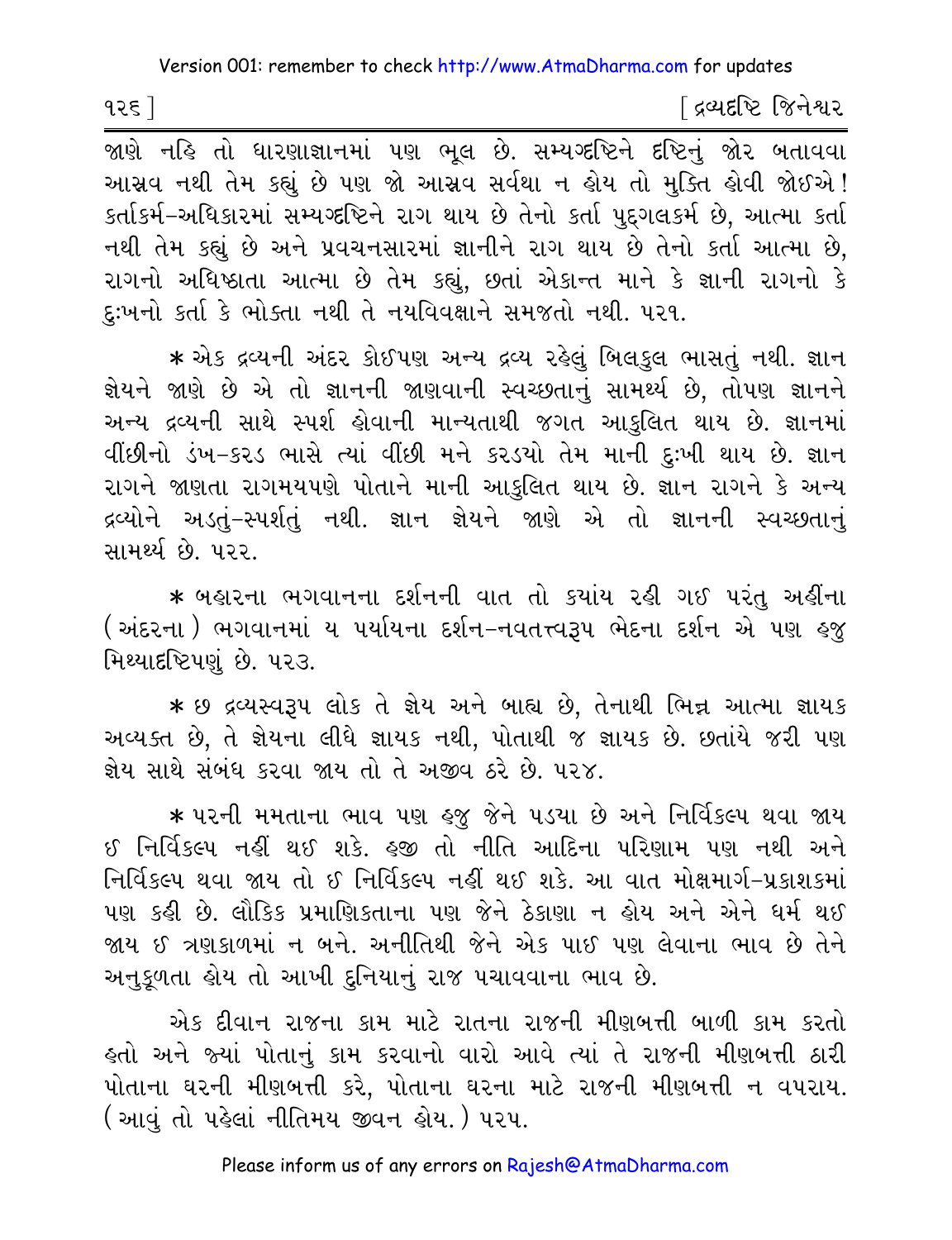દ્રવ્યદષ્ટિ જિનેશ્વર l

િ ૧૨૭

\* श्रोताः- वाशीना sर्ता नथी तो भुनिओ ઉपदेश डेम આપે છે?

પૂજ્ય ગુરુદેવઃ- મુનિઓ ઉપદેશ દેતાં જ નથી. મુનિઓ ઉપદેશને જાણે છે. ભગવાન કહે છે. જિનવર કહે છે એમ શાસ્ત્રોમાં કથનો આવે પણ ભગવાન કહેતાં જ નથી. ભગવાન વાણીને જાણે જ છે. ખરેખર તો સ્વને જ જાણે છે. સ્વપર જાણવું સહજ છે. પરની અપેક્ષા જ નથી. જાણવાનો સ્વભાવ જ છે. ભગવાન કંદકંદાચાર્ય કહે કે હું મારા નિજ વૈભવથી કહીશ તમે પ્રમાણ કરજો. અરે ભગવાન! વાણી તમારી નથી ને ? વાણીથી જ્ઞાન થતું નથી ને ? આહાહા ! ગજબ વાત છે ! અદ્દભુત વાત છે! વસ્તુનું સ્વરૂપ જ અદ્દભુત છે! નિમિત્ત-નૈમિત્તિકના આવા કથનો પણ એક સર્વજ્ઞ સિવાય બીજે કયાંય ન લોય. ૫૨૬.

★ તારી સમીપમાં ૫ડયો (એવો તારો આત્મા)તેની ભાવના કરને! દુર ૫ડયાની ભાવના શું કરે છે? ૫૨૭.

\* આત્મામાં પરમેશ્વર થવાનો જ ગુણ છે, પામર થવાનો અને પામર રહેવાનો ગુણ જ નથી. ૫૨૮.

★ જે જે થવાનું ઙ્શે એ થશે એટલે એનો અર્થ એ થયો કે એનું ઘ્યાન રાખવાનું નથી પણ "તારું તું ઘ્યાન રાખ." જ્ઞાયકસ્વભાવમાં એકાગ્રતા કર. ૫ર૯.

\* વસ્તુનું સ્વરૂપ જ કોઈ એવું અચિંત્ય છે! તેની દ્રવ્યશક્તિ, ગુણશક્તિ, ૫ર્યાયશક્તિ અચિંત્ય છે! વિકાર કેમ થયો એ પ્રશ્ન જ નથી. એવી જ કોઈ અચિંત્ય વસ્તુની પર્યાયગત યોગ્યતા છે. ૫૩૦.

\* એકલું દુઃખનું વેદન ઈ આત્મા જ નથી, અણાત્મા છે. આહાહા ! સ્ત્રી-પુત્ર આત્મા નહીં, શરીર આત્મા નહીં, પણ પુણ્ય-પાપનું એકલા દુ:ખનું વેદન ઈ આત્મા જ નથી, અણાત્મા છે. ૫૩૧.

\* રાગની વાત તો કયાંય રહી... પણ પર્યાય તરફનું લક્ષ હટાવે છે ત્યારે અંતરમાં વળાય છે. ૫૩૨.

★ શ્રી સમયસાર ગાથા ૭૨માં આસ્રવોનું અશુચિપણું વગેરે જાણીને આસવોથી નિવર્તે છે-એમ જે કહ્યું છે તે નાસ્તિથી કથન આવ્યું છે. ખરેખર આસવોને જાણતાં આસવોથી નિવૃત્ત થાય જ નહિ; એ તો પર્યાયનું જ્ઞાન થયું. પર્યાયના જ્ઞાનથી આસ્રવથી નિવત્ત થાય જ નહિ. વસ્તુ ચૈતન્યધામ છે તેવી દષ્ટિ કરતાં જ આસવથી નિવૃત્ત થાય છે. ૫૩૩.

\* અરે! બહારના સંગમાં કોની સાથે સંબંધ અને કોના ખોટા લગાડવા!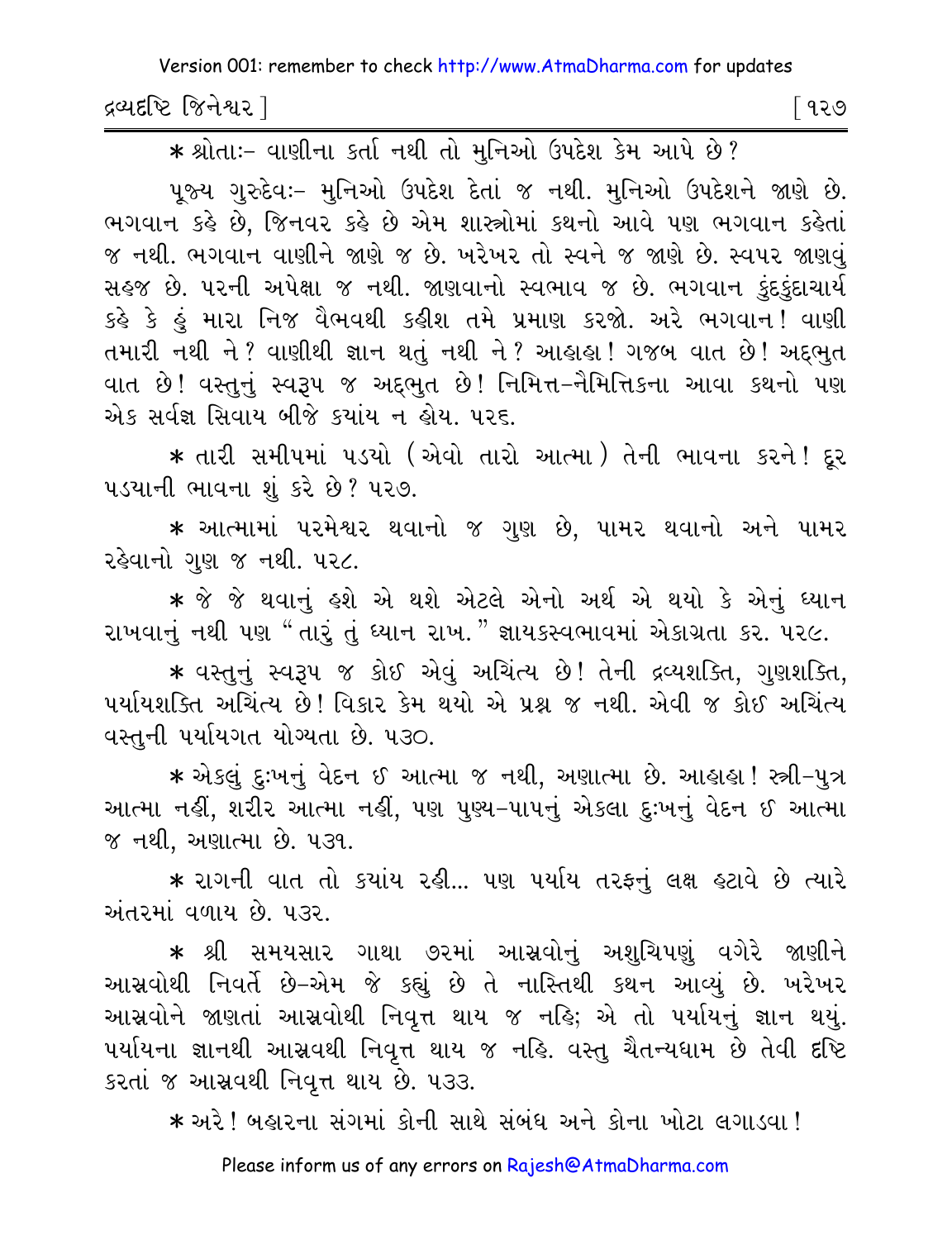| १२८ | <sup>-</sup> દ્રવ્યદષ્ટિ જિનેશ્વર |
|-----|-----------------------------------|
|     |                                   |

અને કેટલું રહેવું! વિકારનો સંગ પણ કયાં વસ્તુને છે! અસંગ ચૈતન્યને પરનો સંગ નથી અને વિકલ્પનો ય સંગ નથી. પ૩૪.

\* અહો! સત્ય વાત બાળક કહે તોપણ સ્વીકારવા જેવું છે. સત્ય સ્વીકારવામાં પોતાનું હિત છે ને ! એવું હિત કોણ ન સ્વીકારે ? ૫૩૫.

\* નાના બાળકને ચુંબન કરતો હોય ઈ એને પાપ છે તેમ લાગે છે, પરંતુ ઈ રાગને ચુંબન કરીને રાગને પોતાનો માનીને વર્તે છે ઈ મિથ્યાત્વભાવ જે નરક અને નિગોદના કારણરૂપ મહાન અપરાધ છે ઈ એને પાપરૂપ ભાસતો નથી ! પ૩૬.

\* પ્રાણીઓને ભેદરૂપ વ્યવહારનો પક્ષ તો અનાદિનો જ છે અને તેઓ ૫૨સ્પર વ્યવહારનો ઉપદેશ પણ કરે છે, અને જિનવાણીમાં પણ વ્યવહારને શુદ્ધનયનો હસ્તાવલંબરૂપ જાણી તેનો ઉપદેશ બહુ કર્યો છે; પણ તેનું ફળ સંસાર જ છે. જેમ કે જ્ઞાનથી મોક્ષ થાય છે, ત્યાં નીચલી દશામાં સાથે રાગની મંદતાનો વિકલ્પરૂપ વ્યવહાર હોય છે તેથી કિયાથી મોક્ષ થાય છે એમ વ્યવહારથી શાસ્ત્રમાં કહ્યું છે. મુનિને શ્રાવક આહાર આપે છે, આહાર શરીર ટકવામાં નિમિત્ત અને શરીર સંયમમાં નિમિત્ત છે; સંયમથી મુનિ મોક્ષ સાધે છે, તેથી મુનિને આહારદાન દેવાથી શ્રાવકે મુનિને મોક્ષ આપ્યો-એમ ઉપચાર-પરંપરાથી કહેવામાં આવે છે. પુજા, ભક્તિ, વાત્સલ્ય, પ્રભાવના આદિ શુભરાગ શ્રાવકને પરંપરાએ મોક્ષનું કારણ શાસ્ત્રમાં કહ્યું છે; વ્યવહાર સાધન છે અને નિશ્ચય સાધ્ય છે, એવું કથન શાસ્ત્રમાં આવે છે; કેવળી-શ્રુતકેવળીના પાદમુલે જ ક્ષાયિક સમ્યગ્દર્શન થવાનું કહ્યું છે. સતસંગથી જિનવાણીથી, ગુરુથી, જિનપ્રતિમાથી, દેવઋદ્ધિદર્શનથી, નારકીને વેદનાથી સમ્યગ્દર્શન થવાનું શાસ્ત્રમાં કથન આવે છે. વ્યવહારથી નિશ્ચય ધર્મ પ્રગટે છે એમ વ્યવહારને શુદ્ધનયનો હસ્તાવલંબ-સહાયક જાણીને અનેક પ્રકારના વ્યવહારનાં કથનો શાસ્ત્રમાં આવે છે, પણ જો તેને પરમાર્થ માની લે તો તેનું ફળ સંસાર જ છે. કેમ કે જે કોઈ વ્યવહાર છે તે બધો શુભરાગરૂપ હોવાથી તેના આશ્રયથી સંસાર જ ફળે છે. શુદ્ધનયનો પક્ષ તો પ્રાણીઓને કદી આવ્યો નથી ને તેનો ઉપદેશ પણ વિરલ છે. તેથી ઉપકારી શ્રીગુરુએ શુદ્ધનયના ગ્રહણનું ફળ મોક્ષ જાણીને એનો ઉપદેશ કર્યો છે કે " હે જીવો ! શુદ્ધનય એક જ ભૂતાર્થ, સત્યાર્થ છે અને તેના આશ્રયે જ સમ્યગ્દર્શન પ્રાપ્ત થાય છે. માટે તમે શુદ્ધનયને જ અંગીકાર કરો." ૫૩૭.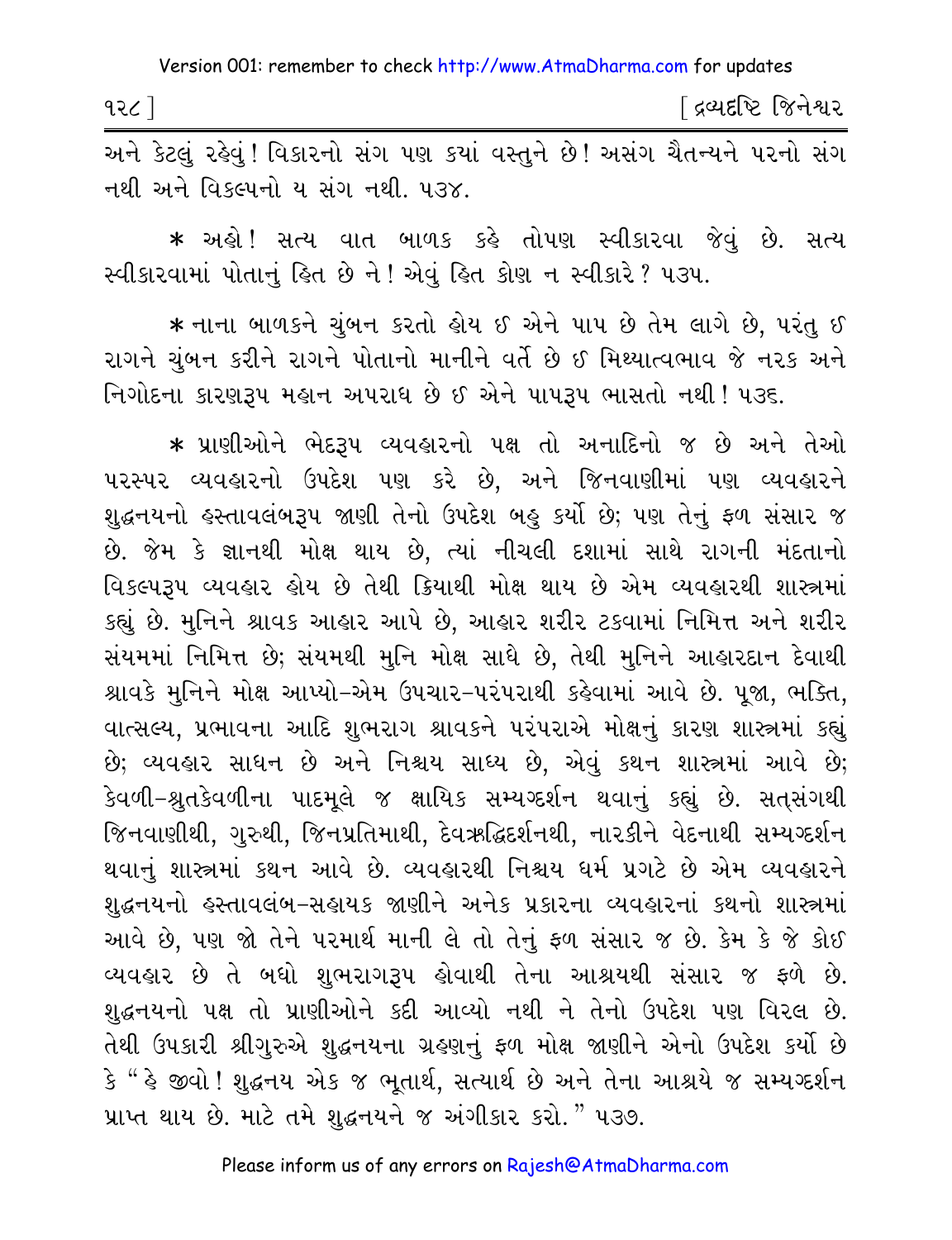દ્રવ્યદષ્ટિ જિનેશ્વર l

િવ૨૯

\* શ્રોતાઃ- દ્રવ્યમાં પર્યાય નથી તો પછી પર્યાયને ગૌણ કરાવવામાં કેમ આવે છે?

પુજ્ય ગુરુદેવઃ- દ્રવ્યમાં ૫ર્યાય નથી ૫ણ વર્તમાન પ્રગટ ૫ર્યાય છે તે ૫ર્યાય પર્યાયમાં છે. સર્વથા પર્યાય નથી જ તેમ નથી. પર્યાય છે તેની ઉપેક્ષા કરીને, ગૌણ કરીને, નથી તેમ કહીને, પર્યાયનું લક્ષ છોડાવી દ્રવ્યની દષ્ટિ કરાવવાનું પ્રયોજન છે. તેથી દ્રવ્યને મુખ્ય કરી, ભુતાર્થ છે તેનું લક્ષ ને દૃષ્ટિ કરાવવી છે ને પર્યાયની ઉપેક્ષા કરી, ગૌણ કરી, પર્યાય નથી, અસત્યાર્થ છે તેમ કહી તેનું લક્ષ છોડાવ્યું છે. પણ પર્યાય સર્વથા જ ન હોય તો ગૌણ કરવાનું પણ કયાં રહે છે? દ્રવ્ય ને પર્યાય બે થઈને આખું દ્રવ્ય તે પ્રમાણ-જ્ઞાનનો વિષય છે. ૫૩૮.

\* અરે પ્રભુ! તારૂં કદી મરણ જ થતું નથી ને કેમ ડરે છે? અતીન્દ્રિય આનંદમાં જા! પ્રભુ! તારે શરીર જ નથી ને રોગથી કેમ ડરે છે? જન્મ જરા ને રાગ રહિત ભગવાન આત્મા છે ત્યાં જા! -એમ જિનવર, જિનવાણી અને ગુરુ કહે છે. તું જન્મ, જરા, મરણ રહિત પ્રભુ છો ત્યાં દષ્ટિ દે! તારે જન્મ, જરા, મરણ રહિત થવું હોય તો જન્મ, જરા, મરણ રહિત ભગવાન અંદર બિરાજે છે ત્યાં જા! ત્યાં દૃષ્ટિ દઈને ઠર! ૫૩૯.

∗ સમ્યગ્દષ્ટિ એમ જાણે છે કે શુદ્ધ નિશ્ચયનયથી હું મોહ−રાગ−દ્વેષ રહિત શુદ્ધ છું. એથી સમ્યગ્દષ્ટિને એમ લોતું નથી કે શુભ ને અશુભ બન્ને સરખા છે માટે અશુભ ભલે આવે? સમ્યગ્દષ્ટિ અશુભથી છુટવા વાંચન, શ્રવણ, વિચાર ભક્તિ આદિ કરે છે. પ્રયત્નથી પણ અશુભ છોડી શુભ કરો એમ શાસ્ત્રમાં ઉપદેશ આવે છે. શુભ ને અશુભ પરમાર્થે સરખા છે તોપણ પોતાની ભુમિકા પ્રમાણે અશુભ કરતાં શભમાં રહેવાનો વિવેક હોય છે અને તેવો વિકલ્પ પણ આવે છે. ૫૪૦.

\* અલે! અનંતકાળમાં આ વાત અમે સાંભળી નથી-એમ પ્રસન્ન ચિત્તથી જ્ઞાનસ્વભાવની વાત અંદરથી સાંભળે, રુચિની ગલાંટ મારીને સાંભળે તેને ભવિષ્યમાં મુક્તિ થવાની જ છે. અલે! એને પક્ષ પાકો થઈ ગયો એ ફરશે જ નહિ. તે જરૂર મોક્ષમાં જાય છે. એને તો આ કાળ ને આ યોગ જ વિશેષ ભાસે છે. ૫૪૧.

\* श्रोताः- धर्म કરવામાં આટલી બધી મહેનત કરવી પડતી હશે? પૂજ્ય ગુરુદેવઃ- આમાં મહેનત કયાં છે? આ તો સમજણને ફેરવવાની વાત છે.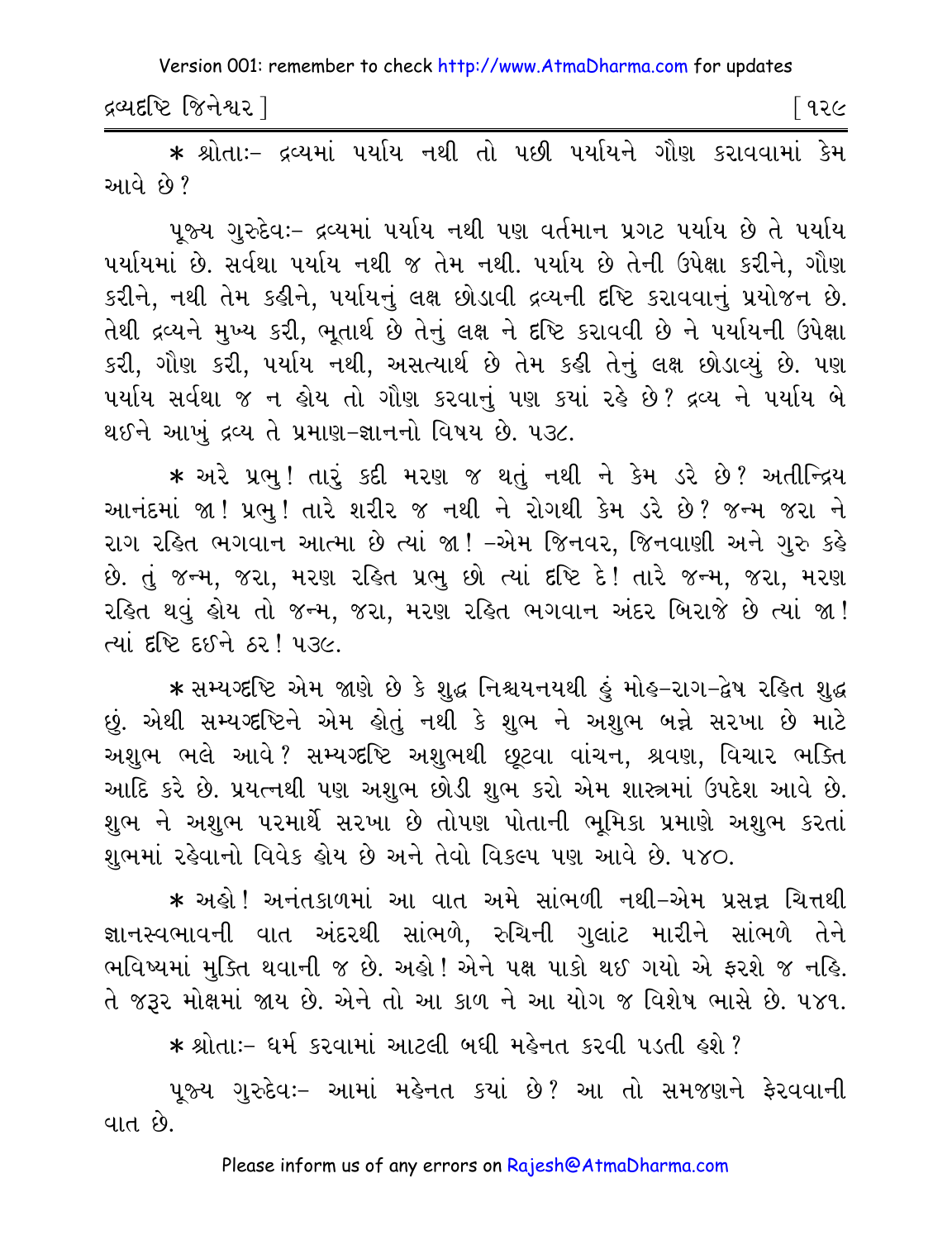श्रीताः - पण आमां वियारनी मर्डनत १२वी पुरे ने ?

પૂજ્ય ગુરુદેવઃ- ઈ મહેનત કયાં છે? ઈ તો જ્ઞાનની પર્યાય છે, એમાં મહેનત नथी प×२

\* श्रोता :- બે नयोने જાણવાનું કહ્યું છે ને?

પૂજ્ય ગુરુદેવઃ- જાણવું એ તો જ્ઞાનનો સ્વભાવ છે. જાણવા માટે તો બધા નયો કહ્યા છે. પણ ધર્મરૂપ પ્રયોજનની સિદ્ધિ માટે તો એકરૂપ ત્રિકાળી ધ્રુવ શુદ્ધ ચૈતન્ય સામાન્યદ્રવ્ય છે તે જ આશ્રય કરવાયોગ્ય છે. જાણવાના વિષયમાં આદરવાપણું માની લેતાં દષ્ટિની વિપરીતતા થાય છે. ૫૪૩.

★ શ્રોતાઃ− આત્માને ઓળખ્યો ન હોય ને શભરાગને ઝેર કહેવાથી સ્વછંદી ન થઈ જાય?

પુજ્ય ગુરુદેવઃ- અજ્ઞાની સ્વચ્છંદી જ છે, મિથ્યાત્વ છે તે જ મોટું પાપ ને સ્વચ્છંદ છે. શુભરાગને ઝેર કહીને શુભરાગની રુચિ છોડાવવી છે. શુભરાગ પહેલાં છુટતો નથી. શભની રુચિ પહેલાં છુટે છે. શભરાગને ઝેર કહીને તેની રુચિ છોડાવવી છે. ૫૪૪.

\* કેવળજ્ઞાન પૂરું જાણે છે, દ્રવ્યને જાણે છે, પૂર્ણ શુદ્ધ પર્યાય છે તેને પણ જાણે છે છતાં પર્યાય ઉપાદેય નથી. ત્રિકાળી દ્રવ્ય જ એક ઉપાદેય છે. કેવળજ્ઞાન સાધકને તો છે નહિ અને તેનું લક્ષ કરવા જતાં રાગ થાય છે. ત્રિકાળી દ્રવ્યનું લક્ષ કરતાં રાગ તટી નિર્વિકલ્પતા થાય છે. તેથી તે જ એક ઉપાદેય છે. આમ છતાં મોક્ષપર્યાય પરમ હિતકર છે, સંવર-નિર્જરા પર્યાય ઉપાદેય છે-તેમ કહ્યું છે તે પ્રગટ કરવા લાયક છે એ અપેક્ષાથી કહ્યું છે. આશ્રય તરીકે આદર કરવા માટે તો ત્રિકાળી ઘ્રુવ ચૈતન્ય એક જ ઉપાદેય છે ને બીજું બધું હેય છે. ૫૪૫.

\* श्रोता:- पर्यायने नङि भानवाथी तो એशन्त थर्छ श्रय छे?

પુજ્ય ગુરુદેવઃ- 'પર્યાય નથી જ ' એમ નથી. શ્રદ્ધા કરે છે, જાણે છે, સ્થિરતા કરે છે એ પર્યાય જ છે, પણ પર્યાયનો આશ્રય કરવો તે વિપરીતતા છે. ચૈતન્યસામાન્યનો આશ્રય કરવા માટે પર્યાયને ગૌણ કરીને નિષેધ કરવામાં આવે છે પણ તેથી પર્યાય પર્યાયરૂપે સર્વથા છે જ નહીં એમ નથી. ૫૪૬.

★ એકનો એક જુવાન દીકરો મરી જાય અને એને કેવો ઘા લાગી જાય છે? એમ એને ઘા લાગવો જોઈએ. રાગ અને સંયોગની આડમાં તું પોતે મરી જાય છે એનો તને ઘા લાગે છે કાંઈ ? ૫૪૭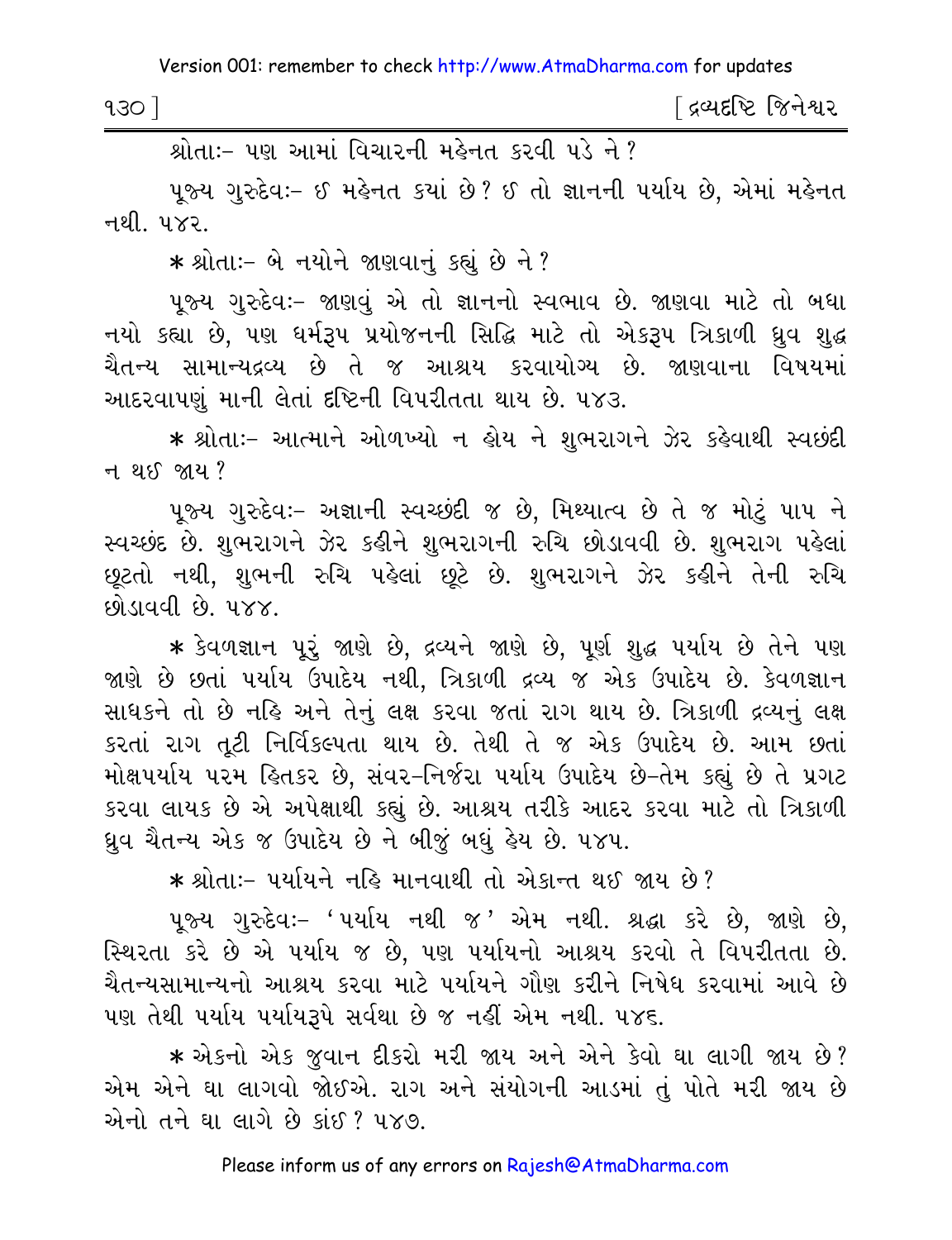દ્રવ્યદષ્ટિ જિનેશ્વર l િવ૩૧

\* આત્મા તો મહાપરમેશ્વર પદાર્થ છે. અનંતા કેવળીને પોતાના પેટમાં ગળી જાય એવો મહાન છે. પ્રગટમાં ભલે થોડં હોય પણ અપ્રગટમાં મહાન શક્તિ પડી છે. પ્રગટ નથી એટલે એને આટલી મહાન શક્તિ છે એમ બેસતું નથી. ૫૪૮.

\* ભગવાન આત્મા એક-એક રજકણના લેબાસ વિનાનો અને રાગના લેબાસ વગરનો છે, એવી દષ્ટિ વિના ખરેખર (સાદું જીવન લોય તોપણ) સાદું જીવન નથી. ૫૪૯

\* શ્રોતાઃ- કું અકર્તા છું ત્યાં (એવો વિકલ્પ છે ત્યાં) એણે થોડું તો આલંબન લીધું છે ને ? જોઈએ તેટલું નથી લીધું...

પૂજ્ય ગુરુદેવઃ- આલંબન લીધું જ નથી. જરીએ આલંબન લીધું નથી. ઈ તો ધારણાથી પર્યાયમાં બેઠો વાતો કરે છે. અકર્તા સ્વભાવને અવલંબ્યા વિના પર્યાયમાં ઊભા રહીને આલંબન થતું નથી.

શ્રોતાઃ- એને કાંઈક તો લક્ષમાં આવ્યું છે ને ?

પુજ્ય ગુરુદેવઃ- ના, ઈ તો ધારણામાં ઊભો ઊભો વાતો કરે છે. એમ તો ૧૧ અંગવાળા દ્રવ્યલિંગીએ પણ એવી ધારણા કરી હતી. ૫૫૦.

\* પથક વસ્તને પથક કરવાની તારી તાકાત નથી તો તું નપુંસક છો. પથક તો છે જ પરંતુ પૃથક માન્યું નથી. માટે પૃથક માનવામાં વીર્ય જોઈએ છે. ૫૫૧.

\* તારા ભાવ સિવાય. ભાઈ ! બીજે કયાંય તને મીઠાશ રહી ગઈ તો તને એ ચૈતન્યની મીઠાશમાં નહિ આવવા ઘે. ચૈતન્યની મીઠાશમાં ૫૨ની મીઠાસ તને વિઘ્ન કરશે પપર

\* ભગવાન ઐસા કુલતે હૈં કિ ભીખ માંગનેકી તેરી તાકાત નહીં, તેરા સ્વભાવ નહીં. ભગવાન ઐસા કહેવે ઔર તુઝે ઓ જચે ભી નહીં તો તુને ભગવાનકો માના નહીં. ૫૫૩.

\* પોતાના ભગવાન સાથે જીવે તકરાર માંડી છે અને સખને માટે બીજે બીજે ભટકયા કરે છે. ૫૫૪.

∗ઈ નજર કરે કે પરના કાર્ય મારા નહીં, ત્યાં દુઃખ હળવું થઈ જાય છે. ૫૫૫.

★ આટલું આમ કરૂં ને આમ કરૂં ને આટલું વાંચુ ને! કરૂં ને! એમ જેની દૃષ્ટિ ૫ડી છે તેને ૫૨માત્મા હેય વર્તે છે. ૫૫૬.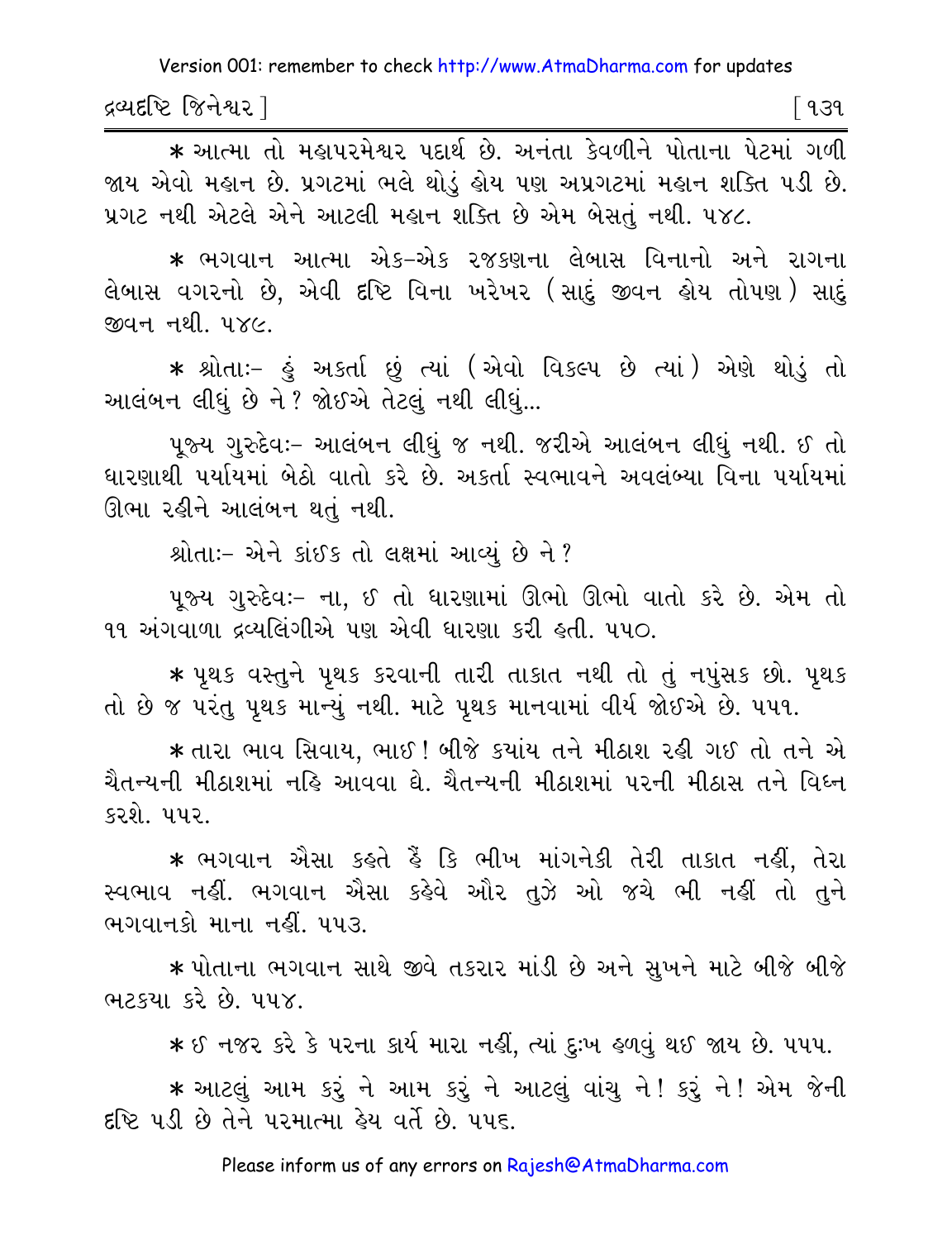\* જ્ઞાનનો સ્વભાવ જગતના પદાર્થોને જાણવાનો છે તેને બદલે તેને કરવા-મકવાનું માને તો અનંતા કપાયખાના માંડવા જેવું મહાન પાપ છે. જ્ઞેયો છે તેને રચવા જાય તો મોટો ખુની મહા પાપી કપાયી છે. ૫૫૭.

\* એને રાગનું ને નિમિત્તનું માહ્યત્મ્ય આવ્યું છે ને કાં તો એક સમયની પ્રગટ પર્યાયનું માહાત્મ્ય આવ્યું છે પણ વસ્તુ આખી અંદર પડી છે એનું માહાત્મ્ય આવતું નથી. શ્રીમદ્દ રાજચંદ્રે કહ્યું છે ને ! કે જગતને સૃષ્ટિનો ગુપ્ત ચમત્કાર ભાસતો નથી એટલે કે અંદરમાં આખી શક્તિ પડી છે તે ભાસતી નથી. ૫૫૮.

\* શરીરને બાદ કરો, પુણ્ય-પાપને બાદ કરો, અલ્પજ્ઞતાને બાદ કરો, તો બાદ કરતાં કરતાં જે બાકી રહી જાય તે આખો આત્મા છે ૫૫૯.

∗ સૌના પરિણામની જવાબદારી સૌના માથે છે. પદ∩ા

∗ ગુરુ કહે છે કે તારામાં તું સમા, ગુરુની પ્રથમ આ આજ્ઞા છે. પ્રથમ દષ્ટિ વીતરાગ, જ્ઞાન વીતરાગ, સ્થિરતા વીતરાગ. ત્રણકાળના તીર્થંકરોનો આ હુકમ છે.  $459$ 

\* નયપક્ષનો અર્થ જ વિકલ્પની મમતા છે, અભિનિવેષ છે, ત્યાં પકડાઈ ગયો છે, પર્યાયના લક્ષમાં ઉભો છે ઈ રાગમાં ૫કડાઈ ગયો છે. ૫૬૨.

\* આત્મા એકલો જ્ઞાનસ્વરૂપ જ વસ્તુ છે તેમાં રાગ જે અજ્ઞાનસ્વરૂપ છે તે કરવાનું આવતું જ નથી, પણ જ્ઞાનસ્વરૂપમાં ઠરવાનું જ આવે છે. જ્ઞાનસ્વરૂપમાં ઠરવું એ જ પ્રત્યાખ્યાન છે. આ જ્ઞાનસ્વરૂપમાં ઠરવાની જેને ખબર નથી તેને કઈ ભમિકામાં કેટલો રાગ આવે છે તેની ખબર જ હોતી નથી. પદ૩.

\* પ્રભુ ! આપ એક સમયમાં ઉત્પાદ-વ્યય-ઘ્રૌવ્ય ત્રણને ત્રણલોક સંબંધી જાણો છો એ આપની સર્વજ્ઞતાનું ચિહ્ન છે. નાનામાં નાનો કાળ એક સમય અને તેમાં ઉત્પાદ-વ્યય-ઘ્રૌવ્ય ત્રણ સ્વરૂપ એવા અનંતા પદાર્થી તેને આપ એક સમયમાં જાણો એ જ આપની સર્વજ્ઞતાનું ચિહ્ન છે. અનંતા પદાર્થોના ઉત્પાદ-વ્યય-ઘ્રૌવ્યરૂપ ત્રણ ભાગ છે એવી આપની વાણી સર્વજ્ઞતાનું ચિહ્ન છે. એક સમયના બે ભાગ ન થાય પણ એક સમયમાં ત્રણલોકના અનંત ઉત્પાદ-વ્યય-ઘ્રૌવ્યરૂપ ત્રણ ભાગ તેને સર્વજ્ઞ એક સમયમાં જાણી લે. કાળ નાનો વસ્તુ મોટી! ને તે એક એક સમયમાં ત્રણ ત્રણ ભાગવાળી ને એવા અનંતા પદાર્થો તેને એક સમયમાં જાણી લે અને એ સહિત ભૂતકાળના ને ભવિષ્યકાળના ઉત્પાદ-વ્યય-ઘ્રૌવ્યવાળા અનંતા પદાર્થો તેને સર્વજ્ઞ એક સમયમાં જાણી લે આહાહા ! ૫૬૪.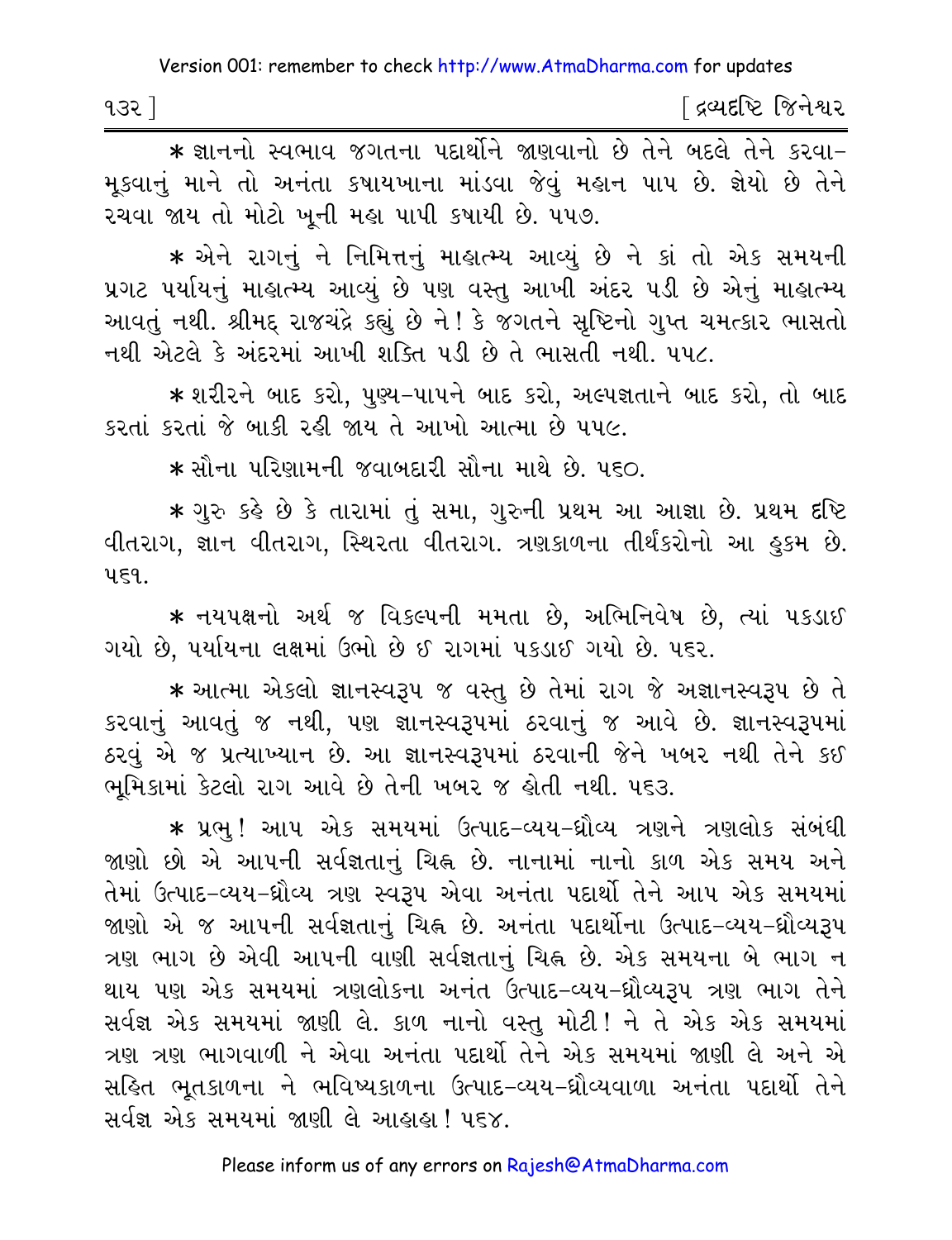દ્રવ્યદષ્ટિ જિનેશ્વર l

િ ૧૩૩

\* ગ્રાહક એવી જ્ઞાનની ૫ર્યાય ૫૨જ્ઞેય ત૨ફથી છૂટીને સ્વજ્ઞેય એવા નિજ ચૈતન્યતત્ત્વને ગ્રાહ્ય બનાવે છે ત્યારે પોતાની ચૈતન્યશક્તિનું અસંગપણું અનુભવવામાં આવતાં ઇન્દ્રિયના વિષયોથી સર્વથા ભિન્નપણું પ્રગટ થાય છે, તે જ ४न्द्रियना विषयनुं क्षतवुं છે. पहप.

\* માત્ર સંસાર અશરણ ને અનિત્ય છે તેમ માને પણ અંદર ચૈતન્ય ભગવાન અતીન્દ્રિય આનંદ ને પૂરણ શાંતિથી ભરેલો છે તેમ દૃષ્ટિ કરતો નથી તેને ચૈતન્યની સમીપતા થતી નથી. ખરેખર તો ચૈતન્યની મહિમા પૂર્વક વિભાવોનો મહિમા છૂટી જાય છે. અતીન્દ્રિય આનંદના સ્વાદ આગળ શુભાશુભ રાગથી વિરક્ત થઈ જાય છે. ચૈતન્યની સમીપતા ને શુભાશુભ રાગની વિરક્તી બન્ને એક સાથે થાય છે. ૫૬૬.

\* જડ-ઇન્દ્રિય, ભાવ-ઇન્દ્રિય તથા તેના વિષયોથી ભિન્ન એક અખંડ જ્ઞાયકને અનુભવવો તેનું નામ પરમાત્માની નિશ્ચયસ્તુતિ છે. અરિલ્ંત પરમાત્માના શરીર દિવ્યવાણી આદિ પુણ્યપ્રકૃતિનું ચિંતવન કે ગુણગાન કરવાથી અરિહંતદેવની નિશ્ચયસ્તુતિ થતી નથી. પરંતુ જેવો નિજ પરમાત્મા છે તેનો તેવો વાસ્તવિક સ્વીકાર કરવો તેનું નામ ઇન્દ્રિયોનું જીતવું છે, તે જ પરમાત્માની સાચી સ્તુતિ છે. ૫૬૭.

\* રાગ હોવા છતાં જ્ઞાનની પર્યાય રાગની સન્મુખતાથી ખસીને અંદર જ્ઞાયક સન્મખ ઢળે એટલે બસ! પર્યાયે ત્રિકાળીનો સ્વીકાર કર્યો. પહેલાં પર્યાય પર્યાયનો સ્વીકાર કરતી હતી ત્યાં સુધી મિથ્યાદષ્ટિ હતો ને પર્યાયે દ્રવ્યનો સ્વીકાર કર્યો એટલે સમ્યગ્દષ્ટિ થયો. આ તો અંદરથી આવેલી વસ્તુ છે. દુનિયા ગમે તેમ કહે પણ વસ્તુ છે તે ફરે તેમ નથી. વસ્તુ તો વસ્તુરૂપે જ રહેશે. ૫૬૮.

\* આત્મ-જિજ્ઞાસુ જીવ પ્રશ્ન કરે છે કે હે પ્રભો! આપે જે અબદ્ધ-અસ્પુષ્ટ આદિ ભાવવાળો આત્મા કહ્યો તેનો અનુભવ કેમ થઈ શકે? કારણ કે અમને તો બદ્ધ-સ્પષ્ટત્વ, અન્યત્વ, અનિયત્વ, વિશેષત્વ તથા સંયુક્તત્વ એવા ભાવોરૂપે જ આત્મા દેખાય છે. ત્યારે આચાર્યદેવ કહે છે કે બદ્ધસ્પૃષ્ટાદિ ભાવો ઉપર ઉપર તરતા ભાવો છે, સ્વભાવમાં પ્રવેશ પામતા નથી, વિનાશી છે, તેથી અભૂતાર્થ છે, તે ભાવો ૫ર્યાયમાં જ છે, ત્રિકાળીમાં તેઓ નથી, તેઓ કાયમી નથી, તેથી અસત્યાર્થ લેવાથી ભૂતાર્થ સ્વભાવના આશ્રયે અબદ્ધ–અસ્પૃષ્ટત્વાદિ ભાવસ્વરૂપ આત્માની અનુભૂતિ જરૂર થઈ શકે છે. ૫૬૯.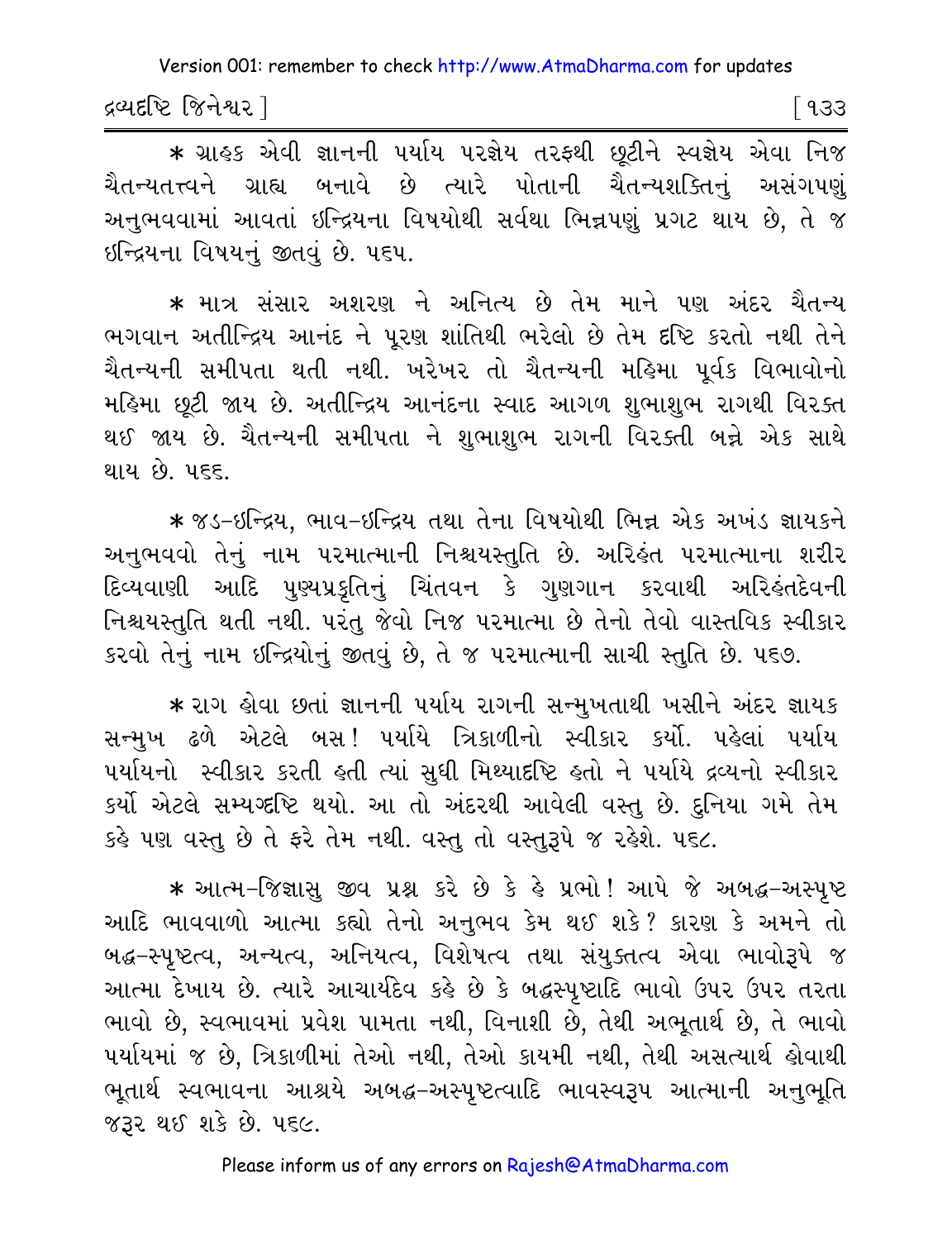| $938$ ] | ∫ દ્રવ્યદષ્ટિ જિનેશ્વર |
|---------|------------------------|
|---------|------------------------|

\* જેમ આંખ પરમાં કરવા-વેદવાની કોઈપણ ક્રિયા કરતું નથી, માત્ર પરમાં જે કોઈ ક્રિયા થાય છે તેને જાણે છે; તેમ જ્ઞાન પણ પર ચીજનું કાંઈ કરતું નથી કે ભોગવતું નથી, જ્ઞાતા-દષ્ટાપણે જગતને જ્ઞેયપણે જાણે જ છે. જડને કારણે જડની અવસ્થા થાય છે અને તે અવસ્થાનું વેદન જડમાં થાય છે, આત્મા જડની તે અવસ્થાને કરતો નથી કે જડની તે અવસ્થાને ભોગવતો નથી ૫૭૦

\* ભગવાન ને ભગવાનની વાણી, શાસ્ત્ર આદિ ભાવેન્દ્રિય દ્વારા ગ્રહવામાં આવતા ઇન્દ્રિયના વિષયો છે, જણાવાયોગ્ય પરજ્ઞેયો છે. ભગવાનની વાણીથી કે શાસ્ત્રથી અર્થાત ઇન્દ્રિયના વિષયોથી મને લાભ થશે એવી માન્યતા જ મિથ્યા છે. ઇન્દ્રિયના વિષયથી લાભ થશે એમ માનનાર પરજ્ઞેયને તથા જ્ઞાયકને એકરૂપ માને છે. ગ્રાહ્ય-ગ્રાહકલક્ષણ-સંબંધની નિકટતાને લીધે જાણે તેઓ પરસ્પર એકમેક થઈ ગયેલાં હોય એમ દેખાવાથી, પરજ્ઞેયોનું તથા રાગનું જ્ઞાન થતાં તેના લીધે જ્ઞાન થયું એવી એકતાબુદ્ધિ અજ્ઞાનીને વર્તે છે. જે કોઈ ઇન્દ્રિયના વિષયો છે તથા રાગાદિ છે તે સઘળાય જણાવા લાયક પરજ્ઞેયો છે-ગ્રાહ્ય છે ને તેને જાણતી જ્ઞાનની પર્યાય તે ગ્રાહક છે, તે બન્ને સર્વથા ભિન્ન છે. પરંતુ જ્યાં સુધી ગ્રાહક એવી જ્ઞાનની પર્યાય પરજ્ઞેયોને જ ગ્રાહ્ય બનાવે છે ત્યાં સુધી અજ્ઞાનીને તે બે વચ્ચે પરસ્પર એકપણું અનુભવાય છે. ૫૭૧.

\* પ્રવચનસારમાં ૪૬ તથા ૪૭મી નયમાં એમ કહ્યું છે કે માટીને ઘડો આદિ વાસણની અવસ્થાથી જોવી તે અશુદ્ધનય છે; અને માટીને માટીરૂપ જોવી તે શુદ્ધનય છે. તેમ દ્રવ્યને બંધ-મોક્ષથી જોવું તે અશુદ્ધનય છે અને બંધ-મોક્ષ રહિત એકલા દ્રવ્યને જોવું તે શુદ્ધનય છે. કેમ કે વસ્તુમાં બંધ-મોક્ષ છે જ નહીં, અને તે જ સમ્યગ્દર્શનનો વિષય છે અને તે જ ભુતાર્થ છે. ૫૭૨.

\* ભગવાન નિજ જ્ઞાયક પ્રભુ જે સ્વતઃસિદ્ધ છે તે તો સુગમ જ હોય ને? તેને પ્રાપ્ત કરવામાં ફક્ત દષ્ટિનો પલટો થવો જોઈએ. જેને રાગની રુચિ છે તેને આખા સંસારની રુચિ છે. રાગનો કર્તા થયો તેણે 'આખી દુનિયાનો કર્તા છું ' –એમ માન્યું. અહા ! તે માન્યતા પરસંગનો આશ્રય કરવાથી થઈ છે. પરસંગનો આશ્રય છોડી પોતે પોતાના અસંગ સ્વરૂપે સ્વતંત્રપણે છુટો રહી શકે છે. આત્મા અસંગ ચીજ છે તેનો સંગ કરવો; રાગાદિ તો પોતાની મૂળ ચીજમાં છે જ નહિ, માટે તેનો આશ્રય છોડવો. પોતાના અસંગ સ્વભાવને પામવો તેમાં દુષ્કરતા શી ? તે તો સુગમ જ હોય ને ? ૫૭૩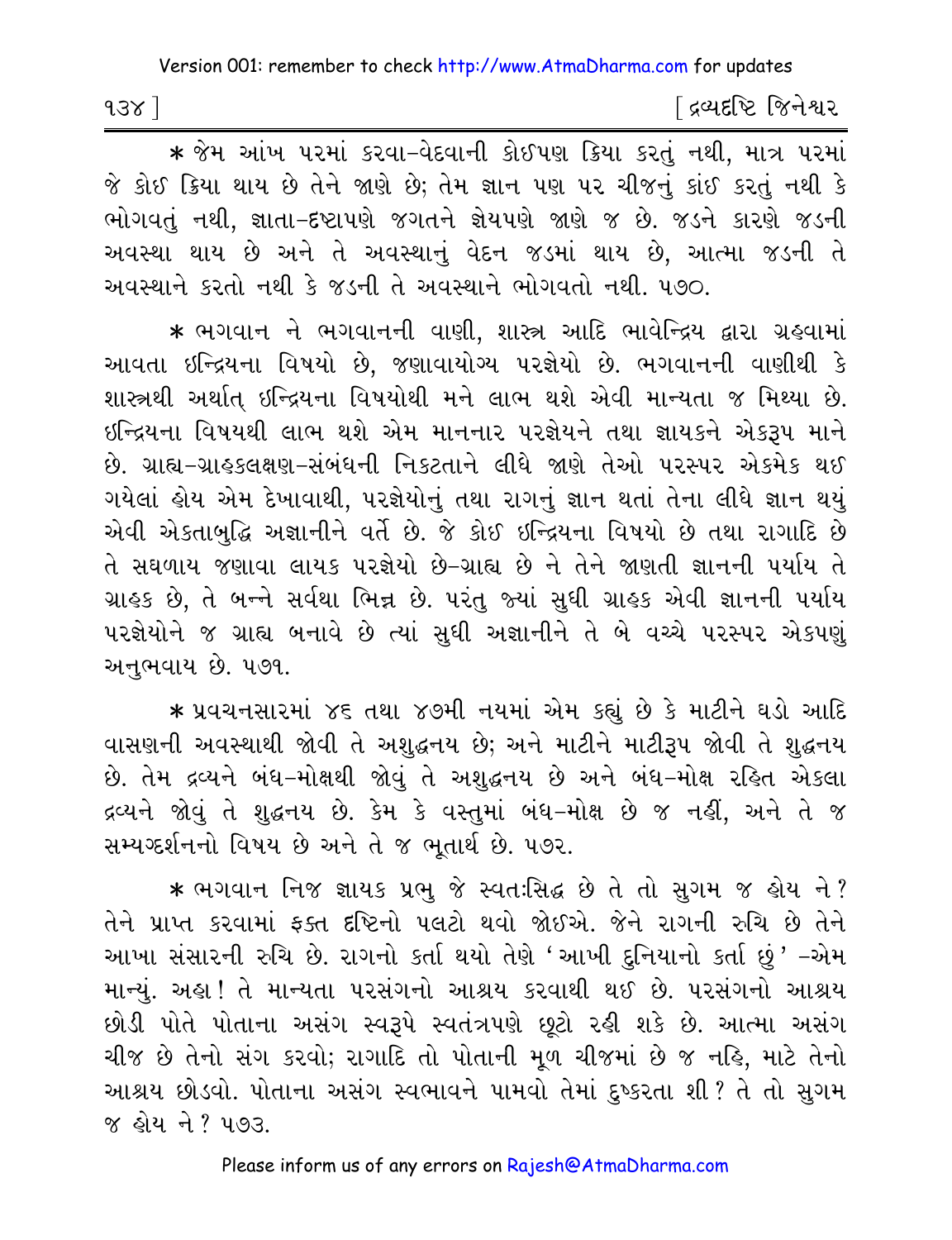દ્રવ્યદષ્ટિ જિનેશ્વર l

િવ૩૫

\* इमर्शा तो मोटर-ट्रेछन-प्लेन આદિना અકસ્માતથી કેટલાય માણસો મરી ગયાનું સંભળાય છે. આંખ ખુલે ને સ્વપ્ન ચાલ્યું જાય તેમ દેહ અને ભવ ક્ષણમાં ચાલ્યો જાય છે. હાર્ટફેઈલ થતાં ક્ષણમાં નાની-નાની ઉંમરમાં ચાલ્યા જાય છે. અરે! આ સં... સા... ૨! ન૨કમાં અનાજનો દાણો ન મળે, પાણીનો બિંદુ ન મળે ને પ્રતિકૂળતાનો પાર નહિ એવી સ્થિતિમાં અનંતવાર ગયો પણ ત્યાંથી નીકળ્યો ત્યાં બધું ભલી ગયો. એનો જરા વિચાર કરે તો એ બધા દઃખથી છુટવાનો રસ્તો શોધે. અહ્ય! આવો માનવભવ મળ્યો છે અને આવું સત્ય સમજવાનો જોગ મળ્યો છે એમાં પોતાના આત્માનં હિત કરી લેવા જેવં છે. ૫૭૪.

\* કર્મથી તો વિકાર થાય નહીં પણ વિકાર પોતાની યોગ્યતાથી થાય એ યોગ્યતામાં પણ આત્મા વ્યાપતો નથી. જે કારણરૂપ ભગવાન, જેમાંથી કેવળજ્ઞાન આદિ પર્યાયો થાય છે. તેનું વિકારમાં વ્યાપવું અશકય જ છે. ૫૭૫.

\* આત્માને માટે કાંઈક એની પાછળ પડવું જોઈએ. આનું ૨ટણ કરવું જોઈએ. જાગતાં, ઊંઘતા એનો પ્રયત્ન જોઈએ. એની રુચિનો પ્રકાર સરખો થવો જોઈએ. અંદરમાં પરમેશ્વર કેટલો મહાન છે! એને જોવાનું કુતુહલ જાગે તો જોયા વિના ચેન ન પડે. ૫૭૬.

\* આ ભગવાન જ્ઞાતાદ્રવ્ય (આત્મા) અન્ય દ્રવ્યનિમિત્તે થતા વિકારપણે વ્યાપ્ત ન થાય એવો તેનો સ્વભાવ છે, આત્મદ્રવ્યનો સ્વભાવ જ જ્ઞાતા હોવાથી વિભાવના વિકલ્પથી વ્યાપ્ત થતો નથી. ૫૭૭.

★ ત્રિકાળી ધ્રુવસ્વભાવ સાર છે, તેના આશ્રયે ધર્મ થાય છે, તેની દષ્ટિ કરવાથી ધર્મ થાય છે. એ સિવાય બધું થોથા-વ્યર્થ છે. ન્યાયના ગ્રંથમાં ધર્મી ને ધર્મ બે ભિન્ન છે એમ કહ્યું છે, બન્ને નિરપેક્ષ છે, સત છે. અહીં કહે છે કે સમસ્ત નાશવાન ભાવોથી ધર્મી દૂર છે. સંવર અધિકારમાં કહ્યું છે કે વિકારના પ્રદેશ ભિન્ન છે. ચિદ્દવિલાસમાં કહ્યું છે કે પર્યાયનું ક્ષેત્ર ને દ્રવ્યનું ક્ષેત્ર ભિન્ન ભિન્ન છે. ૫૭૮.

★ જિનસ્વરૂપી ભગવાન આત્મા વીતરાગમૂર્તિ અંદર છે. બધા જીવો જિનસ્વરૂપે અંદર છે, પર્યાયમાં ફેર છે પણ વસ્તુમાં ફેર નથી. રાગની એકતા તોડીને જિનસ્વરૂપને જે દષ્ટિમાં લ્યે ને અનુભવે તે અંતરના જૈન છે, વેશમાં જૈનપણું નથી. બહારમાં કપડાં કાઢીને નગ્ન થઈને બેઠા માટે તે જૈનપણું છે કે પંચમહાવ્રત પાળે છે માટે તે જૈનપણું છે એમ નથી. જૈનપણું તો પરમાત્મા એને કહે છે કે વસ્તુ પોતે જિનસ્વરૂપે છે, વીતરાગમૂર્તિ અખંડાનંદનો નાથ પ્રભુ છે એની જેને દષ્ટિ થઈ અને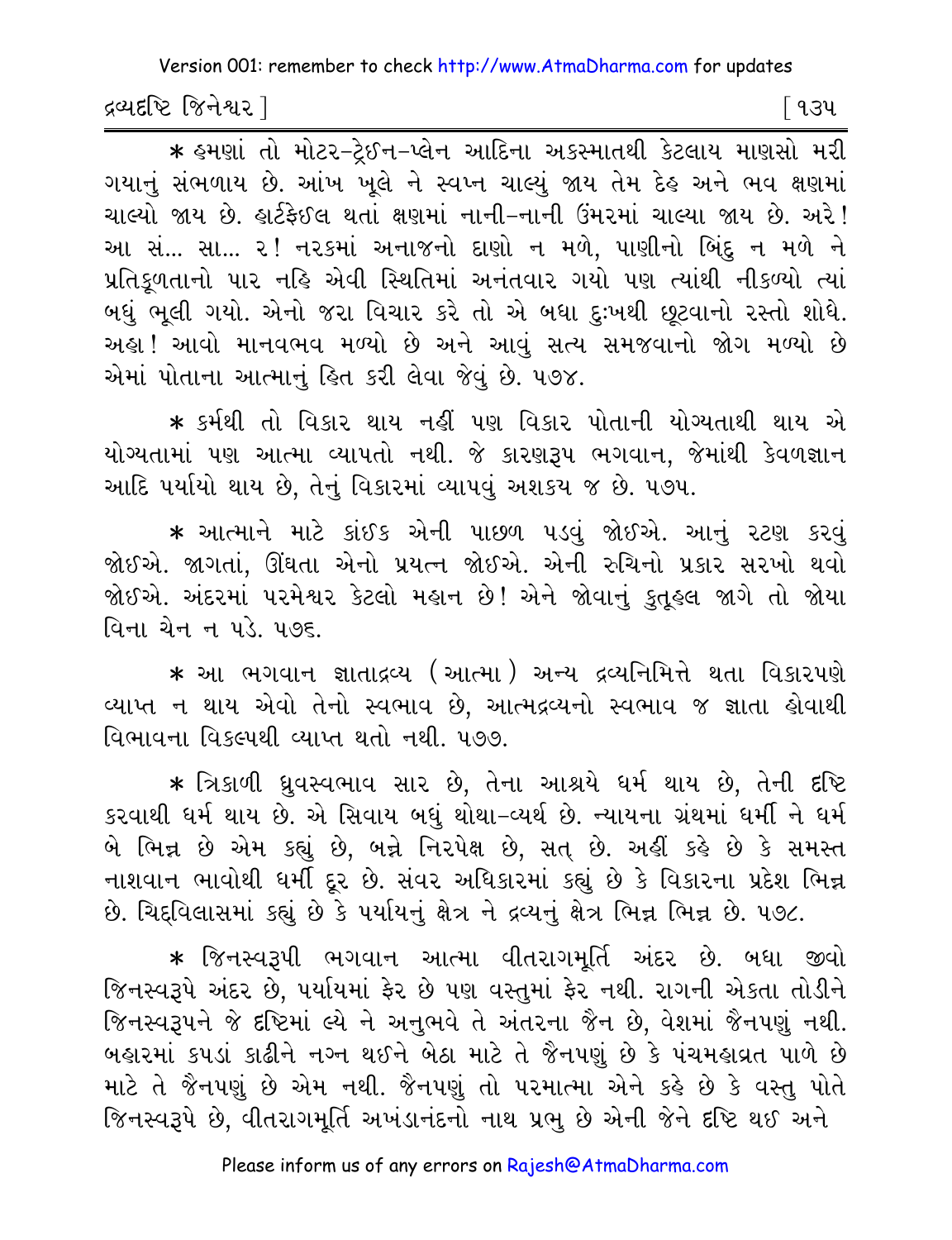$935$ ]

∫ દ્રવ્યદષ્ટિ જિનેશ્વર

રાગની-વિકલ્પની દૃષ્ટિ છૂટી ગઈ એને જૈન કહે છે. જિનને જાણે તે જૈન છે, જિન એટલે પોતે આત્મા, પ૭૯.

\* અહા! સ્વને ભલીને જ્યાં પરમાં નિજ-પરનો ભેદ પડયો. મારા ને તારાનો ભાગ ૫ડયો ત્યાં મિથ્યાત્વનો રાગ-દ્વેષ થાય છે. અને તેવી રીતે કું ભલો ને બીજા બધા ખરાબ એમ માનતા પણ મિથ્યાત્વની ઉત્પત્તિ થાય છે. ભાઈ! તને ભ્રમણા થઈ છે. કું જ્ઞાન ને તે જ્ઞેય-એમ માનને ભાઈ! પરપદાર્થ ચાકે તો દેવ-શાસ્ત્ર-ગુરુ હો, પંચપરમેષ્ઠિ હો, નિગોદ હો કે શત્રુ હો-બધા આત્માના જ્ઞાનના જ્ઞેય છે. પણ આ ઠીક કે આ અઠીક એવું વસ્તુમાં નથી. તેમ જ અહીં સમ્યગ્જ્ઞાનમાં પણ નથી છતાં તેં પરિણામમાં ઠીક-અઠીક માની રાગ-દેષ ઊભા કર્યાં છે ૫૮૦

\* ( गुरुद्देव परम वात्सल्य तरी प्रेरशाथी s के छे डे) के लाछ! अत्यारे આત્મજ્ઞાન માટેનો આ અવસર છે. તું આ વાત લક્ષમાં તો લે. માંડ આવા ટાણાં મળ્યા છે તેમાં કરવાનું તો આ એક જ છે. અંદરમાં જરા ધીરો થઈ, બહારના કાર્યોનો રસ છોડી, વિચાર કર તો તને જણાશે કે આત્માનો સ્વભાવ અને રાગ બન્ને એક થઈને રહેવા યોગ્ય નથી પણ જુદા પડવા યોગ્ય છે. ભાઈ ! સમય સમય કરતાં કાળ તો ચાલ્યો જ જાય છે, તેમાં જો તું સ્વભાવ સન્મુખ ન થયો તો તે શું કર્યું? ગમે તેટલા પ્રયત્ન વડે પણ વિકારથી ભિન્ન ચૈતન્યનો અનભવ કરવો-તે જ કરવાનં  $69.479.$ 

\* તીર્થંકર પરમાત્મા કહે છે કે અમારી સામે જોતાં-અમાર લક્ષ કરતાં તને રાગ થશે, તે રાગ દુઃખરૂપ છે, તેનું ફળ પણ દુઃખરૂપ છે, એક માત્ર અનાકુળ આનંદનો પિંડ નિજ ચૈતન્યસ્વભાવ છે, તેની દૃષ્ટિ કરતાં તેનો અનુભવ કરતાં તને આનંદ થશે. માટે તેનો જ અનુભવ કરો. ૫૮૨.

∗ પરિણામદષ્ટિથી દેખો તો દર્શન−જ્ઞાન−ચારિત્રરૂપ અનેકાકાર આત્મા છે ખરો. ખરેખર મોક્ષમાર્ગરૂપ પરિણતિ તે આત્માની જ છે, અન્ય નથી, તોપણ વસ્તુસ્વભાવથી દેખતાં આત્મા એકસ્વરૂપ હોવાથી તેને ત્રણરૂપે પરિણમતો કહેવો તે વ્યવહાર છે. ૫૮૩.

\* ભાઈ ! તું સતની ઊંડી જિજ્ઞાસા કર કે જેથી તારો પ્રયત્ન બરાબર ચાલશે. તારી મતિ સવળી થઈને આત્મામાં પરિણમી જશે. સતના સંસ્કાર ઊંડા નાખ્યા હશે ને આ ભવમાં કાર્ય ન થયું તો બીજી ગતિમાં સત પ્રગટશે. સાતમી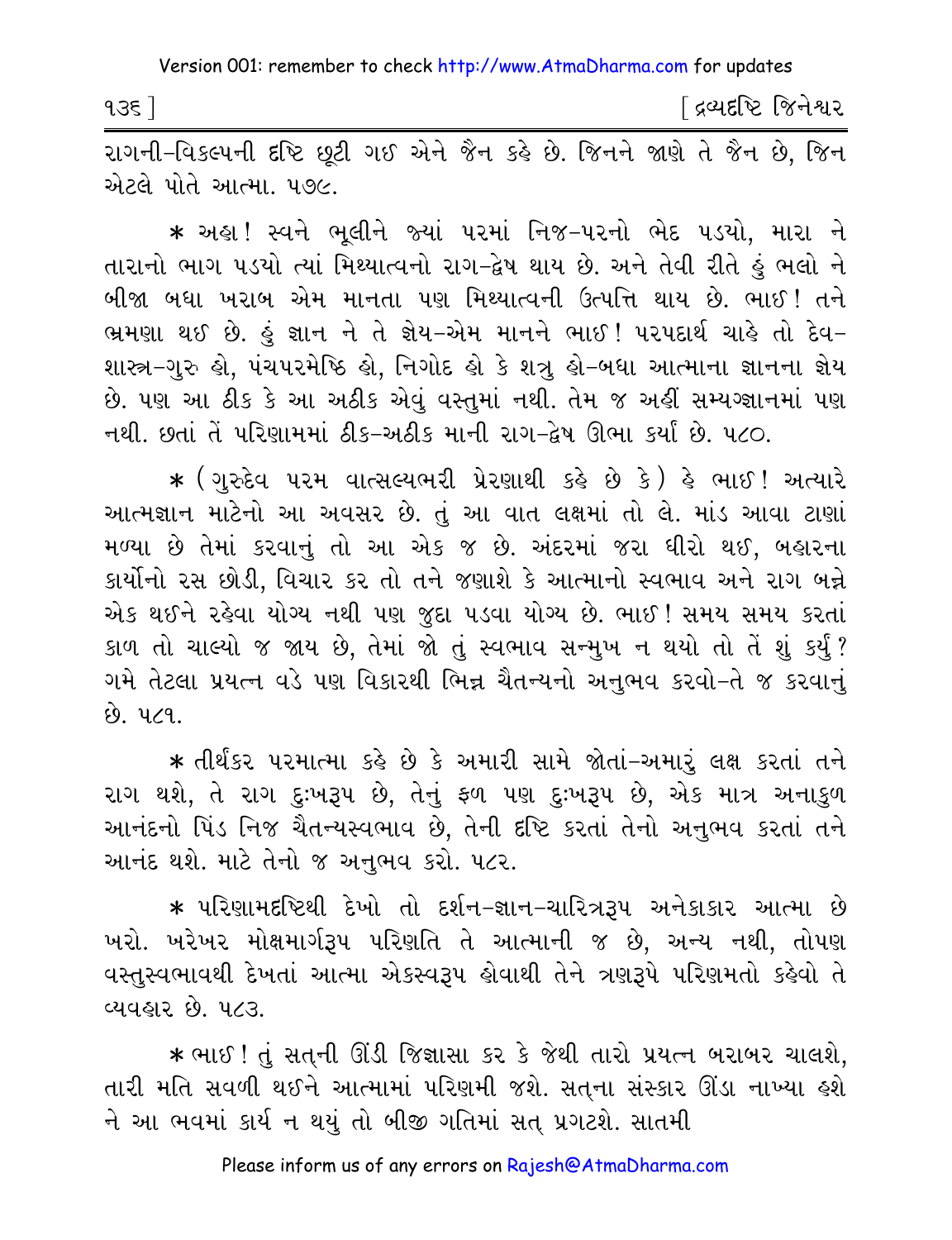દ્રવ્યદષ્ટિ જિનેશ્વર |

ન૨કના ના૨કીને વેદનાનો પા૨ નથી પણ અંદ૨માંથી પૂર્વસંસ્કા૨ જાગૃત થતાં સમ્યગ્દર્શન પામી જાય છે. માટે સત્ના ઊંડા સંસ્કાર અંતરમાં રેડ, ભાઈ ઊંડાણથી સતના સંસ્કાર નાખ! ઉપર ઉપરથી તો સંસ્કાર અનેકવાર નાખ્યા પણ ઊંડાણથી એકવાર યથાર્થ સંસ્કાર નાખ તો બીજી ગતિમાં પણ સમ્યગ્દર્શન પ્રગટ થશે. ૫૮૪.

\* દયા, દાન આદિ ભાવોમાં જે રાગ મંદ કર્યો છે તે પુણ્ય છે, દુઃખ છે. તે ભાવમાં સમ્યગ્દષ્ટિને, તેનું સ્વામિત્વ નહીં હોવાથી, પુણ્યાનુબંધી પુણ્ય બંધાય છે, અને મિથ્યાદષ્ટિને, રાગનું સ્વામિત્વ કોવાથી, પાપનુબંધી પુણ્ય બંધાય છે. જે ભાવે તીર્થંકરનામકર્મ બંધાય તે શુભ રાગ પણ દુઃખ છે, સુખસ્વરૂપ તથા સુખનું કારણ તો ભગવાન જ્ઞાયક આત્મા છે, અંદર ભગવાન આત્માની જે આનંદદશા છે તે રાગનું કાર્ય પણ નથી. 'આત્મખ્યાતિ 'ટીકાના પરિશિષ્ટમાં એક 'અકાર્યકારણત્વશક્તિ ' કહી છે. તે શક્તિનો ધ્વનિ ૭૨મી ગાથાની ટીકામાં રહેલો છે. રાગની દિશા, ભલે તીર્થંકરનામકર્મનો શુભ રાગ હો પણ, પર તરફ છે અને વીતરાગભાવની દિશા સ્વ તરફ છે. મોક્ષપાહુડની ૧૬મી ગાથામાં કહ્યું છે કે- 'परदव्वाओ दुग्गई' પરાશ્રય ભાવથી, ભલે તે શુભભાવ હો, દુર્ગતિ થાય છે. ૫૨માર્થદષ્ટિએ તો દેવાદિ ચારે ય દુર્ગતિ છે, માત્ર જ્ઞાયકભાવરૂપ પરિણમન તે એક જ સુગતિ છે. અહ્ય! ગજબ વાત છે ને ! શ્રી કુંદકુંદાચાર્ય અને ભગવાન પણ એમ કહે છે કે-અમે તમારી અપેક્ષાએ પરદ્રવ્ય છીએ. અમારા તરફ પણ તમારું લક્ષ જશે, અભિપ્રાયનું વજન જશે તો તમારા ચૈતન્યની દુર્ગતિ-વિભાવ પરિણમન થશે. અરેરે! લોકોને મૂળ તત્ત્વની તો ખબર જ નથી. ' सदव्वाओ सुगई ' - પૂર્ણ જ્ઞાનાનંદસ્વરૂપ નિજ ભગવાન આત્માનું યથાર્થ લક્ષ કરીને જે અનુભૂતિ થઈ તે ચૈતન્યની સુગતિ છે, તેનું ફળ સુગતિ એટલે કે સિદ્ધદશા છે. સિદ્ધદશા સુગતિ છે ને ચાર ગતિ છે તે દુર્ગતિ છે. ૫૮૫.

\* મિથ્યાદષ્ટિ જીવ, વિકારનો કર્તા પુદગલકર્મ આદિ નિમિત્ત છે તેમ માને છે. તેને કહે છે કે વિકારનો કર્તા પદગલકર્મ નથી પણ અજ્ઞાની જીવ પોતે જ વિકારનો કર્તા છે. બીજી બાજુ કહે કે સમ્યગ્દષ્ટિ જીવ વિકારનો કર્તા નથી પણ પુદ્દગલકર્મ તેનો કર્તા છે. ત્યાં સમ્યગ્દષ્ટિ વિકારનો સ્વામી ન હોવાથી અને વિકાર પુદ્દગલના લક્ષે થતો હોવાથી પુદગલકર્મને તેનો કર્તા કહ્યું છે. વળી એમ પણ કહે છે કે સમ્યગ્દષ્ટિ વિકારનો કર્તા પણ છે ત્યાં વિકારનું પરિણમન છે તે પોતાનું છે એથી પર્યાયના દોષનું જ્ઞાન કરાવવા કહ્યું છે. વળી કોઈ શાસ્ત્રમાં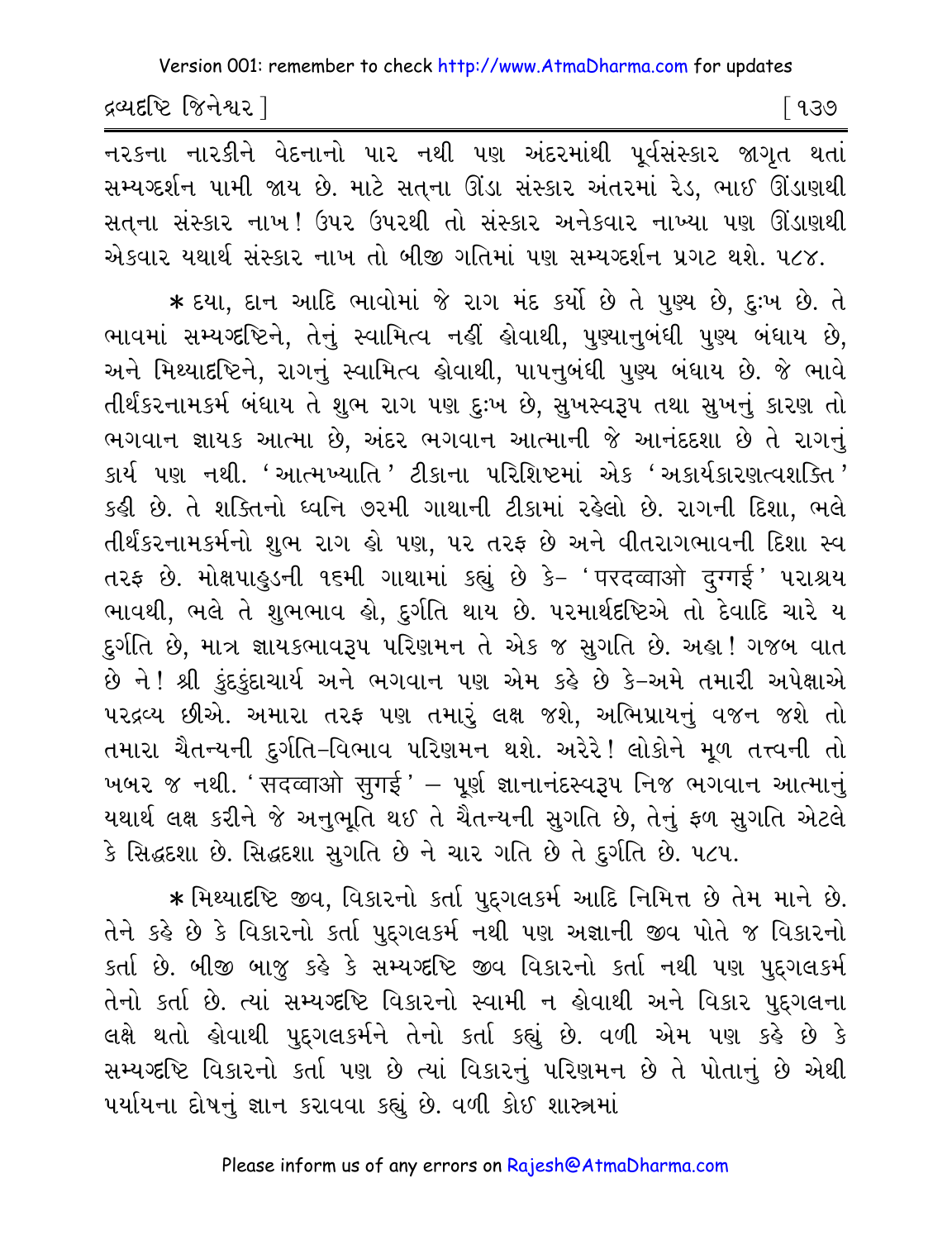| 13૮ | ∫ દ્રવ્યદષ્ટિ જિનેશ્વર |
|-----|------------------------|
|-----|------------------------|

એમ પણ આવે છે કે વિકાર તે જીવનું એકલાનું કાર્ય નથી પણ જીવ અને કર્મ બન્ને ભેગા મળીને વિકાર થયો છે, જેમ પુત્રની ઉત્પત્તિ એ માતા-પિતા બન્નેનું કાર્ય છે. ત્યાં એમ કહેવું છે કે વિકાર જીવનો છે પણ કર્મના લક્ષે થયો છે-એમ ઉપાદાન-નિમિત્તનું પ્રમાણજ્ઞાન કરાવવાનું કથન છે. જ્યાં જે અપેક્ષાથી કહ્યું હોય ત્યાં તેમ સમજવું જોઈએ. ૫૮૬.

\* ધૂળને જોવી હવે રહેવા ઘો! જોનારને જુઓ! જોનારને જોવો એ વસ્તુસ્વરૂપ છે માટે જોનારને જોવો. ૫૮૭.

∗ અરે ! દષ્ટિના પંથને નિર્મળ ન કરે અને આવો આત્મા ન તારવે ત્યાં સુધી એનં કલ્યાણ થાય તેમ નથી. ૫૮૮.

\* પહેલું સ્વજ્ઞાન ચૈતન્યમૂર્તિને જ્ઞેય કરીને કરો, બીજું બધું જ્ઞાન તેમાં આવી જાય છે. ૫૮૯.

\* ..... આ તો કેવળી પાસેથી આવેલા સંસ્કારો છે. અમે તો પૂર્વભવના જૂના દિગંબર છીએ. ૫૯૦.

\* સૂર્યનો પ્રકાશ ને અંધારૂં એ બે વસ્તુ તદ્દન જુદા છે તેમ સહજાત્મસ્વરૂપ એકલો જ્ઞાનસ્વભાવ છે, સૂર્ય સમાન છે ને દયા-દાન આદિ વિકલ્પો તે અંધકાર સમાન છે, તેને જ્ઞાનસૂર્યથી તદ્દન જુદાઈ છે. સહજાત્મસ્વરૂપ એટલે જે સ્વાભાવિક છે, અણકરાયેલ છે, અકૂત્રિમ છે એવા સ્વભાવને અને રાગને એકતા ત્રણકાળમાં નથી. શું થાય ! કેવળીઓના વિરહ ૫ડયા, અવધિજ્ઞાની પણ કોઈ રહ્યા નહિ, જગતને ચમત્કાર લાગે તેવું કાંઈ રહ્યું નહિ. સત્યને સ્વીકારવું જગતને કઠણ ૫ડે છે, આવું ૫૨મ સત્ય સ્વીકારનાર પણ મહાભાગ્યશાળી છે. ૫૯૧.

★ ચોમાસામાં આ લીલફગના ગોદડાં ( –થ૨ ) દેખીએ છીએ ત્યાં એમ થાય છે કે અરે! આ લીલફગની એક ઝીણી કટકીમાં અસંખ્ય શરીરો છે અને એક શરીરમાં અનંતા જીવો છે. એના અનંતમાં ભાગે જીવ બહાર નીકળી મોક્ષ જાય છે. બે ઇન્દ્રિય, ત્રે ઇન્દ્રિય ચૌ ઇન્દ્રિય અને પંચેન્દ્રિય મનુષ્ય, ઢોર, નારકી ને દેવ એ ચાર ગતિના જીવો તો માત્ર અસંખ્યાતા જ છે. તેના કરતાં અનંતા જીવો નિગોદની એક કટકીમાં છે. અરેરે! એ જીવો કયારે નિગોદમાંથી બહાર નીકળે? અને કયારે મનુષ્ય થાય ? અને કયારે આ સતનું શ્રવણ કરે ! ભાઈ ! આ મનુષ્યભવ ને દુર્લભ સતસમાગમ મળ્યો છે તો તારા આત્માને ચારગતિના દુઃખથી છોડાવી લે. ૫૯૨.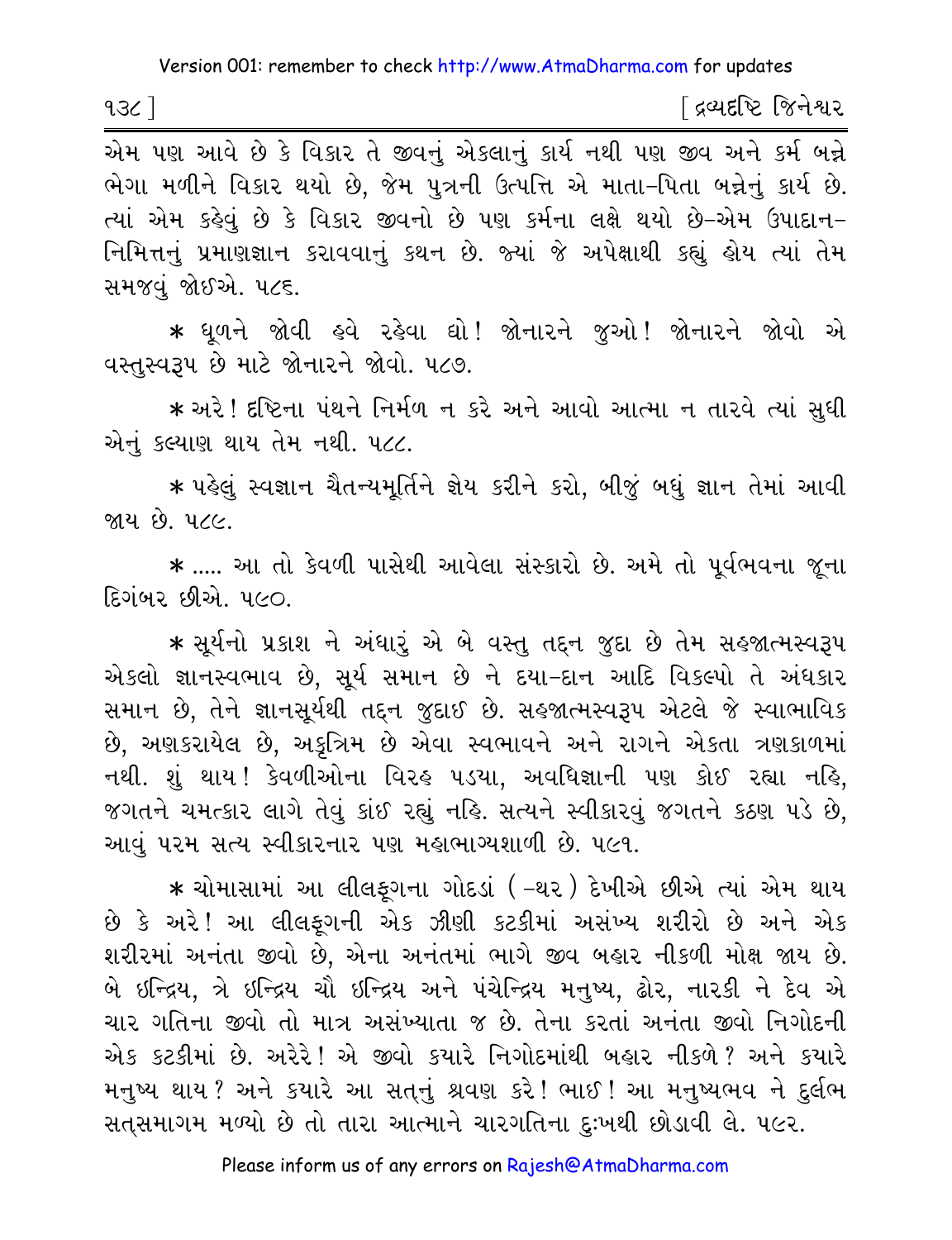દ્રવ્યદષ્ટિ જિનેશ્વર l

િ ૧૩૯

\* બાળકો ! જુઓ ભાઈ ! હું તમને બાળક માનતો નથી, ભગવાન સ્વરૂપ માનું છું. આત્મા તો ભગવાન સ્વરૂપ છે, બાળક આદિ તો શરીરની અવસ્થા છે ને રાગ થાય છે તે ક્ષણિક વિકારી અવસ્થા છે, તેની પાછળ શક્તિમાં ભગવાન જ્ઞાનાનંદ સ્વરૂપે બિરાજે છે. અંદરમાં પૂર્ણાનંદનો નાથ ભગવાન સ્વરૂપે બિરાજે છે. તેનું ઘ્યાન કરતાં પર્યાયમાં ભગવાન પ્રગટ થાય છે. પ્રાપ્યની પ્રાપ્તિ લેય છે. આવા ચૈતન્ય ભગવાનનું સ્વરૂપ સાંભળતાં સાંભળતાં એની રુચિમાં સતના સંસ્કાર પડતા જાય છે ને પછી તે સંસ્કાર વધતાં વધતાં બહાર આવશે. જેમ માટીના કોરા ઘડામાં પાણીના ટીપાં પડે છે તે પહેલાં દેખાય નહિ પણ વધુ પડતાં પડતાં ઘડામાં પાણી બહાર દેખાય છે તેમ. ૫૯૩. *(બાળકો પ્રતિ પુજ્ય ગુરુદેવશ્રીનાં ઉદ્દગારો)* 

\* આહાહા ! પર્યાયદષ્ટિવાળો કયાં જશે ? સંયોગમાંથી તેને છૂટવું ગમતું નથી તેથી કીડી, કાગડા, કંથવા, ન૨કાદિ ગતિઓના સંયોગમાં ચાલ્યો જશે. સ્વભાવદષ્ટિવાળાને સંયોગ રુચતો નથી તેથી સર્વ સંગથી છુટીને મુક્ત થઈ જશે. 4G8.

\* આત્મા ગમે તેવા સંયોગમાં પણ પોતાની શાંતિ પ્રગટ કરી શકે છે. પોતાની શાંતિને પ્રગટ કરવામાં જગતનો કોઈ બાહ્ય પદાર્થ વિઘ્ન કરવા સમર્થ નથી. ગમે તેવા આકરાં પ્રસંગો આવી પડે, દીકરો મરી જાય, દીકરી રાંડે, જંગલમાં એકલો પડી ગયો હોય ને કોલેરા આદિનો આકરો રોગ થઈ ગયો હોય, ક્ષુધા-તૃષાની આકરી વેદના હોય કે સિંહ વાઘ ફાડી ખાવા આવ્યો હોય કે ગમે તેવા આકરાં પ્રસંગ આવી પડે તોપણ તે સંયોગનું લક્ષ છોડીને અંદરમાં આત્મા પોતાની શાંતિને પ્રગટ કરી શકવા સમર્થ છે. બાહ્યમાં રહેલી પ્રતિકળતા અંદરમાં આત્મશાંતિને રોકી શકતી નથી. શાસ્ત્રમાં તો કહે છે કે નરકની એક ક્ષણની પીડા એવી છે કે તેને કોટી જીભથી કોટી વર્ષ સુધી કહેવામાં આવે તોપણ એ પીડા કહી શકાય નહિ એવી આકરી નરકની પીડા છે. છતાં ત્યાં પણ એ સંયોગનું ને પીડાનું લક્ષ છોડી ઘે તો આત્મા પોતાની શાંતિને પ્રગટ કરી શકે છે. ભાઈ ! તારૂં તત્ત્વ હાજરાહજુર છે. તેમાં લક્ષ કરીને પોતાની શાંતિ પ્રગટ કરી શકાય છે. ૫૯૫.

\* એક દ્રવ્ય બીજા દ્રવ્યને અડતું નથી, સ્પર્શ કરતું નથી.

દરેક દ્રવ્યની પર્યાય ક્રમબદ્ધ જ થાય.

પરદ્રવ્યની સામે જોતાં રાગ જ થાય.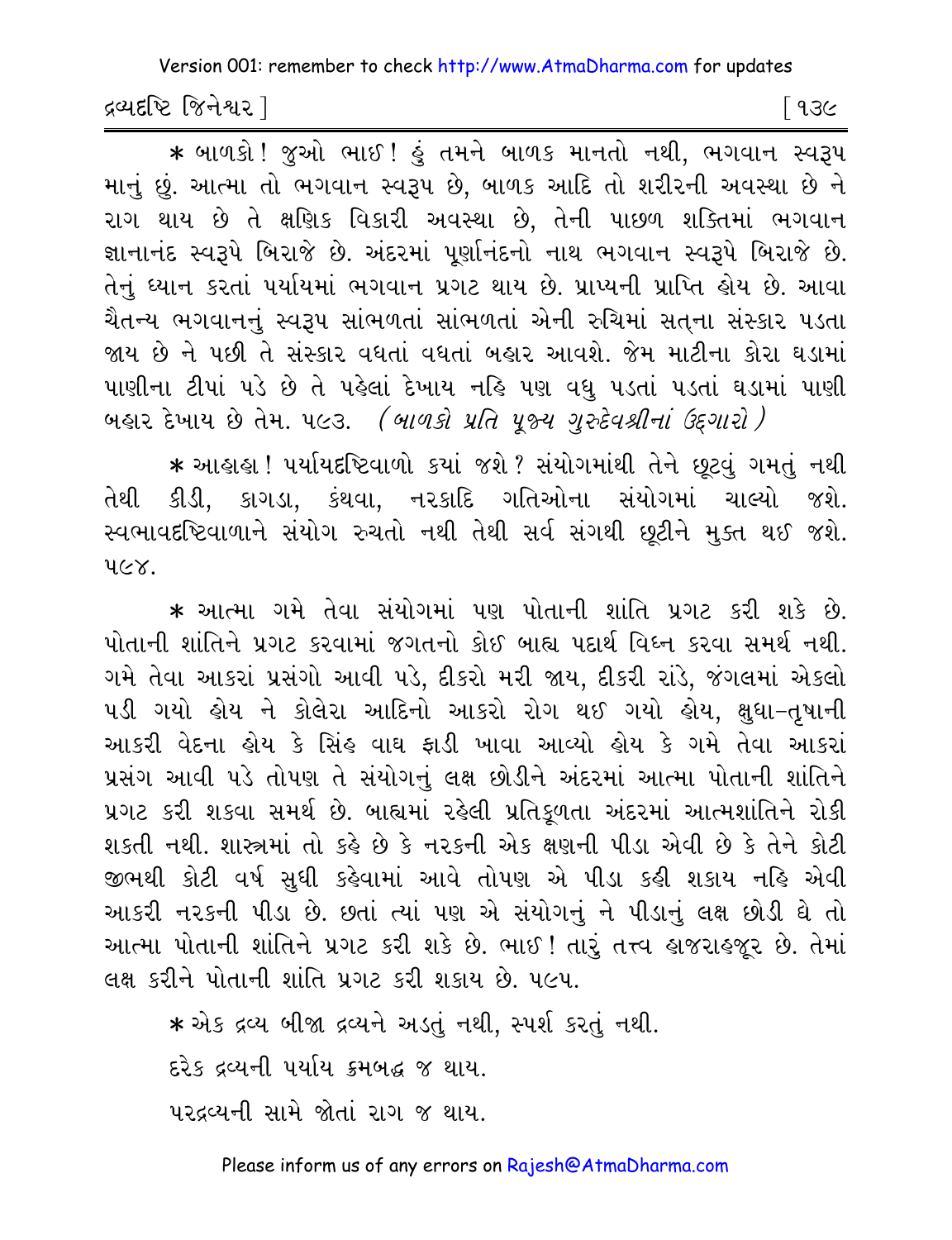| િદ્રવ્યદષ્ટિ જિનેશ <mark>્</mark> વર<br>980 |  |
|---------------------------------------------|--|
|                                             |  |

પોતાના દ્રવ્યમાં પણ દ્રવ્ય-ગણ-પર્યાયના ભેદ પાડીને જોતાં કે ગણ-ગણીના ભેદ પાડીને જોતાં રાગ જ થાય. વીતરાગતા ન થાય.

પંચમ પુરમુપારિણામિકભાવનો આશ્રય કરવાથી જ ધર્મ-વીતરાગતા થાય-એ ઉપરના ચાર બોલનો સાર છે; આ જૈનદર્શનનો મૂળ સિદ્ધાંત છે.

આહાહા ! આ વાત ભગવાનના ઘરની ને ભગવાન થવાની છે. એક દ્રવ્ય બીજા દ્રવ્યને અડે નહિ એ વાત બેસે નહિ ત્યાં સુધી કર્તાબુદ્ધિ છુટે નહિ.

એક દ્રવ્ય બીજા દ્રવ્યને અડે નહિ ને સ્પર્શ નહિ, એ બીજા દ્રવ્યનું કરે શું? આ વાતો દાંડી પીટીને સિંહનાદથી કહેવાય છે. વીતરાગ સર્વજ્ઞના ઘરની આ વાત દિવ્યધ્વનિમાં આવેલી છે. એક દ્રવ્ય બીજા દ્રવ્યને અડતું કે સ્પર્શતું નથી. આ મહા સિદ્ધાંત સમયસારની ગાથા ૩માં કહ્યો છે. દ્રવ્યની સ્વતંત્રતાનો આ ઓછો પોકાર છે? કુંભાર માટીને અડતો કે સ્પર્શતો જ નથી તો ઘડાને કરે શું? માટી જ સ્વયં કર્તા થઈને ઘડાને કરે છે. આ તો ભગવાને કહેલી, અંતરમાંથી આવેલી વાત છે. ૫૯૬.

\* કાં તો ઈ થાય એના ભગવાનનો ને કાં થાય રાગનો ! ત્રીજી કોઈ ચીજ એની નથી, કાં થાય રાગનો, કાં થાય વીતરાગસ્વભાવનો, ત્રીજાનો ઈ થતો જ નથી આમ વાત છે ૫૯૭

\* અપના પરમેશ્વરકા જીવકો માહાત્મ્ય આતા નહીં. થોડા મંદ કપાય હો જાય ઉસકા માહાત્મ્ય આતા હૈ, થોડા શાસ્ત્રકા જ્ઞાન હો જાય તો ઉસકો લગતા હૈ મૈં બહોત જાનતા હું. થોડી ભેદવાળી શ્રદ્ધા હો જાય તો ઉસકો લગતા હૈ મેરી શ્રદ્ધા ૫ક્કી હો ગઈ હૈ. અરે ભાઈ ! યે ૫રલક્ષી જ્ઞાનાદિકી કુછ મહિમા નહિ હૈ. ઉસકી મહિમા સ્વભાવકી મહિમાકી દૃષ્ટિકો રોકતી હૈ. ૫૯૮.

★ આ પૈસાવાળો અને આ સારા નિરોગ શરીરવાળો એમ ન જો, પણ આ કેવળી થઈ ગયા. આ પરણ થઈ ગયા અને મારે પર્યાયમાં હજ અધરૂં છે એમ 

\* આહાહા! જાતિસ્મરણજ્ઞાનમાં સામાનો પર્વદેહ જણાતો નથી. આત્મા જણાતો નથી, છતાં, નિર્ણય કરી લ્યે કે આ આત્મા જ સંબંધમાં હતો! આટલી તો જાતિસ્મરણની તાકાત! તો કેવળજ્ઞાનની કેટલી તાકાત લેય! ! મતિજ્ઞાનની પર્યાય પણ આટલું નિરાલંબનપણે કામ કરે તો કેવળજ્ઞાનના નિરાલંબનપણાની શું વાત ! ૬૦૦.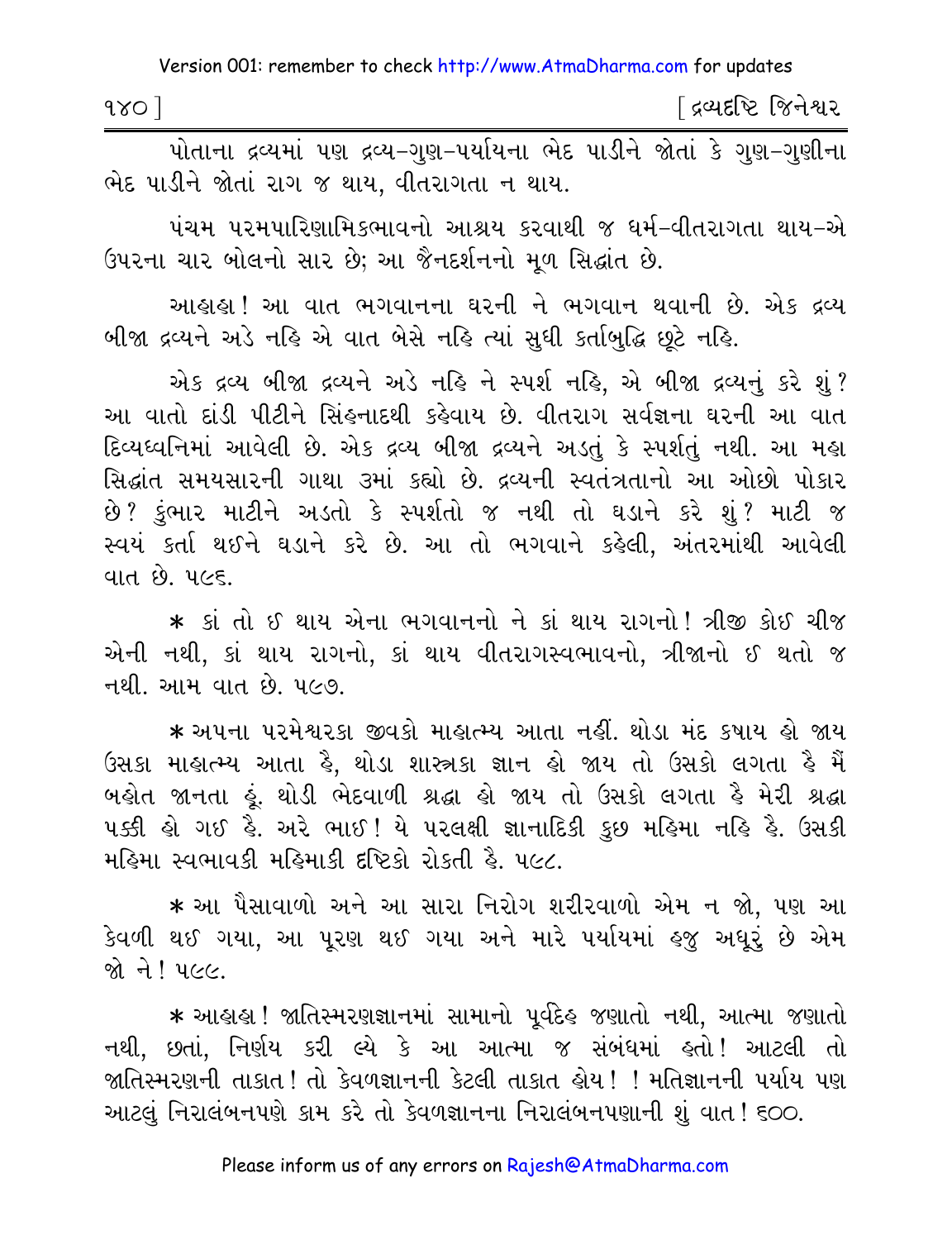દ્રવ્યદષ્ટિ જિનેશ્વર l [ १४१

\* પરમાણુ શુદ્ધ થયા પછી પાછો અશુદ્ધ થઈ જાય છે ને જીવ શુદ્ધ થયા પછી શુદ્ધ જ રહે છે. એટલે પરમાણુ બંધ સ્વભાવી જ છે અને જીવ મોક્ષ સ્વભાવી જ છે. ૫૨માણુમાં શુદ્ધ થવાની યોગ્યતા છે ને જીવમાં બંધ થવાની યોગ્યતા છે. ૬૦૧.

\* ભાઈ ! તારા ખીસ્સામાં બધું ભર્યું છે, કાઢીને ખા એટલી જ વાર છે ! તારી શક્તિમાં અનંત જ્ઞાનાદિ ભર્યા પડયા છે, કુતૂહલ કર! ૬૦૨.

\* અહો ! ૮૦ વર્ષની આયુવાળો ૨૦ વર્ષથી માંડી ૬૦ વર્ષ સુધી તે ભવની ચિંતા કરે છે, પરંતુ ૮૦ વર્ષ પછીનો જે સમય તેની જરીયે ચિંતા ન કરે એ તે કેવી ધીઠાઈ ! ૮૦ વર્ષ પછીનો જે પહેલો સમય તે આખોય ભવ પણ એ જ આત્માનો છે. કાંઈ બીજા આત્માનો એ ભવ નથી. તડકા-છાયા વચ્ચે આંતરૂં નથી. તેમ બે ભવ વચ્ચે આંતરું નથી માટે બીજા ભવની તો ચિંતા કર! ૬૦૩.

\* જેમ અનાદિથી ઈ આત્મા વિના ચલાવે છે તેમ રાગ વિના ચલાવતાં शीખ∴ ६೧૪.

\* માટીમય ઘડાને ઘીનો ઘડો કહેવું તે વ્યવહારકથન છે એટલે તે વ્યવહાર જૂઠો છે. કેમ કે ઘડો ઘીમય નથી પણ માટીમય છે. તેમ દ્રવ્ય તે નિશ્ચય અને પર્યાય તે વ્યવહાર અને એ વ્યવહાર ઘીના ઘડાના વ્યવહારની જેમ જૂઠો છે તેમ નથી. કેમ કે ઘડો ઘીમય નથી તેમ પર્યાય છે જ નહિ તેમ નથી. પર્યાય અસ્તિરૂપ છે, પર્યાયને વ્યવહાર કહી પણ તે નથી તેમ નથી. રાગ છે તે અસદ્દભુત વ્યવહારનયનો વિષય છે અને નિર્મળ પર્યાય છે તે સદ્દભુત વ્યવહારનયનો વિષય છે એ પર્યાયોને અભૂતાર્થ કહી છે તેથી તે પર્યાયો છે જ નહિ-ઘીના ઘડાની જેમ જૂઠી છે તેમ નથી. ક્ષાયિક આદિ ચાર ભાવોને પરદ્રવ્ય અને પરભાવ કહ્યા છે એથી એ પર્યાયો છે જ નહીં ને જૂઠી છે તેમ નથી. ઘડો ડુંભારે કર્યો તેમ કહેવું તે જૂઠું છે, તેમ શુદ્ધ-અશુદ્ધ ૫ર્યાયોને વ્યવહાર કહ્યો તેથી તે ૫ર્યાયો જૂઠી છે તેમ નથી. જીવત્વ, ભવ્યત્વ, અભવ્યત્વ આદિ પર્યાયો તે પર્યાયનયનો વિષય છે, તે વ્યવહારનયે ભુતાર્થ છે, પર્યાય નથી તેમ નથી. ઘીનો ઘડો નથી તેમ વ્યવહારનયનો વિષય–પર્યાય નથી જ તેમ નથી. દ્રવ્યાર્થિકનયથી પર્યાયને અભૂતાર્થ કહી તેથી પર્યાય છે જ નહિ તેમ નથી પણ નિશ્ચયની મુખ્યતાથી પર્યાયને ગૌણ કરીને વ્યવહાર કહીને ત્યાંથી દષ્ટિ છોડાવવાના પ્રયોજનથી તેમ કહ્યું છે, પણ તેથી પર્યાય સર્વથા છે જ નહિ તેમ નથી.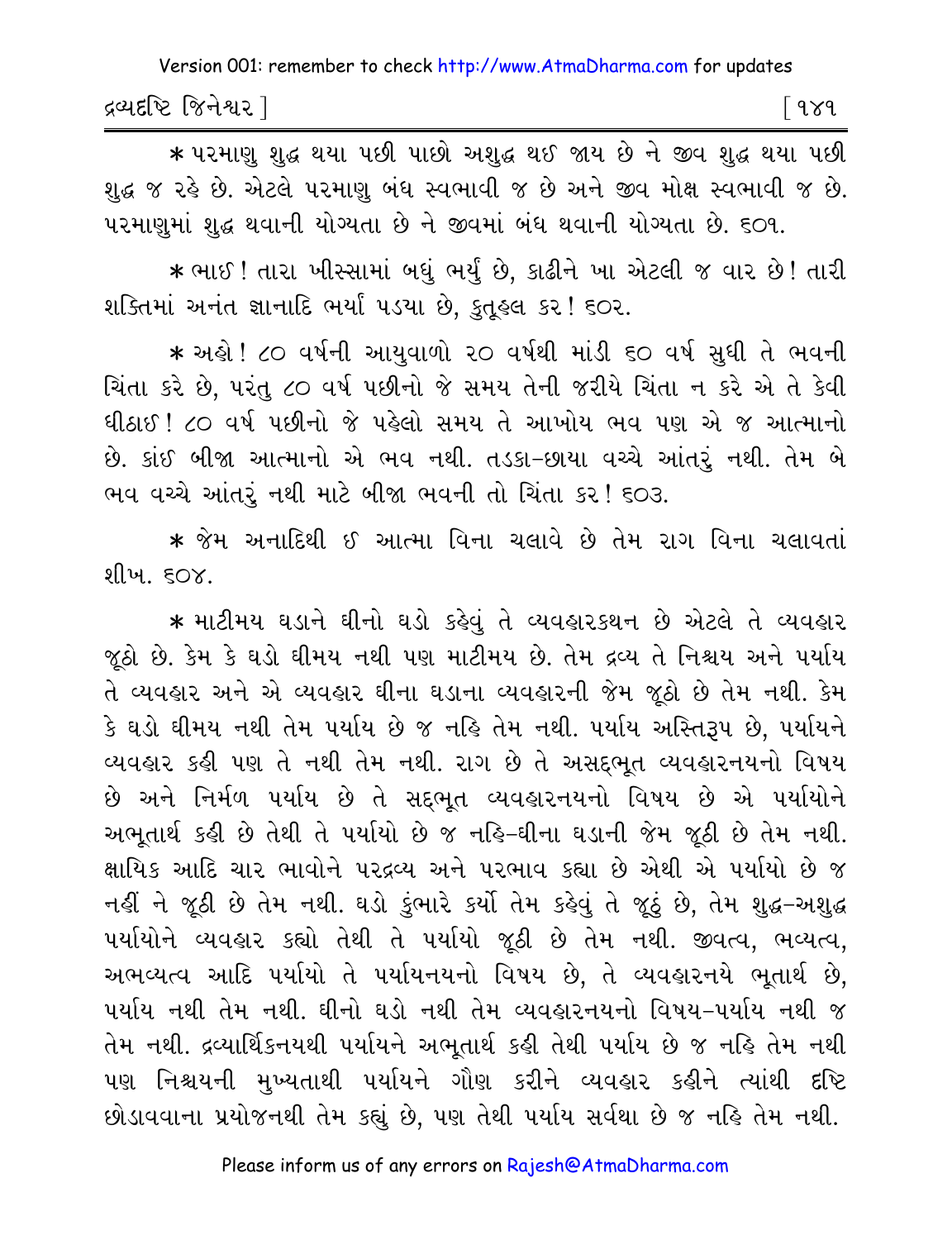∫ દ્રવ્યદષ્ટિ જિનેશ્વર  $985$ 

.<br>घीनो घड़ो डुडेयुं ते જૂઠું છે तेम બधोय વ્યવહાર ઘીના ઘડાની જેમ સર્વથા જૂઠો છે તેમ નથી. નયોના કથનને જ્યાં જેમ હોય ત્યાં તેમ સમજવં જોઈએ. જો બરાબર ન સમજે તો વિપરીતતા થઈ જાય. ૬૦૫.

★ કોઈ જીવને મારે નહિ, દયા પાળે, પણ ખંડખંડજ્ઞાન−ઇન્દ્રિયજ્ઞાન તો ઝેરરૂપ જ્ઞાન છે, દુઃખરૂપ જ્ઞાન છે. એ ખંડખંડજ્ઞાનરૂપ ઇન્દ્રિયજ્ઞાનથી પાછો વળી અતીન્દ્રિય જ્ઞાનરૂપ થઈને આત્માનો અનુભવ કરે એ જ્ઞાન છે, એ જૈનશાસનની અનુભૂતિ છે જેમાં રાગમિશ્રિત જ્ઞાનની ઉત્પત્તિ થતી નથી. ૬૦૬.

★ અનુભવથી જ ગમ્યતા થાય એ જ આત્માનો મહિમા છે. તેને બદલે થોડી કષાયની મંદતા અને જ્ઞાનનો ઉઘાડ થાય અને એનો મહિમા આવી જાય ત્યાં આત્માના મહિમાનું ખુન કરે છે, આત્માનો મહિમા રહેતો નથી. ૬૦૭.

\* શાસ્ત્રથી જ્ઞાન નથી તેમ કહ્યું, તેથી કોઈ શાસ્ત્ર-અભ્યાસ છોડી દે તો ઊલટો અશુભમાં જશે. આ તો શ્રદ્ધા કરાવવા કહેવાય છે કે શાસ્ત્રથી જ્ઞાન થતું નથી. પરંતુ જેને ચોપડા જોવાનો વિકલ્પ આવે છે ને ચોપડા જોવે છે તેમ શાસ્ત્ર– અભ્યાસનો શુભ વિકલ્પ આવે છે. છે તો શુભરાગ, વિકલ્પવાળું જ્ઞાન, પરંતુ આવ્યા વિના રહેતં નથી. ૬૦૮.

\* સનનેસે જ્ઞાન નહીં હોતા. સનતા ઓ તો ઉપાધિ હૈ ઔર ઉસમેં રાગ હોતા ર્કે ઓ ઉપાધિ કે. ભાવશ્રુત ઉપયોય સુનને સે નકિ કોતા. ભાવશ્રુતજ્ઞાન જ્ઞાયક આત્મામેં અંતરમેં નિર્વિકલ્પ હોતા હૈ તબ અંદરમેંસે ઉત્પન્ન હોતા હૈ. યહાં તો થોડા જાનપના હો જાય તો હમકો જ્ઞાન હુઆ ઐસા હો જાતા હૈ. લેકિન ઇન્દ્રિયજ્ઞાન જ્ઞાન હી નહીં હૈ. નવપૂર્વ ૧૧ અંગ ભી ઇન્દ્રયજ્ઞાન હૈ. યોગીન્દ્રદેવ કહતે હૈં કિ આત્માકો જાનનેવાલા જ્ઞાન ઓર શરીરકો જાનનેવાલા જ્ઞાન ભિન્ન ભિન્ન હૈ. દોનોં જ્ઞાન હી ભિન્ન હૈ ભગવાન આત્મા ઇન્દિયસે જાનનેમેં આતા હી નહીં. ૬૦૯.

\* શ્રોતાઃ- શુદ્ધાત્માના વિચાર કરે તો આત્માની નજીક આવ્યો ને ?

પૂજ્ય ગુરુદેવઃ- આત્મામાં એકાગ્ર થયો ત્યારે નજીક આવ્યો છે. શુદ્ધાત્માના વિચાર ઈ તો વિકલ્પ છે, રાગથી જુદો પડે ત્યારે આત્માની નજીક આવે. રાગ સાથે એકતા વર્તે છે તે તો આત્માથી દૂર છે. ૬૧૦.

\* પરાવલંબી ભાવોમાં કયાંક કયાંક મહિમા રહી જાય છે એટલે આત્માની મહિમાનું ખૂન થઈ જાય છે. ૬૧૧.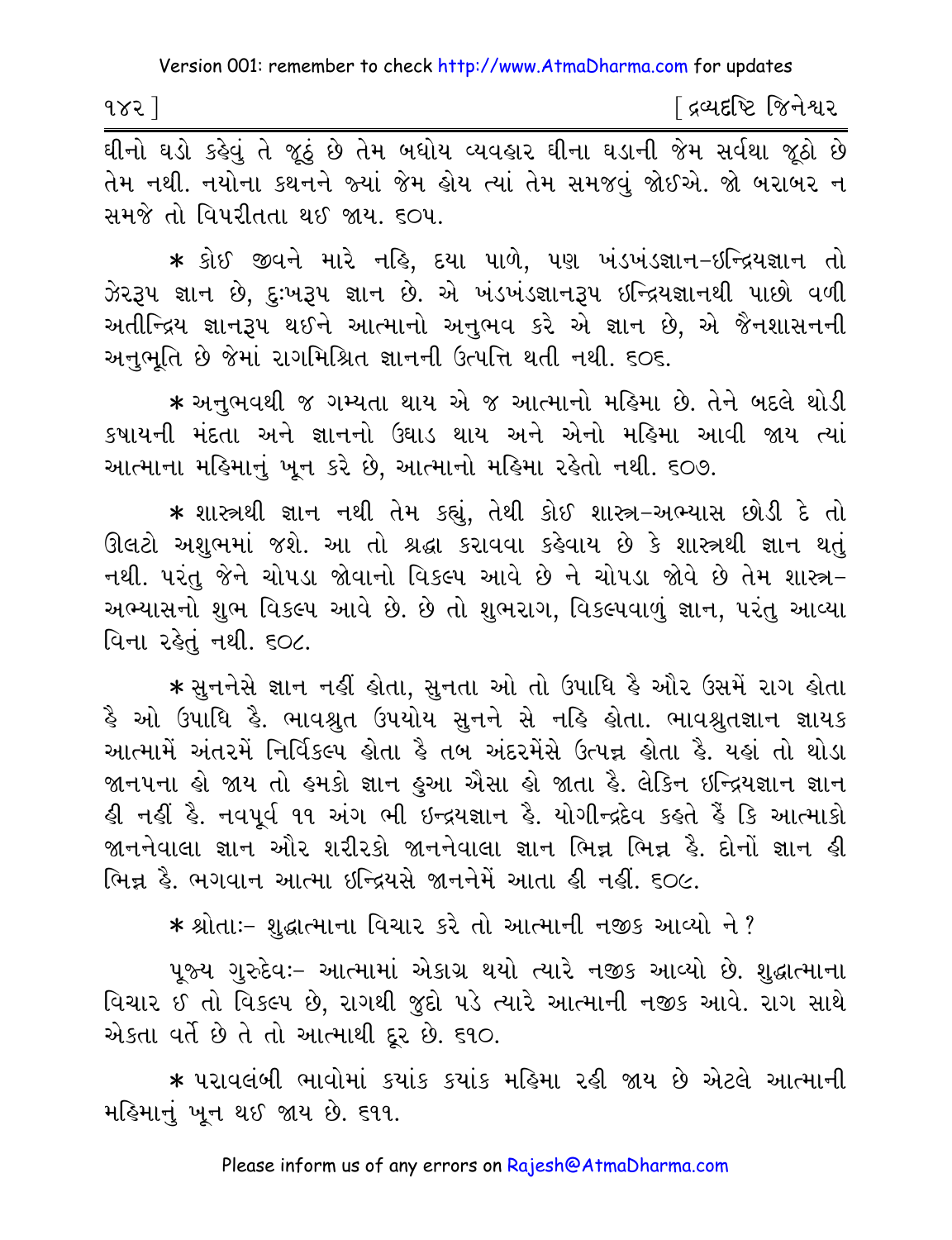દ્રવ્યદષ્ટિ જિનેશ્વર l  $\sqrt{983}$ 

\* इश्वरो-લाખો વર્ષો સુધી શાસ્ત્રાભ્યાસ કરવા છતાં, બાહ્ય નિમિત્તથી મને લાભ થશે. રાગની મંદતાથી મને કાંઈક પણ લાભ થશે. અંદર જવામાં કાંઈક મદદ કરશે, એવો અભિપ્રાય રહે છે. ભગવાનનું નિમિત્ત સામે બેઠું હોય તો કાંઈક આપણને લાભ થશે, -એમ માને છે, તે લાભની બુદ્ધિમાં રંગાઈ ગયો છે. ૬૧૨.

∗ વર્તમાન અંશના માહાત્મ્યનાં ત્રિકાળી અંશનું માહાત્મ્ય ચાલ્યું ગયું છે. ૬૧૩. \* શ્રોતાઃ- આત્માનો અનભવ ન થાય ત્યાં સુધી તો શભ વ્યવહાર કરવો ને ? પુજ્ય ગુરુદેવઃ- અનુભવ ન થાય તો અનુભવ કરવાનો અભ્યાસ કરવો. છોકરો સાતમા ધોરણમાં પાસ ન થાય તો પાસ થવાનો અભ્યાસ કરે પણ વેપાર કરવાથી કાંઈ પાસ થાય? ૬૧૪.

\* શ્રોતાઃ- ભગવાનની વાણીથી તો ઘણા જીવોને લાભ થયો છે.

પુજ્ય ગુરુદેવઃ- અરે પ્રભુ! ઈ પોતાની મોટપ એને ભાસી નથી એટલે <u>પરથી લાભ માને છે. દ્વપ.</u>

★ એને મનુષ્યપણું તો અનંતવાર પૂર્વે મળ્યું છે. સત્ પુરુષના યોગમાં પણ ઈ પૂર્વે અનંતવાર ગયો છે પણ ઈ પોતાના સ્વભાવના યોગમાં પૂર્વે એક ક્ષણ પણ ગયો નથી. કોઈ દિવસ સ્વભાવમાં બળ કર્યું નથી. ૬૧૬.

\* શ્રોતાઃ- અનુભવ પહેલાં રાગ રહિત નિર્ણય લેવાય ?

પુજ્ય ગુરુદેવઃ- વિકલ્પ રહિત નિર્ણય એ જ ખરો નિર્ણય છે, પરંતુ પહેલાં પણ જરી ઈ વાત લેવાય. બાકી તો વ્યવહારની વાતો બધી એમ જ આવે. હા પાડ એમ જ કહેવાય. સમયસારની પહેલી જ ગાથામાં સિદ્ધની સ્થાપના કર એમ કહ્યું છે ને ! વળી સાંભળો, સાંભળો, એમ પણ ઉપદેશ આવે છે ને ! પણ શું સાંભળવાથી જ્ઞાન થાય છે? પણ વ્યવહારના કથનો બધા એમ જ આવે. અનુભવ પ્રકાશમાં કહ્યું છે ને-શ્રદ્ધા તે સાધન અને અનુભવ થવો તે સાધ્ય.

श्रोता:- 8 विहत्पवाणी श्रद्धानी वात *छे* ने ?

૫જ્ય ગુરુદેવઃ- હા, પહેલાં વિકલ્પવાળી શ્રદ્ધા હોય છે. પરંતુ એનાથી કાર્ય થતું નથી. પરંતુ કાર્ય થતાં પહેલાં હોય છે તેથી વ્યવહારથી એમ જ બધી વાતો આવે. ૬૧૭.

\* સમ્યગ્દર્શન પહેલાંની ભૂમિકામાં તો વ્યવહાર આદરવારૂપ પ્રયોજનવાન છે ને ? -ના. સમ્યગ્દર્શન પહેલાંની ભુમિકામાં વ્યવહાર કેવો હોય છે તે જાણવા પુરતો પ્રયોજનવાન છે. સમ્યગ્દર્શન પહેલાં કેવા નિમિત્ત હોય છે તેટલું જાણવા પૂરતો વ્યવહારનો ઉપદેશ કાર્યકારી છે જેમનાથી યથાર્થ ઉપદેશ મળે એટલે કે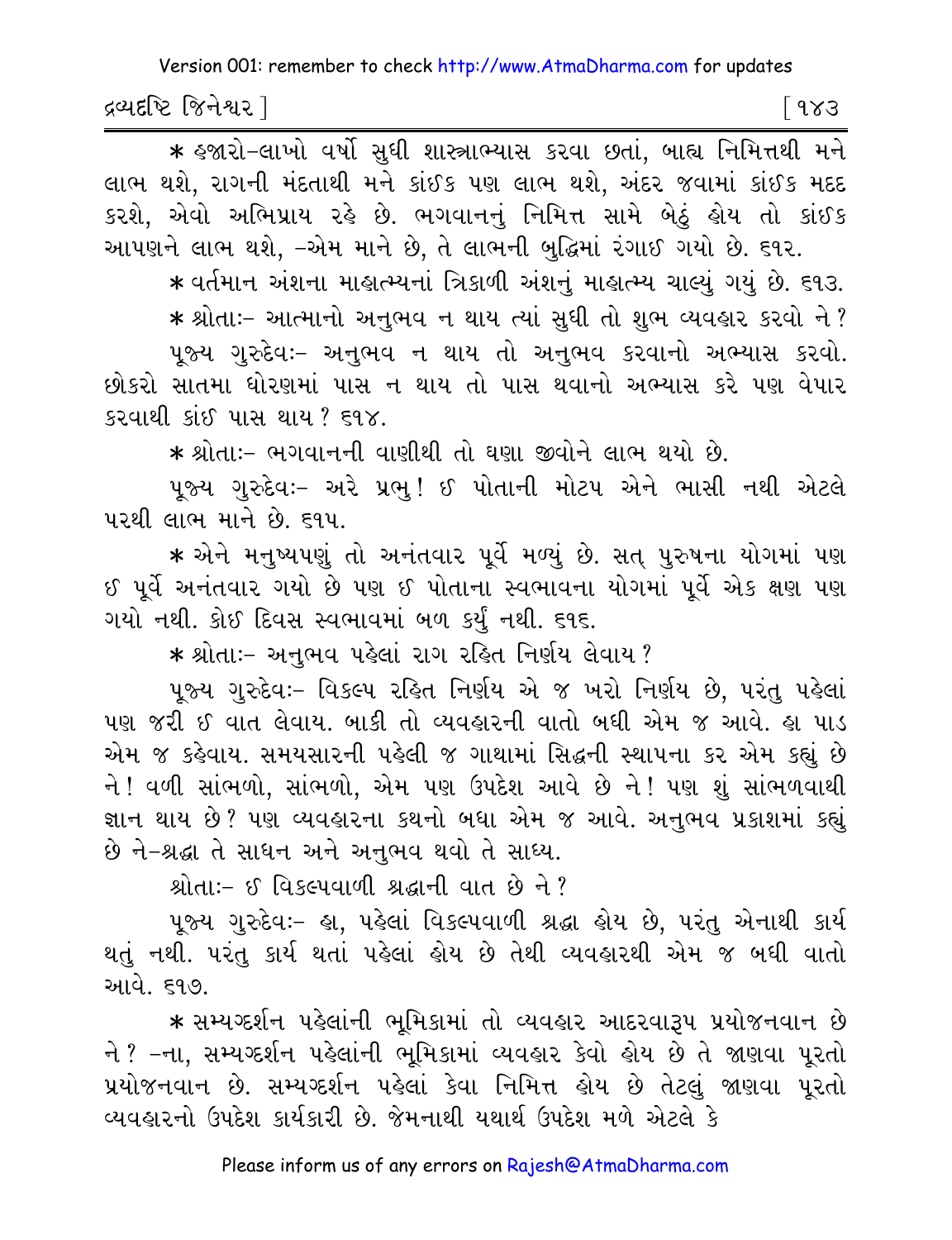$1881$ 

∫ દ્રવ્યદષ્ટિ જિનેશ્વર

પુષ્ટિ કરાવવામાં આવે એવા જિનવચનોનું સાંભળવું, ધારણ કરવું તથા તેવા ઉપદેશના પ્રણેતા પ્રતિ ભક્તિ-વંદન આદિ વ્યવહારમાર્ગમાં પ્રવર્તવું પ્રયોજનવાન છે. એટલે કે સમ્યગ્દર્શન પહેલાંની જિજ્ઞાસુની ભૂમિકામાં યથાર્થ ઉપદેશનું ગ્રહણ, મનન, ચિંતવન તથા દેવ-શાસ્ત્ર-ગુરુ પ્રત્યે ભક્તિ-પૂજા, વિનય-વંદન આદિનો વ્યવહાર હોય છે. તેની ભુમિકામાં આવું પ્રવર્તન હોય છે તેમ દર્શાવવા તેને વ્યવહાર કહ્યો છે. ખરેખર તો નિશ્ચય સમ્યગ્દર્શન પહેલાં વ્યવહાર કહેવાય પણ નહીં. સમ્યગ્દર્શન પહેલાં કેવા ભાવો હોય છે તેની વાત છે, પરંતુ તેનાથી સમ્યગ્દર્શન થાય છે એમ નથી. ૬૧૮.

∗ મારા સ્વદ્રવ્ય−ક્ષેત્ર−કાળ−ભાવમાં પરનો અભાવ છે−એમ નિર્ણય કરો અને પછી મારા સ્વભાવમાં વિભાવનો પણ અભાવ છે. –એમ નિર્ણય કરો, ૬૧૯,

\* પરલક્ષી એક સમયકી જ્ઞાનપર્યાય છ દ્રવ્યકે અનંતા પદાર્થોંકો સ્વતંત્રપણે સ્વીકાર કરતી હૈ. ભિન્ન ભિન્ન સ્વીકારતી હૈ ફિર ભી અગ્રહિત મિથ્યાત્વ છુટા નહીં ર્કે, કયોંકી રાગમેં સ્વામિત્વપના ૫ડા કે, મૈં સારા વિકારી કું ઐસે માનતે કે,  $68$ સલિએ મિથ્યાત્વ હૈ. ૬૨૦.

\* ૫૨ જીવને મારવામાં હિંસા કેમ થાય છે? -કે તેનું કારણ એ છે કે બીજાને મારતાં તેને દુઃખ થશે તેવા પોતાના જ્ઞાનનો જ ખરેખર તો તે અનાદર કરી રહ્યો છે. તેને દુઃખ થાય છે ઈ મારે જાણવું નથી એટલે કે મારા જ્ઞાનને આવરણ થઈ જાવ. બસ, આ પોતાના જ્ઞાનનો અનાદર થયો, એ જ આત્માની હિંસા છે. ૬૨૧.

∗ રાગ તો ઠીક પરંતુ એને જેટલો ક્ષયોપશમનો અંશ છે એટલો ઙું છું એમ એની સાથે એકતા વર્તે છે એ પણ મિથ્યાત્વ છે. ૬૨૨.

\* श्रोता :- આમાં અમારી શું ભૂલ છે પ્રભુ કહોને ?

૫જ્ય ગુરુદેવઃ- સ્વસન્મુખની રુચિ જ કરી નથી. ૫૨સન્મુખમાંથી લાભ થશે એવું શલ્ય ઊંડે રહી જાય છે. સમવસરણમાં ગયો પણ ભાઈ ! તેં તારી સેવા ન કરી. મહાજન મા-બાપ સાચા. પણ મારી ખીલી નહિ ખસે.... એ દષ્ટાંતની જેમ. ૬૨૩.

\* આત્મામાં વિકાર થવાનો કોઈ ગુણ નથી, પુદ્દગલમાં કર્મરૂપ થવાનો કોઈ ગુણ નથી. પુદ્દગલ સ્કંધ થઈને અદ્ધરથી જ કર્મરૂપે પરિણમે છે અને આત્મામાં વિકારરૂપ પરિણમન અદ્ધરથી જ ઉત્પન્ન થાય છે. ૬૨૪.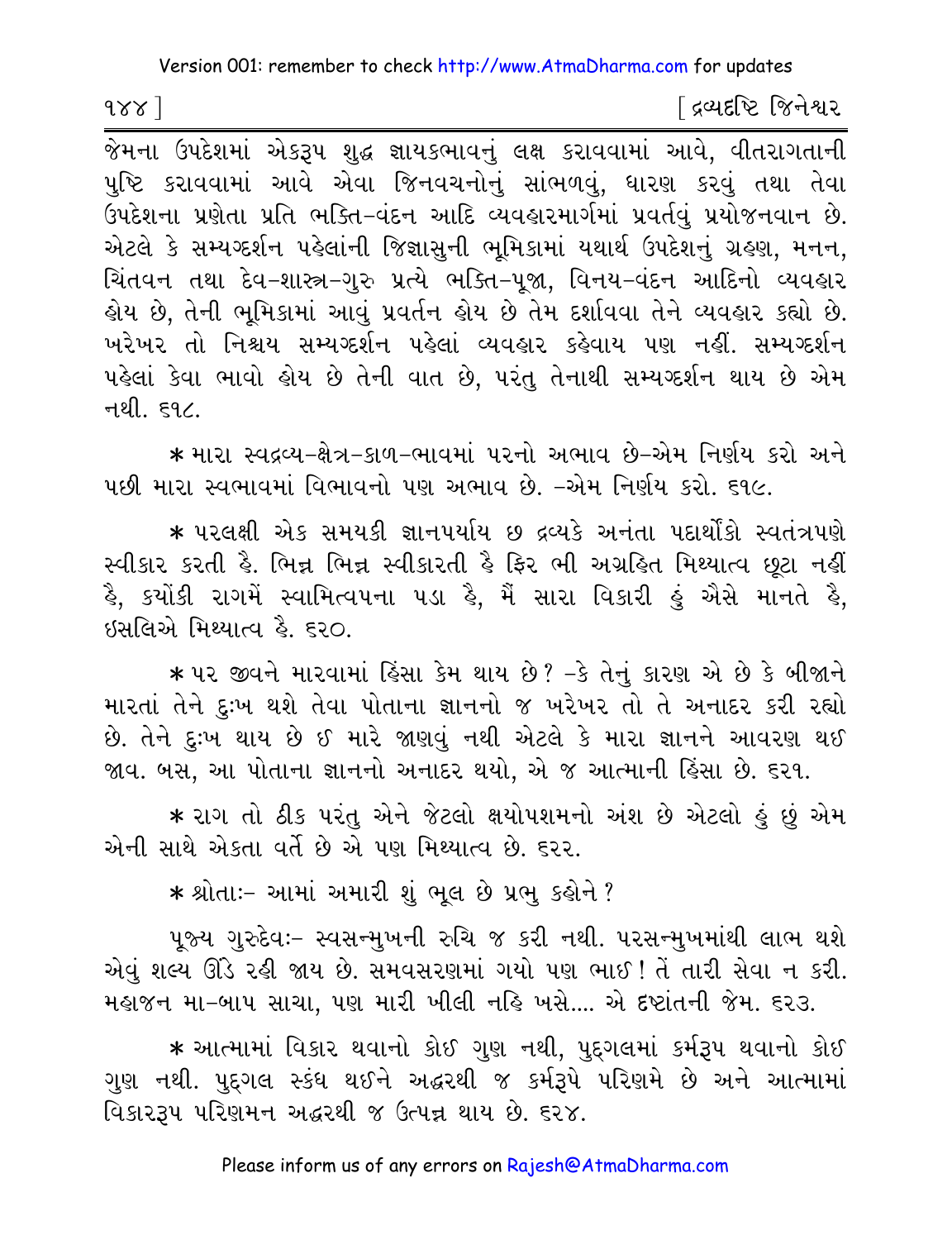દ્રવ્યદષ્ટિ જિનેશ્વર l

િવ૪પ

 $*$  જ્ઞાની કહે છે કે જેણે પછી કરીશું, પછી કરીશું-એવો અભ્યાસ (-વાયદો) જેણે કરી રાખ્યો છે તેને મરણ વખતે પણ પછી જ રહેવાનું છે; કારણ કે જેણે પછી... પછીનો સિદ્ધાંત કરી નાખ્યો છે તેને પછી પછીમાં ' હુમણાં કરૂં' એવું નહિ આવે. અને જ્ઞાનીને તો એમ થાય છે કે આ શરીર છુટવાના સમયે ઘણું જોર પડશે; તો તેમાં જેટલું જોર પડશે તેટલું જોર આત્માનું પણ તેની સામે જોઈશે. માટે જ્ઞાનીને એમ થાય છે કે મારા ભાવને આ ક્ષણે તૈયાર કરું. 'આ પળે તૈયાર કરું' એવો અભ્યાસ જેણે પાડી રાખ્યો છે તેને મરણ વખતે 'આ પળ જ ' આવી જશે. દરપ.

★ ભાઈ ! બહારમાં સંયોગોનો ત્યાગ થયો તેમાં તારી પર્યાયમાં શું ફેર ૫ડયો ? બહારમાં ઓછા-વધતા સંયોગો હોય એનું લક્ષ છૂટી જાય અને કષાય મંદ હોય એનું પણ લક્ષ છુટી જાય અને તારો પર્યાય ચૈતન્યને પકડીને પરિણમ<mark>ે</mark> એ મિથ્યાત્વનો ત્યાગ એ ખરો ત્યાગ છે. ૬૨૬.

★ અહોહો ! આ સર્વજ્ઞ, આ કેવળી, આ મોક્ષ એમ જેને બેસી જાય તો એને બંધનની રુચિ છૂટી જાય. ૬૨૭.

\* વાંચવું સાંભળવું આદિ બહારથી બધું કરે પણ એનાથી શું ? એને પોતાથી અંદરથી હા આવવી જોઈએ કે રાગ તે હું નહિ અને જ્ઞાયકસ્વરૂપ ધ્રવવસ્તુ તે જ હું એમ એના અસ્તિત્વની અંદરથી હા આવે. હા એટલે સ્વભાવની પ્રતીત કરીને હા આવે ત્યારે એના કલ્યાણની શરૂઆત થાય. ૬૨૮.

★ દરિયાની મઘ્યમાં વડવાગ્નિ હોય છે પણ દરિયો એને ભિન્નપણે રાખે છે, દરિયો પોતાને ચસવા ન ઘે. તેમ ચૈતન્યદરિયો રાગાદિને ભિન્ન રાખે છે. એકરૂપ થવા દેતો નથી. ૬૨૯.

\* ખરેખર તો રાગથી વિરક્તિ (ભિન્નતા ) એને શીલ કહેવાય છે. આવું શીલ નરકમાં પણ વેદનાને ગણતું નથી. આ તો બહુ ધીરજથી સમજવા જેવું છે, જેમ દરિયાના પાણી સળી વડે ઉલેચવા લેય તો કેટલી ધીરજ જોઈએ ! ૬૩૦.

∗ દેવ−શાસ્ત્ર−ગુરુ પણ તારા માટે પર છે; તેના આશ્રયે−લક્ષે પણ આત્મા પ્રાપ્ત થતો નથી; માટે તેનું લક્ષ છોડી દે. અંતરમાં જ્ઞાનાનંદનો પિંડ પ્રભુ આત્મા બિરાજે છે તેનું લક્ષ કર, તે એકને જ ગ્રહણ કર. તારા પરિણામને ત્યાં અંદર લઈ જા, તેથી તને પર્યાયમાં જ્ઞાનાનંદની પ્રાપ્તિ થશે. ૬૩૧.

∗ અંતરમાં શભાશભ ભાવ તેમ જ અન્ય પર્યાય ઉપરથી પરિણામ ઙઠાવી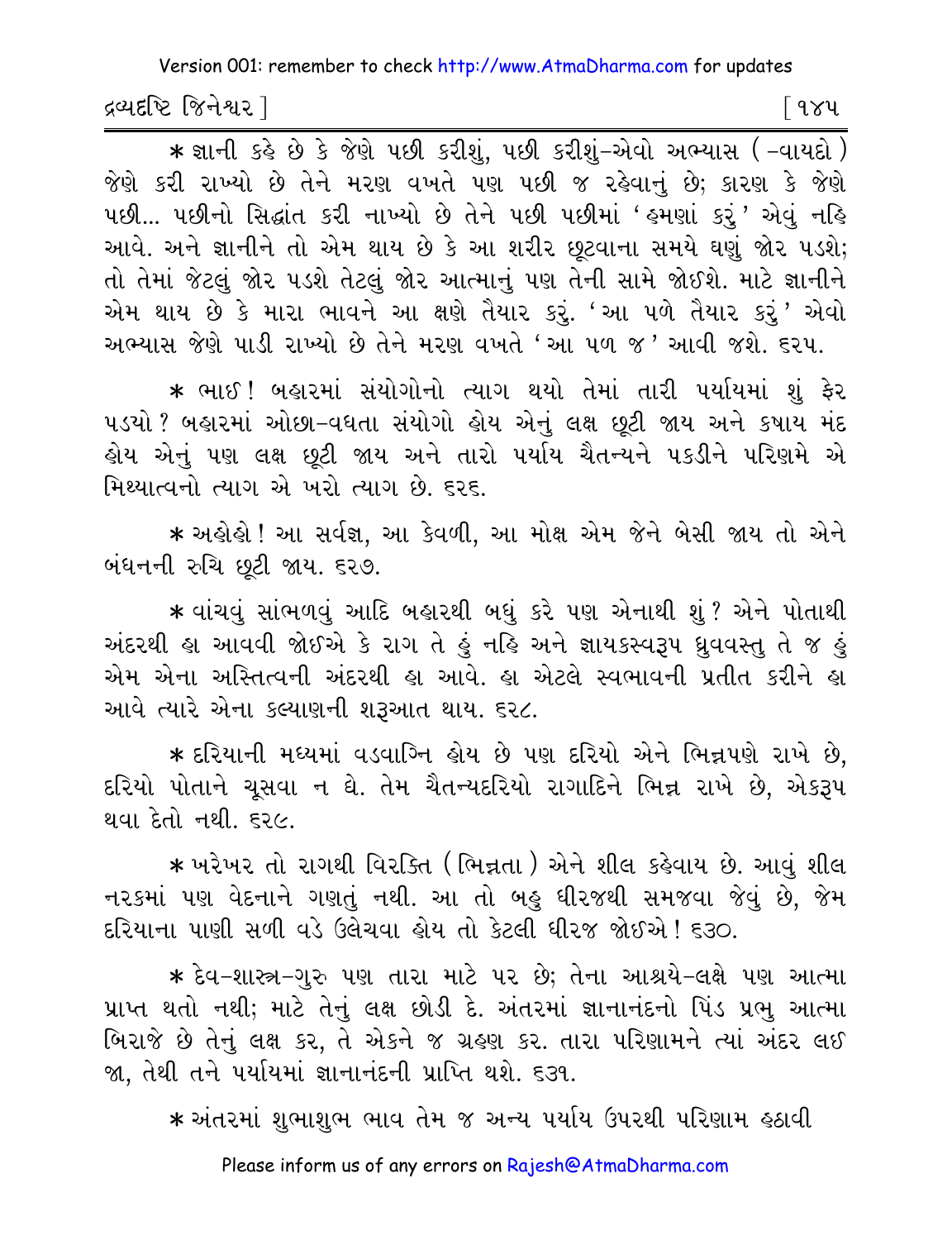| 985 | ∫ દ્રવ્યદષ્ટિ જિનેશ્વર |
|-----|------------------------|
|-----|------------------------|

તેને અંદર સ્વભાવના મહેલમાં જ્યાં ભગવાન આત્મા બિરાજે છે ત્યાં લગાડ. રાગ તો આંધળો છે, એમાં ભગવાન નથી, પણ પર્યાય જે નિજ વસ્તુનો જ એક અંશ છે તેમાં પણ આખો ભગવાન નથી. ત્રિકાળી જ્ઞાયકમાં–જાગૃત સ્વભાવમાં–ભગવાન આત્મા છે, તેમાં નિવાસ કર; ત્યાં જા. ૬૩૨.

\* અલ્રે ! આત્મા તો અનંતી વિભુતિથી ભરેલો, અનંતા ગુણોનો રાશિ, અનંતા ગુણોનો મોટો પર્વત છે! ચારે તરફ ગુણો જ ભરેલા છે. અવગુણ એક પણ નથી. ઓલો ! આ હું ! આવા આત્માના દર્શન માટે જીવે કદી ખરું કુતુલ્લ જ કર્યું નથી. દરુર

\* કુંદુકુંદાચાર્ય તો ભગવાન પાસે ગયા હતા પણ એના ટીકાકાર પોકાર કરે છે, ટીકાકાર કહે છે કે અરે! અમે જેને કીધું એ શ્રોતા આ પોકાર કરે છે કે અમે મોર્લ્ન મુળથી ઊખેડી નાખ્યો હોવાથી મોર્લ્નો અંકુર પણ હવે ફરીથી ઉત્પન્ન થવાનો નથી. આહાહા ! શ્રોતા કયાં ભગવાન પાસે ગયો છે? -કે એ નિજ ભગવાન પાસે ગયો છે ને ! તેથી પડવાની વાત મારે માટે નથી. શાસ્ત્રમાં પડવાની વાત આવે છે પણ એ તો જાણવા માટે છે, મારા માટે એ વાત નથી. આહાહા! જેણે શુદ્ધ દ્રવ્યનો આશ્રય લીધો ને સમ્યગ્દર્શન-જ્ઞાન પ્રગટ થયા તેને પડવાની વાત હવે નથી ! ૬૩૪.

\* જ્ઞાનીને જે રાગદ્વેષ થતાં દેખાય છે તેને જ્ઞાની કરતો નથી પણ પુદ્ગલદ્રવ્ય સ્વતંત્રપણે વ્યાપક થઈને પુણ્ય-પાપના પરિણામને કરે છે. જેમ માટી ઘડામાં અંતર્વ્યાપક થઈને ઘડાને કરે છે તેમ જ્ઞાની ધર્માત્માને દેખાતા-થતા ભક્તિ, પૂજા, વ્રત, તપ આદિ રાગના પરિણામમાં પુદ્દગલદ્રવ્ય અંતર્વ્યાપક થઈને રાગાદિ પરિણામને કરે છે. રાગાદિ પરિણામને અને આત્માને, ઘડો અને કુંભારની જેમ, વ્યાપ્યવ્યાપકભાવનો અભાવ લેવાથી રાગાદિમાં ધર્મી જીવ વ્યાપક થઈને કર્તા થતો નથી. આહાહા ! જ્ઞાનીની અંતરદશા અદ્દભુત છે. ૬૩૫.

\* રાગાદિથી ભિન્ન સહજ જ્ઞાન, સહજ આનંદ આદિ અનંત ગુણમય નિજ આત્માના ત્રિકાળી અખંડ ધ્રુવ સ્વરૂપનો ગુરુગમે અંતરમાં બરાબર નિર્ણય કરી, સૂક્ષ્મ ઉપયોગવાળો થઈ, જ્ઞાયકસ્વભાવમાં ઊંડું અવગાહન કર, દ્રવ્યસ્વભાવના પાતાળમાં પહોંચી જા. ત્યાં તને કોઈ અદ્દભૂત અતીન્દ્રિય આત્માનુભૂતિ થશે. જ્યાં સુધી આત્મા યથાર્થપણે ખ્યાલમાં ન આવે ત્યાં સુધી ઉપયોગ સ્થૂલ છે; આત્મા ખ્યાલમાં આવે તે ઉપયોગ સુક્ષ્મ છે. અગિયાર અંગનો પાઠી હોય પણ અંદર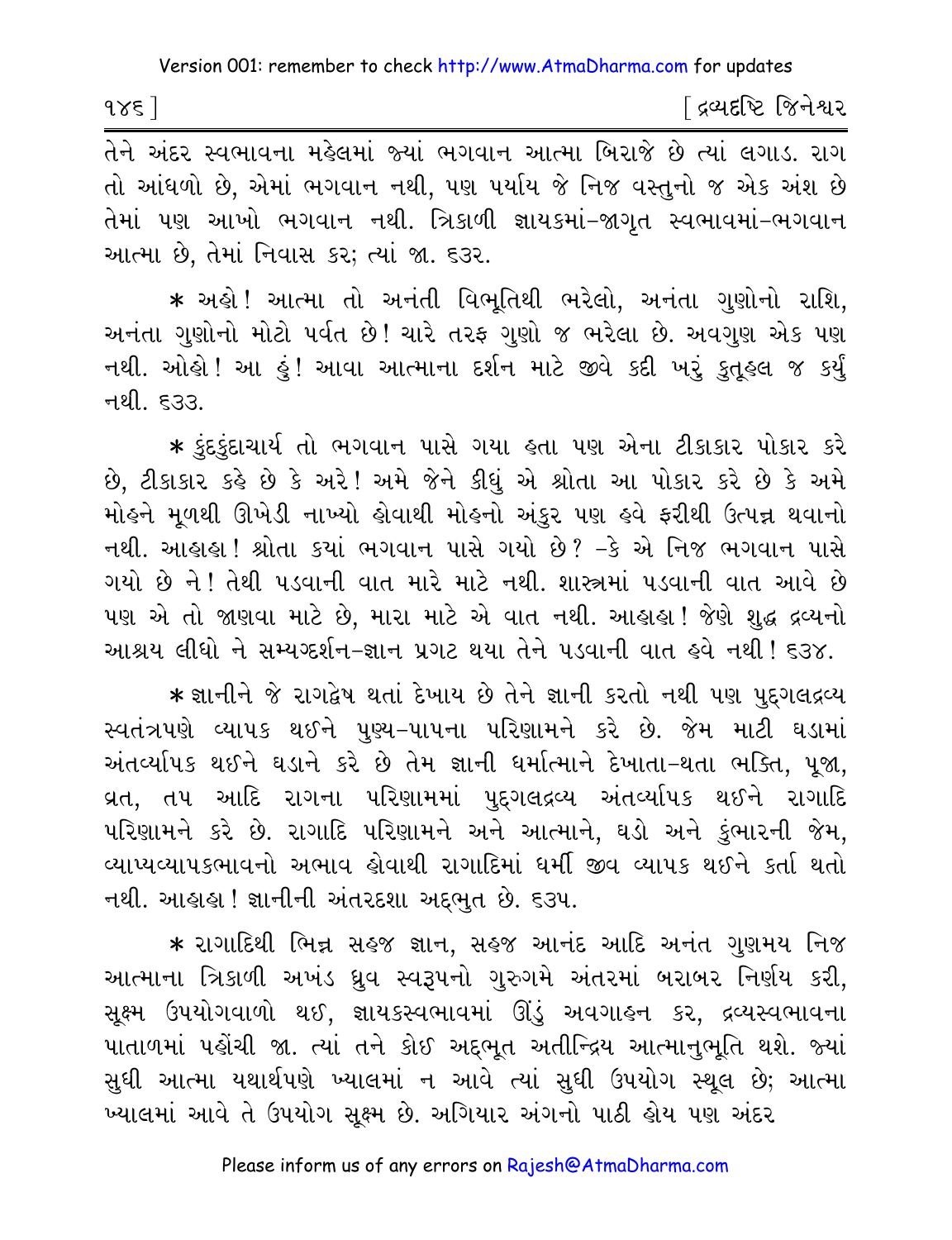દ્રવ્યદષ્ટિ જિનેશ્વર l [ ૧૪૭ |

આત્માનું યથાર્થ સ્વરૂપ સાનુભવપૂર્વક ખ્યાલમાં ન આવે તો તેનો પણ સ્થલ ઉપયોગ છે. સ્થૂલ એવા વ્રતાદિના મંદ કપાયમાં તે અટકી ગયો છે, સૂક્ષ્મ એવા જ્ઞાનસ્વભાવની તેને પ્રતીતિ થઈ નથી. ૬૩૬.

∗ જીવની હાજરીમાં હાથ, ૫ગ, મોઢં આંખ હલે, ખવાય−પીવાય−બોલાય, ત્યાં એને એમ થઈ જાય છે કે આ બધું મારાથી થાય છે ને હું એને કરૂં છું–એવો ભ્રમ થાય છે, પણ આત્મા તો એનાથી ભિન્ન એકલો ચૈતન્ય જ્ઞાયક જ છે તે એને બેસતું નથી. ૬૩૭.

\* શ્રોતાઃ- આત્માનું ભાન ન થયું હોય ત્યાં સુધી તો ભવ-ભ્રમણ नहीं टुणेने ?

પૂજ્ય ગુરુદેવઃ- ભાન હજુ ભલે ન હો, પણ મુંઝાવું નહીં. જેને સ્વની રુચિ-સ્વ-સન્મુખની રુચિનો રસ થયો છે તેને પર તરફની રુચિનો રસ ઘટી ગયો છે. દરૂ⁄ા

\* ગુણ-પર્યાયની સ્વતંત્રતા અને દ્રવ્યની મહાનતા લક્ષમાં લેવાની છે. આટલી જ વાત મૂળ છે. દરેક પર્યાયની સ્વકાળલબ્ધિ જોતાં નિમિત્તાધીન દૃષ્ટિ છુટી જાય છે અને દ્રવ્યસ્વભાવની મહાનતા જોતાં પર્યાયદષ્ટિ-પર્યાયનું લક્ષ છૂટી જાય છે ને વસ્તુની દૃષ્ટિ થઈ જાય છે. ૬૩૯.

\* આની આ વાત બબ્બે ચચ્ચાર કલાક સુધી સાંભળે છે અને હકાર આવે છે, રાગનો નિષેધ આવે છે, આનું આ જ ઘૂંટણ ચાલે છે એ શું કોઈ ક્રિયા નથી ? જડની અને રાગની ક્રિયા એ જ ક્રિયા હશે ? એનું (જ્ઞાનનું ) માહ્રાત્મ્ય આવતું નથી. આ સત્યનો જ હકાર આવે છે અને રાગનો નિષેધ-નકાર આવે છે. આ જ તત્ત્વજ્ઞાનનો અભ્યાસ છે ૬૪૦

∗ ભાઈ ! આ દેઙ્ના ચોસલા છૂટા પડશે, કોઈ શરણ નહિ આપે−એમ શરણભૂત વસ્તુ નહિ પકડાય. પહેલાં પદાર્થની સ્વતંત્રતા જેમ છે તેમ કબૂલ કરે અને પછી પણ ગુંલાટ મારીને અંતરમાં જાય ત્યારે ચૈતન્યસ્વભાવ પકડમાં આવે છે. ૬૪૧.

\* આલલા! ત્રણલોકના નાથ જાણે સામે ઊભા લોય ને કહેતાં લોય કે એક દ્રવ્ય બીજા દ્રવ્યને કાંઈ જ કરે નહિ-એમ ફાટ... ફાટ... પ્યાલાની જેમ બે દ્રવ્યોની ભિન્નતા બતાવે છે. અરે! આવી વીતરાગની વાતો સાંભળનાર લોકો ભાગ્યશાળી છે. સાક્ષાત ભગવાન કહેતાં હોય તેમ સંતો શાસ્ત્ર દ્વારા કહે છે. ૬૪૨.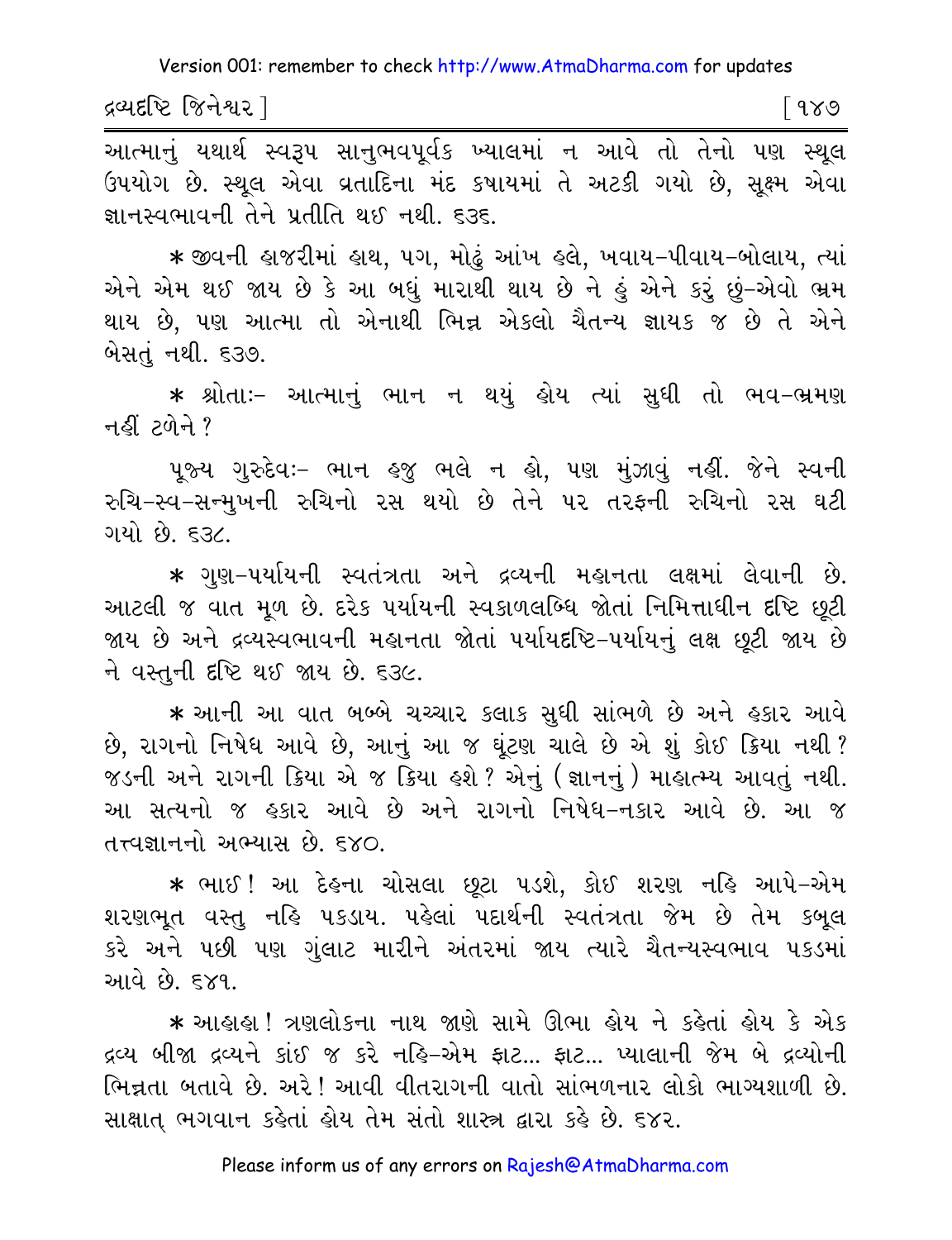દ્વિવદષ્ટિ જિનેશ્વર  $158$ 

\* અલ્રે ! પોતે ચેતન, જડની પાસે ભીખ માંગે છે, મને સુખ ઘો. જેમ બાદશાહ વાઘરીને ઘેર ભીખ માગે કે મને ખાવાનું બટકું રોટલો આપો તેમ. આત્મા રાગરૂપે તો કોઈ દી થયો નથી. ભેદરૂપે થયો નથી, અનેકરૂપે થયો નથી, એકરૂપતા કદી છોડી નથી, એનામાં ગુણના ને પર્યાયના ભેદ (વિકલ્પ) જેને ખટકે છે એને રાગથી થાય એ વાત જ કયાં છે? વીતરાગી ભગવાન કહે છે કે મારૂં સાંભળવા બેઠો છો પણ છે તો એ વિકલ્પ, ધ્યાન રાખજે એમાં ફસાઈ જતો નહીં. ૬૪૩.

\* અરે પ્રભુ! તું સ્વભાવે પરમેશ્વર છો. તારી વિરુદ્ધની વાતો કરતા શરમ આવે છે! અનાદર નથી આવતો; કયાં તારી શદ્ધતા અને કયાં આ વિકારી ભાવ-મિથ્યાત્વ-સંસાર! અરે! કર્યા લીંબડાનાં અવતાર! નિગોદમાં અવતાર! અરે! તું ભગવાન સ્વરૂપ! ભગવાન તું કયાં ગયો! તારો વિરોધ નથી પ્રભુ! તારાથી વિરુદ્ધભાવનો વિરોધ છે. જેની મા ખાનદાનની દીકરી, જેની આંખ ઊંચી ન થાય એનો દીકરો વેશ્યામાં જાય-એમ આ પરિણતિ પ્રભુની જે પોતાના સ્વરૂપને છોડી વિકારમાં જાય. પ્રભુ! શરમ આવે છે. ૬૪૪.

\* આત્મામાં અનંતા ગુણો છે તે વીતરાગભાવે છે. અનંતા ગુણોમાં વીતરાગતા ભરી છે, રાગ ભર્યો નથી. તેથી આત્મા રાગનું કારણ નથી કે રાગનું કાર્ય પણ નથી. અનંત અનંત અનંત અનંત ગુણો છે એ બધા વીતરાગ સ્વભાવે છે. એ વીતરાગ ગુણોનો ધરનાર વીતરાગી ભગવાન આત્મા વીતરાગી પર્યાયનું કારણ છે પણ રાગની પર્યાયનું કારણ નથી, તેમ એ રાગની પર્યાય વીતરાગી પર્યાયનું કારણ નથી. જે રાગ ઉત્પન્ન થાય છે એ અદ્ધરથી ઉત્પન્ન થાય છે. અજ્ઞાની અજ્ઞાનને લીધે પર્યાયબુદ્ધિથી રાગને કરે છે. પણ રાગનું કારણ થાય એવો એક પણ ગુણ તેનામાં નથી. જેમ ભગવાન આત્મા રાગનું કારણ નથી તેમ એ રાગનું કાર્ય પણ નથી. પર્યાયબુદ્ધિમાં નિમિત્તને આધીન થઈને અદ્ધરથી જે રાગાદિ ઉત્પન્ન કરે છે તેનું કારણ દ્રવ્યસ્વભાવ નથી. ૬૪૫.

\* ભગવાનની વાણીને ૩૧મી ગાથામાં ઇન્દ્રિય કઢી છે. ઇન્દ્રિય દ્વારા અણ-ઇન્દ્રિય જણાય નહીં, કેમ કે પાંચ ઇન્દ્રિયોના વિષયના વ્યાપારથી પ્રભુ રહિત છે. આવી વાત છે પણ નવરાશ ન મળે, સાંભળવા ને વિચારવા વખત પણ ન મળે! અરેરે! ભગવાન તું પરિપૂર્ણ છો તેવી પ્રતીતિ લાવ ભાઈ! દેવ-શાસ્ત્ર-ગુરુની શ્રદ્ધા એ તો રાગ છે, તેનાથી પાર, શુદ્ધ અતીન્દ્રિય આનંદનો પિંડ ભગવાન છે. તે મન-વચન-કાયાથી તો મળે તેવો નથી, દ્રવ્યકર્મ-નોકર્મથી મળે તેવો નથી પણ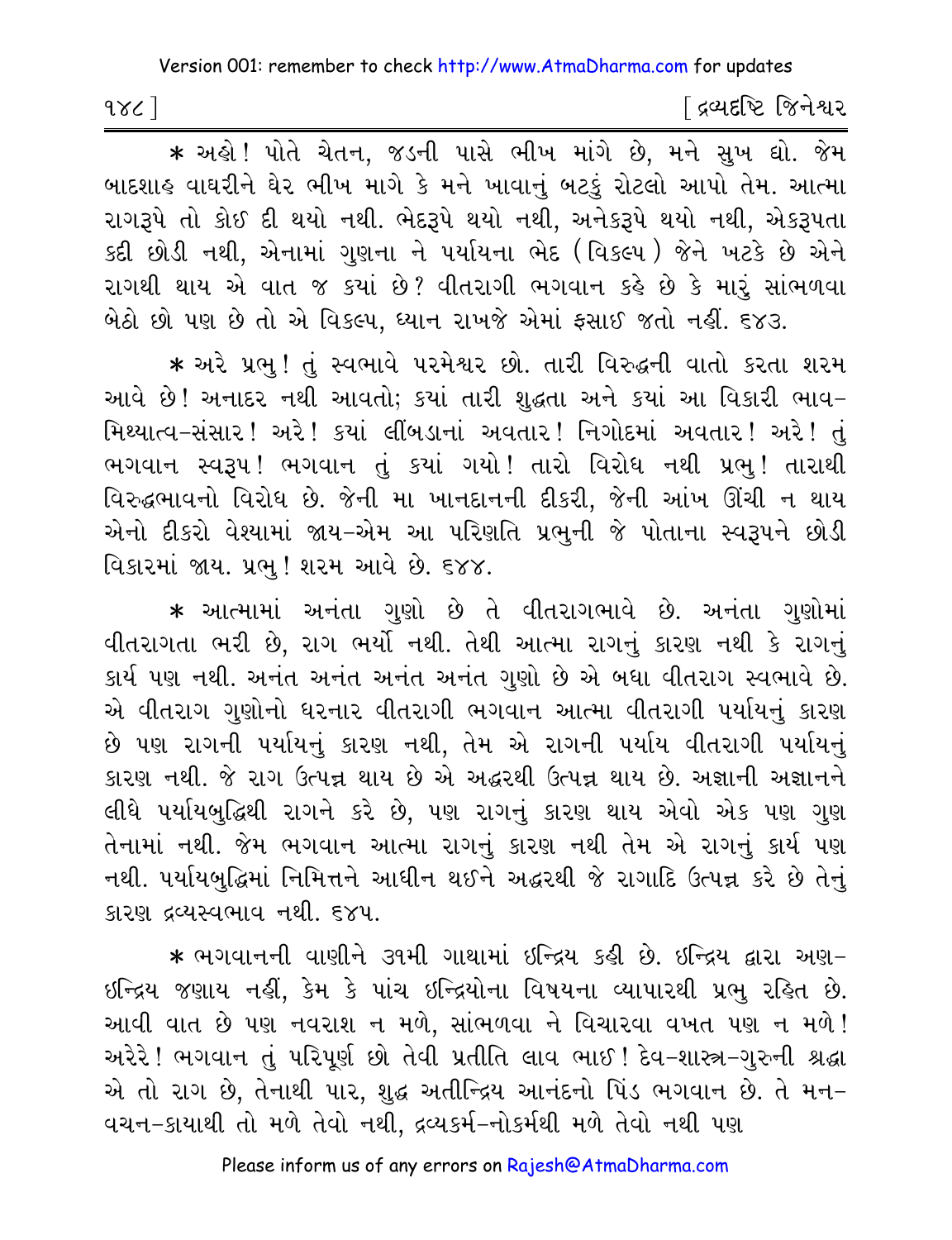દ્રવ્યદષ્ટિ જિનેશ્વર l

<u>[</u> १४८

પુણ્યના ભાવથી પણ મળે તેવો નથી. કેમ કે ભાવકર્મથી રહિત આત્મા છે. ભાવકર્મ એટલે વિકલ્પની વૃત્તિ, ભલેને ભગવાનના સ્મરણની કે વાંચન આદિની વૃતિ હોય પણ તે ભાવકર્મ છે, વિકાર છે, તેનાથી પ્રભુ ભિન્ન છે. વસ્તુ છે, જેની અસ્તિ છે, હયાતી ધરાવતું જે આત્મતત્ત્વ છે, તે દ્રવ્યકર્મથી ભિન્ન છે અને બાહ્ય નિમિત્તો જે નોકર્મતે બધાથી ભિન્ન છે દ×દ

\* નિમિત્ત અને રાગ તો કયાંય રહ્યા પણ એક સમયની શુદ્ધ પર્યાય પણ અવિદ્યમાન-અસત્યાર્થ-અભતાર્થ કોવાથી જઠી છે. એકરૂપ ધ્રવસ્વભાવ જ વિદ્યમાન છે, ભુતાર્થ છે, સત્યાર્થ છે. એકરૂપ સ્વભાવમાં ગુણભેદ પર્યાયભેદ છે જ નહિ. તેથી તે જૂઠા છે. ૬૪૭.

\* ભગવાન અતીન્દ્રિય આનંદનો નાથ છે તેની મૌજુદગી નહીં સ્વીકારીને જે પુણ્ય-પાપનો વિકુતભાવ છે તેને સ્વીકારે છે તેને રાગાદિ ઉપાદેય ને આત્મા હેય થયો છે, બીજી રીતે કહીયે તો તે મરણતુલ્ય થઈ રહ્યો છે. બહારના પ્રેમમાં અંતરની ચીજ ઢંકાઈ ગઈ છે. પ્રભુ ! તું અંતરમાં તો સકલ નિરાવરણ પરમાત્મા છો. દ્રવ્યથી તો અંશે પણ તને આવરણ નથી છતાં રાગાદિના પ્રેમથી ભગવાન આત્મા ઢંકાઈ જવાથી મરણતલ્ય થઈ રહ્યો છે. ૬૪૮.

\* એક દ્રવ્ય અન્ય દ્રવ્યથી ભિન્ન હોવાથી બહાર લોટે છે. શરીરને આત્મા અડતો નથી, વીંછીનો ડંખ શરીરને અડતો નથી ને વીંછી કરડે ત્યાં રાડ નાખે! આહાહા! શરીર આત્માથી બહાર લોટે છે તે આત્માને શું કરી શકે! ૫ગ છે તે જમીનને અડતો નથી ને તડકો હોય ત્યાં ૫ગ ગરમ થઈ જાય! પાણીને અગ્નિ અડતી નથી ને અગ્નિ હોય ત્યાં પાણી ગરમ થાય! જીવને કર્મ અડતા નથી ને કર્મ હોય ત્યાં જીવને વિકાર થાય ! આહાહા ! એ દ્રવ્યનો પોતાનો ચમત્કારિક સ્વભાવ છે પણ ઉપાદાનને દેખતો નથી ને નિમિત્ત ઉપર દષ્ટિ પડી છે તેથી નિમિત્તથી ઉપાદાનમાં કાર્ય થવાનો ભ્રમ થઈ ગયો છે. એક દ્રવ્ય અન્ય દ્રવ્યમાં પ્રવેશ પામી શક્તું નથી, બહાર જ લોટે છે, તે અન્ય દ્રવ્યનું કરે શું ? એ સિદ્ધાંત અંદરમાં બેસે તો ભ્રમણા ભાંગી જાય ને દૃષ્ટિ સ્વસન્મુખ વળી જાય. ૬૪૯.

\* પ્રભુ ! તું કયાં છો તેની તને ખબર નથી. બહારમાં ખોવાઈ ગયો. જ્યાં છો ત્યાં આવ્યો નહીં ને જ્યાં તું નથી ત્યાં આકર્ષાઈ ગયો. પૈસાદિ બાહ્યચીજમાં વિસ્મય પામ્યો પણ જેનું વર્ણન કેવળી પરમાત્મા પણ પૂરું ન કરી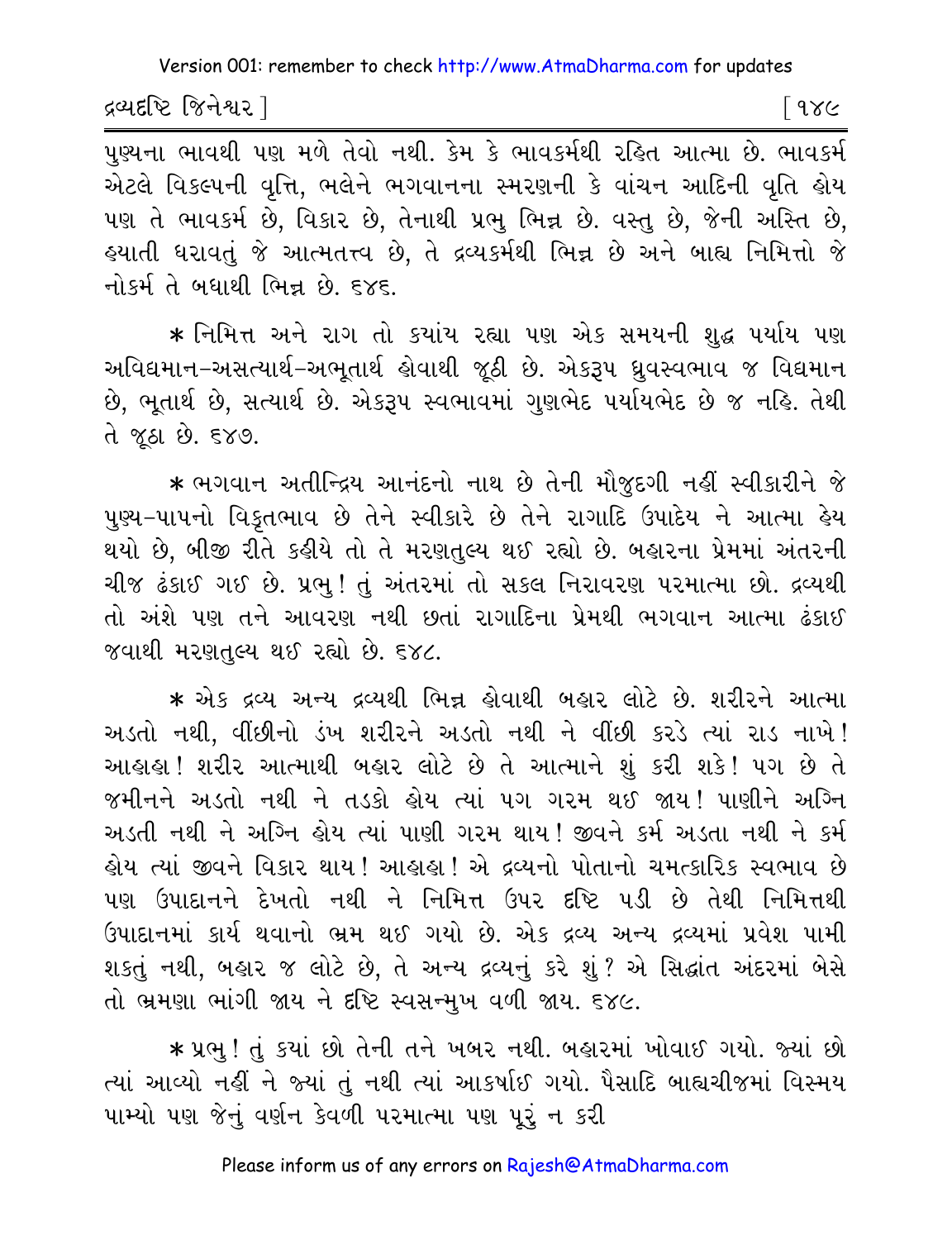$940$ 

[ દ્રવ્યદષ્ટિ જિનેશ્વર

શકયા એવા ભગવત સ્વરૂપ નિજ પરમાત્માની તને વિસ્મયતા ન આવી, મહિમા ન આવી અને પૈસા-પુત્ર આબરૂં આદિમાં આકર્ષાઈ ગયો. બાપુ! તને આ ભૂતાવળ કયાંથી લાગી? તેથી કરુણાથી સંતો કહે છે કે ભાઈ! તારે કલ્યાણ કરવું હોય તો પ્રથમમાં પ્રથમ આત્માને જાણ. એક સમયની શુભાશુભ ભાવની પર્યાય એ તો વિકૃત ભાવ છે ને ભગવાન આત્મા અવિકૃતસ્વરૂપ છે. દૃષ્ટિને અંદરમાં લઈ જવી, જ્યાં ભગવાન આત્મા છે ત્યાં જવું, જેમ રાત્રે સુતી વખતે જોવે કે એક દિકરીની પથારી ઙુજી ખાલી છે તો કેમ નથી આવી ? ૦ ા−૧ કલાક દિકરી મોડી આવે ત્યાં તો તેને શોધવા ગોતાગોત કરવા લાગી જાય; તો ભાઈ! આ તારા આત્માને શોધવા કેમ प्रयत्न १२तो नथी ? ६५०.

∗ આ સાંભળવામાં પહેલી પાત્રતા જોઈએ. શ્રી પુરુષાર્થસિદ્ધિ ઉપાયની ગાથા ૭૪મા કહ્યું છે કે જિનવાણી સાંભળવાની પાત્રતામાં ત્રસનો ખોરાક ન લેય. મધ, મદિરા, બે ઘડી પછીનું માખણ, માંસ તથા પાંચ ઉદંબર ફળનો ખોરાક ન હોય. એવો ખોરાક ક્રોય તે તો આ વાત સાંભળવાને પણ પાત્ર નથી. ખરેખર તો રાત્રિ ભોજનમાં પણ ત્રસ લોય છે. ત્રસનો ખોરાક આ સાંભળનારને ન લોય ભાઈ! રાત્રિનો ખોરાક પણ લોય નહીં ભાઈ! જેમાં ત્રસ મરે એવો માંસ જેવો ખોરાક આવું સાંભળનારને ન હોય ભાઈ ! આ તત્ત્વને સાંભળવાને તું લાયક હોય તો ભાઈ! જેમાં ત્રસની ઉત્પત્તિ હોય તે ખોરાક ન હોય. ત્રસ ઉત્પન્ન થાય એવા અથાણા આદિ પણ ન હોય. જેને ઇન્દ્રો સાંભળે એવી પરમાત્માની આવી ઉત્કૃષ્ટ વાણી સાંભળનારને ત્રસની ઉત્પત્તિનો ખોરાક ન લોય. વાતો મોટી મોટી કરે ને ત્રસનો ખોરાક હોય અરેરે! ભલે તે ધર્મ નથી, તે હેય છે, પણ આ સાંભળનારને ત્રસનો ખોરાક ન હોય; એ પહેલાંમાં પહેલી પાત્રતા છે તેમ પુરુષાર્થસિદ્ધિ-ઉપાયની ગાથા ૬૧ તથા ૭૪મા કહ્યું છે. ૬૫૧.

∗ રાજઙ્ઞમારો−ચક્રવર્તીના પુત્રો−પૂર્ણ સુખસાહેબીમાં ઊછરેલા હોય, તે પણ જ્યારે સમ્યગ્દર્શન સહિત આત્માનો વિશેષ અનુભવ કરવા માટે વનમાં ચાલી નીકળે છે ત્યારે કહે છે: 'માતા! મને કયાંય ગોઠતું નથી, મને જ્યાં ગોઠે છે ત્યાં-મારા સ્વરૂપમાં-હું જવા માગું છું. મારો નાથ-ભગવાન આત્મા-અતીન્દ્રિય આનંદથી ભરેલો છે. તેમાં આવરણ, અશહ્નિ કે અધરાપણું નથી. મારો જ્ઞાયકપ્રભુ પર્ણાનંદનો નાથ છે. તેના આનંદને લુંટવા માટે-અનુભવવા માટે કું તો જાઉં છું' આક્ષકા! મુનિપણું તો આવું છે બાપુ ! ૬૫૨.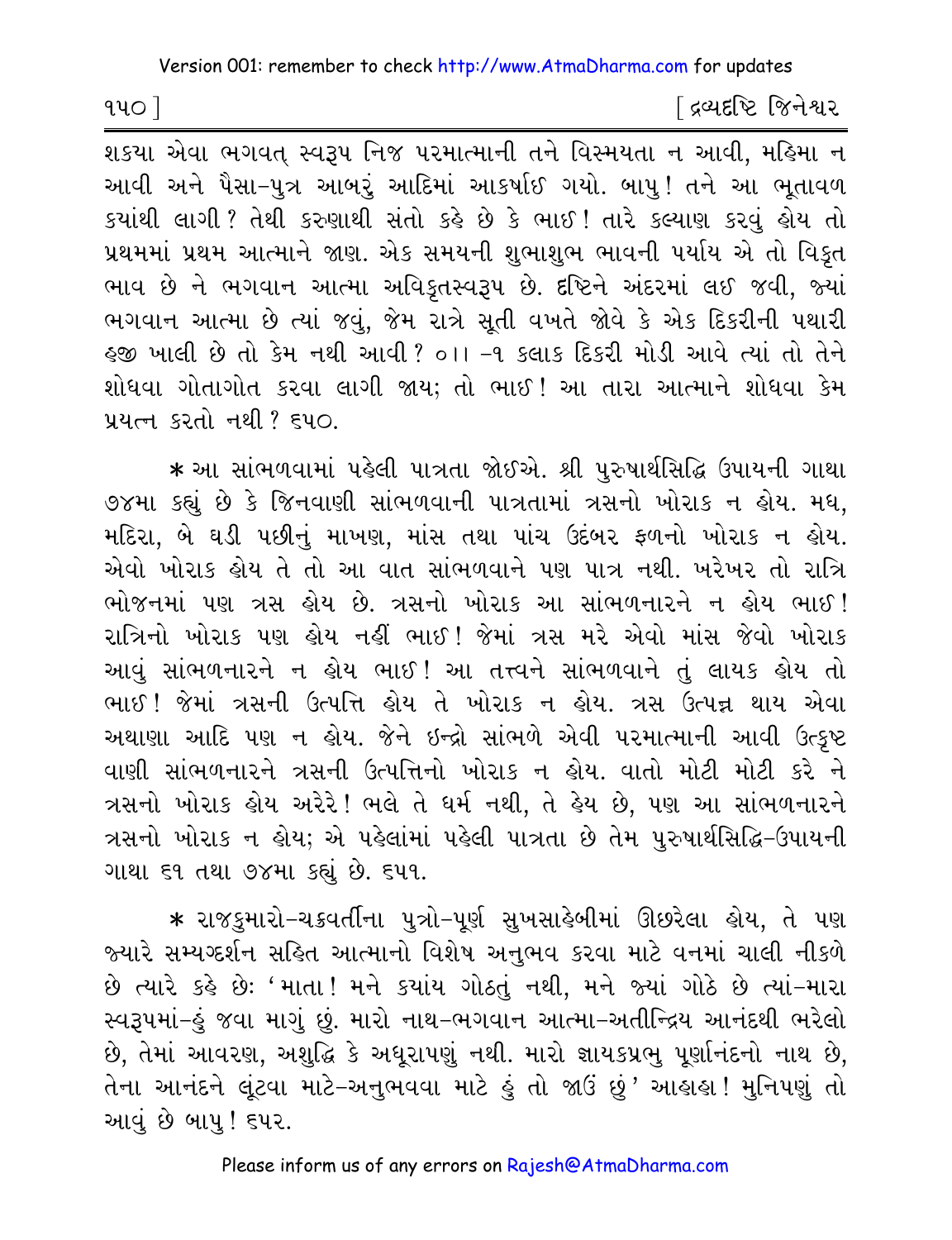દ્રવ્યદષ્ટિ જિનેશ્વર l

િવપવ

∗ અહીં આચાર્યદેવ કરુણાપૂર્વક સંબોધે છે કે રે અંધ જીવ! શુદ્ધ પરમાનંદ ચૈતન્યમૂર્તિ તું પોતે છો તેને તો તું દેખતો નથી અને દયા-દાન-વ્રત-તપ આદિ પુણ્ય ભાવ કે કિંસા-જૂઠું આદિ પાપ ભાવ અને તેના ફળરૂપ અનુકૂળ-પ્રતિકૂળ સામગ્રીમાં મૂર્છાઇને કેમ ૫ડયો છે? અમૃતસ્વરૂપ ભગવાન એવો તું આ મૃતકલેવરમાં મૂર્છાઈ ગયો છે. રે આંધળા ! જે જાણવા લાયક છે એવા જાણનારને તું જોતો નથી કે જે તારૂં સ્વપદ છે અને જે અપદ છે, જે તારૂં સ્વરૂપ સર્વથા નથી એવા ચાર ગતિરૂપ મનુષ્ય આદિ પર્યાય, રાગાદિ અશુદ્ધ ભાવ તથા ઇન્દ્રિય વિષયજનિત સુખ–દુઃખની કલ્પનાને મારા માનીને તું તારા ચૈતન્યસ્વરૂપને ઘાયલ કરી રહ્યો છે, પણ એ તારૃં રક્ષણ નથી, તારૂં લક્ષણ નથી, તારૂં એ સ્થાન નથી, એ તારો માર્ગ નથી માટે તે પંથે ન જા. ન જા બાપુ! એ પંથે ન જા ભાઈ! એ તને ઘાયલ કરી નાખશે, માટે ત્યાંથી પાછો વળ ને આ માર્ગે આવ. જ્યાં રાગાદિ ભાવો નથી એવા શુદ્ધ સ્વરૂપ ચૈતન્યસ્વભાવમાં આવ, આવ. અનિત્યમાંથી ખસી જા, ખસી જા ને નિત્યાનંદ પ્રભુ છે ત્યાં આવ, આવ, તને શાંતિ થશે ભાઈ ! ૬૫૩.

\* સંતો, શાસ્ત્રો ને સર્વજ્ઞો એમ કહે છે કે પહેલાંમાં પહેલો આત્માને જાણવો અનુભવવો એ વાત જ જેને રુચતી નથી ને બીજું કાંઈક કરવું... કરવું એમ માને છે તે દેવ-શાસ્ત્ર-ગુરુનો અનાદર કરે છે. ૬૫૪.

\* શ્રોતાઃ- આત્માની કેવી લગની લાગે તો છ માસમાં સમ્યગ્દર્શન થાય ?

પૂજ્ય ગુરુદેવઃ- જ્ઞાયક... જ્ઞાયક... જ્ઞાયકની લગની લાગવી જોઈએ. જ્ઞાયકની ધૂન લાગે તો છ માસમાં કાર્ય થઈ જાય અને ઉત્કૃષ્ટ લગની લાગે તો અંતર્મુકૂર્તમાં થઈ જાય. દપપ.

\* જેમ માટીના કોરા વાસણમાં પાણીનાં ટીપાં પડતાં પાણી ચૂસાઈ જાય છે, પાણી દેખાતું નથી, પણ વધુ પાણી પડતાં પાણી બહાર દેખાય છે. તેમ આ ૫૨માત્મતત્ત્વની વાત સાંભળતાં સાંભળતાં હું જ્ઞાયક છું.... જ્ઞાયક છું.... એવા દઢ સંસ્કાર અંદરમાં પાડે તો મિથ્યાત્વભાવનો રસ મંદ ૫ડતો જાય છે. હજુ ભૂમિકા મિથ્યાત્વની છે, પણ મિથ્યાત્વનો અભાવ થવાના સંસ્કાર પડતાં જાય છે. શુભભાવથી મિથ્યાત્વનો રસ ભવી-અભવીને અનંતી વાર મંદ ૫ડયો છે. ૫શ આ જ્ઞાયકના સંસ્કારથી મિથ્યાત્વભાવનો અભાવ થવાના સંસ્કાર પડે પછી એકદમ સ્વભાવનો આશ્રય લેતાં, સ્વાનુભવ થતાં, મિથ્યાત્વનો અભાવ થાય છે. ૬૫૬.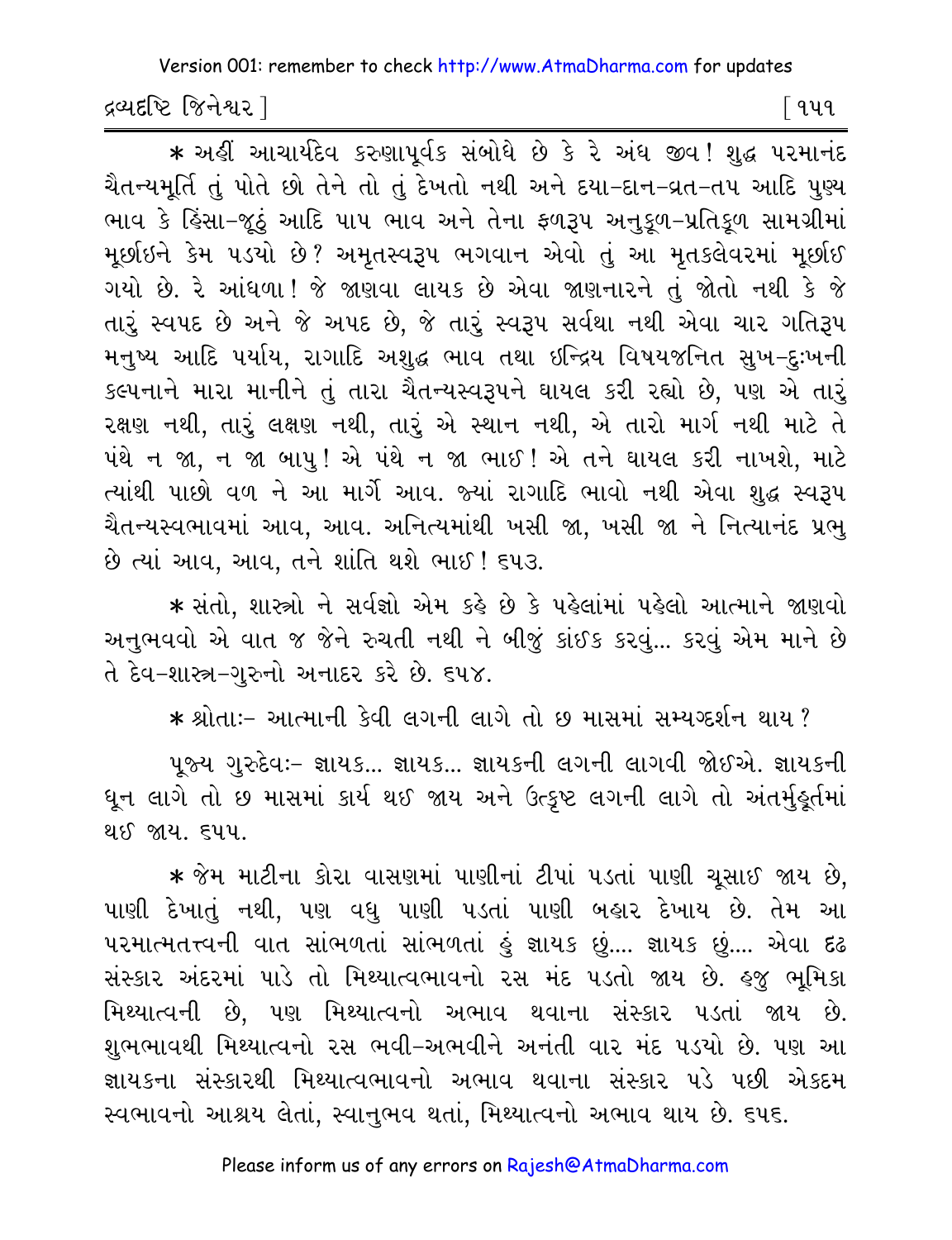| ૧૫૨ ] | [ દ્રવ્યદષ્ટિ જિનેશ્વર |
|-------|------------------------|
|-------|------------------------|

\* શ્રોતાઃ- ઘણા વખતથી તત્ત્વનો અભ્યાસ કરવા છતાં આત્મા પ્રાપ્ત કેમ थतो नथी?

પુજ્ય ગુરુદેવઃ- આત્મા અતીન્દ્રિય આનંદનો નાથ પ્રભુ છે, એના અતીન્દ્રિય આનંદની તાલાવેલી જાગે, આત્મા સિવાય બીજે કયાંય મીઠાશ લાગે નહિ, બીજે કય ાંય રસ પડે નહિ, જગતના પદાર્થોનો રસ ફીક્કો લાગે, સંસારના રાગનો રસ ઊડી જાય, અહો! જેના આટલા આટલા વખાણ થાય છે એ આત્મા અનંતાનંત ગુણોનો પુંજ પ્રભુ છે કોણ? એમ આશ્ચર્ય થાય, એની લગની લાગે, એની ધૂન ચડે એને આત્મા મળે જ, ન મળે એમ બને જ નહિ. જેટલું કારણ આપે એટલું કાર્ય આવે. કારણ આપ્યા વિના કાર્ય આવતું નથી. કારણની કચાશના લઈને કાર્ય આવતું નથી. આત્માના આનંદ સ્વરૂપની અંદરથી ખરેખરી લગની લાગે, તાલાવેલી લાગે, સ્વપ્નમાં પણ એનું એ જ રહે, તેને આત્મા પ્રાપ્ત થાય જ. ૬૫૭.

\* એક સમયની જ્ઞાનપર્યાય અનંતા દ્રવ્યોને જાણે, અંત રહિત અનંત ક્ષેત્રને જાણે, અંત રહિત અનંત કાળને જાણે, અંત રહિત અનંત અનંત ગુણોને જાણે એ પર્યાયની તાકાત કેટલી ? એ પર્યાયનું સામર્થ્ય કેટલું ? એની વિસ્મયતા લાગે તો વિકલ્પ તૃટીને નિર્વિકલ્પ થાય જ. આહાહા! દ્રવ્યનો સ્વભાવ અલૌકિક, ક્ષેત્રનો સ્વભાવ અલૌકિક, કાળસ્વભાવ અલૌકિક, ભાવસ્વભાવ અલૌકિક. વસ્તુ આવા અલૌકિક સ્વભાવવાળી જ છે. વસ્તુનો સ્વભાવ વિસ્મયકારી છે. તે એક સમયની સર્વજ્ઞ પર્યાયમાં આવી જાય છે તે વિસ્મયતા છે. જાણ્યું એવું વાણીમાં આવ્યું એ વિસ્મયતા છે. આવી પોતાની પ્રભુતાનો સ્વીકાર થાય તેને અજ્ઞાન ને રાગ-દ્વેષ રહે तेम બને જ નહિ દપ૮

\* આત્માર્થી હઠ ન કરે કે મારે ઝટ ઝટ મારૂં કામ કરવું છે. સ્વભાવમાં હઠ કામ ન આવે. માર્ગ સહજ છે. હઠથી, ઉતાવળથી, અધીરજથી માર્ગ હાથ આવતો નથી. સહજ માર્ગને પહોંચવા માટે ધીરજ ને વિવેક જોઈએ. ઋષભદેવ ભગવાન જેવાને ૮૩ લાખ પૂર્વ સુધી ચારિત્રદશા ન ક્લી અને ભરત ચક્રી જેવાને પણ ૭૭ લાખ પૂર્વ રાજ્યપદ ને ૬ લાખ પૂર્વ ચક્રીપદ હતા. એ જાણતા હતા કે અંદર સ્વરૂપમાં ડબકીરૂપ એકાગ્રતાના ચારિત્રનો પુરુષાર્થ નથી તેથી હઠ કરતા ન હતા. કેટલાકને એમ થાય કે સમ્યગ્દર્શન થયું પણ ચારિત્ર લે નહિ તો શું કામનું? પણ ભાઈ ! અંદર સ્વભાવમાં હઠ કામ ન આવે, સહજ પુરુષાર્થથી અંદર જવાય છે. આ વાત સમજવા જેવી છે. ૬૫૯.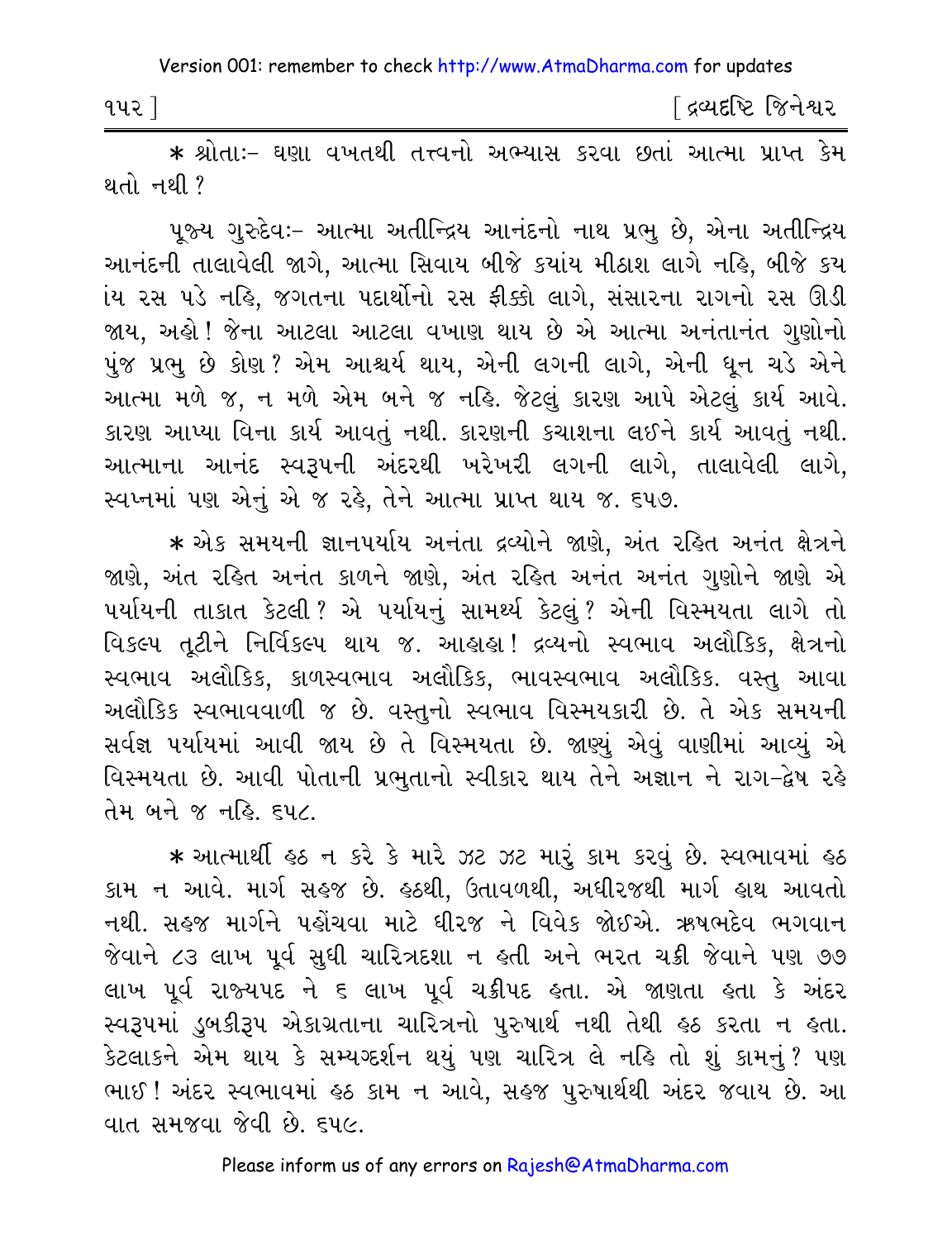દ્રવ્યદષ્ટિ જિનેશ્વર |

િ ૧૫૩

\* જેમ કૂતરાને કાનમાં કીડા પડે ને તેનું લક્ષ વારંવાર ત્યાં જ ગયા કરે તેમ જેને આત્મા પ્રાપ્ત કરવો છે તેનું લક્ષ વારંવાર આત્માની સન્મુખ ગયા કરે. આત્માની ધૂન ચાલ્યા કરે. બીજી ધૂન તો અનંતકાળથી ચડી ગઈ છે તો એકવાર આત્માની ધૂન તો જગાડ! અને છ માસ તો પ્રયત્ન કર! વારંવાર અંતર્મુખનો प्रयत्न કર તો જરૂર તને આત્માની પ્રાપ્તિ થશે. ૬૬૦.

\* ભાઈ ! ચૈતન્યતત્ત્વ જ્ઞાન આનંદ આદિ અનંત ગુણરત્નોનો અદભત ખજાનો છે. તેની તો શી વાત થાય! વાણી કેટલું કામ કરે બાપુ! વાણી તો જડ છે, તેને ખબર નથી કે આ મહિમાવંત પદાર્થ કોણ છે. શું ભગવાનની વાણીને ખબર છે કે આ આત્મા કેવો છે? વાણીથી પાર એવા નિજ<sup>ે</sup> ચૈતન્યપ્રભુની અંદરથી અપૂર્વ મહિમા લાવીને ઓળખાણ કરવી જોઈએ. જન્મમરણ રહિત થવા માટે કરવાનું તો આ છે. અંદર ઓળખાણ કરીને ચૈતન્યનો મહિમા લાવે તો સમ્યગ્દર્શન ને સમ્યગ્જ્ઞાન થાય અને જન્મમરણનો અંત આવે-એમ ભગવાન કહે છે તે જ આ વાણી છે. દદવ..

\* રાગાદિ પરપરિણતિ પરઘર છે, દુઃખનું સ્થાન છે. પૂર્ણ જ્ઞાન, પૂર્ણ આનંદ એમ એક-એક ગુણ પૂર્ણ, એવા અનંત ગુણોનું પૂર્ણરૂપ-નિજ ચૈતન્યઘર એ જ વિશ્રાંતિનું સ્થાન છે. વિશ્રાંતિગૃહ ભગવાન આનંદકંદમાં ૫ડયું છે. એ તો અતીન્દ્રિય આનંદનું દળ છે. પ્રભુ! ઇન્દ્રિયોના વિષયોમાં જે કાંઈ આનંદ લાગે છે, ઠીક લાગે છે-એ કલ્પના તો ભ્રમ ને દુઃખ છે. આહાહા! પોતે આનંદનું ઘર છે ને! દુઃખના થાક ઉતારવા વિશ્રાંતિગૃહ તો નિજ આત્મા જ છે ને ! અહા ! આવો ઉપદેશ ! ૬૬૨.

\* જાણવું અને દેખવું જેનો ત્રિકાળી સહજ સ્વભાવ છે એવો આત્મા પોતે તો સ્વયં જાણનાર, જ્ઞાયક... જ્ઞાયક... જ્ઞાયક, તરતો ભિન્ન પદાર્થ છે. સમયસારની ૩૧મી ગાથાની ટીકામાં ધ્રુવ આત્માને રાગ ને પર્યાયથી ભિન્ન, અધિક, જુદો, તરતો ને તરતો કહ્યો છે. તેને રાગ સાથે કયાંય મેળ નથી. તે તો શુભાશુભના ડાઘ રહિત, અનંત ગુણોના પાસાથી ભરેલો ચૈતન્યહીરલો છે. અહા! આ તો જેને કલ્યાણની ભાવના હોય તેની વાત છે. બાપુ! જીવ એમ ને એમ ૮૪ લાખ યોનીના અવતારોમાં રખડે છે. કરોડપતિઓ માને કે અમે સુખી છીએ; તેઓ સુખી નથી પણ આત્માના ભાન વિના મહાદુઃખી છે. તેઓ ધંધાની મમતાના પરિણામમાં મરીને નરકમાં કે ઢોરમાં ઊપજવાનાં; કેમ કે શુભ કે અશુભ ભાવનું ફળ ચાર ગતિ છે. શુદ્ધ ભાવનું ફળ મોક્ષ છે. શુભાશુભ રાગથી ભિન્ન, તરતો ને તરતો, અંદર જાણનાર જ્ઞાયકભાવ છે તેનો ઉપયોગ કરવો તે શુદ્ધોપયોગ છે. ૬૬૩.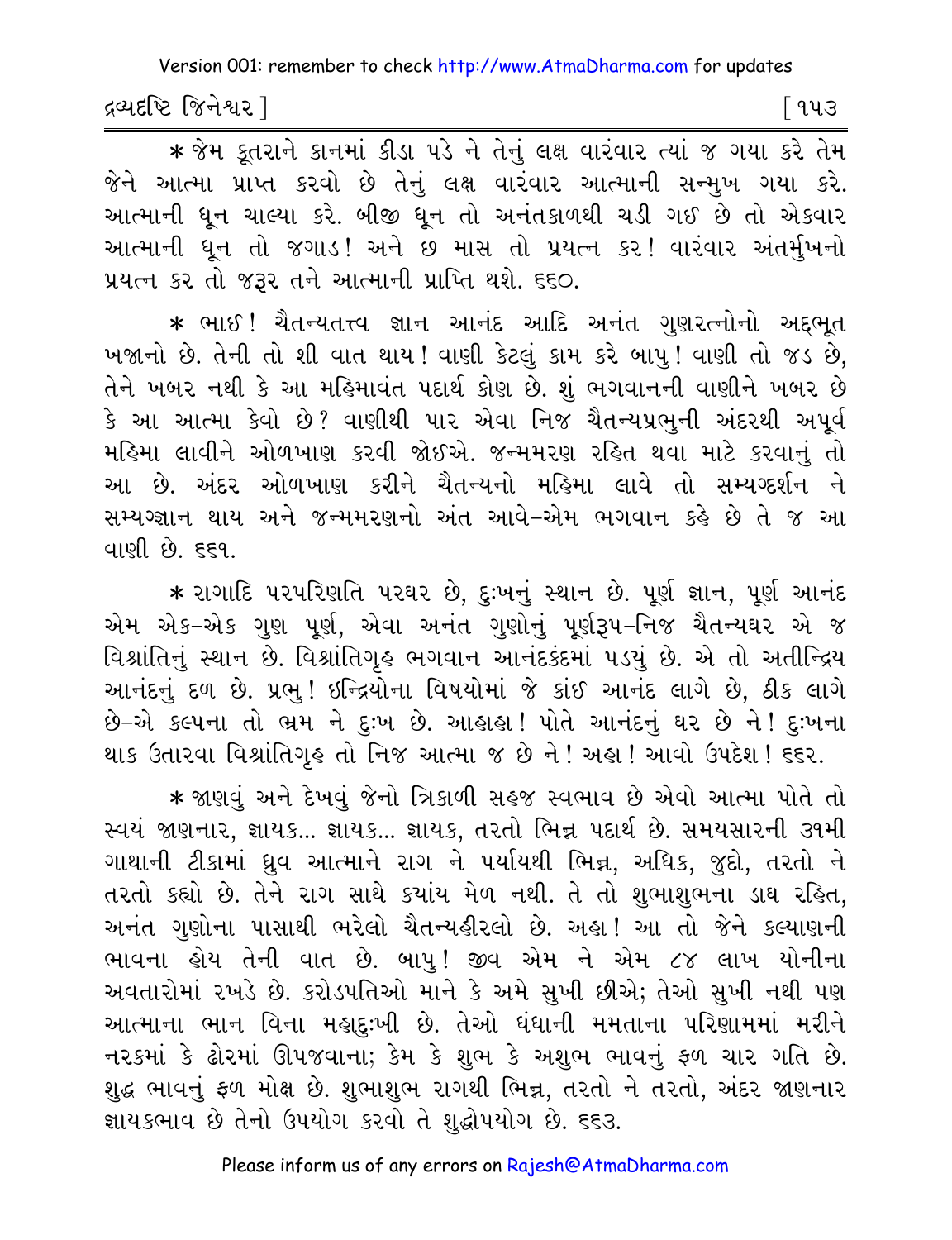[ દ્રવ્યદષ્ટિ જિનેશ્વર

\* द्रव्यदृष्टि-द्रव्य नाम त्रिडाणी ध्रुव यैतन्य वस्तु, ભગવાન જ્ઞાયકપદાર્થ; दृष्टि નામ ઘ્રુવ જ્ઞાયકપ્રભુનો આશ્રય કરનાર પોતાના શ્રદ્ધાગુણની વર્તમાન નિર્મળ પર્યાય;-સર્વ પ્રકારની પર્યાયને, વિભાવપર્યાય તેમ જ સ્વભાવપર્યાયને, દૂર રાખી એક નિરપેક્ષ સામાન્ય ઘ્રુવ જ્ઞાયકસ્વભાવને ગ્રહણ કરે છે. અહા! આ તો મંત્રો છે પ્રભુ ! આ કોઈ કથાવાર્તા નથી. જીવ અનાદિ કાળથી દુઃખી દુઃખી થઈ રહ્યો છે. કોઈને ફાંસીએ ચડાવે અને જ્યાં સુધી જીવ ન જાય ત્યાં સુધી કેવી પીડા હશે? ભાઈ! અનાદિ કાળથી જીવ રાગ સાથેની એકતાબુદ્ધિરૂપ ફાંસીથી દુઃખી થઈ રહ્યો છે, તેની તેને ખબર નથી. દયા-દાન આદિનો રાગ પણ મલિનતા છે. રાગરૂપ મલિનતાને અજ્ઞાની જીવ પોતાનો સ્વભાવ માને છે. પણ ભાઈ! મલિનતા ટકતી નથી અને ગમતી નથી, માટે તે ભગવાન આત્માનો સ્વભાવ નથી. મલિનતાનો જેને પ્રેમ છે તેણે નિજ અખંડાનંદ પ્રભુને ફાંસી આપી -મિથ્યા શ્રદ્ધારૂપ ભયંકર ભાવમરણ કર્યું. તેનાથી છૂટવું હોય, વિભાવથી છૂટી શાશ્વત પરમાનંદસ્વરૂપ મુક્તદશા પ્રાપ્ત કરવી હોય તો ચૈતન્યના અભેદ ધ્રુવ સ્વભાવનો આશ્રય કર. ૬૬૪.

\* ઉપશમરસનો દરિયો આત્મા છે, અકષાય સ્વભાવની મૂર્તિ છે, વીતરાગ સ્વભાવની મૂર્તિ છે. એ કોઈ કાળે દયા-દાન આદિ રાગરૂપે થઈ શકે નહીં. તેથી તું સર્વ પ્રકારે પ્રસન્ન થા કે મહા આનંદનો નાથ હું પોતે જ છું. અનાદિની એવી ને એવી જ્ઞાનપ્રકાશની મૂર્તિ તું છો. તું રાગરૂપે કદી થયો જ નથી. તું સદાય જ્ઞાન ઉપયોગરૂપે જ રહ્યો છે. ચૈતન્યપ્રકાશરૂપે જ તું સદાય રહ્યો છે. ચૈતન્યપ્રકાશની ઝળહળ જ્યોતિરૂપે રહ્યો થકો તું કદી પણ રાગ અંધકારરૂપ થયો જ નથી. માટે સર્વ પ્રકારે એકવાર પ્રસન્ન થા, પ્રસન્ન થા. રાગના અનુભવમાં ૫ડયો છે તે છોડીને ચૈતન્ય આનંદના અનુભવમાં આવી જા. તારા આત્મસ્વભાવને અવલોકવા માટે એકવાર સર્વ પ્રકારે પ્રસન્નતા પૂર્વક તારા વીર્યને ઉછાળ, તને આનંદનો લાભ થશે. ૬૬૫.

\* ભગવાન આત્માને શુદ્ધ દ્રવ્યની દષ્ટિથી જોવે તો તારું દ્રવ્ય ત્રિકાળી શુદ્ધ છે, જેમાં રાગ અને એક સમયની પર્યાય પણ નથી, જે ઘડયા વિનાનો ઘાટ છે અર્થાત્ રાગ અને વિકલ્પથી રહિત ટંકોત્કીર્ણ ભગવાન આત્મા છે. અનંતગુણોનો અમૂર્તિક પદાર્થ છે, જ્ઞાયકસ્વભાવ છે, જાણન... જાણન... જાણન જેનો સ્વભાવ છે, ત્યાં મતિ લગાડવી. વીતરાગી જ્ઞાયકસ્વભાવ કે જેમાં દેવ-શાસ્ત્ર-ગુરુનો રાગ પણ નથી, દેહ-વાણી-મન પણ જેમાં નથી, એવો સદા આનંદકંદ પ્રભુ છે. મતિ ત્યાં લગાવ, તો તારૂં કલ્યાણ થશે. એ સિવાય કલ્યાણ થશે નહીં. ૬૬૬.

\* જેવી રીતે હાથી આદિ પશુઓ મોદક આદિ સુંદર આહાર ને ઘાસ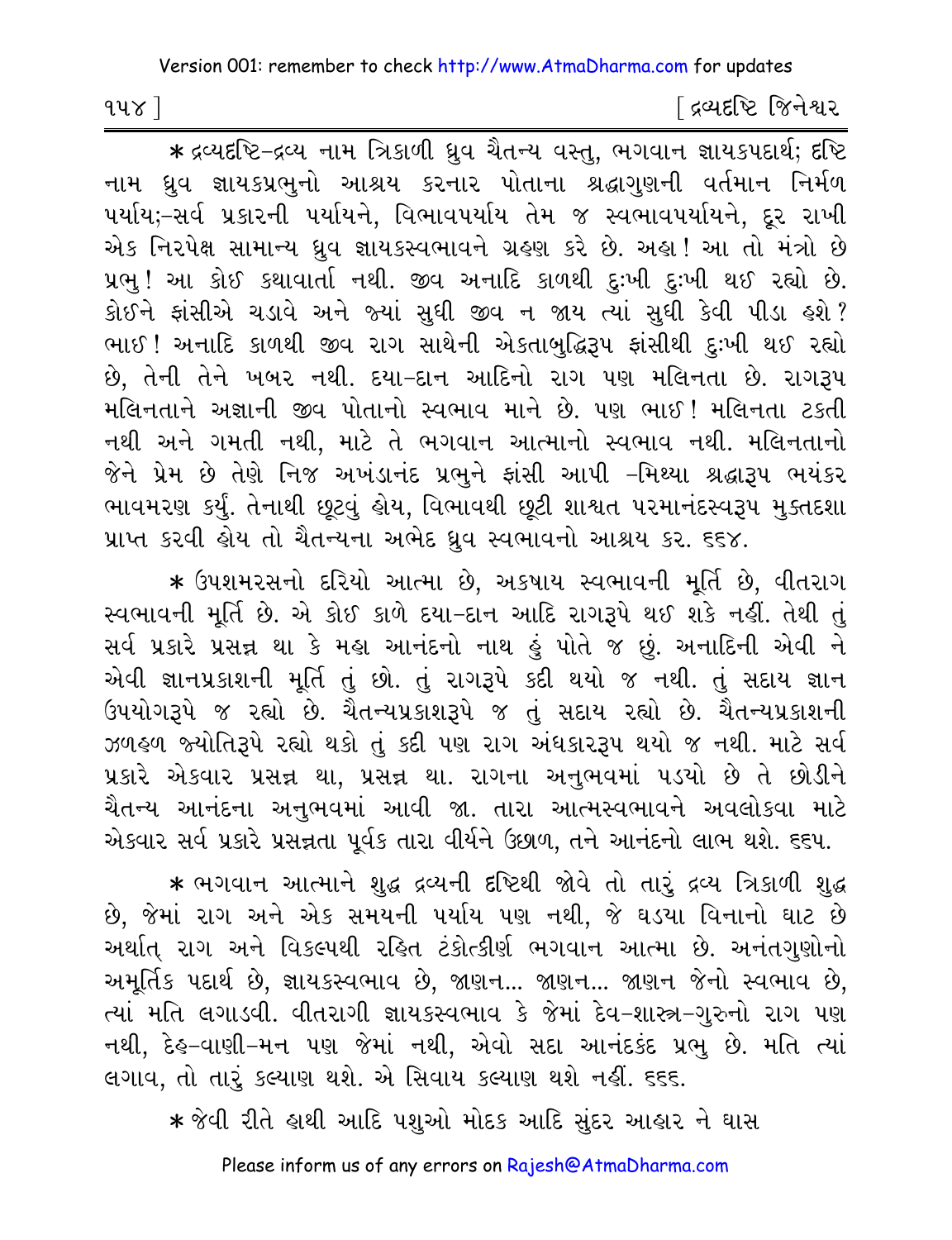દ્રવ્યદષ્ટિ જિનેશ્વર l

િવપપ

છે. તેમ તું સુંદર ચૈતન્યસ્વભાવને રાગ સહિત માનતો થકો તે બેની ભિન્નતાના અભાવને લીધે રાગાદિ અસુંદર ભાવને જ અનુભવી રહ્યો છે! તેથી તું પશુ સમાન છો ને તેના ફળમાં તું પશું થવાનો છો. માટે કે દુરાત્મન! તું રાગનો આસ્વાદ  $693.693.55$ 

\* અહો ! ક્ષણમાં મરી જવું અને મમતાનો પાર નહિ ! ૬૬૮.

\* પરથી એકત્વ એ જ અનાદિનો એક જ રોગ છે અને એનું જ એને દુઃખ છે. પરથી વિભક્ત-ભેદવિજ્ઞાન એ એક જ ઉપાય છે. બસ, આખા સમયસારમાં પહેલેથી ઠેઠ સુધી આ એક જ વાત છે. ૬૬૯.

\* વિદ્યમાન નથી છતાં ભૂત-ભવિષ્યની પર્યાયો જ્ઞાનમાં સીધી જણાય છે, ' છે ' -એમ સીધી જ્ઞાનમાં જણાય છે. પ્રભુ ! તારા ચૈતન્યસ્વભાવની પર્યાયનો સ્વભાવ તો જો ! વર્તમાનમાં જે પર્યાય થાય તેને જાણે છે એમ નહિ પણ ભવિષ્યની પર્યાયને વર્તમાનમાં પ્રત્યક્ષ જાણે છે! આહાહા! આવા કેવળજ્ઞાનની પર્યાયનો નિર્ણય કરવા જાય તેનું લક્ષ દ્રવ્યસ્વભાવ તરફ જ જાય, ત્યારે જ તેનો નિર્ણય થાય. ૬૭૦.

\* સમયસાર ગાથા દમા જ્ઞાયક કહ્યો, ૧૧મી ગાથામાં ભૂતાર્થ કહ્યો તેને જ નિયમસારમાં શદ્ધભાવ કહ્યો છે. પર્યાયમાત્રને બર્લિત્ત્વ કહીને પરદ્રવ્ય કહીને હેય કહી છે. મુનિરાજ પરદ્રવ્યથી પરાન્મુખ છે તથા સ્વદ્રવ્યની સન્મુખ છે. તેમણે પર્યાયમાત્રને પરદ્રવ્ય કહીને તેનાથી પરાન્મુખ છે તેમ કહ્યું. ૫૨મ સ્વભાવી જ્ઞાયકભાવ, ધ્રુવભાવ, ભૂતાર્થભાવ, પરમ પારિણામિકભાવ કે જે પર્યાયને સ્પર્શતો નથી. ક્ષાયિકભાવ હો પણ તે વ્યક્ત છે તેને અવ્યક્ત-દ્રવ્ય સ્પર્શતું નથી, તે કારણે પર્યાયમાત્ર દ્રવ્યમાં છે નહિ. સમ્યગ્દષ્ટિ ધ્યેય જે ધ્રવ-દ્રવ્યસ્વભાવ, તેમાં ઉદય આદિ ચારેય ભાવો છે નહીં. એક અપેક્ષાએ જયધવલમાં રાગાદિને પારિણામિકભાવ કહ્યો છે, પણ પરમ પારિણામિકભાવ તો તેનાથી રહિત છે. ૬૭૧.

∗ આત્માને પુણ્ય−પાપ આદિ અનુભવમાં આવવાથી અનેકરૂપ પર્યાયની સાથે મિશ્રિતપણે આત્મા અનુભવમાં આવી રહ્યો છે. રાગની વિકલ્પવૃત્તિ અને ભગવાન આત્મા એ બે અનાદિથી મિશ્રિતપણે અનુભવાઈ રહ્યા છે. તેથી હવે શું કરવું ? -કે રાગ બંધલક્ષણ છે ને આત્મા અબંધસ્વરૂપ છે એમ ભિન્ન ભિન્ન લક્ષણ વડે સર્વપ્રકારે ભેદજ્ઞાનથી 'આ આત્મા તે જ ઢું છું' એમ અનુભવ કરવાથી મોક્ષમાર્ગની પ્રથમ શરૂઆત થાય છે. ૬૭૨.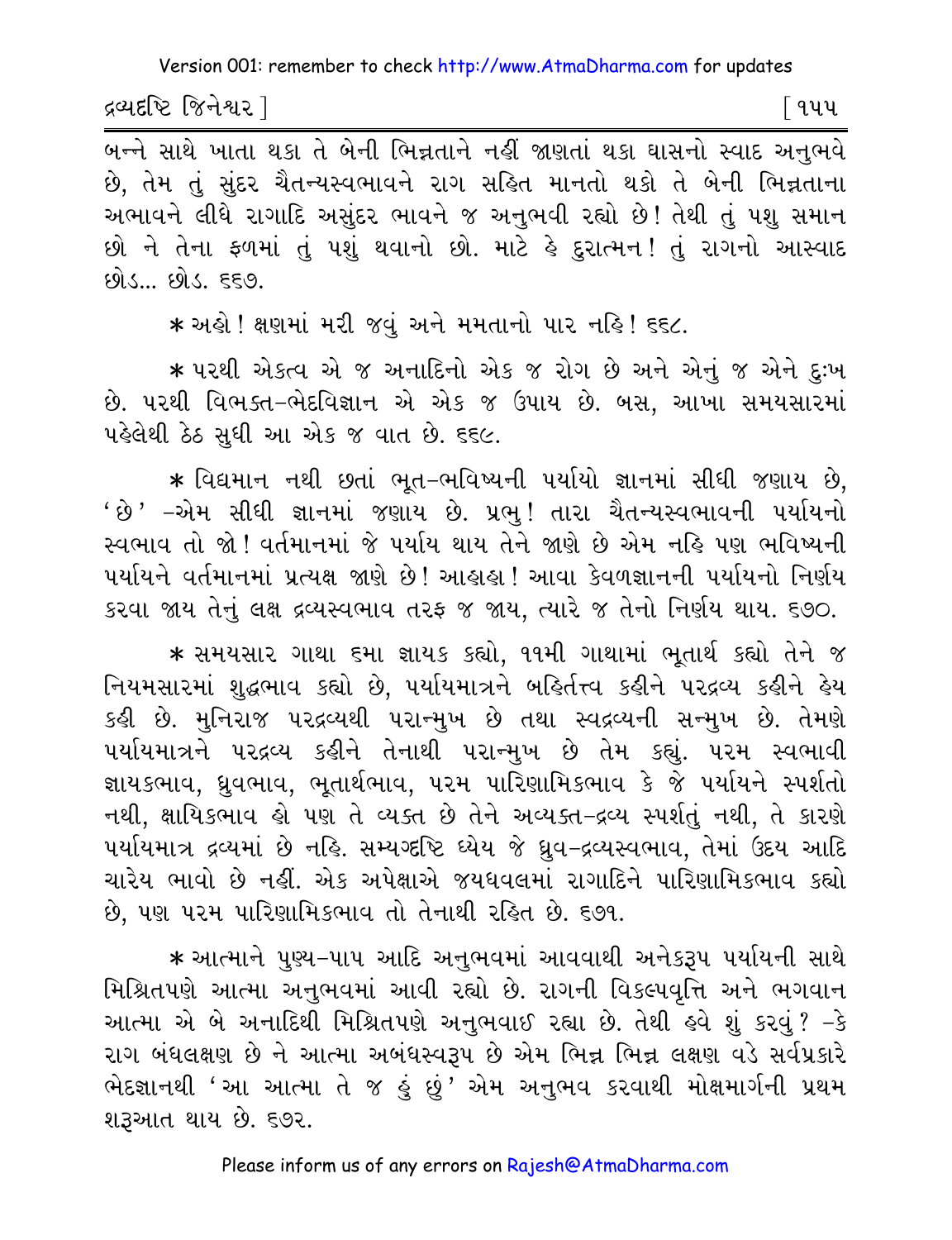| ≀પ૬ં | ∫ દ્રવ્યદષ્ટિ જિનેશ્વર |
|------|------------------------|
|------|------------------------|

\* ભેદને અસત્યાર્થ જ કહેવો જોઈએ. શી રીતે? -કે અભેદની દષ્ટિમાં ભેદ દેખાય નહીં તેથી અસત્યાર્થ કહેવો જોઈએ. પરંતુ તેથી પર્યાય છે જ નહીં તેમ નથી. મોક્ષ અને મોક્ષમાર્ગ તો પર્યાય છે. નિત્ય એકરૂપ દ્રવ્યની દષ્ટિ કરતાં દષ્ટિમાં ભેદ સમજવું. ત્રિકાળીને અભેદ દષ્ટિથી દેખતાં તેની દષ્ટિમાં ભેદ દેખાતો નથી માટે ભેદ ને પર્યાય જઠા છે. પરંતુ પર્યાય ને ભેદ છે જ નહીં એમ ન સમજવું. કેમ કે ત્રિકાળી તો કૂટસ્થ છે, કાર્ય પર્યાયમાં છે, નિર્ણય કરનારી તો વર્તમાન પર્યાય છે. ૬૭૩.

∗ આ આત્મા કેવો છે? −કે પરમાત્મસ્વરૂપ ભગવાન છે કે જે સમસ્ત જગતનો-સ્વ ને પરનો પ્રકાશક છે, જાણનારો છે, જાણવાનો પુંજ છે. વસ્તુ એવી ચીજ જ છે કે જે ત્રણકાળ, ત્રણલોક, અનંત આત્મા ને અનંત પરમાણુઓ, અનંત સિદ્ધ ને અનંત નિગોદના જીવને જાણનારો છે, પ્રકાશક છે. અંદરમાં જે રાગ આવે છે-થાય છે તેનો પ્રકાશક છે. સમસ્ત વિશ્વનો પ્રકાશક છે. તેથી આત્મા વિશ્વસમય છે. બધા પદાર્થને–વિશ્વને પ્રકાશનારો વિશ્વસમય ભગવાન આત્મા છે. ૬૭૪

∗ જ્ઞેય તે ઙું છું એમ જ્ઞેય-જ્ઞાયકનો સંકર-ખીચડો બનાવ્યો છે. જ્ઞેય ને જ્ઞાયકની એકતાપણાની બુદ્ધિ, સંયોગબુદ્ધિ, સંકરબુદ્ધિ એ મિથ્યાત્વ છે. ભગવાન આત્મા જ્ઞાયકસ્વરૂપ છે ને એ સિવાય દ્રવ્ય-ઇન્દ્રિય ભાવ-ઇન્દ્રિય અને ભગવાન ને ભગવાનની વાણી આદિ ઇન્દ્રિયવિષયો પરજ્ઞેય છે. પોતાના જ્ઞાયક અણ–ઇન્દ્રિય સ્વભાવ સિવાયના પરને ઇન્દ્રિય કહેવામાં આવ્યા છે. બીજી રીતે ભગવાન આત્મા સિવાય પર સર્વે અજીવ છે. આ જ્ઞાયક જીવની અપેક્ષાએ તે અજીવ છે. આ જીવ નથી એ અપેક્ષાએ અજીવ છે. એ બેની એકતાના દોષનું નિરાકરણ કરીને ભગવાન આત્માની સન્મુખ થઈને તેમાં એકાગ્રતા કરવી એ તીર્થંકર કેવળીની નિશ્ચયસ્તુતિ છે. તીર્થંકર કેવળીની અર્થાત આત્માની નિશ્ચયસ્તુતિ છે. ૬૭૫.

\* श्रोताः- सम्यग्दर्शन माटे ખास प्रडारनी पात्रतानुं લक्षण शुं?

પૂજ્ય ગુરુદેવઃ– એને પોતાના આત્માનું હિત કરવા માટે અંદરથી ખરી ધગશ હોય, આત્માને પામવાની તાલાવેલી હોય, દરકાર હોય, ખરેખરી દરકાર હોય તે કય ાંય અટકયા વિના પોતાનું કામ કરે જ. ૬૭૬.

\* ગ્રાહ્ય-ગ્રાહક સંબંધની નિકટતાને લીધે અજ્ઞાનીને પરજ્ઞેય સાથે એકતા Please inform us of any errors on Rajesh@AtmaDharma.com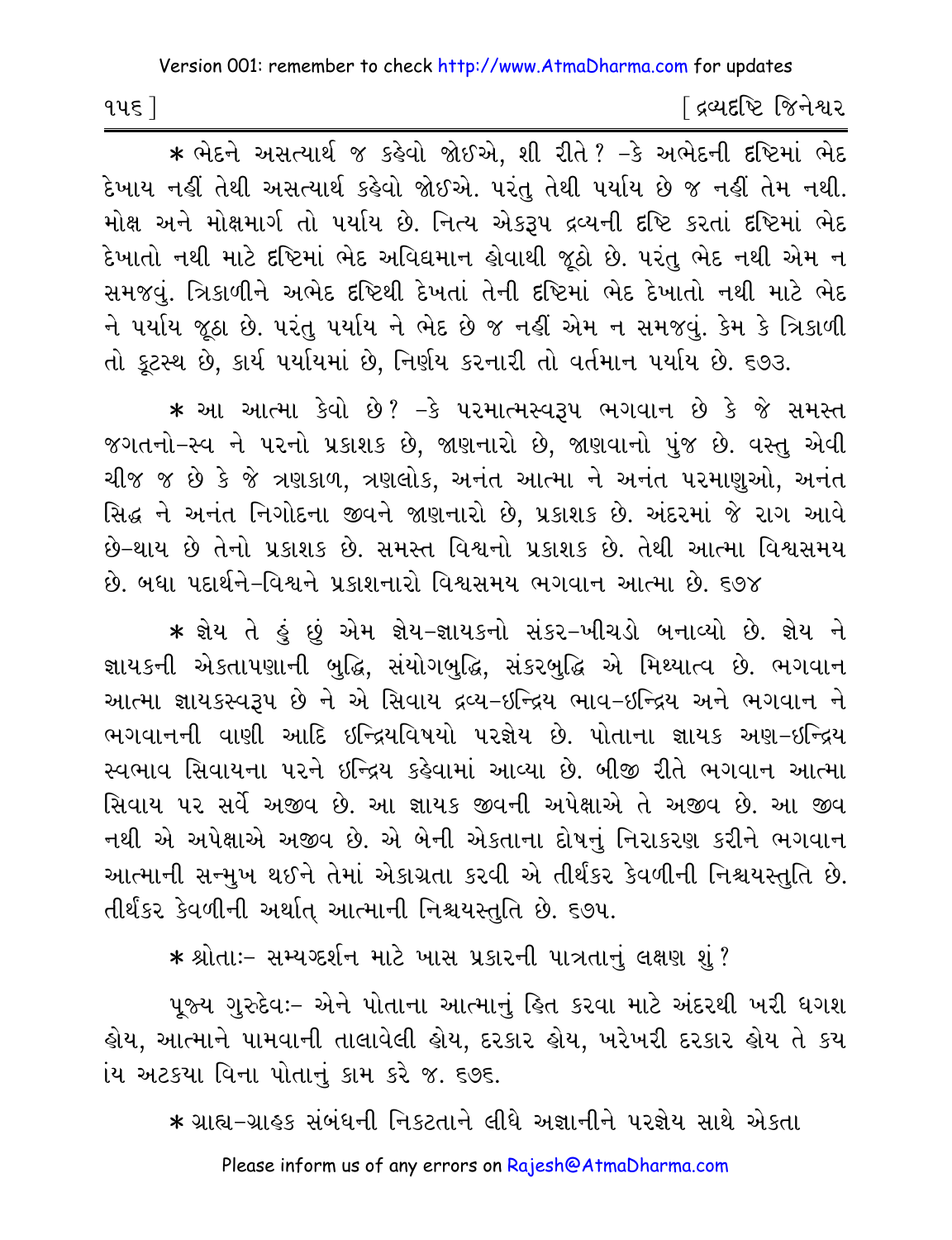દ્રવ્યદષ્ટિ જિનેશ્વર l

િવપ૭

.<br>ભાસે છે કે શાસ્ત્ર વાંચ્યું માટે જ્ઞાન થયું, શાસ્ત્ર સાંભળવાથી મને જ્ઞાન થયું. તેથી કહે છે કે જ્ઞેયથી મને જ્ઞાન થયું એવી ભ્રમણા છોડી દે. વાણીથી મને જ્ઞાન થાય એ ભ્રમણા છોડી દે. જ્ઞાનના ક્ષયોપશમ દ્વારા-ભાવેન્દ્રિય દ્વારા ગ્રાહ્યમાં આવતાં ઇન્દ્રિયોના વિષયોને, ભાવેન્દ્રિય કે નિમિત્તની અપેક્ષા વિના પોતાના ચૈતન્યસ્વભાવનું સ્વયમેવ અનુભવમાં આવતું, જ્ઞેયોના સંબંધ વિનાનું જે અસંગપણું, તેના વડે સર્વથા જદા કરીને ઇન્દ્રિયના વિષયોનું જીતવું થાય છે. ૬૭૭.

\* શ્રોતાઃ- જીવનો પર્યાય સ્વકાળે જ થાય તો તેમાં પુરુષાર્થ કયાં રહ્યો ?

પૂજ્ય ગુરુદેવઃ- જીવનો પર્યાય સ્વકાળે સ્વતંત્ર પરિણમે છે અને એ ક્રમબદ્ધ જ છે એવો નિર્ણય કરે તે અકર્તા થાય અને અકર્તા થયો તે જ પુરુષાર્થ છે. અકર્તાપણું જ્ઞાતા-દષ્ટા સ્વભાવના આશ્રયે થાય છે તેમાં અનંત પુરુષાર્થ આવે છે. ક્રમબદ્ધનો નિર્ણય સ્વભાવ સન્મખના અનંત પુરુષાર્થ પૂર્વક જ થાય છે. ૬૭૮.

\* ભાઈ ! તું પરથી તો નવરો જ છો, તો પરથી નવરો જ છું એવી દષ્ટિ કરીને તારામાં તું બેસ. ચૌદ બ્રહ્માંડમાં જ્યાં બેઠો હો ત્યાં નવરો જ છો, તારે ને ૫૨ને કાંઈ જ સંબંધ નથી. જ્ઞેય-જ્ઞાયક સંબંધ પણ વ્યવહારથી છે, ખરેખર એ પણ નથી. ચૈતન્ય તો આખા જગતને ન ગણે એવો એ પ્રભ છે તેને દષ્ટિમાં લે. આ કરવાનં છે. ૬૭૯.

\* સમયસાર-સર્વવિશુદ્ધજ્ઞાન અધિકારનું માંગલિક કરતાં આચાર્યદેવ કહે છે કે આત્માનો દ્રવ્યસ્વભાવ શુદ્ધ શુદ્ધ છે એટલે કે ઘણો જ શુદ્ધ છે. કારણ કે પરદ્રવ્યથી ભિન્ન હોવાથી શુદ્ધ છે અને રાગથી પણ ભિન્ન હોવાથી શુદ્ધ છે. બંધ ને મોક્ષના વિકલ્પોથી દૂરીભૂત છે. એકેન્દ્રિયથી પંચેન્દ્રિય સુધીના સમસ્ત પર્યાયોથી આત્મસ્વભાવ અત્યંત દૂર છે, ઘણો જ દૂર છે, તેથી આત્મસ્વભાવ શુદ્ધ શુદ્ધ છે. ૬૮૦.

\* આ તત્ત્વની વાત ઉપર ટપકે સાંભળી લેવાથી બેસે તેવી નથી. એને માટે અભ્યાસ જોઈએ

શ્રોતાઃ- અભ્યાસ એટલે શું કરવું ?

પૂજ્ય ગુરુદેવઃ- શાસ્ત્ર-વાંચન, શ્રવણ, સત્ સમાગમ કરવો જોઈએ.

શ્રોતાઃ- એ બધો અભ્યાસ સમ્યગ્દર્શન પામવા માટે તો અકિંચિતકર છે ને ?

પૂજ્ય ગુરુદેવઃ- ભલે સમ્યગ્દર્શન આત્માના લક્ષે જ થાય છે, તોપણ સ્વાધ્યાય, શ્રવણ, સત્સમાગમ આદિનો વિકલ્પ આવે જ, ભલે તેમાં પરલક્ષી જ્ઞાન નિર્મળ થાય છે. શાસ્ત્રમાં અનેક ઠેકાણે આવે છે કે આગમનો અભ્યાસ કરવો, સ્વના લક્ષે આગમનો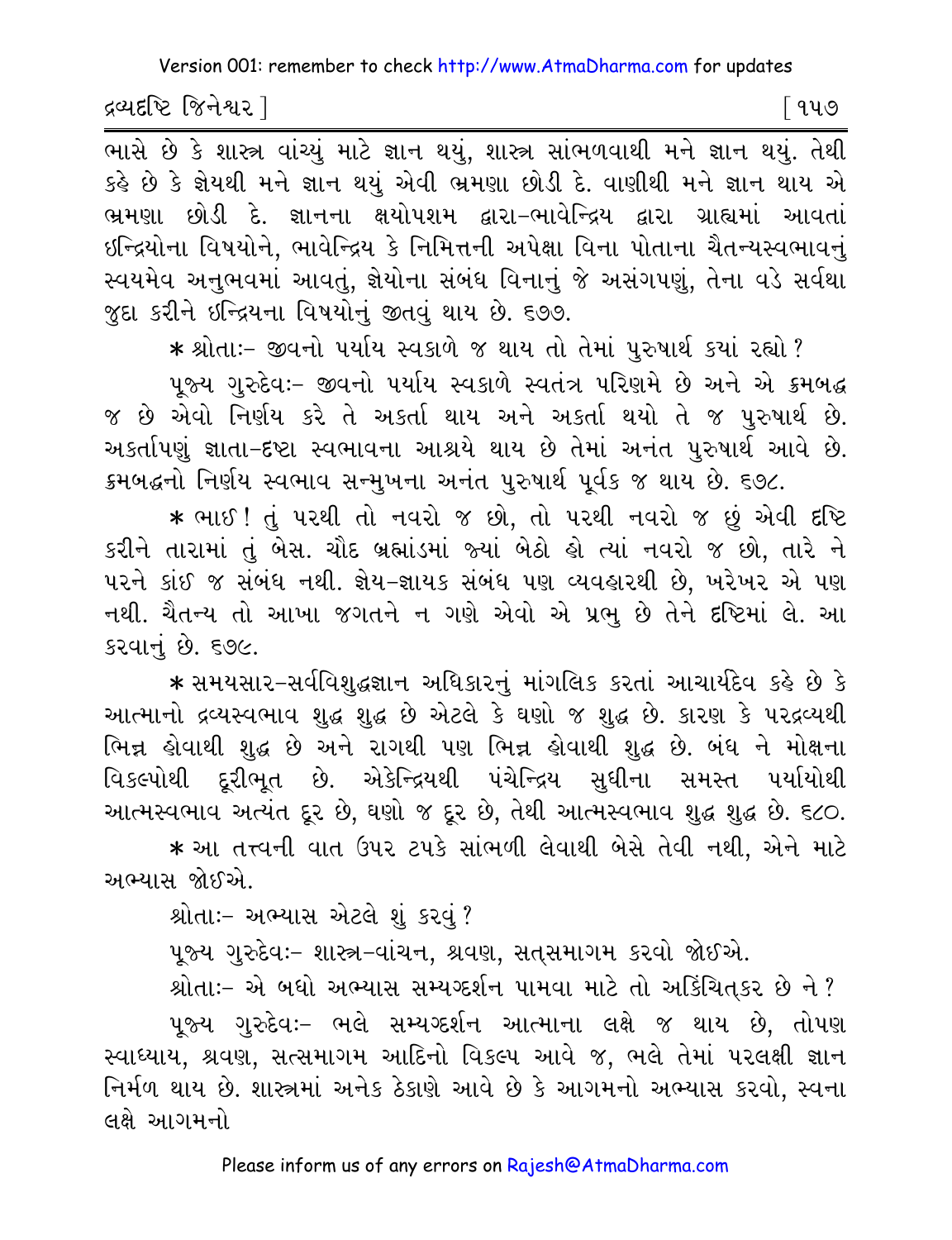[ દ્રવ્યદષ્ટિ જિનેશ્વર  $94C$ ]

અભ્યાસ કરવો. જેને આત્મા જોઈતો હોય તેને આત્મા બતાવનાર એવા દેવ-શાસ્ત્ર-ગરુના સમાગમનો વિકલ્પ આવે જ. ૬૮૧.

\* અરેરે ! બહારની હોંશ કરે છે તે આત્માની શાંતિનો ઘાત કરે છે. આત્માને ઘાયલ કરે છે. પ્રભુ ! એકવાર સાંભળ તો ખરો ! અનંત તીર્થંકરો ને અનંત કેવળીઓ જે કહેતાં આવ્યા છે તે આ વાત છે. ભાઈ! તું કોણ છો? કેવડો છો? -અનંત શક્તિનો નાથ જ્ઞાયકપ્રભુ છો, તેને અનુભવમાં લઈને અતીન્દ્રિય આનંદનો અનુભવ કરવો તે નિર્જરા છે. પુર્ણાનંદના નાથને ધ્યેય બનાવીને આનંદનો અનુભવ કર, એ જ કરવાનું છે, એ કરવા માટે નિવૃત્તિ લેવી જોઈએ. શ્રીમદ્દ રાજચંદ્ર તો કહે છે કે મુમુક્ષુને આજીવિકા મળતી હોય તો વિશેષ પ્રવૃત્તિ ન કરવી. કરવા જેવું તો આ જ છે. અરે! ૮૪ લાખ યોનિના ભવાબ્ધિમાં કયાંય ૫ત્તો નહિ ખાય. એ દુઃખથી છૂટવાનો આ જ માર્ગ છે, આ જ કરવા જેવું છે. અરે! આ ભવ હાલ્યો જાય છે! આ અમુલ્ય વખત એમ ને એમ વેડફાઈ જાય છે. ભાઈ! આયુષ્ય પુરૂં થતાં શું થશે ? -માટે આ કરી લેવા જેવું છે, તે આજે જ કરી લે. ૬૮૨.

∗ પ્રભુ ! તું રાગમાં વિમોહિત થઈને પર્યાયમાં અનેકપણારૂપ ભાવો પ્રગટ છે તે-રૂપ તને અનુભવી રહ્યો છે ને જેમાં અનંત અનંત શક્તિઓ અનંત સામર્થ્યવાળી છે એવા પ્રભુની સામે જોતો નથી. જ્ઞાયકસ્વરૂપ ધ્રુવ તો એકરૂપ છે પણ તેને ભૂલીને, પ્રગટ પર્યાયમાં જે શુભાશુભ ભાવ છે તેને તું અનુભવી રહ્યો છે માટે રખડવું મટતું નથી. ૬૮૩.

\* દ્રવ્ય-ગુણ-પર્યાયમાં વ્યાપ્ત હોવા છતાં શુદ્ધનયે એકલા ત્રિકાળી શુદ્ધને જ બતાવ્યો છે. ગુણ–પર્યાયની અનેકતા હોવા છતાં શુદ્ધનયથી એકપણાનો નિર્ણય કરાવ્યો છે. એકપણાનો નિર્ણય કર તો તને સમ્યગ્દર્શન થાય. શુદ્ધનયે જે એકપણાનો નિશ્ચય કરાવ્યો એ ચીજ શું છે? -કે પૂર્ણજ્ઞાનઘન ચીજ છે. અનંતગુણનો પુંજ-ઘન એકરૂપ છે તે શુદ્ધનયનો વિષય છે ને તેના આશ્રયે સમ્યગ્દર્શન થાય છે. ૬૮૪.

∗ તું પરમાત્માસ્વરૂપ છો માટે જાણવા−દેખવાનું જ તારું સ્વરૂપ છે. સર્વજ્ઞસર્વદર્શી સ્વભાવવાળો છો, પણ તેને ન જોતાં રાગને જાણવામાં અટકયો છો તેથી સર્વને જાણનાર એવા તને જાણતો નથી. રાગમાં રોકાયો છો-બંધમાં અટકયો છો, માટે સર્વને સર્વપ્રકારે જાણનાર એવા પોતાને જાણતો નથી. સર્વને જાણતો નથી એમ નથી કહ્યું પરંતુ સર્વને જાણનાર એવા પોતાને જાણતો નથી તેમ કહ્યું છે. ૬૮૫.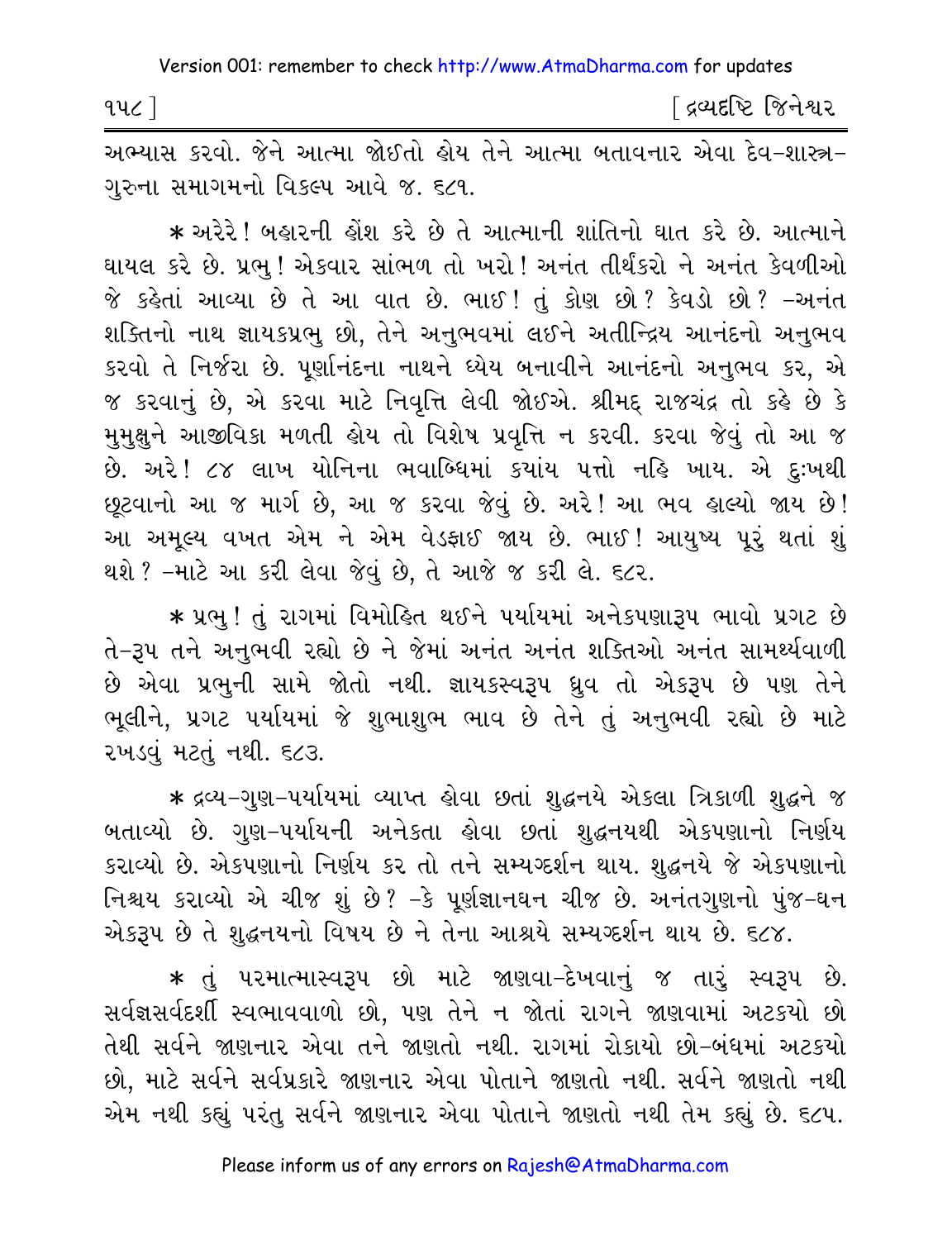દ્રવ્યદષ્ટિ જિનેશ્વર l

∣ ૧૫૯

\* આત્માધીન સુખ કેમ પ્રગટે? –કે આત્માને જાણવાથી પ્રગટે. પોતાને જાણવાનું છોડીને બહારના જાણપણામાં જાય છે ત્યાં દાહ થાય છે. પ્રભુ! તને જાણવાથી સુખ થશે, પરને જાણવાથી દુઃખ થશે. જેનું જ્ઞાન છે તેને જાણવાથી સુખ થશે. તારા જ્ઞાનની પર્યાયનો સ્વભાવ સ્વ-પરપ્રકાશક છે તેથી તારી પર્યાયમાં આત્મા ત્રિકાળી ભગવાન વસ્તુ જણાય છે, પણ ત્યાં જોતો નથી ને પરજ્ઞેય જણાય છે એમ જોવે છે માટે પર્યાયના ધર્મથી વિપરીત તે જાણ્યું એટલે તને આત્મા જણાતો નથી. ૬૮૬.

\* સ્વભાવનું સામર્થ્ય તને નજરમાં આવ્યું નથી ને દરિદ્રપણું તને નજરમાં આવ્યું છે. શાસ્ત્રનું ગમે તેટલું જાણપણું કરવાથી પણ આત્માનું સુખ નહીં થાય. આત્મા કોણ છે તે જાણવાથી તને સુખ થશે, કારણ કે તેમાં સુખ છે. પરમાં સુખ નથી તેથી પરને જાણવાથી દુઃખ થશે, રાગથી તો દુઃખ થશે પણ પરના જાણવાથી પણ દુઃખ થશે. કેમ કે પરપ્રકાશક જ્ઞાન કયારે સાચું થયું કહેવાય ? −કે સ્વપ્રકાશક જ્ઞાન પ્રગટે ત્યારે. સ્વપ્રકાશક વિનાના એકલા પરપ્રકાશક જ્ઞાનથી દુઃખ થશે. રાગ તો બંધનું કારણ છે પણ ધર્મી પરપ્રકાશક જ્ઞાનને પણ મોક્ષમાર્ગ માનતા નથી. ૬૮૭.

\* જેમ સિદ્ધલોકમાં સિદ્ધ પરમાત્મા બિરાજમાન છે તેમ આ દેલ્ર્દેવાલયમાં નિજ પરમાત્મા બિરાજમાન છે અને તે જ ઉપાદેય છે. 'પરનું હું કરું' -એ આડે દેલ્ર્દેવાલયમાં બિરાજમાન પરમાત્મા પોતે પોતાને ભાસતો નથી, દેખાતો નથી. વાસ્તવિક રીતે દેખે તો અશુચિમય દેલ્ર્દેવાલયમાં બિરાજમાન દેલ્થી ભિન્ન મલ પવિત્ર પ્રભુ પોતે છે. દેહ તો વેદનાની મૂર્તિ છે, ભગવાન આત્મા દેહની પેઠે અશુચિ નથી. દેહ તો હાડકાં, માંસ, લોહી, વીર્યની કોથળી છે. ૬૮૮.

\* શુભરાગ છે તે મારી ચીજ છે એવો અનાદિથી અભ્યાસ થઈ ગયો છે. આત્મા કરનારો ને શુભરાગ તેનું કર્મ એવી અજ્ઞાનથી કર્તા-કર્મની પ્રવૃત્તિ છે. પોતાના સ્વરૂપને જાણતા નથી એવા અજ્ઞાનીજીવો રાગ સાથે એકતાબુદ્ધિ કરીને 'રાગ મારૂં કર્તવ્ય છે' –એવી અજ્ઞાનપણે કર્તાકર્મની પ્રવૃત્તિ કરી રહ્યાં છે. રાગ સાથે એકત્વપણું માન્યું છે પણ જ્ઞાયક પ્રભુ એકરૂપ થયો નથી. રાગની એકતાબુદ્ધિ એ અજ્ઞાનનો અભ્યાસ છે ને રાગથી ભિન્ન પડીને જ્ઞાયકનો અભ્યાસ તે ધર્મનો અભ્યાસ છે-જ્ઞાનનો અભ્યાસ છે. ૬૮૯.

\* વસ્તુ અતીન્દ્રિય છે તેથી અતીન્દ્રિય સુખના સ્વાદથી જણાય તેવી છે.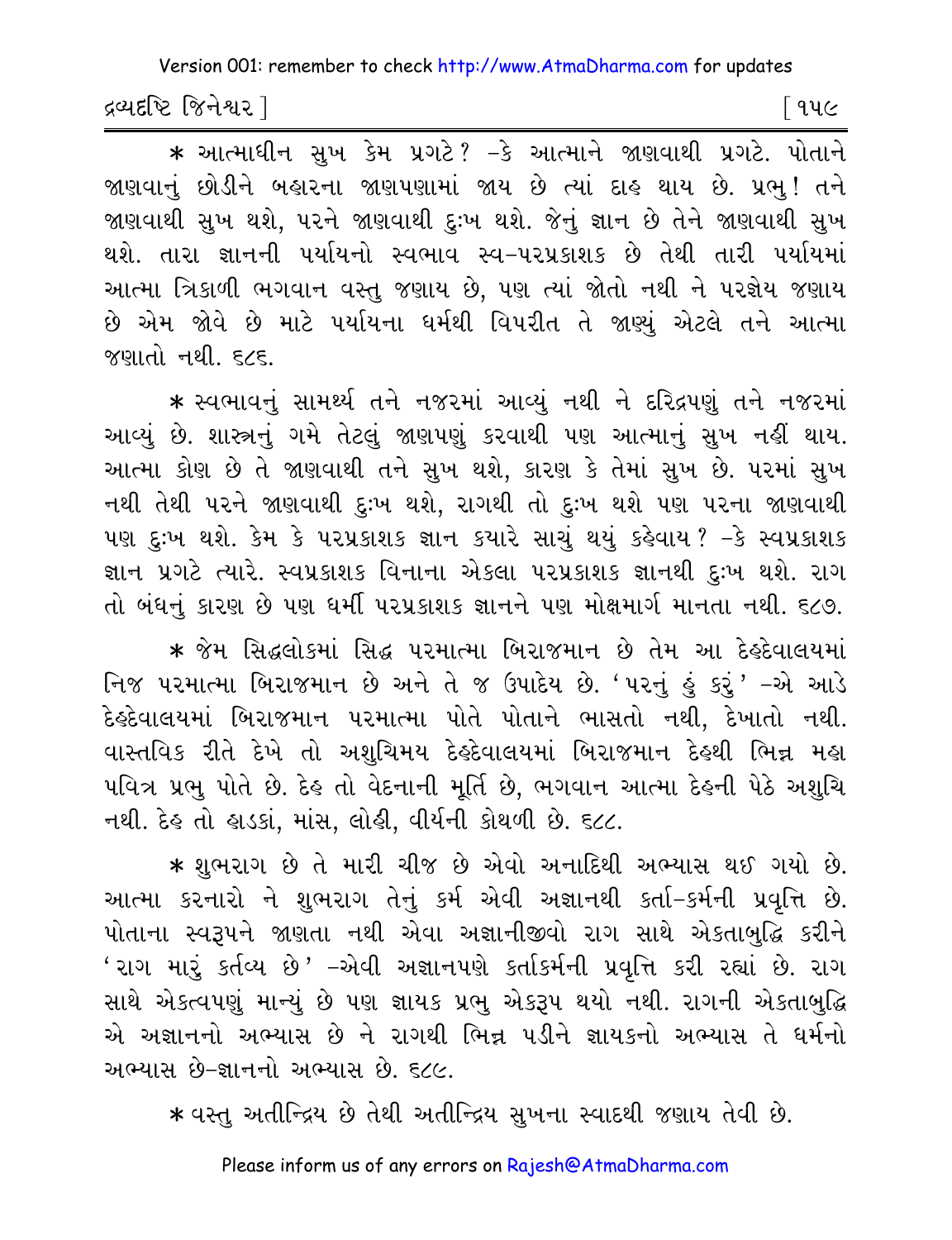$150$ 

દિવ્યદષ્ટિ જિનેશ્વર

તેનાથી અતીન્દ્રિય સ્વરૂપ કેમ જણાય? ભગવાન ઇન્દ્રિયથી જણાય તેવો નથી, અતીન્દ્રિય છે એટલે કે અતીન્દ્રિય પરિણતિથી જણાય તેવો છે. આબાળ-ગોપાળ સૌને જણાય તેવો છે. પર્યાયનું લક્ષ છોડી દે. સૌ આત્માઓ આત્માપણે સાધર્મી જ છે, કોઈ વિરોધી નથી એવો સ્વભાવ જાણે તેને વેર-વિરોધ કેમ લોય? દ્રવ્યનો સ્વભાવ જ વીતરાગભાવ છે. ૬૯૦.

∗ કું અભેદ છું, નિર્વિકલ્પ છું એમ સમ્યગ્દષ્ટિ પોતાના આત્માને જાણે છે અને એ રીતે બધા જીવોને જાણે છે. નિગોદના જીવો પણ ભગવાન આત્મા છે એમ સમ્યગ્દષ્ટિ જોવે છે. મન-વચન-કાયાથી કરવું, કરાવવું ને એમ અનુમોદવું કે હું જેવો છું તેવા જ બધા જીવો પૂર્ણાનંદ સ્વરૂપ ભગવાન છે. સમ્યગ્દષ્ટિ જીવ બધા જીવને એવી રીતે જોવે છે. સુક્ષ્મ નિગોદનાં જીવનું જે દ્રવ્ય છે તે શુદ્ધ ચિદ્ઘન આનંદકંદ છે એમ સમ્યગ્દષ્ટિ જોવે છે. દલ્લ

\* શ્રી જયસેનાચાર્ય કહે છે કે ઘવલાદિ સિદ્ધાંતમાં કયાંક કહ્યું છે કે ત્રિકાળી ધ્રુવવસ્તુ ઉત્પાદ્-વ્યય વિનાની નિષ્ક્રિય છે, તેમાં મોક્ષના માર્ગની કે બંધમાર્ગની ક્રિયાઓ નથી. દ્રવ્ય છે તે અક્રિય છે. ઉત્પાદ-વ્યય-ધ્રવ યુક્તમ સત વસ્તુમાં ઉત્પાદ-વ્યય વિનાની જે ધ્રુવવસ્તુ છે તે અક્રિય છે, તેથી કોઈ પરિણમન, બદલવું કે મોક્ષમાર્ગની ક્રિયા તેમાં નથી. જે વસ્તુ છે તે નિષ્ક્રિય છે, અક્રિય છે અને જે નિશ્ચય મોક્ષમાર્ગ છે તે ક્રિયા છે. જે ઘ્રુવ વસ્તુ છે તેના ઉપર દષ્ટિ નાખતાં સમ્યગ્દર્શન-સમ્યગ્જ્ઞાન ને સમ્યક્ચારિત્રરૂપ વીતરાગી પરિણમન છે તે નિશ્ચય મોક્ષમાર્ગ છે, અને એ નિશ્ચય મોક્ષમાર્ગ સાધવો તે વ્યવહાર છે. ૬૯૨.

\* પૂર્ણ સ્વભાવ, આત્મસ્વભાવ કેવો છે? -કે જેવો સર્વજ્ઞને વ્યક્ત થયો છે તેવો જ છે. એવા સત સ્વભાવને દૃષ્ટિમાં લ્યે ત્યારે ધર્મની શરૂઆત થાય છે. સંસાર અવસ્થામાં પણ શક્તિરૂપે પરમાત્મા બિરાજમાન છે. તારે જે પરમ સતની દષ્ટિ કરવી છે તે તારા અંતરમાં બિરાજમાન છે. ભાઈ! તારે સમ્યક દેખવું હોય તો ભગવાન સ્વરૂપ તું છો તેનો સ્વીકાર કર. મિથ્યાત્વ-રાગ-દ્વેષના કાળે પણ જેવું એનું વાસ્તવિકસ્વરૂપ છે તે રીતે જોઈએ તો શક્તિરૂપે પરમાત્મસ્વરૂપે બિરાજમાન છે. જેમ લીંડીપીપરની વર્તમાન દશામાં તીખાશ થોડી છે ને રંગે કાળી છે છતાં શક્તિ અપેક્ષાએ તો પૂર્ણ તીખાશ ને લીલાશ ભરી પડી છે તેમ ભગવાન આત્મા પરમાત્મસ્વરૂપે બિરાજમાન છે પણ તેને અછતો કરીને એક સમયની રાગાદિ पर्यायने छती मानी रह्यो छे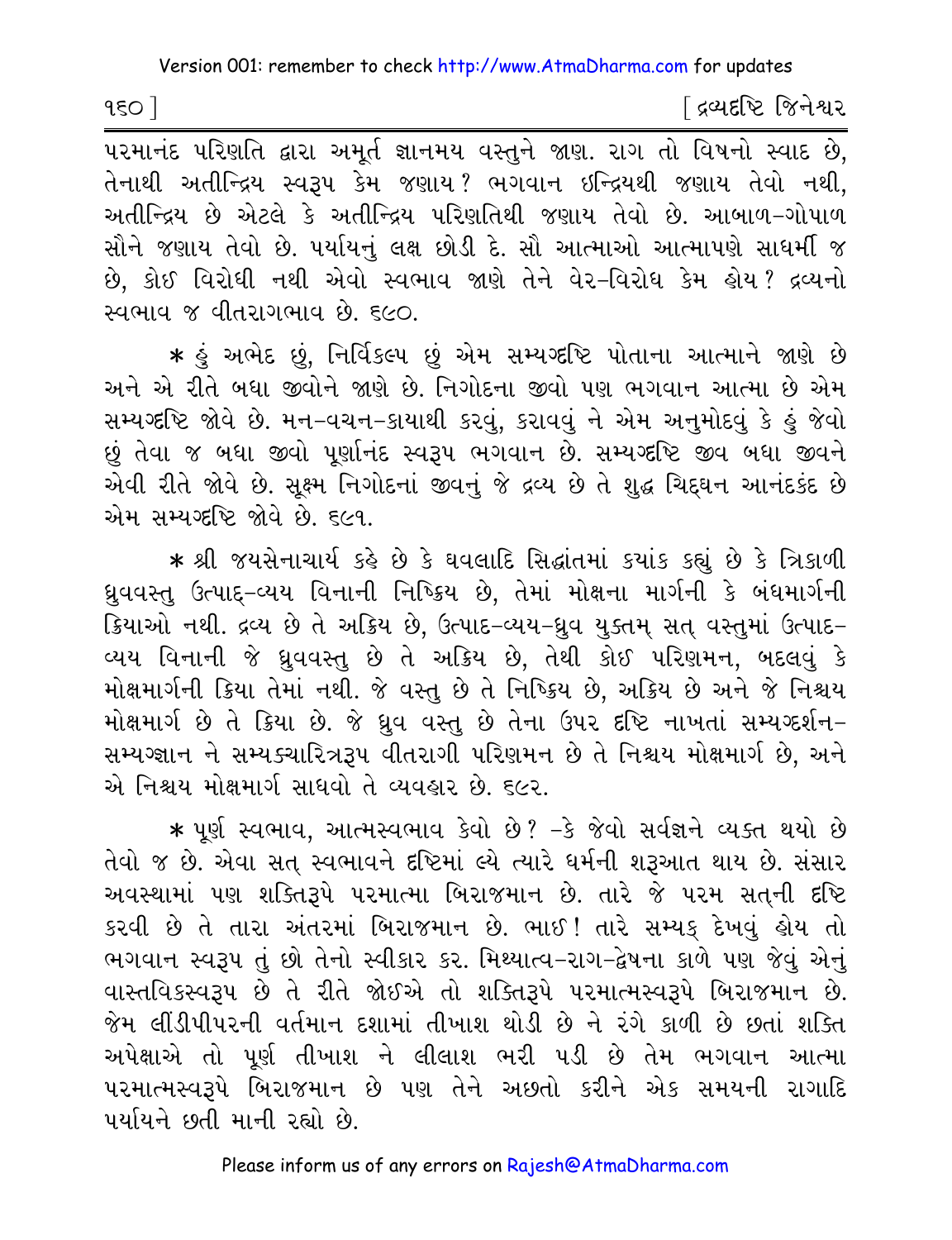દ્રવ્યદષ્ટિ જિનેશ્વર l

િવદવ

આ તો દશા પલટવાની વાત છે, જે દશા દયા-દાન આદિમાં પડી છે તે દશાને અંતરમાં પલટવાની વાત છે. હું પંડિત છું, હું મનુષ્ય છું ઇત્યાદિ માન્યતાએ એને રોકી રાખ્યો છે, તે માન્યતા તેને અંદર જવા દેતી નથી. અરેરે! એને-અજ્ઞાનીને પુણ્યના ફળની કિંમત છે પણ પોતાના પરિપૂર્ણ પરમાત્મસ્વરૂપની કિંમત નથી. ૬૯૩.

\* બાપુ! તું ભગવાન છો ને! તારા ભગવાનની આ વાત થાય છે. તારા િલની આ વાત છે. આત્મામાં રાગને લાવવો તે તને નુકશાન છે, તું ભગવાન સ્વરૂપ આત્મા છો, તને રાગથી લાભ થાય તેમ માનવું-કહેવું તે નુકશાન છે. પ્રભુ! જ્ઞાની તો રાગને ઉપયોગભુમિમાં લાવતો નથી. નિશ્ચય અને વ્યવહાર સાથે હોવા છતાં જ્ઞાની વ્યવહારને ઉપયોગભૂમિમાં લાવતો નથી. ધર્માત્મા ધ્યાનમાં જાય અને તે કાળે જે રાગ બાકી છે તેને તે ઉપયોગભૂમિમાં લાવતો નથી; કરતો તો નથી પણ લાવતો ય નથી. ધર્માત્માને અને વ્યવહારને સંબંધ નથી. આ તો વીતરાગી વાણીના અમૃત ઝરણાં છે. ૬૯૪.

\* ભગવાન આત્મા પોતાના સ્વભાવથી પ્રત્યક્ષ જણાય એવી ચીજ છે પણ જે ચીજ જણાય છે તે જાણનારી પર્યાયથી કથંચિત્ ભિન્ન છે. કેમ કે જો અભિન્ન હોય તો તે પર્યાયનો નાશ થતાં દ્રવ્યનો પણ નાશ થઈ જાય. મોક્ષના કારણરૂપ મોક્ષમાર્ગની પર્યાય એમ અહીં કહ્યું છે પણ ખરેખર તો મોક્ષની પર્યાય છે તે મોક્ષના કારણભૂત મોક્ષમાર્ગથી પ્રગટતી નથી, કારણ કે તે સમયની મોક્ષની પર્યાય ષટ્કા૨કના પરિણમનથી સ્વતંત્ર ઉત્પન્ન થાય છે, પૂર્વની મોક્ષમાર્ગની પર્યાયની બળજોરીથી ઉત્પન્ન થાય છે તેમ નથી. પરંતુ અહીં તો (શ્રી જયસેનાચાર્ય, સમયસાર-ટીકા ગાથા ૩૨૦મા ) પર્યાય દ્રવ્યથી કથંચિત ભિન્ન છે તે વાત સમજાવવી છે તેથી મોક્ષનું કારણ ત્રિકાળી દ્રવ્ય નથી પણ મોક્ષમાર્ગની પર્યાય છે તેમ કહ્યું છે. મોક્ષમાર્ગની પર્યાય અને વસ્તુ અભિન્ન હોય તો વસ્તુ જ ન રહે, શુદ્ધ પારિશામિકભાવનો પણ નાશ થાય, પણ એમ તો બનતું નથી. કેમ કે સતપણું છે તે કયાં જાય? અર્થાત્ શુદ્ધપારિણામિકભાવ તો અવિનશ્વર હોવાથી તેનો નાશ થતો નથી અને પર્યાય નાશ થઈ જાય છે તેથી શુદ્ધ પર્યાયથી દ્રવ્ય કથંચિત્ ભિન્ન છે. ૬૯૫.

\* ભાઈ ! શરીરના સંસર્ગ અને પરથી ઉત્પન્ન થતો વિકલ્પ એને તું ભૂલી જા, અનંત જ્ઞાન આદિ અનંત શક્તિઓ રાગને અડતી નથી પણ એક સમયની પર્યાયને પણ અડતી નથી એવો અનંત જ્ઞાનમય અને પરમ આનંદ સ્વભાવી તું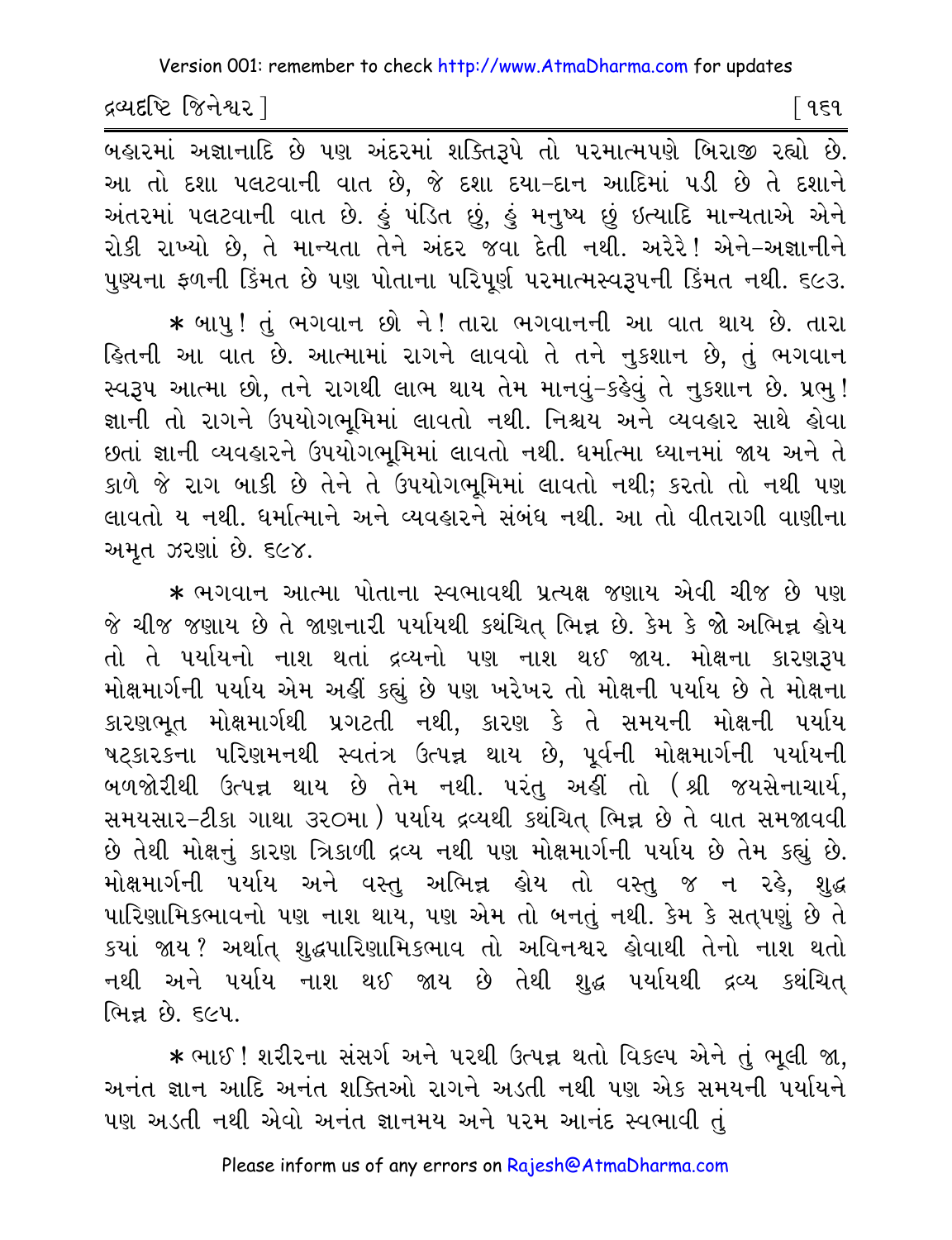| ૧૬૨ ً | ∫ દ્રવ્યદષ્ટિ જિનેશ્વર |  |
|-------|------------------------|--|
|-------|------------------------|--|

છો, તેનો દષ્ટિમાં સ્વીકાર કર. પાંચ-ઇન્દ્રિય તરફનો પ્રેમ છે તે આનંદને ગાળી નાખે  $\hat{\omega}$  ને શાન્તિને દઝાડે છે. ૬૯૬.

 $\bm *$  આત્મા જાણનસ્વરૂપનો પિંડ છે, જ્ઞાનસ્વરૂપનો પિંડ છે, એ જ્ઞાન શરીરને તો ન કરે, વાણીને તો ન કરે, પણ અંદરમાં હિંસા-અહિંસા આદિના જે વિકારી ભાવ થાય તેને પણ જ્ઞાન કરે કે વેદે નહીં. જ્ઞાનસ્વરૂપ ભગવાન દયા-દાન આદિના પરિણામને કરે નહીં, કેમ કે વિકાર છે તે દુઃખરૂપ છે ને ભગવાન આનંદસ્વરૂપ છે; આનંદસ્વરૂપી ભગવાન દઃખને કેમ રચે? બાપ! તારો સ્વભાવ જાણવા-દેખવાનો છે તેથી તે રાગ થાય તેને જાણે-દેખે પણ કરે નહીં. કરે તે આત્મા નહીં. ૬૯૭.

 $\,$  ∗ ભગવાનની વાણીમાં-જિનવચનમાં આત્મા જ ઉપાદેય કહ્યો છે એટલે શું-કે જિનવચનમાં વીતરાગતાનું પ્રયોજન છે ને વીતરાગતા આત્માના લક્ષે જ પ્રગટે છે માટે આત્મા જ ઉપાદેય છે તેમ કહ્યું છે. જિનવચનમાં આત્મા ઉપાદેય કેમ કહ્યો ? – કે નિશ્ચય છે તે સ્વનો આશ્રય લે છે ને વ્યવહાર છે તે પરનો આશ્રય લે છે અને ૫૨નો આશ્રય છે તે હેય છે. તો ઉપાદેય કોણ? −કે સ્વનો આશ્રય તે ઉપાદેય. માટે જિનવચનમાં આત્મા ઉપાદેય કહ્યો છે. ૫૨ તરફના લક્ષવાળો વ્યવહાર ભાવ છે તે હેય છે અને બે નયમાં વિરોધ છે તેથી નિશ્ચય−શુદ્ધ આત્મા ઉપાદેય છે તેમ જિનવચનમાં કહ્યું છે. ૬૯૮.

\* જ્ઞાન જ્ઞેયને જાણે કે આ શરીર છે ઇત્યાદિ, છતાં તે જ્ઞેયો આત્માને જ્ઞાન કરાવે છે તેમ નથી. જ્ઞાનમાં ઘડો જણાયો ત્યાં ખરેખર ઘડો નથી જણાયો પણ ઘડાસંબંધી પોતાના જ્ઞાનને જાણે છે, છતાં તે જ્ઞાનને ઘડાએ કર્યું નથી. જ્ઞાનની પર્યાયનો કર્તા જ્ઞાન એટલે કે આત્મા છે, પરદ્રવ્યોનું-જ્ઞેયોનું તે કાર્ય નથી. ભગવાનની દિવ્યધ્વનિ કાને ૫ડી તેથી તે શબ્દોથી તેવું જ્ઞાન થયું એમ નથી. ખરેખર તો ભગવાનની વાણીમાં દિવ્યધ્વનિ છૂટે છે છતાં પૂછનારે જે પૂછયું તેનું જ તેને જ્ઞાન થયું પણ તે જ્ઞાન વાણીના કારણે થયું નથી. દિવ્યધ્વનિની ઉપસ્થિતિ હતી, નિમિત્ત હતું, નિમિત્ત નથી તેમ નથી, પણ નિમિત્ત છે તે પરમાં કાંઈ કરતું નથી. વાણી નિમિત્ત હોવા છતાં વાણીથી જ્ઞાન થયું છે તેમ નથી. ભગવાનના દર્શન થતાં આ ભગવાન છે એમ જ્ઞાન થવા છતાં ભગવાનને લઈને આ ભગવાન છે એમ જ્ઞાન થયં છે એમ નથી. ૬૯૯.

 $\ast$  ભગવાન! એક ક્ષણે પણ તને તારો વિચાર નથી! તું એક ક્ષણમાત્ર પણ તારૂં સ્મરણ કરતો નથી ને ઘંધાદિમાં કાળ ગુમાવી રહ્યો છે. મહા દુર્લભ એવો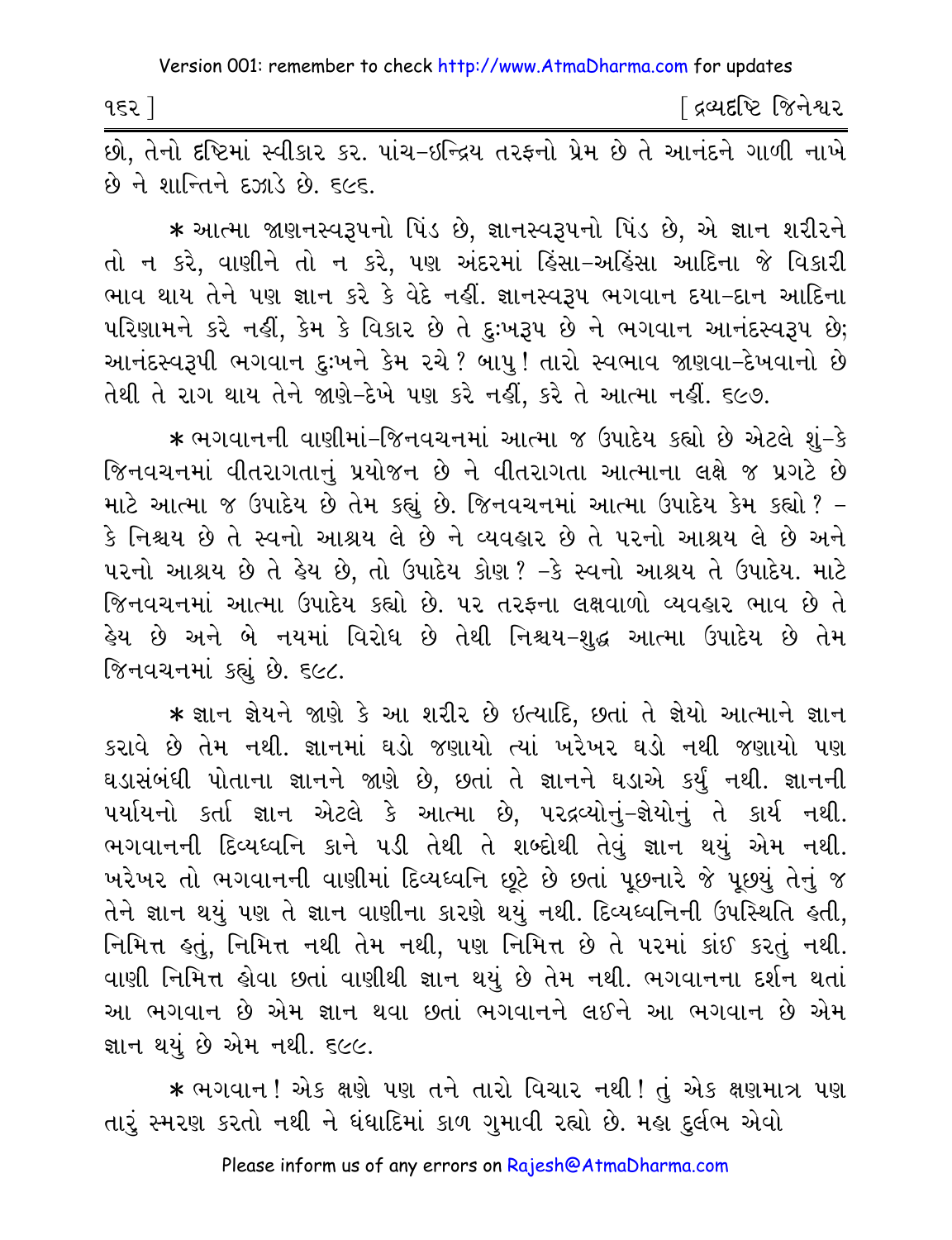દ્રવ્યદષ્ટિ જિનેશ્વર l િ ૧૬૩

આ માનવ ભવ મળ્યો છે છતાં જો અત્યારે આર્ત ને રૌદ્રધ્યાનમાં લીન રહ્યો થકો તારા આત્માની દરકાર કરતો નથી તો કયા ભવે તારા આત્માને સંસાર સમુદ્રમાંથી ઉગારીશ ? અનંત ભવ ટાળવા માટેનો આ ભવ છે, ભવના અભાવ માટેનો આ ભવ છે-એમ જાણીને કે જીવ! તું તારા આત્માનું ચિંતવન કર. ૭૦૦.

\* આત્મા વસ્તુ પોતાના દ્રવ્ય-ગુણ-પર્યાયથી છે, નવી નવી પર્યાય થવી તે તેનું સ્વરૂપ છે, પણ તે નિમિત્તથી થઈ છે એમ નથી. હું ત્રિકાળી આનંદસ્વરૂપ છું– એવું જ્ઞાન ન કર્તુ ને એવો શબ્દ સાંભળીને જ્ઞાન થયું, તો કર્કે છે કે તે પર્યાયનો તે કાળ હોવાથી તે પ્રકારે તે જ્ઞાન થયું છે. વસ્તુસ્થિતિ ખરેખર એ જ રીતે છે. એક પરમાણુ બીજા પરમાણુને પલટાવી ન શકે. એક પરમાણુ જીવની પર્યાયને પલટાવી ન શકે. કુંભાર છે તે ઘડાને કરે છે એમ નથી, કેમ કે કુંભાર છે તે ઘડાની બહાર લોટે છે, ઘડાને સ્પર્શ્યો જ નથી તો કરે શી રીતે? ખરેખર તો રાગને કરવાની પણ જીવમાં શક્તિ નથી કેમ કે રાગને કરે એવી કોઈ શક્તિ તેમાં નથી. જો એક વસ્તુ બીજી વસ્તુને પરિણમાવી શકે તેમ લોત તો વસ્તુનું વસ્તુપણું જ ન રહે. ૭૦૧.

★ દરિયામાં ઊંડે જાય એને મોતી મળે તેમ આત્માની પર્યાય ઊંડે પોતાના દ્રવ્ય ઉપર જાય એને પોતાનો ભગવાન મળે છે. ભાઈ ! તારી ચીજ છે તે મુક્ત સ્વરૂપ જ છે, અબદ્ધ-સ્પૃષ્ટસ્વરૂપ છે. જે જીવ આવા અબદ્ધસ્પૃષ્ટરૂપ પોતાના આત્માને દેખે છે તેણે સમસ્ત જિનશાસનને દેખી લીધું છે, જાણી લીધું છે. રાગ તે જિનશાસન નથી. વીતરાગ ભાવ તે જિનશાસન છે. વીતરાગ ભાવ વડે જેણે આત્માને જોયો તેણે સમસ્ત જિનશાસનને જાણી લીધું. આ રીતે સર્વત્ર રાગથી <u>लिचतानी જ पात सिद्ध थाय छे. ७०२.</u>

\* ભગવાન આત્મા પોતે રાગથી ભિન્ન થઈને પોતાને અનુભવવા સમર્થ થયો તેથી પોતાને જાણતાં સમસ્ત પરદવ્યનો જાણનાર થઈને શોભી રહ્યો છે. પરદવ્યની સત્તાનો જાણનશીલ છે, પરદ્રવ્યની સત્તા તેં કરી નથી, તેમાં ફેરફાર થાય તેનો કર્તા તું નથી પણ જાણનાર તું છે. અવધિજ્ઞાન કે મનઃપર્યયજ્ઞાન પણ જેમ છે તેમ જાણે છે, કોઈને કરતું નથી. બીજાના સુખ-દુઃખને જાણવાના સ્વભાવવાળો છે, નિગોદના અનંત જીવોને પણ જાણવાના સ્વભાવવાળો છે, પણ તેની દયા પાળવાના સ્વભાવવાળો નથી-એવું જ તેનું સ્વરૂપ છે. ૭૦૩.

∗ કું ચેતન સર્વસ્વ છું એમાં પરનું જ્ઞેયપણું આવતું નથી. શાસ્ત્ર જ્ઞેય છે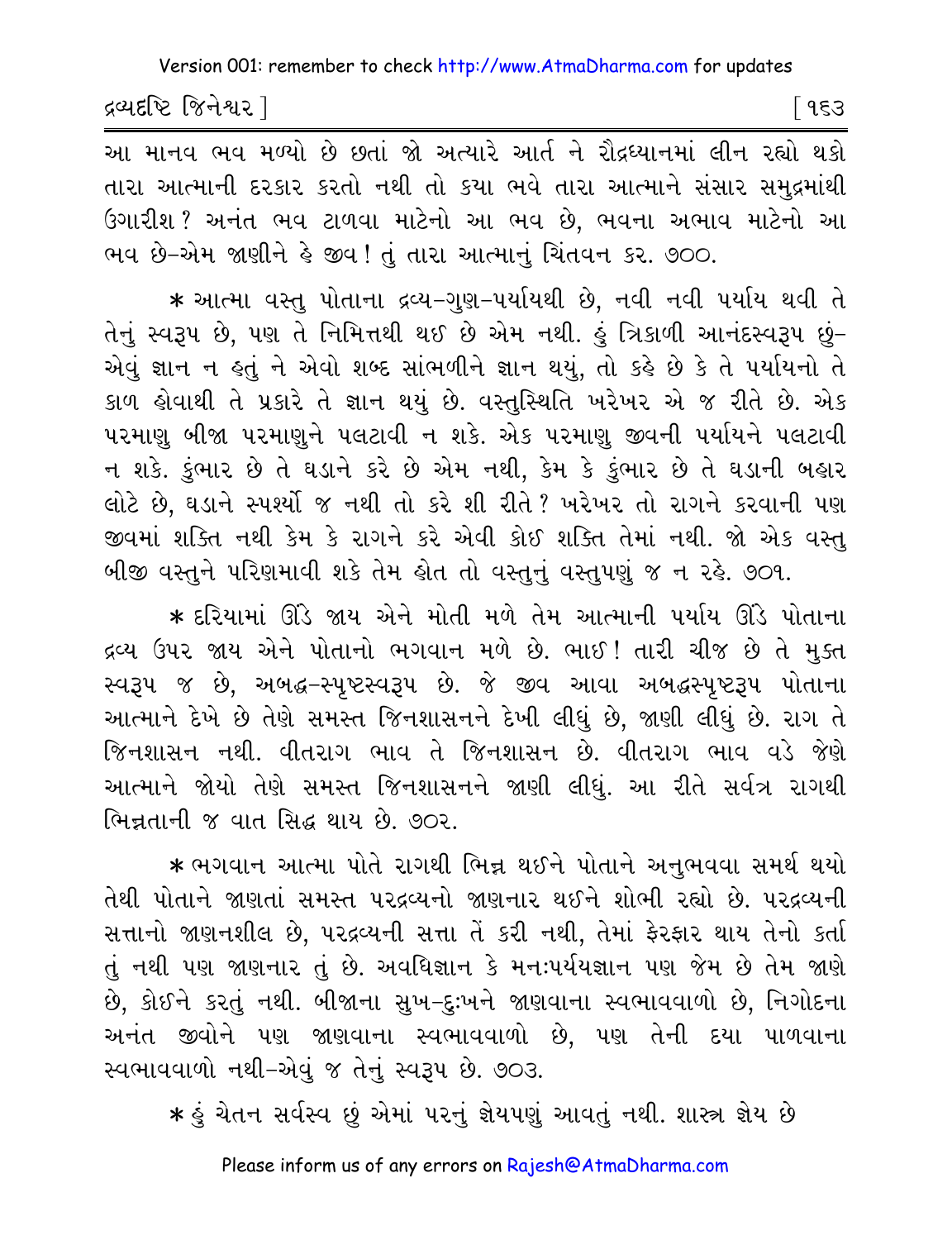$188$ 

દિવ્યદષ્ટિ જિનેશ્વર

પણ નથી. પરના જ્ઞાનમાત્ર એ જ્ઞેય હું નથી. છ દ્રવ્યનું જ્ઞાન થયું એ છ દ્રવ્યના કારણે થયું નથી, પોતાના જ જ્ઞાનથી જ્ઞાનની પર્યાય થઈ છે. સ્વ-પરપ્રકાશક પર્યાય ઉત્પન્ન થઈ તે પર્યાય જ જ્ઞેય છે. ૭૦૪.

\* એકરૂપ જ્ઞાયકભાવ છે તેને આત્મા કહીએ. જ્ઞાની એક જ્ઞાયકસ્વભાવ લેવાથી અનેક દ્રવ્યો જેનો સ્વભાવ છે એવા કર્તા−ભોક્તાપણાના રાગનો જ્ઞાનીને નિષેધ છે. સંસારસંબંધી કે શરીરસંબંધી એટલે કે કર્તા-ભોક્તાપણાના રાગાદિકનો જ્ઞાનીને પ્રેમ નથી. જેને આત્મા રુચ્યો છે તેને તે ભાવ રૂચતો નથી. બીજી રીતે કહીયે તો જ્ઞાયકભાવમાં રાગાદિનો અભાવ છે, નહીં તો જ્ઞાયકભાવ જડ થઈ જાય, કેમ કે રાગાદિ અચેતન છે. રાગાદિના અભાવસ્વરૂપ જ્ઞાયકભાવને જ્ઞાનીએ દષ્ટિમાં લીધો લોવાથી જ્ઞાયકભાવમાં જેનો અભાવ છે એવા રાગાદિનો જ્ઞાનીને રાગ લોતો નથી જ્ઞાયકભાવને જેણે દૃષ્ટિમાં લીધો છે એવા જ્ઞાનીને રાગાદિનો નિષેધ છે ૭૦૫

\* કું બીજાને સુખી-દુઃખી કરી શકું, મારી શકું, જિવાડી શકું ઇત્યાદિ પરવસ્તુ પ્રત્યેની એકત્વબુદ્ધિરૂપ મિથ્યાત્વ તેને ભગવાને છોડાવ્યો છે. પોતાના આત્મા સિવાય જગતમાં જેટલી અન્ય વસ્તુ છે તેનાથી મને લાભ થશે કે હું તેનું કરી શકું કે તેઓ મારૂં કરી શકે-એવો એકત્વબુદ્ધિનો જે મિથ્યાત્વભાવ તે સંસારનું મહાબીજ છે, તેથી તેને જિનેશ્વરદેવે ત્યાગવા યોગ્ય કહ્યો છે ૭૦૬

\* પોતે આત્મા સિવાય જેટલી વસ્તુઓ છે તેમાં જે એકત્વબુદ્ધિનો અઘ્યવસાય છે તેને છોડ. જગતના બધા ૨જકણો, આત્માઓ અને રાગમાં એકત્વબુદ્ધિ છે તે અઘ્યવસાન છે, તેને જિનવરદેવે છોડાવ્યો છે. ત્રણલોકના નાથ જિનવરદેવ એમ કહે છે કે તારા આત્મા સિવાય જે કોઈ ભિન્ન ચીજ છે તે સર્વની એકત્વબુદ્ધિનો અઘ્યવસાય છોડ. ૭૦૭.

\* કું રાગમય છું તેમ માને છે તેથી મિથ્યાત્વ, અજ્ઞાન, અવિરતિ અને યોગસ્વરૂપ છું એમ તે માને છે. બીજાને પોતાનું માનતાં જીવની પરિણતિ બગડે છે. દયા-દાન-ભક્તિ-પુજાનો શુભ રાગ ભલે હો, પણ તેમાં એકતા બુદ્ધિ છે તે આસવનું કારણ છે અને તેનાથી ભેદ પાડવો તે સંવરનું કારણ છે. ૭૦૮.

\* મોક્ષમાર્ગની પર્યાય શા માટે ભિન્ન છે? કથંચિત ભિન્ન કહો છો તેનું કારણ શું ? –કે ભગવાન આત્મા પૂર્ણ શુદ્ધ ચૈતન્ય ઘ્રુવ તે ભાવરૂપ છે ને મોક્ષમાર્ગની પર્યાય છે તે ભાવનારૂપ છે. મોક્ષમાર્ગની પર્યાય ત્રિકાળી ભાવરૂપ નથી. મોક્ષમાર્ગની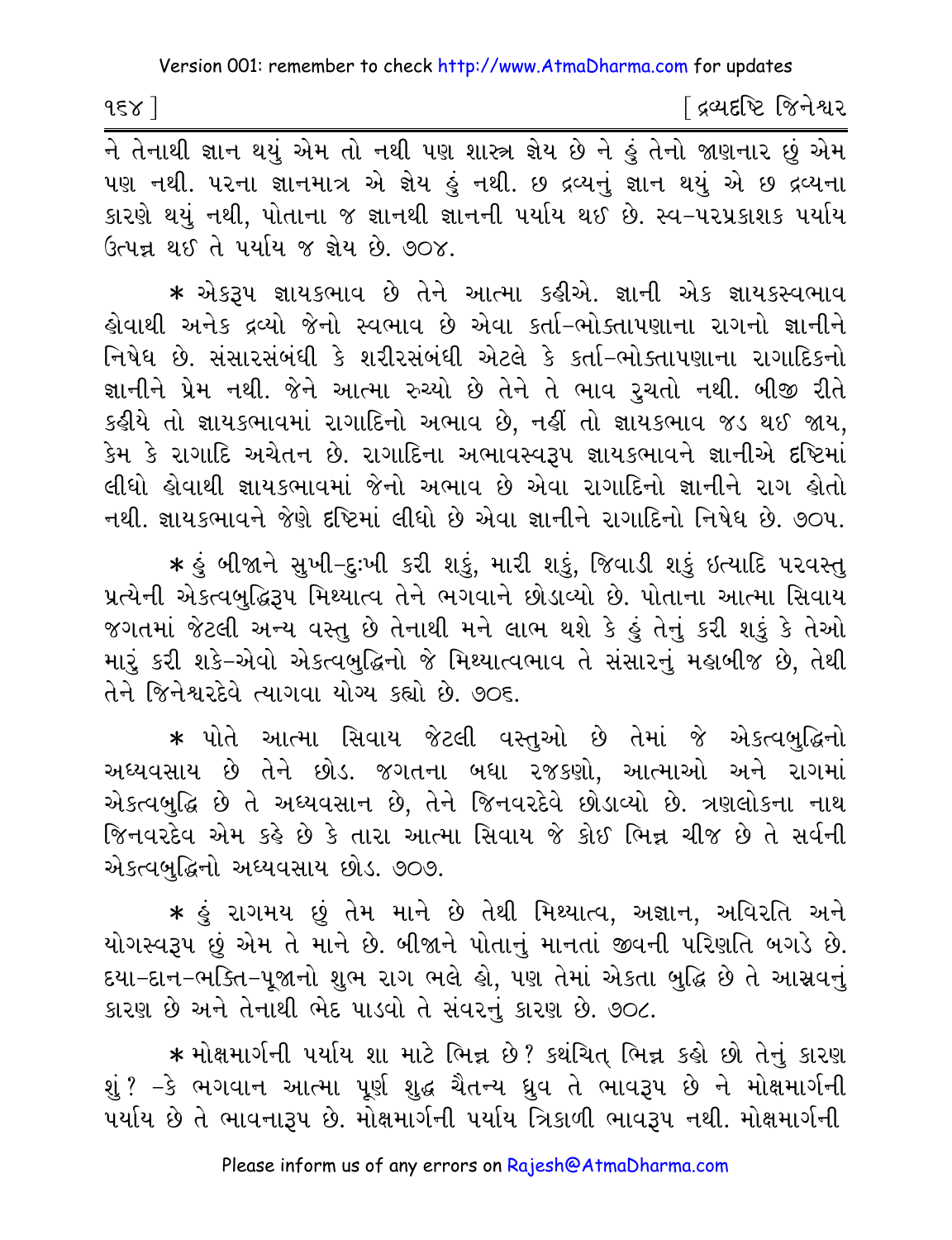દ્રવ્યદષ્ટિ જિનેશ્વર l

પર્યાય છે તે દ્રવ્યથી કથંચિત્ ભિન્ન કેમ છે? -કે તે ભાવનારૂપ છે, તે વર્તમાન ભાવનારૂપ છે પણ ત્રિકાળી ભાવરૂપ નથી. ત્રિકાળી પારિણામિકને ભાવ કહીએ, પારિણામિક કઢીએ, ધ્રુવ કઢીએ, સદશ કઢીએ અને આ પર્યાય છે તે વિસદશ છે, કેમ કે ઉત્પન્ન-વ્યયયુક્ત દ્વન્દ્વ છે, મોક્ષનો માર્ગ પણ ઉત્પન્ન-વ્યયયુક્ત છે, એક સમયે ઉત્પન્ન થાય ને બીજા સમયે વ્યય થાય છે. ભાવરૂપ જે ત્રિકાળી ભગવાન, તેની સન્મુખ થઈને પ્રગટેલી દશા છે તે ભાવનારૂપ છે, ત્રિકાળી ભાવરૂપ નથી અને શુદ્ધ પારિણામિકભાવ છે તે ભાવનારૂપ નથી માટે કથંચિત ભિન્ન છે. ૭૦૯.

\* શુદ્ધોપયોગ-આનંદની દશાનું વેદન તે પણ કોઈ અપેક્ષાએ એટલે કે તે ત્રિકાળ ટકતું નથી એ અપેક્ષાએ શુદ્ધ પારિણામિકભાવથી ભિન્ન છે. સંવર અધિકારમાં કહ્યું છે કે પુણ્ય-પાપના ભાવ એટલે કે વ્યવહારરત્નત્રયનો જેટલો ભાવ છે તે આત્મામાં ક્ષેત્રથી ભિન્ન છે, ભાવ તો ભિન્ન છે પણ એના પ્રદેશો પણ ભિન્ન છે, કેમ કે પ્રભુ આનંદનું દળ છે, તેમાંથી વિકાર ઉત્પન્ન થતો નથી તેથી તેનું ક્ષેત્ર ત્રિકાળીના ક્ષેત્રથી ભિન્ન છે. અસંખ્યપ્રદેશી પ્રભુમાં જે દયા-દાનના વિકલ્પ ઊઠે છે તે સ્વભાવથી તો ભિન્ન છે, પણ તે ક્ષેત્રથી ય ભિન્ન છે. ચિદ્દવિલાસમાં તો એમ કહ્યું છે કે પર્યાય પર્યાયને લઈને છે, દ્રવ્યને લઈને નહીં. મોક્ષનો માર્ગ છે તે પર્યાય છે. તે પર્યાયનો કર્તા પર્યાય, પર્યાયનું સાધન પર્યાય, પર્યાયનું કાર્ય પર્યાય, પર્યાયનું દાન દીધું તે પર્યાય, પર્યાયમાંથી પર્યાય થઈને પર્યાયના આધારે પર્યાય થઈ, દ્રવ્યના કારણે પર્યાય થઈ નથી. ૭૧૦.

∗ આનંદનો નાથ પ્રભુ નિજ પરમાત્મદ્રવ્યની નિશ્ચય−મોક્ષમાર્ગની પર્યાય કથંચિત ભિન્ન છે. કેમ કે ત્રિકાળી તત્ત્વ કાયમી ટકતું તત્ત્વ છે ને આ એક સમયની પર્યાય ક્ષણિક છે. મોક્ષમાર્ગની પર્યાય છે તે ક્ષણિક સંપદા છે પણ જ્યાં પુરી સંપદા ૫ડી છે એવા નિત્યાનંદ પ્રભુ શુદ્ધાત્મદ્રવ્યથી મોક્ષની ૫ર્યાય-આનંદના લાભની ૫ર્યાય કથંચિત ભિન્ન છે. મોક્ષમાર્ગની પર્યાયથી મોક્ષ-પર્યાય મળે તેમ કહેવું તે વ્યવહાર છે. મોક્ષની પર્યાય સ્વતંત્રપણે પોતે પોતાથી પોતાને પ્રાપ્ત કરે છે, મોક્ષમાર્ગના કારણે મોક્ષની પર્યાય થાય તેમ કહેવું તે વ્યવહાર છે. મોક્ષમાર્ગની તે પર્યાય પણ દ્રવ્યથી કથંચિત ભિન્ન છે. ૭૧૧.

\* જો તારે આત્મા જ પ્રાપ્ત કરવો હોય તો હે જીવ! હવે વિરક્ત થા, હઠ ન કર, નકામા બીજા વિકલ્પોથી તને શું લાભ? ભગવંત તું દુઃખથી મુક્ત થવા મિથ્યાત્વ રાગાદિ અકાર્યથી-નકામા કાર્યથી વિરક્ત થા. એ કોલાહલ છોડી દે.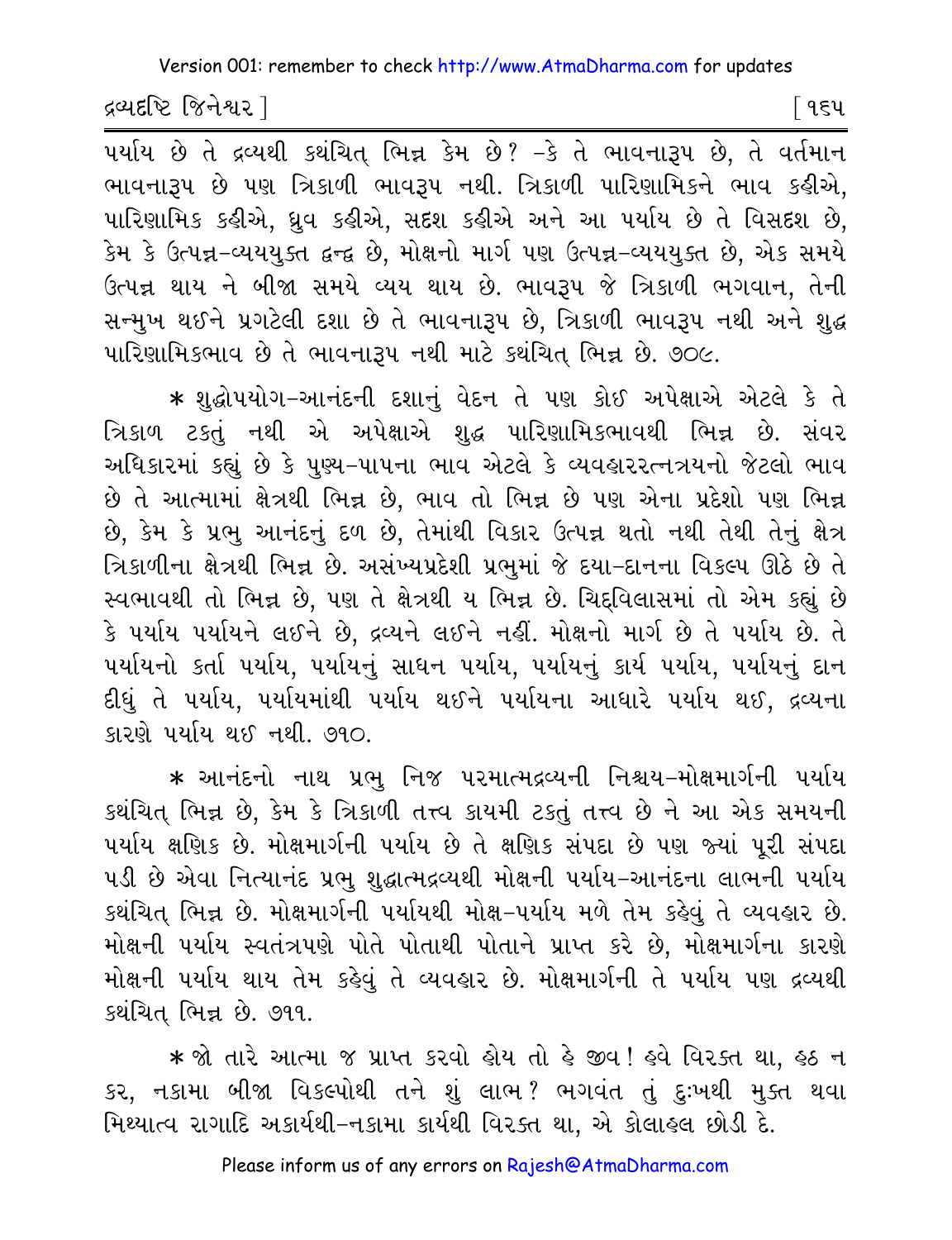[ દ્રવ્યદષ્ટિ જિનેશ્વર

ભગવાન આત્મા આનંદ સ્વરૂપ છે, તેને પામવા માટે રાગાદિથી વિરક્ત થા, કેમ કે એ નકામા કાર્ય છે. એ તારૂં કાર્ય નથી. તેથી જઠા વિકલ્પો કે જે ભગવાન આત્માને પામવામાં વિરોધ કરનારા છે એવા જુઠા વિકલ્પોની જાળથી બસ થા! કેમ કે એવા જૂઠા વિકલ્પોથી તને શું ? નકામા વિકલ્પો એટલે ? -કે એ તારૂં કાર્ય નથી, એ તો પુદ્ગલનું કાર્ય છે, પુદ્ગલથી થયેલાં એ ભાવો પુદ્ગલ છે, ભગવાનના એ ભાવો નથી, કેમ કે ભગવાન આત્મા આનંદ ને જ્ઞાનસ્વરૂપે બિરાજમાન છે. એ રાગાદિ ભાવો તેનું સ્વરૂપ નથી. પર્યાયમાં એ ભાવો છે પણ ત્યાં તને રાખવો નથી તેથી તારા નથી એમ કહીને તને સ્વરૂપમાં લઈ જવાનું પ્રયોજન છે, માટે તેને પુદગલનાં કહ્યાં છે. ૭૧૨.

\* અનાદિકાળથી તું તારી દુઃખની દશામાં રમી રહ્યો છે. આ આત્માની વર્તમાન દશામાં ભલે વિકાર હો પણ જેમ લીંડીપીપર રંગે કાળી ને કદે નાની હોવા છતાં સ્વભાવે પૂર્ણ તીખી ને પૂર્ણ લીલી છે, તેમ શરીર પ્રમાણે કદ ને પર્યાયમાં મલિનતા હોવા છતાં સ્વભાવે પરિપૂર્ણ છે, ભગવાન છે. પ્રભુ! તારામાં પરમાત્મશક્તિ પૂરી ૫ડી છે, અંદર અતીન્દ્રિય આનંદનો ડુંગરો ૫ડયો છે. પોતે સમયસારભૂત ભગવાન પરમાત્મા છે. અનંત જ્ઞાન અનંત આનંદસ્વરૂપ પૂર્ણ પરમાત્મા છે. ૭૧૩.

\* રાજાએ પ્રસન્ન થઈને કોઈ માણસને કહ્યું: મારા નિધાનમાં કરોડો-અબજો સોનામલેરો છે તેમાંથી, સાંજ ૫ડયા પહેલાં જેટલાં પોટલાં બાંધી શકે તેટલાં લઈ જા; તે માણસ લેવા નીકળ્યો, પણ રસ્તામાં વેશ્યાના નાચ વગેરે જોવા રોકાઈ ગયો ને એમ કરતાં રાત ૫ડી ગઈ, પહોંચે તે પહેલાં રાજાનો ભંડાર બંધ થઈ ગયો; એ પ્રમાણે અહીં અજ્ઞાની જીવ 'મારી જ્ઞાનની પર્યાય ખીલી છે', 'રાગ મંદ થઈ ગયો છે' -એમ પર્યાયમાં લક્ષ કરીને અટકી ગયો છે, દ્રવ્યસ્વભાવ ઉપર દીષ્ટે કરતો નથી. ૭૧૪.

\* આત્મા છે તે જ્ઞાનસ્વરૂપ છે, ત્યાં જ્ઞાનનું અસ્તિત્વ પોતાને લઈને છે, અસ્તિત્વને લઈને નથી. એક ગુણમાં અનંતાગુણનું રૂપ છે. એક ગુણમાં બીજો ગુણ નથી, એક ગુણ બીજા ગુણને લીધે નથી, પણ એક ગુણમાં અનંતાગુણનું રૂપ છે. એક એક ગુણમાં અનંતાગુણનું રૂપ છે ને એવા અનંતા ગુણવાળો આત્મા છે. ૭૧૫.

\* વીતરાગસ્વરૂપ ભગવાન છે. તેની પ્રતીતિ તે નિશ્ચય સમકિત છે. તે પ્રતીતિને પણ પરમાત્માની અપેક્ષા નથી. પર્યાયમાત્ર સ્વતંત્ર છે. એક એક પર્યાય સત છે તેને પરનો લેતું લોય નહીં, સત અલેતુક લોય. તેથી નિર્મળ પર્યાયને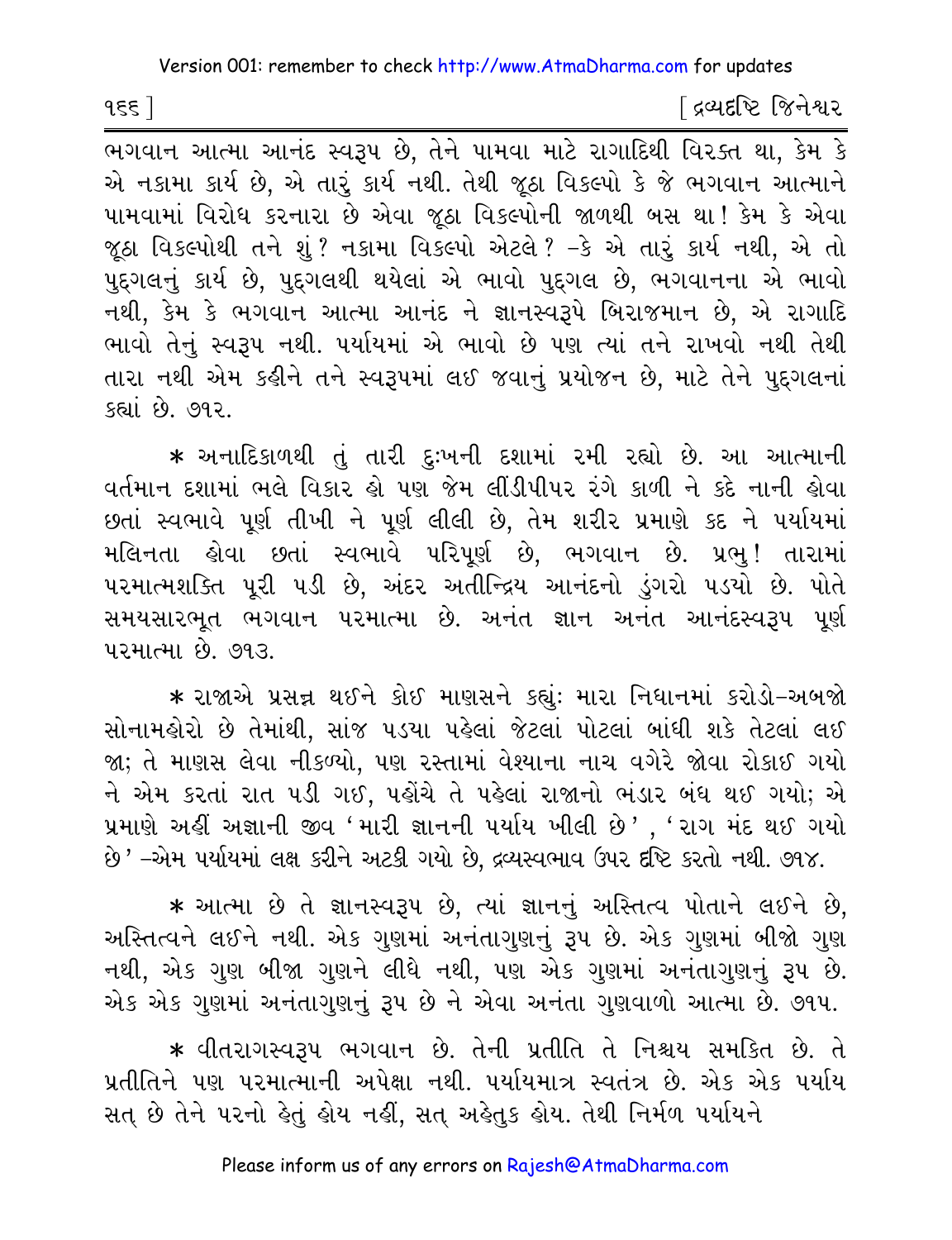દ્રવ્યદષ્ટિ જિનેશ્વર l

દ્રવ્ય−ગુણની અપેક્ષા નથી. આવું નક્કી કરનારની દષ્ટિ જશે કયાં ? –કે ભૂતાર્થ દ્રવ્ય ઉપર જ દૃષ્ટિ જશે, તેથી ભૂતાર્થના આશ્રયે સમ્યગ્દર્શન થાય છે તેમ કહ્યું છે. ૭૧૬.

\* સર્વને જાણવું-દેખવું એવો જેનો સ્વભાવ છે એવા પોતાના આત્માને જ તે દેખતો નથી. કેમ કે બંધ-અવસ્થામાં પોતાના અપરાધથી રાગમાં રોકાઈ ગયો છે. સર્વને જાણનાર એવા પોતાને તું જાણતો નથી ને બીજાને જાણવામાં તું રોકાઈ ગયો તે તારો પોતાનો જ અપરાધ છે. ૭૧૭.

 $\,$  <del>\*</del> આત્મા ને રાગની ભિન્નતામાં પોતાનો પુરુષાર્થ છે. રાગનો પુરુષાર્થ કે પુણ્યનો પુરુષાર્થ નથી પણ પોતાના વીર્યનો પુરુષાર્થ છે. કર્મ માર્ગ આપે તો ધર્મ થાય છે તેમ નથી. પોતાના પુરુષાર્થ દ્વારા જ્ઞાયકભાવ આવિર્ભત કરવામાં આવે છે. જ્ઞાયક તો જ્ઞાયક જ છે પણ તેની પ્રતીતિમાં ન હતો તે હવે પ્રતીતિમાં આવ્યો તેથી આવિર્ભૃત કરવામાં આવ્યો તેમ કહ્યું છે. જ્ઞાયકપણે પ્રભુ જણાતો ન હતો ને રાગપણે જણાતો હતો તે હવે પુરુષાર્થ દ્વારા જ્ઞાયકપણે જણાયો તેથી જ્ઞાયકભાવ આવિર્ભૃત થયો કે જે સહજ એક છે. પર્યાયમાં જ્ઞાયકભાવ આવતો નથી પણ પર્યાયમાં જ્ઞાય કભાવ જણાય છે. ૭૧૮.

**·** Aa vat tae mhawaGyxazI pu~yvHt ke jene ALpkazmaH AnHt AnHt સુખના ધણી થવું છે તેને માટે છે. ૭૧૯.

 $*$  ભેંસ આદિ ઢોર ઘાસ આદિ ખાઈને પછી નિરાંતે ઓગાળે છે, તેમ તત્ત્વની વાત સાંભળવામાં આવે તેનું મંથન કરીને, ગોઠવણી કરી કરીને, જ્યાં સુધી ભાવ ન ભાસે ત્યાં સુધી એને ઓગાળવું જોઈએ... પર્યાય... નો ભરોંસો અને પછી ત્રિકાળ સતનો ભરોંસો આવવો જોઈએ. ૭૨૦.

\* ૧૨ અંગ અને ૧૪ પૂર્વનો આ સાર છે કે "વિભાવ અને નિમિત્તની ઉપેક્ષા અને પૂર્ણ સ્વભાવની અપેક્ષા " આ આખો સાર છે. એક વાકયમાં સાર છે. ૭૨૧.

\* પર્યાય જો દશ્ય હૈ ઉસકો અદશ્ય કરકે ઔર ગુણ-ભેદ જો દશ્ય હૈ ઉસકો અદ્દશ્ય કરકે, ઔર દ્રવ્યકો દૃશ્ય કરકે પૂર્વે અનંતા તીર્થંકરોને સમ્યગ્દર્શન પાયા કે, યહ એક હી માર્ગ હૈ .૭૨૨

 $\ast$  તારી પર્યાયમાં એટલી પ્રભુતા છે કે જેને 'જાણવા' માટે પરના આલંબનની, અરે! ઇન્દ્રિય ને મનના આલંબનની પણ જરૂર નથી; ઇન્દ્રિયો ને મન છે માટે જ્ઞાનની વર્તમાન પર્યાય જાણે છે–એમ નથી. શાસ્ત્રથી જાણ્યું કે મન ને ઇન્દ્રિયો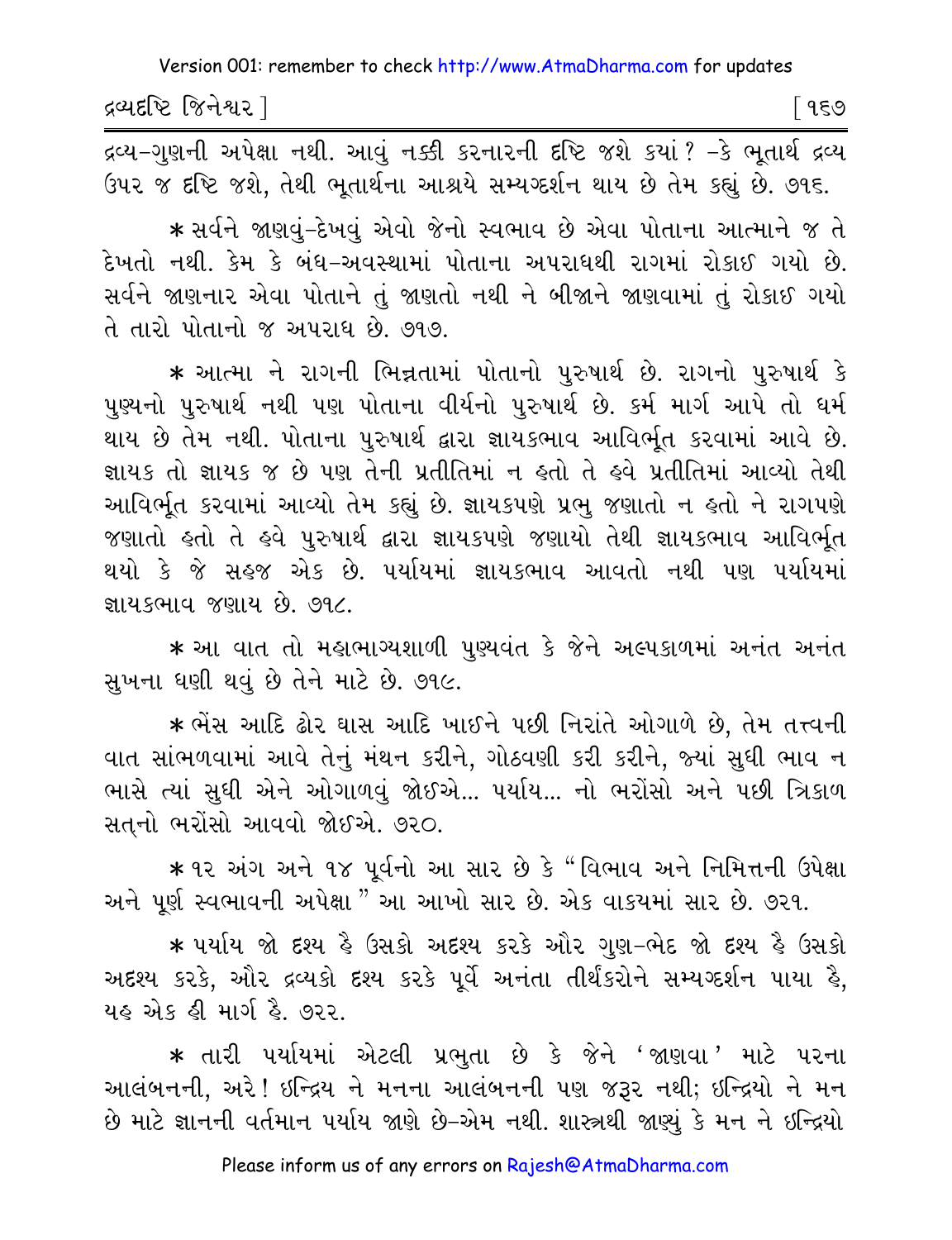∫ દ્રવ્યદષ્ટિ જિનેશ્વર  $1$  seq

.<br>છે. તે 'છે' એમ જ્ઞાનમાં જણાય છે પણ જ્ઞાનને તેનાં આલંબન ને અપેક્ષાની જરૂર નથી. તે નિરાલંબન જ્ઞાન જેનો અંશ છે તે ત્રિકાળી જ્ઞાયક ચીજમાં કોઈની અપેક્ષા છે જ નહિ. એ ત્રિકાળી તત્ત્વના હોવાપણા પર જીવે કદી નજર આપી નથી અને માત્ર તેની 'વર્તમાન અસ્તિ ' માને છે! ૭૨૩.

★ સિંઙ શું કોઈ ઙરણિયાં ને શિયાળિયાંનો પરિચય કરતો ઙશે ? જંગલમાં સિંહ જેમ નિર્ભયપણે વિચરે છે, તેમ તું પણ તારા સ્વરૂપમાં, લોકથી સાવ અળગો થઈને, વિચરજે. અંદર ત્રિકાળી જ્ઞાયક ધ્રુવ સ્વભાવ સમસ્ત લૌકિક ભાવથી ભિન્ન જ છે. શરીરનો, કર્મનો, ઉદયનો કે રાગનો પણ જેને પરિચય નથી એવી વીતરાગી ચીજ અંદર પડી છે. અહ્ય! સર્વજ્ઞ વીતરાગ પરમાત્માની વાણી વીતરાગતા ઉત્પન્ન કરવાની શીખ આપે છે. ભગવાન શું કહે છે? -તારી ચીજ વીતરાગસ્વરૂપ છે; તેનો <u>પરિચય કર તો તને અંદરમાં વીતરાગ પર્યાય ઉત્પન્ન થશે. ૭૨૪.</u>

\* પોતે આત્મા જેવો છે એવી દૃષ્ટિ કરીને એમાં રહેવું તે પ્રયોજનભૂત છે, બાકી બધું થોથાં છે. પ્રયોજન તો એક આત્માનું જ રાખવું, પરનું–પુણ્ય–પાપના ભાવનું પણ-નહિ. અહા! આવી વાત છે! ભગવાન આત્મા અંદર અનંત જ્ઞાન ને આનંદ આદિ શક્તિઓથી ભરેલી પરિપૂર્ણ વસ્તુ છે; સમીપમાં પ્રભુ હોવા છતાં, વર્તમાન પર્યાય ઉપર લક્ષ હોવાથી, એની તરફ નજર કરતો નથી. ચૈતન્ય ભગવાન આ જ ને આટલો છે, એના સ્વભાવમાં રાગ-દ્વેષ આદિ વિભાવનો પ્રવેશ નથી-એમ આત્માની 'અસ્તિ 'સંભાળીને રાખવી-એ એક જ પ્રયોજન રાખવું. અશુભથી બચવા શભરાગ આવે પણ એનું કાંઈ પ્રયોજન નથી. ૭૨૫.

∗ વિભાવ કે પર્યાયમાં રોકાવું તે ૨સ્તો જ નથી. ભાઈ ! પર્યાયમાં કેમ રોકાઈ ગયો છે? ૫ર્યાય રહિત નિષ્ક્રિય તત્ત્વ-ધ્રુવ તત્ત્વ-ઉપર દષ્ટિ દે ને! ૫ર્યાય તો ઉપર ઉપર તરે છે. અંદર દ્રવ્યસ્વભાવમાં પ્રવેશ કરતી નથી. ચાહે તો કેવળજ્ઞાનની પર્યાય હો તોપણ તે ધ્રુવ સ્વભાવમાં પ્રવેશ કરતી નથી. ૫ર્યાય ઉપર નહિ ૫ણ દ્રવ્યસ્વભાવ ઉપર જોર આપવં. પાંચ ભાવમાં એકમાત્ર પરમપારિણામિક ભાવ દ્રવ્યરૂપ છે અને ઔપશમિક, ક્ષાયોપશમિક, ક્ષાયિક ને ઔદયિક–એ ચાર ભાવ પર્યાયરૂપ છે. પર્યાયની મુદત તો એક સમયની છે; તેમાં તું શા માટે રોકાય છે? અંદર પુર્ણાનંદનો નાથ ભગવાન આત્મા પડયો છે તેને જો ને! તારી રુચિને તેમાં જોડ ને! ભાઈ! મારગ તો આવો છે ૭૨૬

\* પહેલાંમાં પહેલાં તું તને ઓળખ. પહેલાં દેવ-શાસ્ત્ર-ગુરુને ઓળખ ને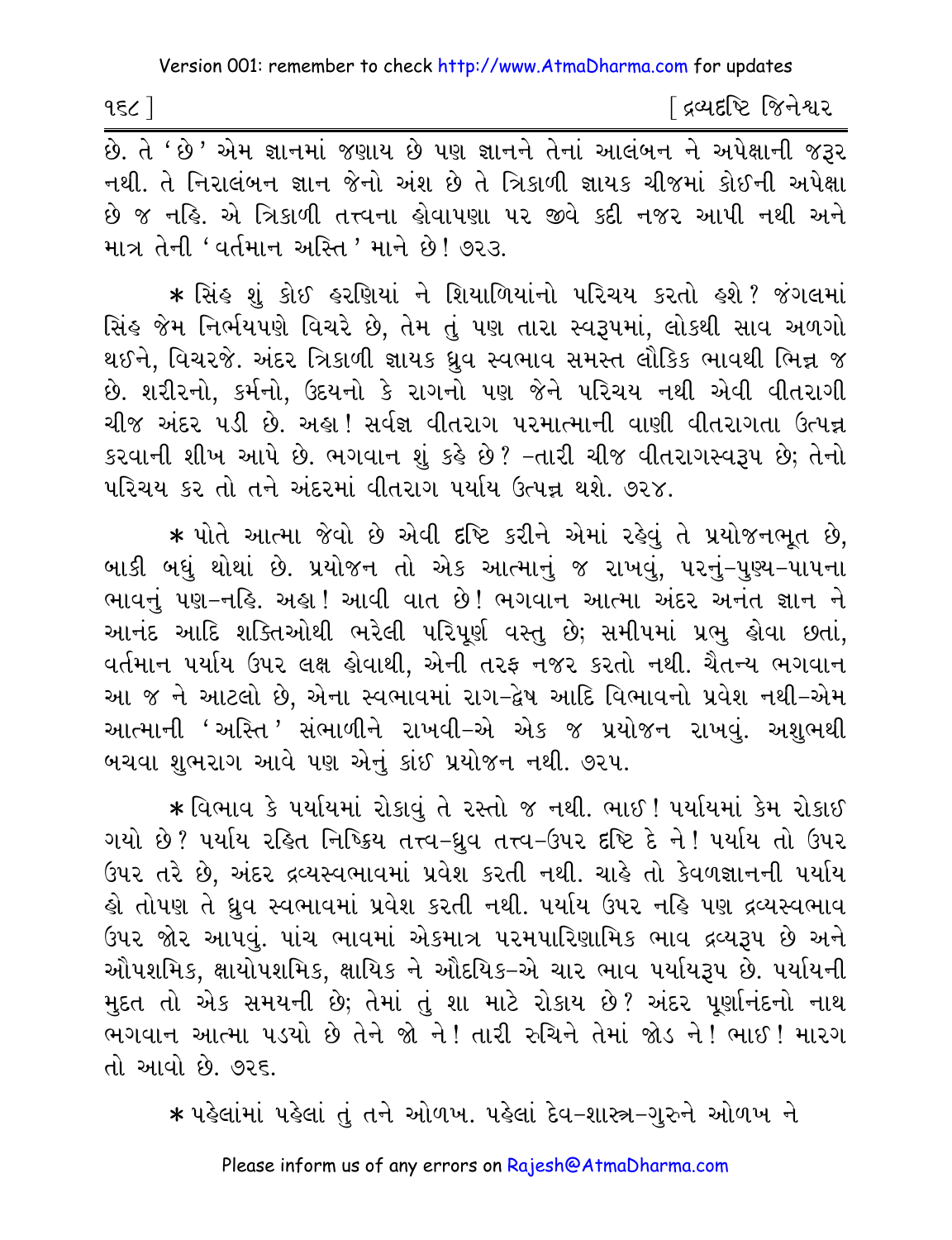દ્રવ્યદષ્ટિ જિનેશ્વર l

પછી આત્માને ઓળખ એમ નથી કહ્યું. તું કોણ છો? કેવડો છો? કેવો છો? કયાં છો? તારી હયાતીમાં આ બધું જણાય છે એનો જાણનાર તું કેવો ને કેવડો છો? એ પહેલાં ઓળખીને ભેદવિજ્ઞાન પ્રગટ કર. પરની અપેક્ષા વિના રાગથી ભિન્ન ભેદજ્ઞાન કરવાની તારી શક્તિ છે. એ શક્તિને લક્ષમાં લઈને રાગથી ભેદજ્ઞાન કર એમ કહ્યું છે, પણ એમ નથી કહ્યું કે પહેલાં તું દેવ−ગુરુની ભક્તિ બહુમાન કર. પહેલાં તું તારૂં બહુમાન કર તો તને દેવ-ગુરુ નિમિત્ત છે તેનું બહુમાન સાચું આવશે. ૭૨૭.

\* કુંભારનો હાથ અડતો જાય અને માટીનો આકાર ઘડારૂપે થતો જાય ને કહે કે કુંભાર ઘડાનો કર્તા નથી, અજ્ઞાનીને એ બેસે કેમ? પણ ભાઈ ! કુંભાર અને માટી તે બે તત્ત્વો જુદે જુદા છે, એક તત્ત્વ બીજા તત્ત્વને કરે શું ? જેમ દ્રવ્યનો કોઈ કર્તા નથી તેમ દ્રવ્યની પર્યાયનો પણ અન્ય કોઈ દ્રવ્ય કર્તા નથી. ૭૨૮.

\* આત્મા પરદ્રવ્યને કરી કે ભોગવી શકતો નથી એમ જાણીને પરદ્રવ્યનું કર્તા-ભોક્તાપણું છોડીને સ્વસન્મખ થવાનું છે.

વિકારનો કર્તા કર્મ નથી-તેમ કહીને કર્મ તરફની પરાધીન દૃષ્ટિ છોડાવવી છે.

વિકારનો કર્તા જીવ નથી પણ કર્મ છે, કર્મ વ્યાપક થઈને વિકારને કરે છે-તેમ કહીને એક સમયના ઉપાધિ ભાવથી ભેદજ્ઞાન કરાવીને દ્રવ્ય ઉપર દૃષ્ટિ કરાવવી છે.

વિકાર તે સમયની યોગ્યતાથી થવાનો હતો તે જ થયો છે-તેમ કહીને એક સમયના વિકારનું લક્ષ છોડાવી દષ્ટિને દ્રવ્ય તરફ દોરી છે.

વિકાર પણ ક્રમબદ્ધમાં હતો તે થયો છે તેમાં તે ક્રમબદ્ધપર્યાયના સ્વકાળનું સત પરિણમન બતાવી વિકારનું અકર્તાપણું બતાવીને જ્ઞાતા તરફ દષ્ટિ કરાવવી છે.

નિર્મળ પરિણામ પણ ક્રમબદ્ધ છે-તેમ બતાવી શુદ્ધ પર્યાયના એક અંશ ઉપરથી પણ લક્ષ છોડાવી ત્રિકાળી ધ્રુવ ઉપર લક્ષ કરાવવું છે.

પર્યાયનો કર્તા પરદ્રવ્ય નથી-તેમ કહીને પરદ્રવ્યથી દૃષ્ટિને છોડાવી સ્વદ્રવ્યમાં વાળી છે.

પર્યાયનો કર્તા સ્વદ્રવ્ય પણ નથી. પર્યાય પર્યાયના પટકારકથી સ્વતંત્ર થાય છે. –એમ પર્યાયની સ્વતંત્રતા બતાવીને પર્યાય ઉપરનું લક્ષ છોડાવી દષ્ટિને દ્રવ્ય સન્મખ કરાવવી છે.

વિકાર કે નિર્મળ પર્યાયનો કર્તા ધ્રવ દ્રવ્ય નથી પણ પર્યાય જ પર્યાયનો કર્તા છે.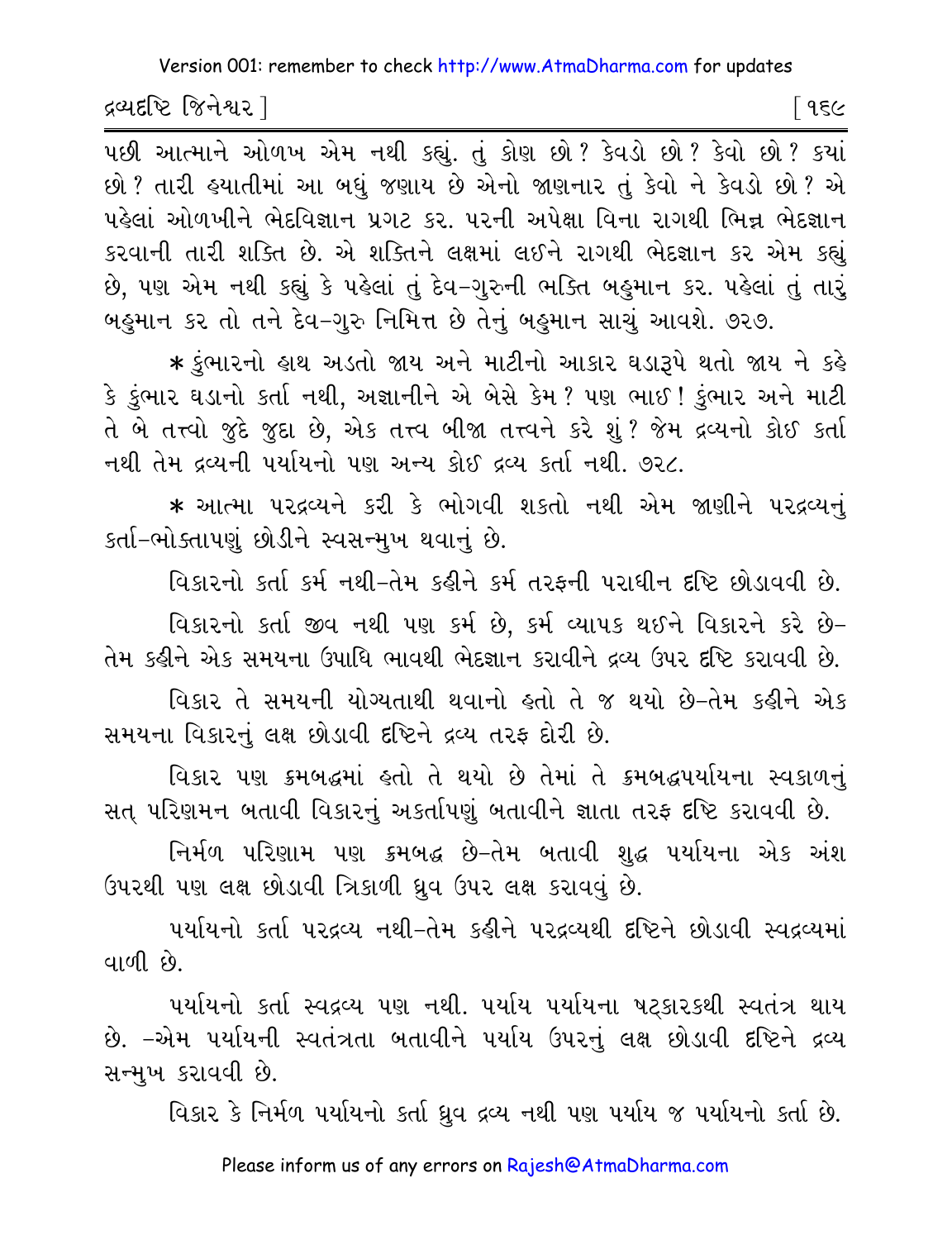| 900 |                                                                    |  |  |  | િદ્રવ્યદષ્ટિ જિનેશ <mark>્</mark> વર |
|-----|--------------------------------------------------------------------|--|--|--|--------------------------------------|
|     | બંધ–મોક્ષ પરિણામને ધવ દ્રવ્ય કરતું નથી–એમ બતાવીને પર્યાયની સન્મખતા |  |  |  |                                      |

ાક્ષ પરિણામન ધ્રુવ દ્રવ્ય કરતુ નથી−અમ બતાવીન પયાયની સન્મુખતા છોડાવી ધ્રવની સન્મુખતા કરાવવી છે. ૭૨૯.

∗ પુણ્ય−પાપ દયા−દાન−પુજા−ભક્તિ આદિને વેદે ઈ આત્મા નથી. જડ છે. − આ પોઈન્ટ (આત્મધર્મમાં) લખવા જેવા છે. વાહ રે ચૈતન્ય વાહ! ૭૩૦.

∗ મુમુક્ષુ જીવ ઉલ્લાસના કાર્યમાં પણ જોડાય. અરે! સમકિતી સૌધર્મ ઇન્દ્ર પણ ભગવાન પાસે ઘુઘરા બાંધીને નાચે ! મુમુક્ષુ જીવ કે જેને અંદરની લગની લાગી છે તે બહારમાં ઉલ્લાસના કાર્યોમાં પણ જોડાય, પરંતુ સાથોસાથ અંદરથી ઊંડાણમાં ખટક રહ્યા જ કરે કે અરે! હું આ નહીં; સંતોષ ન થાય. ૭૩૧.

\* પોતે ભગવાન હોવા છતાં બહારનાં સંયોગો-મકાન, સ્ત્રી, પુત્ર, ફ્લિમ, દૌલત આદિ જડ વસ્તુઓ પાસે સુખની ભીખ માંગે છે. તુષ્ણારૂપી ક્ષય રોગ લાગુ પડયો છે, તેમાં પીડાતો ઇન્દ્રિયવિષયો પાસે સુખની ભીખ માંગે છે. પણ પ્રતિકુળતા, રોગ, નિર્ધનતા આદિ દુઃખના સાધન મળવાથી જેવી આકુળતા થાય છે તેવી જ આકુળતા તુષ્ણારૂપી રોગથી થાય છે. આ જીવે અનંતવાર દેવ, મનુષ્ય, મોટા રાજા આદિના વૈભવો પ્રાપ્ત કર્યાં પણ આ તૃષ્ણારોગ મટયો નહિ. કેમ કે આત્માના આનંદની રુચિ વિના તૃષ્ણાનો દાહ શમન થઈ શકતો નથી. ૭૩૨.

\* શરીરમાં છેદન-ભેદન વગેરે પ્રતિકૂળતા થાય તે ખરેખર દુઃખ નથી, પણ સંયોગ તરફની લાગણીથી માનસિક ચિંતા કરે છે તેનું દુઃખ છે. તે જ પ્રમાણે સ્વર્ગમાં બહારની અનુકુળતા હોય-તેથી કાંઈ સુખ નથી, ત્યાં પણ સંયોગ તરફના વલણવાળો જીવ માનસિક ચિંતાથી દુઃખી જ છે. જેને સ્વભાવની દષ્ટિ નથી, રાગ વગરનું જ્ઞાન પ્રગટયું નથી ને બહારના પુણ્ય અને પુણ્યફળની મીઠાશ છે તે જીવ બહારમાં બીજા પાસે પોતાના કરતાં વધારે ઋદ્ધિનો સંયોગ દેખતાં મનમાં આકુળતાથી દુ:ખી થાય છે. તેને આખા જગતની ઋદ્ધિનો સંયોગ લેવાની ભાવના છે. અંદર આખી ચૈતન્યઋદ્ધિ છે તેનું તેને ભાન નથી એટલે બહારમાં સંયોગ વધારે લેવા માગે છે. ૭૩૩.

\* સર્વજ્ઞદેવે તારું પરમેશ્વર-સ્વરૂપ બતાવ્યું છે. તારા સ્વરૂપમાં જ્ઞાન, આનંદ આદિ જે અનંત ગુણો છે તે આશ્ચર્યકારી છે. તું બીજાને આશ્ચર્ય, વિસ્મય અને કૃતુલ્લથી જુએ છે. પણ અંતર પરમાત્મા બિરાજે છે તેના જે આશ્ચર્યકારી અનંત ગુણો, એક એક ગુણની અનંત પર્યાય, એક એક પર્યાયની અનંતી તાકાત વગેરે વિસ્મયકારી નિજ વૈભવને કુતુકલથી જોતો નથી. અરે ભાઈ ! તું પ્રભુ છો. તારી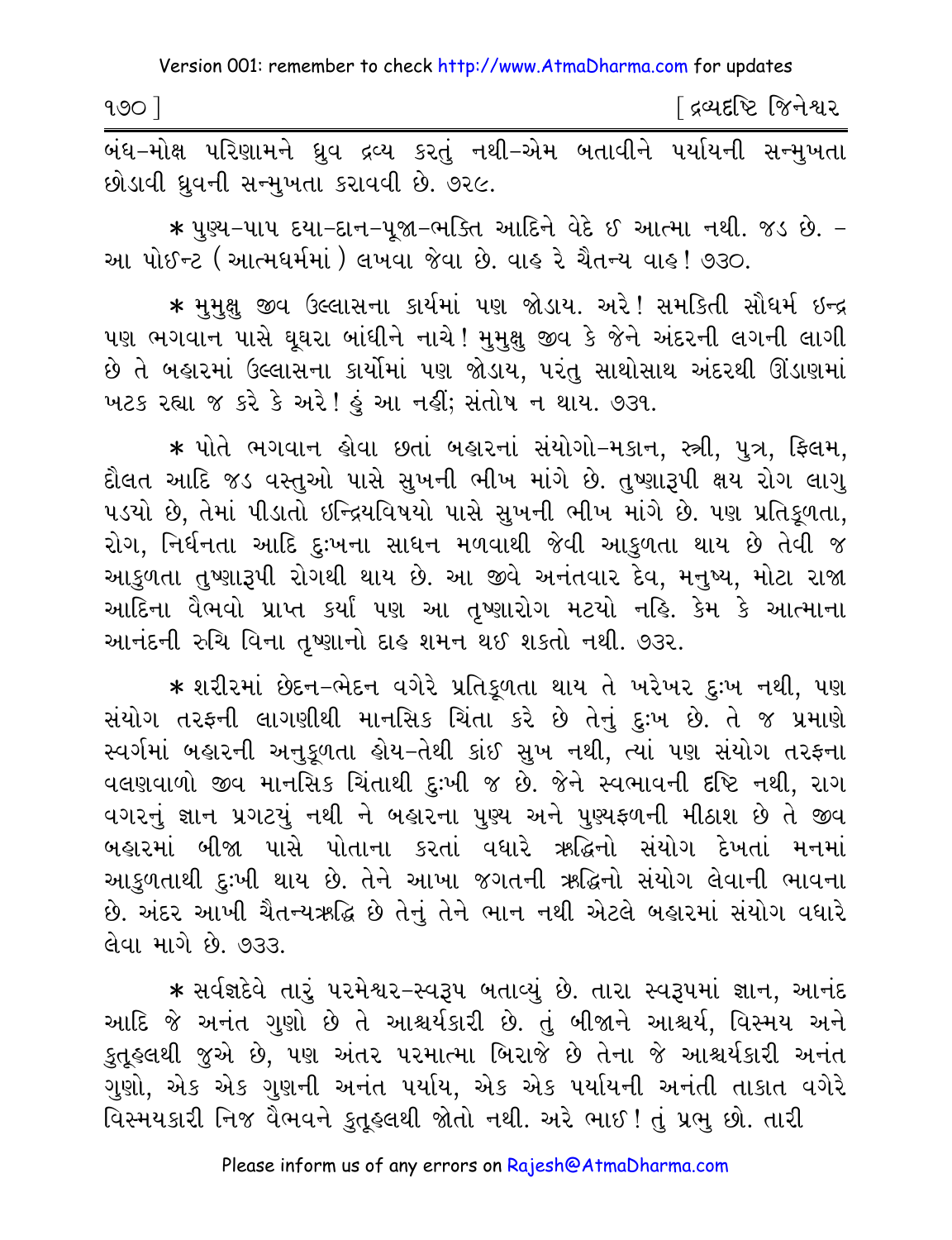દ્રવ્યદષ્ટિ જિનેશ્વર l

િ ૧૭૧

.<br>शक्तिओ तो ज़धी निष्ठ प्रभुताथी भरेલी છે, तेनी तने ખબર नथी. अनंत अनंत શક્તિથી ભરપુર એવા તારા અભેદ દ્રવ્યસ્વભાવ પર દષ્ટિ કર; બાકી બધું થોથાં છે. કેટલી ડિગ્રીઓ મેળવી ? કેટલા રૂપિયા ભેગા કર્યાં ? તે કોઈ ચીજ નથી. જે ચીજ તારામાં નથી તેનો તને વિશ્વાસ છે; તને રાગનો વિશ્વાસ, શરીરનો વિશ્વાસ, દવાનો વિશ્વાસ છે: પણ તને તારો વિશ્વાસ નથી. ૭૩૪.

\* ધ્રુવ જ્ઞાયક સત્ત્વ જેનું તળિયું છે એવા પ્રભુ ભગવાન આત્મામાં વર્તમાન પર્યાયને ઊંડાણમાં લઈ જઈને ત્રિકાળી ધ્રવ સ્વરૂપની ઊંડાણમાંથી લગની લગાવે. તે તરફનો પુરુષાર્થ કરે તો વસ્તુ મળ્યા વિના રહે નહિ. ૭૩૫.

\* અનાદિ કાળથી આત્માની લગની લાગી જ નથી. લગની લાગે તો જ્ઞાન ને આનંદ પ્રગટે જ; અંદર ઘ્રુવ પાતાળમાંથી જ્ઞાન ને આનંદ ફૂટે જ, નીકળે જ. શાસ્ત્રનું ભણતર એ કાંઈ જ્ઞાન નથી. અંદર ત્રિકાળી ધ્રુવ જ્ઞાનસ્વરૂપમાં એકાગ્ર થતાં જે નિર્મળ જ્ઞાનધારા આવે-તેની સાથે અતીન્દ્રિય આનંદ પણ આવે-તેને જ્ઞાન કહેવામાં આવે છે. અંદરથી લગની લાગે તો એ નિર્મળ જ્ઞાન ને અતીન્દ્રિય આનંદ પ્રગટયા વિના રહે જ નહિ. ૭૩૬.

∗ દ્રવ્ય, ક્ષેત્ર, કાળ, ભવ ને ભાવ−એ જીવને પરિભ્રમણ કરવાનાં પાંચ ૫રાવર્તન છે. પ્રભ! તારા-જ્ઞાયકદેવના-શરણે આવવાથી તે પંચપરાવર્તનનાં દઃખનો અંત આવે છે. પંચપરાવર્તનમાં ભવ ને ભાવ બન્ને આવી ગયા. ભાવમાં શુભ ને અશુભ બન્ને આવી ગયા. તે બન્ને કર્મચક્ર છે. પ્રભુ ! અંદર તારી ચીજ એવી છે કે તેના શરણે આવવાથી રાગનો પ્રેમ ને મહિમા છૂટી જાય. પ્રભુ ! તારા સ્વભાવમાં જા તો તારા પરિભ્રમણનો અંત આવી જશે. તારા સ્વભાવના શરણે જવાથી શુભાશુભ ભાવપરાવર્તનનો અંત આવી જશે. ૭૩૭.

\* અશુદ્ધતાની પર્યાય પોતાના ઊંધા પુરુષાર્થના જોરથી પોતે કરે છે, ત્યારે સામે નિમિત્તપણે એક પરમાણૂ લોતો નથી, પણ અનંત કર્મ-પરમાણૂ લોય છે. એક ડાકુ સામે બસો સિપાહી રાખવા પડે તે, ડાકુનું જોર સૂચવે છે કે સિપાહીનું? તેમ જીવના એક વિભાવપરિણામ સામે નિમિત્તપણે અનંત કર્મપરમાણ છે તે. જીવનું જોર સુચવે છે કે કર્મ- પરમાણુનું? નિમિત્તના જોરની વાત નથી. કર્મનું જોર આત્મા ઉપર જરા પણ નથી. નિમિત્તથી વિકાર થાય છે એમ છે જ નહિ; નિમિત્તથી થાય તો તે સ્વયં ઉપાદાન થઈ જાય, પણ એમ તો બનતું નથી. પોતે ભલે એક છે, પણ પોતાની શક્તિ અનંતી છે. અનંત શક્તિશાળી નિજ જ્ઞાયક પ્રભુની દષ્ટિ તથા તેમાં સ્થિરતા કરવાથી પર્યાયમાં રહેલી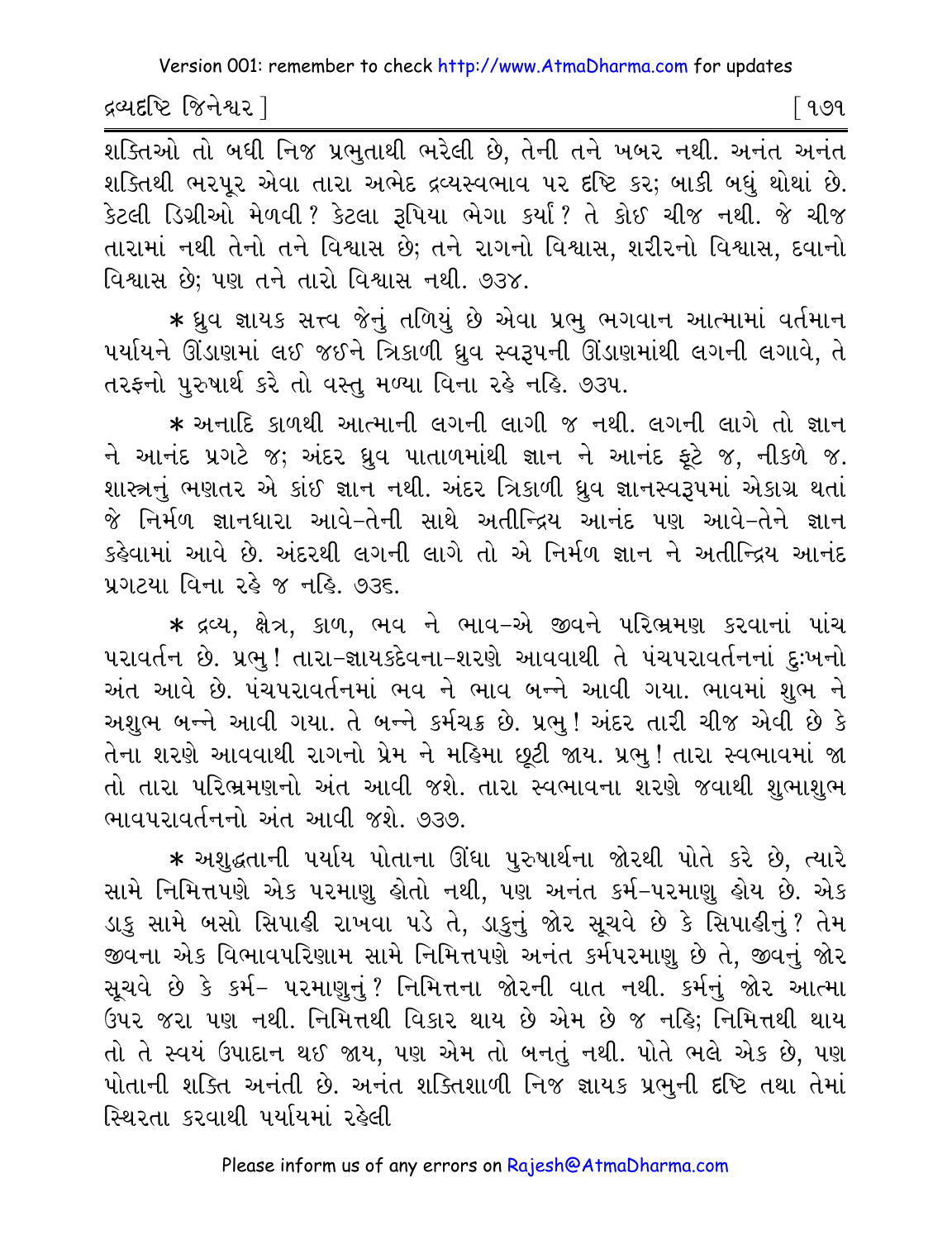| ૧૭૨ |  |  |  | <sup>r</sup> દ્રવ્યદષ્ટિ જિનેશ્વર |
|-----|--|--|--|-----------------------------------|
|     |  |  |  |                                   |

અશુદ્ધતાનો તથા તેમાં નિમિત્તરૂપ જે અનંત કર્મપરમાણુ હતા તેનો પણ નાશ થઈ જાય છે: કર્મની પર્યાય અકર્મટ્ય થઈ જાય છે. ૭૩૮.

\* સમયસારની ટીકામાં-ચોથા કળશમાં- 'जिनवचसि रमन्ते' કહ્યું છે. જે જિનવચનમાં રમે છે તે શીધ્ર પરમ જ્ઞાયકજ્યોતિરૂપ નિજ સમયસારને અનુભવે છે. જિનવચનમાં શંકહ્યું છે? ત્રિકાળી જિનસ્વરૂપી જ્ઞાયક પ્રભ કે જેમાં ઉદયભાવનો સંગ નથી ને વ્યવહાર કે વિકલ્પની ગંધ નથી તેને જિનવચનમાં ઉપાદેયપણે કહ્યો છે. બધા શાસ્ત્રોમાં ત્રિકાળ સત−લક્ષણવાળા નિજ આત્માનં−વીતરાગસ્વરૂપ નિજ જ્ઞાયકભાવનું-લક્ષ કરવાનું કહ્યું છે. આ વીતરાગસ્વરૂપ જ્ઞાયક આત્માનો જ પરિચય રાખજે; કેમ કે પ્રભુની આજ્ઞા વીતરાગતા પ્રગટ કરવાની છે. વીતરાગ સ્વભાવનો અંશે આશ્રય થતાં પર્યાયમાં અંશે વીતરાગતા પ્રગટ થશે અને તે વીતરાગ પર્યાય સ્વભાવનો પૂર્ણ આશ્રય થતાં, પૂર્ણ વીતરાગતાનું કારણ થશે. ૭૩૯.

\* સ્વભાવદષ્ટિમાં રાગ આવતો નથી તેથી રાગના કાર્યને સ્વભાવથી જુદું પાડીને તેનો કર્તા દષ્ટિપ્રધાન કથનથી પદગલકર્મને કહ્યું અને જ્ઞાનપ્રધાન કથનમાં પ્રવચનસારની ૪૭ નયોના અધિકારમાં રાગના પરિણામ જીવમાં થતા લોવાથી જ્ઞાની જીવને રાગનો કર્તા કહ્યો છે. પંચાસ્તિકાય ગાથા દરમાં કહ્યું છે કે દયા, દાન, ભક્તિ, કામ, ક્રોધાદિના શુભાશુભ પરિણામ થાય છે તેને કર્મની તો અપેક્ષા નથી પણ જીવ દ્રવ્યની અપેક્ષા વિના રાગાદિ વિકાર પરિણામ પર્યાયના ષટકારકની ક્રિયાથી સ્વતંત્ર થાય છે. જ્યાં જે વિવક્ષાથી કથન હોય તે સમજવું જોઈએ. ૭૪૦.

\* નિશ્ચયથી પરમ ઉપેક્ષા સંયમવાળા મુનિને શુદ્ધાત્માની આરાધના સિવાયનું બધું ય અણાચાર છે. શાસ્ત્રસ્વાધ્યાય-ભક્તિ-વ્રત-તપ-વ્યવહારરત્નત્રયનો રાગ આદિ બધો શુભરાગ તે અણાચાર છે. એ બધા શુભરાગની ઉપેક્ષા છે-અપેક્ષા નથી એવા પરમ ઉપેક્ષા સંયમવાળા મુનિને અતીન્દ્રિય આનંદના વેદન સિવાયનું બધું ય અણાચાર છે. શુદ્ધાત્માની આરાધના, શુદ્ધાત્માની ઉપાસના, સન્મુખતા, એકાગ્રતા સિવાયનું બઘુંય એટલે વ્યવહારરત્નત્રયનો બધો ય શુભરાગ તે અણાચાર છે. ભગવન્ત પરમાત્મસ્વરૂપ જ તું છો, પણ એ વાત કેમ બેસે? કુંદકુંદ આચાર્ય મહારાજ એમ કહે છે કે શુદ્ધાત્મા સિવાયનો બધોય રાગ એટલે કે અમારા તરફનો રાગ એ બધો ય અણાચાર છે. પ્રભુ અણાચાર ભાવ એ તારું સ્વરૂપ નથી, એના ૫ડખેથી ખસી જા. તારી સેવા સિવાયનું બધું અશાચાર છે. નિજ શુદ્ધાત્માની સન્મુખતા જ એક આચાર છે, એક જ પ્રતિક્રમણ છે. ૭૪૧.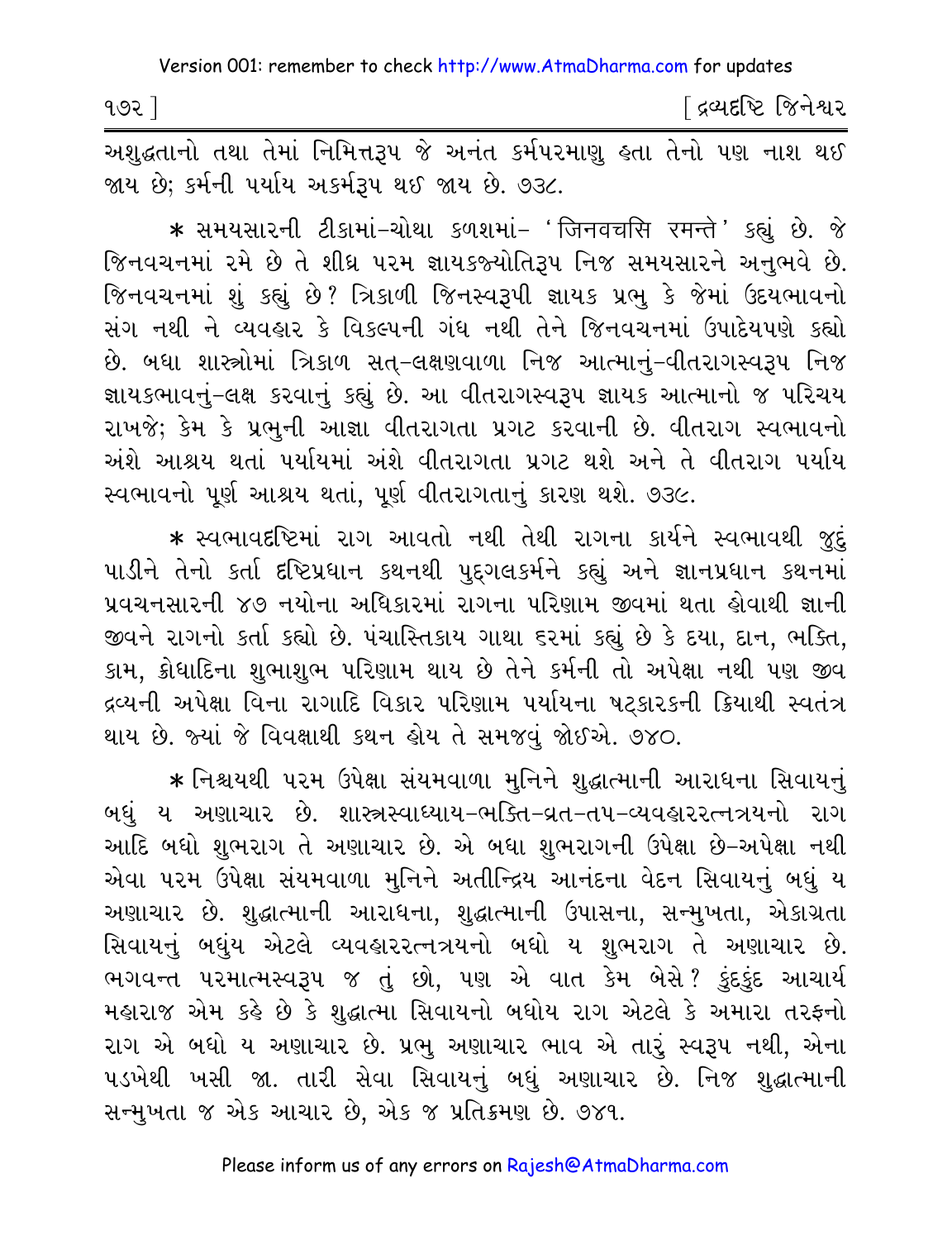દ્રવ્યદષ્ટિ જિનેશ્વર l 

\* જેમ આકાશમાં અગ્નિના ભડકા બળતાં ક્ષેય છતાં આકાશને તેની સાથે કાંઈ સંબંધ નથી, તેમ શરીરમાં ગમે તેવા ગુમડા થાય-ગમે તેવી અવસ્થા થાય તોપણ આકાશ સમાન આત્માને તેની સાથે કાંઈ સંબંધ નથી. ૭૪૨.

∗ આલાલ! આકરૂં કામ છે બાપુ! અંદરમાં વૈરાગ્ય! વૈરાગ્ય! ... આ બધું વિખરાઈ જશે. બહારનું તારામાં નથી ને તારે લઈને આવ્યું નથી. તારામાં ભ્રમણા આવી છે, તેનો નાશ કરવાનો આ કાળ છે. ૭૪૩.

∗ શ્રોતાઃ− શુભરાગના પરિણામથી જરાક તો લાભ થાય ને ?

પૂજ્ય ગુરુદેવઃ- અરે ! જરાક લાભ માને તો મેરૂ જેટલું મોટું મિથ્યાત્વ છે. ૭૪૪.

★ કેવળીને જાણીને કેવળીપણું તારું નક્કી કર એમ ભગવાને ઉપદેશ કર્યો છે. સ્વભાવ સન્મુખ જા, દ્રવ્યની અભિમુખ જા, આ એક જ ભગવાનનો ઉપદેશ છે. ચારે અનયોગોમાં આ એક જ વાત છે. ૭૪૫.

\* વાત ઈ છે કે બર્હિર્મુખ લક્ષ છે તે અંતર્મુખ કરવાની વાત છે. "લાખ વાતની વાત છે નિશ્ચય ઉર આણો." અંતર્મુખ થવું એ વાત છે. આત્માને ઉર લાવો એ એક જ વાત છે. ૭૪૬.

\* શુભાશુભ ભાવમેં દુઃખ લગે, સ્વભાવમેં આનંદ લગે તબ રુચિ હોતી હૈ. સંસારમેં બાલબચ્ચોંકી રુચિ કે ઉસસે અનંત ગુણી રુચિ કોની ચાકિયે. ૭૪૭.

\* અહો! જેઓને! દરેક ક્ષણે ઈ મૃત્યુની નજીક જઈ રહ્યો છે પણ જો ઈ આત્માની સન્મુખ નહીં જાય તો મૃત્યુના વખતે ઈ મુંઝાઈ જશે. ૭૪૮.

\* ભગવાન ! તું આનંદ સ્વરૂપ છો, રાગ ને વાણી આદિ જડને અડવા જેવું નથી. એનાથી આભડછેટ લાગે છે. તું ભગવાન સ્વરૂપ જ છો ને તારે ભગવાન થવું ૫ડશે ભાઈ! ઘોર સંસારનું કારણ એવી પ્રશસ્ત ને અપ્રશસ્ત વચનરચના અને કનક-કામીનીના મોહથી આભડછેટ લાગે છે એને છોડીને અને પશ સમાન અજ્ઞાની જીવકૃત લૌકિક ભયને છોડીને તું જેવો છો એવો થા ! અને તું જેવો નથી તેને છોડી દે! તું જ્ઞાનાનંદ સ્વરૂપ પરમાત્મા છે, એની શ્રદ્ધા કરીને એવો થા! અને ઘોર સંસારના કારણભૂત રાગાદિરૂપે તું નથી એને છોડી દે! આહાહા! દિગંબર સંતોએ મોક્ષને હથેળીમાં બતાવ્યો છે. પ્રભુ! તું મુક્ત સ્વરૂપ છો. એની શ્રદ્ધા-જ્ઞાન કરીને ઠરતાં મોક્ષ થાય છે. ૭૪૯.

\* અનંત દ્રવ્યનો કું કર્તા નકી, કું તેનો જાણનાર અનંત છું એમ પોતાના જ્ઞાનની અનંતતા બેસે તો રાગનો અંત આવી જાય છે. અનંત જ્ઞેયોને જાણી લેતાં,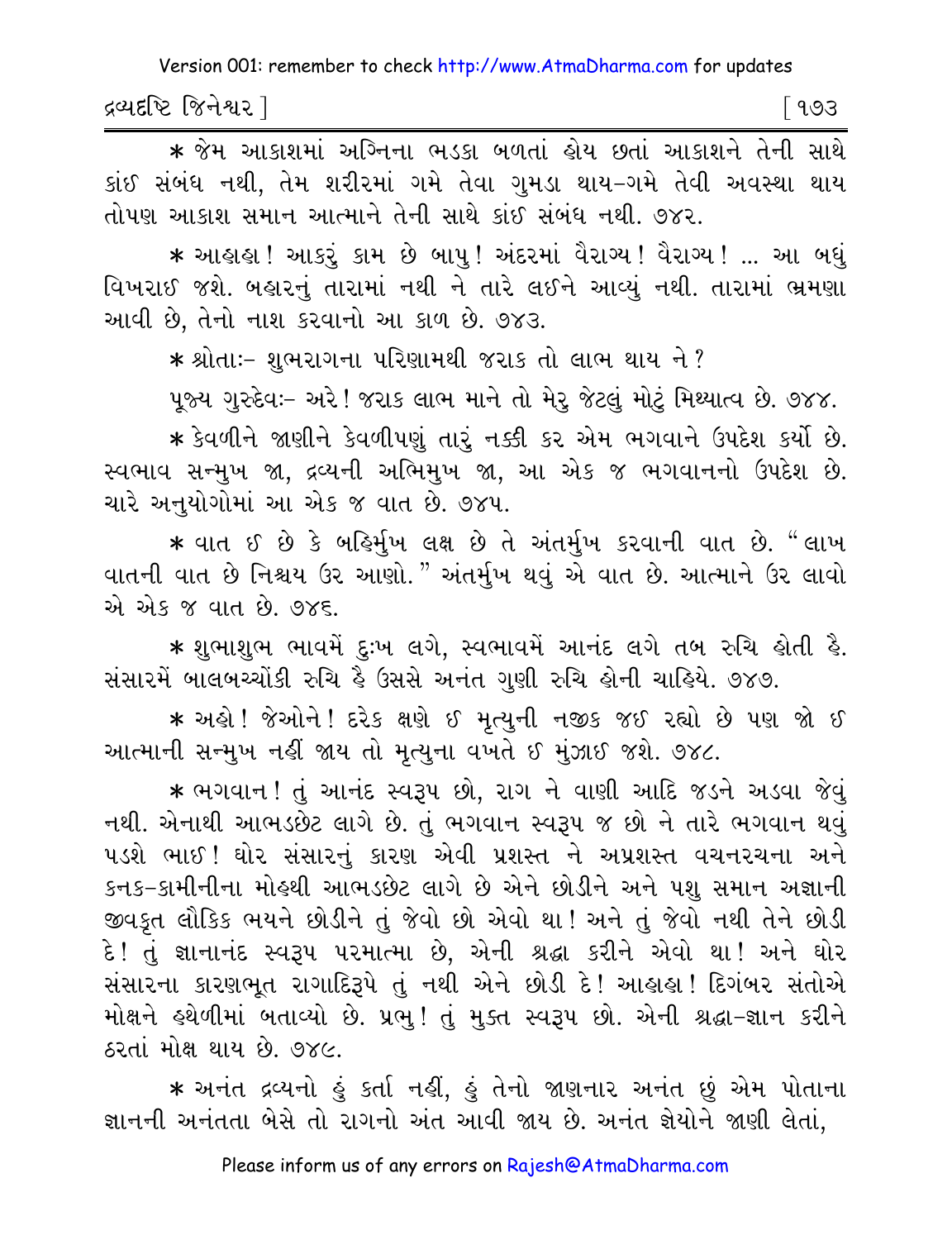| १७४ ] |  |  |  |                                                                     | [ દ્રવ્યદષ્ટિ જિનેશ <mark>્</mark> વર |  |
|-------|--|--|--|---------------------------------------------------------------------|---------------------------------------|--|
|       |  |  |  | જ્ઞેયોનો અંત આવી જતો નથી પરંતુ પોતાના જ્ઞાનની અનંતતા જેને બેઠી તેને |                                       |  |

રાગની એકતા તૂટીને રાગનો અંત આવી જાય છે. ૭૫૦.

∗ ઘણાં લોકો સ્વર્ગનાં દેવની વાત સાંભળે ત્યાં આશ્ચર્ય પામે છે, પણ ભાઈ ! એ સ્વર્ગ કાંઈ આશ્ચર્યકારી વસ્તુ નથી. તું પોતે અનંતવાર ત્યાં જઈ આવ્યો છે. સ્વર્ગના અસંખ્ય અવતાર થાય ત્યારે મનુષ્યનો એક અવતાર થાય; બીજી રીતે કઢીયે તો જીવોમાંથી અસંખ્ય જીવો જ્યારે સ્વર્ગમાં જાય ત્યારે માત્ર એક જીવ મનુષ્યમાં અવતરે. આવું મોંઘ મનુષ્યપણું છે; ને દેવપણું તો તેના કરતાં અસંખ્યગણું સસ્તું છે. ૭૫૧.

\* આત્માના અજ્ઞાનથી ચાર ગતિમાં ભમતાં જીવે સૌથી વધુ ભવ એકેન્દ્રિયાદિ તિર્યંચગતિના કર્યાં છે; તે ઉપરાંત મનુષ્ય, નરક, અને સ્વર્ગના અવતાર પણ અનંતવાર કર્યાં છે. તેમાંય મનુષ્ય કરતાં નરકનાં ને નરક કરતાંય સ્વર્ગના અવતાર અસંખ્યગુણાં કર્યાં છે. સરેરાશ અસંખ્ય અવતાર સ્વર્ગના ને નરકનાં કરે ત્યારે એક અવતાર મનુષ્યનો મળે; આવી મનુષ્ય અવતારની દુર્લભતા છે, ને આવા દુર્લભ મનુષ્ય અવતારમાં પણ જૈનધર્મનો વીતરાગી ઉપદેશ સાંભળવા મળવો બહુ દુર્લભ છે. આવો દુર્લભ અવતાર અને વીતરાગી જૈનધર્મનો ઉપદેશ તને અત્યારે મહાભાગ્યે મળ્યો છે, તો હવે તું શીઘ્ર જાગ, ચેતીને સાવધાન થા, ને આત્માની ઓળખાણ વડે સમ્યગ્જ્ઞાન પ્રગટ કરીને ભવદુઃખનો અંત કર. ૭૫૨.

\* અનાદિથી જે મોહની સેના છે તેને કઈ રીતે જીતવી ? તેને જીતવાનો ઉપાય શું ? –એ ઉપાય આચાર્ય મહારાજ અહીં બતાવે છે. જેણે ત્રણકાળ ત્રણલોકને એક સમયમાત્રમાં જાણી લીધા છે એવા અર્કંતદેવના દ્રવ્યને, ગુણને ને પર્યાયને પ્રથમ ખરેખર જાણવા. ખરેખર એટલે ? -કે તેમને જાણીને પોતે પણ તેમના જેવો છે એમ મેળવણી કરવા માટે સ્વના લક્ષે અર્કતના દ્રવ્ય-ગુણ-પર્યાયને જાણવા. કું અર્કતદેવની નાતનો ને જાતનો જ છું એમ આત્માને જાણવાના લક્ષે અર્કંતદેવના દ્રવ્ય-ગુણ-પર્યાયને જાણવા. એ રીતે રાગમિશ્રિત દશામાં પોતાનો આત્મા પણ દ્રવ્ય–ગુણ–પર્યાયમય છે એમ વિકલ્પમાં આત્માને કળી લેવો. જેવો અર્કતદેવનો આત્મા છે તેવો જ તેની નાતનો ને જાતનો મારો આત્મા છે, એમ મનથી કળી લેવો. ત્રિકાળી કાયમ રહેનારૂં ઘ્રુવ ચેતનતત્ત્વ તે દ્રવ્ય છે. ચૈતન્ય આદિ અનંતા ગુણો છે અને તેની એક સમયમાત્રની મર્યાદાવાળી પર્યાયો છે તેમ અર્કતદેવને ખરેખર જાણીને પોતાને કળી લેવો. એ રીતે રાગમિશ્રિત દશામાં આત્માને કળીને વર્તમાન પર્યાયનું લક્ષ છોડીને, ગુણગુણીના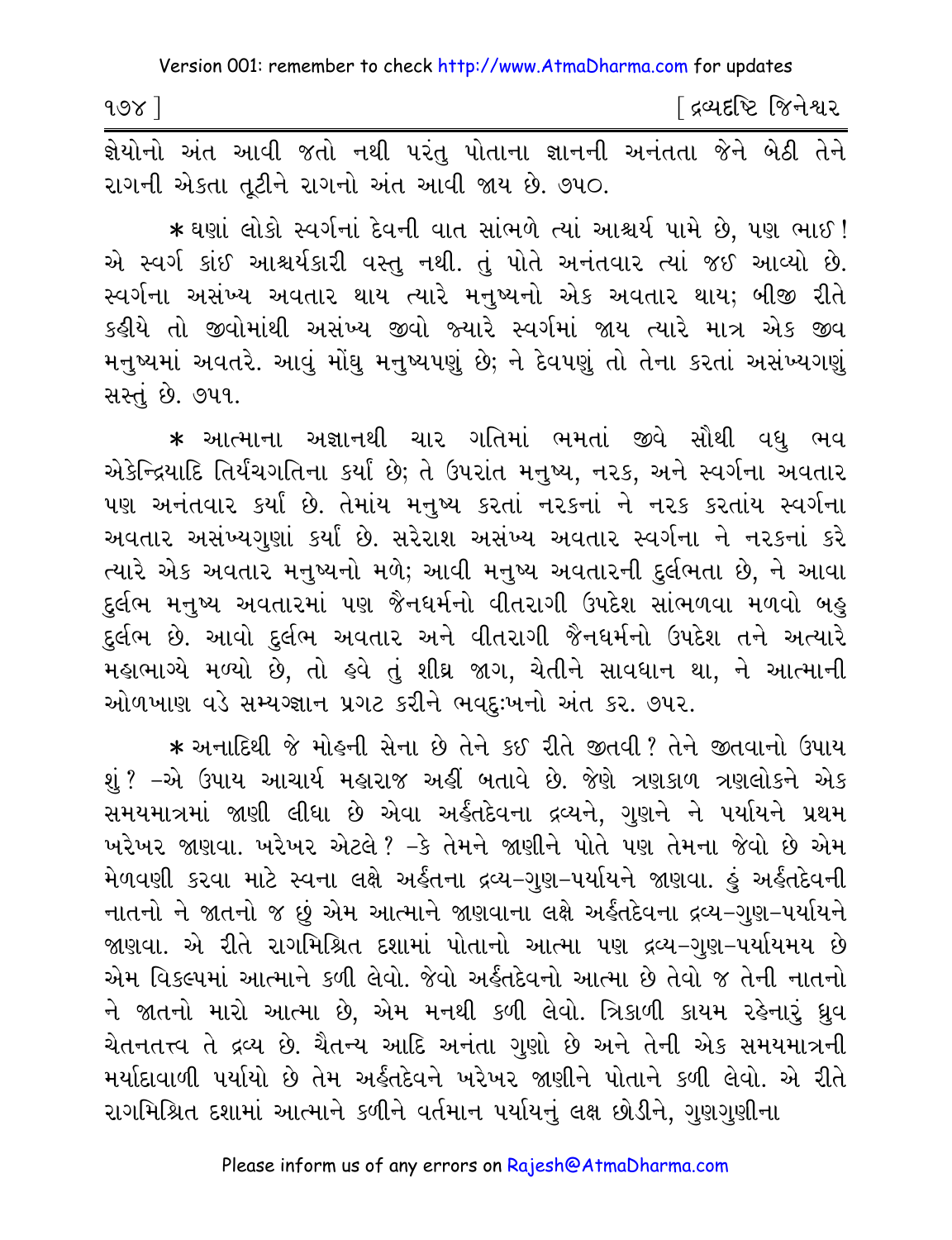દ્રવ્યદષ્ટિ જિનેશ્વર l

િ ૧૭૫

વિકલ્પનું પણ લક્ષ છોડીને વર્તમાન પર્યાયને દ્રવ્ય સન્મુખ કરીને કેવળ આત્માનું લક્ષ કરવાથી નિષ્ક્રિય ચિન્માત્ર ભાવને ૫માય છે કે જેના નિષ્કંપ નિર્મળ પ્રકાશ વડે મોહ-અંધકાર પ્રલય પામે છે. મોહની સેનાને જીતવાનો આ ઉપાય છે. ૭૫૩.

★ રામ−લક્ષ્મણ બળદેવ−વાસુદેવ છે, રાવણ પ્રતિવાસુદેવ છે તેને લક્ષ્મણ મારે છે ને પછી રાવણને બાળવા સાથે જાય છે. રાવણની સ્ત્રીને કહે છે કે માતા! અમે બળદેવ વાસદેવ છીએ, શું થાય ! બીજો કોઈ ઉપાય ન હતો, હોનહાર થયા વિના રહેતું નથી. માતા ! અમને ક્ષમા કરજે. રાગ-દ્વેષની પ્રવૃત્તિ થઈ પણ તેનો અંદરમાં ખેદ છે. અરે ! આ અમારા કામ નહિ, અમે તો અંદરમાં રમનારા રામ છીએ. ૭૫૪.

\* આ સમજવા માટે કેટલી ધીરજ જોઈએ અને કેટલી શાંતિ જોઈએ! બહારના કેટલા ઉછાળા છુટી જાય ત્યારે ઈ અંદરમાં જાણવા જાય. ૭૫૫.

∗ કું કારણ થઈને મારૂં કાર્ય થાય એવો વિકલ્પ પૂર્વક નિર્ણય કર્યો તોપણ ઈ ઙ્જુ સ્વસન્મુખ નથી, તો પરને લઈને કાર્ય થાય એમ માને ઈ તો ઙ્જુ કયાંય ૫ડયો છે. ૭૫૬.

★ ચૈતન્યજ્યોતિનો અંતરમાં અનુભવ કરતાં, સૂર્યના તાપથી સળગતી ઉધઈની જેમ રાગ બળી જાય છે. કરમાઈ જાય છે. ૭૫૭.

★ અલે ! અંતરના અભિપ્રાયની અને મિથ્યા−અભિપ્રાયની શું કિંમત છે એની જગતને ખબર નથી. રાગના કણથી લાભ થાય એમ માન્યું એણે ચૈતન્ય લુંટી લીધો. ૭૫૮.

\* કોઈ દિવસ જોયું નથી એવા રોકેટનો ભરોંસો કરે છે પણ એક સમયમાં અનંતા પદાર્થોને જાણી લે એવી શક્તિનો ભરોંસો તો લાવ ! ૭૫૯.

\* અત્યારે તો શાસ્ત્રની જ જરૂર છે. સોંધા... સોંધા... સોંધા... જ્ઞાન કરો... જ્ઞાન કરો... જ્ઞાન કરો... આત્મવસ્તુના ૫ડખા સમજો. આ જ મૂળ વસ્તુ છે. ૭૬૦.

\* કે જિનેન્દ્ર! તારી ભક્તિથી કું પવિત્રતા તો પૂરી પામીશ જ, પરંતુ પુણ્યમાં પણ પરી પ્રાપ્તિ થશે. કું તીર્થંકર ચક્રવર્તી આદિ પદ પામી મારી પર્ણતા સાધીશ. ૭૬૧.

\* ... વરસ વરસ... બબ્બે વરસ સુધી રોગ લંબાય, શરીરમાં ભાઠા પડે, ઈયળ પડે, સહ્યું ન જાય, શરીર છૂટે નહિ, અને એને છોડે નહિ. (આ એનાથી છુટો અંદરમાં ૫ડે નહિ, ભેદજ્ઞાન કરે નહિ. ) હેરાન–હેરાન થઈ જાય. અરે, એને થવું હોય એમ ભલેને થાય. તું એનાથી છુટો પડીને જોયા કરને ! ૭૬૨.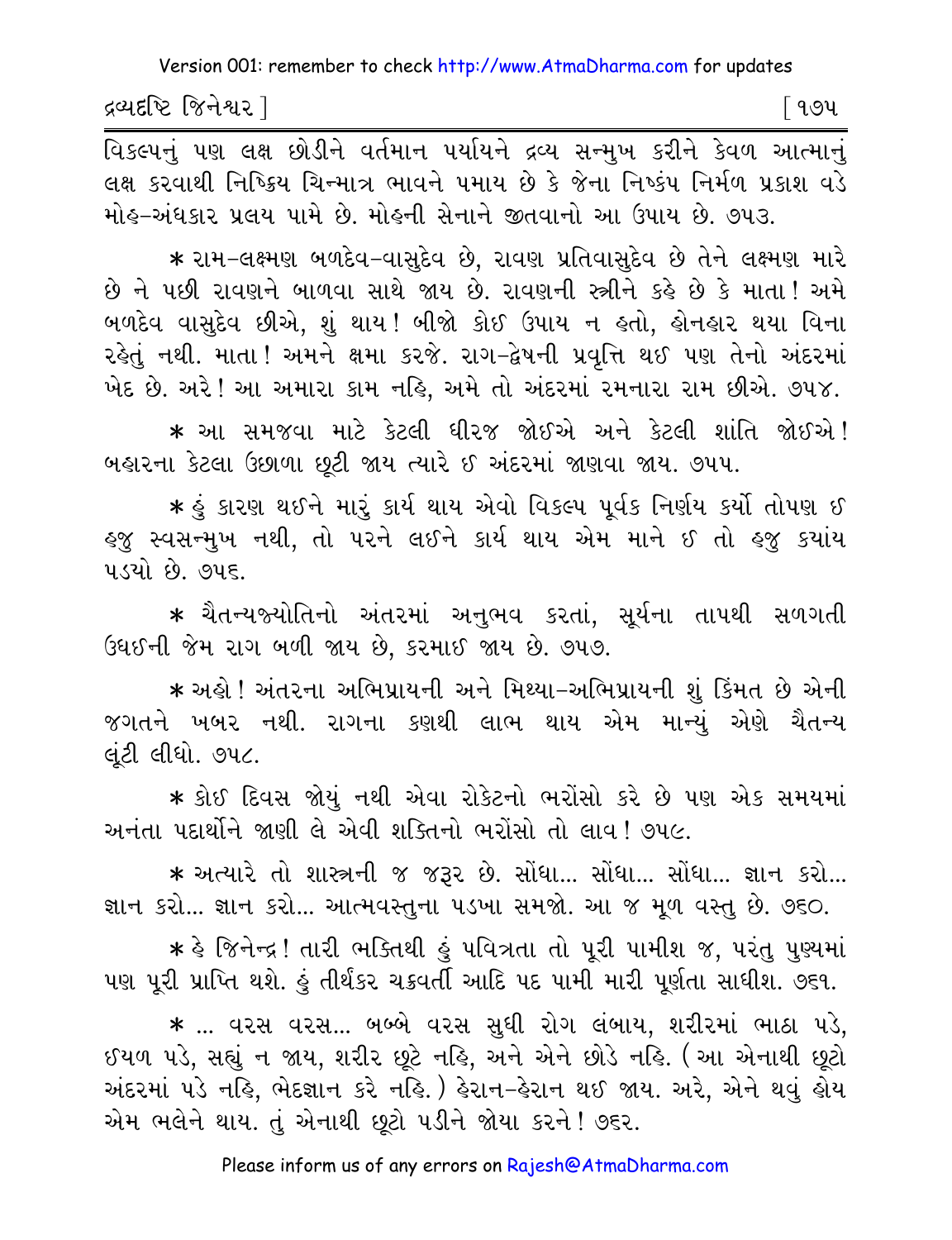| १७६ |  | દ્રવ્યદષ્ટિ જિનેશ્વર |  |
|-----|--|----------------------|--|
|-----|--|----------------------|--|

\* परज्ञेयने परस्वरूपे જાણવું એ એનું સ્વરૂપ છે પણ એને પોતાના માનવા એ ભ્રાંતિ છે. એણે ભલનું સ્વરૂપ જ જાણ્યું નથી. પરજ્ઞેયને પોતાના માનવા એ મિથ્યાત્વ છે, ભ્રાંતિ છે. જગતને પોતાનું માનવું એટલે રાગને પોતાનો માનવો એ ભ્રાંતિ છે. ૭૬૩.

\* ગુણસ્થાન દેખીને મુનિને જે વંદન કરે છે તે ગુણસ્થાન તો અચેતન છે. તેથી ગુણસ્થાનને વંદન તે દેહને જ વંદન થઈ જાય છે. તેથી તે દેહની સ્તુતિ છે, ચૈતન્યની સ્તુતિ નથી અને જીવની સ્તુતિ તો પોતાના અંતરમાં જાય ત્યારે થાય છે. ૭૬૪.

\* શ્રોતાઃ- પર્યાયનો વિવેક અને પર્યાયદષ્ટિ એ બેમાં શું ફેર છે?

પૂજ્ય ગુરુદેવઃ- પર્યાયનું જ્ઞાન કરવું તે પર્યાયનો વિવેક છે અને પર્યાયની રુચિ અને દૃષ્ટિ રાખીને ૫ર્યાય જેટલું જ પોતાનું અસ્તિત્વ માનવું તે ૫ર્યાયદૃષ્ટિ છે. બેમાં મોટો કેર છે. ૭૬૫.

∗ કોઈ એમ કહે કે આ પહેલાં મોક્ષ ગયા અને આ પછી મોક્ષ ગયા. આવો પહેલાં-પછીનો ભંગ વીતરાગ સ્વભાવમાં છે જ નહિ. આત્માનું ભાન થયા પછી એક ભવ કરે કે થોડા વધુ ભવ કરે, પણ વીતરાગ સ્વભાવમાં પહેલાં-પછી એવો ભંગ નથી. પહેલાં-પછીનો ભંગ પાડવો એ તો વિષમતા છે. કષાય છે. ચૈતન્યને પહેલાં-પછી મોક્ષ કહેવો તે તો મેણા-ટોણા દેવા બરાબર છે. ૭૬૬.

\* આત્માકા સાક્ષાતકાર હોનેવાલેકી દૃષ્ટિ દૂસરી જાતિકી હોતી હૈ. ઉસકો તો સબ પ્રકારકા વિવેક હો જાતા હૈ. સારા આગમકા રહસ્ય ઉસકો ખુલ ગયા હૈ. ૭૬૭.

★ સર્વાર્થસિદ્ધિના દેવો અસંખ્ય અસંખ્ય અબજ વર્ષો સુધી સ્વાઘ્યાય કરે છે, પરંતુ જાણે છે કે આત્માના અનુભવમાં જશું ત્યારે આ સ્વાધ્યાયનો પાર આવશે. જેને થોડો વખત સ્વાઘ્યાય કરતાં કંટાળો આવી જાય છે ઈ તો અસંખ્ય અબજ વર્ષો સુધી સ્વાધ્યાય કરી જ શકે નહિ. એને તો વ્યવહારે જે શાસ્ત્ર-સ્વાધ્યાયનો વિકલ્પ ક્ષેય ઈ ( વ્યવહાર ) પણ નથી. ૭૬૮.

∗ જીવની હાજરીમાં હાથ-૫ગ-મોઢં-આંખ હલે. ખવાય-પીવાય-બોલાય. ત્યાં એને એમ થઈ જાય છે કે આ બધું મારાથી થાય છે ને હું એને કરૂં છું–એવો ભ્રમ થાય છે. પણ આત્મા તો એનાથી ભિન્ન એકલો ચૈતન્ય જ્ઞાયક જ છે તે એને બેસતું નથી. ૭૬૯.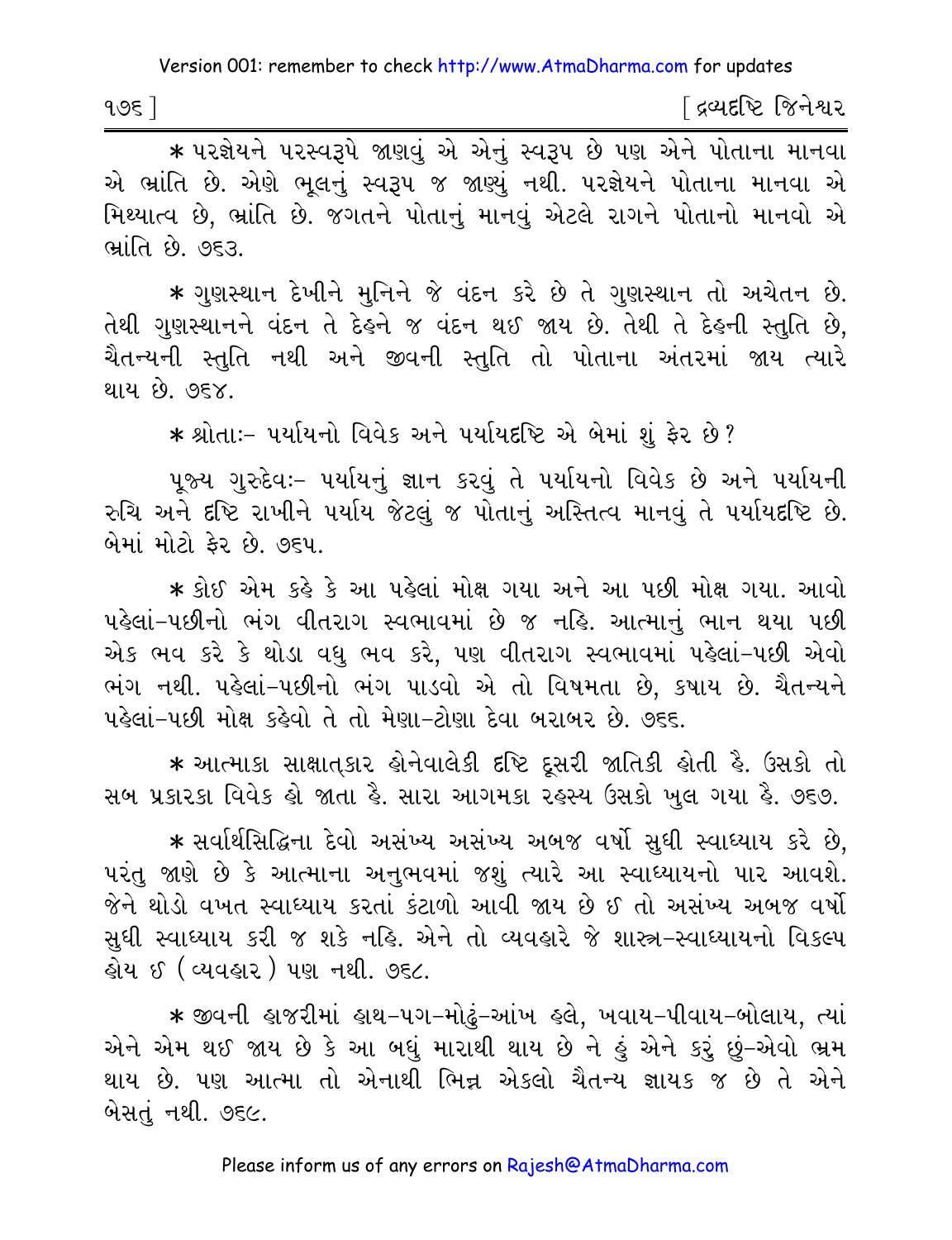દ્રવ્યદષ્ટિ જિનેશ્વર l ୮ ૧૭૭

\* કરોડ રૂપિયા ને અબજ એ બધી ધળ છે.

શ્રોતાઃ- ભલેને આપ ધળ કહો પણ એની ખરશી પહેલી પડે છે!

પૂજ્ય ગુરુદેવઃ– ન૨કમાં એની ખુ૨શી ૫ડે છે. અ૨ે! અહીં તો શુભભાવમાં બેસીને પોતાનો માને છે એ પણ નરકમાં બેઠો છે. મિથ્યાત્વમાં બેઠો છે. ૭૭૦.

∗ પહેલાં એકલો હતો તેમાંથી બાયડી થઈ એટલે ઢોરની જેમ ચાર પગ થયા. ઢોર જેવો થયો. ૫છી ૫ત્ર થતાં ૬ ૫ગો ભમરો થયો અને છોકરાને બાયડી થઈ એટલે આઠ પગો કરોળિયો થયો. પછી પોતાની લાળ કાઢી કાઢીને પોતાને બાંધીને કસાયો. ૭૭૧.

\* શ્રોતાઃ- અનુભૂતિ કરવા માટે શું કરવું ?

પુજ્ય ગુરુદેવઃ– આત્મામાં એકાગ્રતા કરવી.

શ્રોતાઃ- એકાગ્રતા કરવા માટે શું પ્રયાસ કરવો ? વિકલ્પાત્મક ચિંતવન કેવી રીતે કરવં ?

પૂજ્ય ગુરુદેવઃ- વિકલ્પાત્મક ચિંતવન એ કારણ છે જ નહિ. ઈ વસ્તુ છે જ નહિ. પરોક્ષજ્ઞાન ઈ પ્રત્યક્ષજ્ઞાનનું કારણ છે જ નહિ. સીધો અંદરમાં એકાગ્ર થતાં પ્રત્યક્ષજ્ઞાન થાય એ જ વસ્તુ છે. ૭૭૨.

\* આમ તો આવે છે ને- 'હું તો દોષ અનંતનું ભાજન છું કરૂણાળ'.... ' નાર્લી એક સદગણ પણ, મુખ બતાવું શુંય ?' એ તો શિષ્યનો વિનયભાવ છે. સત્ની જિજ્ઞાસાવાળાને એવી નમ્રતાના ભાવ હોય છે. પર્યાયમાં દોષ છે એમ ત્યાં બતાવવું છે. મારી પર્યાયમાં દોષ છે-એમ જાણે-માને નહિ તો દોષ રહિત નિજ જ્ઞાયક ભગવાનને કઈ રીતે જાણે-માને? અહીં તો, પર્યાયમાં પોતા થકી દોષ છે એવો જેને સ્વીકાર છે તેને બતાવે છે કે. ભગવાન આત્મા સ્વભાવે તો દોષનું આયતન છે જ નહિ; તે તો ચારે તરફ અનંત ગુણોનું જ આયતન છે. શ્રીમદ્ રાજચંદ્રે એક ઠેકાણે એવા આશયનું લખ્યું છે કે-પ્રભુ સર્વગુણસંપન્ન છે પણ એના અપલખણનો પાર નથી... અહીં એમ કહેવું છે કે તું તારી ચીજને-ત્રિકાળી પરિપૂર્ણ પ્રભુતાને-માનતો નથી અને પર્યાય ને રાગાદિ જેટલો જ પોતાને માને છે, એ તારૂં અપલક્ષણ છે. અહ્ય! આવો માર્ગ છે; પરંતુ અરેરે! જીવ અનાદિ કાળથી લંટાઈ રહ્યો છે. એ રાગના રસિયાને પ્રથમ તો પોતાના વસ્તસ્વરૂપની ખબર નથી, સંસારની જંજાળ આડે સાંભળવાને નવરો થતો નથી. નવરો થઈને માંડ સાંભળવા જાય ત્યાં કુગુરુ તેનો સમય લૂંટી લે છે. ત્યાં તેને અંતર આત્મદષ્ટિ કરવાની વાત તો મળી નહિ અને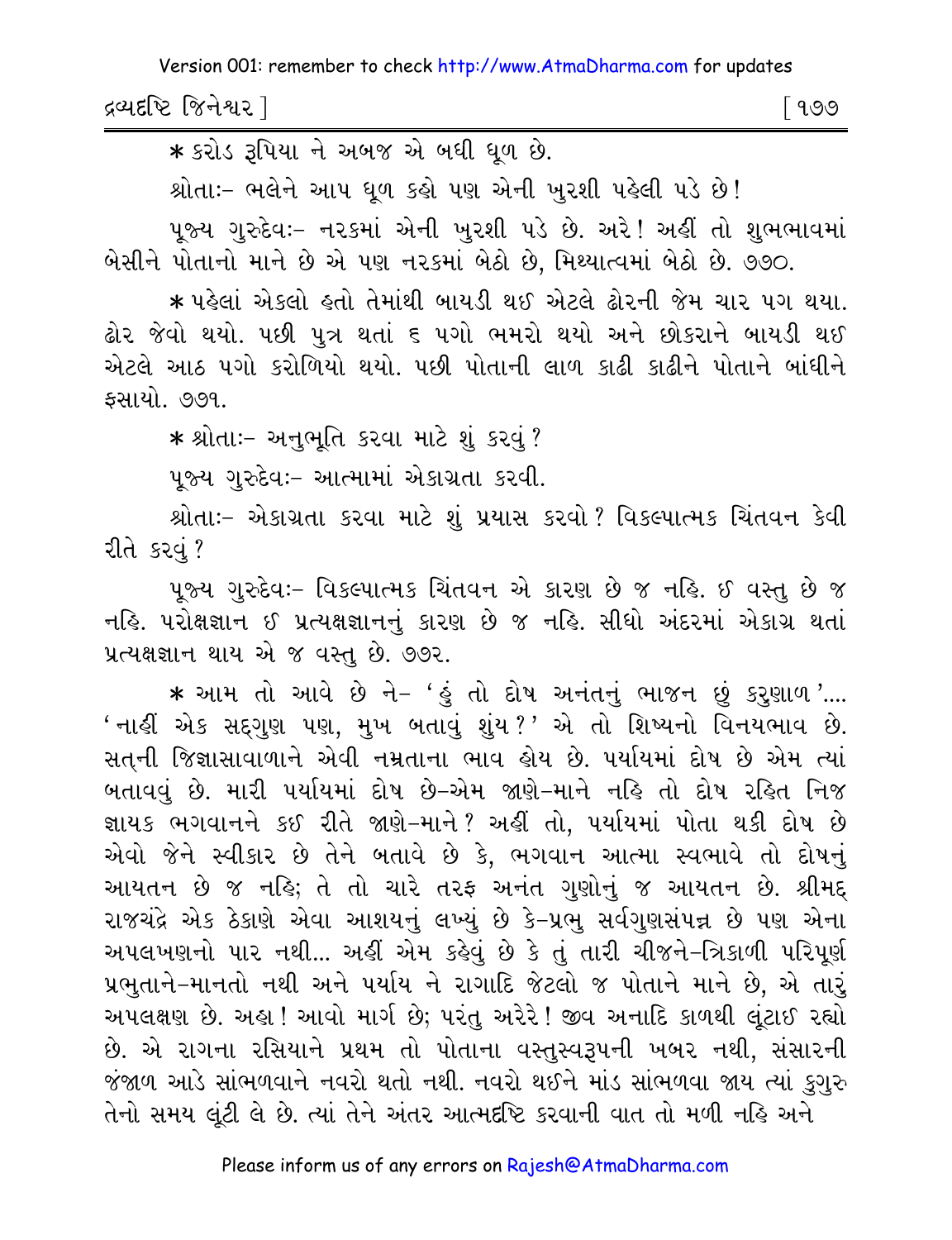| 196                                                                           |  |  |  | ∫ દ્રવ્યદષ્ટિ જિનેશ્વર |  |
|-------------------------------------------------------------------------------|--|--|--|------------------------|--|
| વ્યવહારથી-દાન-૫જા કે વ્રતાદિ કરવાથી-કલ્યાણ થશે. એમ બાહ્ય ક્રિયાકાંડની દષ્ટિનં |  |  |  |                        |  |

પોષણ મળ્યું. કુગુરુએ એનો સમય લૂંટી લીધો. ૭૭૩.

\* ધર્મી જીવને જે વીતરાગીદશા પ્રગટ થઈ તે પૂજ્ય અને આદરણીય છે. પણ ખરું પૂજ્ય તો ત્રિકાળી દ્રવ્ય જ છે. પરંતુ શુદ્ધ પર્યાય ધર્મીને જે પ્રગટ થઈ તે વ્યવહારે પૂજ્ય છે. પરંતુ ધર્મીને જે રાગની પર્યાય આવે છે તે તો હેયભાવે છે, તેને તે પજ્ય નથી અને બીજાને પણ તે પજ્ય નથી. ૭૭૪.

\* જે મોક્ષનું કહેવામાત્ર-કથનમાત્ર કારણ છે એવો વ્યવહારરત્નત્રય તો ભવસાગરમાં ડુબેલાં જીવોએ પૂર્વે ભવભવમાં સાંભળ્યો છે અને કર્યો પણ છે. દયા-દાન-ભક્તિ-વ્રત-તપ આદિ શુભરાગનો વ્યવહાર તો ભવસાગરમાં ડૂબેલાં જીવોએ અનંતવાર સાંભળ્યો છે અને આચર્યો છે પણ તે વ્યવહારરત્નત્રય કાંઈક-કથનમાત્ર મોક્ષનું કારણ છે પરંતુ ખરેખર તો તે બંધનું જ કારણ છે. જે રાગ દુઃખરૂપ છે, ઝેરરૂપ છે તે અમૃતરૂપ એવા મોક્ષનું કારણ કેમ હોય? દેવ−શાસ્ત્ર−ગુરુની ભક્તિ, પૂજા, જિનમંદિર બંધાવવા, મોટા ગજરથ આદિ કાઢવા આદિ બઘું તો ભવભવમાં અનંતવાર કર્યું, શાસ્ત્રનું અગિયાર અંગનું જ્ઞાન, નવતત્ત્વની ભેદરૂપ શ્રદ્ધા અને વ્રત−તપ આદિનું આચરણ પૂર્વે અનંતવાર સાંભળ્યું છે અને આચર્યું પણ છે. અરેરે! ખેદ છે કે જે સર્વથા એક જ્ઞાનરૂપ છે એવા પરમાત્મતત્ત્વને જીવે સાંભળ્યું નથી, આચર્યું નથી. ૭૭૫.

\* શ્રોતાઃ- વિકલ્પવાળો નિર્ણય થતાં પુરુષાર્થ સહજ થાય છે કે જુદો કરવો  $43.69.7$ 

પુજ્ય ગુરુદેવઃ- સ્વસન્મુખનો પુરુષાર્થ જુદો કરવો પડે છે. ૭૭૬.

\* મારી ચીજ જ્ઞાયકભાવથી કદી છૂટી જ નથી અને રાગને કદી સ્પર્શી જ નથી-એવી દષ્ટિ થતાં સમ્યક દર્શન થાય છે. ૭૭૭.

\* સાધક જીવ કહે છે: હે જ્ઞાયક પ્રભુ ! મને તારા દર્શન દે ને ! તારો અંદરનો વૈભવ મને જોવા-માણવા દે ને! અરેરે પ્રભ! એકેન્દ્રિય, બે-ઇન્દ્રિય, ત્રણેન્દ્રિય, ચૌરેન્દ્રિય, પંચેન્દ્રિયપણામાં મેં તને કયાંય ન દેખ્યો. અરે! બાહ્ય મુનિપણું અનંતવાર લીધું, પરંતુ ત્યાં પણ તારા દર્શન ન થયા નાથ! હવે તો એક વાર ચેતનપ્રભુનાં દર્શન કરવા દો. સંસારની બીજી બધી ઝંઝટ છોડીને ધર્મી જીવને ચેતનનો અનુભવ કરવાની લગની લાગી છે; દુનિયા માન આપે કે ન આપે-એની સાથે કોઈ સંબંધ નથી. 'આ ધર્માત્મા છે' એમ લોકો ગણતરીમાં ગણે–એની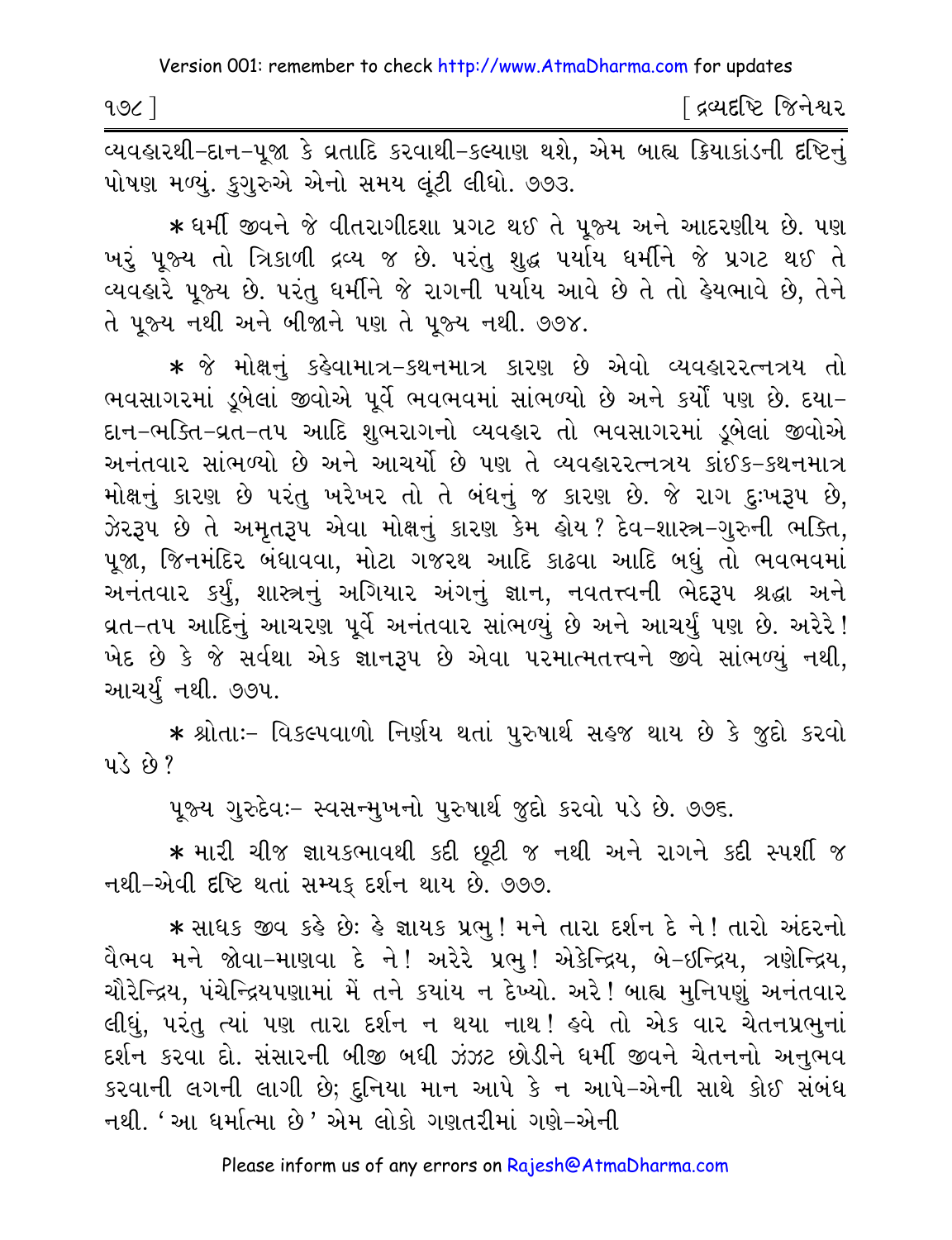દ્રવ્યદષ્ટિ જિનેશ્વર |

િ ૧૭૯

.<br>કોઈ કિંમત નથી. ચૈતન્યભગવાન પર દષ્ટિ દેવાથી તે પ્રાપ્ત થાય છે, માટે કે શુદ્ધ પરિણતિરૂપી સખી! મને સ્વભાવ પર દષ્ટિ કરવા દે. શરીરના પ્રાણ પણ ભલે જાઓ, પણ મારો ચૈતન્યભાવપ્રાણ મારી દષ્ટિમાં આવો. ધર્મીને સદા આવી ભાવના હોય છે. ૭૭૮.

\* ચૈતન્યમૂર્તિ ભગવાન આત્મા અંદર શક્તિએ તો સદા અબદ્ધસ્વરૂપ અર્થાત્ મુક્તસ્વરૂપ છે. યથાર્થ શ્રદ્ધા, જ્ઞાન ને સ્થિરતાપૂર્વક તે ધ્રુવ મુક્તસ્વરૂપનું અંતરમાં ધ્યાન કરવાથી પર્યાયમાં મુક્તદશા પ્રગટ થશે. જીવને સંસારના પાપધ્યાન કરતાં તો આવડે છે, જેમ સંસારના આર્ત ને રૌદ્રધ્યાનમાં ચડી જાય છે, તેમ એવું ધ્યાન-એવી એકાગ્રતા-ત્રિકાળી ધ્રુવ સ્વભાવમાં લગાવ. અહ્ય! મારગ તો આવો છે. તે દયા, દાન, વ્રત કે ભક્તિથી મળશે નહિ, એ તો રાગ છે. રાગભાવથી વીતરાગતા મળે? ૭૭૯.

\* જેમાં રાગ તો નહિ પણ અલ્પજ્ઞાન પણ જેનો સ્વભાવ નથી એવો આ ભગવાન આત્મા પરમ આશ્ચર્યકારી અદ્દભુતાદ્દભુત ચૈતન્યમૂર્તિ છે. તે સહજ જ્ઞાન ને સહજ આનંદ આદિ અનંત અનંત ગુણોથી ભરપૂર ભર્યો ૫ડયો છે. બધા ક્ષેત્રે ને બધા કાળે તે આશ્ચર્યકારી ચૈતન્ય જિનપ્રતિમા અંદરમાં સદા બિરાજે છે. તેની બધા ૫ડખેથી ઓળખાણ કર. પુર્ણાનંદમય પ્રભુની ચારે બાજુથી-ઉપાદાન-નિમિત્તથી, નિશ્ચય-વ્યવહારથી, પ્રમાણ-નય-નિક્ષેપથી-પહેલાં બરાબર ઓળખાણ કરવી જોઈએ. નિશ્ચયથી-દ્રવ્ય-અપેક્ષાએ-આત્મા પુર્ણાનંદ પ્રભુ છે અને વ્યવહારથી-પર્યાય-અપેક્ષાએ-તે જ આત્મા અશુદ્ધ તેમ જ દુઃખી છે; આત્મા દ્રવ્ય તરીકે ધ્રુવ વસ્તુ છે અને તે જ આત્મા પર્યાય તરીકે પલટતી વસ્તુ છે; એ પ્રમાણે જેવું વસ્તુસ્વરૂપ છે એવું બધા ૫ડખાંથી બરાબર ઓળખે. વસ્તુસ્વરૂપને બરાબર ઓળખ્યા પછી નય– પ્રમાણ વગેરેના પક્ષ છોડી અંદર આત્માનુભવમાં ઠરી જવું. આત્મા નિશ્ચયથી અબદ્ધ છે ને વ્યવહારથી બદ્ધ છે-એનો પ્રથમ સાચો નિર્ણય કરે; પરંતુ તે બન્ને નયપક્ષ વિકલ્પ છે, રાગ છે, તેનાથી આત્માનુભવ પ્રાપ્ત થતો નથી. એ પ્રમાણ-નય-નિક્ષેપ વગેરેનો પક્ષ છોડી અંતરમાં સ્થિર થઈ જવું, અભેદ આત્માને ધ્યેય બનાવીને મસ્ત થઈ જવં. તો અંદરથી જ મુક્તસ્વરૂપ પ્રગટ થશે. ૭૮૦.

★ ધ્રુવ જ્ઞાયકસ્વભાવનો આશ્રય કરવાનું કામ જે પર્યાય કરે છે તે પર્યાય ઉપરથી પણ લક્ષ ઉઠાવી લે. બધેથી લક્ષ ઉઠાવી લે તેમાં વ્યવહાર-રત્નત્રયના વિકલ્પો પણ આવી ગયા, અને જે અંદરમાં જવાનું કામ કરે છે તે એક સમયની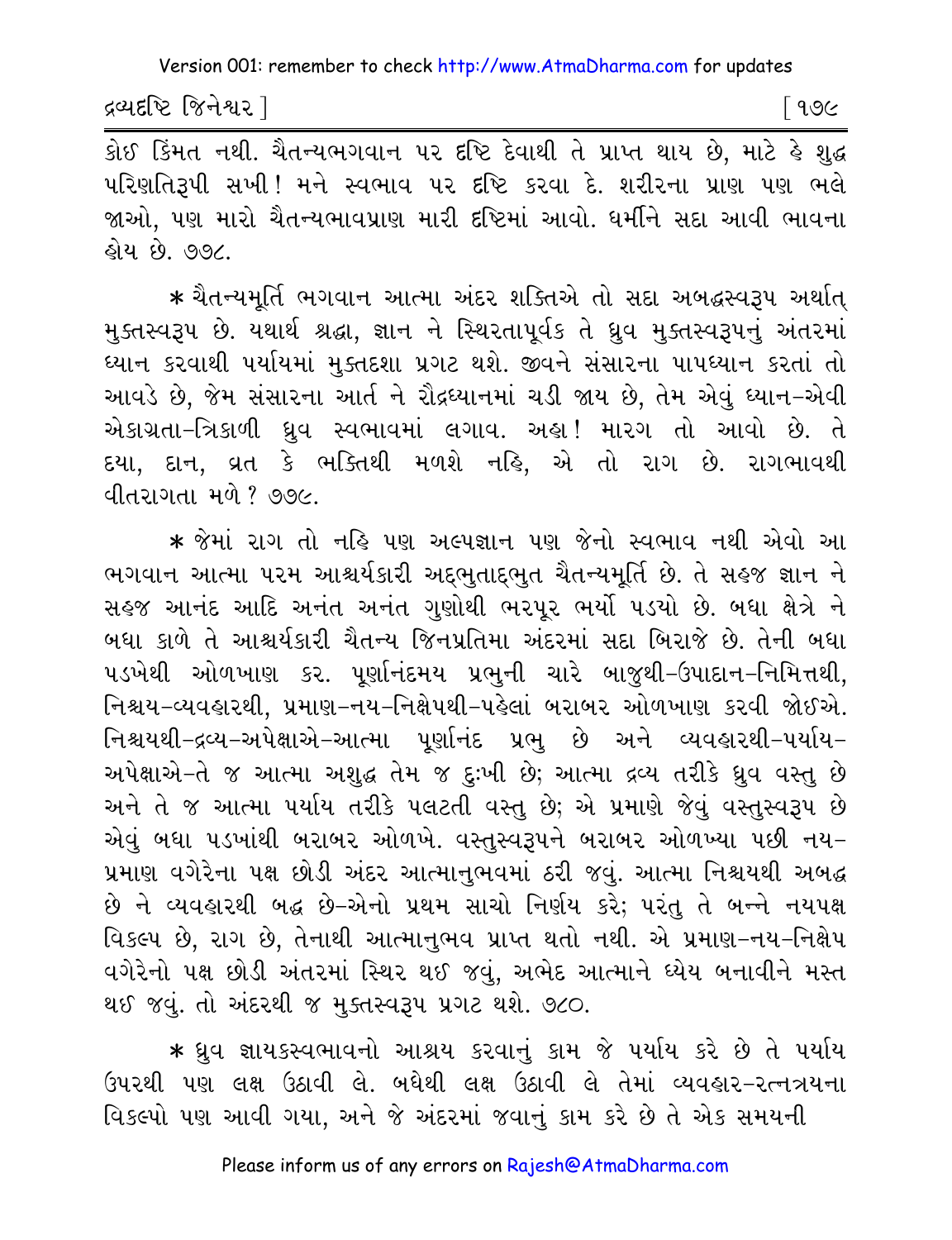$1001$ 

દિવ્યદષ્ટિ જિનેશ્વર

પર્યાય પણ આવી ગઈ. તે બધેથી લક્ષ ઉઠાવી ઘ્રુવ જ્ઞાયકને ૫કડ. અઘ્રુવથી-૫લટતી પર્યાયથી-ઘ્રુવને ૫કડ. અનિત્યથી નિત્યને ૫કડ, નિત્યથી નિત્ય ૫કડાતું નથી. તેની જે અનિત્ય પર્યાય છે તેને એવી ધીર અને ગંભીર બનાવ કે જેથી દ્રવ્યસ્વભાવને ૫કડી લે. વસ્તુસ્વરૂપ ઉપર દષ્ટિને લઈ જા; તે વગર સમ્યગ્દર્શન કયારેય નહિ થાય. ભાઈ! મારગ તો આવો છે. આ સિવાય લાખ વ્રત-તપ કરે, ભક્તિ, પજા કે યાત્રા કરે, કરોડો ને અબજો રૂપિયા ખરચીને મોટાં મોટાં મંદિરો બંધાવે, તોપણ તેના વડે કાંઈ આત્મા પકડમાં આવતો નથી. જો પૈસાથી ધર્મ થતો લોય તો બિચારા ગરીબોને રોવું પડે. બાહ્ય ક્રિયાકાંડ કે પૈસાને આધીન ધર્મ નથી; અંદર પાતાળમાં-દ્રવ્યસ્વભાવમાં−ભગવાન બિરાજે છે તેને ૫કડ તો સમ્યગ્દર્શન−ધર્મનું પ્રથમ સોપાન− પ્રાપ્ત થશે. ૭૮૧

\* રાગાદિ ચિદવિકારોને દેખીને એવો ભ્રમ ન કરવો કે રાગાદિ પણ ચૈતન્ય જ છે. બીજી રીતે કહીયે તો નિશ્ચયવાળાને જ્યાં વ્યવહાર સાધન કહ્યો છે ત્યાં વ્યવહાર સાધન ન સમજવો. જ્ઞાનસ્વભાવી આત્માથી વિરુદ્ધ લક્ષણવાળા રાગને ચૈતન્ય સાથે દેખીને તેને સાધન ન સમજો. જેને નિશ્ચય-મોક્ષમાર્ગ પ્રગટયો છે તેને વ્યવહાર સાથે હોય છે તેથી સહચર દેખીને ઉપચારથી તેમાં સાધનનું આરોપણ કર્યું છે. પરંતુ વ્યવહારમોક્ષમાર્ગ પ્રશસ્તરાગ છે અને તે આત્માના સ્વભાવથી વિરુદ્ધ લક્ષણવાળો છે તેથી વ્યવહારમોક્ષમાર્ગ સાધન કેમ હોય ? -ન જ હોય. ૭૮૨.

\* જેમ માટી કાર્ય નથી પણ ઘડો કાર્ય છે; ઘડો કાર્ય છે તેથી કર્તા વિના થાય નહીં. ઘડો કાર્ય છે ને માટી કર્તા છે, કુંભાર કર્તા નથી. સમયસાર ૩૭૨ ગાથામાં અમૃતચંદ્રાચાર્યદેવે કહ્યું છે કે કુંભારથી ઘડો થાય છે એમ તો અમે દેખતા નથી. કુંભાર ઘડાનો કર્તા છે જ નહિ. માટી પોતાના સ્વભાવને નહીં ઉલ્લંઘતી હોવાથી માટી કર્તા ને ઘડો કાર્ય છે. તેમ વિકાર કાર્ય છે માટે તે કર્તા વિના હોય નહી; તેથી વિકાર છે તે જીવ અને પુદગલ એમ બે દ્રવ્યની કરતૃતિ-કાર્ય નથી. પણ જીવદ્રવ્યનું કાર્ય છે. કોઈ એમ કહેશે કે રાગાદિ કાર્ય અને તેનો કર્તા એ જીવ અને પુદગલ છે. તેનું સમાધાન એમ છે કે રાગાદિનું અંતરંગ કારણ તો જીવ પોતે જ છે, બાહ્ય કારણ-પુદ્ગલકર્મ તો નિમિત્તમાત્ર છે. નિમિત્તમાત્ર ચીજ છે તે પરિણમાવતં નથી. ૭૮૩.

\* ધર્મ એવી સૂક્ષ્મ ચીજ છે કે એ વાત સાધારણ જીવને બેસે નહિ. જગતના સાધારણ જીવો કે જે વેપાર આદિના પાપના ધંધામાં ૫ડયા હોય તેને આ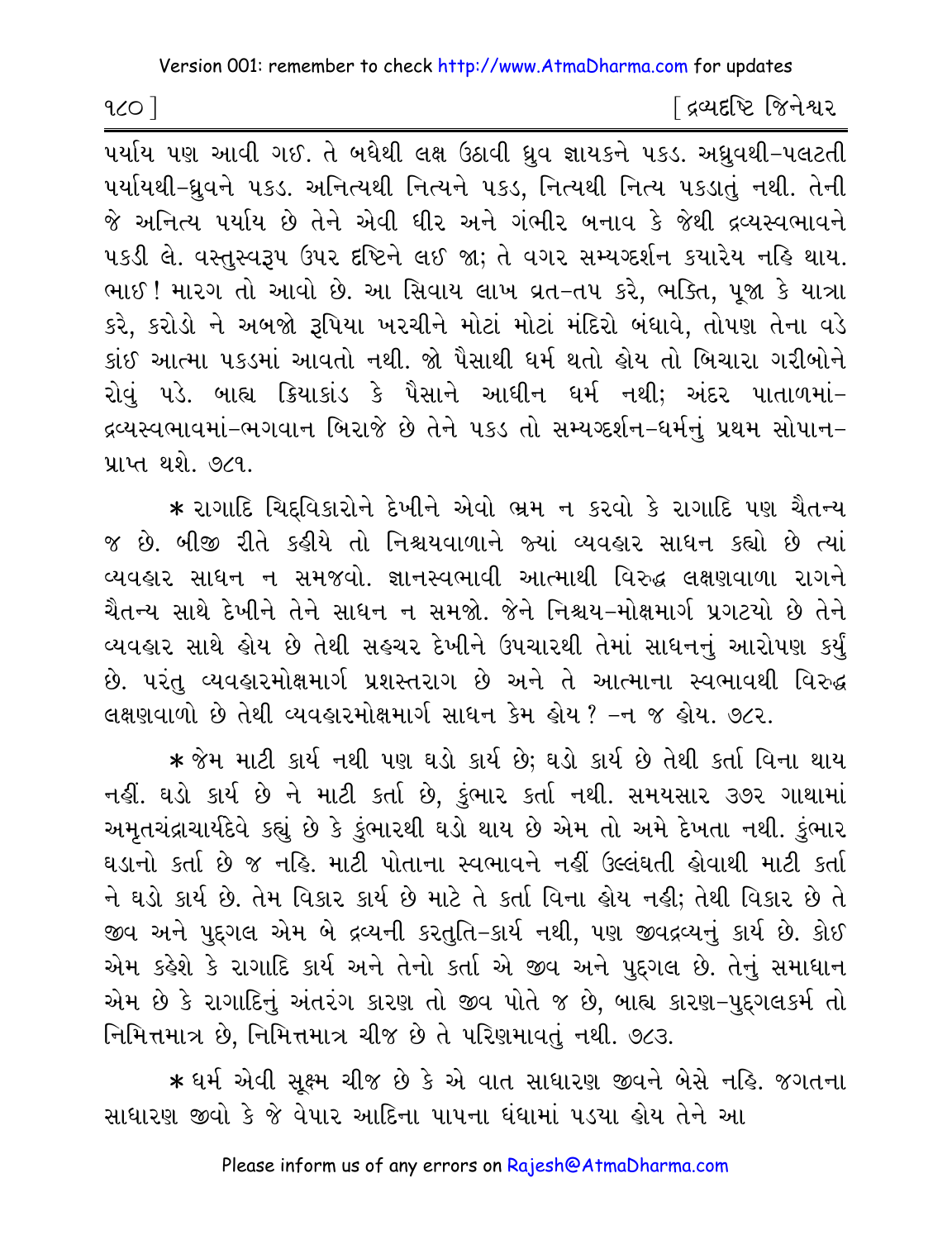દ્રવ્યદષ્ટિ જિનેશ્વર |

િવ૮૧

સૂક્ષ્મ તત્ત્વ બેસે નહિ અને ધર્મના નામે પણ ક્રિયાકાંડના આગ્રહમાં ૫ડયા હોય એવા જીવને પણ આ ભગવાને કહેલું સૂક્ષ્મતત્ત્વ બેસે નહિ. માટે ભાઈ! તું વાદવિવાદ કોઈની સાથે કરીશ નહિ, કેમ કે તત્ત્વ સૂક્ષ્મ ચીજ છે. એક દ્રવ્ય બીજા દ્રવ્યને કાંઈ કરે નહિ, દરેક દ્રવ્યની પર્યાય ક્રમબદ્ધ જ થાય, એક પર્યાય બીજી પર્યાયને અડે નહિ. એક પરમાણુ બીજા પરમાણને અડતું નથી એ વાત બાપદાદા કોઈએ સાંભળી નથી. એવી સૂક્ષ્મ વાત કેમ બેસે? ભગવાન તીર્થંકરદેવે છ દ્રવ્યો <u> જોયા છે. તે દરેક દ્રવ્યની પર્યાય જે કાળે જે ક્ષેત્રે જે રૂપે થવાની તે થવાની જ છે-</u> આવી સક્ષ્મ વાતો જગતના સાધારણ જીવોને બેસે એવી નથી. માટે કોઈની સાથે વાદવિવાદ કરીશ નહિ. તું સમજીને સમાઈ જા.... ૭૮૪.

\* ત્રણકાળ ત્રણલોકની જે પર્યાયો છે તે બધી જ્ઞેય તરીકે કેવળજ્ઞાનની પર્યાયમાં અર્પાઈ જાય છે. જેટલા જ્ઞેયો છે તેની ભત-વર્તમાન-ભાવિની બધી પર્યાયો એક સમયમાં જ્ઞાનમાં અકંપપણે અર્પાઈ જાય છે-જણાય જાય છે. ગયા કાળની ને ભવિષ્યની ને વર્તમાનની બધી પર્યાયો જાણે સ્થિર લોય એમ અકંપપણે જ્ઞાનને જ્ઞેયપણે અર્પે છે-જ્ઞેયપણે વર્તે છે. આવું ક્રમબદ્ધ સ્વરૂપ છે તેને જે માનતો નથી તે વસ્તુની સ્થિતિને માનતો નથી ને વસ્તુની સ્થિતિને માનતો નથી તે કેવળજ્ઞાનને જ માનતો નથી. ૭૮૫.

\* વસ્તુમાં અધિકરણ નામનો ગુણ છે, તેના આધારે વસ્તુ ટકી રહી છે, અન્યના આધારે નથી. આત્મા શરીરના આધારે નથી રહ્યો, શરીર પાટના (– ખુરશીના ) આધારે રહ્યું નથી, પાટ જમીનના આધારે રહી નથી. એક રજકણ બીજા ૨જકણના આધારે રહ્યું નથી. એક દ્રવ્ય બીજા દ્રવ્યનું કર્તા-કર્મ-કરણ કે આધાર નથી. સાંભળજો ભાઈ ! આ ભગવાનની વાણીનો ૫ડકાર છે. આત્મવસ્તુ ચમત્કારીક ચીજ છે. એવા આત્માનો વિશ્વાસ... વિશ્વાસ... વિશ્વાસ આવવો જોઈએ, 'વિશ્વાસે વહાણ તરે છે. પાણીના આધારે વહાણ તરતું નથી, વહાણ વહાણના આધારે તરે છે. આવી વસ્તુની સ્થિતિ છે. આત્મા વિશ્વનો પ્રકાશક છે. વિશ્વ એટલે અનંત પદાર્થો, એ અનંત પદાર્થોની અસ્તિ પોત પોતાથી જ ભિન્નભિન્ન અસ્તિત્વરૂપે રહી શકે છે. જો એક પદાર્થ બીજા પદાર્થના આધારે રહે તો અનંત પદાર્થોની અસ્તિ સિદ્ધ થઈ શકે નહીં. બીજા સંયોગી દ્રવ્યથી જોવું એ તો સંયોગદષ્ટિ છે. વસ્તુના ચમત્કારીક સ્વભાવથી જોવું તે સ્વભાવદ્દષ્ટિ છે. ચૈતન્યવસ્તુનો સ્વભાવ તો ચમત્કારીક છે જ, <u>पण द्वेद पहार्थनो स्वल्गाव पण यमत्वारीह છे. ७८६ </u>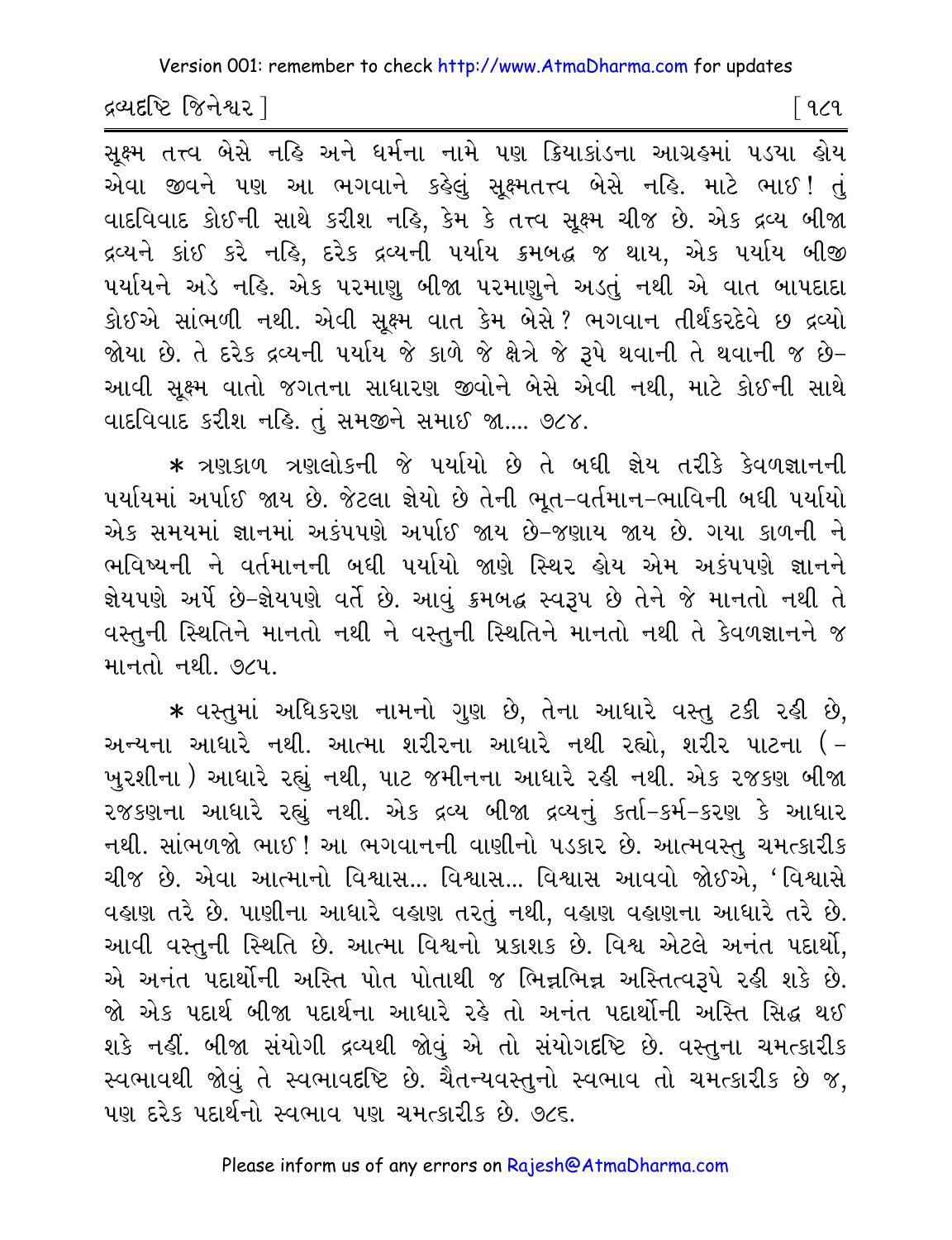$153P$ 

[ દ્રવ્યદષ્ટિ જિનેશ્વર

∗ વસ્તુમાં ગુણ−ગુણીના કે બીજા કાંઈ પણ ભેદ નથી. રાગ મારો એમ તો નથી પણ ષટ્કારકોના, ઉત્પાદ-વ્યય-ધ્રુવ કે ગુણ–ગુણીના ભેદનો વિકલ્પ પણ વસ્તુમાં નથી. આહાહા ! અમૃતચંદ્રાચાર્યનો કોઈ પણ શ્લોક હો; અદ્દભુત વાત છે. વસ્તુમાં કોઈ પણ ભેદ નથી તો છે શું? –કે એ તો નિર્વિકલ્પમાત્ર ચૈતન્યવસ્તુનું સત્ત્વ છે. જ્ઞાયક સત્ત્વ છે. કેવો છે ચૈતન્યસ્વભાવ? -કે વિભુ છે અર્થાત પોતાના સ્વરૂપમાં વ્યાપનારો છે. પોતાના વિશેષણોમાં વ્યાપનારો, ગુણોનો એકરૂપ વિભુ છે. પોતાના સ્વરૂપમાં વ્યાપનારો ચૈતન્યવિભુ છે, પર્યાયમાં આવતો નથી એવો નિર્ણય, એવો અનુભવ પર્યાયમાં છે પણ તે પર્યાયમાં વસ્તુ આવી નથી. અનુભવથી વસ્તુ ભિન્ન છે પણ અનુભવની દષ્ટિમાં એકરૂપ વસ્તુ છે કે જે સર્વ કર્મની ઉપાધિથી રહિત છે. અનભવના આવા સંસ્કાર તે એક માત્ર કર્તવ્ય છે. ૭૮૭.

★ જ્ઞાનલક્ષણ આત્મા સ્વભાવે રાગથી ભિન્ન જ છે. ખાણમાં જેમ પથ્થરો વચ્ચે સાંધ-લીંટી જેવી પાતળી રગ હોય છે, તે રગમાં દારૂ ભરીને ફોડવામાં આવે છે અને સેંકડો મણના મોટા મોટા પથ્થરો જદા પડી જાય છે; તેમ જ્ઞાનસ્વરૂપ ભગવાન આત્મા અને વિભાવસ્વરૂપ રાગ વચ્ચે સંધિ છે, નિઃસંધિ કયારેય થઈ નથી. આત્માનું ચૈતન્યદળ અને શુભાશુભ રાગ-ભલે ને તીર્થંકરનામકર્મ બંધાય એવો શુભ રાગ હોય-તે બન્ને વચ્ચે સાંધ છે; ત્રિકાળી વીતરાગ સ્વભાવ અને રાગ કદી પણ એક થયા જ નથી. અનાદિ રાગમાં સ્વપણાના અધ્યાસને કારણે અજ્ઞાનીને એક લાગે છે, પણ આત્મા અને રાગ કયારેય એક થયા જ નથી; માને તોપણ એક થયા નથી. પોતપોતાના નિયત લક્ષણથી બન્ને જુદા જ છે. ૭૮૮.

\* જેને ખરેખર એમ લાગે કે મારૂં જીવન નિષ્ફળ ગયું, એ તો સફળતાનો માર્ગલે છે. જ $\alpha$ 

∗ ધૂડકી ( –પૈસાકી ) કિંમત તો મરનેકે લિયે હૈં. ધૂડકી કિંમત કરતે હૈં વો અપનેકો માર ડાલતે કૈ. ધૂડકી કિંમત તો નહીં લેકિન રાગકી કિંમત ભી નહીં, શુભ રાગકી કિંમત કરતે કૈ વો અપનેકો માર ડાલતે કૈ.! ૭૯૦.

\* શ્રોતાઃ- ગુરુદેવ ! આત્મા અને રાગ જુદા છે તેનો સ્પષ્ટ ખ્યાલ અનુભવ पर्डेलां આવી શકે?

પુજ્ય ગુરુદેવઃ- ધારણારૂપે સાધારણ ખ્યાલ આવી શકે, અનુમાનથી પહેલાં નક્કી કરે. ૧૪૩મી ગાથામાં કહ્યું છે ને કે પહેલાં નિર્ણય કરે છે, ખરો ખ્યાલ તો અનુભવ કરે ત્યારે જ ખ્યાલમાં આવે છે. ૭૯૧.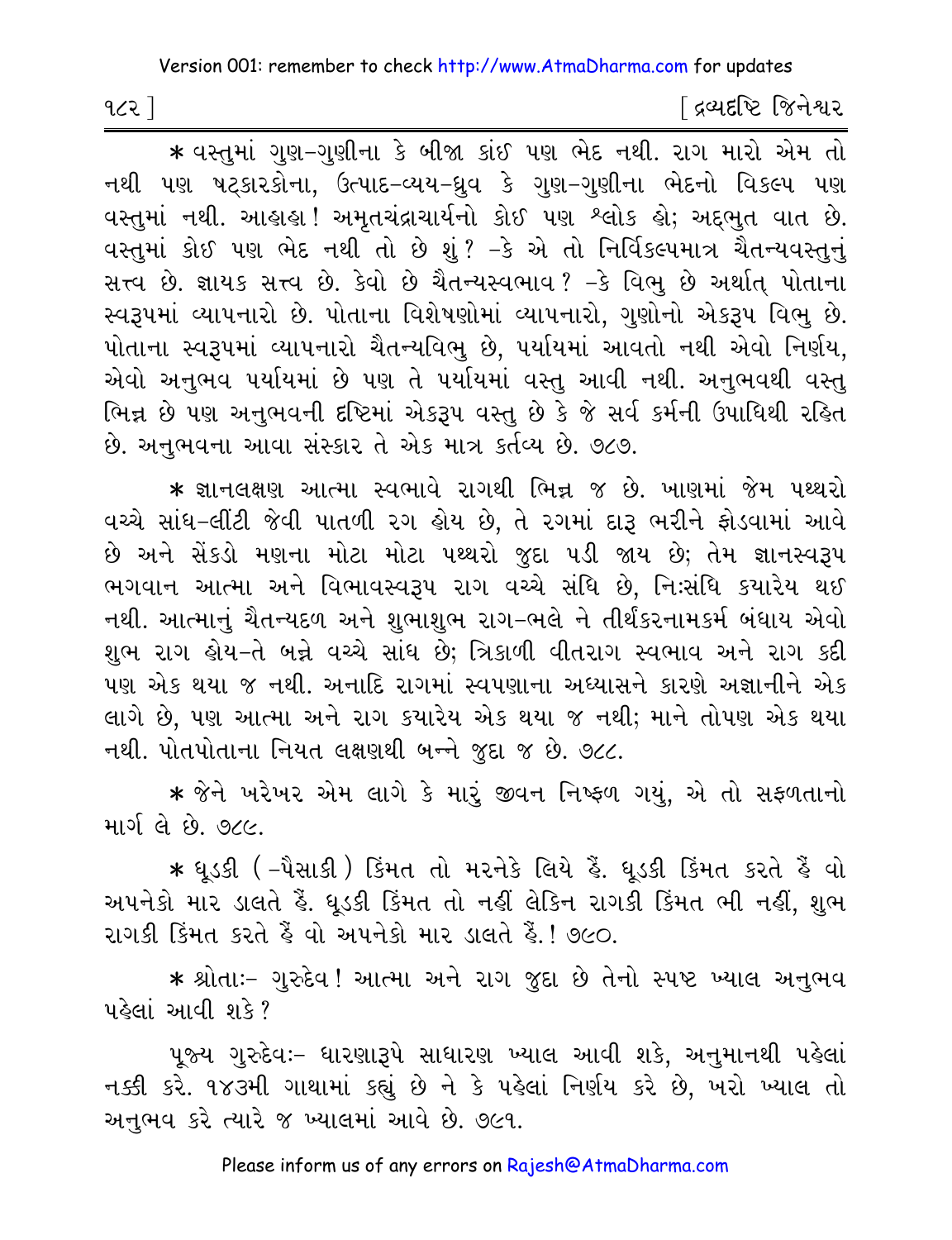દ્રવ્યદષ્ટિ જિનેશ્વર l

િ ૧૮૩

\* વક્તાની પર્યાયની નિર્મળતા વધીને તે નિમિત્ત થઈને જે વાણી આવે છે તે સાંભળીને શ્રોતાને પણ જ્ઞાનમાં નવી નવી વિશેષતા ન લાગે તો તેનું જ્ઞાન ત્યાં ને ત્યાં સ્થિર છે. અર્થાત અનાદિની જે જાત છે એ જ છે. જે જાતનો વિકલ્પમાં બહુમાનનો નવો નવો વિકલ્પ ઊઠે અને એને જ તે વખતે જ્ઞાન જાણે એવું વિશેષતાવાળું જ્ઞાન નથી તો તેનું જ્ઞાન યથાર્થ નથી. ૭૯૨.

\* મહામનિઓને રાજા આદિનો સંગ થાય તે પણ મરણતલ્ય લાગે છે. પુણ્યવંતમાં કાંઈક બધું સરખું રાખવું પડે... તેથી પુણ્યવંતોથી વૈરાગીઓને દૂર રહેવું સારં છે. ૭૯૩.

\* સમ્યગ્દષ્ટિ જીવ વિકારના પરિણામનો કર્તા નથી, જાણનાર જ છે, કારણ કે ધર્મીની દષ્ટિમાં રાગના પરિણામ ને તેનું કર્તાપણું એ બન્નેનો જેમાં અભાવ છે એવા એક અખંડ જ્ઞાયકભાવનો સ્વીકાર આવ્યો છે, તેથી ધર્મીજીવ તો વિકારનો-ભાવકર્મનો જ્ઞાતા જ છે. ૭૯૪.

★ ભગવાન ! તેરેમેં જો શક્તિ હૈ ઉસકો તું સમ્હાલતા નહીં હૈ ઔર અપનેમેં જો શક્તિ નહીં હૈ એેસે ભાવકો ઉત્પન્ન કરકે ઉસમેં ઘસ જાતા હૈ. ૭૯૫.

\* પોતે પોતાને છેતરે છે અને માને છે કે અમે લાભમાં છીએ. આમ જગત અનાદિથી લુંટાણું છે. ૭૯૬.

\* સ્વભાવનું માહાત્મ્ય કરવા આ વાત કહેવામાં આવે છે. મારા અંતરમાં આનંદ ભર્યો છે. ભગવાન કહે છે અને મને ભાસે છે. આ રાગ તો કૃત્રિમ અને દુઃખરૂપ છે. માટે આનંદ સ્વભાવ ઉપર દષ્ટિ કર તો સમાધાન અને શાંતિ થશે. ૭૯૭.

\* એક્ક્ષેત્રમાં રહેલાં શરીર-વાણી ને મનની વિવિધ અને વિચિત્ર પર્યાયો એના કાળે એના જન્મક્ષણે થાય છે, એનો આધાર હું નથી, કર્તા પણ હું નથી, કારણ પણ નથી, પ્રયોજક પણ નથી અને એના કાળે પુદ્દગલથી થતી પર્યાયનો અનુમોદક પણ કું નથી. કું તો તેના કાળે થતી પુદ્દગલ પર્યાયનો જ્ઞાતા જ છું-આવી પહેલી દર્શનવિશદ્ધિ થવી એ ભવભ્રમણના નાશનં કારણ છે. ૭૯૮.

\* તારો સ્વભાવ પરમાનંદ સ્વરૂપ જ છે, ધ્રુવ સત છે પણ રાગના પ્રેમમાં પરમાનંદ સ્વરૂપને ઠોકર લાગે છે. દયા-દાનના રાગની કિંમત કરતાં ચૈતન્યને ઠોકર લાગે છે, માટે રાગની કિંમત છોડીને ચૈતન્યની કિંમત કર! હવે એકવાર તારી આ ચીજનો આદર કર! ૧૧ અંગનું જ્ઞાન થાય તે પણ તારી વસ્તુ નથી તો બહારની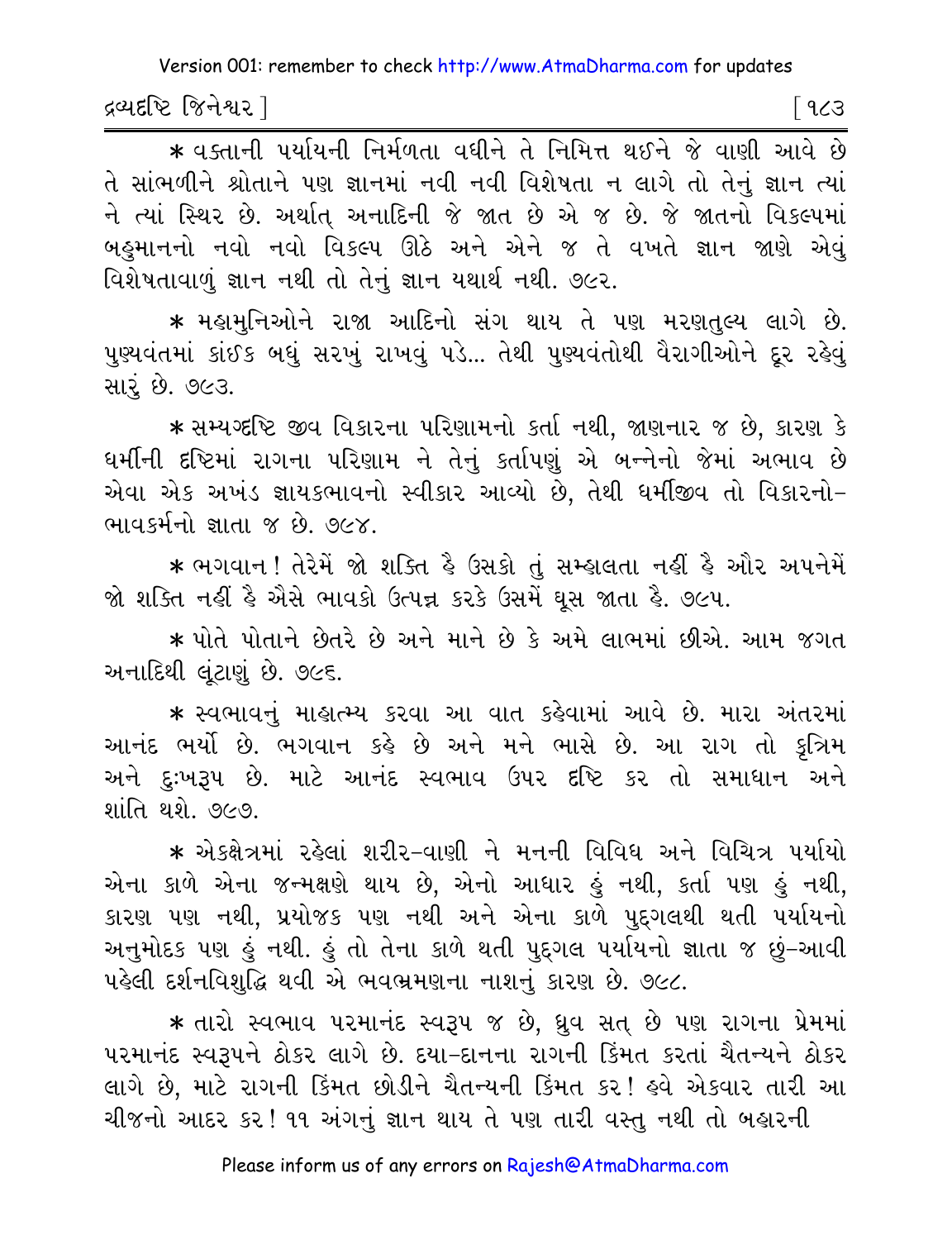| 928 | ંદ્રવ્યદષ્ટિ જિનેશ્વર |
|-----|-----------------------|
|     |                       |

કઈ ચીજ તારી લોય? તારી પર્યાયમાં તેં પરની કિંમત કરી પણ પર્યાય જેની છે તેની કિંમત તેં કરી નથી. ૭૯૯.

\* પ્રચુર આનંદના વેદનમાં ઝૂલતાં સંતો કહે છે કે જ્યારે જિનેશ્વરદેવે બધાંય અઘ્યવસાન છોડાવ્યા છે ત્યારે અમે એમ માનીયે છીએ-એમ સમજીએ છીએ કે પર જેનો આશ્રય છે એવો વ્યવહાર જ સઘળો ય છોડાવ્યો છે. દેવ-શાસ્ત્ર-ગુરુની શ્રદ્ધાના રાગના પરિણામમાં પરનો સંબંધ છે, સ્વનો સંબંધ નથી. જે તારામાં નથી અને તેં તારા માન્યા છે તે તદ્દન મિથ્યાભાવ છે, તેથી ભગવાને પર વસ્તુની એકત્વબુદ્ધિને છોડાવી છે તો અમે સંતો એમ માનીયે છીએ કે દયા-દાન-વ્રતાદિ ૫૨ના આશ્રયરૂપ બીજો જેટલો વ્યવહાર છે તે બધો ય ભગવાને છોડાવ્યો છે. ૮૦૦.

\* ભગવાન આત્મા જ્ઞાનમય છે. કેવળ જ્ઞાનમય એટલે કે એકલો જ્ઞાનમય છે, ત્રિકાળી જ્ઞાનમય છે. તે કેવળજ્ઞાનથી પૂર્ણ છે. લોકાલોકને જાણે એવો જ એનો સ્વભાવ છે. વર્તમાનમાં પર્યાયમાં કેવળજ્ઞાન નથી તેની અહીં વાત નથી. લોકાલોકને જાણે ને આગળ-પાછળની પર્યાયને ન જાણે એમ ન બને, ત્રણકાળનું બધું જ જાણે એવો જ એનો સ્વભાવ છે. જે ભવિષ્યની પર્યાય વર્તમાનમાં નથી તેનું કેવળજ્ઞાનમાં જ્ઞાન આવે છે. જેમ લોટના પિંડમાંથી રોટલી થશે તે આગળથી જાણી શકાય છે, રોટલી નથી છતાં જાણી શકાય છે, તેમ ભવિષ્યની પર્યાય વર્તમાનમાં નથી છતાં કેવળજ્ઞાનમાં જાણી શકાય એવી કેવળજ્ઞાનની પર્યાયની શક્તિ છે અને એવો જ્ઞાનમય તારો આત્મા છે તેને જાણ! લોકાલોકને જાણવાના સ્વભાવરૂપ જ્ઞાનમય આત્માને જાણ ! ૮૦૧.

\* ભગવાન આનંદનો નાથ છે તેના પર નજર ન કરતાં શરીર ઉપર નજર કરીને ત્યાં રોકાય તે દુઃખી છે. શરીર મારું છે એવી મમતા કરે તે દુઃખી છે-તેમ જાણીને જ્ઞાની શરીરનો પ્રેમ છોડે છે. ભગવાન તારે સુખી થવું હોય તો શરીરની મમતા છોડ. ભગવાન કહે છે કે તું નિજ સત્તાએ પૂર્ણ છો. ભગવાન તને કેવો જોવે છે? -કે તારી સત્તા વડે પરિપૂર્ણ દેખે છે. ભગવાન કહે છે કે તું વીતરાગ પરમાનંદ સુખ સ્વરૂપ છો ને શરીર દુઃખરૂપ છે માટે શરીરની મમતા છોડ ને નિજ શુદ્ધાત્માનું સેવન કર. ૮૦૨.

★ પર્યાયમાં જે રાગાદિ થાય છે એ તારા ત્રિકાળી સ્વરૂપમાં નથી ને તારૂં ત્રિકાળી સ્વરૂપ તેમાં નથી તથા તેનાથી તારૂં ત્રિકાળી સ્વરૂપ પ્રાપ્ત થતું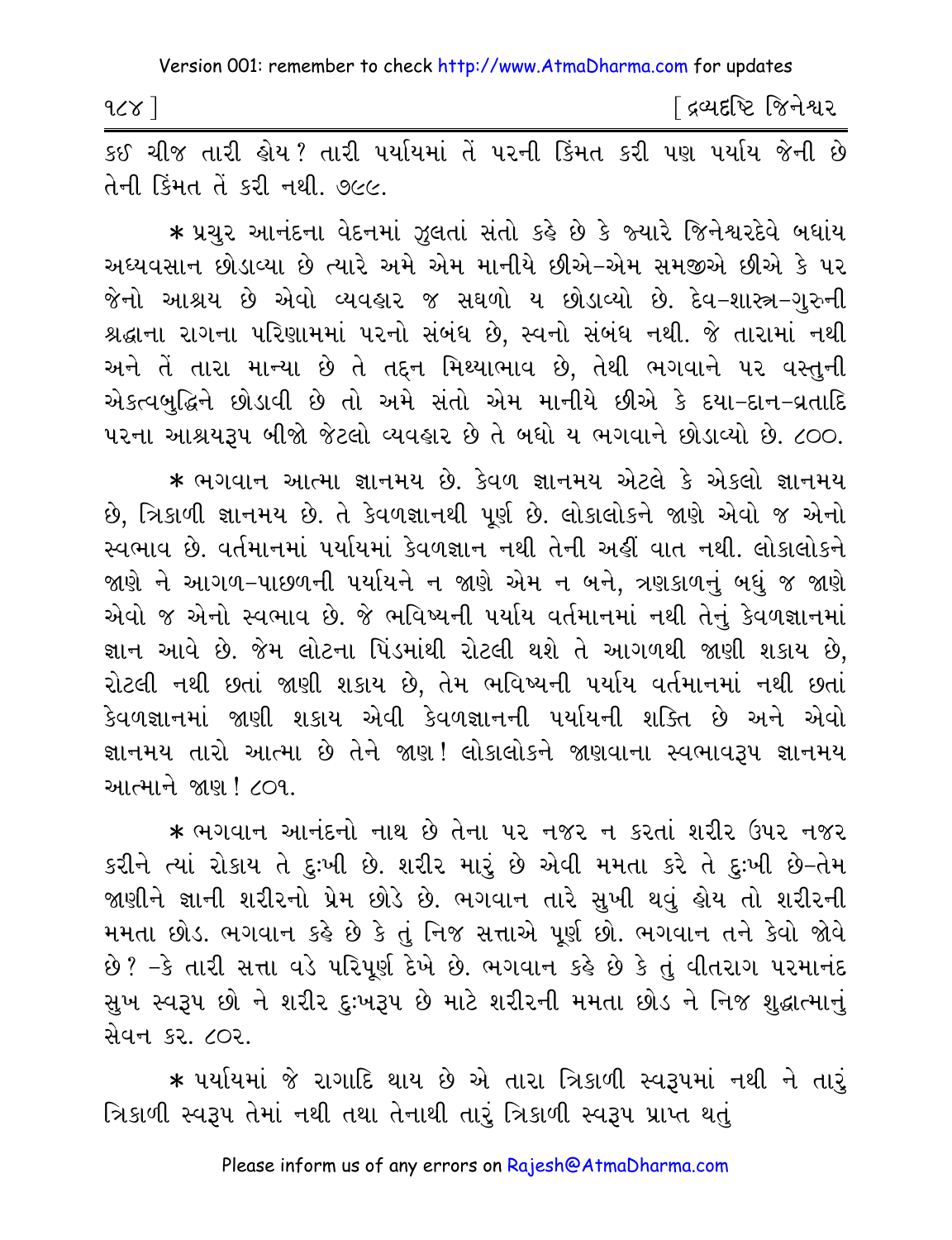દ્રવ્યદષ્ટિ જિનેશ્વર l

∣ ૧૮૫

નથી તેથી વસ્તુસ્વભાવની પ્રાપ્તિ માટે તે તારા નથી, તે પુદ્દગલના છે. પુણ્ય-પાપના ભાવ છે એ તારા અજ્ઞાનભાવે તારી પર્યાયમાં ઉત્પન્ન થયેલાં છે પણ એ દુઃખનાં કારણ છે, તેથી હવે વસ્તુસ્વરૂપની પ્રાપ્તિ અર્થે તેનાથી વિરમ! હઠ ન કર ને તેનાથી વિરક્ત થા ! ૮૦૩

∗ નરકની અસહ્ય વેદનામાં પણ અરેરે! આ દુઃખો! –એમ વિચારે ચઢીને તે વેદનાનું લક્ષ છોડીને કોઈ જીવ કોઈ સમયે ધર્મસન્મુખ થઈ જાય છે. નરકની એ પીડાની તો શું વાત! પારો જેમ ઢોળાય જાય ત્યારે નાના કણરૂપ થઈ જાય ને પાછો ભેગો થઈ જાય તેમ નરકના દુઃખોથી શરીરના નાના નાના ટુકડા થઈ જાય ને પાછું ભેગું થઈ જાય એવી મહા પીડા જીવ અનંતવાર સહન કરી ચુકયો છે. છતાં અહીંયા આવે મનુષ્ય થાય ત્યાં બધું ભલી જાય ને આવી અનુકળતા વિના મારે ન ચાલે, આ જોવે ને તે જોવે-તેમાં ને તેમાં ભવ હારી જાય, પણ એને આત્માની દરકાર  $s4i$   $s9? - 60x$ 

\* મુનિરાજ કહે છે કે જે જીવ નરકગતિમાં જઈને સુલટી જાય છે, સમ્યગ્દર્શન પામે છે તેને તે કુગતિ પણ બહુ શ્રેષ્ઠ છે, એટલે કે જે પાપ કરીને કુગતિ પામીને દુઃખ પામે અને પછી એકદમ મોક્ષમાર્ગમાં લાગી જાય તો તે પાપનું ફળ પણ શ્રેષ્ઠ છે. અને કોઈ અજ્ઞાની દયા-દાન-વ્રત-તપાદિ કરીને સ્વર્ગમાં જાય અને ત્યાંથી એકેન્દ્રિય આદિમાં ચાલ્યો જાય તો તે દેવપર્યાય પામવી શા કામની ? માટે અજ્ઞાનીને દેવપદ પામવું વૃથા છે. કોઈ જ્ઞાની સમ્યગ્દર્શન સહિત પુણ્યના ફળમાં સ્વર્ગમાં જાય અને ત્યાંથી નીકળીને મનુષ્ય થઈને મુનિ થઈને મોક્ષે જાય છે તો તેના સમાન બીજું ઉત્તમ શું હોઈ શકે? અને કોઈ જીવ નરકમાંથી નીકળી મનુષ્ય થઈ ચારિત્ર ધારણ કરીને મોક્ષ પામે તો તે પણ ઉત્તમ છે. ૮૦૫.

\* જેમ માતાથી વિખુટા પડી ગયેલાં બાળકને 'મારી બા, મારી બા*' –*એમ પોતાની માતાનું જ રટણ થયા કરે છે, કોઈ તેને પૂછે છે કે તારું નામ શું ? તો કહેશે કે 'મારી બા.' કોઈ તેને ખાવાનું પૂછે તો કહેશે કે 'મારી બા ' -એમ તે માતાનું જ રટણ કરે છે. તેમ જે ભવ્ય જીવોને અંતરમાં આત્માની દરકાર જાગે, આત્માનું જ ૨ટણ અને આત્માની ચિંતાનો વળગાડ પ્રગટ કરે, આત્મા સિવાય બીજાની રુચિ અંતરમાં થવા ન દે તેનું જીવન ધન્ય છે. અહો! પૂર્ણ ચિદાનંદસ્વરૂપ મારો આત્મા છે, તેનું ભાન અને પ્રાપ્તિ જ્યાં સુધી ન થાય ત્યાં સુધી યથાર્થ શાંતિ કે સુખ થાય નહીં. અત્યાર સુધીનો અનંતકાળ આત્માના ભાન વગર ભ્રાંતિમાં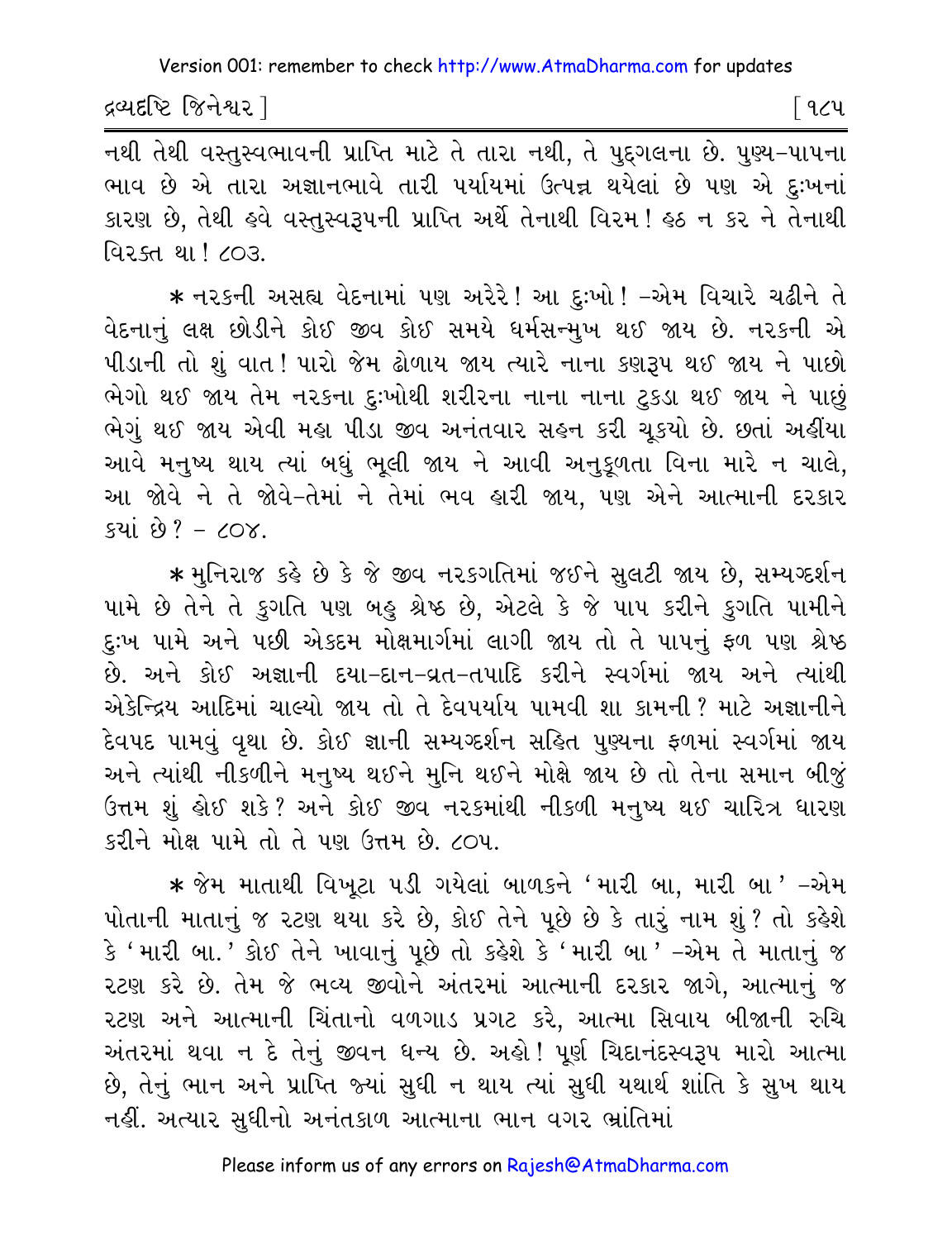<u>ડિલ્પદધ્દિ જિનેશ્વર</u>

ગુમાવ્યો, હવે એક ક્ષણ પણ ગુમાવવી નથી-એમ આત્માની ચિંતાવાળો જીવ બીજા .<br>કોઈની રુચિ કરતો નથી. જેઓ ચૈતન્યસ્વભાવનું ભાન પ્રગટ કરીને તેને ઘ્યાનમાં ઘ્યાવે છે તેમના મહિમાની વાત શું કરવી ? તેમણે તો કાર્ય પ્રગટ કરી લીધું છે, તેથી તે કુતકુત્ય છે. પણ જેણે તેના કારણરૂપ રુચિ પ્રગટ કરી છે કે અલે! મારૂં કાર્ય કેમ પ્રગટે ? આનંદકંદ આત્માનો અનુભવ અંદરથી કેમ પ્રગટે ? આવી જેને ચિંતા પ્રગટી છે તે આત્માનું જીવન પણ, સંત આચાર્ય કહે છે કે ધન્ય છે, સંસારમાં તેનું જીવન પ્રશંસનીય છે. ૮૦૬.

ઘ્રુવધામના-ઘ્યેયના ઘ્યાનની ધખતી ધુણી,  $\ast$ ધગશ ને ધીરજથી ધખાવવારૂપ धर्मनो धारुङ धर्मी  $900$   $(900$ 

\* અલે ! અતીન્દ્રિય આનંદનો નાથ મારે લાથ આવ્યો, અતીન્દ્રિય આનંદની ભરતી આવી, અતીન્દ્રિય આનંદમાં રહેનારો હું એવા મને અન્ય પરિગ્રહથી શું કામ છે? અતીન્દ્રિય આનંદના વેદન પાસે શુભરાગના દુઃખનું મારે શું કામ છે? દયા-દાન-વ્રતાદિના બાહ્ય વિકલ્પોથી મારે શું કામ છે? આ જીવ છે. આ જડ છે. આ વ્રતાદિના વિકલ્પો છે, આ ગુણભેદ છે-એવા વિકલ્પોનું મારે શું કામ છે? મારા દુઃખનો નાશ અને અતીન્દ્રિય આનંદની પ્રાપ્તિ એ જ મારી કાર્યસિદ્ધિ છે. શુદ્ધ \_<br>જીવવસ્તુનો અનુભવ તે ચૈતન્ય ચિંતામણિરત્ન છે, તેની પ્રાપ્તિ થયા પછી અન્ય વિકલ્પાદિ પરિગ્રહથી મારે શું કામ છે? એમ સમ્યગ્દષ્ટિ અંદરમાં દેખે છે. ૮૦૮.

\* समर्डिती धर्मी જીવ પોતાની દंહિનો દોર ચૈતન્ય ઉપર બાંધી દે છે, દંહિ ધ્રુવ સ્વભાવમાં ટકાવે છે, ધ્રુવ આત્મા ૫૨ જોર દે છે. સમ્યગ્દષ્ટિ તેને કહેવાય કે જેણે ધ્રુવ જ્ઞાયકભાવ ઉપર દષ્ટિનો દોર લગાવી દીધો છે; પછી ભલે વિકલ્પ આવતો હોય પણ દષ્ટિ તો ધ્રુવ સ્વભાવ ઉપર જ છે. તે જરાય ત્યાંથી ખસતી નથી, હલતી નથી. પ્રભુ! તારે કલ્યાણ કરવું હોય તો સંયોગ ઉપરથી લક્ષ છોડી દે, દયા-દાનના વિકલ્પ ઉપરથી દૃષ્ટિ છોડી દે, એક સમયની પર્યાય ઉપરથી પણ લક્ષ છોડી દે અને ત્રિકાળી ધ્રુવ ચૈતન્ય ભગવાન પર દષ્ટિનો દોર લગાવી દે. કેવી રીતે લગાવાય? તારી વર્તમાન ઉપજતી પર્યાયને ત્યાં ધ્રુવ જ્ઞાયકમાં જોડી દે. કેવી રીતે જોડાય? અંતર્મુખ થઈને જોડી દે. અંતર્મુખ કેમ થવાય ? એ તો અંતર્મુખ થવાવાળો પોતે કરે કે બીજો કોઈ કરી દે? પોતાની જે વર્તમાન પર્યાય પર તરફના લક્ષવાળી છે તે છોડી દે ને ત્રિકાળ જ્ઞાયકભાવ પર દષ્ટિને

 $125$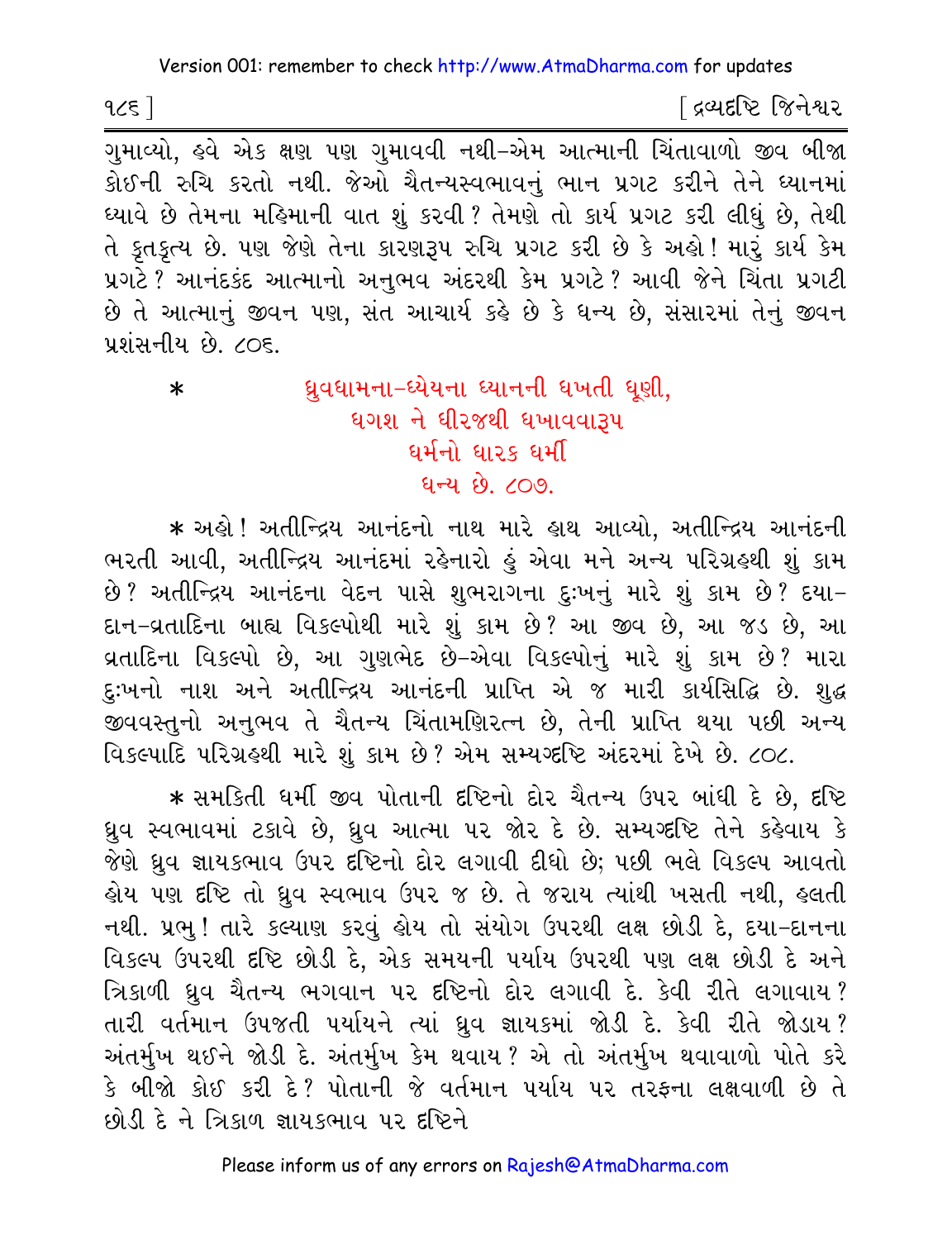દ્રવ્યદષ્ટિ જિનેશ્વર l

<u> જોડી દે. હવે, 'જોડી દે' એમ કહ્યું તો કેવી રીતે જોડાય? શું કહીએ ભાઈ?</u> અનુભવ કેવી રીતે થાય એ વાત અત્યારે ચાલતી નથી, પણ સમયસાર-કળશટીકામાં એમ કહે છે કે 'હું શુદ્ધ જ્ઞાયક છું ' એમ જ્ઞાનનું જે પરિણમન થાય છે તે અનુભવ છે. ભગવાન આત્મા કે જે પૂર્ણ જ્ઞાનાનંદસ્વરૂપ ચીજ છે તેમાં અંતર્મુખ દીષ્ટિ થવી, તેનો અનુભવ થવો તેને સ્વભાવ તરફ દોર લગાવી દીધો એમ કહેવાય છે. ભાષામાં વિશેષ શું આવે ? ૮૦૯.

★ આલાલ! આઠ વર્ષનો બાળક લેય, નિગોદમાંથી નીકળીને એકાદ ભવ વચ્ચે કર્યો હોય ને મનુષ્ય થઈ આઠ વર્ષે સમ્યગ્દર્શન પામે, અંતર્મુહુર્તમાં મુનિ થાય ને અંતર્મકૂર્તમાં કેવળજ્ઞાન પામે ને અંતર્મુકૂર્તમાં મુક્તિ પામે. આહાહા! સ્વભાવ છે ને ! એ ચૈતન્યસ્વભાવના સામર્થ્યની શી વાત !સંસારના વિકલ્પોનો સ્વભાવમાં <u>प्रवेश % नथी 290.</u>

\* ભોગના વિકલ્પો કરતાં અનર્થના વિકલ્પો આત્માને બહુ નુકશાન-કર્તા છે. ભોગના વિકલ્પો તો અમુક કાળ જ હોય છે. ૮૧૧.

★ વારંવાર શિષ્ય ગુરુથી સાંભળ્યા કરે છે ત્યારે ઊભો થાય છે. વારંવાર સાંભળવાથી વારંવાર જ્ઞાનના ખ્યાલમાં માહાત્મ્ય આવ્યા કરે અને તો જ વીર્ય ઊછળે. તેથી જ યોગસારમાં આનું જ શ્રવણ વિગેરેના અનેક બોલો કહ્યા છે. ૮૧૨.

\* ઙ્વે તો પંદર-પંદર ઙ્જાર માણસો સાંભળે છે. ભીંડના એક પંડિત ૯૯ની સાલમાં કહેતા હતા ઓહો! સમયસારનું વાંચન સાંભળવામાં ૧૫૦ માણસ! અમે તો વાંચતા તો બે-ત્રણ માણસ! એટલે એ ભાગ્યશાળી છે કે જેના કાને આ વાત પડે છે. સોગાની લખી ગયા છે કે (દ્રવ્યદ્દષ્ટિ પ્રકાશમાં) અહીંના સાંભળનારામાંથી બહુતસા માણસ તો મોક્ષ જાનેવાલે હૈં.... અંદરમાં રસથી સાંભળે છે ને અંદર રસ છે તો આગળ રસ વધી વધીને સર્વજ્ઞ થઈને મોક્ષ જશે. ૮૧૩.

\* આત્મા અને રાગની સંધિ અતિ સૂક્ષ્મ છે, ઘણી જ દુર્લભ છે, દુર્લભ છે તોપણ અશકય નથી. જ્ઞાન ઉપયોગને અતિ સૂક્ષ્મ કરતાં લક્ષમાં આવી શકે છે. પંચમહાવ્રતના પરિણામો કે શુકુલલેશ્યાના કપાયની મંદતાના પરિણામો તે અતિ સુક્ષ્મ કે દુર્લભ નથી પણ આત્મા અતિ સુક્ષ્મ છે. તેથી ઉપયોગ અતિ સુક્ષ્મ કરવાથી આત્મા જાણવામાં આવે છે. ૮૧૪.

\* श्रोताः- सम्यञ्दृष्टि भोक्ष भाटे प्रयत्न કરે કે મુક્તિની પર્યાયને આવવું હોય તો આવે ?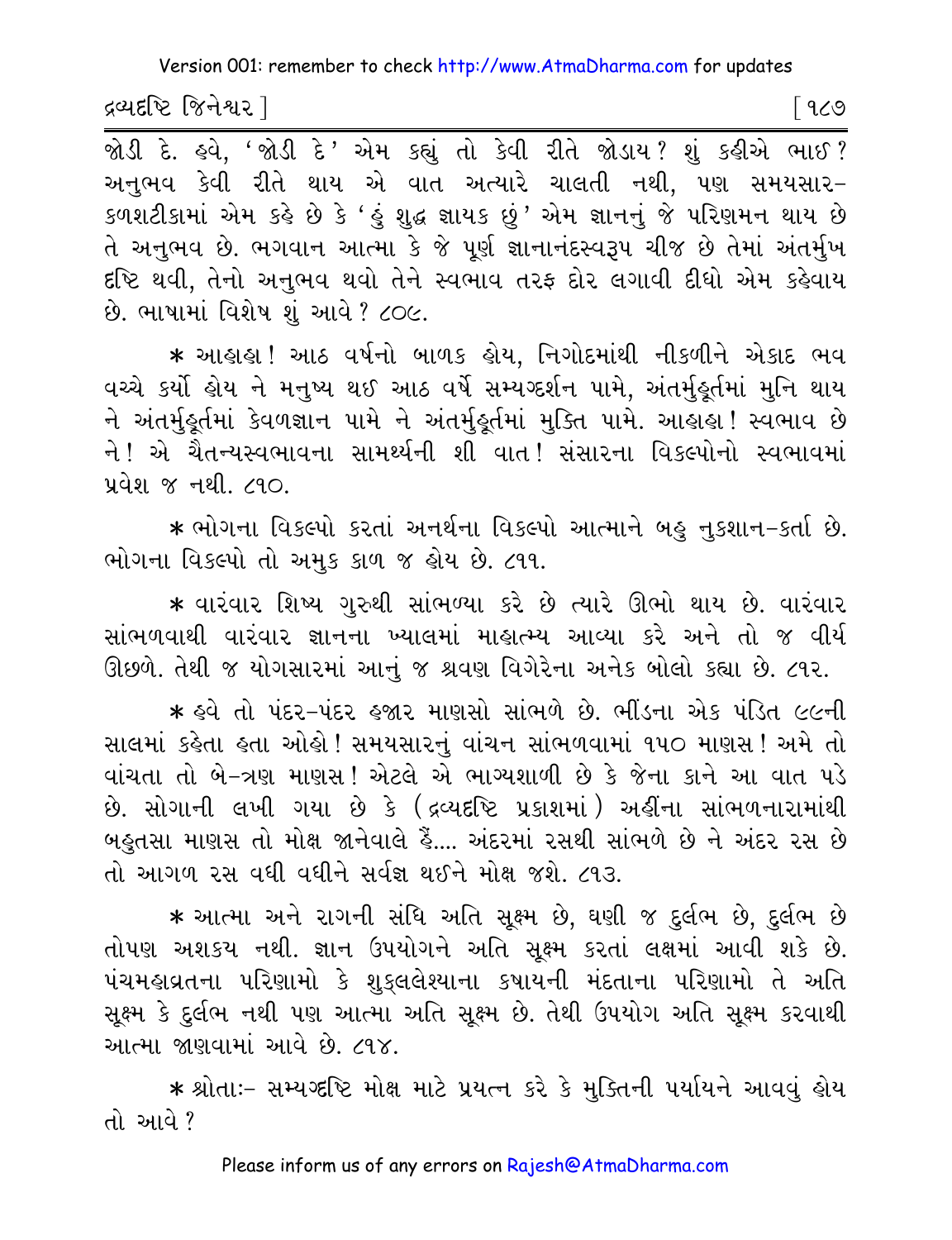| 922 | [ દ્રવ્યદષ્ટિ જિનેશ્વર |
|-----|------------------------|
|-----|------------------------|

પૂજ્ય ગુરુદેવઃ- સમ્યગ્દષ્ટિ મોક્ષ માટે પ્રયત્ન કરે છે, પુરુષાર્થ કરે છે અને મુક્તિની પર્યાયને આવવું હોય તો આવે એટલે કે એની દષ્ટિ દ્રવ્ય ઉપર છે એટલે મક્તિની પર્યાય આવવાની જ છે. ૮૧૫.

∗ અગ્નિનો ઉષ્ણ સ્વભાવ કાયમ છે, ગોળનો ગળપણ સ્વભાવ કાયમ છે, અફીણનો કડવાશ સ્વભાવ કાયમ છે, સૂર્યનો પ્રકાશ સ્વભાવ કાયમ છે, બરફનો શીતળ સ્વભાવ કાયમ છે, તેમ ભગવાન આત્માનો જ્ઞાયકસ્વભાવ-ચેતના સ્વભાવ કાયમ છે. જ્ઞાયકસ્વભાવી આત્મા સ્વપરને જાણવા દેખવા સિવાય બીજુ શંકરે? ૮૧૬.

\* પ્રભુ કહે છે કે અંદર તારી પ્રભુતા કેટલી પડી છે તેને એક વાર સાંભળ તો ખરો. તારા દ્રવ્યમાં અનંત અનંત શક્તિઓ છે અને એક એક શક્તિમાં અનંત અનંત પ્રભુતા છે. એવી અનંત પ્રભુતાના પિંડસ્વરૂપ જે અંદર તારી ચીજ છે તેને આચાર્યદેવ ' ભગવાન ' તરીકે સંબોધન કરે છે. સમયસારની ૭૨મી ગાથાની ટીકામાં ત્રણ વાર આ જ્ઞાયક આત્માને 'ભગવાન ' કહીને વર્ણવ્યો છે. ૮૧૭

∗ ભગવાન દ્રવ્યસ્વભાવ પરિપૂર્ણ શુદ્ધતાથી ભરેલો છે. તે દ્રવ્યસ્વભાવ સમ્યગ્દર્શનનો-શ્રદ્ધાપર્યાયનો વિષય છે. જ્ઞાનની પર્યાયમાં પણ તે નિર્લેપ દ્રવ્યસ્વભાવ જ્ઞેય થાય છે, જ્ઞાનની પર્યાયમાં તે જણાય છે, છતાં તે, જ્ઞાનની પર્યાયમાં આવી જતો નથી. અહ્ય ! વાત ઝીણી બહુ, ભગવાન ! ૮૧૮.

\* અલ! 'આ બધા કપાયો-વિભાવો જણાય છે તે જ્ઞેયો છે, હું તો શુદ્ધ જ્ઞાયક છું' એમ નિજ દ્રવ્યસ્વભાવની ઓળખાણ કરે-તદ્રુપ પરિણમન કરે તો પર્યાયમાં પ્રગટ નિર્લેપતા, શુદ્ધતા થાય છે. સમયસારની ૧૨મી ગાથામાં કહ્યું છે કે-ત્રિકાળી શુદ્ધ પરમભાવને જે દેખે છે, તેનો જેણે આશ્રય લીધો છે તેને શુદ્ધનય જાણવો. તે સમ્યગ્દષ્ટિ જીવને પર્યાયમાં કાંઈ અશદ્ધતા કે અપર્ણતા છે કે નહિ? -છે. તો તેને શું કહેવું? સાધક જીવને પરમભાવના આશ્રયરૂપ નિશ્ચયની સાથે સાથે જેટલી શુદ્ધિ વધતી જાય છે, અશુદ્ધિ ઘટતી જાય છે અને જેટલી કચાશ રહી છે એ બધો વ્યવહારનયનો વિષય છે અને તે તે ભમિકામાં તે તે વ્યવહાર જાણેલો પ્રયોજનવાન છે. વ્યવહારનયના વિષયોનું પણ જ્ઞાન તો ગ્રહણ કરવાયોગ્ય છે એવી વિવક્ષાથી વ્યવહારનય જાણેલો પ્રયોજનવાન કહ્યો છે, તેનો આશ્રય ગ્રહણ કરવાયોગ્ય છે એવી વિવક્ષાથી નહિ. આહાહા! ગજબ છે દિગંબર જૈન સંતોની વાતો ! અમૃતના સાગર ઊછળ્યા છે. ૮૧૯.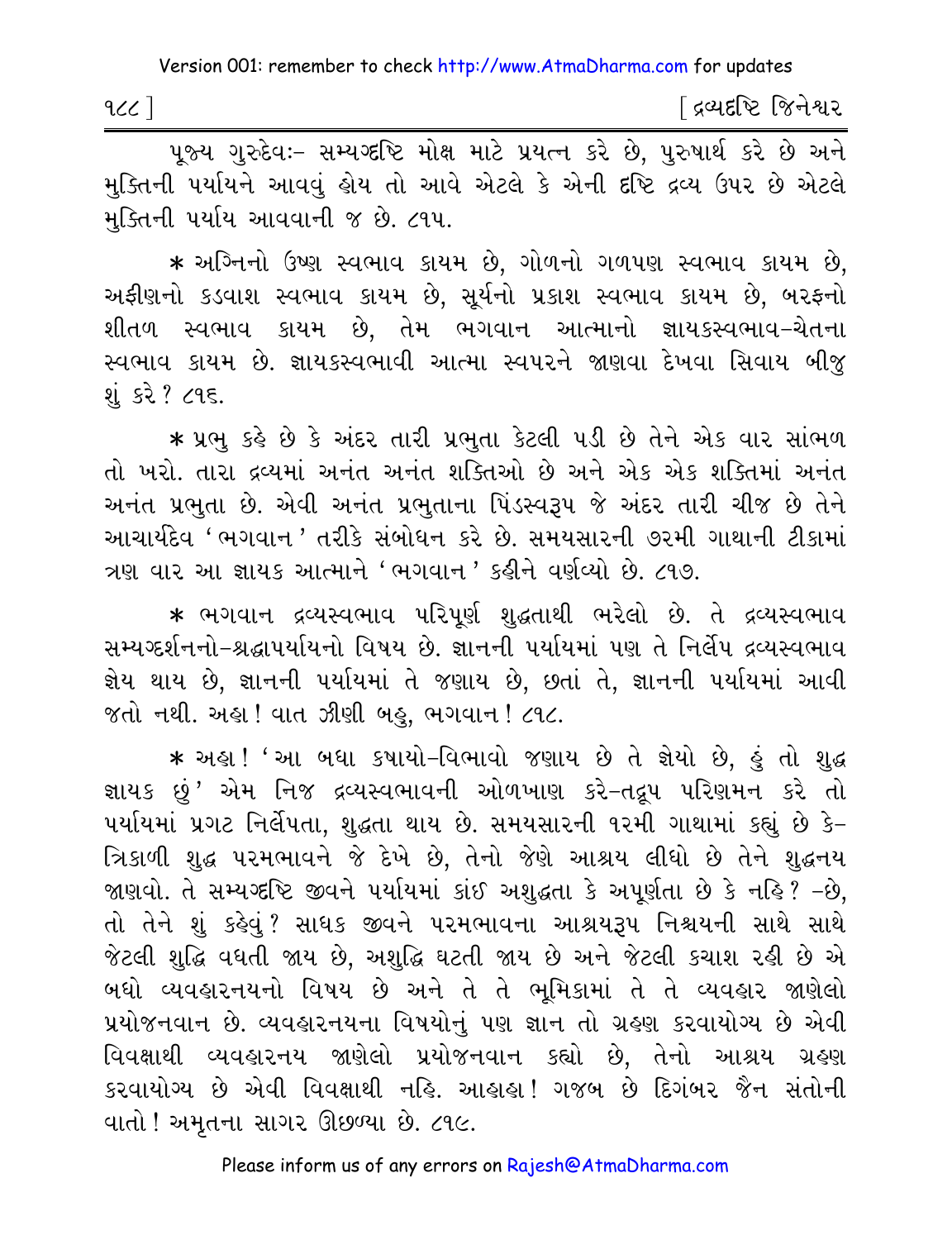દ્રવ્યદષ્ટિ જિનેશ્વર l

િ ૧૮૯

\* प्रलु! જે ભાવ તારા સ્વરૂપમાં નથી તેને તું તારા કરવાની હોંશ કરે છે, તો તારે એવી હોશું કરીને કયાં જવું છે? તેનું ફળ શું છે તેની તને ખબર છે? દેહ તો છૂટશે જ, આત્માનો નાશ તો કદી થતો નથી, તો આ દેહ છોડીને કયાં જશે? જેણે રાગને પુણ્યની ક્રિયા સેવી છે, તેનાથી લાભ માનવારૂપ મિથ્યાત્વનું સેવન કર્યું છે, તે ભવિષ્યમાં પણ મિથ્યાત્વમાં રહેશે. મિથ્યાત્વના ગર્ભમાં નરકના ને નિગોદના અનંતા ભવો કરવાની તાકાત છે. ત્યાં જ અનંતકાળ રહેશે. ભિન્ન આત્માનં સમ્યગ્દર્શન થતાં અનાદિ ભવસંતતિનો છેદ થઈ જાય છે, કેમ કે અનંત જ્ઞાન ને અનંત આનંદ જેના ફળમાં પ્રગટ થાય છે એવું કારણ તેણે પ્રાપ્ત કર્યું છે. અંદર અભેદ જ્ઞાયક આત્માનો પૂર્ણ આશ્રય કરતાં આત્મા ગુણરૂપ અનંત પાંખડીથી ખીલી નીકળે છે. ૮૨૦

\* અંતરમાં દષ્ટિ લગાવવી એ જ આત્માનો ખોરાક છે. શ્રદ્ધા-જ્ઞાનનો વારંવાર અભ્યાસ કરવો એ જ આત્માનો ખોરાક છે. ૮૨૧.

\* અનુભવપ્રકાશમાં કહ્યું છેઃ પ્રભુ! તારી શુદ્ધતાની તો શી વાત? તારી શુદ્ધતા તો બડી, પણ તારી અશુદ્ધતાયે બડી! કેવળીની સમીપે ગયો તોપણ તેં તારી ઊંઘાઇ છોડી નહિ! ત્રણલોકના નાથ તીર્થંકર પ્રભુ પાસે ગયો, સમવસરણમાં પ્રભુની વાણી અનંતવાર સાંભળી, જ્યાં તીર્થંકરનો કદી વિરહ હોય નહિ એવા મહાવિદેહક્ષેત્રમાં અનંતવાર તારો જન્મ થયો. સમવસરણમાં ભગવાનની મણિરત્નના દીપકોથી આરતી ઉતારી તથા હીરાના થાળમાં કલ્પવક્ષનાં ફળોથી પજા કરી. પણ પ્રભુ ! એ તો શુભરાગ છે, સંસાર છે, એ જ્ઞાયકભાવ નથી. ૮૨૨.

\* વિકારની કિંમત છૂટી જાય અને સ્વભાવની કિંમત વધી જાય એટલે વિકાર મંદ થઈ જાય, પાંગળો થઈ જાય. વિકારની કેડ તૂટી ગઈ. વિકારની રુચિ ગઈ અને સ્વભાવની કિંમત આવી પછી અસ્થિરતાનો રાગ રહે છે. સ્થિરતા થયે તે પણ છૂટી જાય છે. ૮૨૩

\* જેવો ભગવાનનો સ્વભાવ છે એવો જ મારો સ્વભાવ છે. પણ અહો ! એને ભરોસાની સરાણે ચડાવવો, શ્રદ્ધામાં લેવો, એના અસ્તિત્વમાં આ હું છું એમ પ્રતીતિ  $529$  ,  $129$  ,  $129$  ,  $129$  ,  $129$  ,  $129$  ,  $129$  ,  $129$  ,  $129$  ,  $129$  ,  $129$  ,  $129$  ,  $129$  ,  $129$  ,  $129$  ,  $129$  ,  $129$  ,  $129$  ,  $129$  ,  $129$  ,  $129$  ,  $129$  ,  $129$  ,  $129$  ,  $129$  ,  $129$  ,  $129$  ,  $129$ 

\* ભાઈ ! તું એકદમ નવરો પદાર્થ છો, ખાલીખમ છો. વિકાર અને પુણ્ય-પાપથી ખાલીખમ છો. જ્ઞાન અને આનંદથી તો ભરપુર છો. તું વિકાર કરે તો ૫ર્યાયમાં દેખાય છે, વસ્તુમાં તો વિકાર છે જ ક્યાં ? ૮૨૫.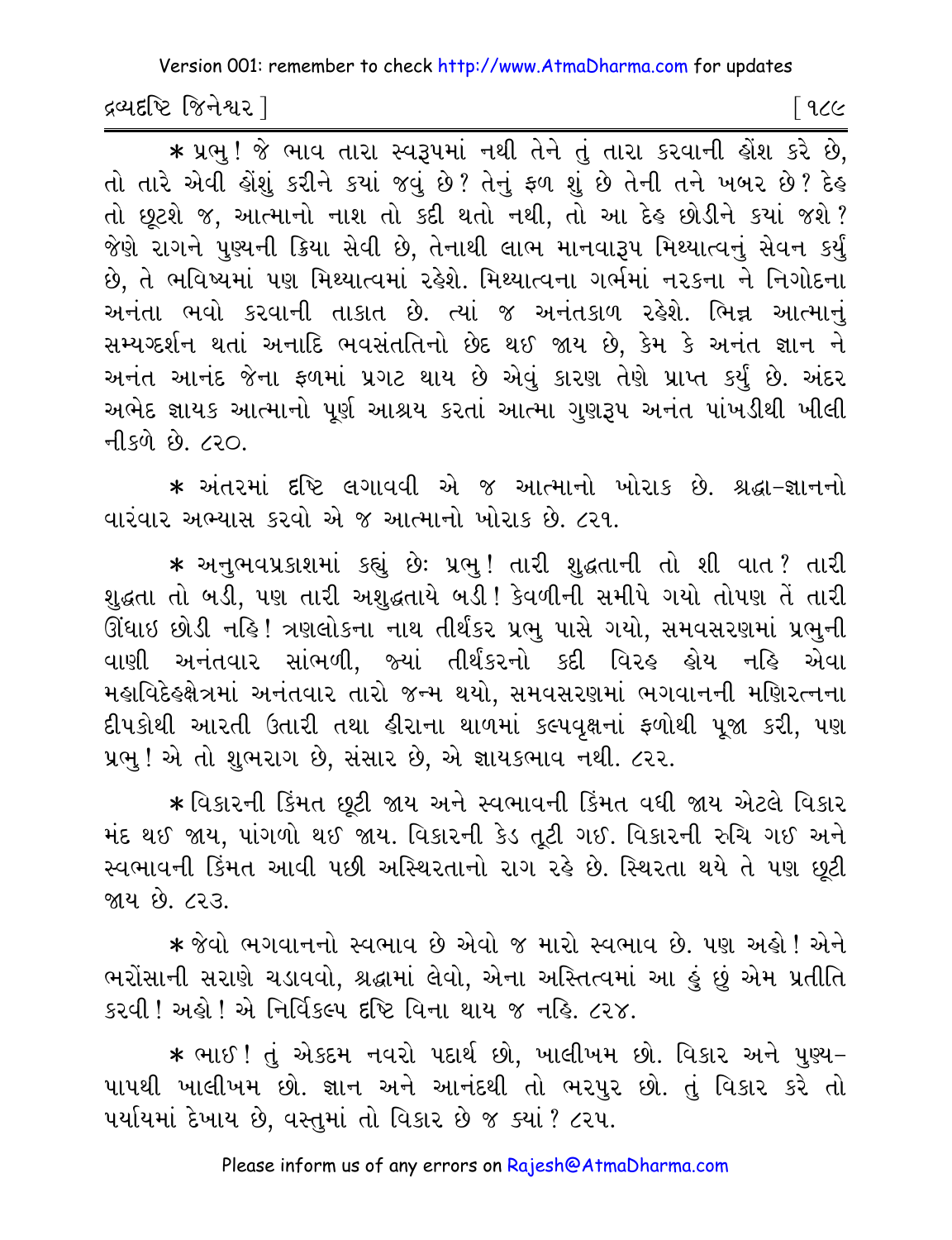| १૯० | [ દ્રવ્યદષ્ટિ જિનેશ્વર |
|-----|------------------------|
|     |                        |

\* ભાઈ બાપુ! તારી પરમેશ્વરતાનો આધાર તારૂં દ્રવ્ય છે. તારે પરમેશ્વર થવું લોય તો તારી પરમેશ્વરતા તારા અંતરમાં ગોત. ૮૨૬.

★ જેમ શરીર, સ્ત્રી, આદિ પરદ્રવ્ય વિના ચાલે નહિ–એમ લઈને બેઠો છો, એમ એકવાર આમ તો લે કે મારે મારા આત્માની દૃષ્ટિ વિના એક ડગલું નહિ ચાલે લે ! મારા દવ્ય વિના મારે એક ક્ષણ પણ ન ચાલે એમ લે ! ૮૨૭.

\* સર્વજ્ઞદેવ લોકાલોકને જાણે છે તે સ્વક્ષેત્રમાં રહીને જાણે છે. તે જ્ઞાન સ્વચૈતન્યક્ષેત્રમાં રહ્યાં રહ્યાં ત્રણકાળ ત્રણલોકના બધાં સ્વ-૫૨ જ્ઞેયો. જાણે કે જ્ઞાનમાં કોતરાઈ ગયા હોય તેમ એક સમયમાં સહજપણે પ્રત્યક્ષ જાણે છે. જે પર્યાય વીતી ગઈ છે ને જે પર્યાય થવાની બાકી છે તે બધાંને પણ પુરૂં જાણે છે, પ્રત્યક્ષ જાણે છે. છદ્મસ્થને પણ લોટના પિંડાનું ગોયણું જોઈને પૂર્વે લોટ હતો ને હવે રોટલી થશે એમ સ્પષ્ટ ખ્યાલમાં આવે છે તો કેવળજ્ઞાનીની તો શું વાત કરવી! ત્રણકાળ, ત્રણલોકને પ્રત્યક્ષ જાણે છે અને એવો જ તારો સ્વભાવ છે, માટે તું નિમિત્તનું, રાગનું ને અલ્પજ્ઞાનનું લક્ષ છોડી દે. અંદરમાં સર્વજ્ઞ સ્વભાવ છે તેની દૃષ્ટિ કર. આ આત્મામાં જ્ઞાનશક્તિ કોઈ અદ્દભુત છે. ૮૨૮.

\* પોતાના સિવાય સ્ત્રી આદિ પર પદાર્થમાં રાગ કરે એટલે એના પ્રત્યે પ્રેમ છે તો બીજા પ્રત્યે દ્વેષ હોય જ છે. સમ્યગ્દષ્ટિ તો હું જ્ઞાતાદષ્ટા છું એવી દષ્ટિ <mark>કોવાથી જગતમાં કોઈ પદાર્થ એને પ્રેમ કરવા લાય</mark>ક છે જ નહીં. આત્મા તો જ્ઞાનસ્વરૂપ શુદ્ધ ચિદાનંદ પ્રભુ છે; એનું ભાન થયું કે હું તો જ્ઞાતાદષ્ટા ચૈતન્ય છું, મારા સિવાય અન્ય પદાર્થ અનંત છે તે મારા જ્ઞેય છે, જાણવા લાયક છે, એવું ધર્મી જીવ જાણે છે. પોતાનો શુદ્ધ ચૈતન્યસ્વભાવ જ્ઞાન આનંદરૂપ છે એવી દષ્ટિ થઈ છે તેથી જ્ઞાની પોતાના સિવાય અનંત પદાર્થના બે ભાગ કરતા નથી. એક ઈષ્ટ છે ને એક અનિષ્ટ છે એવા ભાગ સમ્યગ્જ્ઞાની કરતા નથી. પોતાનું સ્વરૂપ જ્ઞાન ને આનંદરૂપ છે એવું જેને ભાન નથી એવા અજ્ઞાની પ્રાણી, જગતના બધા પદાર્થ જ્ઞાનમાં જ્ઞેય તરીકે લેવા છતાં એક ઠીક છે, ગ્રહણ કરવા લાયક છે, એક અઠીક છે, દ્વેષ કરવા લાયક છે એમ બે ભાગ કરે છે. ૮૨૯.

★ ભગવાન આત્મા જીવ છે, એ જીવ, જે છ દ્રવ્યો વ્યક્ત છે તેનાથી અન્ય છે. છ દ્રવ્યોમાં દ્રવ્ય–ગુણ તો કાયમી છે પણ જે નવી નવી પર્યાય થાય છે તે વિકૃત હો કે અવિકૃત હો પણ તે પોતાના ષટ્કા૨કથી થાય છે, પૂર્વપર્યાય કા૨ણ ને ઉત્તરપર્યાય કાર્ય એ બધા વ્યવહારના કથન છે. કેવળજ્ઞાનની પર્યાય હો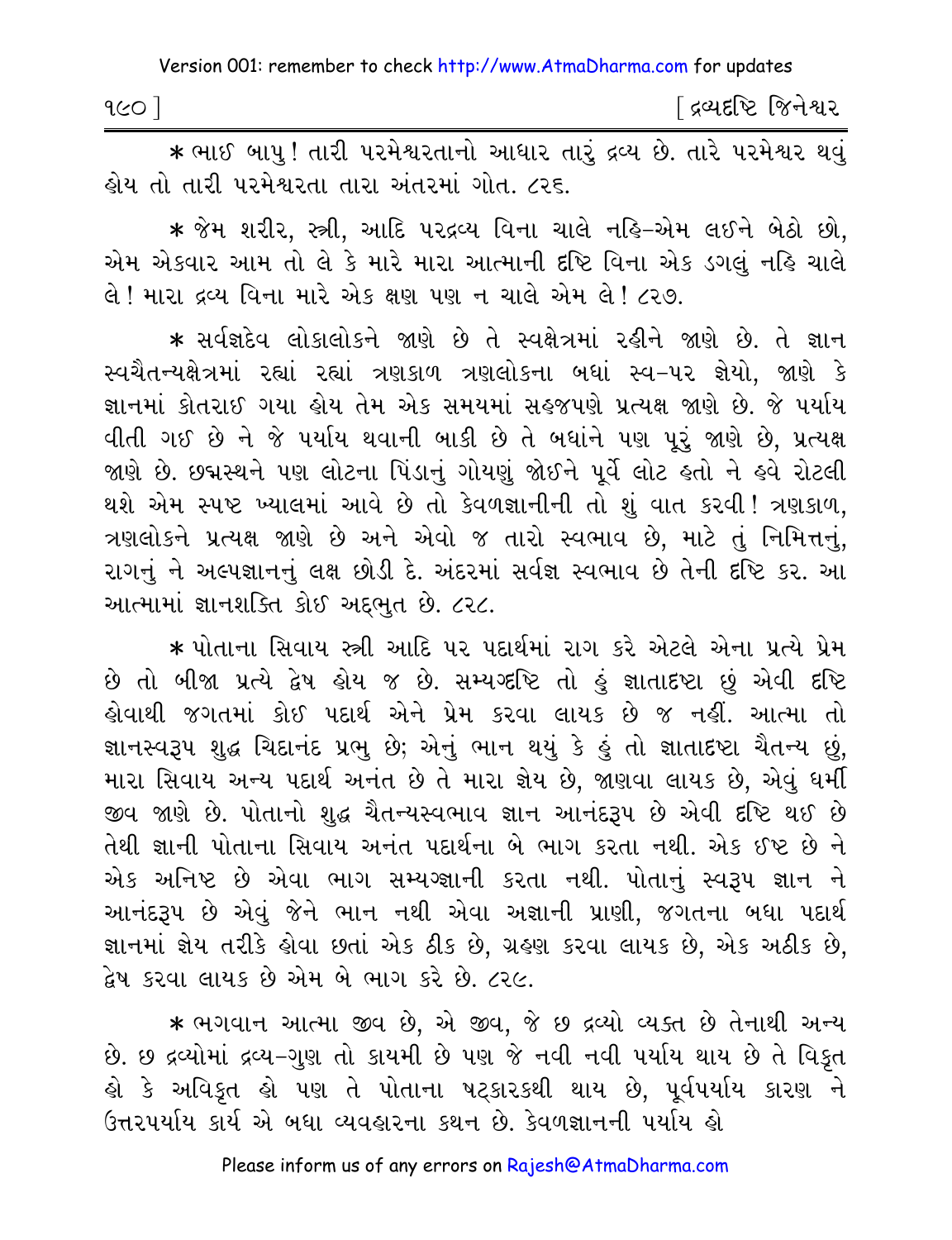<u>દ્રવ્યદષ્ટિ જિનેશ્વર સિંહ અને આ પ્રાપ્ત કરવા માટે આ પ્રાપ્ત કરવા માટે પ્રાપ્ત કરવા મા</u>

 $\overline{\hat{s}}$  નિગોદની પર્યાય હો પણ તે પર્યાય પોતામાં પોતાથી પોતાના કારણે છે. છ દ્રવ્યસ્વરૂપ લોકમાં દ્રવ્યોની પર્યાય પણ આવી ગઈ, દ્રવ્ય−ગુણ ને પર્યાય આવી ગયા. દ્રવ્ય–ગુણ તો પોતાને કારણે છે પણ વિકારી કે અવિકારી પર્યાય પણ કોઈના આલંબન વિના પ્રત્યેક સમયે પોતાના ષટકારકથી સ્વતંત્ર થાય છે. છ દ્રવ્યસ્વરૂપ લોકનું એવું સ્વરૂપ છે તે જ્ઞેય છે અને જ્ઞેય છે તેનો આત્મા જ્ઞાયક છે. પરંતુ જ્ઞાયક આત્મા તેનો કર્તા નથી, જાણનાર આત્મા પરચીજનો કર્તા નથી, પરચીજ તો જ્ઞેય  $OS \setminus 63$ 

 $\,$  **\*** બેનનાં (બર્લેનશ્રીનાં) વચનામૃતમાં આવે છે ને કે 'હું અનાદિ અનંત મુક્ત છું ' –મુક્તદશા તો સાદિ અનંત છે અને પ્રભુ છે તે અનાદિ અનંત છે. એવા અનાદિ અનંત મુક્ત શુદ્ધ આત્મદ્રવ્ય ઉપર દૃષ્ટિ દેતાં પર્યાયમાં શુદ્ધતા પ્રગટે છે. જેમાં ૫ર્યાયનું ૫લટવું ૫ણ નથી એવા શુદ્ધ આત્મદ્રવ્યની દષ્ટિ કરતાં ૫ર્યાયમાં શુદ્ધતા પ્રગટે છે. દ્રવ્ય તો મુક્ત છે, મુક્તિની ૫ર્યાય આવવી હોય તો આવે. મારી દષ્ટિ તો દ્રવ્ય ઉપર જ છે ને દ્રવ્ય તો મુક્ત જ છે. તેના ઉપર દષ્ટિ દેતાં પર્યાયમાં મુક્તિ થશે થશે ને થશે *જ. ૮*૩૧.

 $*$  આત્માને સદાય ઊર્ધ્વ એટલે મુખ્ય રાખવો, ગમે તે પ્રસંગ આવે પણ દ્રવ્યસ્વભાવને મુખ્ય રાખવો. શુભાશુભ પરિણામ આવે ભલે, પણ કાયમ દ્રવ્યસ્વભાવનું ઘ્યેય રાખવું. આત્માને મુખ્ય રાખતાં જે દશા થાય તે નિર્મળદશાને સાધન કહેવાય છે ને તેનું સાધ્ય કેવળજ્ઞાન કરવું તે છે ને તેનું ધ્યેય પૂર્ણ આત્મા છે. કપાયની મંદતા કે જ્ઞાનના ઉઘાડની મુખ્યતા હશે તેની દષ્ટિ સંયોગ ઉપર જશે. આત્માની ઊર્ધ્વતાની રુચિ ને જિજ્ઞાસા કોય તેનો પ્રયાસ થયા વિના રકે જ નકિ, આત્માના અનુભવ પહેલાં પણ સાચી જિજ્ઞાસા હોય તેને અવ્યક્તપણે આત્માની ઊર્ધ્વતા લેય. હજ આત્મા જાણવામાં આવ્યો નથી પણ અવ્યક્તપણે ઊર્ધ્વતા થાય અને અનુભવમાં આવે ત્યારે વ્યક્ત પ્રગટ ઊર્ધ્વતા થાય. ૮૩૨.

**·** &aykwav hova KtaH njrmaH AaVyae n=I ne rag \_pr ¹iÚ hova=I પર્યાયમાં જે વિશ્વરૂપપણું–અનેકપણું પ્રગટ છે તેને અજ્ઞાનીઓ અનુભવે છે. વ્યવહારના વિમોહિત જીવો પર્યાયમાં જે અનેકપણારૂપ ભાવો છે તેને પોતારૂપ અનુભવે છે. એકરૂપ ચૈતન્ય જ્ઞાયકભાવ લોવા છતાં પર્યાયમાં જે અનેકપણું પ્રગટ છે તેને અજ્ઞાનીઓ અનુભવે છે. એકરૂપ ચૈતન્ય જ્ઞાયકભાવ હોવા છતાં પર્યાયમાં અનેકપણું પ્રગટ છે તેને જે અનુભવે છે તે મિથ્યાદીષ્ટિ સંસારી છે. ૮૩૩.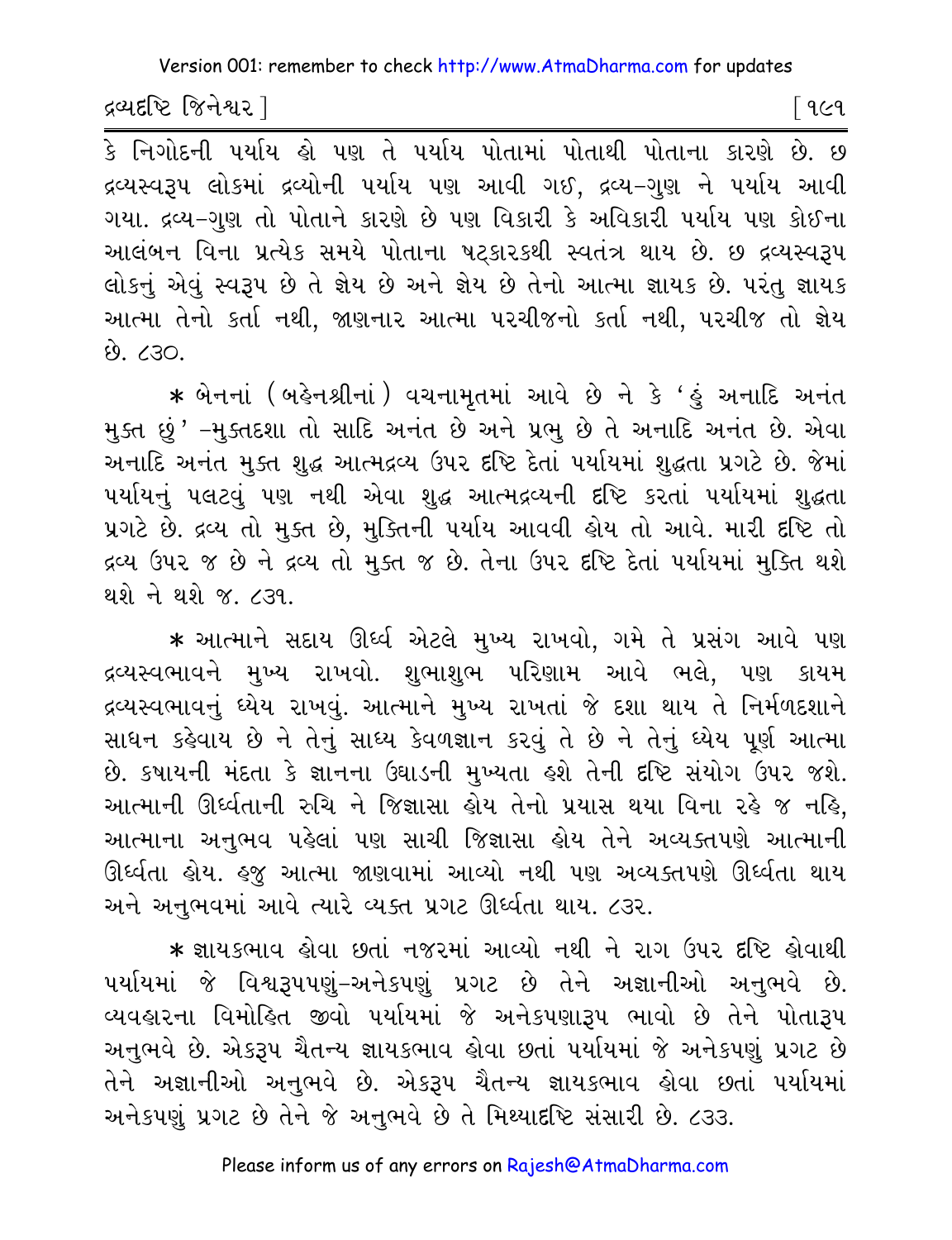| ૧૯૨ ] | ∫ દ્રવ્યદષ્ટિ જિનેશ્વર |
|-------|------------------------|
|-------|------------------------|

\* આત્મા અતીન્દ્રિય આનંદ સ્વરૂપ છે. જેમ બરફ શીતળતાની મોટી પાટ છે તેમ આત્મા શીતળતાની મોટી પાટ છે, અનંત અનંત અતીન્દ્રિય આનંદની મોટી પાટ છે, અનંત સર્વજ્ઞતાની મોટી પાટ છે, આત્મા એટલે અનંતી પ્રભુતાની મોટી પાટ છે, અનંતી વિભુતાની મોટી પાટ છે. એમ અનંત અનંત ગુણોની પૂર્ણાનંદથી ભરેલી મોટી પાટ છે. વસ્તુ છે તે સદાકાળ એવી ને એવી જ રહી છે. ભલે નરક નિગોદ આદિના અનંતા ભવો કર્યાં છતાં વસ્તુ જ્ઞાનાનંદસ્વરૂપ એ તો સદાકાળ એવી ને એવી રહી છે. એનો અંદરમાં વિશ્વાસ આવવો જોઈએ. ૮૩૪.

★ જીવે પોતાના સહજ સુખસ્વરૂપ માટે એક ક્ષણ પણ ધીરો થઈને વિચાર કર્યો નથી. જો વિચાર કરે તો વસ્તુ બહુ જ સોંઘી ને સહેલી છે; પણ તીવ્ર જિજ્ઞાસા, ધગશ અને તાલાવેલી જોઈએ. આ સંસારનો રસ છુટી જાય તો આત્મસ્વરૂપ જરૂર પ્રગટે. ૮૩૫.

\* પંચપરમેષ્ઠીના પ્રેમ કરતાં આ શરીર ઉપર પણ જો પ્રેમ વધી જાય તો તે અનંતાનબંધીનો લોભ છે. ૮૩૬.

\* આત્માના ગુણ ગાતાં ગાતાં ભગવાન થઈ જાય છે. કોઈ કિયાકાંડ કરતાં કરતાં ભગવાન થવાતું નથી, પણ ગુણી એવા ભગવાનના ગુણ ગાતાં ગાતાં મહિમા કરતાં-કરતાં ભગવાન થઈ જાય છે. અનંત ગુણોનો મહિમા કરતાં કરતાં અનંત જીવો કેવળી થઈ ગયા. અનંત ગુણરત્નોના ઓરડા ખલ્લા થઈ ગયા. ભાઈ! તું પામર નથી પણ ભગવાન છો, એના સ્વરૂપના ગુણ-ગાન કર. ૮૩૭.

\* મુનિઓ કહે છે કે અરે પ્રભુ! અમને આશ્ચર્ય અને ખેદ થાય છે કે શરીરાદિ પરદ્રવ્યથી તું પ્રત્યક્ષ ભિન્ન છો છતાં તેને મારું માને છો. અરે! શું કરે છો પ્રભ ! ચોરાશીના અવતારમાં રખડતાં માંડ મનુષ્યપણું મળ્યું ને આવો સત્ય સાંભળવાનો યોગ મળ્યો, હવે તો દેહથી ભિન્ન ચૈતન્યપ્રભુનો અનુભવ કર! ૮૩૮.

\* એક બીજી વાત એ છે કે કોઈ આ વાત સાંભળીને, પહેલાં પુજા ભક્તિ કરતો હોય અને આવું સાંભળીને તત્ત્વવિચારમાં રહેતો હોય તો તેને કોઈ કહે કે આને સાંભળવાનું ફળ શું ? -તો કહે છે કે ભાઈ ? પૂજાદિ કરતાં તો તત્ત્વવિચારમાં વિશેષ કષાયમંદતા છે, એમાં ભ્રષ્ટતા નથી. તારી દૃષ્ટિ ઊંઘી છે. તારી સાથે પૂજાદિમાં ઊભેલો દેખાય નહિ એટલે ભ્રષ્ટ છે તેમ નથી, તેમાં તો શુભભાવ ઘણો જ ઊંચો છે. મોક્ષમાર્ગ-પ્રકાશકમાં પણ આ કહ્યું છે. ૮૩૯.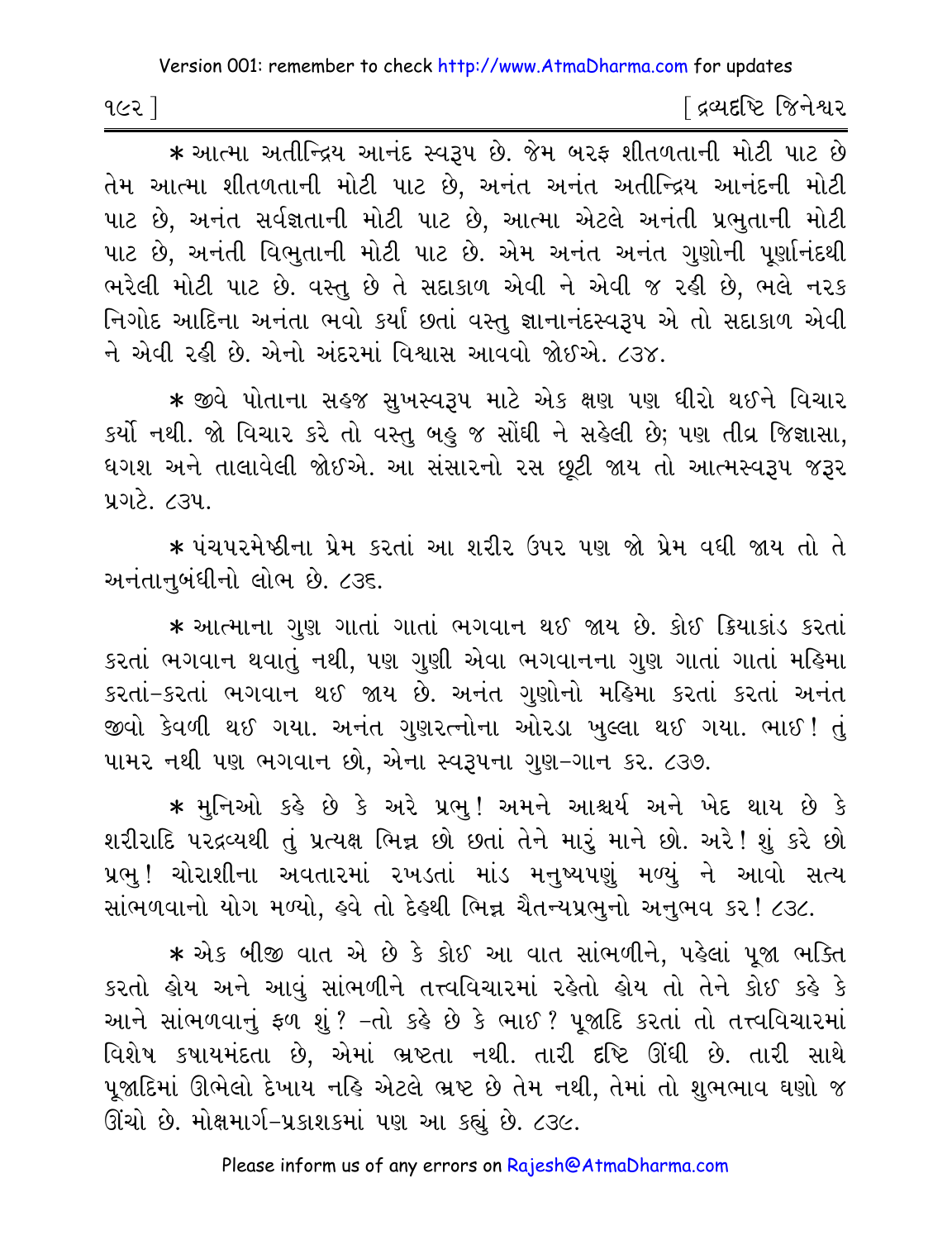દ્રવ્યદષ્ટિ જિનેશ્વર l િ ૧૯૩

\* જેમ અરીસાના યોગથી દૂર એવા ચંદ્ર-સૂર્ય પણ નજીક ભાસે છે તેમ હે પ્રભુ! રત્નત્રયરૂપ અરીસામાં આપ કાળે દૂર છતાં નજીક ભાસો છો.

સિદ્ધ કાંઈ નીચે ઊતરતાં નથી. પણ સાધક જીવ કહે છે કે હે સિદ્ધ ભગવાન! આપ કાંઈ નીચે આવતાં નથી. તેથી હું જ્ઞાન–દર્પણમાં એકાગ્ર થઈને આપને મારા જ્ઞાન-દર્પણમાં નીચે ઊતારું છું. ૮૪૦.

\* જેને પોતાના આત્માનું કલ્યાણ કરવું છે પણ પોતે માર્ગ જાણતો નથી એવા જિજ્ઞાસુ જીવને, માર્ગના બતાવનાર એવા વીતરાગ દેવ-શાસ્ત્ર-ગુરુનું અવલંબન વચ્ચે નિયમથી આવે છે. પોતાને અંદર આત્મા શી ચીજ છે, તેનું સાચું સ્વરૂપ શું છે, તેની પ્રાપ્તિ કઈ રીતે થાય-વગેરે કાંઈ ખબર નથી, અને જેને ખબર છે−અનુભવ છે−એવા દેવ−ગુરુ તથા જેમાં પુર્વાપર અવિરુદ્ધપણે ન્યાય અને યુક્તિથી માર્ગ બતાવેલ છે એવાં સત્શાસ્ત્રોને સાથે રાખીશ નહિ, તો તું અંદર આત્મામાં એક ડગલું પણ કઈ રીતે ભરીશ? પોતે જાણતો નથી અને જાણનાર અનુભવીનો સમાગમ કરતો નથી તો, અંદરનો માર્ગ સાંભળ્યા-સમજ્યા વિના તું અંદરમાં પ્રયત્ન કેમ કરીશ? ભલે દેવ-શાસ્ત્ર-ગુરુ આપી દેતાં નથી, પણ જિજ્ઞાસુને માર્ગ સમજવામાં તે નિમિત્ત છે કે નહિ? આત્મા દેહ, લક્ષ્મી આદિ પરથી તદ્દન ભિન્ન, શુભાશુભ વિભાવોથી કથંચિત્ રહિત છે, તે એક સમયની પર્યાય જેટલો પણ નથી પણ પરિપૂર્ણ અખંડ જ્ઞાયકતત્ત્વ છે-એમ દેવ-શાસ્ત્ર-ગુરુ બતાવે છે કે નહિ? નિજ જ્ઞાયક આત્માને તું સ્વયં જાણતો નથી અને જે જાણે છે તેની સંગતિ કરતો નથી, તો તું આત્મામાં એક પગલું પણ નહિ ભરી શકે. ૮૪૧.

\* ભાઈ ! તારા વર્તમાન અંશને તું માને છો, પણ તે અંશ કોના આધારે થાય છે? તે અંશ કોનો છે? શું તે 'જાણવા' રૂપ અંશ કોઈ પરમાણૂ કે રાગનો છે? અંદર ત્રિકાળ જ્ઞાયકતત્ત્વ છે તેનો તે અંશ છે. તે અંશ ત્રિકાળી જ્ઞાયક-અંશીને જણાવે છે. પર્યાય તો પલટતી કોવાથી અનિત્ય જ છે ને? સમ્યગ્દર્શન-જ્ઞાન-ચારિત્ર-મોક્ષમાર્ગ-પણ પર્યાય હોવાથી અનિત્ય છે. અરે! કેવળજ્ઞાનની પર્યાય પણ દરેક સમયે બદલાતી હોવાથી નાશવાન છે, કેમ કે પર્યાયની મુદત જ એક સમયની છે, અને વસ્તુ તો ત્રિકાળ ધ્રુવ છે. ૮૪૨.

\* ' કે આત્મા !' જો તારે મલિનતાના ભાવથી છુટી-મલિન પર્યાય જે મોક, રાગ, દ્વેષ, અને દુઃખરૂપ છે તેનાથી છૂટવારૂપ-સંપૂર્ણ જ્ઞાનાનંદસ્વરૂપ પરમાત્મદશા પ્રાપ્ત કરવી લેય, મુક્તિ જોઈતી લેય, વિભાવનો વ્યય અને પરમાનંદરૂપી મોક્ષદશાનો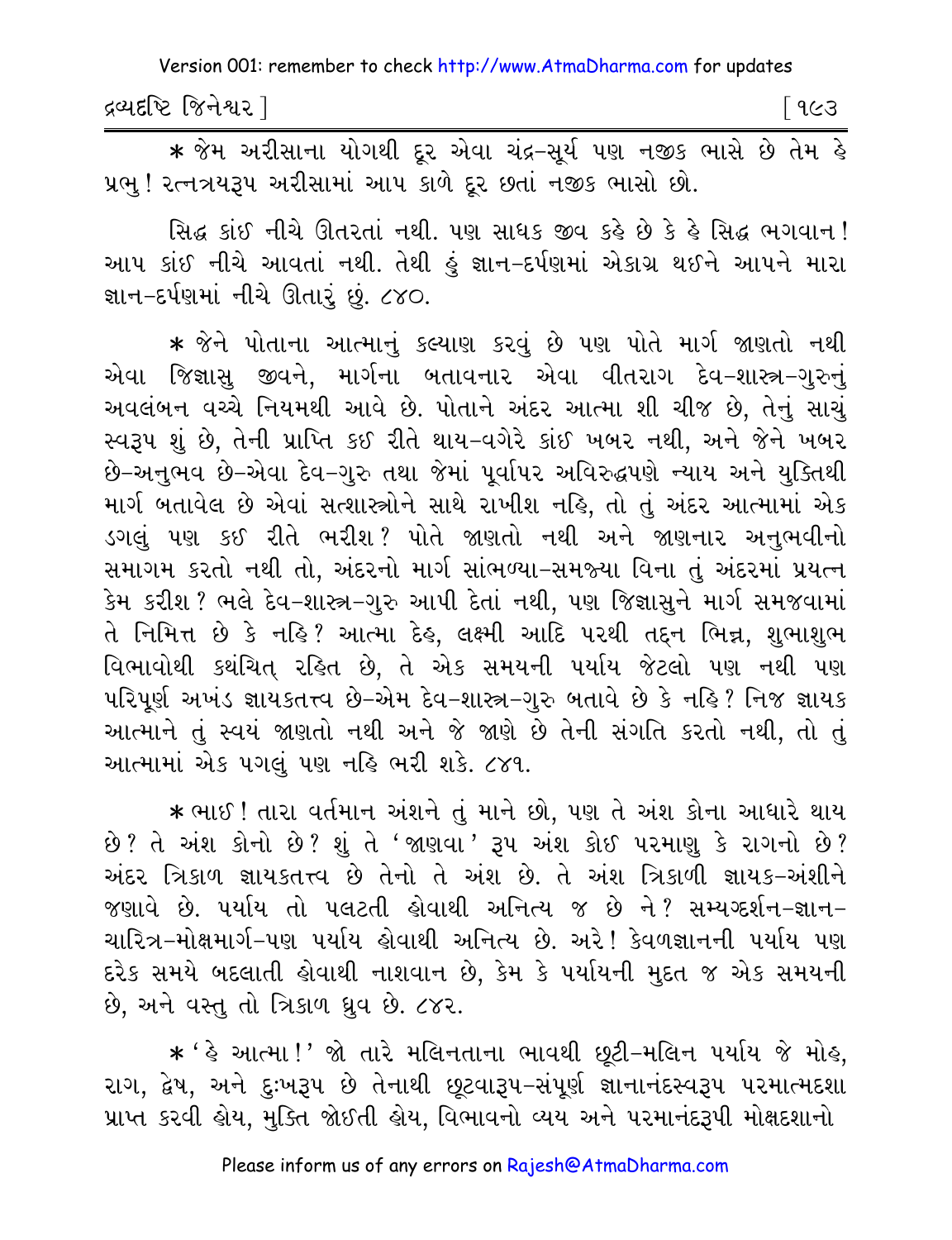$1829$ 

દિવ્યદષ્ટિ જિનેશ્વર

ઉત્પાદ કરવો હોય, તો નિર્વિકાર ને નિર્વિકલ્પ એવા નિજ ચૈતન્યના અભેદ ધ્રુવ સ્વરૂપને ગ્રહણ કર. આત્મવસ્તુ-કાયમી ચીજ-જે અંદરમાં જ્ઞાયકપણે એકરૂપ પડી છે. જેમાં પર્યાય અને ગુણગુણીના ભેદ પણ નથી, જે જ્ઞાન, આનંદ આદિ અનંત ધ્રુવ ગુણોની એકતાસ્વરૂપ અભેદ પદાર્થ છે, તેને રુચિ અંતર્મુખ કરીને ગ્રહણ કર, તેના ૫૨ દૃષ્ટિ લગાવી દે. રાગ ઉપર દૃષ્ટિ તે તો મલિનતા છે. મલિનતા ટકતી નથી અને ગમતી પણ નથી, માટે તે આત્માનો સ્વભાવભાવ નથી. ભગવાન આત્મા કે જે ચૈતન્યના નૂરનું પૂર છે, શાશ્વત ટકતી અને ગમતી ચીજ છે, જ્ઞાયકના દિવ્ય તેજથી સદા ભરપૂર છે, તેને ગ્રહણ કર, નિર્મળાનંદ જ્ઞાયકપ્રભુની દષ્ટિ કર, તેને ધ્યેય બનાવી દે, તારી વર્તમાન શ્રદ્ધાપર્યાયનો વિષય બનાવી દે, તેનો અંતરથી આદર, આશ્રય કર તો તારી અનાદિની વિભાવદશા-દઃખદશા-છુટશે અને મુક્તદશા પ્રાપ્ત થશે. ૮૪૩.

\* 'મારે મારૂં હિત કરવું છે' એવી ભાવના-ઇચ્છા-અભિલાષા જીવે અનંત વાર કરી, અનાદિ કાળના પરિભ્રમણમાં અનંતવાર દિગંબર જૈન દ્રવ્યલિંગી સાધુ થયો, પણ દૃષ્ટિ બહારની ક્રિયા ને રાગ ઉપર રાખી તેથી મિથ્યાદૃષ્ટિ રહ્યો. મિથ્યાદષ્ટિને 'મારે આત્માનું કલ્યાણ કરવું છે' એવા પરિણામ તો હોય છે, મંદકષાયના કારણે તેને લેશ્યા પણ શુભ હોય છે, પરંતુ વિવિધ શુભ ભાવમાં સર્વસ્વ માનીને તેમાં જ સંતોષાઈ જાય છે, શુભ રાગથી પણ ભિન્ન ત્રિકાળશુદ્ધ જ્ઞાયકભાવનું લક્ષ કરતો નથી. ૮૪૪.

\* ભગવાન આત્મા જ્ઞાનાદિ અનંત ગુણોનો ત્રિકાળી ઘ્રુવ પિંડ છે, પરંતુ અંતરમાં તેનું ભાન તેમ જ મહિમા નહિ હોવાથી જીવને અનાદિથી પર્યાય ઉપર જ દષ્ટિ છે. સાધુ થયો તોપણ પર્યાયદષ્ટિ−પર્યાય ઉપરનું લક્ષ−છોડયું નહિ. પર્યાય પાછળ આખું ત્રિકાળી તત્ત્વ-પૂર્ણાનંદનો નાથ જ્ઞાયક પ્રભુ-પડેલ છે તેના ઉપર નજર ન કરી. જે વર્તમાન પર્યાયમાં થતાં શુભાશુભ ભાવ પર જ લક્ષ છે તે તો પર્યાયદષ્ટિ છે. તેના ઉપર જેને દષ્ટિ છે તેને અંદર જે દ્રવ્યસ્વભાવ-આત્મપદાર્થ, આખો માલ-ભર્યો ૫ડયો છે તેનું ભાન નથી. ૫ર્યાય તો વ્યવહારનયે, અભૂતાર્થનયે આત્મા છે, તે ૫૨માર્થ શુદ્ધ ધ્રુવ આત્મા નથી. ૮૪૫.

\* આખી દુનિયાનો ભાર માથે ઉપાડીને ચાલે તેને પ્રભુ કહે છે કે રાગનો એક કણ જે પરના લક્ષે થાય છે તેનો કર્તા આત્મા નથી. આહાહા! આ વાત કોને બેસે! જેને ભવના દુઃખોથી અંદર ત્રાસ ત્રાસ થતો હોય એને પ્રભુની આ વાત અમૃત જેવી લાગે. ૮૪૬.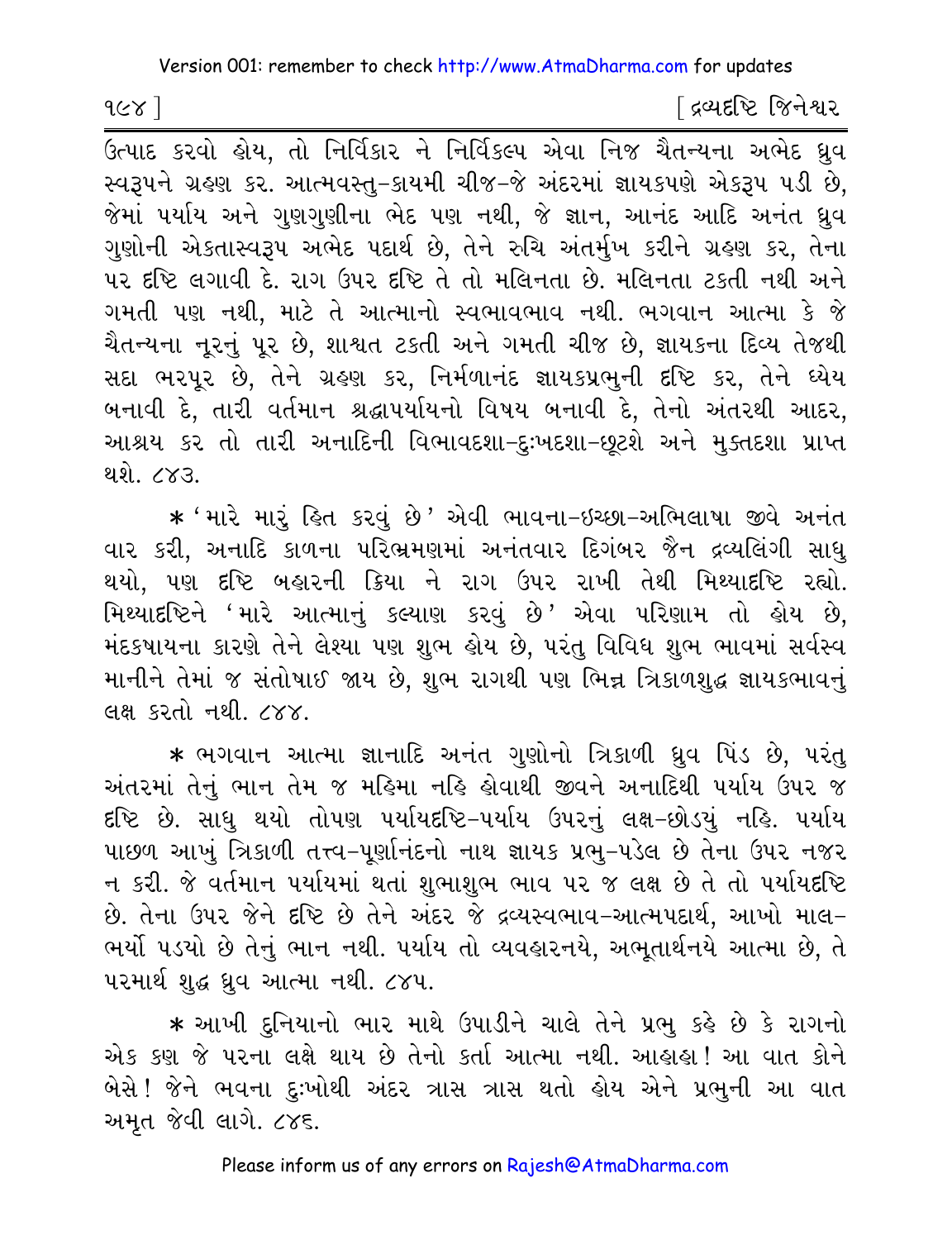દ્રવ્યદષ્ટિ જિનેશ્વર l

\* ધીરો થઈને જ્ઞાનને જરા વિચારમાં રોક, જેને ભૂલવું છે, જેને મૂકવું છે, જેને છોડવું છે, તેને બધાને ભૂલીને વિચાર કર. ગમે ત્યારે પરને તો તારે છોડવાનું જ છે તો અત્યારે જ એને ભૂલીને તું તને સંભાળ. ૮૪૭.

★ અઙ્રો ! ભગવાનના વિરઙ અઙ્રીં ૫ડયા ને તત્ત્વની વિપરીત શ્રદ્ધા− આચરણવાળાને રોકનાર કોઈ રહ્યું નહિ. વસ્તુ અંતરની છે ને લોકો બાહ્ય ક્રિયાકાંડમાં ચડી ગયા ! ભાઈ ! અમે તો વસ્તુનું સ્વરૂપ જે સત્ય છે તે કહીએ છીએ, એથી વિપરીત શ્રદ્ધાવાળાને ન રુચે તો માફ કરજો. ભાઈ! વિપરીત શ્રદ્ધાના ફળ બહુ આકરાં છે તેથી તો શ્રી કુંદકુંદાચાર્યે કહ્યું છે કે અમારા દુશ્મનને પણ દ્રવ્યલિંગ ન કો ! અમારે વ્યક્તિગત કોઈની સાથે વિરોધ નથી. તે બધા પણ દ્રવ્યસ્વભાવે તો પ્રભુ છે. એથી દ્રવ્યે તો તેઓ સાધર્મી છે. તેથી અમને સમભાવ છે. ૮૪૮.

\* જ્ઞાયકને ભજતાં કોઈ દી કોઈ પાછા પડયા છે? પાછા પડે એમ બને જ નહિ, એમ વીરવાણી કહે છે. એકલો ભગવાન જ્ઞાનાનંદ સ્વભાવ છે એ ભગવાનનું મુલ્ય છે, એક સમયની પર્યાયનું પણ મુલ્ય નથી. ત્રિકાળી ભગવાન મુલ્યવાન છે એના મુલ્ય છે. જ્ઞાનમાં એના સંસ્કાર નાખ! તેનું ફળ તને આવશે, મુંઝાવા જેવું નથી. ભાઈ ! જન્મ-મરણ રહિત થવાની વાતો બહુ અલૌકિક છે. ૮૪૯.

\* આખા સિદ્ધાંતનો સારમાં સાર તો બર્હિર્મુખતા છોડી અંતર્મુખ જવું તે છે. શ્રીમદ્દ રાજચંદ્રે કહ્યું છે ને "ઉપજે મોહ વિકલ્પથી સમસ્ત આ સંસાર, અંતર્મુખ અવલોકતાં વિલય થતાં નહિ વાર." જ્ઞાનીના એક વચનમાં અનંતી ગંભીરતા ભરી છે. અહી ! ભાગ્યશાળી હશે તેને આ તત્ત્વનો રસ આવશે અને તત્ત્વના સંસ્કાર ઊંડા ઊતરશે. ૮૫૦.

\* સંસારમાં ૨ખડતાં ૨ખડતાં અનંતવાર મનુષ્યદેહ પામીને આત્માના ભાન વિના મર્યો, પણ આત્મા શું છે તેની વાત જાણી નથી; કદી આત્માનો યથાર્થ વિચાર પણ કર્યો નથી, તેથી અહીં તેનો મહિમા બતાવતાં કહે છે કે બહારની ચિંતા ટાળીને જેઓ આત્માના સ્વરૂપમાં ઠર્યાં છે તેઓ તો કરવાયોગ્ય કાર્ય જ કરી બેઠા છે, તેમની શું વાત ! પણ જગતની ચિંતા છોડીને જેને આત્માની ચિંતાની ૫કડ પણ થઈ કે અલે! મારા આત્માને મેં અનંતકાળથી ઓળખ્યો નથી, અનંતકાળમાં કદી આત્માનું ઘ્યાન કર્યું નથી, આત્માને ભૂલીને બાહ્ય પદાર્થોની ચિંતામાં જ ૨ખડયો છું, માટે સત્સમાગમે આત્માને જાણીને તેનું જ ધ્યાન કરવા યોગ્ય છે. -આવી આત્માની ચિંતાનો પરિગ્રહ કરે-૫કડ કરે-તેનું જીવન પણ પ્રશંસનીય છે. ૮૫૧.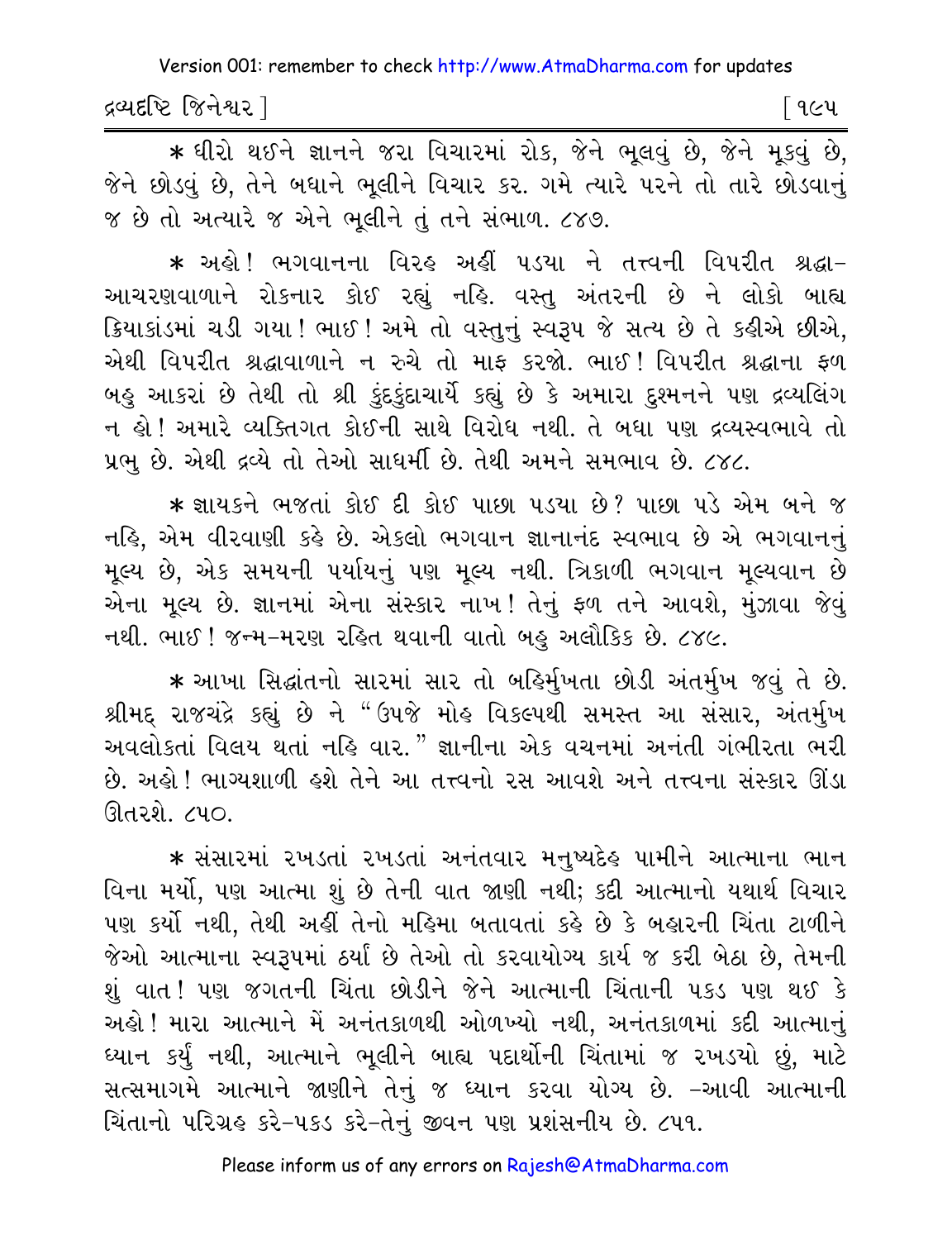\* यैतन्यमूर्ति सत्य साईजनुं असत्य विजयी रांडा लावोमां प्रसरवुं, व्यापवुं અશક્ય છે. આત્મભગવાનનું સંસારભાવોમાં વ્યાપવું અશકય જ છે. અદ્ધર અદ્ધરથી જ કૃત્રિમ પુણ્ય–પાપ ઊપજે છે ને અદ્ધરથી જ નાશ થાય છે એને આત્માનો આશ્રય મળતો નથી. ૮૫૨.

\* એક બાજુ દષ્ટિની અપેક્ષાએ કહે કે કેવળજ્ઞાન ભી કરના નહીં હૈ, હો જાતા હૈ ઔર ચરણાનુયોગકા કથન ચલતા હૈ વહાં વહ કહનેમેં આતા હૈ કિ ૨૮ મૂલગુણકોં મુનિ પાલતે કૈં. તો વહાં જૈસા કે વહાં વૈસા સમજ લેના ચાક્રિયે.

\* ૨૮ મૂળગુણ પણ રાગ છે, તેને પાળવાનું કહેવામાં આવે પરંતુ તે સહજ હોય છે. રાગને હું પાળું અર્થાત્ રાગની રક્ષા કરવા જતાં મિથ્યાદષ્ટિ થઈ જાય છે. ૮૫૩.

\* જેમ પાંચસો ધનુષ્યની કાયાવાળા મોટા માણસના પગનો અંગઠો વાળથી બાંધેલ કોય એને કાંઈ બંધન કર્કવાય ? તેમ ચૈતન્ય શક્તિ સ્વભાવના સામર્થ્ય પાસે ચારિત્રગૃણની એક ક્ષણની વિકારી પર્યાયનું બંધન એ તે કાંઈ બંધન કહેવાય ? ૮૫૪.

\* સમ્યગ્દર્શન એટલે તો ભાઈ ! આખો પરમાત્મા દૃષ્ટિમાં બેસી ગયો. ૮૫૫.

★ આ ગોળો રાગથી છૂટો ૫ડી ગયો ૫છી એકલો જાણનાર જ છે. ૫છી દષ્ટિ તો અંતર્મુખમાં જ કામ કર્યા કરે છે, અને રાગ તો બર્હિર્મુખ રહી ગયો.

અંતર્મુખ થતાં બહિર્મુખનું જ્ઞાન રહે છે પણ પરિણમન તો અંતર્મુખમાં નિરંતર વહ્યા જ કરે છે. ૮૫૬

\* આ તો એવી વાત છે કે સાદિ-અનંત આનંદ આનંદ થઈ જાઈ અને સંસાર અનાદિ-સાંત થઈ જાય છે. એનું ફળ મહાન છે, તો એનું કારણ પણ મહાન છે તો એનો આધાર પણ મહાન છે એમ એને પ્રથમ નિઃશંકપણે ભાસવું જોઈએ. ૫છી અંતરમાં પ્રયોગ થાય. ૮૫૭.

\* હે ભગવાન! આપને તો ચૈતન્યકા ભંડાર ખોલ દિયા. ઉસકે પાસ કૌન એમા કે જિસકો ચક્રવર્તીકા વૈભવ ભી તરણા જૈસા ન લગે ? ૮૫૮.

\* અહો ! શરીરને માથે પ્રહાર ૫ડતાં હોય અને અંદર આત્મામાં શાંતિનું વેદન ચાલતું હોય છે. દુનિયા દેખે કે દુઃખી છે, જ્ઞાની દેખે કે સુખી છે. ૮૫૯.

\* એકલા શાસ્ત્ર-અભ્યાસમાં જ જે લાગી રહ્યો છે તેને સ્વભાવમાં આવવા શાસ્ત્રાભ્યાસનો નિષેધ કર્યો છે. પણ તે સાંભળીને કોઈ અપઢ સ્વભાવમાં તો જઈ શકતો નથી અને શાસ્ત્રાભ્યાસમાં પ્રવર્તતો નથી તો તે તો નિશ્ચયાભાસી છે. ૮૬૦.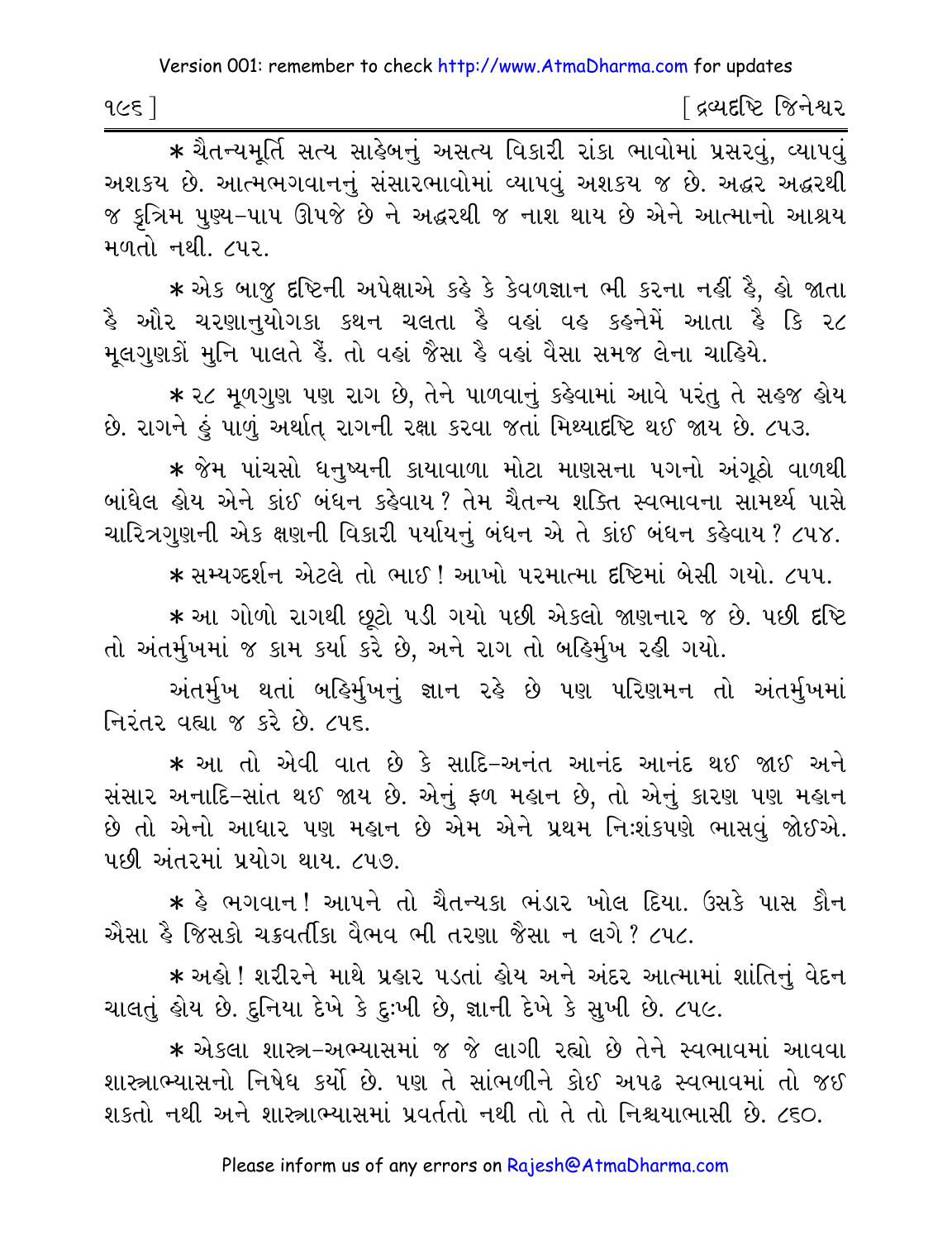દ્રવ્યદષ્ટિ જિનેશ્વર l ୮ ૧૯૭

\* સંયોગને અને રાગને જે મારા માને છે તે પ્રાણી રાજા લો કે દેવ લો પણ તે પામર પ્રાણી છે, ભિખારી છે. ૮૬૧.

\* સિદ્ધગતિ કરતાં પણ તારા દ્રવ્યની મહત્તા અનંતગણી છે.

ત્રણલોકનો નાથ ઈ છે પણ એણે એને રાંકો માની લીધો છે. ભાઈ ! સતને જેમ છે તેમ સ્વીકાર તો ઈ તને જવાબ આપશે. ૮૬૨.

\* .... અહો ! નિમિત્તથી અમારે કામ નથી, રાગથી અમારે કામ નથી, પરંત ક્ષયોપશમથી પણ અમારે કામ નથી. ગજબ વાત છે ને! સ્વરૂપમાં સ્થિરતાનો જ પ્રયત્ન એક કર્તવ્ય છે. ૮૬૩.

∗ મન−ઇન્દ્રિયથી જે જ્ઞાન થયું એની પણ જીવને અધિકતા રહે છે. આના કરતાં મને વધારે જ્ઞાન છે એમ ઈ મન-ઇન્દ્રિયથી થતાં જ્ઞાનથી પોતાની અધિકતા વેદે છે. પણ આ તો મરી જાય-મન-ઇન્દ્રિયથી જે જ્ઞાન થાય એનાથી પણ મરી જાય−ત્યારે ( આત્મહિત ) થાય એવું છે. ૮૬૪.

\* દૃષ્ટિ અપેક્ષાએ તો ચારિત્રની પર્યાયની પણ ગૌણતા છે. તેની ઉપર પણ વજન નથી. દષ્ટિએ તો પરિપૂર્ણ વસ્તુનો કબજો લઈ લીધો છે, છતાં પ્રગટ કરવાની અપેક્ષાએ ચારિત્રનો ભાવ પણ આવે છે પરંતુ તેની ઉપર જોર નથી. દષ્ટિની અપેક્ષાએ તો પર્યાયમાત્રની ગૌણતા છે, પર્યાયમાત્ર અભૂતાર્થ છે, તેથી હેય છે. ૮૬૫.

∗ હે માતા ! મને કયાંય ચેન ૫ડતું નથી, મારી ચેનવાળી વસ્તુ મને જડી ગઈ છે, અમારી ચેનવાળી વસ્તુને અનુભવવા અમે જંગલમાં જઈએ છીએ. જ્યાં મનુષ્યનો પગરવ પણ ન હોય ત્યાં અમે જઈશું. તને રોવડાવીએ છીએ પરંતુ બીજી માતાને હવે નહિ રોવડાવીએ. ૮૬૬.

\* ભગવાન સર્વજ્ઞનો પોકાર છે કે નિજ ઘરનાં નિધાનમાં જા, બીજા બધા થોથા છે. ૮૬૭.

\* અધ્યાત્મકી બાત કે બહોત થોડી, લેકિન ઉસકી મહિમા બહોત બડી કે. ૮૬૮.

★ કોઈ આકરી પ્રતિકુળતા આવી પડે, કોઈ આકરાં કઠોર મર્મ−છેદક વચન કહે તો શીઘ્ર દેહમાં સ્થિત પરમાનંદ સ્વરૂપ પરમાત્માનું ઘ્યાન કરીને દેહનું લક્ષ છોડી દેવું. સમતાભાવ કરવો. ૮૬૯.

\* અરે! મારામાં ૫૨ કે રાગ કાંઈ નથી એવા ભાનમાં તો કેટલો કૃષાય

Please inform us of any errors on Rajesh@AtmaDharma.com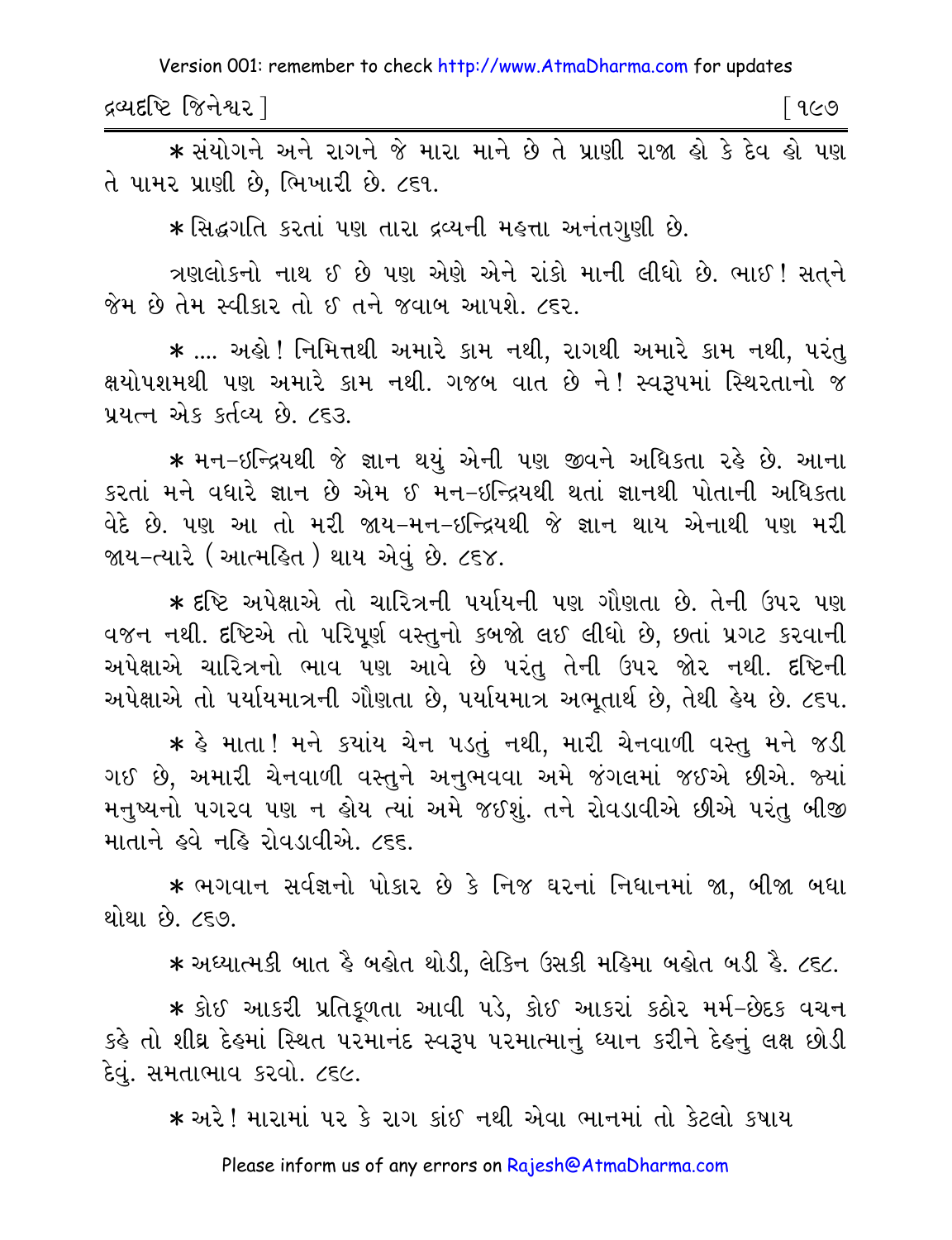|  | ∫ દ્રવ્યદષ્ટિ જિનેશ્વર |
|--|------------------------|

.<br>મંદ થઈ જાય: એને સ્વચ્છંદ થાય જ નહિ. ભલે લડાઈ-ભોગના પરિણામ હોય છતાં અનંતાનબંધી કષાય નથી અને મિથ્યાદષ્ટિ ત્યાગી થયો હોય છતાં અનંતાનબંધી તીવ્રકષાયી છે. ૮૭૦.

\* બાહ્યબુદ્ધિ છોડાવવા, અંતરબુદ્ધિ કરાવવા, દ્રવ્યાનુયોગ છે. તારા અંતરમાં આનંદ છે-એમ શ્રદ્ધા કર. ભાઈ ! તું આત્મા છો. તારો આત્મા આનંદ સ્વભાવથી ખાલી ન હોય. સમ્યગ્દર્શન એટલે મારામાં જ આનંદ ભર્યો છે એવી શ્રદ્ધા કરાવવા જ દ્રવ્યાનુયોગ છે. ૮૭૧.

\* જીભ ગમે તેટલા ચીકણા પદાર્થને ગ્રહે છે તોપણ પોતે લુખી રહે છે. તેમ જ્ઞાની સંયોગોના ગંજમાં ઊભો હોય છતાં લુખો રહે છે. જેમ કમળ દિવસ–રાત જળમાં રહે છે પરંતુ જળને સ્પર્શતું નથી તેમ જ્ઞાની સંયોગોની મધ્યમાં રહેવા છતાં લેપાતો નથી. સોનું કાદવમાં રહ્યાં છતાં તેને કાટ લાગતો નથી તેમ જ્ઞાની સંયોગોમાં રહ્યા છતાં તેને પરમાં એકતાબુદ્ધિ થતી નથી. ૮૭૨.

\* શ્રોતા:- ન્યાલ થઈ જાય એવી વાત છે.

પૂજ્ય ગુરુદેવઃ- ન્યાલ શું ? અંતર્મુહૂર્તે મોક્ષ થાય એવી વાત છે. બહુ તો સાધક થયો એટલે અસંખ્ય સમયે તો મોક્ષ લીધે જ છુટકો. ૮૭૩.

★ સ્વાનુભૂતિના કાળે અનંત ગુણસાગર આત્મા પોતાના જ્ઞાન−આનંદ આદિ અનંત ગુણોની ચમત્કારીક સ્વાભાવિક પર્યાયોમાં રમતો પ્રગટ થાય છે. આહાહા! ઈન્દ્રના ઇન્દ્રાસનમાં પણ જેની ગંધ નથી એવા આનંદથી રમતો પ્રગટ થાય છે. અનુભુતિના આનંદની દશા કોઈ અદ્દભુત છે. વચનાતીત છે. આવી દશા પ્રગટ થતાં આખું જીવન પલટી જાય છે. રાગ અને કપાયના વેદનનું જીવન હતું તેનાથી રહિત ભગવાન આત્માના આનંદનું વેદન આવ્યું એ દશાનું જીવન અદ્દભુત છે. દુ:ખની દશાનું જીવન હતું તે પલટીને આનંદ ને શાંતિનું જીવન થઈ જાય છે. આનંદમય અનુભૂતિમાં બાર અંગનો સાર આવી જાય છે. ૮૭૪.

★ અઙ્વ ! આ વાત બીજે મળવી મુશ્કેલ છે. બાપુ ! શું કઙ્રીએ ? આ તો માન મૂકી દેવાની વાતો છે. કોનાં માન ને કોનાં અપમાન? તારૂં માન તો તારી ચીજમાં છે. આવે છે ને ! - 'લહી ભવ્યતા મોટું માન, કવણ અભવ્ય ત્રિભુવન અ૫માન ' -ત્રણલોકના નાથ એમ કહે કે- 'આ સમકિતી છે, એણે આત્માને જાણ્યો છે.' એ ત્રણલોકના નાથનું માન મળ્યું, હવે તારે બીજા કોનું માન જોઈએ છે? અને ત્રણલોકના નાથ એમ કહે કે- 'આ અજ્ઞાની છે, રાગનો આદર કરનાર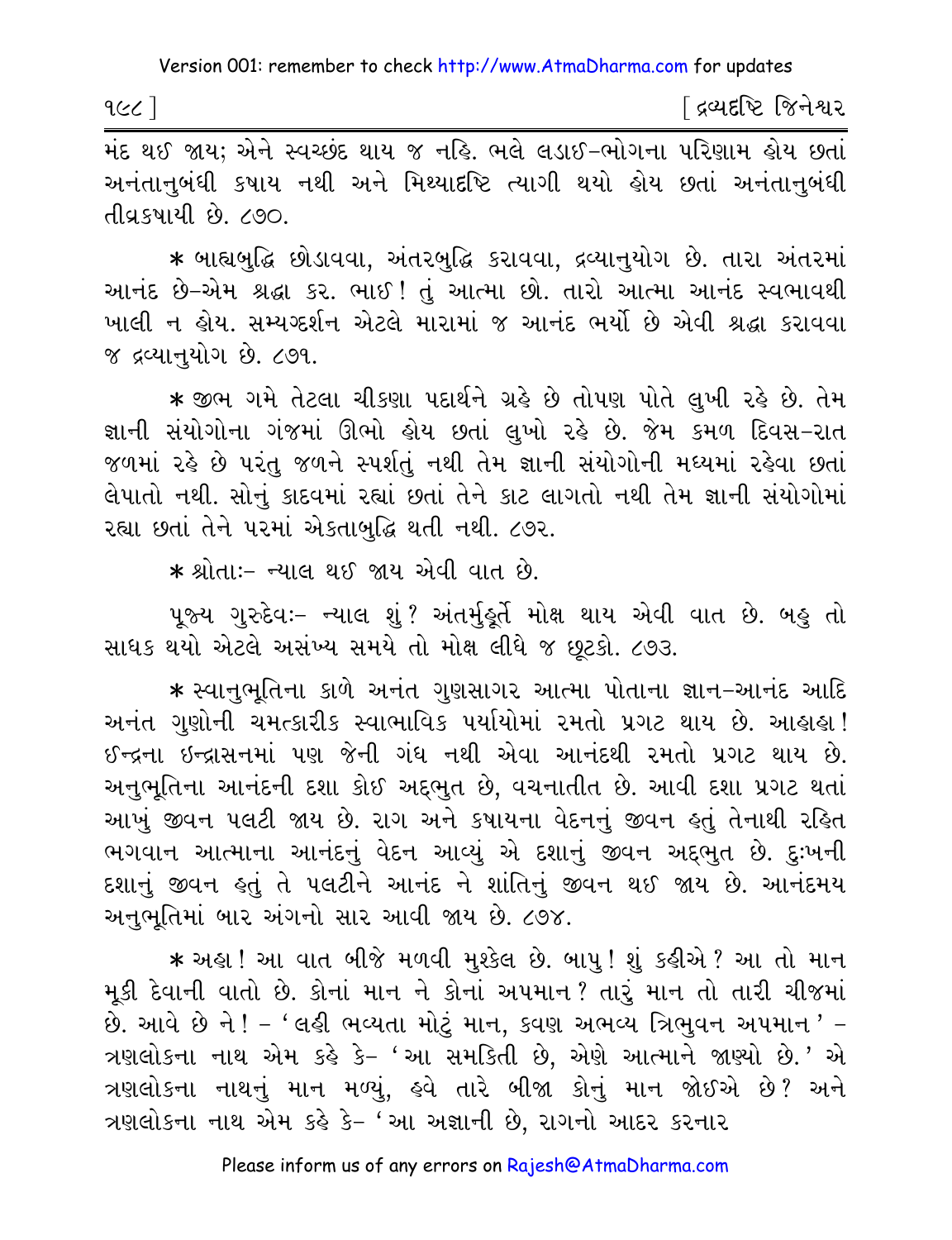દ્રવ્યદષ્ટિ જિનેશ્વર l િ ૧૯૯

છે, અપાત્ર છે '–એમ ભગવાન તરફ્થી અપમાન થયું; એના જેવું બીજું અપમાન કયું છે? ભલે દુનિયા તને માને પણ તેથી શું ? ૮૭૫.

\* ભગવાન આત્મા અનંત અનંત જ્ઞાન-દર્શન આદિ ગુણલક્ષ્મીની ભરેલો છે, તેના અસ્તિપણાની-તેની હયાતીની કબુલાત નહિ, વિશ્વાસ નહિ અને જેમાં પોતે નથી એવા અલ્પજ્ઞતા અને રાગમાં પોતાની અસ્તિ માનવી, હયાતી માનવી એ જ અજ્ઞાન છે અને તે જ બંધનું કારણ છે. પોતાના સર્વજ્ઞ-સર્વદર્શી સ્વભાવનો સ્વીકાર નહિ અને રાગના એક અંશનો સ્વીકાર તે અજ્ઞાન જ બંધનું કારણ છે. બીજું જાણપણું ન કર્યું તેથી અજ્ઞાન છે તેમ ન કહ્યું પણ પોતાના સર્વજ્ઞ-સર્વદર્શી સ્વભાવને ન જાણ્યો તે જ અજ્ઞાન અને બંધનું કારણ છે તેમ કહ્યું. ૮૭૬.

\* એક વિચાર આવ્યો હતો કે સરકારી નોકરોને ૫૫-૫૬ વર્ષે નોકરીથી ઉતારી દે છે તો આ શેઠીયાઓને એવો કોઈ કાયદો નહિ લોય કે ૫૫-૫૬ વર્ષે ધંધાથી છુટા થઈને પોતાના આત્માનું કાંઈક હિત કરે? આહાહા! રોટલા ખુટે એમ ન હોય, પાછળ પૈસાનો પાર ન હોય છતાં પણ નિવૃત્તિ લઈને પોતાના આત્માનું siઈ હિત કરતા નથી, તેને મરીને કયાં જવું છે? અરે! ૬૦-૭૦ વર્ષ સુધી નવરાં થતાં નથી તો મરીને કયાં જવું છે? અરે! મમતાના પરિણામમાં મરીને તિર્યંચ બકરી આદિના પેટે અવતાર થશે !

શ્રીમદ્દ રાજચંદ્ર તો કહે છે કે મુમુક્ષુઓને આજીવિકા પૂરતું મળતું હોય તો વિશેષ પ્રવૃત્તિ ન કરવી; આ તો રોટલા મળતા હોય તો ય માથે પોટલા બાંધે! અરેરે! જવું છે કયાં? જીવન થોડું ને આ શું કરો છો ભાઈ! આવો મનુષ્યભવ મળ્યો છે ને આવા સત સમજવાના ટાણાં છે તો ચાર-છ-આઠ કલાક વાંચન-શ્રવણ-મનન સતસમાગમ કરીને તારા આત્માનું કાંઈ હિત કરીને માનવ-ભવ સફળ sz. ८७७.

\* અહો કેવળજ્ઞાન લેવામાં કેટલી ધીરજ, ક્ષમા અને સમતા હોય ત્યારે કેવળજ્ઞાન થાય! નીચે પણ કેટલો નિશ્ચિંત લોય! કેટલી ધીરજ લોય! દ્રવ્યને પહોંચવામાં કેટલી ધીરજ હોય ત્યારે પહોંચી શકે છે. બહારથી બહેરો, બહારથી મુંગો અને બહારથી આંધળો થઈ જાય છે. ૮૭૮.

★ ન૨કમાં ભયંકર દુઃખોમાં એક ક્ષણ જવી પણ વસમી પડે ત્યાં સાગરોપમ કાળના આયુષ્ય કેમ પૂરાં થયાં હશે ? પ્રભુ ! ભવભ્રમણાના અભાવનો તેં કદી પ્રયત્ન કર્યો નહીં તેથી એવા અસહ્ય દુઃખો તેં સાગરોપમ સુધી અનંતવાર ભોગવ્યાં. નરકનાં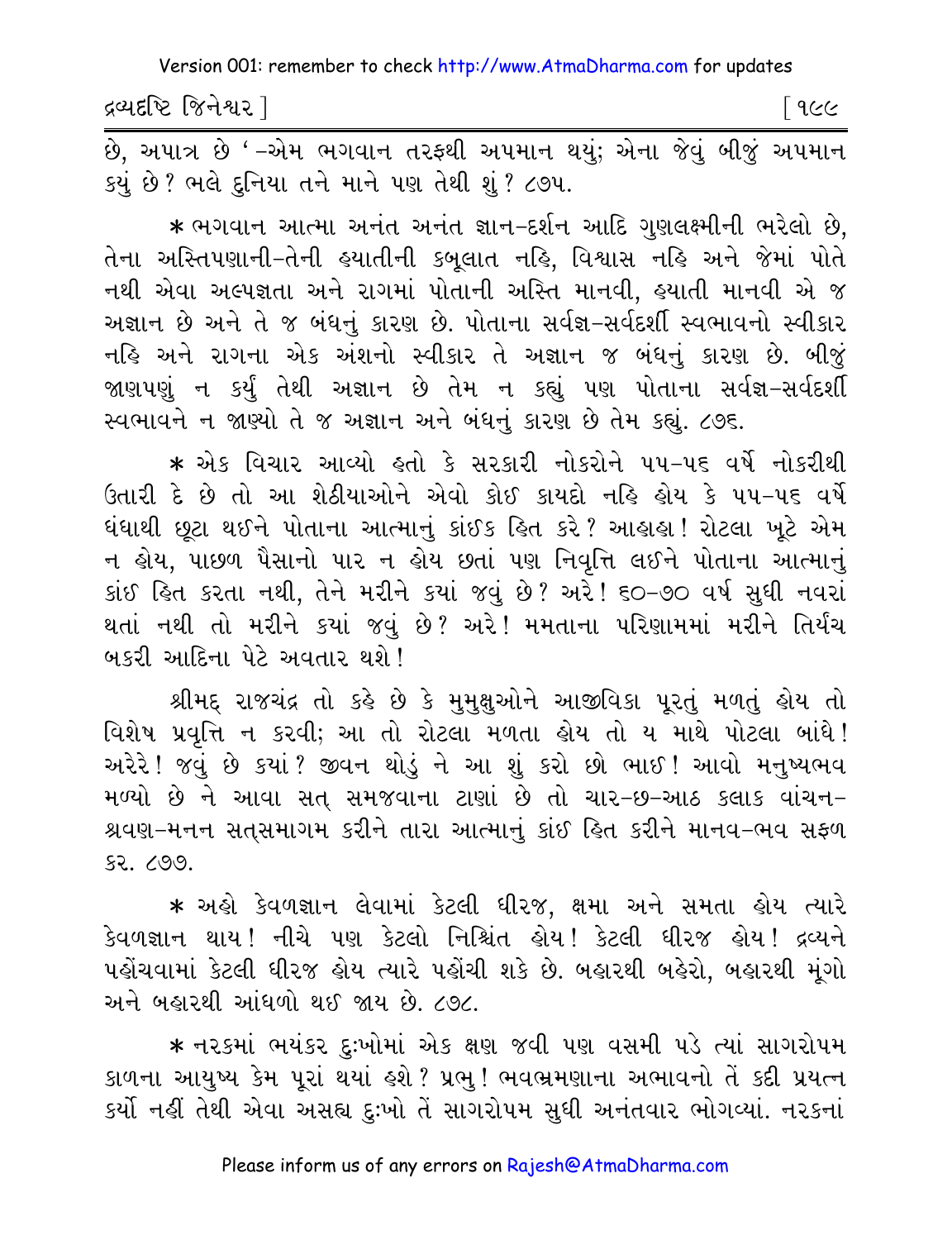$1005$ 

[ દ્રવ્યદષ્ટિ જિનેશ્વર

જે દઃખો સાંભળ્યા જાય નહીં ત્યાં અનંત અનંત કાળ ગાળ્યો. અનંતકાળે એકવાર મનુષ્યભવ મળે તોપણ અનંતવાર મનુષ્યભવ મળ્યો ને તેના કરતાં અસંખ્યગુણા અનંતા નરકનાં ભવ તેં કર્યાં, ત્યાં અસહ્ય દુઃખો તેં સહન કર્યાં, તેનો ગંભીરતાથી વિચાર તો કર બાપ! ૮૭૯.

★ બેનનાં (બહેનશ્રીનાં ) વચનામૃતમાં આવે છે કે હે જીવ !તને કયાંય ન ગમે તો તારો ઉપયોગ પલટાવી નાખ, જગતમાં કયાંય ગમે તેવું નથી, એક આત્મામાં ગમે તેવું છે માટે ત્યાં ઉપયોગ લગાવી દે. પ્રવચનસારમાં તો કહે છે કે શભ-અશભ બન્ને ભાવ દઃખરૂપ છે. અશભના ફળમાં નરક અને શભના ફળમાં સ્વર્ગના ભોગ મળે પણ એ ભોગમાં લક્ષ જાય એ ભાવ પણ અશુભ હોવાથી દુઃખ છે. તેથી અશુભનું ફળ નરક ને શુભનું ફળ સ્વર્ગ ત્યાં પણ દુઃખ જ છે તો શુભ-અશુભના ફળમાં ફેર કયાં રહ્યો ? એ બન્ને દુઃખના કારણ છે તો એ શુભને ઠીક કેમ કહેવાય ? પ્રભ! જેના ફળમાં દુઃખ છે એવા શુભ તને રુચે છે કેમ ? ૮૮૦.

\* અતીન્દ્રિય આનંદ સ્વરૂપ નિજ આત્મામાં એકાગ્રતા કરવાવાળો જીવ સ્વતઃ પોતામાં એકાગ્રતા કરે છે. સ્વત: સેવા કરે છે. તેમાં તેને અન્ય દ્રવ્યોની મદદની જરૂર નથી. અન્ય દ્રવ્યો જ્ઞાનમાં જણાય તો ભલે જણાય પણ તે મને જરાય હિતકારક નથી. આવો પહેલાં નિર્ણય જોઈશે. નિર્ણયની ભૂમિકા યથાર્થ થયા વિના ફ્રિતનો પંથ હાથ આવે તેમ નથી. માટે પ્રથમ યથાર્થ નિર્ણય કરો. ૮૮૧.

\* આવો ઉત્તમ યોગ ફરી કયારે મળશે ? જો આ ભવ વ્યર્થ ગમાવ્યો તો ફરી આવો ઉત્તમ યોગ કયારે મળશે ? તું વિપરીત માન્યતા છોડવા માટે મરણિયો પ્રયત્ન કર. મરીને પણ તું પ્રયત્ન કર એટલે કે ગમે તેવા પ્રસંગો હોય મિથ્યાત્વ છોડવાનો ઉગ્ર પ્રયત્ન કર. શાતા-અશાતામાં તું રોકાઈ ગયો પણ એ તો તારાથી ભિન્ન છે. ઙ્મણાં અનુકૂળતા નથી માટે પછી પ્રયત્ન કરીશ−એમ તું અટકી ગયો પણ શાતા− અશાતાથી તો તું ભિન્ન છો. શરીરમાં રોગ-નિરોગ લે પણ તે તો તારાથી ભિન્ન છે. અરે! શુભાશુભ ભાવોથી પણ તું ભિન્ન છો. શુભાશુભ ભાવો તો આકુળતામય છે. ભગવાનની ભક્તિ-પુજા-સ્મરણ કે શાસ્ત્રરચના-વંદના એ બધાં શુભભાવો તો આકુળતામય છે, પ્રભુ તો તેનાથી ભિન્ન નિરાકુળ જ્ઞાયકપ્રભુ છે. ૮૮૨.

★ લોકો જાણે કે બહારમાં ફેરફાર કરી નાખીએ ને બહારના સંયોગ ભેગાં કરીને તેમાંથી સુખ મેળવી લઈએ, પણ અરે ભાઈ ! તારૂં સુખ સંયોગમાં નથી.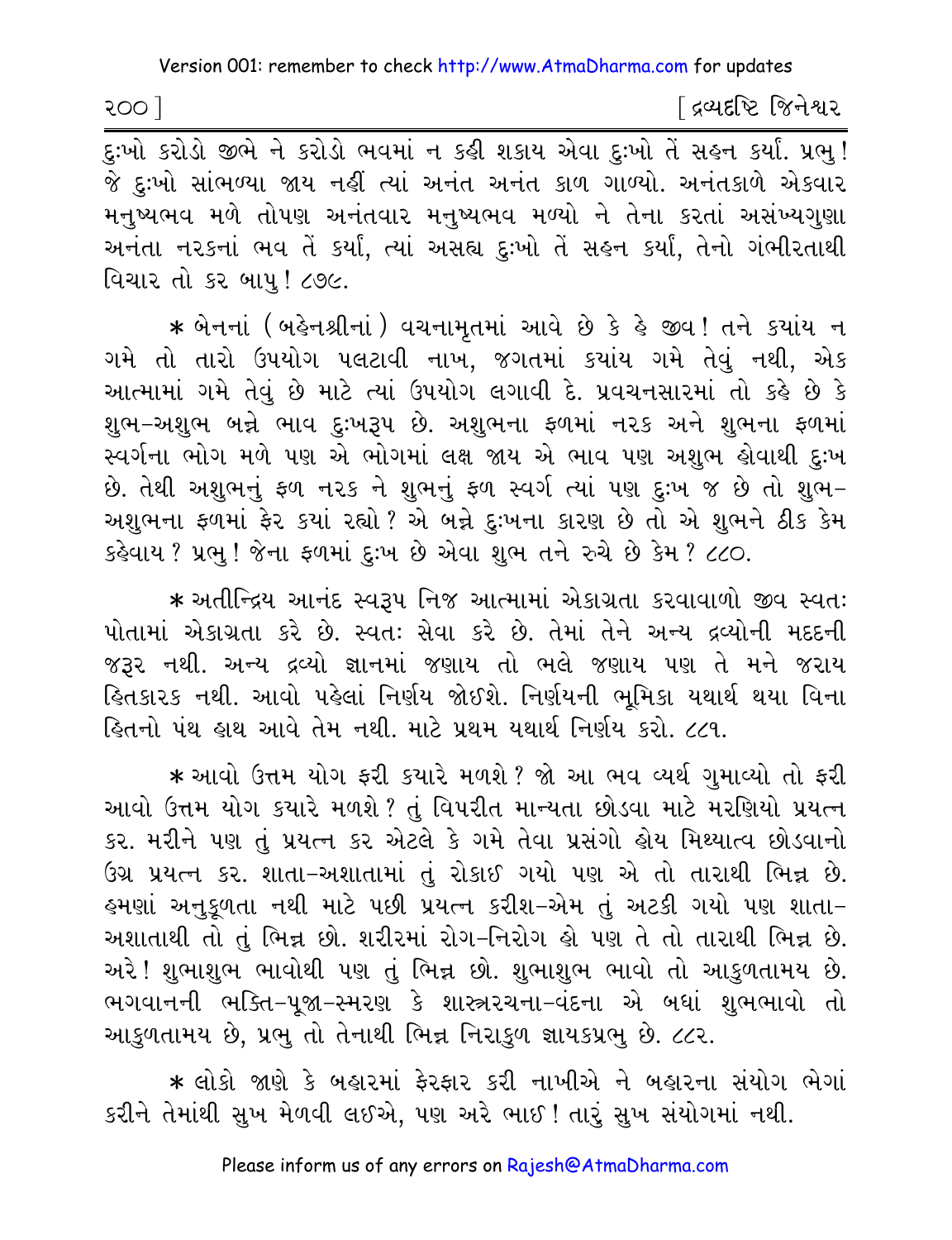દ્રવ્યદષ્ટિ જિનેશ્વર l

િર**ા** 

गरे! ४ आे तो ખरा! આ સર્વજ્ઞની વાણી! સંતોની રચના તો જુઓ! સર્વજ્ઞના માર્ગ સિવાય બીજાનો એક અક્ષર પણ સાચો નથી, બીજું તો બધું ય વિપરીત છે. સત્ય વાત સમજ્યા પહેલાં પણ ઓઘે ઓઘે તેનું બહુમાન કરીને જે હા પાડે છે, તે જીવને બીજી વિપરીતતાનો આદર કરનારા જીવો કરતાં તો ફેર પડયો છે. ભલે હજી સ્વભાવની દૃષ્ટિ ન પ્રગટી હોય. પણ સત્યનો આદર કર્યો તેનામાં પણ તેટલો તો ફેર ૫ડયો છે કે નહિ? ભવનો અભાવ તો સ્વભાવની દૃષ્ટિ કરશે ત્યારે જ થશે ૫ણ ત્યાર પહેલાં અસત્યનું પોષણ છોડીને સત્યના આદરનો ભાવ પણ જેને ન આવે તેને તો સ્વભાવમાં જવાની પાત્રતા પણ કયાંથી આવશે? અખંડ સ્વભાવની દષ્ટિ પ્રગટયા પહેલાં તેના બહુમાનપૂર્વક શ્રવણ-મનનનો ભાવ આવ્યા વગર રહેતો નથી. સત્યનો હકાર લાવીને તેનો આદરભાવ પણ જે પ્રગટ ન કરે તેને તો અંતરસ્વભાવની દૃષ્ટિ પ્રગટ કરવાનો અવસર પણ આવતો નથી. ૮૮૩.

\* સતીઆ સત નવ છોડીએ, સત છોડીયે સત જાય.

એમ ઉત્પાદ-વ્યય-ધ્રવયુક્તમ સત છે. દરેક પર્યાયનો ઉત્પાદ પોતાથી સત છે. એ સત પર્યાયને આડી-અવળી કરીશ નહિ. બીજાથી સત પર્યાયનો ઉત્પાદ થાય તેમ માનીશ નહિ. જે પર્યાયનો ઉત્પાદ થાય છે તે પૂર્વપર્યાયના વ્યયથી–અભાવથી થાય છે પણ નિમિત્તથી ઉત્પાદ થતો નથી. ભાઈ ! સુખી થવું હોય તો સત્ જેમ છે તેમ તારી શ્રદ્ધા રાખજે. આહાહા! આવી સ્વતંત્રતાની વાત જૈનદર્શન વિના બીજે  $\frac{1}{2}$ धाय नथी  $\frac{1}{2}$ 

\* વિકલ્પ થાય છે તે ક્રિયા છે. તે ક્રિયા પરિણામથી ભિન્ન નથી અને પરિણામ દ્રવ્યથી ભિન્ન નથી. તેથી વિકલ્પનો કર્તા પોતે છે, પર તેનો કર્તા નથી. જીવના પરિણામ પોતાથી છે પરથી નથી તેમ માને ત્યારે તો હજુ વ્યવહાર-શ્રદ્ધા છે. સમ્યગ્દર્શનની ક્રિયા પરિણામ છે, તે પરિણામ દ્રવ્યથી અભિન્ન હોવાથી સમ્યગ્દર્શનનો કર્તા જીવ પોતે છે, દર્શનમોહકર્મનો અભાવ તેનો કર્તા નથી. દિવ્યધ્વનિથી જ્ઞાન થતું નથી, મહામુનિના ઉપદેશથી જ્ઞાન થતું નથી, કેમ કે જ્ઞાનની ક્રિયા પરિણામસ્વરૂપ છે, તે પરિણામથી ભિન્ન નથી અને પરિણામ દ્રવ્યથી-જીવથી ભિન્ન નથી. તેથી જ્ઞાનની ક્રિયાનો કર્તા જીવ છે પરંતુ દિવ્યધ્વનિ કે મહામુનિનો ઉપદેશ જ્ઞાનનો કર્તા નથી. કેવળજ્ઞાન થયું તેનો કર્તા ઘાતિકર્મનો અભાવ નથી કે વજનારાચસંહનનના કારણે કેવળજ્ઞાન થયું નથી, કેવળજ્ઞાનનું કારણ દ્રવ્ય પોતે જ છે. ૮૮૫.

\* મોક્ષપાહુડમાં ' परदव्वाओ दुग्गई ' કહ્યું છે અને પ્રવચનસારમાં કહ્યું કે પરલ્વ્ય એવા અર્હતને જાણતાં સમ્યગ્દર્શન થાય છે પણ તેનો અર્થ ? –ેક મારો આત્મા અર્હત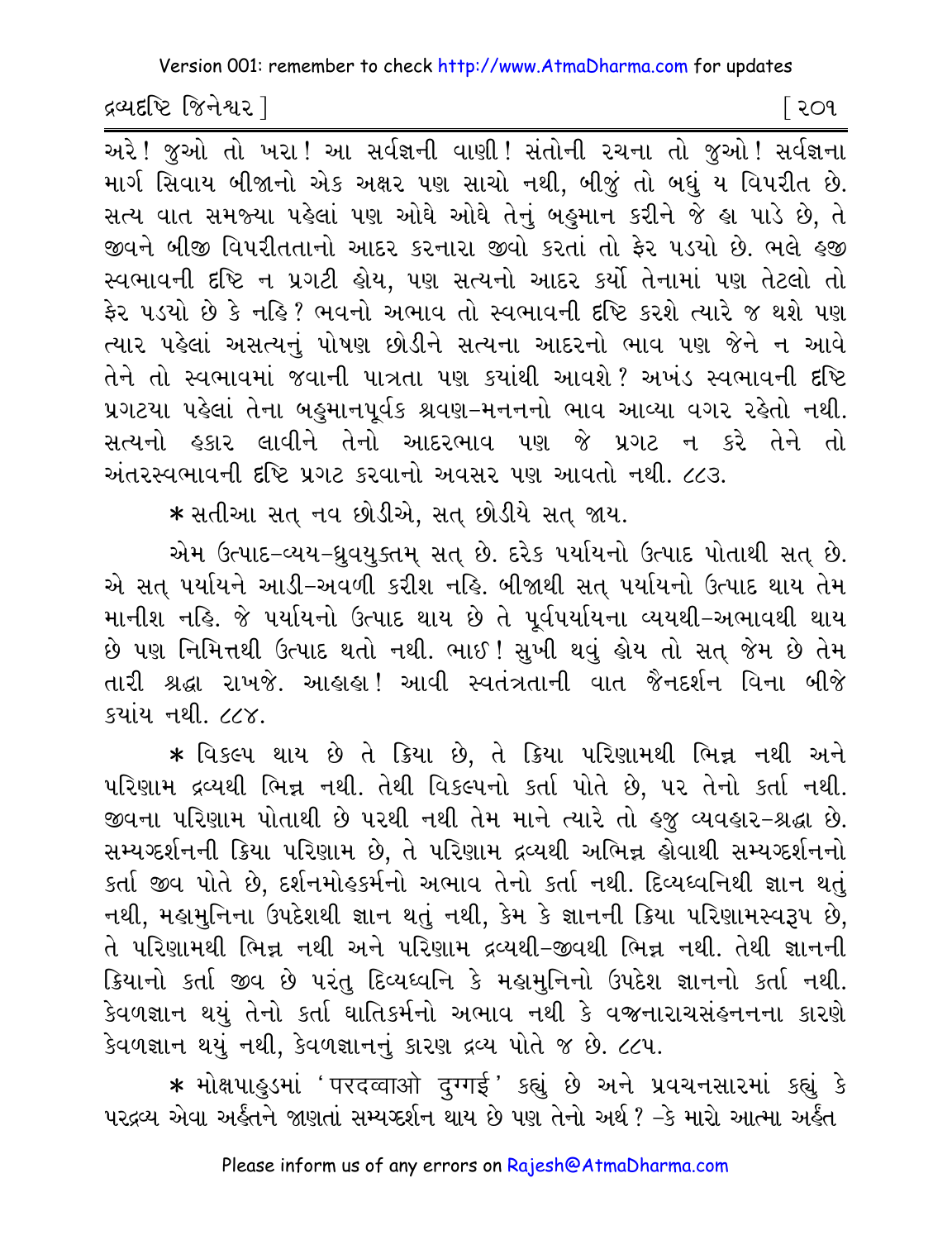૨૦૨ ]

[ દ્રવ્યદષ્ટિ જિનેશ્વર

જેવો ને જેવડો છે એમ જાણવા માટે અર્કતના દ્રવ્ય-ગુણ-પર્યાયને જાણે છે તે આત્માને જાણે છે એમ કહેવું છે. શાસ્ત્રમાં તો એમ કહે છે કે પરલક્ષી જ્ઞાન છે તે આત્મજ્ઞાનનું કારણ નથી ને અહીં તેને કારણ કહે છે. શ્રી સમયસારની ૩૧મી ગાથામાં એમ કહે છે કે ઇન્દ્રિયથી થતું ભાવ-ઇન્દ્રિયજ્ઞાન તે ઇન્દ્રિજ્ઞાન છે, ભગવાનના લક્ષે ને ભગવાનની વાણીથી થયેલું જ્ઞાન તે પરલક્ષી જ્ઞાન છે. તેનું લક્ષ છોડીને પોતાના સ્વભાવના લક્ષમાં જાય છે–અતીન્દ્રિય આનંદની દશામાં તેને અનુભવે છે તેને જિતેન્દ્રિય જિન કર્લ છે. શ્રી પ્રવચનસારમાં કહ્યું છે કે જે કોઈ ખરેખર અર્લ્ડતના દ્રવ્ય-ગુણ-પર્યાયને જાણે એટલે કે એના જેવો <u>હું</u> છું એમ જાણીને આત્મા તરફનું વલણ કરે છે તેણે ખરેખર અર્કતને જાણ્યા છે. જેને અર્કતના દ્રવ્ય-ગુણ-પર્યાયને જાણીને ત્યાં ઊભું રહેવું છે તેની વાત નથી લીધી. કઈ અપેક્ષાએ છે ભાઈ ! -તે સમજવી જોઈએ. ૮૮૬.

\* કે જીવ ! તું અવ્યક્ત છો તેને તું જાણ. જાણનારી પર્યાય કોને જાણે ? -કે અવ્યક્તને જાણે. આચાર્યદેવને કરુણાનો વિકલ્પ આવ્યો છે તેથી આ શુદ્ધાત્માનો ઉપદેશ કર્યો છે. શુદ્ધ ચૈતન્યઘન છે ત્યાં દીષ્ટિ કરવાથી વર્તમાન પર્યાયમાં શુદ્ધ આનંદકંદનો ભાવ પ્રગટ થાય છે. અહીં એ જ કહે છે કે પોતાના જીવ અપેક્ષાએ છ દ્રવ્યસ્વરૂપ લોક આ જીવ નથી તેથી અજીવ છે. છ દ્રવ્યસ્વરૂપ લોક કહીને છ દ્રવ્ય સિદ્ધ કર્યાં ને પછી કહ્યું કે તે લોક જ્ઞેય છે એમ હે જીવ તું જાણ! છ દ્રવ્યસ્વરૂપ લોક તે વ્યક્ત છે, પ્રગટ છે, બાહ્ય છે અને અંતરમાં અવ્યક્ત સૂક્ષ્મ છે એ જીવને તું જાણ! -એમ કર્લ છે. ૮૮૭.

\* પોતાના પરિણામની ધારાનો પોતાને અંતરમાં ખ્યાલ આવી જાય, બરાબર ખ્યાલ આવી જાય, અને બીજો જ્ઞાની જીવ પણ તેને જાણી શકે. 'ધવલા' ટીકામાં મતિજ્ઞાનના ભેદની-અવગ્રહ, ઈહા, અવાય અને ધારણાની-વ્યાખ્યા આવી છે ત્યાં એમ કહ્યું છે ઈહાજ્ઞાનમાં 'સામો જીવ ભવ્ય છે કે અભવ્ય ' એવી જિજ્ઞાસાના નિર્ણયરૂપ અવાયજ્ઞાનમાં 'તે ભવ્ય જ છે, કેમ કે તેને સમ્યકુરત્નત્રયનો સદ્દભાવ છે' એમ એક જીવ બીજા જીવની ભવ્યતાનો નિર્ણય બરાબર કરી શકે છે. ભાઈ! જ્ઞાનનો સ્વભાવ સ્વપર-પ્રકાશક છે, તે શું ન જાણે ? બહારમાં દ્રવ્યલિંગ સાચું હોય અને અંદરમાં મિથ્યાત્વની ભૂલ હોય તો જ્ઞાનીના ખ્યાલમાં આવી પણ જાય; છતાં બીજાને કહે નહિ; કારણ કે જો તેની પ્રરૂપણા ચોખ્ખી ચાલતી હોય, ભલે અંદર અનુભવ ન હોય પણ આચરણ આગમ પ્રમાણે નિર્દોષ હોય તો એને પણ વ્યવહારથી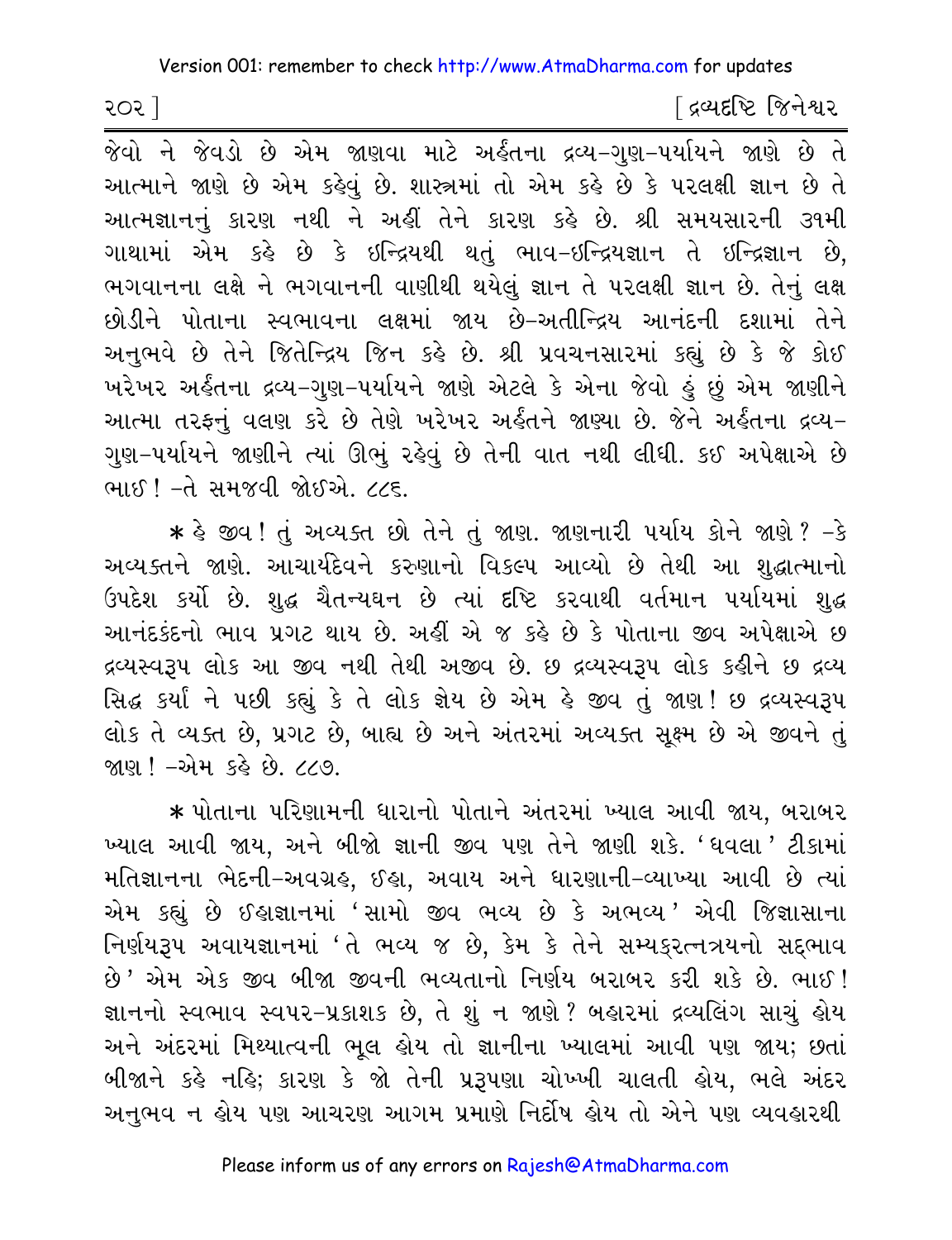દ્રવ્યદષ્ટિ જિનેશ્વર |

િર03

પૂજનીક કહેવામાં આવે છે. પરંતુ દયા, દાન, વ્રત, તપ કરો, તે કરતાં કરતાં કલ્યાણ થઈ જશે-એમ જેની પ્રરૂપણા તથા શ્રદ્ધા જ પ્રગટપણે જૂઠી છે તેને તો પ્રગટપણે વિપરીતતા જ છે. અહા! ભારે વાત બાપુ! ૮૮૮.

\* અરેરે! જેના ઉપર જીવને અત્યંત પ્રેમ છે એવું આ શરીર ખરેખર કેવળ વેદનાની મૂર્તિ છે. શ્રી કુંદકુંદાચાર્યદેવ ભાવપાહુડમાં કહે છેઃ એક તસુમાં ૯૬ રોગ તો આખા શરીરમાં કેટલા ? વિચાર તો કર પ્રભુ ! -આ શરીર તો જડ છે, વેદનાની મૂર્તિ છે. ભગવાન જ્ઞાયક આત્મા આનંદની મૂર્તિ છે, ચૈતન્યચમત્કારથી ભરપૂર મહાપ્રભુ છે કે જેની પૂર્ણ પર્યાય પ્રગટ થતાં ત્રણકાળ ને ત્રણલોકને યુગપદ દેખે. એવી અનંતી પૂર્ણ ૫ર્યાયની તાકાતનો પુંજ એવો જ્ઞાનગુણ, એવી અનંતી શ્રદ્ધાપર્યાયની તાકાતનો પિંડ એવો શ્રદ્ધાગુણ, એવી અનંતી સ્થિરતાપર્યાયની તાકાતનું દળ એવો ચારિત્રગુણ, પૂર્ણ આનંદની પર્યાયનું ઘ્રુવ તળ એવો આનંદગુણ-આવા અનંત અનંત ગુણો પરિપૂર્ણ તાકાત સહિત અંદર ભગવાન આત્મામાં ૫ડયા છે. અહા! આ પરિપૂર્ણ દ્રવ્યસ્વભાવના અવલંબનથી કેવળજ્ઞાન આદિ પરિપૂર્ણ પર્યાય પ્રગટ થશે, મોક્ષમાર્ગ કે જે અપૂર્ણ પર્યાય છે તેના આશ્રયે પણ પરિપૂર્ણ ૫ર્યાય પ્રગટ નહિ થાય. પૂર્ણ જ્ઞાનાનંદની શીતળ પાટ-ધ્રુવ દ્રવ્યસ્વભાવ-અંદર સદા વિદ્યમાન છે, તેનો આશ્રય કરીશ તો સમ્યગ્દર્શન થશે, તેનો ઉગ્ર આશ્રય કરીશ તો ચારિત્ર થશે અને તેના પૂર્ણ આશ્રયથી કેવળજ્ઞાન આદિની પૂર્ણ દશા પ્રગટ થશે. છુટવાનો માર્ગ આવો છે ભાઈ ! ૮૮૯.

\* શ્રીમદ્ રાજચંદ્ર ગૃહસ્થાશ્રમમાં હતા. ઝવેરાતનો ધંધો કરતા હતા. તેમને આત્મજ્ઞાન થયું કતું. તે એક ભવ કરીને મોક્ષ જશે. સ્વભાવનો અનુભવ છે, પણ રાગનો ભાગ હજુ છે તે છૂટતો નથી; તેથી કહે છે કે-અશેષ કર્મનો ભોગ ભોગવવો બાકી છે, તેથી એક દેહ ધારીને સ્વરૂપ-સ્વદેશમાં જશું. અમારું વતન શુદ્ધ ચિદાનંદઘન નિજ સ્વરૂપ છે, તેમાં ઠરીને સદાને માટે રહેશું. અમારૂં મૂળ વતન તો આનંદ આદિ અનંત ગુણના પિંડસ્વરૂપ અસંખ્યાતપ્રદેશી આત્મદ્રવ્ય છે. તે જ અમારો સ્વદેશ છે. અવસ્થામાં અમને થોડો રાગનો ભાગ છે, અને એમ લાગે છે કે તે થોડો કાળ રહેશે, તેથી અમારા આત્મામાં અંદરથી એવો ભાવ આવે છે કે એક ભવ કરીને અમે કેવળજ્ઞાન પામી મોક્ષમાં જશું. 'તેથી દેહ એક જ ધારીને જાશું સ્વરૂપ સ્વદેશ રે.' વળી, આવે છે ને- ' હુમ પરદેશી પંછી સાધુ જી, આ રે દેશકે નાહીં રે...' પુણ્ય ને પાપના–રાગના દેશના અમે નહિ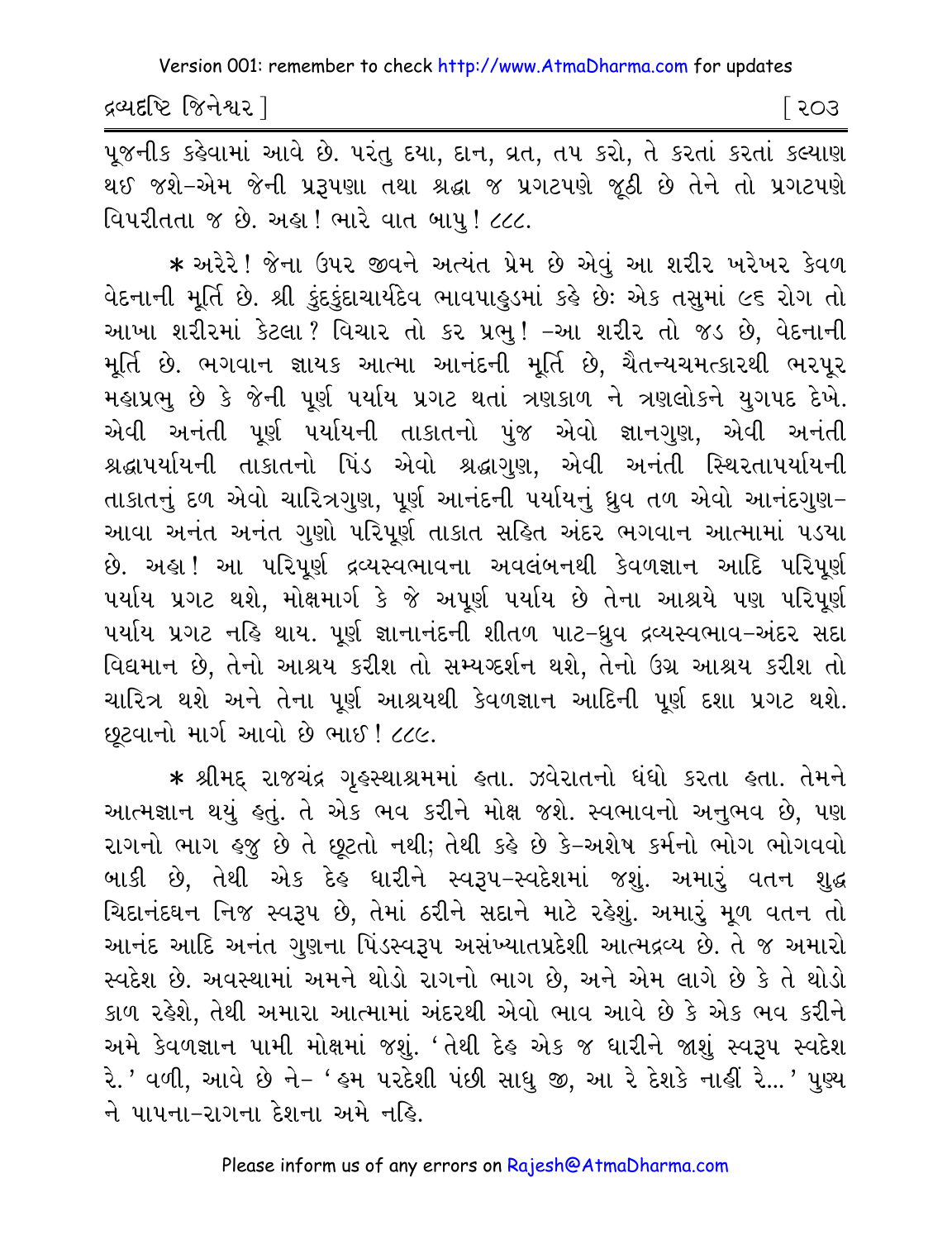२०४ ]

[ દ્રવ્યદષ્ટિ જિનેશ્વર

દયા, દાન વગેરેનો જે વિકલ્પ આવે છે તે વિભાવ છે-પરદેશ છે; તે દેશના અમે નથી. વચનામૃતના ૪૦૧મા બોલમાં બેને પણ કહ્યું છેઃ જ્ઞાનીનું પરિણમન વિભાવથી વિમુખ થઈને સ્વરૂપની તરફ ઢળી રહ્યું છે. જ્ઞાની પોતાના સ્વરૂપમાં પરિપૂર્ણપણે ઠરી જવા તલસે છે. સ્વરૂપની સ્થિરતામાં કયારે પૂર્ણ થઈ જઉં એમ અંદરથી તલસે છે. બહારનાં ધૂળનાં ગામ-નગર તો અમારો દેશ નહિ, પણ અંદરમાં જે દયા, દાન, વ્રત, તપ વગેરે પુણ્યના-વ્યવહારરત્નત્રયના ભાવ ઊઠે છે તે પણ અમારો દેશ નથી. એ પરદેશમાં અમે કયાં આવી ચડયા ? અમને અહીં જરાયે ગમતું નથી. સમકિતીને શુભરાગ પણ જરાયે સારો લાગતો નથી. જ્ઞાની કહે છેઃ વિભાવસ્વરૂપ પરદેશમાં અમારૂં કોઈ નથી. જ્યાં જ્ઞાન, શ્રદ્ધા, ચારિત્ર, આનંદ, વીર્યાદિ અનંતગુણરૂપ અમારો પરિવાર વસે છે તે અમારો સ્વદેશ છે. અમે હવે તે સ્વરૂપસ્વદેશ તરફ જઈ રહ્યા છીએ. અમારે ત્વરાથી અમારા મૂળ વતનમાં જઈને નિરાંતે વસવું છે જ્યાં બધાં અમારા છે. ૮૯૦

\* અરેરે! આ દેહ છુટી જશે ભાઈ! ઉતારા કયાં કરીશ? અંદર તારી જ્ઞાયકચીજની દષ્ટિ ન કરી ને રાગના પ્રેમમાં રોકાઈ ગયો તો ચોરાશીના અવતારમાં રખડીશ; કેમ કે આત્મા તો અનંત કાળ રહેવાવાળો છે. આ દેહ તો છૂટશે ને ? પછી કયાં રહીશ ? જેને રાગનો રસ છે તે તો મિથ્યાત્વમાં-પરિભ્રમણમાં રહેશે અને જેને આત્માનો રસ છે તે સાદિ-અનંતકાળ આત્મામાં-સુખમાં રહેશે. ૮૯૧.

\* પ્રભુ ! તારામાં અનંત અનંત અગાધ શક્તિઓ ભરી પડી છે. સહજ જ્ઞાન, સહજ દર્શન, સહજ આનંદ, સહજ વીર્ય આદિ અનંત ગણો-જેના સ્વભાવની અનંતતાનો કોઈ પાર નથી એવી અનંત અનંત શક્તિઓ-તારામાં સદા વિદ્યમાન છે. તારામાં તારો બધો વૈભવ ભરપૂર પડયો છે, તેમાં કાંઈ પણ બહારથી લાવવાનું નથી. સમસ્ત વિશ્વને એક સમયમાં જાણનાર એવા અનંત સામર્થ્યવાળી કેવળજ્ઞાનની એક સમયની પર્યાય અને એવા બીજા અનંત ગુણોની એક સમયમાં પરિપૂર્ણ પર્યાય-એ બધું પ્રગટવાની અગાધ શક્તિ તારામાં છે. પ્રભુ! તું બીજે કયાં શોધવા જાય છે? અરેરે! કસ્તરી છે પોતાની નાભિમાં ને હરણ ગોતવા દોડે છે જંગલમાં! આ જીવ પણ, શક્તિ છે અંદરમાં ને ગોતવા જાય છે બહારમાં. એ પણ હરણ જેવો % છે-मनुष्यरूपेण मृगाश्चरन्ति '. પોતાની અગાધ શક્તિની પ્રતીતિ અને જ્ઞાન નથી તે, રાગ ને પરને પોતાનું માનીને, મૃગની જેમ, ચાર ગતિમાં રખડે છે. ૮૯૨.

\* મુનિરાજ જાણે વીતરાગની મૂર્તિ હોય એ રીતે પરિણમી ગયા છે. રાગદ્વેષના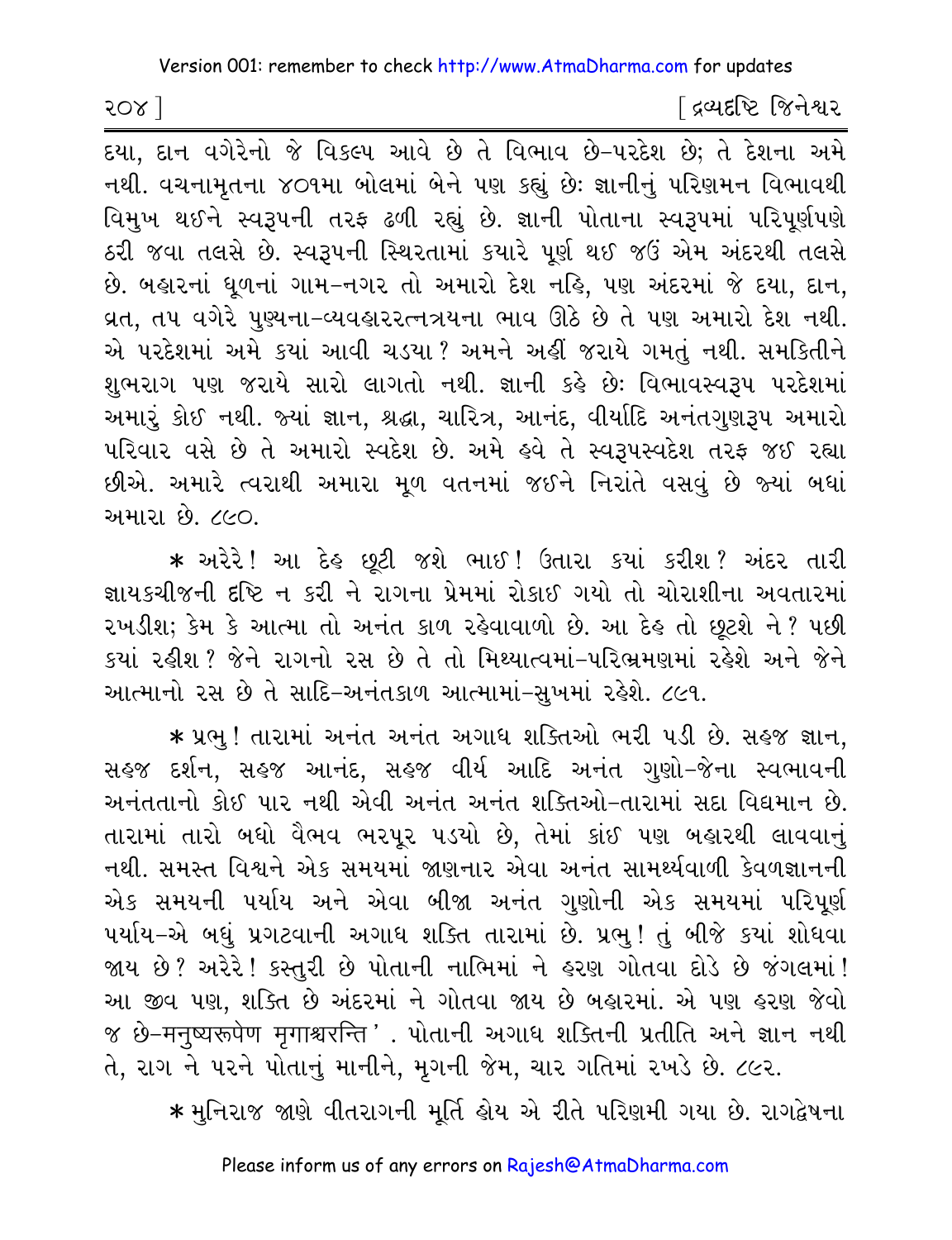દ્રવ્યદષ્ટિ જિનેશ્વર l

િર0પ

અંશના કણ વિના એકલી વીતરાગતાની મૂર્તિ મુનિરાજ છે. મુનિને તો ત્રણ કપાયનો અભાવ થયો છે, તે મુનિરાજને શાન્તિનો સાગર ઊછળે છે. મુનિરાજ તો જાણે વીતરાગની મૂર્તિ છે. ભગવાન આત્મા વીતરાગમૂર્તિ છે ને મુનિરાજ તો પર્યાયમાં વીતરાગની મૂર્તિ છે. શ્રી નિયમસારના કળશમાં તો કહ્યું કે અરેરે ! આપણે જડમતિ છીએ કે મુનિરાજમાં ને સર્વજ્ઞમાં ભેદ જાણીયે છીએ ! આહાહા ! મુનિરાજ તો જાણે સાક્ષાત વીતરાગની મૂર્તિ હો એ રીતે પરિણમી ગયા છે-એને મુનિ કહીયે. ૮૯૩.

\* પરમાત્મતત્ત્વના જ્ઞાન વિના ભ્રાંતિગતપણે જીવ શભાશભનો કર્તા થયો થકો શુભભાવની રુચિ આડે મોક્ષમાર્ગને લેશમાત્ર વાંચ્છતો નથી, તેની ભાવના ભાવતો નથી એવા અજ્ઞાની જીવને આ લોકમાં કાંઈ પણ શરણ નથી. અજ્ઞાની જીવ લોકમાં અશરણપણે ભ્રમણ કર્યા કરે છે. ૮૯૪.

\* જ્યારે અહીં શુભભાવ થયો તે જ સમયે શાતાવેદની કર્મ બંધાયા તે પર્યાય તેના ક્રમબદ્ધમાં હતી તેમ જ થઈ છે, તે ક્ષણે કર્મની પર્યાયનો ઉત્પત્તિનો કાળ હતો-ક્રમ હતો તે પ્રમાણે થઈ છે તે ક્રમબદ્ધ સિદ્ધ થયું, હવે અજ્ઞાનીનો શુભરાગ છે તે નવા કર્મબંધમાં નિમિત્તકર્તા છે. કર્મબંધની પર્યાય પોતાના ઉપાદાનપણે થઈ તેમાં અજ્ઞાનીનો શુભરાગ નિમિત્તકર્તા છે, એ રીતે ઉપાદાન-નિમિત્ત સિદ્ધ થયા. વળી શુભરાગ કર્મબંધમાં નિમિત્ત પડે છે પણ મોક્ષમાં નિમિત્ત થતો નથી અર્થાત્ શુભરાગ છે, તેનાથી નિશ્ચય થતો નથી એટલે કે વ્યવહારથી નિશ્ચય થાય છે તે વાત પણ ઊડી ગઈ. એ રીતે નિશ્ચય-વ્યવહાર સિદ્ધ થયા. રાગ આવ્યો તે ઉત્પત્તિનો જન્મકાળ ફ્રતો અને કર્મની પ્રકૃત્તિ બંધાણી તે તેના જન્મક્ષણે થઈ છે અને જ્ઞાનીને તેનું જ્ઞાન પણ પોતાના સ્વકાળે થયું છે. એ રીતે આ બધું ક્રમસર પરિણમન થયું છે, અક્રમે થયું જ નથી. એમ સિદ્ધ થયું. ૮૯૫.

\* જ્ઞાનમાં આમ નક્કી તો કર! વસ્તુનું સ્વરૂપ આવું છે એમ જ્ઞાનમાં નિર્ણયને અવકાશ તો દે ભાઈ! અરે, એને મરીને કયાં જવું છે! દરેક યોનિમાં અનંતા ભવો ગાળ્યા; હવે તો પરથી લક્ષ ફેરવીને આત્મામાં ડુબકી માર! તું તારા ઘરમાં જાને! એ બધા શુભ-વિકલ્પો હોય, પણ એ તારા ઘરની ચીજ નથી, ભગવાન! તું તો દેહની પીડા ને રાગની પીડા-બન્નેથી ભિન્ન છો, તે દેહના રોગનો તને જે અણગમો લાગે છે તે તો દેષ છે-એ એકેય ચીજ તારા ઘરમાં નથી. ૮૯૬.

\* વ્યવહાર વડે પરમાર્થનું પ્રતિપાદન થતું હોવાથી અને પરમાર્થને વ્યવહાર વિના સમજાવવો અશકય હોવાથી, પરમાર્થના પ્રતિપાદક તરીકે વ્યવહારનું સ્થાપન

Please inform us of any errors on Rajesh@AtmaDharma.com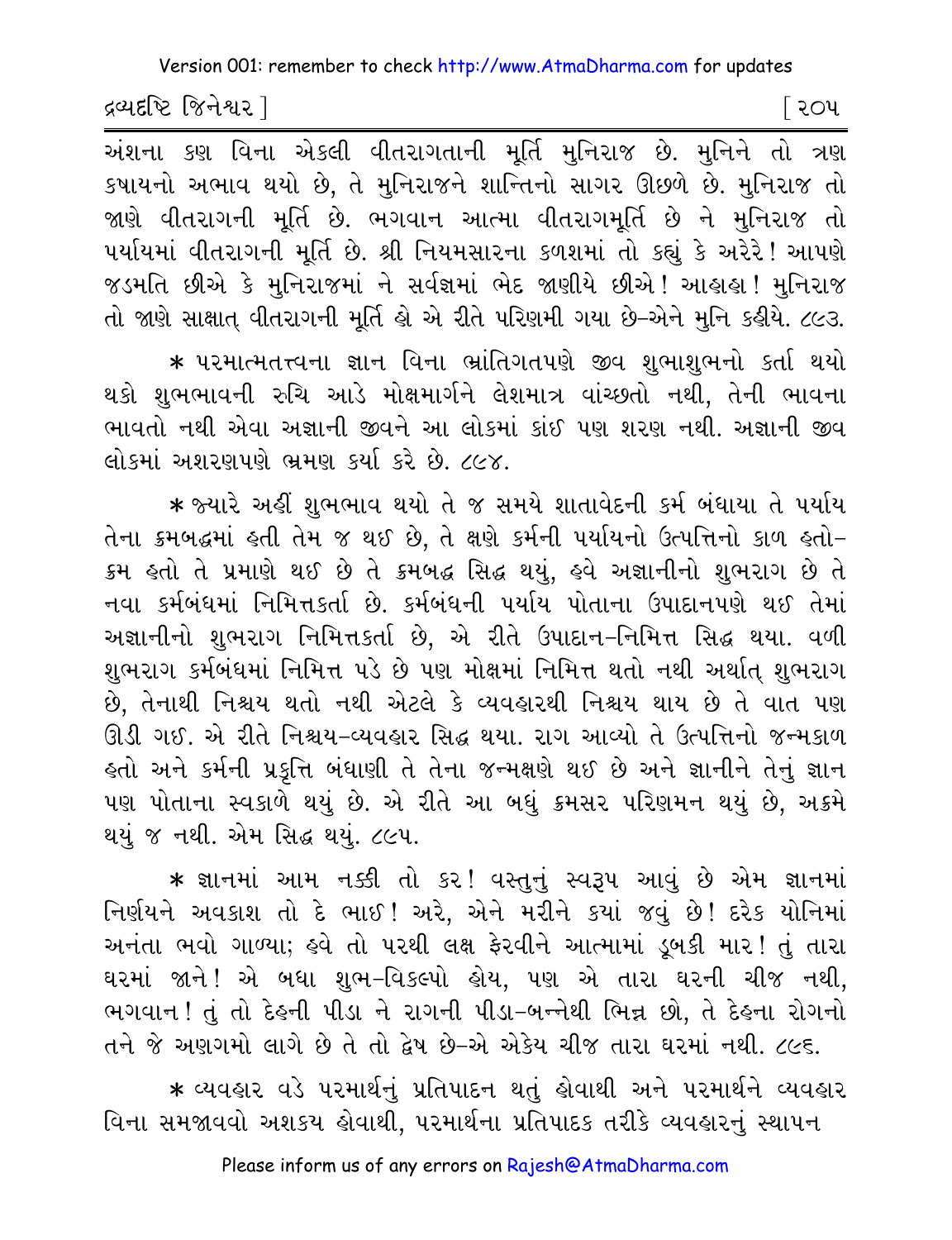| 505 | <sup>r</sup> દ્રવ્યદષ્ટિ જિનેશ્વર |
|-----|-----------------------------------|
|     |                                   |

કરવું ૫ડે છે. ૫રંતુ વ્યવહાર આદરવા યોગ્ય નથી. વ્યવહાર નિશ્ચયને બતાવે છે તોપણ વ્યવહાર વડે નિશ્ચય સાધ્ય ન હોવાથી વ્યવહાર આદરવા લાયક નથી. માત્ર પરમાર્થના પ્રતિપાદન અર્થે સ્થાપવા યોગ્ય છે. ૮૯૭.

★ જે જે દ્રવ્યની જે જે કાળે જે જે ક્રિયા થઈ રહી છે તેનો નિમિત્તકર્તા પણ આત્મા નથી. ૫૨૬વ્યસ્વરૂપ નોકર્મની ક્રિયામાં તથા જડકર્મની ક્રિયામાં જો આત્માને નિમિત્તકર્તા માનવામાં આવે તો આત્માને પરદ્રવ્યની સર્વ અવસ્થાઓમાં નિત્ય ઉપસ્થિત રહેવું ૫ડે, અર્થાત્ નિત્ય-કર્તૃત્વનો પ્રસંગ આવી ૫ડે. આત્મદ્રવ્ય જો જગતની ક્રિયામાં નિમિત્તકર્તા લોય તો જગતની જે જે ક્રિયા થાય તેમાં આત્માએ નિત્ય ઉપસ્થિત રહેવાનો પ્રસંગ ઉપસ્થિત થાય. જો દ્રવ્ય નિમિત્તકર્તા હોય તો દરેક ક્રિયામાં દ્રવ્યને નિમિત્તકર્તા તરીકે સદાય હાજર રહેવું પડે. માટે પરદ્રવ્યની ક્રિયાનો આત્મા નિમિત્તકર્તા પણ નથી. ૮૯૮.

\* ભગવાન ચૈતન્યદેવ જ્ઞાનાનંદની પૂર્ણતાથી ભરેલો અદ્દભુત જ્ઞાયક પદાર્થ છે. તેમાં રાગ તો નથી પણ અપૂર્ણતા પણ નથી. તે જ્ઞાયક-આત્માની અંદર જવું અને અતીન્દ્રિય આનંદમય આત્મસંપદાની પ્રાપ્તિ કરવી તે જ અમારો-મુનિઓનો વિષય છે. વ્યવહારરત્નત્રયનો શુભ રાગ એ પણ અમારો વિષય નથી, કેમ કે તે શુભભાવ આસવ છે, બંધનું કારણ છે, ચૈતન્યપ્રભુ અંદર મહા સંપદાથી ભરેલો છે. રૂપિયા, હીરા-માણેક તો આત્માની સંપદા નથી, પણ પુણ્ય પણ સંપદા નથી; એ તો વિપદા-આપદા છે. મુનિરાજ કહે છે: પંચ મહાવ્રત પાળવાં તે અમારો વિષય નથી, અંદર આનંદસ્વરૂપમાં ઠરી જવું તે અમારો વિષય-અમારું કર્તવ્ય છે. ૮૯૯.

\* જેને જેની જરૂરિયાત લાગે તેને તે જ રુચે છે. ભગવાન આત્માની જેને રુચિ હોય તેને તે જ ગમે છે, સુખરૂપ દેખાય છે, બીજું બધું ડખલરૂપ લાગે છે; વચમાં દેવ-શાસ્ત્ર-ગુરુના મહિમા વગેરેનો શુભ વિકલ્પ આવે, પણ તે દઃખરૂપ લાગે છે. અંદર આનંદસ્વરૂપની રુચિમાં ભગવાન આત્મા સુખરૂપ લાગે છે. અહ્ય! આવો માર્ગ છે ભાઈ ! લોકોએ ધર્મનો માર્ગ ચુંથી નાખ્યો; કોકે કાંઈકમાં ને કોકે કાંઈકમાં ધર્મ માન્યો. લઈ લો જાવજીવનું બ્રહ્મચર્ય, લૂગડાં છોડો ને થઈ જાઓ નગ્ન; પણ ભાઈ ! એમાં ધુળે ય ધર્મ નથી. એવું બહારનું નગ્નપણું તો અનંતવાર ધારણ કર્યું. આત્મા કે જેમાં રાગની લાગણીનાં કપડાં પણ નથી એવી ત્રિકાળી જ્ઞાયક ચીજ તેને પહેલાં ઓળખીને-તેનો અનુભવ કરીને જેને નિજ ઘરમાં જવું છે તેને બીજું બઘું દુઃખરૂપ લાગે છે. ૯૦૦.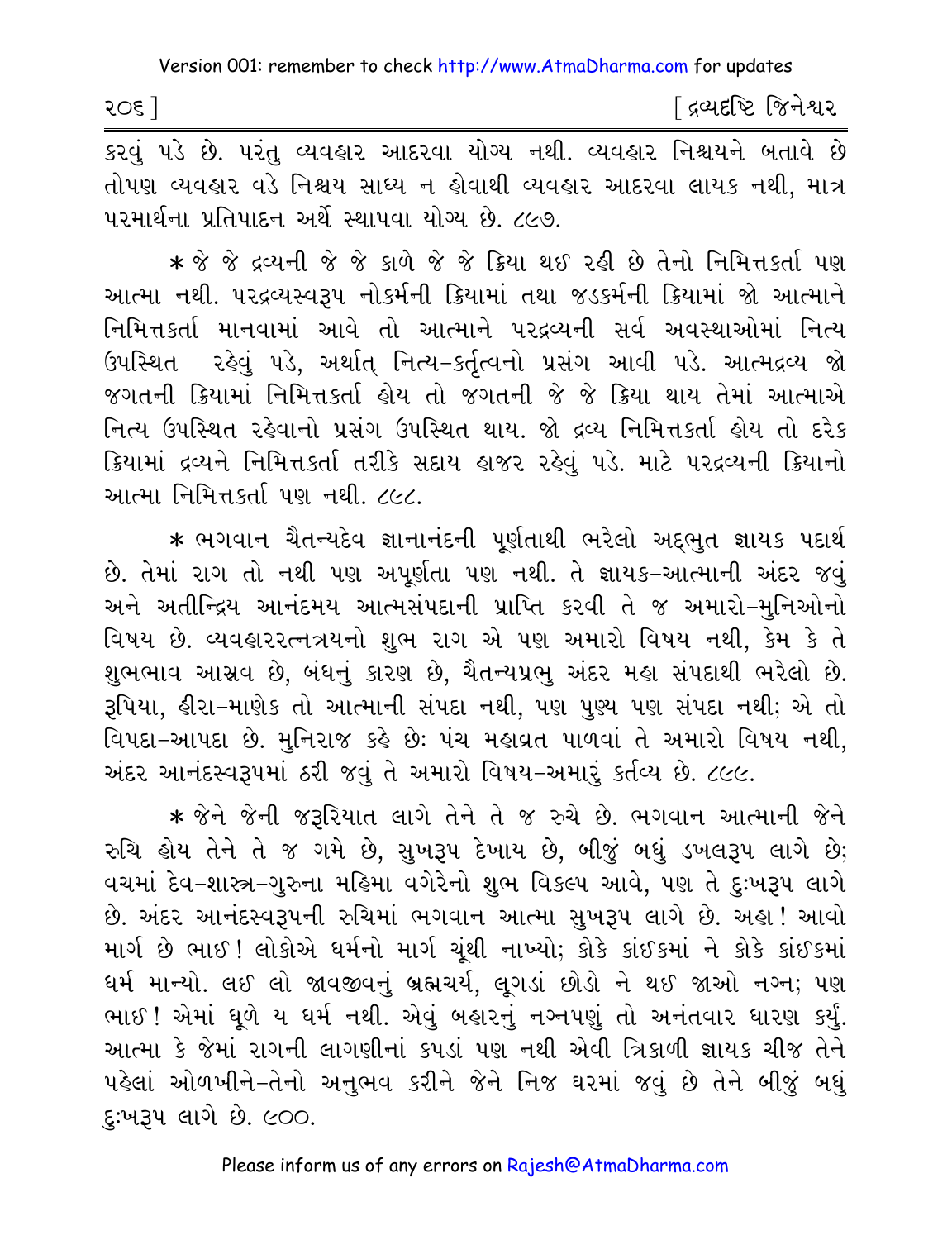દ્રવ્યદષ્ટિ જિનેશ્વર l

િર૦૭

\* ભાઈ ! અમે તો આત્મા છીએ અને આત્મા તો એક સમયની પર્યાયની સમીપમાં પર્યાયથી ભિન્ન, શુભાશુભ રાગથી ભિન્ન, શરીર–વાણી–લક્ષ્મી તથા નામથી પણ ભિન્ન અંદર પાતાળમાં પડેલી જ્ઞાયક વસ્તુ છે. આત્મવસ્તુ પોતાનું ધ્રુવ પરિપૂર્ણ સામર્થ્ય રાખીને સદા રહી છે, તે કાંઈ આખી એક સમયની પર્યાયમાં આવી ગઈ નથી. અરેરે! તત્ત્વની આવી વાત જીવને કયાંય સાંભળવા ય ન મળે! જીવન ચાલ્યું જાય છે, મોતનાં નગારાં માથે વાગે છે. એક સમય એવો આવશે કે તારું આ રૂપાળું શરીર ધળ-રાખ થઈ જશે.

> જિમ તેતર ઉપર બાજ. મચ્છ પર બગલો રે: તારી કંચનવરણી કાય, ઢળી થશે ઢગલો રે.

પહેલાં ચેતવણી આપીને મોત નહિ આવે કે- 'હું આવું છું, તૈયારી કર.' શું મોત એવું કહીને આવે છે? દેહ જડ છે, સંયોગી છે, તે તો તેની મુદ્દત પૂરી થતાં છૂટો ૫ડી જ જશે. ૯૦૧.

\* શુભ વિકલ્પને ઉત્પન્ન કરવો એ જ એક તો નપુંસકતા છે અને વળી શુભ વિકલ્પ તે જ હું તે તો નપુંસકતાથી પણ નપુંસકતા છે. ૯૦૨.

આ જીવનું અંદર રુચિથી રટણ અને ઘુંટણ ઈ અંદર આગળ જવાનો રસ્તો છે. સ્વરૂપ પ્રત્યે એને પ્રેમની જરૂર છે. જ્ઞાન ઓછું-વધતું હોય તેનું કાંઈ નહીં. ૯૦૩.

\* છેલ્લા સ્વયંભ રમણ સમુદ્રના તળીયે એકલા રત્નો જ ભર્યાં છે, રેતી નથી, તેમ ભગવાન આત્માના તળમાં-સત્ત્વમાં એકલી ચૈતન્યશક્તિઓરૂપ રત્નો જ ભર્યાં છે એના તળમાં રેતી અર્થાત રાગાદિ નથી. ૯૦૪.

\* કેવળજ્ઞાનની એક સમયની પર્યાય એવડી છે કે ત્રણકાળ ત્રણલોક તેમાં જણાય છે પણ સામા જ્ઞેય છે માટે કેવળજ્ઞાન છે એમ નથી અને કેવળજ્ઞાન છે માટે લોકાલોક જ્ઞેય છે એમ નથી. અનંતા કેવળી અને સિદ્ધો પણ જ્ઞેય છે. તે જ્ઞેયને લઈને સાધક જીવને કેવળીનું બહુમાન આવતું નથી. પરંતુ પોતાની કમીને લઈને બહુમાન આવે છે. ૯૦૫.

\* પર્યાયનો ફેર ભાંગવા માટે દ્રવ્ય-ગુણમાં ફેર નથી એવી દષ્ટિ કરતાં ૫ર્યાયનો ફેર ભાંગીને પરમાત્મા થાય છે. ૯૦૬.

\* ન્યાલભાઈ કહે છે ને! કે પલોઠી વાળીને બેસી જા એટલે કે ધ્રુવમાં આસન લગાવીને બેસી જા…. એ વાત સાચી છે. ૯૦૭.

Please inform us of any errors on Rajesh@AtmaDharma.com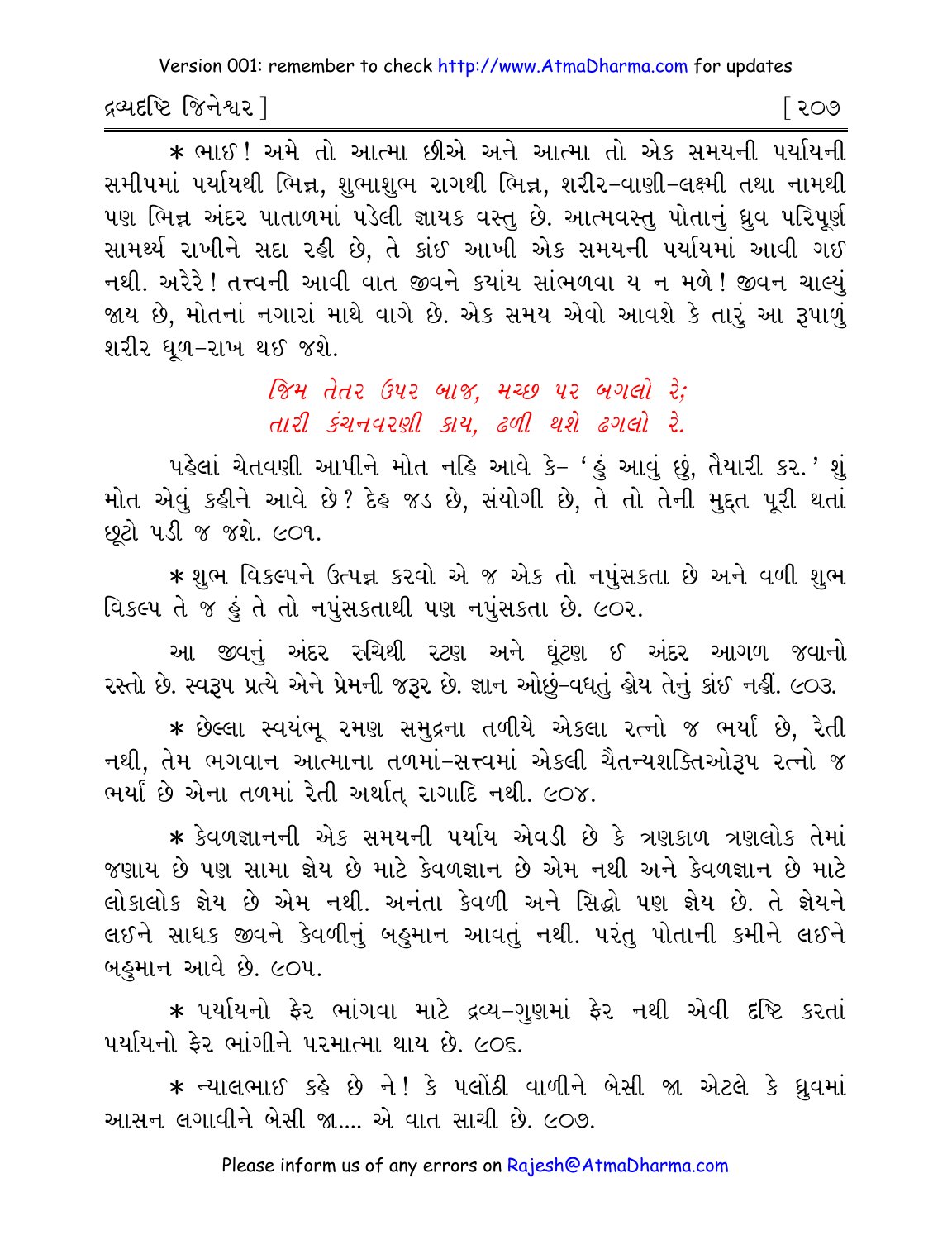| ર૦૮ં | ∫ દ્રવ્યદષ્ટિ જિનેશ્વર |
|------|------------------------|
|      |                        |

\* આચાર્ય આત્માની વાત કહે છે ત્યારે કોઈ કહે કે અમને કાળ પાકવા ઘો, કપાયની મંદતા થવા ઘો, કાંઈક વ્યવહાર સુધારવા ઘો, ઈ લક્ષ્મી ચાંદલો કરવા આવે ત્યારે મોઢું ફેરવી રહ્યો છે. ૯૦૮.

∗ આ વાત માટે ઘણો પુરુષાર્થ જોઈએ, ઘણી પાત્રતા જોઈએ, પુણ્ય− પાપમાંથી સુખબુદ્ધિ ઊડી જવી જોઈએ, સુખબુદ્ધિ કહો કે હિતબુદ્ધિ તે ઊડી જવી જોઈએ. ૯૦૯.

\* જેમ આંખમાં કર્ણુ ખટકયા કરે છે તેમ જ્ઞાનીને પર્યાયમાં રાગ થાય છે તે ખટકયા કરે છે. ૯૧૦.

★ જ્ઞાતા−દષ્ટાના અનુભવ વિના અજ્ઞાનીને જે વિકલ્પ આવે છે ઈ એનું " કર્તવ્ય" બની જાય છે. ૯૧૧.

\* અરે! એને રૂદન પણ આવ્યા નહીં કે મને મારો વિરહ! ૯૧૨.

∗ પાંચ પદ શરણરૂપ છે એટલે કે પાંચ પદરૂપ પોતાનો આત્મા જ શરણરૂપ છે. કહ્યું છે ને ! કે વર્તમાનમાં સિદ્ધ દશા તો નથી તો સિદ્ધનું ઘ્યાન કેમ હોય ! જૂઠ-મૂઠ છે! અરે! અંદરમાં શક્તિરૂપ સિદ્ધ સ્વભાવ તો વર્તમાનમાં મૌજૂદ છે અને તેથી તેનું ઘ્યાન કરતાં પ્રત્યક્ષ શાન્તિનું વેદન આવે છે. આત્મા સ્વભાવે ત્રિકાળ સિદ્ધ સ્વરૂપ જ છે. ૯૧૩.

\* જેમ નાના બાળકને કુતરો કરડવા આવે ત્યાં તરત તે ત્યાંથી દુર ભાગીને પોતાના મા-બાપ પાસે દોડી જાય છે અને તેને ચોંટી પડે છે. તેમ પોતાનો આત્મા મહાન છે. ઈ મોટો આધાર છે. એને શરણે જા. ૯૧૪.

\* ...... ધીરો થઈને જ્ઞાનને જરા વિચારમાં રોક. જેને ભુલવું-મુકવું છે, છોડવું છે, તેને બધાને ભૂલીને વિચાર કર. ગમે ત્યારે તો પરને તારે છોડવાનું જ છે તો અત્યારે જ એને ભૂલીને તું તને સંભાળ. ૯૧૫.

★ કોઈ પણ સમયે કોઈ પણ પ્રસંગે ભગવાનને ભલીશ નહીં. તારા ભગવાનને હો! એને સદાય તું દષ્ટિમાં રાખજે. તેમાં લીનતા તે જ મોક્ષનો માર્ગ છે. તેને સદાય તું ભૂલીશ નહીં. તારો ભગવાન શુદ્ધ અસ્તિત્વમાત્રરૂપ છે તેને કોઈ પણ સમયે ભલીશ નહીં. ૯૧૬.

\* શ્રોતાઃ- આપ પ્રતિજ્ઞા તો કાંઈ કરાવતા નથી ?

પૂજ્ય ગુરુદેવઃ- પ્રતિજ્ઞા કરો કે પુણ્ય-પાપ મારા નથી, પરની ક્રિયા હું કરી શકતો નથી, કું તો શુદ્ધ ચૈતન્ય છું. સમ્યગ્દર્શન મારી વસ્તુ છે, પુણ્ય-પાપ મારા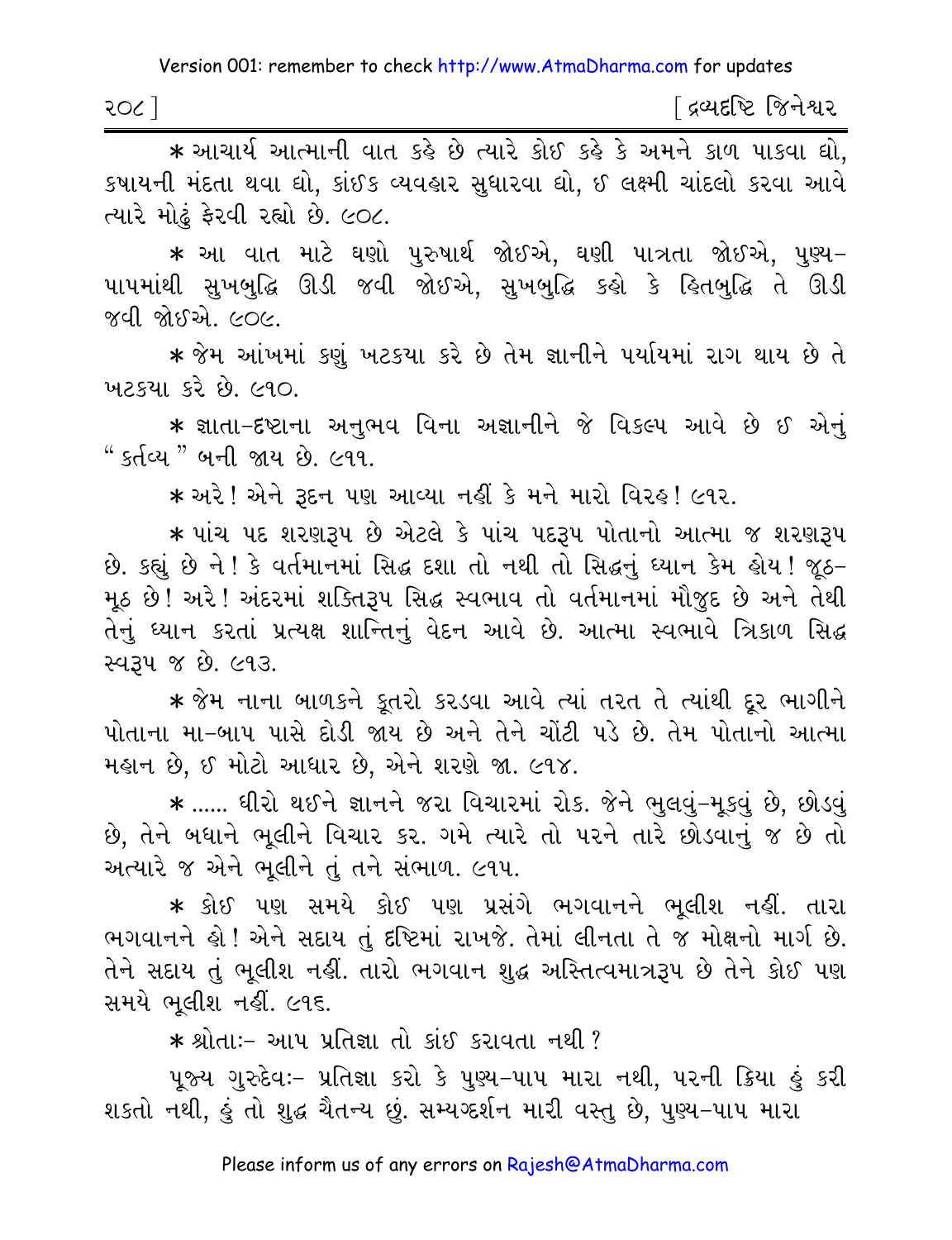દ્રવ્યદષ્ટિ જિનેશ્વર l િર૦૯

નથી. આમ પહેલાં મિથ્યાત્વ ટાળવાની પ્રતિજ્ઞા થાય છે. ભાઈ ! એકવાર નિયમ તો લે. સોગંદ તો લે કે આત્માના પૂર્ણ સ્વભાવ સિવાય બીજું કાંઈ મારે ખપતું નથી. ૯૧૭.

★ શ્રોતાઃ− પ્રભુ ! ઢું સંસારરોગથી પીડાતો દર્દી છું, એ રોગને મટાડનાર આપ ડોક્ટર પાસે આવ્યો છે.

પૂજ્ય ગુરુદેવઃ- કોઈ દર્દી જ નથી. હું દર્દી છું એવી માન્યતા છોડી દેવી. હું નિરોગી પરમાત્મસ્વરૂપ જ છું. ૯૧૮.

★ શ્રોતાઃ− અજ્ઞાની જિજ્ઞાસુજીવ સ્વભાવ ને વિભાવનું ભેદજ્ઞાન કરવા પ્રયત્ન કરે છે પણ સ્વભાવને જોયો નથી તો તેનાથી વિભાવને ભિન્ન કેવી રીતે કરી શકે?

પૂજ્ય ગુરુદેવઃ- જો જિજ્ઞાસુજીવે પહેલાં સ્વભાવને જોયો હોય તો તેને ભેદજ્ઞાન કરાવવાનું કયાં રહ્યું ? જિજ્ઞાસજીવે પહેલાં અનુમાનથી નક્કી કરવાનું છે કે આ પર તરફના વલણનો ભાવ છે તે વિભાવ છે અને અંદર વલણ કરવું તે સ્વભાવ છે. ૫૨ તરફના વલણના ભાવમાં આકુળતા ને દુઃખ છે અને અંતરવલણના ભાવમાં શાંતિ છે એમ પહેલાં સ્વભાવને અનુમાનથી નક્કી કરે છે. ૯૧૯.

\* હે પ્રભુ !મેં પરને પોતાનું માન્યું અને સ્વને ભૂલી ગયો એ મહા અપરાધની હે નાથ! ક્ષમા કરજો-એમ પોતાના આત્મા પાસે ક્ષમા માગવાની છે. અરે ! એને આત્માના હિત માટે ખટક હોવી જોઈએ કે મારૂં શું થશે ? પૈસા માટે લોકો આફ્રિકા, અમેરિકા આદિ દૂર દૂર જાય છે ને કેટલી મહેનત કરે છે, તો પોતાના આત્મા માટે પણ ગમે તેમ કરીને કરવું જોવે ને! ૯૨૦.

\* શ્રોતાઃ- રાગમાંથી લક્ષ ફેરવી સ્વરૂપમાં લક્ષ કેવી રીતે જાય?

પૂજ્ય ગુરુદેવઃ- કોઈ વેદનાના કાળે બીજી કોઈ મોટી અનુકૂળતાનો પ્રસંગ આવતા રોગમાંથી લક્ષ ફેરવીને આનંદિત થઈ જાય છે ને! તેમ સ્વરૂપનો મહિમા લાવે તો... અપૂર્વ મહિમા આવતાં રાગમાંથી લક્ષ છૂટી સ્વરૂપની રુચિ ને લક્ષ થાય છે. ૯૨૧.

\* શ્રોતાઃ- અરિલ્લાદિ પ્રત્યેનો રાગલવ (અંશ) પણ અનર્થ પરંપરાનું મળ છે એ વાત જાણતાં આઘાત ન લાગે ?

પુજ્ય ગુરુદેવઃ- અરે ! અરિકંતાદિ પ્રત્યેનો રાગ છે તે પણ મને બંધનું કારણ છે એમ જાણતાં તો વીર્યની સ્કૂરણા જાગે છે. વીર્યમાં ઉલ્લાસ આવે છે. આઘાત થતો નથી. ૯૨૨.

Please inform us of any errors on Rajesh@AtmaDharma.com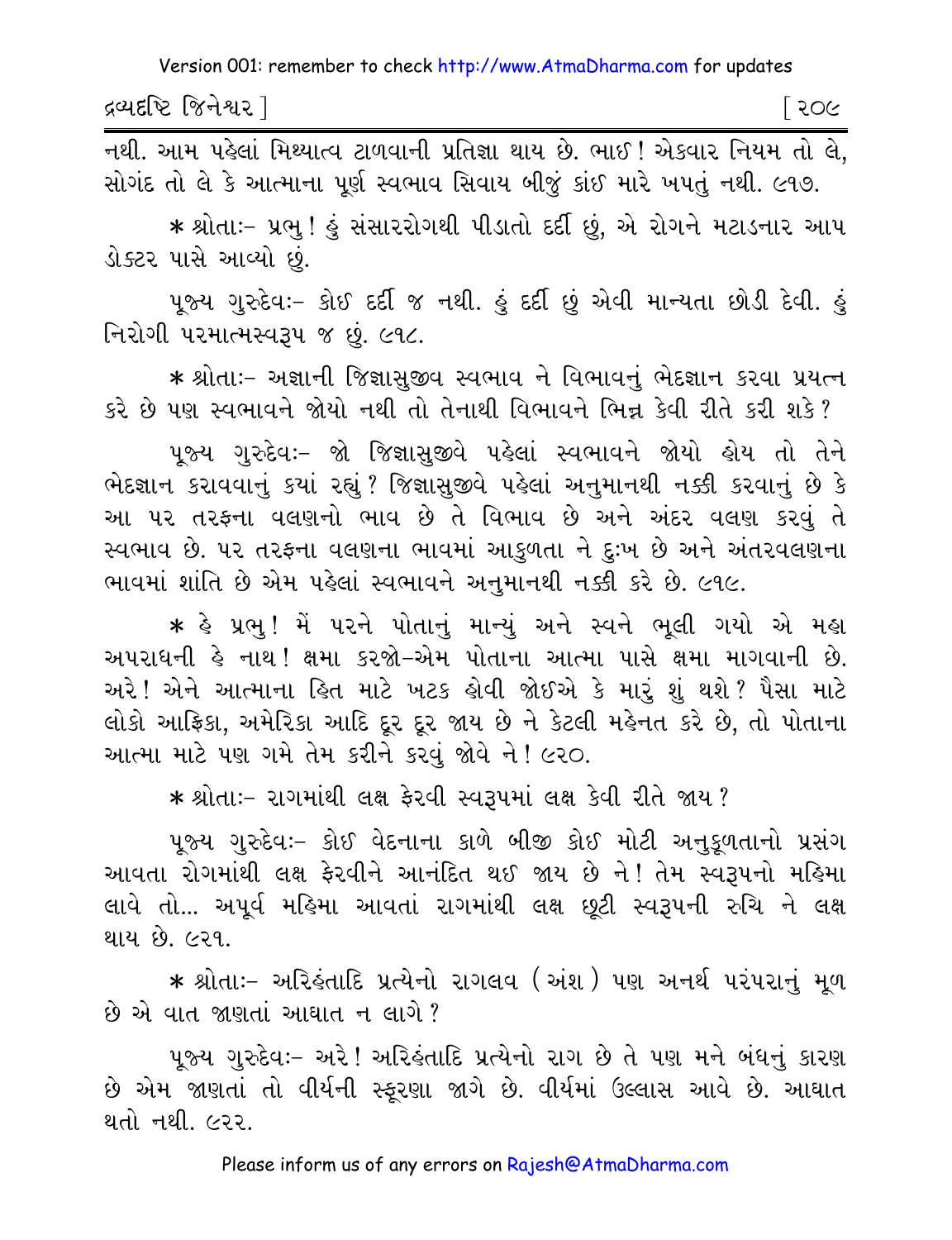| ૨૧૦ | [ દ્રવ્યદષ્ટિ જિનેશ્વર |
|-----|------------------------|
|-----|------------------------|

\* જેમ સ્વભાવ સત્ છે તેમ રાગ છે તે પણ ઉત્પાદપણે સત્ છે. રાગપરિણામ પોતાની પર્યાયમાં છે માટે આત્મા તેનો કર્તા છે. નિશ્ચયનયે આત્મા રાગપરિણામનો કર્તા છે, કેમ કે પોતાની પર્યાયમાં રાગ થાય છે. એ રાગનો કર્તા જડકર્મ નથી પણ આત્મા તેનો કર્તા છે. રાગ પોતાથી પોતાની પર્યાયમાં છે–એમ જાણીને સ્વદ્રવ્યના આશ્રયે તેને છોડવો. રાગનો કર્તા પોતે છે ને રાગનો છોડનારો પણ પોતે છે એમ જાણીને ત્રિકાળીના અવલંબને રાગને ટાળી શકાય છે. ૯૨૩.

★ કોઈ જીવ વનકેલી કરવા જંગલમાં જાય ને વૈરાગ્ય થઈ જાય, કપડાં ઉતારી મુનિ થઈ જાય ને ધ્યાનમાં બેસે ને કેવળજ્ઞાન પામી જાય. આહાહા ! અંદરમાં પોતે પ્રભુ શક્તિથી ભરેલો છે ને! ક્ષણમાં કેવળજ્ઞાન લેવાની એની તાકાત છે. કોઈને તેનો વૈરી પાણીમાં ડુબાડે ને કેવળ લ્યે, કોઈને ઘાણીમાં પીલે ને કેવળ લ્યે, કોઈને પર્વત ઉપર ઉછાળે ને કેવળ લ્યે. અંદર પ્રભુત્વ આદિ શક્તિરૂપ સ્વભાવમાં ઉપયોગ એકાગ્ર થયો તે બાહ્ય પ્રતિકળતાને દેખતો નથી. ૯૨૪.

\* એક બે ઘડી શરીરાદિ મર્તિકદ્રવ્યોનો પાડોશી થઈને જ્ઞાયકભાવનો અનુભવ કર. જેમ રાગ ને પુણ્યનો અનુભવ કરે છે એ તો અચેતનનો અનુભવ છે, ચેતનનો અનુભવ નથી. માટે એકવાર મરીને પણ, શરીરાદિનો પાડોશી થઈને, ઘડી બે ઘડી પણ જ્ઞાયકનું લક્ષ કરીશ તો તુરત આત્મા ને રાગની ભિન્નતા થઈ જશે અને જેવું તારૂં આત્મસ્વરૂપ છે તેવો તને અનુભવ થશે. ૯૨૫.

\* જેમ ખોરાક લીધા વિના ચાલે નહિ, તેમ હંમેશા શાસ્ત્ર-સ્વાધ્યાય હોવો જોઈએ. સ્વાધ્યાય એ તો આત્માનો ખોરાક છે. માટે તેનું રટણ લાગવું જોઈએ, તેનું વ્યસન લોવું જોઈએ. ૯૨૬.

★ સમયસારજી પ્રથમ હાથમાં આવતાં, કુંદકુંદ આચાર્યે મહાવિદેહમાં બિરાજતાં સીમંધર ભગવાનના સાક્ષાત દર્શન કરીને અહીં આવીને શાસ્ત્ર રચેલ છે તેથી તેમના આગમ પરમ માન્ય છે-એ ફૂટનોટ વાંચતાં જ એમ થઈ ગયું કે "આ મારા ઘરની જ વાત છે. " ૯૨૭.

∗ કે ભવ્ય ! તું મોક્ષમાર્ગમાં જ નિરંતર વિહાર કર; અન્ય દ્રવ્યોમાં વિહાર ન કર. પ્રભુ! તારી ચીજ અંદર આનંદનું ધામ છે; તારી પ્રભુતાનો પાર નથી. તેની સન્મુખ થઈ સ્વાનુભૂતિ કરવી તે, ધર્મની પ્રથમ શરૂઆત છે. તે વિના દાન, ભક્તિ, પુજા વગેરે શુભભાવ દુઃખરૂપ છે. જ્ઞાન આનંદ આદિ અનંત પવિત્ર સ્વભાવોથી ભરપૂર એવા નિજ જ્ઞાયકની સન્મુખ દષ્ટિ થતાં તેનો અનુભવ થાય છે.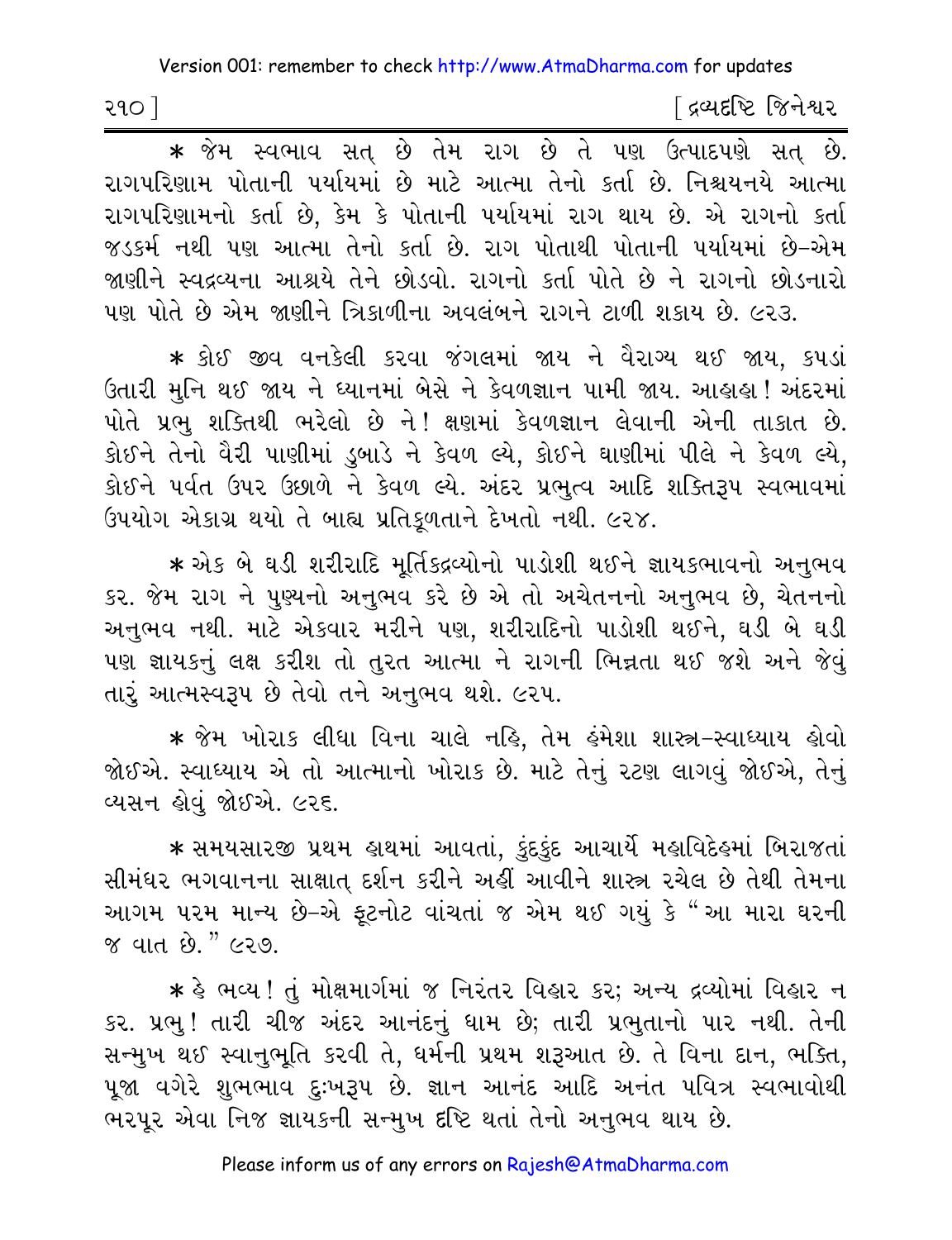દ્રવ્યદષ્ટિ જિનેશ્વર ી

િર૧૧

થોથાં છે ૯૨૮

∗ દેલ્ર્દેવળમાં જ્ઞાન−આનંદ આદિ અનંત ગુણશોભાયુક્ત ચૈતન્યદેવ બિરાજે છે. અંદર સમ્યગ્દર્શનમાં તેનો જેને મહિમા આવ્યો તેને બહારના ભપકા-સમવસરણ દેખે તોપણ દષ્ટિમાં તેનો મહિમા ન આવે. સમવસરણ એટલે શ્રી જિનેન્દ્રભગવાનની ધર્મસભા, જ્યાં સો ઇન્દ્રો, રાજાઓ વગેરે મનુષ્યો, સિંહ, વાઘ વગેરે પશુઓ ભગવાનની વાણી સાંભળવા આવે છે, સ્ફટિક વગેરે વિવિધ રત્નોથી બનેલા ગઢ હોય છે, વચ્ચે ત્રણ પીઠિકા, તેના ૫૨ ગંધકૂટી, રત્નોનું સિંહાસન ને લાખ પાંખડીનું કમળ લોય છે, ત્યાં અદ્ધર ભગવાન બિરાજે છે; પણ એ તો બલારની શોભા છે. અંદર ભગવાન આત્માનો જેને મહિમા આવ્યો તેને બહારની કોઈ ચીજનો મહિમા આવે નહિ. જેને પોતાના ચૈતન્યનો મહિમા આવ્યો તેને નિજ આત્મામાં સુખબુદ્ધિ થઈ અને રાગ, પુણ્યપરિણામ ને બહારની સર્વ ચીજોમાંથી સુખબુદ્ધિ છૂટી ગઈ. ૯૨૯.

\* આ આત્મા અતીન્દ્રિય પૂર્ણ જ્ઞાન, શાંતિ ને આનંદસ્વરૂપ છે, તેનો અનુભવ કરી લે. દયા, દાન, વ્રત, તપ અને ભક્તિ વગેરેના વિકલ્પ આવે, પણ તે કોઈ ધર્મ નથી, તે મોક્ષનું પરંપરા કારણ પણ નથી. 'હું નિર્વિકલ્પ સહજ જ્ઞાનાનંદસ્વરૂપ છું' એવું પ્રચુર સ્વસંવેદન-એવો ઉગ્ર સ્વાનુભવ તે મોક્ષનું સાક્ષાત્ કારણ છે, અને સમ્યગ્દર્શન-જ્ઞાનપૂર્વક મંદ શુદ્ધિ તે મોક્ષનું પરંપરા કારણ છે. મંદ શુદ્ધિની સાથે જે શુભરાગરૂપ કચાશ છે તેને આરોપથી પરંપરા કારણ કહેવાય છે. અંતર સ્થિરતારૂપ જે શુદ્ધિ વધશે તે વ્રતાદિના વિકલ્પનો અભાવ કરીને થશે, માટે સમ્યગ્દષ્ટિના વ્રતાદિસ્વરૂપ શુભરાગને મોક્ષનું પરંપરા કારણ કહ્યું છે, મિથ્યાદષ્ટિના प्रताहिस्वउप रागने नडि. ८३०.

\* અરે, પ્રભુ! તેં સચ્ચિદાનંદસ્વરૂપ નિજ જ્ઞાયકતત્ત્વની દષ્ટિ કદી કરી નથી, તેનો આશ્રય લીધો નથી અને 'પુણ્યભાવથી મારું કલ્યાણ થશે,' એમ તેનો આશ્રય કરીને મિથ્યાત્વભાવનું સેવન કર્યું. મિથ્યાત્વભાવના કારણે ૮૪ લાખ યોનિમાં અનંતવાર અવતાર લીધા. અહ્ય! નરકનાં એ ભયંકર દુઃખ! ભગવાન એમ ફરમાવે છે કે-નરકગતિના એક ક્ષણનાં દુઃખ કરોડ જીભે ને કરોડ ભવે કહી શકાય નહિ; એ તો, તે જીવ પોતે તેને ભોગવે અને કેવળી તેને જાણે. નરકનાં એક ક્ષણનાં દુઃખ રત્નકરંડશ્રાવકાચાર (પં. સદાસુખદાસજીકૃત ટીકા) અને છ ઢાળામાં વર્ણવ્યા<sup>ે</sup> છે. ભાઈ! તું ઉત્કૃષ્ટ ૩૩ સાગર ને જઘન્ય દસ હજાર વર્ષની તથા એક-એક સમય વધતાં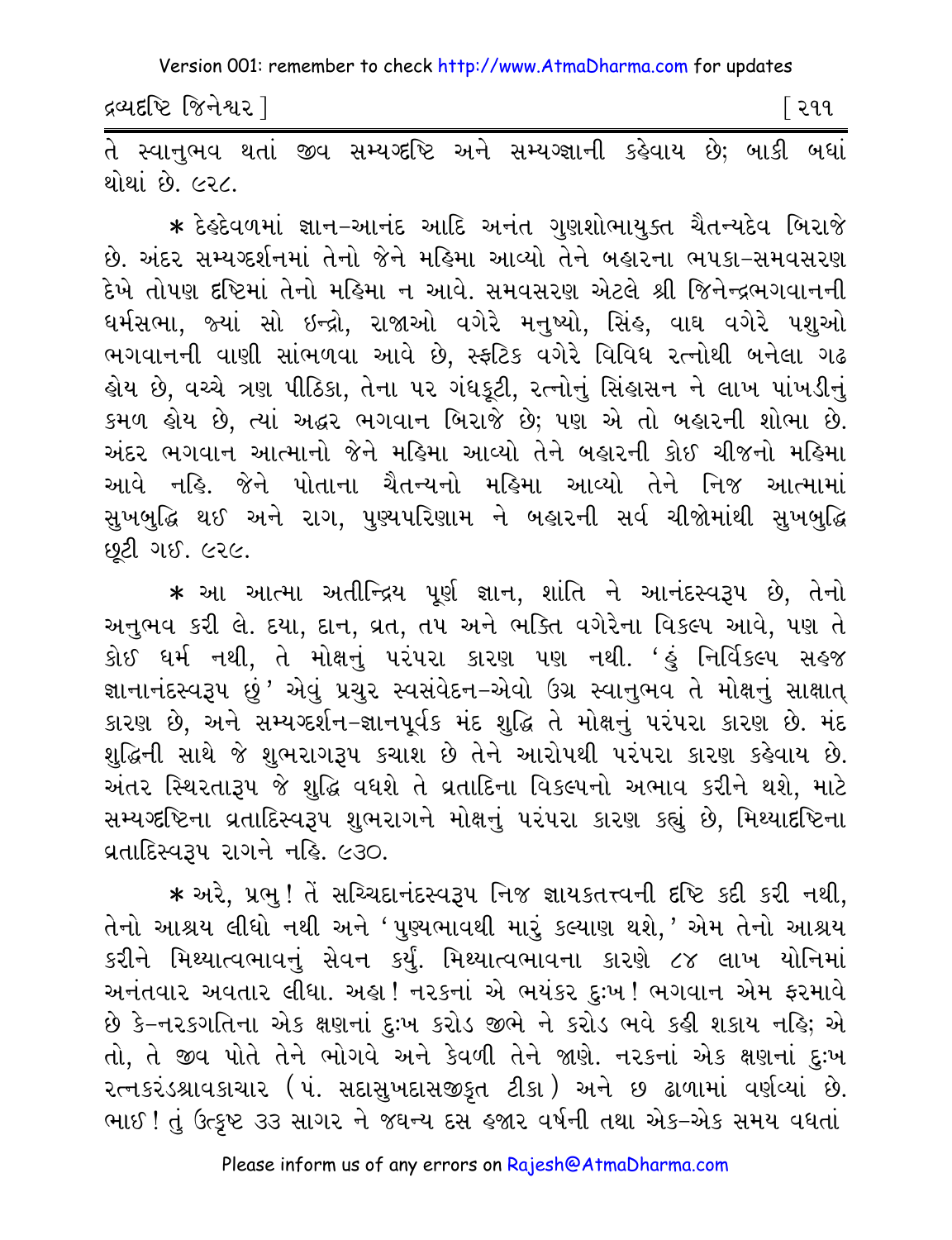∫ દ્રવ્યદષ્ટિ જિનેશ્વર ૨૧૨ ] .<br>વચ્ચેની અસંખ્ય પ્રકારની સ્થિતિએ નરકમાં અનંતવાર જન્મ્યો. એ દુઃખનું ભયાનક

વેદન ! અરે ! તેનો વિચાર તેં કયારેય કર્યો નહિ. હવે તો તું, તે ભીષણ દુઃખનો અંત કરવા, એકવાર સમ્યગ્દર્શન ને સ્વાનુભૂતિ પ્રગટ કર. ૯૩૧.

\* અરેરે! જીવ અનંત અનંત કાળથી ભટકે છે. આયુષ્ય પુરૂં થતાં જીવ તો આ દેહ છોડીને ચાલ્યો જાય છે. કયાં ગયો તેની કોને ખબર છે? અજાણ્યા દ્રવ્યમાં, અજાણ્યા ક્ષેત્રમાં, અજાણ્યા કાળમાં અને અજાણ્યા ભવમાં તારે જવાનું છે તેની તને ખબર નથી બાપુ! મિથ્યાત્વનો ભાવ છે ત્યાં સુધી એક પછી એક જગ્યાએ જન્મ ધારણ કરવાના છે. અબજોપતિ મરીને બકરીની કુંખે જાય, ભુંડ થાય. દુનિયાને તેની કયાં ખબર પડે છે બાપુ! તારી ચીજને ઓળખીને તેનું જો પરિણમન ન કર્યું તો સંસારનો રોગ દર નહિ થાય. ૯૩૨.

\* ભગવાન જ્ઞાયક આત્મા સર્વથા અપરિણામી નથી, પ્રમાણદષ્ટિથી જોતાં તે દ્રવ્ય−અપેક્ષાએ અપરિણામી પણ છે અને પર્યાય−અપેક્ષાએ પરિણામી પણ છે. ધ્રુવ સ્વભાવની અપેક્ષાએ આત્મા પલટતો નથી અને વર્તમાન પર્યાયની અપેક્ષાએ આત્મા ૫લટે છે. પ્રમાણદૃષ્ટિ જોતાં આત્મા તે બન્ને સ્વરૂપ છે. ૯૩૩.

\* બહાર સખ છે જ નહિ. સંદર શરીર, સ્ત્રી, લક્ષ્મી વગેરેમાં તો સખ છે જ નહિ, એ તો કયાંય દૂર રહી ગયાં, પણ અંદર જે પુણ્યના ભાવ થાય તેમાં પણ સુખ નથી. શુદ્ધ બુદ્ધ સુખકંદ પ્રભુ તો અંદર જુદો બિરાજે છે. એ બહારના વિષયોનો જાણનાર અંદર જુદો છે ને જણાય છે તે ચીજ જુદી છે. જુદાનું સુખ જુદી ચીજમાં કયાંથી હોય? આવી વાત છે બાપુ! આ મારગ કોઈ જુદો જ છે. અનંત કાળે આ મોંઘું મનુષ્યપણું મળ્યું; એમાં જો અત્યારે આત્મહિત નહિ કર તો કયારે કરીશ? આવું મનુષ્યપણું ફરી નહિ મળે. આ અવસર ચુકયો તો ફરી પત્તો નહિ ખાય. પ્રભુ ! સુખ અંતરમાં છે; બહારમાં સુખ છે જ નહિ. ૯૩૪.

\* શ્રોતાઃ- આમાં કમાણી શું થાય?

પૂજ્ય ગુરુદેવઃ- આમાં કમાણી એ થાય કે ઈ પોતે ત્રણલોકનો નાથ થાય, કેવળજ્ઞાનનો બાદશાહ થાય ઈ કમાણી છે. અરે! શ્રદ્ધા-જ્ઞાન થયા ત્યાં જ ઈ કેવળજ્ઞાનનો બાદશાહ થઈ ગયો. ૯૩૫.

\* જેને હું દુઃખી છું એમ લાગે ઈ સુખ પ્રાપ્ત કરવા તરફ વલણ કરે. ૫૨-પદાર્થમાં ઠીકપણું અને અઠીકપણું લાગવું એ જ દુઃખનું લક્ષણ છે, પોતાની શાંતિ માટે પરનો આશ્રય લેવો પડે એ જ દુઃખ છે. ૯૩૬.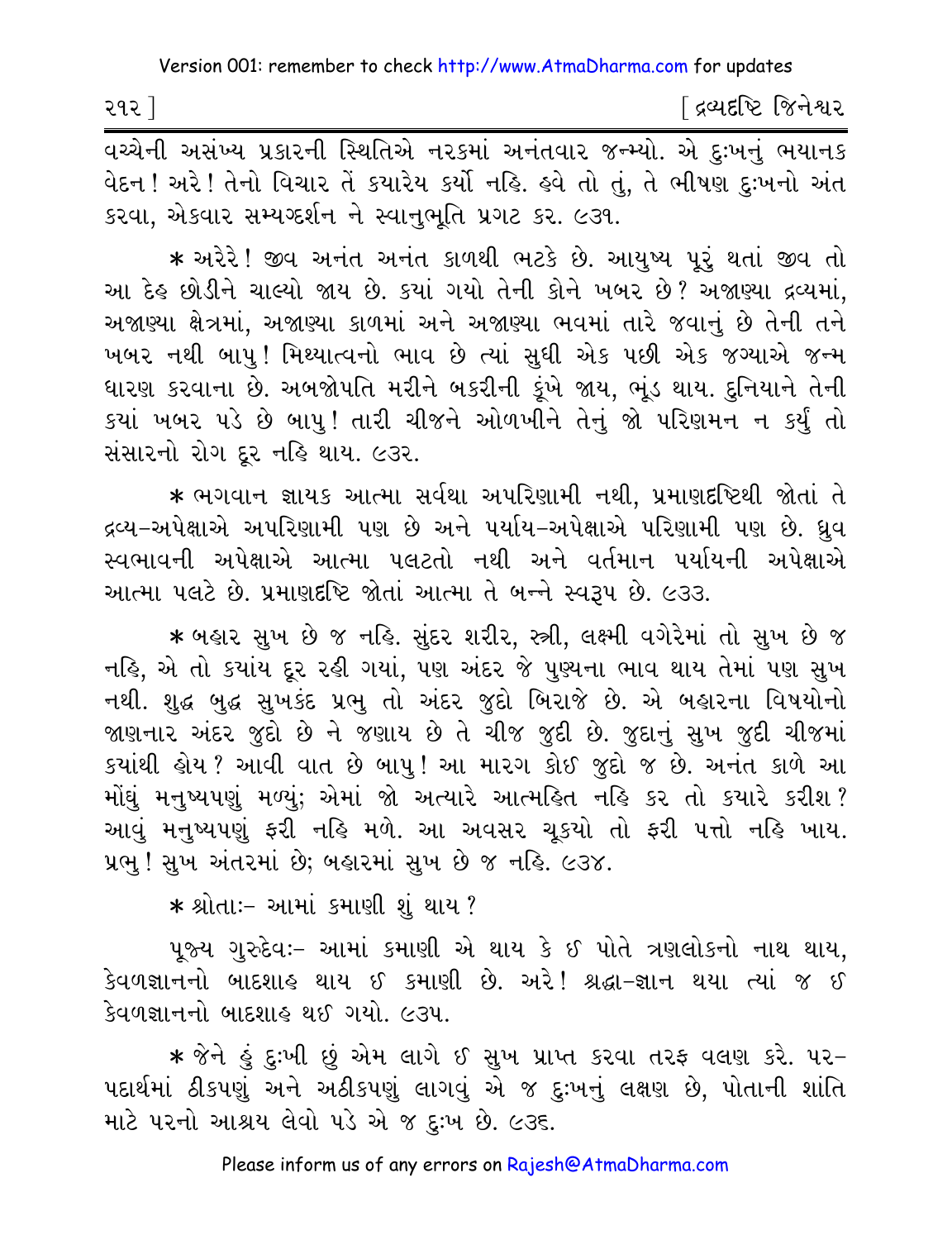દ્રવ્યદષ્ટિ જિનેશ્વર l િર૧૩

\* हे लाछ! सत्ने समञ्या विना तने डोछ शरश नहि थाय. आंण મીંચાણી ત્યાં દ્રવ્ય-ક્ષેત્ર-કાળ-ભાવ બધું અજાણ્યું... અજાણ્યું થઈ ૫ડશે... અંદરના જાણીતાને જેણે જાણીતો કર્યો હશે તે જ્યાં જશે ત્યાં જાણીતો જ રહેશે. ૯૩૭.

\* તિર્યંચને સમ્યકૃત્વ થાય છે, ત્યાં કોઈએ પૂર્વે "આત્મા શુદ્ધ છે" એમ સાંભળ્યું હોય છે તે સ્મરણમાં આવતાં, પછી વિચારમાં ઉતરે છે, અને જેમ વીજળી ઉપરથી નીચે ઉતરી જાય, એમ વીર્ય અંતરમાં ઉતરી જાય છે. બસ! કરવાનું તો આટલું જ છે. પછી એમાં ને એમાં ઠરવાનું છે. ૯૩૮.

\* ટૂંકામાં તો આવું છે કે તારા ધ્રુવસ્વરૂપમાં આનંદ ભર્યો છે, એમાં દૃષ્ટિ દે. આકળતા થાય છે. પણ વસ્તુ તો અનાકળ રસ છે એના તરફ દૃષ્ટિ દે. લાખ વાતની આ એક વાત છે; બધું કોણ ભણતું ' તું ! આમ વાત છે. ૯૩૯.

\* કર્મનો ઉદય ભવિષ્યમાં કેવો આવશે એમ નહિ, પણ હું ભવિષ્યમાં એવો આવીશ કે પુરુષાર્થ લાગુ પડી ગયો તો ક્ષણમાં કેવળજ્ઞાન લાવીશ. ૯૪૦.

\* શ્રીમદ્ રાજચંદ્ર જેવા પણ ઈડરના પહાડ ઉપર બેસી શ્લોકની સ્વાધ્યાય કરતા. કોઈ કહે કે પણ નિર્વિકલ્પ થઈ જાવ ને! સ્વાધ્યાય તો શુભ રાગ છે! તો એ સ્વચ્છંદી છે. મિથ્યાત્વમાં નિર્વિકલ્પ થઈ ગયો છે. ૯૪૧.

★ સર્વજ્ઞની વાણીએ પણ હું પુરો ન પડું એવો, એ તે હું કોણ? એનું જેને માહાત્મ્ય આવ્યું છે આહાહા ! ... અને એ માહાત્મ્યનું ભાસવું એ જ એને કરવાનું કર્તવ્ય છે. ૯૪૨.

\* સ્વભાવ અને રાગ સાથે એણે ગાંઠ બાંધી છે એ ગાંઠને એક ક્ષણ પણ એ તોડે તો રાગથી જુદો પરમાત્મા એને હાથમાં આવે છે. ૯૪૩.

\* અરે જીવ! અનંત સંસારમાં પરિભ્રમણ કરતાં તેં ઘણાં દઃખો સહન કર્યા-નરકાદિના ઘોરમાં ઘોર દુઃખોથી પણ તું સોંસરવટ નીકળી ગયો. પણ.... વિરાધકભાવે, એકવાર જો આરાધકભાવે બધા દુઃખોથી સોંસરવટ નીકળી જા એટલે કે ગમે તેવી પ્રતિકૂળતા આવે તોપણ આરાધકભાવથી તું ડગે નહિ, તો ફરીને આ સંસારનું કોઈ દઃખ તને ન આવે ને તારૂં સુખધામ તને પ્રાપ્ત થાય. ૯૪૪.

\* શરીર-ધન-મકાન આદિ અનુકળતા દેખીને તને વિસ્મયતા અને કૃતુલ્લતા આવે છે તો ભગવાન આત્મા મહિમાવંત પદાર્થ છે. અજાયબઘર છે તેનું કુતુહુલ તો કર ! ભગવાન સર્વજ્ઞદેવે જેના આટલા-આટલા વખાણ ને મહિમા કર્યો છે એવો આત્મા કેવો છે તેને દેખવા કુતૂહલ તો કર ! એકવાર વિસ્મયતા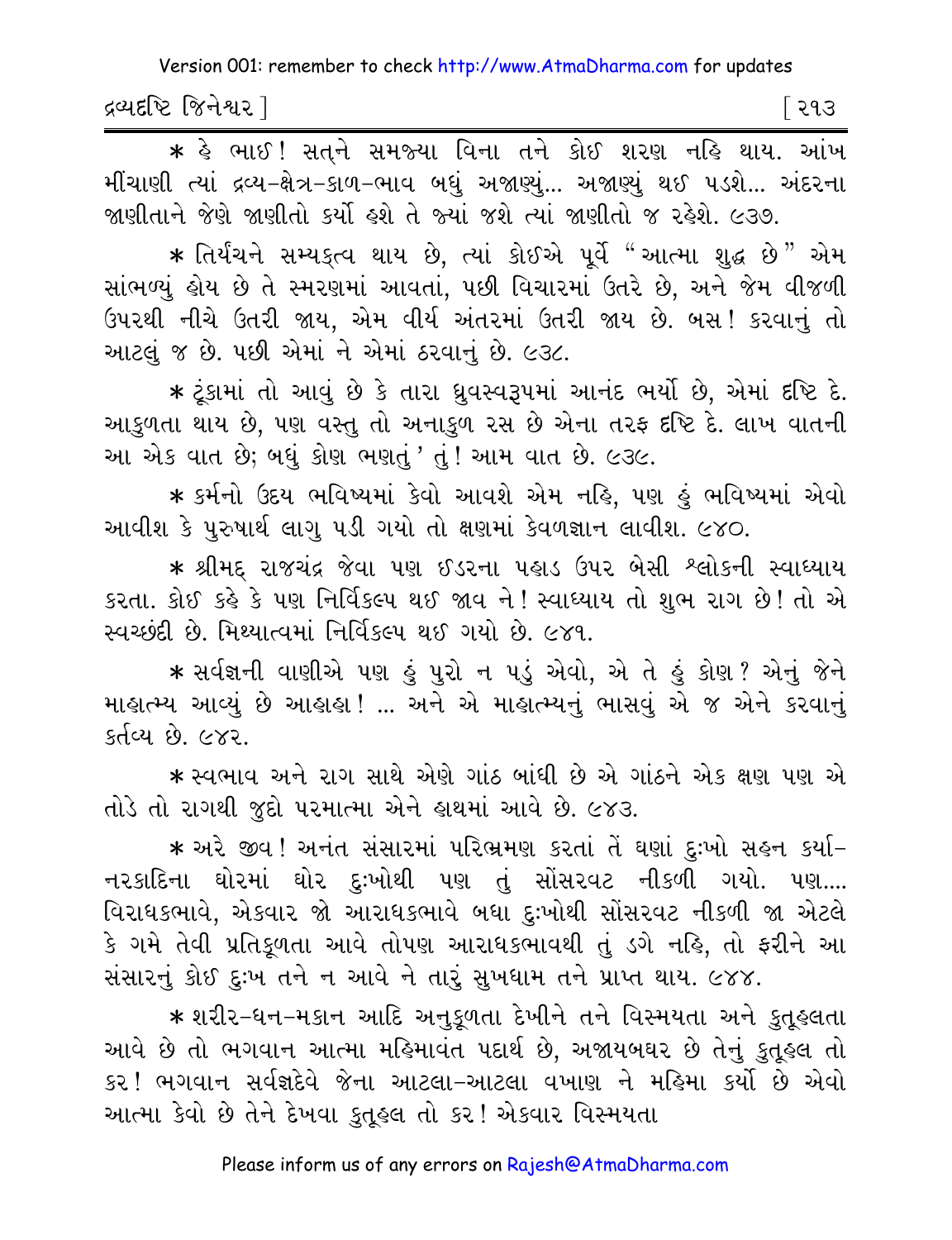| २१४ ] |  | ∫ દ્રવ્યદષ્ટિ જિનેશ્વર |
|-------|--|------------------------|
|-------|--|------------------------|

તો કર કે તું કેવડો મોટો મહાન પદાર્થ છો! તેને દેખવા-અનુભવવાનું કુતૂહલ તો કર ! નરકનો નારકી મહા પીડામાં પડયો છે પણ આવા મહાન આત્માની કુતુલ્લતા કરીને આત્માને અનુભવે છે તો તું આવા અનુકુળ યોગમાં એકવાર કુતૂહલ તો કર! ૯૪૫.

\* અરિહંત ભગવાન અત્યારે ભરતક્ષેત્રમાં નથી પણ મહાવિદેહમાં વર્તમાનમાં સીમંધર ભગવાન અને લાખો કેવળીઓ બિરાજે છે. અરે! એ અરિહંત ભગવાન ને લાખો કેવળીઓની સત્તાનો સ્વીકાર કરીને અંદરમાં નમન એ કોઈ અપૂર્વ વાત છે. અલે! અરિલંત પરમાત્માના દ્રવ્ય, ગુણ ને પર્યાયને જેણે જાણ્યા, દ્રવ્ય-ગુણ તો ઠીક પણ એની પર્યાયમાં આટલું સામર્થ્ય છે એવું જેણે જ્ઞાનમાં જાણ્યું ને જાણીને અંતરમાં કું એની નાતનો ને જાતનો આવો આત્મા છું–એમ અરિકંત પરમાત્માના સ્વરૂપ સાથે એના પોતાના દ્રવ્યને મેળવે છે ને અંદરમાં જાય છે ને પરણ સ્વરૂપની પ્રતીત કરે છે ત્યાં એને સમકિત થાય છે અને સમકિત થયું એટલે કેવળજ્ઞાન લીધે છૂટકો. ૯૪૬.

\* વિષ્ટાના ભમરાને ફૂલનો ભમરો ફૂલના બાગમાં સાથે લઈ ગયો ને પૂછયું કે એલા અહીં કેવી સરસ સુગંધ આવે છે? ત્યારે ઈ કહે કે મને તો એવી ને એવી ગંધ લાગે છે! ફૂલનો ભમરો વિચારવા લાગ્યો કે આ શું? પેલા ભમરાના નાકમાં જોયું તો વિષ્ટાની નાની નાની ગોળી નાકમાં રાખીને આવ્યો હતો એટલે ગુલાબ પર બેઠેલો તોપણ ગંધ તો વિષ્ટાની જ આવે ને! તેમ જીવ ભ્રમણા રાખીને જોવે છે એટલે એને ખબર પડતી નથી. પરપદાર્થને અપકારક-ઉપકારક માનનારી ભ્રમણા છે. એ ભ્રમણાની ગોળી એણે ખાધી છે. પરંતુ પરપદાર્થ અપકારક કે ઉપકારક છે નહીં. આત્માનો આનંદ તે આત્માને ઉપકારક છે ને રાગાદિ છે તે આત્માને અપકારક છે. એ સિવાય કોઈ પરપદાર્થ આત્માને ઉપકારક કે અપકારક છે નહીં-એમ એણે શ્રદ્ધા કરીને આત્માનું જ્ઞાન કરવું. ૯૪૭.

\* કુંદકુંદાચાર્યદેવ અષ્ટપાહુડ ગ્રંથમાં કહે છે કે હે જીવ! તેં ભૂતકાળમાં એટલી માતાઓને તારા મૃત્યુ પાછળ રડાવી છે કે તારી એક એક ભવની એ માતાઓના આંસુઓને ભેગા કરતાં સમુદ્રો ભરાય. આવા અનંત ભૂતકાળ કરતાં પણ તારો ભવિષ્યકાળ અનંતગુણો મોટો છે, જો તારા આત્માની સંભાળ ન કરી અને દેહ, ધન, પરિવારમાં જ આ અમૂલ્ય મનુષ્યભવને વેડફી નાખીશ તો તારો ભવિષ્યકાળ પણ ભૂતકાળની માફક અનંત દઃખમાં જ વ્યતીત થશે. કાળની આ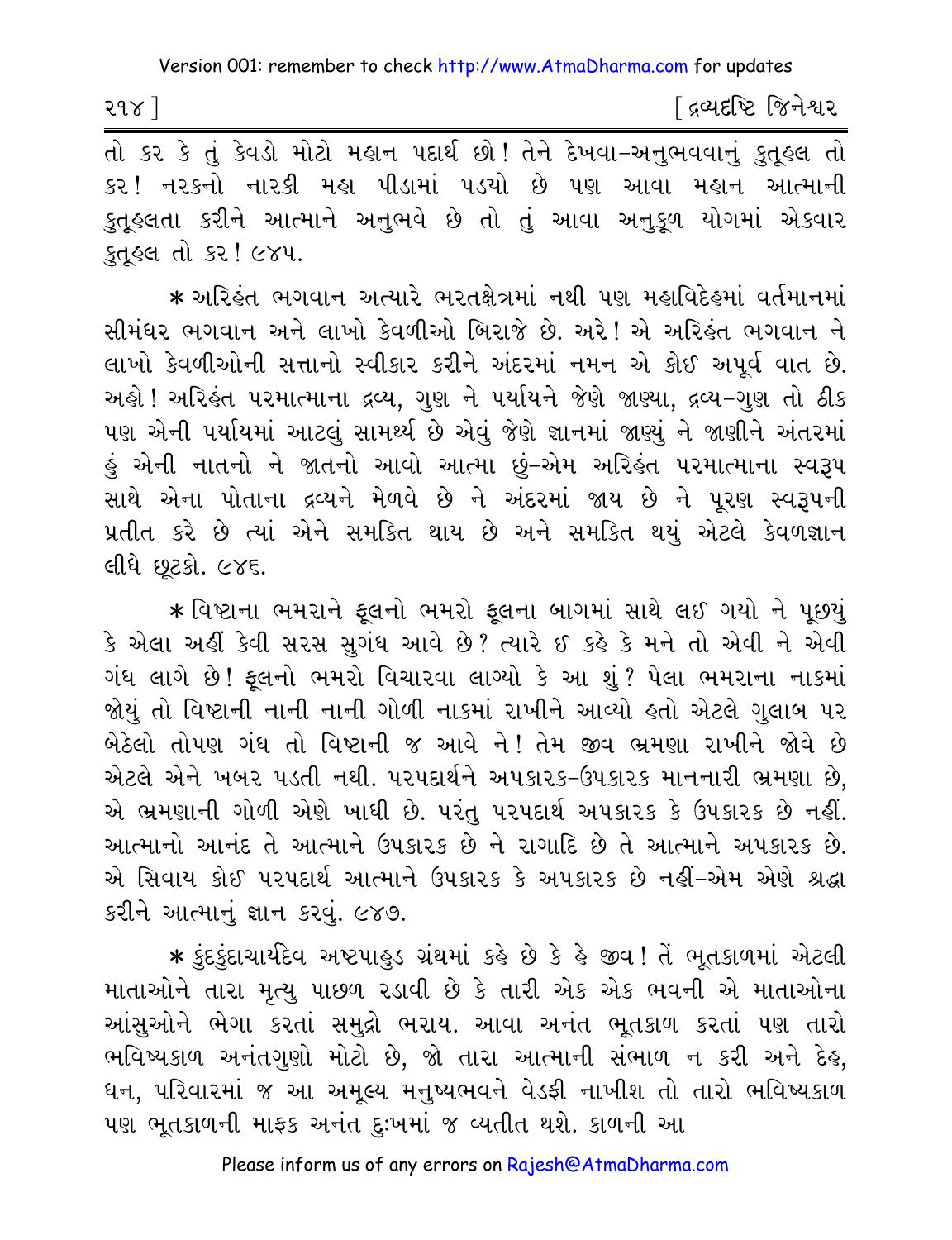દ્રવ્યદષ્ટિ જિનેશ્વર l

િર૧પ

जनंततानो ગંભીરતાથી વિચાર કરીને, ભૂતકાળના દુઃખોને યાદ કરીને ભવિષ્યમાં તેવા દુઃખો ન ભોગવવા પડે તે માટે હવે તો જાગૃત થા! એકવાર તો તારા આત્માની દયા કર*! ૯૪૮.* 

∗ જેણે અરિઙંતદેવના દ્રવ્ય−ગુણ−પર્યાયને જાણ્યા તે આત્માને જાણે એમ જે કહ્યું ત્યાં એવો આત્મા લીધો છે કે અરિહંતના દ્રવ્ય-ગુણ-પર્યાય જાણીને ત્યાંથી લક્ષ છોડીને અંદરમાં સ્વસન્મુખ થયો છે. અરિકંતના દ્રવ્ય-ગુણ-પર્યાયને જાણ્યા ને જાણીને છોડી દે છે. પાઠમાં એમ છે કે અરિલ્ંતના દ્રવ્ય-ગુણ-પર્યાયને મન દ્વારા જાણ્યા ને પછી ત્યાંથી લક્ષ છોડી દે છે ત્યારે આત્માને જાણે છે. ૯૪૯.

∗ કારણશુદ્ધપર્યાયમાં ઉત્પાદ−વ્યય નથી, તે વર્તમાનરૂપ છે. જો આ એકધારારૂપ કારણશુદ્ધપર્યાય આત્મા સાથે ત્રિકાળ ન હોય તો, સ્વભાવની શક્તિ અને તેનું એકરૂપ પૂરું વર્તમાન તે બન્નેના અભેદરૂપ એક પરમપારિણામિકભાવ સાબિત થતો નથી. અને જો આ પર્યાયનો અનુભવ હોય તો તો બંધ મોક્ષ વગેરે વ્યવહાર જ ન રહે. આના આશ્રયે મોક્ષ પ્રગટે છે. તે મોક્ષ કાર્ય છે ને આ પર્યાય તો ત્રિકાળ કારણપણે વર્તે છે. આ પરમપારિણામિકભાવની પર્યાય પૂજિત છે. આશ્રય કરવા જેવી છે. અહો! મુનિરાજે વસ્તુના સ્વભાવને પ્રગટ કરીને બહાર મુકયો છે! ૯૫૦.

\* સમ્યગ્દષ્ટિને જે તીર્થંકરગોત્ર બાંધવાનો ભાવ આવે તે ભાવને અને આત્માને એકપણાનો બંધ નથી, સંધિવાળો બંધ છે એટલે કે બન્ને ભિન્ન છે. જેમ શાસ્ત્રના બે પાનાને જુદારૂપે સંબંધ છે તેમ ભગવાન આત્મા ચૈતન્ય સ્વરૂપ છે તેને ને રાગરૂપ વિકારને જુદારૂપ સંબંધ છે, એકરૂપ સંબંધ નથી. પણ તે સંધિ સૂક્ષ્મ હોવાથી તેને જોવાનો ઘણો સૂક્ષ્મ ઉપયોગ જોઈએ છે. જ્ઞાનનો બહુ જ સૂક્ષ્મ ઉપયોગ કરે તો રાગ ને આત્મા વચ્ચેની સંધિ છે તે જણાય, પણ સ્થૂળ ઉપયોગથી તે નજરમાં નહીં આવે કેમ કે સ્થૂળ ઉપયોગમાં તો રાગનો સંબંધ છે, સ્થૂળ ઉપયોગથી જોતાં રાગ અને આત્માની સંધિ દુર્લક્ષ્ય છે, જણાતી નથી. ૯૫૧.

\* જ્યાં સુધી પરિપૂર્ણ સ્વભાવની દષ્ટિ નથી ત્યાં સુધી પર્યાય ઉપર દષ્ટિ હોવાથી તે કાળે એટલે કે મિથ્યાત્વદશાના કાળે રાગાદિનો કર્તા થાય છે. જ્યાં સુધી સ્વભાવની દષ્ટિ થઈ નથી ત્યાં સુધી પર્યાયની દષ્ટિ હોવાથી જીવ પોતે જ રાગાદિનો કર્તા થાય છે, જીવે તે પરિણામને વ્યાપ્ય-વ્યાપકપણે કર્યા છે. કેમ? -કે જે જાણનારો હોય તે ભલે, પદગલ જાણનારો નથી તે વિકારને કેમ કરે? તેથી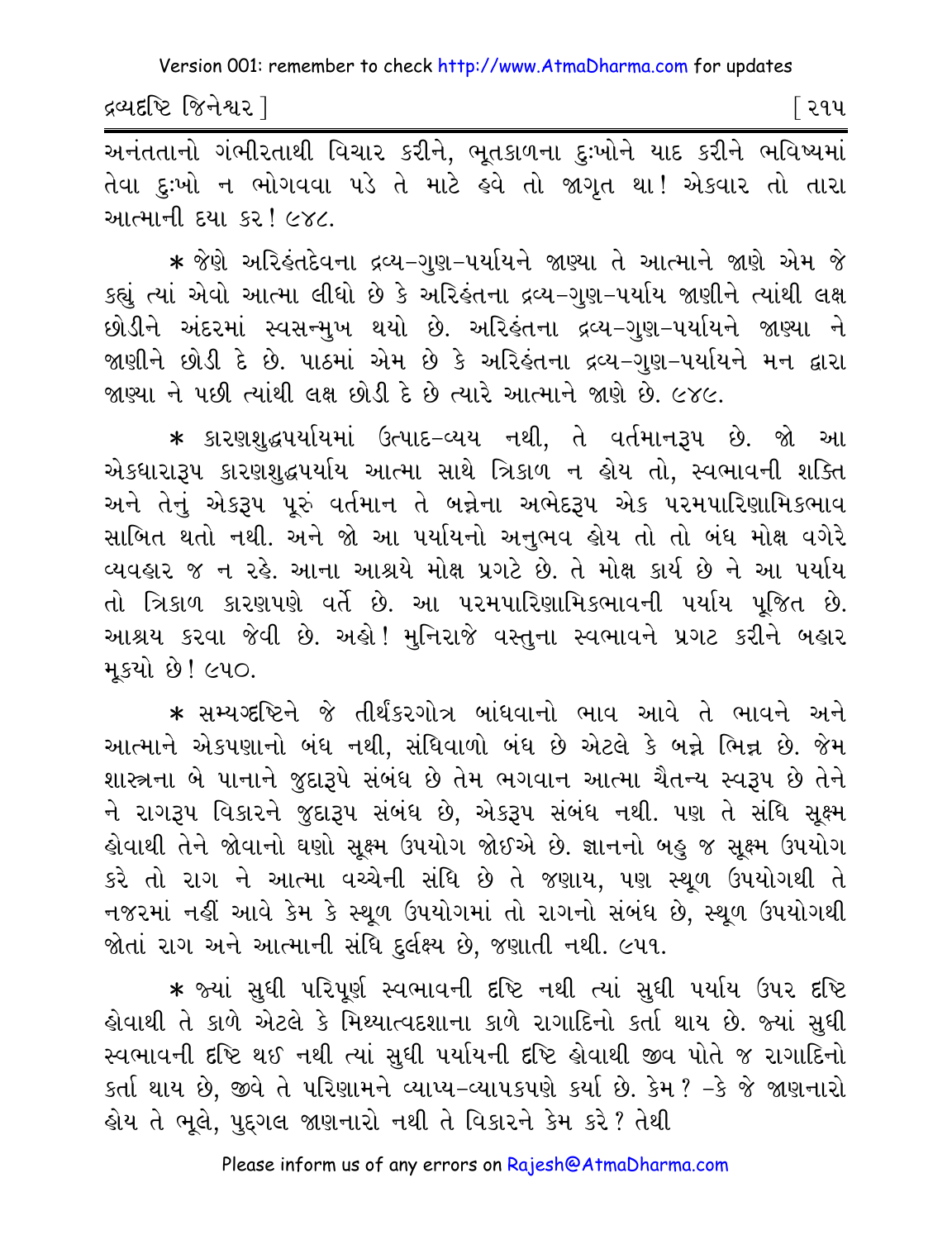| ૨૧૬ | [ દ્રવ્યદષ્ટિ જિનેશ્વર |
|-----|------------------------|
|-----|------------------------|

<u>.</u><br>જીવ વિકારને કરે છે. કેમ કે કર્મચેતના અને કર્મફળચેતના ચેતનાની પર્યાય છે, જ્ઞાનચેતના જ્ઞાનીને હોય છે અને કર્મચેતના તથા કર્મફળચેતના જ્ઞાનીને ગૌણપણે કોય છે પણ દૃષ્ટિની અપેક્ષાએ જ્ઞાની તેનો જ્ઞાતાદૃષ્ટા છે અને પરિણમનની અપેક્ષાએ કર્તા–ભોક્તા છે. ૯૫૨.

\* શ્રોતાઃ- ભૂતકાળના દુઃખોને યાદ શું કામ કરવા ?

૫જ્ય ગુરુદેવઃ- એવા દઃખો ફરી ન આવે એ માટે યાદ કરી વૈરાગ્ય કરે છે. મુનિરાજ પણ ભૂતકાળના દુઃખોને યાદ કરીને કહે છે કે હું ભૂતકાળના દુઃખોને યાદ કરૂં છું ત્યાં કાળજામાં આયુધના ઘા વાગે છે. જુઓ ! સમ્યગ્દષ્ટિ મુનિ છે, આનંદનું પ્રચુર વેદન છે, છતાં ભૂતકાળના દુઃખોને યાદ કરી એવા દુઃખો ફરીને ન આવે એ માટે વૈરાગ્ય વધારે છે. ૯૫૩.

\* આત્મા શું છે? રાગ શું છે? હું કાયમી ટકનાર ચીજ કેવી છું? વિગેરે અભ્યાસ કરી, જ્ઞાન કરી, રાગથી ભિન્ન આત્માનો અનુભવ કરવો એ પહેલી વસ્તુ છે. આત્માને જાણ્યા વિનાના એના ક્રિયાકાંડ બધા રણમાં પોક મૂકવા સમાન છે. આત્મા અંદર આનંદ સ્વરૂપ ભગવાન ચૈતન્યતેજનો પૂંજ છે. તેનું જ્ઞાન ન હોય, અંદર દશાનું વેદન ન હોય ત્યાં સુધી એના ક્રિયાકાંડ બધાં જુઠા છે. સમ્યગ્દર્શન પ્રાપ્ત કરવાનો પ્રયત્ન હોવો જોઈએ. ૯૫૪.

∗ જૈન એટલે અંતરમાં સમાય તે જૈન છે. બહારના જેટલા ઊભરા આવે એ તો બધા પ્રકૃતિના ચાળા છે. વિકલ્પ ઊઠે ઈ પણ બધા પ્રકૃતિના ચાળા છે અને બહારનું જે બધું થાય છે એ તો બધું પુદ્દગલપરાવર્તન અનુસાર થયા જ કરે છે. ૯૫૫.

∗ દુનિયા દુનિયાનું જાણે. તું તારૂં કર. દુનિયા એના પરિણમન પ્રમાણે પરિણમશે, તારું પરિણમાવ્યું નહિ પરિણમે. ૯૫૬.

\* ઉંદર ફૂંકી ફૂંકીને પગ આદિ ખાય છે ને! ઉંદર ફૂંક મારીને કરડે એટલે નિંદ્રામાં ખૂબર પડતી નથી. તેમ આ બૈરા-છોકરા આદિ વખાણ કરી કરીને ખાય છે એટલે મઢને ખબર પડતી નથી !

શ્રોતાઃ- આ તો બધાના ઘરમાં ઝગડા થાય તેવું છે!

પૂજ્ય ગુરુદેવઃ- શાસ્ત્રકાર પણ કહે છે ને! -કે કુટુંબીજનો ધુતારાની ટોળી છે. ભાઈ ! જેને સર્પનું ઝેર ચડ્યું હોય તેને કડવો લીમડો પણ મીઠો લાગે છે. તેમ સંસાર ઝેર સમાન લેવા છતાં મોલી જીવને તે મીઠો લાગે છે. તેથી તેને જિનવાણીનું અમૃતપાન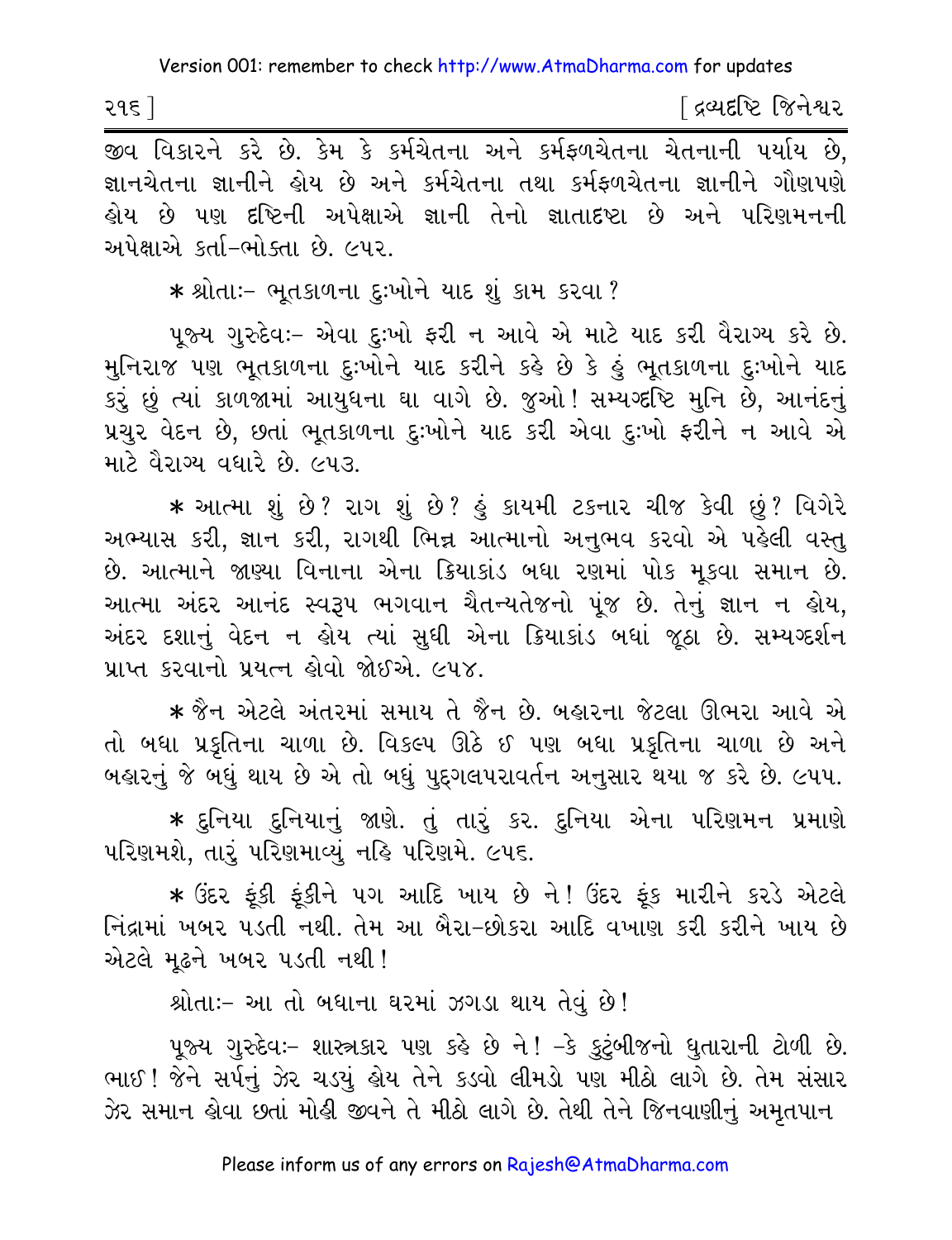દ્રવ્યદષ્ટિ જિનેશ્વર l િર૧૭

કરાવી નિર્મોહી બનાવવા વસ્તુસ્થિતિની જેમ વાત છે તેમ કહેવાય છે. અહીં તો ભવનો અભાવ કરવાની ને પરભવ સુધારવાની વાતો છે. ૯૫૭.

★ પર્યાયમાં જે રાગ થાય છે તેને આત્મા તરીકે અનુભવનારાઓને આત્મા તિરોભૂત થઈ ગયો છે. રાગના સંબંધમાં રાગની રુચિમાં ૫ડયો છે તેને જ્ઞાયકભાવ એકરૂપ ભાવ નજરે ૫ડતો નથી, તેથી તેને જ્ઞાયકભાવ ઢંકાઈ ગયો છે. ૮૪ લાખ યોનિની એક-એક યોનિમાં અનંતવાર ઉપજ્યો છે, કેમ? -કે તેણે રાગને પોતાનો માન્યો છે. સ્વ-પરપ્રકાશક જ્ઞાયક આત્મા અને વિકલ્પની ક્રિયા એ બેને ભિન્ન નહીં કરનારાઓને એક જ્ઞાયકભાવ તિરોભૂત થઈ ગયો લેવાથી ૮૪ લાખ યોનિમાં રખડે છે. ૯૫૮.

\* અહો ! રાગની તો શી વાત ! એક સમયની પર્યાય એ મૂળ વસ્તુ નથી. મૂળ વસ્તુ તો પર્યાયની પાછળ આખું તત્ત્વ પડયું છે તે છે. પર્યાય પાછળ આખો મોટો ભગવાન ૫ડયો છે. ૫યથિનું લક્ષ છોડીને અંદરમાં પ્રભુના દર્શન કરે ત્યારે પ્રભુ થાય છે. ૯૫૯.

\* ધર્મ તો કાળે જ થાય છે પણ ધર્મ કરનારની દૃષ્ટિ કાળ ઉપર જાતી નથી પણ સ્વભાવ ઉપર જાય છે ત્યારે તેને ધર્મ અને મોક્ષ થાય છે. ૯૬૦.

\* અલ્રે ! સમયે સમયે તારામાં પરિપૂર્ણતા વર્તી રહી છે, પૂર્ણ કારણ જ્યારે જાણ ત્યારે તારામાં જ હાજર ૫ડયું છે, બહારમાં કારણ શોધવા જવું ૫ડે તેમ નથી. સંસાર અવસ્થાને વિષે પણ કારણશુદ્ધપર્યાય ત્રિકાળ વર્તે છે. ૯૬૧.

\* શ્રોતાઃ- સમકિતીને બધી છૂટ?

પુજ્ય ગુરુદેવઃ- એણે બધાથી છુટો પડીને છુટ લીધી છે... અંદર દષ્ટિનું વલણ આખું ફેરવી નાખ્યું છે. રાગનું સ્વામીત્વ ટળી ગયું છે. કું જ્ઞાનાનંદ છું એમ સ્વામીત્વ થઈ ગયું છે.

સમકિતીને ભરોંસે આવ્યો છે ભગવાન. રાગના અને પરના ભરોંસા છુટી ગયા. આ તે કાંઈ થોડી વાત છે. એની દષ્ટિમાં ભગવાનનો ભરોંસો આવ્યો, રાગ અને પરની દષ્ટિ છૂટી ગઈ. આ જ્ઞાનીની છૂટ છે. ૯૬૨.

\* દિગમ્બર સંતોના શાસ્ત્રો એટલે ચૈતન્ય-ચિંતામણિરત્નને બતાવનારા મોટા પાટડા ! ૫૨થી ૬ઠ ને સ્વભાવ સન્મુખ જા ! એટલા માટે શાસ્ત્રો કહ્યાં છે. ૯૬૩.

\* મારી ચૈતન્યસ્વરૂપ ચીજ તો અનાદિથી એવી ને એવી છે. મારા ધામમાં કોઈએ પ્રવેશ કર્યો જ નથી. રાગ રાગમાં રહ્યો છે, ઉપર ઉપર રહ્યો છે. મારા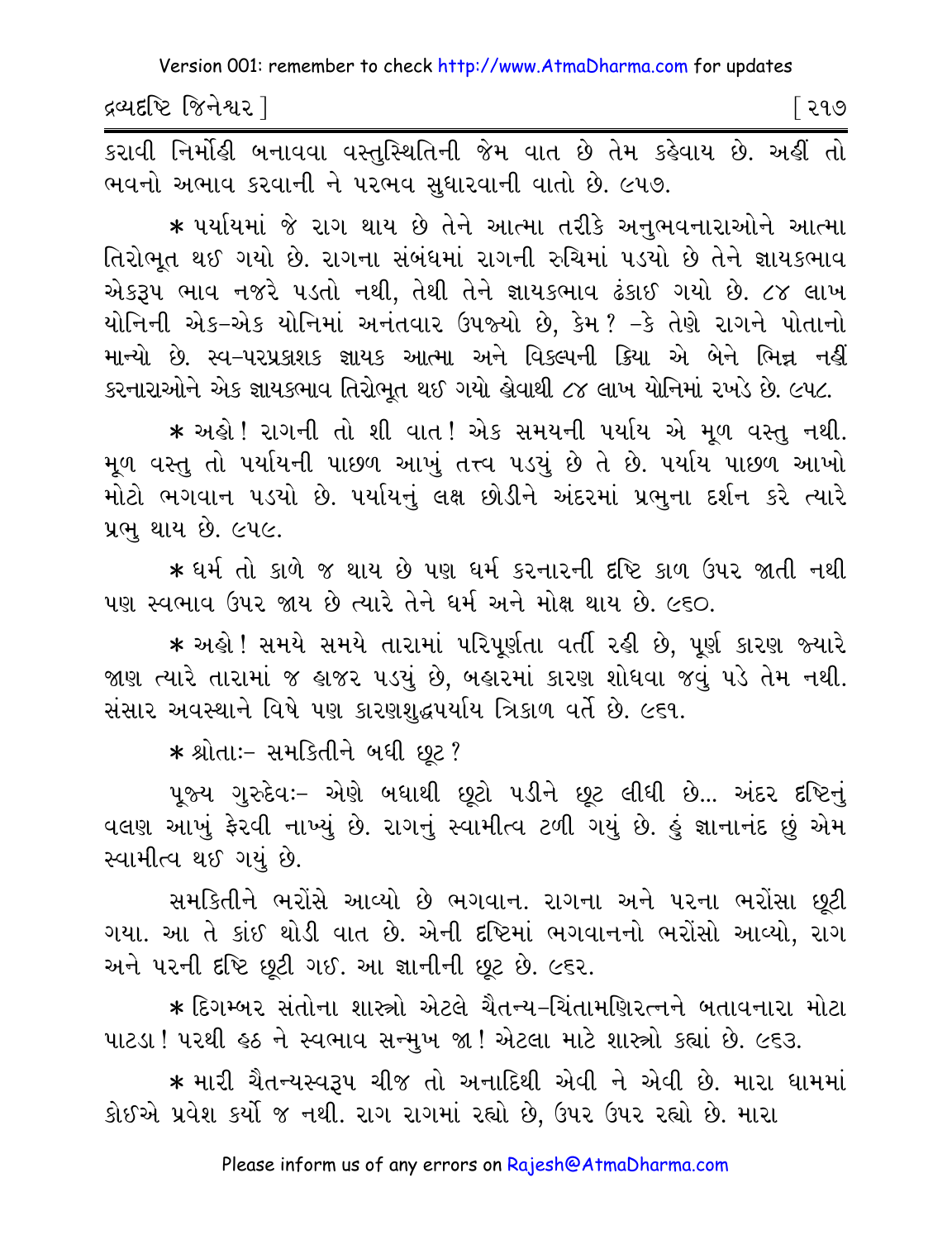<u>ડિલ્પદધ્દિ જિનેશ્વર</u> ૨૧૮ ] .<br>સ્વરૂપમાં એ કોઈનો પ્રવેશ થયો જ નથી. મારૂં કાંઈ ખોવાણું નથી. મારૂં કાંઈ ઓછું થયું નથી. આમ જાણીને હે ભાઈ ! તું પ્રસન્ન થા, પ્રસન્ન થા. ૯૬૪.

\* એને ઝાઝા જ્ઞેયોની સામં જોવાની ટેવ પડી ગઈ છે એટલે એને એક જ્ઞેય તરફ આવવું કઠણ લાગે છે. ઝાઝા બહારના જ્ઞેય સામું જોતા તેને ભરેલું-ભરેલું લાગે છે અને એક જ્ઞેયમાં એને ખાલી ખાલી લાગે છે. ખરેખર તો ઝાઝા જ્ઞેયોમાં ખાલીખમ છે અને આ એક જ્ઞેય ભરેલું છે. અનંતા જ્ઞેય તરફ વળતાં એકનું જ્ઞાન સાચું થતું નથી અને એકને જાણતાં અનંતાનું જ્ઞાન સાચું થઈ જાય છે. આ એક જ્ઞેયમાં જ મહાનતા છે. જેમાંથી અનંતી અનંતી કેવળજ્ઞાનની પર્યાયો પ્રગટ થાય છે એ જ મહાન જ્ઞેય છે. ૯૬૫.

\* આત્મામાં પુણ્ય-પાપ આદિ રાગ-દ્વેષ ભાવ થાય છે તે પોતાના અપરાધથી થાય છે પણ કર્મનો ઉંદય કરાવે છે એમ શંકા ન કરવી. ક્રોધ, માન, માયા, લોભ આદિ ઉત્પન્ન થાય છે એ પરદ્રવ્ય ઊપજાવે છે એમ શંકા ન કરવી. અહીં સ્ત્રી-પુત્ર આદિ પરદ્રવ્યની તો વાત પણ નથી પરંત અંદરમાં જે કર્મો છે તે આત્માને બળજોરીથી રાગ-દ્વેષ કરાવે છે એમ શંકા ન કરવી, આત્મા પોતાના દોષથી રાગ-દ્વેષ કરે છે. ૯૬૬.

\* ભાઈ ! શક્તિ તરીકે તું પરમાત્મા છો, નાળિયેરમાં જેમ ટોપરાનો ધોળો ગોટો, નાળિયેરના છાલા, કાચલી તથા રતાશથી ભિન્ન છે તેમ ભગવાન આત્મા શરીરથી જુદો, કર્મથી જુદો ને પુણ્ય-પાપની લાગણીથી જુદો શુદ્ધ અને આનંદનો ગોળો છે, તેને ઓળખવો તે ધર્મ છે. બાપુ, આવું મનુષ્યપણું મળવું મુશ્કેલ છે, જિંદગી ચાલી જાય છે, ભ્રમણામાં રહી જઈશ તો પછી કયારે આવો અવસર પામીશ ? માટે ચેત. ભાઈ ચેત. ૯૬૭.

★ શરીર-મન-વાણીની પ્રીતિ તે તેનું સેવન છે. ઙવે તું તેનું સેવન છોડીને શુદ્ધાત્માનું સેવન કર, પ્રીતિ કર, તેમાં એકાગ્ર થા, તને પરમ સુખ થશે. તું ભગવાન છો ! પામરતાનું ૫ડખું ફેરવી નાખ ! શરીર મારૂં, સ્ત્રી મારી, પુત્ર-પૈસા મારા એમ તું શરીરના ૫ડખે સતો છે ૫ણ ત્યાં કષાય સળગી રહ્યો છે તેથી ત્યાંથી ૫ડખું ફેરવીને શુદ્ધાત્મ પરમાત્મ સ્વરૂપને ૫ડખે આવ, તને ૫૨મ શાંતિ અનુભવાશે. ૯૬૮.

★ અજ્ઞાની જીવોને બંધનમાં નાખવા યમરાજાએ સ્ત્રી અને ગઢવાસરૂપી મજબુત જેલ ૨ચી છે. સ્ત્રી એ ઘરનું મુળ છે. સ્ત્રી બંધનું કારણ નથી પણ સ્ત્રી પ્રત્યેનો મોહ છે તે બંધનું કારણ છે. બીજી રીતે રાગની પરિણતિ તે સ્ત્રીનું ઘર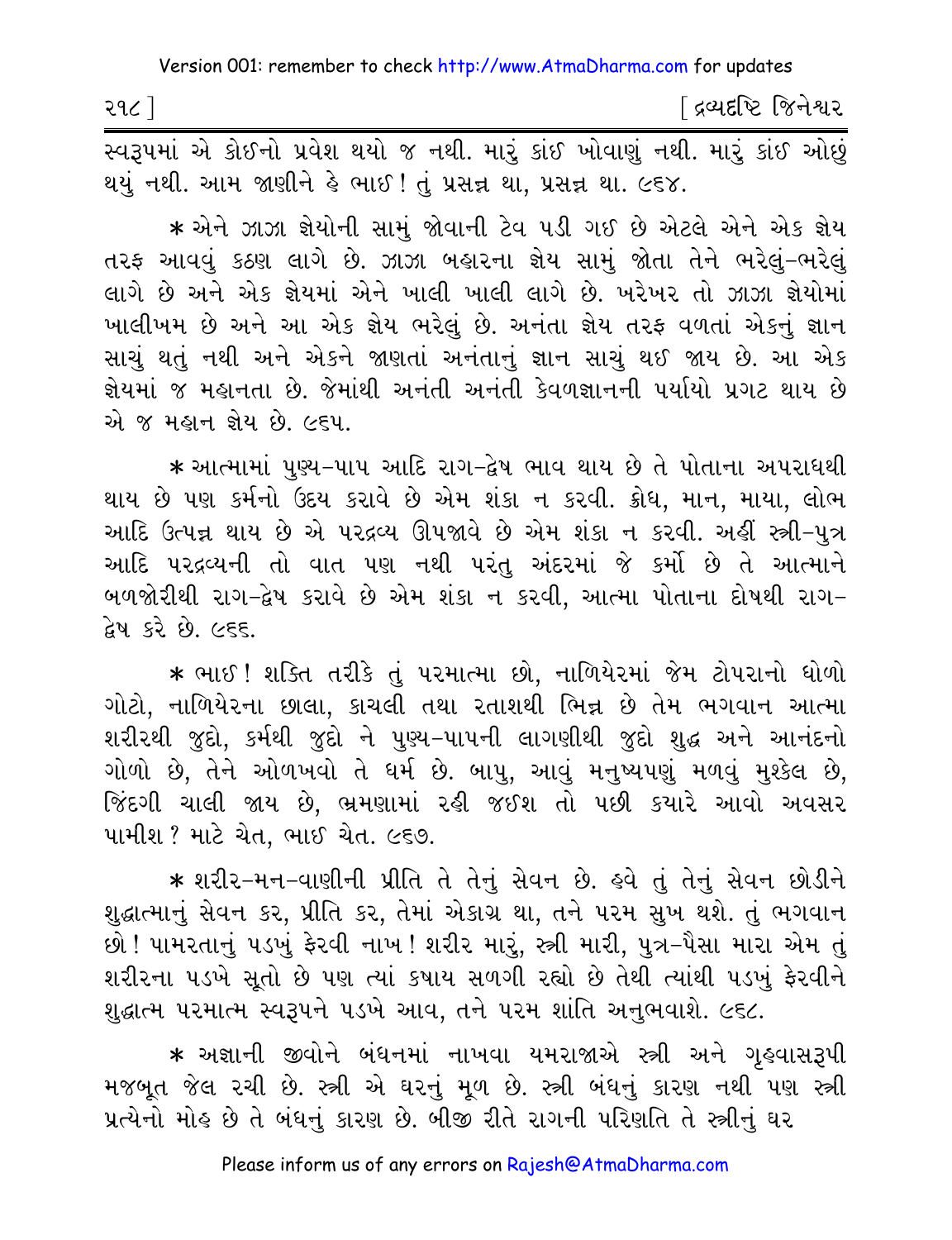| દ્રવ્યદૃષ્ટિ જિનેશ્વર |  |  |  |  |                                                                                                                     |
|-----------------------|--|--|--|--|---------------------------------------------------------------------------------------------------------------------|
|                       |  |  |  |  | $\hat{a}$ process $\hat{a}$ and $\hat{b}$ and $\hat{a}$ and $\hat{c}$ process $\hat{a}$ and $\hat{a}$ and $\hat{a}$ |

છે–ગૃહવાસ છે. બાપુ! જગતની પ્રત્યેક ચીજના મોહ તે મહાપાપ છે. રાગવાળો પોતાને માનવો તે જઠું છે. તો સ્ત્રીવાળો પોતાને માનવો મહાજઠું છે. રાગની સાથે રમત કરવી તે વ્યભિચાર છે, રાગને પોતાનો માનવો તે વ્યભિચાર છે તો સ્ત્રી એ તો પર પદાર્થ છે, તેના મોહમાં ફસાય તે ફાંસામાં ફસાયો છે. ૯૬૯.

∗ ભગવાન એકવાર સાંભળ! તું આ સ્ત્રી−પુરુષ આદિ બધા ભેદો ભૂલી જા ને અનાદિથી જેને ભૂલી ગયો છે એવા જ્ઞાન-દર્શન સ્વરૂપની દષ્ટિ કર. અનાદિથી તું તને ભુલી ગયો કોવાથી રાગાદિ અશુદ્ધ ઉપયોગથી કર્મને બાંધે છે. તેથી અશુદ્ધ ઉપયોગ અનાદિનો છે. તેનું નિમિત્ત કર્મ અનાદિનું છે અને જેને અનાદિથી ભુલી ગયો છે એવી ત્રિકાળી એકરૂપ વસ્તુ પણ અનાદિની છે. ભાઈ ! આ મનુષ્યપણું મળ્યું છે, ભવના અભાવના આ ટાણાં આવ્યા છે, દુનિયાના માન ને આબરૂમાં આ ભવ હાલ્યો જાય એ તને કેમ પોષાય છે? જાગ રે જાગ બાપ, હવે તો જાગ! ૯૭૦.

∗ જે કુટુંબીઓ માટે તું હોંશે હોંશે કાળ ગુમાવી રહ્યો છે, જે કુટુંબીઓને સગવડતા આપવા તું પૈસાદિમાં કાળ ગુમાવી રહ્યો છે તે જ કુટુંબીઓ તારા મરણ પછી શરીરને મકાનના બારસાખ સાથે અડવા પણ દેતા નથી, તો તું પર માટે આ ભવ કેમ વ્યર્થ ગુમાવી રહ્યો છે? અરે! તારે કયાં જવું છે? જેમ કોઈ મુસાફર ચાલ્યો જતો હોય અને રસ્તામાં જે કાંઈ આવે તેને મારૂં માની લે, તેમ તું મુસાફર છો અને આ સ્ત્રી-પુત્ર મારા, શરીર મારું એમ મારું મારું માની રહ્યો છો, પણ પ્રભુ! તારે અહીંથી ચાલી નીકળવાનું છે ને બાપુ! આ પરને મારા મારા કાં કહે  $69.769.$ 

\* વસ્તુની સાથે કારણશૂદ્ધપર્યાય અનાદિ અનંત એકધારાએ વર્તે છે, તે ગુણ નથી, સામાન્ય દ્રવ્ય નથી પણ સામાન્યની સાથે વર્તતું એકરૂપ ધ્રુવ-વિશેષ છે, તે કારણશુદ્ધપર્યાય છે. તેનો વ્યક્ત અનુભવ કોઈને હોતો નથી. જો તેનો વ્યક્ત અનુભવ થઈ જાય તો તે કારણ ન રહ્યું. તેમાં ઉત્પાદ-વ્યય ન હોવા છતાં તે પરિણતિ છે, પર્યાય છે, દ્રવ્યની સાથે અખંડ પારિણામિકભાવે વર્તમાન વર્તે છે. અલ્રો ! એકધારાએ પરમપારિણામિકભાવની પરિણતિથી શોભિત ચૈતન્ય ભગવાન બિરાજી રહ્યો છે. દ્રવ્યે-ગુણે તો પૂરો છે પણ પર્યાયમાં પણ પરિપૂર્ણ ભગવાન અનાદિ અનંત એકધારાએ જ્યારે જુઓ ત્યારે વર્તમાનપણે બિરાજી રહ્યો છે-શોભી રહ્યો છે. ૯૭૨.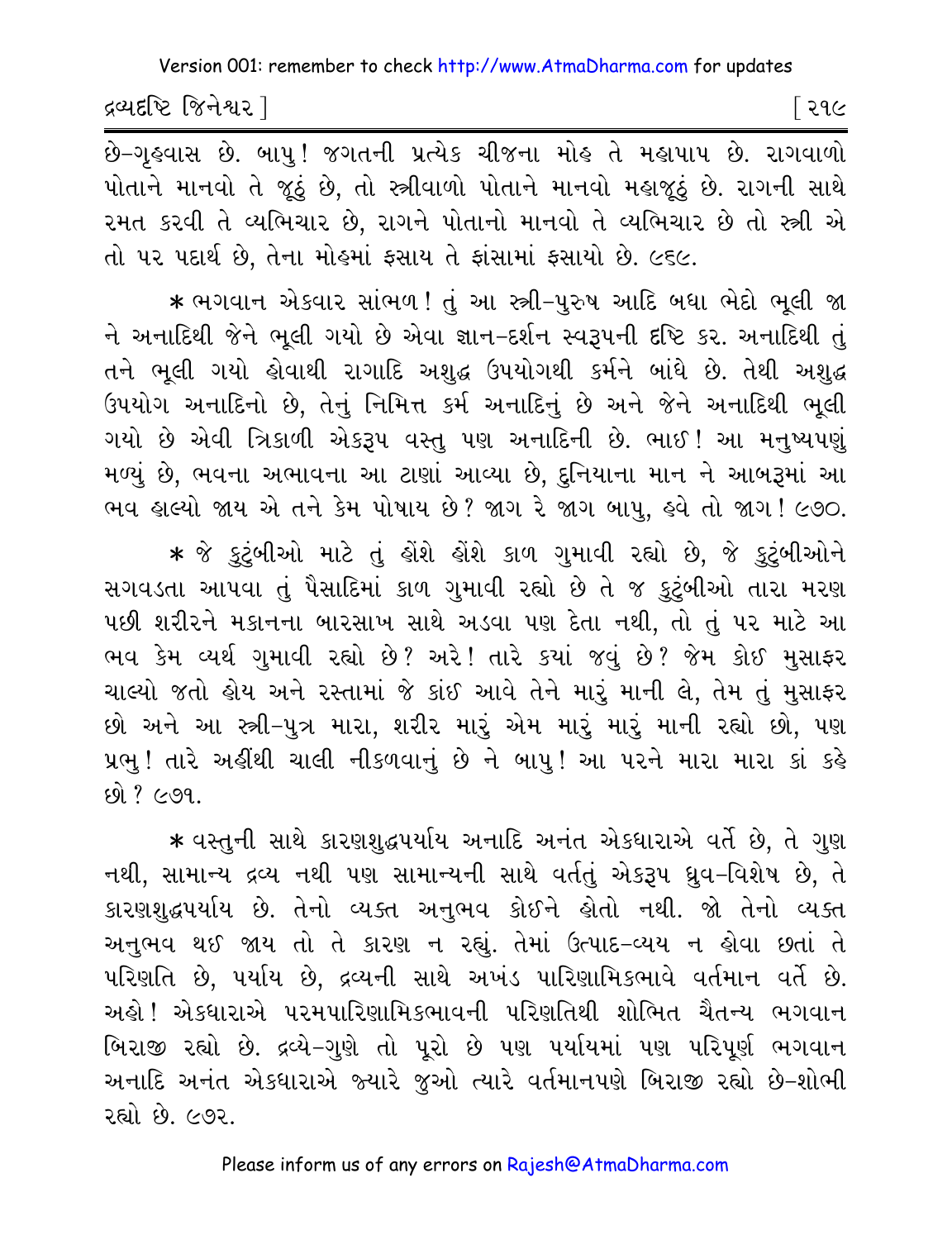| ૨૨૦ | દ્રવ્યદષ્ટિ જિનેશ્વર |
|-----|----------------------|
|-----|----------------------|

\* लगवान! આ शरीर लोग माटे नथी, योग माटे છે, અंतरमां એકાગ્રતા કરવા માટે છે. આ ક્ષણભંગુર નાશવાન શરીરના નિમિત્તે સાદિ અનંત સ્થિર અવિનાશી એવા મોક્ષપદની સાધના કર. આ શરીર મલિન છે તેના નિમિત્તે નિર્મળ વીતરાગીપદની સિદ્ધિ કર. આ શરીર જ્ઞાનાદિ ગુણ રહિત નિર્ગુણ છે, તેના નિમિત્તે જ્ઞાનાદિ ગુણની સિદ્ધિ કરી લેવા જેવું છે. તેથી મુનિરાજ કહે છે કે અનિત્યને નિત્યનું સાધન કર, મલિનને પવિત્રનું સાધન કર. ૯૭૩.

★ દુનિયા મારા માટે શું માનશે ? આ માણસ સાવ નમાલો છે, કાંઈ બોલતાં ય આવડતું નથી, અંદર ને અંદરમાં ૫ડયો રહે છે–એમ લોકો ગમે તે બોલે, તેની તને શી ૫ડી છે? લોકો મને પ્રશંસે, લોકોમાં કું બહાર આવું-એવી બુદ્ધિવાળો જીવ તો બહિરાત્મા-મિથ્યાદષ્ટિ છે. માટે લોકોનો ભય ત્યાગી દે. ઢીલાશ છોડી દે અને અંતર્મુખ સ્વભાવનો દઢ પુરુષાર્થ કર. ૯૭૪.

\* સમયસારના નિર્જરા અધિકારમાં કહ્યું છેઃ કોઈ જીવો તો અતિ દુષ્કર અને મોક્ષથી પરાઙ્મુખ એવાં કર્મો વડે સ્વયમેવ કુલેશ પામે તો પામો અને બીજા કોઈ જીવો મહાવ્રત ને તપના ભારથી ઘણા વખત સુધી ભગ્ન થયા થકા ( -તૂટી મરતાં થકી ) કુલેશ પામો તો પામો... શું કુલેશને કારણ બનાવીને આત્માનું સમ્યગ્દર્શન થાય ? આહા ! સર્વજ્ઞ વીતરાગના કેડાયત એવા દિગંબર સંતોનું આવું સ્પષ્ટ કથન છે; તેમના અનુયાયી સમકિતી પણ એમ જ કહે છે. ભાઈ! તું ધીરો થઈને સમ્યગ્જ્ઞાનની તીક્ષ્ણ બુદ્ધિથી, અંદર જે ધ્રુવ જ્ઞાયકતત્ત્વ ૫ડયું છે તેને ૫કડ. ઉપયોગને પરમાં, રાગમાં ને પર્યાયમાં જકડી રાખ્યો છે એ તો મિથ્યાત્વ છે. ઉપયોગને ત્યાંથી છોડી, જરી સુક્ષ્મ કરી અંદર અતીન્દ્રિય આનંદકંદ ૫કડી લે. આહા! આવો માર્ગ દિગંબર સંતો સિવાય બીજે ક્યાં છે? ૯૭૫.

\* અહા ! જેણે દ્રવ્યસ્વભાવનું અવલંબન લઈને અંતરમાં સમ્યગ્દર્શન પ્રગટ કર્યું નથી તેને દેહના છૂટવા કાળે અરે! શરણ કયાં? અરે! દેહમાં રગેરગ તણાશે, સબાકા મારશે, રજકણે રજકણ પલટી જશે, તે વખતે જ્ઞાયક ભગવાન આત્મા જે શરણ છે તેની દૃષ્ટિ નહિ હોય તો એ જાશે કયાં ? એ દઃખમાં ભીંસાઈ જશે. ભાઈ ! ત્યાં પોતાના આત્મા સિવાય બીજું કોઈ શરણ નથી. ૯૭૬.

\* ચોરાશીના ભવભ્રમણ છોડાવનારી, ત્રણલોકના નાથની વાણી સાંભળવા આવે તેને દેવ-શાસ્ત્ર-ગુરુનો કેટલો વિનય જોઈએ? સ્વર્ગેથી ઇન્દ્રાદિ દેવો ભગવાનની વાણી કેટલા વિનય ભક્તિ ને નરમાશથી સાંભળે છે! જિનવાણી સાંભળતી વખતે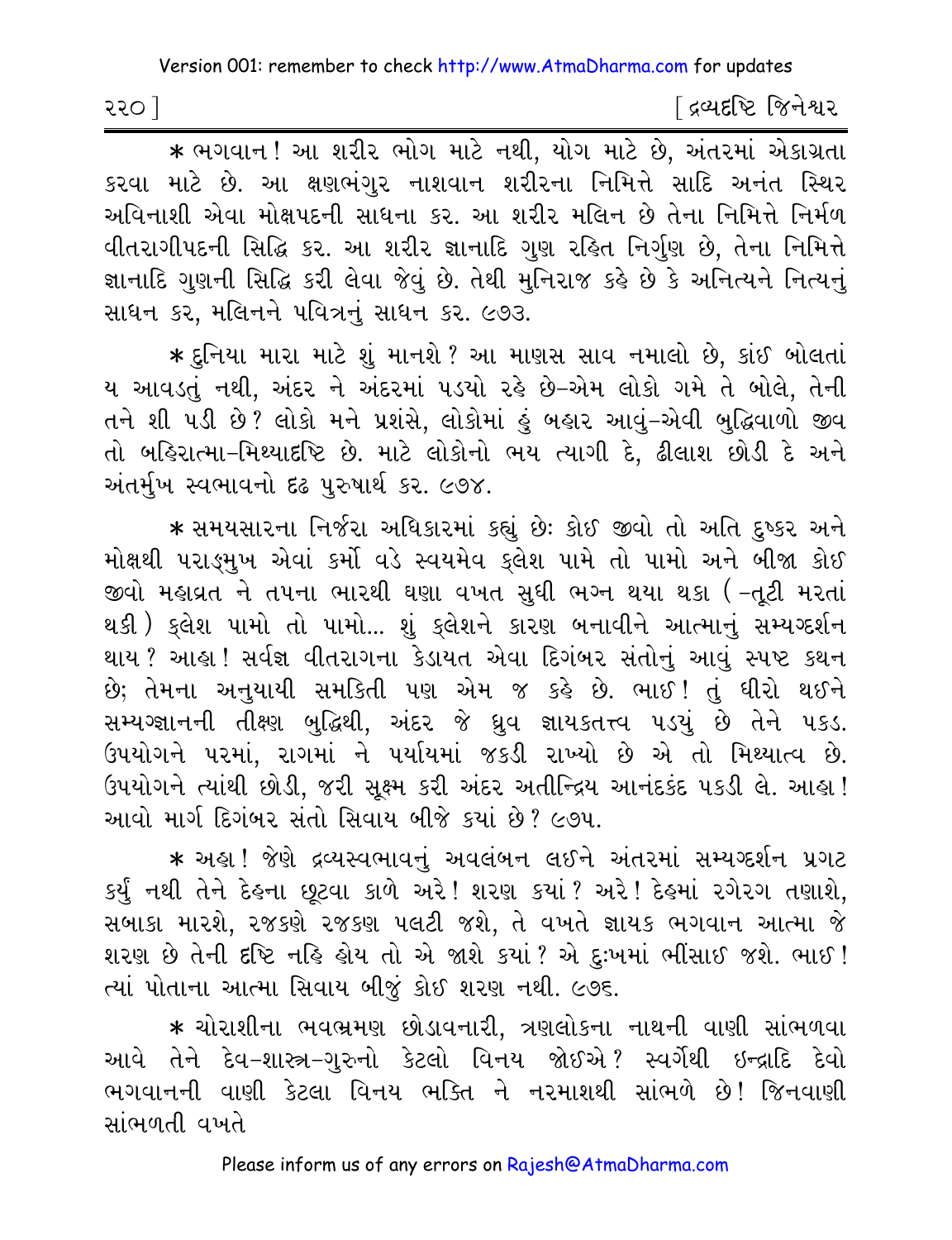દ્રવ્યદષ્ટિ જિનેશ્વર l

શાસ્ત્રનો વિનય ને બહુમાન રાખવા જોઈએ. શાસ્ત્રને નીચે મુકાય નહિ, શાસ્ત્રની ઉપર કોણીનો ટેકો દેવાય નહિ, પગ ઉપર પગ ચડાવીને શાસ્ત્ર-શ્રવણ કરવા બેસાય નહિ, રૂમાલ કે પાના આદિથી હવા ખવાય નહિ, ઝોલા ખવાય નહિ, પ્રમાદથી બેસાય નહિ વિગેરે વિગેરે કેટલાય વિનય–બહુમાન–ભક્તિ હોય ત્યારે તો જિનવાણી શ્રવણની પાત્રતા છે. વ્યવહારપાત્રતા જેમ છે તેમ તેને જાણવી જોઈએ. ૯૭૭.

\* ભાઈ ! બાપુ ! આ ચોરાશીના અવતારમાં રખડતો રખડતો માંડમાંડ માણસનો ભવ મળ્યો. પણ બાવીશ ત્રેવીશ કલાક તો ખાવામાં પીવામાં કમાવવામાં ને બાયડી છોકરાને રાજી રાખવામાં એકલા પાપમાં જાય ને માંડ એકાદ કલાક કાંઈક સાંભળવામાં જાય. બાકી આખો દિવસ એકલા પાપ.... પાપ... ને પાપના ધંધા કરે, જેમ એરણની ચોરી કરીને સોયનું દાન દે તેના જેવું છે. એને કાંઈક અંદરથી ચોરાશીના અવતારનો ત્રાસ લાગે તો અંદરમાં વિસામાનું સ્થાન શોધે. ૯૭૮.

**·** xrIrna Aek Aek tsumaH 96‐96 rog Ke, Ae xrIr Ù`maH dgae dexe, ક્ષણમાં છુટી જશે. કાંઈક સગવડતા હોય ત્યાં ઘુસી જાય છે. પણ ભાઈ ! તારે કયાંક જવું છે ત્યાં કોનો મહેમાન થઈશ? કોણ તારૂં ઓળખીતું હશે? એનો વિચાર કરીને તારૂં તો કાંઈક કરી લે! શરીર સારૂં હોય ત્યાં સુધી આંખ ઉઘડે નહિ ને ક્ષણમાં દેહ છુટતાં અજાણ્યાં સ્થાને હાલ્યો જઈશ! નાની નાની ઉંમરના પણ ચાલ્યા જાય છે માટે તારું કાંઈક કરી લે! શાસ્ત્રમાં કહ્યું છે કે વૃદ્ધાવસ્થા જ્યાં સુધી ન આવે, શરીરમાં વ્યાધિ જ્યાં સુધી ન આવે અને ઇન્દ્રિયો જ્યાં સુધી ઢીલી ન પડે ત્યાં સુધીમાં આત્મહિત કરી લેજે. ૯૭૯.

\* પ્રભુ ! તું ચૈતન્ય દેવાધિદેવ છો. જ્ઞાન આદિ એક–એક શક્તિમાં રમવાથી આનંદ આવે એવી અનંત અનંત શક્તિઓની રમણીયતા તારા આત્મામાં ભરી પડી છે; તેને ઓળખ. બીજું બધું-શાસ્ત્રનું જાણપણું વગેરે-છોડી નિર્મળાનંદ નાથને ઓળખ, તેનું જ્ઞાન કર ને તે તરફ ઝૂકી જા. બહાર શાસ્ત્રની ઓળખાણથી અંદર  $\mathfrak{su}(4)$  and  $\mathfrak{su}(4)$  and  $\mathfrak{so}(2)$ 

\* આચાર્યદેવ કરુણા કરીને કહે છે કે હે આંધળા! તને વેપારના ચોપડા આદિ અનેક કળાનું બધું જાણપણું છે અને તારા સુખનું નિધાન તારી વસ્તુનું તને જ્ઞાન નહિ! તું આંધળો છો! તું સ્વયં જ્યોતિરૂપ છો. સુખનું ધામ છો, તેનું તને જ્ઞાન નહિ, ભાન નહિ, શ્રદ્ધા નહિ અને દુઃખના કારણભૂત બાહ્ય પદાર્થનું જ્ઞાન. <u>આહાહા ! કેવી વાત છે! ૯૮૧.</u>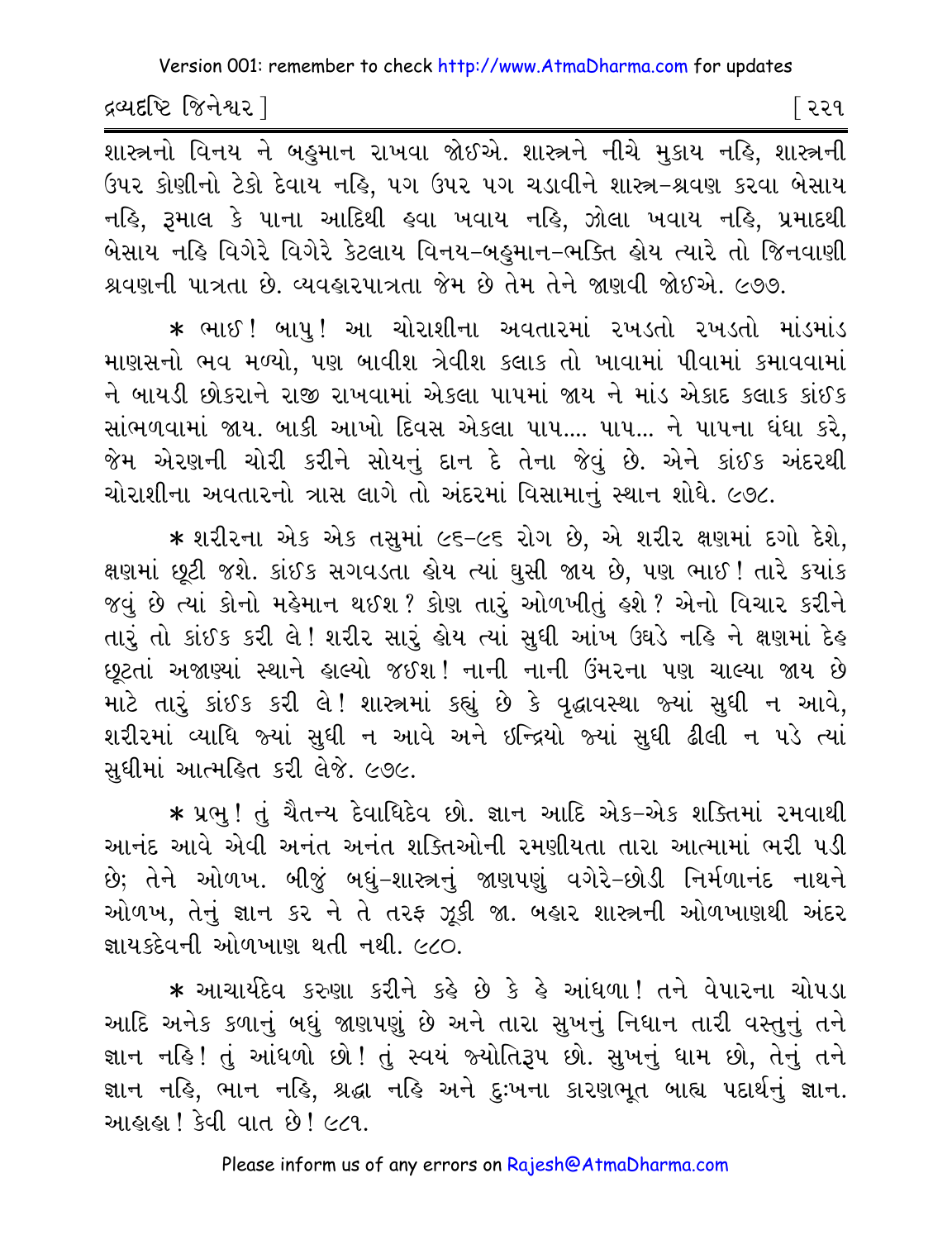| રરર $^7$ |  |  | [ દ્રવ્યદષ્ટિ જિનેશ્વર |
|----------|--|--|------------------------|
|----------|--|--|------------------------|

\* स्वसमय अने परसमय साथे वाह-विवाह sरवायोग्य नथी. तुं तारा આત્માનો અનુભવ કર. ૫૨ની સાથે વાદ-વિવાદમાં ૫ડવા જેવું નથી. નિધાન પામીને નિજ વતનમાં જઈ ભોગવવા કહ્યું છે માટે પોતાની નિધિ પામી પોતે એકલા ભોગવવા જેવું છે. ૯૮૨.

\* શ્રોતાઃ- શું જીવો દુઃખમાં સુખ માનતા હશે ?

પૂજ્ય ગુરુદેવઃ- હા, મૂઢ છે ને! -એટલે દુઃખમાં સુખ માને છે, એણે વાસ્તવિક સુખનો નમૂનો કયાં જોયો છે? એટલે શેની સાથે સરખાવે? દુઃખને જ સુખ માની રહ્યો છે. ૯૮૩.

\* સંસારને મારીને મરે, એણે મરી જાણ્યું છે. સંસાર એટલે વિકારને મારીને ચૈતન્યજીવન વડે જીવતો થયો તેણે જીવતાં અને મરતાં જાણ્યં છે. ૯૮૪.

∗ પથ્થરની પાતળી શિલા ઉપર શાસ્ત્ર કોતર્યાં હોય અને પાણી ઉપર મૂકે તો ડબી જાય. તેમ એકલા શાસ્ત્રના ભણતરના બોજા ઉપાડયા હોય પણ તેના ભાવ સમજ્યા વિના ઈ ભણતર એને તારશે નહીં, સંસારમાં ડૂબી જશે. ૯૮૫.

∗ પરસે અપનેકો બડા માનના ઈસમેં અપના સ્વરૂપકા "ખુન" હોતા હૈ ! ૯૮૬.

\* સજ્જનનો મહિમા દુશ્મન પાસે કરાવવામાં આવે તો એ દુશ્મન સજ્જનનો મહિમા-વખાણ કરી કરીને કેટલો કરે? તેમ ચૈતન્યનો જડ એવી વાણી મહિમા કરી કરીને કેટલો કરે ? ઝાડ ઉપર ને ડાળી ઉપર ચંદ્ર બતાવતાં ડાળી ઉપરથી પણ દૂર દૂર દષ્ટિ ચાલી જાય તો ચંદ્ર દેખે. તેમ ન્યાય-યુક્તિ આદિથી વસ્તુ બતાવતાં એનાથી પાર દષ્ટિ અંતરમાં ( અભેદમાં ) ચાલી જાય તો વસ્તુનો અપાર મહિમા અનુભવમાં આવે. ૯૮૭.

★ લાડવો આત્મા ખાઈ શક્તો નથી. પરંતુ કું લાડવો ખાવ છું એમ માને છે ઈ આત્મા જ નથી. હરખ-શોખને વેદે ઈ આત્મા જ નથી. ૯૮૮.

★ બાપુ ! આત્મામાં આનંદ છે, બીજે કયાંય આનંદ છે નહીં. શુભભાવ કર્યા લેય તોપણ સ્વર્ગમાં આનંદ કયાંય છે નહીં. બહારની અગવડતા જરીક ઓછી થાય ત્યાં તો રાડે રાડ પાડે ને જરાક સગવડતા આવે ત્યાં તો ફલી જાય પણ બાપ! એમાં છે શું ? સનેપાત થયો છે સનેપાત ! ભાઈ સુખ તો આત્મામાં છે બાપુ ! સમકિતીને શુભભાવના ફળમાં સ્વર્ગ મળે પણ તેમાં તે સુખ માનતો નથી. અજ્ઞાનીને તો હાય... હાય... શરીર સારાં હતા ત્યારે આ કર્યું નહીં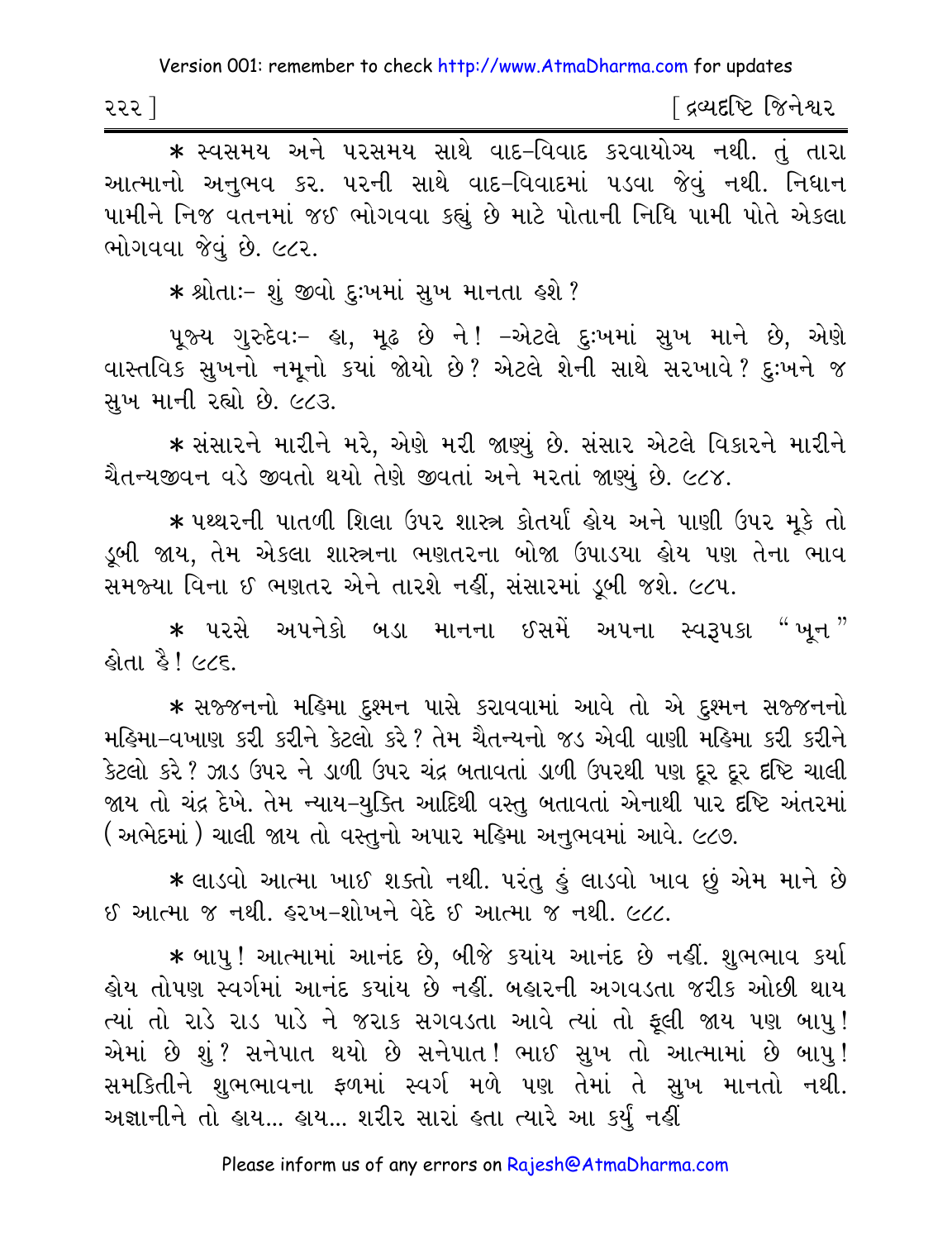દ્રવ્યદષ્ટિ જિનેશ્વર |

િરર૩

<u>.<br>ने ते sर्युं नडीं ने इवे.... એમ ચિંતા ચિંતા કરીને મરીને डाલ્યો જાય નરકમાં</u> ને નિગોદમાં... ૯૮૯.

\* દ્રવ્યલિંગી ૨૮ મૂલગુણ પાળીને અનંતવાર નવમી ગ્રૈવેયકે ગયો છે તોપણ પુણ્યને ધર્મ માન્યો છે ને શરીરની ક્રિયા મારાથી થાય છે તેમ માનીને મિથ્યાત્વને .<br>પાળ્યું છે. નવમી ગ્રૈવેયકે ગયો પણ આ મિથ્યાત્વભાવને ટાળ્યો નહિ. અજ્ઞાની જ્યાં સુધી આત્મા શુદ્ધ જ્ઞાયક છે તેવી દષ્ટિ નહીં કરે અને પરપદાર્થમાં ઈષ્ટ-અનિષ્ટના ભાગલા પાડશે ત્યાં સુધી તેને ૮૪ના અવતાર ચાલ્યા કરશે પણ 'હું ચૈતન્યમૂર્તિ છું-શુદ્ધ જ છું, રાગનો કણ પણ કરવો તે મારા સ્વરૂપમાં નથી ' -એમ સ્વભાવની દિષ્ટિ કરશે તો રાગદ્વેષ રોકાઈ જશે, ટળી જશે. ૯૯૦.

\* પર્યાયબુદ્ધિવાળો જીવ સંયોગમાં જ સુખ માને છે. અંતરના સ્વભાવની દૃષ્ટિ કરતો નથી પણ રાગાદિ વર્તમાન પરિણામમાં તથા બહારના વિષયોમાં તે સુખ માને છે. રાજા થાય તો રાજ્યપદમાં સુખ માને છે ને વિષ્ટાનો કીડો થાય તો વિષ્ટામાં સુખ માને છે, પણ કું તો સિદ્ધ જેવો ચિદાનંદ સ્વભાવી છું-એવું ભાન અજ્ઞાની કરતો નથી ૯૯૧

\* જ્ઞાનના નિર્મળ કિરણ વિના મહાવ્રત પાળે, બ્રહ્મચર્ય પાળે, અરે! આજીવન સ્ત્રીનો સંગ ન કરે તોપણ તેનાથી આત્મા પ્રાપ્ત નથી થતો. તેથી જો તું દુઃખથી છૂટવા માગતો કો તો પુણ્ય-પાપની રુચિ છોડીને આત્મજ્ઞાન કર. આત્મા આનંદનો નાથ છે તેનું જ્ઞાન કર! એના વિના અરેરે! કીડા-કાગડા-કુતરાના ભવ કરી કરીને મરી ગયો ! અનંતકાળ એમ ને એમ દુઃખમાં જ વીતી ગયો. પ્રભુ ! તેં એટલા દુઃખ ભોગવ્યા છે કે તેનું કોઈ માપ-મર્યાદા નથી. પણ તું બધું ભૂલી ગયો છો. ભાઈ ! ડુંગળીને તેલમાં તળી ત્યારે સડસડાટ તું તળાઈ ગયો હતો-તું ડુંગળીમાં બેઠો હતો. એવા એવા તો પારાવાર દુઃખો તેં ભોગવ્યાં છે. ૮૪ લાખ અવતારની ઘાણીમાં તું અનંતવાર પીલાતો આવ્યો છો. જેમ ઘાણીમાં તલ પીલાય તેમ ૮૪ લાખ યોનિના દુઃખોમાં પીલાતો રહ્યો છો. આનંદના નાથને પુણ્ય–પાપની ઘાણીમાં કચરી નાખ્યો છે. જો હવે તું દુઃખથી છૂટવા માગતો હો, સિદ્ધસુખના હિલોળે હિંચકવા માગતો હો તો આત્મજ્ઞાન કરીને નિજપદને પ્રાપ્ત કર. ૯૯૨.

\* લક્ષ્મણનું મરણ થતાં ધર્માત્મા રામચંદ્રજી ભાઈના મોહના કારણે-અસ્થિરતાના મોહના કારણે છ માસ સુધી મડદાને સાથે રાખીને જમાડે, સૂવરાવે, નવરાવે આદિ કરે છે. અજ્ઞાની પણ ન કરે એવું ધર્માત્મા અસ્થિરતાના મોહને વશ કરતાં દેખાય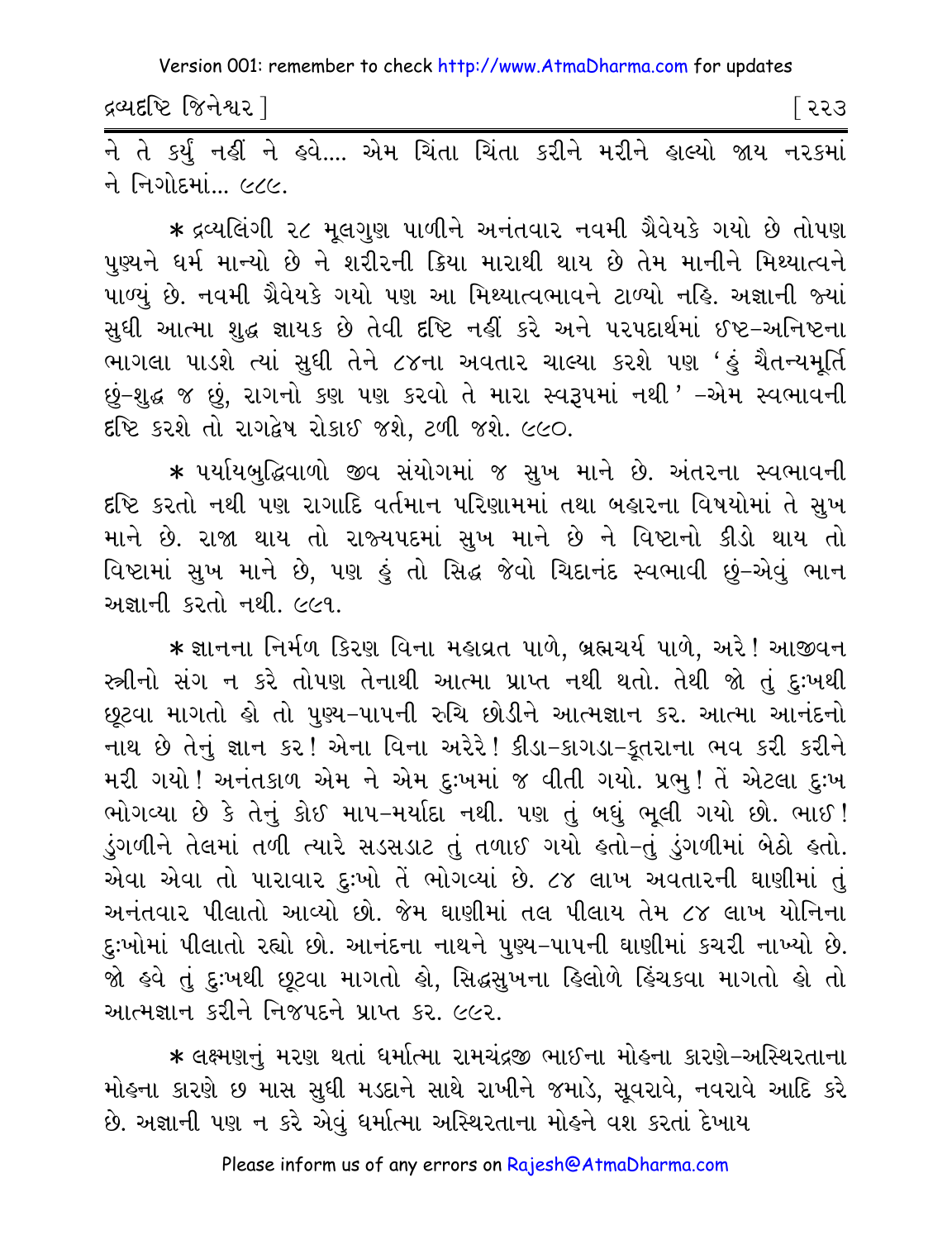| २२४ | <sup>r</sup> દ્રવ્યદષ્ટિ જિનેશ્વર |
|-----|-----------------------------------|
|     |                                   |

છે, છતાં અંદરમાં જ્ઞાતાદષ્ટાનો પ્રવાહ ચાલુ જ છે. બહારની ઉન્મત્ત ચેષ્ટા વખતે પણ તે ઉન્મત્ત ચેપ્ટાના તથા તે વખતના મોહના જ્ઞાતાપણે રામચંદ્રજી વર્તે છે. ૯૯૩.

\* જેને શુભની રુચિ છે તેને વિષયની જ રુચિ છે, કારણ કે શુભની રુચિવાળાને તેના ફળમાં પુણ્યની સામગ્રી આવશે ત્યારે તેમાં જ તે રત બનશે, એટલે ખરેખર તો શુભરાગનો પ્રેમી તે વિષયનો જ પ્રેમી છે, પછી ભલેને વર્તમાનમાં રાજ-પાટ આદિ છોડીને દ્રવ્યલિંગ ધારણ કર્યું હોય. ધર્માત્માને તો પુણ્ય ને તેની સામગ્રી કાળાનાગ જેવી લાગે છે, તેથી તેનાથી છૂટવા તે અંતર્મુખનો જ પ્રયત્ન કરે છે. અસ્થિરતાને લઈને ધર્માત્માને શભ વિકલ્પ આવે પણ તેને તેની રુચિ હોતી નથી. રાગનું રુચિપૂર્વક સેવન તે આત્મસ્વરૂપથી વિરુદ્ધ આચરણ હોવાથી વ્યભિચાર છે. અજ્ઞાનીને રાગનું રુચિપૂર્વક સેવન લોય છે; ધર્માત્માને તો સ્વભાવની જ રુચિ હોય છે *(*</×

\* લક્ષ્મી મળવી તે પુણ્યનું ફળ છે, તેમાં આત્માને શું ? પૈસાની સમૃદ્ધિથી પોતાને મોટો માનનાર ભિખારી છે. રાંકો છે. એકવાર એક રાજા વ્યાખ્યાન સાંભળવા આવ્યા હતા ત્યારે કહ્યું હતું: રાજન! ઝાઝું માગે તે મોટો માગણ, થોડું માગે તે નાનો માગણ. વેપારી લાખની તૃષ્ણા કરે તે નાનો માગણ અને રાજા કરોડો ને અબજોની તૃષ્ણા કરે માટે તે મોટો માગણ; સરવાળે બધા માગણ, ભિખારી ને રાંકા જ છે. પોતાની ચૈતન્યલક્ષ્મીની જેને ખબર નથી અને જડની લક્ષ્મીની-પૈસા દો, આબરૂ દો, બાયડી દો એમ-ભીખ માગે છે તેને શાસ્ત્રમાં ' वराकाः' કહ્યા છે. ભાઈ ! આ બહારની લક્ષ્મી તો ધૂળ છે, અંદર ભગવાન આત્મામાં જ્ઞાનાનંદમય ચૈતન્યલક્ષ્મી ૫ડી છે તેની તને કિંમત નથી. તારી ચૈતન્યમય સંપદાની શી વાત! અનંતજ્ઞાન, અનંતદર્શન, અનંત-આનંદ, અનંતવીર્ય-એવી અનંત અનંત ગુણલક્ષ્મી તારા ચૈતન્યખજાનામાં ભરી પડી છે. ભગવાન જ્ઞાયક આત્મા છે તો શરીરપ્રમાણ આટલા ક્ષેત્રમાં, પણ તેના ગણોની સંખ્યામાં એટલી અનંતતા છે કે અનંતનો અનંત વડે અનંત અનંત અનંત વાર ગુણાકાર કરો તોપણ કદી તે ગુણોની અનંતતાને પહોંચાતું નથી. અહા પ્રભુ ! આત્મા શી ચીજ છે ! આત્મામાં જ્ઞાન આનંદ આદિની અનંતી અનંતી લક્ષ્મી પડી છે તેની તને ખબર નથી. ૯૯૫.

\* કારણશુદ્ધપર્યાય કોને કહેવી ? દ્રવ્યમાં નિરપેક્ષ કારણરૂપ શુદ્ધ દશા ત્રિકાળ છે પદ્મપ્રભમુનિરાજે એવી વાત કરી છે કે જેમ ધર્મ–અધર્મ–આકાશ અને કાળ એ ચારે દ્રવ્યો ત્રિકાળ શુદ્ધ છે અને પર્યાયમાં પણ એકધારાપણે અખંડ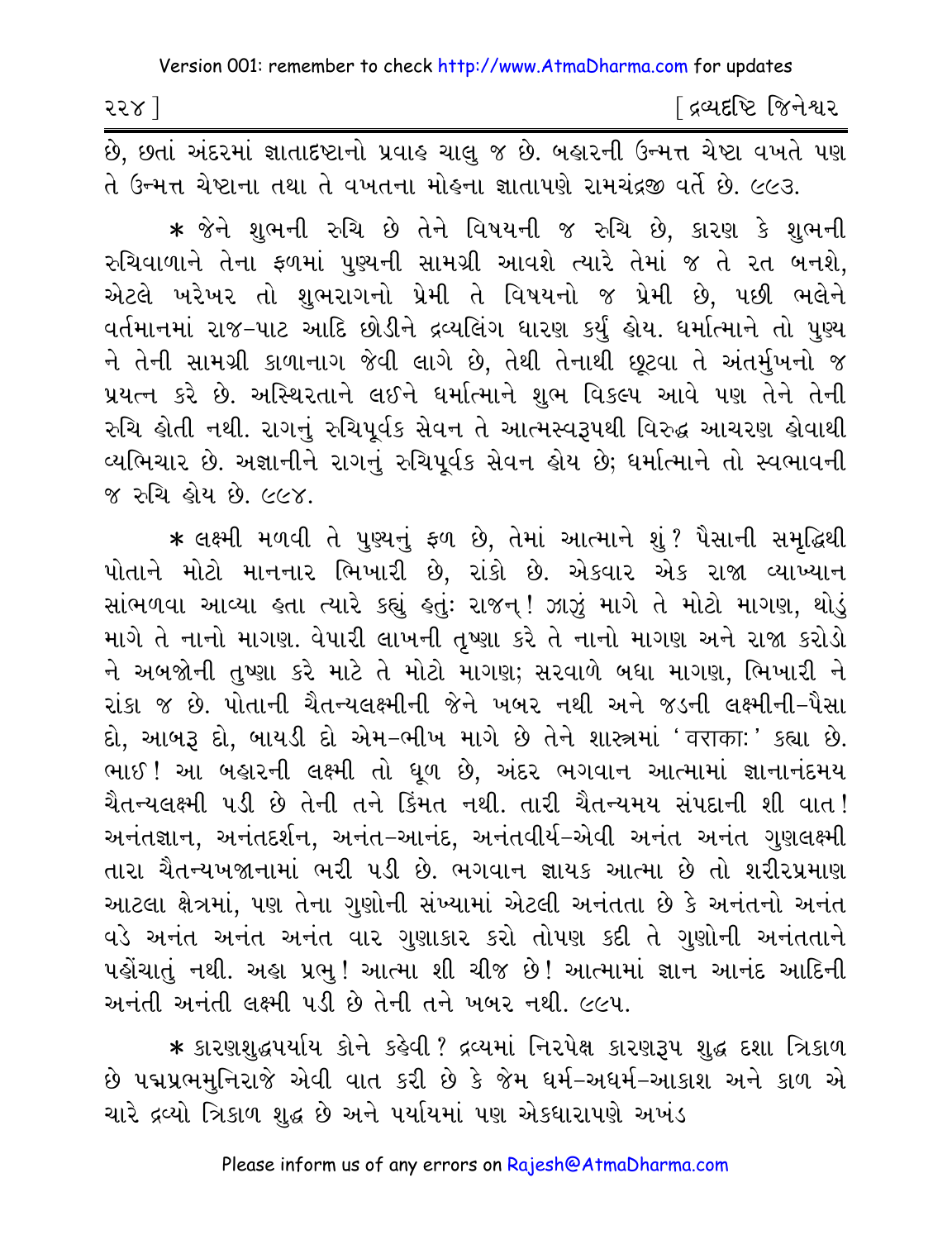દ્રવ્યદષ્ટિ જિનેશ્વર l

િરરપ

એકરૂપ વર્તે છે, તેમની પર્યાયમાં વિષમતા નથી, તેમ આત્મામાં પણ તેવી એકરૂપ પર્યાય છે. સંસાર, મોક્ષમાર્ગ અને મોક્ષ એવી પર્યાયમાં તો અનેકરૂપતા-વિષમતા આવે છે. આત્મા ત્રિકાળ શુદ્ધ છે, તે સ્વભાવની સાથે ત્રિકાળ ઘ્રુવરૂપ રહેનારી અવ્યક્તરૂપે વર્તમાન વર્તતી વ્યક્તરૂપ ઉત્પાદ્-વ્યય વગરની એવી અખંડ કારણશુદ્ધપર્યાય છે; તે અનાદિ અનંત છે. ૯૯૬.

\* અહીં તો પહેલાં એ વિચાર કે એની સત્તા છે-હયાતી છે તે ત્રિકાળી રહેવાની છે. તો તે અહીંથી દેહ છુટતાં બીજે તો જવાનો જ છે. કેમ કે દેહ તો રહેવાનો નથી જ, બીજે જશે જ, તો કયાં જશે ? એનો નિર્ણય એને કરવો ૫ડશે ને ! જો આત્માને ઓળખીને ભાન કરશે તો આત્મામાં રહેશે પણ જો ભાન નહિ કરે તો દેહમાં દષ્ટિ ૫ડી છે તેથી ચાર ગતિમાં રખડશે ને દુઃખોને ભોગવશે. એને પોતાની ઉપર દયા કરીને પોતાની ઓળખાણ કરી લેવાના આ ટાણાં છે. ભાઈ ! આવા ટાણાં કરી કયારે મળશે ? ૯૯૭.

\* અહા ! આવું દુર્લભ મનુષ્યપણું મળ્યું, જૈનકુળમાં જન્મ થયો, વીતરાગની વાણી સાંભળવા મળી; પ્રભુ! હવે તો તારે આત્મા માટે કાંઈ કરવું તો પડશે ને? બાકી તો જન્મમરણના ફેરામાં, અનંતવાર એક શાસમાં નિગોદના અઢાર ભવ કર્યાં. વિચાર કરે તો ખબર પડે. છ ઢાળામાં કહ્યું છે: 'એક શાસમેં અઠદસ બાર, જન્મ્યો, મર્યો, ભર્યો દુઃખભાર;' પ્રભુ ! એ બધું તું ભૂલી ગયો. ભૂલી ગયો માટે તે નથી-એમ કેમ કહેવાય? અરે! આ મનુષ્યભવમાં જન્મ્યા પછી પ્રથમના છ મહિનામાં તારી માએ તને ધવરાવ્યો. નવરાવ્યો-એ બધું તને યાદ છે? યાદ નથી માટે તે નહોતું-એમ કેમ કહેવાય ? બાળપણમાં તેં કેવી રીતે ખાધું-પીધું કેવી રીતે રોયો-એ બધું યાદ છે? યાદ નથી માટે તે નહોતું એમ કોણ કહે? એ પ્રમાણે પૂર્વભવનું યાદ નથી માટે પૂર્વમાં આવું દુઃખ સહન કર્યું તે ન હતું–એમ કેમ કહેવાય?સમજાય છે કાંઈ ? આ બધું લોજિકથી સમજવું ૫ડશે ભાઈ ! ૯૯૮.

★ દેવોને જેમ કંઠમાંથી અમૃત ઝરતું કોવાથી ભોજનની ઇચ્છા ઉપજતી નથી, તેમ ધર્મીને અંતરમાંથી અમૃતરસ ઝરતો લોવાથી રાગનો રસ ટળી ગયો છે. ૯૯૯.

★ જેણે દષ્ટિમાં મુક્તિધામ જોયું છે, રાગથી અને સંયોગથી પુથક ચૈતન્યગોળો જોયો છે તે મડદાને જેમ પાલિશ લાકડાંથી બાળે પણ પ્રીતિ નથી-એમ જ્ઞાની રાગના ભાવથી મરી ગયા છે. એક સચેતન-જ્ઞાનજ્યોતિથી જીવન છે. સાક્ષાત જ્યોતિ અનાદિ-અનંત એનાથી જીવન છે. ૧૦૦૦.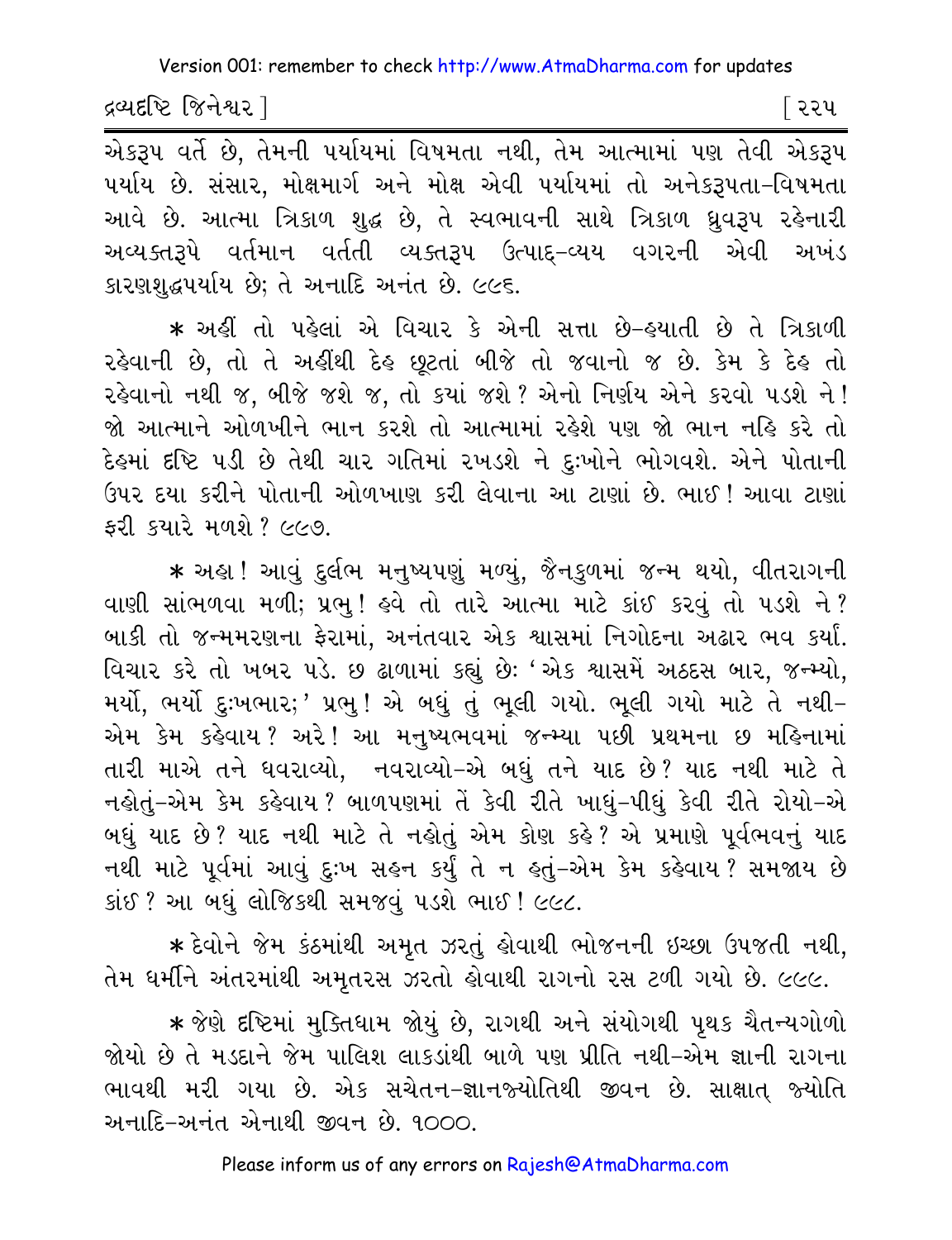| ૨૨૬ | <sup>r</sup> દ્રવ્યદષ્ટિ જિનેશ્વર |
|-----|-----------------------------------|
|-----|-----------------------------------|

\* નિમિત્તમાં મધુરપણું તેને લાગે કે જેને ઉપાદાનમાં મધુરપણું પ્રગટયું છે. આત્માના રસનો રસીક જીવ છે તેને ભગવાનની વાણી મીઠી લાગે છે. જે આત્મામાંથી કમાણી કરીને આવ્યો છે એને વાણીમાં પણ મીઠાશ લાગે છે. ૧૦૦૧.

\* આત્મસ્વભાવનો અનંતો અનાદર અને અનંતા ૫૨ દ્રવ્યોની કર્તાબુદ્ધિ, એવા મિથ્યાત્વ ભાવને છેદવા માટે અનંત અચિંત્ય પુરુષાર્થ માગે છે. મહાન પુરુષાર્થરૂપી ઘણના ઘા વડે એનો છેદ થઈ શકે છે. ૧૦૦૨.

\* અમે પરમાત્મા થવાના અને જેણે પરમાત્માને પોતાનામાં પધરાવ્યા એ પણ પરમાત્મા થયા વિના રહેવાના નહિ. ૧૦૦૩

\* દ્રવ્ય ૫૨ દષ્ટિ કરનેસે પ્રયોજન સિદ્ધ હોતા હૈ. દો નયકા જ્ઞાન કરને ૫૨ ભી પ્રયોજન પર દૃષ્ટિ કોઈ જીવકી હી જાતી હૈ, ઉસકો હી સમ્યક્ત્વ હોતા હૈ. ૧૦૦૪.

\* मिथ्यात्व એ જ મોટામાં મોટો કૃષાય છે તત્ત્વ નિર્ણય કરતાં કરતાં તે મંદ થતું જાય છે. નિર્ણય પૂરો થઈ ગયો એટલે તેનો અભાવ થઈ જશે. ૧૦૦૫.

\* ભગવાન ઐસે નહિ કહતે હૈં કિ તુમ્હારી કાળલબ્ધિ પકેગી તબ પુરુષાર્થ હોગા. હમ કહતે હૈ વૈસે તુમ પુરુષાર્થ કરો તો તુમ્હારી કાળલબ્ધિ ૫ક હી ગઈ હૈ એસે ભગવાન કહતે હૈં! ૧૦૦૬.

∗ કુંદકુંદ આચાર્ય કહે છે કે અમારા માલના ઘરાક કોણ હોય કે જેણે હૃદયમાં સિદ્ધ ભગવાનને બિરાજમાન કર્યાં છે. તે અમારા ઘરાક હોય. (આખી સભામાં તાલીના ગડગડાટ). હજી સમ્યગ્દર્શન થયું નથી તેને સમ્યગ્દર્શન માટે સમજાવે છે. ૧૦૦૭.

★ પૂર્વે જે રામચંદ્ર આદિ મહાપુરુષો થયા અને તીર્થંકરો થયા તે બધા કેવળજ્ઞાન થયા પહેલાં મુનિ અવસ્થા કે ગુહસ્થાશ્રમમાં વસ્તુનું સ્તવન વારંવાર કરતા હતા કે વસ્તુ આવી અચિંત્ય છે, પર્યાયનું આવું અચિંત્ય સામર્થ્ય છે, પરમાણુની તાકાત આટલી છે, તેની પર્યાયની તાકાત આટલી છે–એમ વસ્તુનું ચિંતવન-સ્તવન કરતાં હતા અને ભગવાનનું પણ સ્તવન કરતા હતા. ૧૦૦૮.

★ આ કાંઈ આલી−દુઆલીનો મારગ નથી પણ તીર્થંકર અને ચક્રવર્તીઓ પણ જે માર્ગે વિચરે છે એવો મહાન મારગ છે. જેના ફળમાં સાદિ અનંતની શાંતિ થઈ જાય એવો પરમ સત્ય મારગ છે. ૧૦૦૯.

\* જાદુગર દ્વારા છોકરીના બે કટકા કરીને જીવતી કરવાની વાત ચાલતાં Please inform us of any errors on Rajesh@AtmaDharma.com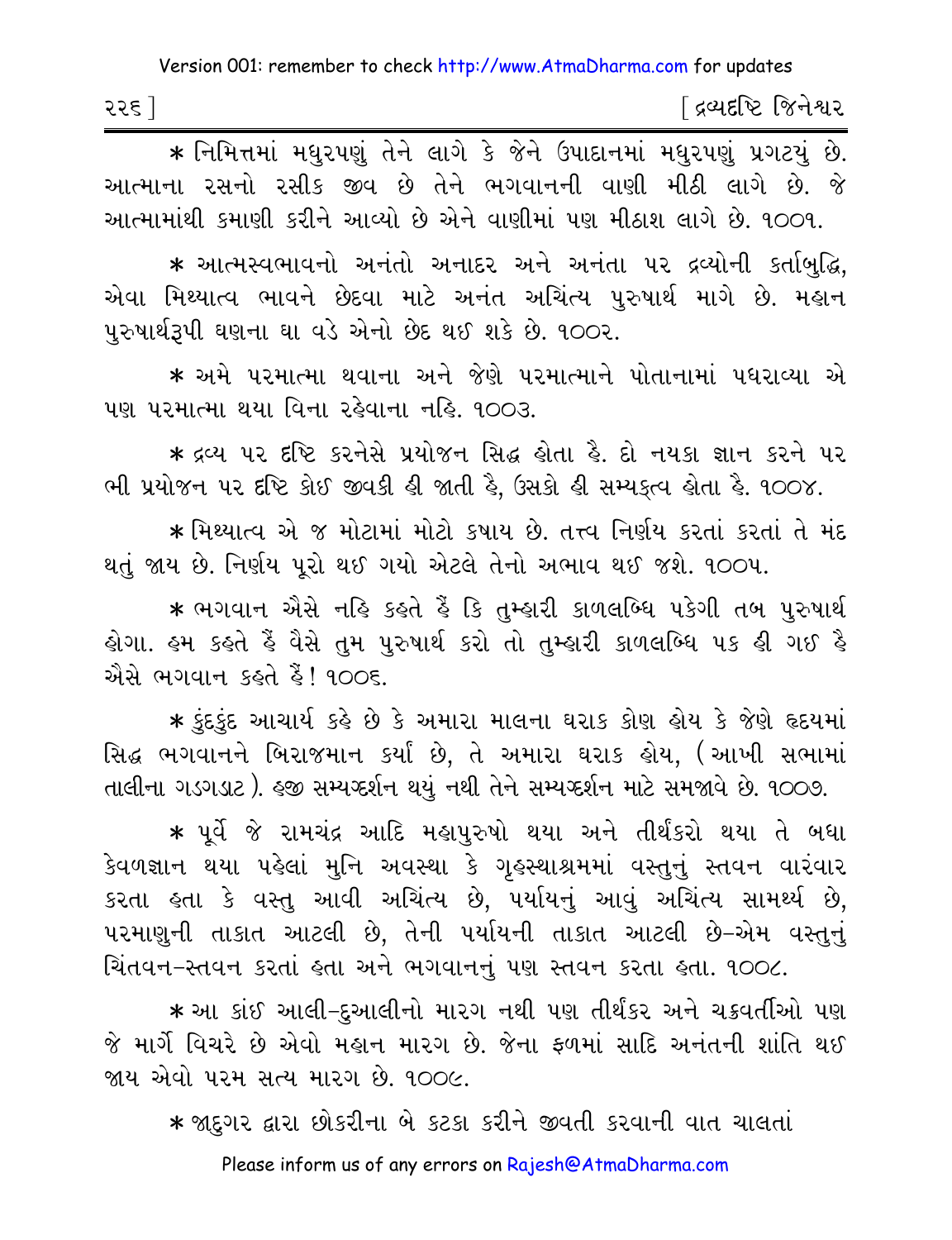દ્રવ્યદષ્ટિ જિનેશ્વર l

િરર૭

पूજ્ય ગુરુદેવશ્રીએ કહ્યું કે અરે! એમાં શું હતું ? વિદ્યા આદિથી મોટું સૈન્ય ઊભું કરે, મારી નાખે, જીવતું કરી નાખે, પણ એમાં આત્માને શું લાભ? ... એ રાગથી જ્ઞાનની ભિન્નતાના કટકા કરી દે તો એ ખરી કળા કહેવાય. ૧૦૧૦.

★ મારે મારા ગુણ−પર્યાયની જરૂર છે અને બીજાની જરૂર નથી એનું નામ વૈરાગ્ય છે અને પોતામાં જે છે એની અપેક્ષા અને પોતામાં જે નથી તે બધાની ઉપેક્ષા એવા પોતાના અસ્તિત્વનું ભાન થવું તે જ્ઞાન છે. ૧૦૧૧.

\* મારૂં તત્ત્વ સદાય મને અનુકૂળ જ છે. જેટલી ચૈતન્ય-કલ્પવૃક્ષની એકાગ્રતા કરું એટલું મળે જ છે. મારે બીજાની જરૂર નથી. ૧૦૧૨.

∗ સમયસાર કળશ ૧૮૯માં આચાર્યદેવે કહ્યું કે, શુભભાવરૂપ પ્રતિક્રમણ આદિનો જે અમે નિષેધ કર્યો તે તો શુદ્ધ ભાવરૂપ અપ્રતિક્રમણમાં જવા માટે કર્યો છે, એને બદલે જીવો પ્રમાદી થયા થકાં નીચે નીચે કાં જાય છે? ઊંચે ઊંચે કેમ જતા નથી. આ વાત ચાલતાં પુજ્યશ્રીએ જણાવ્યું હતું કે સાંજના સંઘ્યાટાણે માણસો ખુલ્લી હવા ખાવા ફરવા નીકળી પડે, ઈ તો અશુભમાં ગયા, સાંજના સંઘ્યાટાણે તો ધર્મી ધ્યાનાદિ કરે.... જૈન દર્શનની દરેક વાત ઊંચે ચડવા માટે છે, નીચે જવા માટે <u> शेध पात नथी. १०१३.</u>

\* ....... 'વળી વિષયસુખાદિનાં ફળ નરકાદિક છે.' વિષયસુખ સેવશું તો નરકમાં જશું એમ અજ્ઞાનીને ડર લાગે છે. પણ વિષય સેવવાનો ભાવ જ દુઃખરૂપ છે ને આત્મા આનંદરૂપ છે તેવી તો દષ્ટિ કરતો નથી. 'શરીર અશુચિમય અને વિનાશિક છે, પોષણ કરવાયોગ્ય નથી ' -આમ માનનારા પણ મિથ્યાદૃષ્ટિ છે. કેમકે એ તો દ્વેષ થયો. ૫૨૬વ્યને શું છે? સમ્યગ્દષ્ટિ તો તે પોષવાયોગ્ય છે કે નથી તેની દૃષ્ટિ છોડી, આત્મા આનંદકંદ છે તેમ તેની દૃષ્ટિ કરે છે. 'તથા કુટુંબાદિક સ્વાર્થનાં સગાં છે.' માટે છોડવા-એમ માનનાર પરદ્રવ્યને અહિતકર માને છે જે મિથ્યાત્વ છે. ભાઈ! તું પોતે અજ્ઞાનથી લુંટાય છો ત્યારે તેને લુંટારા કહેવાય છે. અને તે પરચીજ તો તને નુકશાન કયાં કરે છે? પણ પરદ્રવ્યમાં અનિષ્ટની માન્યતા તે જ નુકશાન-મિથ્યાત્વ છે. આમ અજ્ઞાની પરદ્રવ્યોનો દોષ વિચારી તેનો ત્યાગ કરે છે પણ એ તો મિથ્યા છે. કેમકે દોષ પોતાનો છે કે પરનો? પરમાં ઈષ્ટ-અનિષ્ટપણું માનવું તે પોતાનો દોષ છે. ૧૦૧૪.

\* વસ્તુમાં રાગ-દ્વેષ અને મિથ્યા શ્રદ્ધાની ગંધ જ નથી. શક્તિમાં તો એકલું સિદ્ધપદ જ ૫ડયું છે. એની દૃષ્ટિ થતાં ૫ર્યાયમાં એનું જ એન્લાર્જ થાય છે. ૧૦૧૫.

Please inform us of any errors on Rajesh@AtmaDharma.com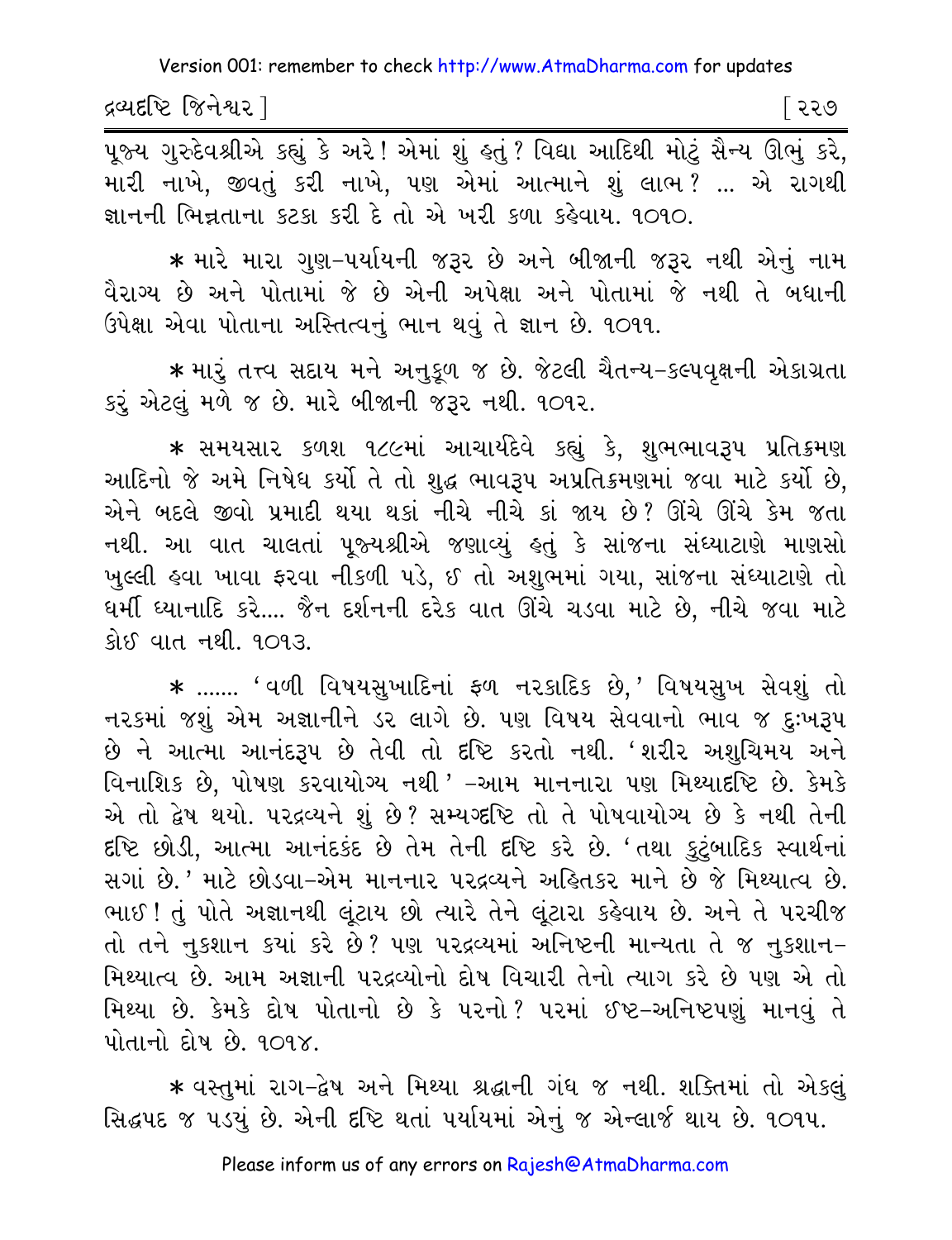૨૨૮ ]

∫ દ્રવ્યદષ્ટિ જિનેશ્વર

\* नरक्षनां हुः भो सांलिल्या श्रय એम नथी. पगमां डांटो वागवा श्रेटलुं हुः भ તારાથી સહન થતું નથી તો પછી જેના ગર્ભમાં અનંતા દુઃખો પડયા છે તે મિથ્યાત્વને છોડવાનો પ્રયત્ન તું કેમ નથી કરતો ? તું શરીરને સ્પર્શતો નથી ને તેં માન્યું કે શરીર મારૂં છે-આ તેં શું કર્યું-શું માન્યું! વિપરીત માન્યતાના સ્થળ અસંખ્ય પ્રકાર ને સૂક્ષ્મ અનંત પ્રકાર છે. પરને મારી શકું કે જિવાડી શકું એ મિથ્યાત્વનો એક ભાગ છે. ૫૨ અનંત ચીજોને પોતાની માની ૫ણ ભાઈ! તારા સિવાય અન્ય ચીજને તું સ્પર્શતો પણ નથી અને તેં આ શું કર્યું! સત્ય બોલી શકું-એમ માન્યું પણ એ તો મિથ્યાત્વનો એક ભાગ છે. મિથ્યાત્વભાવને છોડવાનો પ્રયત્ન કેમ કરતો નથી ? ગફલતમાં કેમ પડયો છે. ? ૧૦૧૬.

\* અહીં તો એક જ વાત છે કે ભાઈ! તારા ચૈતન્યના પંજની નિધિને સંભાળ, બાકી બધું જે થવાનું હશે તે થશે. ૧૦૧૭.

\* અબજપતિ માણસ ખિસ્સામાં પાંચ પચ્ચીશ રૂપિયા લઈને શાકભાજી લેવા નીકળ્યો, તેને એટલી જ મૂડીવાળો માને, એણે એને ઓળખ્યો જ નથી. તેમ વર્તમાન અલ્પજ્ઞતા અને અલ્પવીર્યવાળો જે આત્માને માને છે એણે આત્માને ઓળખ્યો જ નથી, આત્માની ત્રિકાળી ધ્રુવ સત્તાને સ્વીકારે એણે જ આત્માને ઓળખ્યો છે. ૧૦૧૮

★ નિજ સ્વરૂપનો ઉપયોગ તે સુખ છે. તે આબાળ−ગોપાળ સૌ કરી શકે છે, એ વિના શાંતિનો બીજો કોઈ ઉપાય નથી. ૧૦૧૯.

\* નવમી ગ્રૈવેયક જનાર દ્રવ્યલિંગીને પણ અનાદિના એવા એવા સક્ષ્મ શલ્યો રહી ગયા છે કે એનો એને પત્તો જ લાગ્યો નથી. કયાંક કયાંક નિમિત્તમાં. રાગમાં. સંયોગમાં અધિકતા આપીને આત્માનો અનાદર જ એણે કર્યો છે. ૧૦૨૦.

∗ મહાન-મહાન અનંત અનંત માહાત્મ્ય પૂર્વક નિર્ણય હો જાય, બસ ખલાસ ! પીછે રાગ આને ૫૨ ભી છુટા ઢી છુટા ઢે. ૧૦૨૧.

★ જેમ એક દ્રવ્ય ૫લટીને અન્ય દ્રવ્ય૩૫ે ન થાય. ક્ષેત્ર ૫લટીને અન્ય ક્ષેત્રપણે ન થાય, તેમ વસ્તુનો પર્યાય પલટીને અન્ય પર્યાયરૂપે થાય જ નહીં. પર્યાય પણ તે સમય પુરતી વસ્તુ છે. ૧૦૨૨.

<mark>કે. સંસારકા ઉદયભાવકો આત્મા કભી છુઆ ક્ષી ન</mark>હીં. એેસી ચીજ કો આત્મા કહતે હૈ. ૧૦૨૩.

Please inform us of any errors on Rajesh@AtmaDharma.com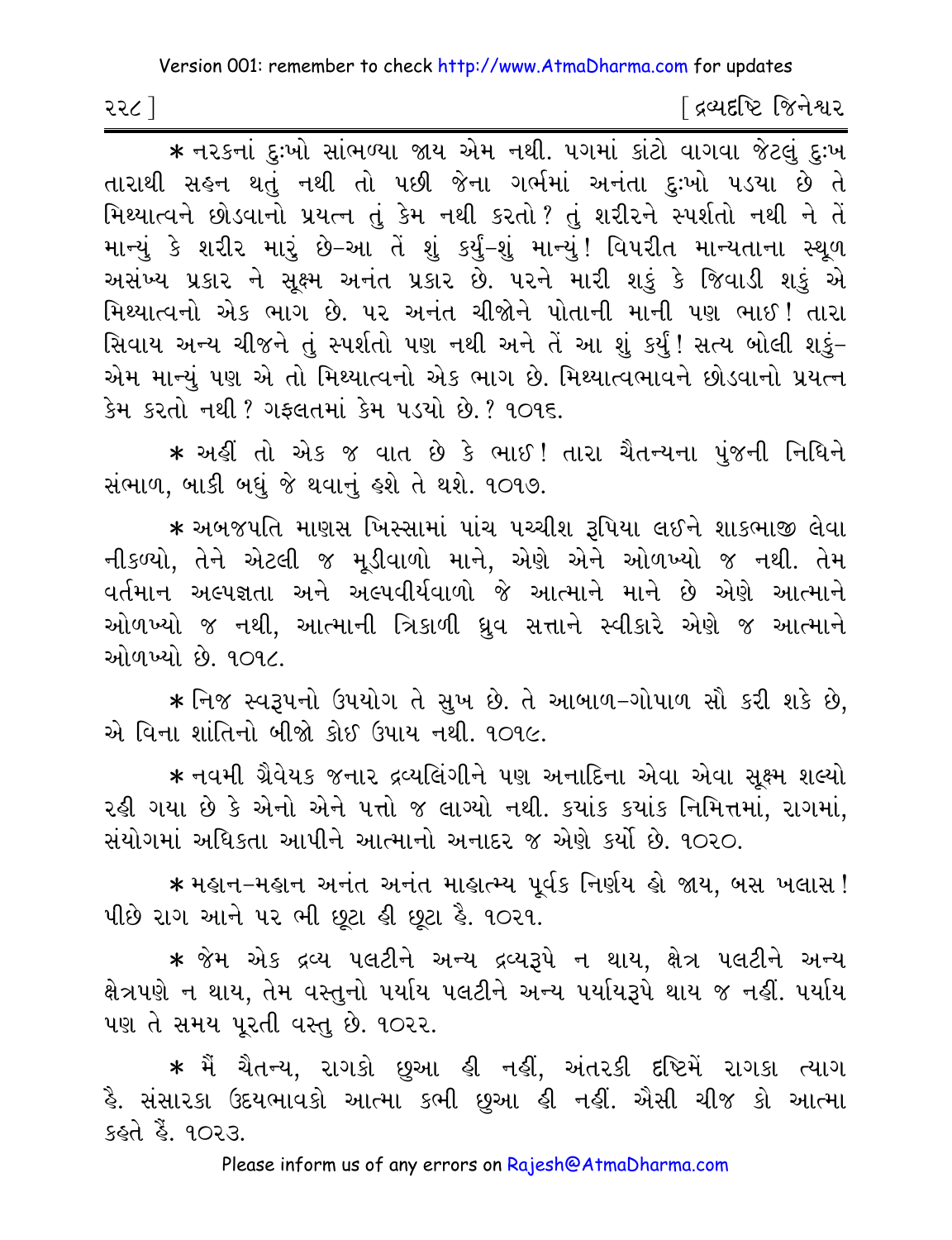દ્રવ્યદષ્ટિ જિનેશ્વર ]

⊺ ર૨૯

\* संसारडी गंध બિલકુલ આત્મામેં નહીં, આત્મામેં સંસાર હૈ હી નહીં. મિથ્યાત્વ આદિ ભાવ સંસાર હૈ, યે મેરે મેં નહીં-એેસી રુચિ કરનેસે દષ્ટિમેંસે સંસાર છટ જાતા *કે.* ૧૦૨૪.

\* રાગનો, વ્યવહારનો આદર છે તેને પુદગલનો જ આદર છે, પુદગલનો પ્રવાહ એની સમીપ રહ્યા જ કરે છે. બાહ્ય જ્ઞાનનો આદર કરે છે તે પણ પુદગલનો જ આદર કરે છે. એને પુદગલની જ સમીપતા રહેશે. ૧૦૨૫.

∗ દરેક આત્મા ભગવાન સ્વરૂપ છે, પ્રજ્ઞાબ્રહ્મસ્વરૂપ ચૈતન્ય રસકંદ છે. આહાહા ! અત્યારે ચોમાસામાં તો લીલોતરી ઘાસ ઢગલાબંધ થયા છે, તેના ઉપર વિના કારણ ૫ગ દઈને કચરીને ચાલવું તે ન હોય હો ભાઈ! એ એક ઝીણી કટકીમાં અસંખ્યાત જીવો છે તે બધાય ભગવાન સ્વરૂપ છે. ૧૦૨૬.

\* બે નય પરસ્પર વિરોધી છે, જો તે એક હોય તો બે નય રહેતી નથી. વ્યવહારનય નથી એમ નથી, પણ વ્યવહારથી લાભ થાય તો નિશ્ચયનય રહેતો નથી. પાણી ગરમ થાય છે તેમાં અગ્નિ નિમિત્ત નથી એમ નથી. પણ નિમિત્તથી ઉપાદાનમાં કાર્ય થાય તો ઉપાદાન રહેતું નથી. નિશ્ચયની સાથે વ્યવહાર હોતો નથી તેમ નથી. પણ વ્યવહારથી નિશ્ચય થાય તો નિશ્ચય રહેતો નથી. ઉપાદાનના કાર્ય કાળે નિમિત્ત હોય છે પણ નિમિત્તથી ઉપાદાનમાં કાર્ય થતું નથી. આવી વસ્તુની સ્થિતિ છે. ૧૦૨૭.

\* ભાઈ ! સમ્યગ્દષ્ટિના અંતરના તળિયા તપાસવા બહુ કઠણ છે. ધર્મીજીવને ચક્રવર્તીના રાજ્ય હોય, લડાઈમાં પણ ઊભા હોય, પણ આત્માના આનંદથી રાગ ભિન્ન પડી ગયો છે, રાગાદિ પરિગ્રહમાં ભેદબુદ્ધિ થઈ ગઈ છે, ભલે તેને વિષય સામગ્રી હો, એનો ભોગ પણ હો, સમ્યગ્દષ્ટિને પુણ્ય વિશેષ હોય છે, પુણ્યના ઢગલા લેય છે, સ્ત્રી−પુત્રાદિમાં પુણ્યના ઢગલાં દેખાય, શરીર વૈભવ આદિમાં પુણ્યના ઢગલા દેખાય પણ સમ્યગ્દષ્ટિને તેમાં એકત્વબુદ્ધિ છૂટી ગઈ છે, ચૈતન્યનો અતીન્દ્રિય આનંદ એની નજરમાં દેખાય છે. આનંદનો સાગર ઊછળી રહ્યો છે, આનંદની ભરતી આવે છે એવા સમ્યગ્દષ્ટિને ભોગસામગ્રીમાં જરી આસક્તિ દેખાય છે-થાય છે છતાં તેનો અભિપ્રાયમાં સ્વીકાર નથી, સુખબુદ્ધિ નથી. ભોગ ભુજંગ સમાન લાગે છે, કાળા નાગ સમાન લાગે છે. ૧૦૨૮

∗ નામધારી−જૈનને પણ રાત્રિના ખોરાક ન ખવાય. રાત્રિના ઝીણી જીવાંતો ખોરાકમાં આવી જાય છે તેથી ખોરાકમાં માંસનો દોષ ગણાય છે, માટે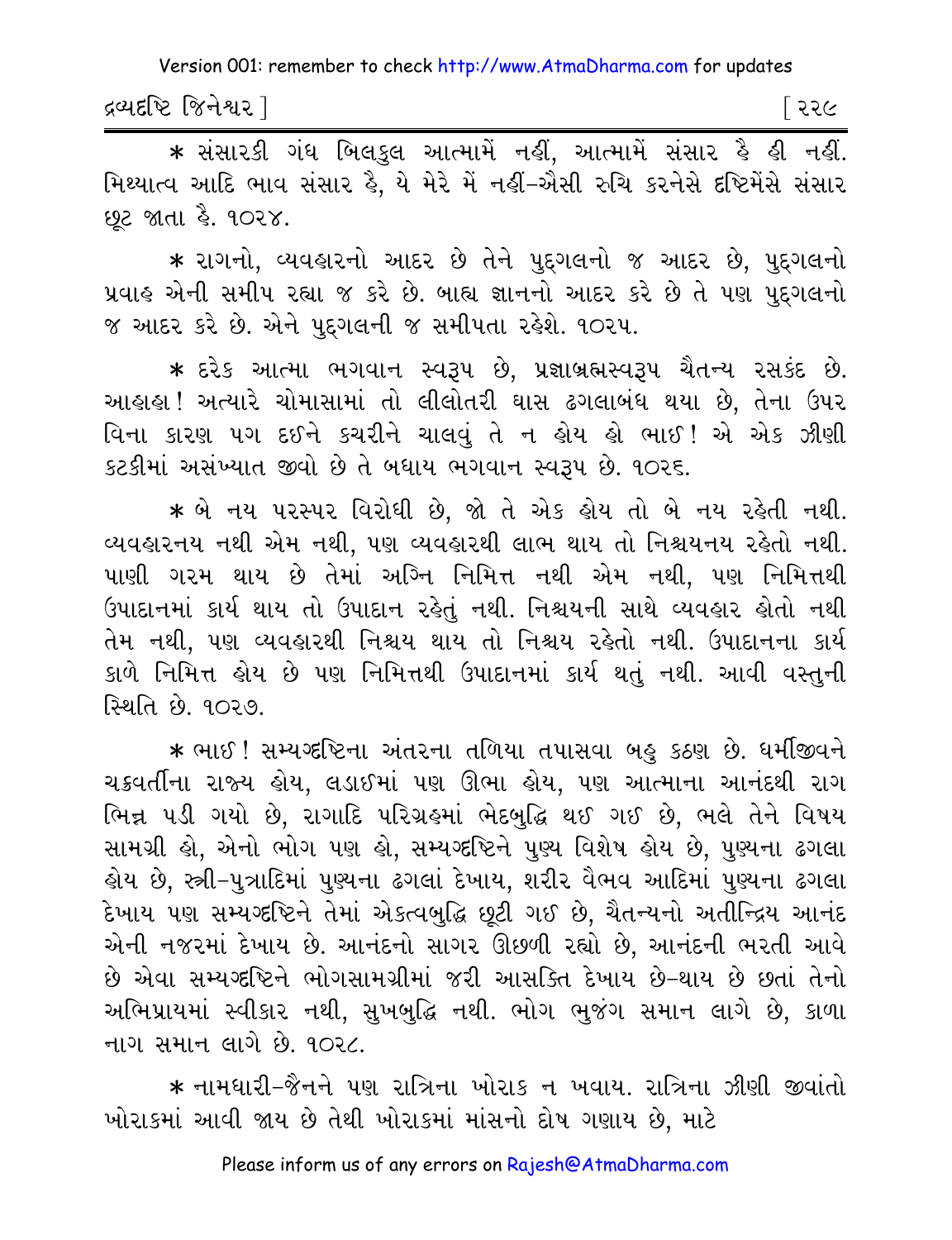[ દ્રવ્યદષ્ટિ જિનેશ્વર २३० ] નામધારી-જૈનને પણ રાત્રે ખોરાક ન ખવાય. અથાણામાં પણ ત્રસ જીવ થઈ જાય

છે. એ પણ જૈનને ન લોય. જેમાં ત્રસ જીવો ઉત્પન્ન થઈ જાય એવો ખોરાક જ જૈનને હોય નહિ

.... અહીં તત્ત્વની બહુ ઊંચી વાત આવી એટલે હેઠલી વાતનું કાંઈ નહિ એમ ન લોય. પોતાને અંદરથી ઊગવું જોઈએ. કોઈ કહે એટલે નહિ પણ પોતાને દરકાર જોઈએ. જેને ભવિષ્યનું નક્કી નથી તેને તો ત્રાસ થઈ જવો જોઈએ કે અરે! ભવિષ્યમાં કું કયાં જઈશ! પોતાનું ક્ષિત કરવું ક્ષેય તેણે ખ્યાલ રાખવો જોઈએ. ૧૦૨૯.

∗ એક સમયની ભૂલ; બાકી આખો ભગવાન સ્વભાવ મહા પ્રભુ છે−એને છોડી રાગને દેખતાં ભગવાનને દેખવામાં અંતરાય પડી ગયો છે. રાગને ભૂલીને ભગવાનને દેખે તો અંતરાય તટી જાય. ૧૦૩૦.

\* શ્રોતાઃ- આત્મા પામવા માટે આખો દિવસ શું કરવું ?

પૂજ્ય ગુરુદેવઃ- આખો દિવસ શાસ્ત્રનો અભ્યાસ કરવો, વિચાર-મનન કરીને તત્ત્વનો નિર્ણય કરવો, અને શરીરાદિથી ને રાગથી ભેદજ્ઞાન કરવાનો અભ્યાસ કરવો. રાગાદિથી ભિન્નતાનો અભ્યાસ કરતાં કરતાં આત્માનો અનુભવ થાય છે. ૧૦૩૧.

★ બઙિર્લક્ષી શાસ્ત્રજ્ઞાનથી સમ્યગ્જ્ઞાન કે તેની વૃદ્ધિ થતી નથી. અગિયાર અંગનું જ્ઞાન અનંતવાર કર્યું, પણ એ કાંઈ જ્ઞાન નથી. શાસ્ત્ર તો પરવસ્તુ છે, એનું જ્ઞાન કરવું એ તો પોતાની પર્યાયમાં પરલક્ષી જ્ઞાનનો અંશ છે; તેને વાસ્તવિક જ્ઞાન જ કહેતા નથી. પુર્ણાનંદસ્વરૂપ ભગવાન આત્માની જ્યારે અંદર દષ્ટિ અને અનુભવ કરે ત્યારે જ્ઞાનની વૃદ્ધિ, દર્શનની વૃદ્ધિ, સ્થિરતાની વૃદ્ધિ-યથાસંભવ સર્વવૃદ્ધિ, અનંત ગુણોના પરિણમનમાં શુદ્ધિની વૃદ્ધિ થાય છે. અંદર આખો ચૈતન્યસાગર ઊછળે છે. અહ્ય! એ કેમ બેસે ? જેમ મહાસાગર મધ્યબિન્દુથી ઊછળતાં તેમાં ભરતી આવે છે, તેમ ચૈતન્યસ્વભાવનો આશ્રય લેવાથી, જ્ઞાયકસ્વભાવ તરફ ઝૂકવાનો પ્રયત્ન કરવાથી, આરાધનાની પર્યાયમાં જ્ઞાનની ભરતી, દર્શનની ભરતી, ચારિત્રની ભરતી, સર્વ ગુણોના પરિણમનમાં યથાસંભવ ભરતી આવે છે. તે ભરતી બહારથી નહિ પણ અંદરથી આવે છે. ૧૦૩૨.

\* જેની દષ્ટિમાં ચૈતન્યધામ ૫ડયું છે, જેની દષ્ટિ ક્ષયોપશમના એક અંશનો પણ વિશ્વાસ કરતી નથી, જેની દષ્ટિમાં રાગ અને નિમિત્તનો વિશ્વાસ પણ ઊડી ગયો છે, એવા સમકિતીને દ્રવ્યપ્રત્યયો ઉદયમાં આવવા છતાં બંધન નથી. તેની દષ્ટિમાં તો ચૈતન્યધામ ૫ડયું છે. ૧૦૩૩.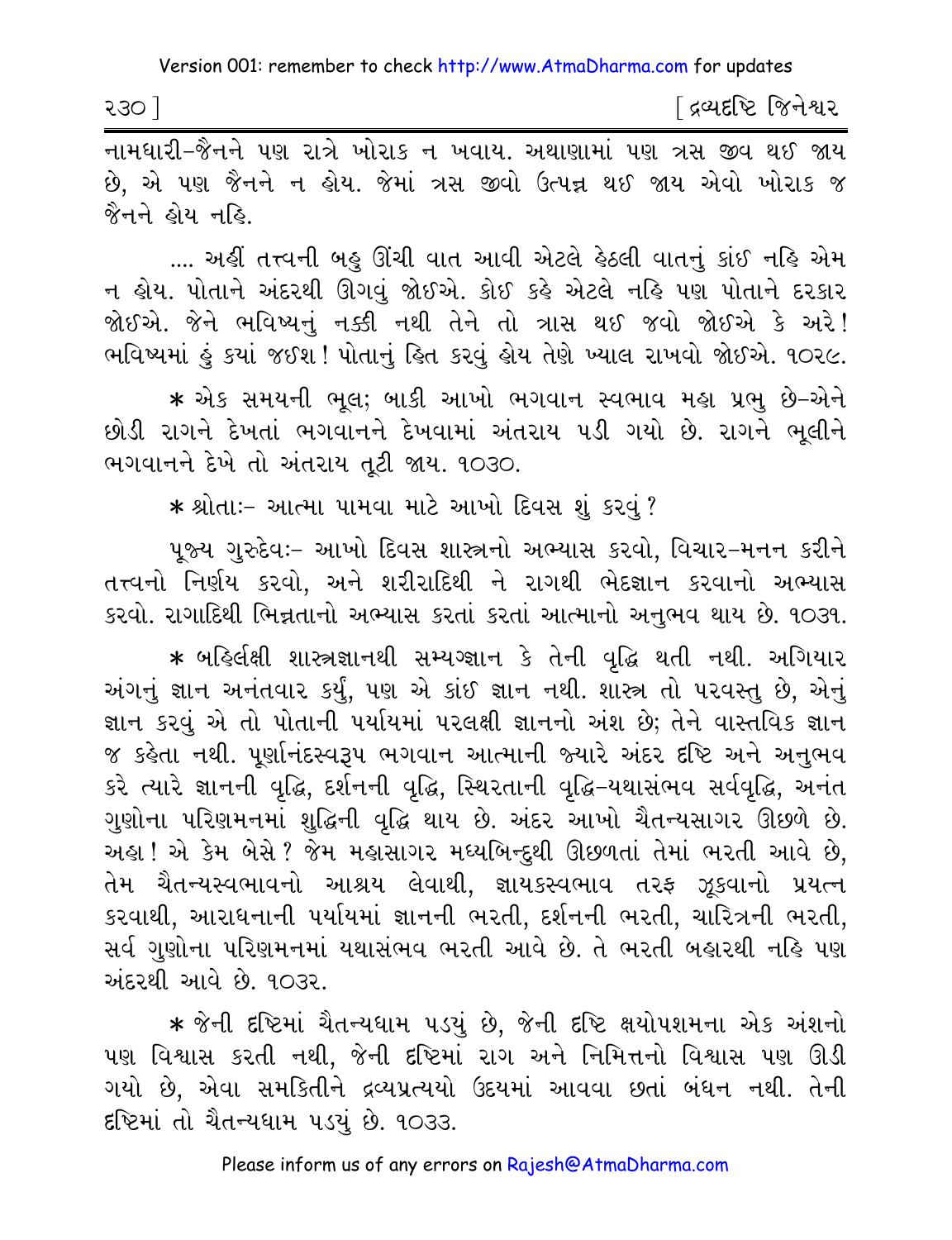દ્રવ્યદષ્ટિ જિનેશ્વર l

િર૩૧

★ જે ઘરે ન જવું હોય તેને પણ જાણવું જોઈએ. એ ઘર પોતાનું નથી પણ બીજાનું છે તેમ જાણવું જોઈએ. તેમ પર્યાયનો આશ્રય કરવાનો નથી તેથી તેનું જ્ઞાન પણ નહિ કરે તો એકાન્ત થઈ જશે, પ્રમાણજ્ઞાન નહિ થાય. પર્યાયનો આશ્રય છોડવા યોગ્ય હોવા છતાં તેનું જેમ છે તેમ જ્ઞાન તો કરવું ૫ડશે. તો જ નિશ્ચયનયનું જ્ઞાન સાચં થશે. ૧૦૩૪.

∗ જેને નિશ્ચય−અમૃતકુંભનો અનુભવ થયો છે તેના વ્યવહાર−પ્રતિ*ક્ર*મણાદિને વ્યવહારથી અમૃતકુંભ કહેવાય છે પણ અજ્ઞાનીનો શુભરાગ તો એકલો ઝેર છે. અજ્ઞાની ગમે તેટલા મહાવ્રત આદિ પાળે પણ તે ઝેર છે, ચારગતિમાં રખડવાનું કારણ છે. મિથ્યાત્વનું મહાપાપ પડયું છે ને મહાવ્રત આદિ પાળે પણ તે ઝેરનો ઘડો છે. સમ્યગ્દર્શન વિના વ્યવહાર-પ્રતિક્રમણ આદિ સર્વ અપરાધ જ છે, તેથી શુભાશુભથી રહિત ત્રીજી ભૂમિકા તે જ વાસ્તવિક અમૃતકુંભ છે. ૧૦૩૫.

\* ઘર-પરિવારની ચિંતા કરી કરીને તું ભવવનમાં ભ્રમણ કરતો આવ્યો છો માટે હવે પરદ્રવ્યની ઇચ્છાને રોકીને પરમાનંદરૂપ પરમાત્મસ્વરૂપમાં ધ્યાન લગાવીને ૫૨દ્રવ્યનું મમત્વ છોડ. વીતરાગ પરમાનંદરૂપ પરમાત્મા તે તારું નિજઘર છે, તેમાં ઠરવું તે કહેવાનું તાત્પર્ય છે. સઘળા શાસ્ત્રનો સાર આ છે કે જે ઘરમાં વીતરાગતા ભરી છે એવા તારા નિજઘરનો આશ્રય લે, કેમ કે તેમ કરવાથી તારી પર્યાયમાં વીતરાગતા પ્રગટ થશે. માટે કેવળ એક નિજ સ્વરૂપનો આશ્રય કરવો, ભાવના કરવી, તે એક જ કર્તવ્ય છે, તે સિવાય અન્ય કાંઈ પણ કરવાયોગ્ય નથી. ૧૦૩૬.

∗ ચૈતન્ય ચમત્કારિક ચીજ છે. ચૈતન્યદ્રવ્યમાંથી અનંત અનંત કાળથી પર્યાય ઉત્પન્ન થવાં છતાં ચૈતન્યદ્રવ્યમાં કિંચિતમાત્ર પણ ઉણપ કે હિણપ થતી નથી. નિગોદની અવસ્થામાં ઘણો અલ્પ વિકાસ રહેવાથી ચૈતન્યદ્રવ્યમાં કિંચિતમાત્ર પણ વૃદ્ધિ થતી નથી. નિગોદની પર્યાય કરતાં નવ પૂર્વ તથા અગિયાર અંગના ઉઘાડની પર્યાય અનંતગણી છે અને તેના કરતાં પણ અનંતગણી કેવળજ્ઞાનની પર્યાય છે કે જે અનંતાનંત પદાર્થોને અનંતકાળ સુધી જાણે; એવડી મોટી પર્યાય થઈ છતાં ચૈતન્યદ્રવ્યમાં કિંચિતમાત્ર પણ ઘટાડો કે ઉણપ થાય છે એમ નથી; દ્રવ્ય ને ગુણ તો સદાય એવા ને એવા જ પરિપૂર્ણ રહે એવો ચૈતન્યજાદ્ગર છે, તેની શક્તિઓ ચમત્કારિક છે, ચૈતન્યનો ચમત્કાર આશ્ચર્યકારી જાદગરી જેવો છે. ચૈતન્યના ચમત્કારનો મહિમા અપરંપાર છે. એવા ચમત્કારી ચૈતન્ય પ્રભુની પ્રતીતિ કરવી એ આ દુર્લભ માનવભવમાં એકમાત્ર કર્તવ્ય છે. ૧૦૩૭.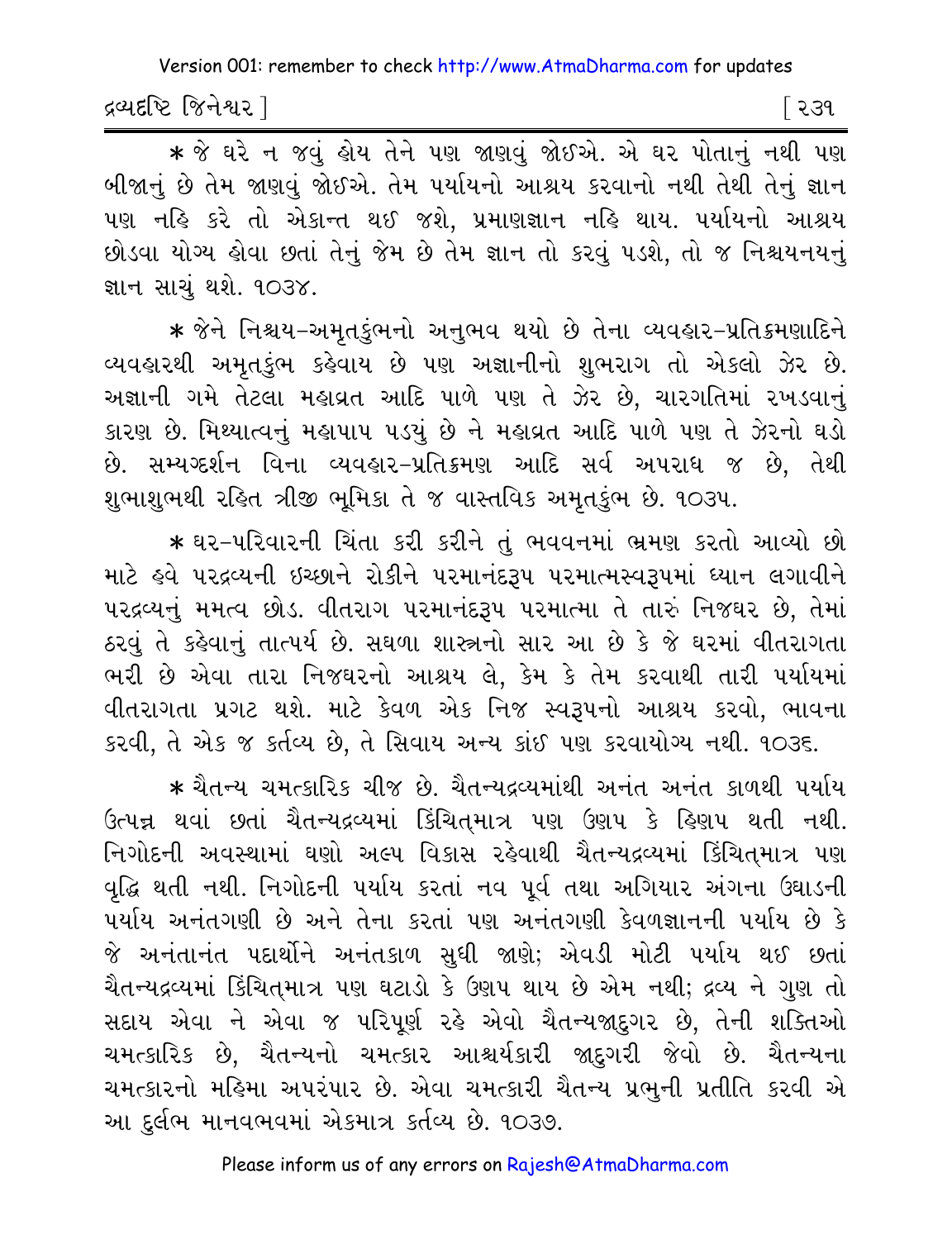| -             | જિનેશ્વર       |
|---------------|----------------|
| $\sim$ $\sim$ | ત્રવ્ય દ્રા છે |
| રડર           | $\sim$         |
|               |                |

\* દ્રવ્ય પોતે જ અકારણીય છે. પોતે જ અનંત પુરુષાર્થરૂપ છે. તેના વિશાસની બલિહારી છે. ૧૦૩૮.

★ એકનો એક જુવાન દીકરો મરી જાય અને એને કેવો ઘા લાગી જાય છે! એમ એને ઘા લાગવો જોઈએ. રાગ અને સંયોગની આડમાં તું પોતે મરી જાય છે એનો તને ઘા લાગે છે કાંઈ ? ૧૦૩૯.

\* જેમ કંદોઈને ત્યાં ચલામાં ઊંચેથી તેલના ઉકળતાં કડાયામાં પડેલો સર્પ અર્ધો તો બળી ગયો પણ તે બળતરાથી બચવા માટે ચુલામાં ઘુસી જતાં આખો બળી ગયો, તેમ જગતજીવો પુણ્ય-પાપમાં તો બળી જ રહ્યા છે અને તેમાં એ વિશેષ સુખની લાલસામાં જેમાં વિશેષ બળાય છે એવા વિષયોમાં ઝંપલાવી સુખ भाने છे 90XO

\* દુનિયા દુનિયાનું જાણે, તું તારું કર. દુનિયા એના પરિણમન પ્રમાણે ૫રિણમશે, તારું પરિણમાવ્યું નહીં પરિણમે. ૧૦૪૧.

★ જેમ પક્ષીના પગલાં આકાશમાં શોધે છે, માછલીનાં પગલાને (ગમનને ) પાણીમાં શોધે છે તે મૂર્ખ છે. તેમ રાગાદિમાં આત્માને શોધનાર મૂર્ખ છે. ૧૦૪૨.

∗ સમવસરણ (જિનમંદિર ) જિનબિંબ આદિ વીતરાગતાના સ્મરણના નિમિત્તો છે. આવા જીવો છે એના એવા પુણ્યો છે એ બધું જોતાં, વર્તમાન બુદ્ધિ છુટી જઈને ત્રિકાળીની બુદ્ધિ થાય છે અને એને માટે આ સમવસરણ જિનમંદિર આદિ નિમિત્તો છે. ૧૦૪૩.

\* જેના જ્ઞાનમાં રાગ દ્વૈત છે, જુદો છે, અનેક છે, એનાથી ભિન્નતા છે અને ચૈતન્ય એકલો જ છે એ વાત પ્રસન્નતાથી સાંભળે છે તેને કેવળજ્ઞાન જ થશે, મુક્તિ થશે જ ૧૦૪૪

\* વીજળી ઉપરથી પડે તોપણ ખ્યાલ ન જાય એવું ઘ્યાન કર. જે ચીજ એનામાં નથી એમાં ફેરફાર થતાં એને સખ ન પડે ઈ ધ્યાન ન કરી શકે. નિર્વિકલ્પ ઘ્યાનમાં તો વીંછી કરડે તોપણ ખબર ન પડે. શરીરમાં ગમે તેવા કષ્ટો આવે તોપણ એને ખબર ન પડે. ૧૦૪૫.

★ જેટલા વિકલ્પો ઉઠે ઈ બધામાં કાંઈ માલ નથી. ઈ બધા દુઃખના પંથ છે, બધા વિકલ્પો હેરાન કરનાર છે એમ એને નિર્ણય થાય તો આત્મા તરફ પ્રયત્ન કરે. ૧૦૪૬.

∗ બહારમાં નાપાસ થાય ત્યાં એને હીણપ લાગે છે પરંતુ અંદરમાં હીણો

Please inform us of any errors on Rajesh@AtmaDharma.com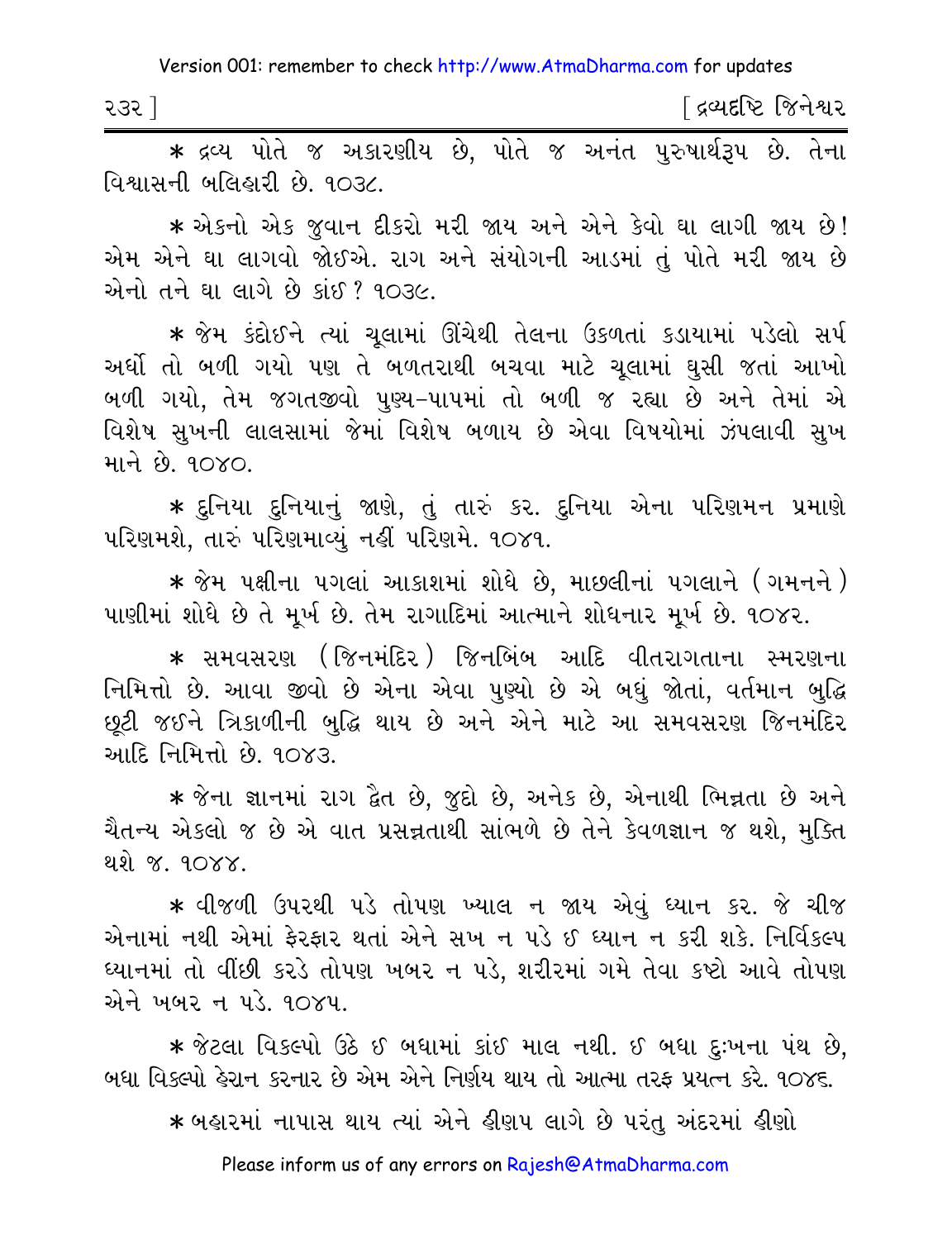દ્રવ્યદષ્ટિ જિનેશ્વર l િર૩૩

.<br>પોતાને માને છે ઈ લીણપ છે, પૂરણને લીણો માનવો ઈ જ લીણપ છે. ૧૦૪૭.

★ જેની દષ્ટિમાં મંદરાગમાં લાભ બુદ્ધિ છે તેની દષ્ટિમાં આખા જગતના ભોગો પડયાં છે, તે દષ્ટિમાં માંસ ખાઈ રહ્યો છે. ૧૦૪૮.

\* આત્માના અનભવની દષ્ટિએ તો પણ્ય એ જ ખરેખર પાપ છે. વ્યવહારે પુણ્ય-પાપમાં ભેદ ૫ડયો ત્યાં અજ્ઞાનીને લોશ આવે છે. ૧૦૪૯.

★ અરે! એમ ન માનવં કે અમે અભણ છીએ. એમ ન માનવં કે અમે સ્ત્રી છીએ, એમ ન માનીશ કે અમે દીન અને હીન છીએ, એમ માનીશ નહીં-એ માન્યતા જ તારા પરમાત્માની વૈરી છે. ૧૦૫૦.

\* જ્યાં સુધી એને પૈસામાં સુખ નથી, પુણ્ય-પાપમાં સુખ નથી-એમ અંતરમાં ભાસે નહીં, ત્યાં સુધી ઈ આત્માના સુખમાં જંપલાવે નહીં. ૧૦૫૧.

\* અહો ! દેહ સંસાર અને ભોગથી ચેતતા રહેવા જેવું છે. ૧૦૫૨.

\* કરના-ફરના કુછ નહીં હૈ, ફક્ત દૃષ્ટિકા સાધ્ય રાગ થા વો દૃષ્ટિકા સાધ્ય દ્રવ્ય હો ગયા. ૧૦૫૩.

\* રાગ તો પુદ્દગલના પરિણામ છે, પરંતુ ૧૧ અંગ ૯ પૂર્વનું જ્ઞાન પણ પુદ્ગલના પરિણામ છે, કારણ કે તેનાથી આત્માની શાન્તિ આવી નહીં. શાન્તિ આવી નહીં માટે ઈ આત્મા નહીં. આત્મા સાથે તો જ્ઞાનનો આનંદ વ્યાપ્ત છે. આનંદ ન આવ્યો માટે ૧૧ અંગ ૯ પર્વનું જ્ઞાન પણ રાગની માફક પુદગલના જ પરિણામ છે... આ તો ઉલ્લસીત વીર્યથી જેને પોતાનું કામ કરવું છે તેને માટે આ વાત છે.  $904X$ 

\* જ્ઞાની રાગકો અપના માનતે નહીં ઔર આતે હૈ તો ગભરાતે નહીં. રાગકી ખટક આતી કે. સમાધાન નહીં હોતા તો બહારકી ભી પ્રવૃત્તિ હુએ બીના નહીં રકતી, શરીરકી ચેપ્ટા આદિ ભી ક્રોતી કે. યક અંતરકી સુક્ષ્મ બાત કે. ૧૦૫૫.

\* નરકમાં નારકીને પોટલાની જેમ શરીરની ગાંસડી વાળીને બીજા નારકીઓ શરીરની સોંસરવટ ખીલા નાખે એ ક્ષણે પણ જીવ સમકિત પામે છે. વિવેક વડે ભેદજ્ઞાન પામે છે અને અહીં બધી અનુકૂળતા હોય છતાં ૫૨થી જુદા ૫ડવાનો અવસર તને મળતો નથી ! ૧૦૫૬.

\* રાગ લોવા છતાં સાધકના હૃદયમાં સિદ્ધ ભગવાન કોતરાયેલા છે. ૧૦૫૭. \* એને કાળ થોડો છે અને કરવાનું કામ ઘણું છે. ૧૦૫૮.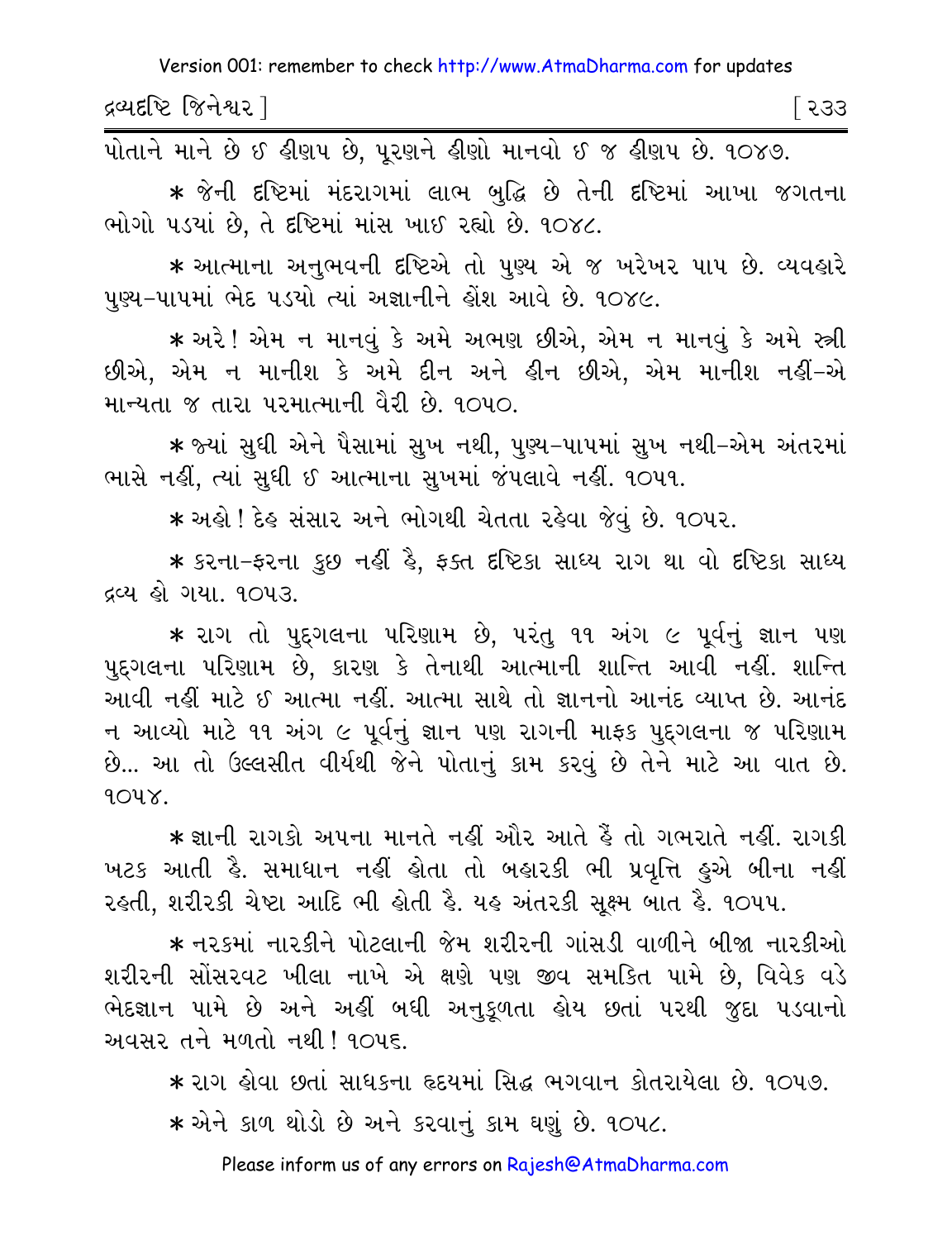| 538 | <u>[</u> દ્રવ્યદષ્ટિ જિનેશ્વર |
|-----|-------------------------------|
|-----|-------------------------------|

∗ વસ્તુસ્વભાવ તો શુદ્ધ અને પરમ પવિત્ર છે, એમાં વિકાર નથી પણ ઊંધુ જોર કરીને જબરદસ્તીથી વિકાર કરી રહ્યો છે. જબરદસ્તી કરીને જે નથી તેને (-વિકારાદિને) અસ્તિ કરે છે. વર્તમાન ઊંધુ જોર કરીને કરે છે. અંદર શક્તિમાં તો વિકાર છે જ નહીં પણ ઊંધુ જોર કરીને ઊભો કરે છે. ૧૦૫૯.

∗ છ ખંડનો ધણી ચક્રવર્તી વિચારે છે કે અલે! આનંદનું કારણ હું એક પોતે છું અને આ બધાં દુઃખના કારણો-નિમિત્તો છે... એમ વૈરાગ્ય થતાં... જંટીયા ખેંચતી રાણીઓને કહે છે કે અરે! હવે તમારા બધાં પ્રત્યેનો રાગ બળી ગયો છે, અમારા આનંદનું કારણ અમારી પાસે છે એ આનંદને ખોલવા અમે ચાલી નીકળીએ છીએ, અમે આનંદના ભમરા આનંદની પરાગ લેવા અંદરમાં જઈએ છીએ. અમારા આનંદની છોળુની છલક અમારા અંતરમાંથી આવે છે. એણે અંદરમાં કાંઈક જોયું હશે ને ? કે જેની પાસે આ બધું સડેલાં તરણા સમાન લાગે છે. ૧૦૬૦.

∗ અનુભવ તત્કાળ કરનારની સંખ્યા ભલે થોડી હોય પણ એની શ્રદ્ધા દઢ કરીને પક્ષ પાકો કરનાર અને એનું જ ઘૂંટણ કરીને અલ્પકાળમાં કામ કરનાર જીવો થોડા જ કેમ કહેવાય ? એ તો ઘણા હોય. ૧૦૬૧.

\* અલે! અનંતકાળમાં આ વાત અમે સાંભળી નથી-અમે પ્રસન્ન ચિત્તથી જ્ઞાનસ્વભાવની વાત અંદરથી સાંભળે, રુચિની ગુલાંટ મારીને સાંભળે તેને ભવિષ્યમાં મુક્તિ થવાની જ છે. અહો! એને પક્ષ પાકો થઈ ગયો એ ફરશે જ નહીં. તે જરૂર મોક્ષમાં જાય છે એને તો આ કાળ અને આ યોગ જ વિશેષ ભાસે છે. નવમી ગ્રૈવેયકવાળાએ પ્રસન્નતાથી આ રીતે તત્ત્વની વાત સાંભળી જ નથી, તેને તો પુણ્યમાં દષ્ટિ હતી. આ તો અનંતકાળમાં નહીં સાંભળેલી એવી અપૂર્વતાથી તત્ત્વની વાત સાંભળે છે તેની વાત છે. ૧૦૬૨.

\* અરીસાની વર્તમાન અવસ્થામાં જળ કોલસા બરફ અગ્નિ સર્પ આદિ જણાય છે, તે અવસ્થા જેટલો જ જે માને છે તે, અવસ્થા બદલાતા તેની પાછળ દળ રહી જાય છે તેને માનતો નથી. તેમ એક સમયની અવસ્થા જેટલો જ આત્માને માનનાર જ્ઞેય બદલાતા જ્ઞાનની અવસ્થા બદલી જાય છે, ત્યાં હું નાશ થઈ ગયો તેમ માને છે; પણ તે જ્ઞાનની પર્યાય બદલાવા છતાં જ્ઞાનસ્વભાવદળ તેની પાછળ જેવું ને તેવું ૫ડયું જ છે તેને અજ્ઞાની માનતો નથી. ૧૦૬૩.

★ આ આત્મા અને આ ગુણ... આ આત્મા અને આ પર્યાય... એવા ભેદનો અભેદ આત્મામાં અભાવ છે. આત્મામાં જે મોટપ અને મહિમા ભર્યો છે તે ભગવાન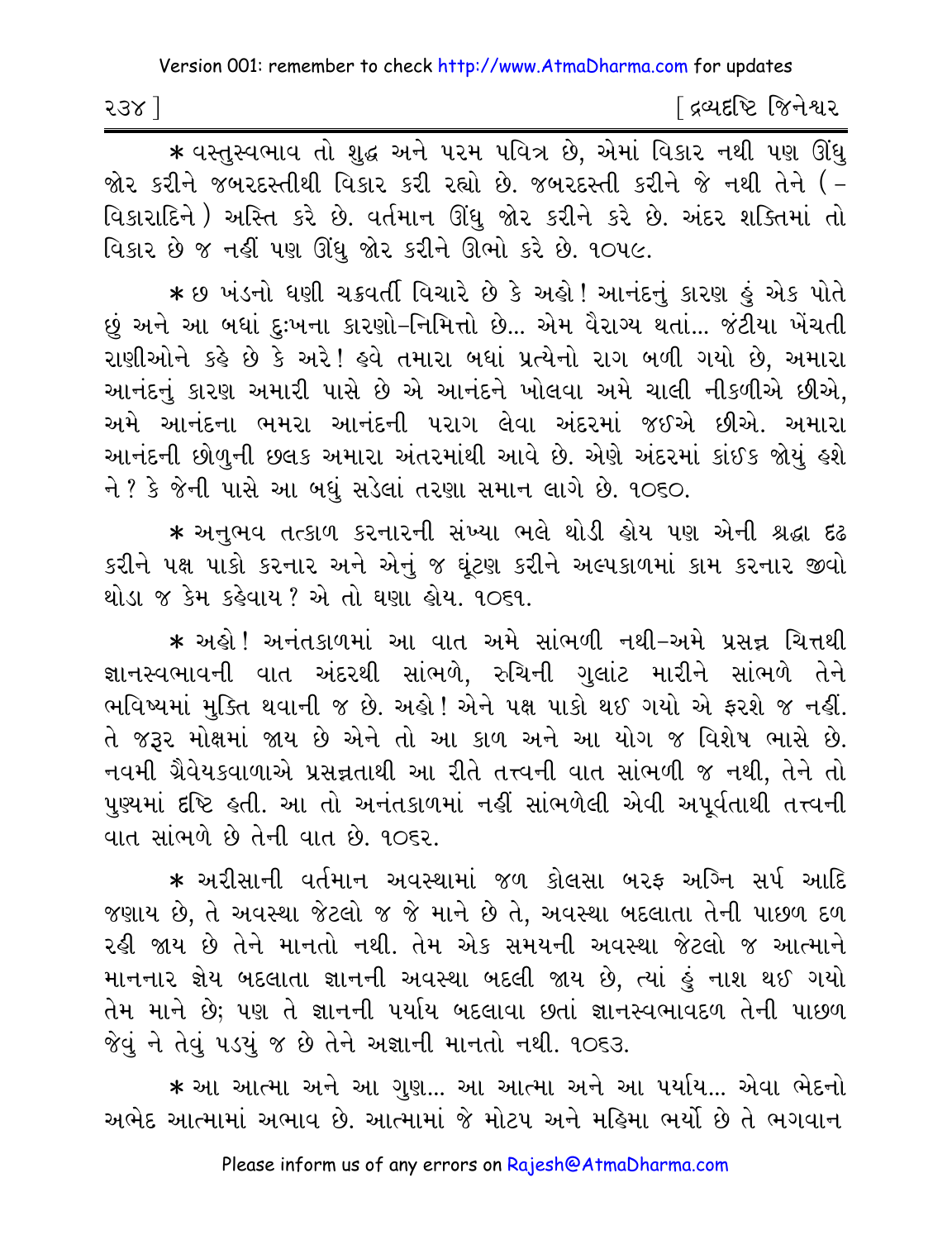દ્રવ્યદષ્ટિ જિનેશ્વર ]

<u> જાહેર કરે છે કે અનંત જ્ઞાન, અનંત દર્શન, અનંત સુખ, અનંત આનંદ, અનંત</u> પ્રભુતા આદિ અનંત સ્વભાવનું એકરૂપ એવો જે સ્વભાવરૂપ સ્વદ્રવ્ય તે નિર્વિકલ્પ વસ્તુમાત્ર છે. અનંત-અનંત સ્વભાવથી ભરેલ ભગવાન અભેદ એકરૂપ આત્મા તે જ સ્વદ્રવ્ય હોવાથી ઉપાદેયરૂપ છે. ૧૦૬૪.

\* આહાહા ! પર્યાયને ગુલાંટ મારવી એ કાંઈ ઓછી વાત છે? પર્યાય અનાદિની પરમાં જાય છે તેને ગુલાંટ મારીને અંદરમાં લઈ જવાની છે. અંદરમાં તળીયે લઈ જવામાં મહાન પુરુષાર્થ છે. પરિણામમાં અપરિણામી ભગવાનના દર્શન થાય એ પુરુષાર્થ અપૂર્વ છે. ૧૦૬૫.

∗ જીવને અટકવાના અનેક પ્રકાર છે. અટકવાનું શું છે તે વિચાર વિના બેસે નહીં. કયાં ભૂલ છે ને શું હું માનું છું? અતીન્દ્રિય આનંદ વિના જે કાંઈ બાહ્ય ક્રિયા છે તેમાં અટકે છે. કું વ્રત પાળું છું, બ્રહ્મચર્ય પાળું છું, વિશેષ જાણપણું છે-ઇત્યાદિ અસંખ્યાત પ્રકારના અટકવાના કારણો છે. પ્રભુ! અનંત કાળે મનુષ્યપણું પામવું મુશ્કેલ છે; એ મનુષ્યપણું તને મળ્યું તો પ્રભુ! દુનિયાની વાત છોડી દે. હું કાંઈક છું એવી દષ્ટિ છોડી દે. બધેયથી વિમુખ થા. માત્ર ચૈતન્યદરબારમાં અનંત અનંત શાંતિ ભરી ૫ડી છે તેનું વેદન કર. બીજું બધું છોડીને આનંદકંદ પ્રભુના દરબારમાં જા. ૧૦૬૬.

\* પોતાના જ્ઞાયક સ્વભાવમાં મૈત્રી હોવી જોઈએ તેને બદલે પર પદાર્થો નિમિત્ત છે, તેમાં પ્રેમ વર્તે છે, ત્યાં રોકાઈ ગયો છે, જાણવાની પર્યાયમાં બાહ્ય પદાર્થ નિમિત્ત હોવાથી તેમાં મૈત્રી થવાથી આત્મવિવેક શિથિલ એટલે કે વિપરીત થયો છે. તેથી પોતાના આત્મા પ્રત્યે દ્વેષ વર્તે છે. સચ્ચિદાનંદપ્રભુ નિરંજન નિરાકાર આત્મા કે જે જ્ઞાન લક્ષણ વડે લક્ષિત થનારો છે તેને ભૂલીને જ્ઞાનની પર્યાયમાં જે જ્ઞેયો નિમિત્ત છે તે જાણવા લાયક છે તેમ ન જાણતાં પર પદાર્થોમાં-નિમિત્તોમાં મૈત્રી કરે છે તેથી સ્વભાવ પ્રત્યે વિપરીતતા વર્તે છે, દ્વેષ વર્તે છે. ૧૦૬૭.

\* ભગવાન આત્મા જ્ઞાયક સ્વરૂપે બિરાજમાન છે તેને અતીન્દ્રિયજ્ઞાનથી જાણવું થાય પણ તેને ઇન્દ્રિયો વડે જાણવાનું થતું નથી, ઇન્દ્રિયો વડે જાણવાનું કાર્ય તેને થતું નથી. તેને એટલે કે જ્ઞાયક આત્માને લિંગો વડે એટલે પાંચ-ઇન્દ્રિયો વડે જાણવું થતું નથી. ઇન્દ્રિય વડે જાણવાનું કામ કરે તે આત્મા નથી. ઇન્દ્રિય અણાત્મા છે, તેથી તે વડે જાણવાનું કાર્ય કરે તે જ્ઞાન અણાત્મા છે. શાસ્ત્ર સાંભળે ને તે વડે જે જ્ઞાન થાય તે જ્ઞાનને આત્મા કહેતાં નથી. શાસ્ત્ર સાંભળતાં ખ્યાલમાં આવે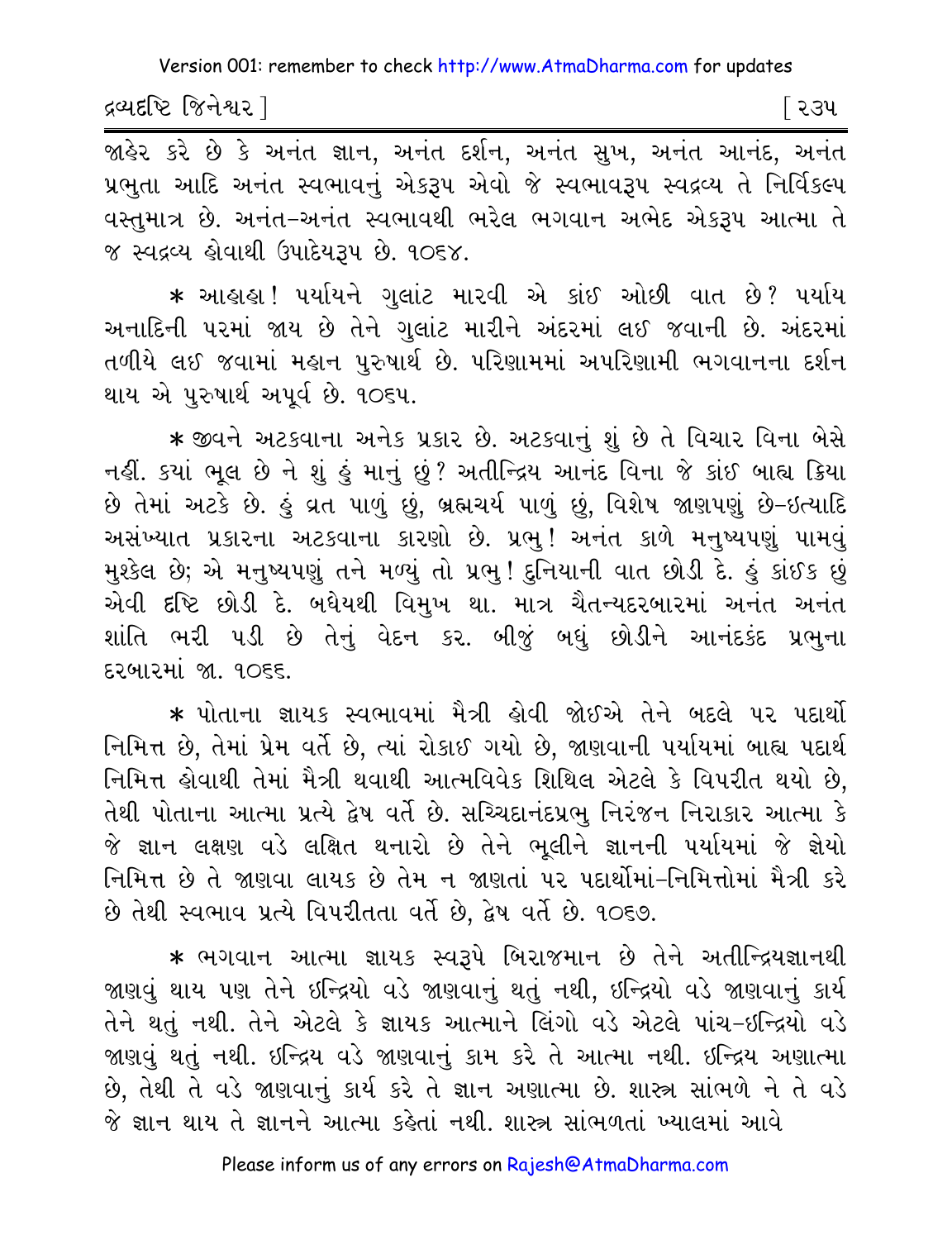∫ દ્રવ્યદષ્ટિ જિનેશ્વર २३६ ] 

કહેતાં નથી, ૧૦૬૮,

★ ભગવાન આનંદનો નાથ ચૈતન્યચક્રવર્તી છે પણ પોતાને ભૂલી ગયો છે ને ભીખારી થઈને પર પાસે ભીખ માગે છે. પૈસા લાવ! બાયડી લાવ! આબરું લાવ! નિરોગતા લાવ! એમ માંગણ થઈને માગ્યા કરે છે, પણ પોતાની જ અંદર આનંદ ભર્યો છે એની સામું નજર નાખતો નથી, તેથી ચારગતિના દુઃખોને ભોગવે છે. શુભરાગ ને અશુભરાગની વાસના તે ઝેર વાસના છે. જ્યાં આનંદનો નાથ છે ત્યાં નજર કરતો નથી ને જ્યાં નથી આનંદ ત્યાં વલખાં મારે છે. ૧૦૬૯.

★ રાગને જાણવું તે જ્ઞાનનો સ્વકાળ છે, આત્મા રાગમાં વ્યાપતો નથી. જ્ઞાનની જાણવાની પર્યાય અને રાગની પર્યાય પોત-પોતાના ષટકારકથી સ્વતંત્ર થાય છે. ૫૨ની દયા તો આત્મા પાળી શકતો નથી ૫ણ રાગને ૫ણ આત્મા કરતો નથી અને રાગમાં વ્યાપતો પણ નથી. રાગના કાળે થતાં રાગપરિણામને સ્વકાળે થતી જ્ઞાનપર્યાય જાણે, પણ કર્તા નથી. ૧૦૭૦.

★ વર્તમાનમાં એક જરાક પ્રતિકૂળતા આવે તો ઈ એનાથી સહન થતી નથી. છતાં ભવિષ્યમાં અનંતી પ્રતિકુળતાઓ આવશે તેની દરકાર નથી. ૧૦૭૧.

∗ સમ્યગ્દષ્ટિકી લૌકિકનીતિ ભી અલૌકિક-દૂસરી જાતિકી હોતી હૈ ! ૧૦૭૨.

★ બાહ્ય વૈભવોમાં સુખ માનવું તે વિષ્ટામાં સુવું ને તેમાં સુખ માનવા જેવું છે. ૧૦૭૩.

\* બાપુ ! આ તો પચાવીને પરિણમાવવાની વાત છે. વાદ-વિવાદની વાત નથી. વાદ-વિવાદમાં મૌન થઈ જવું પડે.... શાસ્ત્રમાં આમ લખ્યું છે ને તેમ લખ્યું છે... આ તો વીતરાગતા ઊભી કરવાની વાત છે. ૧૦૭૪.

\* ૫૨૬વ્યથી બિલકુલ લાભ ન થાય એમ પહેલાં વિકલ્પ સહિત નિર્ણય કરે તો એનું વીર્ય સ્વ તરફ વળશે. પરથી કાંઈ પણ લાભ થાય એમ રહેશે તો એનું વીર્ય આત્મા તરફ નહીં વળે. ૧૦૭૫.

★ અરે ! એણે કોઈ દી એની દરકાર કરી નથી. બહારમાં અહીંથી મળશે ને અહીંથી મળશે એમ બહારમાં જ ઈ ફાંફાં મારીને સમ્મેદશિખરમાંથી મળશે ને બીજે કયાંકથી મળશે એવી ભ્રમણામાં ઈ પોતાને ખોઈ બેઠો છે. ૧૦૭૬.

∗ અજ્ઞાનીની વિદ્વતા આત્માને સળગાવી મૂકે છે. ૧૦૭૭.

∗ આચાર્યના મુખથી નીકળેલા અને સમસ્ત પાપક્ષયના હેતુભુત એવા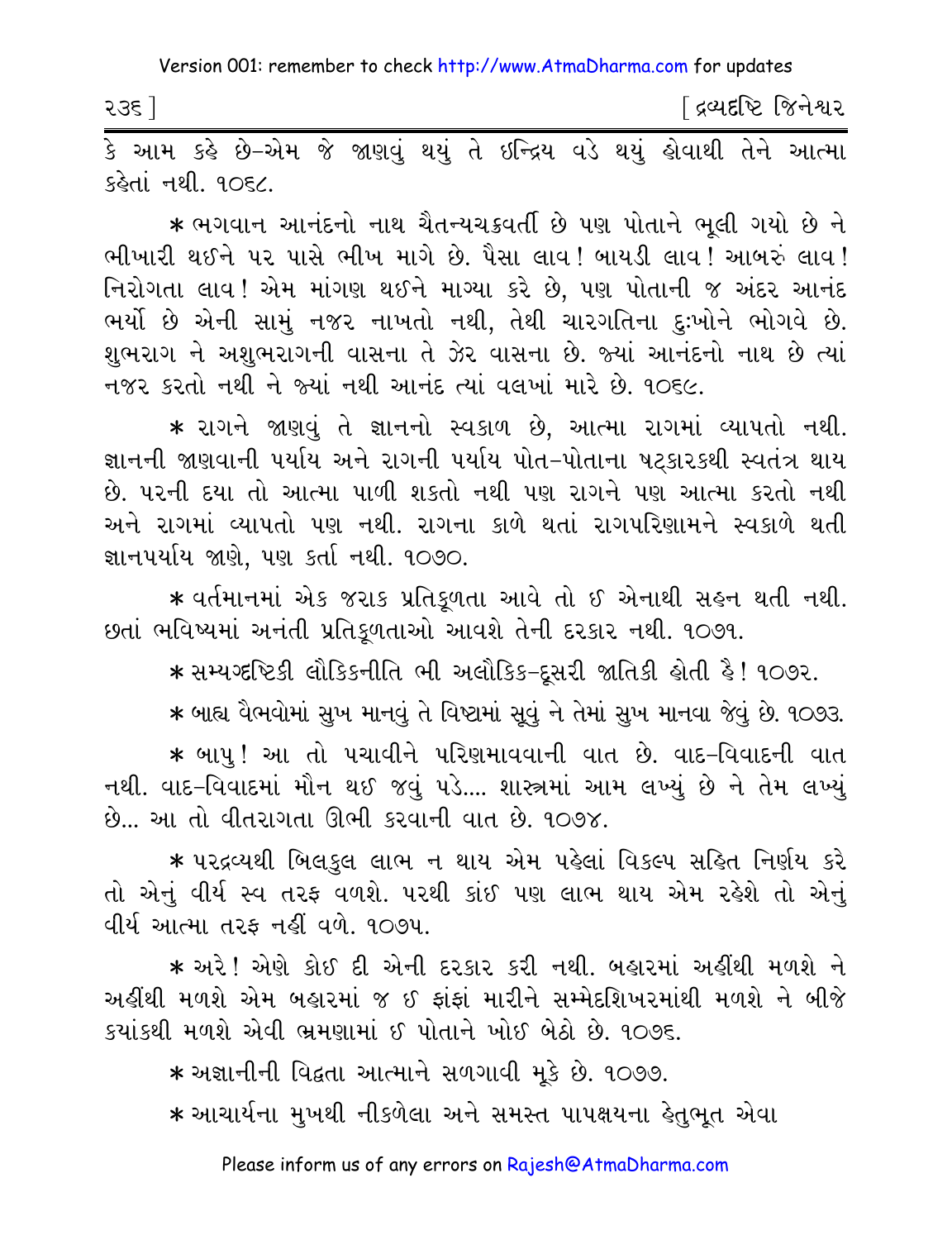દ્રવ્યદષ્ટિ જિનેશ્વર ]

પ્રતિક્રમણ આદિ રૂપ શુભભાવ ગ્રહણ કરવાયોગ્ય નથી. કેમ કે તે પૌદગલિક પુદ્ગલમય હોવાથી ગ્રહણ કરવાયોગ્ય નથી તેમ કહીને એકલો આત્મા જ ગ્રહણ કરવાની પ્રેરણા આપી છે. ૧૦૭૮.

\* ત્રણલોકના નાથ સર્વજ્ઞની પાસે પણ હિતની કામના રાખવી એ પણ ભ્રમ છે. બીજા દેવ-દેવલાની તો શં વાત ! ૧૦૭૯.

\* કેઠલી વાતના ઠેકાણાં ન ક્રોય તેને ઉપલી વાત આ બેસશે શી રીતે? પાત્રતારૂપ નીચલી વાતનું ઠેકાણું ન હોય તેને ઉપલી વાત અર્થાત અઘ્યાત્મની અલૌકિક વાત શી રીતે બેસી શકે? ૧૦૮૦.

\* પ્રતિકળતામાં જેને દ્વેષ આવે છે તેને અનુકળતાનો રાગ ૫ડયો જ છે. દ્વેષના પેટમાં રાગ ૫ડયો છે, રાગના પેટમાં દ્વેષ ૫ડયો છે. આ મિથ્યાત્વના રાગ− દ્વેષ છે, અસ્થિરતાના રાગ−દ્વેષ તો જ્ઞેયમાં જાય છે. ૧૦૮૧.

★ એક ન્યાય મગજમાં એવો આવ્યો હતો કે "ધનાર્થી છે તે આત્માર્થી નહીં અને આત્માર્થી છે તે ધનાર્થી નહીં." ધનાર્થીમાં આબરું, માન આદિનો અર્થી બધું આમાં આવી જાય છે. ૧૦૮૨.

\* श्रोता :- व्यवड़ार બंधनुं डारण छे तो अभारे sरवो डे नहीं?

પુજ્ય ગુરુદેવઃ- ઈ પ્રશ્ન જ કયાં છે! પણ જબરદસ્તિ વ્યવહાર-વિકલ્પ આવ્યા વિના રહેશે જ નહીં. ૧૦૮૩.

∗ કું વાણીયો છું એમ તો નકીં પણ કું માણસ છું એમ માનનારે જીવને મારી નાખ્યો છે. કું અલ્પજ્ઞાનવાળો છું, કું રાગનો કરનાર છું એમ માનનારે એના જીવતાં જીવને મારી નાખ્યો છે, એનો અનાદર કરવો ઈ જ એને માર્યો છે. ૧૦૮૪.

\* સ્વર્ગમાં જવાને યોગ્ય પરિણામના પણ હજુ જેને ઠેકાણાં નથી, મનુષ્યમાં જવાને યોગ્ય પરિણામના પણ જેને ઠેકાણાં નથી અને ધર્મ પામવાને યોગ્ય પરિણામના તેને ઠેકાણાં હોય તેમ બને નહીં. ૧૦૮૫.

★ જ્યાં સુધી આત્મામાં સુખ છે એવો ભાસ ન થાય અને પરમાં સુખ નથી એવો ભાસ ન થાય ત્યાં સુધી એને આત્માનો અનાદર વર્તે છે. ૧૦૮૬.

∗ આત્માના સ્વભાવના શ્રદ્ધા−જ્ઞાન−ચારિત્ર જેવી કોઈ નિરુપાધિ નથી અને અંદરમાં રાગ-દેષ અને મિથ્યાત્વ જેવી કોઈ ઉપાધિ નથી. ૧૦૮૭.

\* વિષય-કપાયની રુચિ તો છુટી નથી અને માત્ર જાણપણું છે ઈ જાણપણાને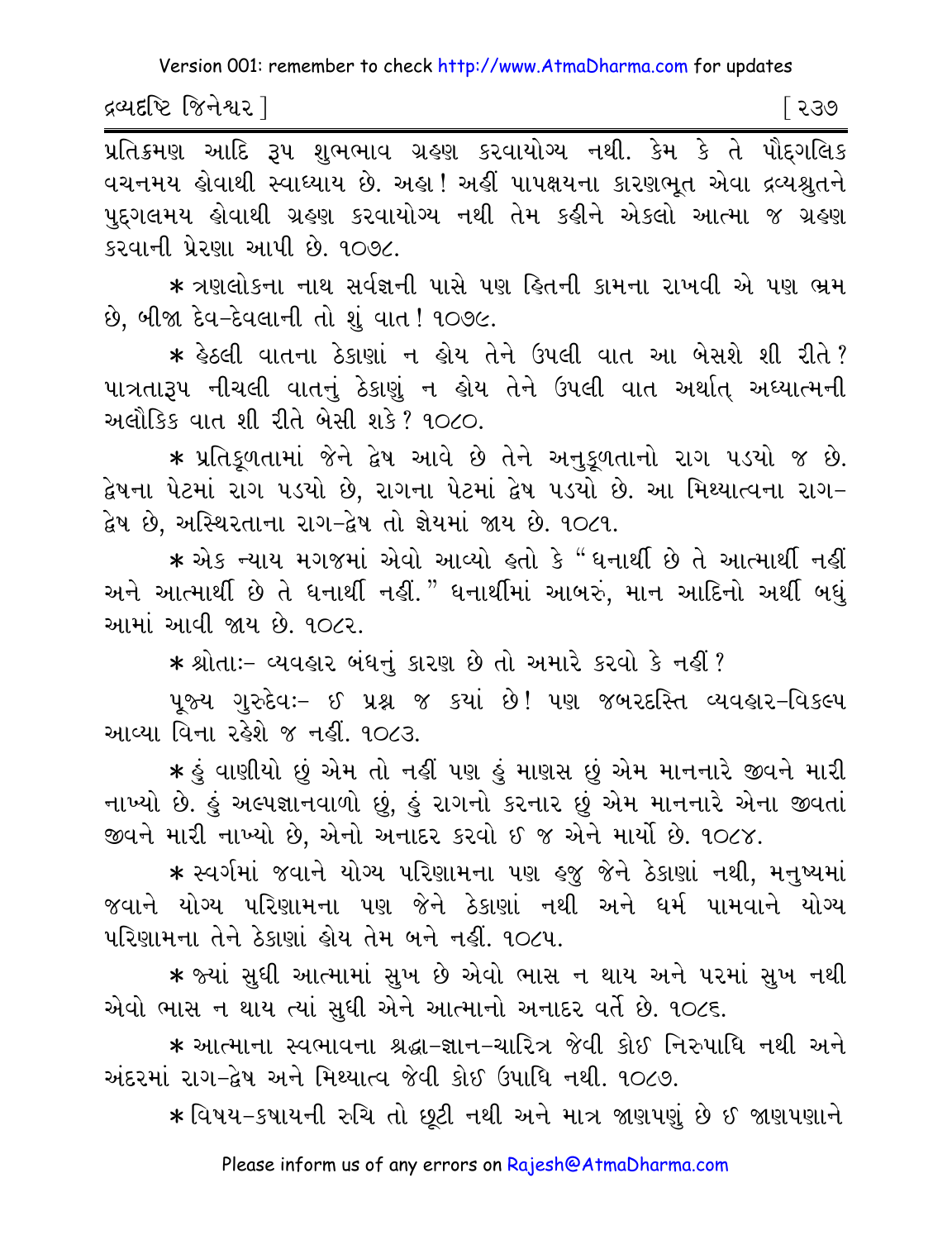| २३८ |                                                                                                                                                                             |  |  |  |  | <u>[</u> દ્રવ્યદૃષ્ટિ જિનેશ્વર |  |
|-----|-----------------------------------------------------------------------------------------------------------------------------------------------------------------------------|--|--|--|--|--------------------------------|--|
|     | $\overrightarrow{a}$ and igure more fits the series of $\overrightarrow{a}$ of $\overrightarrow{c}$ of $\overrightarrow{c}$ of $\overrightarrow{a}$ of $\overrightarrow{a}$ |  |  |  |  |                                |  |

નામે આત્માને છેતરે છે, ઠગે છે. ઈ જાણપણું જ નથી. સાચું જાણપણું થતાં તો વિષય-કપાયની રુચિ છૂટી જાય. ૧૦૮૮.

\* ભગવાનની વાણીમાં ચૈતન્યહીરો સરાણે ચડયો છે, ઈ સાંભળવા મળે ઈ પણ હીરાની કણીયું છે. ૧૦૮૯.

\* દેઙ તો રોગની મૂર્તિ છે, ભગવાન આત્મા આનંદની મૂર્તિ છે. મૃતક દેઙ્માં ભગવાન અમૃતનો સાગર મૂછીણો છે. ભાઈ ! એકવાર તું તને જો, બીજાને જોવામાં અંધ થઈ જા અને તને જોવામાં હજાર આંખોથી તને જો. ૧૦૯૦.

\* સાકરમાં એકલું ગળપણ જ ભર્યું છે. તેમ આત્મામાં એકલો આનંદ જ ભર્યો છે. એનો એક ક્ષણ પણ વિશ્વાસ કરે તો આનંદનું ઝરમર ઝરમર ઝરણું ઝરે છે. વરસાદ વરસે છે. એને સપ્રભાત કહે છે. (સપ્રભાતના પરોઢીયે ) ૧૦૯૧.

\* પરમ અમૃત સ્વરૂપ ભગવાન આત્મા છે. અમૃત એટલે આત્મા મરતો નથી, અક્ષય છે અને અમૃત સ્વરૂપ એટલે અમૃતનો દરિયો, અમૃતનો મીઠો મહેરામણ, ૧૦૯૨.

\* છોકરી ભાગી જાય ત્યાં દુઃખી દુઃખી થઈ જાય છે પણ આત્મા ભાગી ગયો છે અનાદિથી, ઈ જોને ! ..... આત્મા વિકારમાં જાય છે ઈ શરમ કરને ! ૧૦૯૩.

★ સદ્ગુરુએ માર્યા શબ્દોના બાણ અને અંદર ખીલી નીકળ્યો ભગવાન.  $90$  $\times$  $\times$ 

\* વિકલ્પાત્મક નિર્ણયથી મને લાભ થશે એમ માન્યું એણે તો મિથ્યાત્વને સમુક દઢ કર્યું. શુભભાવથી લાભ માને તેમ આમાં પણ મિથ્યાત્વ દઢ થાય છે.  $90CY$ 

\* ભાઈ ! તું સંસારના પ્રસંગોને યાદ કર્યા કરે છે પણ તું પોતે પૂર્ણાનંદનો નાથ અનંત ગુણરત્નોથી ભરેલો મહાપ્રભુ સદાય એવો ને એવો જ છો તેને યાદ કરે ને ! બાયડી છોકરા આદિને આમ રાજી રાખ્યા હતા ને આમ ભોગ-વિલાસ મોજ-મજા માણી હતી તેમ યાદ કર્યા કરે છે. સ્મરણ કરે છો પણ એ તો બધા તને દુઃખના કારણો છે, સુખનું કારણ તો તારો સ્વભાવ છે. તે સદાય શુદ્ધરૂપે એવો ને એવો જ પડયો છે. ચાર ગતિઓનાં ભ્રમણ કરવા છતાં તારો સ્વભાવ સુખસાગર એવો ને એવો ભર્યો ૫ડયો છે તેને યાદ કર ને! તેનું સ્મરણ કર ને! એ એક જ તને સુખ-શાંતિનું કારણ થશે. ૧૦૯૬.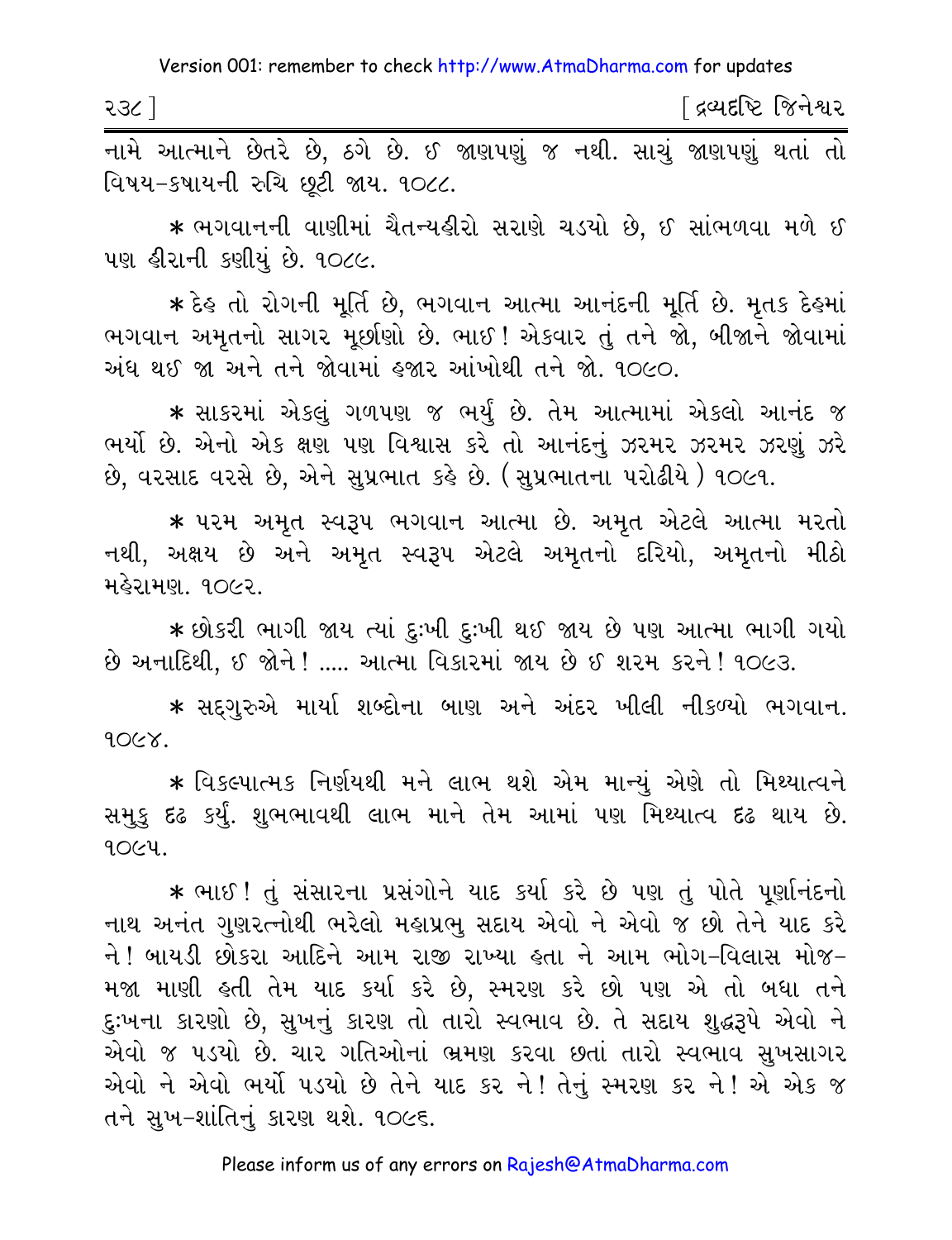| દ્રવ્યદષ્ટિ જિનેશ્વર |  |
|----------------------|--|
|                      |  |

\* જૈનદર્શનમાં જેવો વ્યવહાર કહ્યો છે એવો વ્યવહાર ન માને તો ઈ નિશ્ચયાભાસી છે અને ઈ વ્યવહારને ધર્મ માને તો ઈ વ્યવહારાભાસી છે. ૧૦૯૭.

∗ જેમ કેવળજ્ઞાની લોકાલોકના કર્તા નથી. પણ માત્ર જાણનાર છે. તેમ જ્ઞાની શભાશભનો કર્તા નથી પણ જાણનાર છે. અસંખ્યાત પ્રકારના શભભાવ છે તે સહજ છે તેનો કર્તા ધર્મી જીવ નથી. જે વખતે જે પ્રકારનો રાગ આવે છે તે પ્રકારના સંયોગ તરફ એનું લક્ષ જાય છે. ૧૦૯૮.

\* આ ચૈતન્યતત્ત્વ તો કોઈ અગમ્ય વસ્ત છે. તે બહારના વૈરાગ્યથી કે જ્ઞાનના ક્ષયોપશમથી મળી જાય તેવી ચીજ નથી. અંતરમાં અવ્યક્ત છતાં પ્રગટ અચિંત્ય વસ્તુ ૫ડી છે, તેના માહાત્મ્ય પ્રત્યે જાય ત્યારે તે ગમ્ય થાય ને તેના જન્મ-મરણ ટળે એવી એ ચીજ છે. ૧૦૯૯.

\* પરસત્તાવાળા તત્ત્વોને ગ્રહવાનું અભિમાન, પરસત્તાવાળા તત્ત્વોને ત્યાગવાનું અભિમાન, એ અભિમાન જ મિથ્યાત્વ છે, અને તે સાત વ્યસનના પાપ કરતાં પણ મહાન પાપરૂપ છે. ૧૧૦૦.

\* ભાઈ ! તું શરીર સામું ન જો ! તારા વિકલ્પ મફતમાં જાય છે ને આત્માનું કાર્ય પણ થતું નથી. શરીર દગો દેશે. ભાઈ ! તારા આત્માનું કરવાનું છે તે કરી લે. ૧૧૦૧.

\* सांભળતી વખતે એને આત્માનું સ્વરૂપ સ્પષ્ટ લાગે છે છતાં પણ એની ભ્રમજાળ બની રહે છે એનું કારણ એ છે કે એણે જ્ઞાનનો ઊંડો પાયો નાંખ્યો % नथी, ११०२.

\* મવાળો (વાળ) ચીરવાની તો શું વાત! પણ આ તો પરમાણને ચીરવાની વાત છે, પરમાણુ શું પણ તેની અનંતી પર્યાયને ચીરવાની વાત છે. એક પર્યાયને બીજી પર્યાયની સહાય નથી. આત્માના અનંતા ગુણની પર્યાયમાં એક પર્યાયને બીજી ૫ર્યાય સહાયક નથી. ૫ર્યાય ૫ર્યાયની યોગ્યતાથી, ષટ્કારકથી સ્વતંત્ર પરિણમે છે. અલે! આ તો જૈનદર્શનના પેટની સ્વતંત્રતાની મળ વાત છે. ૧૧૦૩.

∗ જેમ આખું જગત ૫ડયું છે એને ગ્રહે શું ને છોડે શું ? જ્ઞાની તેમાં પ્રવર્તતો નથી. તેમ રાગ-વ્યવહાર પણ જગતની ચીજ છે તેને છોડે શું ને ગ્રહે શું? જ્ઞાની તેમાં પ્રવર્તતો નથી. માત્ર ભિન્નપણે જાણે જ છે. ૧૧૦૪.

કર્લ્રના કિ તુમ આકર મેરી દયા કરો, એેસે જ્ઞાતાસ્વભાવકો રાગ કરના કર્લ્રના હૈ. ૧૧૦૫.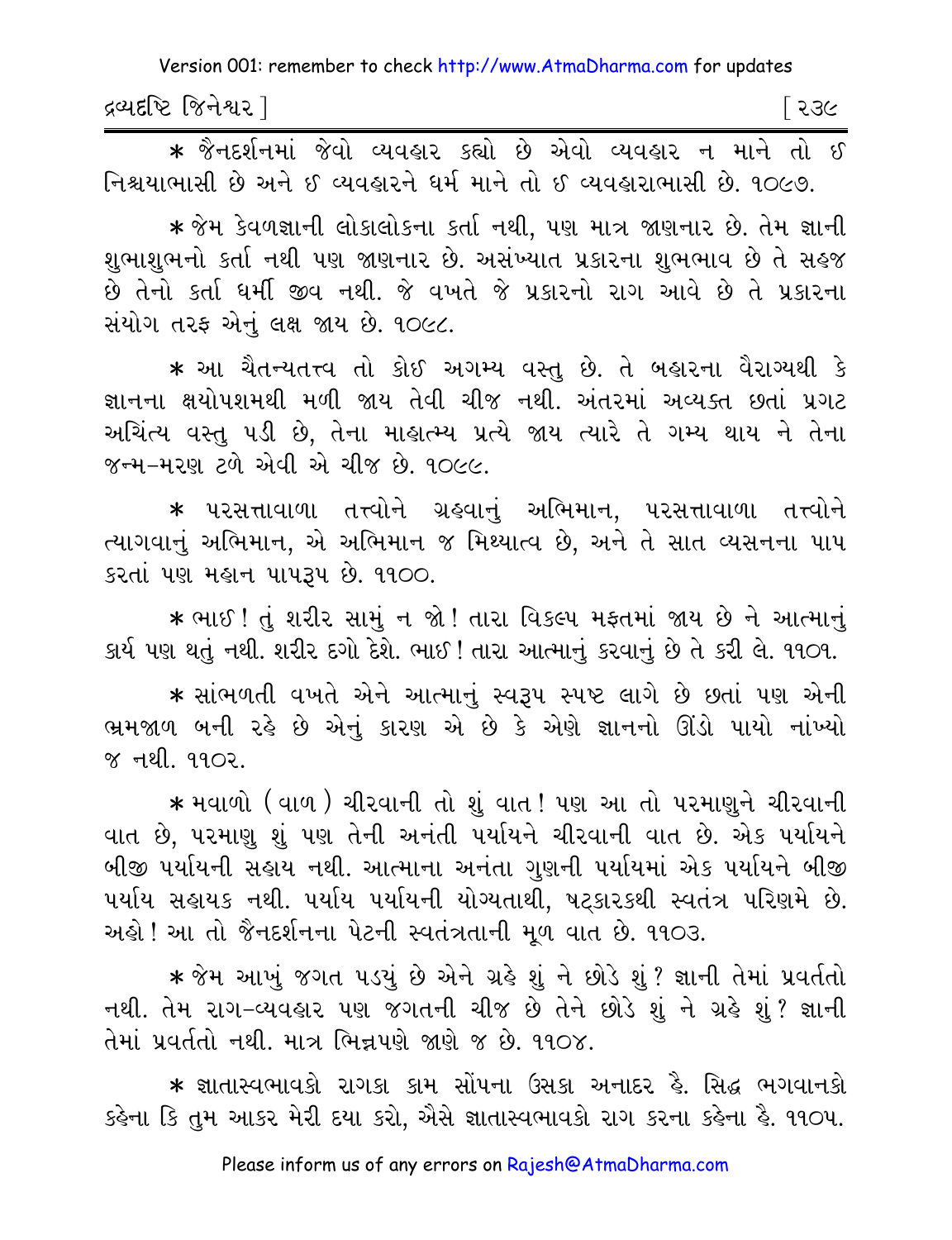\* જૈસે છ દ્રવ્યો જગતમેં ૫ડા કે ઐસે રાગ-વ્યવકાર ભી જગતમેં ૫ડા કે. ( રાગ ) છ દ્રવ્ય કે સાથ તન્મય કે, આત્માકે સાથ તન્મય નહીં-એેસા જ્ઞાની <u>જાનતે ફેં. ૧૧૦૬.</u>

\* ક્રોધમાં રંગાયેલો કહે કે અમે ક્રોધના જ્ઞાતા છીએ તો એમ નથી, એ તો ક્રોધથી રંગાયેલો છે, જ્ઞાતા નથી. જ્ઞાનથી જે રંગાયેલો છે, એ જ ક્રોધના પરિણામનો 9109 63 1111

∗ અલ્રો ! એકવાર દેલ્ર છુટવાના ટાણાંનો વિચાર તો કરે તો એને ખબર પડે .<br>કે અરે! આ તે શું રમતું છે! ઓલો (આત્મા) પરમેશ્વર અને સલવાણો આમાં (શરીરમાં) ! ! ૧૧૦૮.

\* મનુષ્યપર્યાયની એક એક ક્ષણ મોટા કૌસ્તુભમણિથી પણ કિંમતી છે. આમાં ચોરાશીની ખાણમાંથી નીકળવાનું કરવાનું છે. એક ક્ષણ ક્રોડો અને અબજો રૂપિયાથી પણ અધિક છે. ચક્રવર્તીના છ ખંડના રાજ્યથી પણ એક સમય થોડો મળે છે? એમાં ( –મનુષ્યપર્યાયમાં ) આ એક જ કરવા લાયક છે. ૧૧૦૯.

\* પહેલાં તો પોતાને વિકલ્પવાળો માનવો અને પછી વિકલ્પને ટાળવાનો પ્રયત્ન કરવો ઈ જ મોટામાં મોટી વિપરીતતા છે. મિથ્યાત્વ છે. પહેલાં વિકલ્પ વિનાનો છું એવી દૃષ્ટિ કરે પછી વિકલ્પ છૂટે. ૧૧૧૦.

\* કેટલાંકને એમ થાય કે આ ગજા ઉપરાંતની વાત છે! અરે! ગજા ઉપરાંતની શું ? એક સમયમાં કેવળજ્ઞાન લ્યે એટલું એનું ગજું છે. આ તો હાથી ઉપર ફલ મકવા જેવી હળવી વાત છે. ૧૧૧૧.

∗ ન્યાલભાઈએ તો (દ્રવ્યદષ્ટિ પ્રકાશમાં ) લખ્યું છે કે સૂનનેવાલેકો નુકશાન ને સુનાને વાલેકો ભી નુકશાન. બન્નેને નુકશાન છે. સામનેવાલે સમજે તો ઠીક એ દીનતા છે ને! ૧૧૧૨.

\* અહો ! ભાવલિંગી મુનિ એટલે તો ચાલતાં પરમેશ્વર, જે અંદરમાં આનંદના ઝૂલે ઝૂલતાં હોય ને પંચમહાવ્રતનો રાગ ઊઠે એને ઝેર જાણતાં હોય; અહો! જેના દર્શન અહો ભાગ્યે થાય; જે આનંદની ખેડ કરી રહ્યાં છે એ ધન્યદશા અલૌકિક છે. ગણધરના નમસ્કાર જેને પહોંચે એ દશાની શું વાત! ૧૧૧૩.

\* બાપુ ! તારે બહુ પુરુષાર્થ કરવાનો છે. હરિહરાદિ પણ પાછા પડયા, પૂરા પહોંચી શકયા નહિ, તારે તો શરૂઆત કરવાની છે. તારે પ્રભુને ઘેર પહોંચવાનું છે તેથી તારે તો બહુ પુરુષાર્થ જોઈશે. ૧૧૧૪.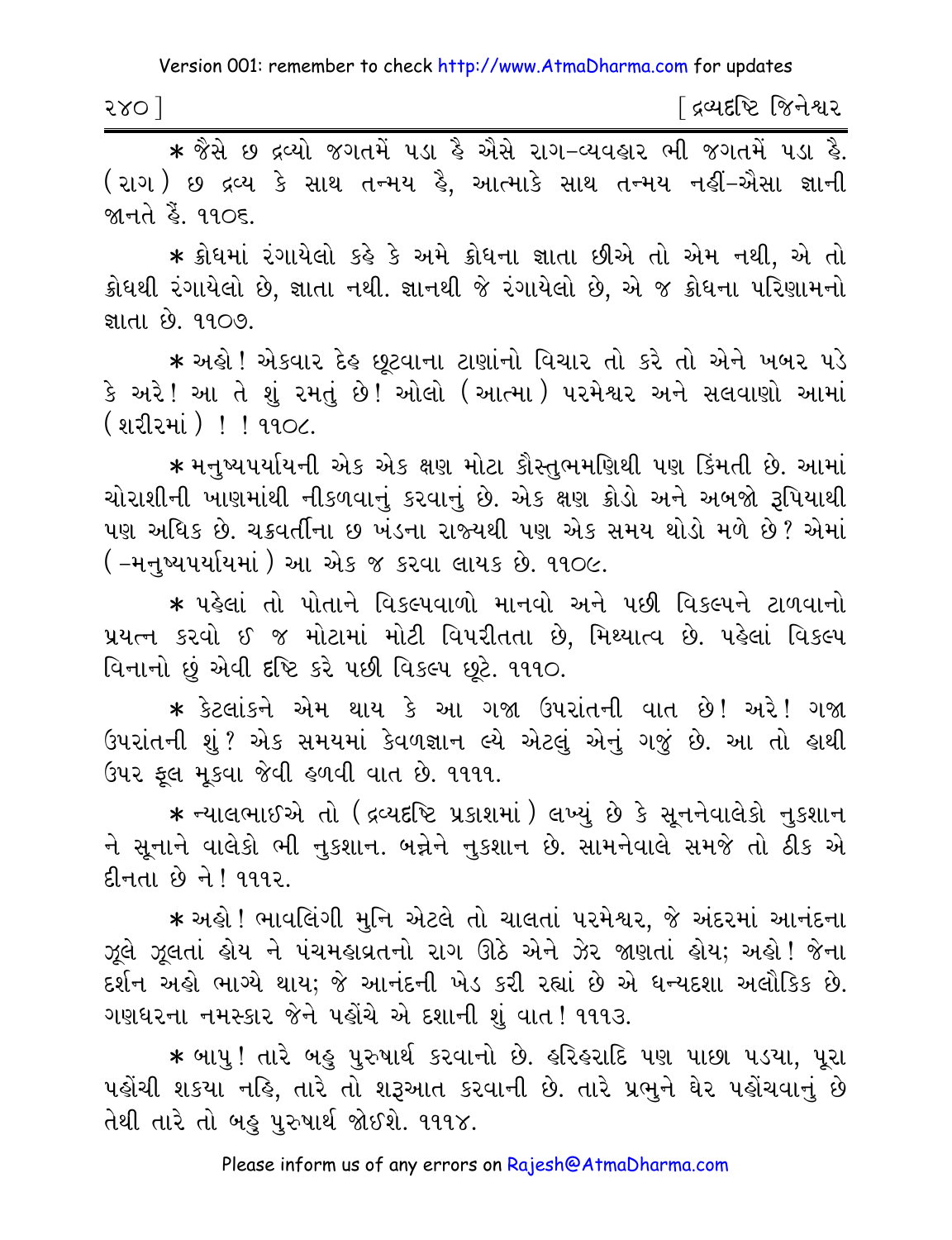દ્રવ્યદષ્ટિ જિનેશ્વર l િર૪૧

\* જેમ શંકરકંદ અગ્નિમાં બજ્ઞય જાય છે તેમ આત્મા વિષયની વાસનામાં બફાય જાય છે પણ એનું એને ભાન નથી તેથી સુખ લાગે છે. ૧૧૧૫.

\* આ ચૈતન્ય તો લંગડો છે, હાલતો નથી, ચાલતો નથી, બોલતો નથી, વિકલ્પ કરતો નથી. થાય તેને માત્ર જાણવાના સ્વભાવવાળો જ્ઞાતાદષ્ટા જ છે. ૧૧૧૬.

\* અલે! મુનિઓ-સંતો મનુષ્ય લોય ત્યાંથી તો ચાલ્યા ગયા પણ તેનો પગરવ પણ ન લોય એવા એકાન્ત સ્થાનમાં ચાલ્યા ગયા છે. આત્માન શોધન કરવા ગયા. આ તો આત્માનું શોધન કરવાનો કાળ છે, પણ પરની અને રાગની શોધમાં આખી જિંદગી ચાલી જાય છે. ૧૧૧૭.

∗ જ્ઞાનમાં જેમ જેમ સમજણ દ્વારા ભાવભાસન વધતું જાય છે તેમ તેમ જ્ઞાનનું સામર્થ્ય વધતું જાય છે અને એ વધતાં જતાં જ્ઞાન સામર્થ્ય વડે મોહ શિથિલ થતો જાય છે, જ્ઞાન જ્યાં સમ્યક્પણે પરિણમે છે, ત્યાં મોહ સમૂળ નાશ પામે છે. માટે જ્ઞાનથી જ આત્માની સિદ્ધિ છે, જ્ઞાન સિવાય બીજું કોઈ આત્મસિદ્ધિનું સાધન નથી. ૧૧૧૮.

\* " કાંઈ કરવું જ નથી, હું મને દેખું ", એવો પણ જ્યાં વિકલ્પ નથી, આત્મા તો ચૈતન્યસૂર્ય છે, એમાં ૫૨નું કર્તૃત્વ કે રાગનું કર્તૃત્વ જ કયાં છે? આત્માના દ્રવ્ય-ગુણમાં તેની ગંધ જ નથી. કું મને જાણું–દેખું એવો વિકલ્પ પણ જ્યાં નથી. દેખનાર-જાણનાર સ્વભાવમાં થંભી જાય એવી દશાને સ્વાનભવ કહે છે. ૧૧૧૯.

\* ધન રળવાનો કાળ છે ઈ તો મરવાનો કાળ છે. આ તો કમાવાનો કાળ છે, આત્માના આનંદને કમાવાનો કાળ છે, એને ચૂકીશ નહિ. ૧૧૨૦.

\* આખી દનિયા ગમે તેમ હો પણ મારો ભગવાન તો મારી પાસે જ છે. મારે તો સદાય લાભ જ છે, અલાભની વાત જ મારે નથી. ૧૧૨૧.

★ મેરુ પર્વત ઉપાડવો સહેલો છે પરંતુ આ પુરુષાર્થ ઉપાડવો દુર્લભ છે. તેથી જ શાસ્ત્રમાં આ પુરુષાર્થને દુર્લભ કહ્યો છે. સહજ સ્વભાવે સુગમ છે પણ અનાદિ અણ-અભ્યાસને લઈને દુર્લભ છે. ૧૧૨૨.

\* એકવાર અંદરમાં નજર કર કે હું પણ સિદ્ધની જેમ અશરીરી છું, શરીરને સ્પર્શતો જ નથી. અત્યારે જ શરીરથી છૂટો છું, એમ શ્રદ્ધા નહીં કરે તો જ્યારે શરીરથી છુટો પડશે ત્યારે એની લાળ શરીરમાં જ લંબાશે. ૧૧૨૩.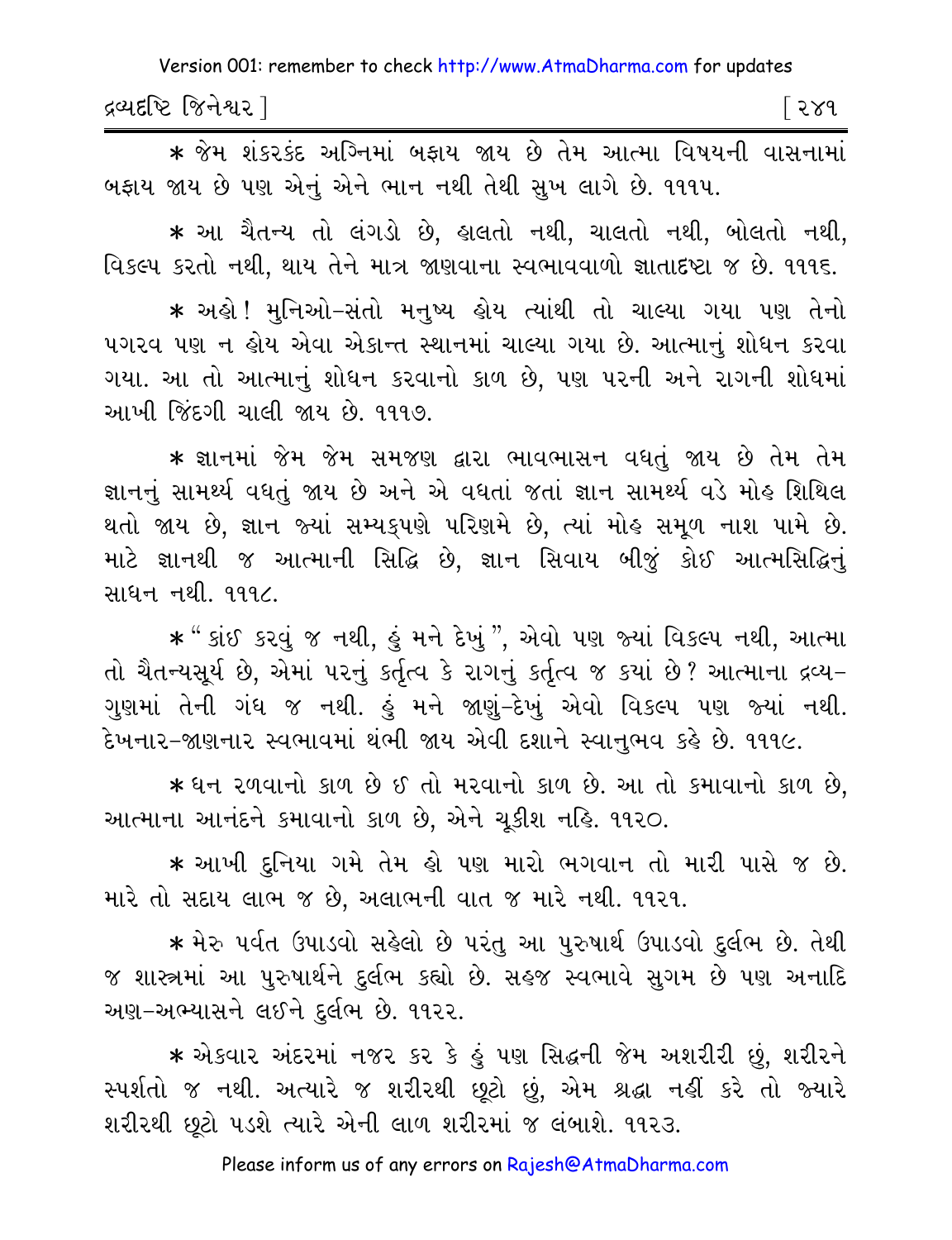| 585 | <sup>r</sup> દ્રવ્યદષ્ટિ જિનેશ્વર |
|-----|-----------------------------------|
|     |                                   |

∗ જેને માથે જનમ−મરણની ડાંગ તોળાઈ રહી છે અને તે સંયોગોમાં રાજીપો માની રહ્યો છે તે પાગલ છે. ૧૧૨૪.

★ કોઈ મનુષ્ય મંગો. બહેરો કે આંધળો હોય તેથી તે પંચેન્દ્રિય નથી એમ નથી. એ જાતનો લબ્ધ ઉઘાડ તો તેને હોય છે. પરંતુ ઉપયોગની લાયકાત નથી તેમ આત્મા વર્તમાન પર્યાયમાં અલ્પજ્ઞ હોવા છતાં શક્તિએ અલ્પજ્ઞ નથી. શક્તિમાં તો પૂરો સર્વજ્ઞ છે. ૧૧૨૫.

\* એકરૂપ અભેદ નિર્વિકલ્પવસ્તુ તે સ્વદ્રવ્ય છે અને તેમાં ગુણ કે પર્યાયના ભેદની કલ્પના કરવી તે ભેદકલ્પના પરદ્રવ્ય છે. આત્મા અને આ ગુણ એમ અભેદ વસ્તમાં ભેદ પાડવો તે પરદ્રવ્ય છે. શરીર-મન-વાણી પરદ્રવ્ય તો કયાંય રહી ગયા. અહીં તો જ્ઞાનાદિ અનંતગુણો તે આધેય છે અને આત્મા તેનો આધાર છે-એવા આધેય-આધારના ભેદ પાડવા તે પરદ્રવ્ય છે. તેથી તે હેય છે. પરદ્રવ્યના લક્ષે તો રાગ થાય પણ અભેદવસ્તુમાં ભેદ પાડીને જોતા પણ રાગ થાય, ગજબ વાત છે ને! છેલ્લામાં છેલ્લી ટોચની વાત છે. ૧૧૨૬.

\* પર્યાયદષ્ટિવાળો જીવ દયા-દાન, પૂજા-ભક્તિ, યાત્રા, પ્રભાવના આદિ અનેક પ્રકારના શુભભાવોનો કર્તા થઈ, બીજા કરતાં પોતે કાંઈક અધિક છે એવો અહંકાર કરતો થકો મિથ્યાત્વભાવને દઢ કરે છે અને નિશ્ચયસ્વરૂપ મોક્ષમાર્ગને લેશમાત્ર પણ જાણતો નથી. ૧૧૨૭.

\* બાદશાહુ ત્રણલોકનો નાથ ઊંઘમાં ૫ડયો છે એને જગાડવાની વાત ! જાગ રે જાગ, તને ચોર લૂંટી જાય છે. જાગ રે.... જાગ! આ જગાડનારી વાત જેને સાંભળવા મળે છે ઈ પણ મહાભાગ્યશાળી છે. ૧૧૨૮.

★ બહારની અનુકૂળતા હોય તો મને ઠીક પડે ઈ માન્યતા જ આત્માને પ્રતિકળ છે. બહારની પ્રતિકળતા મારામાં છે જ નહીં એવો નિર્ણય તો પહેલાં જ કર્યો છે એને નડે શું ? ૧૧૨૯.

★ પુણ્યના પરિણામનું કામ સર્વજ્ઞને સોંપાય? ચક્રવર્તીને વાશીદાનું કામ ન સોંપાય, તેમ આત્મા સર્વજ્ઞસ્વભાવી છે એવું ભાન થયું એને પુણ્યના કાર્યમાં કર્તાબુદ્ધિ ન શેય. ૧૧૩૦.

\* આકંદ તો ઈસકા હોના ચાહિયે કિ મૈં એેસી એેસી શક્તિવાલી વસ્તુ હું, ફીર ભી સંસાર કયું ? ૧૧૩૧.

∗ વસ્તુ છૂટી છે... બસ એને દષ્ટિમાં છૂટી પાડવી. પછી ગમે ત્યાં હોય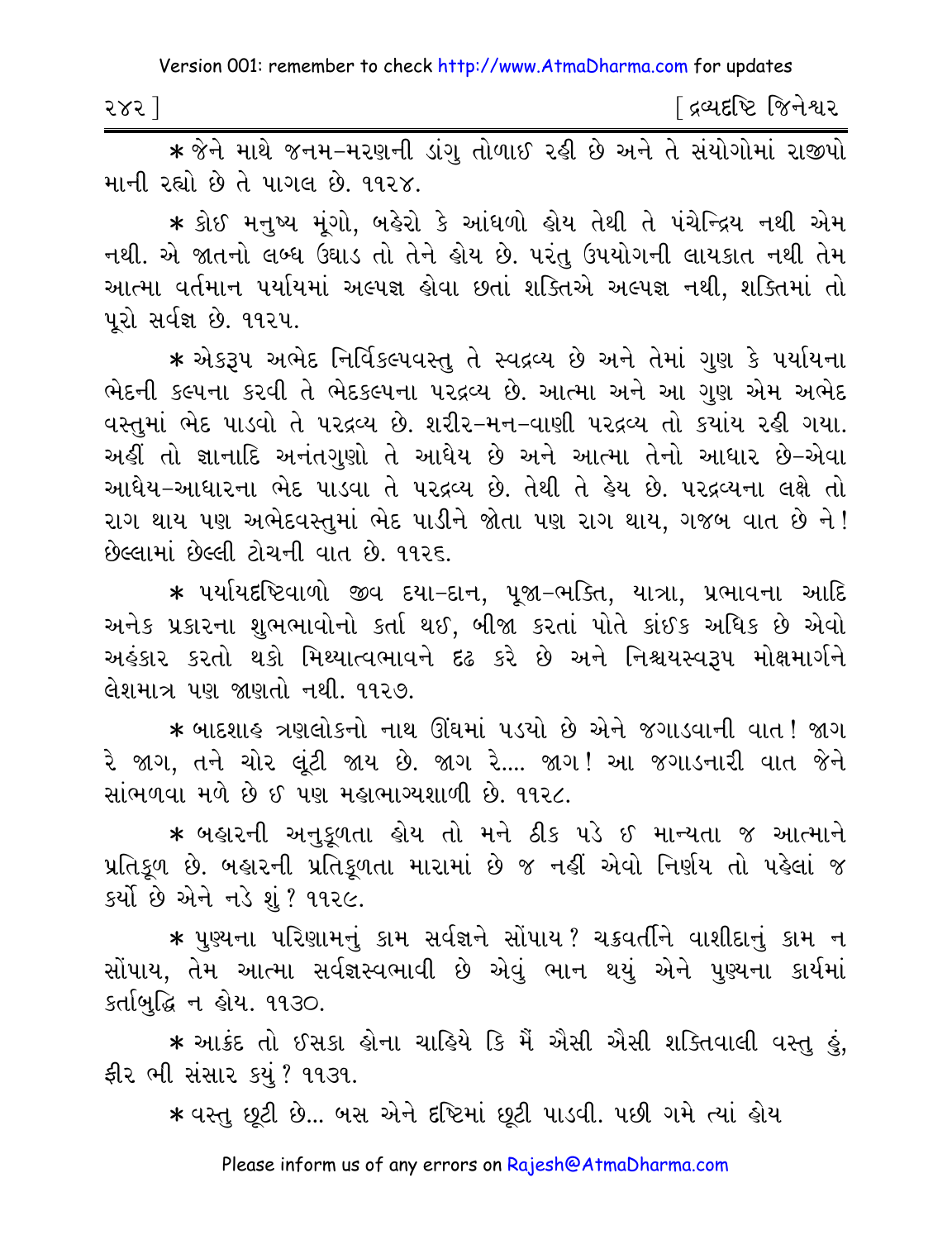દ્રવ્યદષ્ટિ જિનેશ્વર l

 $583$ 

तोपण्डा छूटी ने छूटी ४ छे. એ ४ मोक्षनो मार्ग छे, हुः भथी छूटवानो जी थो मार्ग નથી... બીજી વાત રહેવા દે ભાઈ ! ૧૧૩૨.

★ એક ગામમાં દુષ્કાળ પડવાથી ગરીબ માણસો ભુખના માર્યા રાજા પાસે ગયા, કે સાહેબ ! અમે ભુખે મરીએ છીએ અમારી પાસે દાણા નથી. ત્યારે રાજા કહે છે કે દાણા ન હોય તો ખાવને ખાજા ! ત્યારે ગરીબ માણસો કહે છે કે અમારી પાસે દાણા પણ નથી તો ખાજા તો કયાંથી લોય જ! પરંતુ અહીં તો બધાંની પાસે ખાજા ૫ડયા જ છે, નથી એમ અહીં નથી. અહીં તો ભાઈ ! તારી અંદર શક્તિમાં અતીન્દ્રિય આનંદના ખાજા અર્થાત્ ખજાના ભર્યા ૫ડયા છે, તું નજર કર એટલી વાર છે. ૧૧૩૩.

\* દેરાણી-જેઠાણી વિગેરે જુદા પડવાના હોય તે પહેલાં એક બીજાના વાંકા બોલવા લાગે છે, તે તેના જુદા પડવાના લક્ષણ છે. તેમ જ્ઞાન અને રાગ વચ્ચે ભેદજ્ઞાન થવાનું એ લક્ષણ છે કે જ્ઞાનમાં રાગ પ્રત્યે તીવ્ર અનાદર ભાવ જાગે છે, તે જ્ઞાન અને રાગ વચ્ચે ભેદજ્ઞાન થવાનું લક્ષણ છે. આત્મામાં રાગની ગંધ નથી. રાગના જેટલા વિકલ્પો ઊઠે છે તેમાં બળું છું તેમાં દુઃખ દુઃખ ને દુઃખ છે-ઝેર છે તેમ પહેલાં જ્ઞાનમાં નિર્ણય કરે તો ભેદજ્ઞાન પ્રગટે છે. ૧૧૩૪.

\* આહાહા ! જેમ પરમાણુ પલટીને વર્ણાદિ રહિત થતો નથી તેમ ભગવાન આત્મા ૫લટીને વસ્તુસ્વભાવ બદલતો નથી, વસ્તુ રાગાદિરૂપે થતી નથી. એવી વસ્તુની શ્રદ્ધા ને દૃષ્ટિ કરવાની વાત છે. ચૈતન્ય ઝળહળ જ્યોતિ પલટીને શું રાગ થઈ જાય? શંજડ થઈ જાય? –એમ કઢીને પરથી એકત્વ તોડાવ્યું છે. ભગવાન આત્મા ત્રિકાળી છે, અનાદિ અનંત છે ને વિકાર એક સમયની ક્ષણિક પર્યાય છે. તેથી જેમ પરમાણુ પલટીને વર્ણાદિ રહિત થતો નથી તેમ ભગવાન આત્મા નિગોદમાં ચાલ્યો જાય તોપણ વસ્તુસ્વભાવ બદલતો નથી, રાગાદિરૂપ થતો નથી. આ તો બેનનાં (બહેનશ્રીનાં) વચનો છે. ૧૧૩૫.

\* માથાનો કાપનાર, કંઠનો છેદનાર, પોતાનું જેટલું અહિત નથી કરતો તેટલું અહિત પોતાનો ઊંઘો અભિપ્રાય કરે છે. જગતને પોતાના ઊંઘા અભિપ્રાયની ભયાનકતા ભાસતી નથી. ૧૧૩૬.

\* આત્મા દૈવી શક્તિઓથી ભરેલો દેવ છે. આ આત્મા જ દેવાધિદેવ છે. એના અંતરમાંથી આનંદની લહેજત આવતાં ઇન્દ્રના સુખ ઉકરડા જેવા લાગે. ૧૧૩૭.

\* બેનનાં ( બહેનશ્રીનાં વચનામૃતનાં ) બોલમાં આવે છે કે આત્મા એ તો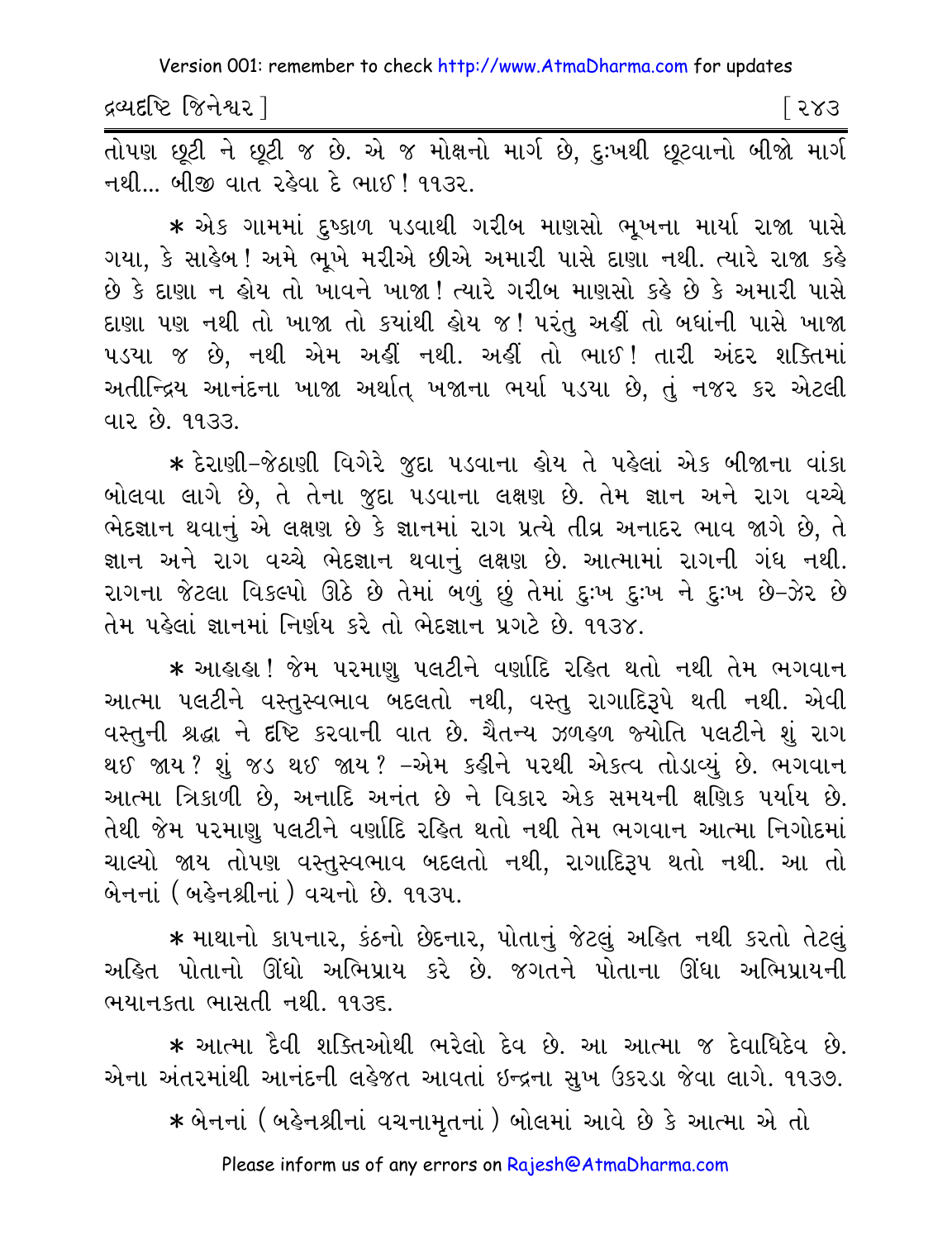| $588$ ] | ∫ દ્રવ્યદષ્ટિ જિનેશ્વર |
|---------|------------------------|
|         |                        |

.<br>એક જ્ઞાયકભાવનો જ વેષ પરમાર્થે ધારણ કર્યો છે. આત્માને તો કાયમી એક જ્ઞાયકભાવનો જ વેષ છે. કાયમી એકરૂપે જ્ઞાયકપણાનો જ આત્માએ વેષ ધારણ કર્યો છે. જ્ઞાયકતત્ત્વને પરમાર્થે કોઈ વેષ નથી. સંવર, નિર્જરા ને મોક્ષ તો પર્યાયવેષ છે. આત્માને તો પરમાર્થે જ્ઞાયકપણાનો જ વેષ છે ને જ્ઞાયકભાવને પર્યાયવેષ પરમાર્થે નથી. સંવર, નિર્જરા ને મોક્ષ એ પર્યાયવેષ પણ જ્ઞાયકને નથી. ૧૧૩૮.

★ બઙુશ્રુતના હૃદયમાં તીર્થંકરદેવનો વાસ છે, જ્ઞાનીના હૃદયમાં તીર્થંકર વસે છે તેથી તેની વાણીમાં તીર્થંકર જે કહે છે તે જ વાત આવે છે. ૧૧૩૯.

★ જેમ કોઈને એક વખત આકરી વેદના આવી ગઈ હોય અને ફરી તેવી વેદના થાય તેવું કોઈ ચિહ્ન ખ્યાલમાં આવતાં પણ કંપારી છૂટે ને ત્રાસ ત્રાસ થઈ જાઈ તેમ ચોરાશીના અવતારનાં દુઃખનું સ્મરણ કરતાં ત્રાસ ત્રાસ થઈ જાય. ૧૧૪૦. ∗ અહો ! મુનિદશા એટલે સાક્ષાત્ કેવળજ્ઞાનની તળેટી ! આનંદના અનુભવના ઝૂલે ઝૂલતાં, હજારો વીંછીના કરડ થવા છતાં કે ૪૮ ગાઉના મોટા અવાજ આદિ થવા છતાં તેની જેને ખબર રહેતી નથી ને આનંદમાં ઊંડા ઉતરી ક્ષણમાં કેવળજ્ઞાન લ્યે એ અદ્દભૂત મુનિદશાની શી વાત! ધન્ય દશા છે. ૧૧૪૧.

∗ સત્ય વાત સમજવામાં ટકી રહેવું એ પણ એક પુરુષાર્થ છે. ૧૧૪૨.

\* કોઈ પણ જીવ પોતાની હયાતી વિના, કોધાદિ થવા કાળે, આ ક્રોધાદિ છે એમ જાણી શકે જ નહિ. પોતાની વિદ્યમાનતામાં જ એ ક્રોધાદિ જણાય છે. રાગાદિને જાણતાં પણ જ્ઞાન.... જ્ઞાન એમ મુખ્યપણે જણાવા છતાં જ્ઞાન તે હું એમ ન માનતાં, જ્ઞાનમાં જણાતા રાગાદિ તે હું એમ રાગમાં એકતાબુદ્ધિથી જાણે છે-માને છે, તેથી તે <u>મિશ્યાદૃષ્ટિ છે ૧૧૪૩</u>

\* સાતમી નરકમાં પડયો પણ પોતાની મતિમાં આત્માને વસાવે છે. પંચેન્દ્રિયના ઉત્કૃષ્ટ દુઃખોનું એ સ્થાન છે છતાં આ દુઃખ તે હું નહીં, સંયોગ તે હું નહીં, વિકલ્પ તે હું નહીં, એક સમયની પર્યાયમાં પણ પર્યાયને વસાવતો નથી પણ એક સમયની પર્યાયમાં આખા દ્રવ્યને વસાવ્યું, જેણે પોતાની મતિમાં આત્માને વસાવ્યો તેની ગતિમાં તે પરમાત્મા જ થાય છે અને જેણે પોતાની મતિમાં પુણ્ય– પાપ વસાવ્યા તેને ચાર ગતિ જ મળે છે. ૧૧૪૪.

★ સમ્યગ્દર્શન કરવા માટે વારંવાર આની ને આની સ્વાધ્યાય કરવી, મંથન કરવું, વિચાર કરવા, આની ને આની વારંવાર સ્વાધ્યાય કરવાથી નિર્ણય થાય છે અને નિર્ણય થતાં સમ્યગ્દર્શન થાય છે. ૧૧૪૫.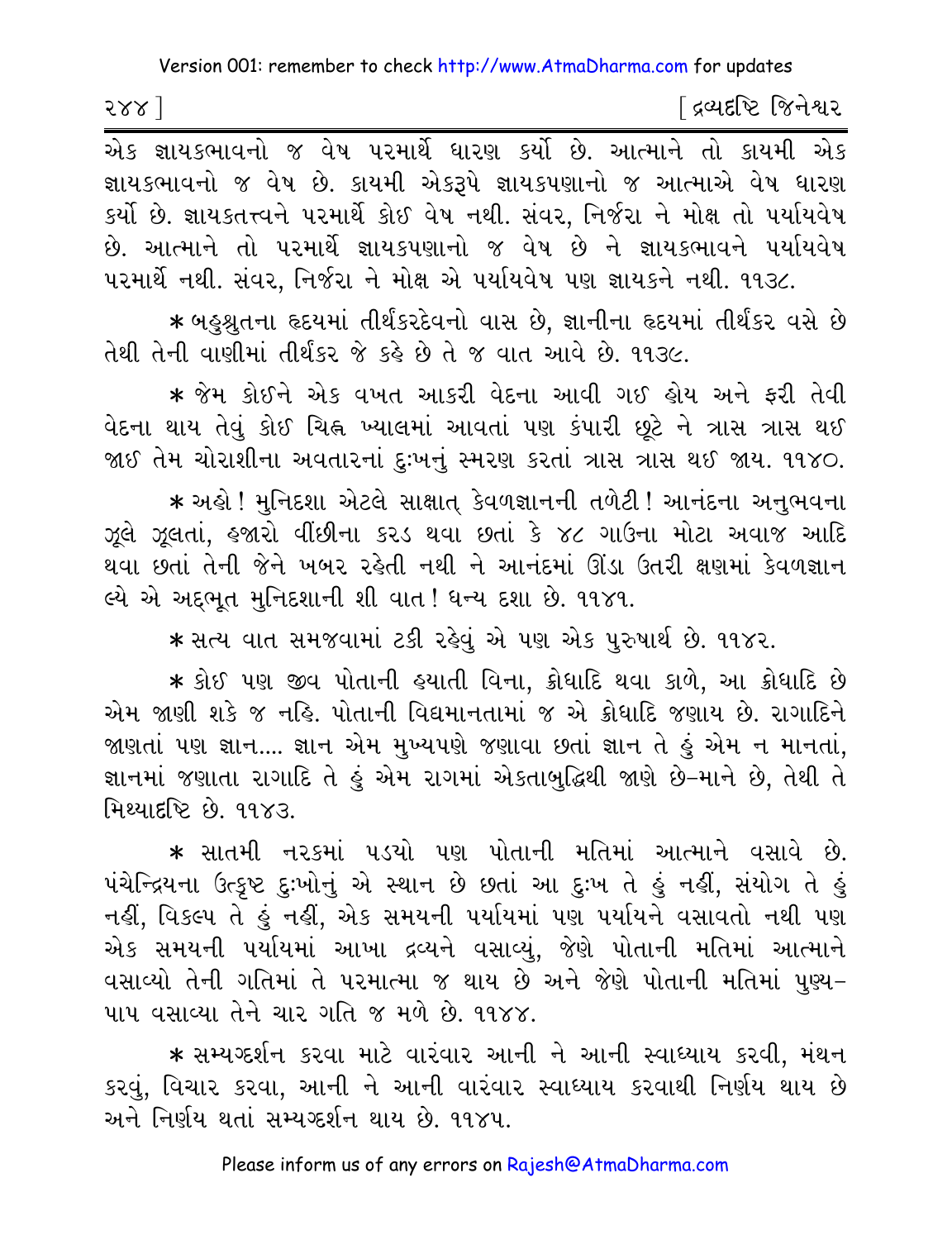દ્રવ્યદષ્ટિ જિનેશ્વર l િર૪૫

\* लगवाने ઉपદेश આપ્યો પણ શાસનનું શું થયું કે કોને લાભ થયો તે જોવા ભગવાન રોકાતા નથી. તેમ સમ્યગ્દષ્ટિને પણ વિકલ્પ ઉઠયો ને વાણી નીકળી પણ કોને લાભ થયો, કેટલો લાભ થયો તે જોતા નથી. પોતાના આત્મામાં જોવે છે. ૧૧૪૬.

★ જગતના નિધાન મળવા સહેલાં છે પરંતુ આ તત્ત્વ મળવું દુર્લભ છે, એના શ્રવણ આદિના સાધન મળવા પણ દુર્લભ છે. આ કાળે આવા શાસ્ત્રો બહાર આવ્યા તે લોકોનું ભાગ્ય છે. આવા શાસ્ત્રો ઘરઘથ્થું સાદી ભાષામાં બહાર આવ્યા છે. ૧૧૪૭.

\* સ્વભાવનો પાકો પક્ષ થઈ જાય તો ઈ જ્યાં જાય ત્યાં પણ પોતાનું કામ કરી લ્યે છે. મોક્ષમાર્ગપ્રકાશકમાં પણ કહ્યું છે ને? -કે કાં તો આ ભવે સમ્યક્ત્વ પામે છે. નિશ્ચયનયનો પક્ષ જીવને કદી આવ્યો જ નથી એમ કહ્યું છે ને! ઈ પણ એક સ્થિતિ છે એટલે કહેવામાં આવે ને! પણ ઈ (-નિશ્ચયનો પક્ષ) કોને છે ઈ કાંઈ ન કહેવાય જેટલું કારણ આપે એટલું કાર્ય તો આવે જ ને! એવો જીવ તો આગળ આગળ વધતો જ જાય, ફક્ત વિકલ્પ તૂટીને નિર્વિકલ્પ અનુભવ જ નથી થયો. પણ શ્રદ્ધા તો પાકી થઈ ગઈ છે. ૧૧૪૮.

∗ કે જીવ ! સ્ત્રી-પુત્ર આદિના કારણે તું જે કિંસા આદિ પાપ કરે છે તેનું ફળ તારે એકલાએ જ ભોગવવું ૫ડશે, દુઃખફળ ભોગવવા સ્ત્રી-પુત્ર કે સગા-સંબંધી સાથે નહીં આવે. સ્ત્રી-પુત્ર, સગા-સંબંધી આદિના મમત્વથી તું હિંસા, જૂઠું આદિ અનેક પ્રકારના પાપ કરે છે તથા અંતરમાં રાગાદિ વિકલ્પ વડે રાગાદિ વિકલ્પ રહિત શુદ્ધ ચૈતન્ય ભગવાન આત્માની હિંસા કરે છે, પરંતુ તેના ફળમાં દુઃખ ભોગવવા ટાણે સ્ત્રી-પુત્ર આદિ તારા દુઃખમાં ભાગ ૫ડાવવા નહીં આવે, તારે એકલાએ નરક− નિગોદ આદિના અનેક દુઃખો ભોગવવા ૫ડશે. જેના કારણે તું પાપ કરી રહ્યો છે તેઓ તારા દુઃખ ભોગવવા તો સાથે નહીં આવે પણ તારા દુઃખ જોવા પણ સાથે નહીં આવે. ૧૧૪૯.

\* ભાવકભાવ ને જ્ઞેય મારા થઈને ફરી મોહ ઉત્પન્ન કરે એ મારે નથી. કેમ? -કે મારા નિજરસથી, મારી નિજ શક્તિના સામર્થથી મોહને મૂળથી ઉખાડી નાખ્યો છે. મોઙ ફરી કેમ ઉત્પન્ન નહીં થાય ? −કે મારા સ્વભાવના સામર્થ્યથી જે−કર્મથી કે નિમિત્તથી નહીં પણ મારા નિજરસથી જ–મોહને ઉખાડી નાખ્યો છે. મેં મારા નિજરસથી મોહનું મળીયું ઉખાડી નાખ્યું છે. આહાહા! શું સમયસાર! શું તેના કહેનાર સંતો ! ને શું તેના શ્રોતાઓ ! જેને સમજાવ્યું છે ને જે સમજ્યો છે એવો શ્રોતા એમ કહે છે કે મારા પૂરણ સ્વભાવની સાવધાનીના સામર્થ્યથી મેં મોહને મૂળમાંથી ઉખાડી નાખ્યો છે તેથી ફરી અમને મોલ ઉત્પન્ન થવાનો નથી. ૧૧૫૦.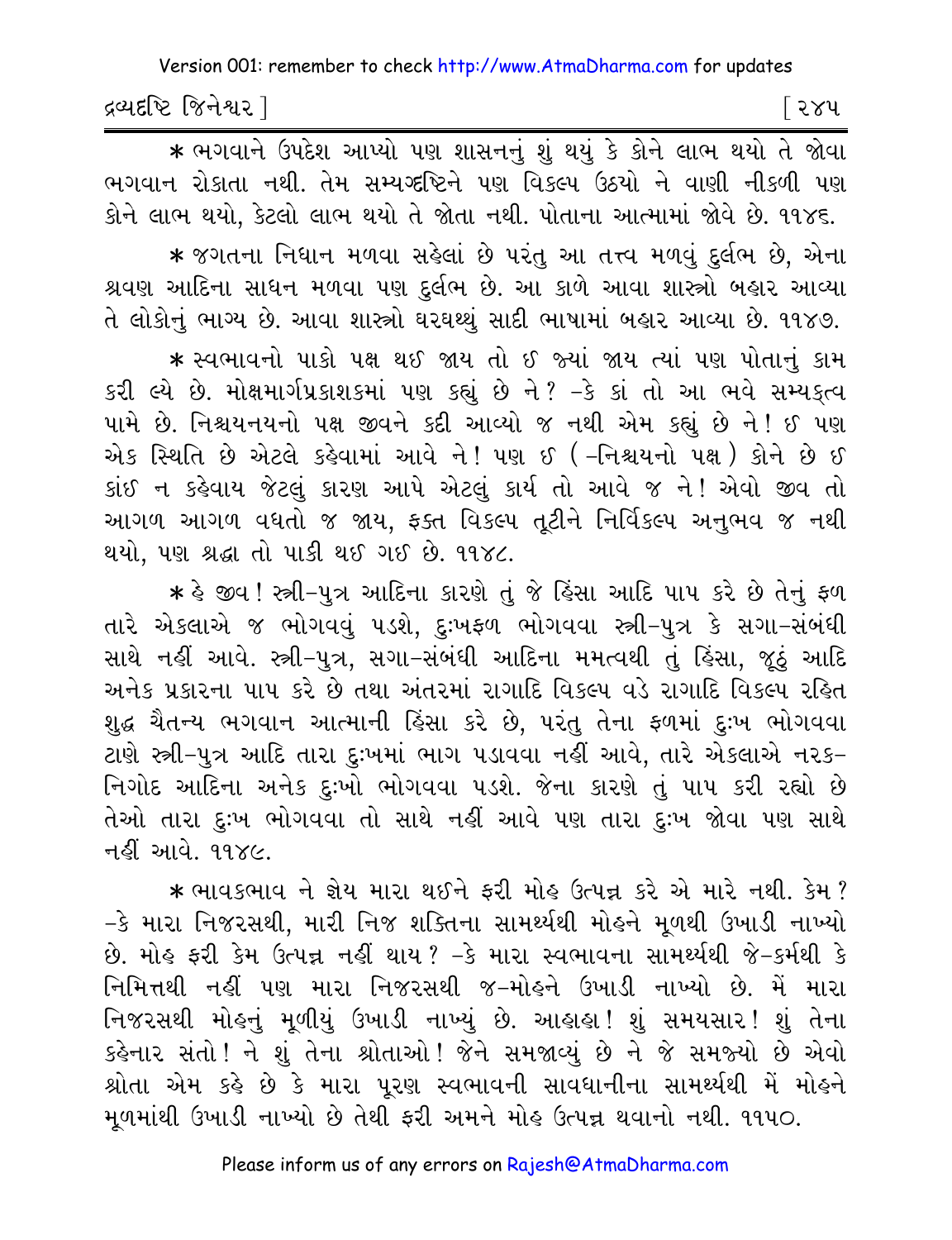२४६ ]

દ્વિવદષ્ટિ જિનેશ્વર

\* આ તો સનાતન સ્યાદ્વાદ જૈનદર્શન છે. એને જેમ છે તેમ સમજવું જોઈએ. ત્રિકાળી ઘ્રુવ વસ્તુ છે તેની અપેક્ષાએ એક સમયની શદ્ધ પર્યાયને પણ ભલે હેય કહે છે પણ બીજી બાજુ શુભરાગ આવે છે, હોય છે, એના નિમિત્તો દેવ−શાસ્ત્ર− ગુરુની શ્રદ્ધાનો શુભરાગ હોય છે, ભગવાનની પ્રતિમા હોય છે, એને ન માને તોપણ મિથ્યાદષ્ટિ છે. ભલે તેનાથી ધર્મ નથી પણ તેને ઉથાપે તો મિથ્યાદષ્ટિ છે. શુભરાગ હેય છે. દઃખરૂપ છે પણ એ ભાવ હોય છે. તેના નિમિત્તો ભગવાનની પ્રતિમા આદિ લ્રોય છે. તેનો નિષેધ કરે તો તે જૈનદર્શનને સમજ્યો નથી તેથી મિથ્યાદષ્ટિ છે. ૧૧૫૧.

\* આ આત્માને પરમાત્મા થવાની વાત અબજો રૂપિયા આપે તોપણ સાંભળવા મળે તેવી નથી. આ પરમાત્મતત્ત્વની વાત પૈસાની ચીજ જ નથી. આનં પૈસાથી મુલ્યાંકન થઈ શકે નહિ, બહારની ચીજથી મુલ્યાંકન થઈ શકે એવી આ ચીજ જ નથી. ૧૧૫૨.

\* શ્રોતાઃ- તત્ત્વનું શ્રવણ-મનન કરવા છતાં સમ્યગ્દર્શન કેમ થતું નથી ?

પૂજ્ય ગુરુદેવઃ- ખરેખર અંતરથી રાગના દુઃખના થાક લાગ્યા નથી એટલે તેને વિસામાનું સ્થાન–શાંતિનું સ્થાન હાથ આવતું નથી. ખરેખર જેને અંદરથી દુઃખના થાક લાગે છે તેને અંદરમાં જતાં વિસામાનું સ્થાન હાથ આવે છે. સત્યના શોધવાવાળાને સત્ય મળે નહીં એમ બનતું નથી. ૧૧૫૩.

★ બીજાની સાથે લડવું, જીતવું ને બીજાને બિચારાને પાછા પાડવા એ તો કાયરનું કામ છે. આત્મામાં ઉતરવું એ શરવીરતા છે. ૧૧૫૪.

★ કયાંય વિરોધ જેવું હોય ત્યાં જવું ન જોઈએ અને કદાચ જવાનું થઈ જાય તો મૌન રહેવું જોઈએ. આ અંતરનો માર્ગ તો એવો છે કે સહન કરી લેવું જોઈએ. વિરોધમાં ૫ડવું નહિ, પોતાનો ગોળ પોતે ચોરીથી અર્થાત છુપી રીતે ખાઈ લેવો જોઈએ, ફંફેરો કરવા જેવો કાળ નથી. પોતાનું સંભાળી લેવા જેવું છે, વાદવિવાદમાં ઉતરવા જેવં નથી. ૧૧૫૫.

\* અજ્ઞાનીની ભૂલ હોય તે જાણવી પણ તેથી તેનો તિરસ્કાર ન હોય. એ પણ ભગવાન આત્મા છે ને! ઈ બિચારા અજ્ઞાનથી દુઃખી છે, દુઃખમાં બળ્યા-જળ્યાનો તિરસ્કાર કરવો ઈ ધર્મીનું કામ નહિ. ૧૧૫૬.

\* ... પાત્ર થવું કઠણ છે. વાતો કરતાં શીખી ગયો એટલે હું સમજી ગયો એમ માને તો એમ નથી. આ તો બાપુ, સમજવું બહુ દુષ્કર છે. કેટલી પાત્રતા... કેટલી સરુજનતા... કેટલી લાયકાત હોય ત્યારે ઈ સમજવાને લાયક થાય. ૧૧૫૭.